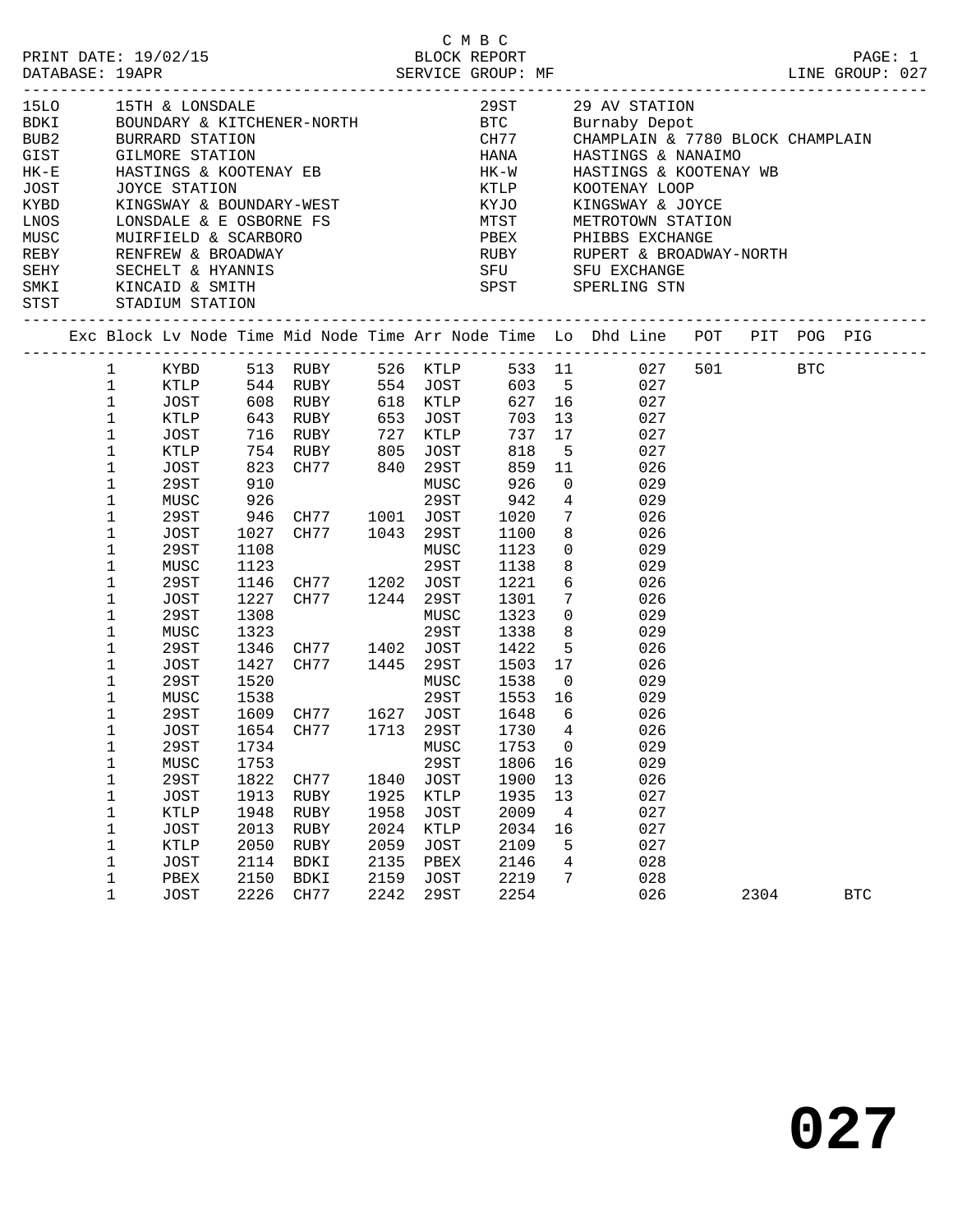|                         |                     |              |                                                                       |              |                     |              |                      | Exc Block Lv Node Time Mid Node Time Arr Node Time Lo Dhd Line POT |     |        | PIT POG PIG |            |
|-------------------------|---------------------|--------------|-----------------------------------------------------------------------|--------------|---------------------|--------------|----------------------|--------------------------------------------------------------------|-----|--------|-------------|------------|
| $\overline{a}$          | 29ST                |              |                                                                       |              |                     |              |                      | 541 12<br>026                                                      | 503 |        | <b>BTC</b>  |            |
| $\mathbf{2}$            | JOST                |              | 515   CH77           526    JOST<br>553    CH77           607    29ST |              |                     | 622          | 10                   | 026                                                                |     |        |             |            |
| 2                       | 29ST                | 632          |                                                                       |              | MUSC                | 645          | $\overline{0}$       | 029                                                                |     |        |             |            |
| $\overline{\mathbf{c}}$ | MUSC                | 645          |                                                                       |              | 29ST                | 658          | $\overline{7}$       | 029                                                                |     |        |             |            |
| $\overline{c}$          | 29ST                | 705          | CH77 719 JOST                                                         |              |                     | 740          | 6                    | 026                                                                |     |        |             |            |
| $\mathbf{2}$            | JOST                | 746          | RUBY                                                                  | 758          | KTLP                | 810          | 13                   | 027                                                                |     |        |             |            |
| $\sqrt{2}$              | KTLP                | 823          | RUBY                                                                  | 835          | JOST                | 848          | 4                    | 027                                                                |     |        |             |            |
| $\mathbf{2}$            | JOST                | 852          | BDKI                                                                  | 918          | PBEX                | 934          | 6                    | 028                                                                |     |        |             |            |
| $\overline{c}$          | PBEX                | 940          | BDKI                                                                  | 950          | JOST                | 1014         | 8                    | 028                                                                |     |        |             |            |
| $\mathbf{2}$            | JOST                | 1022         | BDKI                                                                  | 1046         | PBEX                | 1058         | 8                    | 028                                                                |     |        |             |            |
| $\sqrt{2}$              | PBEX                | 1106         | BDKI                                                                  | 1116         | JOST                | 1141         | 6                    | 028                                                                |     |        |             |            |
| $\boldsymbol{2}$<br>2   | JOST<br>29ST        | 1147<br>1228 | CH77                                                                  | 1204         | 29ST<br>MUSC        | 1221<br>1243 | 7<br>$\mathbf 0$     | 026<br>029                                                         |     |        |             |            |
| $\mathbf{2}$            | MUSC                | 1243         |                                                                       |              | 29ST                | 1258         | 8                    | 029                                                                |     |        |             |            |
| $\sqrt{2}$              | 29ST                | 1306         | CH77                                                                  | 1322         | JOST                | 1342         | 10                   | 026                                                                |     |        |             |            |
| $\mathbf{2}$            | JOST                | 1352         | BDKI                                                                  | 1417         | PBEX                | 1429         | 5                    | 028                                                                |     |        |             |            |
| 2                       | PBEX                | 1434         | BDKI                                                                  | 1445         | JOST                | 1511         | 12                   | 028                                                                |     |        |             |            |
| $\sqrt{2}$              | JOST                | 1523         | CH77                                                                  | 1542         | 29ST                | 1600         | $\overline{4}$       | 026                                                                |     |        |             |            |
| $\sqrt{2}$              | 29ST                | 1604         |                                                                       |              | MUSC                | 1622         | $\overline{0}$       | 029                                                                |     |        |             |            |
| $\mathbf{2}$            | MUSC                | 1622         |                                                                       |              | 29ST                | 1636         | 15                   | 029                                                                |     |        |             |            |
| $\overline{\mathbf{c}}$ | 29ST                | 1651         | CH77 1709                                                             |              | JOST                | 1730         | 9                    | 026                                                                |     |        |             |            |
| $\overline{c}$          | JOST                | 1739         | CH77                                                                  | 1800         | 29ST                | 1817         | 5                    | 026                                                                |     |        |             |            |
| $\mathbf{2}$            | 29ST                | 1822         |                                                                       |              | MUSC                | 1839         | $\overline{0}$       | 029                                                                |     |        |             |            |
| $\overline{\mathbf{c}}$ | MUSC                | 1839         |                                                                       |              | 29ST                | 1851         | 16                   | 029                                                                |     |        |             |            |
| $\overline{\mathbf{c}}$ | 29ST                | 1907         | CH77                                                                  | 1923         | JOST                | 1940         | 16                   | 026                                                                |     |        |             |            |
| $\overline{a}$          | JOST                | 1956         | CH77                                                                  | 2014         | 29ST                | 2028         | 12                   | 026                                                                |     |        |             |            |
| 2                       | 29ST                | 2040         | CH77                                                                  | 2055         | JOST                | 2111         |                      | 026                                                                |     | 2122   |             | <b>BTC</b> |
| 3                       | RUBY                | 517          |                                                                       |              | JOST                | 525          | $5\phantom{.0}$      | 027                                                                |     | 511 72 | <b>BTC</b>  |            |
| 3                       | JOST                | 530          | CH77                                                                  | 543          | 29ST                | 557          | 2                    | 026                                                                |     |        |             |            |
| 3                       | 29ST                | 559          |                                                                       |              | MUSC                | 612          | $\mathbf 0$          | 029                                                                |     |        |             |            |
| 3                       | MUSC                | 612          |                                                                       |              | 29ST                | 625          | 8                    | 029                                                                |     |        |             |            |
| 3                       | 29ST                | 633          | CH77                                                                  | 646          | JOST                | 704          | $\overline{4}$       | 026                                                                |     |        |             |            |
| $\mathfrak{Z}$          | JOST                | 708          | CH77                                                                  | 723          | 29ST                | 741          | 9                    | 026                                                                |     |        |             |            |
| 3                       | 29ST                | 750          |                                                                       |              | MUSC                | 805          | $\mathbf 0$          | 029                                                                |     |        |             |            |
| 3                       | MUSC                | 805          |                                                                       |              | 29ST                | 822          | 13                   | 029                                                                |     |        |             |            |
| 3                       | 29ST                | 835          | CH77 851 JOST                                                         |              |                     | 913          | $\overline{4}$       | 026                                                                |     |        |             |            |
| 3                       | JOST                | 917          | RUBY                                                                  | 929          | KTLP                | 939          | 8                    | 027                                                                |     |        |             |            |
| 3                       | <b>KTLP</b>         | 947          | RUBY                                                                  |              | 958 JOST            | 1010         | $\overline{4}$       | 027                                                                |     |        |             |            |
| 3                       | JOST                |              | 1014 RUBY 1025 KTLP 1035 12                                           |              |                     |              |                      | 027                                                                |     |        |             |            |
| 3                       | KTLP                | 1047         | RUBY                                                                  | 1058         | JOST                | 1110         | 4                    | 027                                                                |     |        |             |            |
| 3                       | <b>JOST</b>         | 1114<br>1147 | RUBY<br>RUBY                                                          | 1125<br>1158 | KTLP                | 1135<br>1210 | 12                   | 027<br>027                                                         |     |        |             |            |
| 3<br>3                  | KTLP<br><b>JOST</b> | 1214         | RUBY                                                                  | 1225         | <b>JOST</b><br>KTLP | 1235         | $\overline{4}$<br>12 | 027                                                                |     |        |             |            |
| 3                       | KTLP                | 1247         | RUBY                                                                  | 1258         | <b>JOST</b>         | 1310         | $\overline{4}$       | 027                                                                |     |        |             |            |
| 3                       | <b>JOST</b>         | 1314         | RUBY                                                                  | 1326         | KTLP                | 1336         | 10                   | 027                                                                |     |        |             |            |
| 3                       | KTLP                | 1346         | RUBY                                                                  | 1357         | JOST                | 1410         | 4                    | 027                                                                |     |        |             |            |
| 3                       | JOST                | 1414         | RUBY                                                                  | 1428         | KTLP                | 1439         | 7                    | 027                                                                |     |        |             |            |
| 3                       | <b>KTLP</b>         | 1446         | RUBY                                                                  | 1457         | <b>JOST</b>         | 1511         | 11                   | 027                                                                |     |        |             |            |
| 3                       | <b>JOST</b>         | 1522         | RUBY                                                                  | 1538         | KTLP                | 1551         | 4                    | 027                                                                |     |        |             |            |
| 3                       | KTLP                | 1555         | RUBY                                                                  | 1607         | JOST                | 1622         | 5                    | 027                                                                |     |        |             |            |
| 3                       | <b>JOST</b>         | 1627         | RUBY                                                                  | 1642         | KTLP                | 1654         | 2                    | 027                                                                |     |        |             |            |
| 3                       | KTLP                | 1656         | RUBY                                                                  | 1707         | <b>JOST</b>         | 1722         | 5                    | 027                                                                |     |        |             |            |
| 3                       | JOST                | 1727         | RUBY                                                                  | 1741         | KTLP                | 1753         | 4                    | 027                                                                |     |        |             |            |
| 3                       | KTLP                | 1757         | RUBY                                                                  | 1807         | JOST                | 1822         | 5                    | 027                                                                |     |        |             |            |
| 3                       | JOST                | 1827         | RUBY                                                                  | 1839         | KTLP                | 1849         |                      | 027                                                                |     | 1853   |             | <b>BTC</b> |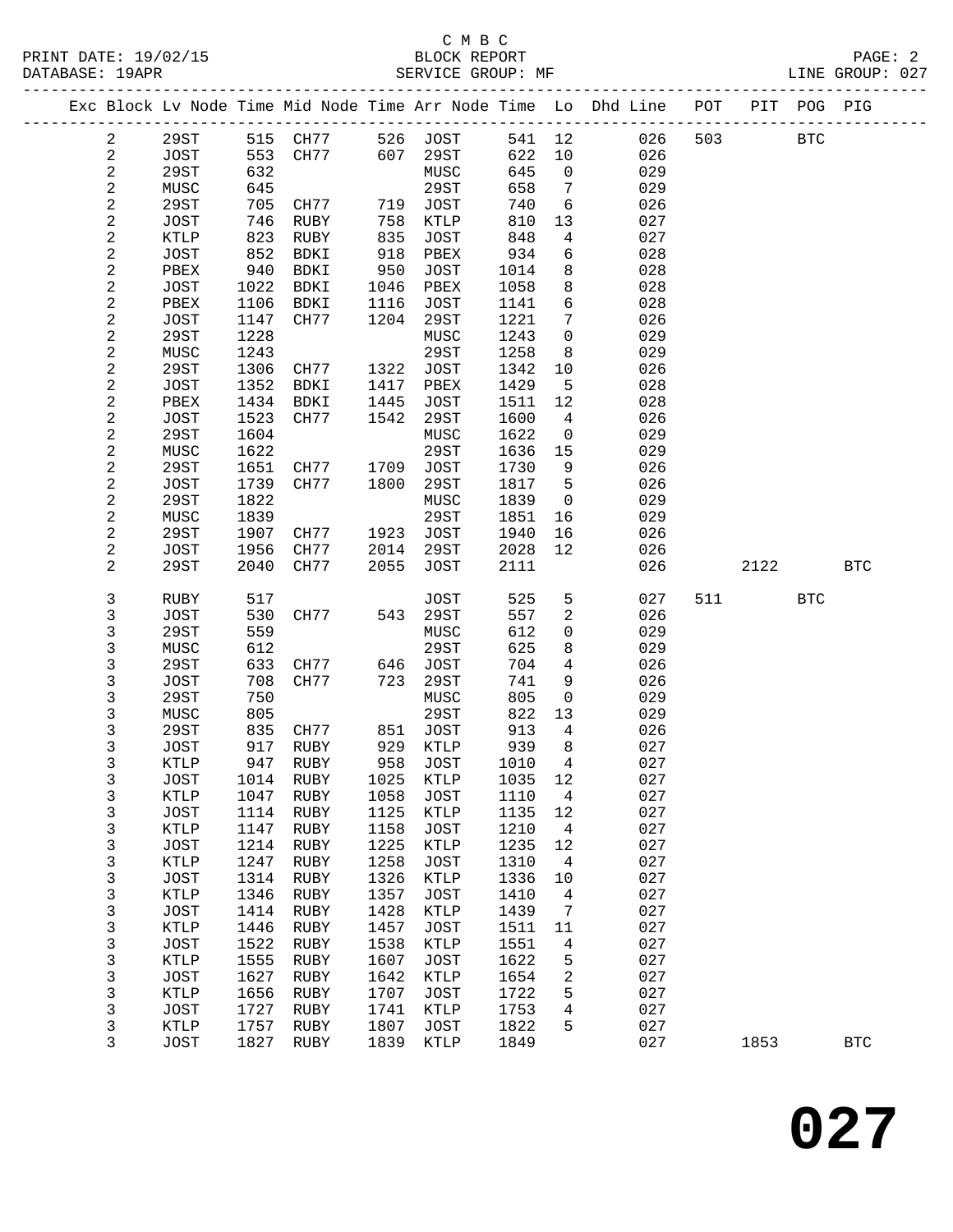### C M B C DATABASE: 19APR SERVICE GROUP: MF LINE GROUP: 027

#### ------------------------------------------------------------------------------------------------- Exc Block Lv Node Time Mid Node Time Arr Node Time Lo Dhd Line POT PIT POG PIG ------------------------------------------------------------------------------------------------- 4 BDKI 520 SMKI 533 JOST 541 2 028 519 BTC 4 JOST 543 BDKI 603 PBEX 613 6 028 4 PBEX 619 BDKI 629 JOST 652 14 028 4 JOST 706 BDKI 729 PBEX 743 8 028 4 PBEX 751 BDKI 803 JOST 830 6 028 4 JOST 836 BDKI 902 PBEX 918 7 028 4 PBEX 925 BDKI 935 JOST 959 8 028 4 JOST 1007 BDKI 1031 PBEX 1043 8 028 4 PBEX 1051 BDKI 1101 JOST 1126 11 028 4 JOST 1137 BDKI 1200 PBEX 1212 10 028 4 PBEX 1222 BDKI 1232 JOST 1256 11 028 4 JOST 1307 BDKI 1332 PBEX 1344 8 028 4 PBEX 1352 BDKI 1402 JOST 1426 11 028 4 JOST 1437 BDKI 1504 PBEX 1516 6 028 4 PBEX 1522 BDKI 1535 JOST 1602 5 028 4 JOST 1607 BDKI 1634 PBEX 1647 3 028 4 PBEX 1650 BDKI 1703 JOST 1731 6 028 4 JOST 1737 BDKI 1803 PBEX 1817 9 028 4 PBEX 1826 BDKI 1837 JOST 1859 15 028 4 JOST 1914 BDKI 1936 PBEX 1947 10 028 4 PBEX 1957 BDKI 2006 JOST 2026 18 028 4 JOST 2044 BDKI 2105 PBEX 2116 4 028 4 PBEX 2120 BDKI 2129 JOST 2149 7 028 4 JOST 2156 CH77 2212 29ST 2224 29 026 4 29ST 2253 MUSC 2308 0 029 4 MUSC 2308 29ST 2317 5 029 4 29ST 2322 CH77 2336 JOST 2349 6 026 4 JOST 2355 RUBY 2405 KTLP 2415 9 027 4 KTLP 2424 RUBY 2432 JOST 2439 027 2450 BTC 5 BDKI 530 HK-W 533 PBEX 540 6 028 529 BTC 5 PBEX 546 BDKI 555 JOST 616 7 028 5 JOST 623 CH77 638 29ST 653 8 026 5 29ST 701 MUSC 714 0 029 5 MUSC 714 29ST 727 8 029<br>5 29ST 735 CH77 749 JOST 810 6 026<br>5 JOST 816 RUBY 829 KTLP 840 15 027 5 29ST 735 CH77 749 JOST 810 6 026 5 JOST 816 RUBY 829 KTLP 840 15 027 5 KTLP 855 RUBY 906 JOST 918 4 027 5 JOST 922 BDKI 946 PBEX 958 9 028 5 PBEX 1007 BDKI 1017 JOST 1041 11 028 5 JOST 1052 BDKI 1115 PBEX 1127 9 028 5 PBEX 1136 BDKI 1146 JOST 1211 11 028 5 JOST 1222 BDKI 1245 PBEX 1257 10 028 5 PBEX 1307 BDKI 1317 JOST 1341 6 028 5 JOST 1347 CH77 1404 29ST 1421 7 026 5 29ST 1428 MUSC 1445 0 029 5 MUSC 1445 29ST 1500 4 029 5 29ST 1504 MUSC 1522 0 029 5 MUSC 1522 29ST 1537 13 029 5 MUSC 1522 29ST 1550<br>
5 29ST 1550 MUSC 1608 0 029<br>
5 29ST 1550 MUSC 1608 0 029<br>
5 MUSC 1608 29ST 1622 12 029<br>
5 29ST 1634 MUSC 1652 0 029 5 MUSC 1608 29ST 1622 12 029<br>5 29ST 1634 MUSC 1652 0 029<br>5 MUSC 1652 29ST 1706 17 029 5 29ST 1634 MUSC 1652 0 029 5 MUSC 1652 29ST 1706 17 029

 5 29ST 1723 CH77 1741 JOST 1801 8 026 5 JOST 1809 CH77 1828 29ST 1843 9 026 5 29ST 1852 MUSC 1908 0 029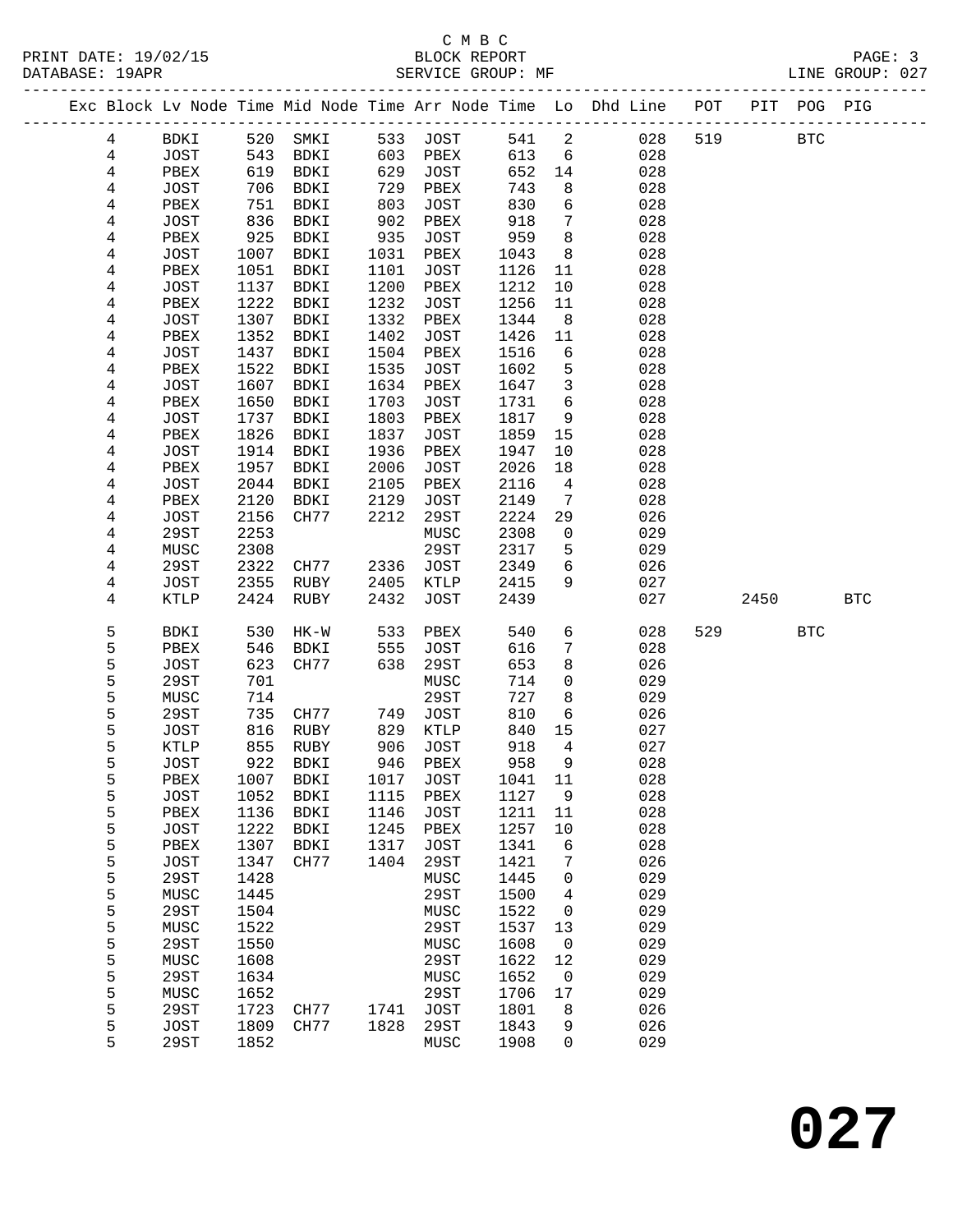## C M B C

| DATABASE: 19APR |   |             |      | SERVICE GROUP: MF                                                  |      |             |        |                 | -------------------- |       |       |             | LINE GROUP: 027 |  |
|-----------------|---|-------------|------|--------------------------------------------------------------------|------|-------------|--------|-----------------|----------------------|-------|-------|-------------|-----------------|--|
|                 |   |             |      | Exc Block Lv Node Time Mid Node Time Arr Node Time Lo Dhd Line POT |      |             |        |                 |                      |       |       | PIT POG PIG |                 |  |
|                 | 5 | MUSC        | 1908 |                                                                    |      | <b>29ST</b> | 1920   |                 |                      | 029   | 1931  |             | <b>BTC</b>      |  |
|                 | 6 | SFU         | 551  | SPST                                                               |      | 610 MTST    | 634 17 |                 |                      | 8 144 | 531 7 | <b>BTC</b>  |                 |  |
|                 | 6 | JOST        | 659  | RUBY                                                               | 710  | KTLP        | 720    | 5               |                      | 027   |       |             |                 |  |
|                 | 6 | KTLP        | 725  | RUBY                                                               | 736  | JOST        | 748    | 5               |                      | 027   |       |             |                 |  |
|                 | 6 | JOST        | 753  | CH77                                                               | 809  | 29ST        | 828    | 9               |                      | 026   |       |             |                 |  |
|                 | 6 | 29ST        | 837  |                                                                    |      | MUSC        | 855    | $\mathbf 0$     |                      | 029   |       |             |                 |  |
|                 | 6 | MUSC        | 855  |                                                                    |      | 29ST        | 911    | 17              |                      | 029   |       |             |                 |  |
|                 | 6 | 29ST        | 928  |                                                                    |      | MUSC        | 944    | $\mathbf{1}$    |                      | 029   |       |             |                 |  |
|                 | 6 | MUSC        | 945  |                                                                    |      | 29ST        | 1000   | 6               |                      | 029   |       |             |                 |  |
|                 | 6 | 29ST        | 1006 | CH77                                                               | 1020 | JOST        | 1039   | 8               |                      | 026   |       |             |                 |  |
|                 | 6 | JOST        | 1047 | CH77                                                               | 1103 | 29ST        | 1120   | 8               |                      | 026   |       |             |                 |  |
|                 | 6 | 29ST        | 1128 |                                                                    |      | MUSC        | 1143   | $\overline{0}$  |                      | 029   |       |             |                 |  |
|                 | 6 | MUSC        | 1143 |                                                                    |      | 29ST        | 1158   | 8               |                      | 029   |       |             |                 |  |
|                 | 6 | 29ST        | 1206 | CH77                                                               | 1222 | <b>JOST</b> | 1242   | 5               |                      | 026   |       |             |                 |  |
|                 | 6 | JOST        | 1247 | CH77                                                               | 1304 | 29ST        | 1320   | 8               |                      | 026   |       |             |                 |  |
|                 | 6 | 29ST        | 1328 |                                                                    |      | MUSC        | 1343   | $\mathbf 0$     |                      | 029   |       |             |                 |  |
|                 | 6 | MUSC        | 1343 |                                                                    |      | 29ST        | 1358   | 8               |                      | 029   |       |             |                 |  |
|                 | 6 | 29ST        | 1406 | CH77                                                               | 1423 | JOST        | 1444   | 10              |                      | 026   |       |             |                 |  |
|                 | 6 | JOST        | 1454 | RUBY                                                               | 1510 | KTLP        | 1522   | 2               |                      | 027   |       |             |                 |  |
|                 | 6 | <b>KTLP</b> | 1524 | RUBY                                                               | 1536 | <b>JOST</b> | 1551   | $\overline{3}$  |                      | 027   |       |             |                 |  |
|                 | 6 | JOST        | 1554 | CH77                                                               | 1613 | 29ST        | 1630   | 9               |                      | 026   |       |             |                 |  |
|                 | 6 | 29ST        | 1639 | CH77                                                               | 1657 | JOST        | 1718   | $6\overline{6}$ |                      | 026   |       |             |                 |  |
|                 | 6 | <b>JOST</b> | 1724 | CH77                                                               | 1744 | 29ST        | 1801   | 7               |                      | 026   |       |             |                 |  |
|                 | 6 | 29ST        | 1808 | CH77                                                               | 1826 | JOST        | 1846   | 10              |                      | 026   |       |             |                 |  |
|                 | 6 | JOST        | 1856 | CH77                                                               | 1914 | 29ST        | 1928   | 9               |                      | 026   |       |             |                 |  |
|                 | 6 | 29ST        | 1937 | CH77                                                               | 1952 | <b>JOST</b> | 2008   | 18              |                      | 026   |       |             |                 |  |
|                 | 6 | <b>JOST</b> | 2026 | CH77                                                               | 2043 | 29ST        | 2057   | 13              |                      | 026   |       |             |                 |  |
|                 | 6 | 29ST        | 2110 | CH77                                                               | 2124 | JOST        | 2139   | 16              |                      | 026   |       |             |                 |  |
|                 | 6 | JOST        | 2155 | RUBY                                                               | 2206 | KTLP        | 2216   | 5               |                      | 027   |       |             |                 |  |
|                 | 6 | <b>KTLP</b> | 2221 | RUBY                                                               | 2230 | JOST        | 2239   | 5               |                      | 027   |       |             |                 |  |
|                 | 6 | JOST        | 2244 | BDKI                                                               | 2305 | PBEX        | 2315   | 5               |                      | 028   |       |             |                 |  |
|                 | 6 | PBEX        | 2320 | BDKI                                                               | 2329 | JOST        | 2348   | 26              |                      | 028   |       |             |                 |  |
|                 | 6 | JOST        | 2414 | BDKI                                                               | 2433 | PBEX        | 2443   | 9               |                      | 028   |       |             |                 |  |
|                 | 6 | PBEX        | 2452 | BDKI                                                               | 2501 | JOST        | 2518   | 13              |                      | 028   |       |             |                 |  |
|                 | 6 | JOST        | 2531 | CH77                                                               | 2546 | 29ST        | 2557   |                 |                      | 026   | 2605  |             | <b>BTC</b>      |  |
|                 |   |             |      |                                                                    |      |             |        |                 |                      |       |       |             |                 |  |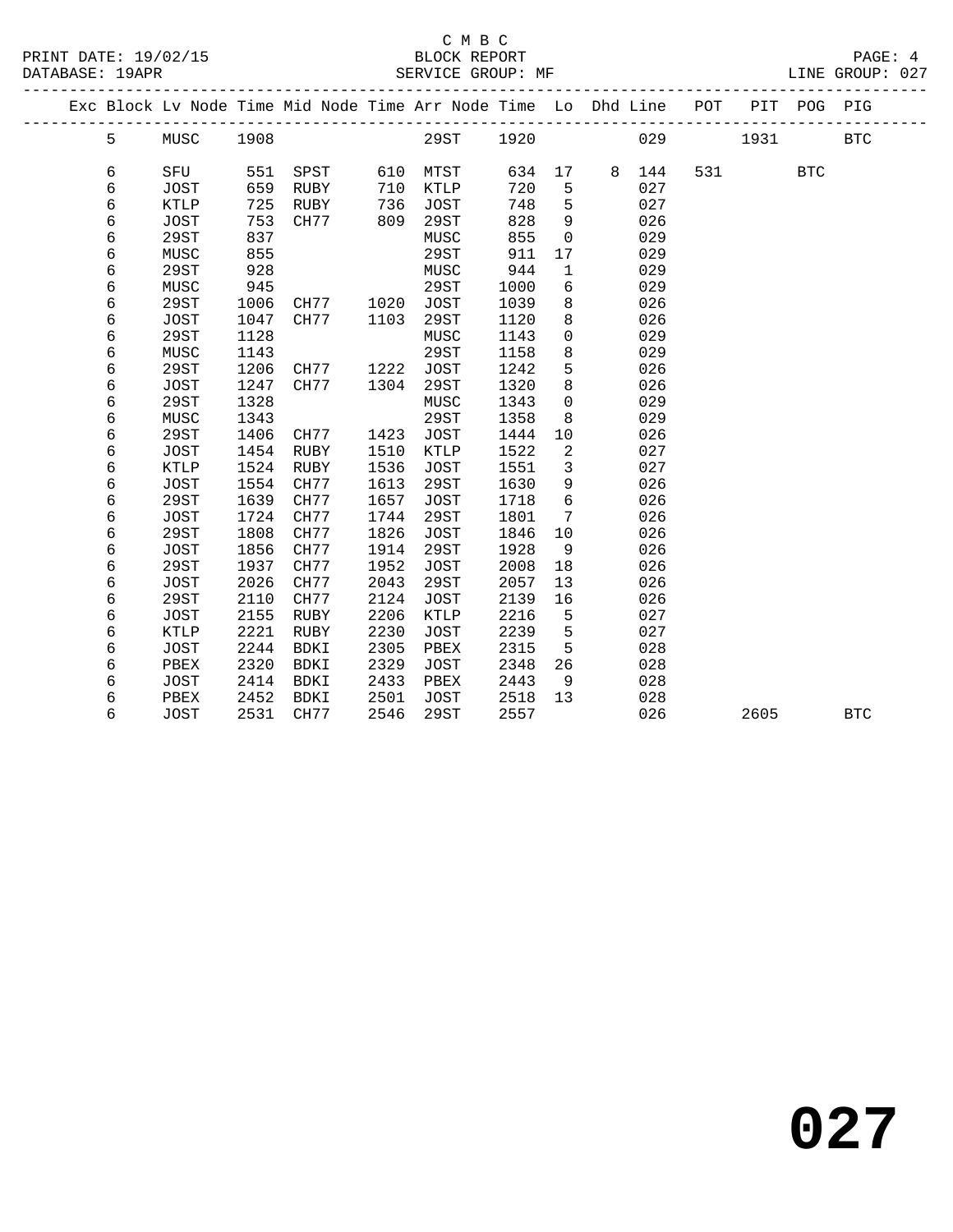|  |   |             |      |             |      |             |      |                 | Exc Block Lv Node Time Mid Node Time Arr Node Time Lo Dhd Line | POT |      | PIT POG PIG |            |
|--|---|-------------|------|-------------|------|-------------|------|-----------------|----------------------------------------------------------------|-----|------|-------------|------------|
|  | 7 | KYBD        | 543  | RUBY        | 556  | KTLP        | 603  | 7               | 027                                                            | 531 |      | <b>BTC</b>  |            |
|  | 7 | KTLP        | 610  | RUBY        | 620  | JOST        | 629  | 9               | 027                                                            |     |      |             |            |
|  | 7 | JOST        | 638  | CH77        | 653  | 29ST        | 709  | 8               | 026                                                            |     |      |             |            |
|  | 7 | 29ST        | 717  |             |      | MUSC        | 732  | $\mathbf 0$     | 029                                                            |     |      |             |            |
|  | 7 | MUSC        | 732  |             |      | 29ST        | 747  | 3               | 029                                                            |     |      |             |            |
|  | 7 | 29ST        | 750  | CH77        | 804  | JOST        | 826  | 5               | 026                                                            |     |      |             |            |
|  | 7 | <b>JOST</b> | 831  | RUBY        | 844  | KTLP        | 854  | 14              | 027                                                            |     |      |             |            |
|  | 7 | KTLP        | 908  | RUBY        | 919  | JOST        | 931  | $\overline{4}$  | 027                                                            |     |      |             |            |
|  | 7 | <b>JOST</b> | 935  | RUBY        | 946  | KTLP        | 956  | 11              | 027                                                            |     |      |             |            |
|  | 7 | KTLP        | 1007 | RUBY        | 1018 | JOST        | 1030 | $\overline{4}$  | 027                                                            |     |      |             |            |
|  | 7 | <b>JOST</b> | 1034 | RUBY        | 1045 | <b>KTLP</b> | 1055 | 12              | 027                                                            |     |      |             |            |
|  | 7 | <b>KTLP</b> | 1107 | RUBY        | 1118 | JOST        | 1130 | $\overline{4}$  | 027                                                            |     |      |             |            |
|  | 7 | JOST        | 1134 | RUBY        | 1145 | KTLP        | 1155 | 12              | 027                                                            |     |      |             |            |
|  | 7 | KTLP        | 1207 | RUBY        | 1218 | JOST        | 1230 | $4\overline{4}$ | 027                                                            |     |      |             |            |
|  | 7 | JOST        | 1234 | RUBY        | 1246 | KTLP        | 1256 | 11              | 027                                                            |     |      |             |            |
|  | 7 | <b>KTLP</b> | 1307 | RUBY        | 1318 | JOST        | 1330 | $\overline{4}$  | 027                                                            |     |      |             |            |
|  | 7 | JOST        | 1334 | RUBY        | 1347 | KTLP        | 1357 | 9               | 027                                                            |     |      |             |            |
|  | 7 | KTLP        | 1406 | RUBY        | 1417 | JOST        | 1430 | $\overline{4}$  | 027                                                            |     |      |             |            |
|  | 7 | <b>JOST</b> | 1434 | RUBY        | 1450 | KTLP        | 1502 | $\overline{2}$  | 027                                                            |     |      |             |            |
|  | 7 | KTLP        | 1504 | RUBY        | 1516 | JOST        | 1531 | 6               | 027                                                            |     |      |             |            |
|  | 7 | JOST        | 1537 | RUBY        | 1552 | <b>KTLP</b> | 1604 | 7               | 027                                                            |     |      |             |            |
|  | 7 | <b>KTLP</b> | 1611 | <b>RUBY</b> | 1622 | <b>JOST</b> | 1637 | 5               | 027                                                            |     |      |             |            |
|  | 7 | JOST        | 1642 | RUBY        | 1657 | KTLP        | 1709 | $\overline{a}$  | 027                                                            |     |      |             |            |
|  | 7 | KTLP        | 1711 | RUBY        | 1722 | JOST        | 1737 | 5               | 027                                                            |     |      |             |            |
|  | 7 | <b>JOST</b> | 1742 | <b>RUBY</b> | 1756 | KTLP        | 1807 | $7\overline{ }$ | 027                                                            |     |      |             |            |
|  | 7 | KTLP        | 1814 | RUBY        | 1824 | JOST        | 1837 | 6               | 027                                                            |     |      |             |            |
|  | 7 | JOST        | 1843 | BDKI        | 1906 | PBEX        | 1917 | 6               | 028                                                            |     |      |             |            |
|  | 7 | PBEX        | 1923 | <b>BDKI</b> | 1933 | <b>JOST</b> | 1954 |                 | 028                                                            |     | 2005 |             | <b>BTC</b> |
|  |   |             |      |             |      |             |      |                 |                                                                |     |      |             |            |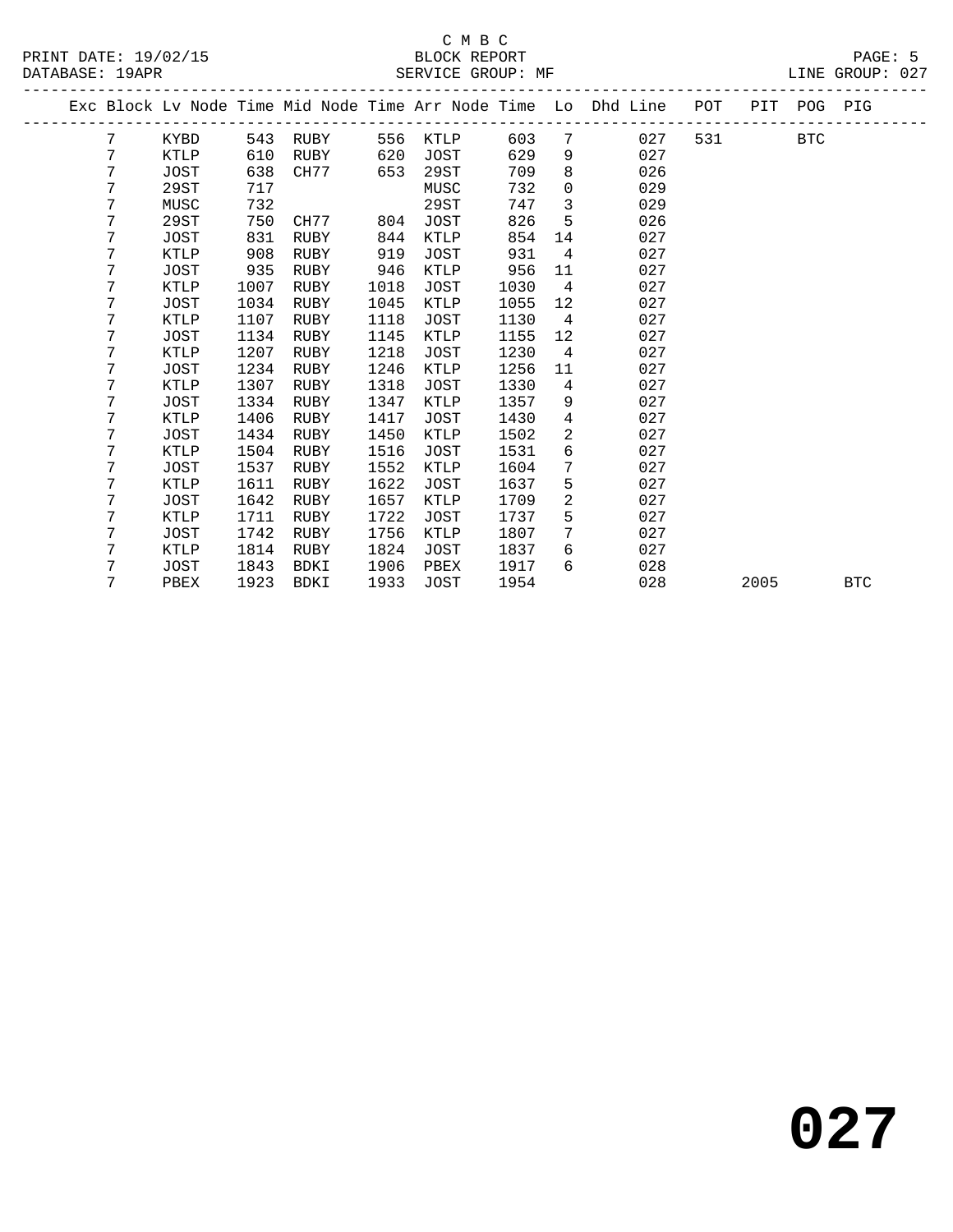|   |             |      |             |      |             |      |             | Exc Block Lv Node Time Mid Node Time Arr Node Time Lo Dhd Line | POT | PIT  | POG PIG    |            |
|---|-------------|------|-------------|------|-------------|------|-------------|----------------------------------------------------------------|-----|------|------------|------------|
| 8 | 29ST        | 546  | CH77        | 558  | JOST        | 614  | 12          | 026                                                            | 534 |      | <b>BTC</b> |            |
| 8 | JOST        | 626  | RUBY        | 636  | KTLP        | 645  | 10          | 027                                                            |     |      |            |            |
| 8 | KTLP        | 655  | RUBY        | 706  | JOST        | 718  | 5           | 027                                                            |     |      |            |            |
| 8 | JOST        | 723  | CH77        | 739  | 29ST        | 758  | 7           | 026                                                            |     |      |            |            |
| 8 | 29ST        | 805  |             |      | MUSC        | 821  | $\mathbf 0$ | 029                                                            |     |      |            |            |
| 8 | MUSC        | 821  |             |      | 29ST        | 838  | 12          | 029                                                            |     |      |            |            |
| 8 | 29ST        | 850  | CH77        | 907  | <b>JOST</b> | 927  | 10          | 026                                                            |     |      |            |            |
| 8 | JOST        | 937  | <b>BDKI</b> | 1001 | PBEX        | 1013 | 9           | 028                                                            |     |      |            |            |
| 8 | PBEX        | 1022 | <b>BDKI</b> | 1032 | <b>JOST</b> | 1056 | 11          | 028                                                            |     |      |            |            |
| 8 | <b>JOST</b> | 1107 | <b>BDKI</b> | 1130 | PBEX        | 1142 | 9           | 028                                                            |     |      |            |            |
| 8 | PBEX        | 1151 | <b>BDKI</b> | 1201 | JOST        | 1226 | 11          | 028                                                            |     |      |            |            |
| 8 | <b>JOST</b> | 1237 | <b>BDKI</b> | 1300 | PBEX        | 1312 | 10          | 028                                                            |     |      |            |            |
| 8 | PBEX        | 1322 | <b>BDKI</b> | 1332 | JOST        | 1356 | 11          | 028                                                            |     |      |            |            |
| 8 | <b>JOST</b> | 1407 | <b>BDKI</b> | 1432 | PBEX        | 1444 | 6           | 028                                                            |     |      |            |            |
| 8 | PBEX        | 1450 | <b>BDKI</b> | 1501 | <b>JOST</b> | 1527 | 10          | 028                                                            |     |      |            |            |
| 8 | <b>JOST</b> | 1537 | <b>BDKI</b> | 1604 | PBEX        | 1616 | 4           | 028                                                            |     |      |            |            |
| 8 | PBEX        | 1620 | <b>BDKI</b> | 1633 | JOST        | 1701 | 6           | 028                                                            |     |      |            |            |
| 8 | <b>JOST</b> | 1707 | <b>BDKI</b> | 1733 | PBEX        | 1747 | 7           | 028                                                            |     |      |            |            |
| 8 | PBEX        | 1754 | <b>BDKI</b> | 1805 | JOST        | 1829 | 14          | 028                                                            |     |      |            |            |
| 8 | <b>JOST</b> | 1843 | <b>RUBY</b> | 1855 | <b>KTLP</b> | 1905 | 16          | 027                                                            |     |      |            |            |
| 8 | KTLP        | 1921 | RUBY        | 1931 | <b>JOST</b> | 1942 | 3           | 027                                                            |     |      |            |            |
| 8 | JOST        | 1945 | <b>BDKI</b> | 2006 | PBEX        | 2017 | 5           | 028                                                            |     |      |            |            |
| 8 | PBEX        | 2022 | <b>BDKI</b> | 2031 | JOST        | 2051 | 22          | 028                                                            |     |      |            |            |
| 8 | JOST        | 2113 | <b>RUBY</b> | 2124 | KTLP        | 2134 | 17          | 027                                                            |     |      |            |            |
| 8 | <b>KTLP</b> | 2151 | <b>RUBY</b> | 2200 | JOST        | 2209 | 5           | 027                                                            |     |      |            |            |
| 8 | JOST        | 2214 | <b>BDKI</b> | 2235 | PBEX        | 2245 | 5           | 028                                                            |     |      |            |            |
| 8 | PBEX        | 2250 | <b>BDKI</b> | 2259 | JOST        | 2318 | 5           | 028                                                            |     |      |            |            |
| 8 | JOST        | 2323 | CH77        | 2338 | 29ST        | 2350 | 4           | 026                                                            |     |      |            |            |
| 8 | 29ST        | 2354 |             |      | MUSC        | 2407 | 0           | 029                                                            |     |      |            |            |
| 8 | MUSC        | 2407 |             |      | 29ST        | 2416 | 7           | 029                                                            |     |      |            |            |
| 8 | 29ST        | 2423 | CH77        | 2437 | JOST        | 2450 | 7           | 026                                                            |     |      |            |            |
| 8 | JOST        | 2457 | GIST        | 2511 | HK-W        | 2518 |             | 028                                                            |     | 2522 |            | <b>BTC</b> |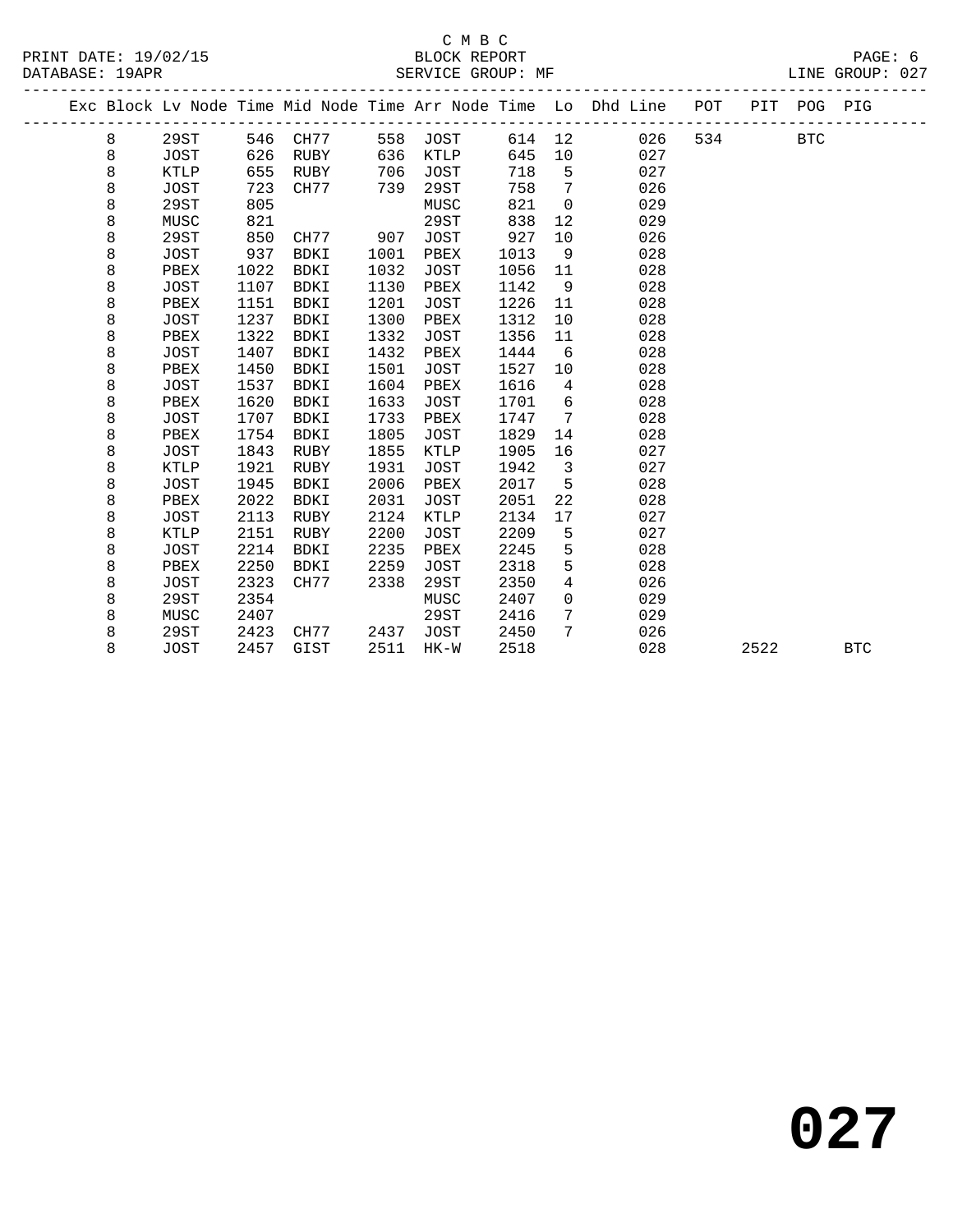#### C M B C<br>BLOCK REPORT PRINT DATE: 19/02/15 BLOCK REPORT PAGE: 7 SERVICE GROUP: MF

|  |   |             |      |             |      |             |      |                | Exc Block Lv Node Time Mid Node Time Arr Node Time Lo Dhd Line | POT | PIT  | POG PIG    |            |  |
|--|---|-------------|------|-------------|------|-------------|------|----------------|----------------------------------------------------------------|-----|------|------------|------------|--|
|  | 9 | <b>BDKI</b> | 549  | SMKI        | 602  | JOST        | 610  | 2              | 028                                                            | 548 |      | <b>BTC</b> |            |  |
|  | 9 | JOST        | 612  | <b>BDKI</b> | 633  | PBEX        | 644  | $\mathbf{3}$   | 028                                                            |     |      |            |            |  |
|  | 9 | PBEX        | 647  | <b>BDKI</b> | 657  | <b>JOST</b> | 722  | 14             | 028                                                            |     |      |            |            |  |
|  | 9 | <b>JOST</b> | 736  | <b>BDKI</b> | 801  | PBEX        | 818  | 7              | 028                                                            |     |      |            |            |  |
|  | 9 | PBEX        | 825  | BDKI        | 836  | <b>JOST</b> | 900  | 11             | 028                                                            |     |      |            |            |  |
|  | 9 | JOST        | 911  | CH77        | 927  | 29ST        | 943  | 5              | 026                                                            |     |      |            |            |  |
|  | 9 | 29ST        | 948  |             |      | MUSC        | 1003 | 0              | 029                                                            |     |      |            |            |  |
|  | 9 | MUSC        | 1003 |             |      | 29ST        | 1018 | 8              | 029                                                            |     |      |            |            |  |
|  | 9 | <b>29ST</b> | 1026 | CH77        | 1040 | <b>JOST</b> | 1059 | 8              | 026                                                            |     |      |            |            |  |
|  | 9 | <b>JOST</b> | 1107 | CH77        | 1123 | 29ST        | 1140 | 8              | 026                                                            |     |      |            |            |  |
|  | 9 | 29ST        | 1148 |             |      | MUSC        | 1203 | 0              | 029                                                            |     |      |            |            |  |
|  | 9 | MUSC        | 1203 |             |      | 29ST        | 1218 | 8              | 029                                                            |     |      |            |            |  |
|  | 9 | 29ST        | 1226 | CH77        | 1242 | <b>JOST</b> | 1302 | 5              | 026                                                            |     |      |            |            |  |
|  | 9 | <b>JOST</b> | 1307 | CH77        | 1324 | 29ST        | 1340 | 8              | 026                                                            |     |      |            |            |  |
|  | 9 | <b>29ST</b> | 1348 |             |      | MUSC        | 1403 | $\mathbf 0$    | 029                                                            |     |      |            |            |  |
|  | 9 | MUSC        | 1403 |             |      | 29ST        | 1418 | 8              | 029                                                            |     |      |            |            |  |
|  | 9 | 29ST        | 1426 | CH77        | 1443 | <b>JOST</b> | 1504 | 18             | 026                                                            |     |      |            |            |  |
|  | 9 | <b>JOST</b> | 1522 | <b>BDKI</b> | 1549 | PBEX        | 1601 | 5              | 028                                                            |     |      |            |            |  |
|  | 9 | PBEX        | 1606 | <b>BDKI</b> | 1619 | JOST        | 1647 | 5              | 028                                                            |     |      |            |            |  |
|  | 9 | <b>JOST</b> | 1652 | <b>BDKI</b> | 1719 | PBEX        | 1733 | 9              | 028                                                            |     |      |            |            |  |
|  | 9 | PBEX        | 1742 | <b>BDKI</b> | 1753 | <b>JOST</b> | 1817 | 10             | 028                                                            |     |      |            |            |  |
|  | 9 | <b>JOST</b> | 1827 | BDKI        | 1850 | PBEX        | 1902 | 5              | 028                                                            |     |      |            |            |  |
|  | 9 | PBEX        | 1907 | <b>BDKI</b> | 1917 | <b>JOST</b> | 1938 | 5              | 028                                                            |     |      |            |            |  |
|  | 9 | JOST        | 1943 | RUBY        | 1954 | KTLP        | 2004 | 15             | 027                                                            |     |      |            |            |  |
|  | 9 | KTLP        | 2019 | RUBY        | 2029 | <b>JOST</b> | 2039 | 4              | 027                                                            |     |      |            |            |  |
|  | 9 | <b>JOST</b> | 2043 | RUBY        | 2054 | KTLP        | 2104 | 16             | 027                                                            |     |      |            |            |  |
|  | 9 | <b>KTLP</b> | 2120 | <b>RUBY</b> | 2129 | <b>JOST</b> | 2139 | 5              | 027                                                            |     |      |            |            |  |
|  | 9 | <b>JOST</b> | 2144 | <b>BDKI</b> | 2205 | PBEX        | 2215 | 4              | 028                                                            |     |      |            |            |  |
|  | 9 | PBEX        | 2219 | <b>BDKI</b> | 2228 | <b>JOST</b> | 2248 | 26             | 028                                                            |     |      |            |            |  |
|  | 9 | <b>JOST</b> | 2314 | BDKI        | 2333 | PBEX        | 2343 | 9              | 028                                                            |     |      |            |            |  |
|  | 9 | PBEX        | 2352 | <b>BDKI</b> | 2401 | <b>JOST</b> | 2418 | 8              | 028                                                            |     |      |            |            |  |
|  | 9 | <b>JOST</b> | 2426 | CH77        | 2441 | 29ST        | 2452 | $\overline{4}$ | 026                                                            |     |      |            |            |  |
|  | 9 | 29ST        | 2456 |             |      | MUSC        | 2509 | 0              | 029                                                            |     |      |            |            |  |
|  | 9 | MUSC        | 2509 |             |      | 29ST        | 2518 | 5              | 029                                                            |     |      |            |            |  |
|  | 9 | <b>29ST</b> | 2523 | CH77        | 2537 | <b>JOST</b> | 2550 |                | 026                                                            |     | 2601 |            | <b>BTC</b> |  |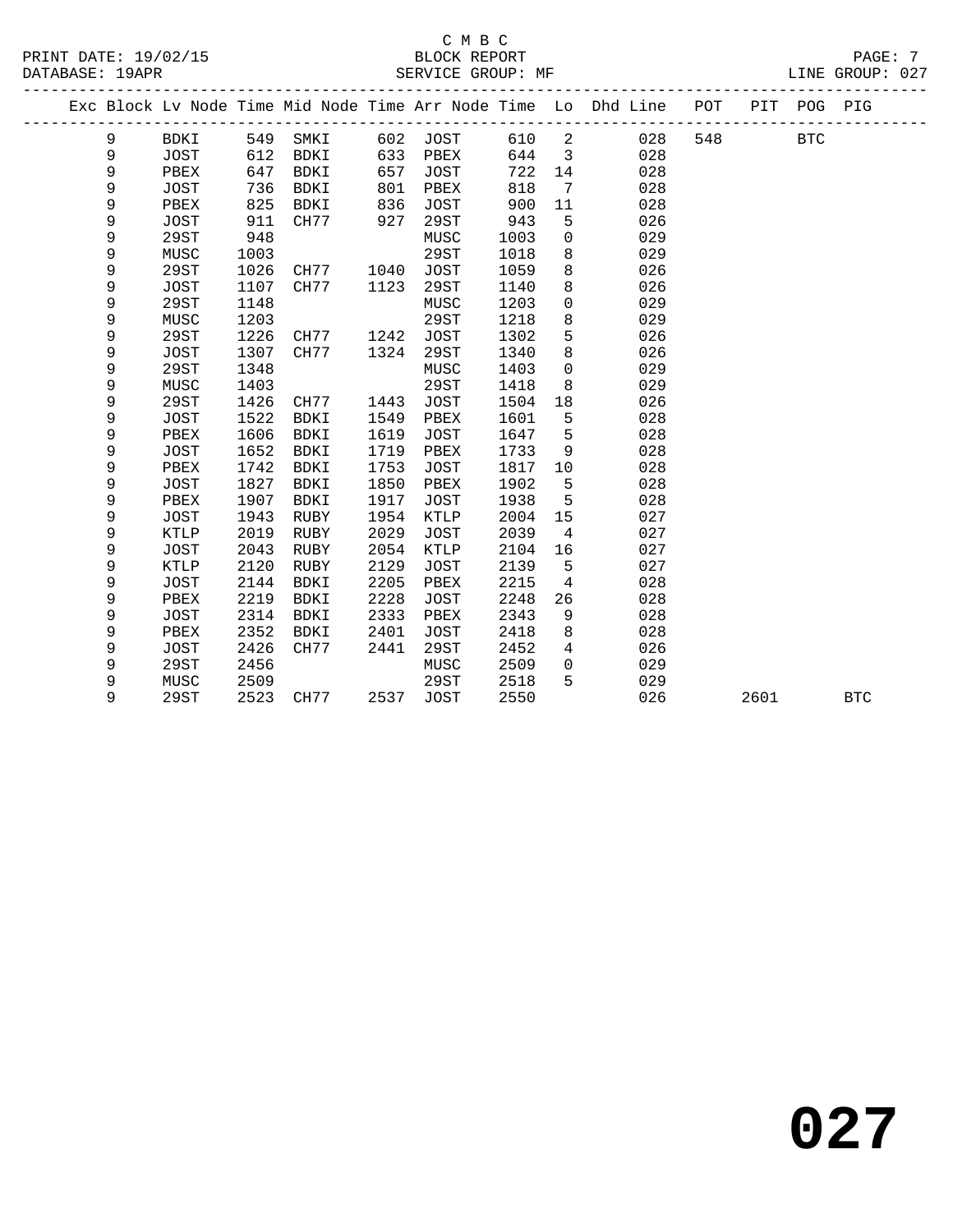|  |            |                     |              |                     |              |                     |              |                      | Exc Block Lv Node Time Mid Node Time Arr Node Time Lo Dhd Line POT |     |      | PIT POG PIG  |              |
|--|------------|---------------------|--------------|---------------------|--------------|---------------------|--------------|----------------------|--------------------------------------------------------------------|-----|------|--------------|--------------|
|  | 10         | 29ST                |              | 601 CH77            |              | 614 JOST            | 631 12       |                      | 026                                                                | 549 |      | $_{\rm BTC}$ |              |
|  | 10         | JOST                | 643          | RUBY                |              | 654 KTLP            | 704          | $6\overline{6}$      | 027                                                                |     |      |              |              |
|  | $10$       | KTLP                | 710          | RUBY                | 721          | JOST                | 733          | 5                    | 027                                                                |     |      |              |              |
|  | 10         | JOST                | 738          | CH77                | 754          | 29ST                | 813          | $5\phantom{.0}$      | 026                                                                |     |      |              |              |
|  | 10         | 29ST                | 818          | CH77                | 834          | JOST                | 856          | $\overline{4}$       | 026                                                                |     |      |              |              |
|  | $10$       | JOST                | 900          | RUBY                | 912          | KTLP                | 922          | 5                    | 027                                                                |     |      |              |              |
|  | $10$       | KTLP                | 927          | RUBY                | 938          | JOST                | 950          | $\overline{4}$       | 027                                                                |     |      |              |              |
|  | 10         | JOST                | 954          | RUBY                | 1005         | KTLP                | 1015         | 12                   | 027                                                                |     |      |              |              |
|  | 10         | KTLP                | 1027         | RUBY                | 1038         | JOST                | 1050         | $\overline{4}$       | 027                                                                |     |      |              |              |
|  | $10$       | JOST                | 1054         | RUBY                | 1105         | KTLP                | 1115         | 12                   | 027                                                                |     |      |              |              |
|  | $10$       | $\texttt{KTLP}$     | 1127         | RUBY                | 1138         | JOST                | 1150         | $\overline{4}$       | 027                                                                |     |      |              |              |
|  | 10         | JOST                | 1154         | RUBY                | 1205         | KTLP                | 1215         | 12                   | 027                                                                |     |      |              |              |
|  | 10<br>$10$ | KTLP<br><b>JOST</b> | 1227<br>1254 | RUBY<br>RUBY        | 1238<br>1306 | JOST<br>KTLP        | 1250<br>1316 | $\overline{4}$<br>11 | 027<br>027                                                         |     |      |              |              |
|  | 10         | KTLP                | 1327         | RUBY                | 1338         | JOST                | 1350         | $\overline{4}$       | 027                                                                |     |      |              |              |
|  | $10$       | JOST                | 1354         | RUBY                | 1407         | KTLP                | 1417         | 9                    | 027                                                                |     |      |              |              |
|  | 10         | KTLP                | 1426         | RUBY                | 1437         | JOST                | 1450         | 17                   | 027                                                                |     |      |              |              |
|  | 10         | <b>JOST</b>         | 1507         | RUBY                | 1523         | KTLP                | 1536         | $\overline{4}$       | 027                                                                |     |      |              |              |
|  | 10         | $\texttt{KTLP}$     | 1540         | RUBY                | 1552         | JOST                | 1607         | $5\phantom{.0}$      | 027                                                                |     |      |              |              |
|  | $10$       | JOST                | 1612         | RUBY                | 1627         | KTLP                | 1639         | $\overline{a}$       | 027                                                                |     |      |              |              |
|  | 10         | KTLP                | 1641         | RUBY                | 1652         | <b>JOST</b>         | 1707         | 5                    | 027                                                                |     |      |              |              |
|  | $10$       | JOST                | 1712         | RUBY                | 1726         | KTLP                | 1738         | $\overline{4}$       | 027                                                                |     |      |              |              |
|  | $10$       | KTLP                | 1742         | RUBY                | 1752         | JOST                | 1807         | 5                    | 027                                                                |     |      |              |              |
|  | $10$       | JOST                | 1812         | RUBY                | 1824         | KTLP                | 1834         | 16                   | 027                                                                |     |      |              |              |
|  | 10         | KTLP                | 1850         | RUBY                | 1900         | JOST                | 1912         | 14                   | 027                                                                |     |      |              |              |
|  | 10         | JOST                | 1926         | CH77                | 1944         | 29ST                | 1958         | 12                   | 026                                                                |     |      |              |              |
|  | $10$       | 29ST                | 2010         | CH77                | 2025         | <b>JOST</b>         | 2041         | 15                   | 026                                                                |     |      |              |              |
|  | $10$       | JOST                | 2056         | CH77                | 2113         | 29ST                | 2127         | 13                   | 026                                                                |     |      |              |              |
|  | 10         | 29ST                | 2140         | CH77                | 2154         | JOST                | 2209         |                      | 026                                                                |     | 2220 |              | $_{\rm BTC}$ |
|  | 11         | <b>JOST</b>         | 608          | CH77                | 623          | 29ST                | 638          | 9                    | 026                                                                | 555 |      | <b>BTC</b>   |              |
|  | 11         | <b>29ST</b>         | 647          |                     |              | MUSC                | 700          | $\mathbf 0$          | 029                                                                |     |      |              |              |
|  | 11         | MUSC                | 700          |                     |              | 29ST                | 713          | 7                    | 029                                                                |     |      |              |              |
|  | 11         | <b>29ST</b>         | 720          | CH77                | 734          | JOST                | 755          | 6                    | 026                                                                |     |      |              |              |
|  | 11         | JOST                | 801          | RUBY                | 813          | KTLP                | 825          | 15                   | 027                                                                |     |      |              |              |
|  | 11         | KTLP                | 840          | RUBY                | 851          | JOST                | 903          | $\overline{4}$       | 027                                                                |     |      |              |              |
|  | 11         | JOST                | 907          | BDKI                | 931          | PBEX                | 943          | 11                   | 028                                                                |     |      |              |              |
|  | 11         | PBEX                | 954          | BDKI                | 1004         | JOST                | 1028         | 9                    | 028                                                                |     |      |              |              |
|  | 11         | JOST                | 1037         | BDKI                | 1100         | PBEX                | 1112         | 9                    | 028                                                                |     |      |              |              |
|  | 11         | PBEX                |              | 1121 BDKI 1131 JOST |              |                     | 1156 11      |                      | 028                                                                |     |      |              |              |
|  | 11         | JOST                | 1207         | BDKI                | 1230         | PBEX                | 1242         | 10                   | 028                                                                |     |      |              |              |
|  | 11         | PBEX                | 1252         | BDKI                | 1302         | JOST                | 1326         | 11                   | 028                                                                |     |      |              |              |
|  | 11         | JOST                | 1337         | BDKI                | 1402         | PBEX                | 1414         | 5                    | 028                                                                |     |      |              |              |
|  | 11         | PBEX                | 1419         | BDKI                | 1430         | <b>JOST</b>         | 1456         | 11                   | 028                                                                |     |      |              |              |
|  | 11         | JOST                | 1507         | BDKI                | 1534         | PBEX                | 1546         | 6                    | 028                                                                |     |      |              |              |
|  | 11<br>11   | PBEX<br>JOST        | 1552<br>1637 | BDKI<br>BDKI        | 1605<br>1704 | <b>JOST</b><br>PBEX | 1632<br>1717 | 5<br>9               | 028<br>028                                                         |     |      |              |              |
|  | 11         | PBEX                | 1726         | <b>BDKI</b>         | 1737         | <b>JOST</b>         | 1801         | 10                   | 028                                                                |     |      |              |              |
|  | 11         | JOST                | 1811         | BDKI                | 1834         | PBEX                | 1846         | 5                    | 028                                                                |     |      |              |              |
|  | 11         | PBEX                | 1851         | BDKI                | 1901         | <b>JOST</b>         | 1922         | 7                    | 028                                                                |     |      |              |              |
|  | 11         | <b>JOST</b>         | 1929         | BDKI                | 1951         | PBEX                | 2002         |                      | 028                                                                |     | 2010 |              | <b>BTC</b>   |
|  |            |                     |              |                     |              |                     |              |                      |                                                                    |     |      |              |              |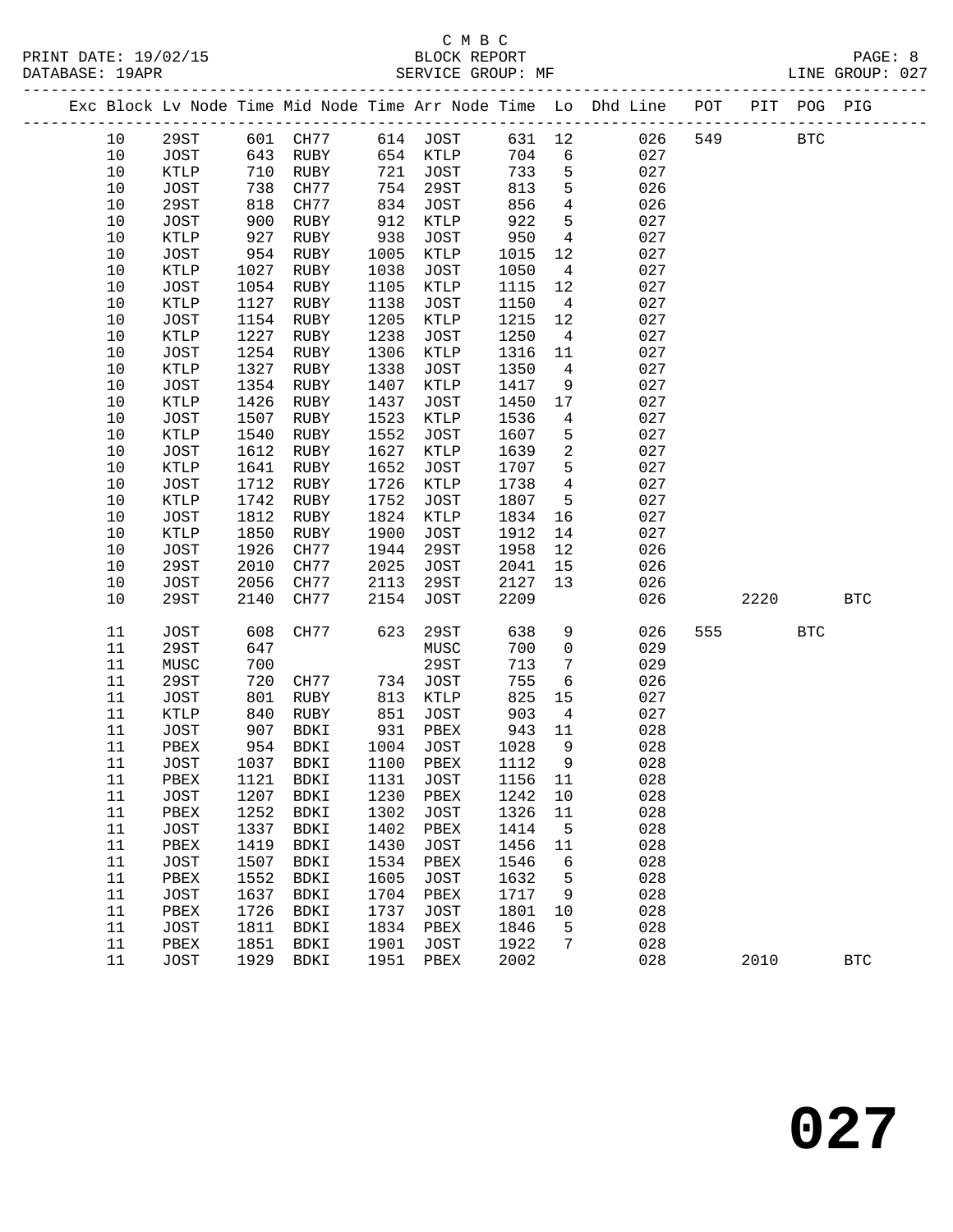|    |             |      |           |      |             |      |                 | Exc Block Lv Node Time Mid Node Time Arr Node Time Lo Dhd Line | POT |      | PIT POG PIG |            |
|----|-------------|------|-----------|------|-------------|------|-----------------|----------------------------------------------------------------|-----|------|-------------|------------|
| 12 | REBY        | 608  |           |      | 29ST        | 613  | $\mathbf{3}$    | 016                                                            | 559 |      | <b>BTC</b>  |            |
| 12 | 29ST        | 616  |           |      | MUSC        | 629  | $\mathbf{0}$    | 029                                                            |     |      |             |            |
| 12 | MUSC        | 629  |           |      | 29ST        | 642  | $7\phantom{.0}$ | 029                                                            |     |      |             |            |
| 12 | 29ST        | 649  | CH77      | 703  | JOST        | 724  | 7               | 026                                                            |     |      |             |            |
| 12 | <b>JOST</b> | 731  | RUBY      | 742  | KTLP        | 754  | 14              | 027                                                            |     |      |             |            |
| 12 | KTLP        | 808  | RUBY      | 820  | JOST        | 833  | 6               | 027                                                            |     |      |             |            |
| 12 | JOST        | 839  | CH77      | 857  | 29ST        | 916  | 9               | 026                                                            |     |      |             |            |
| 12 | 29ST        | 925  | CH77      | 940  | JOST        | 959  | 8               | 026                                                            |     |      |             |            |
| 12 | JOST        | 1007 | CH77      | 1023 | 29ST        | 1040 | 8               | 026                                                            |     |      |             |            |
| 12 | 29ST        | 1048 |           |      | MUSC        | 1103 | $\mathsf{O}$    | 029                                                            |     |      |             |            |
| 12 | MUSC        | 1103 |           |      | 29ST        | 1118 | 8               | 029                                                            |     |      |             |            |
| 12 | 29ST        | 1126 | CH77      | 1142 | JOST        | 1201 | 6               | 026                                                            |     |      |             |            |
| 12 | JOST        | 1207 | CH77      | 1224 | 29ST        | 1241 | $7\phantom{.0}$ | 026                                                            |     |      |             |            |
| 12 | 29ST        | 1248 |           |      | MUSC        | 1303 | $\mathbf 0$     | 029                                                            |     |      |             |            |
| 12 | MUSC        | 1303 |           |      | 29ST        | 1318 | 8               | 029                                                            |     |      |             |            |
| 12 | <b>29ST</b> | 1326 | CH77      | 1342 | <b>JOST</b> | 1402 | 5               | 026                                                            |     |      |             |            |
| 12 | <b>JOST</b> | 1407 | CH77      | 1425 | 29ST        | 1443 | $5\phantom{.0}$ | 026                                                            |     |      |             |            |
| 12 | 29ST        | 1448 |           |      | MUSC        | 1506 | $\mathbf 0$     | 029                                                            |     |      |             |            |
| 12 | MUSC        | 1506 |           |      | 29ST        | 1521 | 3               | 029                                                            |     |      |             |            |
| 12 | 29ST        | 1524 | CH77 1542 |      | JOST        | 1603 | 6               | 026                                                            |     |      |             |            |
| 12 | <b>JOST</b> | 1609 | CH77      | 1628 | 29ST        | 1645 | $\overline{4}$  | 026                                                            |     |      |             |            |
| 12 | 29ST        | 1649 |           |      | MUSC        | 1707 | $\mathbf 0$     | 029                                                            |     |      |             |            |
| 12 | MUSC        | 1707 |           |      | 29ST        | 1721 | 17              | 029                                                            |     |      |             |            |
| 12 | <b>29ST</b> | 1738 | CH77      |      | 1756 JOST   | 1816 | 8               | 026                                                            |     |      |             |            |
| 12 | JOST        | 1824 | CH77      | 1843 | 29ST        | 1858 | 24              | 026                                                            |     |      |             |            |
| 12 | <b>29ST</b> | 1922 |           |      | MUSC        | 1938 | $\overline{0}$  | 029                                                            |     |      |             |            |
| 12 | MUSC        | 1938 |           |      | 29ST        | 1950 | 2               | 029                                                            |     |      |             |            |
| 12 | 29ST        | 1952 |           |      | MUSC        | 2008 | $\mathbf 0$     | 029                                                            |     |      |             |            |
| 12 | MUSC        | 2008 |           |      | 29ST        | 2020 | 2               | 029                                                            |     |      |             |            |
| 12 | 29ST        | 2022 |           |      | MUSC        | 2037 | $\Omega$        | 029                                                            |     |      |             |            |
| 12 | MUSC        | 2037 |           |      | 29ST        | 2048 | $\overline{4}$  | 029                                                            |     |      |             |            |
| 12 | 29ST        | 2052 |           |      | MUSC        | 2107 | $\mathbf 0$     | 029                                                            |     |      |             |            |
| 12 | MUSC        | 2107 |           |      | 29ST        | 2118 | 5               | 029                                                            |     |      |             |            |
| 12 | <b>29ST</b> | 2123 |           |      | MUSC        | 2138 | $\Omega$        | 029                                                            |     |      |             |            |
| 12 | MUSC        | 2138 |           |      | 29ST        | 2149 | 4               | 029                                                            |     |      |             |            |
| 12 | 29ST        | 2153 |           |      | MUSC        | 2208 | $\Omega$        | 029                                                            |     |      |             |            |
| 12 | MUSC        | 2208 |           |      | 29ST        | 2218 |                 | 029                                                            |     | 2228 |             | <b>BTC</b> |
|    |             |      |           |      |             |      |                 |                                                                |     |      |             |            |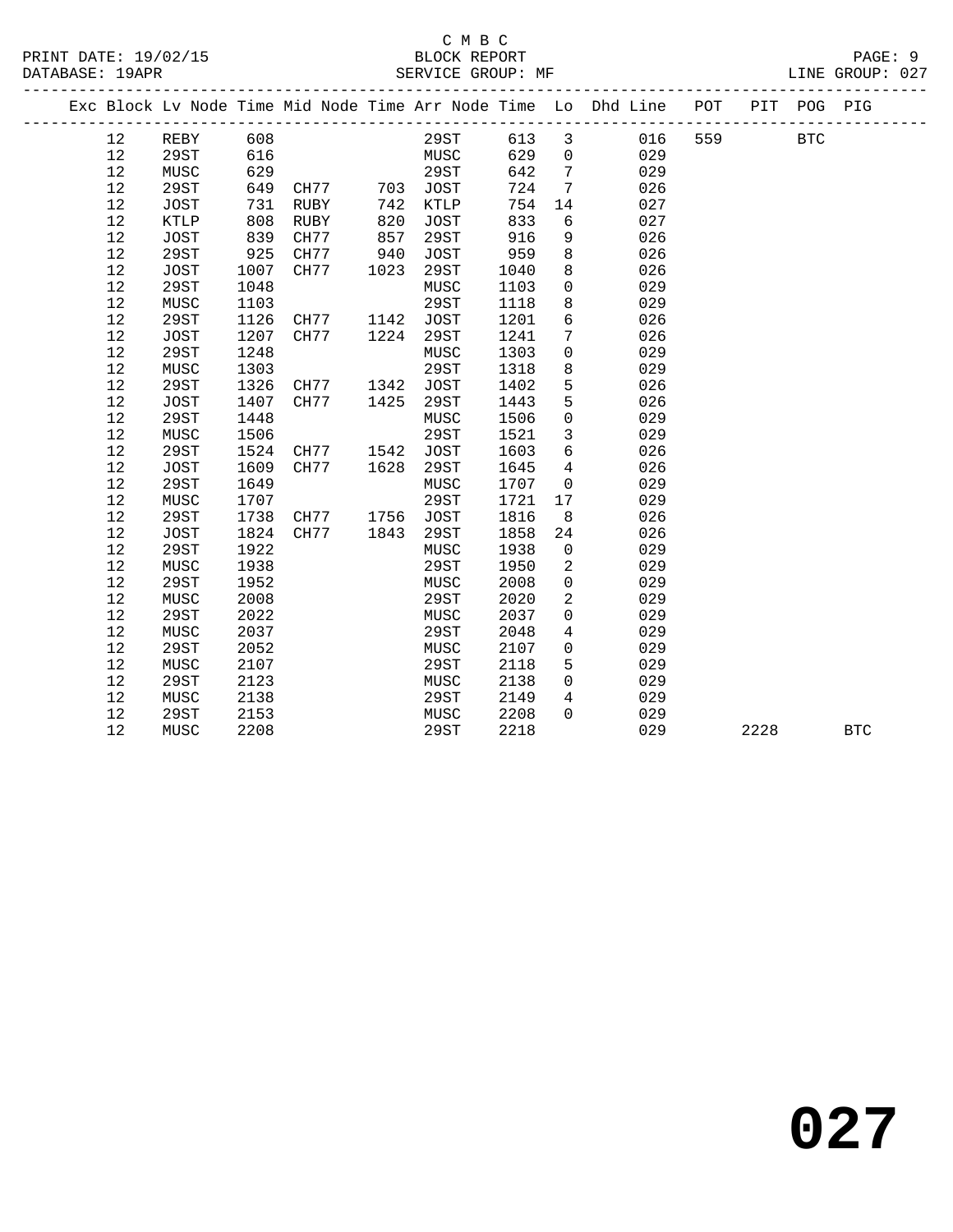### C M B C<br>BLOCK REPORT SERVICE GROUP: MF

|  |    |      |              | Exc Block Lv Node Time Mid Node Time Arr Node Time Lo Dhd Line POT |      |             |                |                   |    |     |          |      | PIT POG PIG |            |
|--|----|------|--------------|--------------------------------------------------------------------|------|-------------|----------------|-------------------|----|-----|----------|------|-------------|------------|
|  | 13 | 29ST |              | 617 CH77                                                           |      | 630 JOST    | 648            | $\overline{4}$    |    | 026 | 605      |      | <b>BTC</b>  |            |
|  | 13 | JOST |              | <sub>--יי</sub> שם 652<br>735 BDKI<br>דאחת המוד                    |      | 714 PBEX    | 728            | $7\phantom{0}$    |    | 028 |          |      |             |            |
|  | 13 | PBEX |              |                                                                    |      | 746 JOST    | 811            | 10                |    | 028 |          |      |             |            |
|  | 13 | JOST | $0 -$<br>910 | BDKI                                                               | 847  | PBEX        |                | $\overline{7}$    |    | 028 |          |      |             |            |
|  | 13 | PBEX |              | BDKI                                                               | 920  | JOST        | $903$<br>$944$ | 8                 |    | 028 |          |      |             |            |
|  | 13 | JOST | 952          | BDKI                                                               | 1016 | PBEX        | 1028           | 8 <sup>8</sup>    |    | 028 |          |      |             |            |
|  | 13 | PBEX | 1036         | BDKI                                                               | 1046 | JOST        | 1111           | 11                |    | 028 |          |      |             |            |
|  | 13 | JOST | 1122         | BDKI                                                               | 1145 | PBEX        | 1157           | 10                |    | 028 |          |      |             |            |
|  | 13 | PBEX | 1207         | BDKI                                                               | 1217 | JOST        | 1241           | 11                |    | 028 |          |      |             |            |
|  | 13 | JOST | 1252         | BDKI                                                               | 1315 | PBEX        | 1327           | 10                |    | 028 |          |      |             |            |
|  | 13 | PBEX | 1337         | BDKI                                                               | 1347 | JOST        | 1411           | 11                |    | 028 |          |      |             |            |
|  | 13 | JOST | 1422         | BDKI                                                               | 1447 | PBEX        | 1459           | 10                |    | 028 |          |      |             |            |
|  | 13 | PBEX | 1509         | BDKI                                                               | 1520 | JOST        | 1547           | 5                 |    | 028 |          |      |             |            |
|  | 13 | JOST | 1552         | BDKI                                                               | 1619 | PBEX        | 1631           | 5                 |    | 028 |          |      |             |            |
|  | 13 | PBEX | 1636         | <b>BDKI</b>                                                        | 1649 | <b>JOST</b> | 1717           | 5                 |    | 028 |          |      |             |            |
|  | 13 | JOST | 1722         | BDKI                                                               | 1748 | PBEX        | 1802           | 9                 |    | 028 |          |      |             |            |
|  | 13 | PBEX | 1811         | BDKI                                                               | 1822 | JOST        | 1844           | 15                |    | 028 |          |      |             |            |
|  | 13 | JOST | 1859         | BDKI                                                               | 1922 | PBEX        | 1933           | 6                 |    | 028 |          |      |             |            |
|  | 13 | PBEX | 1939         | BDKI                                                               | 1948 | <b>JOST</b> | 2008           | 6                 |    | 028 |          |      |             |            |
|  | 13 | JOST | 2014         | <b>BDKI</b>                                                        | 2035 | PBEX        | 2046           | $\overline{4}$    |    | 028 |          |      |             |            |
|  | 13 | PBEX | 2050         | BDKI                                                               | 2059 | JOST        | 2119           | $7\phantom{.0}$   |    | 028 |          |      |             |            |
|  | 13 | JOST | 2126         | CH77                                                               | 2142 | 29ST        | 2154           | 26                |    | 026 |          |      |             |            |
|  | 13 | 29ST | 2220         | CH77                                                               | 2234 | JOST        | 2248           | $7\phantom{.0}\,$ |    | 026 |          |      |             |            |
|  | 13 | JOST | 2255         | RUBY                                                               | 2306 | KTLP        | 2316           | 7                 |    | 027 |          |      |             |            |
|  | 13 | KTLP | 2323         | RUBY                                                               | 2331 | <b>JOST</b> | 2339           | 5                 |    | 027 |          |      |             |            |
|  | 13 | JOST | 2344         | BDKI                                                               | 2403 | PBEX        | 2413           | 9                 |    | 028 |          |      |             |            |
|  | 13 | PBEX | 2422         | BDKI                                                               | 2431 | JOST        | 2448           | $7\phantom{.0}$   |    | 028 |          |      |             |            |
|  | 13 | JOST | 2455         | RUBY                                                               | 2505 | KTLP        | 2513           | 9                 |    | 027 |          |      |             |            |
|  | 13 | KTLP | 2522         | RUBY                                                               | 2530 | KYJO        | 2541           |                   |    | 027 |          | 2550 |             | <b>BTC</b> |
|  |    |      |              |                                                                    |      |             |                |                   |    |     |          |      |             |            |
|  | 14 | LNOS | 659          | 15LO                                                               | 710  | STST        | 739            | 6                 | 35 | 241 | 634 — 10 |      | <b>BTC</b>  |            |
|  | 14 | 29ST | 820          |                                                                    |      | MUSC        | 836            | $\overline{0}$    |    | 029 |          |      |             |            |
|  | 14 | MUSC | 836          |                                                                    |      | 29ST        | 855            | 10                |    | 029 |          |      |             |            |
|  | 14 | 29ST | 905          | CH77                                                               |      | 920 JOST    | 939            | 8                 |    | 026 |          |      |             |            |
|  | 14 | JOST | 947          | CH77                                                               | 1003 | 29ST        | 1020           | 8                 |    | 026 |          |      |             |            |
|  | 14 | 29ST | 1028         |                                                                    |      | MUSC        | 1043           | $\overline{0}$    |    | 029 |          |      |             |            |
|  | 14 | MUSC | 1043         |                                                                    |      | 29ST        | 1058           | 8                 |    | 029 |          |      |             |            |
|  | 14 | 29ST | 1106         | CH77                                                               |      | 1122 JOST   | 1141           | 11                |    | 026 |          |      |             |            |
|  | 14 | JOST | 1152         | BDKI                                                               |      | 1215 PBEX   | 1227           | 10                |    | 028 |          |      |             |            |
|  | 14 | PBEX | 1237         | BDKI                                                               | 1247 | JOST        | 1311           | 11                |    | 028 |          |      |             |            |
|  | 14 | JOST | 1322         | BDKI                                                               | 1347 | PBEX        | 1359           | $-5$              |    | 028 |          |      |             |            |
|  | 14 | PBEX | 1404         | BDKI                                                               | 1415 | JOST        | 1441           | $6\overline{6}$   |    | 028 |          |      |             |            |
|  | 14 | JOST | 1447         | CH77                                                               | 1505 | 29ST        | 1523           | 12                |    | 026 |          |      |             |            |
|  | 14 | 29ST | 1535         |                                                                    |      | MUSC        | 1553           | $\overline{0}$    |    | 029 |          |      |             |            |
|  | 14 | MUSC | 1553         |                                                                    |      | 29ST        | 1607 17        |                   |    | 029 |          |      |             |            |
|  |    |      |              |                                                                    |      |             |                |                   |    |     |          |      |             |            |

14 29ST 1837 CH77 1853 JOST 1910 026 1921 BTC

 14 29ST 1624 CH77 1642 JOST 1703 6 026 14 JOST 1709 CH77 1728 29ST 1745 4 026 14 29ST 1749 MUSC 1808 0 029 14 MUSC 1808 29ST 1821 16 029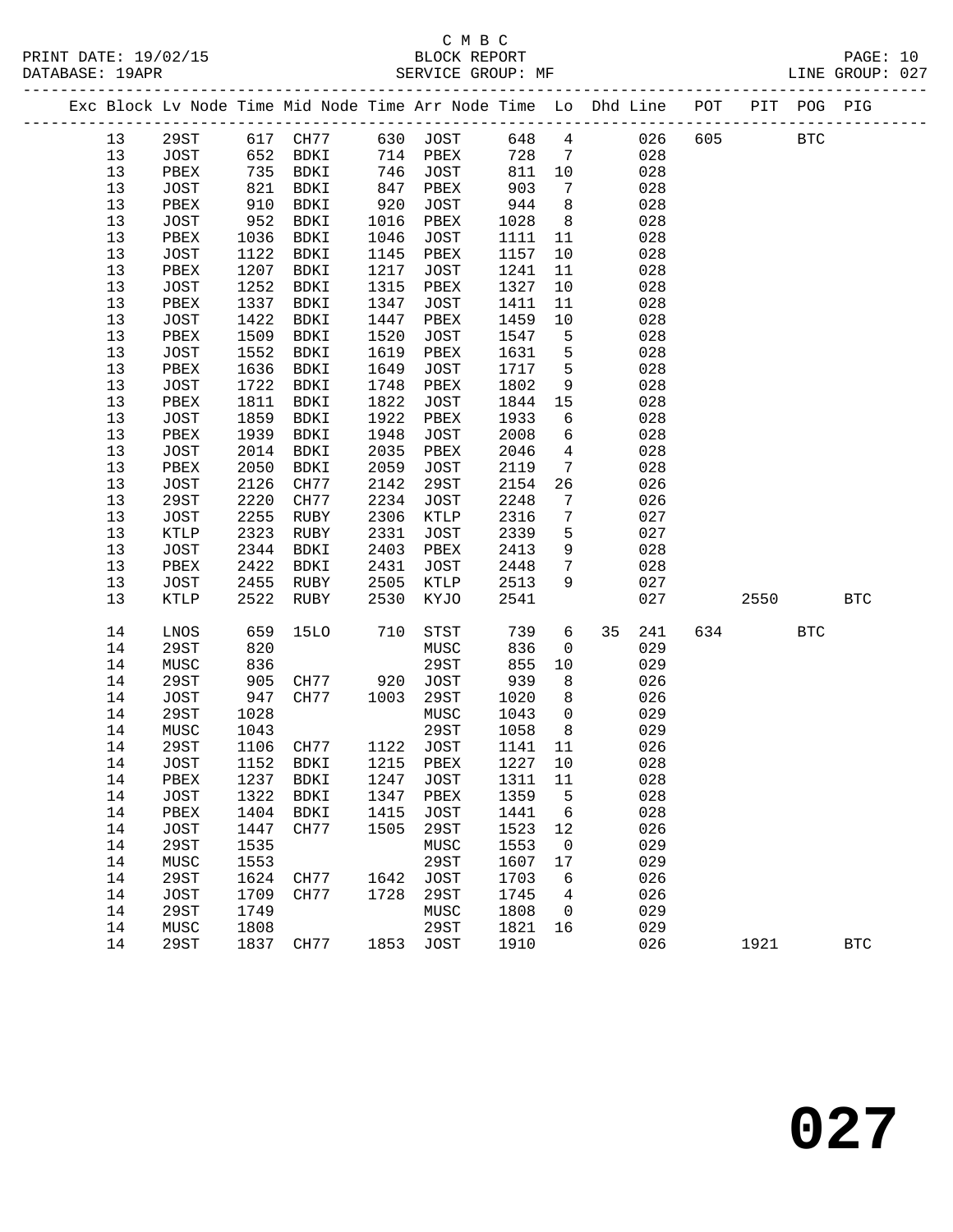#### C M B C<br>BLOCK REPORT PRINT DATE: 19/02/15 BLOCK REPORT PAGE: 11 SERVICE GROUP: MF

|          |      |             |      |                     |      |             |      |                 | Exc Block Lv Node Time Mid Node Time Arr Node Time Lo Dhd Line POT PIT POG PIG |           |            |            |              |
|----------|------|-------------|------|---------------------|------|-------------|------|-----------------|--------------------------------------------------------------------------------|-----------|------------|------------|--------------|
|          | 15   |             |      |                     |      |             |      |                 | PBEX 702 BDKI 712 JOST 737 14 028<br>JOST 751 BDKI 816 PBEX 833 6 028          | 650       | <b>BTC</b> |            |              |
|          | 15   |             |      |                     |      |             | 833  | $6\overline{6}$ |                                                                                |           |            |            |              |
|          | 15   | PBEX        |      | 839 BDKI            |      | 850 JOST    | 914  | 15              | 028                                                                            |           |            |            |              |
|          | 15   | JOST        | 929  | CH77                |      | 945 29ST    | 1001 | 7               | 026                                                                            |           |            |            |              |
|          | 15   | 29ST        | 1008 |                     |      | MUSC        | 1023 | $\mathsf{O}$    | 029                                                                            |           |            |            |              |
|          | 15   | MUSC        | 1023 |                     |      | 29ST        | 1038 | 8               | 029                                                                            |           |            |            |              |
|          | 15   | 29ST        | 1046 | CH77 1100 JOST      |      |             | 1119 | 8               | 026                                                                            |           |            |            |              |
|          | 15   | <b>JOST</b> | 1127 | CH77                |      | 1143 29ST   | 1200 | 8               | 026                                                                            |           |            |            |              |
|          | 15   | 29ST        | 1208 |                     |      | MUSC        | 1223 | $\mathsf{O}$    | 029                                                                            |           |            |            |              |
|          | 15   | MUSC        | 1223 |                     |      | 29ST        | 1238 | 8               | 029                                                                            |           |            |            |              |
|          | 15   | 29ST        |      | 1246 CH77 1302 JOST |      |             | 1322 | 5               | 026                                                                            |           |            |            |              |
|          | 15   | JOST        | 1327 | CH77                |      | 1344 29ST   | 1400 | 8               | 026                                                                            |           |            |            |              |
|          | 15   | 29ST        | 1408 |                     |      | MUSC        | 1425 | $\overline{0}$  | 029                                                                            |           |            |            |              |
|          |      |             |      |                     |      |             |      |                 |                                                                                |           |            |            |              |
|          | 15   | MUSC        | 1425 |                     |      | 29ST        | 1440 | 6               | 029                                                                            |           |            |            |              |
|          | 15   | 29ST        | 1446 | CH77 1503 JOST      |      |             | 1524 | 14              | 026                                                                            |           |            |            |              |
|          | $15$ | JOST        | 1538 | CH77                |      | 1558 29ST   | 1615 | $\overline{4}$  | 026                                                                            |           |            |            |              |
|          | 15   | 29ST        | 1619 |                     |      | MUSC        | 1637 | $\overline{0}$  | 029                                                                            |           |            |            |              |
|          | 15   | MUSC        | 1637 |                     |      | 29ST        | 1651 | 13              | 029                                                                            |           |            |            |              |
|          | 15   | 29ST        | 1704 |                     |      | MUSC        | 1722 | $\overline{0}$  | 029                                                                            |           |            |            |              |
|          | $15$ | MUSC        | 1722 |                     |      | 29ST        | 1736 | 17              | 029                                                                            |           |            |            |              |
|          | 15   | 29ST        | 1753 | CH77 1811 JOST      |      |             | 1831 | 8               | 026                                                                            |           |            |            |              |
|          | 15   | JOST        |      | 1839 CH77           |      | 1857 29ST   | 1911 |                 | 026                                                                            |           | 1922       |            | <b>BTC</b>   |
|          | 31   | <b>JOST</b> | 1452 | BDKI                | 1519 | PBEX        | 1531 | 6               |                                                                                | 028 1436  |            | <b>BTC</b> |              |
|          | 31   | PBEX        |      | 1537 BDKI           |      | 1550 JOST   | 1617 | 5               | 028                                                                            |           |            |            |              |
|          | 31   | JOST        |      | 1622 BDKI           | 1649 | PBEX        | 1702 | $\overline{3}$  | 028                                                                            |           |            |            |              |
|          | 31   | PBEX        | 1705 | BDKI                | 1718 | JOST        | 1746 | $6\overline{6}$ | 028                                                                            |           |            |            |              |
|          | 31   | JOST        | 1752 | BDKI                | 1818 | PBEX        | 1832 | $\mathbf{3}$    | 028                                                                            |           |            |            |              |
|          | 31   | PBEX        | 1835 |                     |      | GIST        | 1852 |                 | 028                                                                            |           | 1857       |            | <b>BTC</b>   |
|          | 32   | <b>JOST</b> | 1506 | CH77 1525           |      | 29ST        | 1543 | 11              |                                                                                | 026 1450  |            | <b>BTC</b> |              |
|          | 32   | 29ST        | 1554 | CH77                |      | 1612 JOST   | 1633 | 6               | 026                                                                            |           |            |            |              |
|          | 32   | JOST        | 1639 | CH77                |      | 1658 29ST   | 1715 | $4\overline{4}$ | 026                                                                            |           |            |            |              |
|          | 32   | 29ST        | 1719 |                     |      | MUSC        | 1738 | $\overline{0}$  | 029                                                                            |           |            |            |              |
|          | 32   | MUSC        | 1738 |                     |      | 29ST        | 1751 | 13              | 029                                                                            |           |            |            |              |
|          | 32   | 29ST        | 1804 |                     |      | MUSC        | 1821 | $\overline{0}$  | 029                                                                            |           |            |            |              |
|          | 32   | MUSC        | 1821 |                     |      | 29ST        | 1833 |                 |                                                                                | 029 — 102 | 1845       |            | <b>BTC</b>   |
|          |      |             |      |                     |      |             |      |                 |                                                                                |           |            |            |              |
|          | 33   | 29ST        |      | 1506 CH77 1524 JOST |      |             | 1545 | $7\phantom{.0}$ |                                                                                | 026 1452  |            | <b>BTC</b> |              |
|          | 33   |             |      |                     |      |             |      |                 | JOST 1552 RUBY 1607 KTLP 1619 7 027                                            |           |            |            |              |
|          | 33   | KTLP        | 1626 | RUBY                | 1637 | JOST        | 1652 | 5               | 027                                                                            |           |            |            |              |
|          | 33   | JOST        | 1657 | RUBY                | 1711 | KTLP        | 1723 | 4               | 027                                                                            |           |            |            |              |
|          | 33   | KTLP        | 1727 | RUBY                | 1737 | JOST        | 1752 | 5               | 027                                                                            |           |            |            |              |
|          | 33   | <b>JOST</b> | 1757 | RUBY                | 1811 | KTLP        | 1822 | 6               | 027                                                                            |           |            |            |              |
|          | 33   | KTLP        | 1828 | RUBY                | 1838 | JOST        | 1851 |                 | 027                                                                            |           | 1902       |            | <b>BTC</b>   |
| SD 34    |      | HANA        | 1514 | REBY                | 1526 | 29ST        | 1537 | $\mathbf{3}$    |                                                                                | 016 1500  |            | <b>BTC</b> |              |
| SD 34    |      | 29ST        | 1540 | CH77                | 1558 | JOST        | 1619 | 5               | 026                                                                            |           |            |            |              |
| $#SD$ 34 |      | 29ST        | 1540 | CH77                | 1558 | <b>JOST</b> | 1619 | 5               | 026                                                                            | 1526      |            | <b>BTC</b> |              |
|          | 34   | <b>JOST</b> | 1624 | CH77                | 1643 | 29ST        | 1700 | 8               | 026                                                                            |           |            |            |              |
|          | 34   | 29ST        | 1708 | CH77                | 1726 | JOST        | 1747 | 7               | 026                                                                            |           |            |            |              |
|          | 34   | JOST        | 1754 | CH77                | 1815 | 29ST        | 1831 |                 | 026                                                                            |           | 1843       |            |              |
|          |      |             |      |                     |      |             |      |                 |                                                                                |           |            |            | $_{\rm BTC}$ |
|          | 51   | $HK-E$      | 609  | GIST                | 617  | JOST        | 635  | $\mathbf{3}$    | 028                                                                            | 600       |            | <b>BTC</b> |              |
|          | 51   | <b>JOST</b> | 638  | BDKI                | 700  | PBEX        | 714  | 5               | 028                                                                            |           |            |            |              |
|          | 51   | PBEX        |      | 719 BDKI            | 730  | JOST        | 756  | 10              | 028                                                                            |           |            |            |              |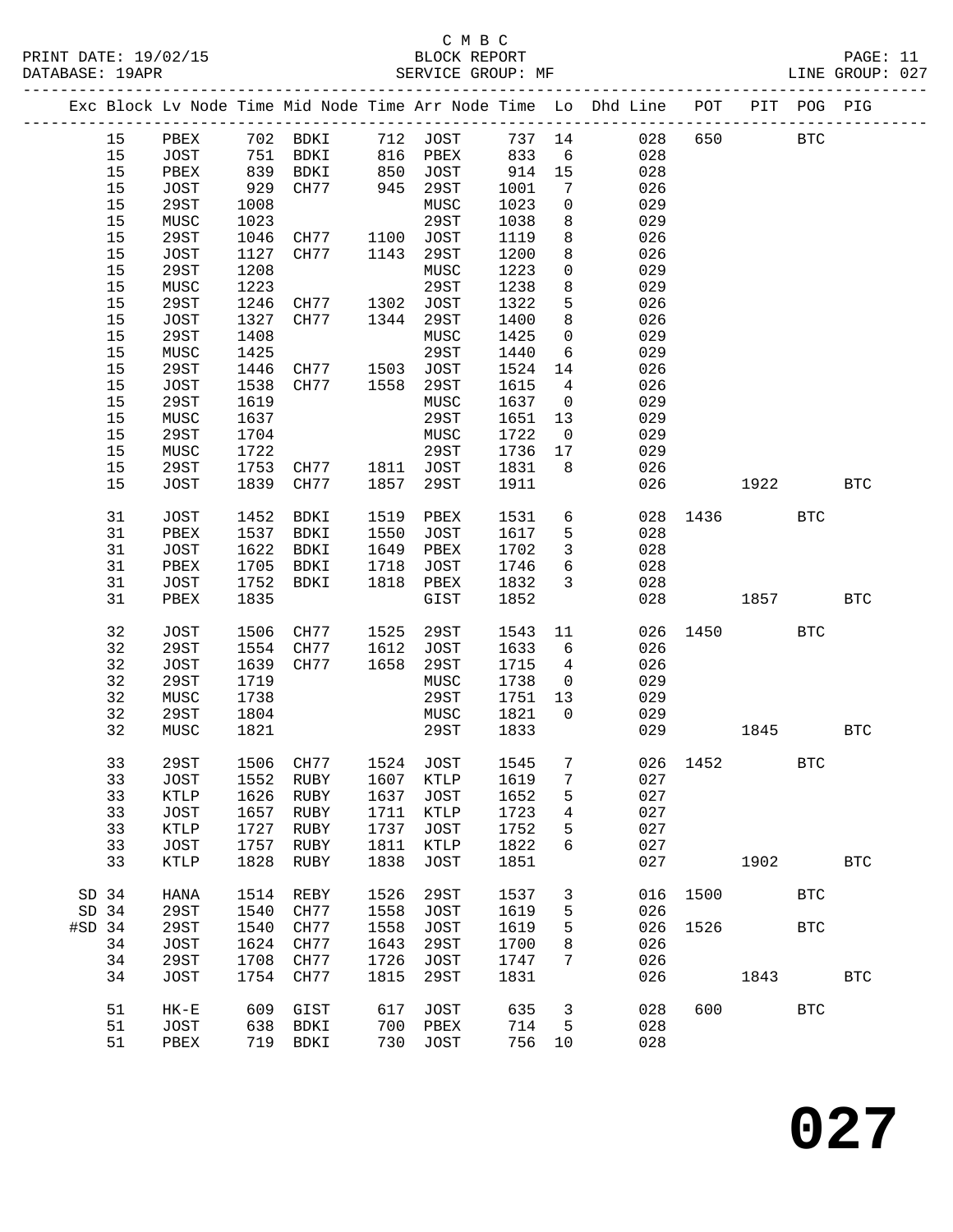|  |    |        |     | Exc Block Ly Node Time Mid Node Time Arr Node Time Lo Dhd Line |     |             |     |                |              |     | POT | PIT | POG PIG    |            |
|--|----|--------|-----|----------------------------------------------------------------|-----|-------------|-----|----------------|--------------|-----|-----|-----|------------|------------|
|  | 51 | JOST   | 806 | BDKI                                                           | 832 | PBEX        | 848 | 6              |              | 028 |     |     |            |            |
|  | 51 | PBEX   | 854 | BDKI                                                           | 905 | JOST        | 929 |                |              | 028 |     | 941 |            | <b>BTC</b> |
|  | 52 | BDKI   | 619 | HK-W                                                           | 622 | $HK-W$      | 622 | 6              | $\mathbf{1}$ | 028 | 618 |     | <b>BTC</b> |            |
|  | 52 | KTLP   | 629 | RUBY                                                           | 639 | JOST        | 649 | 4              |              | 027 |     |     |            |            |
|  | 52 | JOST   | 653 | CH77                                                           | 708 | 29ST        | 725 | 7              |              | 026 |     |     |            |            |
|  | 52 | 29ST   | 732 |                                                                |     | MUSC        | 747 | 0              |              | 029 |     |     |            |            |
|  | 52 | MUSC   | 747 |                                                                |     | 29ST        | 803 | $\overline{2}$ |              | 029 |     |     |            |            |
|  | 52 | 29ST   | 805 | CH77                                                           | 821 | JOST        | 843 | 3              |              | 026 |     |     |            |            |
|  | 52 | JOST   | 846 | RUBY                                                           | 859 | KTLP        | 909 |                |              | 027 |     | 913 |            | <b>BTC</b> |
|  |    |        |     |                                                                |     |             |     |                |              |     |     |     |            |            |
|  | 53 | $HK-E$ | 639 | GIST                                                           | 647 | JOST        | 706 | 15             |              | 028 | 630 |     | <b>BTC</b> |            |
|  | 53 | JOST   | 721 | BDKI                                                           | 746 | PBEX        | 801 | $\overline{4}$ |              | 028 |     |     |            |            |
|  | 53 | PBEX   | 805 | BDKI                                                           | 817 | JOST        | 844 | 11             |              | 028 |     |     |            |            |
|  | 53 | JOST   | 855 | CH77                                                           | 912 | 29ST        | 930 |                |              | 026 |     | 942 |            | <b>BTC</b> |
|  |    |        |     |                                                                |     |             |     |                |              |     |     |     |            |            |
|  | 54 | SEHY   | 714 |                                                                |     | PBEX        | 725 | $\overline{2}$ |              | 214 | 656 |     | BTC        |            |
|  | 54 | PBEX   | 727 |                                                                |     | <b>SEHY</b> | 741 | $\Omega$       |              | 214 |     |     |            |            |
|  | 54 | SEHY   | 741 | PBEX                                                           | 756 | BUB2        | 827 |                |              | 214 |     | 854 |            | <b>BTC</b> |
|  |    |        |     |                                                                |     |             |     |                |              |     |     |     |            |            |
|  | 55 | KTLP   | 740 | RUBY                                                           | 751 | JOST        | 803 | 5              |              | 027 | 734 |     | BTC        |            |
|  | 55 | JOST   | 808 | CH77                                                           | 824 | 29ST        | 843 | 9              |              | 026 |     |     |            |            |
|  | 55 | 29ST   | 852 |                                                                |     | MUSC        | 910 | $\Omega$       |              | 029 |     |     |            |            |
|  | 55 | MUSC   | 910 |                                                                |     | 29ST        | 926 |                |              | 029 |     | 938 |            | <b>BTC</b> |
|  |    |        |     |                                                                |     |             |     |                |              |     |     |     |            |            |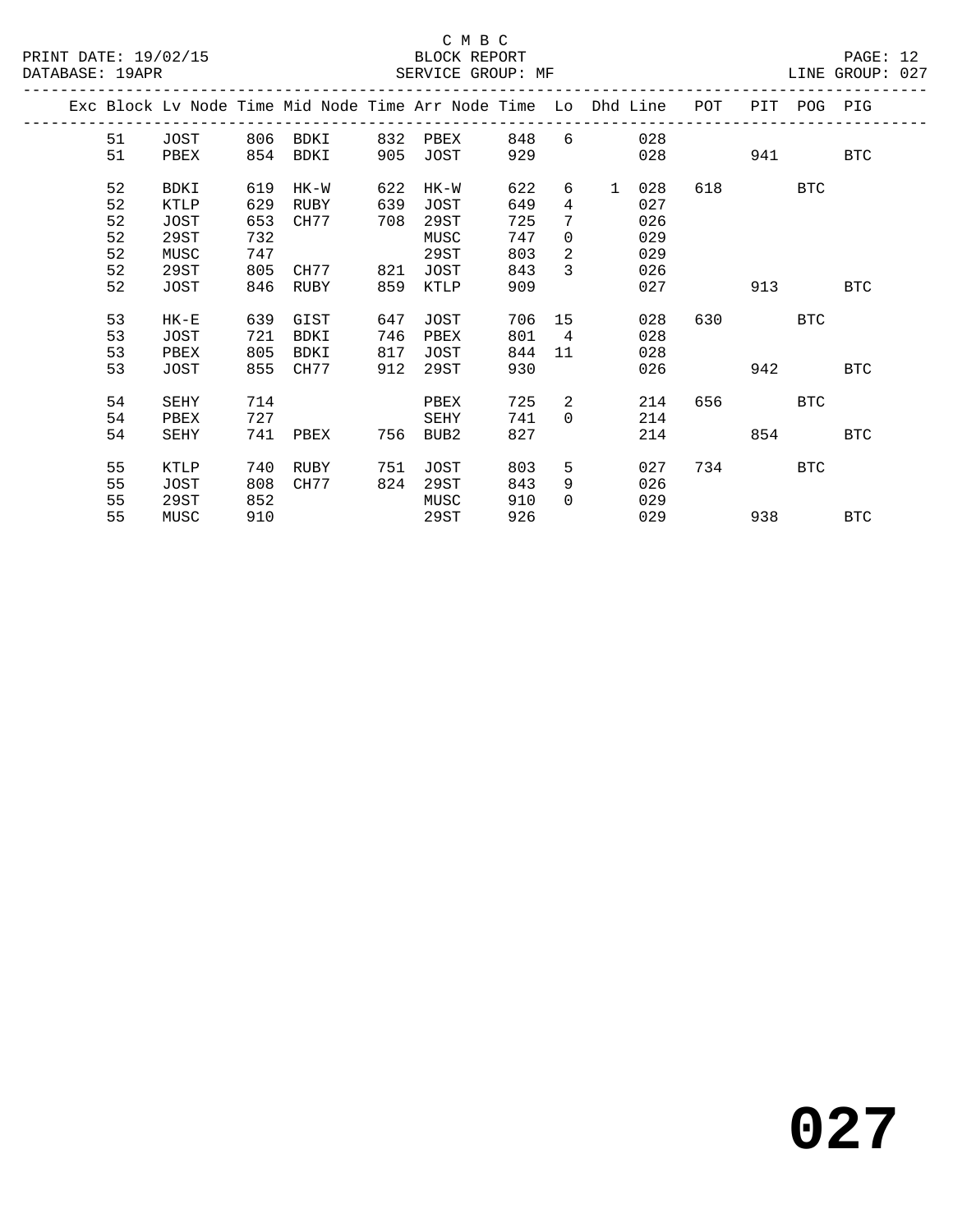|                              |                                                                                                                                                                                                                              |                                                                                                                                                                                                           |                                                                                                             |                                                                                                                                                                                 |                                                     | C M B C                                                                                                                                                                                                    |                                                                                                                                 |                                                                                 |                                                                                                                                                                                                                                                                                                                                                                                                                                                                                                                                                                                                                                                                  |     |               |            |                     |  |
|------------------------------|------------------------------------------------------------------------------------------------------------------------------------------------------------------------------------------------------------------------------|-----------------------------------------------------------------------------------------------------------------------------------------------------------------------------------------------------------|-------------------------------------------------------------------------------------------------------------|---------------------------------------------------------------------------------------------------------------------------------------------------------------------------------|-----------------------------------------------------|------------------------------------------------------------------------------------------------------------------------------------------------------------------------------------------------------------|---------------------------------------------------------------------------------------------------------------------------------|---------------------------------------------------------------------------------|------------------------------------------------------------------------------------------------------------------------------------------------------------------------------------------------------------------------------------------------------------------------------------------------------------------------------------------------------------------------------------------------------------------------------------------------------------------------------------------------------------------------------------------------------------------------------------------------------------------------------------------------------------------|-----|---------------|------------|---------------------|--|
| 15LO 15TH & LONSDALE<br>LNOS |                                                                                                                                                                                                                              |                                                                                                                                                                                                           |                                                                                                             | 1510 151H & LONSDALE<br>41 DU 41 AV & DUNBAR<br>BAGA BANBURY & GALLANT<br>BTC BURNARD STN<br>DEQU DELBROOK & QUEENS<br>LB-W LOUGHEED & BOUNDARY-WEST<br>LONSDALE & E OSBORNE FS |                                                     |                                                                                                                                                                                                            | BUB2<br><b>BYCA</b><br>JOST<br>LN15                                                                                             |                                                                                 | $41AS$ $41AV & NS ASH$<br>41GR             41   AV  &  GRANVILLE<br>BDKI              BOUNDARY  &  KITCHENER-NORTH<br>BURRARD STATION<br>BROADWAY & CAMBIE<br>JOYCE STATION<br>LONSDALE & 15 ST<br>LOQU LONSDALE QUAY<br>$\begin{tabular}{lllllllllllllllllllll} \hline \texttt{MAGA} & \texttt{MARINE & GARDEN} & \texttt{MCO & MACDOMALD} & \texttt{A} & \texttt{A} & \texttt{NACDOMALD} & \texttt{A} & \texttt{A} & \texttt{NACDOMALD} & \texttt{A} & \texttt{A} & \texttt{NACDOMALD} & \texttt{A} & \texttt{A} & \texttt{NACDOMALD} & \texttt{A} & \texttt{A} & \texttt{NACDOMALD} & \texttt{A} & \texttt{A} & \texttt{NACDOMALD} & \texttt{A} & \texttt{A}$ |     |               |            |                     |  |
|                              |                                                                                                                                                                                                                              |                                                                                                                                                                                                           |                                                                                                             |                                                                                                                                                                                 |                                                     |                                                                                                                                                                                                            |                                                                                                                                 |                                                                                 | Exc Block Lv Node Time Mid Node Time Arr Node Time Lo Dhd Line POT PIT POG PIG                                                                                                                                                                                                                                                                                                                                                                                                                                                                                                                                                                                   |     |               |            |                     |  |
|                              | $\mathbf{1}$<br>$\mathbf 1$<br>$\mathbf{1}$<br>$\mathbf{1}$<br>$\mathbf 1$<br>$\mathbf{1}$<br>$\mathbf 1$<br>1<br>1<br>1<br>1<br>1<br>1<br>1<br>1<br>1<br>1<br>$\mathbf{1}$                                                  | ULP 942 41GR<br>JOST<br>ULP<br>JOST<br>ULP<br>JOST<br>ULP<br>JOST<br>ULP<br>JOST<br>ULP<br>JOST<br>ULP                                                                                                    | 1035<br>1225<br>1425<br>1520<br>1720<br>1827<br>1925<br>2012<br>2142                                        | 41AS<br>1132 41GR<br>41AS<br>1322 41GR<br>41AS<br>$41\mathrm{GR}$<br>1627 41AS<br>41GR<br>41AS<br>$41$ GR<br>41AS<br>2055 41GR                                                  |                                                     | JOST 1023<br>1053 ULP<br>JOST<br>1243 ULP<br>JOST<br>1443 ULP<br>JOST<br>1646 ULP<br>JOST<br>1846 ULP<br>JOST<br>2027 ULP<br>JOST<br>2157 ULP                                                              | 1120<br>1219<br>1310<br>1411<br>1509<br>1618<br>1713<br>1815<br>1913<br>2008<br>2050<br>2133<br>2220                            | 12<br>12<br>6<br>12<br>11<br>9<br>$\overline{7}$<br>12<br>12<br>$4\overline{4}$ | 1 JOST 535 41AS 548 ULP 611 4 043 522 BTC<br>ULP 615 41GR JOST 653 12 043<br>JOST 705 41AS 721 ULP 746 9 043<br>ULP 755 41GR JOST 840 8 043<br>JOST 848 41AS 909 ULP 939 3 043<br>043<br>043<br>043<br>043<br>14<br>043<br>043<br>043<br>043<br>043<br>043<br>043<br>$5^{\circ}$<br>043<br>$9^{\circ}$<br>043                                                                                                                                                                                                                                                                                                                                                    | 043 | 2258          |            |                     |  |
|                              | 2<br>2<br>$\overline{2}$<br>$\overline{a}$<br>2<br>$\sqrt{2}$<br>$\sqrt{2}$<br>$\sqrt{2}$<br>$\sqrt{2}$<br>$\sqrt{2}$<br>$\sqrt{2}$<br>$\sqrt{2}$<br>$\sqrt{2}$<br>$\sqrt{2}$<br>$\sqrt{2}$<br>$\sqrt{2}$<br>$\sqrt{2}$<br>2 | JOST<br>JOST<br>JOST<br>ULP<br><b>JOST</b><br>$_{\rm ULP}$<br><b>JOST</b><br>ULP<br>JOST<br>$_{\rm ULP}$<br><b>JOST</b><br>$_{\rm ULP}$<br><b>JOST</b><br>ULP<br><b>JOST</b><br>ULP<br><b>JOST</b><br>ULP | 915<br>1012<br>1105<br>1202<br>1305<br>1402<br>1505<br>1600<br>1713<br>1810<br>1912<br>1955<br>2042<br>2125 | 41AS<br>ULP 635 41GR<br>725 41AS<br>823 41GR<br>41AS<br>41GR<br>41AS<br>$41$ GR<br>41AS<br>$41$ GR<br>41AS<br>$41$ GR<br>41AS<br>41GR<br>41AS<br>41GR<br>41AS<br>$41$ GR        | 933<br>1123<br>1323<br>1522<br>1732<br>1927<br>2057 | JOST 713 12<br>743 ULP<br>JOST<br>ULP<br><b>JOST</b><br>ULP<br><b>JOST</b><br>$_{\rm ULP}$<br><b>JOST</b><br>ULP<br><b>JOST</b><br>$_{\rm ULP}$<br><b>JOST</b><br>ULP<br><b>JOST</b><br>ULP<br><b>JOST</b> | 812 11<br>908 7<br>1001<br>1053<br>1150<br>1250<br>1349<br>1455<br>1549<br>1659<br>1759<br>1857<br>1950<br>2038<br>2120<br>2203 | 11<br>$1\,2$<br>12<br>15<br>13<br>10<br>11<br>14<br>11<br>15<br>5<br>4<br>5     | 554 41AS 607 ULP 630 5 043<br>043<br>043<br>043<br>043<br>043<br>043<br>043<br>043<br>043<br>043<br>043<br>043<br>043<br>043<br>043<br>043<br>043                                                                                                                                                                                                                                                                                                                                                                                                                                                                                                                |     | 541 7<br>2214 | <b>BTC</b> | BTC<br>$_{\rm BTC}$ |  |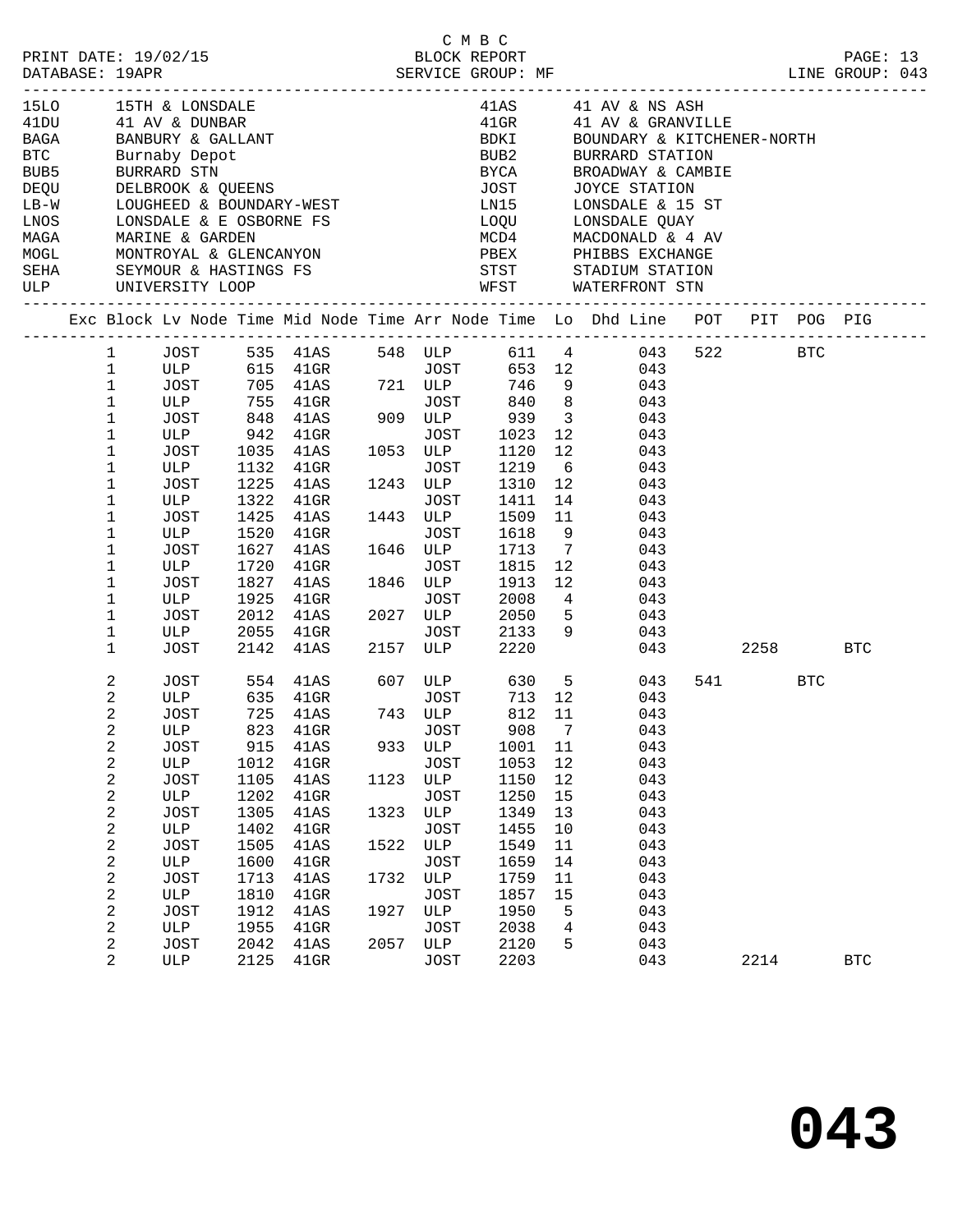|                |                    |              |                 |      |                    |              |                | Exc Block Lv Node Time Mid Node Time Arr Node Time Lo Dhd Line POT |           | PIT POG PIG |            |
|----------------|--------------------|--------------|-----------------|------|--------------------|--------------|----------------|--------------------------------------------------------------------|-----------|-------------|------------|
| $\mathbf{3}$   | JOST               |              |                 |      |                    |              |                | 645 5 043                                                          | 556 30    | <b>BTC</b>  |            |
| $\mathfrak{Z}$ | ULP                |              |                 |      |                    |              | 729 11         | 043                                                                |           |             |            |
| 3              | JOST               | 740          | 41AS            |      | 758 ULP            | 828          | 16             | 043                                                                |           |             |            |
| 3              | ULP                | 844          | 41GR            |      | JOST               | 928          | $\overline{7}$ | 043                                                                |           |             |            |
| 3              | JOST               | 935          | 41AS            |      | 953 ULP            | 1020         | 12             | 043                                                                |           |             |            |
| 3              | ULP                | 1032         | $41$ GR         |      | JOST               | 1114         | 11             | 043                                                                |           |             |            |
| 3              | JOST               | 1125         | 41AS            |      | 1143 ULP           | 1210         | 12             | 043                                                                |           |             |            |
| 3              | ULP                | 1222         | $41$ GR         |      | JOST               | 1310         | 15             | 043                                                                |           |             |            |
| 3              | JOST               | 1325         | 41AS            |      | 1343 ULP           | 1409         | 13             | 043                                                                |           |             |            |
| 3              | ULP                | 1422         | $41$ GR         |      | JOST               | 1515         | 10             | 043                                                                |           |             |            |
| 3<br>3         | JOST               | 1525         | 41AS            |      | 1542 ULP           | 1609         | $\overline{7}$ | 043                                                                |           |             |            |
| 3              | ULP<br>JOST        | 1616         | $41$ GR         |      | JOST<br>1746 ULP   | 1715<br>1813 | 12<br>7        | 043<br>043                                                         |           |             |            |
| 3              | ULP                | 1727<br>1820 | 41AS<br>$41$ GR |      | JOST               | 1907         |                | 043                                                                | 1918      |             | <b>BTC</b> |
|                |                    |              |                 |      |                    |              |                |                                                                    |           |             |            |
| 4              | ULP                | 713          | $41$ GR         |      | JOST               | 755          | 7              | 043                                                                | 631 63    | <b>BTC</b>  |            |
| 4              | JOST               | 802          | 41AS            |      | 824 ULP            | 857          | 8              | 043                                                                |           |             |            |
| 4              | ULP                | 905          | $41$ GR         |      | JOST               | 947          | 8              | 043                                                                |           |             |            |
| 4              | JOST               | 955          | 41AS            |      | 1013 ULP           | 1040         | 12             | 043                                                                |           |             |            |
| 4              | ULP                | 1052         | $41$ GR         |      | JOST               | 1134         | 11             | 043                                                                |           |             |            |
| 4              | JOST               | 1145         | 41AS            | 1203 | ULP                | 1230         | 12             | 043                                                                |           |             |            |
| 4              | ULP                | 1242         | $41$ GR         |      | JOST               | 1330         | 15             | 043                                                                |           |             |            |
| 4              | JOST               | 1345         | 41AS            |      | 1403 ULP           | 1429         | 13             | 043                                                                |           |             |            |
| 4              | ULP                | 1442         | $41$ GR         |      | JOST               | 1535         | 10             | 043                                                                |           |             |            |
| 4              | JOST               | 1545         | 41AS            |      | 1602 ULP           | 1629         | 11             | 043                                                                |           |             |            |
| 4              | ULP                | 1640         | $41$ GR         |      | JOST               | 1737         | 16             | 043                                                                |           |             |            |
| 4              | JOST               | 1753         | 41AS            |      | 1812 ULP           | 1839         | 16             | 043                                                                |           |             |            |
| 4              | ULP                | 1855         | 41GR            |      | JOST               | 1938         | $\overline{4}$ | 043                                                                |           |             |            |
| 4              | JOST               | 1942         | 41AS            | 1957 | ULP                | 2020         | 5              | 043                                                                |           |             |            |
| 4              | ULP                | 2025         | $41$ GR         |      | JOST               | 2103         | 9              | 043                                                                |           |             |            |
| 4              | JOST               | 2112         | 41AS            |      | 2127 ULP           | 2150         | 5              | 043                                                                |           |             |            |
| 4              | ULP                | 2155         | $41$ GR         |      | JOST               | 2233         |                | 043                                                                | 2244      |             | <b>BTC</b> |
| 5              | JOST               | 650          | 41AS            |      | 705 ULP            | 728          | 6              | 043                                                                | 637 — 100 | <b>BTC</b>  |            |
| 5              | ULP                | 734          | $41$ GR         |      | JOST               | 819          | 5              | 043                                                                |           |             |            |
| 5              | JOST               | 824          | 41AS            |      | 846 ULP            | 919          | 7              | 043                                                                |           |             |            |
| 5              | ULP                | 926          | $41$ GR         |      | JOST               | 1008         | 7              | 043                                                                |           |             |            |
| 5              | JOST               | 1015         | 41AS            |      | 1033 ULP           | 1100         | 12             | 043                                                                |           |             |            |
| 5              | ULP                | 1112         | $41$ GR         |      | <b>JOST</b>        | 1158         | $\overline{7}$ | 043                                                                |           |             |            |
| 5              | JOST               |              | 1205 41AS       |      | 1223 ULP 1250 12   |              |                | 043                                                                |           |             |            |
| 5              | ULP                | 1302         | $41$ GR         |      | JOST               | 1351         | 14             | 043                                                                |           |             |            |
| 5              | JOST               | 1405         | 41AS            | 1423 | ULP                | 1449         | 13             | 043                                                                |           |             |            |
| 5<br>5         | ULP                | 1502<br>1611 | $41$ GR         | 1628 | <b>JOST</b>        | 1600<br>1655 | 11<br>9        | 043<br>043                                                         |           |             |            |
| 5              | <b>JOST</b><br>ULP | 1704         | 41AS<br>$41$ GR |      | ULP<br><b>JOST</b> | 1759         | 16             | 043                                                                |           |             |            |
| 5              | JOST               | 1815         | 41AS            | 1834 | ULP                | 1901         | 9              | 043                                                                |           |             |            |
| 5              | ULP                | 1910         | $41$ GR         |      | <b>JOST</b>        | 1953         | 4              | 043                                                                |           |             |            |
| 5              | JOST               | 1957         | 41AS            | 2012 | ULP                | 2035         | 5              | 043                                                                |           |             |            |
| 5              | ULP                | 2040         | $41$ GR         |      | <b>JOST</b>        | 2118         |                | 043                                                                | 2129      |             | <b>BTC</b> |
|                |                    |              |                 |      |                    |              |                |                                                                    |           |             |            |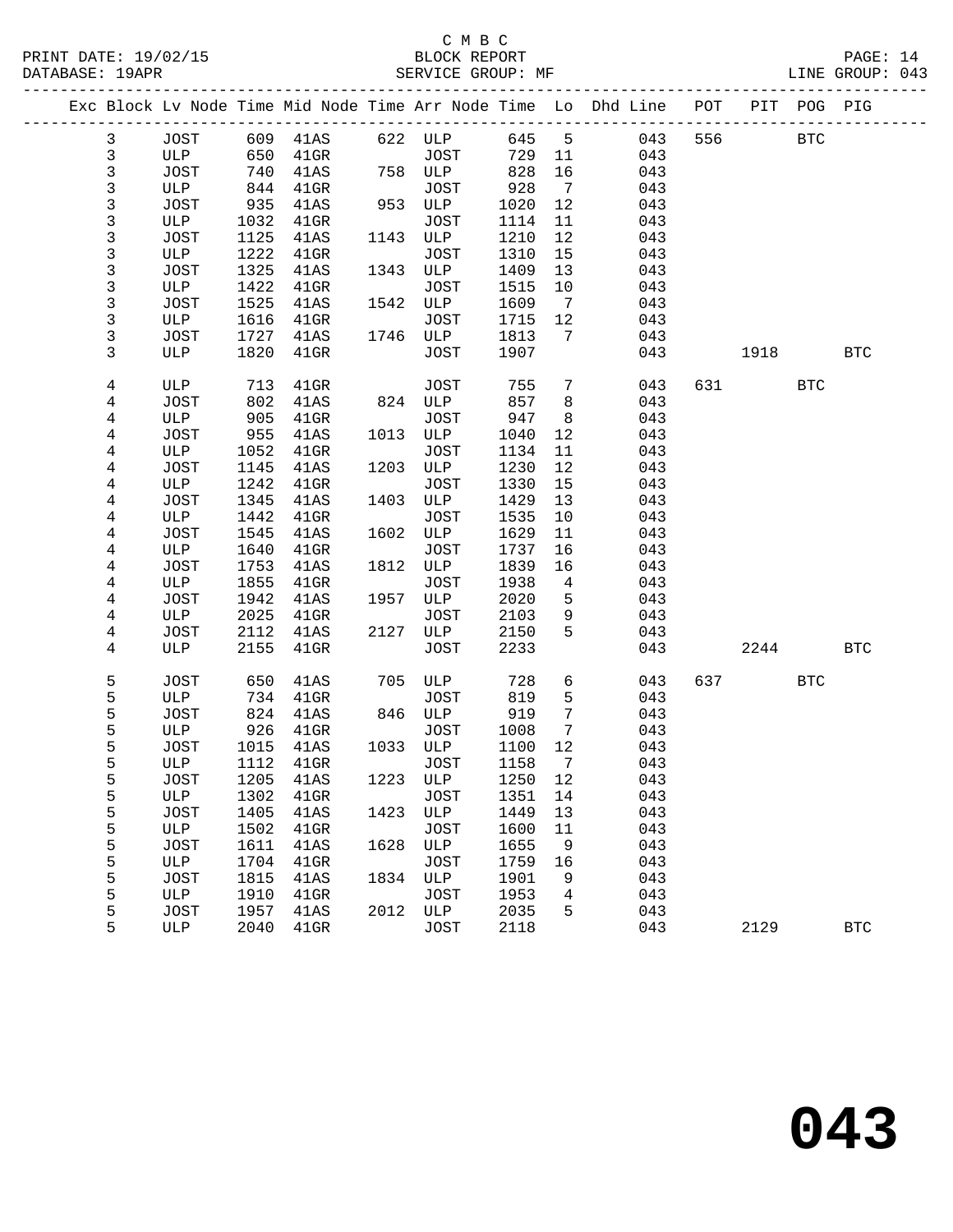PRINT DATE: 19/02/15 BLOCK REPORT<br>DATABASE: 19APR BERVICE GROUP: MF

## C M B C<br>BLOCK REPORT

PAGE: 15<br>LINE GROUP: 043

|   |             |      |         |      |             |      |                 | Exc Block Lv Node Time Mid Node Time Arr Node Time Lo Dhd Line POT PIT POG PIG |     |      |            |                      |
|---|-------------|------|---------|------|-------------|------|-----------------|--------------------------------------------------------------------------------|-----|------|------------|----------------------|
| 6 | <b>JOST</b> | 720  | 41AS    |      | 738 ULP     | 807  | 9               | 043                                                                            | 700 |      | <b>BTC</b> |                      |
| 6 | ULP         | 816  | $41$ GR |      | JOST        | 901  | 5               | 043                                                                            |     |      |            |                      |
| б | <b>JOST</b> | 906  | 41AS    |      | 924 ULP     | 952  | 10              | 043                                                                            |     |      |            |                      |
| 6 | ULP         | 1002 | $41$ GR |      | JOST        | 1043 | 12              | 043                                                                            |     |      |            |                      |
| 6 | <b>JOST</b> | 1055 | 41AS    | 1113 | ULP         | 1140 | 12              | 043                                                                            |     |      |            |                      |
| 6 | ULP         | 1152 | $41$ GR |      | JOST        | 1239 | 6               | 043                                                                            |     |      |            |                      |
| 6 | <b>JOST</b> | 1245 | 41AS    | 1303 | ULP         | 1330 | 12              | 043                                                                            |     |      |            |                      |
| 6 | ULP         | 1342 | $41$ GR |      | JOST        | 1431 | 14              | 043                                                                            |     |      |            |                      |
| 6 | <b>JOST</b> | 1445 | 41AS    | 1503 | ULP         | 1529 | $7\phantom{.0}$ | 043                                                                            |     |      |            |                      |
| 6 | ULP         | 1536 | $41$ GR |      | JOST        | 1634 | 17              | 043                                                                            |     |      |            |                      |
| 6 | <b>JOST</b> | 1651 | 41AS    | 1710 | ULP         | 1737 | 7               | 043                                                                            |     |      |            |                      |
| б | ULP         | 1744 | $41$ GR |      | JOST        | 1837 | 5               | 043                                                                            |     |      |            |                      |
| 6 | <b>JOST</b> | 1842 | 41AS    | 1859 | ULP         | 1924 | 16              | 043                                                                            |     |      |            |                      |
| 6 | ULP         | 1940 | $41$ GR |      | JOST        | 2023 | $\overline{4}$  | 043                                                                            |     |      |            |                      |
| 6 | <b>JOST</b> | 2027 | 41AS    | 2042 | ULP         | 2105 |                 | 043                                                                            |     | 2143 |            | <b>BTC</b>           |
| 7 | JOST        | 735  | 41AS    | 753  | ULP         | 823  | 14              | 043                                                                            | 715 |      | <b>BTC</b> |                      |
| 7 | ULP         | 837  | $41$ GR |      | JOST        | 921  | $\overline{4}$  | 043                                                                            |     |      |            |                      |
| 7 | <b>JOST</b> | 925  | 41AS    | 943  | ULP         | 1011 | 11              | 043                                                                            |     |      |            |                      |
| 7 | ULP         | 1022 | $41$ GR |      | JOST        | 1103 | 12              | 043                                                                            |     |      |            |                      |
| 7 | <b>JOST</b> | 1115 | 41AS    | 1133 | ULP         | 1200 | 12              | 043                                                                            |     |      |            |                      |
| 7 | ULP         | 1212 | $41$ GR |      | JOST        | 1300 | 15              | 043                                                                            |     |      |            |                      |
| 7 | <b>JOST</b> | 1315 | 41AS    | 1333 | ULP         | 1359 | 13              | 043                                                                            |     |      |            |                      |
| 7 | ULP         | 1412 | $41$ GR |      | JOST        | 1505 | 10              | 043                                                                            |     |      |            |                      |
| 7 | <b>JOST</b> | 1515 | 41AS    | 1532 | ULP         | 1559 | 9               | 043                                                                            |     |      |            |                      |
| 7 | ULP         | 1608 | $41$ GR |      | JOST        | 1707 | 12              | 043                                                                            |     |      |            |                      |
| 7 | <b>JOST</b> | 1719 | 41AS    | 1738 | ULP         | 1805 |                 | 043                                                                            |     | 1843 |            | <b>BTC</b>           |
| 8 | <b>JOST</b> | 745  | 41AS    | 807  | ULP         | 840  | 11              | 043                                                                            | 725 |      | <b>BTC</b> |                      |
| 8 | ULP         | 851  | $41$ GR |      | JOST        | 935  | 10              | 043                                                                            |     |      |            |                      |
| 8 | <b>JOST</b> | 945  | 41AS    | 1003 | ULP         | 1030 | 12              | 043                                                                            |     |      |            |                      |
| 8 | ULP         | 1042 | 41GR    |      | JOST        | 1124 | 11              | 043                                                                            |     |      |            |                      |
| 8 | <b>JOST</b> | 1135 | 41AS    | 1153 | ULP         | 1220 | 12              | 043                                                                            |     |      |            |                      |
| 8 | ULP         | 1232 | $41$ GR |      | <b>JOST</b> | 1320 | 15              | 043                                                                            |     |      |            |                      |
| 8 | <b>JOST</b> | 1335 | 41AS    | 1353 | ULP         | 1419 | 13              | 043                                                                            |     |      |            |                      |
| 8 | ULP         | 1432 | $41$ GR |      | JOST        | 1525 | 10              | 043                                                                            |     |      |            |                      |
| 8 | <b>JOST</b> | 1535 | 41AS    | 1552 | ULP         | 1619 | 13              | 043                                                                            |     |      |            |                      |
| 8 | ULP         | 1632 | $41$ GR |      | JOST        | 1729 | 14              | 043                                                                            |     |      |            |                      |
| 8 | <b>JOST</b> | 1743 | 41AS    | 1802 | ULP         | 1829 | 11              | 043                                                                            |     |      |            |                      |
| 8 | ULP         | 1840 | $41$ GR |      | JOST        | 1923 | 4               | 043                                                                            |     |      |            |                      |
| 8 | JOST        | 1927 | 41AS    | 1942 | ULP         | 2005 | 5               | 043                                                                            |     |      |            |                      |
| 8 | ULP         | 2010 | $41$ GR |      | <b>JOST</b> | 2048 | 9               | 043                                                                            |     |      |            |                      |
| 8 | <b>JOST</b> | 2057 | 41AS    | 2112 | ULP         | 2135 |                 | 043                                                                            |     | 2213 |            | <b>BTC</b>           |
| 9 | JOST        | 807  | 41AS    | 829  | ULP         | 902  | 10              | 043                                                                            | 747 |      | <b>BTC</b> |                      |
| 9 | ULP         | 912  | $41$ GR |      | <b>JOST</b> | 954  | 11              | 043                                                                            |     |      |            |                      |
| 9 | <b>JOST</b> | 1005 | 41AS    | 1023 | ULP         | 1050 | 12              | 043                                                                            |     |      |            |                      |
| 9 | ULP         | 1102 | $41$ GR |      | JOST        | 1148 | 7               | 043                                                                            |     |      |            |                      |
| 9 | <b>JOST</b> | 1155 | 41AS    | 1213 | ULP         | 1240 | 12              | 043                                                                            |     |      |            |                      |
| 9 | ULP         | 1252 | $41$ GR |      | <b>JOST</b> | 1340 | 15              | 043                                                                            |     |      |            |                      |
| 9 | <b>JOST</b> | 1355 | 41AS    | 1413 | ULP         | 1439 | 13              | 043                                                                            |     |      |            |                      |
| 9 | ULP         | 1452 | $41$ GR |      | <b>JOST</b> | 1545 | 10              | 043                                                                            |     |      |            |                      |
| 9 | <b>JOST</b> | 1555 | 41AS    | 1612 | ULP         | 1639 | 9               | 043                                                                            |     |      |            |                      |
| 9 | ULP         | 1648 | $41$ GR |      | <b>JOST</b> | 1745 |                 | 043                                                                            |     | 1757 |            | $\operatorname{BTC}$ |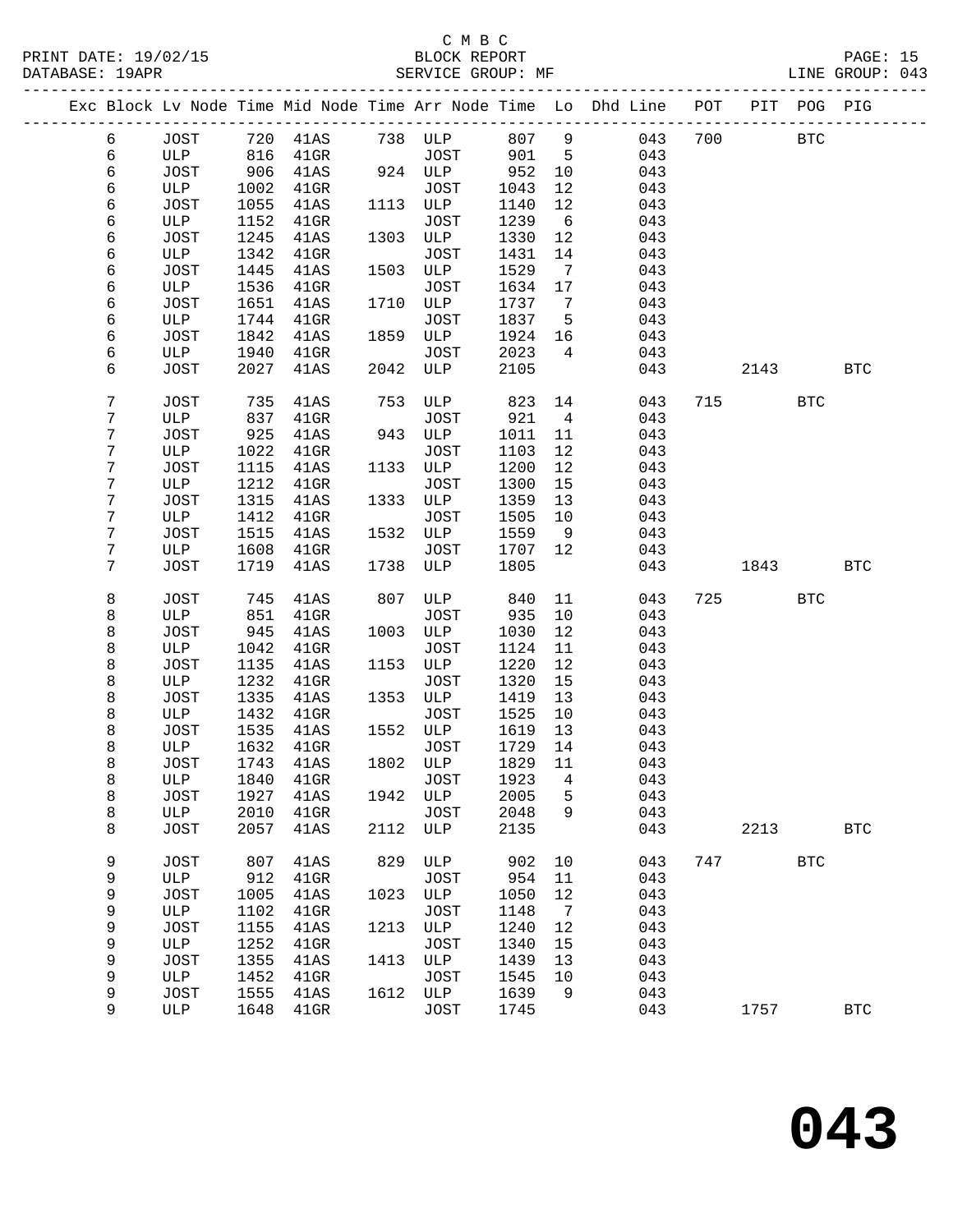#### C M B C<br>BLOCK REPORT SERVICE GROUP: MF

| Exc Block Lv Node Time Mid Node Time Arr Node Time Lo Dhd Line POT |             |      |              |      |                  |      |                         |                |       |     |      | PIT POG PIG |            |
|--------------------------------------------------------------------|-------------|------|--------------|------|------------------|------|-------------------------|----------------|-------|-----|------|-------------|------------|
| 21                                                                 | JOST        |      |              |      | 619 41AS 632 ULP |      |                         | 655 8          | 043   | 606 |      | <b>BTC</b>  |            |
| 21                                                                 | ULP         | 703  | $41$ GR      |      | JOST             | 745  | 6                       |                | 043   |     |      |             |            |
| 21                                                                 | JOST        | 751  | 41AS 813 ULP |      |                  | 846  | 5 <sup>5</sup>          |                | 043   |     |      |             |            |
| 21                                                                 | ULP         | 851  |              |      | SEHA             | 925  | 9                       |                | 1 044 |     |      |             |            |
| 21                                                                 | WFST        | 935  |              |      | ULP              | 1009 | 23                      |                | 044   |     |      |             |            |
| 21                                                                 | ULP         | 1032 |              |      | SEHA             | 1107 | $7\overline{ }$         |                | 1 044 |     |      |             |            |
| 21                                                                 | WFST        | 1115 |              |      | ULP              | 1149 | 23                      |                | 044   |     |      |             |            |
| 21                                                                 | ULP         | 1212 |              |      | SEHA             | 1249 | 5                       |                | 1 044 |     |      |             |            |
| 21                                                                 | WFST        | 1255 |              |      | ULP              | 1329 | 23                      |                | 044   |     |      |             |            |
| 21                                                                 | ULP         | 1352 |              |      | SEHA             | 1429 | $\overline{\mathbf{3}}$ |                | 1 044 |     |      |             |            |
| 21                                                                 | WFST        | 1433 |              |      | ULP              | 1507 | 12                      |                | 044   |     |      |             |            |
| 21                                                                 | ULP         | 1519 |              |      | SEHA             | 1559 | 6                       |                | 1 044 |     |      |             |            |
| 21                                                                 | WFST        | 1606 |              |      | ULP              | 1640 | $\overline{4}$          |                | 044   |     |      |             |            |
| 21                                                                 | ULP         | 1644 |              |      | SEHA             | 1726 | 9                       |                | 1 044 |     |      |             |            |
| 21                                                                 | WFST        | 1736 |              |      | ULP              | 1812 | 17                      |                | 044   |     |      |             |            |
| 21                                                                 | ULP         | 1829 |              |      | SEHA             | 1906 |                         |                | 044   |     | 1926 |             | <b>BTC</b> |
|                                                                    |             |      |              |      |                  |      |                         |                |       |     |      |             |            |
| 22                                                                 | <b>BDKI</b> | 619  |              |      | SEHA             | 643  |                         | 2 1 095        |       | 618 |      | <b>BTC</b>  |            |
| 22                                                                 | WFST        | 646  |              |      | ULP              | 715  | 1                       | 29             | 044   |     |      |             |            |
| 22                                                                 | WFST        | 745  |              |      | ULP              | 820  | 10                      |                | 044   |     |      |             |            |
| 22                                                                 | ULP         | 830  | $41$ GR      |      | JOST             | 914  |                         |                | 043   |     |      | 926 10      | <b>BTC</b> |
|                                                                    |             |      |              |      |                  |      |                         |                |       |     |      |             |            |
| 23                                                                 | JOST        | 639  | 41AS         | 654  | ULP              | 717  |                         | 3 <sup>7</sup> | 043   | 626 |      | <b>BTC</b>  |            |
| 23                                                                 | ULP         | 720  | $41$ GR      |      | JOST             | 802  | 11                      |                | 043   |     |      |             |            |
| 23                                                                 | JOST        | 813  | 41AS         |      | 835 ULP          | 908  | 11                      |                | 043   |     |      |             |            |
| 23                                                                 | ULP         | 919  | $41$ GR      |      | JOST             | 1001 |                         |                | 043   |     | 1013 |             | <b>BTC</b> |
|                                                                    |             |      |              |      |                  |      |                         |                |       |     |      |             |            |
| 24                                                                 | JOST        | 700  | 41AS         |      | 716 ULP          | 741  | $7\overline{ }$         |                | 043   | 640 |      | <b>BTC</b>  |            |
| 24                                                                 | ULP         | 748  | $41$ GR      |      | JOST             | 833  | 9                       |                | 043   |     |      |             |            |
| 24                                                                 | JOST        | 842  | 41AS         |      | 904 ULP          | 937  |                         |                | 043   |     | 1022 |             | <b>BTC</b> |
|                                                                    |             |      |              |      |                  |      |                         |                |       |     |      |             |            |
| 25                                                                 | JOST        | 655  | 41AS         | 710  | ULP              | 733  | 8                       |                | 043   | 642 |      | <b>BTC</b>  |            |
| 25                                                                 | ULP         | 741  | $41$ GR      |      | JOST             | 826  | $\overline{4}$          |                | 043   |     |      |             |            |
| 25                                                                 | JOST        | 830  | 41AS         |      | 852 ULP          | 925  | 8                       |                | 043   |     |      |             |            |
| 25                                                                 | ULP         | 933  | $41$ GR      |      | JOST             | 1014 | 11                      |                | 043   |     |      |             |            |
| 25                                                                 | JOST        | 1025 | 41AS         | 1043 | ULP              | 1110 | 12                      |                | 043   |     |      |             |            |
| 25                                                                 | ULP         | 1122 | $41$ GR      |      | JOST             | 1208 | $7\overline{ }$         |                | 043   |     |      |             |            |
| 25                                                                 | JOST        | 1215 | 41AS         |      | 1233 ULP         | 1300 | 12                      |                | 043   |     |      |             |            |
| 25                                                                 | ULP         | 1312 | $41$ GR      |      | JOST             | 1401 | 14                      |                | 043   |     |      |             |            |
| 25                                                                 | JOST        | 1415 | 41AS         | 1433 | ULP              | 1459 | 13                      |                | 043   |     |      |             |            |
| 25                                                                 | ULP         | 1512 | $41$ GR      |      | JOST             | 1610 | 9                       |                | 043   |     |      |             |            |
| 25                                                                 | JOST        | 1619 | 41AS         |      | 1638 ULP         | 1705 | $7\overline{ }$         |                | 043   |     |      |             |            |
| 25                                                                 | ULP         | 1712 | $41$ GR      |      | JOST             | 1807 |                         |                | 043   |     | 1819 |             | <b>BTC</b> |

26 JOST 715 41AS 733 ULP 802 7 043 655 BTC

26 JOST 900 41AS 918 ULP 946 043 1031 BTC

26 ULP 809 41GR JOST 854 6 043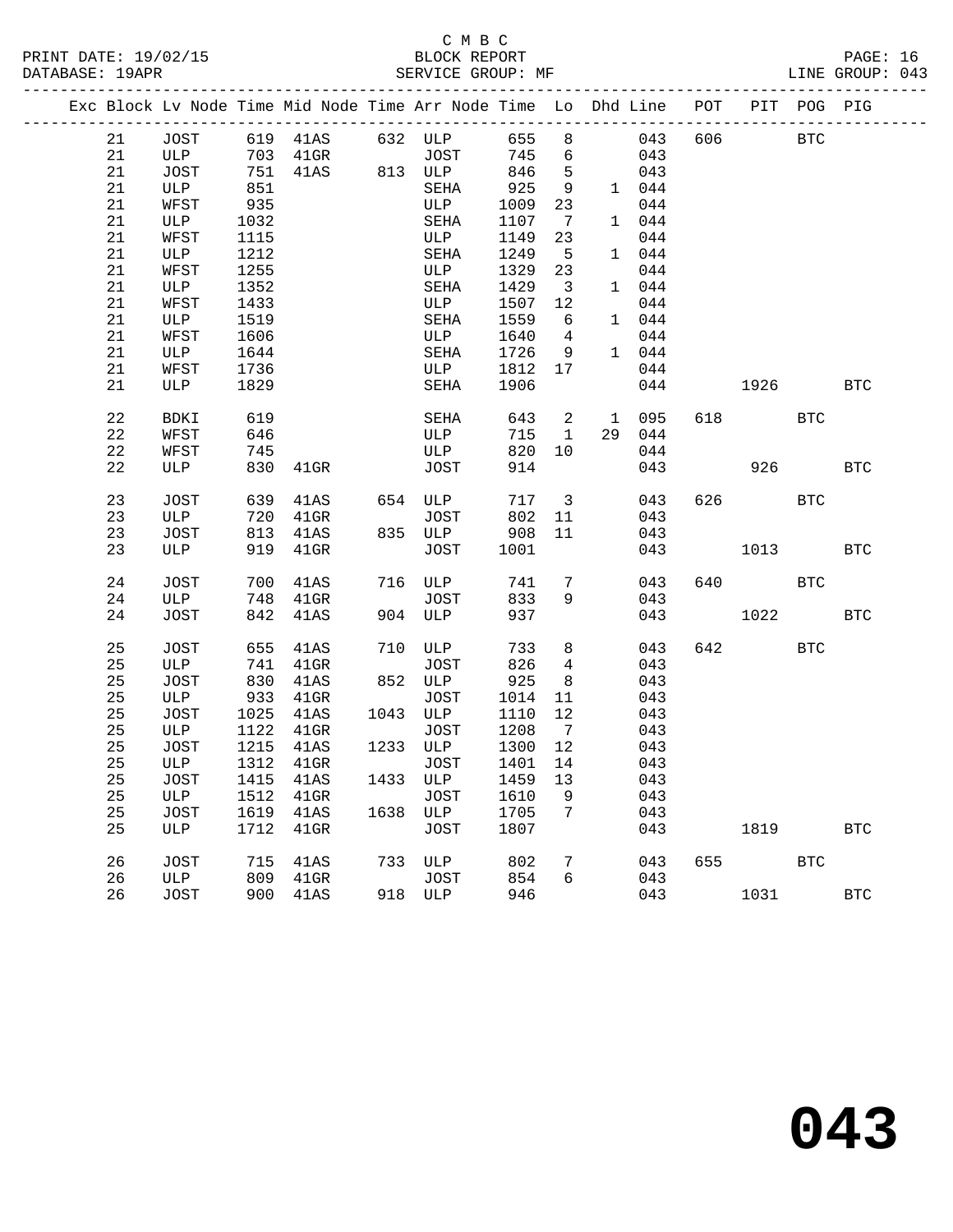|          |    |        |      | Exc Block Lv Node Time Mid Node Time Arr Node Time Lo Dhd Line POT PIT POG PIG |     |              |         |                 |        |     |      |             |            |                      |
|----------|----|--------|------|--------------------------------------------------------------------------------|-----|--------------|---------|-----------------|--------|-----|------|-------------|------------|----------------------|
|          | 27 |        |      | JOST 710 41AS 726 ULP                                                          |     |              |         |                 | 751 11 | 043 |      | 650 BTC     |            |                      |
|          | 27 | ULP    | 802  | $41$ GR                                                                        |     | <b>JOST</b>  | 847     | $7\phantom{0}$  |        | 043 |      |             |            |                      |
|          | 27 | JOST   |      | 854 41AS                                                                       |     | 915 ULP 943  |         | $\overline{9}$  |        | 043 |      |             |            |                      |
|          | 27 | ULP    | 952  | $41$ GR                                                                        |     | JOST         | 1033    | 12              |        | 043 |      |             |            |                      |
|          | 27 | JOST   | 1045 | 41AS                                                                           |     | 1103 ULP     | 1130    | 12              |        | 043 |      |             |            |                      |
|          | 27 | ULP    | 1142 | $41$ GR                                                                        |     | JOST         | 1229    | 6               |        | 043 |      |             |            |                      |
|          | 27 | JOST   | 1235 | 41AS                                                                           |     | 1253 ULP     | 1320    | 12              |        | 043 |      |             |            |                      |
|          | 27 |        |      |                                                                                |     | JOST         | 1421    | 14              |        | 043 |      |             |            |                      |
|          |    | ULP    | 1332 | $41$ GR                                                                        |     |              |         |                 |        |     |      |             |            |                      |
|          | 27 | JOST   | 1435 | 41AS                                                                           |     | 1453 ULP     | 1519    | 9               |        | 043 |      |             |            |                      |
|          | 27 | ULP    | 1528 | $41$ GR                                                                        |     | JOST         | 1626 17 |                 |        | 043 |      |             |            |                      |
|          | 27 | JOST   | 1643 | 41AS                                                                           |     | 1702 ULP     | 1729    | 7               |        | 043 |      |             |            |                      |
|          | 27 | ULP    |      | 1736 41GR                                                                      |     | JOST         | 1829    |                 |        | 043 |      | 1841        |            | <b>BTC</b>           |
|          | 28 | JOST   |      | 756 41AS                                                                       |     | 818 ULP      | 851     |                 |        | 043 |      | 736 936 BTC |            | <b>BTC</b>           |
|          | 31 | JOST   | 1255 | 41AS                                                                           |     | 1313 ULP     | 1340    | 12              |        | 043 | 1239 |             | <b>BTC</b> |                      |
|          | 31 | ULP    | 1352 | $41$ GR                                                                        |     | JOST         | 1441    | 14              |        | 043 |      |             |            |                      |
|          | 31 | JOST   | 1455 | 41AS                                                                           |     | 1513 ULP     | 1539    | 13              |        | 043 |      |             |            |                      |
|          | 31 | ULP    | 1552 | 41GR                                                                           |     | JOST         | 1650    | 16              |        | 043 |      |             |            |                      |
|          | 31 | JOST   | 1706 | 41AS                                                                           |     | 1725 ULP     | 1752    | 8 <sup>8</sup>  |        | 043 |      |             |            |                      |
|          | 31 | ULP    | 1800 | $41$ GR                                                                        |     | JOST         | 1847    | 10              |        | 043 |      |             |            |                      |
|          | 31 | JOST   | 1857 | 41AS                                                                           |     | 1914 ULP     | 1939    |                 |        | 043 |      | 2017        |            | <b>BTC</b>           |
|          |    |        |      |                                                                                |     |              |         |                 |        |     |      |             |            |                      |
| SD 32    |    | 41DU   | 1509 | 41GR                                                                           |     | 1524 JOST    | 1602    | $\mathbf{1}$    |        | 041 |      | 1419        | <b>BTC</b> |                      |
| SD 32    |    | JOST   | 1603 | 41AS                                                                           |     | 1620 ULP     | 1647    | 9               |        | 043 |      |             |            |                      |
| $#SD$ 32 |    | JOST   | 1603 | 41AS                                                                           |     | 1620 ULP     | 1647    | 9               |        |     |      | 043 1547    | <b>BTC</b> |                      |
|          | 32 | ULP    | 1656 | $41$ GR                                                                        |     | JOST         | 1753    | 10              |        | 043 |      |             |            |                      |
|          | 32 | JOST   | 1803 | 41AS                                                                           |     | 1822 ULP     | 1849    |                 |        |     |      | 043 1927    |            | <b>BTC</b>           |
|          |    |        |      |                                                                                |     |              |         |                 |        |     |      |             |            |                      |
|          | 33 | ULP    | 1544 | $41$ GR                                                                        |     | JOST         | 1642 17 |                 |        |     |      | 043 1450    | <b>BTC</b> |                      |
|          | 33 | JOST   | 1659 | 41AS                                                                           |     | 1718 ULP     | 1745    | $7\overline{ }$ |        | 043 |      |             |            |                      |
|          | 33 | ULP    | 1752 | $41$ GR                                                                        |     | JOST         | 1843    |                 |        |     | 043  | 1855        |            | <b>BTC</b>           |
|          |    |        |      |                                                                                |     |              |         |                 |        |     |      |             |            |                      |
|          | 34 | ULP    | 1624 | $41$ GR                                                                        |     | JOST         | 1723 12 |                 |        |     |      | 043 1530    | BTC        |                      |
|          | 34 | JOST   |      | 1735 41AS                                                                      |     | 1754 ULP     | 1821    | 9               |        | 043 |      |             |            |                      |
|          | 34 | ULP    |      | 1830 41GR                                                                      |     | JOST         | 1913    |                 |        |     | 043  | 1924        |            | <b>BTC</b>           |
|          | 35 | JOST   |      | 1634 41AS 1653 ULP                                                             |     |              | 1720    | 8               |        |     |      | 043 1618    | <b>BTC</b> |                      |
|          | 35 | ULP    |      | 1728 41GR                                                                      |     | <b>JOST</b>  | 1823    |                 |        |     | 043  | 1835        |            | <b>BTC</b>           |
|          |    |        |      |                                                                                |     |              |         |                 |        |     |      |             |            |                      |
|          | 51 | $LB-W$ | 618  | <b>BYCA</b>                                                                    | 630 | ULP          | 650     | 8               | 29     | 099 | 610  |             | <b>BTC</b> |                      |
|          | 51 | WFST   | 727  |                                                                                |     | ULP          | 758     | 9               |        | 044 |      |             |            |                      |
|          | 51 | ULP    | 807  |                                                                                |     | SEHA         | 842     | 11              | 1      | 044 |      |             |            |                      |
|          | 51 | WFST   | 854  |                                                                                |     | $_{\rm ULP}$ | 928     | 6               |        | 044 |      |             |            |                      |
|          | 51 | ULP    | 934  |                                                                                |     | SEHA         | 1007    | 7               | 1      | 044 |      |             |            |                      |
|          |    |        |      |                                                                                |     |              |         |                 |        |     |      |             |            |                      |
|          | 51 | WFST   | 1015 |                                                                                |     | ULP          | 1049    | 23              |        | 044 |      |             |            |                      |
|          | 51 | ULP    | 1112 |                                                                                |     | SEHA         | 1147    | 7               | 1      | 044 |      |             |            |                      |
|          | 51 | WFST   | 1155 |                                                                                |     | $_{\rm ULP}$ | 1229    | 23              |        | 044 |      |             |            |                      |
|          | 51 | ULP    | 1252 |                                                                                |     | SEHA         | 1329    | 5               | 1      | 044 |      |             |            |                      |
|          | 51 | WFST   | 1335 |                                                                                |     | $_{\rm ULP}$ | 1409    | 23              |        | 044 |      |             |            |                      |
|          | 51 | ULP    | 1432 |                                                                                |     | SEHA         | 1509    | 11              | 1      | 044 |      |             |            |                      |
|          | 51 | WFST   | 1521 |                                                                                |     | $_{\rm ULP}$ | 1555    | 13              |        | 044 |      |             |            |                      |
|          | 51 | ULP    | 1608 |                                                                                |     | SEHA         | 1650    | 15              | 1      | 044 |      |             |            |                      |
|          | 51 | WFST   | 1706 |                                                                                |     | ULP          | 1742    | 17              |        | 044 |      |             |            |                      |
|          | 51 | ULP    | 1759 |                                                                                |     | SEHA         | 1838    | 12              | 1      | 044 |      |             |            |                      |
|          | 51 | WFST   | 1851 |                                                                                |     | ULP          | 1923    |                 |        | 044 |      | 2001        |            | $\operatorname{BTC}$ |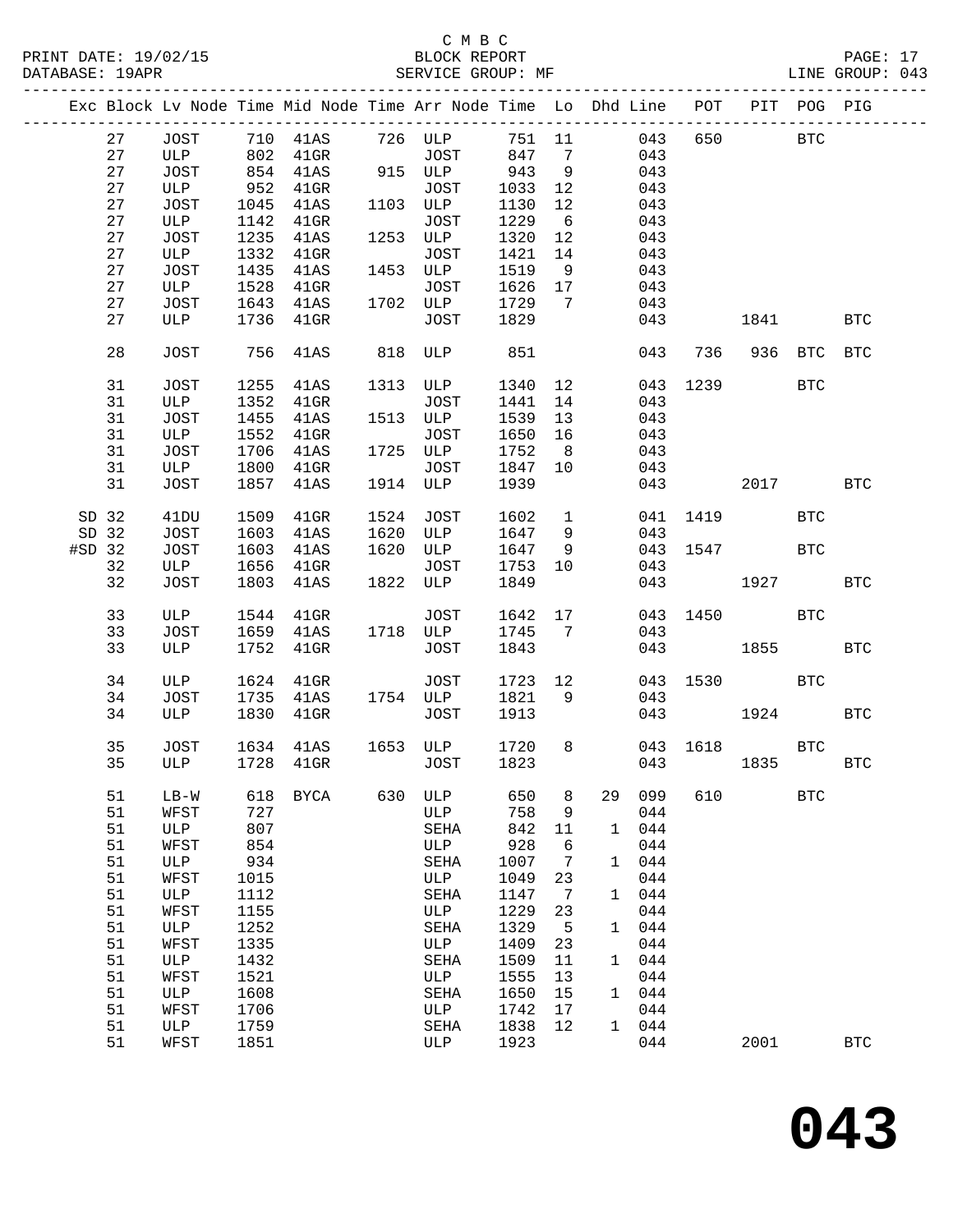#### C M B C<br>BLOCK REPORT PRINT DATE: 19/02/15 BLOCK REPORT PAGE: 18 SERVICE GROUP: MF

|  |          | Exc Block Lv Node Time Mid Node Time Arr Node Time Lo Dhd Line |            |             |               |                  |                |                            |    |              |     | POT PIT POG PIG |            |            |
|--|----------|----------------------------------------------------------------|------------|-------------|---------------|------------------|----------------|----------------------------|----|--------------|-----|-----------------|------------|------------|
|  | 52       | JOST                                                           |            |             |               | 629 41AS 642 ULP |                |                            |    | 705 6 13 043 | 616 | <b>BTC</b>      |            |            |
|  | 52       | MCD4                                                           | 724        |             |               | BUB5             |                |                            |    | 744 3 7 002  |     |                 |            |            |
|  | 52       | WFST                                                           | 754        |             |               | ULP              | 829            | $\overline{4}$             |    | 044          |     |                 |            |            |
|  | 52       | ULP                                                            | 833        |             |               | SEHA             | 908            | 11                         |    | 1 044        |     |                 |            |            |
|  | 52       | WFST                                                           | 920        |             |               | ULP              | 954            | 18                         |    | 044          |     |                 |            |            |
|  | 52       | ULP                                                            | 1012       |             |               | SEHA             | 1045           | 9                          |    | 1 044        |     |                 |            |            |
|  | 52       | WFST                                                           | 1055       |             |               | ULP              | 1129           | 23                         |    | 044          |     |                 |            |            |
|  | 52       | ULP                                                            | 1152       |             |               | SEHA             | 1229           | $5^{\circ}$                |    | 1 044        |     |                 |            |            |
|  | 52       | WFST                                                           | 1235       |             |               | ULP              | 1309           | 23                         |    | 044          |     |                 |            |            |
|  | 52       | ULP                                                            | 1332       |             |               | SEHA             | 1409           | $5^{\circ}$                |    | 1 044        |     |                 |            |            |
|  | 52       | WFST                                                           | 1415       |             |               | ULP              | 1449           | 17                         |    | 044          |     |                 |            |            |
|  | 52       | ULP                                                            | 1506       |             |               | SEHA             | 1546           | 4                          |    | 1 044        |     |                 |            |            |
|  | 52       | WFST                                                           | 1551       |             |               | ULP              | 1625           | $\overline{7}$             |    | 044          |     |                 |            |            |
|  | 52       | ULP                                                            | 1632       |             |               | SEHA             | 1714           | 6                          |    | 1 044        |     |                 |            |            |
|  | 52       | WFST                                                           | 1721       |             |               | ULP              | 1757           | 17                         |    | 044          |     |                 |            |            |
|  | 52       | ULP                                                            | 1814       |             |               | SEHA             | 1851           | 14                         |    | 1 044        |     |                 |            |            |
|  | 52       | WFST                                                           | 1906       |             |               | ULP              | 1937           | 12                         |    | 044          |     |                 |            |            |
|  | 52       | ULP                                                            | 1949       |             |               | SEHA             | 2021           |                            |    | 044          |     | 2041            |            | <b>BTC</b> |
|  |          |                                                                |            |             |               |                  |                |                            |    |              |     |                 |            |            |
|  | 53       | <b>JOST</b>                                                    |            | 645 41AS    |               | 700 ULP 723      |                | $\overline{4}$             |    | 043          | 632 |                 | <b>BTC</b> |            |
|  | 53       | ULP                                                            |            | 727 41GR    |               | JOST             | 809            | 9                          |    | 043          |     |                 |            |            |
|  | 53       | <b>JOST</b>                                                    |            | 818 41AS    | $\frac{1}{p}$ | 840 ULP          | 913            |                            |    | 043          |     | 958             |            | <b>BTC</b> |
|  | 54       | <b>BDKI</b>                                                    | 641        |             |               | SEHA             | 707            | $\overline{\phantom{0}}^2$ |    | 1 095        |     | 640             | <b>BTC</b> |            |
|  | 54       | WFST                                                           | 710        |             |               | ULP              | 739            | 11                         |    | 044          |     |                 |            |            |
|  | 54       | ULP                                                            | 750        |             |               | SEHA             | 824            | 14                         |    | 1 044        |     |                 |            |            |
|  | 54       | WFST                                                           | 839        |             |               | ULP              | 915            | $\overline{7}$             |    | 044          |     |                 |            |            |
|  | 54       | ULP                                                            | 922        |             |               | SEHA             | 955            |                            |    | 044          |     | 1018            |            | <b>BTC</b> |
|  |          |                                                                |            |             |               |                  |                |                            |    |              |     |                 |            |            |
|  | 55       | $LB-W$                                                         | 704        | <b>BYCA</b> |               | 718 ULP          | 743            | $\overline{3}$             |    | 13 099       |     | 656 BTC         |            |            |
|  | 55       | MCD4                                                           | 759        |             |               | BUB5             | 819            | $\overline{0}$             |    | 7 002        |     |                 |            |            |
|  | 55       | WFST                                                           | 826        |             |               | ULP              | 902            | 9                          |    | 044          |     |                 |            |            |
|  | 55       | ULP                                                            | 911        |             |               | SEHA             | 945            | 9                          |    | 1 044        |     |                 |            |            |
|  | 55       | WFST                                                           | 955        |             |               | ULP              | 1029           | 23                         |    | 044          |     |                 |            |            |
|  | 55       | ULP                                                            | 1052       |             |               | SEHA             | 1127           | $\overline{7}$             |    | 1 044        |     |                 |            |            |
|  | 55       | WFST                                                           | 1135       |             |               | ULP              | 1209           | 23                         |    | 044          |     |                 |            |            |
|  | 55       | ULP                                                            | 1232       |             |               | SEHA             | 1309           | $5^{\circ}$                |    | 1 044        |     |                 |            |            |
|  | 55       | WFST                                                           | 1315       |             |               | ULP              | 1349           | 23                         |    | 044          |     |                 |            |            |
|  | 55       | ULP                                                            | 1412       |             |               | SEHA             | 1449           | 16                         |    | 1 044        |     |                 |            |            |
|  | 55       | WFST                                                           | 1506       |             |               |                  | ULP 1540 4 044 |                            |    |              |     |                 |            |            |
|  | 55       | ULP                                                            | 1544       |             |               | SEHA             | 1624 11        |                            |    | 1 044        |     |                 |            |            |
|  | 55       | WFST                                                           | 1636       |             |               | ULP              | 1712           | $\overline{\phantom{a}}^2$ |    | 044          |     |                 |            |            |
|  | 55       | ULP                                                            | 1714       |             |               | <b>SEHA</b>      | 1755           | 10                         |    | 1 044        |     |                 |            |            |
|  | 55       | WFST                                                           | 1806       |             |               | ULP              | 1838           |                            |    | 044          |     | 1916            |            | <b>BTC</b> |
|  |          |                                                                |            |             |               |                  |                |                            |    |              |     |                 |            |            |
|  | 56<br>56 | WFST                                                           | 736<br>846 |             |               | ULP              | 807<br>920     | 10                         | 29 | 044<br>044   | 709 |                 | BTC        |            |
|  |          | WFST                                                           |            |             |               | ULP              |                |                            |    |              |     | 1005            |            | <b>BTC</b> |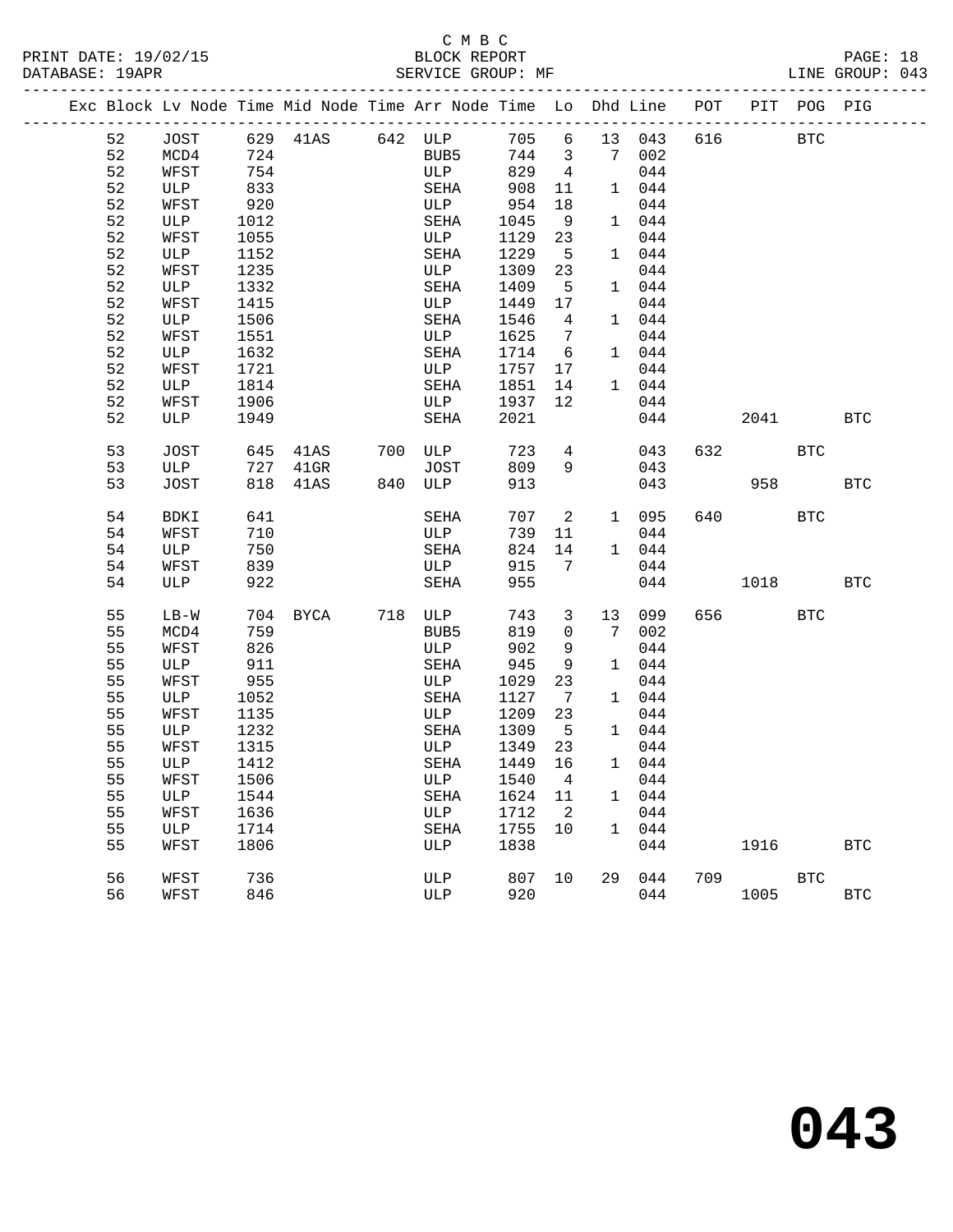|    |             |      |          |     | Exc Block Lv Node Time Mid Node Time Arr Node Time Lo Dhd Line |         |                            |         |        |     | POT PIT POG PIG |            |              |
|----|-------------|------|----------|-----|----------------------------------------------------------------|---------|----------------------------|---------|--------|-----|-----------------|------------|--------------|
|    |             |      |          |     |                                                                |         |                            |         |        |     |                 |            |              |
| 57 | JOST        |      |          |     |                                                                | 818     | $\overline{\mathbf{3}}$    |         | 043    | 710 | <b>BTC</b>      |            |              |
| 57 | ULP         |      |          |     |                                                                | 856     | 8 <sup>8</sup>             |         | 1 044  |     |                 |            |              |
| 57 | WFST        | 905  |          |     | ULP                                                            | 939     | 13                         |         | 044    |     |                 |            |              |
| 57 | ULP         | 952  |          |     | SEHA                                                           | 1025    | 9                          |         | 1 044  |     |                 |            |              |
| 57 | WFST        | 1035 |          |     | ULP                                                            | 1109    | 23                         |         | 044    |     |                 |            |              |
| 57 | ULP         | 1132 |          |     | SEHA                                                           | 1209    | $-5$                       |         | 1 044  |     |                 |            |              |
| 57 | WFST        | 1215 |          |     | ULP                                                            | 1249    | 23                         |         | 044    |     |                 |            |              |
| 57 | ULP         | 1312 |          |     | SEHA                                                           | 1349    | 5                          |         | 1 044  |     |                 |            |              |
| 57 | WFST        | 1355 |          |     | ULP                                                            | 1429    | 23                         |         | 044    |     |                 |            |              |
| 57 | ULP         | 1452 |          |     | SEHA                                                           | 1529    | 6                          |         | 1 044  |     |                 |            |              |
| 57 | WFST        | 1536 |          |     | ULP                                                            | 1610    | 10                         |         | 044    |     |                 |            |              |
| 57 | ULP         | 1620 |          |     | SEHA                                                           | 1702    | 15                         |         | 27 044 |     |                 |            |              |
| 57 | ULP         | 1744 |          |     | SEHA                                                           | 1823    | 12                         |         | 1 044  |     |                 |            |              |
| 57 | WFST        | 1836 |          |     | ULP                                                            | 1908    | 11                         |         | 044    |     |                 |            |              |
| 57 | ULP         | 1919 |          |     | SEHA                                                           | 1951    |                            |         | 044    |     | 2011 2012       |            | <b>BTC</b>   |
| 58 | BDKI        | 736  |          |     | SEHA                                                           | 804     | $6\overline{6}$            |         | 1 095  |     | 735             | BTC        |              |
| 58 | WFST        | 811  |          |     | ULP                                                            | 846     | 12                         |         | 044    |     |                 |            |              |
| 58 | ULP         |      | 858 41GR |     | JOST                                                           | 942     |                            |         | 043    |     |                 | 954        | <b>BTC</b>   |
|    |             |      |          |     |                                                                |         |                            |         |        |     |                 |            |              |
| 71 | BDKI        | 1414 |          |     | SEHA                                                           | 1447    | $\overline{a}$             |         |        |     | 1 095 1413      | <b>BTC</b> |              |
| 71 | WFST        | 1450 |          |     | ULP                                                            | 1524    | 8                          |         | 044    |     |                 |            |              |
| 71 | ULP         | 1532 |          |     | SEHA                                                           | 1612    | 8 <sup>8</sup>             |         | 1 044  |     |                 |            |              |
| 71 | WFST        | 1621 |          |     | ULP                                                            | 1655    | $\overline{\mathbf{3}}$    |         | 044    |     |                 |            |              |
| 71 | ULP         | 1658 |          |     | SEHA                                                           | 1740    | 10                         |         | 1 044  |     |                 |            |              |
| 71 | WFST        | 1751 |          |     | ULP                                                            | 1827    | 17                         |         | 044    |     |                 |            |              |
| 71 | ULP         | 1844 |          |     | SEHA                                                           | 1916    |                            |         | 044    |     | 1936            |            | <b>BTC</b>   |
| 72 | ULP         | 1556 |          |     | SEHA                                                           | 1636 14 |                            |         |        |     | 1 044 1502 BTC  |            |              |
| 72 | WFST        | 1651 |          |     | ULP                                                            | 1727    | $\overline{\phantom{a}}^2$ |         | 044    |     |                 |            |              |
| 72 | ULP         | 1729 |          |     | SEHA                                                           | 1810    | 10                         |         | 1 044  |     |                 |            |              |
| 72 | WFST        | 1821 |          |     | ULP                                                            | 1853    | 6                          |         | 044    |     |                 |            |              |
| 72 | ULP         | 1859 |          |     | SEHA                                                           | 1931    |                            |         | 044    |     | 1951            |            | <b>BTC</b>   |
|    |             |      |          |     |                                                                |         |                            |         |        |     |                 |            |              |
| 81 | LOQU        |      | 657 DEQU |     | 709 MOGL                                                       | 714     | $\overline{0}$             |         | 246    |     | 627 BTC         |            |              |
| 81 | MOGL        |      | 714 MAGA | 737 | STST                                                           | 758     | 8                          |         | 30 246 |     |                 |            |              |
| 81 | JOST        |      | 836 41AS | 858 | ULP                                                            | 931     |                            |         | 043    |     | 1016            |            | <b>BTC</b>   |
|    |             |      |          |     |                                                                |         |                            |         |        |     |                 |            |              |
| 82 | BAGA        |      | 700 PBEX |     | 723 BUB2                                                       | 751     | 6                          |         | 5 211  |     | 637 — 100       | BTC        |              |
| 82 | WFST        |      | 802 ULP  |     |                                                                | 837     |                            | $5 - 5$ | 044    |     |                 |            |              |
| 82 | ULP         | 842  |          |     | SEHA                                                           | 917     |                            |         | 044    |     | 940             |            | $_{\rm BTC}$ |
| 83 | LN15        | 710  |          |     | LNOS                                                           | 717     | $\overline{\phantom{0}}^2$ |         | 241    | 645 |                 | <b>BTC</b> |              |
| 83 | LNOS        | 719  | 15LO     |     | 732 STST                                                       | 806     | 18                         | 8       | 241    |     |                 |            |              |
| 83 | WFST        | 832  |          |     | ULP                                                            | 908     |                            |         | 044    |     | 953             |            | <b>BTC</b>   |
|    |             |      |          |     |                                                                |         |                            |         |        |     |                 |            |              |
| 84 | <b>BAGA</b> |      | 714 PBEX |     | 740 BUB2                                                       | 809     | 5                          | 5       | 211    | 651 |                 | <b>BTC</b> |              |
| 84 | WFST        | 819  |          |     | ULP                                                            | 855     | 6                          |         | 044    |     |                 |            |              |
| 84 | ULP         | 901  |          |     | SEHA                                                           | 935     |                            |         | 044    |     | 958             |            | $_{\rm BTC}$ |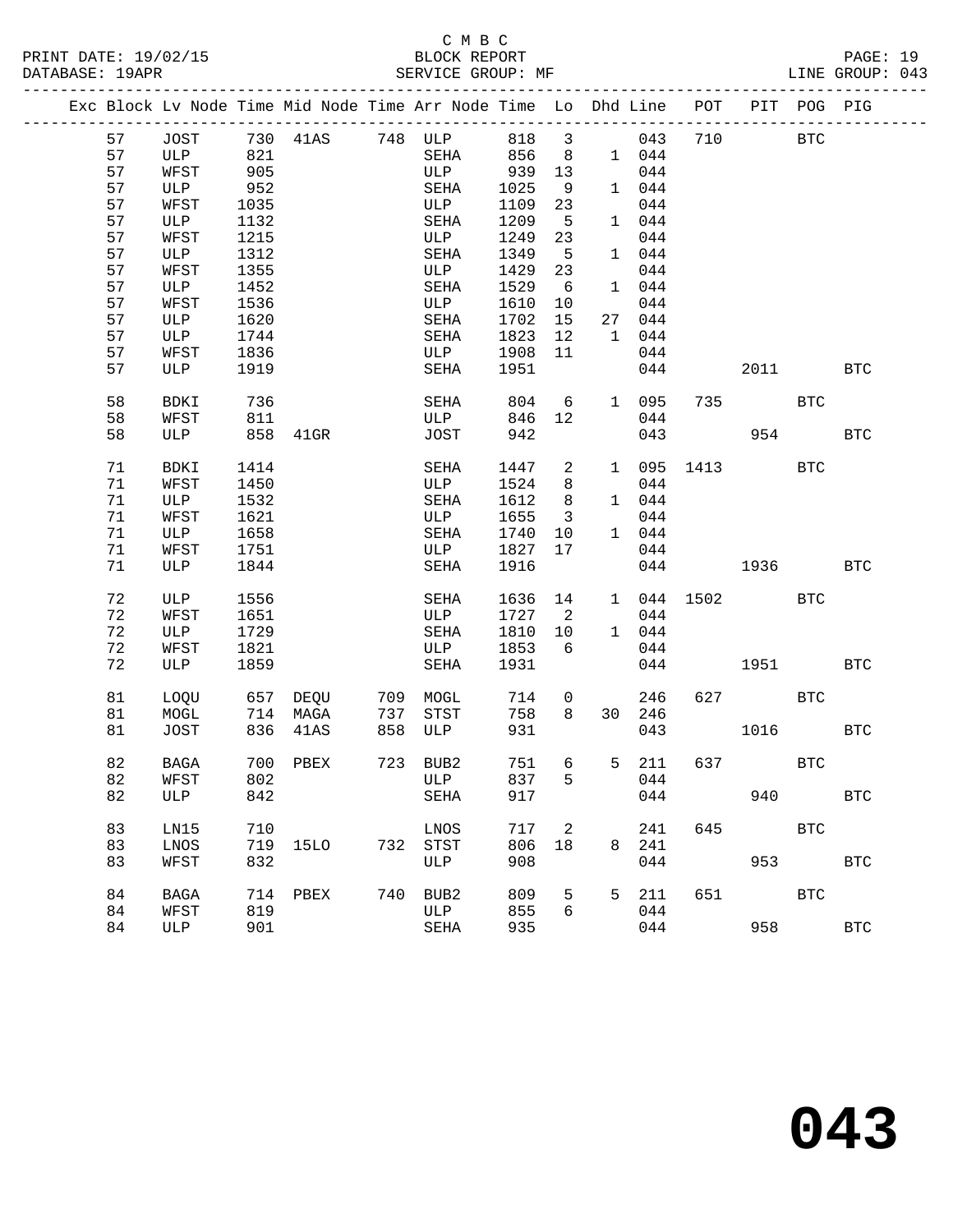|             | BLOCK REPORT<br>PRINT DATE: 19/02/15<br>DATABASE: 19APR                                                                                                                                                                                               |                                                                                                                                             |                                                                                                                                                  |                                                                                                                                                                                                      |                                     |                                                                                                                                                                                | C M B C                                                                                                                        |                                                                                                                                                                |                                                                                                                                   |             |                 |            | PAGE: 20   |  |
|-------------|-------------------------------------------------------------------------------------------------------------------------------------------------------------------------------------------------------------------------------------------------------|---------------------------------------------------------------------------------------------------------------------------------------------|--------------------------------------------------------------------------------------------------------------------------------------------------|------------------------------------------------------------------------------------------------------------------------------------------------------------------------------------------------------|-------------------------------------|--------------------------------------------------------------------------------------------------------------------------------------------------------------------------------|--------------------------------------------------------------------------------------------------------------------------------|----------------------------------------------------------------------------------------------------------------------------------------------------------------|-----------------------------------------------------------------------------------------------------------------------------------|-------------|-----------------|------------|------------|--|
| BDKI<br>SFU |                                                                                                                                                                                                                                                       | SFU EXCHANGE                                                                                                                                |                                                                                                                                                  |                                                                                                                                                                                                      |                                     |                                                                                                                                                                                |                                                                                                                                |                                                                                                                                                                | HK-W HASTINGS & KOOTENAY WB<br>NWST NEW WESTMINSTER STN<br>SUST SURREY CENTRAL STATION                                            |             |                 |            |            |  |
|             |                                                                                                                                                                                                                                                       |                                                                                                                                             |                                                                                                                                                  |                                                                                                                                                                                                      |                                     |                                                                                                                                                                                |                                                                                                                                |                                                                                                                                                                | Exc Block Lv Node Time Mid Node Time Arr Node Time Lo Dhd Line POT PIT POG PIG                                                    |             |                 |            |            |  |
|             | $\mathbf{1}$<br>$\mathbf{1}$<br>$\mathbf{1}$<br>$\mathbf{1}$<br>$\mathbf 1$<br>$\mathbf{1}$<br>$\mathbf 1$<br>$\mathbf{1}$<br>$\mathbf 1$<br>$\mathbf{1}$<br>$\mathbf 1$<br>$\mathbf{1}$<br>$\mathbf 1$<br>$\mathbf{1}$<br>$\mathbf 1$                | HADU<br>BUB6<br>SFU<br>BUB6<br>SFU<br>BUB6<br>SFU<br>BUB6<br>SFU                                                                            | 1100<br>1200<br>1300<br>1400<br>1500<br>1556<br>1706<br>1803                                                                                     | 508 HK-W 519 BUB6 537 3<br>AUBE 508 HK-W<br>BUBE 540 HK-E<br>SFU 620 HADU<br>BUBE 713 HK-E<br>SFU 759 HADU<br>UBE 900 HK-F<br>TU 1000 BE<br>$HK-E$<br>HK-W<br>$HK-E$<br>HK-W<br>$HK-W$ 161<br>$HK-W$ | 920                                 | 555 SFU<br>631 BUB6<br>732 SFU 752<br>813 BUB6 852<br>SFU<br>1023 BUB6<br>1123 SFU 1147<br>1221 BUB6 1254<br>1324 SFU 1348<br>1423 BUB6 1454<br>SFU<br>1619 BUB6<br>1826 BUB6  | 612 8<br>703 10<br>942<br>942<br>1055<br>1545<br>1650<br>SFU 1753<br>1857                                                      | $7\phantom{0}$<br>8 <sup>8</sup><br>18<br>$5^{\circ}$<br>13<br>6<br>12<br>6<br>11<br>16<br>10<br>10                                                            | 095<br>095<br>095<br>095<br>095<br>095<br>095<br>095<br>095<br>095<br>095<br>095<br>095<br>095                                    | 095 454 BTC |                 |            |            |  |
|             | $\mathbf{1}$<br>$\overline{a}$<br>$\overline{c}$<br>$\overline{a}$<br>$\overline{a}$<br>2<br>2<br>$\overline{a}$<br>2<br>$\overline{a}$<br>2<br>2<br>$\overline{a}$<br>2<br>$\overline{c}$<br>$\overline{a}$<br>$\overline{a}$<br>$\overline{2}$<br>2 | BUB6<br>BDKI<br>SFU<br>BUB6<br>SFU<br>BUB6<br>SFU<br>BUB6<br>SFU<br>BUB6<br>SFU<br>BUB6<br>SFU<br>BUB6<br>SFU<br>BUB6<br>SFU<br>BUB6<br>SFU | 1907<br>509<br>530<br>620<br>700<br>758<br>$84.$<br>950<br>$24.$<br>1045<br>1145<br>1245<br>1345<br>1445<br>1545<br>1639<br>1746<br>1843<br>1936 | HK-W 549 BUB6<br>HK-E 635 SFU<br>HADU<br>$HK-E$<br>HADU<br>HK-E<br>$HK-W$<br>HK-E<br>$HK-W$<br>$HK-E$<br>HK-W<br>HK-W<br>$HK - W$<br>HK-E<br>2029 HK-W                                               | 817<br>1010<br>1208<br>1307<br>1411 | $HK-E$<br>SFU<br>714 BUB6<br>SFU<br>901 BUB6<br>SFU<br>1108 BUB6<br>SFU<br>BUB6<br>SFU<br>1508 BUB6<br>SFU<br>1702 BUB6<br>SFU<br>1906 BUB6<br>1957 SFU 2018<br>2050 BUB6 2113 | 1928<br>529<br>611<br>652<br>747<br>840<br>940<br>1032<br>1140<br>1232<br>1339<br>1435<br>1539<br>1631<br>1736<br>1832<br>1934 | $\mathbf{1}$<br>9<br>8 <sup>8</sup><br>11<br>$-5$<br>10<br>13<br>$5^{\circ}$<br>13<br>6<br>10<br>6<br>8 <sup>8</sup><br>10<br>11<br>$\overline{2}$<br>11<br>11 | 095<br>095<br>095<br>095<br>095<br>095<br>095<br>095<br>095<br>095<br>095<br>095<br>095<br>095<br>095<br>095<br>095<br>095<br>095 |             | 1932<br>508 700 | <b>BTC</b> | <b>BTC</b> |  |
|             | $\overline{2}$                                                                                                                                                                                                                                        | BUB6                                                                                                                                        |                                                                                                                                                  | 2124 HK-E                                                                                                                                                                                            |                                     | 2142 SFU 2203                                                                                                                                                                  |                                                                                                                                |                                                                                                                                                                |                                                                                                                                   |             | 2223            |            | <b>BTC</b> |  |

**095**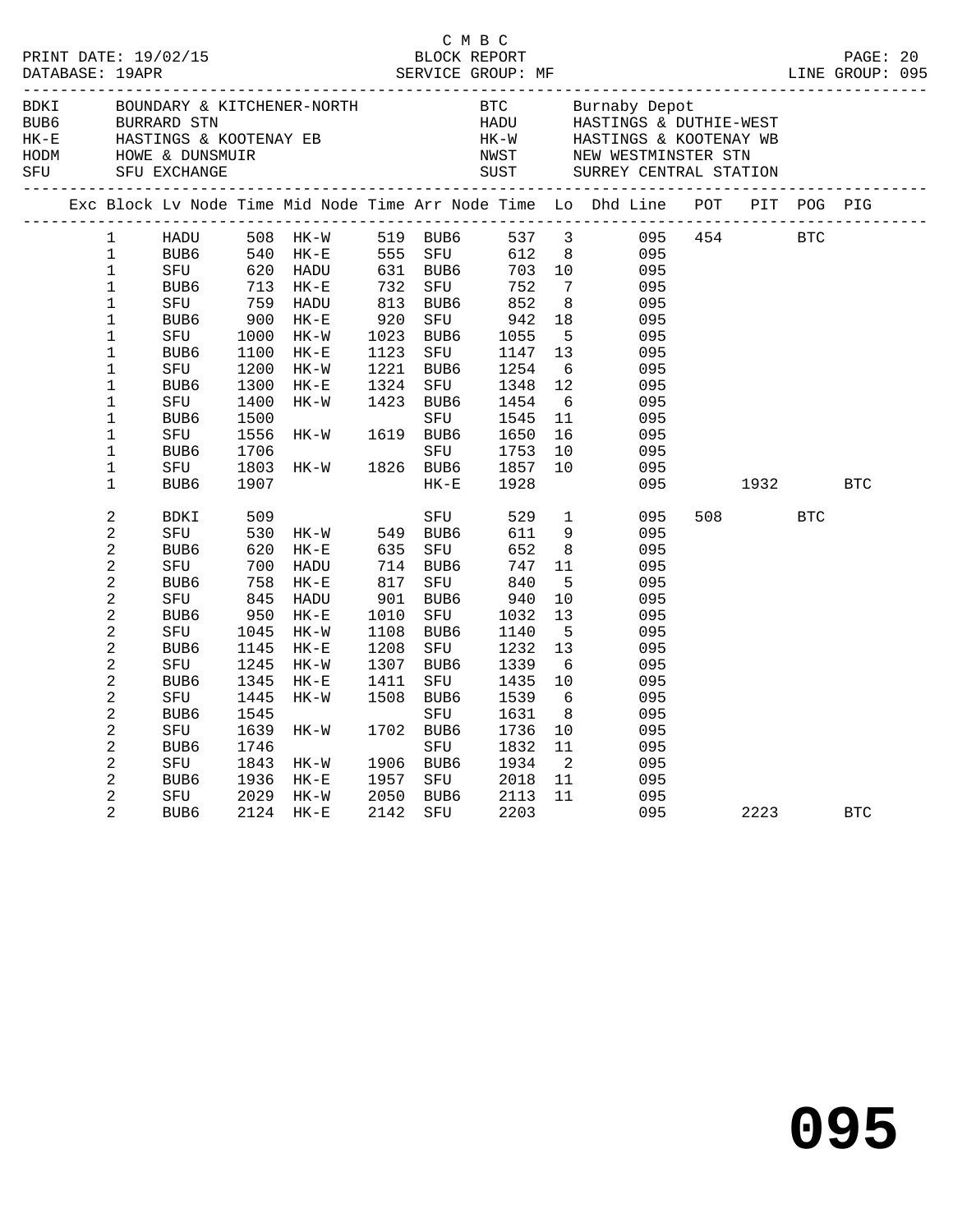|  |              |                  |              |                      |              |                 |               |                 | Exc Block Lv Node Time Mid Node Time Arr Node Time Lo Dhd Line POT |     |      | PIT POG PIG |              |
|--|--------------|------------------|--------------|----------------------|--------------|-----------------|---------------|-----------------|--------------------------------------------------------------------|-----|------|-------------|--------------|
|  | $\mathbf{3}$ | HADU             |              | 523 HK-W             |              | 534 BUB6        | 552           | 8               | 095                                                                | 509 |      | <b>BTC</b>  |              |
|  | $\mathbf{3}$ | BUB6             | 600          | $HK-E$               | 615          | SFU             | 632           | 8               | 095                                                                |     |      |             |              |
|  | 3            | SFU              | 640          | HADU                 | 651          | BUB6            | 723           | 8               | 095                                                                |     |      |             |              |
|  | 3            | BUB <sub>6</sub> | 731          | $HK-E$               | 750          | SFU             | 812           | 5               | 095                                                                |     |      |             |              |
|  | 3            | SFU              | 817          | HADU                 | 833          | BUB6            | 912           | 8               | 095                                                                |     |      |             |              |
|  | 3            | BUB <sub>6</sub> | 920          | $HK-E$               | 940          | SFU             | 1002          | 13              | 095                                                                |     |      |             |              |
|  | 3            | SFU              | 1015         | HK-W                 | 1038         | BUB6            | 1110          | 5               | 095                                                                |     |      |             |              |
|  | 3            | BUB6             | 1115         | $HK-E$               | 1138         | SFU             | 1202          | 13              | 095                                                                |     |      |             |              |
|  | 3            | SFU              | 1215         | $HK-W$               | 1236         | BUB6            | 1309<br>1403  | 6               | 095                                                                |     |      |             |              |
|  | 3<br>3       | BUB6             | 1315         | $HK-E$<br>$HK-W$     | 1339<br>1438 | SFU<br>BUB6     |               | 12<br>6         | 095<br>095                                                         |     |      |             |              |
|  | 3            | SFU<br>BUB6      | 1415<br>1515 |                      |              | SFU             | 1509<br>1600  | 9               | 095                                                                |     |      |             |              |
|  | 3            | SFU              | 1609         | HK-W                 | 1632         | BUB6            | 1706          | 12              | 095                                                                |     |      |             |              |
|  | 3            | BUB6             | 1718         |                      |              | SFU             | 1805          | 10              | 095                                                                |     |      |             |              |
|  | 3            | SFU              | 1815         | HK-W                 | 1838         | BUB6            | 1909          | 10              | 095                                                                |     |      |             |              |
|  | 3            | BUB <sub>6</sub> | 1919         |                      |              | $HK-E$          | 1940          |                 | 095                                                                |     | 1944 |             | <b>BTC</b>   |
|  |              |                  |              |                      |              |                 |               |                 |                                                                    |     |      |             |              |
|  | 4            | HADU             | 530          | $HK-W$               | 541          | BUB6            | 559           | 11              | 095                                                                | 516 |      | <b>BTC</b>  |              |
|  | 4            | BUB6             | 610          | $HK-E$               | 625          | SFU             | 642           | 8               | 095                                                                |     |      |             |              |
|  | 4            | SFU              | 650          | HADU                 | 701          | BUB6            | 733           | $7\phantom{.0}$ | 095                                                                |     |      |             |              |
|  | 4            | BUB6             | 740          | $HK-E$               | 759          | SFU             | 821           | 5               | 095                                                                |     |      |             |              |
|  | 4            | SFU              | 826          | HADU                 | 842          | BUB6            | 921           | 9               | 095                                                                |     |      |             |              |
|  | 4            | BUB <sub>6</sub> | 930          | $\rm{HK}\!-\!\rm{E}$ | 950          | SFU             | 1012          | 11              | 095                                                                |     |      |             |              |
|  | 4            | SFU              | 1023         | $HK-W$               | 1046         | BUB6            | 1118          | 5               | 095                                                                |     |      |             |              |
|  | 4            | BUB6             | 1123         | $HK-E$               | 1146         | SFU             | 1210          | 13              | 095                                                                |     |      |             |              |
|  | 4            | SFU              | 1223         | $HK-W$               | 1244         | BUB6            | 1317          | 6               | 095                                                                |     |      |             |              |
|  | 4            | BUB6             | 1323<br>1423 | $HK-E$<br>$HK-W$     | 1347<br>1446 | SFU<br>BUB6     | 1411<br>1517  | 12<br>6         | 095<br>095                                                         |     |      |             |              |
|  | 4<br>4       | SFU<br>BUB6      | 1523         |                      |              | SFU             | 1608          | $7\phantom{.0}$ | 095                                                                |     |      |             |              |
|  | 4            | SFU              | 1615         | HK-W                 | 1638         | BUB6            | 1712          | 12              | 095                                                                |     |      |             |              |
|  | 4            | BUB6             | 1724         |                      |              | SFU             | 1811          | 11              | 095                                                                |     |      |             |              |
|  | 4            | SFU              | 1822         | HK-W                 | 1845         | BUB6            | 1916          | 9               | 095                                                                |     |      |             |              |
|  | 4            | BUB6             | 1925         | $HK-E$               | 1946         | SFU             | 2007          |                 | 095                                                                |     | 2027 |             | <b>BTC</b>   |
|  |              |                  |              |                      |              |                 |               |                 |                                                                    |     |      |             |              |
|  | 5            | BDKI             | 519          |                      |              | SFU             | 539           | $\mathbf{1}$    | 095                                                                | 518 |      | BTC         |              |
|  | 5            | SFU              | 540          | HK-W                 | 559          | BUB6            | 621           | 9               | 095                                                                |     |      |             |              |
|  | 5            | BUB6             | 630          | $HK-E$               | 646          | SFU             | 703           | 7               | 095                                                                |     |      |             |              |
|  | 5            | SFU              | 710          | HADU                 | 724          | BUB6            | 757           | 10              | 095                                                                |     |      |             |              |
|  | 5<br>5       | BUB6<br>SFU      |              | 807 HK-E<br>855 HADU | 827          | SFU<br>911 BUB6 | 850<br>950 10 | 5               | 095<br>095                                                         |     |      |             |              |
|  | 5            | BUB6             | 1000         | $HK-E$               | 1021         | SFU             | 1044          | 16              | 095                                                                |     |      |             |              |
|  | 5            | SFU              | 1100         | $HK-W$               | 1124         | BUB6            | 1156          | 4               | 095                                                                |     |      |             |              |
|  | 5            | BUB6             | 1200         | $HK-E$               | 1224         | SFU             | 1248          | 12              | 095                                                                |     |      |             |              |
|  | 5            | SFU              | 1300         | $HK-W$               | 1322         | BUB6            | 1354          | 6               | 095                                                                |     |      |             |              |
|  | 5            | BUB6             | 1400         | $HK-E$               | 1426         | SFU             | 1450          | 10              | 095                                                                |     |      |             |              |
|  | 5            | SFU              | 1500         | $HK-W$               | 1523         | BUB6            | 1554          | 6               | 095                                                                |     |      |             |              |
|  | 5            | BUB6             | 1600         |                      |              | SFU             | 1647          | 9               | 095                                                                |     |      |             |              |
|  | 5            | SFU              | 1656         | $HK-W$               | 1719         | BUB6            | 1753          | 10              | 095                                                                |     |      |             |              |
|  | 5            | BUB6             | 1803         | $HK-E$               | 1826         | SFU             | 1848          |                 | 095                                                                |     | 1908 |             | $_{\rm BTC}$ |
|  | 6            | <b>BDKI</b>      | 523          | $HK-E$               |              | BUB6            | 548           | 2               | 095                                                                | 522 |      | <b>BTC</b>  |              |
|  | 6            | BUB6             | 550          | $HK-E$               | 605          | ${\tt SFU}$     | 622           | 8               | 095                                                                |     |      |             |              |
|  | 6            | SFU              | 630          | HADU                 | 641          | BUB6            | 713           | 9               | 095                                                                |     |      |             |              |
|  | 6            | BUB6             | 722          | $HK-E$               | 741          | ${\tt SFU}$     | 803           | 5               | 095                                                                |     |      |             |              |
|  | 6            | SFU              | 808          | HADU                 | 822          | BUB6            | 902           | 8               | 095                                                                |     |      |             |              |
|  | 6            | BUB6             | 910          | $HK-E$               | 930          | SFU             | 952           |                 | 095                                                                |     | 1012 |             | <b>BTC</b>   |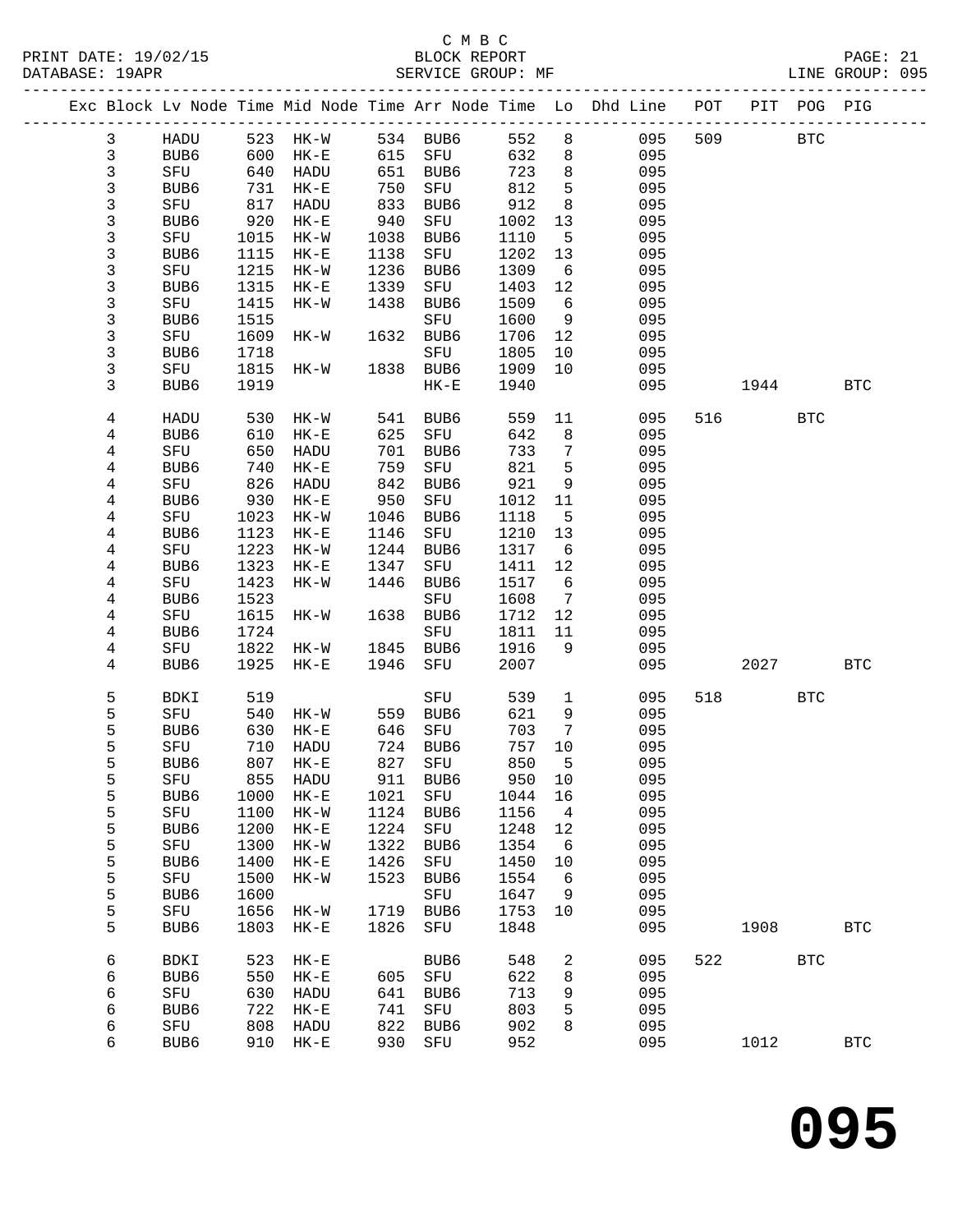PRINT DATE: 19/02/15 BLOCK REPORT BATABASE: 19APR BLOCK REPORT

## C M B C<br>BLOCK REPORT

PAGE: 22<br>LINE GROUP: 095

|  |                  |             |      |             |      | Exc Block Lv Node Time Mid Node Time Arr Node Time Lo Dhd Line POT |      |                 |     |     |                | PIT POG PIG |              |
|--|------------------|-------------|------|-------------|------|--------------------------------------------------------------------|------|-----------------|-----|-----|----------------|-------------|--------------|
|  | $7\phantom{.0}$  | BDKI        | 529  |             |      | SFU                                                                | 549  | $\mathbf{1}$    | 095 | 528 |                | <b>BTC</b>  |              |
|  | $\overline{7}$   | SFU         | 550  | HK-W        |      | 609 BUB6                                                           | 631  | 9               | 095 |     |                |             |              |
|  | $7\phantom{.}$   | BUB6        | 640  | $HK-E$      | 656  | SFU                                                                | 713  | $6\overline{6}$ | 095 |     |                |             |              |
|  | 7                | SFU         | 719  | HADU        | 733  | BUB6                                                               | 807  | 9               | 095 |     |                |             |              |
|  | 7                | BUB6        | 816  | $HK-E$      | 836  | SFU                                                                | 859  | 9               | 095 |     |                |             |              |
|  | 7                | SFU         | 908  | HADU        | 923  | BUB6                                                               | 1001 | 14              | 095 |     |                |             |              |
|  | 7                | BUB6        | 1015 | $HK-E$      | 1036 | SFU                                                                | 1059 | 16              | 095 |     |                |             |              |
|  | 7                | SFU         | 1115 | $HK-W$      | 1139 | BUB6                                                               | 1211 | $\overline{4}$  | 095 |     |                |             |              |
|  | 7                | BUB6        | 1215 | $HK-E$      | 1239 | SFU                                                                | 1303 | 12              | 095 |     |                |             |              |
|  | 7                | SFU         | 1315 | HK-W        | 1337 | BUB6                                                               | 1409 | 6               | 095 |     |                |             |              |
|  | $\boldsymbol{7}$ | BUB6        | 1415 | $HK-E$      | 1441 | SFU                                                                | 1505 | 10              | 095 |     |                |             |              |
|  | 7                | SFU         | 1515 | HK-W        | 1538 | BUB6                                                               | 1609 | 9               | 095 |     |                |             |              |
|  | 7                | BUB6        | 1618 |             |      | SFU                                                                | 1705 | 11              | 095 |     |                |             |              |
|  | 7                | SFU         | 1716 | HK-W        |      | 1739 BUB6                                                          | 1813 | 2               | 095 |     |                |             |              |
|  | 7                | BUB6        | 1815 |             |      | $HK-E$                                                             | 1838 |                 | 095 |     | 1842           |             | <b>BTC</b>   |
|  | 8                | <b>BDKI</b> | 539  |             |      | SFU                                                                | 559  | $\mathbf{1}$    | 095 |     | 538 7          | <b>BTC</b>  |              |
|  | 8                | SFU         | 600  | HK-W        | 619  | BUB6                                                               | 641  | 9               | 095 |     |                |             |              |
|  | 8                | BUB6        | 650  | $HK-E$      | 706  | SFU                                                                | 723  | 5               | 095 |     |                |             |              |
|  | 8                | SFU         | 728  | HADU        | 742  | BUB6                                                               | 816  | 9               | 095 |     |                |             |              |
|  | 8                | BUB6        | 825  | $HK-E$      | 845  | SFU                                                                | 908  | $7\phantom{.0}$ | 095 |     |                |             |              |
|  | 8                | SFU         | 915  | HADU        | 930  | BUB6                                                               | 1008 | 15              | 095 |     |                |             |              |
|  | 8                | BUB6        | 1023 | $HK-E$      | 1044 | SFU                                                                | 1107 | 16              | 095 |     |                |             |              |
|  | 8                | SFU         | 1123 | $HK-W$      | 1147 | BUB6                                                               | 1219 | $\overline{4}$  | 095 |     |                |             |              |
|  | 8                | BUB6        | 1223 | $HK-E$      | 1247 | SFU                                                                | 1311 | 12              | 095 |     |                |             |              |
|  | 8                | SFU         | 1323 | HK-W        | 1345 | BUB6                                                               | 1417 | $6\overline{6}$ | 095 |     |                |             |              |
|  | 8                | BUB6        | 1423 | $HK-E$      | 1449 | SFU                                                                | 1513 | 10              | 095 |     |                |             |              |
|  | 8                | SFU         | 1523 | HK-W        | 1546 | BUB6                                                               | 1617 | $\overline{7}$  | 095 |     |                |             |              |
|  | 8                | BUB6        | 1624 |             |      | SFU                                                                | 1711 | 11              | 095 |     |                |             |              |
|  | 8                | SFU         | 1722 | HK-W        | 1745 | BUB6                                                               | 1819 | 12              | 095 |     |                |             |              |
|  | 8                | BUB6        | 1831 | $HK-E$      | 1854 | SFU                                                                | 1916 | 13              | 095 |     |                |             |              |
|  | 8                | SFU         | 1929 | HK-W        | 1952 | BUB6                                                               | 2020 | $\overline{4}$  | 095 |     |                |             |              |
|  | 8                | BUB6        | 2024 | $HK-E$      | 2042 | SFU                                                                | 2103 | 14              | 095 |     |                |             |              |
|  | 8                | SFU         | 2117 | $HK-W$      | 2140 | BUB6                                                               | 2203 | 9               | 095 |     |                |             |              |
|  | 8                | BUB6        | 2212 | $HK-E$      | 2230 | SFU                                                                | 2249 | 7               | 095 |     |                |             |              |
|  | 8                | SFU         | 2256 | HK-W        | 2317 | BUB6                                                               | 2339 | 6               | 095 |     |                |             |              |
|  | 8                | BUB6        | 2345 | $HK-E$      | 2402 | SFU                                                                | 2421 |                 | 095 |     | 2438           |             | <b>BTC</b>   |
|  |                  |             |      |             |      |                                                                    |      |                 |     |     |                |             |              |
|  | 9                | BDKI        | 544  |             |      | SFU                                                                | 604  | $\mathbf{1}$    | 095 |     | 543 and $\sim$ | <b>BTC</b>  |              |
|  | 9                | SFU         |      | 605 HK-W    |      | 624 BUB6 646 9                                                     |      |                 | 095 |     |                |             |              |
|  | 9                | BUB6        | 655  | $HK-E$      | 711  | SFU                                                                | 728  | 4               | 095 |     |                |             |              |
|  | 9                | SFU         | 732  | HADU        | 746  | BUB6                                                               | 825  | 9               | 095 |     |                |             |              |
|  | 9                | BUB6        | 834  | $HK-E$      | 854  | SFU                                                                | 917  | 6               | 095 |     |                |             |              |
|  | 9                | SFU         | 923  | HADU        | 938  | BUB6                                                               | 1016 |                 | 095 |     | 1036           |             | <b>BTC</b>   |
|  | 10               | <b>BDKI</b> | 549  |             |      | ${\rm SFU}$                                                        | 609  | 1               | 095 | 548 |                | <b>BTC</b>  |              |
|  | 10               | SFU         | 610  | $HK-W$      | 629  | BUB <sub>6</sub>                                                   | 651  | 9               | 095 |     |                |             |              |
|  | 10               | BUB6        | 700  | $HK-E$      | 719  | SFU                                                                | 739  | 2               | 095 |     |                |             |              |
|  | 10               | SFU         | 741  | HADU        | 755  | BUB6                                                               | 834  | 9               | 095 |     |                |             |              |
|  | 10               | BUB6        | 843  | $HK-E$      | 903  | SFU                                                                | 926  |                 | 095 |     | 948            |             | <b>BTC</b>   |
|  | 11               | <b>BDKI</b> | 554  |             |      | SFU                                                                | 614  | 1               | 095 | 553 |                | <b>BTC</b>  |              |
|  | 11               | SFU         | 615  | HK-W        | 636  | BUB6                                                               | 658  | 6               | 095 |     |                |             |              |
|  | 11               | BUB6        | 704  | $HK-E$      | 723  | SFU                                                                | 743  | 7               | 095 |     |                |             |              |
|  | 11               | SFU         | 750  | <b>HADU</b> | 804  | BUB6                                                               | 843  | 9               | 095 |     |                |             |              |
|  | 11               | BUB6        | 852  | $HK-E$      | 912  | SFU                                                                | 935  |                 | 095 |     | 955            |             | $_{\rm BTC}$ |
|  |                  |             |      |             |      |                                                                    |      |                 |     |     |                |             |              |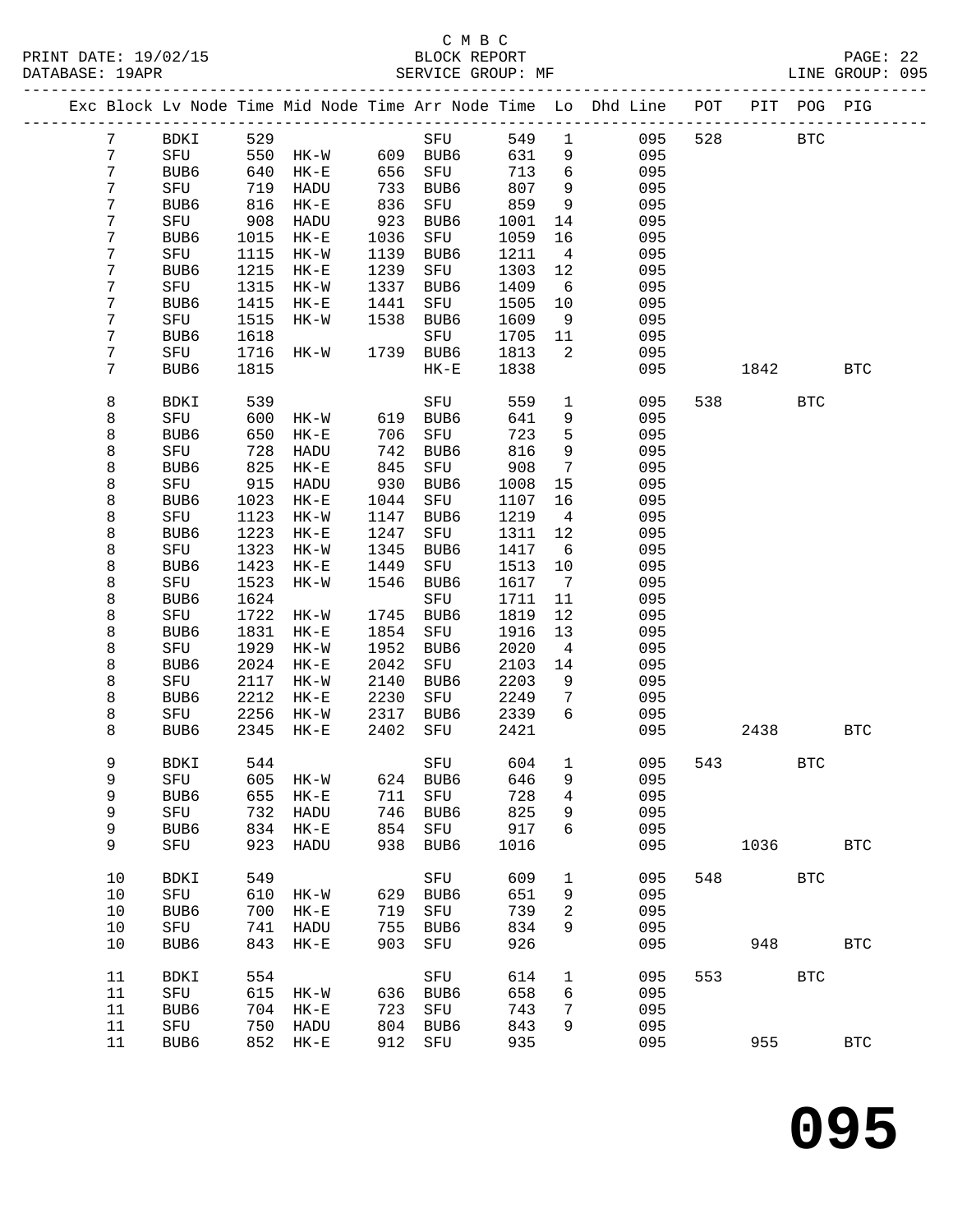#### C M B C<br>BLOCK REPORT SERVICE GROUP: MF

|      |                  |      |          |                 |                     |      |                 | Exc Block Lv Node Time Mid Node Time Arr Node Time Lo Dhd Line POT |     |      | PIT POG PIG |            |
|------|------------------|------|----------|-----------------|---------------------|------|-----------------|--------------------------------------------------------------------|-----|------|-------------|------------|
| 12   | BDKI             | 604  |          |                 | SFU                 | 624  | $\mathbf{1}$    | 095                                                                | 603 |      | <b>BTC</b>  |            |
| 12   | SFU              |      | 625 HADU |                 | 636 BUB6            | 708  | 10              | 095                                                                |     |      |             |            |
| $12$ | BUB6             | 718  | HK-E     | 737             | SFU                 | 759  | 5               | 095                                                                |     |      |             |            |
| 12   | SFU              |      | 804 HADU |                 | 737 SFU<br>818 BUB6 | 858  | 7               | 095                                                                |     |      |             |            |
| 12   | BUB6             | 905  | $HK-E$   | 925             | SFU                 | 947  | - 6             | 095                                                                |     |      |             |            |
| $12$ | SFU              |      | 953 HK-W | 1017            | BUB6                | 1049 | $4\overline{ }$ | 095                                                                |     |      |             |            |
| 12   | BUB6             | 1053 | $HK-E$   | 1116            | SFU                 | 1140 | 13              | 095                                                                |     |      |             |            |
| $12$ | SFU              | 1153 | HK-W     |                 | 1214 BUB6           | 1247 | $6\overline{6}$ | 095                                                                |     |      |             |            |
| 12   | BUB6             | 1253 | $HK-E$   | 1317            | SFU                 | 1341 | 12              | 095                                                                |     |      |             |            |
| $12$ | SFU              | 1353 | $HK-W$   | 1415            | BUB6                | 1446 | $7\overline{ }$ | 095                                                                |     |      |             |            |
| $12$ | BUB6             | 1453 | $HK-E$   | 1516            | SFU                 | 1540 | 11              | 095                                                                |     |      |             |            |
| $12$ | SFU              | 1551 | HK-W     |                 | 1614 BUB6           | 1645 | 9               | 095                                                                |     |      |             |            |
| $12$ | BUB6             | 1654 |          |                 | SFU                 | 1741 | 10              | 095                                                                |     |      |             |            |
| 12   | SFU              | 1751 | HK-W     | 1817            | BUB6                | 1850 | 5               | 095                                                                |     |      |             |            |
| 12   | BUB6             | 1855 | $HK-E$   | 1918            | SFU                 | 1940 |                 | 095                                                                |     | 2000 |             | <b>BTC</b> |
| 13   | BDKI             | 614  |          |                 | SFU                 | 634  | $\mathbf{1}$    | 095                                                                | 613 |      | <b>BTC</b>  |            |
| 13   | SFU              | 635  | HADU     | 646             | BUB6                | 718  | 9               | 095                                                                |     |      |             |            |
| 13   | BUB6             | 727  | $HK-E$   | 746             | SFU                 | 808  | 5               | 095                                                                |     |      |             |            |
| 13   | SFU              | 813  | HADU     | $\frac{1}{827}$ | BUB6                | 907  | 8               | 095                                                                |     |      |             |            |
| 13   | BUB6             | 915  | HK-E     | 935             | SFU                 | 957  | 11              | 095                                                                |     |      |             |            |
| 13   | SFU              | 1008 | HK-W     |                 | 1031 BUB6           | 1103 | 5               | 095                                                                |     |      |             |            |
| 13   | BUB6             | 1108 | $HK-E$   | 1131            | SFU                 | 1155 | 13              | 095                                                                |     |      |             |            |
| 13   | SFU              | 1208 | HK-W     | 1229            | BUB6                | 1302 | - 6             | 095                                                                |     |      |             |            |
| 13   | BUB6             | 1308 | $HK-E$   | 1332            | SFU                 | 1356 | 12              | 095                                                                |     |      |             |            |
| 13   | SFU              | 1408 | HK-W     | 1431            | BUB6                | 1502 | 6               | 095                                                                |     |      |             |            |
| 13   | BUB6             | 1508 |          |                 | SFU                 | 1553 | 10              | 095                                                                |     |      |             |            |
| 13   | SFU              | 1603 | HK-W     | 1626            | BUB6                | 1700 | 12              | 095                                                                |     |      |             |            |
| 13   | BUB6             | 1712 |          |                 | SFU                 | 1759 | 10              | 095                                                                |     |      |             |            |
| 13   | SFU              | 1809 | HK-W     |                 | 1832 BUB6           | 1903 | 10              | 095                                                                |     |      |             |            |
| 13   | BUB6             | 1913 | $HK-E$   |                 | 1934 SFU            | 1955 | 10              | 095                                                                |     |      |             |            |
| 13   | SFU              | 2005 | HK-W     |                 | 2026 BUB6           | 2049 | 11              | 095                                                                |     |      |             |            |
| 13   | BUB6             | 2100 | $HK-E$   | 2118            | SFU                 | 2139 | 15              | 095                                                                |     |      |             |            |
| 13   | SFU              | 2154 | $HK-W$   | 2217            | BUB6                | 2238 | 10              | 095                                                                |     |      |             |            |
| 13   | BUB6             | 2248 | $HK-E$   | 2306            | SFU                 | 2325 |                 | 095                                                                |     | 2342 |             | <b>BTC</b> |
| 14   | BDKI             | 615  | $HK-E$   |                 | BUB6                | 641  | $\overline{4}$  | 095                                                                | 614 |      | <b>BTC</b>  |            |
| 14   | BUB6             | 645  | $HK-E$   |                 | 701 SFU             | 718  | 5               | 095                                                                |     |      |             |            |
| 14   | SFU              | 723  | HADU     | 737             | BUB6                | 811  | 10              | 095                                                                |     |      |             |            |
| 14   | BUB6             | 821  | $HK-E$   | 841             | SFU                 | 904  |                 | 095                                                                |     | 926  |             | <b>BTC</b> |
|      |                  |      |          |                 |                     |      |                 |                                                                    |     |      |             |            |
| 15   | BDKI             | 624  |          |                 | SFU                 | 644  | $\mathbf{1}$    | 095                                                                | 623 |      | <b>BTC</b>  |            |
| 15   | SFU              | 645  | HADU     |                 | 656 BUB6            | 728  | 8               | 095                                                                |     |      |             |            |
| 15   | BUB6             | 736  | $HK-E$   | 755             | SFU                 | 817  | 5               | 095                                                                |     |      |             |            |
| 15   | SFU              | 822  | HADU     | 838             | BUB6                | 917  | 8               | 095                                                                |     |      |             |            |
| 15   | BUB <sub>6</sub> | 925  | $HK-E$   | 945             | SFU                 | 1007 |                 | 095                                                                |     | 1027 |             | <b>BTC</b> |
|      |                  |      |          |                 |                     |      |                 |                                                                    |     |      |             |            |

**095**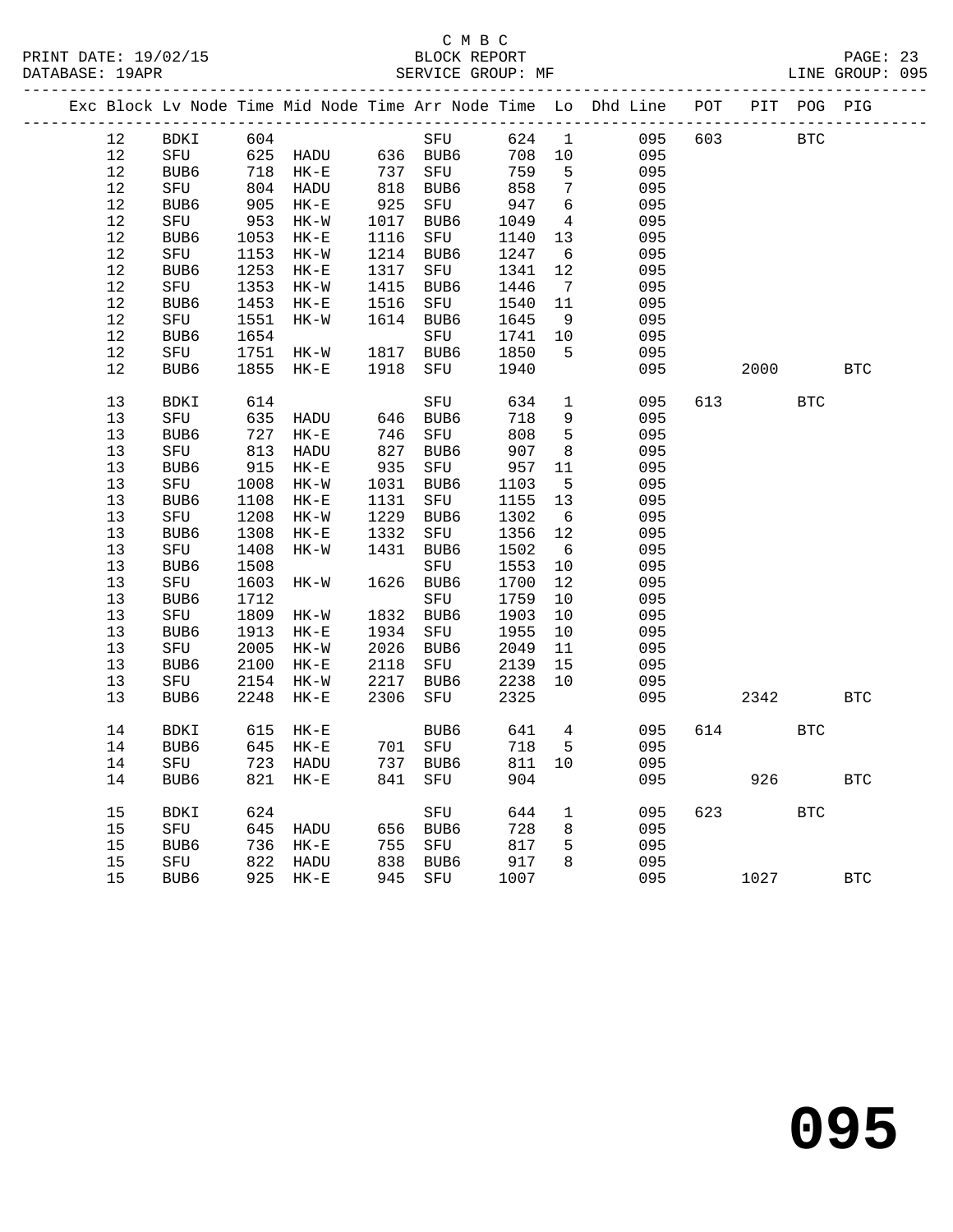|  |      |                  |      | Exc Block Lv Node Time Mid Node Time Arr Node Time Lo Dhd Line POT |      |             |      |                 |     |     |      | PIT POG PIG |              |
|--|------|------------------|------|--------------------------------------------------------------------|------|-------------|------|-----------------|-----|-----|------|-------------|--------------|
|  | 16   | BDKI             | 634  |                                                                    |      | SFU         | 654  | $\mathbf{1}$    | 095 | 633 |      | <b>BTC</b>  |              |
|  | 16   | SFU              | 655  | HADU 706 BUB6                                                      |      |             | 738  | $7\phantom{.0}$ | 095 |     |      |             |              |
|  | 16   | BUB6             | 745  | $HK-E$                                                             | 804  | SFU         | 827  | $\overline{4}$  | 095 |     |      |             |              |
|  | 16   | SFU              | 831  | HADU                                                               | 847  | BUB6        | 926  | 9               | 095 |     |      |             |              |
|  | 16   | BUB <sub>6</sub> | 935  | $HK-E$                                                             | 955  | SFU         | 1017 | 13              | 095 |     |      |             |              |
|  | 16   | SFU              | 1030 | $HK-W$                                                             | 1053 | BUB6        | 1125 | $5^{\circ}$     | 095 |     |      |             |              |
|  | 16   | BUB6             | 1130 | $HK-E$                                                             | 1153 | SFU         | 1217 | 13              | 095 |     |      |             |              |
|  | 16   | SFU              | 1230 | $HK-W$                                                             | 1252 | BUB6        | 1324 | 6               | 095 |     |      |             |              |
|  | 16   | BUB6             | 1330 | $HK-E$                                                             | 1356 | SFU         | 1420 | 10              | 095 |     |      |             |              |
|  | 16   | SFU              | 1430 | $HK-W$                                                             | 1453 | BUB6        | 1524 | 6               | 095 |     |      |             |              |
|  | 16   | BUB6             | 1530 |                                                                    |      | SFU         | 1615 | 6               | 095 |     |      |             |              |
|  | 16   | SFU              | 1621 | HK-W                                                               |      | 1644 BUB6   | 1718 | 12              | 095 |     |      |             |              |
|  | 16   | BUB6             | 1730 |                                                                    |      | SFU         | 1816 | 13              | 095 |     |      |             |              |
|  | 16   | SFU              | 1829 | HK-W                                                               |      | 1852 BUB6   | 1923 | 6               | 095 |     |      |             |              |
|  | 16   | BUB6             | 1929 |                                                                    |      | $HK-E$      | 1950 |                 | 095 |     | 1954 |             | $_{\rm BTC}$ |
|  |      |                  |      |                                                                    |      |             |      |                 |     |     |      |             |              |
|  | 17   | <b>BDKI</b>      | 637  | $HK-E$                                                             |      | BUB6        | 705  | $4\overline{ }$ | 095 | 636 |      | <b>BTC</b>  |              |
|  | 17   | BUB6             | 709  | $HK-E$                                                             | 728  | SFU         | 748  | 7               | 095 |     |      |             |              |
|  | 17   | SFU              | 755  | HADU                                                               | 809  | BUB6        | 848  | 8               | 095 |     |      |             |              |
|  | 17   | BUB6             | 856  | $HK-E$                                                             | 916  | SFU         | 939  | 6               | 095 |     |      |             |              |
|  | $17$ | SFU              | 945  | HK-W                                                               | 1009 | BUB6        | 1041 | $\overline{4}$  | 095 |     |      |             |              |
|  | 17   | BUB6             | 1045 | $HK-E$                                                             | 1108 | SFU         | 1132 | 13              | 095 |     |      |             |              |
|  | 17   | SFU              | 1145 | $HK-W$                                                             | 1206 | BUB6        | 1239 | 6               | 095 |     |      |             |              |
|  | $17$ | BUB6             | 1245 | $HK-E$                                                             | 1309 | SFU         | 1333 | 12              | 095 |     |      |             |              |
|  | 17   | SFU              | 1345 | $HK-W$                                                             | 1407 | BUB6        | 1438 | $\overline{7}$  | 095 |     |      |             |              |
|  | 17   | BUB6             | 1445 | $HK-E$                                                             | 1508 | SFU         | 1532 | 13              | 095 |     |      |             |              |
|  | 17   | SFU              | 1545 | $HK-W$                                                             | 1608 | BUB6        | 1639 | 9               | 095 |     |      |             |              |
|  | 17   | BUB6             | 1648 |                                                                    |      | SFU         | 1735 | 10              | 095 |     |      |             |              |
|  | 17   | SFU              | 1745 | HK-W                                                               | 1811 | BUB6        | 1844 | $5^{\circ}$     | 095 |     |      |             |              |
|  | 17   | BUB6             | 1849 | $HK-E$                                                             | 1912 | SFU         | 1934 | $7\phantom{.0}$ | 095 |     |      |             |              |
|  | 17   | SFU              | 1941 | $HK-W$                                                             | 2004 | BUB6        | 2028 | 8               | 095 |     |      |             |              |
|  | 17   | BUB6             | 2036 | $HK-E$                                                             | 2054 | SFU         | 2115 | 14              | 095 |     |      |             |              |
|  | 17   | SFU              | 2129 | $HK-W$                                                             | 2152 | BUB6        | 2215 | 9               | 095 |     |      |             |              |
|  | 17   | BUB6             | 2224 | $HK-E$                                                             | 2242 | SFU         | 2301 | 9               | 095 |     |      |             |              |
|  | 17   | SFU              | 2310 | HK-W                                                               | 2329 | BUB6        | 2350 | 10              | 095 |     |      |             |              |
|  | 17   | BUB6             | 2400 | $HK-E$                                                             | 2417 | SFU         | 2436 | $5^{\circ}$     | 095 |     |      |             |              |
|  | 17   | SFU              | 2441 | HK-W                                                               | 2500 | BUB6        | 2521 | 15              | 095 |     |      |             |              |
|  | 17   | BUB <sub>6</sub> | 2536 | $HK-E$                                                             | 2553 | SFU         | 2610 | 12              | 095 |     |      |             |              |
|  | 17   | SFU              | 2622 | HK-W                                                               |      | 2644 HODM   | 2700 | 9               | N35 |     |      |             |              |
|  | 17   | HODM             |      | 2709 HK-E                                                          |      | 2731 SFU    | 2753 |                 | N35 |     | 2810 |             | BTC          |
|  | 18   | BDKI             | 643  |                                                                    |      | SFU         | 703  | 2               | 095 | 642 |      | <b>BTC</b>  |              |
|  | 18   | SFU              | 705  | HADU                                                               | 719  | BUB6        | 752  | 11              | 095 |     |      |             |              |
|  | 18   | BUB6             | 803  | $HK-E$                                                             | 823  | ${\tt SFU}$ | 846  | $\overline{4}$  | 095 |     |      |             |              |
|  | 18   | ${\tt SFU}$      | 850  | HADU                                                               | 906  | BUB6        | 945  | 10              | 095 |     |      |             |              |
|  | 18   | BUB6             | 955  | $HK-E$                                                             | 1015 | ${\rm SFU}$ | 1037 | 16              | 095 |     |      |             |              |
|  | 18   | SFU              | 1053 | $HK-W$                                                             | 1116 | BUB6        | 1148 | 5               | 095 |     |      |             |              |
|  | 18   | BUB6             | 1153 | $HK-E$                                                             | 1216 | SFU         | 1240 | 13              | 095 |     |      |             |              |
|  | 18   | SFU              | 1253 | $HK-W$                                                             | 1315 | BUB6        | 1347 | 6               | 095 |     |      |             |              |
|  | 18   | BUB6             | 1353 | $HK-E$                                                             | 1419 | SFU         | 1443 | 10              | 095 |     |      |             |              |
|  | 18   | ${\rm SFU}$      | 1453 | $HK-W$                                                             | 1516 | BUB6        | 1547 | 6               | 095 |     |      |             |              |
|  | 18   | BUB6             | 1553 |                                                                    |      | ${\rm SFU}$ | 1639 | 6               | 095 |     |      |             |              |
|  | 18   | SFU              | 1645 | $HK-W$                                                             | 1708 | BUB6        | 1742 | 9               | 095 |     |      |             |              |
|  | 18   | BUB6             | 1751 |                                                                    |      | SFU         | 1837 | 13              | 095 |     |      |             |              |
|  | 18   | SFU              | 1850 | HK-W                                                               | 1913 | BUB6        | 1941 | 7               | 095 |     |      |             |              |
|  | 18   | BUB6             | 1948 |                                                                    |      | $HK-E$      | 2009 |                 | 095 |     | 2013 |             | <b>BTC</b>   |
|  |      |                  |      |                                                                    |      |             |      |                 |     |     |      |             |              |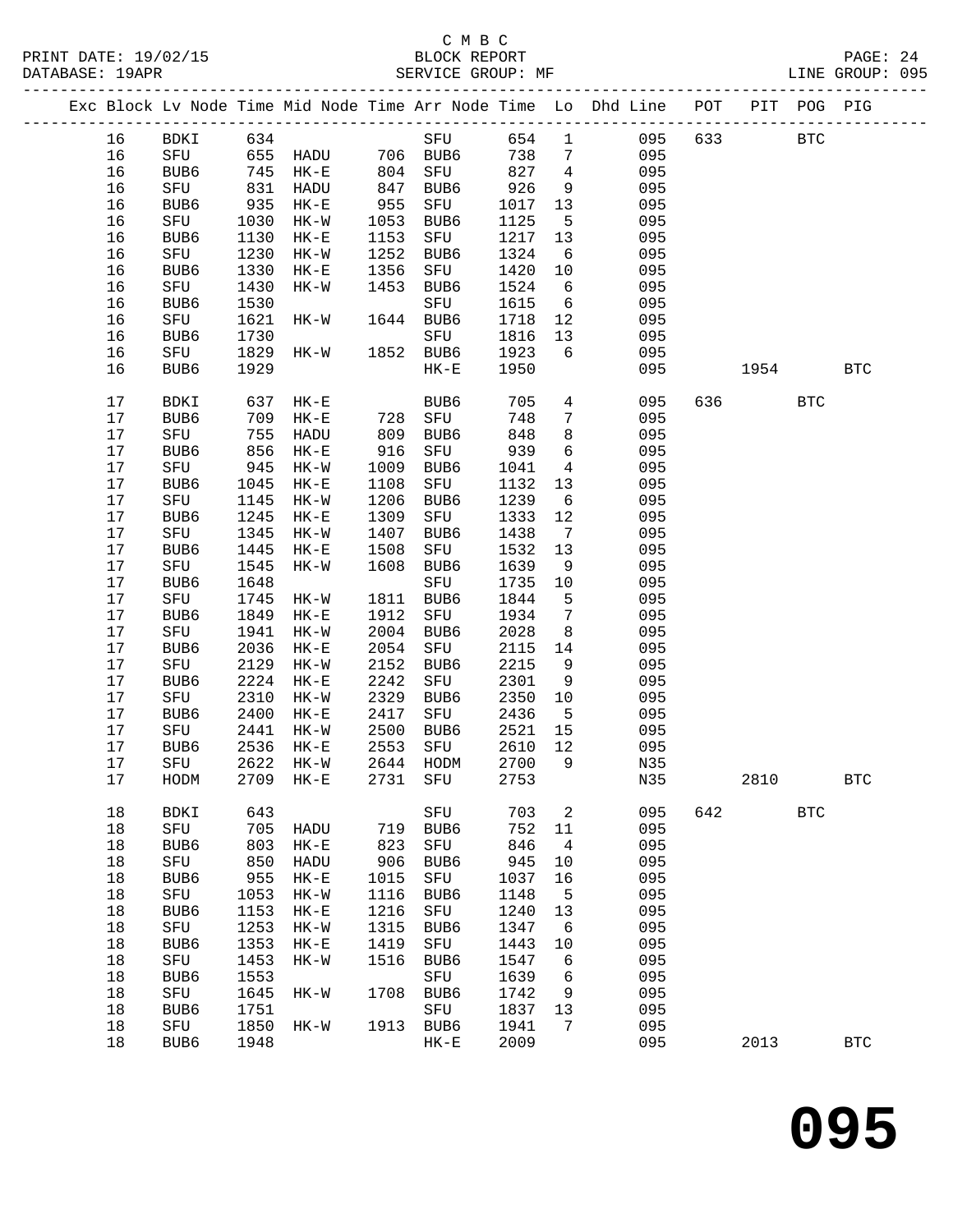#### C M B C<br>BLOCK REPORT SERVICE GROUP: MF

|  |          |             |              | Exc Block Lv Node Time Mid Node Time Arr Node Time Lo Dhd Line POT |              |                  |              |                       |    |            |     | PIT  | POG PIG    |              |
|--|----------|-------------|--------------|--------------------------------------------------------------------|--------------|------------------|--------------|-----------------------|----|------------|-----|------|------------|--------------|
|  | 19       | BDKI        | 649          |                                                                    |              | SFU              | 709          | $5^{\circ}$           |    | 095        | 648 |      | <b>BTC</b> |              |
|  | 19       | SFU         |              | 714 HADU                                                           |              | 728 BUB6         | 801 11       |                       |    | 095        |     |      |            |              |
|  | 19       | BUB6        | 812          | $HK-E$                                                             | 832          | SFU              | 855          | $5^{\circ}$           |    | 095        |     |      |            |              |
|  | 19       | SFU         | 900          | HADU                                                               | 915          | BUB6             | 953          | 15                    |    | 095        |     |      |            |              |
|  | 19       | BUB6        | 1008         | $HK-E$                                                             | 1029         | SFU              | 1052         | 16                    |    | 095        |     |      |            |              |
|  | 19       | SFU         | 1108         | HK-W                                                               | 1132         | BUB6             | 1204         | $\overline{4}$        |    | 095        |     |      |            |              |
|  | 19       | BUB6        | 1208         | $HK-E$                                                             | 1232         | SFU              | 1256         | 12                    |    | 095        |     |      |            |              |
|  | 19       | SFU         | 1308         | HK-W                                                               | 1330         | BUB6             | 1402         | $6\overline{6}$       |    | 095        |     |      |            |              |
|  | 19       | BUB6        | 1408         | $HK-E$                                                             | 1434         | SFU              | 1458         | 10                    |    | 095        |     |      |            |              |
|  | 19       | SFU         | 1508         | $HK-W$                                                             | 1531         | BUB6             | 1602         | 10                    |    | 095        |     |      |            |              |
|  | 19       | BUB6        | 1612         |                                                                    |              | SFU              | 1659         | 11                    |    | 095        |     |      |            |              |
|  | 19<br>19 | SFU<br>BUB6 | 1710<br>1818 | HK-W                                                               | 1733<br>1841 | BUB6             | 1807<br>1903 | 11                    |    | 095<br>095 |     | 1923 |            | <b>BTC</b>   |
|  |          |             |              | $HK-E$                                                             |              | SFU              |              |                       |    |            |     |      |            |              |
|  | 20       | BDKI        | 714          |                                                                    |              | SFU              | 735          | $\overline{a}$        |    | 095        | 713 |      | BTC        |              |
|  | 20       | SFU         | 737          | HADU                                                               | 751          | BUB6             | 830          | 9                     |    | 095        |     |      |            |              |
|  | 20       | BUB6        | 839          | $HK-E$                                                             | 859          | SFU              | 922          | 8                     |    | 095        |     |      |            |              |
|  | 20       | SFU         | 930          | HADU                                                               | 941          | BUB6             | 1026         | $\overline{4}$        |    | 095        |     |      |            |              |
|  | 20       | BUB6        | 1030         | $HK-E$                                                             | 1053         | SFU              | 1117         | 13                    |    | 095        |     |      |            |              |
|  | 20       | SFU         | 1130         | HK-W                                                               | 1151         | BUB6             | 1224         | $6\overline{6}$       |    | 095        |     |      |            |              |
|  | 20       | BUB6        | 1230         | $HK-E$                                                             | 1254         | SFU              | 1318         | 12                    |    | 095        |     |      |            |              |
|  | 20       | SFU         | 1330         | $HK-W$                                                             | 1352         | BUB6             | 1423<br>1517 | $\overline{7}$        |    | 095        |     |      |            |              |
|  | 20<br>20 | BUB6        | 1430         | $HK-E$                                                             | 1453         | SFU              | 1624         | 13                    |    | 095<br>095 |     |      |            |              |
|  | 20       | SFU<br>BUB6 | 1530<br>1630 | $HK-W$                                                             | 1553         | BUB6<br>SFU      | 1717         | $6\overline{6}$<br>10 |    | 095        |     |      |            |              |
|  | 20       | SFU         | 1727         | HK-W                                                               | 1750         | BUB6             | 1824         | $\mathbf{1}$          |    | 095        |     |      |            |              |
|  | 20       | BUB6        | 1825         | $HK-E$                                                             | 1848         | SFU              | 1910         | $7\phantom{.0}$       |    | 095        |     |      |            |              |
|  | 20       | SFU         | 1917         | $HK-W$                                                             | 1940         | BUB6             | 2008         | $\overline{4}$        |    | 095        |     |      |            |              |
|  | 20       | BUB6        | 2012         | $HK-E$                                                             | 2030         | SFU              | 2051         | 14                    |    | 095        |     |      |            |              |
|  | 20       | SFU         | 2105         | $HK-W$                                                             | 2128         | BUB6             | 2151         | 9                     |    | 095        |     |      |            |              |
|  | 20       | BUB6        | 2200         | $HK-E$                                                             | 2218         | SFU              | 2237         | 5                     |    | 095        |     |      |            |              |
|  | 20       | SFU         | 2242         | $HK-W$                                                             | 2303         | BUB6             | 2325         | 5                     |    | 095        |     |      |            |              |
|  | 20       | BUB6        | 2330         | $HK-E$                                                             | 2347         | SFU              | 2406         | 14                    |    | 095        |     |      |            |              |
|  | 20       | SFU         | 2420         | $HK-W$                                                             | 2439         | BUB6             | 2500         | 16                    |    | 095        |     |      |            |              |
|  | 20       | BUB6        | 2516         | $HK-E$                                                             | 2533         | SFU              | 2550         | 9                     | 30 | 095        |     |      |            |              |
|  | 20       | HODM        | 2629         | $HK-E$                                                             | 2651         | SFU              | 2713         | 9                     |    | N35        |     |      |            |              |
|  | 20       | SFU         | 2722         | HK-W                                                               | 2744         | HODM             | 2800         | 9                     |    | N35        |     |      |            |              |
|  | 20       | HODM        | 2809         | $HK-E$                                                             | 2831         | SFU              | 2853         | $\overline{4}$        |    | N35        |     |      |            |              |
|  | 20       | SFU         | 2857         | HK-W                                                               | 2918         | HODM             | 2934         |                       |    | N35        |     | 2951 |            | <b>BTC</b>   |
|  | 21       | BDKI        | 719          | $HK-E$                                                             |              | BUB <sub>6</sub> | 747          | 2                     |    | 095        | 718 |      | <b>BTC</b> |              |
|  | 21       | BUB6        | 749          | $HK-E$                                                             | 808          | SFU              | 831          | 4                     |    | 095        |     |      |            |              |
|  | 21       | SFU         | 835          | HADU                                                               | 851          | BUB6             | 930          | 10                    |    | 095        |     |      |            |              |
|  | 21       | BUB6        | 940          | $HK-E$                                                             | 1000         | SFU              | 1022         |                       |    | 095        |     | 1042 |            | $_{\rm BTC}$ |
|  | 22       | <b>BDKI</b> | 721          | $HK-E$                                                             |              | BUB6             | 749          | 5                     |    | 095        | 720 |      | <b>BTC</b> |              |
|  | 22       | BUB6        | 754          | $HK-E$                                                             | 813          | SFU              | 836          | $\overline{4}$        |    | 095        |     |      |            |              |
|  | 22       | SFU         | 840          | HADU                                                               | 856          | BUB6             | 935          | 10                    |    | 095        |     |      |            |              |
|  | 22       | BUB6        | 945          | $HK-E$                                                             | 1005         | SFU              | 1027         | 11                    |    | 095        |     |      |            |              |
|  | 22       | SFU         | 1038         | $HK-W$                                                             | 1101         | BUB6             | 1133         | 5                     |    | 095        |     |      |            |              |
|  | 22       | BUB6        | 1138         | $HK-E$                                                             | 1201         | ${\rm SFU}$      | 1225         | 13                    |    | 095        |     |      |            |              |
|  | 22<br>22 | SFU         | 1238<br>1338 | $HK-W$                                                             | 1300<br>1404 | BUB6             | 1332<br>1428 | $\sqrt{6}$            |    | 095<br>095 |     |      |            |              |
|  | 22       | BUB6<br>SFU | 1438         | $HK-E$<br>$HK-W$                                                   | 1501         | SFU<br>BUB6      | 1532         | 10<br>6               |    | 095        |     |      |            |              |
|  | 22       | BUB6        | 1538         |                                                                    |              | SFU              | 1623         | $\overline{4}$        |    | 095        |     |      |            |              |
|  | 22       | SFU         | 1627         | $HK-W$                                                             | 1650         | BUB6             | 1724         | 12                    |    | 095        |     |      |            |              |
|  |          |             |              |                                                                    |              |                  |              |                       |    |            |     |      |            |              |

**095**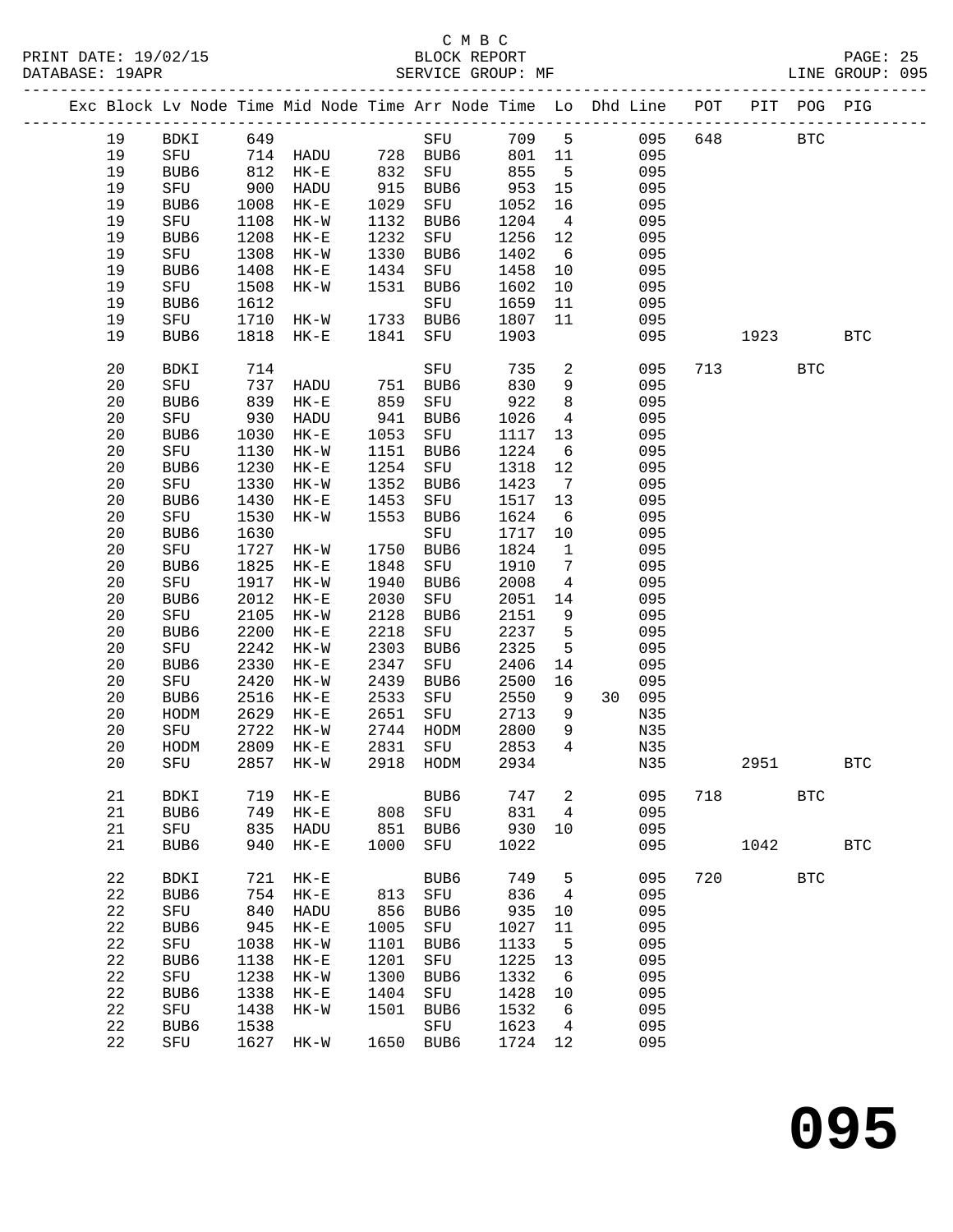PRINT DATE: 19/02/15 BLOCK REPORT BLOCK REPORT DATABASE: 19APR

## C M B C<br>BLOCK REPORT

| DATABASE: 19APR |        |      | SERVICE GROUP: MF |      |                                                                                |       |      |     | LINE GROUP: 095 |  |
|-----------------|--------|------|-------------------|------|--------------------------------------------------------------------------------|-------|------|-----|-----------------|--|
|                 |        |      |                   |      | Exc Block Lv Node Time Mid Node Time Arr Node Time Lo Dhd Line POT PIT POG PIG |       |      |     |                 |  |
| 22              | BUB6.  | 1736 | SFU               | 1822 | 095                                                                            |       | 1842 |     | BTC             |  |
| $\sim$ $\sim$   | ______ | $ -$ | ______            |      | $\hat{z} \cdot \hat{z} = \hat{z}$                                              | $  -$ |      | ___ |                 |  |

| 23     | BDKI        | 722  |                      |      | ${\rm SFU}$          | 745  | 1                   | 095 | 721  |      | $_{\rm BTC}$ |                      |
|--------|-------------|------|----------------------|------|----------------------|------|---------------------|-----|------|------|--------------|----------------------|
| 23     | ${\rm SFU}$ | 746  | HADU                 | 800  | BUB6                 | 839  | 9                   | 095 |      |      |              |                      |
| 23     | BUB6        | 848  | $\rm{HK}\!-\!\rm{E}$ | 908  | ${\rm SFU}$          | 931  | $\boldsymbol{7}$    | 095 |      |      |              |                      |
| 23     | ${\rm SFU}$ | 938  | HADU                 | 949  | BUB6                 | 1034 | $\,4$               | 095 |      |      |              |                      |
|        |             |      |                      |      |                      |      |                     |     |      |      |              |                      |
| 23     | BUB6        | 1038 | $\rm{HK}\!-\!\rm{E}$ | 1101 | ${\rm SFU}$          | 1125 | $13$                | 095 |      |      |              |                      |
| 23     | ${\tt SFU}$ | 1138 | $\rm{HK}\!-\!\rm{W}$ | 1159 | BUB6                 | 1232 | $\sqrt{6}$          | 095 |      |      |              |                      |
| 23     | BUB6        | 1238 | $\rm{HK}\!-\!\rm{E}$ | 1302 | ${\tt SFU}$          | 1326 | $1\,2$              | 095 |      |      |              |                      |
| 23     | ${\rm SFU}$ | 1338 | $HK-W$               | 1400 | BUB6                 | 1431 | $\sqrt{ }$          | 095 |      |      |              |                      |
| 23     | BUB6        | 1438 | $\rm{HK}\!-\!\rm{E}$ | 1501 | ${\rm SFU}$          | 1525 | 13                  | 095 |      |      |              |                      |
| 23     | SFU         | 1538 | $HK-W$               | 1601 | BUB6                 | 1632 | $10$                | 095 |      |      |              |                      |
| 23     | BUB6        | 1642 |                      |      | ${\rm SFU}$          | 1729 | $10$                | 095 |      |      |              |                      |
| 23     | ${\tt SFU}$ | 1739 | $HK-W$               | 1805 | BUB6                 | 1838 | $\overline{5}$      | 095 |      |      |              |                      |
| 23     | BUB6        | 1843 | $\rm{HK}\!-\!\rm{E}$ | 1906 | ${\tt SFU}$          | 1928 |                     | 095 |      | 1948 |              | $\operatorname{BTC}$ |
|        |             |      |                      |      |                      |      |                     |     |      |      |              |                      |
| 24     | BDKI        | 752  | $\rm{HK}\!-\!\rm{E}$ |      | BUB6                 | 823  | $\sqrt{ }$          | 095 | 751  |      | <b>BTC</b>   |                      |
| 24     | BUB6        | 830  | $\rm{HK}\!-\!\rm{E}$ | 850  | ${\tt SFU}$          | 913  |                     | 095 |      | 935  |              | $\operatorname{BTC}$ |
|        |             |      |                      |      |                      |      |                     |     |      |      |              |                      |
| 25     | <b>BDKI</b> | 1524 | $HK - E$             |      | BUB6                 | 1559 | $\sqrt{ }$          | 095 | 1523 |      | <b>BTC</b>   |                      |
| 25     | BUB6        | 1606 |                      |      | ${\rm SFU}$          | 1653 | $10$                | 095 |      |      |              |                      |
| 25     | SFU         | 1703 |                      |      | BUB6                 | 1800 |                     | 095 |      |      |              |                      |
|        |             |      | $HK-W$               | 1726 |                      |      | $10$                |     |      |      |              |                      |
| 25     | BUB6        | 1810 | $\rm{HK}\!-\!\rm{E}$ | 1833 | ${\tt SFU}$          | 1855 | 12                  | 095 |      |      |              |                      |
| 25     | ${\rm SFU}$ | 1907 | $HK-W$               | 1930 | BUB6                 | 1958 | $\sqrt{2}$          | 095 |      |      |              |                      |
| 25     | BUB6        | 2000 | $\rm{HK}\!-\!\rm{E}$ | 2018 | ${\rm SFU}$          | 2039 | $14$                | 095 |      |      |              |                      |
| 25     | ${\tt SFU}$ | 2053 | $HK-W$               | 2114 | BUB6                 | 2137 | $11\,$              | 095 |      |      |              |                      |
| 25     | BUB6        | 2148 | $\rm{HK}\!-\!\rm{E}$ | 2206 | ${\rm SFU}$          | 2227 | $\mathfrak{Z}$      | 095 |      |      |              |                      |
| 25     | ${\rm SFU}$ | 2230 | $HK-W$               | 2251 | BUB6                 | 2313 | 6                   | 095 |      |      |              |                      |
| 25     | BUB6        | 2319 |                      |      | $\rm{HK}\!-\!\rm{E}$ | 2336 |                     | 095 |      | 2340 |              | <b>BTC</b>           |
|        |             |      |                      |      |                      |      |                     |     |      |      |              |                      |
| 26     | BDKI        | 1556 | $\rm{HK}\!-\!\rm{E}$ |      | BUB6                 | 1631 | $\mathsf S$         | 095 | 1555 |      | <b>BTC</b>   |                      |
| 26     | BUB6        | 1636 |                      |      | ${\rm SFU}$          | 1723 | 11                  | 095 |      |      |              |                      |
| 26     | ${\tt SFU}$ | 1734 | $HK-W$               | 1800 | BUB6                 | 1833 | 4                   | 095 |      |      |              |                      |
| 26     | BUB6        | 1837 | $HK - E$             | 1900 | SFU                  | 1922 |                     | 095 |      | 1942 |              | <b>BTC</b>           |
|        |             |      |                      |      |                      |      |                     |     |      |      |              |                      |
| 27     | BDKI        | 1608 |                      |      | ${\rm SFU}$          | 1633 | $\mathsf{O}\xspace$ | 095 | 1607 |      | <b>BTC</b>   |                      |
| $2\,7$ | SFU         | 1633 | $HK-W$               | 1656 | BUB6                 | 1730 | $11\,$              | 095 |      |      |              |                      |
| 27     | BUB6        | 1741 |                      |      | ${\rm SFU}$          | 1827 | 9                   | 095 |      |      |              |                      |
| $2\,7$ | ${\tt SFU}$ | 1836 | $HK-W$               | 1859 | BUB6                 | 1927 | 5                   | 095 |      |      |              |                      |
| 27     |             | 1932 |                      | 1953 |                      |      |                     | 095 |      |      |              |                      |
|        | BUB6        |      | $\rm{HK}\!-\!\rm{E}$ |      | ${\rm SFU}$          | 2014 | $\mathsf{3}$        |     |      |      |              |                      |
| 27     | ${\rm SFU}$ | 2017 | $HK-W$               | 2038 | BUB6                 | 2101 | $11\,$              | 095 |      |      |              |                      |
| 27     | BUB6        | 2112 | $\rm{HK}\!-\!\rm{E}$ | 2130 | ${\rm SFU}$          | 2151 | $15$                | 095 |      |      |              |                      |
| 27     | ${\rm SFU}$ | 2206 | $HK-W$               | 2227 | BUB6                 | 2249 | $11\,$              | 095 |      |      |              |                      |
| 27     | BUB6        | 2300 | $HK-E$               | 2317 | SFU                  | 2336 | $\sqrt{4}$          | 095 |      |      |              |                      |
| $2\,7$ | SFU         | 2340 | $HK-W$               | 2359 | BUB6                 | 2420 | 16                  | 095 |      |      |              |                      |
| 27     | BUB6        | 2436 | $\rm{HK}\!-\!\rm{E}$ | 2453 | ${\rm SFU}$          | 2511 | 11                  | 095 |      |      |              |                      |
| 27     | ${\tt SFU}$ | 2522 | $HK-W$               | 2544 | HODM                 | 2600 | 29                  | N35 |      |      |              |                      |
| 27     | HODM        | 2629 |                      |      | NWST                 | 2731 |                     | N19 |      | 2751 |              | <b>BTC</b>           |
|        |             |      |                      |      |                      |      |                     |     |      |      |              |                      |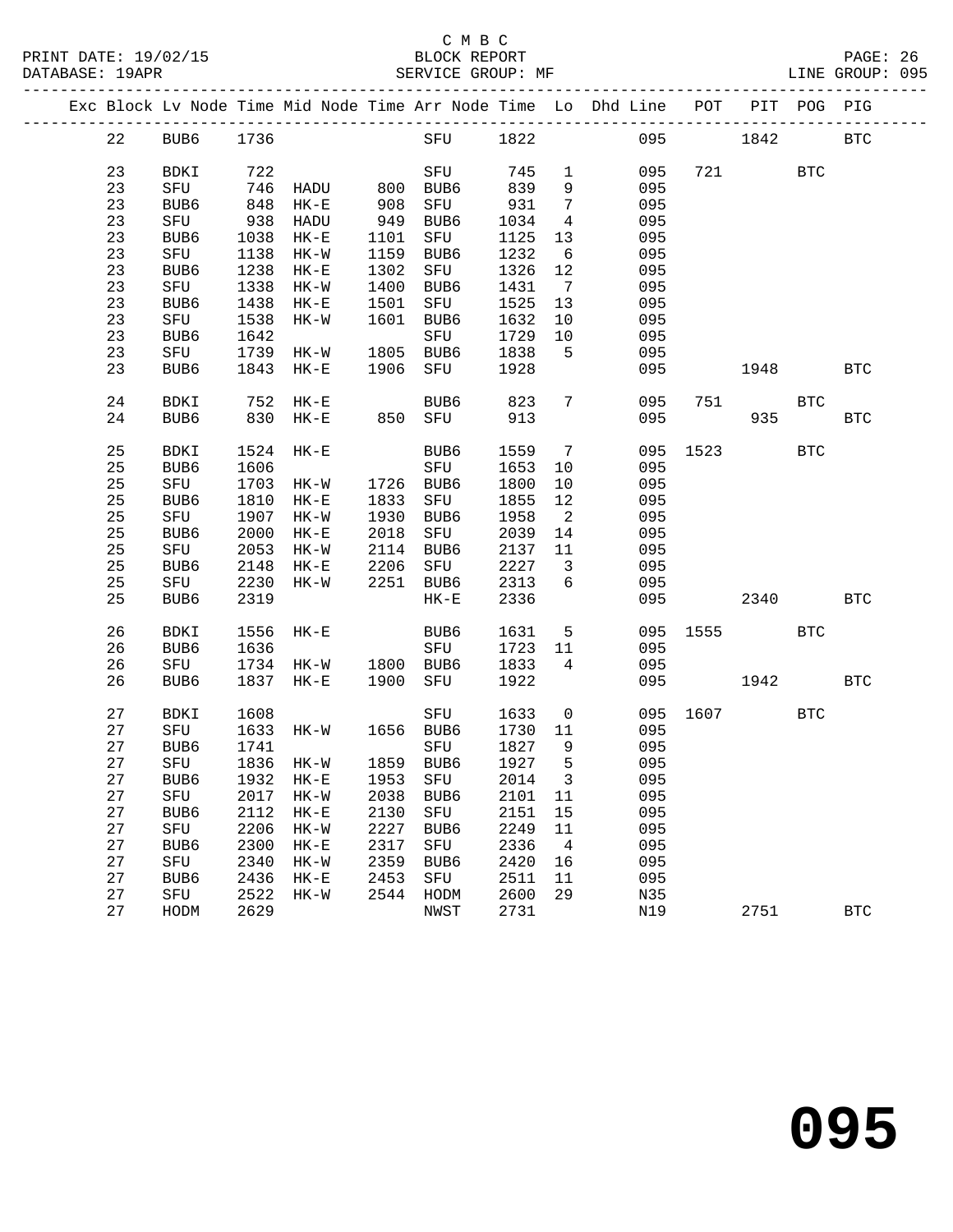|  |    |             |      |           |      | Exc Block Lv Node Time Mid Node Time Arr Node Time Lo Dhd Line POT |      |                         |      |     |          | PIT POG PIG |            |            |
|--|----|-------------|------|-----------|------|--------------------------------------------------------------------|------|-------------------------|------|-----|----------|-------------|------------|------------|
|  | 28 | BDKI        |      | 1614 HK-E |      | BUB6 1652 8                                                        |      |                         |      |     | 095 1613 |             | BTC        |            |
|  | 28 | BUB6        | 1700 |           |      | SFU                                                                | 1747 | 10                      |      | 095 |          |             |            |            |
|  | 28 | SFU         | 1757 | HK-W 1823 |      | BUB6                                                               | 1856 | 5                       |      | 095 |          |             |            |            |
|  | 28 | BUB6        | 1901 | HK-E      | 1922 | SFU                                                                | 1943 | 10                      |      | 095 |          |             |            |            |
|  | 28 | SFU         | 1953 | HK-W      | 2016 | BUB6                                                               | 2040 | 8                       |      | 095 |          |             |            |            |
|  | 28 | BUB6        | 2048 | $HK-E$    | 2106 | SFU                                                                | 2127 | 14                      |      | 095 |          |             |            |            |
|  | 28 | SFU         | 2141 | HK-W      | 2204 | BUB6                                                               | 2225 | 11                      |      | 095 |          |             |            |            |
|  | 28 | BUB6        | 2236 | $HK-E$    | 2254 | SFU                                                                | 2313 | 11                      |      | 095 |          |             |            |            |
|  | 28 | SFU         | 2324 | HK-W      | 2343 | BUB6                                                               | 2404 | 12 <sup>°</sup>         |      | 095 |          |             |            |            |
|  | 28 | BUB6        | 2416 | $HK-E$    | 2433 | SFU                                                                | 2452 | 17                      | 30 · | 095 |          |             |            |            |
|  | 28 | HODM        | 2539 | NWST      | 2641 | SUST                                                               | 2658 |                         |      | N19 |          | 2725        |            | <b>BTC</b> |
|  |    |             |      |           |      |                                                                    |      |                         |      |     |          |             |            |            |
|  | 29 | <b>BDKI</b> | 1625 |           |      | SFU                                                                | 1650 | $\mathbf{1}$            |      |     | 095 1624 |             | <b>BTC</b> |            |
|  | 29 | SFU         | 1651 | $HK-W$    | 1714 | BUB6                                                               | 1748 | 8                       |      | 095 |          |             |            |            |
|  | 29 | BUB6        | 1756 | HK-E      | 1819 | SFU                                                                | 1841 |                         | 17   | 095 |          |             |            |            |
|  | 29 | SFU         | 1858 | HK-W      | 1921 | BUB6                                                               | 1949 | $\overline{\mathbf{3}}$ |      | 095 |          |             |            |            |
|  | 29 | BUB6        | 1952 | $HK-E$    | 2013 | SFU                                                                | 2034 | 7                       |      | 095 |          |             |            |            |
|  | 29 | SFU         | 2041 | HK-W      | 2102 | BUB6                                                               | 2125 | 11                      |      | 095 |          |             |            |            |
|  | 29 | BUB6        | 2136 | $HK-E$    | 2154 | SFU                                                                | 2215 | $\overline{\mathbf{3}}$ |      | 095 |          |             |            |            |
|  | 29 | SFU         | 2218 | HK-W      | 2239 | BUB6                                                               | 2301 | 14                      |      | 095 |          |             |            |            |
|  | 29 | BUB6        | 2315 | HK-E      | 2332 | SFU                                                                | 2351 | - 9                     |      | 095 |          |             |            |            |
|  | 29 | SFU         | 2400 | HK-W      | 2419 | BUB6                                                               | 2440 | 16                      |      | 095 |          |             |            |            |
|  | 29 | BUB6        | 2456 | $HK-E$    | 2513 | SFU                                                                | 2531 | 21                      |      | 095 |          |             |            |            |
|  | 29 | SFU         | 2552 | HK-W      | 2614 | HODM                                                               | 2630 | 19                      |      | N35 |          |             |            |            |
|  | 29 | HODM        | 2649 | $HK-E$    | 2711 | SFU                                                                | 2733 | 19                      |      | N35 |          |             |            |            |
|  | 29 | SFU         | 2752 | HK-W      | 2813 | HODM                                                               | 2829 | 10                      |      | N35 |          |             |            |            |
|  | 29 | HODM        | 2839 | $HK-E$    | 2901 | SFU                                                                | 2923 |                         |      | N35 |          | 2940        |            | <b>BTC</b> |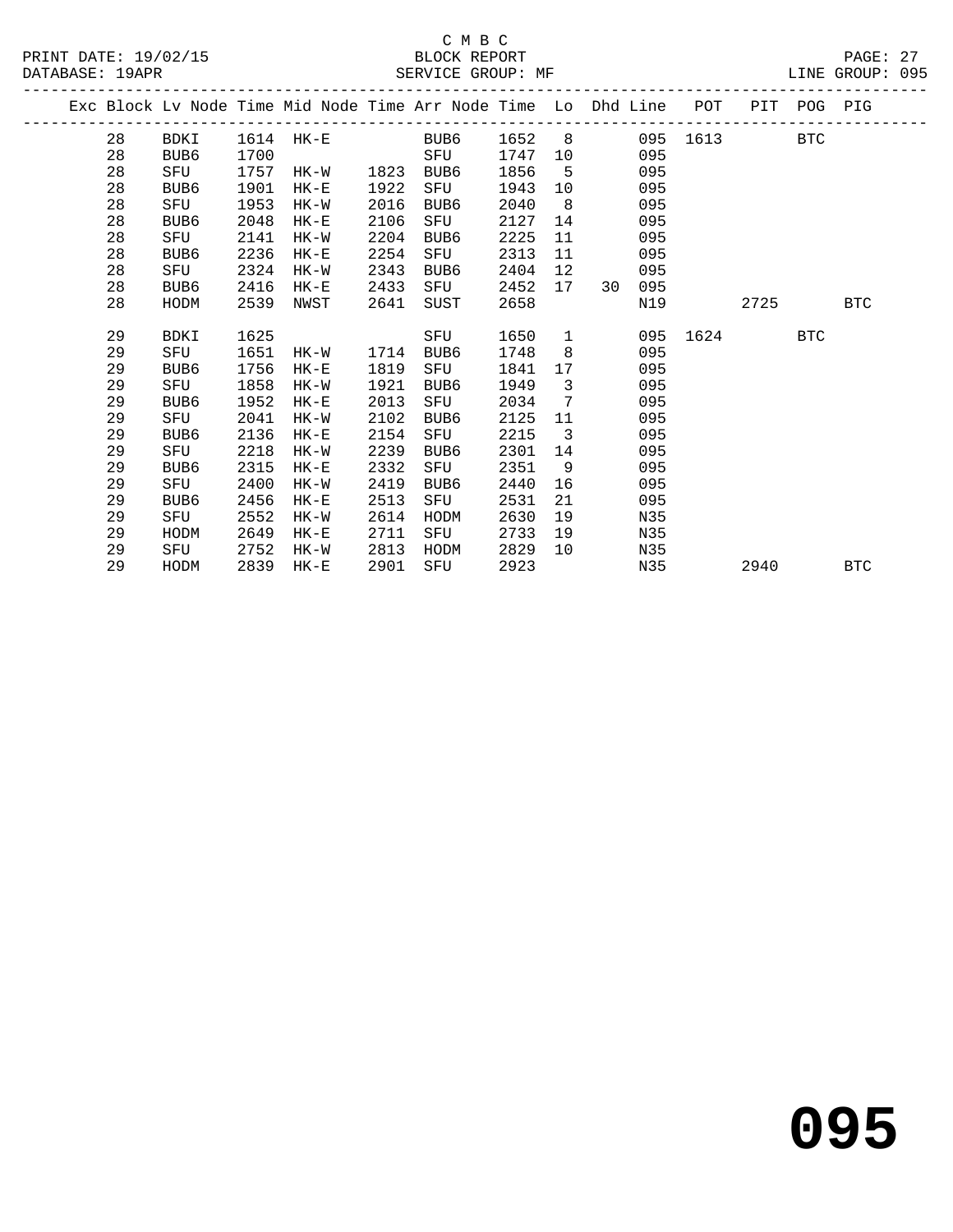|        |                              |                     |              |                                                                                                                |              |                                 |              |                         | BORI BOUNDARY & KITCHENER-NORTH<br>BELO BOUNDARY & LOUGHEED-NORTH<br>BTC Burnaby Depot BYAL BROADWAY & ALMA<br>BYCA BROADWAY & CAMBIE BYGR BROADWAY & GRANVILLE<br>BYGR BROADWAY STN GREY GRANVILLE & BROADWAY<br>GREY GRANVILLE & BROAD |      |     |            |  |
|--------|------------------------------|---------------------|--------------|----------------------------------------------------------------------------------------------------------------|--------------|---------------------------------|--------------|-------------------------|------------------------------------------------------------------------------------------------------------------------------------------------------------------------------------------------------------------------------------------|------|-----|------------|--|
|        |                              |                     |              |                                                                                                                |              |                                 |              |                         |                                                                                                                                                                                                                                          |      |     |            |  |
|        |                              |                     |              |                                                                                                                |              |                                 |              |                         |                                                                                                                                                                                                                                          |      |     |            |  |
|        |                              |                     |              |                                                                                                                |              |                                 |              |                         |                                                                                                                                                                                                                                          |      |     |            |  |
|        |                              |                     |              |                                                                                                                |              |                                 |              |                         |                                                                                                                                                                                                                                          |      |     |            |  |
| $LB-W$ |                              |                     |              |                                                                                                                |              |                                 | NWST         |                         | NEW WESTMINSTER STN                                                                                                                                                                                                                      |      |     |            |  |
| SEHA   |                              |                     |              | HASIINGS & ROUIENAI NE<br>LOUGHEED & BOUNDARY-WEST<br>SEYMOUR & HASTINGS FS<br>SFU EXCHANGE<br>UNIVERSITY LOOP |              |                                 |              |                         | SERO SEYMOUR ST & ROBSON ST<br>SUST SURREY CENTRAL STATION<br>ULP1 UNIVERSITY LOOP                                                                                                                                                       |      |     |            |  |
| SFU    |                              |                     |              |                                                                                                                |              |                                 |              |                         |                                                                                                                                                                                                                                          |      |     |            |  |
| ULP    |                              |                     |              |                                                                                                                |              |                                 |              |                         |                                                                                                                                                                                                                                          |      |     |            |  |
|        |                              | WFST WATERFRONT STN |              |                                                                                                                |              |                                 |              |                         |                                                                                                                                                                                                                                          |      |     |            |  |
|        |                              |                     |              |                                                                                                                |              |                                 |              |                         | Exc Block Lv Node Time Mid Node Time Arr Node Time Lo Dhd Line POT PIT POG PIG                                                                                                                                                           |      |     |            |  |
|        |                              |                     |              |                                                                                                                |              |                                 |              |                         | 1 LB-W 541 BYCA 554 ULP 613 15 099 533 BTC                                                                                                                                                                                               |      |     |            |  |
|        | $\mathbf 1$                  |                     |              | ULP 628 BYCA 648 GRVT                                                                                          |              |                                 |              |                         | 659 8 099                                                                                                                                                                                                                                |      |     |            |  |
|        | $\mathbf{1}$<br>$\mathbf{1}$ |                     |              |                                                                                                                |              |                                 |              |                         |                                                                                                                                                                                                                                          |      |     |            |  |
|        | $\mathbf{1}$                 |                     |              |                                                                                                                |              |                                 |              |                         |                                                                                                                                                                                                                                          |      |     |            |  |
|        | $\mathbf{1}$                 | ULP 927             |              | <b>BYCA</b>                                                                                                    | 952          | GRVT                            | 1007         | $7\overline{ }$         | 099                                                                                                                                                                                                                                      |      |     |            |  |
|        | $\mathbf{1}$                 | GRVT                | 1014         | BYCA                                                                                                           |              | 1027 ULP                        | 1054         |                         | 9<br>099                                                                                                                                                                                                                                 |      |     |            |  |
|        | $\mathbf{1}$                 | ULP                 | 1103         | BYCA                                                                                                           |              | 1132 GRVT                       | 1148         | $4\overline{4}$         | 099                                                                                                                                                                                                                                      |      |     |            |  |
|        | 1                            | GRVT                | 1152         | BYCA                                                                                                           |              | 1205 ULP                        | 1232         |                         | 9<br>099                                                                                                                                                                                                                                 |      |     |            |  |
|        | $\mathbf{1}$                 | ULP                 | 1241         | BYCA                                                                                                           | 1310         | GRVT                            | 1326         | 9                       | 099                                                                                                                                                                                                                                      |      |     |            |  |
|        | 1                            | <b>GRVT</b>         | 1335         | BYCA                                                                                                           | 1348         | ULP                             | 1415         |                         | 10<br>099                                                                                                                                                                                                                                |      |     |            |  |
|        | 1                            | ULP                 | 1425         | BYCA                                                                                                           | 1454         | GRVT                            | 1510         | 8 <sup>8</sup>          | 099                                                                                                                                                                                                                                      |      |     |            |  |
|        | 1                            | GRVT                | 1518         | BYCA                                                                                                           | 1531         | ULP                             | 1557         | $7\overline{ }$         | 099                                                                                                                                                                                                                                      |      |     |            |  |
|        | 1                            | ULP                 | 1604         | BYCA                                                                                                           | 1636         | GRVT                            | 1650         | 10                      | 099                                                                                                                                                                                                                                      |      |     |            |  |
|        | 1                            | GRVT                | 1700         | BYCA                                                                                                           | 1713         | ULP                             | 1739         | 7                       | 099                                                                                                                                                                                                                                      |      |     |            |  |
|        | $\mathbf 1$                  | ULP                 | 1746         | BYCA                                                                                                           | 1820         | GRVT                            | 1834         | 10                      | 099                                                                                                                                                                                                                                      |      |     |            |  |
|        | 1<br>1                       | GRVT<br>ULP         |              | 1844 BYCA<br>1928 BYCA                                                                                         | 1857<br>1955 | ULP<br>BDLO                     | 1922<br>2015 | 6                       | 099<br>099                                                                                                                                                                                                                               | 2018 |     | <b>BTC</b> |  |
|        |                              |                     |              |                                                                                                                |              |                                 |              |                         |                                                                                                                                                                                                                                          |      |     |            |  |
|        | 2                            | LB-W                | 542          | BYST                                                                                                           | 548          | BYAL                            | 610          |                         | $1 \quad \Box$<br>099                                                                                                                                                                                                                    | 534  | BTC |            |  |
|        | 2                            | BYAL                |              | 611 BYCA                                                                                                       |              | 624 GRVT                        | 634          |                         | $6\overline{6}$<br>099                                                                                                                                                                                                                   |      |     |            |  |
|        | 2                            | GRVT                | 640          | BYCA                                                                                                           | 650          | <b>ULP</b>                      | 713          |                         | $4\overline{ }$<br>099                                                                                                                                                                                                                   |      |     |            |  |
|        | 2<br>2                       | ULP<br>GRVT         | 717          | BYCA<br>804 BYCA                                                                                               |              | 743 GRVT                        | 755<br>845   | $\overline{\mathbf{3}}$ | 9<br>099                                                                                                                                                                                                                                 |      |     |            |  |
|        | 2                            | ULP                 |              | 848 BYCA                                                                                                       |              | 816 ULP<br>913 GRVT<br>913 GRVT | 928          | 10                      | 099<br>099                                                                                                                                                                                                                               |      |     |            |  |
|        | $\overline{c}$               | GRVT                |              | 938 BYCA                                                                                                       |              |                                 |              |                         | 950 ULP 1016 6 099                                                                                                                                                                                                                       |      |     |            |  |
|        | 2                            | ULP                 | 1022         | BYCA                                                                                                           | 1048         | GRVT                            | 1103         | 9                       | 099                                                                                                                                                                                                                                      |      |     |            |  |
|        | 2                            | GRVT                | 1112         | BYCA                                                                                                           | 1125         | ULP                             | 1152         | 9                       | 099                                                                                                                                                                                                                                      |      |     |            |  |
|        | 2                            | ULP                 | 1201         | BYCA                                                                                                           | 1230         | <b>GRVT</b>                     | 1246         | 9                       | 099                                                                                                                                                                                                                                      |      |     |            |  |
|        | 2                            | GRVT                | 1255         | <b>BYCA</b>                                                                                                    | 1308         | ULP                             | 1335         | 9                       | 099                                                                                                                                                                                                                                      |      |     |            |  |
|        | 2                            | ULP                 | 1344         | BYCA                                                                                                           | 1413         | GRVT                            | 1429         | 8                       | 099                                                                                                                                                                                                                                      |      |     |            |  |
|        | 2                            | GRVT                | 1437         | <b>BYCA</b>                                                                                                    | 1450         | ULP                             | 1517         | 8                       | 099                                                                                                                                                                                                                                      |      |     |            |  |
|        | $\sqrt{2}$                   | ULP                 | 1525         | BYCA                                                                                                           | 1557         | GRVT                            | 1611         | 10                      | 099                                                                                                                                                                                                                                      |      |     |            |  |
|        | 2                            | <b>GRVT</b>         | 1621         | <b>BYCA</b>                                                                                                    | 1634         | ULP                             | 1700         | $7\phantom{.0}$         | 099                                                                                                                                                                                                                                      |      |     |            |  |
|        | 2                            | ULP                 | 1707         | BYCA                                                                                                           | 1740         | <b>GRVT</b>                     | 1754         | 11                      | 099                                                                                                                                                                                                                                      |      |     |            |  |
|        | 2                            | <b>GRVT</b><br>ULP  | 1805<br>1848 | <b>BYCA</b>                                                                                                    | 1818<br>1916 | ULP<br><b>GRVT</b>              | 1844<br>1931 | $\overline{4}$<br>10    | 099<br>099                                                                                                                                                                                                                               |      |     |            |  |
|        | $\sqrt{2}$<br>2              | <b>GRVT</b>         | 1941         | BYCA<br>BYCA                                                                                                   | 1952         | ULP                             | 2017         | $7\overline{ }$         | 099                                                                                                                                                                                                                                      |      |     |            |  |
|        | $\overline{a}$               | ULP                 | 2024         | BYCA                                                                                                           | 2051         | <b>BDLO</b>                     | 2111         |                         | 099                                                                                                                                                                                                                                      | 2114 |     | <b>BTC</b> |  |

C M B C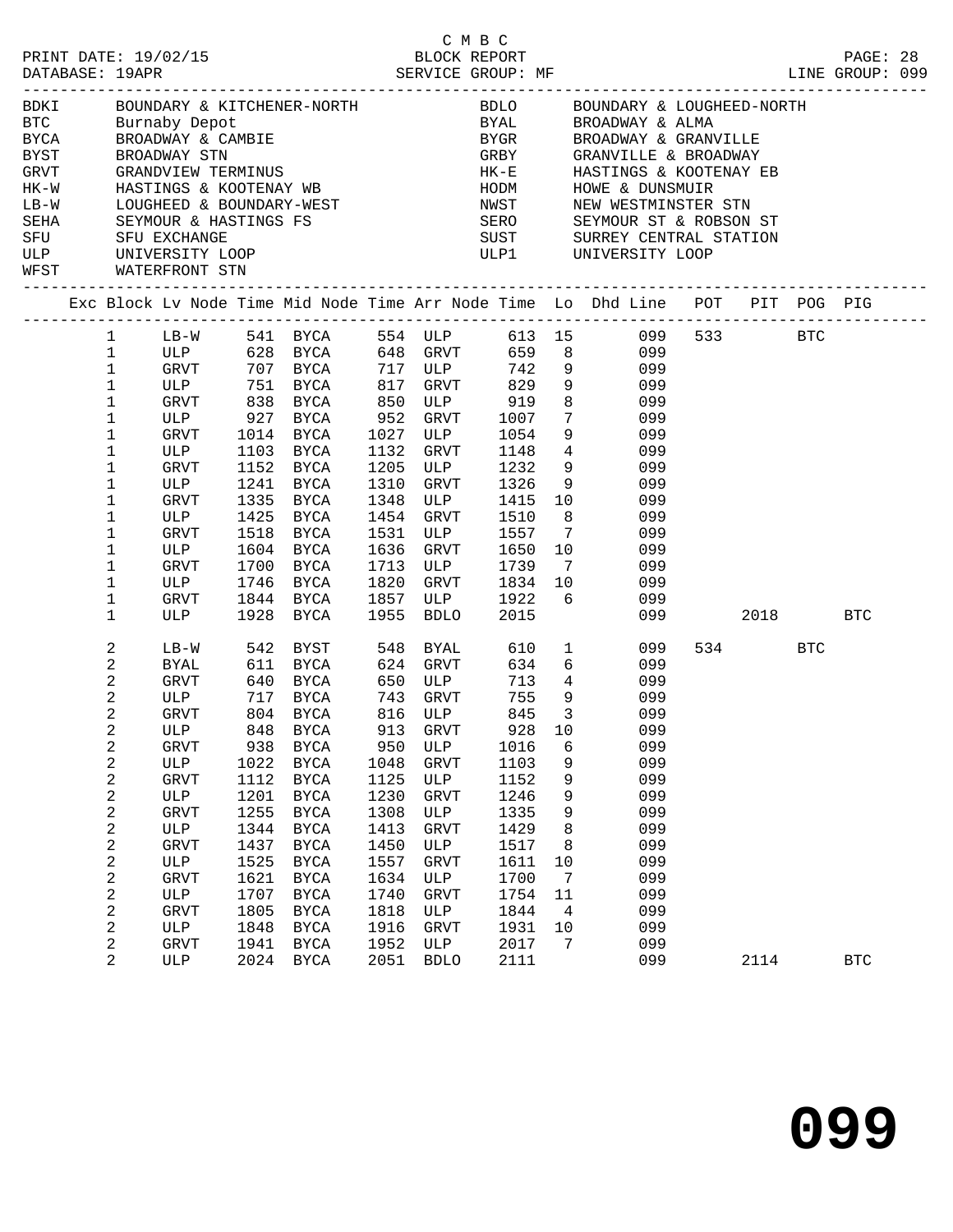|                |             |      |             |      |             |      |                              | Exc Block Lv Node Time Mid Node Time Arr Node Time Lo Dhd Line POT PIT POG PIG |     |      |            |            |  |
|----------------|-------------|------|-------------|------|-------------|------|------------------------------|--------------------------------------------------------------------------------|-----|------|------------|------------|--|
| $\mathbf{3}$   | LB-W        |      |             |      |             |      |                              | 624 11<br>099                                                                  | 545 |      | <b>BTC</b> |            |  |
| 3              | ULP         |      |             |      |             | 707  | 6                            | 099                                                                            |     |      |            |            |  |
| 3              | GRVT        | 713  | BYCA        | 723  | ULP         | 748  | $\overline{9}$               | 099                                                                            |     |      |            |            |  |
| 3              | ULP         | 757  | BYCA        | 823  | GRVT        | 835  | 9                            | 099                                                                            |     |      |            |            |  |
| 3              | GRVT        | 844  | BYCA        | 856  | ULP         | 925  | 6                            | 099                                                                            |     |      |            |            |  |
| 3              | ULP         | 931  | BYCA        | 956  | GRVT        | 1010 | 8                            | 099                                                                            |     |      |            |            |  |
| 3              | GRVT        | 1018 | BYCA        | 1031 | ULP         | 1058 | 9                            | 099                                                                            |     |      |            |            |  |
| 3              | ULP         | 1107 | BYCA        | 1136 | GRVT        | 1152 | 5                            | 099                                                                            |     |      |            |            |  |
| 3              | <b>GRVT</b> | 1157 | BYCA        | 1210 | ULP         | 1237 | 9                            | 099                                                                            |     |      |            |            |  |
| 3              | ULP         | 1246 | <b>BYCA</b> | 1315 | GRVT        | 1331 | 9                            | 099                                                                            |     |      |            |            |  |
| $\mathsf{3}$   | GRVT        | 1340 | BYCA        | 1353 | ULP         | 1420 | 9                            | 099                                                                            |     |      |            |            |  |
| 3              | ULP         | 1429 | <b>BYCA</b> | 1458 | <b>GRVT</b> | 1514 | $7\phantom{.0}$              | 099                                                                            |     |      |            |            |  |
| 3              | <b>GRVT</b> | 1521 | BYCA        | 1534 | ULP         | 1600 | 7                            | 099                                                                            |     |      |            |            |  |
| 3              | ULP         | 1607 | BYCA        | 1639 | <b>GRVT</b> | 1653 | 10                           | 099                                                                            |     |      |            |            |  |
| $\mathsf{3}$   | <b>GRVT</b> | 1703 | <b>BYCA</b> | 1716 | ULP         | 1742 | $7\phantom{.0}\phantom{.0}7$ | 099                                                                            |     |      |            |            |  |
| 3              | ULP         | 1749 | BYCA        | 1823 | GRVT        | 1837 | 12                           | 099                                                                            |     |      |            |            |  |
| 3              | <b>GRVT</b> | 1849 | <b>BYCA</b> | 1902 | ULP         | 1927 | 6                            | 099                                                                            |     |      |            |            |  |
| 3              | ULP         | 1933 | BYCA        | 1957 | GRVT        | 2010 | 8                            | 099                                                                            |     |      |            |            |  |
| 3              | GRVT        | 2018 | BYCA        | 2028 | ULP         | 2052 | 9                            | 099                                                                            |     |      |            |            |  |
| 3              | ULP         | 2101 | BYCA        | 2125 | <b>BDLO</b> | 2144 |                              | 099                                                                            |     | 2147 |            | <b>BTC</b> |  |
| 4              | $LB-W$      | 557  | BYST        | 603  | <b>BYAL</b> | 625  | $\mathbf{1}$                 | 099                                                                            | 549 |      | <b>BTC</b> |            |  |
| 4              | <b>BYAL</b> | 626  | BYCA        | 639  | <b>GRVT</b> | 649  | $\overline{3}$               | 099                                                                            |     |      |            |            |  |
| 4              | <b>GRVT</b> | 652  | <b>BYCA</b> | 702  | ULP         | 725  | 8                            | 099                                                                            |     |      |            |            |  |
| 4              | ULP         | 733  | BYCA        | 759  | GRVT        | 811  | 8                            | 099                                                                            |     |      |            |            |  |
| 4              | GRVT        | 819  | BYCA        | 831  | ULP         | 900  | $7\overline{ }$              | 099                                                                            |     |      |            |            |  |
| 4              | ULP         | 907  | BYCA        | 932  | GRVT        | 947  | 10                           | 099                                                                            |     |      |            |            |  |
| 4              | GRVT        | 957  | BYCA        | 1009 | ULP         | 1035 | 10                           | 099                                                                            |     |      |            |            |  |
| 4              | ULP         | 1045 | BYCA        | 1114 | GRVT        | 1129 | 5                            | 099                                                                            |     |      |            |            |  |
| 4              | <b>GRVT</b> | 1134 | BYCA        | 1147 | ULP         | 1214 | 9                            | 099                                                                            |     |      |            |            |  |
| 4              | ULP         | 1223 | BYCA        | 1252 | <b>GRVT</b> | 1308 | 9                            | 099                                                                            |     |      |            |            |  |
| 4              | GRVT        | 1317 | BYCA        | 1330 | ULP         | 1357 | 10                           | 099                                                                            |     |      |            |            |  |
| 4              | ULP         | 1407 | <b>BYCA</b> | 1436 | <b>GRVT</b> | 1452 | 8                            | 099                                                                            |     |      |            |            |  |
| $\overline{4}$ | <b>GRVT</b> | 1500 | BYCA        | 1513 | ULP         | 1539 | $7\overline{ }$              | 099                                                                            |     |      |            |            |  |
| 4              | ULP         | 1546 | BYCA        | 1618 | <b>GRVT</b> | 1632 | 10                           | 099                                                                            |     |      |            |            |  |
| 4              | GRVT        | 1642 | BYCA        | 1655 | ULP         | 1721 | $\overline{7}$               | 099                                                                            |     |      |            |            |  |
| 4              | ULP         | 1728 | BYCA        | 1801 | <b>GRVT</b> | 1815 | 9                            | 099                                                                            |     |      |            |            |  |
| 4              | GRVT        | 1824 | BYCA        | 1837 | ULP         | 1903 | $5^{\circ}$                  | 099                                                                            |     |      |            |            |  |
| 4              | ULP         | 1908 | BYCA        | 1935 | <b>BDLO</b> | 1955 |                              | 099                                                                            |     | 1958 |            | <b>BTC</b> |  |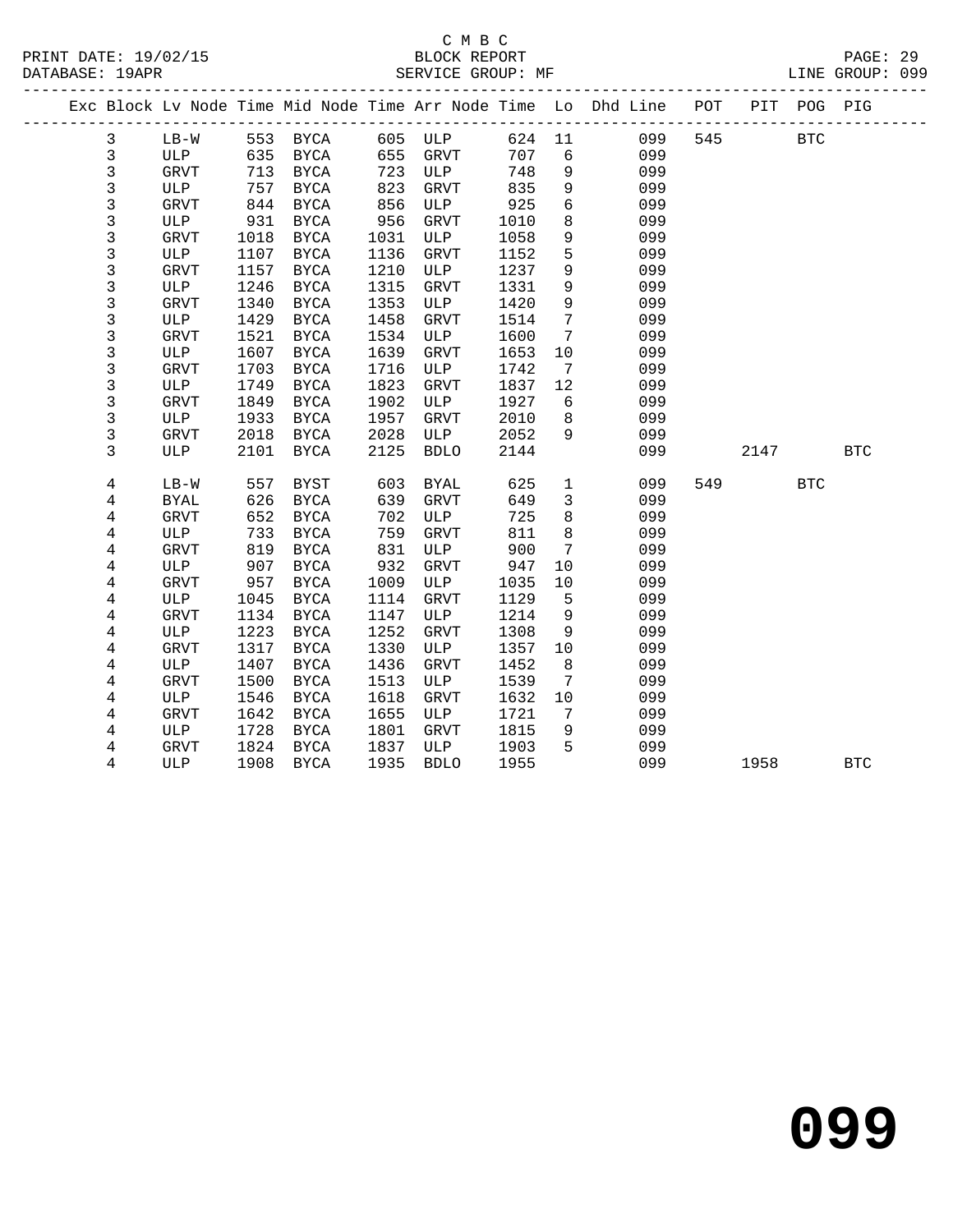| Exc Block Lv Node Time Mid Node Time Arr Node Time Lo Dhd Line POT |                    |              |               |              |             |              |                 |            |     |      | PIT POG PIG |            |
|--------------------------------------------------------------------|--------------------|--------------|---------------|--------------|-------------|--------------|-----------------|------------|-----|------|-------------|------------|
| 5                                                                  | $LB-W$             |              | 603 BYCA      |              | 615 ULP     | 634          | 9               | 099        | 555 |      | <b>BTC</b>  |            |
| 5                                                                  | ULP                | 643          | BYCA          | 703          | GRVT        | 715          | 7               | 099        |     |      |             |            |
| 5                                                                  | GRVT               | 722          | BYCA          | 732          | ULP         | 757          | 9               | 099        |     |      |             |            |
| 5                                                                  | ULP                | 806          | BYCA          | 832          | GRVT        | 844          | 9               | 099        |     |      |             |            |
| 5                                                                  | GRVT               | 853          | BYCA          | 905          | ULP         | 934          | $\overline{5}$  | 099        |     |      |             |            |
| 5                                                                  | ULP                | 939          | BYCA          | 1004         | GRVT        | 1018         | 8               | 099        |     |      |             |            |
| 5                                                                  | <b>GRVT</b>        | 1026         | BYCA          | 1039         | ULP         | 1106         | 10              | 099        |     |      |             |            |
| 5                                                                  | ULP                | 1116         | BYCA          | 1145         | GRVT        | 1201         | 5               | 099        |     |      |             |            |
| 5                                                                  | <b>GRVT</b>        | 1206         | BYCA          | 1219         | ULP         | 1246         | 9               | 099        |     |      |             |            |
| 5                                                                  | ULP                | 1255         | <b>BYCA</b>   | 1324         | <b>GRVT</b> | 1340         | $\overline{9}$  | 099        |     |      |             |            |
| 5                                                                  | <b>GRVT</b>        | 1349         | BYCA          | 1402         | ULP         | 1429         | 8               | 099        |     |      |             |            |
| 5                                                                  | ULP                | 1437         | BYCA          | 1508         | GRVT        | 1522         | 8               | 099        |     |      |             |            |
| 5                                                                  | <b>GRVT</b>        | 1530         | BYCA          | 1543         | ULP         | 1609         | $7\phantom{.0}$ | 099        |     |      |             |            |
| 5                                                                  | ULP                | 1616         | BYCA          | 1648         | GRVT        | 1702         | 10              | 099        |     |      |             |            |
| 5                                                                  | <b>GRVT</b>        | 1712         | BYCA          | 1725         | ULP         | 1751         | 7               | 099        |     |      |             |            |
| 5                                                                  | ULP                | 1758         | BYCA          | 1832         | <b>GRVT</b> | 1846         | 8               | 099        |     |      |             |            |
| 5<br>5                                                             | <b>GRVT</b>        | 1854         | BYCA          | 1907         | ULP         | 1932         | 6               | 099        |     |      |             |            |
| 5                                                                  | ULP                | 1938<br>2026 | $_{\rm BYCA}$ | 2002         | GRVT        | 2015         | 11<br>9         | 099        |     |      |             |            |
| 5                                                                  | <b>GRVT</b>        |              | BYCA          | 2036         | ULP         | 2100         | 9               | 099        |     |      |             |            |
| 5                                                                  | ULP                | 2109<br>2153 | BYCA          | 2132         | GRVT        | 2144         | 6               | 099<br>099 |     |      |             |            |
| 5                                                                  | <b>GRVT</b><br>ULP | 2232         | BYCA<br>BYCA  | 2203<br>2254 | ULP<br>GRVT | 2226<br>2305 | 8               | 099        |     |      |             |            |
| 5                                                                  | GRVT               | 2313         | BYCA          | 2323         | ULP         | 2343         | 9               | 099        |     |      |             |            |
| 5                                                                  | ULP                | 2352         | BYCA          | 2414         | GRVT        | 2425         | 10              | 099        |     |      |             |            |
| 5                                                                  | <b>GRVT</b>        | 2435         | BYCA          | 2444         | ULP         | 2504         | 10              | 099        |     |      |             |            |
| 5                                                                  | ULP                | 2514         | BYCA          | 2536         | GRVT        | 2547         | 2               | 20 099     |     |      |             |            |
| 5                                                                  | HODM               | 2609         | $HK-E$        | 2631         | SFU         | 2653         | 2               | N35        |     |      |             |            |
| 5                                                                  | SFU                | 2655         | $HK-W$        | 2717         | HODM        | 2733         | 16              | N35        |     |      |             |            |
| 5                                                                  | HODM               | 2749         |               |              | NWST        | 2851         |                 | N19        |     | 2911 |             | <b>BTC</b> |
|                                                                    |                    |              |               |              |             |              |                 |            |     |      |             |            |
| 6                                                                  | $LB-W$             | 607          | BYCA          | 619          | ULP         | 638          | 15              | 099        | 559 |      | <b>BTC</b>  |            |
| 6                                                                  | ULP                | 653          | BYCA          | 713          | GRVT        | 725          | 9               | 099        |     |      |             |            |
| 6                                                                  | <b>GRVT</b>        | 734          | <b>BYCA</b>   | 745          | ULP         | 811          | $7\phantom{.0}$ | 099        |     |      |             |            |
| 6                                                                  | ULP                | 818          | BYCA          | 844          | GRVT        | 856          | 9               | 099        |     |      |             |            |
| 6                                                                  | <b>GRVT</b>        | 905          | BYCA          | 917          | ULP         | 943          | 8               | 099        |     |      |             |            |
| 6                                                                  | ULP                | 951          | BYCA          | 1016         | GRVT        | 1030         | 10              | 099        |     |      |             |            |
| 6                                                                  | <b>GRVT</b>        | 1040         | <b>BYCA</b>   | 1053         | ULP         | 1120         | 10              | 099        |     |      |             |            |
| 6                                                                  | ULP                | 1130         | BYCA          | 1159         | GRVT        | 1215         | 9               | 099        |     |      |             |            |
| 6                                                                  | <b>GRVT</b>        | 1224         | BYCA          | 1237         | ULP         | 1304         | 9               | 099        |     |      |             |            |
| 6                                                                  | ULP                | 1313         | BYCA          | 1342         | <b>GRVT</b> | 1358         | 9               | 099        |     |      |             |            |
| 6                                                                  | <b>GRVT</b>        | 1407         | BYCA          | 1420         | ULP         | 1447         | 8               | 099        |     |      |             |            |
| 6                                                                  | ULP                | 1455         | BYCA          | 1526         | GRVT        | 1540         | 8               | 099        |     |      |             |            |
| 6                                                                  | <b>GRVT</b>        | 1548         | BYCA          | 1601         | ULP         | 1627         | $7\phantom{.0}$ | 099        |     |      |             |            |
| 6                                                                  | ULP                | 1634         | BYCA          | 1706         | GRVT        | 1720         | 9               | 099        |     |      |             |            |
| 6                                                                  | <b>GRVT</b>        | 1729         | BYCA          | 1742         | ULP         | 1808         | 6               | 099        |     |      |             |            |
| 6                                                                  | ULP                |              | 1814 BYCA     | 1847         | <b>BDLO</b> | 1910         |                 | 099        |     | 1913 |             | <b>BTC</b> |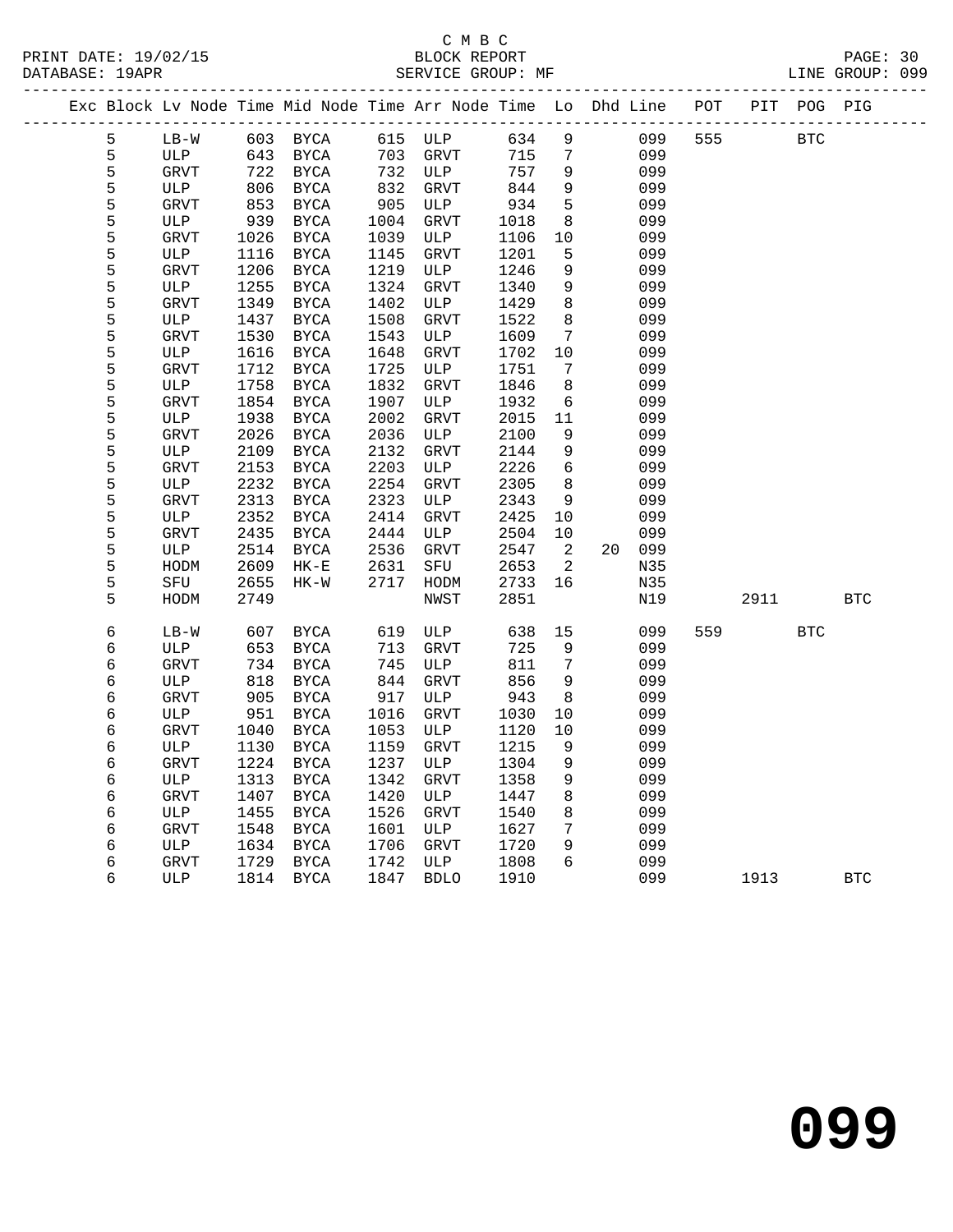|       |                 |              |              | Exc Block Lv Node Time Mid Node Time Arr Node Time Lo Dhd Line POT |              |             |              |                              |              |            |     |      | PIT POG PIG |            |
|-------|-----------------|--------------|--------------|--------------------------------------------------------------------|--------------|-------------|--------------|------------------------------|--------------|------------|-----|------|-------------|------------|
|       | $7\phantom{.0}$ | LB-W         |              | 611 BYCA 623 ULP                                                   |              |             | 642          | $7\overline{ }$              |              | 099        | 603 |      | <b>BTC</b>  |            |
|       | 7               | ULP          |              | 649 BYCA                                                           | 709          | GRVT        | 721          | $7\phantom{.0}$              |              | 099        |     |      |             |            |
|       | 7               | GRVT         | 728          | BYCA                                                               | 739          | ULP         | 805          | $7\phantom{.0}\phantom{.0}7$ |              | 099        |     |      |             |            |
|       | 7               | ULP          | 812          | BYCA                                                               | 838          | GRVT        | 850          | 9                            |              | 099        |     |      |             |            |
|       | 7               | GRVT         | 859          | BYCA                                                               | 911          | ULP         | 937          | 10                           |              | 099        |     |      |             |            |
|       | 7               | ULP          | 947          | BYCA                                                               | 1012         | GRVT        | 1026         | 10                           |              | 099        |     |      |             |            |
|       | 7               | GRVT         | 1036         | BYCA                                                               | 1049         | ULP         | 1116         | 9                            |              | 099        |     |      |             |            |
|       | 7               | ULP          | 1125         | BYCA                                                               | 1154         | GRVT        | 1210         | 9                            |              | 099        |     |      |             |            |
|       | 7               | <b>GRVT</b>  | 1219         | BYCA                                                               | 1232         | ULP         | 1259         | 9                            |              | 099        |     |      |             |            |
|       | 7               | ULP          | 1308         | BYCA                                                               | 1337         | <b>GRVT</b> | 1353         | 9                            |              | 099        |     |      |             |            |
|       | 7               | GRVT         | 1402         | BYCA                                                               | 1415         | ULP         | 1442         | $7\overline{ }$              |              | 099        |     |      |             |            |
|       | 7<br>7          | ULP          | 1449         | BYCA                                                               | 1520<br>1555 | GRVT<br>ULP | 1534         | 8<br>7                       |              | 099<br>099 |     |      |             |            |
|       | 7               | GRVT<br>ULP  | 1542<br>1628 | BYCA<br>BYCA                                                       | 1700         | GRVT        | 1621<br>1714 | 11                           |              | 099        |     |      |             |            |
|       | 7               | <b>GRVT</b>  | 1725         | BYCA                                                               | 1738         | ULP         | 1804         | 6                            |              | 099        |     |      |             |            |
|       | 7               | ULP          | 1810         | BYCA                                                               | 1842         | <b>GRVT</b> | 1856         | 9                            |              | 099        |     |      |             |            |
|       | 7               | <b>GRVT</b>  | 1905         | BYCA                                                               | 1916         | ULP         | 1941         | $7\phantom{.0}$              |              | 099        |     |      |             |            |
|       | 7               | ULP          | 1948         | BYCA                                                               | 2012         | <b>GRVT</b> | 2025         | 8                            |              | 099        |     |      |             |            |
|       | 7               | GRVT         | 2033         | BYCA                                                               | 2043         | ULP         | 2107         | 9                            |              | 099        |     |      |             |            |
|       | 7               | ULP          | 2116         | BYCA                                                               | 2139         | GRVT        | 2151         | 12                           |              | 099        |     |      |             |            |
|       | 7               | <b>GRVT</b>  | 2203         | BYCA                                                               | 2213         | ULP         | 2233         | 9                            |              | 099        |     |      |             |            |
|       | 7               | ULP          | 2242         | BYCA                                                               | 2304         | <b>GRVT</b> | 2315         | 8 <sup>8</sup>               |              | 099        |     |      |             |            |
|       | 7               | GRVT         | 2323         | BYCA                                                               | 2333         | ULP         | 2353         | 10                           |              | 099        |     |      |             |            |
|       | 7               | ULP          | 2403         | BYCA                                                               | 2425         | <b>GRVT</b> | 2436         | 14                           |              | 099        |     |      |             |            |
|       | 7               | GRVT         | 2450         | BYCA                                                               | 2459         | ULP         | 2519         | 18                           |              | 1 099      |     |      |             |            |
|       | 7               | ULP1         | 2538         | GRBY                                                               | 2557         | SERO        | 2608         | $\mathbf{1}$                 |              | N17        |     |      |             |            |
| #FE 7 |                 | SERO         | 2609         | BYGR                                                               | 2616         | ULP1        | 2634         |                              |              | N17        |     | 2709 |             | <b>BTC</b> |
| FE 7  |                 | SERO         | 2609         | BYGR                                                               | 2616         | ULP1        | 2634         | 31                           |              | 24 N17     |     |      |             |            |
| FE 7  |                 | SERO         | 2729         | BYGR                                                               | 2736         | ULP1        | 2754         |                              |              | N17        |     | 2829 |             | <b>BTC</b> |
|       | 8               | BDKI         | 604          |                                                                    |              | SEHA        | 628          | 4                            | $\mathbf{1}$ | 095        | 603 |      | <b>BTC</b>  |            |
|       | 8               | WFST         | 633          |                                                                    |              | ULP         | 702          | 3                            |              | 044        |     |      |             |            |
|       | 8               | ULP          | 705          | BYCA                                                               | 725          | GRVT        | 737          | 9                            |              | 099        |     |      |             |            |
|       | 8               | <b>GRVT</b>  | 746          | BYCA                                                               | 757          | ULP         | 823          | $7\phantom{.0}$              |              | 099        |     |      |             |            |
|       | 8               | ULP          | 830          | BYCA                                                               | 856          | GRVT        | 910          | 7                            |              | 099        |     |      |             |            |
|       | 8               | GRVT         | 917          | BYCA                                                               | 929          | ULP         | 955          | 9                            |              | 099        |     |      |             |            |
|       | 8               | ULP<br>GRVT  | 1004<br>1054 | BYCA                                                               | 1030         | GRVT<br>ULP | 1045         | 9<br>9                       |              | 099<br>099 |     |      |             |            |
|       | 8<br>8          | ULP          | 1143         | BYCA<br>BYCA                                                       | 1107<br>1212 | <b>GRVT</b> | 1134<br>1228 | 9                            |              | 099        |     |      |             |            |
|       | 8               | ${\tt GRVT}$ |              | 1237 BYCA 1250 ULP 1317                                            |              |             |              | 9                            |              | 099        |     |      |             |            |
|       | 8               | ULP          | 1326         | BYCA                                                               | 1355         | GRVT        | 1411         | 9                            |              | 099        |     |      |             |            |
|       | 8               | <b>GRVT</b>  | 1420         | BYCA                                                               | 1433         | ULP         | 1500         | 7                            |              | 099        |     |      |             |            |
|       | 8               | ULP          | 1507         | BYCA                                                               | 1539         | <b>GRVT</b> | 1553         | 10                           |              | 099        |     |      |             |            |
|       | 8               | <b>GRVT</b>  | 1603         | BYCA                                                               | 1616         | ULP         | 1642         | 7                            |              | 099        |     |      |             |            |
|       | 8               | ULP          | 1649         | BYCA                                                               | 1722         | GRVT        | 1736         | 9                            |              | 099        |     |      |             |            |
|       | 8               | <b>GRVT</b>  | 1745         | BYCA                                                               | 1758         | ULP         | 1824         | 6                            |              | 099        |     |      |             |            |
|       | 8               | ULP          | 1830         | BYCA                                                               | 1858         | <b>GRVT</b> | 1913         | 10                           |              | 099        |     |      |             |            |
|       | 8               | GRVT         | 1923         | BYCA                                                               | 1934         | ULP         | 1959         | 7                            |              | 099        |     |      |             |            |
|       | 8               | ULP          | 2006         | BYCA                                                               | 2030         | <b>GRVT</b> | 2043         | 13                           |              | 099        |     |      |             |            |
|       | 8               | <b>GRVT</b>  | 2056         | BYCA                                                               | 2106         | ULP         | 2130         | 9                            |              | 099        |     |      |             |            |
|       | 8               | ULP          | 2139         | BYCA                                                               | 2202         | GRVT        | 2214         | 9                            |              | 099        |     |      |             |            |
|       | 8               | GRVT         | 2223         | BYCA                                                               | 2233         | ULP         | 2253         | 9                            |              | 099        |     |      |             |            |
|       | 8               | ULP          | 2302         | <b>BYCA</b>                                                        | 2325         | <b>BDLO</b> | 2342         |                              |              | 099        |     | 2345 |             | <b>BTC</b> |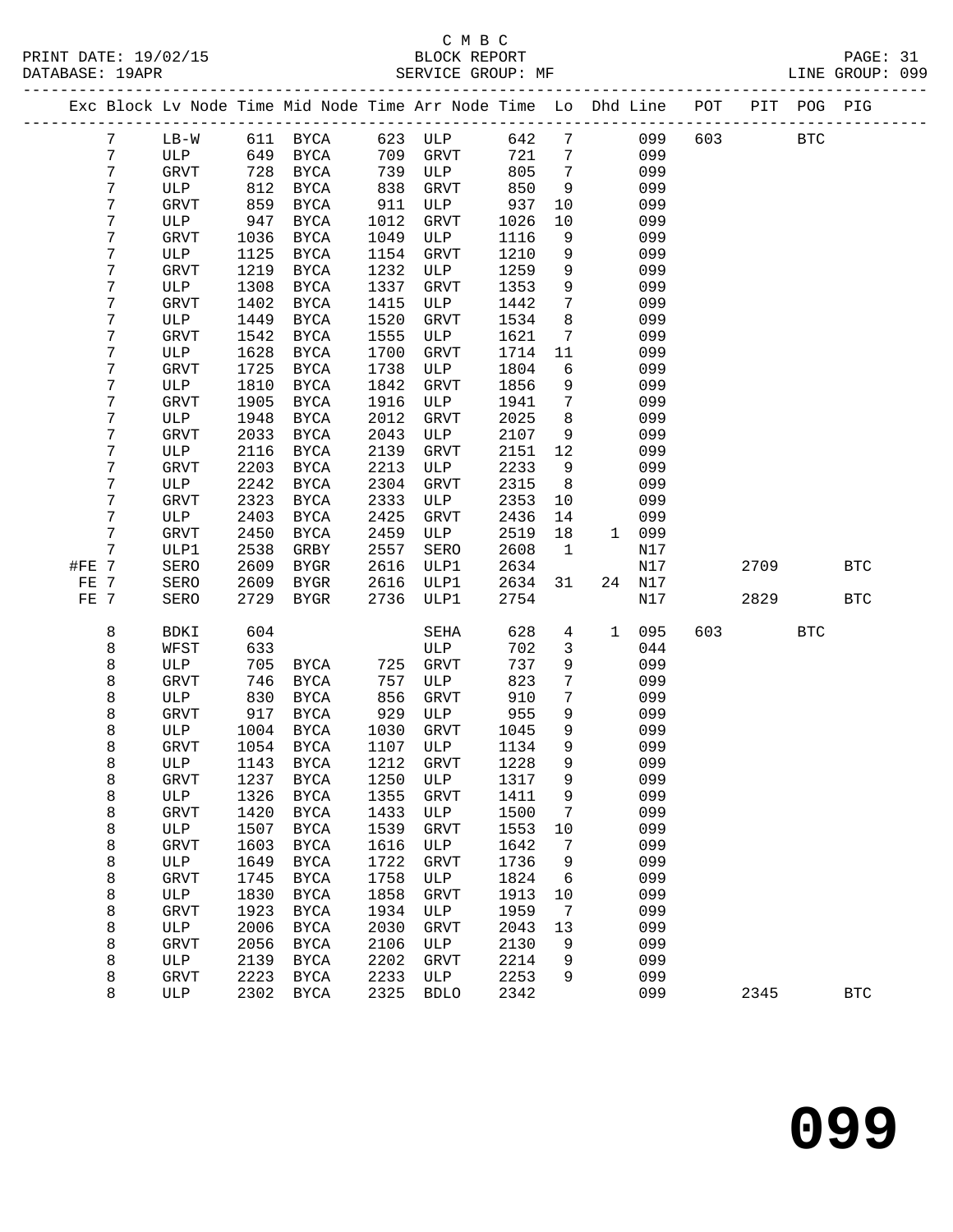# C M B C

| DATABASE: 19APR |          |             |      | SERVICE GROUP: MF |              |               |              |                 | LINE GROUP: 099                                                                |     |            |              |            |  |
|-----------------|----------|-------------|------|-------------------|--------------|---------------|--------------|-----------------|--------------------------------------------------------------------------------|-----|------------|--------------|------------|--|
|                 |          |             |      |                   |              |               |              |                 | Exc Block Lv Node Time Mid Node Time Arr Node Time Lo Dhd Line POT PIT POG PIG |     |            |              |            |  |
|                 | 9        |             |      |                   |              |               |              |                 | LB-W 615 BYCA 627 ULP 646 11 099                                               | 607 | <b>BTC</b> |              |            |  |
|                 | 9        | ULP 657     |      |                   |              | BYCA 717 GRVT | 729          | 8 <sup>8</sup>  | 099                                                                            |     |            |              |            |  |
|                 | 9        | GRVT        | 737  | BYCA              |              | 748 ULP       | 814          | $\overline{7}$  | 099                                                                            |     |            |              |            |  |
|                 | 9        | ULP         | 821  | BYCA              |              | GRVT          | 859          | 9               | 099                                                                            |     |            |              |            |  |
|                 | 9        | GRVT        | 908  | BYCA              | 847<br>920   | ULP           | 946          | 9               | 099                                                                            |     |            |              |            |  |
|                 | 9        | ULP         | 955  | BYCA              | 1020         | GRVT          | 1034         | 11              | 099                                                                            |     |            |              |            |  |
|                 | 9        | GRVT        | 1045 | BYCA              | 1058         | ULP           | 1125         | 9               | 099                                                                            |     |            |              |            |  |
|                 | 9        | ULP         | 1134 | BYCA              | 1203         | GRVT          | 1219         | 9               | 099                                                                            |     |            |              |            |  |
|                 | 9        | GRVT        | 1228 | BYCA              | 1241         | ULP           | 1308         | 14              | 099                                                                            |     |            |              |            |  |
|                 | 9        | ULP         | 1322 | BYCA              | 1351         | GRVT          | 1407         | 9               | 099                                                                            |     |            |              |            |  |
|                 | 9        | GRVT        | 1416 | BYCA              | 1429         | ULP           | 1456         | 5               | 099                                                                            |     |            |              |            |  |
|                 | 9        | ULP         | 1501 | BYCA              | 1533         | GRVT          | 1547         | $\overline{7}$  | 099                                                                            |     |            |              |            |  |
|                 | 9        | GRVT        | 1554 | BYCA              | 1607         | ULP           | 1633         | $\overline{7}$  | 099                                                                            |     |            |              |            |  |
|                 | 9        | ULP         | 1640 | BYCA              | 1712         | GRVT          | 1726         | 11              | 099                                                                            |     |            |              |            |  |
|                 | 9        | GRVT        | 1737 | BYCA              | 1750         | ULP           | 1816         | 6               | 099                                                                            |     |            |              |            |  |
|                 | 9        | ULP         | 1822 | BYCA              | 1851         | <b>BDLO</b>   | 1914         |                 | 099                                                                            |     | 1917       |              | <b>BTC</b> |  |
|                 | 10       | $LB-W$      |      | 623 BYCA          | 635          | ULP           | 654          | $\overline{7}$  | 099                                                                            |     | 615 — 10   | <b>BTC</b>   |            |  |
|                 | 10       | ULP         | 701  | BYCA              | 721          | GRVT          | 733          | 10              | 099                                                                            |     |            |              |            |  |
|                 | 10       | GRVT        | 743  | BYCA              |              | 754 ULP       | 820          | 7               | 099                                                                            |     |            |              |            |  |
|                 | 10       | ULP         | 827  | BYCA              | 853          | GRVT          | 905          | 9               | 099                                                                            |     |            |              |            |  |
|                 | 10       | GRVT        | 914  | BYCA              | 926          | ULP           | 952          | 8               | 099                                                                            |     |            |              |            |  |
|                 | 10       | ULP         | 1000 | BYCA              | 1026         | GRVT          | 1041         | 8               | 099                                                                            |     |            |              |            |  |
|                 | 10       | GRVT        | 1049 | BYCA              | 1102         | ULP           | 1129         | 9               | 099                                                                            |     |            |              |            |  |
|                 | 10       | ULP         | 1138 | BYCA              | 1207         | GRVT          | 1223         | 10              | 099                                                                            |     |            |              |            |  |
|                 | 10       | GRVT        | 1233 | BYCA              | 1246         | ULP           | 1313         | $4\overline{4}$ | 099                                                                            |     |            |              |            |  |
|                 | 10       | ULP         | 1317 | BYCA              | 1346         | GRVT          | 1402         | 9               | 099                                                                            |     |            |              |            |  |
|                 | 10       | GRVT        | 1411 | BYCA              | 1424         | ULP           | 1451         | $7\phantom{.0}$ | 099                                                                            |     |            |              |            |  |
|                 | 10       | ULP         | 1458 | BYCA              | 1529         | GRVT          | 1543         | 8               | 099                                                                            |     |            |              |            |  |
|                 | 10       | GRVT        | 1551 | BYCA              | 1604         | ULP           | 1630         | $7\phantom{.0}$ | 099                                                                            |     |            |              |            |  |
|                 | $10$     | ULP         | 1637 | BYCA              | 1709         | GRVT          | 1723         | 10              | 099                                                                            |     |            |              |            |  |
|                 | 10       | GRVT        | 1733 | BYCA              | 1746         | ULP           | 1812         | 6               | 099                                                                            |     |            |              |            |  |
|                 | 10       | ULP         | 1818 | BYCA              | 1846         | GRVT          | 1901         | 10              | 099                                                                            |     |            |              |            |  |
|                 | 10       | GRVT        | 1911 | BYCA              | 1922         | ULP           | 1947         | $7\overline{ }$ | 099                                                                            |     |            |              |            |  |
|                 | 10       | ULP         | 1954 | BYCA              | 2018         | GRVT          | 2031         | 10              | 099                                                                            |     |            |              |            |  |
|                 | 10<br>10 | GRVT<br>ULP | 2041 | BYCA<br>2124 BYCA | 2051<br>2148 | ULP<br>BDLO   | 2115<br>2207 | 9               | 099<br>099                                                                     |     | 2210       |              | <b>BTC</b> |  |
|                 |          |             |      |                   |              |               |              |                 | 11 LB-W 627 BYCA 639 ULP 658 11 099 619                                        |     |            | $_{\rm BTC}$ |            |  |
|                 | 11       | ULP         | 709  | BYCA              | 729          | <b>GRVT</b>   | 741          | 8               | 099                                                                            |     |            |              |            |  |
|                 | 11       | GRVT        | 749  | BYCA              | 800          | ULP           | 826          | 7               | 099                                                                            |     |            |              |            |  |
|                 | 11       | ULP         | 833  | BYCA              | 859          | GRVT          | 913          | 8               | 099                                                                            |     |            |              |            |  |
|                 | 11       | GRVT        | 921  | <b>BYCA</b>       | 933          | ULP           | 959          | 10              | 099                                                                            |     |            |              |            |  |
|                 | 11       | ULP         | 1009 | BYCA              | 1035         | GRVT          | 1050         | 8               | 099                                                                            |     |            |              |            |  |
|                 | 11       | GRVT        | 1058 | <b>BYCA</b>       | 1111         | ULP           | 1138         | 9               | 099                                                                            |     |            |              |            |  |
|                 | 11       | ULP         | 1147 | BYCA              | 1216         | <b>GRVT</b>   | 1232         | 9               | 099                                                                            |     |            |              |            |  |
|                 | 11       | GRVT        | 1241 | BYCA              | 1254         | ULP           | 1321         | 8               | 099                                                                            |     |            |              |            |  |
|                 | 11       | ULP         | 1329 | <b>BYCA</b>       | 1358         | GRVT          | 1414         | 11              | 099                                                                            |     |            |              |            |  |
|                 | 11       | GRVT        | 1425 | <b>BYCA</b>       | 1438         | ULP           | 1505         | 8               | 099                                                                            |     |            |              |            |  |
|                 | 11       | ULP         | 1513 | BYCA              | 1545         | GRVT          | 1559         | 10              | 099                                                                            |     |            |              |            |  |
|                 | 11       | GRVT        | 1609 | BYCA              | 1622         | ULP           | 1648         | 7               | 099                                                                            |     |            |              |            |  |
|                 | 11       | ULP         | 1655 | BYCA              | 1728         | <b>GRVT</b>   | 1742         | 8               | 099                                                                            |     |            |              |            |  |
|                 | 11       | GRVT        | 1750 | BYCA              | 1803         | ULP           | 1829         | 5               | 099                                                                            |     |            |              |            |  |
|                 | 11       | ULP         |      | 1834 BYCA         | 1903         | <b>BDLO</b>   | 1926         |                 | 099                                                                            |     | 1929       |              | <b>BTC</b> |  |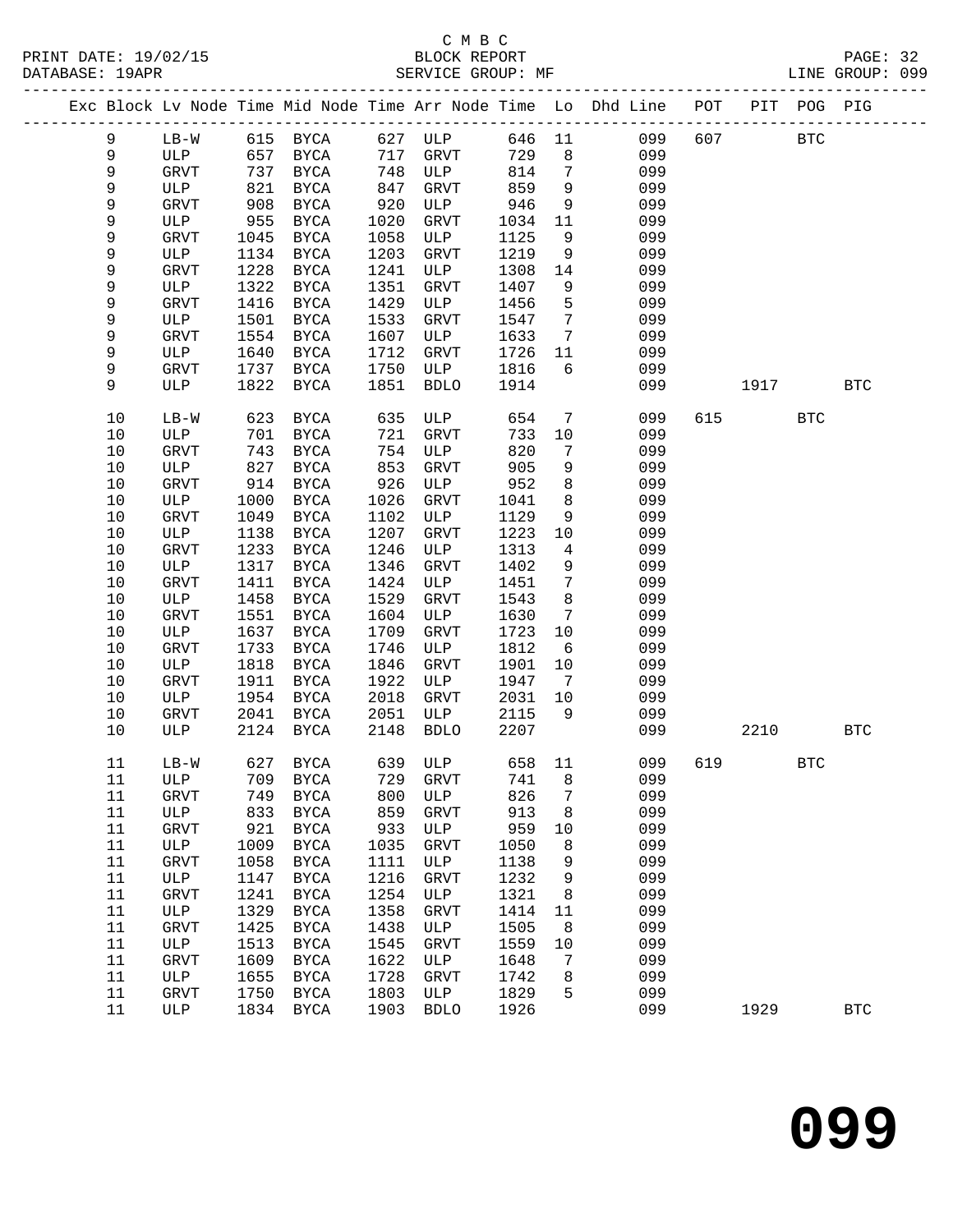# C M B C

| DATABASE: 19APR |        |            | SERVICE GROUP: MF     |            |                     |        |                 | LINE GROUP: 099                                                                |           |            |            |  |
|-----------------|--------|------------|-----------------------|------------|---------------------|--------|-----------------|--------------------------------------------------------------------------------|-----------|------------|------------|--|
|                 |        |            |                       |            |                     |        |                 | Exc Block Lv Node Time Mid Node Time Arr Node Time Lo Dhd Line POT PIT POG PIG |           |            |            |  |
| 12              |        |            | LB-W 631 BYCA 643 ULP |            |                     |        |                 | 702 11<br>099                                                                  | 623 BTC   |            |            |  |
| 12              |        |            | ULP 713 BYCA 733 GRVT |            |                     | 745    | 10              | 099                                                                            |           |            |            |  |
| 12              | GRVT   | 755        | <b>BYCA</b>           |            | 806 ULP             | 832    | $7\phantom{.0}$ | 099                                                                            |           |            |            |  |
| 12              | ULP    |            | BYCA                  |            | GRVT                | 919    | 9               | 099                                                                            |           |            |            |  |
| 12              | GRVT   | 839<br>928 | BYCA                  | 905<br>940 | ULP                 | 1006   | $7\overline{ }$ | 099                                                                            |           |            |            |  |
| 12              | ULP    | 1013       | BYCA                  | 1039       | GRVT                | 1054   | 9               | 099                                                                            |           |            |            |  |
| 12              | GRVT   | 1103       | BYCA                  | 1116       | ULP                 | 1143   | 9               | 099                                                                            |           |            |            |  |
| 12              | ULP    | 1152       | BYCA                  | 1221       | GRVT                | 1237   | 9               | 099                                                                            |           |            |            |  |
| 12              | GRVT   | 1246       | BYCA                  | 1259       | ULP                 | 1326   | 9               | 099                                                                            |           |            |            |  |
| 12              | ULP    | 1335       | BYCA                  | 1404       | <b>GRVT</b>         | 1420   | 9               | 099                                                                            |           |            |            |  |
| 12              | GRVT   | 1429       | BYCA                  | 1442       | ULP                 | 1509   | $7\phantom{.0}$ | 099                                                                            |           |            |            |  |
| 12              | ULP    | 1516       | BYCA                  | 1548       | GRVT                | 1602   | 10              | 099                                                                            |           |            |            |  |
| 12              | GRVT   | 1612       | BYCA                  | 1625       | ULP                 | 1651   | $7\phantom{.0}$ | 099                                                                            |           |            |            |  |
| 12              | ULP    | 1658       | BYCA                  | 1731       | GRVT                | 1745   | 9               | 099                                                                            |           |            |            |  |
| 12              | GRVT   | 1754       | BYCA                  | 1807       | ULP                 | 1833   | 5               | 099                                                                            |           |            |            |  |
| 12              | ULP    | 1838       | BYCA                  | 1906       | GRVT                | 1921   | 8               | 099                                                                            |           |            |            |  |
| 12              |        | 1929       |                       | 1940       | ULP                 | 2005   | $7\phantom{.0}$ | 099                                                                            |           |            |            |  |
|                 | GRVT   |            | BYCA                  |            |                     |        |                 |                                                                                | 2102      |            |            |  |
| 12              | ULP    | 2012       | BYCA                  | 2039       | BDLO                | 2059   |                 | 099                                                                            |           |            | <b>BTC</b> |  |
| 13              | $LB-W$ | 638        | BYCA                  | 651        | ULP                 | 714    | $7\phantom{.0}$ | 099                                                                            | 630       | <b>BTC</b> |            |  |
| 13              | ULP    | 721        | BYCA                  | 747        | GRVT                | 759    | 8               | 099                                                                            |           |            |            |  |
| 13              | GRVT   | 807        | BYCA                  | 819        | ULP                 | 848    | $\mathbf{3}$    | 099                                                                            |           |            |            |  |
| 13              | ULP    | 851        | BYCA                  | 916        | GRVT                | 931    | 11              | 099                                                                            |           |            |            |  |
| 13              | GRVT   | 942        | BYCA                  | 954        | ULP                 | 1020   | 7               | 099                                                                            |           |            |            |  |
| 13              | ULP    | 1027       | BYCA                  | 1053       | GRVT                | 1108   | 8               | 099                                                                            |           |            |            |  |
| 13              | GRVT   | 1116       | BYCA                  | 1129       | ULP                 | 1156   | 9               | 099                                                                            |           |            |            |  |
| 13              | ULP    | 1205       | BYCA                  | 1234       | GRVT                | 1250   | 9               | 099                                                                            |           |            |            |  |
| 13              | GRVT   | 1259       | BYCA                  | 1312       | ULP                 | 1339   | 10              | 099                                                                            |           |            |            |  |
| 13              | ULP    | 1349       | BYCA                  | 1418       | GRVT                | 1434   | $\overline{7}$  | 099                                                                            |           |            |            |  |
| 13              | GRVT   | 1441       | BYCA                  | 1454       | ULP                 | 1521   | $7\overline{ }$ | 099                                                                            |           |            |            |  |
| 13              | ULP    | 1528       | BYCA                  | 1600       | GRVT                | 1614   | 10              | 099                                                                            |           |            |            |  |
| 13              | GRVT   | 1624       | BYCA                  | 1637       | ULP                 | 1703   | $\overline{7}$  | 099                                                                            |           |            |            |  |
| 13              | ULP    | 1710       | BYCA                  | 1744       | BDLO                | 1807   |                 | 099                                                                            |           | 1810       | <b>BTC</b> |  |
| 14              | $LB-W$ | 641        | BYCA                  |            | 654 ULP             | 717    | 8 <sup>8</sup>  | 099                                                                            | 633 — 100 | <b>BTC</b> |            |  |
| 14              | ULP    | 725        | BYCA                  |            | 751 GRVT            | 803    | 10              | 099                                                                            |           |            |            |  |
| 14              | GRVT   | 813        | BYCA                  |            |                     | 854    | $5^{\circ}$     | 099                                                                            |           |            |            |  |
| 14              | ULP    |            | 859 BYCA              |            | 825 ULP<br>924 GRVT | 939 10 |                 | 099                                                                            |           |            |            |  |
|                 |        |            |                       |            |                     |        |                 | 14 GRVT 949 BYCA 1001 ULP 1027 9 099                                           |           |            |            |  |
| 14              | ULP    | 1036       | BYCA                  | 1105       | <b>GRVT</b>         | 1120   | 5               | 099                                                                            |           |            |            |  |
| 14              | GRVT   | 1125       | BYCA                  | 1138       | ULP                 | 1205   | 5               | 099                                                                            |           |            |            |  |
| 14              | ULP    | 1210       | BYCA                  | 1239       | GRVT                | 1255   | 9               | 099                                                                            |           |            |            |  |
| 14              | GRVT   | 1304       | <b>BYCA</b>           | 1317       | ULP                 | 1344   | 9               | 099                                                                            |           |            |            |  |
| 14              | ULP    | 1353       | BYCA                  | 1422       | GRVT                | 1438   | 7               | 099                                                                            |           |            |            |  |
| 14              | GRVT   | 1445       | BYCA                  | 1458       | ULP                 | 1524   | 7               | 099                                                                            |           |            |            |  |
| 14              | ULP    | 1531       | BYCA                  | 1603       | <b>GRVT</b>         | 1617   | 10              | 099                                                                            |           |            |            |  |
| 14              | GRVT   | 1627       | BYCA                  | 1640       | ULP                 | 1706   | $7\phantom{.0}$ | 099                                                                            |           |            |            |  |
| 14              | ULP    | 1713       | BYCA                  | 1746       | GRVT                | 1800   | 9               | 099                                                                            |           |            |            |  |
| 14              | GRVT   | 1809       | BYCA                  | 1822       | ULP                 | 1848   | 5               | 099                                                                            |           |            |            |  |
| 14              | ULP    | 1853       | BYCA                  | 1921       | <b>GRVT</b>         | 1936   | 11              | 099                                                                            |           |            |            |  |
| 14              | GRVT   | 1947       | BYCA                  | 1958       | ULP                 | 2023   | $7\phantom{.0}$ | 099                                                                            |           |            |            |  |
| 14              | ULP    | 2030       | BYCA                  | 2053       | GRVT                | 2105   | 8               | 099                                                                            |           |            |            |  |
| 14              | GRVT   |            | 2113 BYCA             | 2123       | ULP                 | 2146   | 8               | 099                                                                            |           |            |            |  |
|                 |        |            |                       |            |                     |        |                 |                                                                                |           |            |            |  |

14 ULP 2154 BYCA 2218 BDLO 2237 099 2240 BTC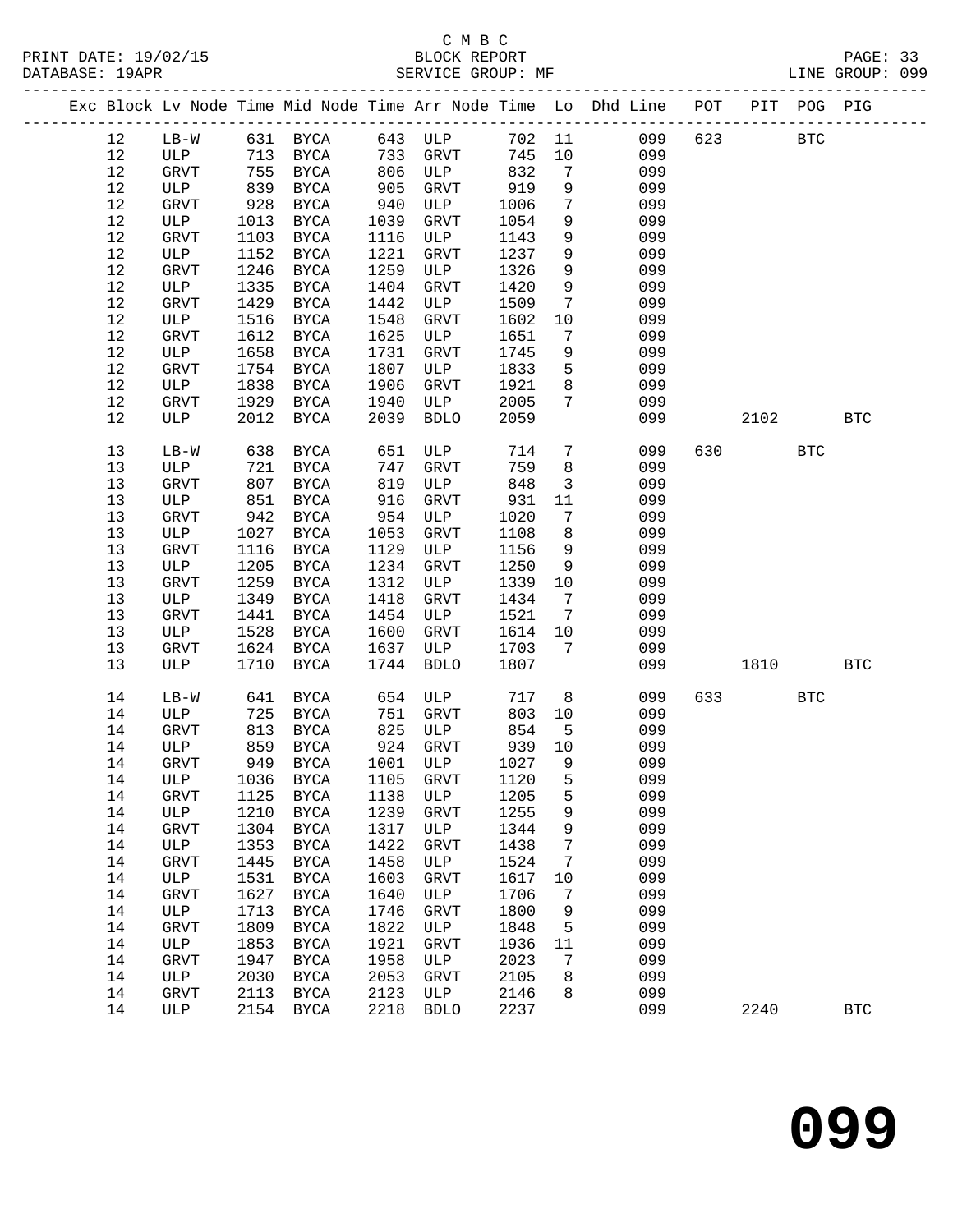|    |    |             |      | Exc Block Lv Node Time Mid Node Time Arr Node Time Lo Dhd Line POT |            |              |        |                 |             |            |            | PIT POG PIG |            |
|----|----|-------------|------|--------------------------------------------------------------------|------------|--------------|--------|-----------------|-------------|------------|------------|-------------|------------|
|    | 15 | BDKI        | 634  |                                                                    |            | SEHA         |        |                 | 658 1 1 095 | 633        | <b>BTC</b> |             |            |
|    | 15 | WFST        | 700  |                                                                    |            | ULP          | 729 10 |                 | 044         |            |            |             |            |
|    | 15 | ULP         |      | 739 BYCA 805 GRVT                                                  |            |              | 817    | 8 <sup>8</sup>  | 099         |            |            |             |            |
|    | 15 | GRVT        | 825  | BYCA                                                               | 837<br>940 | ULP          | 906    | 9               | 099         |            |            |             |            |
|    | 15 | ULP         | 915  | BYCA                                                               |            | GRVT         | 955    | 10              | 099         |            |            |             |            |
| 15 |    | GRVT        | 1005 | BYCA                                                               | 1018       | ULP          | 1045   | 9               | 099         |            |            |             |            |
|    | 15 | ULP         | 1054 | BYCA                                                               | 1123       | ${\tt GRVT}$ | 1138   | $5^{\circ}$     | 099         |            |            |             |            |
|    | 15 | GRVT        | 1143 | BYCA                                                               | 1156       | ULP          | 1223   | 9               | 099         |            |            |             |            |
|    | 15 | ULP         | 1232 | BYCA                                                               | 1301       | GRVT         | 1317   | 9               | 099         |            |            |             |            |
|    | 15 | GRVT        | 1326 | BYCA                                                               | 1339       | ULP          | 1406   | 10              | 099         |            |            |             |            |
|    | 15 | ULP         | 1416 | BYCA                                                               | 1445       | <b>GRVT</b>  | 1501   | 8               | 099         |            |            |             |            |
| 15 |    | GRVT        | 1509 | BYCA                                                               | 1522       | ULP          | 1548   | $\overline{7}$  | 099         |            |            |             |            |
|    | 15 | ULP         | 1555 | BYCA                                                               | 1627       | ${\tt GRVT}$ | 1641   | 10              | 099         |            |            |             |            |
|    | 15 | GRVT        | 1651 | BYCA                                                               | 1704       | ULP          | 1730   | $\overline{7}$  | 099         |            |            |             |            |
|    | 15 | ULP         | 1737 | BYCA                                                               | 1811       | GRVT         | 1825   | 9               | 099         |            |            |             |            |
| 15 |    | GRVT        | 1834 | BYCA                                                               | 1847       | ULP          | 1912   | 6               | 099         |            |            |             |            |
|    | 15 | ULP         | 1918 | BYCA                                                               | 1942       | GRVT         | 1955   | 10              | 099         |            |            |             |            |
|    | 15 | <b>GRVT</b> | 2005 | BYCA                                                               | 2015       | ULP          | 2039   | 9               | 099         |            |            |             |            |
|    | 15 | ULP         | 2048 | BYCA                                                               | 2111       | ${\tt GRVT}$ | 2123   | 10              | 099         |            |            |             |            |
|    | 15 | GRVT        | 2133 | BYCA                                                               | 2143       | ULP          | 2206   | 6               | 099         |            |            |             |            |
|    | 15 | ULP         | 2212 | BYCA                                                               | 2234       | GRVT         | 2245   | 8 <sup>8</sup>  | 099         |            |            |             |            |
| 15 |    | GRVT        | 2253 | <b>BYCA</b>                                                        | 2303       | ULP          | 2323   | 9               | 099         |            |            |             |            |
|    | 15 | ULP         | 2332 | BYCA                                                               | 2355       | <b>BDLO</b>  | 2412   |                 | 099         |            | 2415       |             | <b>BTC</b> |
|    | 16 | $LB-W$      | 644  | <b>BYCA</b>                                                        | 657        | ULP          | 720    | 9               |             | 099<br>636 |            | <b>BTC</b>  |            |
|    | 16 | ULP         | 729  | BYCA                                                               | 755        | GRVT         | 807    | 9               | 099         |            |            |             |            |
|    | 16 | GRVT        | 816  | <b>BYCA</b>                                                        | 828        | ULP          | 857    | $6\overline{6}$ | 099         |            |            |             |            |
|    | 16 | ULP         | 903  | BYCA                                                               | 928        | GRVT         | 943    | 10              | 099         |            |            |             |            |
|    | 16 | GRVT        | 953  | BYCA                                                               | 1005       | ULP          | 1031   | 9               | 099         |            |            |             |            |
|    | 16 | ULP         | 1040 | BYCA                                                               | 1109       | GRVT         | 1124   | 6               | 099         |            |            |             |            |
|    | 16 | <b>GRVT</b> | 1130 | BYCA                                                               | 1143       | ULP          | 1210   | 9               | 099         |            |            |             |            |
|    | 16 | ULP         | 1219 | BYCA                                                               | 1248       | GRVT         | 1304   | 9               | 099         |            |            |             |            |
|    | 16 | <b>GRVT</b> | 1313 | BYCA                                                               | 1326       | ULP          | 1353   | 9               | 099         |            |            |             |            |
|    | 16 | ULP         | 1402 | BYCA                                                               | 1431       | <b>GRVT</b>  | 1447   | 10              | 099         |            |            |             |            |
|    | 16 | GRVT        | 1457 | BYCA                                                               | 1510       | ULP          | 1536   | 7               | 099         |            |            |             |            |
|    | 16 | ULP         | 1543 | BYCA                                                               | 1615       | GRVT         | 1629   | 10              | 099         |            |            |             |            |
|    | 16 | <b>GRVT</b> | 1639 | BYCA                                                               | 1652       | ULP          | 1718   | $\overline{7}$  | 099         |            |            |             |            |
|    | 16 | ULP         | 1725 | BYCA                                                               | 1758       | GRVT         | 1812   | $\overline{7}$  | 099         |            |            |             |            |
|    | 16 | GRVT        | 1819 | BYCA                                                               | 1832       | ULP          | 1858   | $5^{\circ}$     | 099         |            |            |             |            |
|    | 16 | ULP         |      | 1903 BYCA                                                          | 1930       | <b>BDLO</b>  | 1950   |                 | 099         |            | 1953       |             | <b>BTC</b> |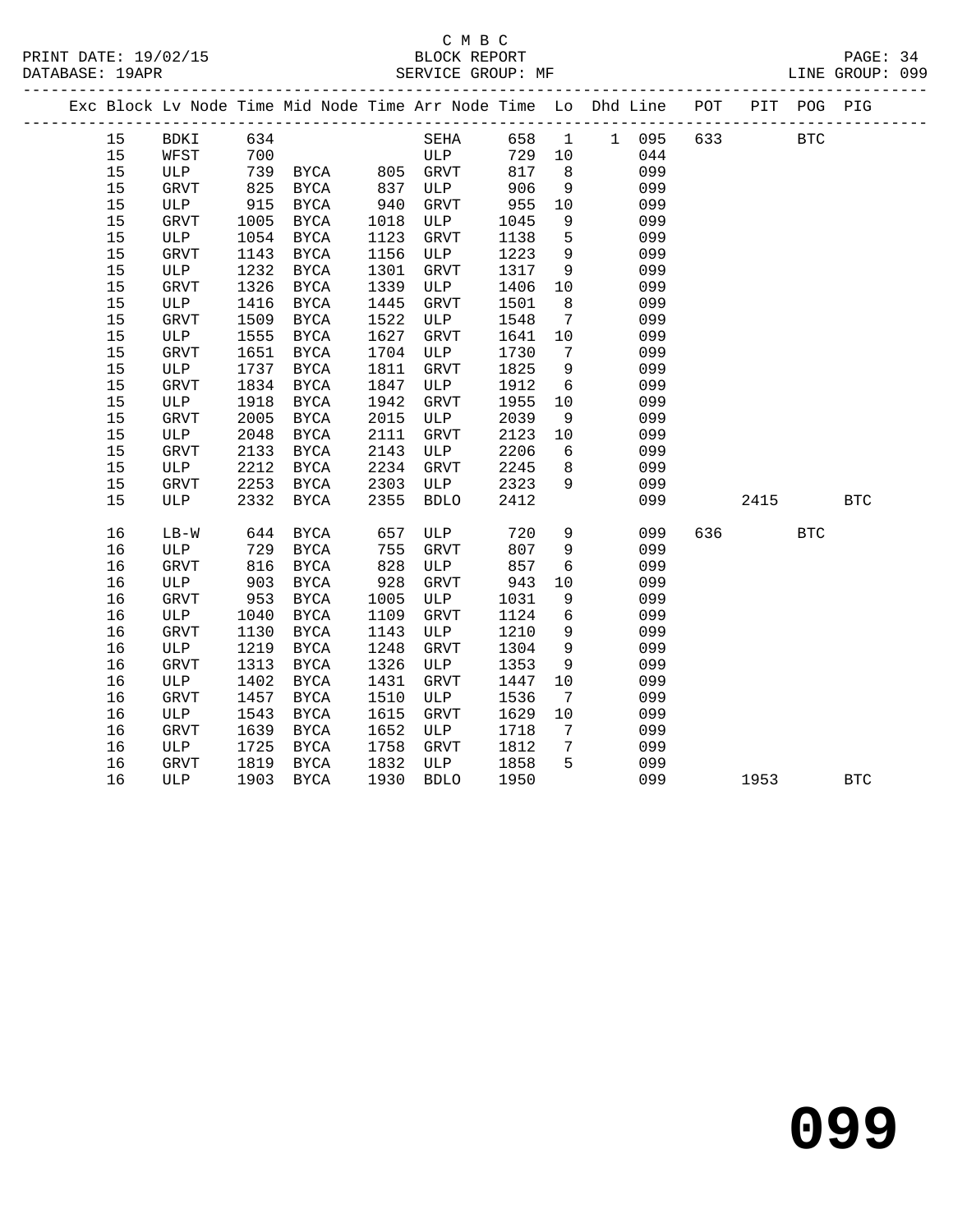| Exc Block Lv Node Time Mid Node Time Arr Node Time Lo Dhd Line POT PIT POG PIG |        |      |                         |      |             |        |                              |              |        |     |      |            |            |
|--------------------------------------------------------------------------------|--------|------|-------------------------|------|-------------|--------|------------------------------|--------------|--------|-----|------|------------|------------|
| 17                                                                             |        |      | LB-W 650 BYCA 703 ULP   |      |             | 726 10 |                              |              | 099    | 642 |      | <b>BTC</b> |            |
| 17                                                                             | ULP    |      | 736 BYCA                |      | 802 GRVT    | 814    | 9                            |              | 099    |     |      |            |            |
| 17                                                                             | GRVT   |      | 823 BYCA                |      | 835 ULP     | 904    | $\overline{7}$               |              | 099    |     |      |            |            |
| 17                                                                             | ULP    | 911  | BYCA                    | 936  | GRVT        | 951    | 10                           |              | 099    |     |      |            |            |
| 17                                                                             | GRVT   | 1001 | BYCA                    | 1014 | ULP         | 1041   | 8                            |              | 099    |     |      |            |            |
| 17                                                                             | ULP    | 1049 | BYCA                    | 1118 | GRVT        | 1133   | 6                            |              | 099    |     |      |            |            |
| 17                                                                             | GRVT   | 1139 | BYCA                    | 1152 | ULP         | 1219   | 9                            |              | 099    |     |      |            |            |
| 17                                                                             | ULP    | 1228 | BYCA                    | 1257 | GRVT        | 1313   | 9                            |              | 099    |     |      |            |            |
| 17                                                                             | GRVT   | 1322 | BYCA                    | 1335 | ULP         | 1402   | 9                            |              | 099    |     |      |            |            |
| 17                                                                             | ULP    | 1411 | BYCA                    | 1440 | GRVT        | 1456   | $7\overline{ }$              |              | 099    |     |      |            |            |
| 17                                                                             | GRVT   | 1503 | BYCA                    | 1516 | ULP         | 1542   | $7\phantom{.0}$              |              | 099    |     |      |            |            |
| 17                                                                             | ULP    | 1549 | BYCA                    | 1621 | GRVT        | 1635   | 10                           |              | 099    |     |      |            |            |
| 17                                                                             | GRVT   | 1645 | BYCA                    | 1658 | ULP         | 1724   | 7                            |              | 099    |     |      |            |            |
| 17                                                                             | ULP    | 1731 | BYCA                    | 1805 | GRVT        | 1819   | 10                           |              | 099    |     |      |            |            |
| 17                                                                             | GRVT   | 1829 | BYCA                    | 1842 | ULP         | 1907   | 6                            |              | 099    |     |      |            |            |
| 17                                                                             | ULP    | 1913 | BYCA                    | 1937 | GRVT        | 1950   | 9                            |              | 099    |     |      |            |            |
| 17                                                                             | GRVT   | 1959 | BYCA                    | 2009 | ULP         | 2033   | 9                            |              | 099    |     |      |            |            |
| 17                                                                             | ULP    | 2042 | BYCA                    | 2106 | <b>BDLO</b> | 2125   |                              |              | 099    |     | 2128 |            | <b>BTC</b> |
| 18                                                                             | $LB-W$ | 652  | BYCA                    | 706  | ULP         | 731    | 11                           |              | 099    |     | 644  | <b>BTC</b> |            |
| 18                                                                             | ULP    | 742  | BYCA                    | 808  | GRVT        | 820    | 8 <sup>8</sup>               |              | 099    |     |      |            |            |
| 18                                                                             | GRVT   | 828  | BYCA                    | 840  | ULP         | 909    | 10                           |              | 099    |     |      |            |            |
| 18                                                                             | ULP    | 919  | BYCA                    | 944  | GRVT        | 959    | 10                           |              | 099    |     |      |            |            |
| 18                                                                             | GRVT   | 1009 | BYCA                    | 1022 | ULP         | 1049   | 9                            |              | 099    |     |      |            |            |
| 18                                                                             | ULP    | 1058 | BYCA                    | 1127 | GRVT        | 1142   | 6                            |              | 099    |     |      |            |            |
| 18                                                                             | GRVT   | 1148 | BYCA                    | 1201 | ULP         | 1228   | 9                            |              | 099    |     |      |            |            |
| 18                                                                             | ULP    | 1237 | BYCA                    | 1306 | GRVT        | 1322   | 9                            |              | 099    |     |      |            |            |
| 18                                                                             | GRVT   | 1331 | BYCA                    | 1344 | ULP         | 1411   | 9                            |              | 099    |     |      |            |            |
| 18                                                                             | ULP    | 1420 | BYCA                    | 1449 | GRVT        | 1505   | $7\phantom{.0}$              |              | 099    |     |      |            |            |
| 18                                                                             | GRVT   | 1512 | BYCA                    | 1525 | ULP         | 1551   | $7\phantom{.0}\phantom{.0}7$ |              | 099    |     |      |            |            |
| 18                                                                             | ULP    | 1558 | BYCA                    | 1630 | GRVT        | 1644   | 10                           |              | 099    |     |      |            |            |
| 18                                                                             | GRVT   | 1654 | BYCA                    | 1707 | ULP         | 1733   | $\overline{7}$               |              | 099    |     |      |            |            |
| 18                                                                             | ULP    | 1740 | BYCA                    | 1814 | GRVT        | 1828   | 11                           |              | 099    |     |      |            |            |
| 18                                                                             | GRVT   | 1839 | BYCA                    | 1852 | ULP         | 1917   | 6                            |              | 099    |     |      |            |            |
| 18                                                                             | ULP    | 1923 | BYCA                    | 1947 | GRVT        | 2000   | 11                           |              | 099    |     |      |            |            |
| 18                                                                             | GRVT   | 2011 | BYCA                    | 2021 | ULP         | 2045   | 9                            |              | 099    |     |      |            |            |
| 18                                                                             | ULP    | 2054 | BYCA                    | 2117 | GRVT        | 2129   | 14                           |              | 099    |     |      |            |            |
| 18                                                                             | GRVT   | 2143 | BYCA                    | 2153 | ULP         | 2216   | $6\overline{6}$              |              | 099    |     |      |            |            |
| 18                                                                             | ULP    |      | 2222 BYCA               |      | 2244 GRVT   | 2255   | 8                            |              | 099    |     |      |            |            |
| 18                                                                             | GRVT   |      | 2303 BYCA 2313 ULP 2333 |      |             |        | 9                            |              | 099    |     |      |            |            |
| 18                                                                             | ULP    | 2342 | BYCA                    | 2404 | GRVT        | 2415   | 5                            |              | 099    |     |      |            |            |
| 18                                                                             | GRVT   | 2420 | BYCA                    | 2429 | ULP         | 2449   | 10                           |              | 099    |     |      |            |            |
| 18                                                                             | ULP    | 2459 | BYCA                    | 2521 | GRVT        | 2532   | 18                           |              | 099    |     |      |            |            |
| 18                                                                             | GRVT   | 2550 | BYCA                    | 2559 | ULP         | 2619   | 18                           | $\mathbf{1}$ | 099    |     |      |            |            |
| 18                                                                             | ULP1   | 2638 | GRBY                    | 2657 | SERO        | 2708   | $\overline{1}$               |              | N17    |     |      |            |            |
| 18                                                                             | SERO   | 2709 | BYGR                    | 2716 | ULP1        | 2734   | 11                           |              | 24 N17 |     |      |            |            |
| 18                                                                             | HODM   | 2809 | NWST                    | 2911 | SUST        | 2928   |                              |              | N19    |     | 2955 |            | <b>BTC</b> |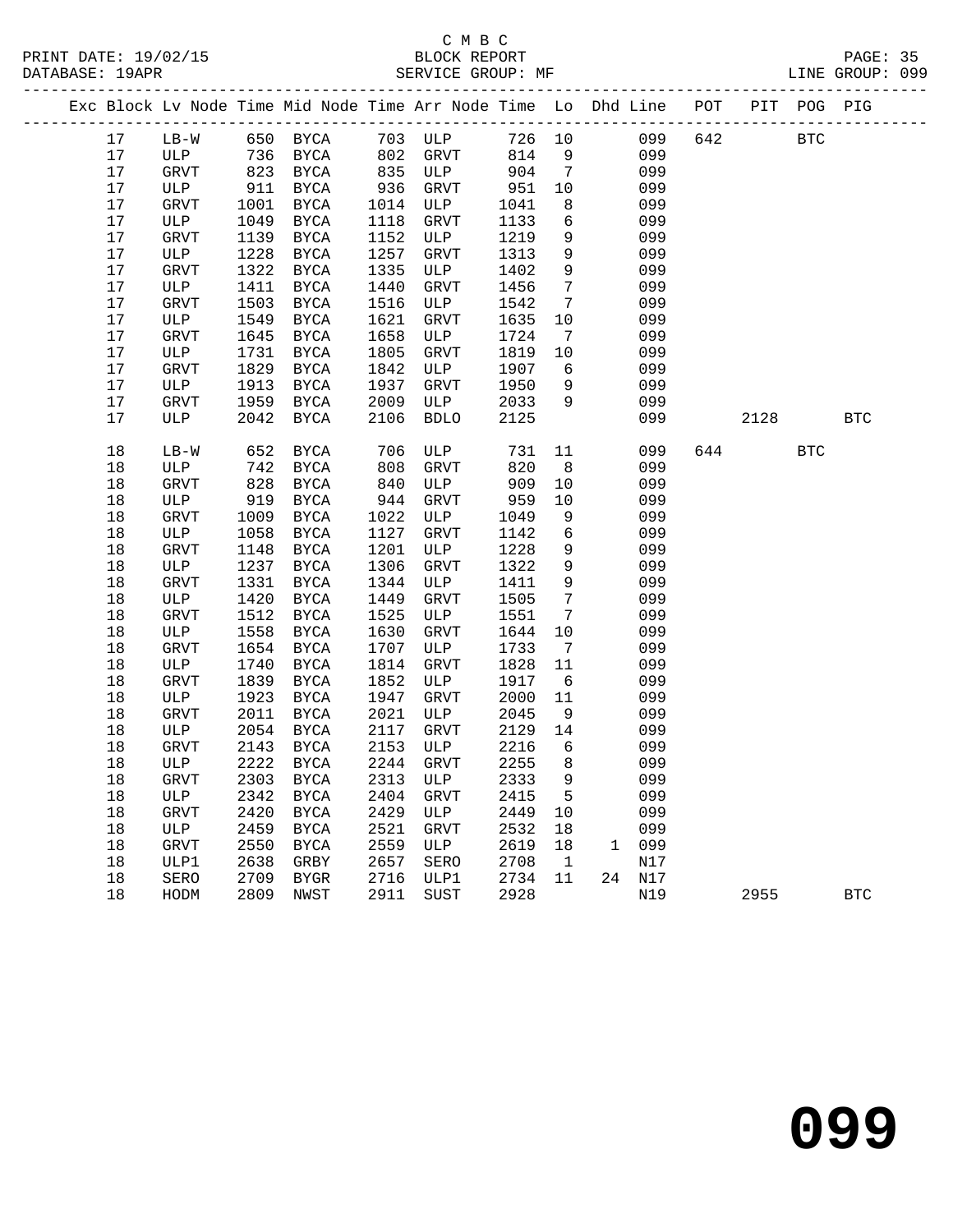|  |    |             |      |             |      |             |        |                 | Exc Block Lv Node Time Mid Node Time Arr Node Time Lo Dhd Line | POT |      | PIT POG PIG |            |
|--|----|-------------|------|-------------|------|-------------|--------|-----------------|----------------------------------------------------------------|-----|------|-------------|------------|
|  | 19 | LB-W        |      | 713 BYCA    | 727  | ULP         | 752 11 |                 | 099                                                            | 705 |      | <b>BTC</b>  |            |
|  | 19 | ULP         | 803  | BYCA        | 829  | <b>GRVT</b> | 841    | 9               | 099                                                            |     |      |             |            |
|  | 19 | GRVT        | 850  | BYCA        | 902  | ULP         | 931    | $4\overline{ }$ | 099                                                            |     |      |             |            |
|  | 19 | ULP         | 935  | BYCA        | 1000 | GRVT        | 1014   | 8               | 099                                                            |     |      |             |            |
|  | 19 | GRVT        | 1022 | BYCA        | 1035 | ULP         | 1102   | 10              | 099                                                            |     |      |             |            |
|  | 19 | ULP         | 1112 | BYCA        | 1141 | GRVT        | 1157   | 4               | 099                                                            |     |      |             |            |
|  | 19 | <b>GRVT</b> | 1201 | BYCA        | 1214 | ULP         | 1241   | 9               | 099                                                            |     |      |             |            |
|  | 19 | ULP         | 1250 | BYCA        | 1319 | GRVT        | 1335   | 9               | 099                                                            |     |      |             |            |
|  | 19 | <b>GRVT</b> | 1344 | <b>BYCA</b> | 1357 | ULP         | 1424   | 9               | 099                                                            |     |      |             |            |
|  | 19 | ULP         | 1433 | <b>BYCA</b> | 1504 | <b>GRVT</b> | 1518   | 9               | 099                                                            |     |      |             |            |
|  | 19 | <b>GRVT</b> | 1527 | BYCA        | 1540 | ULP         | 1606   | 7               | 099                                                            |     |      |             |            |
|  | 19 | ULP         | 1613 | BYCA        | 1645 | <b>GRVT</b> | 1659   | 10              | 099                                                            |     |      |             |            |
|  | 19 | GRVT        | 1709 | <b>BYCA</b> | 1722 | ULP         | 1748   | 7               | 099                                                            |     |      |             |            |
|  | 19 | ULP         | 1755 | <b>BYCA</b> | 1830 | <b>BDLO</b> | 1853   |                 | 099                                                            |     | 1856 |             | <b>BTC</b> |
|  |    |             |      |             |      |             |        |                 |                                                                |     |      |             |            |
|  | 20 | $LB-W$      | 719  | <b>BYCA</b> | 733  | ULP         | 758    | 11              | 099                                                            | 711 |      | <b>BTC</b>  |            |
|  | 20 | ULP         | 809  | <b>BYCA</b> | 835  | <b>GRVT</b> | 847    | 9               | 099                                                            |     |      |             |            |
|  | 20 | <b>GRVT</b> | 856  | <b>BYCA</b> | 908  | ULP         | 937    | 6               | 099                                                            |     |      |             |            |
|  | 20 | ULP         | 943  | <b>BYCA</b> | 1008 | <b>GRVT</b> | 1022   | 9               | 099                                                            |     |      |             |            |
|  | 20 | <b>GRVT</b> | 1031 | <b>BYCA</b> | 1044 | ULP         | 1111   | 10              | 099                                                            |     |      |             |            |
|  | 20 | ULP         | 1121 | <b>BYCA</b> | 1150 | <b>GRVT</b> | 1206   | 9               | 099                                                            |     |      |             |            |
|  | 20 | <b>GRVT</b> | 1215 | <b>BYCA</b> | 1228 | ULP         | 1255   | 9               | 099                                                            |     |      |             |            |
|  | 20 | ULP         | 1304 | BYCA        | 1333 | GRVT        | 1349   | 9               | 099                                                            |     |      |             |            |
|  | 20 | <b>GRVT</b> | 1358 | <b>BYCA</b> | 1411 | ULP         | 1438   | 7               | 099                                                            |     |      |             |            |
|  | 20 | ULP         | 1445 | <b>BYCA</b> | 1516 | GRVT        | 1530   | 6               | 099                                                            |     |      |             |            |
|  | 20 | GRVT        | 1536 | <b>BYCA</b> | 1549 | ULP         | 1615   | 7               | 099                                                            |     |      |             |            |
|  | 20 | ULP         | 1622 | <b>BYCA</b> | 1654 | <b>GRVT</b> | 1708   | 10              | 099                                                            |     |      |             |            |
|  | 20 | GRVT        | 1718 | BYCA        | 1731 | ULP         | 1757   | 7               | 099                                                            |     |      |             |            |
|  | 20 | ULP         | 1804 | BYCA        | 1836 | GRVT        | 1850   | 9               | 099                                                            |     |      |             |            |
|  | 20 | <b>GRVT</b> | 1859 | <b>BYCA</b> | 1910 | ULP         | 1935   | 8               | 099                                                            |     |      |             |            |
|  | 20 | ULP         | 1943 | BYCA        | 2010 | <b>BDLO</b> | 2030   |                 | 099                                                            |     | 2033 |             | <b>BTC</b> |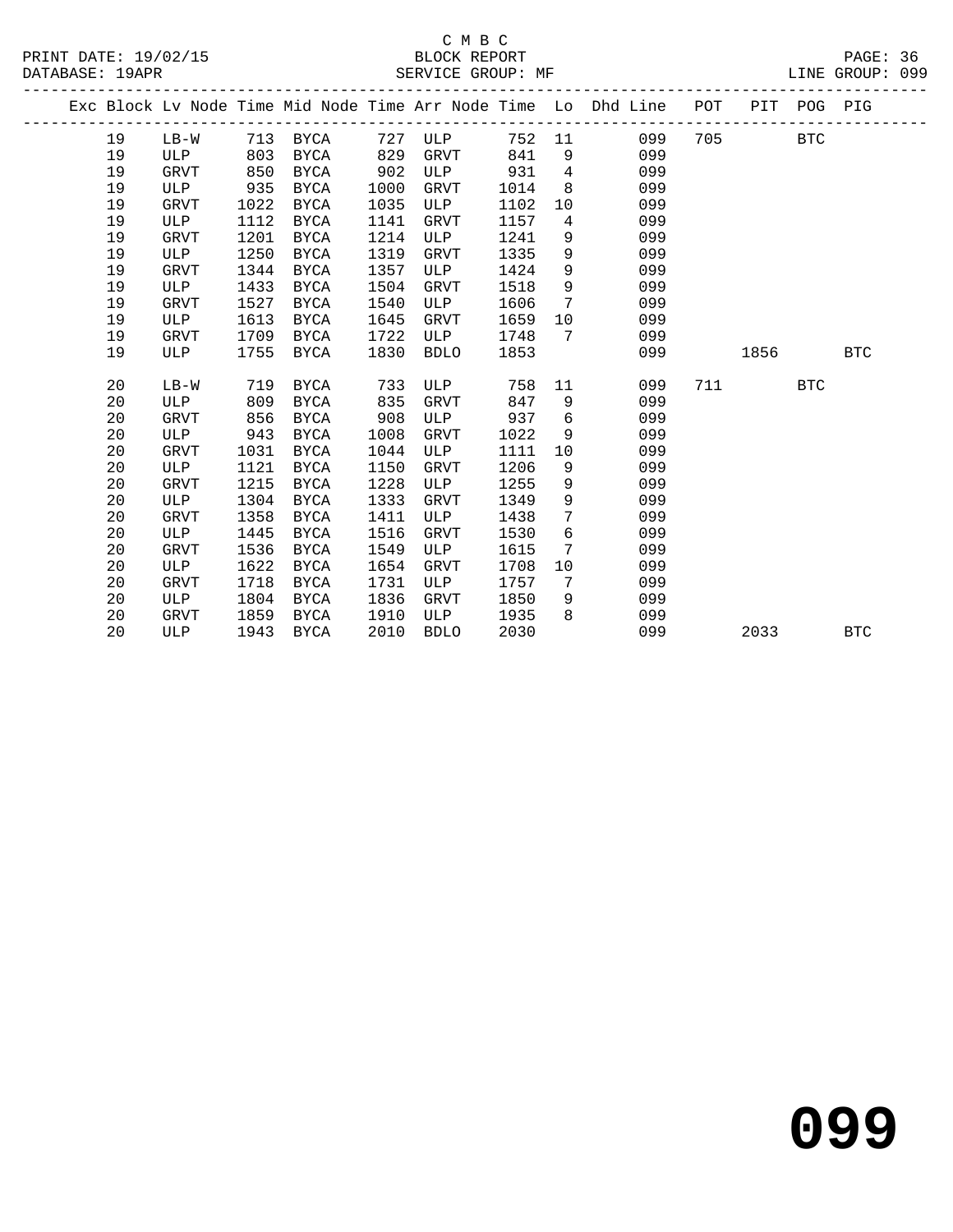|  |             |             |      | Exc Block Lv Node Time Mid Node Time Arr Node Time Lo Dhd Line POT PIT POG PIG |      |             |         |                 |        |     |      |            |            |
|--|-------------|-------------|------|--------------------------------------------------------------------------------|------|-------------|---------|-----------------|--------|-----|------|------------|------------|
|  | 21          | $LB-W$      |      | 751 BYCA 807 ULP 833                                                           |      |             |         | 9               | 099    | 743 |      | <b>BTC</b> |            |
|  | 21          | ULP         |      | 842 BYCA                                                                       |      | 908 GRVT    | 922     | 9               | 099    |     |      |            |            |
|  | 21          | GRVT        | 931  | BYCA                                                                           | 943  | <b>ULP</b>  | 1009    | 9               | 099    |     |      |            |            |
|  | 21          | ULP         | 1018 | BYCA                                                                           | 1044 | GRVT        | 1059    | 8               | 099    |     |      |            |            |
|  | 21          | GRVT        | 1107 | BYCA                                                                           | 1120 | ULP         | 1147    | 9               | 099    |     |      |            |            |
|  | 21          | ULP         | 1156 | BYCA                                                                           | 1225 | GRVT        | 1241    | 9               | 099    |     |      |            |            |
|  | 21          | GRVT        | 1250 | BYCA                                                                           | 1303 | ULP         | 1330    | 10              | 099    |     |      |            |            |
|  | 21          | ULP         | 1340 | BYCA                                                                           | 1409 | GRVT        | 1425    | 8               | 099    |     |      |            |            |
|  | 21          | GRVT        | 1433 | BYCA                                                                           | 1446 | ULP         | 1513    | 6               | 099    |     |      |            |            |
|  | 21          | ULP         | 1519 | BYCA                                                                           | 1551 | GRVT        | 1605    | 10              | 099    |     |      |            |            |
|  | 21          | GRVT        | 1615 | BYCA                                                                           | 1628 | ULP         | 1654    | $\overline{7}$  | 099    |     |      |            |            |
|  | 21          | ULP         | 1701 | BYCA                                                                           | 1734 | GRVT        | 1748    | 11              | 099    |     |      |            |            |
|  | 21          | GRVT        | 1759 | BYCA                                                                           | 1812 | ULP         | 1838    | 5               | 099    |     |      |            |            |
|  | 21          | ULP         | 1843 | BYCA                                                                           | 1911 | GRVT        | 1926    | 9               | 099    |     |      |            |            |
|  | 21          | GRVT        | 1935 | BYCA                                                                           | 1946 | ULP         | 2011    | $\overline{7}$  | 099    |     |      |            |            |
|  | 21          | ULP         | 2018 | BYCA                                                                           | 2042 | GRVT        | 2055    | 8               | 099    |     |      |            |            |
|  | 21          | GRVT        | 2103 | BYCA                                                                           | 2113 | ULP         | 2136    | 10              | 099    |     |      |            |            |
|  | 21          | ULP         | 2146 | BYCA                                                                           | 2209 | GRVT        | 2221    | 12              | 099    |     |      |            |            |
|  | 21          | GRVT        | 2233 | BYCA                                                                           | 2243 | ULP         | 2303    | 9               | 099    |     |      |            |            |
|  | 21          | ULP         | 2312 | BYCA                                                                           | 2334 | GRVT        | 2345    | $5^{\circ}$     | 099    |     |      |            |            |
|  | 21          | GRVT        | 2350 | BYCA                                                                           | 2400 | ULP         | 2420    | 10              | 099    |     |      |            |            |
|  | 21          | ULP         | 2430 | BYCA                                                                           | 2452 | GRVT        | 2503    | 17              | 099    |     |      |            |            |
|  | 21          | GRVT        | 2520 | BYCA                                                                           | 2529 | ULP         | 2549    | 18              | 1 099  |     |      |            |            |
|  | 21          | ULP1        | 2608 | GRBY                                                                           | 2627 | SERO        | 2638    | 10              | N17    |     |      |            |            |
|  | 21          | SERO        | 2648 | BYGR                                                                           | 2655 | ULP1        | 2713    | $\overline{a}$  | 24 N17 |     |      |            |            |
|  | 21          | HODM        | 2739 | $HK-E$                                                                         | 2801 | SFU         | 2823    | $\overline{4}$  | N35    |     |      |            |            |
|  | 21          | SFU         | 2827 | $HK-W$                                                                         | 2848 | HODM        | 2904    | $-5$            | N35    |     |      |            |            |
|  | 21          | HODM        | 2909 | $HK-E$                                                                         | 2931 | SFU         | 2953    |                 | N35    |     | 3010 |            | <b>BTC</b> |
|  | 22          | $LB-W$      | 803  | BYCA                                                                           | 819  | ULP         | 845     | 10              | 099    | 755 |      | <b>BTC</b> |            |
|  | 22          | ULP         | 855  | BYCA                                                                           | 920  | GRVT        | 935     | 10              | 099    |     |      |            |            |
|  | 22          | GRVT        | 945  | BYCA                                                                           | 957  | ULP         | 1023    | 8 <sup>8</sup>  | 099    |     |      |            |            |
|  | $2\sqrt{2}$ | ULP         | 1031 | BYCA                                                                           | 1100 | GRVT        | 1115    | $6\overline{6}$ | 099    |     |      |            |            |
|  | 22          | <b>GRVT</b> | 1121 | BYCA                                                                           | 1134 | ULP         | 1201    | 13              | 099    |     |      |            |            |
|  | 22          | ULP         | 1214 | BYCA                                                                           | 1243 | GRVT        | 1259    | 9               | 099    |     |      |            |            |
|  | 22          | GRVT        | 1308 | BYCA                                                                           | 1321 | ULP         | 1348    | 10              | 099    |     |      |            |            |
|  | 22          | ULP         | 1358 | BYCA                                                                           | 1427 | GRVT        | 1443    | 10              | 099    |     |      |            |            |
|  | 22          | GRVT        | 1453 | BYCA                                                                           | 1506 | ULP         | 1532    | $5^{\circ}$     | 099    |     |      |            |            |
|  | 22          | ULP         |      | 1537 BYCA                                                                      |      | 1609 GRVT   | 1623 10 |                 | 099    |     |      |            |            |
|  | 22          | GRVT        |      | 1633 BYCA 1646 ULP 1712 7                                                      |      |             |         |                 | 099    |     |      |            |            |
|  | 22          | ULP         | 1719 | BYCA                                                                           | 1752 | GRVT        | 1806    | 8               | 099    |     |      |            |            |
|  | 22          | GRVT        | 1814 | BYCA                                                                           | 1827 | ULP         | 1853    | 5               | 099    |     |      |            |            |
|  | 22          | ULP         | 1858 | <b>BYCA</b>                                                                    | 1926 | GRVT        | 1941    | 12              | 099    |     |      |            |            |
|  | 22          | GRVT        | 1953 | BYCA                                                                           | 2004 | ULP         | 2029    | 7               | 099    |     |      |            |            |
|  | 22          | ULP         | 2036 | <b>BYCA</b>                                                                    | 2059 | GRVT        | 2111    | 12              | 099    |     |      |            |            |
|  | 22          | GRVT        | 2123 | BYCA                                                                           | 2133 | ULP         | 2156    | 6               | 099    |     |      |            |            |
|  | 22          | ULP         | 2202 | BYCA                                                                           | 2224 | GRVT        | 2235    | 8               | 099    |     |      |            |            |
|  | 22          | GRVT        | 2243 | <b>BYCA</b>                                                                    | 2253 | ULP         | 2313    | 9               | 099    |     |      |            |            |
|  | 22          | ULP         | 2322 | BYCA                                                                           | 2344 | GRVT        | 2355    | 10              | 099    |     |      |            |            |
|  | 22          | GRVT        | 2405 | <b>BYCA</b>                                                                    | 2414 | ULP         | 2434    | 10              | 099    |     |      |            |            |
|  | 22          | ULP         | 2444 | BYCA                                                                           | 2506 | GRVT        | 2517    | 18              | 099    |     |      |            |            |
|  | 22          | GRVT        | 2535 | BYCA                                                                           | 2544 | ULP         | 2604    | 6               | 099    |     |      |            |            |
|  | 22          | ULP         | 2610 | BYCA                                                                           | 2632 | <b>GRVT</b> | 2643    | 26              | 20 099 |     |      |            |            |
|  | 22          | HODM        | 2729 |                                                                                |      | NWST        | 2831    |                 | N19    |     | 2851 |            | <b>BTC</b> |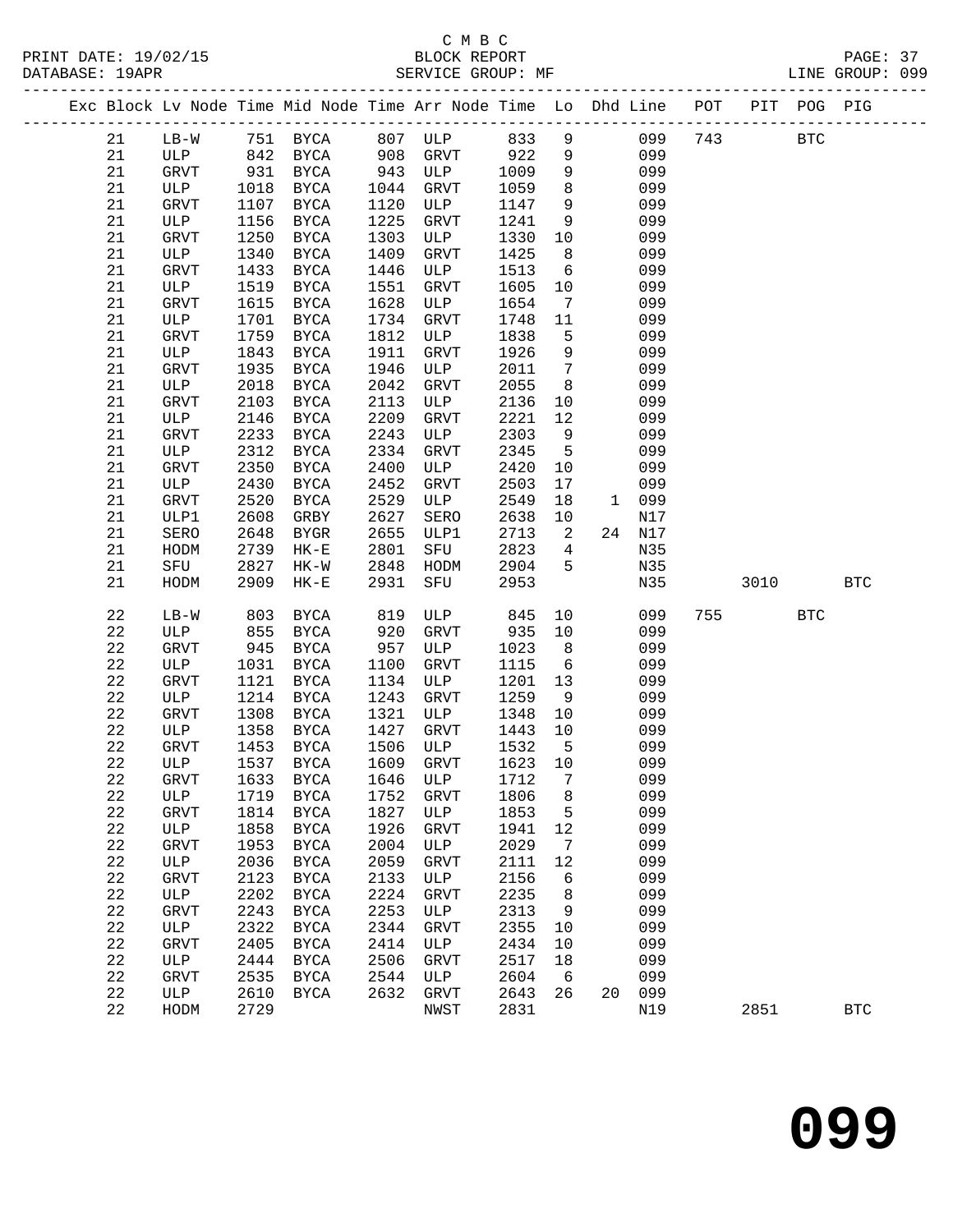|    |             |      |                     |      |                                 |         |                 | Exc Block Lv Node Time Mid Node Time Arr Node Time Lo Dhd Line POT PIT POG PIG |              |      |              |            |
|----|-------------|------|---------------------|------|---------------------------------|---------|-----------------|--------------------------------------------------------------------------------|--------------|------|--------------|------------|
| 31 |             |      |                     |      | LB-W 1202 BYCA 1220 ULP 1249 10 |         |                 |                                                                                | 099 1157 BTC |      |              |            |
| 31 | ULP         |      | 1259 BYCA 1328 GRVT |      |                                 | 1344    |                 | $9 \left( \frac{1}{2} \right)$<br>099                                          |              |      |              |            |
| 31 | GRVT        |      |                     |      | 1353 BYCA 1406 ULP 1433         |         | 8 <sup>8</sup>  | 099                                                                            |              |      |              |            |
| 31 | ULP         |      | 1441 BYCA           |      | 1512 GRVT                       | 1526    | $7\overline{ }$ | 099                                                                            |              |      |              |            |
|    |             |      |                     |      |                                 |         |                 |                                                                                |              |      |              |            |
| 31 | GRVT        |      | 1533 BYCA           |      | 1546 ULP                        | 1612    | $\overline{7}$  | 099                                                                            |              |      |              |            |
| 31 | ULP         |      | 1619 BYCA           |      | 1651 GRVT                       | 1705    | 10              | 099                                                                            |              |      |              |            |
| 31 | GRVT        |      | 1715 BYCA           |      | 1728 ULP                        | 1754    | $\overline{7}$  | 099                                                                            |              |      |              |            |
| 31 | ULP         |      | 1801 BYCA           |      | 1834 BDLO                       | 1857    |                 |                                                                                | 099 — 100    | 1900 |              | <b>BTC</b> |
|    |             |      |                     |      |                                 |         |                 |                                                                                |              |      |              |            |
| 32 | ULP         |      | 1452 BYCA           |      | 1523 GRVT                       | 1537    |                 | 8 <sup>8</sup>                                                                 | 099 1358 BTC |      |              |            |
| 32 | GRVT        |      |                     |      | 1545 BYCA 1558 ULP              | 1624    | $7\overline{ }$ | 099                                                                            |              |      |              |            |
|    |             |      |                     |      |                                 |         |                 |                                                                                |              |      |              |            |
| 32 | ULP         |      | 1631 BYCA           |      | 1704 BDLO                       | 1728    |                 |                                                                                | 099 1731     |      |              | <b>BTC</b> |
|    |             |      |                     |      |                                 |         |                 |                                                                                |              |      |              |            |
| 33 | ULP         |      | 1504 BYCA           |      | 1536 GRVT                       | 1550    | $7\overline{ }$ |                                                                                | 099 1410     |      | BTC          |            |
| 33 | <b>GRVT</b> |      | 1557 BYCA           |      | 1610 ULP                        | 1636    | $7\overline{ }$ | 099                                                                            |              |      |              |            |
| 33 | ULP         |      | 1643 BYCA           |      | 1716 BDLO                       | 1740    |                 |                                                                                | 099 — 100    | 1743 |              | <b>BTC</b> |
|    |             |      |                     |      |                                 |         |                 |                                                                                |              |      |              |            |
| 34 | ULP         |      | 1510 BYCA           |      | 1542 GRVT                       | 1556 10 |                 |                                                                                | 099 1416 BTC |      |              |            |
| 34 | GRVT        |      |                     |      | 1606 BYCA 1619 ULP 1645         |         | $7\overline{ }$ | 099                                                                            |              |      |              |            |
| 34 | ULP         |      | 1652 BYCA           |      | 1726 BDLO                       | 1750    |                 |                                                                                | 099 1753     |      |              | <b>BTC</b> |
|    |             |      |                     |      |                                 |         |                 |                                                                                |              |      |              |            |
|    |             |      |                     |      |                                 |         |                 |                                                                                |              |      |              |            |
| 35 | ULP         |      | 1522 BYCA           |      | 1554 GRVT                       | 1608 10 |                 |                                                                                | 099 1428 BTC |      |              |            |
| 35 | GRVT        |      | 1618 BYCA           |      | 1631 ULP                        | 1657    | 7               | 099                                                                            |              |      |              |            |
| 35 | ULP         |      | 1704 BYCA           |      | 1738 BDLO                       | 1801    |                 |                                                                                | 099 1804     |      |              | <b>BTC</b> |
|    |             |      |                     |      |                                 |         |                 |                                                                                |              |      |              |            |
| 36 | $LB-W$      |      | 1441 BYCA           |      | 1459 ULP                        | 1528 6  |                 |                                                                                | 099 1436 BTC |      |              |            |
| 36 | ULP         |      | 1534 BYCA           |      | 1606 GRVT                       | 1620    | 10              | 099                                                                            |              |      |              |            |
| 36 | GRVT        |      | 1630 BYCA           |      | 1643 ULP                        | 1709    | $\overline{7}$  | 099                                                                            |              |      |              |            |
|    |             |      |                     |      |                                 |         |                 |                                                                                |              |      |              |            |
| 36 | ULP         |      | 1716 BYCA           | 1750 | BDLO                            | 1813    |                 |                                                                                | 099 1816     |      |              | <b>BTC</b> |
|    |             |      |                     |      |                                 |         |                 |                                                                                |              |      |              |            |
| 37 | ULP         |      | 1540 BYCA           | 1612 | GRVT                            | 1626    |                 | 10                                                                             | 099 1446 BTC |      |              |            |
| 37 | GRVT        |      | 1636 BYCA           |      | 1649 ULP                        | 1715    | $\overline{7}$  | 099                                                                            |              |      |              |            |
| 37 | ULP         |      | 1722 BYCA           |      | 1756 BDLO                       | 1819    |                 |                                                                                | 099 — 100    | 1822 |              | <b>BTC</b> |
|    |             |      |                     |      |                                 |         |                 |                                                                                |              |      |              |            |
| 38 | $LB-W$      |      | 1459 BYCA           |      | 1517 ULP                        | 1543    |                 | 9                                                                              | 099 1454 BTC |      |              |            |
| 38 | ULP         |      |                     |      | 1552 BYCA 1624 GRVT             | 1638    | 10              | 099                                                                            |              |      |              |            |
| 38 | GRVT        |      |                     |      | 1648 BYCA 1701 ULP 1727         |         | $7\overline{ }$ | 099                                                                            |              |      |              |            |
| 38 | ULP         |      | 1734 BYCA           |      | 1809 BDLO                       | 1832    |                 |                                                                                | 099 1835     |      |              | <b>BTC</b> |
|    |             |      |                     |      |                                 |         |                 |                                                                                |              |      |              |            |
|    |             |      |                     |      |                                 |         |                 |                                                                                |              |      |              |            |
| 39 |             |      |                     |      |                                 |         |                 | LB-W 1508 BYCA 1526 ULP 1552 9 099 1503                                        |              |      | $_{\rm BTC}$ |            |
| 39 | ULP         | 1601 | BYCA                | 1633 | GRVT                            | 1647    | 10              | 099                                                                            |              |      |              |            |
| 39 | GRVT        | 1657 | BYCA                | 1710 | ULP                             | 1736    | 7               | 099                                                                            |              |      |              |            |
| 39 | ULP         | 1743 | BYCA                | 1818 | <b>BDLO</b>                     | 1841    |                 | 099                                                                            |              | 1844 |              | <b>BTC</b> |
|    |             |      |                     |      |                                 |         |                 |                                                                                |              |      |              |            |
| 40 | $LB-W$      | 1517 | <b>BYCA</b>         | 1535 | ULP                             | 1601    | 9               | 099                                                                            | 1512         |      | <b>BTC</b>   |            |
| 40 | ULP         | 1610 | BYCA                | 1642 | GRVT                            | 1656    | 10              | 099                                                                            |              |      |              |            |
|    |             |      |                     |      |                                 |         |                 |                                                                                |              |      |              |            |
| 40 | <b>GRVT</b> |      | 1706 BYCA           | 1719 | ULP                             | 1745    | 7               | 099                                                                            |              |      |              |            |
| 40 | ULP         | 1752 | BYCA                | 1827 | <b>BDLO</b>                     | 1850    |                 | 099                                                                            |              | 1853 |              | <b>BTC</b> |
|    |             |      |                     |      |                                 |         |                 |                                                                                |              |      |              |            |
| 41 | $LB-W$      | 1532 | <b>BYCA</b>         | 1550 | ULP                             | 1616    | $\overline{9}$  | 099                                                                            |              | 1527 | <b>BTC</b>   |            |
| 41 | ULP         | 1625 | BYCA                | 1657 | GRVT                            | 1711    | 10              | 099                                                                            |              |      |              |            |
| 41 | GRVT        | 1721 | BYCA                | 1734 | ULP                             | 1800    | 7               | 099                                                                            |              |      |              |            |
| 41 | ULP         |      | 1807 BYCA           | 1840 | <b>BDLO</b>                     | 1903    |                 | 099                                                                            |              | 1906 |              | <b>BTC</b> |
|    |             |      |                     |      |                                 |         |                 |                                                                                |              |      |              |            |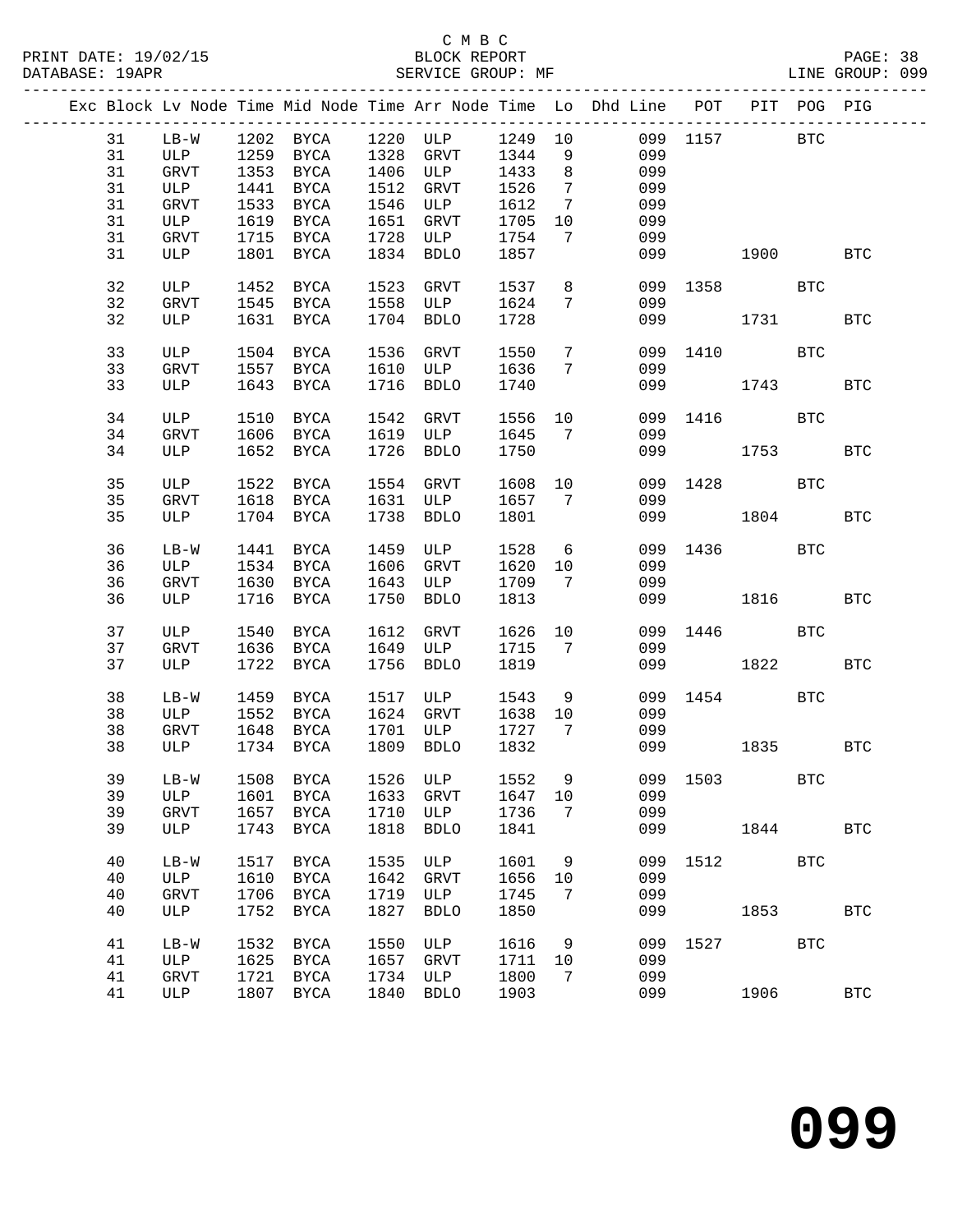## C M B C<br>BLOCK REPORT<br>משמעים מפטוס: MF

| DATABASE: 19APR |    |      |      |                |      | SERVICE GROUP: MF                                                  |        |                 |                                                                                                                                                                                                                                                                                                                                                                                      |     |              |                 | LINE GROUP: 099 |  |
|-----------------|----|------|------|----------------|------|--------------------------------------------------------------------|--------|-----------------|--------------------------------------------------------------------------------------------------------------------------------------------------------------------------------------------------------------------------------------------------------------------------------------------------------------------------------------------------------------------------------------|-----|--------------|-----------------|-----------------|--|
|                 |    |      |      |                |      | Exc Block Lv Node Time Mid Node Time Arr Node Time Lo Dhd Line POT |        |                 |                                                                                                                                                                                                                                                                                                                                                                                      |     |              |                 | PIT POG PIG     |  |
|                 | 42 |      |      | LB-W 1553 BYCA |      | 1613 ULP 1639 7                                                    |        |                 |                                                                                                                                                                                                                                                                                                                                                                                      |     | 099 1548 BTC |                 |                 |  |
|                 | 42 | ULP  | 1646 | BYCA           | 1719 | GRVT                                                               | 1733   | 8               |                                                                                                                                                                                                                                                                                                                                                                                      | 099 |              |                 |                 |  |
|                 | 42 | GRVT | 1741 | BYCA           | 1754 | ULP                                                                | 1820   | 6               |                                                                                                                                                                                                                                                                                                                                                                                      | 099 |              |                 |                 |  |
|                 | 42 | ULP  | 1826 | BYCA           | 1854 | GRVT                                                               | 1909   | 8               |                                                                                                                                                                                                                                                                                                                                                                                      | 099 |              |                 |                 |  |
|                 | 42 | GRVT | 1917 | BYCA           | 1928 | ULP                                                                | 1953   | 7               |                                                                                                                                                                                                                                                                                                                                                                                      | 099 |              |                 |                 |  |
|                 | 42 | ULP  | 2000 | BYCA           | 2024 | GRVT                                                               | 2037   | 11              |                                                                                                                                                                                                                                                                                                                                                                                      | 099 |              |                 |                 |  |
|                 | 42 | GRVT | 2048 | BYCA           | 2058 | ULP                                                                | 2122   | 9               |                                                                                                                                                                                                                                                                                                                                                                                      | 099 |              |                 |                 |  |
|                 | 42 | ULP  | 2131 | BYCA           | 2154 | GRVT                                                               | 2206   | 7               |                                                                                                                                                                                                                                                                                                                                                                                      | 099 |              |                 |                 |  |
|                 | 42 | GRVT | 2213 | BYCA           | 2223 | ULP                                                                | 2243   | 9               |                                                                                                                                                                                                                                                                                                                                                                                      | 099 |              |                 |                 |  |
|                 | 42 | ULP  | 2252 | BYCA           | 2314 | GRVT                                                               | 2325   | 10              |                                                                                                                                                                                                                                                                                                                                                                                      | 099 |              |                 |                 |  |
|                 | 42 | GRVT | 2335 | BYCA           | 2345 | ULP                                                                | 2405   | 11              |                                                                                                                                                                                                                                                                                                                                                                                      | 099 |              |                 |                 |  |
|                 | 42 | ULP  | 2416 | BYCA           | 2438 | GRVT                                                               | 2449   | 16              |                                                                                                                                                                                                                                                                                                                                                                                      | 099 |              |                 |                 |  |
|                 | 42 | GRVT | 2505 | BYCA           | 2514 | ULP                                                                | 2534   | 6               |                                                                                                                                                                                                                                                                                                                                                                                      | 099 |              |                 |                 |  |
|                 | 42 | ULP  | 2540 | BYCA           | 2603 | BDLO                                                               | 2620   |                 |                                                                                                                                                                                                                                                                                                                                                                                      | 099 | 2623         |                 | <b>BTC</b>      |  |
|                 | 51 | LB-W | 655  | BYCA           | 709  | ULP                                                                | 734 11 |                 |                                                                                                                                                                                                                                                                                                                                                                                      | 099 | 647 BTC      |                 |                 |  |
|                 | 51 | ULP  | 745  | BYCA           | 811  | GRVT                                                               | 823    | 8 <sup>8</sup>  |                                                                                                                                                                                                                                                                                                                                                                                      | 099 |              |                 |                 |  |
|                 | 51 | GRVT | 831  | BYCA           | 843  | ULP                                                                | 912    |                 |                                                                                                                                                                                                                                                                                                                                                                                      | 099 |              | 957 — 10        | <b>BTC</b>      |  |
|                 | 52 | BDKI | 650  |                |      | SEHA                                                               | 716    | $\overline{2}$  | $\mathbf{1}$                                                                                                                                                                                                                                                                                                                                                                         | 095 | 649 — 10     | <b>BTC</b>      |                 |  |
|                 | 52 | WFST | 719  |                |      | ULP                                                                | 750    | $4\overline{ }$ |                                                                                                                                                                                                                                                                                                                                                                                      | 044 |              |                 |                 |  |
|                 | 52 | ULP  | 754  | BYCA           | 820  | GRVT                                                               | 832    | 9               |                                                                                                                                                                                                                                                                                                                                                                                      | 099 |              |                 |                 |  |
|                 | 52 | GRVT | 841  | BYCA           | 853  | ULP                                                                | 922    |                 |                                                                                                                                                                                                                                                                                                                                                                                      | 099 | 1007         |                 | BTC             |  |
|                 |    |      |      |                |      | $710$ TTD                                                          |        |                 | $\overline{1}$ $\overline{1}$ $\overline{1}$ $\overline{1}$ $\overline{1}$ $\overline{1}$ $\overline{1}$ $\overline{1}$ $\overline{1}$ $\overline{1}$ $\overline{1}$ $\overline{1}$ $\overline{1}$ $\overline{1}$ $\overline{1}$ $\overline{1}$ $\overline{1}$ $\overline{1}$ $\overline{1}$ $\overline{1}$ $\overline{1}$ $\overline{1}$ $\overline{1}$ $\overline{1}$ $\overline{$ |     |              | mm <sub>2</sub> |                 |  |

| ے ر | ◡⊥⊏    | ノンエ | 고나서         | 0 4 U | ⊾ ∨ ⊾ت      | ے ت  | –  | Uシン |     |      |            |            |
|-----|--------|-----|-------------|-------|-------------|------|----|-----|-----|------|------------|------------|
| 52  | GRVT   | 841 | <b>BYCA</b> | 853   | ULP         | 922  |    | 099 |     | 1007 |            | <b>BTC</b> |
| 53  | $LB-W$ | 658 | <b>BYCA</b> | 712   | ULP         | 737  | 11 | 099 | 650 |      | <b>BTC</b> |            |
| 53  | ULP    | 748 | <b>BYCA</b> | 814   | GRVT        | 826  | 9  | 099 |     |      |            |            |
| 53  | GRVT   | 835 | <b>BYCA</b> | 847   | ULP         | 916  | 7  | 099 |     |      |            |            |
| 53  | ULP    | 923 | <b>BYCA</b> | 948   | <b>BDLO</b> | 1009 |    | 099 |     | 1012 |            | <b>BTC</b> |
| 54  | $LB-W$ | 710 | <b>BYCA</b> | 724   | ULP         | 749  | 11 | 099 | 702 |      | <b>BTC</b> |            |
| 54  | ULP    | 800 | <b>BYCA</b> | 826   | <b>GRVT</b> | 838  | 9  | 099 |     |      |            |            |
| 54  | GRVT   | 847 | <b>BYCA</b> | 859   | ULP         | 928  |    | 099 |     | 1013 |            | <b>BTC</b> |
| 55  | $LB-W$ | 724 | <b>BYCA</b> | 740   | ULP         | 806  | 9  | 099 | 716 |      | <b>BTC</b> |            |
| 55  | ULP    | 815 | <b>BYCA</b> | 841   | GRVT        | 853  | 10 | 099 |     |      |            |            |
| 55  | GRVT   | 903 | <b>BYCA</b> | 915   | ULP         | 941  |    | 099 |     | 1026 |            | <b>BTC</b> |
| 56  | $LB-W$ | 733 | <b>BYCA</b> | 749   | ULP         | 815  | 9  | 099 | 725 |      | BTC        |            |
| 56  | ULP    | 824 | <b>BYCA</b> | 850   | GRVT        | 902  | 10 | 099 |     |      |            |            |
| 56  | GRVT   | 912 | <b>BYCA</b> | 924   | ULP         | 950  |    | 099 |     | 1035 |            | <b>BTC</b> |
| 57  | $LB-W$ | 745 | <b>BYCA</b> | 801   | ULP         | 827  | 9  | 099 | 737 |      | <b>BTC</b> |            |
| 57  | ULP    | 836 | <b>BYCA</b> | 902   | <b>GRVT</b> | 916  | 9  | 099 |     |      |            |            |
| 57  | GRVT   | 925 | <b>BYCA</b> | 937   | ULP         | 1003 |    | 099 |     | 1041 |            | <b>BTC</b> |
| 58  | $LB-W$ | 754 | <b>BYCA</b> | 810   | ULP         | 836  | 9  | 099 | 746 |      | BTC        |            |
| 58  | ULP    | 845 | <b>BYCA</b> | 910   | <b>GRVT</b> | 925  | 11 | 099 |     |      |            |            |
| 58  | GRVT   | 936 | <b>BYCA</b> | 948   | ULP         | 1014 |    | 099 |     | 1052 |            | <b>BTC</b> |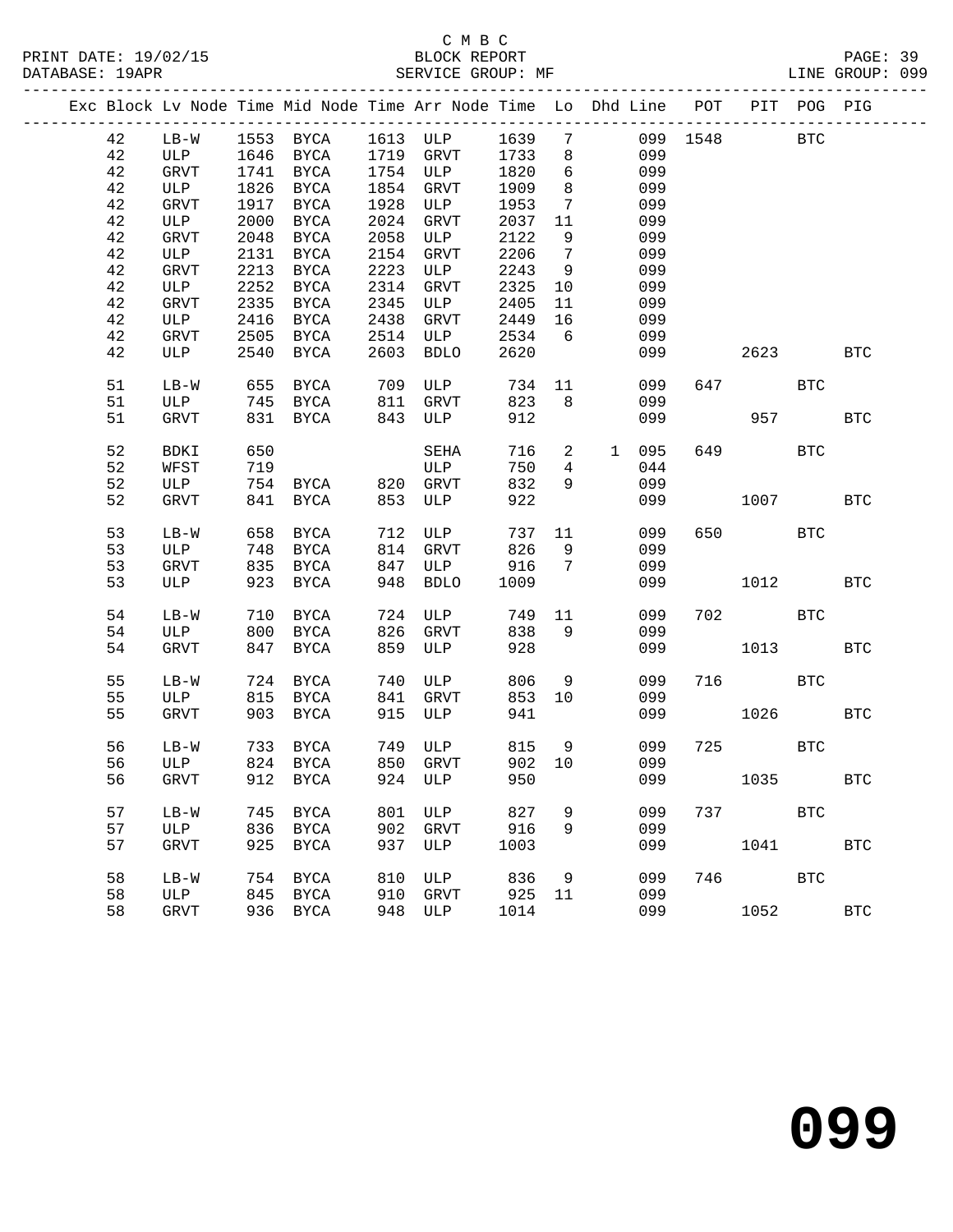|  |                            |              |              |                                                                                                                                                                                                                                                  |      |                        | C M B C      |                      |                 |                                                                                                                                       |      |            |  |
|--|----------------------------|--------------|--------------|--------------------------------------------------------------------------------------------------------------------------------------------------------------------------------------------------------------------------------------------------|------|------------------------|--------------|----------------------|-----------------|---------------------------------------------------------------------------------------------------------------------------------------|------|------------|--|
|  |                            |              |              |                                                                                                                                                                                                                                                  |      |                        |              |                      |                 |                                                                                                                                       |      |            |  |
|  |                            |              |              |                                                                                                                                                                                                                                                  |      |                        |              |                      |                 |                                                                                                                                       |      |            |  |
|  |                            |              |              | BRIA BROADWAY AND LAWRENCE<br>BW01 BRENTWOOD STN BAY1<br>BW06 BRENTWOOD STN BAY6<br>DUHA DUTHIE & HASTINGS<br>HODM HOWE & DUNSMUIR<br>LOQU LONSDALE QUAY<br>MTST METROTOWN STATION<br>PEWI PENDER & WILLINGDON<br>SPST SPERLING STN<br>WLHA WILL |      |                        |              |                      |                 |                                                                                                                                       |      |            |  |
|  |                            |              |              |                                                                                                                                                                                                                                                  |      |                        |              |                      |                 | BTC        Burnaby Depot<br>BW03      BRENTWOOD STN<br>BYGR       BROADWAY & GRA<br>BRENTWOOD STN BAY3                                |      |            |  |
|  |                            |              |              |                                                                                                                                                                                                                                                  |      |                        |              |                      |                 | BROADWAY & GRANVILLE                                                                                                                  |      |            |  |
|  |                            |              |              |                                                                                                                                                                                                                                                  |      |                        |              |                      |                 |                                                                                                                                       |      |            |  |
|  |                            |              |              |                                                                                                                                                                                                                                                  |      |                        |              |                      |                 |                                                                                                                                       |      |            |  |
|  |                            |              |              |                                                                                                                                                                                                                                                  |      |                        |              |                      |                 |                                                                                                                                       |      |            |  |
|  |                            |              |              |                                                                                                                                                                                                                                                  |      |                        |              |                      |                 |                                                                                                                                       |      |            |  |
|  |                            |              |              |                                                                                                                                                                                                                                                  |      |                        |              |                      |                 | HAWL HASTINGS & WILLINGDON<br>KTLP KOOTENAY LOOP<br>LVMT LYNN VALLEY & MTN HWY<br>PBEX PHIBBS EXCHANGE<br>SERO SEYMOUR ST & ROBSON ST |      |            |  |
|  |                            |              |              |                                                                                                                                                                                                                                                  |      |                        |              |                      |                 | ULP1 UNIVERSITY LOOP                                                                                                                  |      |            |  |
|  |                            |              |              |                                                                                                                                                                                                                                                  |      |                        |              |                      |                 |                                                                                                                                       |      |            |  |
|  |                            |              |              | Exc Block Lv Node Time Mid Node Time Arr Node Time Lo Dhd Line POT PIT POG PIG                                                                                                                                                                   |      |                        |              |                      |                 |                                                                                                                                       |      |            |  |
|  |                            |              |              |                                                                                                                                                                                                                                                  |      |                        |              |                      |                 |                                                                                                                                       |      |            |  |
|  | $\frac{1}{1}$              |              |              |                                                                                                                                                                                                                                                  |      |                        |              |                      |                 | 548 MTST 613 2 144 525 BTC<br>630 KTLP 640 15 130                                                                                     |      |            |  |
|  | $\mathbf{1}$               |              |              |                                                                                                                                                                                                                                                  |      |                        |              |                      |                 |                                                                                                                                       |      |            |  |
|  | $\mathbf{1}$               |              |              |                                                                                                                                                                                                                                                  |      |                        |              |                      |                 |                                                                                                                                       |      |            |  |
|  | $\mathbf 1$                |              |              |                                                                                                                                                                                                                                                  |      |                        |              |                      |                 |                                                                                                                                       |      |            |  |
|  | $\mathbf{1}$               |              |              |                                                                                                                                                                                                                                                  |      |                        |              |                      |                 |                                                                                                                                       |      |            |  |
|  | $\mathbf 1$                |              |              |                                                                                                                                                                                                                                                  |      |                        |              |                      |                 |                                                                                                                                       |      |            |  |
|  | $\mathbf{1}$               |              |              | HAWL 1025 PBEX<br>WHLA MTST                                                                                                                                                                                                                      |      |                        |              |                      |                 |                                                                                                                                       |      |            |  |
|  | $\mathbf 1$                | PBEX         | 1048         |                                                                                                                                                                                                                                                  |      |                        | 1122         |                      |                 | $\begin{array}{c} 11 \\ 8 \end{array}$<br>130                                                                                         |      |            |  |
|  | $\mathbf 1$                | MTST         | 1130         | HAWL                                                                                                                                                                                                                                             |      | 1152 PBEX              |              | 1204 11              |                 | 130                                                                                                                                   |      |            |  |
|  | $\mathbf 1$                | PBEX         | 1215         | WHLA                                                                                                                                                                                                                                             |      | MTST                   | 1252         |                      | 8 <sup>1</sup>  | 130                                                                                                                                   |      |            |  |
|  | $\mathbf 1$                | MTST         | 1300         | HAWL 1322 PBEX                                                                                                                                                                                                                                   |      |                        |              | 1333 12              |                 | 130                                                                                                                                   |      |            |  |
|  | 1                          | PBEX         | 1345         | WHLA                                                                                                                                                                                                                                             |      | MTST                   | 1422         | 8 <sup>8</sup>       |                 | 130                                                                                                                                   |      |            |  |
|  | $\mathbf 1$                | MTST         | 1430         | HAWL 1455 PBEX                                                                                                                                                                                                                                   |      |                        | 1507         |                      |                 | 16<br>130                                                                                                                             |      |            |  |
|  | $\mathbf 1$                | PBEX         | 1523         | WHLA MTST<br>HAWL 1642 PBEX                                                                                                                                                                                                                      |      |                        | 1603         |                      |                 | $\frac{15}{23}$<br>130                                                                                                                |      |            |  |
|  | $\mathbf 1$                | MTST         | 1618         |                                                                                                                                                                                                                                                  |      |                        | 1659         |                      |                 | 130                                                                                                                                   |      |            |  |
|  | $\mathbf 1$                | PBEX         | 1722         | WHLA                                                                                                                                                                                                                                             |      | MTST                   | 1800         |                      | $4\overline{4}$ | 130                                                                                                                                   |      |            |  |
|  | $\mathbf{1}$               | MTST         | 1804         | BW01                                                                                                                                                                                                                                             |      | 1823 PEWI              | 1829         | 18                   |                 | 130                                                                                                                                   |      |            |  |
|  | $\mathbf 1$<br>$\mathbf 1$ | PEWI         | 1847<br>1915 | BW06<br>BW01                                                                                                                                                                                                                                     |      | 1854 MTST<br>1932 KTLP | 1911<br>1943 | $\overline{4}$<br>14 |                 | 130                                                                                                                                   |      |            |  |
|  | $\mathbf 1$                | MTST<br>KTLP | 1957         | WLHA                                                                                                                                                                                                                                             |      | 2004 MTST              | 2025         |                      | $5\overline{)}$ | 130<br>130                                                                                                                            |      |            |  |
|  | $\mathbf 1$                | MTST         | 2030         | HAWL                                                                                                                                                                                                                                             |      | 2051 PBEX              | 2101         |                      | 9               | 130                                                                                                                                   |      |            |  |
|  | $\mathbf 1$                | PBEX         | 2110         | WHLA                                                                                                                                                                                                                                             |      | MTST                   | 2140         | 17                   |                 | 130                                                                                                                                   |      |            |  |
|  | $\mathbf 1$                | MTST         | 2157         | BW01                                                                                                                                                                                                                                             |      | 2213 KTLP              | 2223         | 8                    |                 | 130                                                                                                                                   |      |            |  |
|  | $\mathbf 1$                | KTLP         | 2231         | WLHA                                                                                                                                                                                                                                             |      | 2235 MTST              | 2254         |                      |                 | 130                                                                                                                                   |      |            |  |
|  | $\mathbf 1$                | MTST         | 2257         | BW01                                                                                                                                                                                                                                             |      | 2311 KTLP              | 2320         |                      |                 | $\begin{array}{c} 3 \\ 14 \end{array}$<br>130                                                                                         |      |            |  |
|  | $\mathbf 1$                | KTLP         | 2334         | WLHA                                                                                                                                                                                                                                             | 2338 | MTST                   | 2354         |                      |                 | $\frac{1}{3}$ 130<br>130<br>130                                                                                                       |      |            |  |
|  | $\mathbf{1}$               | MTST         | 2357         | BW01                                                                                                                                                                                                                                             |      | 2410 KTLP              |              | 2419 13              |                 |                                                                                                                                       |      |            |  |
|  | $\mathbf{1}$               | KTLP         | 2432         | WLHA                                                                                                                                                                                                                                             |      | 2436 MTST              | 2450         | $\overline{7}$       |                 | 130                                                                                                                                   |      |            |  |
|  | $\mathbf 1$                | MTST         | 2457         | BW01                                                                                                                                                                                                                                             | 2509 | KTLP                   | 2516         |                      |                 | 130                                                                                                                                   | 2519 | <b>BTC</b> |  |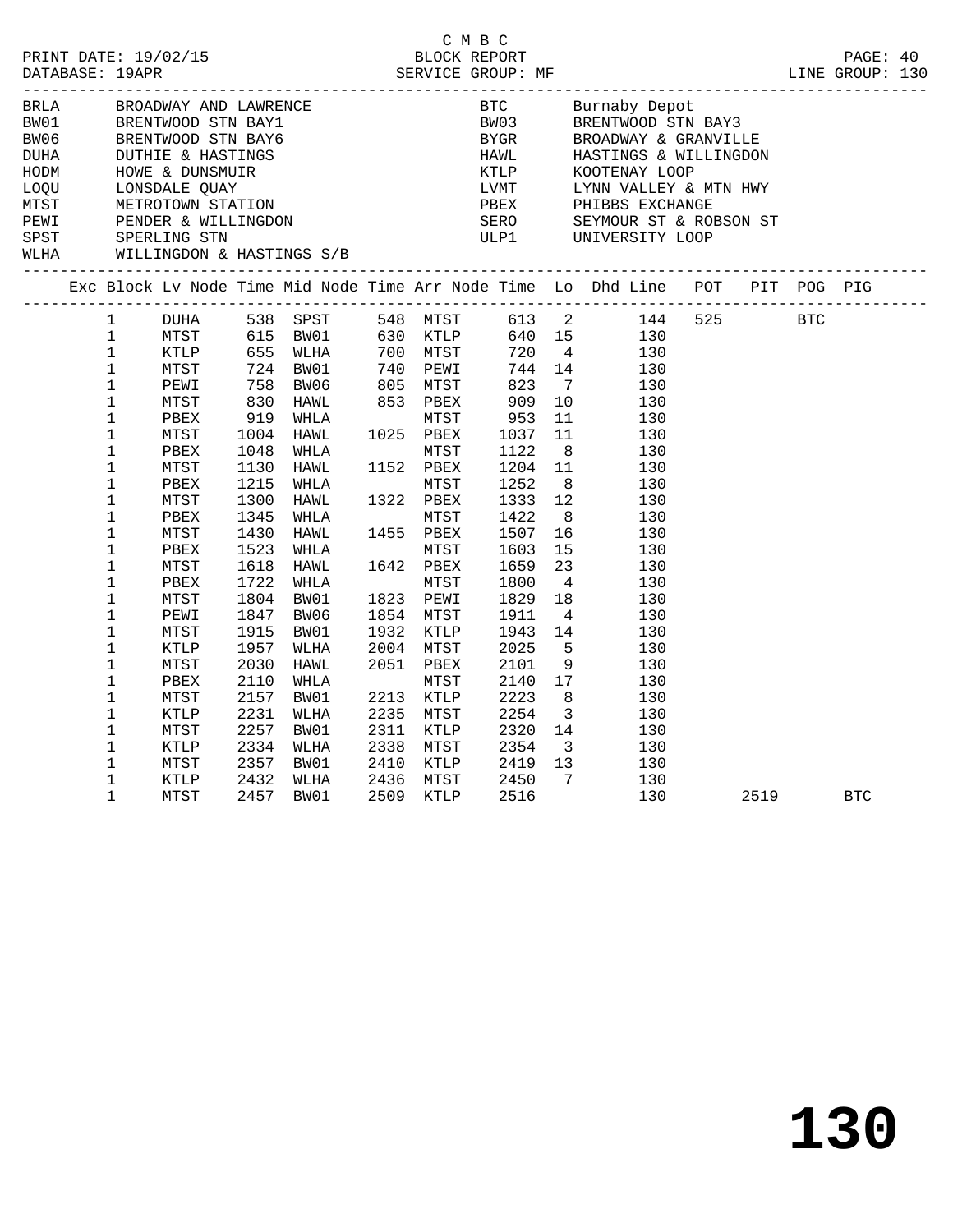|                         |              |            |                   |            |                                |            |                                  | Exc Block Lv Node Time Mid Node Time Arr Node Time Lo Dhd Line POT |     |                                                                                                                                                                                                                                 | PIT POG PIG |            |
|-------------------------|--------------|------------|-------------------|------------|--------------------------------|------------|----------------------------------|--------------------------------------------------------------------|-----|---------------------------------------------------------------------------------------------------------------------------------------------------------------------------------------------------------------------------------|-------------|------------|
| $\overline{a}$          | PEWI         |            | 536 BW06 542 MTST |            |                                |            | 556 4                            | 130                                                                | 529 | <b>BTC</b>                                                                                                                                                                                                                      |             |            |
| $\overline{a}$          | MTST         | 600        | HAWL              |            | 620 PBEX                       | 630        | - 9                              | 130                                                                |     |                                                                                                                                                                                                                                 |             |            |
| $\sqrt{2}$              | PBEX         | 639        | WHLA              |            | MTST                           | 708        | $\overline{4}$                   | 130                                                                |     |                                                                                                                                                                                                                                 |             |            |
| $\sqrt{2}$              | MTST         | 712        | BW01              |            | 728 PEWI                       | 732        | 16                               | 130                                                                |     |                                                                                                                                                                                                                                 |             |            |
| $\overline{c}$          | PEWI         | 748        | BW06              |            |                                | 811        | 7                                | 130                                                                |     |                                                                                                                                                                                                                                 |             |            |
| $\overline{\mathbf{c}}$ | MTST         | 818        | HAWL              |            | --- כל/<br>841 PBEX<br>"דפידאי | 859        | 8                                | 130                                                                |     |                                                                                                                                                                                                                                 |             |            |
| $\overline{\mathbf{c}}$ | PBEX         | 907        | WHLA              |            | MTST                           | 941        | 9                                | 130                                                                |     |                                                                                                                                                                                                                                 |             |            |
| 2                       | MTST         | 950        | BW01              |            | 1006 KTLP                      | 1017       | 23                               | 130                                                                |     |                                                                                                                                                                                                                                 |             |            |
| $\sqrt{2}$              | KTLP         | 1040       | WLHA              | 1046       | MTST                           | 1107       | 8                                | 130                                                                |     |                                                                                                                                                                                                                                 |             |            |
| $\overline{c}$          | MTST         | 1115       | BW01              |            | 1132 KTLP                      | 1143       | 24                               | 130                                                                |     |                                                                                                                                                                                                                                 |             |            |
| $\sqrt{2}$              | KTLP         | 1207       | WLHA              | 1215       | MTST                           | 1237       | 8                                | 130                                                                |     |                                                                                                                                                                                                                                 |             |            |
| $\sqrt{2}$              | MTST         | 1245       | BW01              | 1302       | KTLP                           | 1313       | 23                               | 130                                                                |     |                                                                                                                                                                                                                                 |             |            |
| $\overline{\mathbf{c}}$ | KTLP         | 1336       | WLHA              | 1344       | MTST                           | 1406       | 6                                | 130                                                                |     |                                                                                                                                                                                                                                 |             |            |
| $\sqrt{2}$              | MTST         | 1412       | BW01              | 1430       | PEWI                           | 1435       | 13                               | 130                                                                |     |                                                                                                                                                                                                                                 |             |            |
| $\sqrt{2}$              | PEWI         | 1448       | BW06              | 1455       | MTST                           | 1515       | 9                                | 130                                                                |     |                                                                                                                                                                                                                                 |             |            |
| $\overline{\mathbf{c}}$ | MTST         | 1524       | BW01              | 1542       | PEWI                           | 1547       | 16                               | 130                                                                |     |                                                                                                                                                                                                                                 |             |            |
| $\sqrt{2}$              | PEWI         | 1603       | BW06              | 1610       | MTST                           | 1630       | 12                               | 130                                                                |     |                                                                                                                                                                                                                                 |             |            |
| $\overline{a}$          | ${\tt MTST}$ | 1642       | HAWL              |            | 1706 PBEX                      | 1723       | 21                               | 130                                                                |     |                                                                                                                                                                                                                                 |             |            |
| $\sqrt{2}$              | PBEX         | 1744       | WHLA              |            | MTST                           | 1822       | $7\phantom{.0}$                  | 130                                                                |     |                                                                                                                                                                                                                                 |             |            |
| 2                       | MTST         | 1829       | BW01              |            | 1848 PEWI                      | 1854       |                                  | 130                                                                |     | 1901 - 1901 - 1910 - 1910 - 1920 - 1930 - 1930 - 1930 - 1940 - 1940 - 1940 - 1940 - 1940 - 1940 - 1940 - 1940 - 1940 - 1940 - 1940 - 1940 - 1940 - 1940 - 1940 - 1940 - 1940 - 1940 - 1940 - 1940 - 1940 - 1940 - 1940 - 1940 - |             | <b>BTC</b> |
|                         |              |            |                   |            |                                |            |                                  |                                                                    |     |                                                                                                                                                                                                                                 | <b>BTC</b>  |            |
| 3<br>$\mathsf{3}$       | PEWI         | 544        | BW06              | 550        | MTST                           | 604<br>624 | $\overline{a}$<br>$\overline{a}$ | 130                                                                |     | 537                                                                                                                                                                                                                             |             |            |
| 3                       | MTST<br>PEWI | 606<br>626 | BW01<br>BW06      | 620<br>632 | PEWI                           | 646        | 8                                | 130<br>130                                                         |     |                                                                                                                                                                                                                                 |             |            |
| 3                       | MTST         | 654        | HAWL              |            | MTST<br>714 PBEX               | 728        | $\overline{4}$                   | 130                                                                |     |                                                                                                                                                                                                                                 |             |            |
| 3                       | PBEX         | 732        | WHLA              |            | MTST                           | 805        | $7\overline{ }$                  | 130                                                                |     |                                                                                                                                                                                                                                 |             |            |
| 3                       | MTST         | 812        | BW01              |            | 829 PEWI                       | 834        | 14                               | 130                                                                |     |                                                                                                                                                                                                                                 |             |            |
| 3                       | PEWI         | 848        | BW06              | 855        | MTST                           | 911        | 11                               | 130                                                                |     |                                                                                                                                                                                                                                 |             |            |
| $\mathsf{3}$            | MTST         | 922        | HAWL              |            | 943 PBEX                       | 957        | 10                               | 130                                                                |     |                                                                                                                                                                                                                                 |             |            |
| 3                       | PBEX         | 1007       | WHLA              |            | MTST                           | 1041       | $5^{\circ}$                      | 130                                                                |     |                                                                                                                                                                                                                                 |             |            |
| 3                       | MTST         | 1046       | BW01              | 1102       | KTLP                           | 1113       | 24                               | 130                                                                |     |                                                                                                                                                                                                                                 |             |            |
| $\mathsf{3}$            | <b>KTLP</b>  | 1137       | WLHA              | 1145       | MTST                           | 1207       | 8                                | 130                                                                |     |                                                                                                                                                                                                                                 |             |            |
| 3                       | MTST         | 1215       | BW01              | 1232       | KTLP                           | 1243       | 23                               | 130                                                                |     |                                                                                                                                                                                                                                 |             |            |
| $\mathsf{3}$            | KTLP         | 1306       | WLHA              | 1314       | MTST                           | 1336       | 12                               | 130                                                                |     |                                                                                                                                                                                                                                 |             |            |
| $\mathsf{3}$            | MTST         | 1348       | BW01              | 1406       | PEWI                           | 1411       | 6                                | 130                                                                |     |                                                                                                                                                                                                                                 |             |            |
| 3                       | PEWI         | 1417       | BW06              | 1424       | MTST                           | 1444       | 10                               | 130                                                                |     |                                                                                                                                                                                                                                 |             |            |
| 3                       | MTST         | 1454       | HAWL              | 1519       | PBEX                           | 1531       | 16                               | 130                                                                |     |                                                                                                                                                                                                                                 |             |            |
| 3                       | PBEX         | 1547       | WHLA              |            | MTST                           | 1627       | 9                                | 130                                                                |     |                                                                                                                                                                                                                                 |             |            |
| 3                       | MTST         | 1636       | BW01              |            | 1654 PEWI                      | 1659       | 16                               | 130                                                                |     |                                                                                                                                                                                                                                 |             |            |
| 3                       | PEWI         | 1715       | BW06              | 1722       | MTST                           | 1742       | 8 <sup>8</sup>                   | 130                                                                |     |                                                                                                                                                                                                                                 |             |            |
| 3                       | MTST         | 1750       | BW01              | 1808       | PEWI                           | 1813       | 15                               | 130                                                                |     |                                                                                                                                                                                                                                 |             |            |
| 3                       | PEWI         |            | 1828 BW06         | 1835       | MTST                           | 1854       |                                  | 130                                                                |     | 1912                                                                                                                                                                                                                            |             | <b>BTC</b> |
|                         |              |            |                   |            |                                |            |                                  |                                                                    |     |                                                                                                                                                                                                                                 |             |            |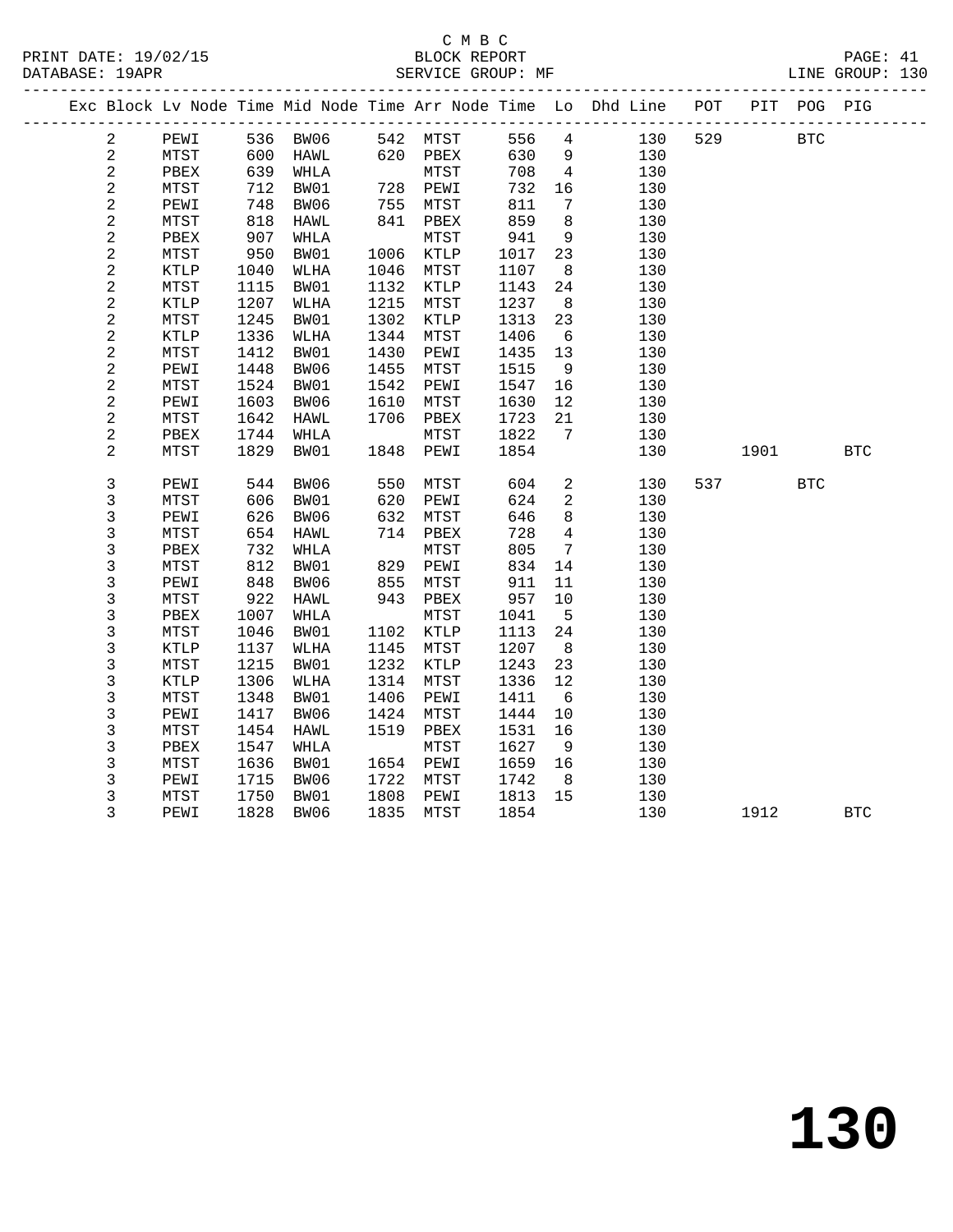### C M B C

| DATABASE: 19APR |        |                      |              | SERVICE GROUP: MF       |              |               |              |                              |                                                                                |         |     | LINE GROUP: 130 |  |
|-----------------|--------|----------------------|--------------|-------------------------|--------------|---------------|--------------|------------------------------|--------------------------------------------------------------------------------|---------|-----|-----------------|--|
|                 |        |                      |              |                         |              |               |              |                              | Exc Block Lv Node Time Mid Node Time Arr Node Time Lo Dhd Line POT PIT POG PIG |         |     |                 |  |
|                 | 4      | PEWI                 |              | 555 BW06 601 MTST 615 7 |              |               |              |                              | 130                                                                            | 548 BTC |     |                 |  |
|                 | 4      | MTST                 | 622          |                         |              | BW01 636 PEWI | 640 13       |                              | 130                                                                            |         |     |                 |  |
|                 | 4      | PEWI                 | 653          | BW06                    |              | 659 MTST      | 715          | $\overline{\mathbf{3}}$      | 130                                                                            |         |     |                 |  |
|                 | 4      | MTST                 | 718<br>807   | HAWL                    |              | 740 PBEX      | 757          | 10                           | 130                                                                            |         |     |                 |  |
|                 | 4      | PBEX                 | 807          | WHLA                    |              | MTST          | 841          | $7\overline{ }$              | 130                                                                            |         |     |                 |  |
|                 | 4      | MTST                 | 848          | BW01                    |              | 905 PEWI      | 909          | 15                           | 130                                                                            |         |     |                 |  |
|                 | 4      | PEWI                 | 924          | BW06                    | 931          | MTST          | 947          | $10\,$                       | 130                                                                            |         |     |                 |  |
|                 | 4      | MTST                 | $-24$<br>957 | BW01                    | 1013         | PEWI          | 1017         | 6                            | 130                                                                            |         |     |                 |  |
|                 | 4      | PEWI                 | 1023         | BW06                    | 1030         | MTST          | 1046         | 7                            | 130                                                                            |         |     |                 |  |
|                 | 4      | MTST                 | 1053         | BW01                    | 1109         | PEWI          | 1113         | 6                            | 130                                                                            |         |     |                 |  |
|                 | 4      | PEWI                 | 1119         | BW06                    | 1126         | MTST          | 1144         | 9                            | 130                                                                            |         |     |                 |  |
|                 | 4      | MTST                 | 1153         | BW01                    | 1210         | PEWI          | 1215         | $4\overline{ }$              | 130                                                                            |         |     |                 |  |
|                 | 4      | PEWI                 | 1219         | BW06                    | 1226         | MTST          | 1244         | 9                            | 130                                                                            |         |     |                 |  |
|                 | 4      | MTST                 | 1253         | BW01                    | 1310         | PEWI          | 1315         | $\overline{4}$               | 130                                                                            |         |     |                 |  |
|                 | 4      | PEWI                 | 1319         | BW06                    | 1326         | MTST          | 1344         | 10                           | 130                                                                            |         |     |                 |  |
|                 | 4      | MTST                 | 1354         | HAWL                    | 1417         | PBEX          | 1428         | 18                           | 130                                                                            |         |     |                 |  |
|                 | 4      | PBEX                 | 1446         | WHLA                    |              | MTST          | 1525         | 11                           | 130                                                                            |         |     |                 |  |
|                 | 4      | MTST                 | 1536         | BW01                    |              | 1554 PEWI     | 1559         | 16                           | 130                                                                            |         |     |                 |  |
|                 | 4      | PEWI                 | 1615         | BW06                    | 1622         | MTST          | 1642         | 12                           | 130                                                                            |         |     |                 |  |
|                 | 4      | MTST                 | 1654         | HAWL                    | 1718         | PBEX          | 1735         | 23                           | 130                                                                            |         |     |                 |  |
|                 | 4      | PBEX                 | 1758         | WHLA                    |              | MTST          | 1836         | 8                            | 130                                                                            |         |     |                 |  |
|                 | 4      | MTST                 | 1844         | BW01                    |              | 1901 KTLP     | 1912         | 13                           | 130                                                                            |         |     |                 |  |
|                 | 4      | <b>KTLP</b>          | 1925         | WLHA                    | 1932         | MTST          | 1953         | $\overline{7}$               | 130                                                                            |         |     |                 |  |
|                 | 4      | MTST                 | 2000         | HAWL                    | 2021         | PBEX          | 2031         | 9                            | 130                                                                            |         |     |                 |  |
|                 | 4      | PBEX                 | 2040         | WHLA                    |              | MTST          | 2110         | $5^{\circ}$                  | 130                                                                            |         |     |                 |  |
|                 | 4      | MTST                 | 2115         | BW01                    |              | 2131 KTLP     | 2141         | 20                           | 130                                                                            |         |     |                 |  |
|                 | 4      | KTLP                 | 2201         | WLHA                    | 2205         | MTST          | 2224         | $\overline{\mathbf{3}}$      | 130                                                                            |         |     |                 |  |
|                 | 4      | MTST                 | 2227         | BW01                    | 2241         | KTLP          | 2250         | 14                           | 130                                                                            |         |     |                 |  |
|                 | 4      | <b>KTLP</b>          | 2304         | WLHA                    | 2308<br>2340 | MTST          | 2324         | $\overline{\mathbf{3}}$      | 130                                                                            |         |     |                 |  |
|                 | 4      | MTST                 | 2327         | BW01                    |              | KTLP          | 2349         | 13                           | 130                                                                            |         |     |                 |  |
|                 | 4      | KTLP                 | 2402         | WLHA                    | 2406<br>2439 | MTST          | 2420         | $7\phantom{.0}\phantom{.0}7$ | 130<br>130                                                                     |         |     |                 |  |
|                 | 4<br>4 | MTST<br>KTLP         | 2427<br>2502 | BW01<br>WLHA            | 2506         | KTLP<br>MTST  | 2446<br>2520 | 16<br>20                     | 130                                                                            |         |     |                 |  |
|                 | 4      | MTST                 | 2540         | BW01                    | 2552         | KTLP          | 2559         | 10                           | 20<br>130                                                                      |         |     |                 |  |
|                 | 4      | SERO                 | 2629         | BYGR                    | 2636         | ULP1          | 2654         | 12                           | 24<br>N17                                                                      |         |     |                 |  |
|                 | 4      | HODM                 | 2730         | LOQU                    | 2800         | LVMT          | 2815         |                              | N24                                                                            | 2830    |     | <b>BTC</b>      |  |
|                 |        |                      |              |                         |              |               |              |                              |                                                                                |         |     |                 |  |
|                 | 5      | PEWI                 |              | 603 BW06                |              | 609 MTST      | 623          | 7                            | 130                                                                            | 556 700 | BTC |                 |  |
|                 | 5      | MTST                 |              | 630 HAWL 650 PBEX       |              |               | 704          | 5                            | 130                                                                            |         |     |                 |  |
|                 | 5      | PBEX                 | 709          | WHLA                    |              | MTST          | 741          | 7                            | 130                                                                            |         |     |                 |  |
|                 | 5      | MTST                 | 748          | BW01                    | 804          | PEWI          | 808          | 14                           | 130                                                                            |         |     |                 |  |
|                 | 5      | PEWI                 | 822          | BW06                    | 829          | MTST          | 847          | 7                            | 130                                                                            |         |     |                 |  |
|                 | 5      | MTST                 | 854          | HAWL                    | 917          | PBEX          | 933          | 10                           | 130                                                                            |         |     |                 |  |
|                 | 5      | PBEX                 | 943          | WHLA                    |              | MTST          | 1017         | 8                            | 130                                                                            |         |     |                 |  |
|                 | 5      | MTST                 | 1025         | BW01                    | 1041         | PEWI          | 1045         | 4                            | 130                                                                            |         |     |                 |  |
|                 | 5      | PEWI                 | 1049         | BW06                    | 1056         | MTST          | 1114         | 9                            | 130                                                                            |         |     |                 |  |
|                 | 5      | MTST                 | 1123         | BW01                    | 1140         | PEWI          | 1145         | 4                            | 130                                                                            |         |     |                 |  |
|                 | 5      | PEWI                 | 1149         | BW06                    | 1156         | MTST          | 1214         | 9                            | 130                                                                            |         |     |                 |  |
|                 | 5      | MTST                 | 1223         | BW01                    | 1240         | PEWI          | 1245         | 4                            | 130                                                                            |         |     |                 |  |
|                 | 5      | PEWI                 | 1249         | BW06                    | 1256         | MTST          | 1314         | 9                            | 130                                                                            |         |     |                 |  |
|                 | 5<br>5 | MTST                 | 1323         | BW01                    | 1340         | PEWI          | 1345         | 4                            | 130                                                                            |         |     |                 |  |
|                 | 5      | PEWI                 | 1349<br>1424 | BW06                    | 1356<br>1442 | MTST          | 1414         | 10<br>16                     | 130                                                                            |         |     |                 |  |
|                 | 5      | MTST                 | 1503         | BW01                    | 1510         | PEWI          | 1447         | 12                           | 130                                                                            |         |     |                 |  |
|                 | 5      | PEWI<br>${\tt MTST}$ | 1542         | BW06<br>HAWL            | 1606         | MTST<br>PBEX  | 1530<br>1621 | 24                           | 130<br>130                                                                     |         |     |                 |  |
|                 | 5      | PBEX                 |              | 1645 WHLA               |              | MTST          | 1725         | 5                            | 130                                                                            |         |     |                 |  |
|                 |        |                      |              |                         |              |               |              |                              |                                                                                |         |     |                 |  |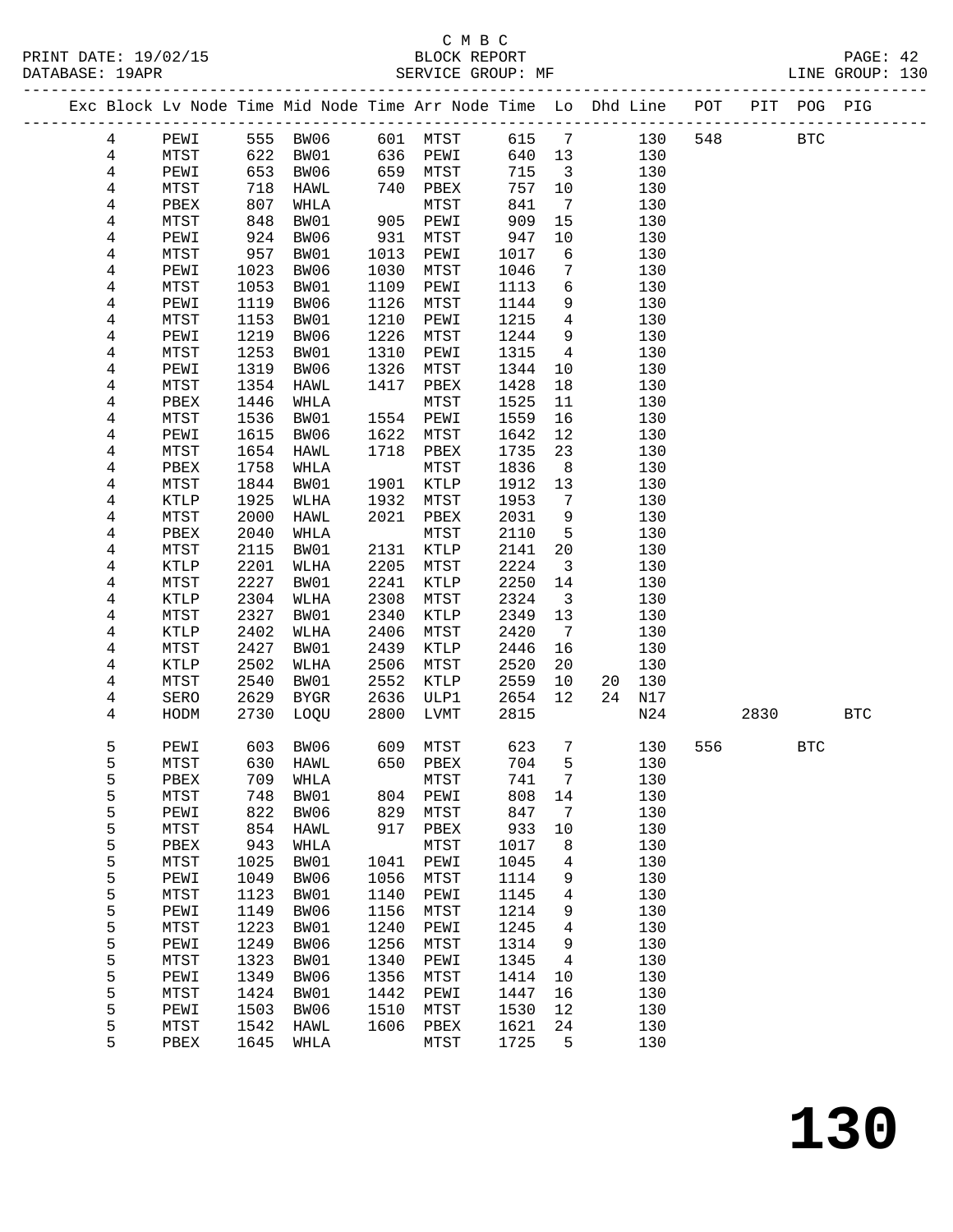|  |                 |              |              |                          |              |              |              |                 | Exc Block Lv Node Time Mid Node Time Arr Node Time Lo Dhd Line POT |     | PIT       | POG PIG    |              |
|--|-----------------|--------------|--------------|--------------------------|--------------|--------------|--------------|-----------------|--------------------------------------------------------------------|-----|-----------|------------|--------------|
|  | 5               | MTST         |              |                          |              |              |              |                 | 1730 HAWL 1754 PBEX 1809 18 130                                    |     |           |            |              |
|  | 5               | PBEX         | 1827         | WHLA                     |              | MTST         | 1902         |                 | 130                                                                |     | 1920 1930 |            | <b>BTC</b>   |
|  |                 |              |              |                          |              |              |              |                 |                                                                    |     |           |            |              |
|  | 6               | PBEX         | 609          | WHLA                     |              | MTST         | 638          | 10              | 130                                                                |     | 557 35    | <b>BTC</b> |              |
|  | 6               | MTST         | 648          | BW01                     |              | 702 PEWI     | 706          | 16              | 130                                                                |     |           |            |              |
|  | 6               | PEWI         | 722          | BW06                     | 729          | MTST         | 745          | 9               | 130                                                                |     |           |            |              |
|  | 6               | MTST         | 754          | HAWL                     | 816          | PBEX         | 834          | 9               | 130                                                                |     |           |            |              |
|  | 6               | PBEX         | 843          | WHLA                     |              | MTST         | 917          | 12              | 130                                                                |     |           |            |              |
|  | 6               | MTST         | 929          | BW01                     | 945          | PEWI         | 949          | 11              | 130                                                                |     |           |            |              |
|  | 6               | PEWI         | 1000         | BW06                     | 1007         | MTST         | 1023         | 9               | 130                                                                |     |           |            |              |
|  | 6               | MTST         | 1032         | HAWL                     | 1053         | PBEX         | 1105         | 10              | 130                                                                |     |           |            |              |
|  | 6               | PBEX         | 1115         | WHLA                     |              | MTST         | 1152         | 8 <sup>8</sup>  | 130                                                                |     |           |            |              |
|  | 6               | MTST         | 1200         | HAWL                     | 1222         | PBEX         | 1233         | 12              | 130                                                                |     |           |            |              |
|  | 6               | PBEX         | 1245         | WHLA                     |              | MTST         | 1322         | 8 <sup>8</sup>  | 130                                                                |     |           |            |              |
|  | 6               | MTST         | 1330         | HAWL                     |              | 1353 PBEX    | 1404         | 12              | 130                                                                |     |           |            |              |
|  | 6               | PBEX         | 1416         | WHLA                     |              | MTST         | 1455         | 10              | 130                                                                |     |           |            |              |
|  | 6               | MTST         | 1505         | HAWL                     | 1530         | PBEX         | 1542         | 16              | 130                                                                |     |           |            |              |
|  | 6               | PBEX         | 1558         | WHLA                     |              | MTST         | 1639         | 9               | 130                                                                |     |           |            |              |
|  | 6               | MTST         | 1648         | BW01                     |              | 1706 PEWI    | 1711         | 16              | 130                                                                |     |           |            |              |
|  | 6               | PEWI         | 1727         | BW06                     | 1734         | MTST         | 1754         |                 | 130                                                                |     | 1814      |            | <b>BTC</b>   |
|  |                 |              |              |                          |              |              |              |                 |                                                                    |     |           |            |              |
|  | 7               | PEWI         | 610          | BW06                     | 616          | MTST         | 630          | $6\overline{6}$ | 130                                                                | 603 |           | <b>BTC</b> |              |
|  | 7               | MTST         | 636          | BW01                     | 650          | PEWI         | 654          | 14              | 130                                                                |     |           |            |              |
|  | 7               | PEWI         | 708          | BW06                     | 714          | MTST         | 730          | 6               | 130                                                                |     |           |            |              |
|  | 7               | MTST         | 736          | BW01                     | 752          | PEWI         | 756          | 14              | 130                                                                |     |           |            |              |
|  | 7               | PEWI         | 810          | BW06                     | 817          | MTST         | 835          | $\overline{7}$  | 130                                                                |     |           |            |              |
|  | 7               | MTST         | 842          | HAWL                     | 905          | PBEX         | 921          | 10              | 130                                                                |     |           |            |              |
|  | 7<br>7          | PBEX         | 931          | WHLA<br>BW01             |              | MTST<br>PEWI | 1005         | 6               | 130<br>130                                                         |     |           |            |              |
|  | 7               | MTST<br>PEWI | 1011<br>1036 | BW06                     | 1027<br>1043 | MTST         | 1031<br>1059 | 5<br>9          | 130                                                                |     |           |            |              |
|  | 7               | MTST         | 1108         | BW01                     | 1125         | PEWI         | 1130         | $\overline{4}$  | 130                                                                |     |           |            |              |
|  | 7               | PEWI         | 1134         | BW06                     | 1141         | MTST         | 1159         | 9               | 130                                                                |     |           |            |              |
|  | 7               | MTST         | 1208         | BW01                     | 1225         | PEWI         | 1230         | 4               | 130                                                                |     |           |            |              |
|  | 7               | PEWI         | 1234         | BW06                     | 1241         | MTST         | 1259         | 9               | 130                                                                |     |           |            |              |
|  | 7               | MTST         | 1308         | BW01                     | 1325         | PEWI         | 1330         | $\overline{4}$  | 130                                                                |     |           |            |              |
|  | 7               | PEWI         | 1334         | BW06                     | 1341         | MTST         | 1359         | $7\phantom{.0}$ | 130                                                                |     |           |            |              |
|  | 7               | MTST         | 1406         | HAWL                     | 1430         | PBEX         | 1441         | 17              | 130                                                                |     |           |            |              |
|  | 7               | PBEX         | 1458         | WHLA                     |              | MTST         | 1538         | 10              | 130                                                                |     |           |            |              |
|  | 7               | MTST         | 1548         | BW01                     |              | 1606 PEWI    | 1611 16      |                 | 130                                                                |     |           |            |              |
|  | 7               |              |              | PEWI 1627 BW06 1634 MTST |              |              | 1654 6       |                 | 130                                                                |     |           |            |              |
|  | 7               | MTST         | 1700         | BW01                     | 1718         | PEWI         | 1723         | 17              | 130                                                                |     |           |            |              |
|  | 7               | PEWI         | 1740         | BW06                     | 1747         | MTST         | 1806         | 6               | 130                                                                |     |           |            |              |
|  | 7               | MTST         | 1812         | BW01                     | 1829         | KTLP         | 1839         | 16              | 130                                                                |     |           |            |              |
|  | 7               | KTLP         | 1855         | WLHA                     | 1902         | MTST         | 1923         | 7               | 130                                                                |     |           |            |              |
|  | 7               | MTST         | 1930         | HAWL                     | 1951         | PBEX         | 2001         | 9               | 130                                                                |     |           |            |              |
|  | 7               | PBEX         | 2010         | WHLA                     |              | MTST         | 2040         | 5               | 130                                                                |     |           |            |              |
|  | 7               | MTST         | 2045         | BW01                     | 2101         | KTLP         | 2111         | 19              | 130                                                                |     |           |            |              |
|  | $7\overline{ }$ | KTLP         | 2130         | WLHA                     | 2135         | MTST         | 2155         |                 | 130                                                                |     | 2210      |            | $_{\rm BTC}$ |
|  |                 |              |              |                          |              |              |              |                 |                                                                    |     |           |            |              |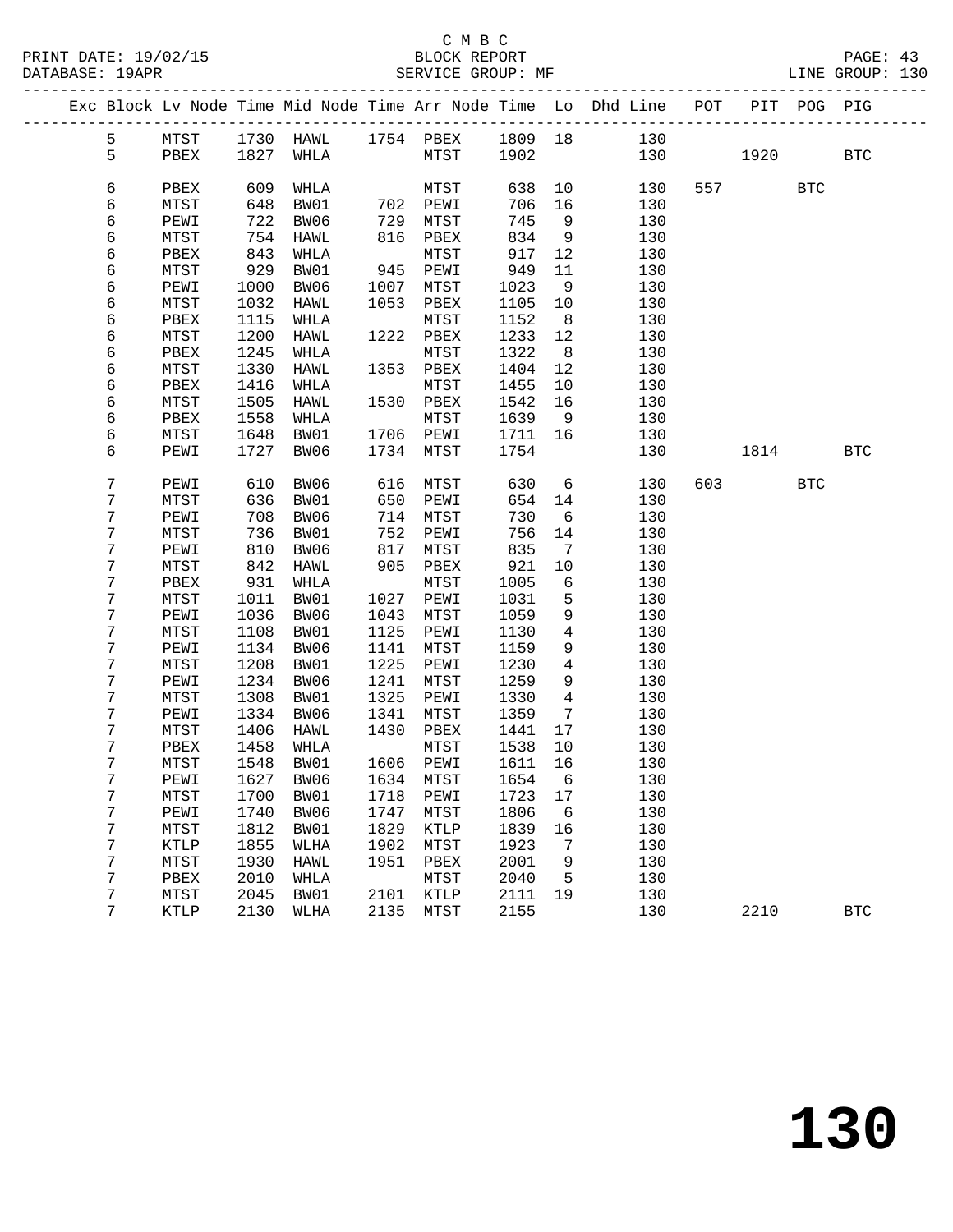|        |              |              |              |              |              |              |                              | Exc Block Lv Node Time Mid Node Time Arr Node Time Lo Dhd Line POT |     |      | PIT POG PIG |            |
|--------|--------------|--------------|--------------|--------------|--------------|--------------|------------------------------|--------------------------------------------------------------------|-----|------|-------------|------------|
| 8      | KTLP         | 630          | WLHA         | 635          | MTST         | 653          | $7\phantom{.0}$              | 130                                                                | 621 |      | <b>BTC</b>  |            |
| 8      | MTST         | 700          | BW01         | 716          | PEWI         | 720          | 16                           | 130                                                                |     |      |             |            |
| 8      | PEWI         | 736          | BW06         | 743          | MTST         | 759          | 7                            | 130                                                                |     |      |             |            |
| 8      | MTST         | 806          | HAWL         | 829          | PBEX         | 847          | 8                            | 130                                                                |     |      |             |            |
| 8      | PBEX         | 855          | WHLA         |              | MTST         | 929          | 7                            | 130                                                                |     |      |             |            |
| 8      | MTST         | 936          | HAWL         | 957          | PBEX         | 1010         | 8                            | 130                                                                |     |      |             |            |
| 8      | PBEX         | 1018         | WHLA         |              | MTST         | 1052         | 8                            | 130                                                                |     |      |             |            |
| 8      | MTST         | 1100         | HAWL         | 1122         | PBEX         | 1134         | 11                           | 130                                                                |     |      |             |            |
| 8      | PBEX         | 1145         | WHLA         |              | MTST         | 1222         | 8                            | 130                                                                |     |      |             |            |
| 8      | MTST         | 1230         | HAWL         | 1252         | PBEX         | 1303         | 12                           | 130                                                                |     |      |             |            |
| 8      | PBEX         | 1315         | WHLA         |              | MTST         | 1352         | 8 <sup>8</sup>               | 130                                                                |     |      |             |            |
| 8      | MTST         | 1400         | BW01         | 1418         | PEWI         | 1423         | 10                           | 130                                                                |     |      |             |            |
| 8      | PEWI         | 1433         | BW06         | 1440         | MTST         | 1500         | 11                           | 130                                                                |     |      |             |            |
| 8      | MTST         | 1511         | BW01         | 1529         | PEWI         | 1534         | 18                           | 130                                                                |     |      |             |            |
| 8      | PEWI         | 1552         | BW06         | 1559         | MTST         | 1618         | 12                           | 130                                                                |     |      |             |            |
| 8      | MTST         | 1630         | HAWL         | 1654         | PBEX         | 1711         | 23                           | 130                                                                |     |      |             |            |
| 8      | PBEX         | 1734         | WHLA         |              | MTST         | 1812         | $7\phantom{.0}\phantom{.0}7$ | 130                                                                |     |      |             |            |
| 8      | MTST         | 1819         | HAWL         | 1842         | PBEX         | 1853         | 14                           | 130                                                                |     |      |             |            |
| 8      | PBEX         | 1907         | WHLA         |              | MTST         | 1938         | 7                            | 130                                                                |     |      |             |            |
| 8      | MTST         | 1945         | BW01         | 2001         | KTLP         | 2011         | 19                           | 130                                                                |     |      |             |            |
| 8      | KTLP         | 2030         | WLHA         | 2035         | MTST         | 2055         | 5                            | 130                                                                |     |      |             |            |
| 8      | MTST         | 2100         | HAWL         | 2121         | PBEX         | 2131         | 10                           | 130                                                                |     |      |             |            |
| 8      | PBEX         | 2141         | WHLA         |              | MTST         | 2210         |                              | 130                                                                |     | 2225 |             | <b>BTC</b> |
|        |              |              |              |              |              |              |                              |                                                                    |     |      |             |            |
| 9      | PEWI         | 640          | BW06         | 646          | MTST         | 700          | 6                            | 130                                                                | 633 |      | <b>BTC</b>  |            |
| 9      | MTST         | 706          | HAWL         | 728          | PBEX         | 745          | 10                           | 130                                                                |     |      |             |            |
| 9      | PBEX         | 755          | WHLA         |              | MTST         | 829          | 7                            | 130                                                                |     |      |             |            |
| 9      | MTST         | 836          | BW01         | 853          | PEWI         | 857          | 15                           | 130                                                                |     |      |             |            |
| 9      | PEWI         | 912          | BW06         | 919          | MTST         | 935          | 8                            | 130                                                                |     |      |             |            |
| 9      | MTST         | 943          | BW01         | 959          | PEWI         | 1003         | 9                            | 130                                                                |     |      |             |            |
| 9      | PEWI         | 1012         | BW06         | 1019         | MTST         | 1035         | 4                            | 130                                                                |     |      |             |            |
| 9      | MTST         | 1039         | BW01         | 1055         | PEWI         | 1059         | 5                            | 130                                                                |     |      |             |            |
| 9      | PEWI         | 1104         | BW06         | 1111         | MTST         | 1129         | 9                            | 130                                                                |     |      |             |            |
| 9      | MTST         | 1138         | BW01         | 1155         | PEWI         | 1200         | $\overline{4}$               | 130                                                                |     |      |             |            |
| 9      | PEWI         | 1204         | BW06         | 1211         | MTST         | 1229         | 9                            | 130                                                                |     |      |             |            |
| 9      | MTST         | 1238         | BW01         | 1255         | PEWI         | 1300         | $\overline{4}$               | 130                                                                |     |      |             |            |
| 9      | PEWI         | 1304         | BW06         | 1311         | MTST         | 1329         | 6                            | 130                                                                |     |      |             |            |
| 9      | MTST         | 1335         | BW01         | 1353         | PEWI<br>MTST | 1358         | 5<br>6                       | 130                                                                |     |      |             |            |
| 9      | PEWI         | 1403         | BW06         | 1410         |              | 1430         |                              | 130                                                                |     |      |             |            |
| 9      | ${\tt MTST}$ |              | 1436 BW01    |              | 1454 PEWI    | 1459 16      |                              | 130                                                                |     |      |             |            |
| 9      | PEWI<br>MTST | 1515         | BW06         | 1522         | MTST         | 1542         | 18                           | 130                                                                |     |      |             |            |
| 9      |              | 1600         | BW01<br>BW06 | 1618<br>1646 | PEWI         | 1623         | 16                           | 130<br>130                                                         |     |      |             |            |
| 9<br>9 | PEWI         | 1639<br>1718 |              | 1742         | MTST         | 1706         | 12<br>11                     | 130                                                                |     |      |             |            |
| 9      | MTST         | 1810         | HAWL         |              | PBEX         | 1759         | 12                           | 130                                                                |     |      |             |            |
| 9      | PBEX         | 1900         | WHLA         | 1921         | ${\tt MTST}$ | 1848<br>1931 |                              | 130                                                                |     |      |             |            |
| 9      | MTST<br>PBEX | 1939         | HAWL<br>WHLA |              | PBEX<br>MTST | 2010         | 8<br>5                       | 130                                                                |     |      |             |            |
| 9      | MTST         | 2015         | BW01         | 2031         | KTLP         | 2041         | 19                           | 130                                                                |     |      |             |            |
| 9      | KTLP         | 2100         | WLHA         | 2105         | MTST         | 2125         | 2                            | 130                                                                |     |      |             |            |
| 9      | MTST         | 2127         | BW01         | 2143         | KTLP         | 2153         |                              | 130                                                                |     | 2157 |             | <b>BTC</b> |
|        |              |              |              |              |              |              |                              |                                                                    |     |      |             |            |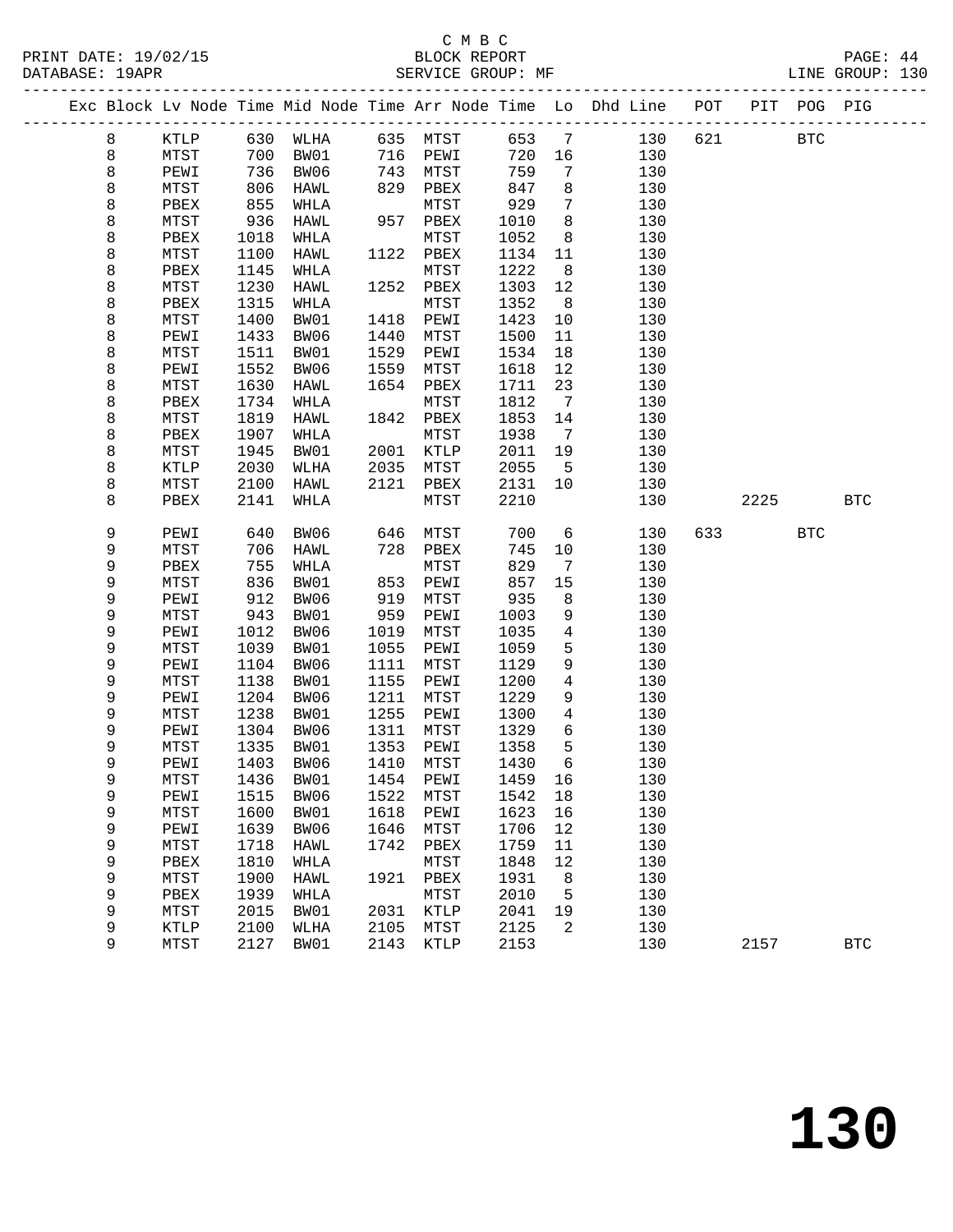|  |    |      |      |           |      |                                    |         |                 | Exc Block Lv Node Time Mid Node Time Arr Node Time Lo Dhd Line POT PIT POG PIG |          |          |            |              |
|--|----|------|------|-----------|------|------------------------------------|---------|-----------------|--------------------------------------------------------------------------------|----------|----------|------------|--------------|
|  | 10 |      |      |           |      |                                    |         |                 | 130                                                                            |          | 724 BTC  |            |              |
|  | 10 |      |      |           |      |                                    |         |                 | 130                                                                            |          |          |            |              |
|  | 10 | MTST |      | 915 BW01  |      | 931 PEWI                           | 935     | 13              | 130                                                                            |          |          |            |              |
|  |    |      |      |           |      | 955 MTST<br>1034 KTLP<br>1115 MTCT |         |                 |                                                                                |          |          |            |              |
|  | 10 | PEWI | 948  | BW06      |      |                                    | 1011    | $7\overline{ }$ | 130                                                                            |          |          |            |              |
|  | 10 | MTST | 1018 | BW01      |      |                                    | 1045    | 22              | 130                                                                            |          |          |            |              |
|  | 10 | KTLP | 1107 | WLHA      |      | 1115 MTST                          | 1137    | 8 <sup>8</sup>  | 130                                                                            |          |          |            |              |
|  | 10 | MTST | 1145 | BW01      |      | 1202 KTLP                          | 1213    | 23              | 130                                                                            |          |          |            |              |
|  | 10 | KTLP | 1236 | WLHA      |      | 1244 MTST                          | 1306    | 9               | 130                                                                            |          |          |            |              |
|  | 10 | MTST | 1315 | BW01      |      | 1332 KTLP                          | 1343    | 21              | 130                                                                            |          |          |            |              |
|  | 10 | KTLP |      | 1404 WLHA |      | 1412 MTST                          | 1436    | 12              | 130                                                                            |          |          |            |              |
|  | 10 | MTST | 1448 | BW01      |      | 1506 PEWI                          | 1511    | 16              | 130                                                                            |          |          |            |              |
|  | 10 | PEWI | 1527 | BW06      |      | 1534 MTST                          | 1554    | 12              | 130                                                                            |          |          |            |              |
|  |    |      |      |           |      |                                    |         |                 |                                                                                |          |          |            |              |
|  | 10 | MTST | 1606 | HAWL      |      | 1630 PBEX<br>MTST                  | 1647    | 22              | 130                                                                            |          |          |            |              |
|  | 10 | PBEX | 1709 | WHLA      |      | MTST                               | 1748    | 9               | 130                                                                            |          |          |            |              |
|  | 10 | MTST | 1757 | HAWL      |      | 1821 PBEX                          | 1835    | 9               | 130                                                                            |          |          |            |              |
|  | 10 | PBEX | 1844 | WHLA      |      | MTST                               | 1919    |                 | 130                                                                            |          | 1937     |            | <b>BTC</b>   |
|  |    |      |      |           |      |                                    |         |                 |                                                                                |          |          |            |              |
|  | 21 | MTST |      | 1342 HAWL |      | 1405 PBEX                          | 1416 14 |                 |                                                                                | 130 1322 |          | <b>BTC</b> |              |
|  | 21 | PBEX | 1430 | WHLA      |      | MTST                               | 1509    |                 | 9<br>130                                                                       |          |          |            |              |
|  | 21 | MTST | 1518 | HAWL      |      | 1542 PBEX                          | 1555 15 |                 | 130                                                                            |          |          |            |              |
|  | 21 | PBEX | 1610 | WHLA      |      | MTST                               | 1651 15 |                 | 130                                                                            |          |          |            |              |
|  |    |      |      |           |      |                                    |         |                 |                                                                                |          |          |            |              |
|  | 21 | MTST | 1706 | HAWL      |      | 1730 PBEX                          | 1747    |                 |                                                                                | 130 1757 |          |            | <b>BTC</b>   |
|  | 22 | MTST | 1418 | HAWL      |      | 1442 PBEX                          | 1453 17 |                 |                                                                                | 130 1358 |          | <b>BTC</b> |              |
|  | 22 | PBEX | 1510 | WHLA      |      | MTST                               | 1550 4  |                 | 130                                                                            |          |          |            |              |
|  | 22 | MTST |      | 1554 HAWL |      | 1618 PBEX                          | 1633 25 |                 | 130                                                                            |          |          |            |              |
|  | 22 | PBEX |      | 1658 WHLA |      | MTST                               | 1737 5  |                 | 130                                                                            |          |          |            |              |
|  |    |      |      |           |      | 1800 KTLP                          |         |                 |                                                                                | 130 1816 |          |            |              |
|  | 22 | MTST |      | 1742 BW01 |      |                                    | 1812    |                 |                                                                                |          |          |            | $_{\rm BTC}$ |
|  | 23 | MTST | 1442 | HAWL      |      | 1507 PBEX                          | 1519 16 |                 |                                                                                | 130 1422 |          | <b>BTC</b> |              |
|  | 23 | PBEX | 1535 | WHLA      |      | MTST                               | 1615    | 9               | 130                                                                            |          |          |            |              |
|  | 23 |      |      | 1624 BW01 |      | 1642 PEWI                          | 1647 16 |                 |                                                                                |          |          |            |              |
|  |    | MTST |      |           |      |                                    |         |                 | 130                                                                            |          |          |            |              |
|  | 23 | PEWI | 1703 | BW06      |      | 1710 MTST                          | 1730    | $6\overline{6}$ | 130                                                                            |          |          |            |              |
|  | 23 | MTST | 1736 | BW01      |      | 1754 PEWI                          | 1759    | 17              | 130                                                                            |          |          |            |              |
|  | 23 | PEWI |      | 1816 BW06 | 1823 | MTST                               | 1842    |                 | 130                                                                            |          | 1900 BTC |            |              |
|  | 24 | MTST | 1500 | BW01      |      | 1518 PEWI                          | 1523 17 |                 |                                                                                | 130 1440 |          | BTC        |              |
|  | 24 |      | 1540 | BW06      |      | 1547 MTST                          | 1606 6  |                 | 130                                                                            |          |          |            |              |
|  |    | PEWI |      |           |      |                                    |         |                 |                                                                                |          |          |            |              |
|  | 24 | MTST |      | 1612 BW01 |      | 1630 PEWI                          | 1635 16 |                 | 130                                                                            |          |          |            |              |
|  |    |      |      |           |      |                                    |         |                 | 24 PEWI 1651 BW06 1658 MTST 1718 6 130                                         |          |          |            |              |
|  | 24 | MTST |      | 1724 BW01 |      | 1742 PEWI                          | 1747 17 |                 | 130                                                                            |          |          |            |              |
|  | 24 | PEWI |      | 1804 BW06 |      | 1811 MTST                          | 1830    |                 | 130                                                                            |          | 1848     |            | <b>BTC</b>   |
|  | 25 |      |      |           |      | 1554 PBEX                          | 1609    | 25              | 130                                                                            |          | 1510     | <b>BTC</b> |              |
|  |    | MTST | 1530 | HAWL      |      |                                    |         |                 |                                                                                |          |          |            |              |
|  | 25 | PBEX |      | 1634 WHLA |      | MTST                               | 1714    |                 | 130                                                                            |          | 1734     |            | <b>BTC</b>   |
|  | 26 | PBEX |      | 1623 WHLA |      | MTST                               | 1703 9  |                 |                                                                                | 130 1611 |          | BTC        |              |
|  |    |      |      |           |      |                                    |         |                 |                                                                                |          |          |            |              |
|  | 26 | MTST | 1712 | BW01      |      | 1730 PEWI                          | 1735 17 |                 | 130                                                                            |          |          |            |              |
|  | 26 | PEWI | 1752 | BW06      |      | 1759 MTST                          | 1818    |                 | 130                                                                            |          | 1836     |            | $_{\rm BTC}$ |
|  | 31 | MTST | 642  | HAWL      |      | 702 PBEX                           | 716     | $\overline{4}$  | 130                                                                            |          | 627 62   | <b>BTC</b> |              |
|  | 31 | PBEX | 720  | WHLA      |      | MTST                               | 753     | $\overline{7}$  | 130                                                                            |          |          |            |              |
|  | 31 | MTST | 800  | BW01      |      | 817 PEWI                           | 822     | 12              | 130                                                                            |          |          |            |              |
|  | 31 | PEWI | 834  | BW06      | 841  | MTST                               | 859     | - 8             | 130                                                                            |          |          |            |              |
|  | 31 | MTST | 907  | HAWL      |      | 928 PBEX                           | 942     | 13              | 130                                                                            |          |          |            |              |
|  |    |      |      |           |      |                                    |         |                 |                                                                                |          |          |            |              |
|  | 31 | PBEX |      | 955 WHLA  |      | MTST                               | 1029    |                 | 130                                                                            |          | 1047     |            | <b>BTC</b>   |
|  |    |      |      |           |      |                                    |         |                 |                                                                                |          |          |            |              |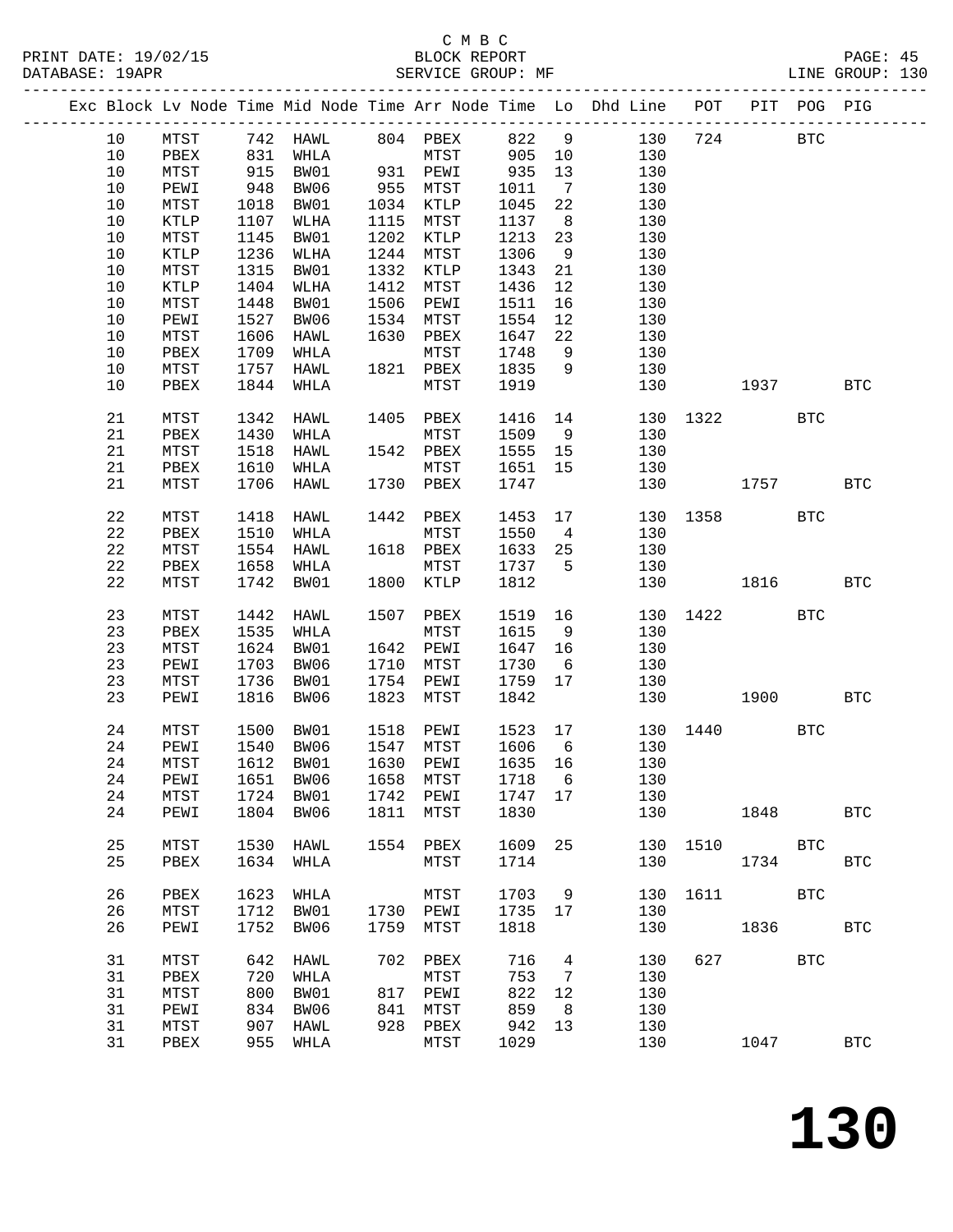|       |      |     |      |     |      |     |    | Exc Block Ly Node Time Mid Node Time Arr Node Time Lo Dhd Line | POT | PIT  | POG        | PIG        |
|-------|------|-----|------|-----|------|-----|----|----------------------------------------------------------------|-----|------|------------|------------|
| 32    | MTST | 730 | HAWL | 752 | PBEX | 810 | 8  | 130                                                            | 712 |      | <b>BTC</b> |            |
| 32    | PBEX | 818 | WHLA |     | MTST | 853 |    | 130                                                            |     |      |            |            |
| 32    | MTST | 900 | BW01 | 916 | PEWI | 920 | 16 | 130                                                            |     |      |            |            |
| 32    | PEWI | 936 | BW06 | 943 | MTST | 959 |    | 130                                                            |     | 1017 |            | BTC        |
| 33    | PBEX | 743 | WHLA |     | MTST | 817 | 7  | 130                                                            | 731 |      | BTC        |            |
| 33    | MTST | 824 | BW01 | 841 | PEWI | 846 | 14 | 130                                                            |     |      |            |            |
| 33    | PEWI | 900 | BW06 | 907 | MTST | 923 |    | 130                                                            |     | 941  |            | <b>BTC</b> |
| SO 71 | BRLA | 805 | SPST | 814 | BW03 | 840 |    | 134                                                            | 742 | 849  | BTC        | BTC        |
|       |      |     |      |     |      |     |    |                                                                |     |      |            |            |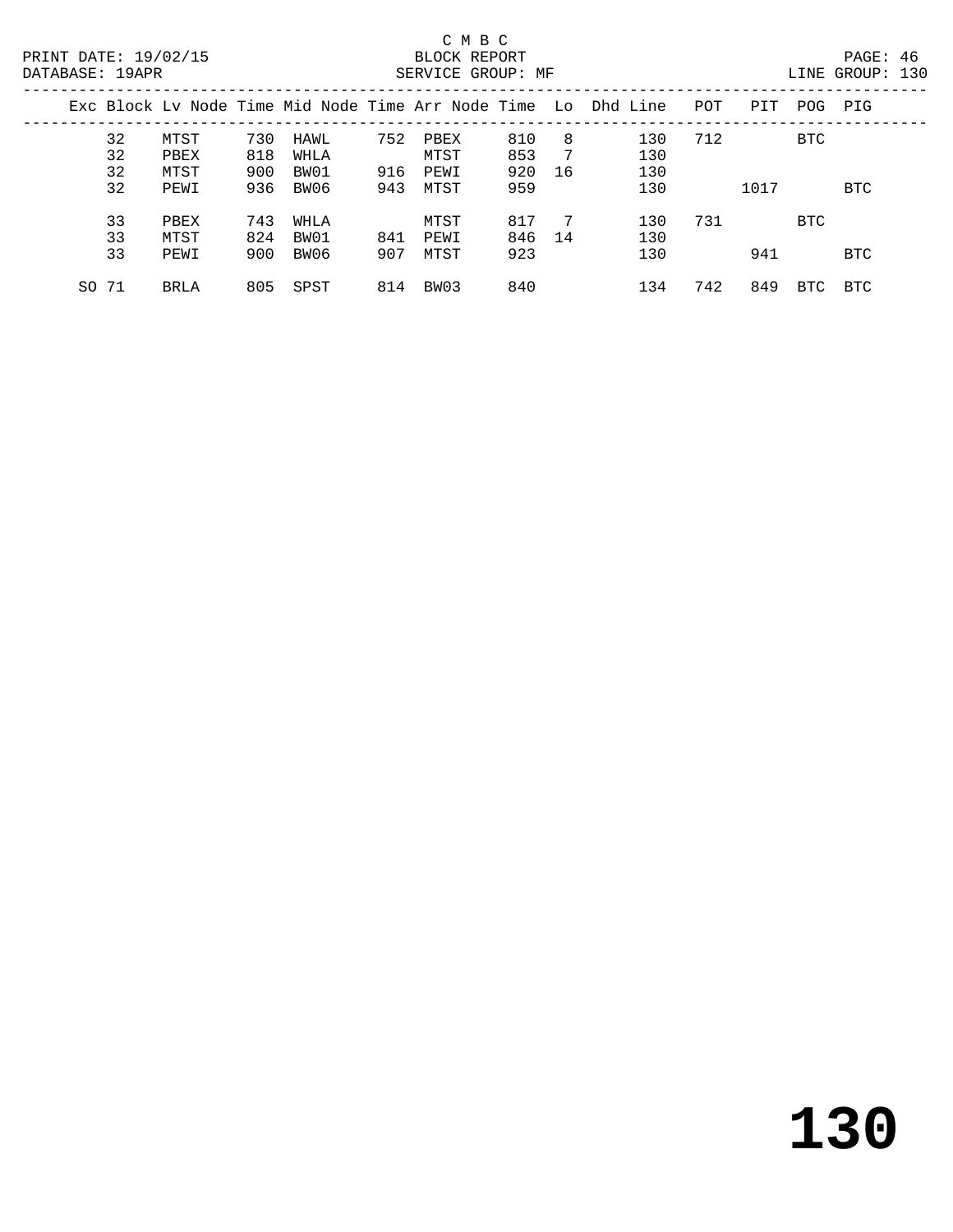|                      |              | 15GB 15 & GRAND BLVD                                                                   |              |              |          |          |                         |                 | 15LO 15TH & LONSDALE                                                                              |  |  |  |
|----------------------|--------------|----------------------------------------------------------------------------------------|--------------|--------------|----------|----------|-------------------------|-----------------|---------------------------------------------------------------------------------------------------|--|--|--|
|                      |              | 22PH 22 ST & PHILIP                                                                    |              |              |          |          |                         |                 | 29LO 29 ST & LONSDALE                                                                             |  |  |  |
|                      |              | 63 LOOP                                                                                |              |              |          |          |                         |                 |                                                                                                   |  |  |  |
| 63LP<br>BDKI         |              | BOUNDARY & KITCHENER-NORTH<br>BOUNDARY & KITCHENER-NORTH                               |              |              |          |          |                         |                 | BAGA BANBURY & GALLANT<br>BTC Burnaby Depot                                                       |  |  |  |
| BUB2                 |              | BURRARD STATION                                                                        |              |              |          |          |                         |                 | CACO CAPILANO UNIVERSITY                                                                          |  |  |  |
|                      |              | CACU CAPILANO RD & CURLING RD                                                          |              |              |          |          | CAED                    |                 | CAPILANO & EDGEWOOD                                                                               |  |  |  |
| CASB                 |              | CAPILANO SUSPENSION BRG                                                                |              |              |          |          |                         |                 | CLEMENTS & CAPILANO                                                                               |  |  |  |
| DEQU                 |              | DELBROOK & QUEENS                                                                      |              |              |          |          | CLCA<br>EDRI            |                 | EDGEMONT & RIDGEWOOD                                                                              |  |  |  |
| EMSE                 |              | EMERSON & SEYMOUR                                                                      |              |              |          |          |                         |                 | GB15 GRAND BLVD & 15 ST SB                                                                        |  |  |  |
|                      |              | GB19 GRAND BLVD & 19 ST SB                                                             |              |              |          |          | GMSK                    |                 | GROUSE MTN SKYRIDE                                                                                |  |  |  |
|                      |              | GRANVILLE & BROADWAY                                                                   |              |              |          |          |                         |                 |                                                                                                   |  |  |  |
| GRBY<br>HARB<br>HARB |              |                                                                                        |              |              |          |          |                         |                 | HAHR          HASTINGS & HOMER<br>HK-E          HASTINGS & KOOTENAY EB                            |  |  |  |
| $HK-W$               |              | HARBOURSIDE DR<br>HASTINGS & KOOTENAY WB                                               |              |              |          |          | HODM                    |                 | HOWE & DUNSMUIR                                                                                   |  |  |  |
| JOLA                 |              | JONES & LARSON                                                                         |              |              |          |          | JOST                    |                 | JOYCE STATION                                                                                     |  |  |  |
| KEDL                 |              |                                                                                        |              |              |          |          |                         |                 |                                                                                                   |  |  |  |
|                      |              | KEITH RD & DELBRUCK AV<br>LONSDALE & 23 ST NB                                          |              |              |          |          |                         |                 | LN15 LONSDALE & 15 ST<br>LNCB SB LONSDALE AVE FS CARISBROOKE C                                    |  |  |  |
| LN23                 |              | LN23<br>LNOS LONSDALE & E OSBORNE FS<br>LOQU LONSDALE QUAY<br>LS23 LONSDALE & 23 ST SB |              |              |          |          | LO15                    |                 |                                                                                                   |  |  |  |
|                      |              |                                                                                        |              |              |          |          |                         |                 | LONSDALE & 15 ST                                                                                  |  |  |  |
|                      |              |                                                                                        |              |              |          |          |                         |                 | LS15 LONSDALE & 15 ST                                                                             |  |  |  |
| LS23<br>MACA<br>MOGL |              |                                                                                        |              |              |          |          |                         |                 | LVMT      LYNN VALLEY & MTN HWY<br>MAGA      MARINE & GARDEN<br>MTFR     MOUNTAIN HWY & FREDERICK |  |  |  |
|                      |              | MARINE & CAPILANO                                                                      |              |              |          |          |                         |                 |                                                                                                   |  |  |  |
|                      |              | MONTROYAL & GLENCANYON                                                                 |              |              |          |          |                         |                 |                                                                                                   |  |  |  |
| <b>MTLV</b>          |              |                                                                                        |              |              |          |          |                         |                 | MOUNTAIN HWY & LYNN VALLEY $\qquad$ OSLO $\qquad$ OSBORNE & LONSDALE                              |  |  |  |
|                      |              | PANA PANORAMA & NAUGHTON<br>PRRO PROSPECT & ROCKLAND<br>SELE SEYMOUR & LYTTON          |              |              |          |          |                         |                 | PBEX PHIBBS EXCHANGE<br>SEHY SECHELT & HYANNIS<br>SELY SEYMOUR & LYTTON                           |  |  |  |
|                      |              |                                                                                        |              |              |          |          |                         |                 |                                                                                                   |  |  |  |
|                      |              |                                                                                        |              |              |          |          |                         |                 |                                                                                                   |  |  |  |
|                      |              | SMKI KINCAID & SMITH                                                                   |              |              |          |          |                         |                 | STST STADIUM STATION                                                                              |  |  |  |
|                      |              |                                                                                        |              |              |          |          |                         |                 |                                                                                                   |  |  |  |
| UNDE                 |              | UNDERWOOD & DEMPSEY                                                                    |              |              |          |          |                         |                 | WE28 WESTVIEW & 28 ST                                                                             |  |  |  |
|                      |              |                                                                                        |              |              |          |          |                         |                 |                                                                                                   |  |  |  |
|                      |              |                                                                                        |              |              |          |          |                         |                 |                                                                                                   |  |  |  |
|                      |              |                                                                                        |              |              |          |          |                         |                 | Exc Block Lv Node Time Mid Node Time Arr Node Time Lo Dhd Line POT PIT POG PIG                    |  |  |  |
|                      | $\mathbf{1}$ |                                                                                        |              |              |          |          |                         |                 | 15GB 501 LVMT 505 UNDE 509 9 228 443 BTC                                                          |  |  |  |
|                      | $\mathbf{1}$ |                                                                                        |              |              |          |          |                         |                 |                                                                                                   |  |  |  |
|                      | $\mathbf{1}$ | UNDE 518 GB15 528 LOQU<br>LOQU 547 15GB 558 UNDE                                       |              |              |          |          |                         |                 | 536 11 228<br>607 11 228                                                                          |  |  |  |
|                      | $\mathbf 1$  | UNDE                                                                                   |              | 618 GB15     | 629 LOQU |          |                         |                 | 640 7 228                                                                                         |  |  |  |
|                      | $\mathbf{1}$ | LOQU                                                                                   |              | 647 15GB     |          | 658 UNDE |                         |                 | 707 9 228                                                                                         |  |  |  |
|                      | $\mathbf{1}$ |                                                                                        |              |              |          |          |                         |                 |                                                                                                   |  |  |  |
|                      | $\mathbf{1}$ |                                                                                        |              |              |          |          | 811 5                   |                 | $741$ 5 228<br>811 5 228<br>228                                                                   |  |  |  |
|                      | $\mathbf{1}$ | UNDE 716 GB15 728 LOQU<br>LOQU 746 15GB 759 UNDE<br>UNDE 816 GB15 830 LOQU             |              |              |          |          |                         |                 | 845 17 228                                                                                        |  |  |  |
|                      | $\mathbf{1}$ | LOQU                                                                                   |              |              |          |          | 902 29LO 918 LVMT 925 5 |                 | 229                                                                                               |  |  |  |
|                      | $\mathbf{1}$ | LVMT                                                                                   |              |              |          |          |                         |                 | 229                                                                                               |  |  |  |
|                      | $\mathbf{1}$ | LOQU                                                                                   |              |              |          |          |                         |                 | 230                                                                                               |  |  |  |
|                      | $\mathbf{1}$ | PRRO 1053 LS15 1104 LOQU 1112 8                                                        |              |              |          |          |                         |                 | 230                                                                                               |  |  |  |
|                      | 1            | LOQU                                                                                   | 1120         | 15GB         | 1134     | UNDE     | 1147                    | 6               | 228                                                                                               |  |  |  |
|                      | 1            | UNDE                                                                                   | 1153         | PBEX         | 1212     | BUB2     | 1241                    | 8               | 210                                                                                               |  |  |  |
|                      | 1            | BUB2                                                                                   | 1249         | PBEX         | 1315     | UNDE     | 1337                    | $7\phantom{.0}$ | 210                                                                                               |  |  |  |
|                      | $\mathbf 1$  | UNDE                                                                                   | 1344         | GB15         | 1358     | LOQU     | 1412                    | 15              | 228                                                                                               |  |  |  |
|                      | $\mathbf 1$  | LOQU                                                                                   | 1427         | 29LO         | 1445     | LVMT     | 1452                    | 20              | 229                                                                                               |  |  |  |
|                      | 1            | LVMT                                                                                   | 1512         | L015         |          | LOQU     | 1543                    | 18              | 229                                                                                               |  |  |  |
|                      | 1            | LOQU                                                                                   | 1601         | LN15         | 1612     | PRRO     | 1630                    | 6               | 230                                                                                               |  |  |  |
|                      | 1            | PRRO                                                                                   | 1636         | LS15         | 1647     | LOQU     | 1655                    | 10              | 230                                                                                               |  |  |  |
|                      | 1            | LOQU                                                                                   | 1705         | CASB         | 1726     | GMSK     | 1733                    | 23              | 236                                                                                               |  |  |  |
|                      | 1            | GMSK                                                                                   | 1756         | CASB         | 1803     | LOQU     | 1825                    | 9               | 236                                                                                               |  |  |  |
|                      | $\mathbf 1$  | LOQU                                                                                   | 1834<br>1908 | LN15<br>LS15 | 1843     | PRRO     | 1900<br>1926            | 8               | 230<br>230                                                                                        |  |  |  |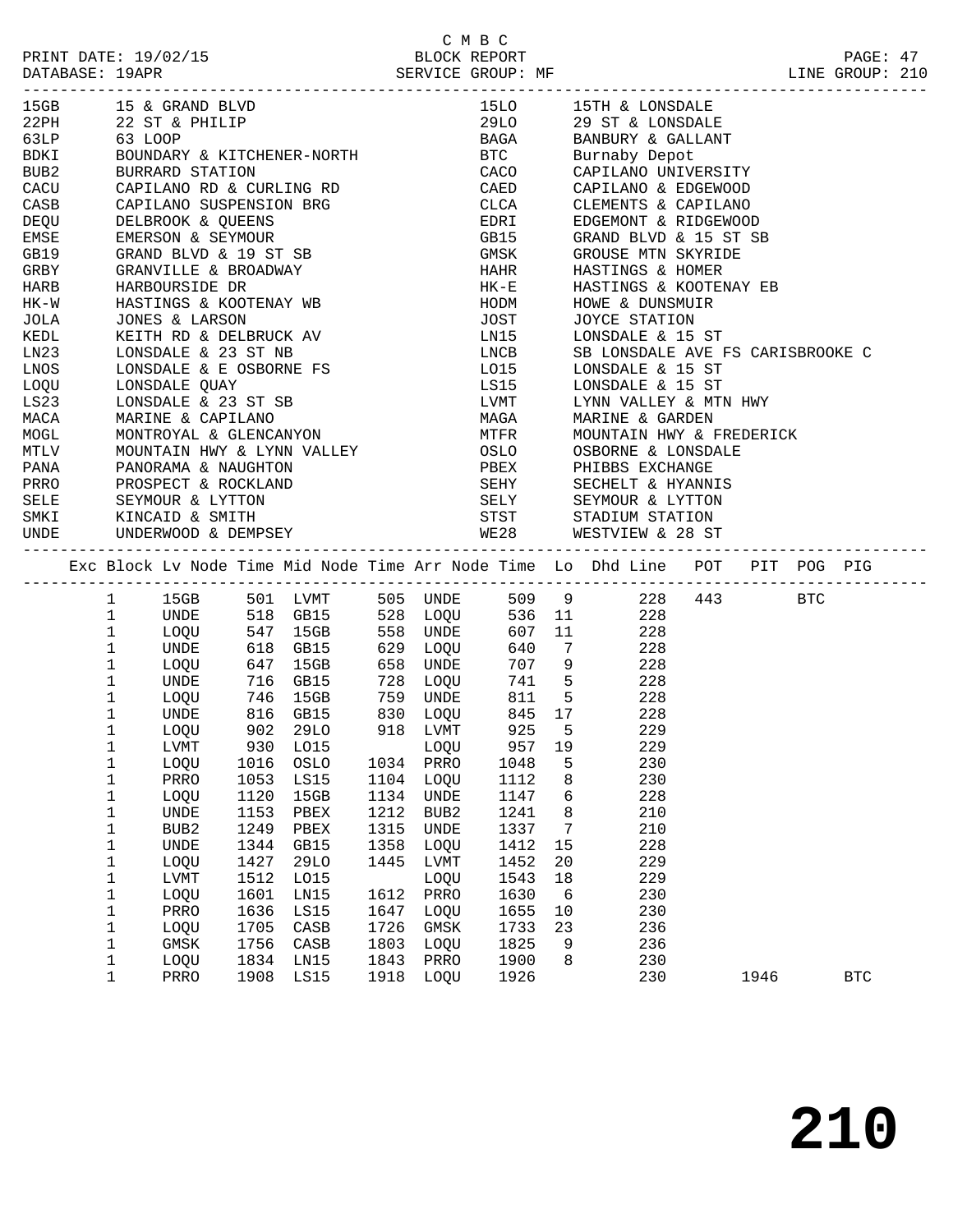|  |                              |                |              |                   |              |                                               |              |                            | Exc Block Lv Node Time Mid Node Time Arr Node Time Lo Dhd Line POT |     |      | PIT POG PIG |              |  |
|--|------------------------------|----------------|--------------|-------------------|--------------|-----------------------------------------------|--------------|----------------------------|--------------------------------------------------------------------|-----|------|-------------|--------------|--|
|  | $\overline{a}$               | LOQU           |              | 524 DEQU 535 MOGL |              |                                               | 539          | $\mathsf{O}$               | 246                                                                | 454 |      | <b>BTC</b>  |              |  |
|  | $\sqrt{2}$                   | MOGL           | 539          |                   |              | MAGA                                          | 600          | 6                          | 1 246                                                              |     |      |             |              |  |
|  | $\overline{c}$               | CACU           | 607          | EDRI              |              | 612 MOGL                                      | 620          | $\mathsf{O}$               | 246                                                                |     |      |             |              |  |
|  | 2                            | MOGL           | 620          | WE28              | 626          | LOQU                                          | 640          | 6                          | 246                                                                |     |      |             |              |  |
|  | $\overline{\mathbf{c}}$      | LOQU           | 646          | DEQU              | 658          | MOGL                                          | 703          | $\mathsf{O}$               | 246                                                                |     |      |             |              |  |
|  | 2                            | MOGL           | 703          | MAGA              | 726          | $_{\footnotesize{\textnormal{STST}}}$         | 747          | 11                         | 246                                                                |     |      |             |              |  |
|  | $\overline{\mathbf{c}}$      | STST           | 758          | 15LO              | 833          | 15GB                                          | 839          | 12                         | 240                                                                |     |      |             |              |  |
|  | $\sqrt{2}$                   | 15GB           | 851          | MAGA              | 911          | $_{\footnotesize{\textnormal{STST}}}$         | 940          | 8                          | 240                                                                |     |      |             |              |  |
|  | $\mathbf{2}$                 | STST           | 948          | <b>15LO</b>       | 1023         | 15GB                                          | 1029         | $6\overline{6}$            | 240                                                                |     |      |             |              |  |
|  | 2<br>$\overline{\mathbf{c}}$ | 15GB<br>STST   | 1035<br>1141 | MAGA<br>EDRI      | 1056<br>1205 | $_{\footnotesize{\textnormal{STST}}}$<br>MOGL | 1123<br>1215 | 18<br>$\overline{0}$       | 240<br>246                                                         |     |      |             |              |  |
|  | $\sqrt{2}$                   | MOGL           | 1215         | WE28              | 1221         | LOQU                                          | 1235         | 12                         | 246                                                                |     |      |             |              |  |
|  | $\mathbf{2}$                 | LOQU           | 1247         | DEQU              | 1301         | MOGL                                          | 1305         | $\overline{0}$             | 246                                                                |     |      |             |              |  |
|  | 2                            | MOGL           | 1305         | MAGA              | 1326         | $_{\footnotesize{\textnormal{STST}}}$         | 1350         | 12                         | 246                                                                |     |      |             |              |  |
|  | $\sqrt{2}$                   | STST           | 1402         | <b>15LO</b>       | 1440         | 15GB                                          | 1446         | 16                         | 240                                                                |     |      |             |              |  |
|  | $\sqrt{2}$                   | 15GB           | 1502         | MAGA              | 1526         | <b>STST</b>                                   | 1553         | 5                          | 240                                                                |     |      |             |              |  |
|  | $\sqrt{2}$                   | STST           | 1558         | EDRI              | 1626         | MOGL                                          | 1637         | $\overline{0}$             | 246                                                                |     |      |             |              |  |
|  | $\sqrt{2}$                   | MOGL           | 1637         | WE28              | 1643         | LOQU                                          | 1659         | 16                         | 246                                                                |     |      |             |              |  |
|  | 2                            | LOQU           | 1715         | LN15              | 1726         | PRRO                                          | 1744         | $\overline{\mathbf{3}}$    | 230                                                                |     |      |             |              |  |
|  | $\sqrt{2}$                   | PRRO           | 1747         | LS15              | 1758         | LOQU                                          | 1806         | 11                         | 230                                                                |     |      |             |              |  |
|  | $\overline{c}$               | LOQU           | 1817         | DEQU              | 1832         | MOGL                                          | 1837         | $\overline{0}$             | 246                                                                |     |      |             |              |  |
|  | 2                            | MOGL           | 1837         |                   |              | MAGA                                          | 1857         |                            | 246                                                                |     | 1922 |             | <b>BTC</b>   |  |
|  | 3                            | BDKI           | 459          | SMKI              | 512          | JOST                                          | 520          | $\overline{a}$             | 028                                                                | 458 |      | <b>BTC</b>  |              |  |
|  | 3                            | JOST           | 522          | <b>BDKI</b>       | 542          | PBEX                                          | 552          | $\overline{3}$             | 028                                                                |     |      |             |              |  |
|  | 3                            | PBEX           | 555          | LN15              | 608          | GMSK                                          | 624          | 10                         | 232                                                                |     |      |             |              |  |
|  | 3                            | GMSK           | 634          | LS15              | 654          | PBEX                                          | 708          | 9                          | 232                                                                |     |      |             |              |  |
|  | 3                            | PBEX           | 717          | LN15              | 732          | GMSK                                          | 754          | $\overline{4}$             | 232                                                                |     |      |             |              |  |
|  | 3                            | GMSK           | 758          | CASB              | 805          | LOQU                                          | 828          | 7                          | 236                                                                |     |      |             |              |  |
|  | 3<br>3                       | LOQU<br>GMSK   | 835<br>921   | CASB<br>CASB      | 854<br>928   | GMSK<br>LOQU                                  | 901<br>953   | 20<br>14                   | 236<br>236                                                         |     |      |             |              |  |
|  | 3                            | LOQU           | 1007         | 29LO              | 1023         | LVMT                                          | 1030         | 22                         | 229                                                                |     |      |             |              |  |
|  | 3                            | LVMT           | 1052         | L015              |              | LOQU                                          | 1122         | 15                         | 229                                                                |     |      |             |              |  |
|  | 3                            | LOQU           | 1137         | 29LO              |              | 1154 LVMT                                     | 1201         | 19                         | 229                                                                |     |      |             |              |  |
|  | 3                            | LVMT           | 1220         | L015              |              | LOQU                                          | 1251         | 16                         | 229                                                                |     |      |             |              |  |
|  | 3                            | LOQU           | 1307         | 29LO              |              | 1325 LVMT                                     | 1332         | 21                         | 229                                                                |     |      |             |              |  |
|  | 3                            | LVMT           | 1353         | L015              |              | LOQU                                          | 1426         | 20                         | 229                                                                |     |      |             |              |  |
|  | 3                            | LOQU           | 1446         | LN15              |              | 1457 PRRO                                     | 1516         | $\overline{\phantom{a}}^2$ | 230                                                                |     |      |             |              |  |
|  | 3                            | PRRO           | 1518         | LS15              |              | 1532 LOQU                                     | 1540         | 6                          | 230                                                                |     |      |             |              |  |
|  | 3                            | LOQU 1546 LN15 |              |                   |              | 1557 PRRO 1617 3                              |              |                            | 230                                                                |     |      |             |              |  |
|  | 3                            | PRRO           | 1620         | LS15              | 1631         | LOQU                                          | 1639         | 7                          | 230                                                                |     |      |             |              |  |
|  | 3                            | LOQU           | 1646         | LN15              | 1657         | PRRO                                          | 1715         | 4                          | 230                                                                |     |      |             |              |  |
|  | 3<br>3                       | PRRO<br>LOQU   | 1719<br>1747 | LS15<br>DEQU      | 1730<br>1802 | LOQU<br>MOGL                                  | 1738<br>1807 | 9<br>0                     | 230<br>246                                                         |     |      |             |              |  |
|  | 3                            | MOGL           | 1807         | MAGA              | 1827         | STST                                          | 1849         | 13                         | 246                                                                |     |      |             |              |  |
|  | 3                            | <b>STST</b>    | 1902         | EDRI              | 1926         | MOGL                                          | 1935         | 0                          | 246                                                                |     |      |             |              |  |
|  | 3                            | MOGL           | 1935         | WE28              | 1941         | LOQU                                          | 1953         | 9                          | 246                                                                |     |      |             |              |  |
|  | 3                            | LOQU           | 2002         | LN15              | 2011         | PRRO                                          | 2026         | 13                         | 230                                                                |     |      |             |              |  |
|  | 3                            | PRRO           | 2039         | LS15              | 2048         | LOQU                                          | 2055         | 10                         | 230                                                                |     |      |             |              |  |
|  | 3                            | LOQU           | 2105         | <b>29LO</b>       | 2120         | LVMT                                          | 2127         | 7                          | 229                                                                |     |      |             |              |  |
|  | 3                            | LVMT           | 2134         | L015              |              | LOQU                                          | 2154         | 11                         | 229                                                                |     |      |             |              |  |
|  | $\mathsf{3}$                 | LOQU           | 2205         | <b>DEQU</b>       | 2217         | MOGL                                          | 2221         | 0                          | 246                                                                |     |      |             |              |  |
|  | 3                            | MOGL           | 2221         | MAGA              | 2239         | STST                                          | 2259         | 9                          | 246                                                                |     |      |             |              |  |
|  | 3                            | STST           | 2308         | <b>15LO</b>       | 2336         | 15GB                                          | 2340         | 7                          | 240                                                                |     |      |             |              |  |
|  | 3                            | 15GB           | 2347         | MAGA              | 2403         | $_{\footnotesize\rm STST}$                    | 2423         | 16                         | 240                                                                |     |      |             |              |  |
|  | 3                            | <b>STST</b>    | 2439         | <b>15LO</b>       | 2506         | 15GB                                          | 2510         |                            | 240                                                                |     | 2526 |             | $_{\rm BTC}$ |  |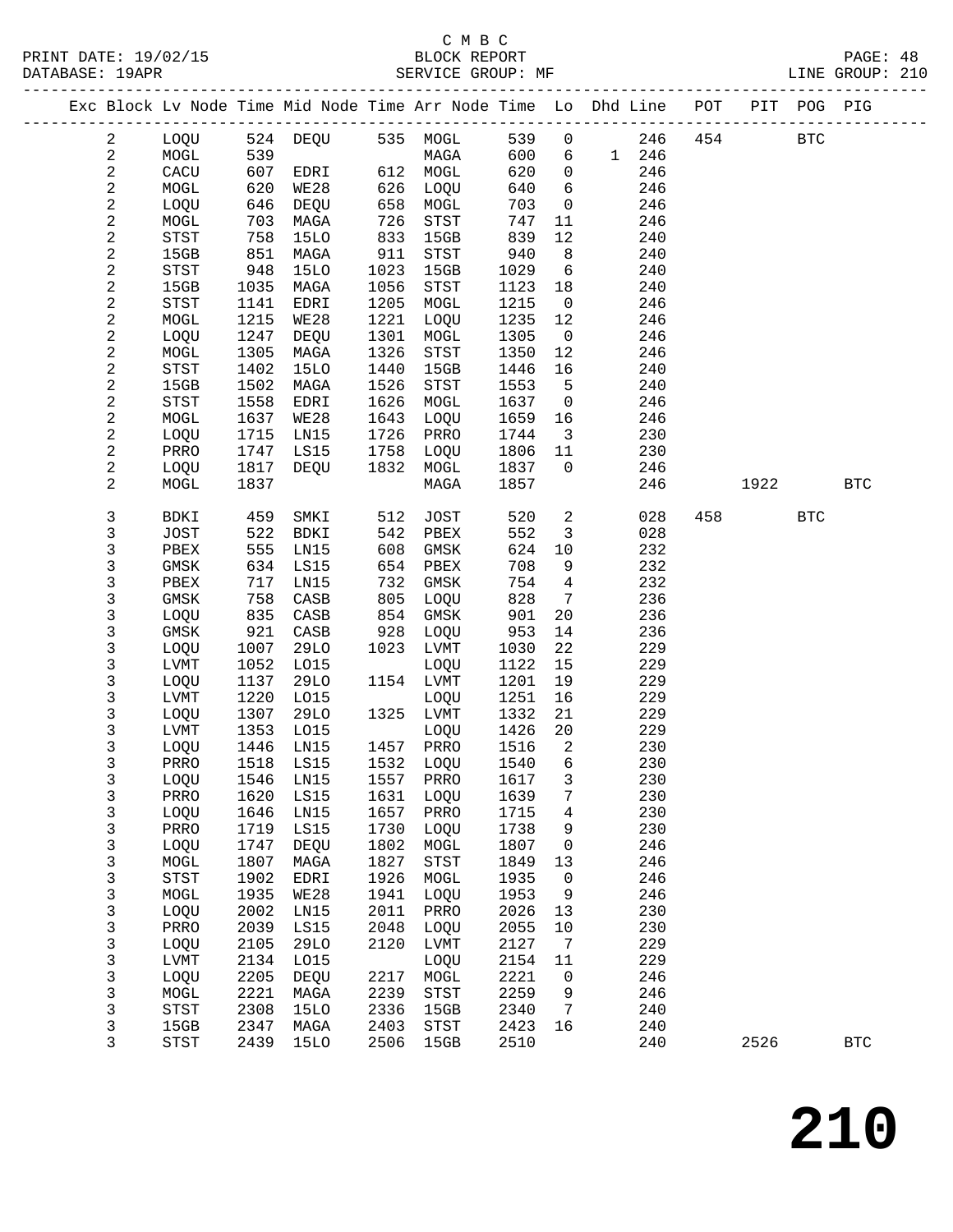| Exc Block Lv Node Time Mid Node Time Arr Node Time Lo Dhd Line POT |                          |                 |              |                 |                                       |              |                               |    |            |     |      | PIT POG PIG |            |
|--------------------------------------------------------------------|--------------------------|-----------------|--------------|-----------------|---------------------------------------|--------------|-------------------------------|----|------------|-----|------|-------------|------------|
| $\overline{4}$                                                     | STST                     |                 | 530 15LO     |                 | 557 15GB                              | 603 14       |                               |    | 240        | 506 |      | <b>BTC</b>  |            |
| 4                                                                  | 15GB                     | 617             | MAGA         |                 | 636 STST                              | 658          | 7                             |    | 240        |     |      |             |            |
| $\overline{4}$                                                     | STST                     | 705             | EDRI         |                 | 728 MOGL                              | 738          | $\overline{0}$                |    | 246        |     |      |             |            |
| $\overline{4}$                                                     | MOGL                     | 738             | WE28         |                 | 744 LOQU                              | 805          | 12                            |    | 246        |     |      |             |            |
| $\overline{4}$                                                     | LOQU                     | $\frac{1}{817}$ | DEQU         | $\frac{1}{831}$ | MOGL                                  | 837          | $\overline{0}$                |    | 246        |     |      |             |            |
| 4                                                                  | MOGL                     | 837             | MAGA         | 900             | STST                                  | 921          | 13                            |    | 246        |     |      |             |            |
| $\overline{4}$                                                     | STST                     | 934             | <b>15LO</b>  | 1009            | 15GB                                  | 1015         | 5                             |    | 240        |     |      |             |            |
| 4                                                                  | 15GB                     | 1020            | MAGA         | 1041            | $_{\footnotesize{\textnormal{STST}}}$ | 1108         | 10                            |    | 240        |     |      |             |            |
| 4                                                                  | STST                     | 1118            | <b>15LO</b>  | 1155            | 15GB                                  | 1159         | $\overline{4}$                |    | 240        |     |      |             |            |
| 4                                                                  | 15GB                     | 1203            | MAGA         | 1227            | <b>STST</b>                           | 1258         | 13                            |    | 240        |     |      |             |            |
| 4                                                                  | <b>STST</b>              | 1311            | EDRI         | 1336            | MOGL                                  | 1346         | $\overline{0}$                |    | 246        |     |      |             |            |
| 4                                                                  | MOGL                     | 1346            | WE28         | 1352            | LOQU                                  | 1406         | 11                            |    | 246        |     |      |             |            |
| 4                                                                  | LOQU                     | 1417            | DEQU         | 1431            | MOGL                                  | 1436         | $\mathbf 0$                   |    | 246        |     |      |             |            |
| $\overline{4}$                                                     | MOGL                     | 1436            | MAGA         | 1458            | STST                                  | 1523         | 5                             |    | 246        |     |      |             |            |
| $\overline{4}$                                                     | STST                     | 1528            | EDRI         | 1556            | MOGL                                  | 1607         | $\mathbf 0$                   |    | 246        |     |      |             |            |
| $\,4$                                                              | MOGL                     | 1607            | WE28         | 1613            | LOQU                                  | 1629         | 4                             |    | 246        |     |      |             |            |
| 4                                                                  | LOQU                     | 1633            | 15GB         | 1650            | UNDE<br>1729 BUB2                     | 1703         | 5                             |    | 228<br>210 |     |      |             |            |
| $\overline{4}$<br>4                                                | UNDE<br>BUB <sub>2</sub> | 1708<br>1803    | PBEX         |                 | PBEX                                  | 1800<br>1834 | $\overline{\mathbf{3}}$<br>12 |    | 210        |     |      |             |            |
| 4                                                                  | PBEX                     | 1846            |              |                 | SEHY                                  | 1859         | 3                             |    | 214        |     |      |             |            |
| $\overline{4}$                                                     | SEHY                     | 1902            |              |                 | PBEX                                  | 1912         | 5                             |    | 214        |     |      |             |            |
| 4                                                                  | PBEX                     | 1917            |              |                 | $HK-E$                                | 1924         |                               |    | 028        |     | 1928 |             | <b>BTC</b> |
|                                                                    |                          |                 |              |                 |                                       |              |                               |    |            |     |      |             |            |
| 5                                                                  | <b>CLCA</b>              | 540             | LS15         |                 | 559 PBEX                              | 611          | 7                             |    | 232        | 510 |      | <b>BTC</b>  |            |
| 5                                                                  | PBEX                     | 618             |              |                 | PANA                                  | 633          | 16                            |    | 1 212      |     |      |             |            |
| 5                                                                  | BAGA                     | 650             | PBEX         | 713             | BUB2                                  | 741          | 7                             |    | 211        |     |      |             |            |
| 5                                                                  | BUB <sub>2</sub>         | 748             | PBEX         | 818             | UNDE                                  | 839          | 6                             |    | 210        |     |      |             |            |
| 5                                                                  | <b>UNDE</b>              | 845             | GB15         | 859             | LOQU                                  | 914          | 21                            |    | 228        |     |      |             |            |
| 5                                                                  | LOQU                     | 935             | CASB         | 952             | GMSK                                  | 959          | 8                             |    | 236        |     |      |             |            |
| 5                                                                  | GMSK                     | 1007            | CASB         | 1014            | LOQU                                  | 1039         | 11                            |    | 236        |     |      |             |            |
| 5                                                                  | LOQU                     | 1050            | CASB         | 1107            | GMSK                                  | 1114         | $7\phantom{.0}\phantom{.0}7$  |    | 236        |     |      |             |            |
| 5                                                                  | GMSK                     | 1121            | CASB         | 1128            | LOQU                                  | 1153         | 23                            |    | 236        |     |      |             |            |
| 5                                                                  | LOQU                     | 1216            | OSLO         | 1235            | PRRO                                  | 1248         | 5                             |    | 230        |     |      |             |            |
| 5                                                                  | PRRO                     | 1253            | <b>LS15</b>  | 1304            | LOQU                                  | 1312         | 8                             |    | 230        |     |      |             |            |
| 5                                                                  | LOQU                     | 1320            | 15GB         | 1334            | UNDE                                  | 1347         | 5                             |    | 228        |     |      |             |            |
| 5                                                                  | UNDE                     | 1352            | PBEX         | 1412            | BUB2                                  | 1441         | 13                            |    | 210        |     |      |             |            |
| 5                                                                  | BUB <sub>2</sub>         | 1454            | PBEX         | 1526            | PANA                                  | 1554         | 5                             |    | 211        |     |      |             |            |
| 5                                                                  | PANA                     | 1559            |              |                 | PBEX                                  | 1627         | $\overline{\mathbf{3}}$       | 25 | 211        |     |      |             |            |
| 5                                                                  | BUB <sub>2</sub>         | 1655            | PBEX         | 1728            | UNDE                                  | 1753         | 11                            |    | 210        |     |      |             |            |
| 5                                                                  | <b>UNDE</b>              | 1804            | GB15         | 1817            | LOOU                                  | 1829         | - 9                           |    | 228        |     |      |             |            |
| 5<br>5                                                             | LOQU                     | 1838            | 29LO         | 1855            | LVMT                                  | 1902         | 12                            |    | 229        |     |      |             |            |
| 5                                                                  | LVMT<br>LOQU             | 1914<br>1953    | LO15<br>29LO |                 | LOQU<br>2009 LVMT                     | 1936<br>2016 | 17<br>18                      |    | 229<br>229 |     |      |             |            |
| 5                                                                  | LVMT                     | 2034            | LO15         |                 | LOQU                                  | 2055         | 7                             |    | 229        |     |      |             |            |
| 5                                                                  | LOQU                     | 2102            | LN15         |                 | 2110 PRRO                             | 2125         |                               |    | 230        |     | 2145 |             | <b>BTC</b> |
|                                                                    |                          |                 |              |                 |                                       |              |                               |    |            |     |      |             |            |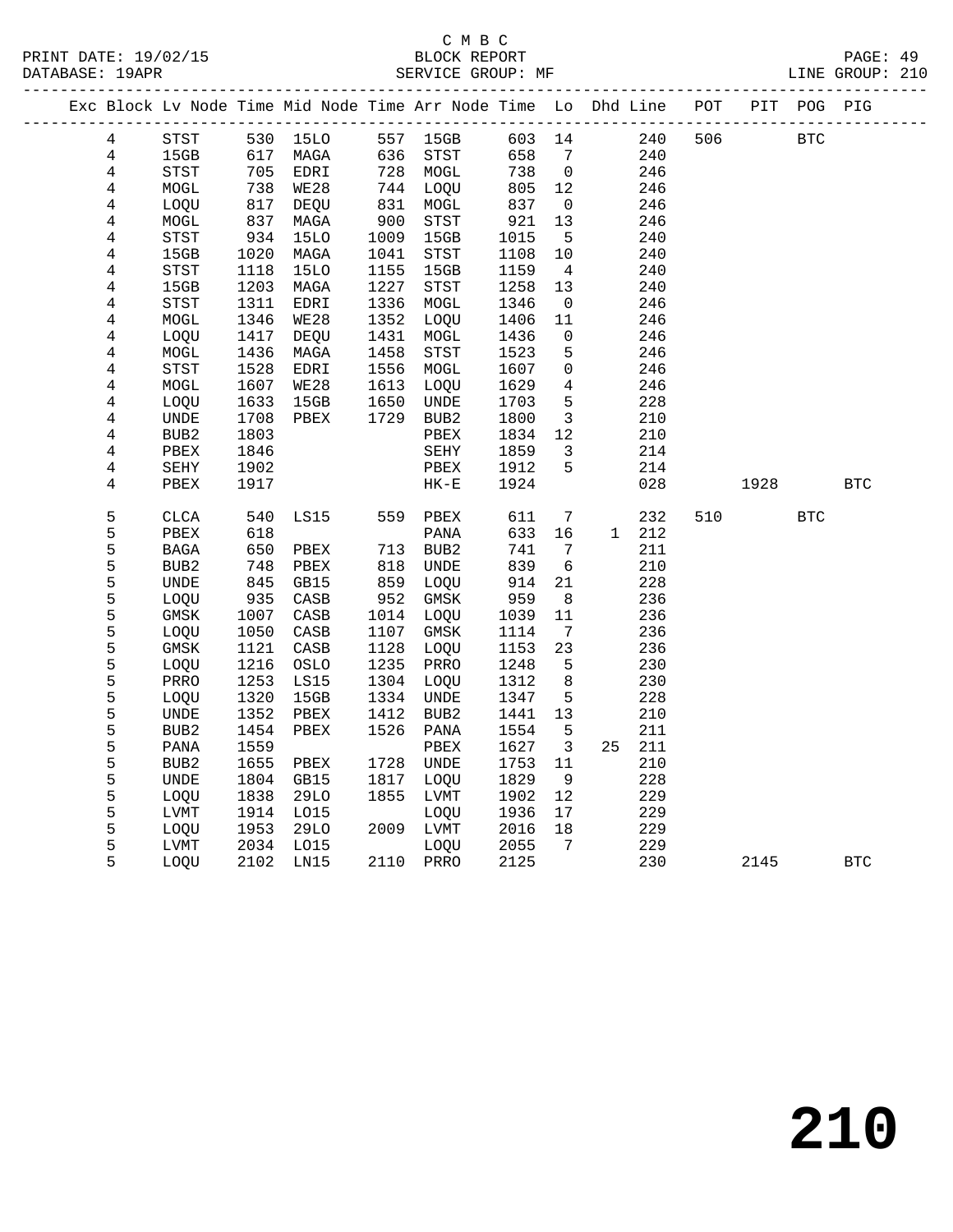# C M B C<br>BLOCK REPORT<br>SERVICE GROUD: ME

|  | DATABASE: 19APR |      |      |                                                                    |      | SERVICE GROUP: MF |      |             |    |     |       |     | LINE GROUP: 210 |  |
|--|-----------------|------|------|--------------------------------------------------------------------|------|-------------------|------|-------------|----|-----|-------|-----|-----------------|--|
|  |                 |      |      | Exc Block Lv Node Time Mid Node Time Arr Node Time Lo Dhd Line POT |      |                   |      |             |    |     |       |     | PIT POG PIG     |  |
|  | 6               | LN15 | 536  | OSLO                                                               | 541  | PRRO              |      | 550 1       |    | 230 | 511 7 | BTC |                 |  |
|  | 6               | PRRO | 551  | LS15                                                               | 600  | LOOU              | 607  | 10          |    | 230 |       |     |                 |  |
|  | 6               | LOQU | 617  | 15GB                                                               | 628  | UNDE              | 637  | 9           |    | 228 |       |     |                 |  |
|  | 6               | UNDE | 646  | GB15                                                               | 658  | LOQU              | 711  | 5           |    | 228 |       |     |                 |  |
|  | 6               | LOQU | 716  | 15GB                                                               | 728  | UNDE              | 738  | 6           |    | 228 |       |     |                 |  |
|  | 6               | UNDE | 744  | PBEX                                                               | 807  | BUB2              | 841  | 7           |    | 210 |       |     |                 |  |
|  | 6               | BUB2 | 848  | PBEX                                                               | 917  | UNDE              | 938  | $7^{\circ}$ |    | 210 |       |     |                 |  |
|  | 6               | UNDE | 945  | GB15                                                               | 958  | LOQU              | 1012 | 5           |    | 228 |       |     |                 |  |
|  | 6               | LOQU | 1017 | DEOU                                                               | 1032 | MOGL              | 1036 | $\Omega$    |    | 246 |       |     |                 |  |
|  | 6               | MOGL | 1036 | MAGA                                                               | 1057 | STST              | 1120 | 13          |    | 246 |       |     |                 |  |
|  | 6               | STST | 1133 | 15LO                                                               | 1210 | 15GB              | 1214 | 5           |    | 240 |       |     |                 |  |
|  | 6               | 15GB | 1219 | MAGA                                                               | 1242 | STST              | 1313 | 4           |    | 240 |       |     |                 |  |
|  | 6               | STST | 1317 | 15LO                                                               | 1355 | 15GB              | 1401 | 3           |    | 240 |       |     |                 |  |
|  | 6               | 15GB | 1404 | MAGA                                                               | 1427 | STST              | 1458 | 8           |    | 240 |       |     |                 |  |
|  | 6               | STST | 1506 | 15LO                                                               | 1543 | 15GB              | 1548 | 5.          |    | 240 |       |     |                 |  |
|  | 6               | 15GB | 1553 | MAGA                                                               | 1618 | STST              | 1646 | 4           |    | 240 |       |     |                 |  |
|  | 6               | STST | 1650 | LN15                                                               | 1725 | LNCB              | 1741 | 13          | 33 | 241 |       |     |                 |  |
|  | 6               | STST | 1827 | 15LO                                                               | 1859 | 15GB              | 1903 |             |    | 240 | 1919  |     | BTC             |  |
|  |                 |      |      |                                                                    |      |                   |      |             |    |     |       |     |                 |  |

| б | STST | 1650 | LN15        | 1725 | LNCB | 1741 | 13 | 33 | 241 |     |      |            |            |
|---|------|------|-------------|------|------|------|----|----|-----|-----|------|------------|------------|
| 6 | STST | 1827 | <b>15LO</b> | 1859 | 15GB | 1903 |    |    | 240 |     | 1919 |            | <b>BTC</b> |
|   |      |      |             |      |      |      |    |    |     |     |      |            |            |
| 7 | 15GB | 530  | MAGA        | 548  | STST | 604  | 9  |    | 240 | 512 |      | <b>BTC</b> |            |
| 7 | STST | 613  | 15LO        | 640  | 15GB | 646  | 10 |    | 240 |     |      |            |            |
| 7 | 15GB | 656  | MAGA        | 716  | STST | 738  | 18 | 21 | 240 |     |      |            |            |
| 7 | PBEX | 817  |             |      | BAGA | 839  | 9  |    | 211 |     |      |            |            |
| 7 | BAGA | 848  |             |      | PBEX | 913  | 6  |    | 211 |     |      |            |            |
| 7 | PBEX | 919  |             |      | PANA | 935  | 17 |    | 212 |     |      |            |            |
| 7 | PANA | 952  |             |      | PBEX | 1009 | 10 |    | 212 |     |      |            |            |
| 7 | PBEX | 1019 |             |      | PANA | 1035 | 17 |    | 212 |     |      |            |            |
| 7 | PANA | 1052 |             |      | PBEX | 1109 | 10 |    | 212 |     |      |            |            |
| 7 | PBEX | 1119 |             |      | PANA | 1135 | 16 |    | 212 |     |      |            |            |
| 7 | PANA | 1151 |             |      | PBEX | 1209 | 10 |    | 212 |     |      |            |            |
| 7 | PBEX | 1219 |             |      | PANA | 1235 | 17 |    | 212 |     |      |            |            |
| 7 | PANA | 1252 |             |      | PBEX | 1309 | 10 |    | 212 |     |      |            |            |
| 7 | PBEX | 1319 |             |      | PANA | 1335 | 17 |    | 212 |     |      |            |            |
| 7 | PANA | 1352 |             |      | PBEX | 1409 | 10 |    | 212 |     |      |            |            |
| 7 | PBEX | 1419 |             |      | PANA | 1435 | 16 |    | 212 |     |      |            |            |
| 7 | PANA | 1451 |             |      | PBEX | 1509 | 10 |    | 212 |     |      |            |            |
| 7 | PBEX | 1519 |             |      | PANA | 1536 | 15 |    | 212 |     |      |            |            |
| 7 | PANA | 1551 |             |      | PBEX | 1611 | 6  |    | 212 |     |      |            |            |
| 7 | PBEX | 1617 |             |      | PANA | 1634 | 10 | 31 | 212 |     |      |            |            |
| 7 | STST | 1715 | EDRI        | 1743 | MOGL | 1754 | 0  |    | 246 |     |      |            |            |
| 7 | MOGL | 1754 | WE28        | 1800 | LOQU | 1814 | 7  |    | 246 |     |      |            |            |
| 7 | LOQU | 1821 | LN15        | 1830 | PRRO | 1847 |    |    | 230 |     | 1907 |            | <b>BTC</b> |
|   |      |      |             |      |      |      |    |    |     |     |      |            |            |

**210**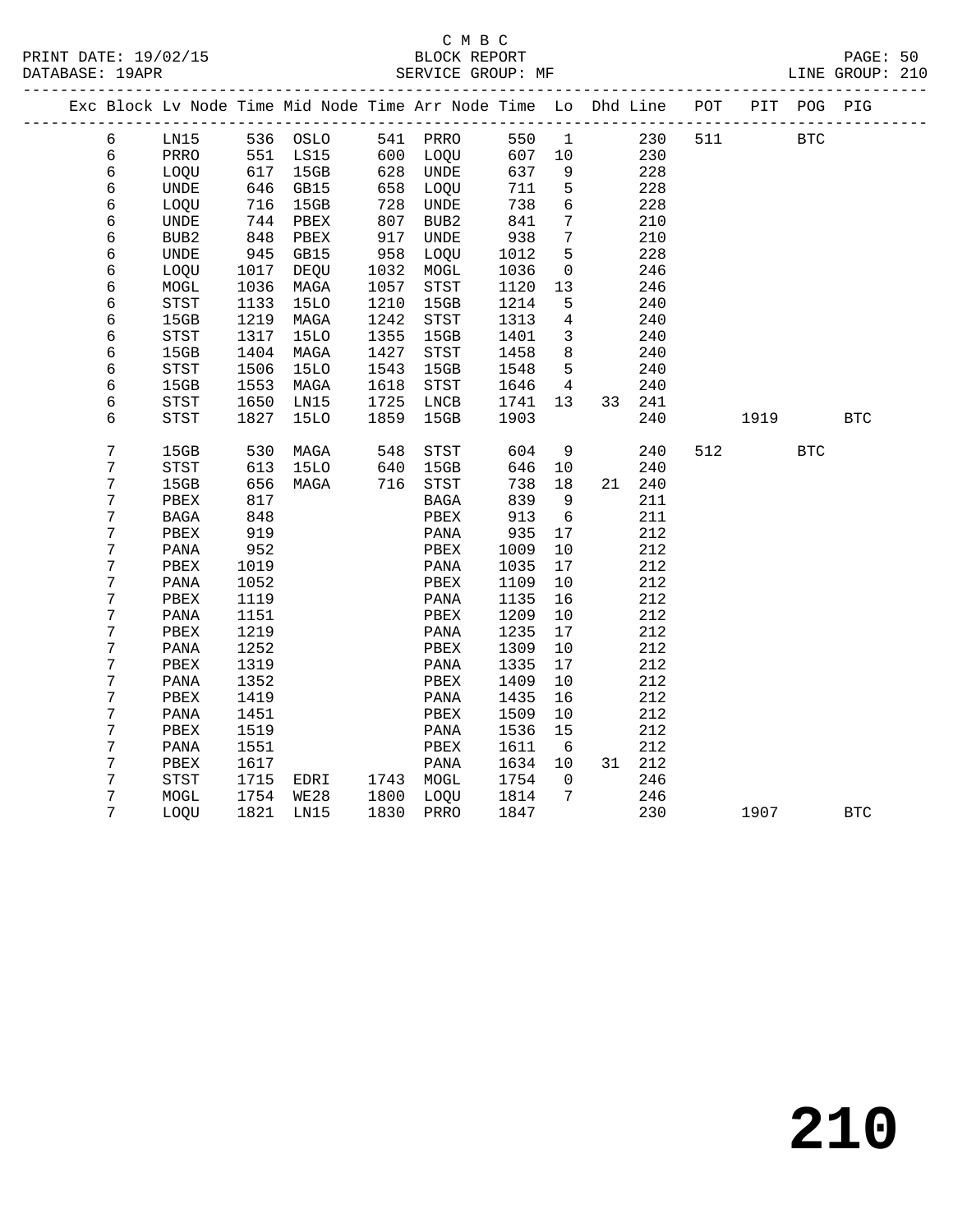#### C M B C<br>BLOCK REPORT SERVICE GROUP: MF

|  |   |                                       |      | Exc Block Lv Node Time Mid Node Time Arr Node Time Lo Dhd Line POT |      |                  |        |                         |        |     |      | PIT POG PIG |            |
|--|---|---------------------------------------|------|--------------------------------------------------------------------|------|------------------|--------|-------------------------|--------|-----|------|-------------|------------|
|  | 8 | CACU                                  |      |                                                                    |      |                  | 550 0  |                         | 246    | 512 |      | <b>BTC</b>  |            |
|  | 8 | MOGL                                  |      | 537 EDRI 542 MOGL<br>550 WE28 556 LOQU                             |      |                  | 610 12 |                         | 246    |     |      |             |            |
|  | 8 | LOQU                                  | 622  | DEQU                                                               |      | 633 MOGL         | 637    | $\overline{0}$          | 246    |     |      |             |            |
|  | 8 | MOGL                                  | 637  | MAGA                                                               | 658  | STST             | 716    | 16                      | 246    |     |      |             |            |
|  | 8 | STST                                  | 732  | 15LO                                                               | 804  | 15GB             | 810    | 9                       | 240    |     |      |             |            |
|  | 8 | 15GB                                  | 819  | MAGA                                                               | 841  | STST             | 908    | $6\overline{6}$         | 240    |     |      |             |            |
|  | 8 | STST                                  | 914  | EDRI                                                               | 940  | MOGL             | 950    | $\overline{0}$          | 246    |     |      |             |            |
|  | 8 | MOGL                                  | 950  | WE28                                                               | 956  | LOQU             | 1013   | 22                      | 246    |     |      |             |            |
|  | 8 | LOQU                                  | 1035 | CASB                                                               | 1052 | GMSK             | 1059   | 8 <sup>8</sup>          | 236    |     |      |             |            |
|  | 8 | GMSK                                  | 1107 | CASB                                                               | 1114 | LOQU             | 1139   | 11                      | 236    |     |      |             |            |
|  | 8 | LOQU                                  | 1150 | CASB                                                               | 1208 | GMSK             | 1215   | 10                      | 236    |     |      |             |            |
|  | 8 | GMSK                                  | 1225 | LS15                                                               | 1250 | PBEX             | 1307   | 10                      | 232    |     |      |             |            |
|  | 8 | PBEX                                  | 1317 | LN15                                                               | 1335 | GMSK             | 1358   | 9                       | 232    |     |      |             |            |
|  | 8 | GMSK                                  | 1407 | CASB                                                               | 1414 | LOQU             | 1437   | 13                      | 236    |     |      |             |            |
|  | 8 | LOQU                                  | 1450 | CASB                                                               | 1509 | GMSK             | 1517   | 8                       | 236    |     |      |             |            |
|  | 8 | GMSK                                  | 1525 | CASB                                                               | 1534 | LOQU             | 1556   | 9                       | 236    |     |      |             |            |
|  | 8 | LOQU                                  | 1605 | CASB                                                               | 1626 | GMSK             | 1633   | 12                      | 236    |     |      |             |            |
|  | 8 | GMSK                                  | 1645 | LS15                                                               | 1709 | PBEX             | 1734   | $\overline{\mathbf{3}}$ | 25 232 |     |      |             |            |
|  | 8 | $_{\footnotesize{\textnormal{STST}}}$ | 1802 | <b>15LO</b>                                                        | 1836 | 15GB             | 1842   | $\overline{3}$          | 240    |     |      |             |            |
|  | 8 | 15GB                                  | 1845 | MAGA                                                               | 1904 | STST             | 1927   | 11                      | 240    |     |      |             |            |
|  | 8 | STST                                  | 1938 | <b>15LO</b>                                                        | 2010 | 15GB             | 2014   | 2                       | 240    |     |      |             |            |
|  | 8 | 15GB                                  | 2016 | MAGA                                                               | 2033 | STST             | 2056   | 8                       | 240    |     |      |             |            |
|  | 8 | STST                                  | 2104 | EDRI                                                               | 2126 | MOGL             | 2135   | $\overline{0}$          | 246    |     |      |             |            |
|  | 8 | MOGL                                  | 2135 | WE28                                                               | 2141 | LOQU             | 2153   | 9                       | 246    |     |      |             |            |
|  | 8 | LOQU                                  | 2202 | 15GB                                                               | 2214 | UNDE             | 2225   | 12                      | 228    |     |      |             |            |
|  | 8 | UNDE                                  | 2237 | GB15                                                               | 2247 | LOQU             | 2256   | $\overline{7}$          | 228    |     |      |             |            |
|  | 8 | LOQU                                  | 2303 | CASB                                                               | 2318 | GMSK             | 2325   | $5^{\circ}$             | 236    |     |      |             |            |
|  | 8 | GMSK                                  | 2330 | CASB                                                               | 2337 | LOQU             | 2353   | 10                      | 236    |     |      |             |            |
|  | 8 | LOQU                                  | 2403 | CASB                                                               | 2418 | GMSK             | 2425   | 5                       | 236    |     |      |             |            |
|  | 8 | GMSK                                  | 2430 | CASB                                                               | 2437 | LOQU             | 2453   |                         | 236    |     | 2509 |             | <b>BTC</b> |
|  |   |                                       |      |                                                                    |      |                  |        |                         |        |     |      |             |            |
|  | 9 | ${\tt PBEX}$                          | 525  | LN15                                                               | 538  | GMSK             | 554    | 12                      | 232    | 513 |      | <b>BTC</b>  |            |
|  | 9 | GMSK                                  | 606  | LS15                                                               | 626  | PBEX             | 639    | 9                       | 232    |     |      |             |            |
|  | 9 | PBEX                                  | 648  | LN15                                                               | 702  | GMSK             | 722    | 7                       | 232    |     |      |             |            |
|  | 9 | GMSK                                  | 729  | LS15                                                               | 752  | PBEX             | 809    | 8                       | 232    |     |      |             |            |
|  | 9 | PBEX                                  | 817  | LN15                                                               | 834  | GMSK             | 858    | 9                       | 232    |     |      |             |            |
|  | 9 | GMSK                                  | 907  | CASB                                                               |      | 914 LOQU         | 939    | 6                       | 236    |     |      |             |            |
|  | 9 | LOQU                                  | 945  | OSLO                                                               |      | 1003 PRRO        | 1018   | 5                       | 230    |     |      |             |            |
|  | 9 | PRRO                                  |      | 1023 LS15                                                          |      | 1034 LOQU        | 1042   | 8                       | 230    |     |      |             |            |
|  | 9 |                                       |      | LOQU 1050 15GB 1104 UNDE                                           |      |                  | 1116   | 5 <sub>1</sub>          | 228    |     |      |             |            |
|  | 9 | UNDE                                  | 1121 | PBEX                                                               | 1142 | BUB <sub>2</sub> | 1211   | 8                       | 210    |     |      |             |            |
|  | 9 | BUB <sub>2</sub>                      | 1219 | PBEX                                                               | 1245 | UNDE             | 1307   | 7                       | 210    |     |      |             |            |
|  | 9 | UNDE                                  | 1314 | GB15                                                               | 1328 | LOQU             | 1342   | 23                      | 228    |     |      |             |            |
|  | 9 | LOQU                                  | 1405 | CASB                                                               | 1424 | GMSK             | 1431   | 20                      | 236    |     |      |             |            |
|  | 9 | GMSK                                  | 1451 | LS15                                                               | 1521 | PBEX             | 1547   | 3                       | 232    |     |      |             |            |
|  | 9 | PBEX                                  | 1550 | LN15                                                               | 1608 | GMSK             | 1632   | 8                       | 232    |     |      |             |            |
|  | 9 | GMSK                                  | 1640 | CASB                                                               | 1647 | LOQU             | 1708   | 10                      | 236    |     |      |             |            |
|  | 9 | LOQU                                  | 1718 | 15GB                                                               | 1735 | UNDE             | 1751   | 3                       | 228    |     |      |             |            |
|  | 9 | UNDE                                  | 1754 | PBEX                                                               | 1814 | BUB <sub>2</sub> | 1844   | 7                       | 210    |     |      |             |            |
|  | 9 | BUB2                                  | 1851 | PBEX                                                               | 1916 | UNDE             | 1937   |                         | 210    |     | 1959 |             | <b>BTC</b> |
|  |   |                                       |      |                                                                    |      |                  |        |                         |        |     |      |             |            |

**210**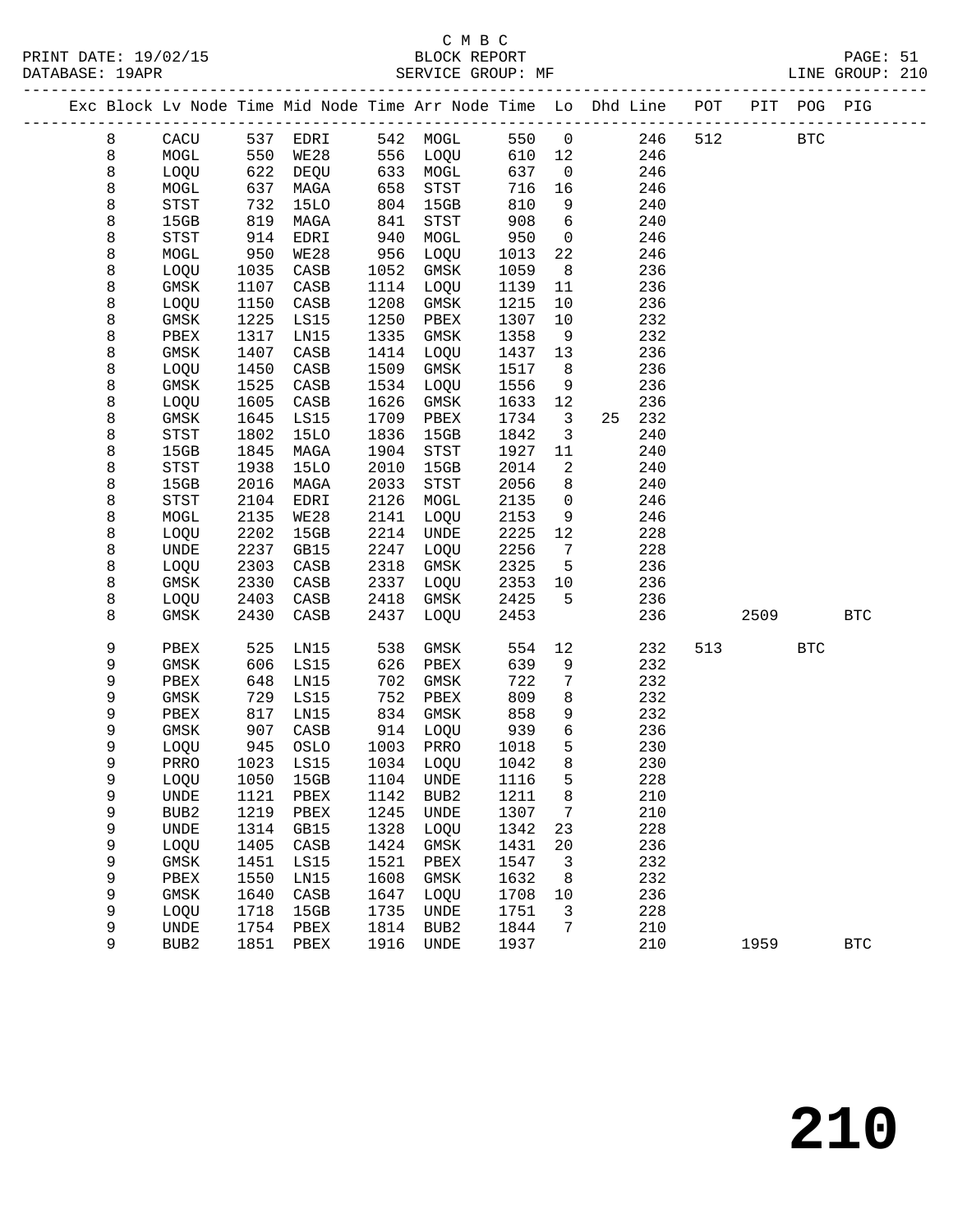|  |        |                              |      | Exc Block Lv Node Time Mid Node Time Arr Node Time Lo Dhd Line POT |      |              |        |                         |        |     |      | PIT POG PIG |              |
|--|--------|------------------------------|------|--------------------------------------------------------------------|------|--------------|--------|-------------------------|--------|-----|------|-------------|--------------|
|  | 10     | LVMT                         |      | 533 LO15                                                           |      | LOQU         | 552 10 |                         | 229    | 515 |      | <b>BTC</b>  |              |
|  | $10$   | LOQU                         | 602  | 29LO                                                               |      | 613 LVMT     | 618    | 12                      | 229    |     |      |             |              |
|  | 10     | LVMT                         | 630  | LO15                                                               |      | LOQU         | 652    | 10                      | 229    |     |      |             |              |
|  | 10     | LOQU                         | 702  | 29LO                                                               |      | 716 LVMT     | 722    | $7\overline{ }$         | 229    |     |      |             |              |
|  | $10$   | LVMT                         | 729  | L015                                                               |      | LOQU         | 755    | 9                       | 14 229 |     |      |             |              |
|  | 10     | LNOS                         | 818  | <b>15LO</b>                                                        | 831  | STST         | 906    | 13                      | 241    |     |      |             |              |
|  | 10     | STST                         | 919  | <b>15LO</b>                                                        | 954  | 15GB         | 1000   | 6                       | 240    |     |      |             |              |
|  | $10$   | 15GB                         | 1006 | MAGA                                                               | 1026 | <b>STST</b>  | 1055   | 16                      | 240    |     |      |             |              |
|  | 10     | STST                         | 1111 | EDRI                                                               | 1135 | MOGL         | 1145   | $\overline{0}$          | 246    |     |      |             |              |
|  | 10     | $\tt MOGL$                   | 1145 | WE28                                                               | 1151 | LOQU         | 1205   | 12                      | 246    |     |      |             |              |
|  | 10     | LOQU                         | 1217 | DEQU                                                               | 1230 | MOGL         | 1234   | $\overline{0}$          | 246    |     |      |             |              |
|  | $10$   | MOGL                         | 1234 | MAGA                                                               | 1255 | ${\tt STST}$ | 1319   | 13                      | 246    |     |      |             |              |
|  | 10     | STST                         | 1332 | <b>15LO</b>                                                        | 1410 | 15GB         | 1416   | 11                      | 240    |     |      |             |              |
|  | 10     | 15GB                         | 1427 | MAGA                                                               | 1451 | STST         | 1518   | 5                       | 240    |     |      |             |              |
|  | 10     | STST                         | 1523 | <b>15LO</b>                                                        | 1600 | 15GB         | 1605   | 5                       | 240    |     |      |             |              |
|  | 10     | 15GB                         | 1610 | MAGA                                                               | 1635 | STST         | 1704   | $\overline{\mathbf{3}}$ | 240    |     |      |             |              |
|  | 10     | <b>STST</b>                  | 1707 | EDRI                                                               | 1735 | MOGL         | 1746   | $\mathbf 0$             | 246    |     |      |             |              |
|  | 10     | $\tt MOGL$                   | 1746 | WE28                                                               | 1752 | LOQU         | 1806   | 12                      | 246    |     |      |             |              |
|  | $10$   | LOQU                         | 1818 | 15GB                                                               | 1834 | UNDE         | 1846   | 6                       | 228    |     |      |             |              |
|  | 10     | UNDE                         | 1852 | GB15                                                               | 1904 | LOQU         | 1914   |                         | 228    |     | 1934 |             | $_{\rm BTC}$ |
|  | 11     | 15GB                         | 534  | LVMT                                                               | 539  | UNDE         | 543    | 5                       | 228    | 516 |      | <b>BTC</b>  |              |
|  | $11\,$ | $\ensuremath{\mathsf{UNDE}}$ | 548  | GB15                                                               | 559  | LOQU         | 610    | 9                       | 228    |     |      |             |              |
|  | 11     | LOQU                         | 619  | OSLO                                                               | 630  | PRRO         | 648    | $\overline{4}$          | 230    |     |      |             |              |
|  | 11     | PRRO                         | 652  | LS15                                                               | 702  | LOQU         | 709    | 10                      | 230    |     |      |             |              |
|  | 11     | LOQU                         | 719  |                                                                    |      | <b>HARB</b>  | 727    | 11                      | 8 231  |     |      |             |              |
|  | $11\,$ | LOQU                         | 746  | OSLO                                                               | 803  | PRRO         | 815    | 7                       | 230    |     |      |             |              |
|  | 11     | PRRO                         | 822  | LS15                                                               | 834  | LOQU         | 842    | $\,8\,$                 | 230    |     |      |             |              |
|  | 11     | LOQU                         | 850  | 15GB                                                               | 904  | UNDE         | 917    | $\overline{5}$          | 228    |     |      |             |              |
|  | $11\,$ | $\ensuremath{\mathsf{UNDE}}$ | 922  | PBEX                                                               | 943  | BUB2         | 1011   | 9                       | 210    |     |      |             |              |
|  | 11     | BUB2                         | 1020 | PBEX                                                               | 1045 | UNDE         | 1105   | 8                       | 210    |     |      |             |              |
|  | $11\,$ | UNDE                         | 1113 | GB15                                                               | 1128 | LOQU         | 1142   | 8                       | 228    |     |      |             |              |
|  | 11     | LOQU                         | 1150 | 15GB                                                               | 1204 | UNDE         | 1217   | 6                       | 228    |     |      |             |              |
|  | 11     | UNDE                         | 1223 | PBEX                                                               | 1242 | BUB2         | 1311   | 8                       | 210    |     |      |             |              |
|  | 11     | BUB2                         | 1319 | PBEX                                                               | 1345 | <b>UNDE</b>  | 1407   | $7\phantom{.0}$         | 210    |     |      |             |              |
|  | 11     | UNDE                         | 1414 | GB15                                                               | 1428 | LOQU         | 1442   | 8                       | 228    |     |      |             |              |
|  | 11     | LOQU                         | 1450 | 15GB                                                               | 1506 | UNDE         | 1521   | $\overline{3}$          | 228    |     |      |             |              |
|  | $11\,$ | UNDE                         | 1524 | PBEX                                                               | 1545 | BUB2         | 1617   | 9                       | 210    |     |      |             |              |
|  | 11     | BUB2                         | 1626 | PBEX                                                               | 1657 | UNDE         | 1722   | 10                      | 210    |     |      |             |              |
|  | 11     | <b>UNDE</b>                  | 1732 | GB15                                                               | 1746 | LOQU         | 1759   | 9                       | 228    |     |      |             |              |
|  | 11     | LOQU                         | 1808 | 29LO                                                               | 1825 | LVMT         | 1832   | 11                      | 229    |     |      |             |              |
|  | 11     | <b>LVMT</b>                  | 1843 | L015                                                               |      | LOQU         | 1907   |                         | 229    |     | 1927 |             | <b>BTC</b>   |
|  |        |                              |      |                                                                    |      |              |        |                         |        |     |      |             |              |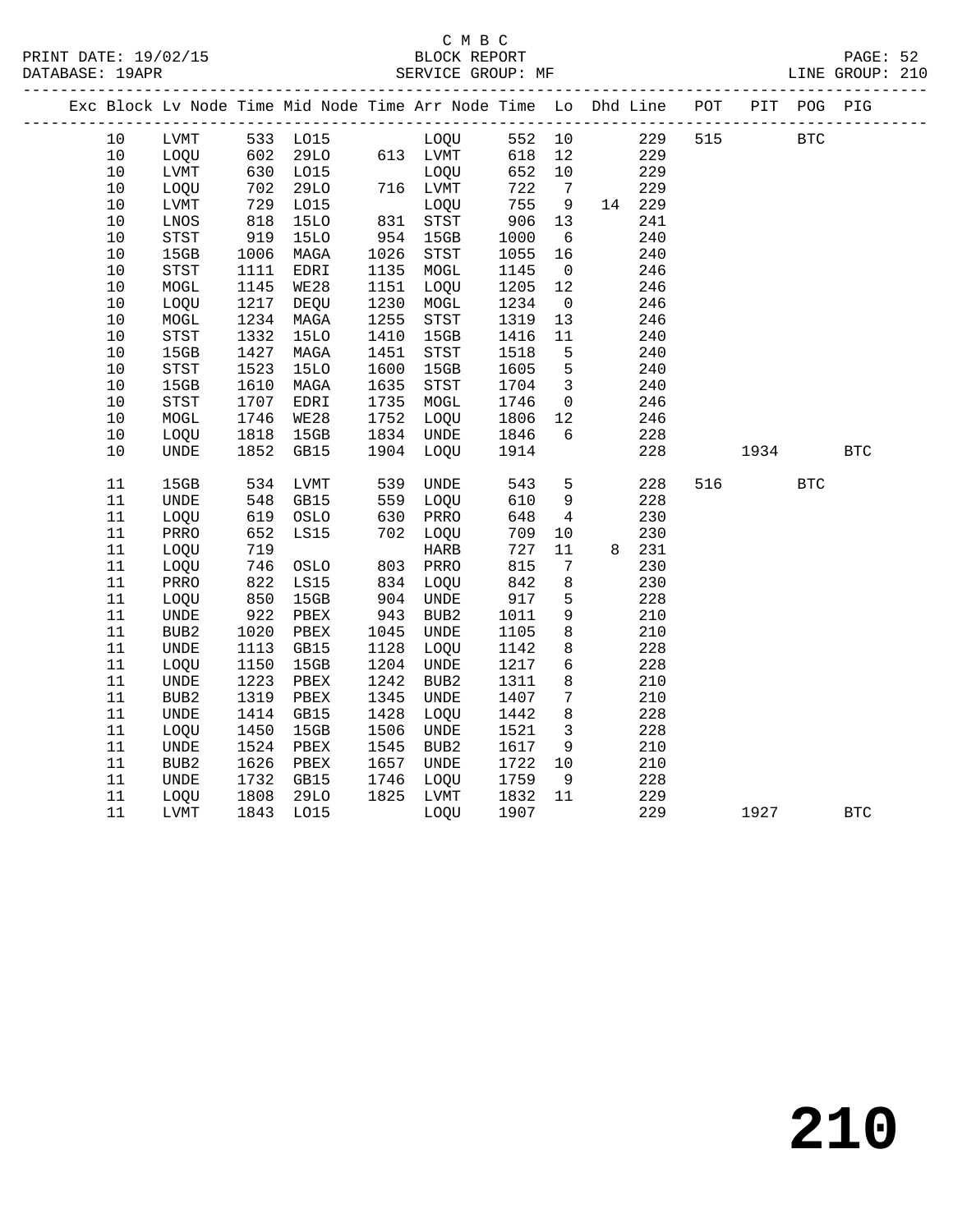#### C M B C SERVICE GROUP: MF

|  |      |                  |      |             |            | Exc Block Lv Node Time Mid Node Time Arr Node Time Lo Dhd Line POT |      |                 |       |     |      | PIT POG PIG  |            |
|--|------|------------------|------|-------------|------------|--------------------------------------------------------------------|------|-----------------|-------|-----|------|--------------|------------|
|  | 12   | BDKI             |      | 520 HK-W    |            | 523 PBEX                                                           | 530  | $\overline{2}$  | 028   | 519 |      | <b>BTC</b>   |            |
|  | 12   | PBEX             | 532  | MTLV        |            | 541 UNDE                                                           | 549  | $7\overline{ }$ | 210   |     |      |              |            |
|  | 12   | UNDE             | 556  | PBEX        |            | 615 BUB2                                                           | 640  | 8 <sup>8</sup>  | 210   |     |      |              |            |
|  | $12$ | BUB2             | 648  | PBEX        | 713        | UNDE                                                               | 733  | 11              | 210   |     |      |              |            |
|  | 12   | UNDE             | 744  | GB15        | 758        | LOQU                                                               | 812  | $\overline{4}$  | 228   |     |      |              |            |
|  | 12   | LOQU             | 816  | OSLO        | 833        | PRRO                                                               | 848  | $4\overline{ }$ | 230   |     |      |              |            |
|  | 12   | PRRO             | 852  | LS15        | 904        | LOQU                                                               | 911  | 9               | 230   |     |      |              |            |
|  | 12   | LOQU             | 920  | 15GB        | 934        | UNDE                                                               | 946  | $7\overline{ }$ | 228   |     |      |              |            |
|  | 12   | UNDE             | 953  | PBEX        | 1012       | BUB2                                                               | 1041 | 9               | 210   |     |      |              |            |
|  | 12   | BUB <sub>2</sub> | 1050 | PBEX        | 1115       | UNDE                                                               | 1137 | $7\overline{ }$ | 210   |     |      |              |            |
|  | 12   | UNDE             | 1144 | GB15        | 1158       | LOQU                                                               | 1212 | 23              | 228   |     |      |              |            |
|  | 12   | LOQU             | 1235 | CASB        | 1253       | GMSK                                                               | 1300 | 21              | 236   |     |      |              |            |
|  | 12   | GMSK             | 1321 | CASB        | 1328       | LOQU                                                               | 1352 | 15              | 236   |     |      |              |            |
|  | 12   | LOQU             | 1407 | <b>29LO</b> | 1425       | LVMT                                                               | 1432 | 20              | 229   |     |      |              |            |
|  | 12   | LVMT             | 1452 | L015        |            | LOQU                                                               | 1524 | 18              | 7 229 |     |      |              |            |
|  | 12   | <b>HARB</b>      | 1549 |             |            | LOQU                                                               | 1558 | 9               | 231   |     |      |              |            |
|  | 12   | LOQU             | 1607 | <b>29LO</b> |            | 1626 LVMT                                                          | 1635 | $7\phantom{.0}$ | 229   |     |      |              |            |
|  | 12   | LVMT             | 1642 | L015        |            | LOQU                                                               | 1709 | 8               | 229   |     |      |              |            |
|  | 12   | LOQU             | 1717 | DEQU        | 1733       | MOGL                                                               | 1738 | $\overline{0}$  | 246   |     |      |              |            |
|  | 12   | MOGL             | 1738 | MAGA        | 1758       | STST                                                               | 1821 | 16              | 246   |     |      |              |            |
|  | 12   | STST             | 1837 | <b>15LO</b> | 1909       | 15GB                                                               | 1913 | $\overline{2}$  | 240   |     |      |              |            |
|  | 12   | 15GB             | 1915 | MAGA        | 1933       | $_{\footnotesize\rm STST}$                                         | 1956 | 27              | 240   |     |      |              |            |
|  | 12   | STST             | 2023 | <b>15LO</b> | 2054       | 15GB                                                               | 2058 |                 | 240   |     | 2114 |              | <b>BTC</b> |
|  | 13   | PBEX             | 532  |             |            | BAGA                                                               | 550  | $4\overline{ }$ | 211   | 520 |      | $_{\rm BTC}$ |            |
|  | 13   | BAGA             | 554  |             |            | PBEX                                                               | 614  | 6               | 211   |     |      |              |            |
|  | 13   | PBEX             | 620  | LN15        | 633<br>705 | GMSK                                                               | 649  | 9               | 232   |     |      |              |            |
|  | 13   | GMSK             | 658  | CASB        | 705        | LOQU                                                               | 727  | 8               | 236   |     |      |              |            |
|  | 13   | LOQU             | 735  | CASB        | 752<br>827 | GMSK                                                               | 759  | $\overline{a}$  | 236   |     |      |              |            |
|  | 13   | GMSK             | 801  | LS15        |            | PBEX                                                               | 844  | $6\overline{6}$ | 232   |     |      |              |            |
|  | 13   | PBEX             | 850  |             |            | PANA                                                               | 911  | 13              | 211   |     |      |              |            |
|  | 13   | PANA             | 924  |             |            | PBEX                                                               | 941  | 6               | 212   |     |      |              |            |
|  | 13   | PBEX             | 947  | LN15        |            | 1004 GMSK                                                          | 1026 | $4\overline{ }$ | 232   |     |      |              |            |
|  | 13   | GMSK             | 1030 | LS15        | 1054       | PBEX                                                               | 1110 | $7\overline{ }$ | 232   |     |      |              |            |
|  | 13   | PBEX             | 1117 | LN15        | 1134       | GMSK                                                               | 1157 | 10              | 232   |     |      |              |            |
|  | 13   | GMSK             | 1207 | CASB        | 1214       | LOQU                                                               | 1240 | 10              | 236   |     |      |              |            |
|  | 13   | LOQU             | 1250 | CASB        | 1308       | GMSK                                                               | 1315 | 10              | 236   |     |      |              |            |
|  | 13   | GMSK             | 1325 | LS15        | 1349       | PBEX                                                               | 1406 | 12              | 232   |     |      |              |            |
|  | 13   | PBEX             | 1418 | LN15        | 1436       | GMSK                                                               | 1501 | 9               | 232   |     |      |              |            |
|  | 13   | GMSK             | 1510 | CASB        | 1519       | LOQU                                                               | 1541 | 9               | 236   |     |      |              |            |
|  | 13   | LOQU             | 1550 | CASB        | 1611       | GMSK                                                               | 1619 | 6               | 236   |     |      |              |            |
|  | 13   | GMSK             | 1625 | CASB        | 1632       | LOQU                                                               | 1653 | 10              | 236   |     |      |              |            |
|  | 13   | LOOU             | 1703 | 15GB        | 1720       | UNDE                                                               | 1736 | 5               | 228   |     |      |              |            |
|  | 13   | <b>UNDE</b>      | 1741 | PBEX        | 1801       | BUB <sub>2</sub>                                                   | 1831 | 5               | 210   |     |      |              |            |

 13 BUB2 1836 PBEX 1901 UNDE 1922 6 210 13 UNDE 1928 PBEX 1946 BUB2 2013 2 209 13 BUB2 2015 PBEX 2043 UNDE 2107 22 209 13 UNDE 2129 PBEX 2146 BUB2 2212 4 209 13 BUB2 2216 PBEX 2243 UNDE 2305 24 209 13 UNDE 2329 PBEX 2346 BUB2 2411 9 209

13 BUB2 2420 PBEX 2443 UNDE 2505 209 2527 BTC

**210**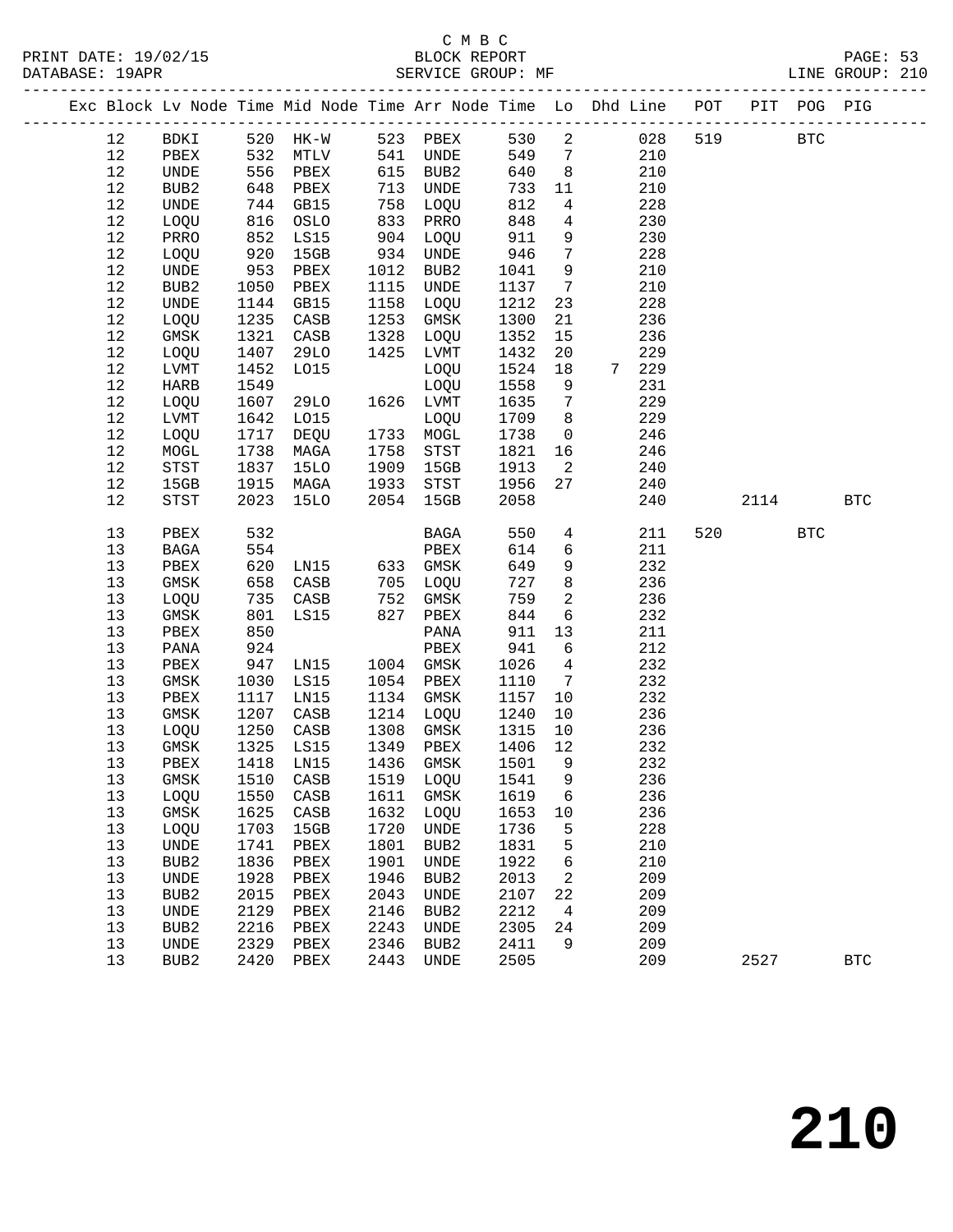|  |    |                  |      | Exc Block Lv Node Time Mid Node Time Arr Node Time Lo Dhd Line POT |      |              |      |                              |             |            |     |            | PIT POG PIG |              |
|--|----|------------------|------|--------------------------------------------------------------------|------|--------------|------|------------------------------|-------------|------------|-----|------------|-------------|--------------|
|  |    |                  |      |                                                                    |      |              |      |                              |             |            |     |            |             |              |
|  | 14 | 15GB             |      | 541 MAGA 600 STST                                                  |      |              |      |                              |             | 622 11 240 | 523 |            | <b>BTC</b>  |              |
|  | 14 | STST             |      | 633 15LO 701 15GB<br>718 MAGA 740 STST                             |      |              | 707  |                              | 11          | 240        |     |            |             |              |
|  | 14 | 15GB             |      |                                                                    |      |              | 804  | 19                           |             | 21 240     |     |            |             |              |
|  | 14 | PBEX             | 844  |                                                                    |      | SEHY         | 859  | $\overline{0}$               |             | 214        |     |            |             |              |
|  | 14 | SEHY             | 859  |                                                                    |      | PBEX         | 913  | 6                            |             | 214        |     |            |             |              |
|  | 14 | PBEX             | 919  |                                                                    |      | SEHY         | 932  | $\overline{0}$               |             | 214        |     |            |             |              |
|  | 14 | SEHY             | 932  |                                                                    |      | PBEX         | 946  | 16                           |             | 214        |     |            |             |              |
|  | 14 | PBEX             | 1002 |                                                                    |      | PANA         | 1023 | 12                           |             | 211        |     |            |             |              |
|  | 14 | PANA             | 1035 | ${\tt PBEX}$                                                       |      | 1100 BUB2    | 1128 | 9                            |             | 211        |     |            |             |              |
|  | 14 | BUB2             | 1137 | PBEX                                                               |      | 1202 PANA    | 1226 | 9                            |             | 211        |     |            |             |              |
|  | 14 | PANA             | 1235 | PBEX                                                               |      | 1300 BUB2    | 1328 | $6\overline{6}$              |             | 211        |     |            |             |              |
|  | 14 | BUB2             |      | 1334 PBEX                                                          | 1403 | PANA         | 1429 | 6                            |             | 211        |     |            |             |              |
|  | 14 | PANA             | 1435 | PBEX                                                               | 1500 | BUB2         | 1529 | 5                            |             | 211        |     |            |             |              |
|  | 14 | BUB2             | 1534 | PBEX                                                               |      | 1604 PANA    | 1629 | $5^{\circ}$                  |             | 211        |     |            |             |              |
|  | 14 | PANA             | 1634 |                                                                    |      | PBEX         | 1700 | 10                           |             | 25 211     |     |            |             |              |
|  | 14 | STST             | 1735 | 15LO                                                               |      | 1811 15GB    | 1817 | 13                           |             | 240        |     |            |             |              |
|  | 14 | 15GB             | 1830 | MAGA                                                               | 1850 | STST         | 1916 |                              |             | 240        |     | 1936 - 193 |             | $_{\rm BTC}$ |
|  |    |                  |      |                                                                    |      |              |      |                              |             |            |     |            |             |              |
|  | 15 | BUB2             | 551  | PBEX                                                               | 615  | UNDE         | 633  | $5^{\circ}$                  |             | 210        |     | 528 32     | <b>BTC</b>  |              |
|  | 15 | UNDE             | 638  | PBEX                                                               | 658  | BUB2         | 724  | 14                           |             | 210        |     |            |             |              |
|  | 15 | BUB <sub>2</sub> | 738  | PBEX                                                               | 806  | UNDE         | 826  | 17                           |             | 210        |     |            |             |              |
|  | 15 | UNDE             | 843  | PBEX                                                               | 907  | BUB2         | 937  | 13                           |             | 210        |     |            |             |              |
|  | 15 | BUB2             | 950  | PBEX                                                               | 1015 | UNDE         | 1035 | 8 <sup>8</sup>               |             | 210        |     |            |             |              |
|  | 15 | UNDE             | 1043 | GB15                                                               | 1058 | LOQU         | 1112 | 23                           |             | 228        |     |            |             |              |
|  | 15 | LOQU             | 1135 | CASB                                                               | 1153 | GMSK         | 1200 | 21                           |             | 236        |     |            |             |              |
|  | 15 | GMSK             | 1221 | CASB                                                               | 1228 | LOQU         | 1254 | 22                           |             | 236        |     |            |             |              |
|  | 15 | LOQU             | 1316 | LN15                                                               | 1327 | PRRO         | 1343 | $7\phantom{.0}\phantom{.0}7$ |             | 230        |     |            |             |              |
|  | 15 | PRRO             | 1350 | LS15                                                               | 1400 | LOQU         | 1408 | 12                           |             | 230        |     |            |             |              |
|  | 15 | LOQU             | 1420 | 15GB                                                               | 1435 | UNDE         | 1448 | $\overline{4}$               |             | 228        |     |            |             |              |
|  | 15 | UNDE             | 1452 | PBEX                                                               | 1512 | BUB2         | 1543 | 8                            |             | 210        |     |            |             |              |
|  | 15 | BUB2             | 1551 | PBEX                                                               |      | 1621 BAGA    | 1647 | 5                            |             | 1 211      |     |            |             |              |
|  | 15 | PANA             | 1653 |                                                                    |      | PBEX         | 1711 | 6                            |             | 212        |     |            |             |              |
|  | 15 | PBEX             | 1717 |                                                                    |      | PANA         | 1734 | 22                           |             | 212        |     |            |             |              |
|  | 15 | PANA             | 1756 |                                                                    |      | PBEX         | 1813 | $\overline{4}$               |             | 212        |     |            |             |              |
|  | 15 | PBEX             | 1817 | LN15 1832 GMSK                                                     |      |              | 1854 |                              |             | 232        |     | 1924       |             | <b>BTC</b>   |
|  |    |                  |      |                                                                    |      |              |      |                              |             |            |     |            |             |              |
|  | 16 | LOQU             | 602  |                                                                    |      | 22PH         | 613  |                              | $\mathbf 1$ | 236        |     | 532        | <b>BTC</b>  |              |
|  | 16 | 22PH             | 614  |                                                                    |      | LOQU         | 630  | 5                            |             | 236        |     |            |             |              |
|  | 16 | LOQU             |      | 635 CASB 650 GMSK                                                  |      |              | 657  | $6\overline{6}$              |             | 236        |     |            |             |              |
|  |    |                  |      | 16 GMSK 703 LS15 726 PBEX 743 4                                    |      |              |      |                              |             | 232        |     |            |             |              |
|  | 16 | ${\tt PBEX}$     | 747  | LN15                                                               | 804  | GMSK         | 828  | 9                            |             | 232        |     |            |             |              |
|  | 16 | GMSK             | 837  | CASB                                                               | 844  | LOQU         | 909  | 6                            |             | 236        |     |            |             |              |
|  | 16 | LOQU             | 915  | OSLO                                                               | 933  | PRRO         | 949  | 5                            |             | 230        |     |            |             |              |
|  | 16 | PRRO             | 954  | LS15                                                               | 1004 | LOQU         | 1012 | 8                            |             | 230        |     |            |             |              |
|  | 16 | LOQU             | 1020 | 15GB                                                               | 1034 | UNDE         | 1046 | 7                            |             | 228        |     |            |             |              |
|  | 16 | UNDE             | 1053 | PBEX                                                               | 1112 | BUB2         | 1141 | 8                            |             | 210        |     |            |             |              |
|  | 16 | BUB <sub>2</sub> | 1149 | PBEX                                                               | 1215 | UNDE         | 1237 | 7                            |             | 210        |     |            |             |              |
|  | 16 | UNDE             | 1244 | GB15                                                               | 1258 | LOQU         | 1312 | 23                           |             | 228        |     |            |             |              |
|  | 16 | LOQU             | 1335 | CASB                                                               | 1353 | GMSK         | 1400 | 21                           |             | 236        |     |            |             |              |
|  | 16 | GMSK             | 1421 | CASB                                                               | 1428 | LOQU         | 1451 | 16                           |             | 236        |     |            |             |              |
|  | 16 | LOQU             | 1507 | 29LO                                                               | 1528 | LVMT         | 1538 | 12                           |             | 229        |     |            |             |              |
|  | 16 | ${\rm LVMT}$     | 1550 | L015                                                               |      | LOQU         | 1620 | 12                           |             | 229        |     |            |             |              |
|  | 16 | LOQU             | 1632 | DEQU                                                               | 1648 | MOGL         | 1653 | $\mathbf 0$                  |             | 246        |     |            |             |              |
|  | 16 | MOGL             | 1653 | MAGA                                                               | 1714 | STST         | 1740 | 16                           |             | 246        |     |            |             |              |
|  | 16 | STST             | 1756 | LN15                                                               | 1828 | ${\rm LNCB}$ | 1840 |                              |             | 241        |     | 1858       |             | $_{\rm BTC}$ |
|  |    |                  |      |                                                                    |      |              |      |                              |             |            |     |            |             |              |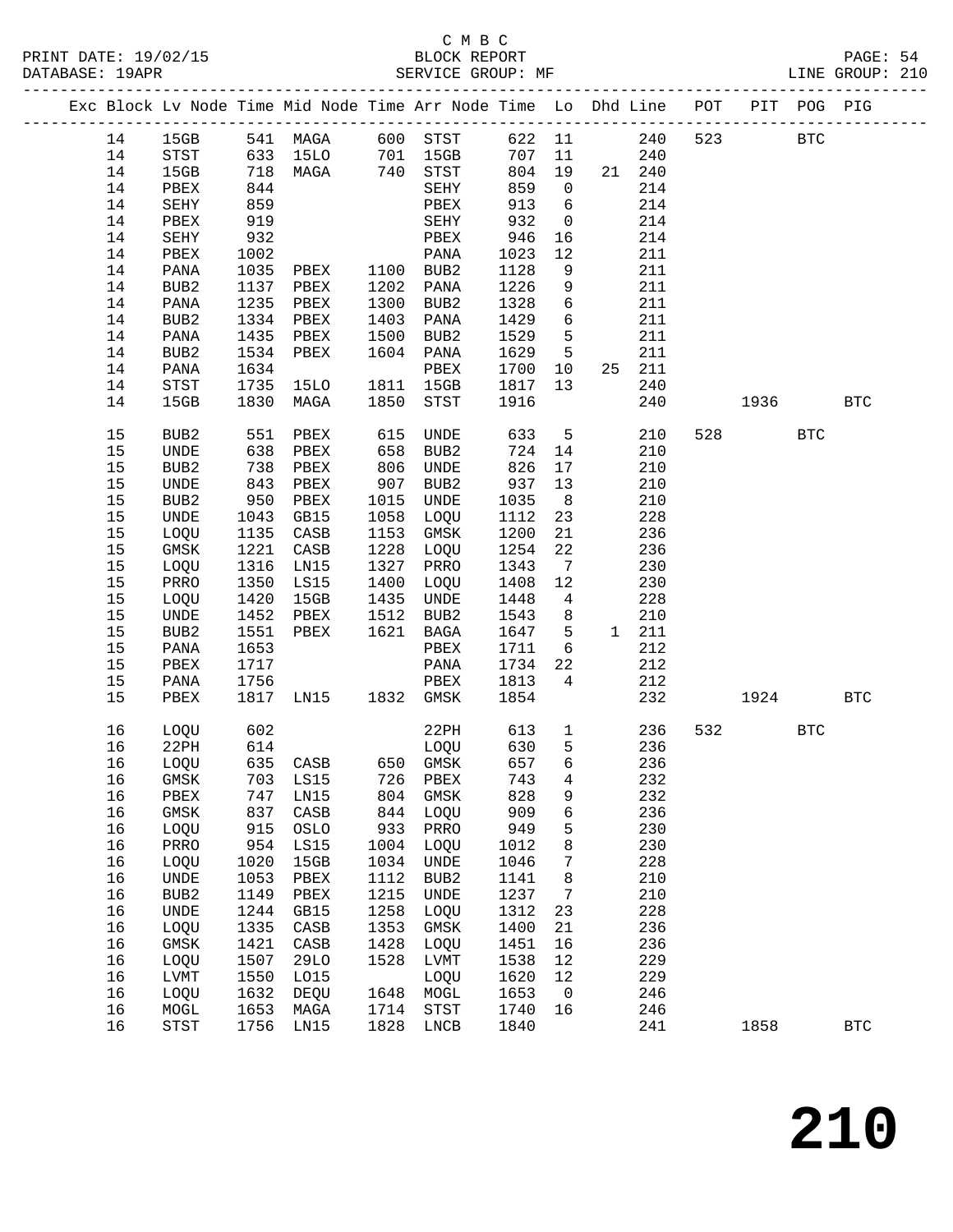|  |    |                                       |      | Exc Block Lv Node Time Mid Node Time Arr Node Time Lo Dhd Line POT                                       |      |                                       |      |                         |   |        |      | PIT POG PIG |            |
|--|----|---------------------------------------|------|----------------------------------------------------------------------------------------------------------|------|---------------------------------------|------|-------------------------|---|--------|------|-------------|------------|
|  | 17 |                                       |      | 15GB 553 MAGA 612 STST 634 9 240<br>STST 643 15LO 711 15GB 717 9 240<br>15GB 726 MAGA 748 STST 812 8 240 |      |                                       |      |                         |   |        | 535  | <b>BTC</b>  |            |
|  | 17 |                                       |      |                                                                                                          |      |                                       |      |                         |   |        |      |             |            |
|  | 17 |                                       |      |                                                                                                          |      |                                       |      |                         |   |        |      |             |            |
|  | 17 | STST                                  | 820  | EDRI                                                                                                     | 847  | MOGL                                  | 857  | $\overline{0}$          |   | 246    |      |             |            |
|  | 17 | MOGL                                  | 857  | WE28                                                                                                     | 903  | LOQU                                  | 922  | 15                      |   | 246    |      |             |            |
|  | 17 | LOQU                                  | 937  | 29LO                                                                                                     |      | 952 LVMT                              | 959  | 23                      |   | 229    |      |             |            |
|  | 17 | LVMT                                  | 1022 | L015                                                                                                     |      | LOQU                                  | 1052 | 15                      |   | 229    |      |             |            |
|  | 17 | LOQU                                  | 1107 | 29LO                                                                                                     |      | 1123 LVMT                             | 1130 | 21                      |   | 229    |      |             |            |
|  | 17 | LVMT                                  | 1151 | L015                                                                                                     |      | LOQU                                  | 1222 | 15                      |   | 229    |      |             |            |
|  | 17 | LOQU                                  | 1237 | 29LO                                                                                                     |      | 1254 LVMT                             | 1301 | 21                      |   | 229    |      |             |            |
|  | 17 | LVMT                                  | 1322 | LO15                                                                                                     |      | LOQU                                  | 1354 | 22                      |   | 229    |      |             |            |
|  | 17 | LOQU                                  | 1416 | LN15                                                                                                     |      | 1427 PRRO                             | 1445 | $5^{\circ}$             |   | 230    |      |             |            |
|  | 17 | PRRO                                  | 1450 | LS15                                                                                                     | 1501 | LOQU                                  | 1509 | 8                       |   | 230    |      |             |            |
|  | 17 | LOQU                                  | 1517 | DEQU                                                                                                     | 1533 | MOGL                                  | 1538 | $\overline{0}$          |   | 246    |      |             |            |
|  | 17 | $\tt MOGL$                            | 1538 | MAGA                                                                                                     | 1600 | STST                                  | 1628 | 8 <sup>1</sup>          |   | 246    |      |             |            |
|  | 17 | <b>STST</b>                           | 1636 | LN15                                                                                                     | 1711 | LNCB                                  | 1725 | 16                      |   | 33 241 |      |             |            |
|  | 17 | STST                                  | 1814 |                                                                                                          |      | GMSK                                  | 1853 | 8 <sup>8</sup>          |   | 247    |      |             |            |
|  | 17 | GMSK                                  | 1901 | LS15                                                                                                     |      | 1924 PBEX                             | 1940 | $\overline{7}$          |   | 232    |      |             |            |
|  | 17 | PBEX                                  | 1947 | LN15                                                                                                     | 2001 | GMSK                                  | 2022 | 8 <sup>8</sup>          |   | 232    |      |             |            |
|  | 17 | GMSK                                  | 2030 | CASB                                                                                                     | 2037 | LOQU                                  | 2055 | 10                      |   | 236    |      |             |            |
|  | 17 | LOQU                                  | 2105 | DEQU                                                                                                     | 2118 | MOGL                                  | 2122 | $\overline{0}$          |   | 246    |      |             |            |
|  | 17 | $\tt MOGL$                            | 2122 | MAGA                                                                                                     | 2141 | STST                                  | 2201 | $\overline{7}$          |   | 246    |      |             |            |
|  | 17 | $_{\footnotesize{\textnormal{STST}}}$ | 2208 | <b>15LO</b>                                                                                              | 2238 | 15GB                                  | 2242 | 5                       |   | 240    |      |             |            |
|  | 17 | 15GB                                  | 2247 | MAGA                                                                                                     | 2303 | STST                                  | 2326 | 12                      |   | 240    |      |             |            |
|  | 17 | STST                                  | 2338 | 15LO                                                                                                     | 2406 | 15GB                                  | 2410 | $\overline{7}$          |   | 240    |      |             |            |
|  | 17 | 15GB                                  | 2417 | MAGA                                                                                                     | 2433 | STST                                  | 2453 | $\overline{\mathbf{c}}$ |   | 5 240  |      |             |            |
|  | 17 | HODM                                  | 2500 | LOQU                                                                                                     | 2530 | LVMT                                  | 2545 | 12                      |   | 23 N24 |      |             |            |
|  | 17 | HODM                                  | 2620 | LOQU                                                                                                     | 2650 | LVMT                                  | 2705 |                         |   | N24    | 2720 |             | <b>BTC</b> |
|  | 18 | PBEX                                  | 547  |                                                                                                          |      | SEHY                                  | 558  | $\overline{0}$          |   | 214    | 535  | <b>BTC</b>  |            |
|  | 18 | SEHY                                  | 558  |                                                                                                          |      | PBEX                                  | 609  | 8                       |   | 214    |      |             |            |
|  | 18 | PBEX                                  | 617  |                                                                                                          |      | SEHY                                  | 629  | $\overline{0}$          |   | 214    |      |             |            |
|  | 18 | SEHY                                  | 629  |                                                                                                          |      | PBEX                                  | 640  | 7                       |   | 214    |      |             |            |
|  | 18 | PBEX                                  | 647  |                                                                                                          |      |                                       | 709  | 18                      |   | 211    |      |             |            |
|  | 18 | BAGA                                  | 727  |                                                                                                          |      |                                       | 824  | 9                       |   | 211    |      |             |            |
|  | 18 | BUB2                                  | 833  |                                                                                                          |      |                                       | 923  | $\overline{4}$          |   | 10 210 |      |             |            |
|  | 18 | PBEX                                  | 937  |                                                                                                          |      | PANA                                  | 958  | $\overline{7}$          |   | 211    |      |             |            |
|  | 18 | PANA                                  | 1005 | PBEX                                                                                                     |      | 1030 BUB2                             | 1058 | 10                      |   | 211    |      |             |            |
|  | 18 | BUB <sub>2</sub>                      | 1108 | PBEX                                                                                                     |      | 1132 PANA                             | 1156 | 9                       |   | 211    |      |             |            |
|  | 18 |                                       |      | PANA 1205 PBEX 1230 BUB2 1258 6                                                                          |      |                                       |      |                         |   | 211    |      |             |            |
|  | 18 | BUB2                                  | 1304 | PBEX                                                                                                     | 1333 | PANA                                  | 1359 | 6                       |   | 211    |      |             |            |
|  | 18 | PANA                                  | 1405 | PBEX                                                                                                     | 1430 | BUB2                                  | 1458 | 8                       | 5 | 211    |      |             |            |
|  | 18 | STST                                  | 1511 | EDRI                                                                                                     | 1541 | MOGL                                  | 1552 | 0                       |   | 246    |      |             |            |
|  | 18 | MOGL                                  | 1552 | WE28                                                                                                     | 1558 | LOQU                                  | 1614 | 8                       |   | 246    |      |             |            |
|  | 18 | LOQU                                  | 1622 | <b>29LO</b>                                                                                              | 1641 | LVMT                                  | 1650 | 6                       |   | 229    |      |             |            |
|  | 18 | LVMT                                  | 1656 | L015                                                                                                     |      | LOQU                                  | 1722 | 10                      |   | 229    |      |             |            |
|  | 18 | LOQU                                  | 1732 | DEQU                                                                                                     | 1748 | MOGL                                  | 1753 | 0                       |   | 246    |      |             |            |
|  | 18 | MOGL                                  | 1753 | MAGA                                                                                                     | 1813 | $_{\footnotesize{\textnormal{STST}}}$ | 1836 | 9                       |   | 246    |      |             |            |
|  | 18 | STST                                  | 1845 | LN15                                                                                                     | 1916 | LNCB                                  | 1927 |                         |   | 241    | 1945 |             | <b>BTC</b> |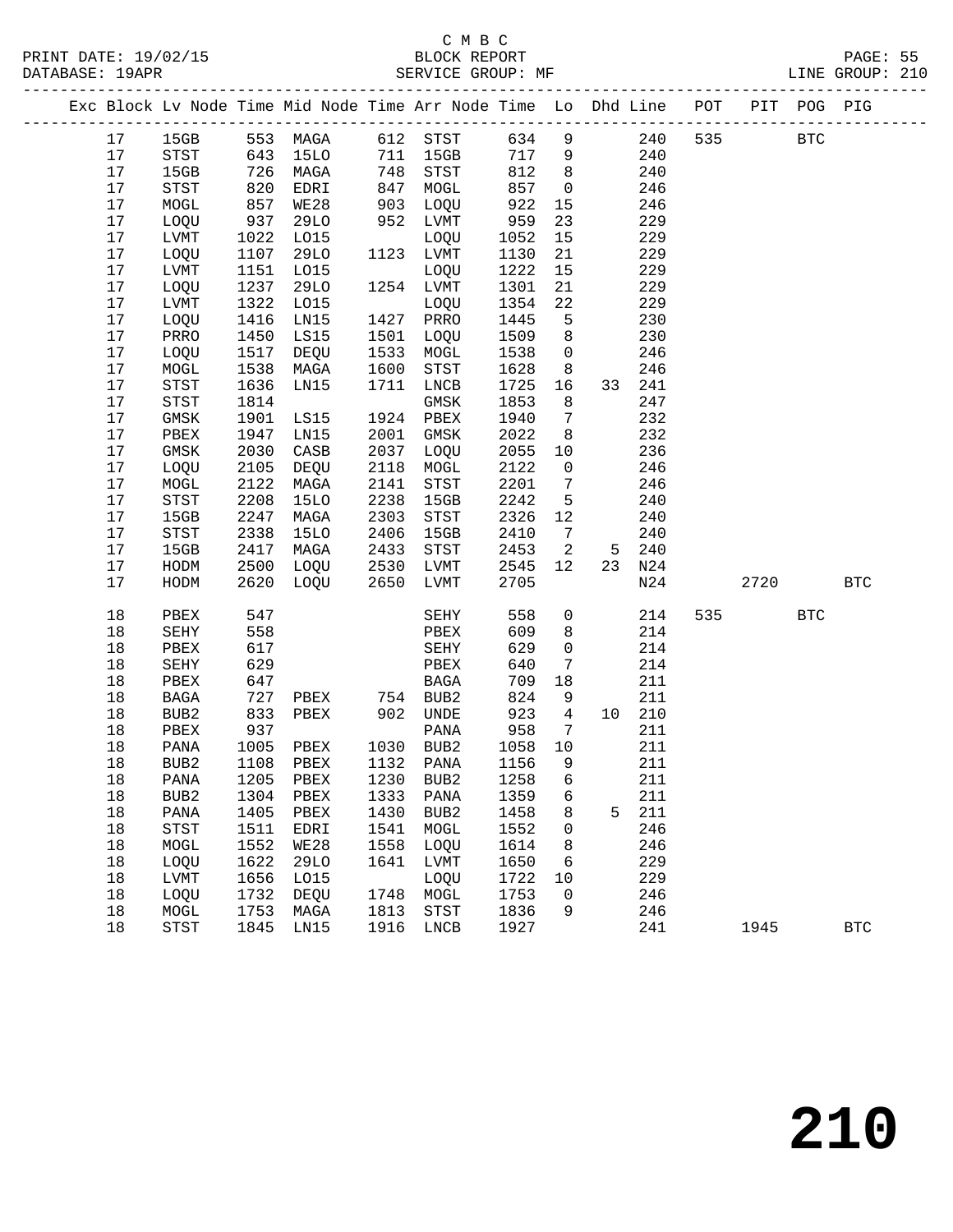|  |          |                            |              | Exc Block Lv Node Time Mid Node Time Arr Node Time Lo Dhd Line POT |              |                            |              |                          |            |     |      | PIT POG PIG |            |
|--|----------|----------------------------|--------------|--------------------------------------------------------------------|--------------|----------------------------|--------------|--------------------------|------------|-----|------|-------------|------------|
|  | 19       | LN15                       |              | 606 OSLO                                                           |              | 611 PRRO                   | 620          | $\overline{\phantom{a}}$ | 230        | 541 |      | <b>BTC</b>  |            |
|  | 19       | PRRO                       |              | 622 LS15                                                           |              | 631 LOQU                   | 638          | 9                        | 230        |     |      |             |            |
|  | 19       | LOQU                       |              | 647 OSLO                                                           |              | 701 PRRO                   | 718          | $5^{\circ}$              | 230        |     |      |             |            |
|  | 19       | PRRO                       | 723          | LS15                                                               |              | 733 LOQU                   | 741          | $\overline{4}$           | 10 230     |     |      |             |            |
|  | 19       | 15GB                       | 755          | MAGA                                                               | 817          | STST                       | 844          | 10                       | 240        |     |      |             |            |
|  | 19       | STST                       | 854          | <b>15LO</b>                                                        | 929          | 15GB                       | 935          | 16                       | 240        |     |      |             |            |
|  | 19       | 15GB                       | 951          | MAGA                                                               | 1011         | $_{\footnotesize\rm STST}$ | 1040         | 8                        | 240        |     |      |             |            |
|  | 19       | STST                       | 1048         | <b>15LO</b>                                                        | 1124         | 15GB                       | 1128         | 5                        | 240        |     |      |             |            |
|  | 19       | 15GB                       | 1133         | MAGA                                                               | 1157         | STST                       | 1228         | 13                       | 240        |     |      |             |            |
|  | 19       | STST                       | 1241         | EDRI                                                               | 1306         | MOGL                       | 1316         | $\overline{0}$           | 246        |     |      |             |            |
|  | 19       | $\tt MOGL$                 | 1316         | WE28                                                               | 1322         | LOQU                       | 1336         | 11                       | 246        |     |      |             |            |
|  | 19       | LOQU                       | 1347         | DEQU                                                               | 1401         | MOGL                       | 1406         | $\mathsf{O}$             | 246        |     |      |             |            |
|  | 19       | MOGL                       | 1406         | MAGA                                                               | 1428         | STST                       | 1453         | 5                        | 246        |     |      |             |            |
|  | 19       | $_{\footnotesize\rm STST}$ | 1458         | <b>15LO</b>                                                        | 1537         | 15GB                       | 1543         | $\mathbf{3}$             | 240        |     |      |             |            |
|  | 19       | 15GB                       | 1546         | MAGA                                                               | 1611         | STST                       | 1639         | $6\overline{6}$          | 240        |     |      |             |            |
|  | 19       | STST                       | 1645         | EDRI                                                               | 1713         | MOGL                       | 1724         | $\mathbf 0$              | 246        |     |      |             |            |
|  | 19<br>19 | $\tt MOGL$                 | 1724<br>1753 | WE28<br><b>29LO</b>                                                | 1730<br>1812 | LOQU                       | 1746         | $7\phantom{.0}$<br>8     | 246<br>229 |     |      |             |            |
|  | 19       | LOOU<br><b>LVMT</b>        | 1828         | L015                                                               |              | LVMT<br>LOQU               | 1820<br>1852 | 11                       | 229        |     |      |             |            |
|  | 19       | LOQU                       | 1903         | LN15                                                               |              | 1912 PRRO                  | 1928         | 10                       | 230        |     |      |             |            |
|  | 19       | PRRO                       | 1938         | LS15                                                               | 1948         | LOQU                       | 1955         | 13                       | 230        |     |      |             |            |
|  | 19       | LOQU                       | 2008         | <b>29LO</b>                                                        |              | 2023 LVMT                  | 2030         |                          | 229        |     | 2045 |             | <b>BTC</b> |
|  |          |                            |              |                                                                    |              |                            |              |                          |            |     |      |             |            |
|  | 20       | LVMT                       | 601          | L015                                                               |              | LOQU                       | 624          | 8                        | 229        | 543 |      | <b>BTC</b>  |            |
|  | 20       | LOQU                       | 632          | 29LO                                                               |              | 646 LVMT                   | 652          | 8                        | 229        |     |      |             |            |
|  | 20       | <b>LVMT</b>                | 700          | L015                                                               |              | LOQU                       | 723          | 9                        | 229        |     |      |             |            |
|  | 20       | LOQU                       | 732          | <b>29LO</b>                                                        |              | 747 LVMT                   | 754          | $6\overline{6}$          | 229        |     |      |             |            |
|  | 20       | LVMT                       | 800          | LO15                                                               |              | LOQU                       | 825          | 20                       | 229        |     |      |             |            |
|  | 20       | LOQU                       | 845          | OSLO                                                               |              | 903 PRRO                   | 919          | 5                        | 230        |     |      |             |            |
|  | 20       | PRRO                       | 924          | LS15                                                               |              | 934 LOQU                   | 941          | $\overline{9}$           | 230        |     |      |             |            |
|  | 20       | LOQU                       | 950          | CASB                                                               | 1007         | GMSK                       | 1014         | $7\phantom{.0}$          | 236        |     |      |             |            |
|  | 20       | GMSK                       | 1021         | CASB                                                               | 1028         | LOQU                       | 1053         | 23                       | 236        |     |      |             |            |
|  | 20       | LOQU                       | 1116         | OSLO                                                               | 1135         | PRRO                       | 1149         | 4                        | 230        |     |      |             |            |
|  | 20       | PRRO                       | 1153         | LS15                                                               | 1204         | LOQU                       | 1212         | 8                        | 230        |     |      |             |            |
|  | 20       | LOQU                       | 1220         | 15GB                                                               | 1234         | UNDE                       | 1247         | 6                        | 228        |     |      |             |            |
|  | 20       | UNDE                       | 1253         | PBEX                                                               | 1312         | BUB2                       | 1341         | 6                        | 210        |     |      |             |            |
|  | 20       | BUB2                       | 1347         | PBEX                                                               | 1415         | UNDE                       | 1438         | $\epsilon$               | 210        |     |      |             |            |
|  | 20       | UNDE                       | 1444         | GB15                                                               | 1458         | LOQU                       | 1512         | 15                       | 228        |     |      |             |            |
|  | 20       | LOQU                       | 1527         | <b>29LO</b>                                                        | 1548         | LVMT                       | 1558         | 12                       | 229        |     |      |             |            |
|  | 20<br>20 | <b>LVMT</b><br>LOQU        | 1610<br>1650 | L015<br>CASB                                                       |              | LOQU<br>1711 GMSK          | 1640<br>1718 | 10<br>23                 | 229<br>236 |     |      |             |            |
|  | 20       | $\rm{GMSK}$                | 1741         | CASB                                                               | 1748         | LOQU                       | 1810         | 13                       | 236        |     |      |             |            |
|  | 20       | LOQU                       | 1823         | <b>29LO</b>                                                        |              | 1840 LVMT                  | 1847         | 12                       | 229        |     |      |             |            |
|  | 20       | LVMT                       |              | 1859 LO15                                                          |              | LOQU                       | 1921         |                          | 229        |     | 1941 |             | <b>BTC</b> |
|  |          |                            |              |                                                                    |              |                            |              |                          |            |     |      |             |            |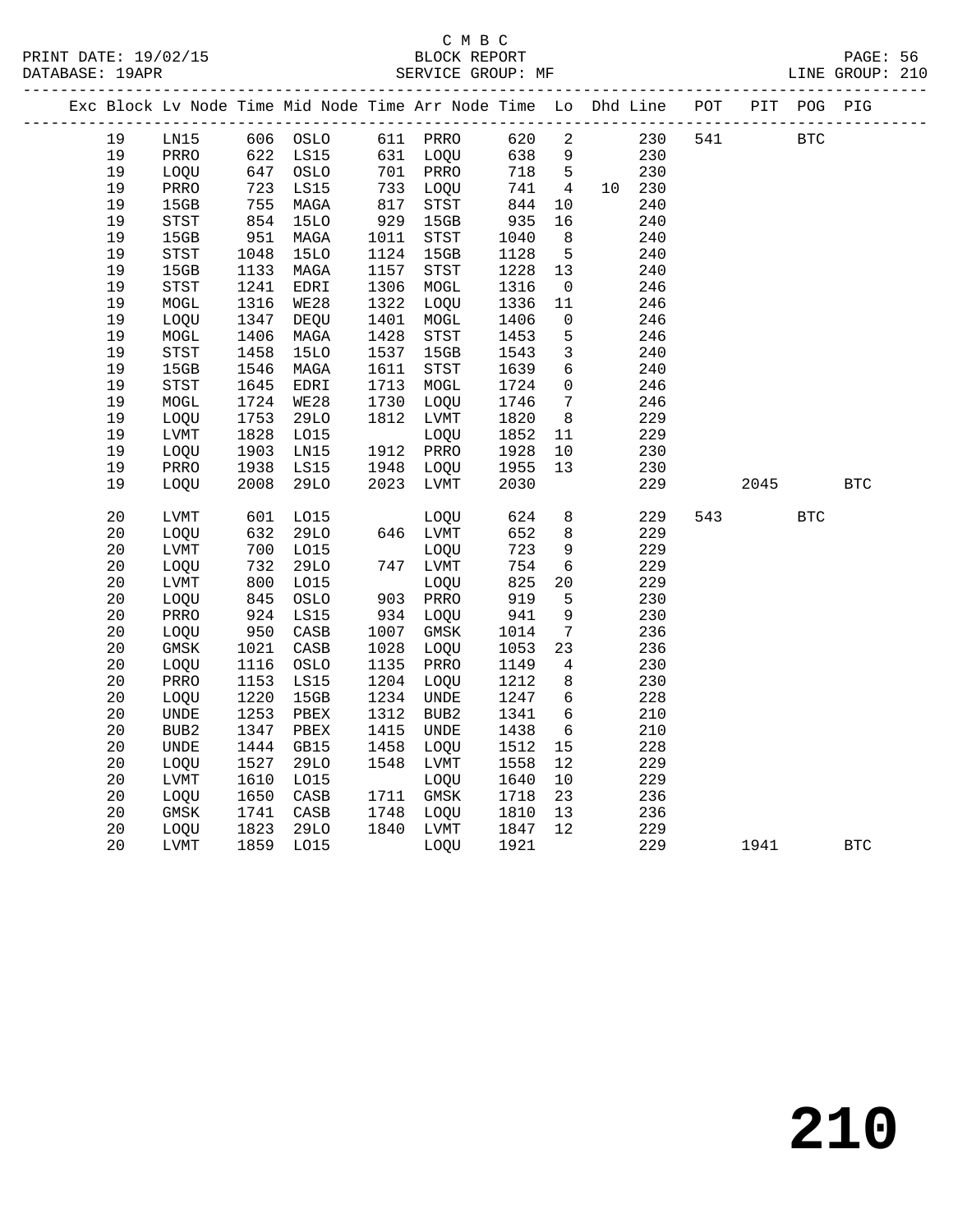|  |          |              |              | Exc Block Lv Node Time Mid Node Time Arr Node Time Lo Dhd Line POT PIT POG PIG |      |              |              |                         |                |            |     |            |            |              |
|--|----------|--------------|--------------|--------------------------------------------------------------------------------|------|--------------|--------------|-------------------------|----------------|------------|-----|------------|------------|--------------|
|  | 21       | JOST         |              | 557 BDKI 617 PBEX                                                              |      |              | 627 5        |                         |                | 028        | 544 | <b>BTC</b> |            |              |
|  | 21       | PBEX         |              | $632$ MTLV $641$ UNDE                                                          |      |              | 649          |                         | 8 <sup>1</sup> | 210        |     |            |            |              |
|  | 21       | UNDE         |              | 657 PBEX 717 BUB2                                                              |      |              | 744          | $\overline{\mathbf{2}}$ |                | 33 210     |     |            |            |              |
|  | 21       | PBEX         | 819          |                                                                                |      | PANA         | 836          | 18                      |                | 212        |     |            |            |              |
|  | 21       | PANA         | 854          |                                                                                |      | PBEX         | 911          | 4                       |                | 212        |     |            |            |              |
|  | 21       | PBEX         | 915          |                                                                                |      | PANA         | 936          | $\overline{4}$          |                | 211        |     |            |            |              |
|  | 21       | PANA         | 940          | PBEX 1005 BUB2                                                                 |      |              | 1033         | $\overline{4}$          |                | 211        |     |            |            |              |
|  | 21       | BUB2         | 1037         | PBEX                                                                           |      | 1102 PANA    | 1126         | 9                       |                | 211        |     |            |            |              |
|  | 21       | PANA         | 1135         | PBEX                                                                           |      | 1200 BUB2    | 1228         | $7\overline{ }$         |                | 211        |     |            |            |              |
|  | 21       | BUB2         | 1235         | PBEX                                                                           |      | 1304 PANA    | 1330         | $5^{\circ}$             |                | 211        |     |            |            |              |
|  | 21       | PANA         | 1335         | PBEX                                                                           | 1400 | BUB2         | 1428         | 17                      |                | 211        |     |            |            |              |
|  | 21       | BUB2         | 1445         | PBEX                                                                           | 1513 | UNDE         | 1538         | $6\overline{6}$         |                | 210        |     |            |            |              |
|  | 21       | UNDE         | 1544         | PBEX                                                                           | 1605 | BUB2         | 1637         | $\overline{\mathbf{3}}$ |                | 210        |     |            |            |              |
|  | 21       | BUB2         | 1640         | PBEX                                                                           | 1713 | UNDE         | 1738         | 11                      |                | 210        |     |            |            |              |
|  | 21       | UNDE         | 1749         | GB15                                                                           | 1802 | LOQU         | 1814         | $4\overline{4}$         |                | 228        |     |            |            |              |
|  | 21       | LOQU         | 1818         | CASB                                                                           |      | 1835 GMSK    | 1842         | 16                      |                | 236        |     |            |            |              |
|  | 21       | GMSK         | 1858         | CASB                                                                           |      | 1905 LOQU    | 1923         | 10                      |                | 236        |     |            |            |              |
|  | 21       | LOQU         | 1933         | LN15                                                                           | 1942 | PRRO         | 1957         | 12                      |                | 230        |     |            |            |              |
|  | 21       | PRRO         | 2009         | LS15                                                                           | 2018 | LOQU         | 2025         | $\overline{7}$          |                | 230        |     |            |            |              |
|  | 21       | LOQU         | 2032         | 15GB                                                                           | 2044 | UNDE         | 2055         | 12                      |                | 228        |     |            |            |              |
|  | 21       | UNDE         | 2107         | GB15                                                                           | 2117 | LOQU         | 2126         | 6                       |                | 228        |     |            |            |              |
|  | 21       | LOQU         | 2132         | LN15                                                                           | 2140 | PRRO         | 2155         | 15                      |                | 230        |     |            |            |              |
|  | 21       | PRRO         | 2210         | LS15                                                                           | 2218 | LOQU         | 2224         | 8 <sup>8</sup>          |                | 230        |     |            |            |              |
|  | 21       | LOQU         | 2232         | 15GB                                                                           |      | 2244 UNDE    | 2255         | 12                      |                | 228        |     |            |            |              |
|  | 21       | UNDE         | 2307         | GB15                                                                           | 2317 | LOQU         | 2326         | 6                       |                | 228        |     |            |            |              |
|  | 21       | LOQU         | 2332         | LNI5                                                                           | 2340 | PRRO         | 2355         | 16                      |                | 230        |     |            |            |              |
|  | 21       | PRRO         | 2411         | LS15                                                                           | 2418 | LOQU         | 2423         | 9                       |                | 230        |     |            |            |              |
|  | 21       | LOQU         | 2432         | 15GB                                                                           | 2443 | UNDE         | 2452         | 15                      |                | 228        |     |            |            |              |
|  | 21       | UNDE         | 2507         | GB15                                                                           | 2517 | LOQU         | 2526         | 12                      |                | 228        |     |            |            |              |
|  | 21       | LOQU         | 2538         | PBEX                                                                           | 2551 | CACO         | 2601         |                         |                | 239        |     | 2613       |            | $_{\rm BTC}$ |
|  |          |              |              |                                                                                |      |              |              |                         |                |            |     |            |            |              |
|  | 22       | <b>UNDE</b>  | 608          | PBEX                                                                           | 628  | BUB2         | 653          | 9                       |                | 210        |     | 545        | <b>BTC</b> |              |
|  | 22       | BUB2         | 702          | PBEX                                                                           |      | 728 UNDE     | 748          | 10                      |                | 210        |     |            |            |              |
|  | 22       | UNDE         | 758<br>828   | GB15                                                                           |      | 812 LOQU     | 826          | $\overline{2}$          |                | 228        |     |            |            |              |
|  | 22       | LOQU         |              | CASB                                                                           |      | 845 GMSK     | 852          | 8 <sup>8</sup>          |                | 236        |     |            |            |              |
|  | 22       | GMSK         | 900          | LS15                                                                           |      | 924 PBEX     | 940          | 9                       |                | 232        |     |            |            |              |
|  | 22       | PBEX         | 949          |                                                                                |      | PANA         | 1005         | 17                      |                | 212        |     |            |            |              |
|  | 22       | PANA         | 1022         |                                                                                |      | PBEX         | 1039         | 8 <sup>8</sup>          |                | 212        |     |            |            |              |
|  | 22       | PBEX         |              | 1047 LN15                                                                      |      | 1104 GMSK    | 1127         | $\overline{4}$          |                | 232        |     |            |            |              |
|  | 22       |              |              | GMSK 1131 LS15 1155 PBEX 1212                                                  |      |              |              | 5 <sub>5</sub>          |                | 232        |     |            |            |              |
|  | 22       | PBEX         | 1217         | LN15                                                                           | 1235 | GMSK         | 1258         | 9                       |                | 232        |     |            |            |              |
|  | 22       | GMSK         | 1307         | CASB                                                                           | 1314 | LOQU         | 1338         | 12                      |                | 236        |     |            |            |              |
|  | 22       | LOQU         | 1350         | CASB                                                                           | 1408 | GMSK         | 1415         | 10                      |                | 236        |     |            |            |              |
|  | 22       | GMSK         | 1425         | LS15                                                                           | 1449 | PBEX         | 1507         | 22                      |                | 232        |     |            |            |              |
|  | 22       | ${\tt PBEX}$ | 1529         | $\texttt{MTLV}$                                                                | 1540 | UNDE         | 1555         | 6                       |                | 210        |     |            |            |              |
|  | 22       | UNDE         | 1601         | GB15                                                                           | 1615 | LOQU         | 1628         | 9                       |                | 228        |     |            |            |              |
|  | 22<br>22 | LOQU         | 1637         | 29LO                                                                           | 1656 | LVMT         | 1704         | 6                       |                | 229<br>229 |     |            |            |              |
|  | 22       | LVMT<br>LOQU | 1710<br>1746 | L015<br>CASB                                                                   | 1805 | LOQU<br>GMSK | 1736<br>1812 | 10<br>14                |                | 236        |     |            |            |              |
|  | 22       | GMSK         | 1826         | $\mathtt{CASB}$                                                                | 1833 | LOQU         | 1851         | 17                      |                | 236        |     |            |            |              |
|  | 22       | LOQU         | 1908         | 29LO                                                                           | 1924 | LVMT         | 1931         |                         |                | 229        |     | 1946       |            | <b>BTC</b>   |
|  |          |              |              |                                                                                |      |              |              |                         |                |            |     |            |            |              |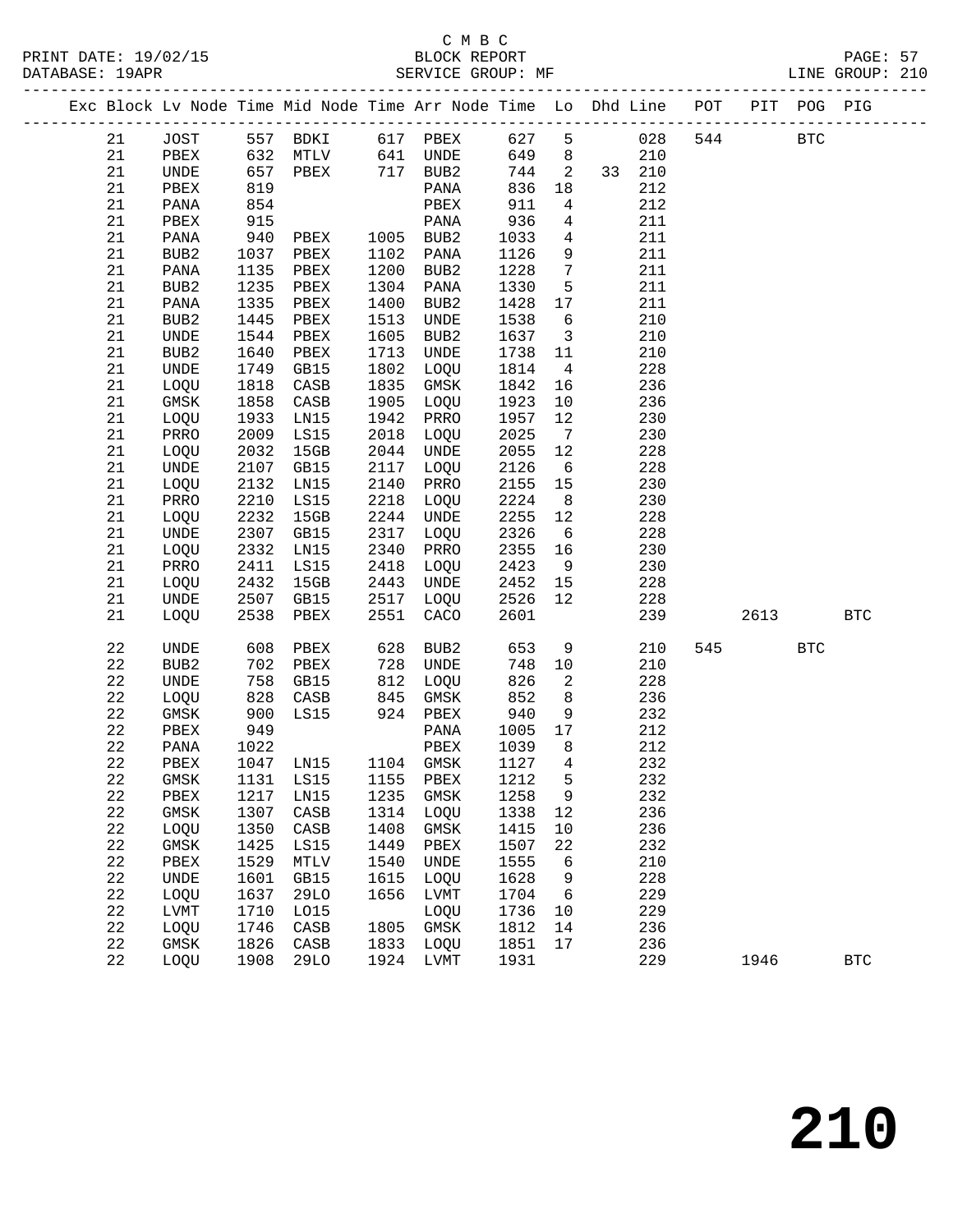|  |          |                                       |              | Exc Block Lv Node Time Mid Node Time Arr Node Time Lo Dhd Line POT |              |                                       |              |                         |    |            |     |      | PIT POG PIG |            |
|--|----------|---------------------------------------|--------------|--------------------------------------------------------------------|--------------|---------------------------------------|--------------|-------------------------|----|------------|-----|------|-------------|------------|
|  | 23       | BDKI                                  |              | ------------<br>550 HK-W 553 PBEX<br>200 Metals 611 UNDE           |              |                                       | 600          | $\overline{\mathbf{c}}$ |    | 028        | 549 |      | <b>BTC</b>  |            |
|  | 23       | PBEX                                  |              | 602 MTLV 611 UNDE                                                  |              |                                       | 619          | $\overline{4}$          |    | 210        |     |      |             |            |
|  | 23       | UNDE                                  | 623          | PBEX                                                               |              | 643 BUB2                              | 708          | 6                       |    | 33 210     |     |      |             |            |
|  | 23       | PBEX                                  | 747          |                                                                    |              | BAGA                                  | 809          | $7\phantom{.0}$         |    | 211        |     |      |             |            |
|  | 23       | BAGA                                  | 816          |                                                                    |              | PBEX                                  | 843          | $6\overline{6}$         |    | 211        |     |      |             |            |
|  | 23       | PBEX                                  | 849          |                                                                    |              | PANA                                  | 906          | $\mathbf{3}$            |    | 212        |     |      |             |            |
|  | 23       | PANA                                  | 909          | PBEX                                                               |              | 934 BUB2                              | 1004         | $\mathbf{3}$            |    | 211        |     |      |             |            |
|  | 23       | BUB2                                  | 1007         | PBEX                                                               |              | 1032 PANA                             | 1056         | 9                       |    | 211        |     |      |             |            |
|  | 23       | PANA                                  | 1105         | PBEX                                                               | 1130         | BUB2                                  | 1158         | $7\phantom{.0}$         |    | 211        |     |      |             |            |
|  | 23       | BUB2                                  | 1205         | PBEX                                                               | 1234         | PANA                                  | 1259         | 6                       |    | 211        |     |      |             |            |
|  | 23       | PANA                                  | 1305         | PBEX                                                               | 1330         | BUB2                                  | 1358         | $5^{\circ}$             |    | 211        |     |      |             |            |
|  | 23       | BUB2                                  | 1403         | PBEX                                                               | 1433         | PANA                                  | 1502         | 5                       |    | 211        |     |      |             |            |
|  | 23       | PANA                                  | 1507         | PBEX                                                               | 1534         | BUB2                                  | 1605         | 14                      |    | 211        |     |      |             |            |
|  | 23       | BUB2                                  | 1619         | PBEX                                                               | 1652         | BAGA                                  | 1719         | $\overline{0}$          |    | 211        |     |      |             |            |
|  | 23       | $_{\rm BAGA}$                         | 1719         |                                                                    |              | PBEX                                  | 1744         | $\overline{\mathbf{3}}$ |    | 211        |     |      |             |            |
|  | 23       | PBEX                                  | 1747         | LN15                                                               | 1804         | GMSK                                  | 1827         | $\overline{4}$          |    | 232        |     |      |             |            |
|  | 23       | $\rm{GMSK}$                           | 1831         | LS15                                                               | 1854         | PBEX                                  | 1910         | $\overline{7}$          |    | 232        |     |      |             |            |
|  | 23       | PBEX                                  | 1917         | LN15                                                               | 1931         | GMSK                                  | 1952         | 10                      |    | 232        |     |      |             |            |
|  | 23       | $\rm{GMSK}$                           | 2002         | LS15                                                               | 2024         | PBEX                                  | 2040         | 8 <sup>8</sup>          |    | 232        |     |      |             |            |
|  | 23       | PBEX                                  | 2048         | LN15                                                               | 2101         | GMSK                                  | 2121         | 9                       |    | 232        |     |      |             |            |
|  | 23       | GMSK                                  | 2130         | CASB                                                               | 2137         | LOQU                                  | 2154         | 11                      |    | 236        |     |      |             |            |
|  | 23       | LOQU                                  | 2205         | 29LO                                                               | 2220         | LVMT                                  | 2227         | 9                       |    | 229        |     |      |             |            |
|  | 23       | LVMT                                  | 2236         | L015                                                               |              | LOQU                                  | 2255         | 10                      |    | 229        |     |      |             |            |
|  | 23       | LOQU                                  | 2305         | DEQU                                                               | 2317         | MOGL                                  | 2321         | $\overline{0}$          |    | 246        |     |      |             |            |
|  | 23<br>23 | MOGL                                  | 2321         | MAGA                                                               | 2339<br>2427 | STST                                  | 2359<br>2434 | 6<br>$\overline{0}$     |    | 246        |     |      |             |            |
|  | 23       | $_{\footnotesize{\textnormal{STST}}}$ | 2405<br>2434 | EDRI<br>WE28                                                       | 2440         | MOGL                                  | 2451         | 14                      |    | 246        |     |      |             |            |
|  | 23       | MOGL<br>LOQU                          | 2505         | 29LO                                                               | 2517         | LOQU<br>LVMT                          | 2522         |                         |    | 246<br>229 |     | 2537 |             | <b>BTC</b> |
|  |          |                                       |              |                                                                    |              |                                       |              |                         |    |            |     |      |             |            |
|  | 24       | 15GB                                  | 605          | MAGA                                                               | 624          | $_{\footnotesize{\textnormal{STST}}}$ | 646          | $7\phantom{.0}$         |    | 240        | 547 |      | <b>BTC</b>  |            |
|  | 24       | STST                                  | 653          | 15LO                                                               | 721          | 15GB                                  | 727          | $6\overline{6}$         |    | 240        |     |      |             |            |
|  | 24       | 15GB                                  | 733          | MAGA                                                               | 755          | STST                                  | 819          | 15                      |    | 240        |     |      |             |            |
|  | 24       | STST                                  | 834          | 15LO                                                               | 910          | 15GB                                  | 916          | 5                       |    | 240        |     |      |             |            |
|  | 24       | 15GB                                  | 921          | MAGA                                                               | 941          | $_{\footnotesize{\textnormal{STST}}}$ | 1010         | $\overline{7}$          |    | 240        |     |      |             |            |
|  | 24       | STST                                  | 1017         | 15LO                                                               | 1052         | 15GB                                  | 1059         | $6\overline{6}$         |    | 240        |     |      |             |            |
|  | 24       | 15GB                                  | 1105         | MAGA                                                               | 1126         | STST                                  | 1154         | 17                      |    | 240        |     |      |             |            |
|  | 24       | STST                                  | 1211         | EDRI                                                               |              | 1236 MOGL                             | 1246         | $\overline{0}$          |    | 246        |     |      |             |            |
|  | 24       | MOGL                                  | 1246         | <b>WE28</b>                                                        | 1252         | LOQU                                  | 1306 11      |                         |    | 246        |     |      |             |            |
|  | 24       | LOQU                                  | 1317         | DEQU                                                               |              | 1331 MOGL                             | 1335         | $\overline{0}$          |    | 246        |     |      |             |            |
|  |          |                                       |              | 24 MOGL 1335 MAGA 1356 STST                                        |              |                                       | 1420 11      |                         |    | 246        |     |      |             |            |
|  | 24       | STST                                  | 1431         | <b>15LO</b>                                                        | 1510         | 15GB                                  | 1516         | 3                       |    | 240        |     |      |             |            |
|  | 24       | 15GB                                  | 1519         | MAGA                                                               | 1544         | STST                                  | 1612         | 6                       |    | 240        |     |      |             |            |
|  | 24<br>24 | <b>STST</b><br><b>STST</b>            | 1618<br>1745 | LN15<br>EDRI                                                       | 1653<br>1813 | LNCB<br>MOGL                          | 1707<br>1823 | 5<br>0                  | 33 | 241<br>246 |     |      |             |            |
|  | 24       | MOGL                                  | 1823         | <b>WE28</b>                                                        | 1829         | LOQU                                  | 1842         | 11                      |    | 246        |     |      |             |            |
|  | 24       | LOQU                                  | 1853         | 29LO                                                               | 1910         | LVMT                                  | 1917         | 17                      |    | 229        |     |      |             |            |
|  | 24       | LVMT                                  | 1934         | L015                                                               |              | LOQU                                  | 1956         | 27                      |    | 229        |     |      |             |            |
|  | 24       | LOQU                                  | 2023         | <b>29LO</b>                                                        | 2038         | LVMT                                  | 2045         |                         |    | 229        |     | 2100 |             | <b>BTC</b> |
|  |          |                                       |              |                                                                    |              |                                       |              |                         |    |            |     |      |             |            |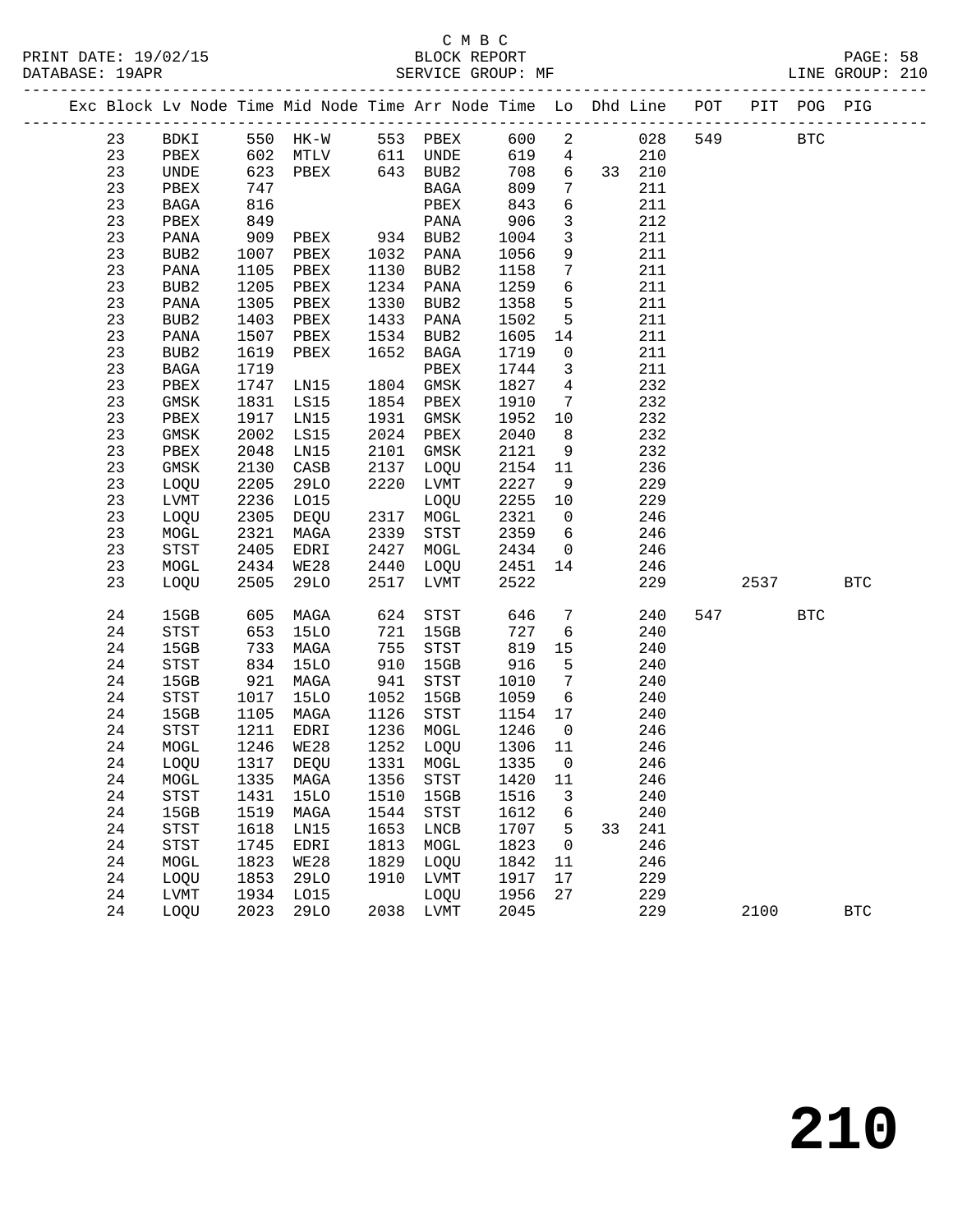|  |    |                                       |      |                   |      |                                       |         |                         | Exc Block Lv Node Time Mid Node Time Arr Node Time Lo Dhd Line POT PIT POG PIG |     |      |            |              |
|--|----|---------------------------------------|------|-------------------|------|---------------------------------------|---------|-------------------------|--------------------------------------------------------------------------------|-----|------|------------|--------------|
|  | 25 | 15GB                                  |      | 614 LVMT 620 UNDE |      |                                       | 624     | $7\overline{ }$         | 228                                                                            | 556 |      | <b>BTC</b> |              |
|  | 25 | UNDE                                  |      | 631 GB15          |      | 643 LOQU                              | 656     | 5                       | 228                                                                            |     |      |            |              |
|  | 25 | LOQU                                  | 701  | 15GB              |      | 712 UNDE                              | 721     | $6\overline{6}$         | 228                                                                            |     |      |            |              |
|  | 25 | UNDE                                  | 727  | GB15              |      | 740 LOQU                              | 755     | $7\overline{ }$         | 228                                                                            |     |      |            |              |
|  | 25 | LOQU                                  | 802  | 29LO              |      | 818 LVMT                              | 825     | 4                       | 229                                                                            |     |      |            |              |
|  | 25 | LVMT                                  | 829  | L015              |      | LOQU                                  | 855     | 10                      | 229                                                                            |     |      |            |              |
|  | 25 | LOQU                                  | 905  | CASB              |      | 922 GMSK                              | 929     | 8 <sup>8</sup>          | 236                                                                            |     |      |            |              |
|  | 25 | GMSK                                  | 937  | CASB              | 944  | LOQU                                  | 1009    | 11                      | 236                                                                            |     |      |            |              |
|  | 25 | LOQU                                  | 1020 | CASB              | 1037 | GMSK                                  | 1044    | $\overline{7}$          | 236                                                                            |     |      |            |              |
|  | 25 | GMSK                                  | 1051 | CASB              | 1058 | LOQU                                  | 1123    | 23                      | 236                                                                            |     |      |            |              |
|  | 25 | LOQU                                  | 1146 | OSLO              | 1205 | PRRO                                  | 1219    | $\overline{4}$          | 230                                                                            |     |      |            |              |
|  | 25 | PRRO                                  | 1223 | LS15              | 1234 | LOQU                                  | 1242    | 23                      | 230                                                                            |     |      |            |              |
|  | 25 | LOQU                                  | 1305 | CASB              | 1323 | GMSK                                  | 1330    | 21                      | 236                                                                            |     |      |            |              |
|  | 25 | GMSK                                  | 1351 | CASB              | 1358 | LOQU                                  | 1422    | 13                      | 236                                                                            |     |      |            |              |
|  | 25 | LOQU                                  | 1435 | CASB              | 1454 | GMSK                                  | 1502    | 11                      | 236                                                                            |     |      |            |              |
|  | 25 | GMSK                                  | 1513 | LS15              | 1540 | PBEX                                  | 1614    | $5^{\circ}$             | 232                                                                            |     |      |            |              |
|  | 25 | PBEX                                  | 1619 | LN15              | 1637 | GMSK                                  | 1701    | 10                      | 232                                                                            |     |      |            |              |
|  | 25 | GMSK                                  | 1711 | CASB              | 1718 | LOQU                                  | 1740    | 8 <sup>8</sup>          | 236                                                                            |     |      |            |              |
|  | 25 | LOQU                                  | 1748 | 15GB              | 1806 | UNDE                                  | 1819    | $\overline{\mathbf{3}}$ | 228                                                                            |     |      |            |              |
|  | 25 | UNDE                                  | 1822 | GB15              | 1834 | LOQU                                  | 1844    | 5                       | 228                                                                            |     |      |            |              |
|  | 25 | LOQU                                  | 1849 | LN15              | 1858 | PRRO                                  | 1915    |                         | 230                                                                            |     | 1935 |            | $_{\rm BTC}$ |
|  |    |                                       |      |                   |      |                                       |         |                         |                                                                                |     |      |            |              |
|  | 26 | STST                                  | 623  | <b>15LO</b>       | 650  | 15GB                                  | 656     | 8                       | 240                                                                            | 559 |      | <b>BTC</b> |              |
|  | 26 | 15GB                                  | 704  | MAGA              | 724  | STST                                  | 746     | $\overline{4}$          | 240                                                                            |     |      |            |              |
|  | 26 | STST                                  | 750  | 15LO              | 824  | 15GB                                  | 830     | 9                       | 240                                                                            |     |      |            |              |
|  | 26 | 15GB                                  | 839  | MAGA              | 859  | STST                                  | 927     | 14                      | 240                                                                            |     |      |            |              |
|  | 26 | STST                                  | 941  | EDRI              | 1006 | MOGL                                  | 1016    | $\overline{0}$          | 246                                                                            |     |      |            |              |
|  | 26 | MOGL                                  | 1016 | WE28              | 1022 | LOQU                                  | 1037    | 10                      | 246                                                                            |     |      |            |              |
|  | 26 | LOQU                                  | 1047 | DEQU              | 1102 | MOGL                                  | 1106    | $\overline{0}$          | 246                                                                            |     |      |            |              |
|  | 26 | MOGL                                  | 1106 | MAGA              | 1127 | STST                                  | 1150    | 13                      | 246                                                                            |     |      |            |              |
|  | 26 | $_{\footnotesize{\textnormal{STST}}}$ | 1203 | <b>15LO</b>       | 1240 | 15GB                                  | 1244    | $5\overline{5}$         | 240                                                                            |     |      |            |              |
|  | 26 | 15GB                                  | 1249 | MAGA              | 1312 | STST                                  | 1343    | $\overline{4}$          | 240                                                                            |     |      |            |              |
|  | 26 | STST                                  | 1347 | <b>15LO</b>       | 1425 | 15GB                                  | 1431    | 13                      | 240                                                                            |     |      |            |              |
|  | 26 | 15GB                                  | 1444 | MAGA              | 1508 | $_{\footnotesize{\textnormal{STST}}}$ | 1535    | 5                       | 240                                                                            |     |      |            |              |
|  | 26 | $_{\footnotesize\rm STST}$            | 1540 | <b>15LO</b>       | 1616 | 15GB                                  | 1621    | 6                       | 240                                                                            |     |      |            |              |
|  | 26 | 15GB                                  | 1627 | MAGA              | 1652 | STST                                  | 1721    | $\overline{\mathbf{3}}$ | 240                                                                            |     |      |            |              |
|  | 26 | STST                                  | 1724 | 15LO              | 1802 | 15GB                                  | 1808    | 8                       | 240                                                                            |     |      |            |              |
|  | 26 | 15GB                                  | 1816 | MAGA              | 1836 | STST                                  | 1902    | $4\overline{4}$         | 240                                                                            |     |      |            |              |
|  | 26 | STST                                  | 1906 | <b>15LO</b>       | 1938 | 15GB                                  | 1942    | $4\overline{ }$         | 240                                                                            |     |      |            |              |
|  | 26 | 15GB                                  |      | 1946 MAGA         |      | 2003 STST                             | 2026 12 |                         | 240                                                                            |     |      |            |              |
|  | 26 | STST                                  | 2038 | 15LO              | 2109 | 15GB                                  | 2113    | 3                       | 240                                                                            |     |      |            |              |
|  | 26 | 15GB                                  | 2116 | MAGA              | 2133 | STST                                  | 2156    | 11                      | 240                                                                            |     |      |            |              |
|  | 26 | <b>STST</b>                           | 2207 | EDRI              | 2229 | MOGL                                  | 2236    | $\mathbf 0$             | 246                                                                            |     |      |            |              |
|  | 26 | MOGL                                  | 2236 | WE28              | 2242 | LOQU                                  | 2253    | 9                       | 246                                                                            |     |      |            |              |
|  | 26 | LOQU                                  | 2302 | 15GB              | 2314 | UNDE                                  | 2325    | 12                      | 228                                                                            |     |      |            |              |
|  | 26 | UNDE                                  | 2337 | GB15              | 2347 | LOQU                                  | 2356    | 7                       | 228                                                                            |     |      |            |              |
|  | 26 | LOQU                                  | 2403 | DEQU              | 2415 | MOGL                                  | 2419    | 0                       | 246                                                                            |     |      |            |              |
|  | 26 | MOGL                                  | 2419 | MAGA              | 2437 | STST                                  | 2457    |                         | 246                                                                            |     | 2517 |            | <b>BTC</b>   |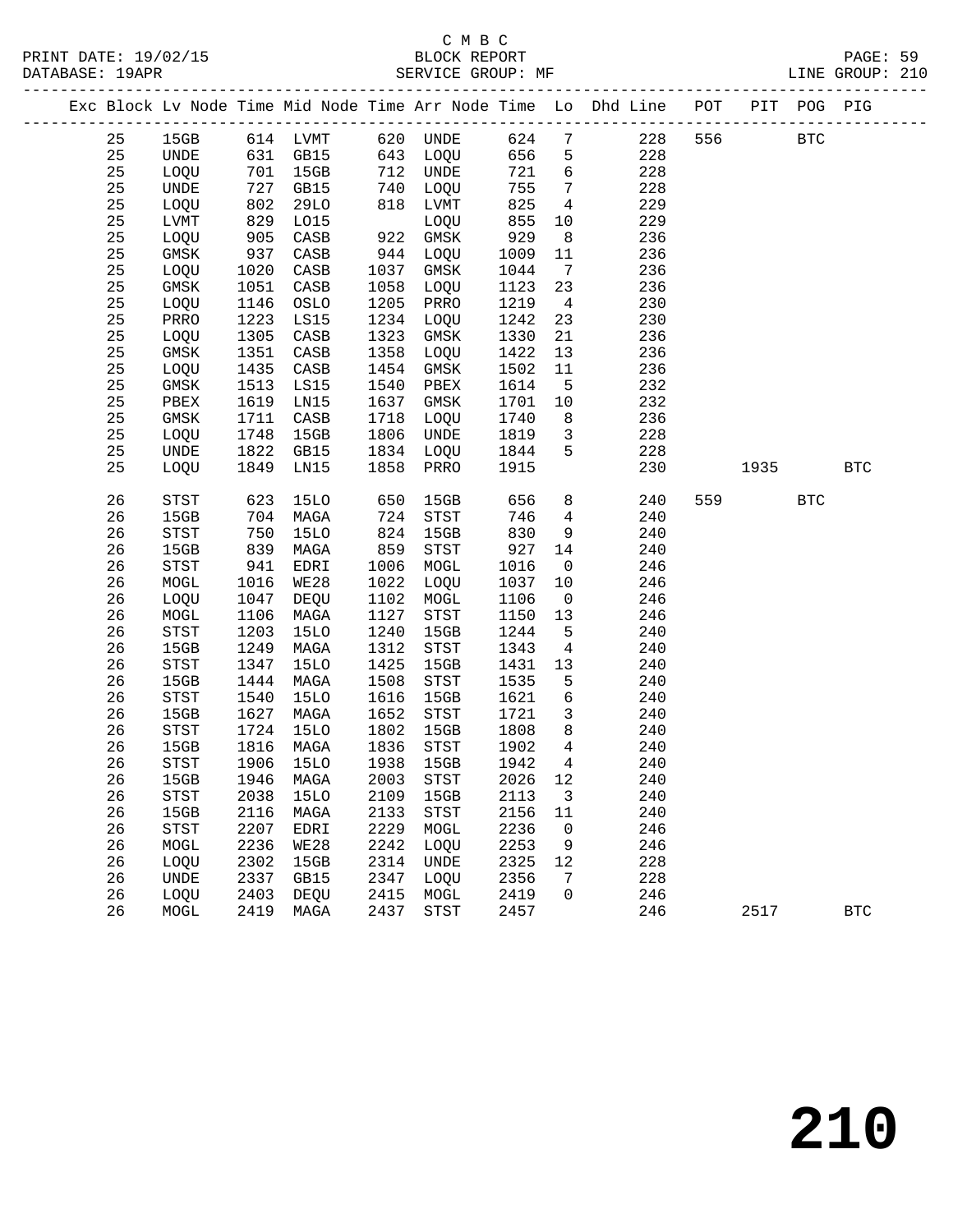|  |          |                              |              | Exc Block Lv Node Time Mid Node Time Arr Node Time Lo Dhd Line POT |              |                                               |              |                      |    |            |     |      | PIT POG PIG |            |
|--|----------|------------------------------|--------------|--------------------------------------------------------------------|--------------|-----------------------------------------------|--------------|----------------------|----|------------|-----|------|-------------|------------|
|  | 27       | BAGA                         | 623          | PBEX                                                               | 645          | BUB2                                          | 709          | $6\overline{6}$      |    | 211        | 600 |      | <b>BTC</b>  |            |
|  | 27       | BUB2                         | 715          | PBEX                                                               | 741          | UNDE                                          | 801          | 10                   |    | 210        |     |      |             |            |
|  | 27       | $\ensuremath{\mathsf{UNDE}}$ | 811          | PBEX                                                               | 836          | BUB2                                          | 912          | 6                    |    | 210        |     |      |             |            |
|  | 27       | BUB2                         | 918          | PBEX                                                               | 945          | UNDE                                          | 1005         | 9                    |    | 210        |     |      |             |            |
|  | 27       | UNDE                         | 1014         | GB15                                                               | 1028         | LOQU                                          | 1042         | 23                   |    | 228        |     |      |             |            |
|  | 27       | LOQU                         | 1105         | CASB                                                               | 1122         | GMSK                                          | 1129         | 8                    |    | 236        |     |      |             |            |
|  | 27       | $\rm{GMSK}$                  | 1137         | CASB                                                               | 1144         | LOQU                                          | 1209         | 11                   |    | 236        |     |      |             |            |
|  | 27       | LOQU                         | 1220         | CASB                                                               | 1238         | GMSK                                          | 1245         | 10                   |    | 236        |     |      |             |            |
|  | 27       | GMSK                         | 1255         | LS15                                                               | 1320         | PBEX                                          | 1337         | 10                   |    | 232        |     |      |             |            |
|  | 27       | PBEX                         | 1347         | LN15                                                               | 1405         | GMSK                                          | 1428         | 9                    |    | 232        |     |      |             |            |
|  | 27<br>27 | GMSK                         | 1437<br>1516 | CASB                                                               | 1445<br>1527 | LOQU                                          | 1507<br>1549 | 9<br>2               |    | 236<br>230 |     |      |             |            |
|  | 27       | LOQU<br>PRRO                 | 1551         | LN15<br>LS15                                                       | 1602         | PRRO<br>LOQU                                  | 1610         | 10                   |    | 230        |     |      |             |            |
|  | 27       | LOQU                         | 1620         | 15GB                                                               | 1637         | UNDE                                          | 1650         | 5                    |    | 228        |     |      |             |            |
|  | 27       | $\ensuremath{\mathsf{UNDE}}$ | 1655         | PBEX                                                               | 1716         | BUB2                                          | 1748         | 13                   |    | 210        |     |      |             |            |
|  | 27       | BUB2                         | 1801         | PBEX                                                               | 1828         | UNDE                                          | 1852         | 6                    |    | 210        |     |      |             |            |
|  | 27       | UNDE                         | 1858         | PBEX                                                               | 1915         | BUB2                                          | 1941         | 9                    |    | 210        |     |      |             |            |
|  | 27       | BUB2                         | 1950         | PBEX                                                               | 2015         | UNDE                                          | 2036         | 23                   |    | 210        |     |      |             |            |
|  | 27       | UNDE                         | 2059         | PBEX                                                               | 2116         | BUB2                                          | 2142         | $\overline{4}$       |    | 209        |     |      |             |            |
|  | 27       | BUB2                         | 2146         | PBEX                                                               | 2213         | UNDE                                          | 2235         | 24                   |    | 209        |     |      |             |            |
|  | 27       | UNDE                         | 2259         | PBEX                                                               | 2316         | BUB2                                          | 2341         | 9                    |    | 209        |     |      |             |            |
|  | 27       | BUB2                         | 2350         | PBEX                                                               | 2413         | UNDE                                          | 2435         | 6                    |    | 209        |     |      |             |            |
|  | 27       | UNDE                         | 2441         |                                                                    |              | PBEX                                          | 2456         | 5                    | 19 | 209        |     |      |             |            |
|  | 27       | HODM                         | 2520         | LOQU                                                               | 2550         | LVMT                                          | 2605         |                      |    | N24        |     | 2620 |             | <b>BTC</b> |
|  | 28       | BDKI                         | 604          | SMKI                                                               | 617          | JOST                                          | 625          | 0                    |    | 028        | 603 |      | <b>BTC</b>  |            |
|  | 28       | JOST                         | 625          | BDKI                                                               | 647          | PBEX                                          | 659          | 9                    |    | 028        |     |      |             |            |
|  | 28       | PBEX                         | 708          |                                                                    |              | SEHY                                          | 722          | $\mathsf 0$          |    | 214        |     |      |             |            |
|  | 28       | SEHY                         | 722          | PBEX                                                               | 737          | BUB2                                          | 808          | $\mathbf{3}$         |    | 5 214      |     |      |             |            |
|  | 28       | STST                         | 816          | <b>15LO</b>                                                        | 851          | 15GB                                          | 857          | 9                    |    | 240        |     |      |             |            |
|  | 28<br>28 | 15GB                         | 906          | MAGA                                                               | 926<br>1037  | ${\tt STST}$                                  | 955          | 7<br>$7\phantom{.0}$ |    | 240<br>240 |     |      |             |            |
|  | 28       | STST<br>15GB                 | 1002<br>1050 | 15LO<br>MAGA                                                       | 1111         | 15GB<br>$_{\footnotesize{\textnormal{STST}}}$ | 1043<br>1139 | 9                    |    | 240        |     |      |             |            |
|  | 28       | STST                         | 1148         | <b>15LO</b>                                                        | 1225         | 15GB                                          | 1229         | $\overline{5}$       |    | 240        |     |      |             |            |
|  | 28       | 15GB                         | 1234         | MAGA                                                               | 1257         | STST                                          | 1328         | 11                   |    | 240        |     |      |             |            |
|  | 28       | STST                         | 1339         | EDRI                                                               | 1407         | MOGL                                          | 1417         | $\mathsf{O}$         |    | 246        |     |      |             |            |
|  | 28       | MOGL                         | 1417         | WE28                                                               | 1423         | LOQU                                          | 1439         | 8                    |    | 246        |     |      |             |            |
|  | 28       | LOQU                         | 1447         | DEQU                                                               | 1501         | MOGL                                          | 1506         | $\overline{0}$       |    | 246        |     |      |             |            |
|  | 28       | MOGL                         | 1506         | MAGA                                                               | 1528         | STST                                          | 1553         | 13                   |    | 246        |     |      |             |            |
|  | 28       | STST                         |              | 1606 15LO 1642 15GB 1647 9                                         |              |                                               |              |                      |    | 240        |     |      |             |            |
|  | 28       | 15GB                         | 1656         | MAGA                                                               | 1721         | <b>STST</b>                                   | 1750         | 6                    |    | 240        |     |      |             |            |
|  | 28       | STST                         | 1756         | <b>EDRI</b>                                                        | 1824         | MOGL                                          | 1834         | 0                    |    | 246        |     |      |             |            |
|  | 28       | MOGL                         | 1834         | <b>WE28</b>                                                        | 1840         | LOQU                                          | 1852         | 11                   |    | 246        |     |      |             |            |
|  | 28       | LOQU                         | 1903         | CASB                                                               | 1920         | GMSK                                          | 1927         | 5                    |    | 236        |     |      |             |            |
|  | 28       | $\rm{GMSK}$                  | 1932         | LS15                                                               | 1954         | PBEX                                          | 2010         | 8                    |    | 232        |     |      |             |            |
|  | 28       | PBEX                         | 2018         | LN15                                                               | 2031         | GMSK                                          | 2051         | 16                   |    | 232        |     |      |             |            |
|  | 28       | $\rm{GMSK}$                  | 2107         | LS15                                                               | 2129         | PBEX                                          | 2143         | 5                    |    | 232        |     |      |             |            |
|  | 28<br>28 | PBEX<br>GMSK                 | 2148<br>2230 | LN15<br>$\mathtt{CASB}$                                            | 2201<br>2237 | GMSK<br>LOQU                                  | 2221<br>2253 | 9<br>12              |    | 232<br>236 |     |      |             |            |
|  | 28       | LOQU                         | 2305         | <b>29LO</b>                                                        | 2319         | LVMT                                          | 2326         | 11                   |    | 229        |     |      |             |            |
|  | 28       | LVMT                         | 2337         | L015                                                               |              | LOQU                                          | 2354         | 11                   |    | 229        |     |      |             |            |
|  | 28       | LOQU                         | 2405         | <b>29LO</b>                                                        | 2417         | LVMT                                          | 2422         | 13                   |    | 229        |     |      |             |            |
|  | 28       | LVMT                         | 2435         | L015                                                               |              | LOQU                                          | 2452         | 10                   |    | 229        |     |      |             |            |
|  | 28       | LOQU                         | 2502         | 15GB                                                               | 2513         | UNDE                                          | 2522         | 3                    |    | 228        |     |      |             |            |
|  | 28       | UNDE                         | 2525         |                                                                    |              | GB15                                          | 2536         | 13                   | 5  | 228        |     |      |             |            |
|  | 28       | ${\rm LVMT}$                 | 2554         | LOQU                                                               |              | HODM                                          | 2635         | 5                    |    | N24        |     |      |             |            |
|  |          |                              |              |                                                                    |              |                                               |              |                      |    |            |     |      |             |            |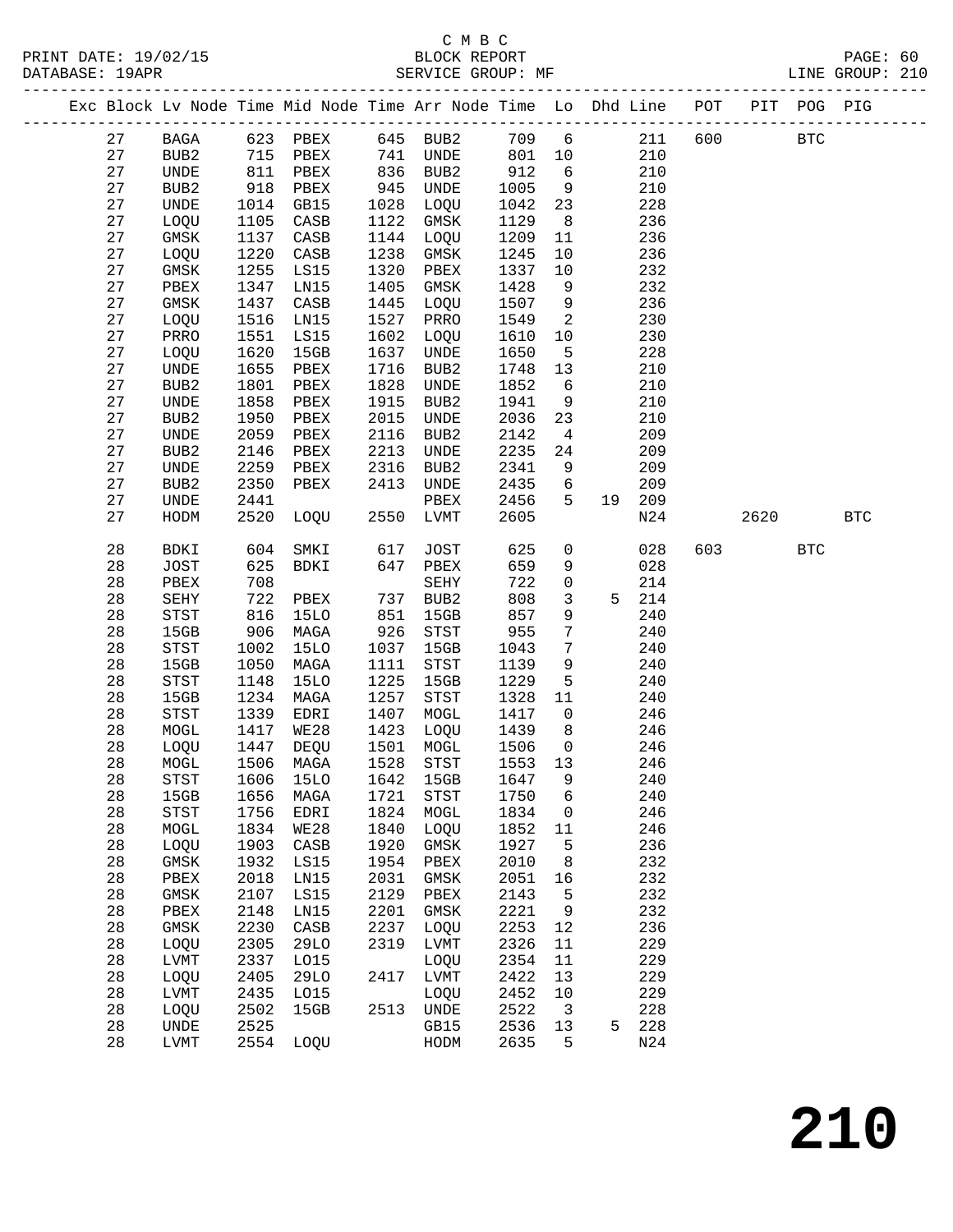|  |          |                                       |              |                                 |              |                  |              |                         | Exc Block Lv Node Time Mid Node Time Arr Node Time Lo Dhd Line POT |     | PIT  | POG PIG    |              |
|--|----------|---------------------------------------|--------------|---------------------------------|--------------|------------------|--------------|-------------------------|--------------------------------------------------------------------|-----|------|------------|--------------|
|  | 28       | HODM                                  |              | 2640 LOQU 2710 LVMT             |              |                  | 2725         |                         |                                                                    | N24 | 2740 |            | <b>BTC</b>   |
|  | 29       | PANA                                  | 626          |                                 |              | PBEX             | 642          | 6                       | 212                                                                | 603 |      | <b>BTC</b> |              |
|  | 29       | PBEX                                  | 648          |                                 |              | PANA             | 704          | 18                      | 212                                                                |     |      |            |              |
|  | 29       | PANA                                  | 722          |                                 |              | PBEX             | 740          | 9                       | 212                                                                |     |      |            |              |
|  | 29       | PBEX                                  | 749          |                                 |              | PANA             | 806          | 18                      | 212                                                                |     |      |            |              |
|  | 29       | PANA                                  | 824          |                                 |              | PBEX             | 841          | 6                       | 212                                                                |     |      |            |              |
|  | 29       | PBEX                                  | 847          | LN15 904 GMSK                   |              |                  | 927          | $\mathbf{3}$            | 232                                                                |     |      |            |              |
|  | 29       | GMSK                                  | 930          | LS15                            | 953          | PBEX             | 1009         | 8                       | 232                                                                |     |      |            |              |
|  | 29       | PBEX                                  | 1017         | LN15                            | 1034         | GMSK             | 1056         | $\overline{4}$          | 232                                                                |     |      |            |              |
|  | 29       | GMSK                                  | 1100         | LS15                            |              | 1124 PBEX        | 1140         | 9                       | 232                                                                |     |      |            |              |
|  | 29       | PBEX                                  | 1149         |                                 |              | PANA             | 1205         | 16                      | 212                                                                |     |      |            |              |
|  | 29       | PANA                                  | 1221         |                                 |              | PBEX             | 1239         | 8                       | 212                                                                |     |      |            |              |
|  | 29       | PBEX                                  | 1247         | LN15                            |              | 1305 GMSK        | 1328         | 9                       | 232                                                                |     |      |            |              |
|  | 29       | GMSK                                  | 1337         | CASB                            | 1344         | LOQU             | 1408         | 12                      | 236                                                                |     |      |            |              |
|  | 29       | LOQU                                  | 1420         | CASB                            | 1439         | GMSK             | 1446         | 9                       | 236                                                                |     |      |            |              |
|  | 29       | GMSK                                  | 1455         | CASB                            | 1503         | LOQU             | 1525         | 10                      | 236                                                                |     |      |            |              |
|  | 29       | LOQU                                  | 1535         | 15GB                            | 1552         | UNDE             | 1605         | 7                       | 228                                                                |     |      |            |              |
|  | 29       | UNDE                                  | 1612         | PBEX                            | 1633         | BUB2             | 1705         | $7\phantom{.0}$         | 210                                                                |     |      |            |              |
|  | 29       | BUB2                                  | 1712         | PBEX                            | 1746         | BAGA             | 1812         | 7                       | 211                                                                |     |      |            |              |
|  | 29       | BAGA                                  | 1819         |                                 |              | PBEX             | 1842         | 5                       | 211                                                                |     |      |            |              |
|  | 29       | PBEX                                  | 1847         | LN15                            | 1901         | GMSK             | 1923         | 7                       | 232                                                                |     |      |            |              |
|  | 29       | GMSK                                  | 1930         | CASB                            | 1937         | LOQU             | 1955         | 10                      | 236                                                                |     |      |            |              |
|  | 29       | LOQU                                  | 2005         | DEQU                            | 2019         | MOGL             | 2024         | $\overline{0}$          | 246                                                                |     |      |            |              |
|  | 29       | MOGL                                  | 2024         | MAGA                            | 2043         | STST             | 2103         | $7\phantom{.0}$         | 246                                                                |     |      |            |              |
|  | 29       | $_{\footnotesize{\textnormal{STST}}}$ | 2110         | <b>15LO</b>                     | 2141         | 15GB             | 2145         | $\overline{\mathbf{c}}$ | 240                                                                |     |      |            |              |
|  | 29       | 15GB                                  | 2147         | MAGA                            | 2204         | STST             | 2227         | 11                      | 240                                                                |     |      |            |              |
|  | 29       | STST                                  | 2238         | <b>15LO</b>                     | 2308         | 15GB             | 2312         | $5^{\circ}$             | 240                                                                |     |      |            |              |
|  | 29       | 15GB                                  | 2317         | MAGA                            | 2333         | STST             | 2356         | 13                      | 240                                                                |     |      |            |              |
|  | 29       | STST                                  | 2409         | 15LO                            | 2436         | 15GB             | 2440         |                         | 240                                                                |     | 2456 |            | <b>BTC</b>   |
|  | 30       | GMSK                                  | 635          | MCMA                            |              | STST             | 715          | $\overline{3}$          | 247                                                                | 605 |      | <b>BTC</b> |              |
|  | 30       | STST                                  | 718          | EDRI                            | 741          | MOGL             | 751          | $\overline{0}$          | 246                                                                |     |      |            |              |
|  | 30       | MOGL                                  | 751          | WE28                            | 757          | LOQU             | 818          | 14                      | 246                                                                |     |      |            |              |
|  | 30       | LOQU                                  | 832          | 29LO                            | 848          | LVMT             | 855          | $5^{\circ}$             | 229                                                                |     |      |            |              |
|  | 30       | LVMT                                  | 900          | L015                            |              | LOQU             | 927          | 23                      | 229                                                                |     |      |            |              |
|  | 30       | LOQU                                  | 950          | 15GB                            |              | 1004 UNDE        | 1016         | $\overline{7}$          | 228                                                                |     |      |            |              |
|  | 30       | UNDE                                  | 1023         | PBEX                            | 1042         | BUB2             | 1111         | 9                       | 210                                                                |     |      |            |              |
|  | 30       | BUB2                                  | 1120         | PBEX                            | 1145         | UNDE             | 1207         | $7\phantom{.0}$         | 210                                                                |     |      |            |              |
|  | 30       |                                       |              | UNDE 1214 GB15 1228 LOQU 1242 8 |              |                  |              |                         | 228                                                                |     |      |            |              |
|  | 30       | LOQU                                  | 1250         | 15GB                            | 1304         | UNDE             | 1317         | 6                       | 228                                                                |     |      |            |              |
|  | 30       | UNDE                                  | 1323         | PBEX                            | 1342         | BUB <sub>2</sub> | 1411         | 6                       | 210                                                                |     |      |            |              |
|  | 30       | BUB2                                  | 1417         | PBEX                            | 1445         | UNDE             | 1511         | 0                       | 210                                                                |     |      |            |              |
|  | 30       | UNDE                                  | 1511         | GB15                            | 1528         | LOQU             | 1542         | 8                       | 228                                                                |     |      |            |              |
|  | 30       | LOQU                                  | 1550         | 15GB                            | 1607         | UNDE             | 1620         | 5                       | 228                                                                |     |      |            |              |
|  | 30       | UNDE                                  | 1625         | PBEX                            | 1646         | BUB <sub>2</sub> | 1719         | 4                       | 210                                                                |     |      |            |              |
|  | 30       | BUB <sub>2</sub>                      | 1723         | PBEX                            | 1758         | UNDE             | 1822         | 6                       | 210                                                                |     |      |            |              |
|  | 30       | UNDE                                  | 1828         | PBEX                            | 1846         | BUB <sub>2</sub> | 1913         | 7                       | 210                                                                |     |      |            |              |
|  | 30       | BUB2                                  | 1920         | PBEX                            | 1945         | <b>UNDE</b>      | 2006         | 23                      | 210                                                                |     |      |            |              |
|  | 30       | UNDE                                  | 2029         | PBEX                            | 2046         | BUB <sub>2</sub> | 2113         | 3                       | 209                                                                |     |      |            |              |
|  | 30       | BUB <sub>2</sub>                      | 2116         | PBEX                            | 2143         | UNDE             | 2206         | 23                      | 209                                                                |     |      |            |              |
|  | 30<br>30 | UNDE                                  | 2229<br>2318 | PBEX                            | 2246<br>2343 | BUB2             | 2311<br>2404 | 7<br>26                 | 209<br>209                                                         |     |      |            |              |
|  | 30       | BUB2                                  | 2430         | PBEX                            |              | UNDE             | 2445         |                         | 209                                                                |     |      |            |              |
|  |          | UNDE                                  |              |                                 |              | PBEX             |              |                         |                                                                    |     | 2453 |            | $_{\rm BTC}$ |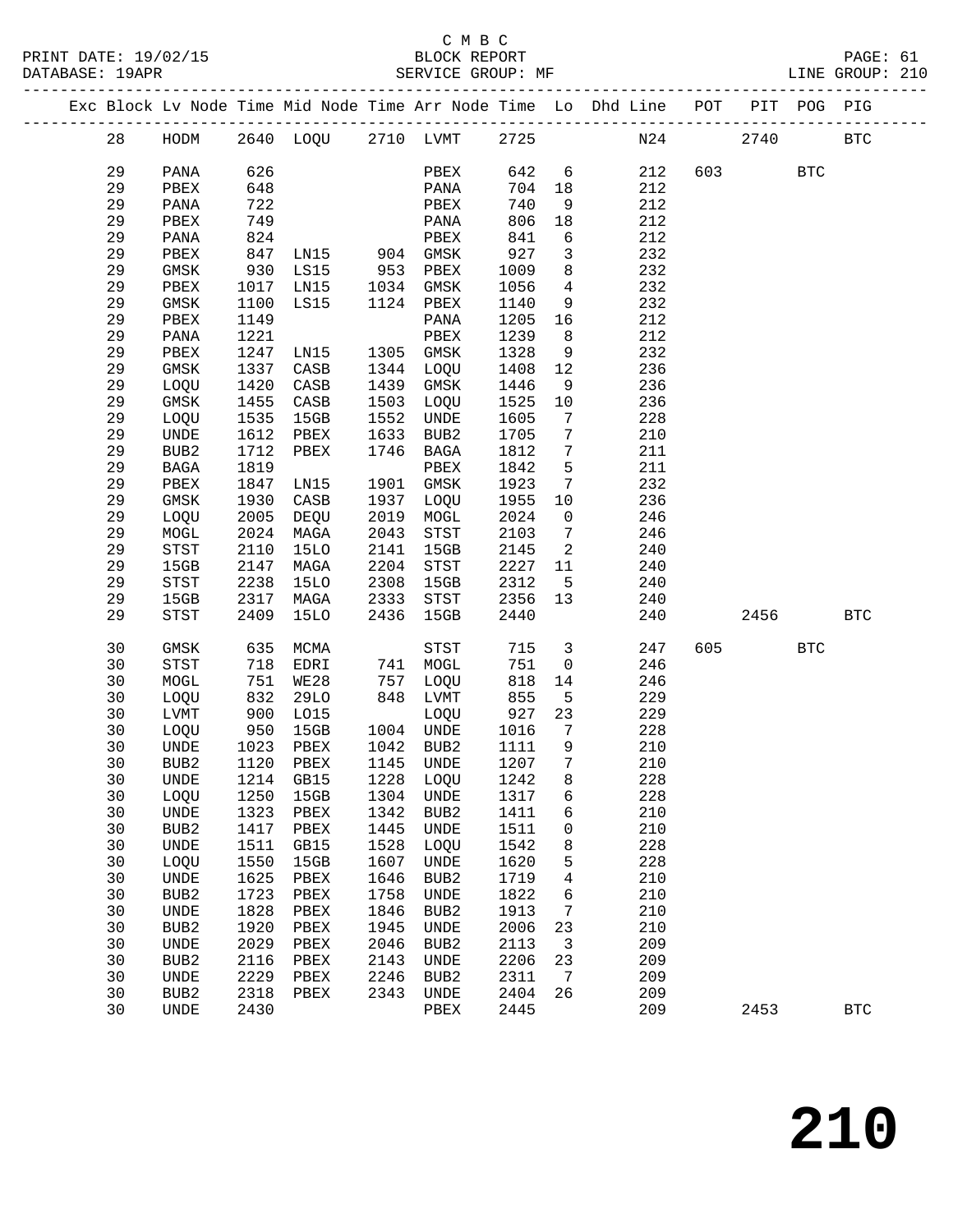|  |          |                                               |              | Exc Block Lv Node Time Mid Node Time Arr Node Time Lo Dhd Line POT PIT POG PIG |              |                                       |              |                         |            |           |            |              |
|--|----------|-----------------------------------------------|--------------|--------------------------------------------------------------------------------|--------------|---------------------------------------|--------------|-------------------------|------------|-----------|------------|--------------|
|  | 31       |                                               |              | CACU 632 EDRI 637 MOGL 645 0                                                   |              |                                       |              |                         | 246 607    |           | <b>BTC</b> |              |
|  | 31       | MOGL                                          |              | 645 WE28 651 LOQU                                                              |              |                                       | 712 19       |                         | 246        |           |            |              |
|  | 31       | LOQU                                          | 731          | DEQU 745 MOGL                                                                  |              |                                       | 751          | $\overline{0}$          | 246        |           |            |              |
|  | 31       | MOGL                                          | 751          | MAGA                                                                           | 814          | STST                                  | 835          | 12                      | 246        |           |            |              |
|  | 31       | STST                                          | 847<br>923   | EDRI                                                                           | 913          | MOGL                                  | 923          | $\overline{0}$          | 246        |           |            |              |
|  | 31       | MOGL                                          |              | <b>WE28</b>                                                                    | 929          | LOQU                                  | 946          | 19                      | 246        |           |            |              |
|  | 31       | LOQU                                          | 1005         | CASB                                                                           | 1022         | GMSK                                  | 1029         | 8 <sup>8</sup>          | 236        |           |            |              |
|  | 31       | GMSK                                          | 1037         | CASB                                                                           |              | 1044 LOQU                             | 1109         | 11                      | 236        |           |            |              |
|  | 31       | LOQU                                          | 1120         | CASB                                                                           | 1137         | GMSK                                  | 1144         | $\overline{7}$          | 236        |           |            |              |
|  | 31       | GMSK                                          | 1151         | CASB                                                                           | 1158         | LOQU                                  | 1223         | 23                      | 236        |           |            |              |
|  | 31       | LOQU                                          | 1246         | LN15                                                                           | 1257         | PRRO                                  | 1313         | $\overline{7}$          | 230        |           |            |              |
|  | 31       | PRRO                                          | 1320         | LS15                                                                           | 1330         | LOQU                                  | 1338         | 12                      | 230        |           |            |              |
|  | 31       | LOQU                                          | 1350         | 15GB                                                                           |              | 1404 UNDE                             | 1416         | 6                       | 228        |           |            |              |
|  | 31       | UNDE                                          | 1422         | PBEX                                                                           | 1442         | BUB2                                  | 1512         | $6\overline{6}$         | 210        |           |            |              |
|  | 31       | BUB2                                          | 1518         | PBEX                                                                           | 1549         | PANA                                  | 1615         | 11                      | 31 211     |           |            |              |
|  | 31       | STST                                          | 1657         | EDRI                                                                           | 1725         | MOGL                                  | 1736         | $\overline{0}$          | 246        |           |            |              |
|  | 31       | MOGL                                          | 1736         | WE28                                                                           | 1742         | LOQU                                  | 1758         | $\overline{\mathbf{3}}$ | 246        |           |            |              |
|  | 31       | LOQU                                          | 1801         | LN15                                                                           |              | 1811 PRRO                             | 1828         | 10                      | 230        |           |            |              |
|  | 31       | PRRO                                          | 1838         | LS15                                                                           | 1848         | LOQU                                  | 1856         | $\overline{7}$          | 230        |           |            |              |
|  | 31       | LOQU                                          | 1903         | 15GB                                                                           | 1918         | UNDE                                  | 1930         | $6\overline{6}$         | 228        |           |            |              |
|  | 31       | UNDE                                          | 1936         | GB15                                                                           | 1948         | LOQU                                  | 1958         | $5^{\circ}$             | 228        |           |            |              |
|  | 31       | LOQU                                          | 2003         | CASB                                                                           |              | 2020 GMSK                             | 2027         | $5^{\circ}$             | 236        |           |            |              |
|  | 31       | GMSK                                          | 2032         | LS15                                                                           |              | 2054 PBEX<br>2131 GMSK                | 2110         | 8                       | 232        |           |            |              |
|  | 31       | PBEX                                          | 2118         | LN15<br>LS15                                                                   |              |                                       | 2151         | 16                      | 232<br>232 |           |            |              |
|  | 31<br>31 | GMSK<br>PBEX                                  | 2207<br>2248 |                                                                                |              | 2229 PBEX<br>PANA                     | 2241<br>2303 | $\overline{7}$<br>18    | 1 212      |           |            |              |
|  | 31       | BAGA                                          | 2322         |                                                                                |              | PBEX                                  | 2341         | $\overline{7}$          | 211        |           |            |              |
|  | 31       | PBEX                                          | 2348         |                                                                                |              | PANA                                  | 2403         | 20                      | 1 212      |           |            |              |
|  | 31       | BAGA                                          | 2424         |                                                                                |              | PBEX                                  | 2441         |                         | 211        | 2449      |            | $_{\rm BTC}$ |
|  |          |                                               |              |                                                                                |              |                                       |              |                         |            |           |            |              |
|  | 32       | LN15                                          | 634          |                                                                                |              | LNOS                                  | 641          | $\overline{0}$          | 241        | 609 — 100 | <b>BTC</b> |              |
|  | 32       | LNOS                                          | 641          | 15LO                                                                           | 652          | STST                                  | 720          | 11                      | 241        |           |            |              |
|  | 32       | $_{\footnotesize{\textnormal{STST}}}$         | 731          | EDRI                                                                           | 754          | MOGL                                  | 804          | $\overline{0}$          | 246        |           |            |              |
|  | 32       | MOGL                                          | 804          | WE28                                                                           | 810          | LOQU                                  | 829          | 18                      | 246        |           |            |              |
|  | 32       | LOQU                                          | 847          | DEQU                                                                           | 902          | MOGL                                  | 906          | $\overline{0}$          | 246        |           |            |              |
|  | 32       | MOGL                                          | 906          | MAGA                                                                           | 929          | STST                                  | 952          | 19                      | 246        |           |            |              |
|  | 32       | STST                                          | 1011         | EDRI                                                                           | 1036         | MOGL                                  | 1046         | $\overline{0}$          | 246        |           |            |              |
|  | 32       | MOGL                                          | 1046         | <b>WE28</b>                                                                    | 1052         | LOQU                                  | 1107 10      |                         | 246        |           |            |              |
|  | 32       | LOQU                                          | 1117         | DEQU                                                                           |              | 1130 MOGL                             | 1134         | $\overline{0}$          | 246        |           |            |              |
|  | 32       |                                               |              | MOGL 1134 MAGA 1155                                                            |              | STST                                  | 1218 15      |                         | 246        |           |            |              |
|  | 32<br>32 | STST                                          | 1233         | 15LO                                                                           | 1310<br>1342 | 15GB                                  | 1316         | 3<br>$\overline{4}$     | 240<br>240 |           |            |              |
|  | 32       | 15GB<br>$_{\footnotesize{\textnormal{STST}}}$ | 1319<br>1417 | MAGA<br>15LO                                                                   | 1456         | STST<br>15GB                          | 1413<br>1502 | 8                       | 240        |           |            |              |
|  | 32       | 15GB                                          | 1510         | MAGA                                                                           | 1535         | $_{\footnotesize{\textnormal{STST}}}$ | 1603         | 13                      | 240        |           |            |              |
|  | 32       | STST                                          | 1616         | EDRI                                                                           | 1644         | MOGL                                  | 1655         | 0                       | 246        |           |            |              |
|  | 32       | MOGL                                          | 1655         | WE28                                                                           | 1701         | LOQU                                  | 1717         | 5                       | 246        |           |            |              |
|  | 32       | LOQU                                          | 1722         | 29LO                                                                           | 1741         | LVMT                                  | 1749         | 7                       | 229        |           |            |              |
|  | 32       | LVMT                                          | 1756         | LO15                                                                           |              | LOQU                                  | 1821         | 11                      | 229        |           |            |              |
|  | 32       | LOQU                                          | 1832         | CASB                                                                           | 1849         | GMSK                                  | 1856         |                         | 236        | 1926      |            | $_{\rm BTC}$ |
|  |          |                                               |              |                                                                                |              |                                       |              |                         |            |           |            |              |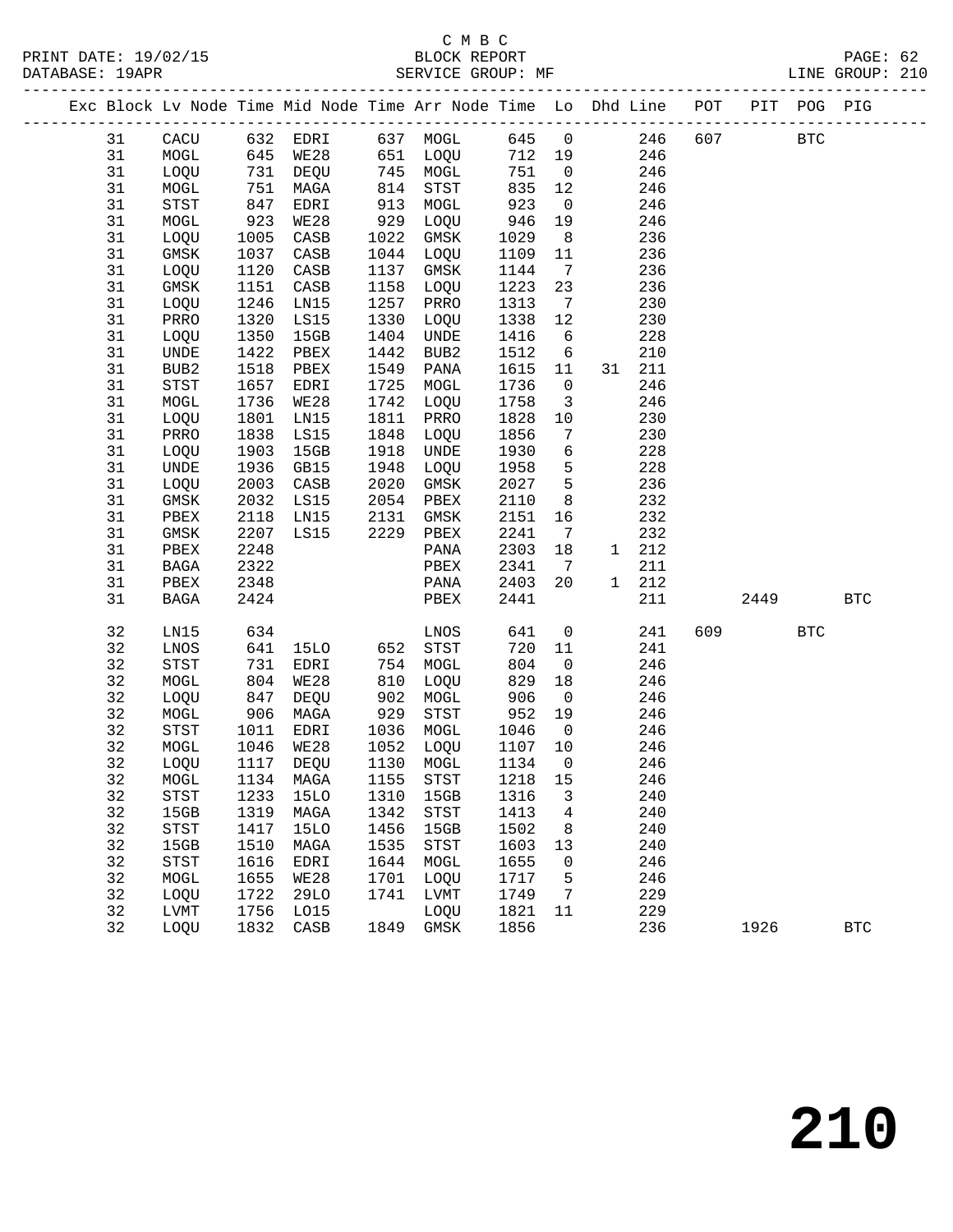DATABASE: 19APR<br>SERVICE: 19APR<br>---------------

#### C M B C PAGE: 63<br>BLOCK REPORT PAGE: 63<br>SERVICE GROUP: MF LINE GROUP: 210

|  | DATABASE: 19APR |                  |      |                                                                    |      | SEKATCE GKOOL: ME |      |                 |   |     |     |      |             | TIME GKOOL: SIO |
|--|-----------------|------------------|------|--------------------------------------------------------------------|------|-------------------|------|-----------------|---|-----|-----|------|-------------|-----------------|
|  |                 |                  |      | Exc Block Lv Node Time Mid Node Time Arr Node Time Lo Dhd Line POT |      |                   |      |                 |   |     |     |      | PIT POG PIG |                 |
|  | 33              | BUB2             | 634  | PBEX                                                               | 659  | UNDE              | 718  | 3 <sup>7</sup>  |   | 210 |     | 611  | <b>BTC</b>  |                 |
|  | 33              | UNDE             | 721  | PBEX                                                               | 742  | BUB <sub>2</sub>  | 812  | 5               |   | 210 |     |      |             |                 |
|  | 33              | BUB2             | 817  | PBEX                                                               | 847  | UNDE              | 908  | $7\phantom{.0}$ |   | 210 |     |      |             |                 |
|  | 33              | UNDE             | 915  | GB15                                                               | 928  | <b>LOOU</b>       | 942  | 5               |   | 228 |     |      |             |                 |
|  | 33              | LOQU             | 947  | DEQU                                                               | 1002 | MOGL              | 1006 | $\Omega$        |   | 246 |     |      |             |                 |
|  | 33              | MOGL             | 1006 | MAGA                                                               | 1027 | STST              | 1050 | 13              |   | 246 |     |      |             |                 |
|  | 33              | <b>STST</b>      | 1103 | 15LO                                                               | 1139 | 15GB              | 1143 | 5               |   | 240 |     |      |             |                 |
|  | 33              | 15GB             | 1148 | MAGA                                                               | 1212 | STST              | 1243 | 5               |   | 240 |     |      |             |                 |
|  | 33              | <b>STST</b>      | 1248 | 15LO                                                               | 1325 | 15GB              | 1331 | $\overline{3}$  |   | 240 |     |      |             |                 |
|  | 33              | 15GB             | 1334 | MAGA                                                               | 1357 | <b>STST</b>       | 1428 | 9               |   | 240 |     |      |             |                 |
|  | 33              | STST             | 1437 | EDRI                                                               | 1507 | MOGL              | 1518 | $\Omega$        |   | 246 |     |      |             |                 |
|  | 33              | MOGL             | 1518 | <b>WE28</b>                                                        | 1524 | LOQU              | 1540 | 7               |   | 246 |     |      |             |                 |
|  | 33              | LOQU             | 1547 | <b>DEOU</b>                                                        | 1603 | MOGL              | 1608 | $\overline{0}$  |   | 246 |     |      |             |                 |
|  | 33              | MOGL             | 1608 | MAGA                                                               | 1629 | STST              | 1657 | 8               | 6 | 246 |     |      |             |                 |
|  | 33              | BUB <sub>2</sub> | 1711 | PBEX                                                               | 1746 | <b>UNDE</b>       | 1809 | 4               |   | 210 |     |      |             |                 |
|  | 33              | <b>UNDE</b>      | 1813 | PBEX                                                               | 1833 | BUB <sub>2</sub>  | 1903 | 3               |   | 210 |     |      |             |                 |
|  | 33              | BUB <sub>2</sub> | 1906 | PBEX                                                               | 1931 | <b>UNDE</b>       | 1952 | 7               |   | 210 |     |      |             |                 |
|  | 33              | UNDE             | 1959 | PBEX                                                               | 2016 | BUB <sub>2</sub>  | 2043 | $\overline{3}$  |   | 209 |     |      |             |                 |
|  | 33              | BUB2             | 2046 | PBEX                                                               | 2113 | UNDE              | 2136 | 24              |   | 209 |     |      |             |                 |
|  | 33              | UNDE             | 2200 | PBEX                                                               | 2216 | BUB <sub>2</sub>  | 2241 | 7               |   | 209 |     |      |             |                 |
|  | 33              | BUB <sub>2</sub> | 2248 | PBEX                                                               | 2313 | <b>UNDE</b>       | 2334 | 27              |   | 209 |     |      |             |                 |
|  | 33              | UNDE             | 2401 | PBEX                                                               | 2416 | BUB <sub>2</sub>  | 2440 | 10              |   | 209 |     |      |             |                 |
|  | 33              | BUB <sub>2</sub> | 2450 | PBEX                                                               | 2513 | <b>UNDE</b>       | 2534 | 7               |   | 209 |     |      |             |                 |
|  | 33              | UNDE             | 2541 |                                                                    |      | PBEX              | 2556 | 4               |   | 209 |     |      |             |                 |
|  | 33              | PBEX             | 2600 |                                                                    |      | $HK-E$            | 2606 |                 |   | 028 |     | 2610 |             | <b>BTC</b>      |
|  | 34              | CACU             | 650  | EDRI                                                               | 655  | MOGL              | 705  | $\Omega$        |   | 246 | 625 |      | <b>BTC</b>  |                 |
|  | 34              | MOGL             | 705  | <b>WE28</b>                                                        | 711  | LOQU              | 732  | 16              |   | 246 |     |      |             |                 |
|  | 34              | LOOU             | 748  | DEOU                                                               | 802  | MOGL              | 808  | $\Omega$        |   | 246 |     |      |             |                 |

| 34 | LOQU        | 748  | DEQU | 802  | MOGL | 808  | $\mathbf 0$ |   | 246 |      |            |
|----|-------------|------|------|------|------|------|-------------|---|-----|------|------------|
| 34 | MOGL        | 808  | MAGA | 831  | STST | 852  | 13          |   | 246 |      |            |
| 34 | STST        | 905  | 15LO | 940  | 15GB | 946  | 4           | 4 | 240 |      |            |
| 34 | LVMT        | 954  | L015 |      | LOQU | 1024 | 22          |   | 229 |      |            |
| 34 | LOQU        | 1046 | OSLO | 1104 | PRRO | 1118 | -5          |   | 230 |      |            |
| 34 | PRRO        | 1123 | LS15 | 1134 | LOQU | 1142 | 23          |   | 230 |      |            |
| 34 | <b>LOOU</b> | 1205 | CASB | 1223 | GMSK | 1230 | 21          |   | 236 |      |            |
| 34 | GMSK        | 1251 | CASB | 1258 | LOQU | 1324 | 22          |   | 236 |      |            |
| 34 | <b>LOOU</b> | 1346 | LN15 | 1357 | PRRO | 1413 | 7           |   | 230 |      |            |
| 34 | PRRO        | 1420 | LS15 | 1430 | LOQU | 1438 | 9           |   | 230 |      |            |
| 34 | LOQU        | 1447 | 29LO | 1506 | LVMT | 1514 | 18          |   | 229 |      |            |
| 34 | LVMT        | 1532 | L015 |      | LOQU | 1603 | 13          |   | 229 |      |            |
| 34 | LOOU        | 1616 | LN15 | 1627 | PRRO | 1645 | 6           |   | 230 |      |            |
| 34 | PRRO        | 1651 | LS15 | 1702 | LOQU | 1710 | 22          |   | 230 |      |            |
| 34 | <b>LOOU</b> | 1732 | LN15 | 1743 | PRRO | 1800 | 6           |   | 230 |      |            |
| 34 | PRRO        | 1806 | LS15 | 1817 | LOQU | 1825 | 8           |   | 230 |      |            |
| 34 | LOQU        | 1833 | 15GB | 1848 | UNDE | 1900 | 7           |   | 228 |      |            |
| 34 | UNDE        | 1907 | GB15 | 1919 | LOQU | 1929 | 9           |   | 228 |      |            |
| 34 | <b>LOOU</b> | 1938 | 29LO | 1954 | LVMT | 2001 |             |   | 229 | 2016 | <b>BTC</b> |
|    |             |      |      |      |      |      |             |   |     |      |            |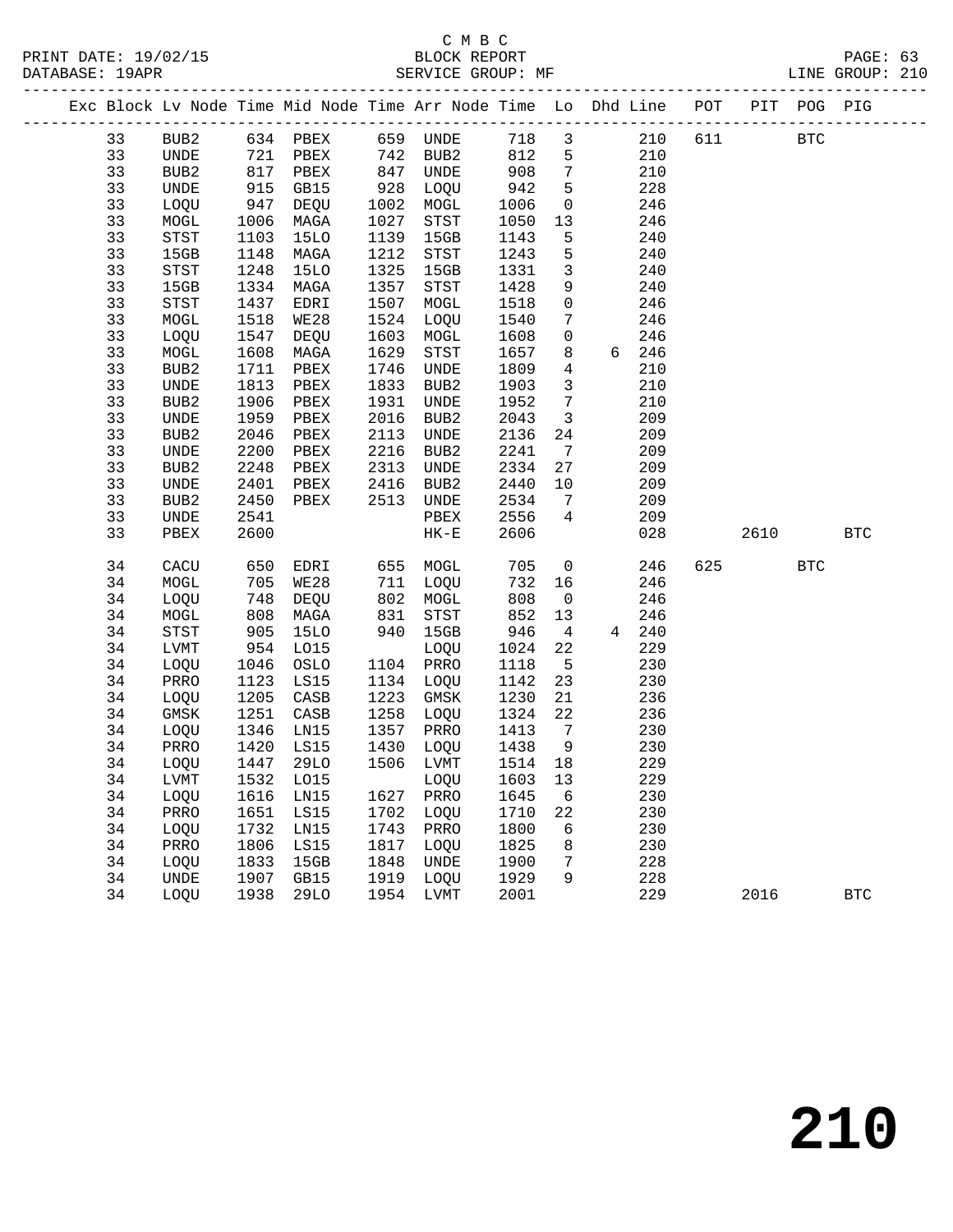|          |                                                     |              | Exc Block Lv Node Time Mid Node Time Arr Node Time Lo Dhd Line POT PIT POG PIG |              |                     |              |                                   |                                |         |            |              |            |
|----------|-----------------------------------------------------|--------------|--------------------------------------------------------------------------------|--------------|---------------------|--------------|-----------------------------------|--------------------------------|---------|------------|--------------|------------|
|          |                                                     |              |                                                                                |              |                     |              |                                   |                                |         |            |              |            |
| 35       | LN15                                                | 700          |                                                                                |              | LNOS                | 707          | $\overline{\mathbf{c}}$           |                                | 241 635 | <b>BTC</b> |              |            |
| 35       | LNOS                                                |              | 709 15LO 721 STST                                                              |              |                     | 755          | 9                                 | 241                            |         |            |              |            |
| 35       | STST                                                |              | 804 EDRI                                                                       |              | 831 MOGL            | 841          | $\overline{0}$                    | 246                            |         |            |              |            |
| 35<br>35 | MOGL                                                | 841<br>917   | WE28                                                                           | 847          | LOQU<br>932 MOGL    | 906<br>936   | 11<br>$\overline{0}$              | 246<br>246                     |         |            |              |            |
| 35       | LOQU<br>MOGL                                        | 936          | DEQU<br>MAGA                                                                   | 957          | STST                | 1020         | 12                                | 246                            |         |            |              |            |
| 35       | STST                                                | 1032         | 15LO                                                                           | 1107         | 15GB                | 1114         | $\overline{4}$                    | 240                            |         |            |              |            |
| 35       | 15GB                                                | 1118         | MAGA                                                                           | 1142         | STST                | 1213         | $5\phantom{.0}$                   | 240                            |         |            |              |            |
| 35       | STST                                                | 1218         | 15LO                                                                           | 1255         | 15GB                | 1301         | $\overline{\mathbf{3}}$           | 240                            |         |            |              |            |
| 35       | 15GB                                                |              | 1304 MAGA                                                                      | 1327         | STST                | 1358         | 13                                | 240                            |         |            |              |            |
| 35       | STST                                                | 1411         | EDRI                                                                           | 1440         | MOGL                | 1451         | $\overline{0}$                    | 246                            |         |            |              |            |
| 35       | MOGL                                                | 1451         | WE28                                                                           | 1457         | LOQU                | 1513         | 7                                 | 246                            |         |            |              |            |
| 35       | LOQU                                                | 1520         | CASB                                                                           | 1541         | GMSK                | 1549         | 6                                 | 236                            |         |            |              |            |
| 35       | GMSK                                                | 1555         | CASB                                                                           | 1602         | LOQU                | 1623         | 9                                 | 236                            |         |            |              |            |
| 35       | LOQU                                                | 1632         |                                                                                |              | HARB                | 1642         | $\mathbf{3}$                      | 231                            |         |            |              |            |
| 35       | HARB                                                | 1645         |                                                                                |              | LOQU                | 1654         | $7\phantom{.0}$                   | 231                            |         |            |              |            |
| 35       | LOQU                                                | 1701         | LN15                                                                           |              | 1712 PRRO           | 1730         | $\overline{4}$                    | 230                            |         |            |              |            |
| 35       | PRRO                                                |              | 1734 LS15                                                                      | 1745         | LOQU                | 1753         | 10                                | 230                            |         |            |              |            |
| 35       | LOQU                                                | 1803         | 15GB                                                                           | 1819         | UNDE                | 1831         | 6                                 | 228                            |         |            |              |            |
| 35       | UNDE                                                | 1837         | GB15                                                                           | 1849         | LOQU                | 1859         | 6                                 | 228                            |         |            |              |            |
| 35       | LOQU                                                | 1905         | DEQU                                                                           | 1919         | MOGL                | 1924         | $\overline{0}$<br>$5\phantom{.0}$ | 246                            |         |            |              |            |
| 35<br>35 | $\tt MOGL$<br>$_{\footnotesize{\textnormal{STST}}}$ | 1924<br>2008 | MAGA<br><b>15LO</b>                                                            | 1943<br>2040 | STST<br>15GB        | 2003<br>2044 | $\overline{a}$                    | 246<br>240                     |         |            |              |            |
| 35       | 15GB                                                | 2046         | MAGA                                                                           | 2103         | STST                | 2126         | 12                                | 240                            |         |            |              |            |
| 35       | $_{\footnotesize{\textnormal{STST}}}$               | 2138         | 15LO                                                                           | 2209         | 15GB                | 2213         | $4\overline{ }$                   | 240                            |         |            |              |            |
| 35       | 15GB                                                | 2217         | MAGA                                                                           | 2234         | STST                | 2257         | 8 <sup>8</sup>                    | 240                            |         |            |              |            |
| 35       | $_{\footnotesize{\textnormal{STST}}}$               | 2305         | EDRI                                                                           | 2327         | MOGL                | 2334         | $\overline{0}$                    | 246                            |         |            |              |            |
| 35       | MOGL                                                | 2334         | WE28                                                                           | 2340         | LOQU                | 2351         | 11                                | 246                            |         |            |              |            |
| 35       | LOQU                                                | 2402         | 15GB                                                                           | 2413         | UNDE                | 2422         | 15                                | 228                            |         |            |              |            |
| 35       | $\ensuremath{\mathsf{UNDE}}$                        | 2437         | GB15                                                                           | 2447         | LOQU                | 2456         | $5\overline{)}$                   | 228                            |         |            |              |            |
| 35       | LOQU                                                | 2501         | DEQU                                                                           | 2513         | MOGL                | 2517         | $\overline{0}$                    | 246                            |         |            |              |            |
| 35       | MOGL                                                | 2517         | EDRI                                                                           | 2530         | MACA                | 2538         | $\overline{\mathbf{c}}$           | 10 246                         |         |            |              |            |
| 35       | LOQU                                                | 2550         | DEQU                                                                           | 2602         | MOGL                | 2606         | $\Omega$                          | 246                            |         |            |              |            |
| 35       | MOGL                                                | 2606         |                                                                                |              | MAGA                | 2626         |                                   | 246                            |         | 2646       |              | <b>BTC</b> |
| 36       | STST                                                |              | 709 15LO                                                                       | 739          | 15GB                | 745          |                                   | $\overline{\mathbf{3}}$<br>240 |         | 645        | $_{\rm BTC}$ |            |
| 36       | 15GB                                                | 748          | MAGA                                                                           | 810          | STST                | 837          | $7\overline{ }$                   | 240                            |         |            |              |            |
| 36       | STST                                                | 844<br>936   | 15LO                                                                           |              | 919 15GB            | 925          | 11                                | 240                            |         |            |              |            |
| 36       | 15GB                                                |              | 936 MAGA                                                                       | 956          | STST                | 1025         | 16                                | 240                            |         |            |              |            |
| 36       | STST                                                |              | 1041 EDRI 1105 MOGL 1115 0                                                     |              |                     |              |                                   | 246                            |         |            |              |            |
| 36       | MOGL                                                | 1115         | <b>WE28</b>                                                                    | 1121         | LOQU                | 1135         | 12                                | 246                            |         |            |              |            |
| 36<br>36 | LOQU                                                | 1147<br>1204 | DEQU                                                                           | 1200<br>1225 | MOGL<br><b>STST</b> | 1204<br>1248 | $\overline{0}$                    | 246<br>246                     |         |            |              |            |
| 36       | MOGL<br>STST                                        | 1302         | MAGA<br><b>15LO</b>                                                            | 1339         | 15GB                | 1345         | 14<br>4                           | 240                            |         |            |              |            |
| 36       | 15GB                                                | 1349         | MAGA                                                                           | 1412         | STST                | 1443         | 5                                 | 240                            |         |            |              |            |
| 36       | ${\tt STST}$                                        | 1448         | 15LO                                                                           | 1527         | 15GB                | 1533         | 4                                 | 240                            |         |            |              |            |
| 36       | 15GB                                                | 1537         | MAGA                                                                           | 1602         | STST                | 1630         | 9                                 | 240                            |         |            |              |            |
| 36       | ${\tt STST}$                                        | 1639         | <b>15LO</b>                                                                    | 1717         | 15GB                | 1723         | 9                                 | 240                            |         |            |              |            |
| 36       | 15GB                                                | 1732         | MAGA                                                                           | 1755         | STST                | 1824         | 9                                 | 240                            |         |            |              |            |
| 36       | <b>STST</b>                                         | 1833         | EDRI                                                                           | 1857         | MOGL                | 1906         | 0                                 | 246                            |         |            |              |            |
| 36       | MOGL                                                | 1906         | WE28                                                                           | 1912         | LOQU                | 1924         | 9                                 | 246                            |         |            |              |            |
| 36       | LOQU                                                | 1933         | CASB                                                                           | 1950         | GMSK                | 1957         | 3                                 | 236                            |         |            |              |            |
| 36       | GMSK                                                | 2000         | CASB                                                                           | 2007         | LOQU                | 2025         | 8                                 | 236                            |         |            |              |            |
| 36       | LOQU                                                | 2033         | CASB                                                                           | 2050         | GMSK                | 2057         | 3                                 | 236                            |         |            |              |            |
| 36       | GMSK                                                | 2100         | CASB                                                                           | 2107         | LOQU                | 2124         | 9                                 | 236                            |         |            |              |            |
| 36       | LOQU                                                | 2133         | CASB                                                                           | 2150         | GMSK                | 2157         | 3                                 | 236                            |         |            |              |            |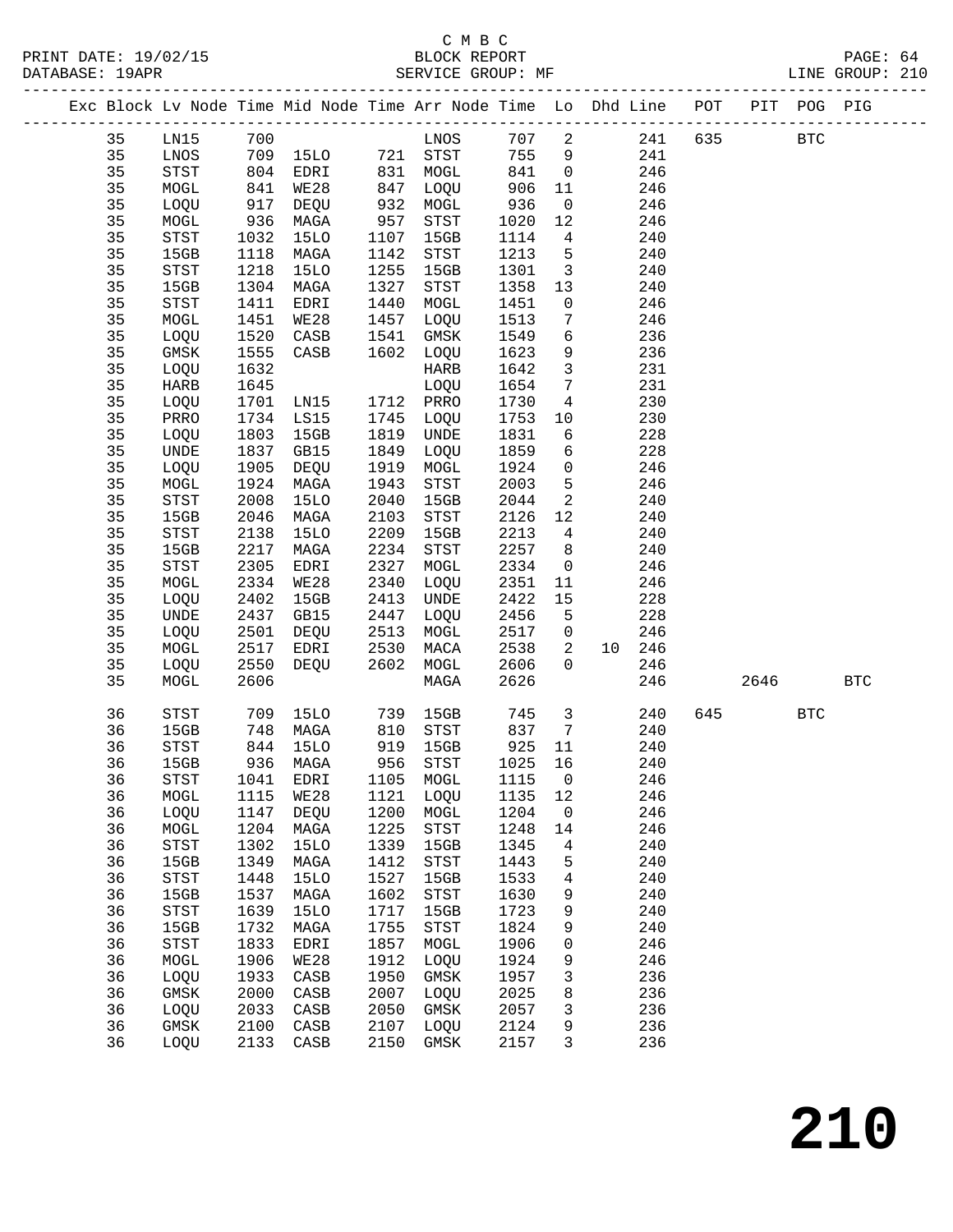|  |    |             |      | Exc Block Lv Node Time Mid Node Time Arr Node Time Lo Dhd Line POT |      |                |      |                |    |     |     |      | PIT POG PIG |            |  |
|--|----|-------------|------|--------------------------------------------------------------------|------|----------------|------|----------------|----|-----|-----|------|-------------|------------|--|
|  | 36 | GMSK        |      | 2200 CASB                                                          |      | 2207 LOQU 2223 |      |                |    | 236 |     | 2239 |             | <b>BTC</b> |  |
|  | 37 | LN15        | 717  | OSLO                                                               | 725  | PRRO           | 735  | 4              |    | 230 | 652 |      | <b>BTC</b>  |            |  |
|  | 37 | PRRO        | 739  | LS15                                                               | 749  | LOOU           | 757  | $5^{\circ}$    |    | 230 |     |      |             |            |  |
|  | 37 | LOQU        | 802  | 15GB                                                               | 817  | UNDE           | 831  | $\mathbf{1}$   |    | 228 |     |      |             |            |  |
|  | 37 | UNDE        | 832  | GB15                                                               | 846  | LOOU           | 901  | 19             |    | 228 |     |      |             |            |  |
|  | 37 | LOQU        | 920  | CASB                                                               | 937  | GMSK           | 944  | 7              |    | 236 |     |      |             |            |  |
|  | 37 | GMSK        | 951  | CASB                                                               | 958  | LOQU           | 1023 | 14             |    | 236 |     |      |             |            |  |
|  | 37 | LOQU        | 1037 | 29LO                                                               | 1053 | <b>LVMT</b>    | 1100 | 22             |    | 229 |     |      |             |            |  |
|  | 37 | LVMT        | 1122 | L015                                                               |      | LOQU           | 1152 | 15             |    | 229 |     |      |             |            |  |
|  | 37 | LOQU        | 1207 | 29LO                                                               | 1224 | LVMT           | 1231 | 20             |    | 229 |     |      |             |            |  |
|  | 37 | <b>LVMT</b> | 1251 | L015                                                               |      | <b>LOOU</b>    | 1323 | 14             |    | 229 |     |      |             |            |  |
|  | 37 | LOQU        | 1337 | 29LO                                                               | 1355 | LVMT           | 1402 | 11             |    | 229 |     |      |             |            |  |
|  | 37 | LVMT        | 1413 | L015                                                               |      | LOQU           | 1446 | 19             |    | 229 |     |      |             |            |  |
|  | 37 | LOQU        | 1505 | CASB                                                               | 1526 | GMSK           | 1534 | 10             |    | 236 |     |      |             |            |  |
|  | 37 | GMSK        | 1544 | LS15                                                               | 1610 | PBEX           | 1642 | 5              |    | 232 |     |      |             |            |  |
|  | 37 | PBEX        | 1647 | LN15                                                               | 1705 | GMSK           | 1729 | 8              | 30 | 232 |     |      |             |            |  |
|  | 37 | <b>STST</b> | 1807 | EDRI                                                               | 1835 | MOGL           | 1845 | $\overline{0}$ |    | 246 |     |      |             |            |  |
|  | 37 | MOGL        | 1845 | WE28                                                               | 1851 | LOQU           | 1903 | 20             |    | 246 |     |      |             |            |  |
|  | 37 | LOQU        | 1923 | 29LO                                                               | 1939 | LVMT           | 1946 | 18             |    | 229 |     |      |             |            |  |
|  | 37 | LVMT        | 2004 | L015                                                               |      | LOQU           | 2025 | 11             |    | 229 |     |      |             |            |  |
|  | 37 | LOQU        | 2036 | 29LO                                                               | 2051 | <b>LVMT</b>    | 2058 | 6              |    | 229 |     |      |             |            |  |
|  | 37 | LVMT        | 2104 | L015                                                               |      | LOQU           | 2124 | 11             |    | 229 |     |      |             |            |  |
|  | 37 | LOQU        | 2135 | 29LO                                                               | 2150 | LVMT           | 2157 | - 9            |    | 229 |     |      |             |            |  |
|  | 37 | LVMT        | 2206 | L015                                                               |      | LOQU           | 2225 | 10             |    | 229 |     |      |             |            |  |
|  | 37 | LOQU        | 2235 | 29LO                                                               | 2250 | LVMT           | 2257 | 10             |    | 229 |     |      |             |            |  |
|  | 37 | LVMT        | 2307 | L015                                                               |      | LOOU           | 2324 | 11             |    | 229 |     |      |             |            |  |
|  | 37 | LOOU        | 2335 | 29LO                                                               |      | 2349 LVMT      | 2356 |                |    | 229 |     | 2411 |             | <b>BTC</b> |  |
|  |    |             |      |                                                                    |      |                |      |                |    |     |     |      |             |            |  |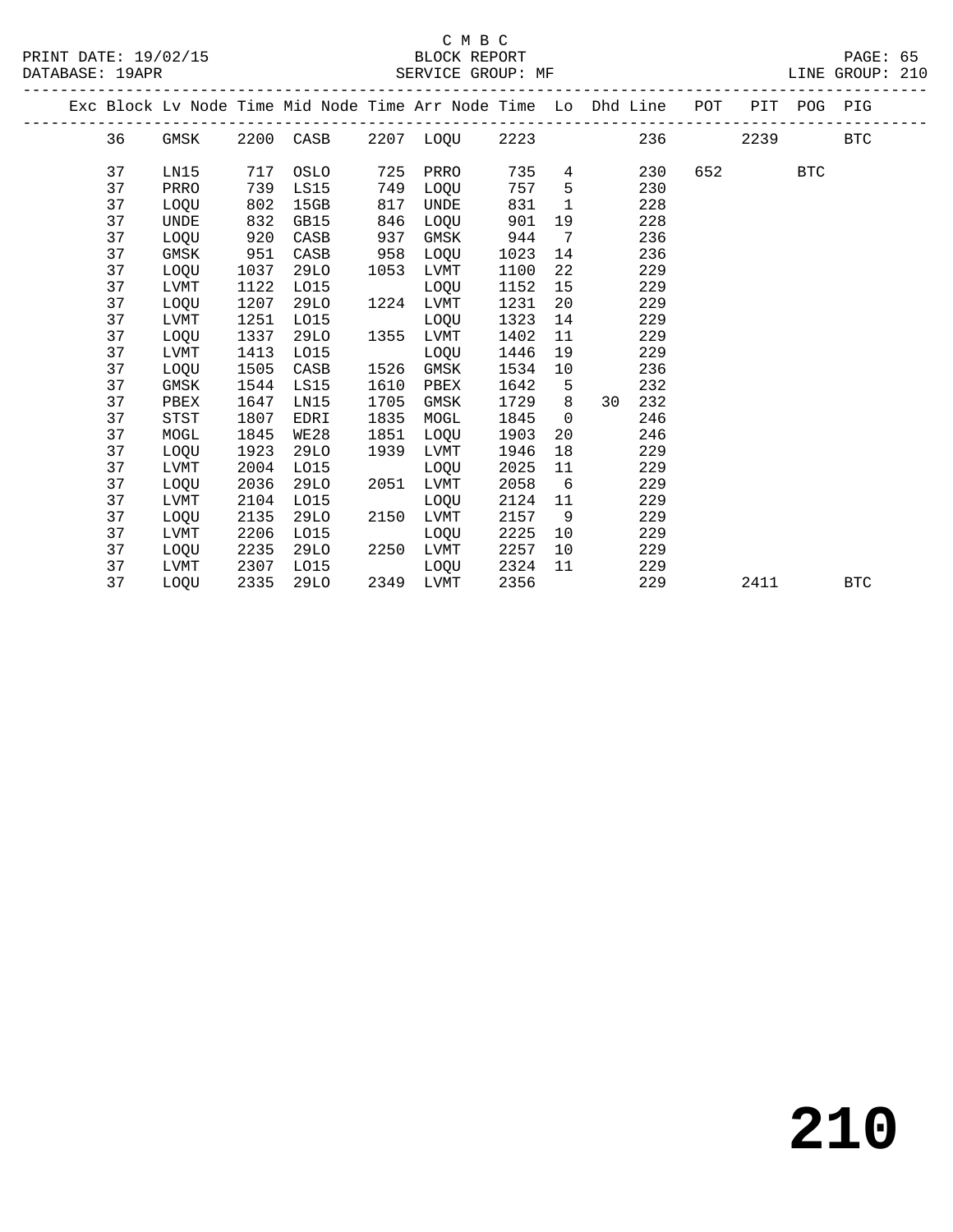|        |          |                  |              | Exc Block Lv Node Time Mid Node Time Arr Node Time Lo Dhd Line                                                   |      |                     |              |                         |    |              | POT      | PIT  | POG PIG    |              |
|--------|----------|------------------|--------------|------------------------------------------------------------------------------------------------------------------|------|---------------------|--------------|-------------------------|----|--------------|----------|------|------------|--------------|
|        | 38       | GMSK             |              |                                                                                                                  |      |                     |              |                         |    | 20 236       | 658      |      | <b>BTC</b> |              |
|        | 38       | GMSK             |              | 728    CASB           735    LOQU           757     13<br>830    LS15          856    PBEX           913       4 |      |                     |              |                         |    | 232          |          |      |            |              |
|        | 38       | PBEX             | 917          | LNI5                                                                                                             |      | 934 GMSK            | 956          | $\overline{4}$          |    | 232          |          |      |            |              |
|        | 38       | GMSK             | 1000         | LS15                                                                                                             |      | 1024 PBEX           | 1040         | 9                       |    | 232          |          |      |            |              |
|        | 38       | PBEX             | 1049         |                                                                                                                  |      | PANA                | 1105         | 17                      |    | 212          |          |      |            |              |
|        | 38       | PANA             | 1122         |                                                                                                                  |      | PBEX                | 1139         | 8 <sup>8</sup>          |    | 212          |          |      |            |              |
|        | 38       | PBEX             | 1147         | LN15                                                                                                             |      | 1205 GMSK           | 1228         | 9                       |    | 232          |          |      |            |              |
|        | 38       | GMSK             | 1237         | CASB                                                                                                             | 1244 | LOQU                | 1310         | 10                      |    | 236          |          |      |            |              |
|        | 38       | LOQU             | 1320         | CASB                                                                                                             | 1338 | GMSK                | 1345         | 10                      |    | 236          |          |      |            |              |
|        | 38       | GMSK             | 1355         | LS15                                                                                                             | 1419 | PBEX                | 1436         | 14                      |    | 232          |          |      |            |              |
|        | 38       | PBEX             | 1450         | LN15                                                                                                             | 1508 | GMSK                | 1534         | 6                       |    | 232          |          |      |            |              |
|        | 38       | GMSK             | 1540         | CASB                                                                                                             | 1548 | LOQU                | 1609         | 8                       |    | 236          |          |      |            |              |
|        | 38       | LOQU             | 1617         | DEQU                                                                                                             | 1633 | MOGL                | 1638         | $\mathsf{O}$            |    | 246          |          |      |            |              |
|        | 38       | MOGL             | 1638         | MAGA                                                                                                             | 1659 | STST                | 1725         | $7\overline{ }$         |    | 6 246        |          |      |            |              |
|        | 38       | BUB2             | 1738         | PBEX                                                                                                             | 1813 | UNDE                | 1837         | $\overline{4}$          |    | 210          |          |      |            |              |
|        | 38       | UNDE             | 1841         | MTLV                                                                                                             | 1848 | PBEX                | 1859         | 19                      |    | 210          |          |      |            |              |
|        | 38       | PBEX             | 1918         |                                                                                                                  |      | BAGA                | 1945         | 10                      |    | 1 211        |          |      |            |              |
|        | 38       | PANA             | 1956         |                                                                                                                  |      | PBEX                | 2012         | - 6                     |    | 212          |          |      |            |              |
|        | 38       | PBEX             | 2018         |                                                                                                                  |      | BAGA                | 2045         | 10                      |    | 1 211        |          |      |            |              |
|        | 38       | PANA             | 2056         |                                                                                                                  |      | PBEX                | 2112         | - 6                     |    | 212          |          |      |            |              |
|        | 38       | PBEX             | 2118         |                                                                                                                  |      | BAGA                | 2145         | 10                      |    | 1 211        |          |      |            |              |
|        | 38       | PANA             | 2156         |                                                                                                                  |      | PBEX                | 2212         | $6\overline{6}$         |    | 212          |          |      |            |              |
|        | 38       | PBEX             | 2218         |                                                                                                                  |      | BAGA                | 2242<br>2312 | 13                      |    | 1 211<br>212 |          |      |            |              |
|        | 38<br>38 | PANA<br>PBEX     | 2256<br>2318 |                                                                                                                  |      | PBEX<br>BAGA        | 2339         | $6\overline{6}$<br>16   |    | 1 211        |          |      |            |              |
|        | 38       | PANA             | 2356         |                                                                                                                  |      | PBEX                | 2411         | $\overline{7}$          |    | 212          |          |      |            |              |
|        | 38       | PBEX             | 2418         |                                                                                                                  |      | BAGA                | 2438         | 16                      |    | 211          |          |      |            |              |
|        | 38       | BAGA             | 2454         |                                                                                                                  |      | PBEX                | 2511         | $\overline{7}$          |    | 211          |          |      |            |              |
|        | 38       | PBEX             | 2518         |                                                                                                                  |      | BAGA                | 2538         | $\overline{\mathbf{3}}$ |    | 211          |          |      |            |              |
|        | 38       | BAGA             | 2541         |                                                                                                                  |      | PBEX                | 2558         |                         |    | 211          |          | 2606 |            | <b>BTC</b>   |
|        |          |                  |              |                                                                                                                  |      |                     |              |                         |    |              |          |      |            |              |
|        | 39       | GMSK             | 1157         | LS15                                                                                                             | 1221 | PBEX                | 1238         | 11                      |    |              | 232 1127 |      | <b>BTC</b> |              |
|        | 39       | PBEX             | 1249         |                                                                                                                  |      | PANA                | 1305         | 17                      |    | 212          |          |      |            |              |
|        | 39       | PANA             | 1322         |                                                                                                                  |      | PBEX                | 1339         | 10                      |    | 212          |          |      |            |              |
|        | 39       | PBEX             | 1349         |                                                                                                                  |      | PANA                | 1405         | 17                      |    | 212          |          |      |            |              |
|        | 39       | PANA             | 1422         |                                                                                                                  |      | PBEX                | 1439         | 10                      |    | 212          |          |      |            |              |
|        | 39       | PBEX             | 1449         |                                                                                                                  |      | PANA                | 1506         | 15                      |    | 212          |          |      |            |              |
|        | 39       | PANA             | 1521         |                                                                                                                  |      | PBEX                | 1541         | 8                       |    | 212          |          |      |            |              |
|        | 39       | PBEX             | 1549         |                                                                                                                  |      | PANA<br>PBEX 1641 6 | 1606 15      |                         |    | 212          |          |      |            |              |
|        | 39<br>39 | PANA<br>PBEX     | 1621<br>1647 |                                                                                                                  |      | PANA                | 1704         | $\overline{1}$          |    | 212<br>1 212 |          |      |            |              |
|        | 39       | <b>BAGA</b>      | 1706         |                                                                                                                  |      | PBEX                | 1731         | 15                      |    | 211          |          |      |            |              |
|        | 39       | PBEX             | 1746         |                                                                                                                  |      | SEHY                | 1801         | $\mathbf 0$             |    | 214          |          |      |            |              |
|        | 39       | SEHY             | 1801         |                                                                                                                  |      | PBEX                | 1812         |                         |    | 214          |          | 1822 |            | $_{\rm BTC}$ |
|        |          |                  |              |                                                                                                                  |      |                     |              |                         |    |              |          |      |            |              |
|        | 40       | BUB <sub>2</sub> | 1428         | PBEX                                                                                                             | 1458 | PANA                | 1527         | 5                       |    | 211          | 1401     |      | <b>BTC</b> |              |
|        | 40       | PANA             | 1532         |                                                                                                                  |      | PBEX                | 1559         | 10                      | 25 | 211          |          |      |            |              |
|        | 40       | <b>STST</b>      | 1634         | EDRI                                                                                                             | 1702 | MOGL                | 1713         | $\overline{0}$          |    | 246          |          |      |            |              |
|        | 40       | MOGL             | 1713         | WE28                                                                                                             | 1719 | LOQU                | 1735         | 3                       |    | 246          |          |      |            |              |
|        | 40       | LOQU             | 1738         | 29LO                                                                                                             | 1757 | LVMT                | 1805         | 7                       |    | 229          |          |      |            |              |
|        | 40       | LVMT             | 1812         | L015                                                                                                             |      | LOQU                | 1837         |                         |    | 229          |          | 1857 |            | <b>BTC</b>   |
| SD 41  |          | 63LP             | 1505         | GRBY                                                                                                             | 1535 | HAHR                | 1553         | 13                      | 5  | 016          | 1405     |      | <b>BTC</b> |              |
| SD 41  |          | BUB2             | 1611         | PBEX                                                                                                             | 1642 | UNDE                | 1707         | 9                       |    | 210          |          |      |            |              |
| #SD 41 |          | BUB2             | 1611         | PBEX                                                                                                             | 1642 | UNDE                | 1707         | 9                       |    | 210          | 1544     |      | <b>BTC</b> |              |
|        | 41       | UNDE             | 1716         | GB15                                                                                                             |      | 1730 LOQU           | 1743         | $\mathbf{1}$            |    | 228          |          |      |            |              |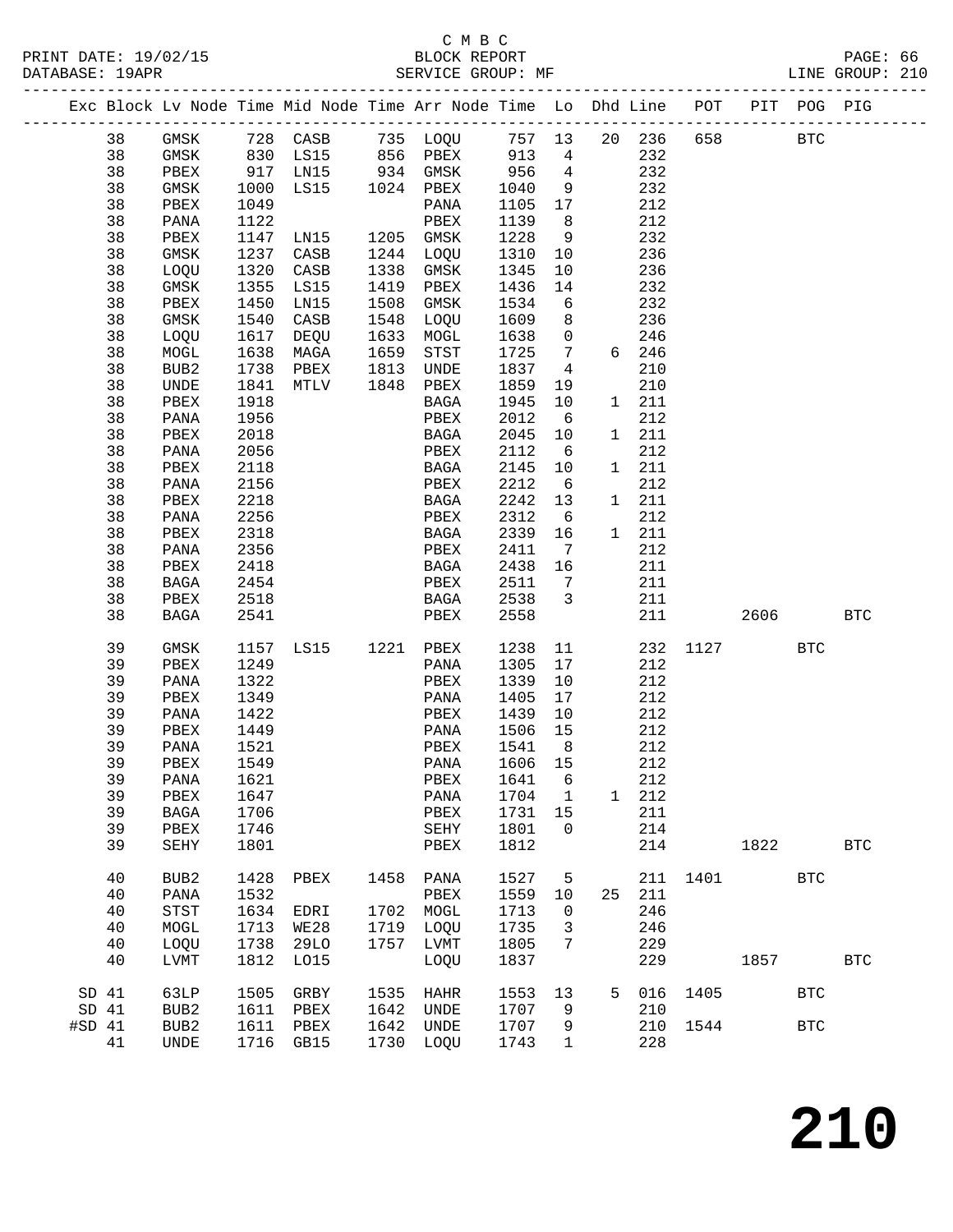|          |    |                  |      |                |      | Exc Block Lv Node Time Mid Node Time Arr Node Time Lo Dhd Line POT PIT POG PIG |         |                         |                 |        |          |              |            |              |
|----------|----|------------------|------|----------------|------|--------------------------------------------------------------------------------|---------|-------------------------|-----------------|--------|----------|--------------|------------|--------------|
|          | 41 |                  |      |                |      | LOQU 1744 LN15 1755 PRRO 1812 230 1832                                         |         |                         |                 |        |          |              |            | <b>BTC</b>   |
|          |    |                  |      |                |      |                                                                                | 1506 14 |                         |                 |        |          |              |            |              |
|          | 42 | LVMT             | 1520 | 1433 LO15      |      | LOQU<br>1539 UNDE                                                              |         |                         | $4\overline{ }$ |        |          | 229 1415 BTC |            |              |
|          | 42 | LOQU             |      | 15GB           |      |                                                                                | 1553    |                         |                 | 228    |          |              |            |              |
|          | 42 | <b>UNDE</b>      | 1557 | PBEX           |      | 1618 BUB2                                                                      | 1650    | $5^{\circ}$             |                 | 210    |          |              |            |              |
|          | 42 | BUB2             | 1655 | PBEX           |      | 1731 BAGA                                                                      | 1757    |                         |                 |        |          | 211 1822     |            | <b>BTC</b>   |
|          | 43 | 15GB             | 1436 | MAGA           | 1500 | STST                                                                           | 1527    | 10                      |                 |        | 240 1418 |              | <b>BTC</b> |              |
|          | 43 | <b>STST</b>      | 1537 | LN15           | 1610 | LNCB                                                                           | 1623    | 17                      |                 | 28 241 |          |              |            |              |
|          | 43 | <b>STST</b>      | 1708 | LN15           | 1743 | LNCB                                                                           | 1758    |                         |                 |        | 241      | 1816         |            | <b>BTC</b>   |
|          | 44 | STST             | 1454 | EDRI           |      | 1524 MOGL                                                                      | 1535    | $\overline{0}$          |                 |        | 246 1430 |              | <b>BTC</b> |              |
|          | 44 | MOGL             | 1535 | WE28           |      | 1541 LOQU                                                                      | 1557 15 |                         | 7 246           |        |          |              |            |              |
|          | 44 | HARB             | 1619 |                |      | LOQU                                                                           | 1628    | $\overline{7}$          |                 | 231    |          |              |            |              |
|          | 44 | LOQU             | 1635 | CASB 1656 GMSK |      |                                                                                | 1703    | 13                      |                 | 236    |          |              |            |              |
|          | 44 | GMSK             | 1716 | LS15           |      | 1740 PBEX                                                                      | 1805    | 11                      |                 | 232    |          |              |            |              |
|          | 44 | PBEX             | 1816 |                |      | SEHY                                                                           | 1831    | $\overline{0}$          |                 | 214    |          |              |            |              |
|          |    |                  | 1831 |                |      |                                                                                | 1841    |                         |                 |        | 214      |              |            | <b>BTC</b>   |
|          | 44 | SEHY             |      |                |      | PBEX                                                                           |         |                         |                 |        |          | 1851 1880    |            |              |
| EM 45    |    | KEDL             | 1512 | 15LO           |      | 1516 15GB                                                                      | 1521    | $7\overline{ }$         |                 |        | 240 1442 |              | <b>BTC</b> |              |
| EM 45    |    | 15GB             | 1528 | MAGA           |      | 1553 STST                                                                      | 1621    | 5                       |                 | 240    |          |              |            |              |
| #EM 45   |    | 15GB             | 1528 | MAGA           |      | 1553 STST                                                                      | 1621    | 5                       |                 |        | 240 1510 |              | <b>BTC</b> |              |
|          | 45 | STST             | 1626 | EDRI           |      | 1654 MOGL                                                                      | 1705    | $\overline{0}$          |                 | 246    |          |              |            |              |
|          | 45 | MOGL             | 1705 | WE28           |      | 1711 LOQU                                                                      | 1727    | 14                      |                 | 7 246  |          |              |            |              |
|          | 45 | <b>HARB</b>      | 1748 |                |      | LOQU                                                                           | 1756    | $\overline{7}$          |                 | 231    |          |              |            |              |
|          | 45 | LOQU             | 1803 | DEQU           |      | 1818 MOGL                                                                      | 1823    | $\overline{\mathbf{0}}$ |                 | 246    |          |              |            |              |
|          | 45 |                  | 1823 |                | 1843 | STST                                                                           | 1905    | 16                      |                 | 246    |          |              |            |              |
|          |    | MOGL             |      | MAGA           |      |                                                                                |         |                         |                 |        |          |              |            |              |
|          | 45 | STST             | 1921 | 15LO           | 1953 | 15GB                                                                           | 1957    | $\overline{4}$          |                 | 240    |          |              |            |              |
|          | 45 | 15GB             | 2001 | MAGA           | 2018 | STST                                                                           | 2041    | 12                      |                 | 240    |          |              |            |              |
|          | 45 | STST             | 2053 | 15LO           |      | 2124 15GB                                                                      | 2128    |                         |                 |        | 240      | 2144         |            | <b>BTC</b>   |
|          | 46 | BUB2             | 1513 | PBEX           |      | 1541 UNDE                                                                      | 1606    | 10                      |                 |        | 210 1446 |              | <b>BTC</b> |              |
|          | 46 | UNDE             | 1616 | GB15           | 1630 | LOQU                                                                           | 1643    | $\overline{4}$          |                 | 228    |          |              |            |              |
|          | 46 | LOQU             | 1647 | DEQU           | 1703 | MOGL                                                                           | 1708    | $\overline{0}$          |                 | 246    |          |              |            |              |
|          | 46 | MOGL             | 1708 | MAGA           | 1729 | STST                                                                           | 1755    | 9                       |                 | 6 246  |          |              |            |              |
|          | 46 | BUB2             | 1810 | PBEX           | 1839 | BAGA                                                                           | 1905    |                         |                 |        | 211 21   | 1925         |            | <b>BTC</b>   |
|          |    |                  |      |                |      |                                                                                |         |                         |                 |        |          |              |            |              |
| $SD$ 47  |    | GB19             | 1505 | MTLV           |      | 1510 UNDE                                                                      | 1522 11 |                         |                 |        | 210 1447 |              | <b>BTC</b> |              |
| $SD$ 47  |    | UNDE             |      | 1533 PBEX      |      | 1554 BUB2                                                                      | 1626    | 6                       |                 | 210    |          |              |            |              |
|          |    |                  |      |                |      | #SD 47 UNDE 1533 PBEX 1554 BUB2 1626 6 210 1510                                |         |                         |                 |        |          |              | <b>BTC</b> |              |
|          | 47 | BUB <sub>2</sub> | 1632 | PBEX           | 1705 | SEHY                                                                           | 1726    |                         |                 | 214    |          | 1742         |            | $_{\rm BTC}$ |
| SD 48    |    | CAED             | 1517 | LS15           | 1541 | PBEX                                                                           | 1606    | 12                      |                 | 232    | 1447     |              | <b>BTC</b> |              |
| SD 48    |    | PBEX             | 1618 |                |      | SEHY                                                                           | 1634    | 0                       |                 | 214    |          |              |            |              |
| $#SD$ 48 |    | PBEX             | 1618 |                |      | SEHY                                                                           | 1634    | 0                       |                 | 214    | 1606     |              | <b>BTC</b> |              |
|          | 48 | SEHY             | 1634 |                |      | PBEX                                                                           | 1649    | 4                       |                 | 214    |          |              |            |              |
|          | 48 | PBEX             | 1653 |                |      | SEHY                                                                           | 1709    | 0                       |                 | 214    |          |              |            |              |
|          | 48 | SEHY             | 1709 |                |      | PBEX                                                                           | 1722    | 3                       |                 | 214    |          |              |            |              |
|          | 48 |                  |      |                |      |                                                                                |         | 0                       |                 | 214    |          |              |            |              |
|          |    | PBEX             | 1725 |                |      | SEHY                                                                           | 1740    |                         |                 |        |          |              |            |              |
|          | 48 | SEHY             | 1740 |                |      | PBEX                                                                           | 1751    |                         |                 | 214    |          | 1801         |            | <b>BTC</b>   |
| SD 49    |    | MTFR             | 1514 | MTLV           |      | 1516 PBEX                                                                      | 1529    | 7                       | 25              | 210    | 1449     |              | <b>BTC</b> |              |
| SD 49    |    | <b>STST</b>      | 1601 |                |      | GMSK                                                                           | 1637    | 3                       | 30              | 247    |          |              |            |              |
| #SD 49   |    | <b>STST</b>      | 1601 |                |      | GMSK                                                                           | 1637    | 3                       | 30              | 247    | 1537     |              | <b>BTC</b> |              |
|          | 49 | STST             | 1710 |                |      | GMSK                                                                           | 1754    |                         |                 | 247    |          | 1824         |            | <b>BTC</b>   |
|          |    |                  |      |                |      |                                                                                |         |                         |                 |        |          |              |            |              |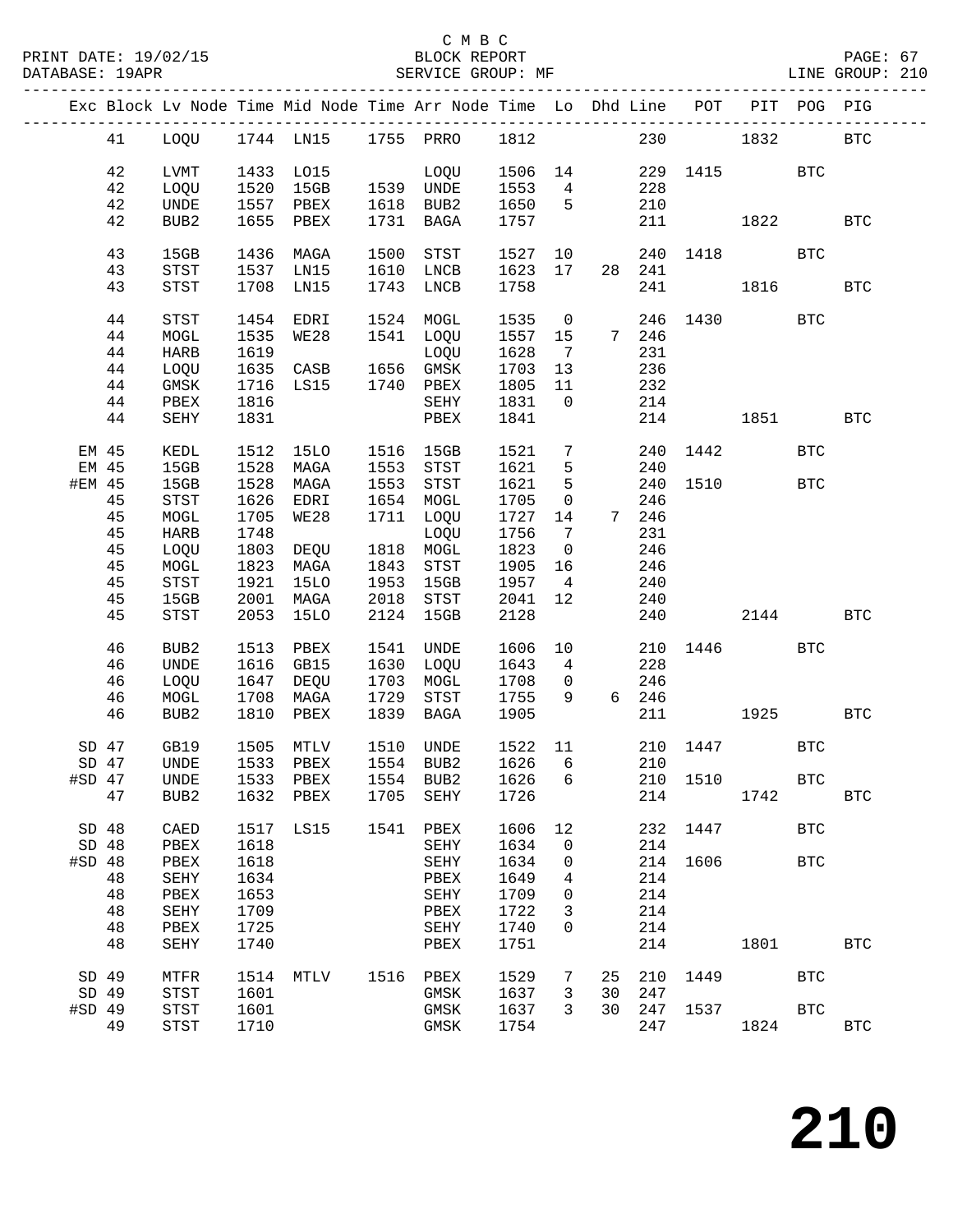|          |       |                  |      | Exc Block Lv Node Time Mid Node Time Arr Node Time Lo Dhd Line POT PIT POG PIG |      |             |                        |                 |                   |                                                                   |              |      |            |              |
|----------|-------|------------------|------|--------------------------------------------------------------------------------|------|-------------|------------------------|-----------------|-------------------|-------------------------------------------------------------------|--------------|------|------------|--------------|
|          | SD 50 |                  |      | GB19 1507 GB15 1511 LOQU 1524 9<br>LOQU 1533 DEQU 1549 MOGL 1554 0             |      |             |                        |                 |                   |                                                                   | 228 1449     |      | <b>BTC</b> |              |
| SD 50    |       | LOQU             |      |                                                                                |      |             |                        |                 |                   | 246                                                               |              |      |            |              |
| #SD 50   |       | LOQU             |      | 1533 DEQU 1549 MOGL                                                            |      |             | 1554 0                 |                 |                   |                                                                   | 246 1503 BTC |      |            |              |
|          | 50    |                  |      | 1554 MAGA                                                                      |      | 1616 STST   | 1644 13                |                 |                   |                                                                   |              |      |            |              |
|          |       | MOGL             |      |                                                                                |      |             |                        |                 |                   | 246                                                               |              |      |            |              |
|          | 50    | STST             |      | 1657 15LO<br>1755 T.N15                                                        |      | 1735 15GB   | 1741                   | $4\overline{4}$ |                   | 10 240                                                            |              |      |            |              |
|          | 50    | LOQU             |      | 1755 LN15                                                                      |      | 1805 LN23   | 1810                   |                 |                   |                                                                   | 230 1826     |      |            | <b>BTC</b>   |
| SD 51    |       | SELE             | 1508 |                                                                                |      | PANA        | 1525                   | 10              |                   |                                                                   | 13 211 1454  |      | <b>BTC</b> |              |
| SD 51    |       | PBEX             | 1548 |                                                                                |      | SEHY        | 1604                   | $\overline{0}$  |                   | 214                                                               |              |      |            |              |
| #SD 51   |       | PBEX             | 1548 |                                                                                |      | <b>SEHY</b> | 1604                   | $\overline{0}$  |                   |                                                                   | 214 1536 BTC |      |            |              |
|          | 51    | SEHY             | 1604 | <b>PBEX</b>                                                                    |      |             | 1619 14                |                 |                   | 25 214                                                            |              |      |            |              |
|          | 51    | BUB <sub>2</sub> |      | 1658 PBEX 1731 SEHY                                                            |      |             | 1752                   |                 |                   |                                                                   | 214 1808     |      |            | <b>BTC</b>   |
|          |       |                  |      |                                                                                |      |             |                        |                 |                   |                                                                   |              |      |            |              |
| SD 52    |       | JOLA             | 1520 |                                                                                |      | 22PH        | 1533                   | 22              |                   |                                                                   | 10 881 1455  |      | <b>BTC</b> |              |
| SD 52    |       | LOQU             |      | 1605 15GB 1622 UNDE                                                            |      |             | 1635                   | 9               |                   | 228                                                               |              |      |            |              |
| $#SD$ 52 |       | LOQU             |      | 1605 15GB                                                                      |      | 1622 UNDE   | 1635                   | 9               |                   |                                                                   | 228 1535     |      | <b>BTC</b> |              |
|          | 52    | UNDE             |      |                                                                                |      |             | 1738                   |                 |                   |                                                                   |              |      |            |              |
|          | 52    | BUB2             |      | 1644 PBEX 1705 BUB2<br>1752 PBEX 1822 BAGA                                     |      |             | 1848                   |                 |                   | $\begin{array}{cccc}\n14 & & & 210 \\ 7 & & 1 & 211\n\end{array}$ |              |      |            |              |
|          | 52    | PANA             | 1856 |                                                                                |      | PBEX        | 1912                   |                 |                   | 212                                                               | 1922         |      |            | $_{\rm BTC}$ |
|          |       |                  |      |                                                                                |      |             |                        |                 |                   |                                                                   |              |      |            |              |
| SD 53    |       | MTLV             | 1515 |                                                                                |      | UNDE        | 1527                   | 16              |                   |                                                                   | 210 1455     |      | <b>BTC</b> |              |
| SD 53    |       | UNDE             |      | 1543 GB15 1559 LOQU                                                            |      |             | $\frac{1}{1613}$       | $\overline{7}$  |                   | 228                                                               |              |      |            |              |
| #SD 53   |       | UNDE             | 1543 | GB15                                                                           |      | 1559 LOQU   | 1613                   | $\overline{7}$  |                   |                                                                   | 228 1520     |      | <b>BTC</b> |              |
|          |       |                  |      |                                                                                |      |             |                        |                 |                   |                                                                   |              |      |            |              |
|          | 53    | LOQU             |      | 1620 CASB                                                                      |      | 1641 GMSK   | 1648                   | 8 <sup>8</sup>  |                   | 236                                                               |              |      |            |              |
|          | 53    | GMSK             |      | 1656 CASB                                                                      |      | 1703 LOQU   | 1725                   | 8 <sup>8</sup>  |                   | 236                                                               |              |      |            |              |
|          | 53    | LOQU             |      | 1733 15GB                                                                      |      | 1750 UNDE   | 1803                   |                 |                   |                                                                   | 228 1825     |      |            | <b>BTC</b>   |
| SD 54    |       | SELY             | 1510 |                                                                                |      | PBEX        | 1518                   |                 | $1 \qquad \qquad$ |                                                                   | 214 1458     |      | <b>BTC</b> |              |
| SD 54    |       | PBEX             | 1519 |                                                                                |      | SEHY        | 1535                   | $\overline{0}$  |                   | 214                                                               |              |      |            |              |
| $#SD$ 54 |       | PBEX             | 1519 |                                                                                |      | SEHY        | 1535                   | $\overline{0}$  |                   |                                                                   | 214 1507 BTC |      |            |              |
|          | 54    | SEHY             | 1535 |                                                                                |      | PBEX        | 1551                   | 6               |                   | 14 214                                                            |              |      |            |              |
|          |       |                  |      |                                                                                |      |             |                        |                 |                   |                                                                   |              |      |            |              |
|          | 54    | LS23             |      | 1611 LS15 1616 LOQU                                                            |      |             | 1624                   | $7\phantom{.0}$ |                   | 230                                                               |              |      |            |              |
|          | 54    | LOQU             |      | 1631 LN15                                                                      |      | 1642 PRRO   | 1700                   | $\overline{4}$  |                   | 230                                                               |              |      |            |              |
|          | 54    | PRRO             |      | 1704 LS15                                                                      |      | 1715 LOQU   | 1723                   | 9               |                   | 230                                                               |              |      |            |              |
|          | 54    | LOQU             |      | 1732 CASB                                                                      |      | 1752 GMSK   | 1759                   |                 |                   |                                                                   | 236 1829 BTC |      |            |              |
|          | 55    | BUB2             | 1527 | PBEX                                                                           |      | 1555 UNDE   | 1620 11                |                 |                   |                                                                   | 210 1500 BTC |      |            |              |
|          | 55    | UNDE             |      | 1631 GB15                                                                      |      | 1645 LOQU   |                        | 9               |                   | 228                                                               |              |      |            |              |
|          | 55    | LOQU             |      | 1707 29LO                                                                      |      | 1726 LVMT   | 1658<br>1734<br>1734 6 |                 |                   | 229                                                               |              |      |            |              |
|          |       |                  |      |                                                                                |      |             |                        |                 |                   |                                                                   |              |      |            |              |
|          | 55    |                  |      | LVMT 1740 LO15 LOQU 1806                                                       |      |             |                        |                 |                   |                                                                   | 229 1826     |      |            | <b>BTC</b>   |
|          | 56    | LOQU             | 1531 | CASB                                                                           | 1552 | GMSK        | 1600                   | 10              |                   | 236                                                               | 1501         |      | <b>BTC</b> |              |
|          | 56    | GMSK             | 1610 | CASB                                                                           | 1617 | LOQU        | 1638                   | 10              |                   | 236                                                               |              |      |            |              |
|          | 56    | LOQU             | 1648 | 15GB                                                                           | 1705 | UNDE        | 1721                   | 4               |                   | 228                                                               |              |      |            |              |
|          | 56    | UNDE             | 1725 | PBEX                                                                           | 1745 | BUB2        | 1815                   | 3               |                   | 210                                                               |              |      |            |              |
|          |       |                  |      |                                                                                |      |             |                        |                 |                   |                                                                   |              |      |            |              |
|          | 56    | BUB <sub>2</sub> | 1818 | PBEX                                                                           | 1845 | UNDE        | 1909                   |                 |                   | 210                                                               |              | 1931 |            | <b>BTC</b>   |
|          | 57    | LOQU             | 1532 | LN15                                                                           | 1543 | LN23        | 1548                   | 4               | 11                | 230                                                               | 1502         |      | BTC        |              |
|          | 57    | LOQU             | 1603 | DEQU                                                                           | 1619 | MOGL        | 1624                   | $\mathbf 0$     |                   | 246                                                               |              |      |            |              |
|          | 57    | MOGL             | 1624 | MAGA                                                                           | 1645 | <b>STST</b> | 1711                   | 16              |                   | 6 246                                                             |              |      |            |              |
|          | 57    | BUB <sub>2</sub> | 1733 | PBEX                                                                           | 1803 | BAGA        | 1829                   |                 |                   | 211                                                               |              | 1854 |            | $_{\rm BTC}$ |
|          |       |                  |      |                                                                                |      |             |                        |                 |                   |                                                                   |              |      |            |              |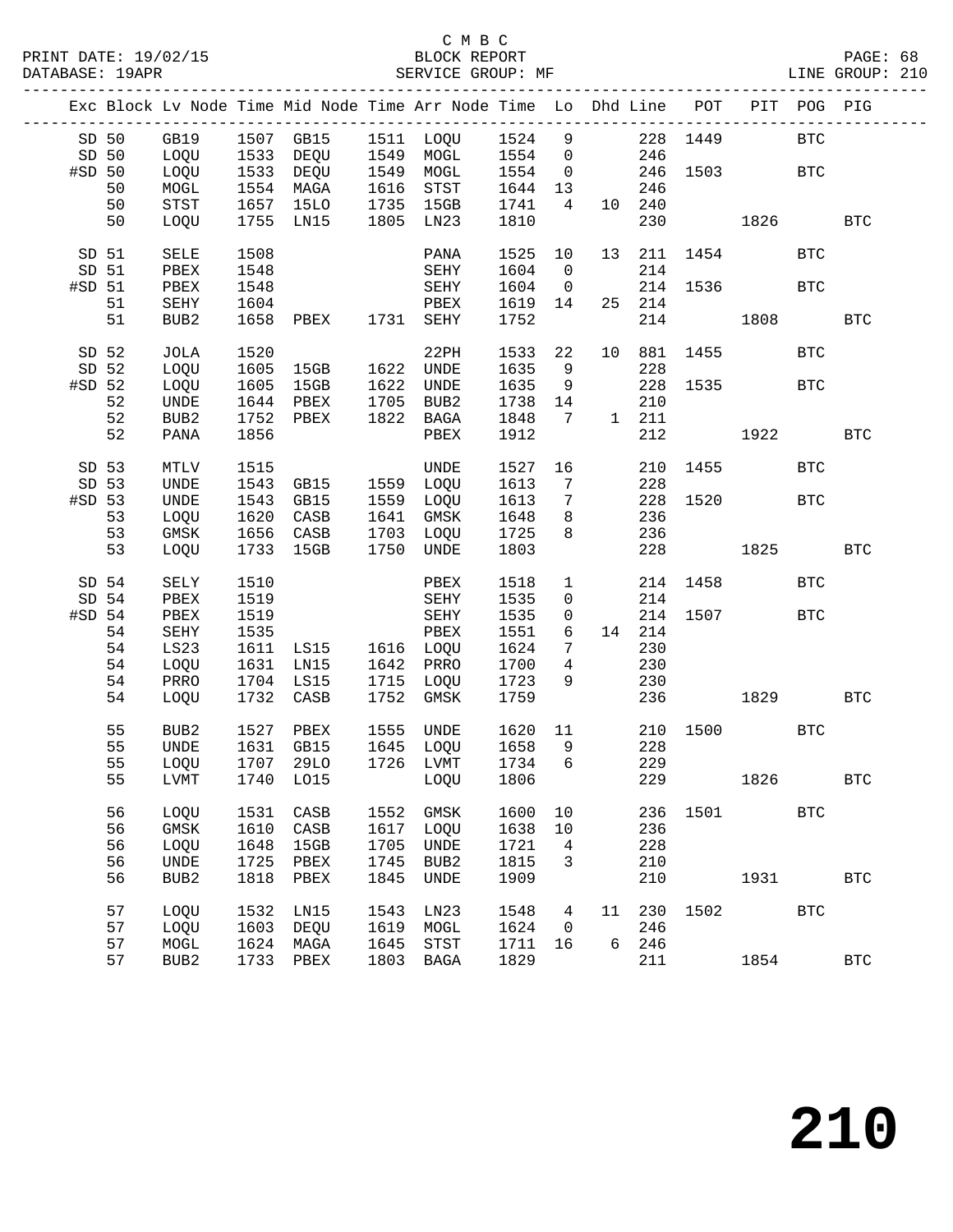| Exc Block Lv Node Time Mid Node Time Arr Node Time Lo Dhd Line POT PIT POG PIG<br>1532 15LO 1608 15GB 1613 6 240 1508 BTC<br>58<br>STST<br>1713 17<br>240<br>1619 MAGA 1644 STST<br>58<br>15GB<br>1758 MOGL<br>1808<br>58<br>STST<br>1730<br>EDRI<br>246<br>$\overline{0}$<br>58<br>1808<br>WE28<br>1814 LOQU<br>1827<br>$5^{\circ}$<br>246<br>MOGL |                    |
|-----------------------------------------------------------------------------------------------------------------------------------------------------------------------------------------------------------------------------------------------------------------------------------------------------------------------------------------------------|--------------------|
|                                                                                                                                                                                                                                                                                                                                                     |                    |
|                                                                                                                                                                                                                                                                                                                                                     |                    |
|                                                                                                                                                                                                                                                                                                                                                     |                    |
|                                                                                                                                                                                                                                                                                                                                                     |                    |
|                                                                                                                                                                                                                                                                                                                                                     |                    |
|                                                                                                                                                                                                                                                                                                                                                     |                    |
| 58<br>1832<br>DEQU<br>1847 MOGL<br>1852<br>$\overline{0}$<br>246<br>LOQU                                                                                                                                                                                                                                                                            |                    |
| 58<br>1852 MAGA<br>1912<br>1934<br>19<br>246<br>MOGL<br>STST                                                                                                                                                                                                                                                                                        |                    |
| 58<br>$_{\footnotesize{\textnormal{STST}}}$<br>1953<br>15LO<br>2025<br>2029<br>$\overline{\phantom{a}}$<br>240<br>15GB                                                                                                                                                                                                                              |                    |
| 58<br>15GB<br>2031 MAGA<br>2048<br>13<br>STST<br>2111<br>240                                                                                                                                                                                                                                                                                        |                    |
| 58<br>2124<br>15LO<br>2155<br>2159<br>240<br>STST<br>15GB<br>2215                                                                                                                                                                                                                                                                                   | <b>BTC</b>         |
|                                                                                                                                                                                                                                                                                                                                                     |                    |
| 59<br>12<br>232 1508<br>PBEX<br>1520<br>LN15<br>1538<br>1603<br>GMSK                                                                                                                                                                                                                                                                                | <b>BTC</b>         |
| 59<br>1615<br>1639<br>1709                                                                                                                                                                                                                                                                                                                          |                    |
| GMSK<br>LS15<br>PBEX<br>8 <sup>8</sup><br>232                                                                                                                                                                                                                                                                                                       |                    |
| 232<br>59<br>1717<br>1734 GMSK<br>1757<br>PBEX<br>LN15<br>14                                                                                                                                                                                                                                                                                        |                    |
| 59<br>1811<br>1818<br>1836<br>GMSK<br>CASB<br>12<br>236<br>LOQU                                                                                                                                                                                                                                                                                     |                    |
| 59<br>1848<br>15GB<br>1903<br>1915<br>8 <sup>8</sup><br>228<br>LOQU<br>UNDE                                                                                                                                                                                                                                                                         |                    |
| 59<br>$\ensuremath{\mathsf{UNDE}}$<br>1923<br>GB15<br>1935 LOQU<br>1945<br>17<br>228                                                                                                                                                                                                                                                                |                    |
| 59<br>2002<br>2014 UNDE<br>2025<br>228<br>LOQU<br>15GB<br>9                                                                                                                                                                                                                                                                                         |                    |
| 59<br>UNDE<br>2034 GB15<br>2046 LOQU<br>2056<br>228<br>9                                                                                                                                                                                                                                                                                            |                    |
| 59<br>2105 CASB<br>2122 GMSK<br>2129<br>236<br>LOQU<br>8 <sup>8</sup>                                                                                                                                                                                                                                                                               |                    |
| 59<br>2137 LS15<br>2159 PBEX<br>GMSK<br>2213<br>232                                                                                                                                                                                                                                                                                                 | 2221<br><b>BTC</b> |
|                                                                                                                                                                                                                                                                                                                                                     |                    |
| 12<br>60<br>1547<br>29LO<br>1606 LVMT                                                                                                                                                                                                                                                                                                               |                    |
| LOQU<br>1615<br>229 1517 BTC                                                                                                                                                                                                                                                                                                                        |                    |
| 60<br>LVMT<br>1627 LO15<br>1654<br>8 <sup>8</sup><br>229<br>LOQU                                                                                                                                                                                                                                                                                    |                    |
| 60<br>LOQU<br>1702 DEQU<br>1718 MOGL<br>1723<br>246<br>$\overline{0}$                                                                                                                                                                                                                                                                               |                    |
| 60<br>1723 MAGA<br>1744 STST<br>1809<br>16<br>246<br>MOGL                                                                                                                                                                                                                                                                                           |                    |
| 60<br>STST<br>1825<br>1857 LNCB<br>1908<br>241<br>LN15                                                                                                                                                                                                                                                                                              | 1926<br><b>BTC</b> |
|                                                                                                                                                                                                                                                                                                                                                     |                    |
| 1611 MOGL<br>1622<br>$\overline{0}$<br>61<br>STST<br>1543<br>EDRI<br>246 1519                                                                                                                                                                                                                                                                       | <b>BTC</b>         |
| 1622<br>WE28<br>1628 LOQU<br>1644<br>8 <sup>8</sup><br>61<br>MOGL<br>246                                                                                                                                                                                                                                                                            |                    |
| 61<br>LOQU<br>1652<br>29LO<br>1711 LVMT<br>1719<br>$6\overline{6}$<br>229                                                                                                                                                                                                                                                                           |                    |
| 61<br>1725 LO15<br>1751<br>229<br>LVMT<br>LOQU<br>18                                                                                                                                                                                                                                                                                                |                    |
| 1809 LN15<br>1819 LN23<br>1824<br>230<br>1840<br>61<br>LOQU                                                                                                                                                                                                                                                                                         | <b>BTC</b>         |
|                                                                                                                                                                                                                                                                                                                                                     |                    |
| 62<br>1614 UNDE<br>8                                                                                                                                                                                                                                                                                                                                | BTC                |
| BUB2<br>1546<br>PBEX<br>1638<br>210 1519                                                                                                                                                                                                                                                                                                            |                    |
| 62<br>1646 GB15<br>1700 LOQU<br>$7\overline{ }$<br>228<br>UNDE<br>1713                                                                                                                                                                                                                                                                              |                    |
| 62<br>1720<br>1741 GMSK<br>1748<br>5<br>236<br>LOQU<br>CASB                                                                                                                                                                                                                                                                                         |                    |
| 62<br>1753<br>1817 PBEX<br>1839<br>$7\overline{ }$<br>GMSK<br>LS15<br>232                                                                                                                                                                                                                                                                           |                    |
| 62<br>1846<br>1854<br>028<br>PBEX<br>$HK-E$<br>1858                                                                                                                                                                                                                                                                                                 | <b>BTC</b>         |
|                                                                                                                                                                                                                                                                                                                                                     |                    |
| STST<br>1549 15LO 1625 15GB 1630 6 240 1525<br>63                                                                                                                                                                                                                                                                                                   | $_{\rm BTC}$       |
| 63<br>15GB<br>1636<br>1701<br>STST<br>1730 13<br>240<br>MAGA                                                                                                                                                                                                                                                                                        |                    |
| 63<br>1743<br>1819<br>1825<br>240<br><b>STST</b><br>15LO<br>15GB<br>1848                                                                                                                                                                                                                                                                            | <b>BTC</b>         |
|                                                                                                                                                                                                                                                                                                                                                     |                    |
| 64<br>1627<br>BUB <sub>2</sub><br>1557<br>PBEX<br>UNDE<br>1652<br>9<br>210<br>1530 15                                                                                                                                                                                                                                                               | BTC                |
| 64<br>1715 LOQU<br>1728<br>228<br><b>UNDE</b><br>1701 GB15<br>1748                                                                                                                                                                                                                                                                                  | <b>BTC</b>         |
|                                                                                                                                                                                                                                                                                                                                                     |                    |
|                                                                                                                                                                                                                                                                                                                                                     |                    |
| 65<br>1636<br>BUB <sub>2</sub><br>1605 PBEX<br>BAGA<br>1703<br>22<br>1 211 1538                                                                                                                                                                                                                                                                     | BTC                |
| 65<br>212<br>PANA<br>1726<br>PBEX<br>1743<br>$\overline{4}$                                                                                                                                                                                                                                                                                         |                    |
| 212<br>65<br>1747<br>1804<br>PBEX<br>PANA<br>20                                                                                                                                                                                                                                                                                                     |                    |
| 65<br>212<br>PANA<br>1824<br>PBEX<br>1840<br>$\overline{7}$                                                                                                                                                                                                                                                                                         |                    |
| 65<br>1904<br>1 212<br>PBEX<br>1847<br>PANA<br>14                                                                                                                                                                                                                                                                                                   |                    |
| 65<br>211<br>1919<br>1941<br><b>BAGA</b><br>PBEX<br>6                                                                                                                                                                                                                                                                                               |                    |
| 65<br>1947<br>2004<br>1 212<br>PBEX<br>PANA<br>14                                                                                                                                                                                                                                                                                                   |                    |
|                                                                                                                                                                                                                                                                                                                                                     |                    |
| BAGA<br>$\overline{7}$                                                                                                                                                                                                                                                                                                                              |                    |
| 65<br>2019<br>211<br>PBEX<br>2041                                                                                                                                                                                                                                                                                                                   |                    |
| 65<br>2048<br>2104<br>1 212<br>PBEX<br>14<br>PANA<br>65<br>2119<br>211<br>PBEX<br>2141<br>$\overline{7}$<br>BAGA                                                                                                                                                                                                                                    |                    |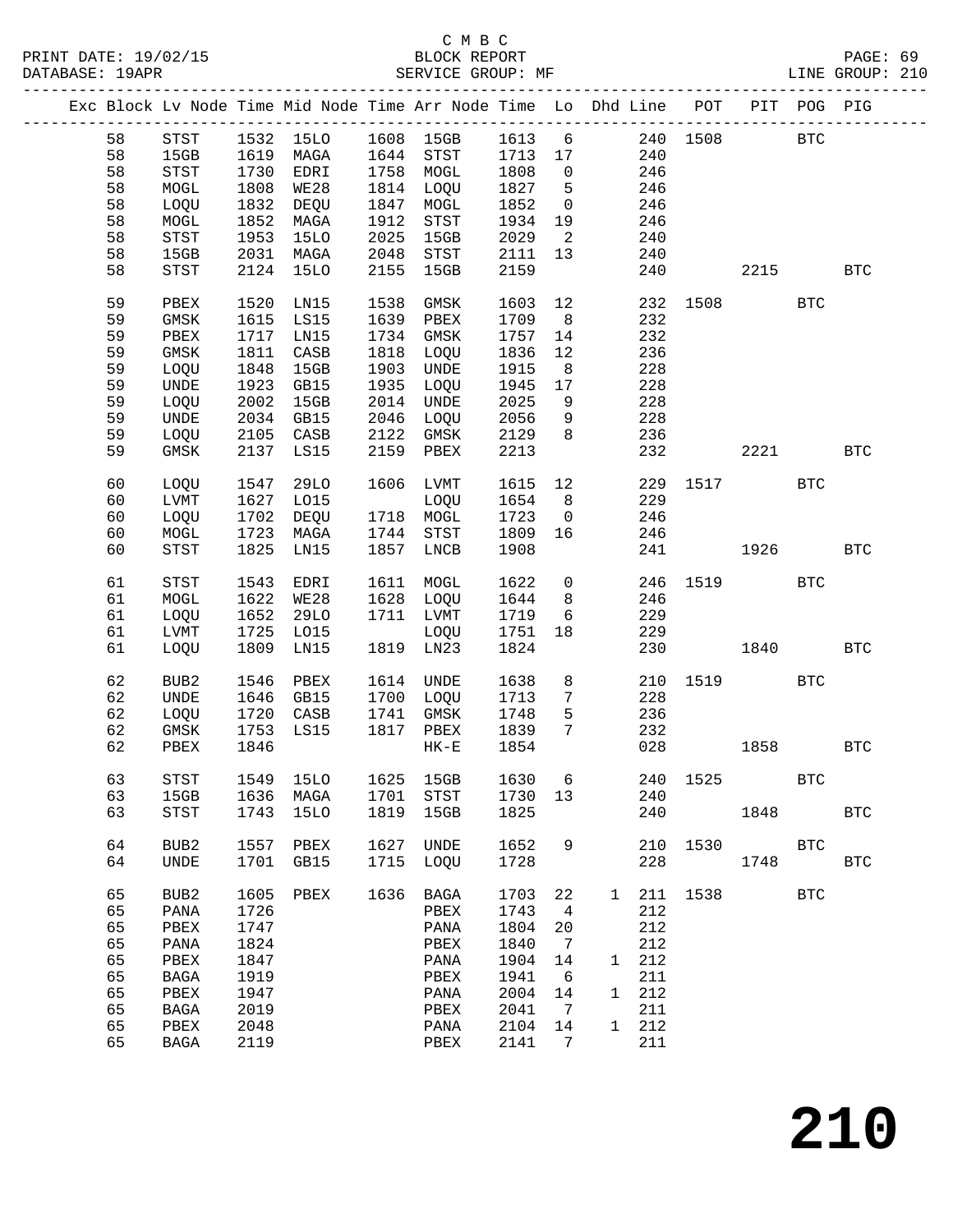|        |    |                                       |      |                      |      | Exc Block Lv Node Time Mid Node Time Arr Node Time Lo Dhd Line POT PIT POG PIG |         |                                |         |              |                       |         |              |            |
|--------|----|---------------------------------------|------|----------------------|------|--------------------------------------------------------------------------------|---------|--------------------------------|---------|--------------|-----------------------|---------|--------------|------------|
|        | 65 | PBEX 2148                             |      |                      |      | PANA 2204 16 1 212                                                             |         |                                |         |              |                       |         |              |            |
|        | 65 | BAGA                                  | 2221 |                      |      | PBEX                                                                           | 2241    |                                |         |              | 211 7                 | 2249    |              | <b>BTC</b> |
|        |    |                                       |      |                      |      |                                                                                |         |                                |         |              |                       |         |              |            |
|        | 66 | STST                                  | 1609 | LN15 1642 LNCB       |      |                                                                                | 1655    |                                |         |              | 6 13 241 1545         |         | <b>BTC</b>   |            |
|        | 66 | HARB                                  | 1714 |                      |      | LOQU                                                                           | 1723    | $5^{\circ}$                    |         | 231          |                       |         |              |            |
|        | 66 | LOQU                                  |      | 1728 LN15 1739 LN23  |      |                                                                                | 1744    |                                |         |              | 230                   | 1800    |              | <b>BTC</b> |
|        |    |                                       |      |                      |      |                                                                                |         |                                |         |              |                       |         |              |            |
|        | 67 | $_{\footnotesize\rm STST}$            | 1614 | 15LO                 | 1650 | 15GB                                                                           | 1655    | 13                             |         |              | 240 1550              |         | BTC          |            |
|        | 67 | 15GB                                  |      | 1708 MAGA            | 1731 | STST                                                                           | 1800    | 11                             |         | 240          |                       |         |              |            |
|        | 67 | $_{\footnotesize{\textnormal{STST}}}$ |      | 1811 15LO            |      | 1845 15GB                                                                      | 1851    | 8 <sup>8</sup>                 |         | 240          |                       |         |              |            |
|        |    |                                       |      | 1859 MAGA            |      |                                                                                |         |                                |         |              |                       |         |              |            |
|        | 67 | 15GB                                  |      |                      | 1918 | STST                                                                           | 1941    | 23                             |         | 240          |                       |         |              |            |
|        | 67 | STST                                  |      | 2004 EDRI            |      | 2026 MOGL                                                                      | 2035    | $\overline{0}$                 |         | 246          |                       |         |              |            |
|        | 67 | MOGL                                  | 2035 | <b>WE28</b>          |      | 2041 LOQU                                                                      | 2053    | 9                              |         | 246          |                       |         |              |            |
|        | 67 | LOQU                                  |      | 2102 15GB            |      | 2114 UNDE                                                                      | 2125    | 12                             |         | 228          |                       |         |              |            |
|        | 67 | UNDE                                  |      | 2137 GB15            | 2147 | LOQU                                                                           | 2156    | $\overline{7}$                 |         | 228          |                       |         |              |            |
|        | 67 | LOQU                                  |      | 2203 CASB            |      | 2218 GMSK                                                                      | 2225    | 13                             |         | 236          |                       |         |              |            |
|        | 67 | GMSK                                  |      | 2238 LS15            |      | 2300 PBEX                                                                      | 2312    |                                |         | 232          |                       | 2320    |              | <b>BTC</b> |
|        |    |                                       |      |                      |      |                                                                                |         |                                |         |              |                       |         |              |            |
|        | 68 | $_{\footnotesize{\textnormal{STST}}}$ | 1631 |                      |      | GMSK                                                                           | 1709 17 |                                |         |              | 247 1607 BTC          |         |              |            |
|        | 68 | GMSK                                  |      | 1726 CASB 1733 LOQU  |      |                                                                                | 1755    | 10                             |         | 236          |                       |         |              |            |
|        | 68 | LOQU                                  |      | 1805 CASB            |      | 1822 GMSK                                                                      | 1829    |                                |         |              | 236 1859              |         |              | <b>BTC</b> |
|        |    |                                       |      |                      |      |                                                                                |         |                                |         |              |                       |         |              |            |
|        | 69 | BUB2                                  |      | 1644 PBEX            |      | 1720 BAGA                                                                      | 1746    |                                | $5 - 5$ |              | 211 1617              |         | BTC          |            |
|        | 69 | $_{\rm BAGA}$                         | 1751 |                      |      | PBEX                                                                           | 1815    | $2 \left( \frac{1}{2} \right)$ |         | 211          |                       |         |              |            |
|        | 69 | PBEX                                  | 1817 |                      |      | PANA                                                                           | 1834    |                                |         |              | 212                   | 1857    |              | <b>BTC</b> |
|        |    |                                       |      |                      |      |                                                                                |         |                                |         |              |                       |         |              |            |
|        | 70 | STST                                  |      | 1725 LN15 1759 LNCB  |      |                                                                                | 1812    |                                |         |              | 241 1701 1830 BTC BTC |         |              |            |
|        |    |                                       |      |                      |      |                                                                                |         |                                |         |              |                       |         |              |            |
|        | 71 | CACU                                  |      | 622 EDRI             |      | 627 MOGL<br>641 LOQU<br>721 MOGL                                               | 635     | $\overline{0}$                 |         | 246          |                       | 557     | BTC          |            |
|        | 71 | MOGL                                  |      |                      |      |                                                                                | 702     | $\overline{7}$                 |         | 246          |                       |         |              |            |
|        | 71 | LOQU                                  |      | 635 WE28<br>709 DEQU |      |                                                                                | 726     | $\overline{0}$                 |         | 246          |                       |         |              |            |
|        | 71 | MOGL                                  |      | 726 MAGA             | 749  | STST                                                                           | 810     | 15                             |         | 246          |                       |         |              |            |
|        | 71 | STST                                  |      | 825 15LO             | 900  | 15GB                                                                           | 906     |                                |         | 240          |                       | 929     |              | <b>BTC</b> |
|        |    |                                       |      |                      |      |                                                                                |         |                                |         |              |                       |         |              |            |
|        | 72 | PBEX                                  | 617  |                      |      | BAGA                                                                           |         |                                |         | 637 16 1 211 |                       | 605 BTC |              |            |
|        | 72 | PANA                                  | 654  |                      |      | PBEX                                                                           | 712     | 6                              |         | 212          |                       |         |              |            |
|        | 72 | PBEX                                  | 718  |                      |      | PANA                                                                           | 735     | $\overline{\mathbf{3}}$        |         | 1 212        |                       |         |              |            |
|        | 72 | BAGA                                  |      | 739 PBEX 807 BUB2    |      |                                                                                | 840     |                                |         | 211          | 907                   |         |              | <b>BTC</b> |
|        |    |                                       |      |                      |      |                                                                                |         |                                |         |              |                       |         |              |            |
|        | 73 |                                       |      |                      |      | LOQU 635 DEQU 646 MOGL 650 0 246 605                                           |         |                                |         |              |                       |         | $_{\rm BTC}$ |            |
|        | 73 | MOGL                                  | 650  | MAGA                 | 712  | <b>STST</b>                                                                    | 730 10  |                                |         | 246          |                       |         |              |            |
|        | 73 | STST                                  | 740  | <b>15LO</b>          | 812  | 15GB                                                                           | 818     | 12                             |         | 240          |                       |         |              |            |
|        | 73 | 15GB                                  | 830  | MAGA                 | 850  | <b>STST</b>                                                                    | 918     |                                |         | 240          |                       | 942     |              | <b>BTC</b> |
|        |    |                                       |      |                      |      |                                                                                |         |                                |         |              |                       |         |              |            |
|        | 74 | <b>BAGA</b>                           | 635  | PBEX                 | 658  | BUB <sub>2</sub>                                                               | 723     | 5                              |         | 211          | 612                   |         | <b>BTC</b>   |            |
|        | 74 | BUB <sub>2</sub>                      | 728  | PBEX                 | 754  | UNDE                                                                           | 814     | 12                             |         | 210          |                       |         |              |            |
|        | 74 | <b>UNDE</b>                           | 826  | PBEX                 | 850  | BUB <sub>2</sub>                                                               | 923     |                                |         | 210          |                       | 950     |              | <b>BTC</b> |
|        |    |                                       |      |                      |      |                                                                                |         |                                |         |              |                       |         |              |            |
|        | 75 | LN15                                  | 641  |                      |      | LNOS                                                                           | 648     | 1                              |         | 241          | 616                   |         | <b>BTC</b>   |            |
| SD 75  |    | $\rm LNOS$                            | 649  | 15LO                 | 700  | $_{\footnotesize{\textnormal{STST}}}$                                          | 729     | 8                              | 28      | 241          |                       |         |              |            |
| #SD 75 |    | LNOS                                  | 649  | 15LO                 | 700  | STST                                                                           | 729     |                                |         | 241          |                       | 755     |              | <b>BTC</b> |
| SD 75  |    | CACO                                  | 805  |                      |      | EMSE                                                                           | 814     |                                |         | 880          |                       | 836     |              | <b>BTC</b> |
|        |    |                                       |      |                      |      |                                                                                |         |                                |         |              |                       |         |              |            |
|        | 76 | LN15                                  | 650  | OSLO                 | 656  | PRRO                                                                           | 705     | 4                              |         | 230          | 625                   |         | <b>BTC</b>   |            |
|        | 76 | PRRO                                  |      | 709 LS15             |      | 719 LOQU                                                                       | 727     | 4                              |         | 230          |                       |         |              |            |
|        | 76 | LOQU                                  | 731  | OSLO                 | 748  | PRRO                                                                           | 805     | 2                              |         | 230          |                       |         |              |            |
|        |    |                                       |      |                      |      |                                                                                |         |                                |         |              |                       |         |              |            |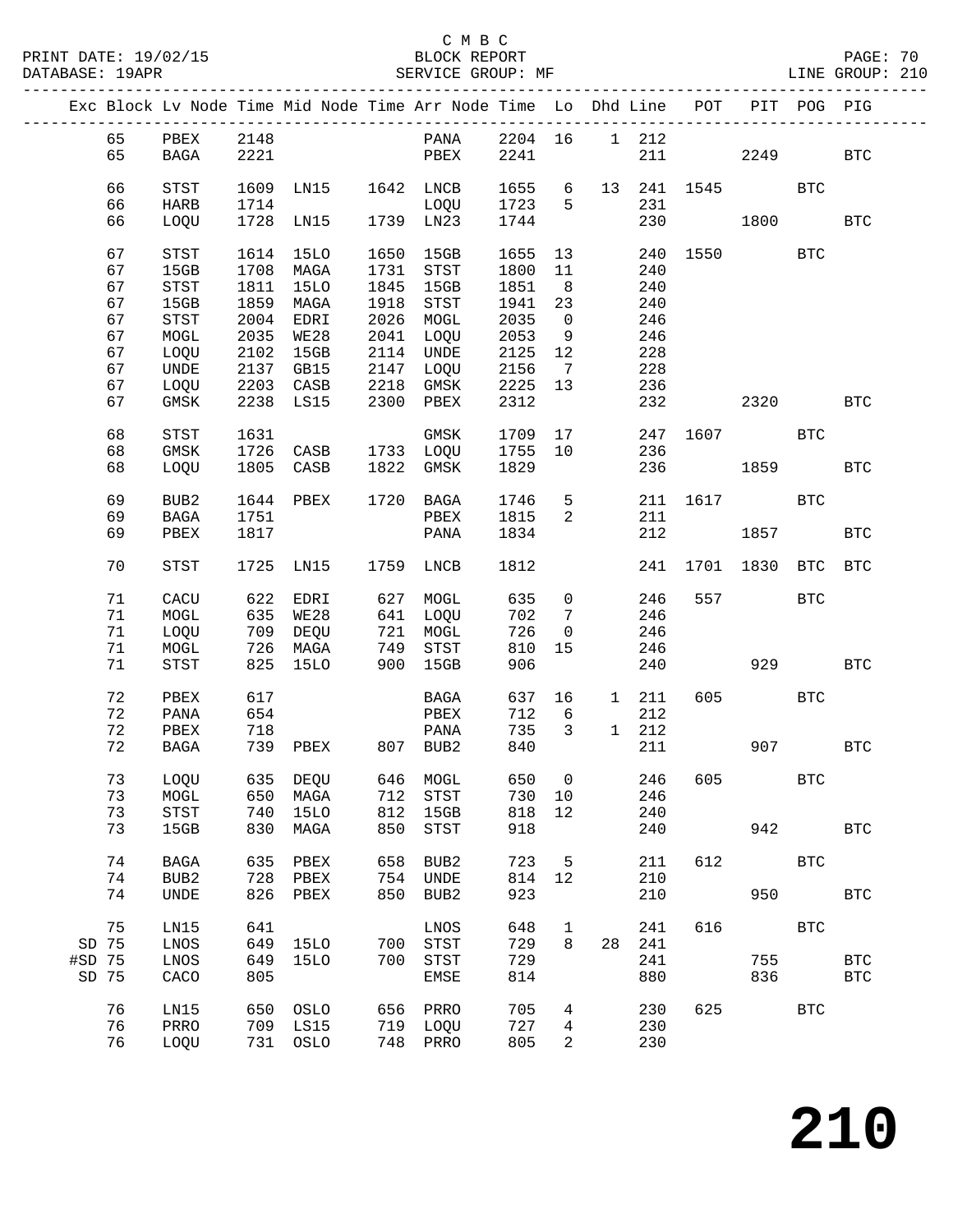PRINT DATE: 19/02/15 BLOCK REPORT BATABASE: 19APR BLOCK REPORT

### C M B C<br>BLOCK REPORT

PAGE: 71<br>LINE GROUP: 210

|        |    |             |     | Exc Block Lv Node Time Mid Node Time Arr Node Time Lo Dhd Line POT |     |                                |     |                 |                |         |     |       | PIT POG PIG  |              |
|--------|----|-------------|-----|--------------------------------------------------------------------|-----|--------------------------------|-----|-----------------|----------------|---------|-----|-------|--------------|--------------|
|        | 76 | PRRO        |     | 807 LS15 819 LOQU 827                                              |     |                                |     | 8               |                | 230     |     |       |              |              |
|        | 76 | LOQU        | 835 |                                                                    |     | HARB                           | 845 |                 |                | 231     |     | 910   |              | <b>BTC</b>   |
|        | 77 | LVMT        |     | 646 LO15                                                           |     | LOQU<br>731 PRRO<br>803 T.OOTT | 708 | 9               |                | 229     |     | 628 3 | BTC          |              |
|        | 77 | LOQU        |     | 717 OSLO                                                           |     |                                | 747 | $6\overline{6}$ |                | 230     |     |       |              |              |
|        | 77 | PRRO        |     | 753 LS15                                                           |     |                                | 811 | $7\phantom{.0}$ |                | 230     |     |       |              |              |
|        | 77 | LOQU        |     | 818 15GB                                                           |     | 833 UNDE                       | 847 |                 |                | 228     |     | 909   |              | <b>BTC</b>   |
|        |    |             |     |                                                                    |     |                                |     |                 |                |         |     |       |              |              |
| SD 78  |    | UNDE        |     | 651 PBEX                                                           |     | 711 BUB2                       | 737 | 5               |                | 19 210  | 628 |       | BTC          |              |
| #SD 78 |    | UNDE        |     | 651 PBEX                                                           |     | 711 BUB2                       | 737 |                 |                | 210     | 628 |       | 804 BTC      | <b>BTC</b>   |
| SD 78  |    | 22PH        | 801 |                                                                    |     | 15GB                           | 822 |                 |                | 881     |     | 845   |              | <b>BTC</b>   |
|        |    |             |     |                                                                    |     |                                |     |                 |                |         |     |       |              |              |
|        | 79 | 15GB        | 648 | LVMT                                                               |     | 654 UNDE                       | 658 | $2^{\circ}$     |                | 228     | 630 |       | BTC          |              |
|        | 79 | UNDE        |     | 700 GB15                                                           |     | 712 LOQU                       | 725 | 5               |                | 228     |     |       |              |              |
|        | 79 | LOQU        |     | 730 15GB                                                           | 743 | UNDE                           | 754 | $4\overline{ }$ |                | 228     |     |       |              |              |
|        | 79 | UNDE        |     | 758 PBEX                                                           | 822 | BUB2                           | 857 |                 |                | 210     |     | 924   |              | <b>BTC</b>   |
|        |    |             |     |                                                                    |     |                                |     |                 |                |         |     |       |              |              |
|        | 80 | GMSK        |     | 700 MCMA                                                           |     | STST                           | 740 | $7\phantom{.}$  |                | 247     | 630 |       | BTC          |              |
|        | 80 | STST        |     | 747 EDRI                                                           |     | 812 MOGL                       | 822 | $\mathsf{O}$    |                | 246     |     |       |              |              |
|        | 80 | MOGL        | 822 | WE28                                                               | 828 | LOQU                           | 847 |                 |                | 246     |     |       | 907 — 100    | <b>BTC</b>   |
|        |    |             |     |                                                                    |     |                                |     |                 |                |         |     |       |              |              |
|        | 81 | PBEX        | 647 |                                                                    |     | SEHY                           | 700 | $\overline{0}$  |                | 214     | 635 |       | <b>BTC</b>   |              |
|        | 81 | SEHY        |     | 700 PBEX                                                           |     | 711 BUB2                       | 741 | 6               |                | 22 214  |     |       |              |              |
|        | 81 | LNOS        |     | 809 15LO                                                           | 822 | STST                           | 858 |                 |                | 241     |     |       | 924          | <b>BTC</b>   |
|        |    |             |     |                                                                    |     |                                |     |                 |                |         |     |       |              |              |
|        | 82 | CACU        |     | 707 EDRI                                                           |     | 712 MOGL                       | 722 |                 | $\overline{0}$ | 246     | 642 |       | BTC          |              |
|        | 82 | MOGL        |     | 722 WE28                                                           |     | 728 LOQU                       | 749 | 13              |                | 246     |     |       |              |              |
|        | 82 | LOQU        |     | 802 DEQU                                                           | 816 | MOGL                           | 822 | $\overline{0}$  |                | 246     |     |       |              |              |
|        | 82 | MOGL        |     | 822 MAGA                                                           | 845 | STST                           | 906 |                 |                | 246     |     | 930   |              | <b>BTC</b>   |
|        |    |             |     |                                                                    |     |                                |     |                 |                |         |     |       |              |              |
|        | 83 | LOQU        |     | 717 DEQU                                                           | 731 | MOGL                           | 737 | $\overline{0}$  |                | 246     | 647 |       | <b>BTC</b>   |              |
|        | 83 | MOGL        |     | 737 MAGA                                                           | 800 | STST                           | 821 |                 |                | 246     |     | 847   |              | <b>BTC</b>   |
|        |    |             |     |                                                                    |     |                                |     |                 |                |         |     |       |              |              |
|        | 84 | 15GB        |     | 710 MAGA                                                           | 732 | STST                           | 756 | 11              |                | 240     | 652 |       | BTC          |              |
|        | 84 | STST        |     | 807 15LO                                                           | 842 | 15GB                           | 848 |                 |                | 240     |     | 911   |              | <b>BTC</b>   |
|        |    |             |     |                                                                    |     |                                |     |                 |                |         |     |       |              |              |
|        | 85 | LVMT        | 715 | LO15                                                               |     | LOQU                           | 738 | 11              |                | 229     | 657 |       | BTC          |              |
|        | 85 | LOQU        | 749 |                                                                    |     | HARB                           | 759 | 15              |                | 13  231 |     |       |              |              |
|        | 85 | LNOS        |     | 827 15LO 840 STST                                                  |     |                                | 915 |                 |                | 241     |     | 939   |              | <b>BTC</b>   |
|        |    |             |     |                                                                    |     |                                |     |                 |                |         |     |       |              |              |
|        | 86 | PBEX        | 717 |                                                                    |     | BAGA                           | 739 | 8               |                | 211     | 705 |       | $_{\rm BTC}$ |              |
|        | 86 | BAGA        | 747 | PBEX                                                               | 815 | BUB2                           | 848 |                 |                | 211     |     | 915   |              | <b>BTC</b>   |
|        |    |             |     |                                                                    |     |                                |     |                 |                |         |     |       |              |              |
|        | 87 | <b>UNDE</b> | 730 | PBEX                                                               | 751 | BUB2                           | 821 |                 |                | 210     | 707 | 848   | <b>BTC</b>   | $_{\rm BTC}$ |
|        |    |             |     |                                                                    |     |                                |     |                 |                |         |     |       |              |              |
|        | 88 | GMSK        | 740 | MCMA                                                               |     | STST                           | 826 |                 |                | 247     | 710 | 852   | BTC          | <b>BTC</b>   |
|        |    |             |     |                                                                    |     |                                |     |                 |                |         |     |       |              |              |
|        | 89 | LN15        | 738 |                                                                    |     | LNOS                           | 745 | $\overline{4}$  |                | 241     | 713 |       | $_{\rm BTC}$ |              |
|        | 89 | LNOS        | 749 | 15LO                                                               | 802 | STST                           | 838 |                 |                | 241     |     | 904   |              | $_{\rm BTC}$ |
|        | 90 | <b>UNDE</b> | 739 | PBEX                                                               | 802 | BUB2                           | 836 |                 |                | 210     | 716 | 903   | <b>BTC</b>   | <b>BTC</b>   |
|        |    |             |     |                                                                    |     |                                |     |                 |                |         |     |       |              |              |
|        | 91 | LVMT        | 743 | L015                                                               |     | LOQU                           | 809 | 10              |                | 229     | 725 |       | <b>BTC</b>   |              |
|        | 91 | LOQU        | 819 |                                                                    |     | HARB                           | 829 |                 |                | 231     |     | 854   |              | <b>BTC</b>   |
|        |    |             |     |                                                                    |     |                                |     |                 |                |         |     |       |              |              |
|        | 92 | UNDE        | 750 | PBEX                                                               | 813 | BUB2                           | 847 |                 |                | 210     | 727 | 914   | BTC          | <b>BTC</b>   |
|        |    |             |     |                                                                    |     |                                |     |                 |                |         |     |       |              |              |
|        | 93 | BAGA        | 753 | PBEX                                                               | 821 | BUB2                           | 854 |                 |                | 211     | 730 |       | 921 BTC BTC  |              |
|        |    |             |     |                                                                    |     |                                |     |                 |                |         |     |       |              |              |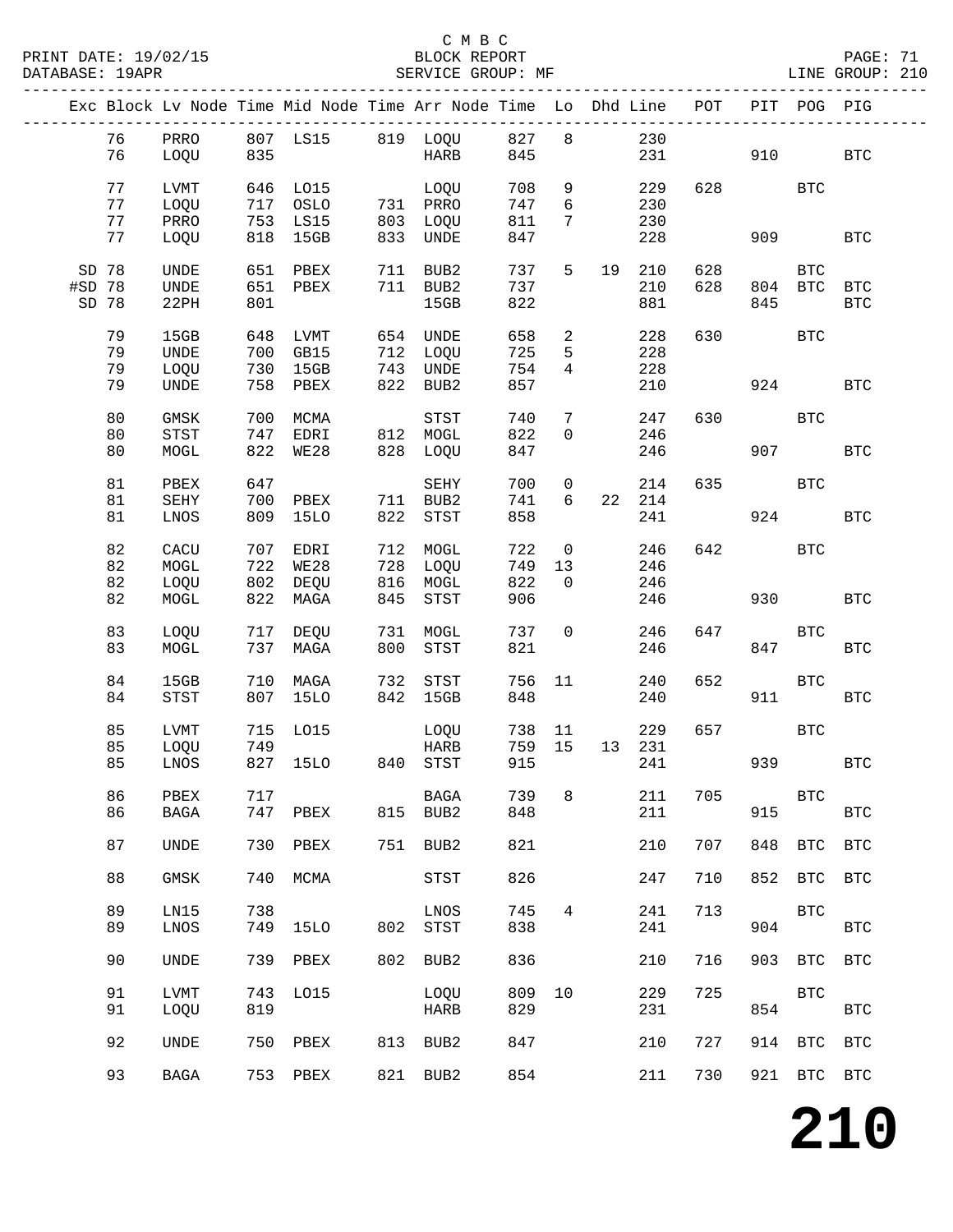| PRINT DATE: 19/02/15<br>DATABASE: 19APR |          |              |            |      | SERVICE GROUP: MF |                  |            |                | PAGE: 72<br>LINE GROUP: 210                                    |     |     |            |            |  |
|-----------------------------------------|----------|--------------|------------|------|-------------------|------------------|------------|----------------|----------------------------------------------------------------|-----|-----|------------|------------|--|
|                                         |          |              |            |      |                   |                  |            |                | Exc Block Ly Node Time Mid Node Time Arr Node Time Lo Dhd Line | POT | PIT |            | POG PIG    |  |
|                                         | 94<br>94 | PANA<br>PBEX | 753<br>816 |      |                   | PBEX<br>SEHY     | 811<br>832 | .5<br>$\Omega$ | 212<br>214                                                     | 730 |     | BTC        |            |  |
|                                         | 94       | SEHY         | 832        | PBEX | 850               | BUB <sub>2</sub> | 923        |                | 214                                                            |     | 950 |            | <b>BTC</b> |  |
|                                         | 95       | PBEX         | 746        |      |                   | SEHY             | 802        | $\Omega$       | 214                                                            | 734 |     | <b>BTC</b> |            |  |
|                                         | 95       | <b>SEHY</b>  | 802        | PBEX | 820               | BUB <sub>2</sub> | 854        |                | 214                                                            |     | 921 |            | <b>BTC</b> |  |
|                                         | 96       | UNDE         | 803        | PBEX | 828               | BUB2             | 904        |                | 210                                                            | 740 | 931 | BTC        | BTC        |  |

# **210**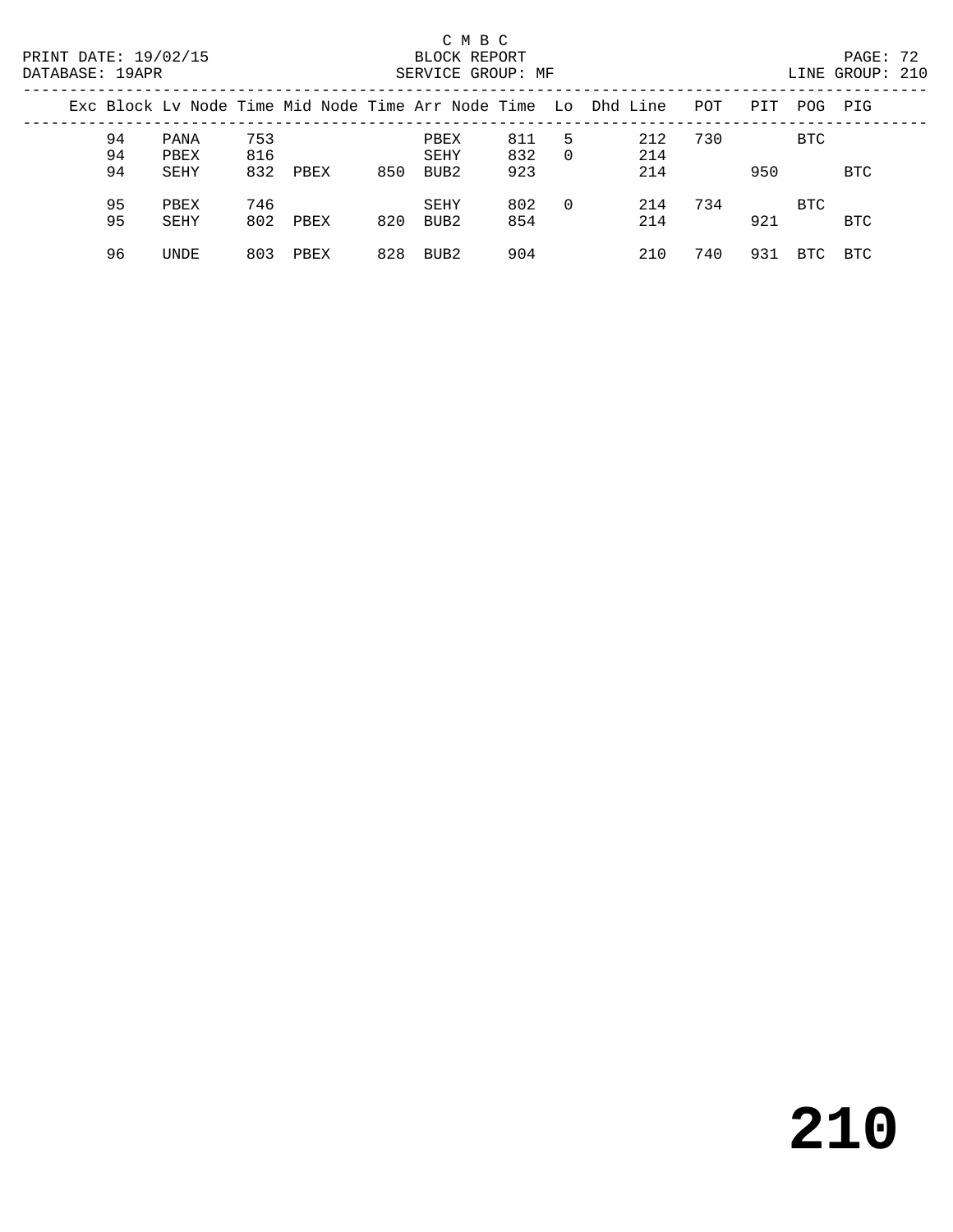|             |                                                                                                                                                                                                     |      |                     |      | C M B C              |                          |                                                                                 |      |                 |  |
|-------------|-----------------------------------------------------------------------------------------------------------------------------------------------------------------------------------------------------|------|---------------------|------|----------------------|--------------------------|---------------------------------------------------------------------------------|------|-----------------|--|
|             |                                                                                                                                                                                                     |      |                     |      |                      |                          |                                                                                 |      | PAGE: 73        |  |
|             | PRINT DATE: 19/02/15<br>BLOCK REPORT BLOCE TREE SERVICE GROUP: MF DATABASE: 19APR SERVICE GROUP: MF SERVICE GROUP:                                                                                  |      |                     |      |                      |                          |                                                                                 |      | LINE GROUP: 239 |  |
|             |                                                                                                                                                                                                     |      |                     |      |                      |                          |                                                                                 |      |                 |  |
| 15GB        | 15 & GRAND BLVD                                                                                                                                                                                     |      |                     |      | 15LO <b>15</b>       |                          | 15TH & LONSDALE                                                                 |      |                 |  |
| <b>BAGA</b> | BANBURY & GALLANT<br>Burnaby Depot                                                                                                                                                                  |      |                     |      |                      |                          | BDKI BOUNDARY & KITCHENER-NORTH<br>BUB2 BURRARD STATION                         |      |                 |  |
| <b>BTC</b>  | Burnaby Depot                                                                                                                                                                                       |      |                     |      |                      |                          |                                                                                 |      |                 |  |
|             | BYPE BROADWAY & PENTICTON-EAST                                                                                                                                                                      |      |                     |      |                      |                          | CACO CAPILANO UNIVERSITY                                                        |      |                 |  |
|             | CACU CAPILANO RD & CURLING RD<br>CAMO CAPILANO & MONTROYAL                                                                                                                                          |      |                     |      |                      |                          | CAED        CAPILANO & EDGEWOOD<br>DEQU         DELBROOK & QUEENS               |      |                 |  |
| CAMO        | CAPILANO & MONTROYAL                                                                                                                                                                                |      |                     |      |                      |                          |                                                                                 |      |                 |  |
| DUCA        | DUNSMUIR & CAMBIE                                                                                                                                                                                   |      |                     |      | EDRI                 |                          | EDGEMONT & RIDGEWOOD                                                            |      |                 |  |
| GB15        | GRAND BLVD & 15 ST SB<br>HORSESHOE BAY FERRY                                                                                                                                                        |      |                     |      | GMSK<br>$HK-W$       |                          | GROUSE MTN SKYRIDE                                                              |      |                 |  |
| <b>HBAY</b> |                                                                                                                                                                                                     |      |                     |      |                      |                          | HASTINGS & KOOTENAY WB                                                          |      |                 |  |
| HODM        | HOWE & DUNSMUIR                                                                                                                                                                                     |      |                     |      | KTLP<br>LNCB         |                          | KOOTENAY LOOP                                                                   |      |                 |  |
| LN15        | LONSDALE & 15 ST                                                                                                                                                                                    |      |                     |      |                      |                          | SB LONSDALE AVE FS CARISBROOKE C                                                |      |                 |  |
| LNOS        | LONSDALE & E OSBORNE FS                                                                                                                                                                             |      |                     |      | LOQU                 |                          | LONSDALE QUAY                                                                   |      |                 |  |
| LS15        | LONSDALE & 15 ST                                                                                                                                                                                    |      |                     |      | LVMT<br>LVMT<br>MOGL |                          | LYNN VALLEY & MTN HWY                                                           |      |                 |  |
| MAGA        | MARINE & GARDEN                                                                                                                                                                                     |      |                     |      | MOGL                 |                          | MONTROYAL & GLENCANYON                                                          |      |                 |  |
|             |                                                                                                                                                                                                     |      |                     |      |                      |                          |                                                                                 |      |                 |  |
|             | PERX PHIBBS EXCHANGE PARK PARK ROYAL NORTH PARK ROYAL MORTH PARK ROYAL NORTH PARK ROYAL NORTH PARK ROYAL NORTH PARK ROYAL NORTH PARK ROYAL NORTH PARK ROYAL NORTH PARK ROYAL NORTH PARK ROYAL MUSIC |      |                     |      |                      |                          |                                                                                 |      |                 |  |
|             |                                                                                                                                                                                                     |      |                     |      |                      |                          |                                                                                 |      |                 |  |
|             | STST STADIUM STATION                                                                                                                                                                                |      |                     |      |                      | UNDE UNDERWOOD & DEMPSEY |                                                                                 |      |                 |  |
|             | WE28 WESTVIEW & 28 ST                                                                                                                                                                               |      |                     |      |                      |                          |                                                                                 |      |                 |  |
|             | Exc Block Lv Node Time Mid Node Time Arr Node Time Lo Dhd Line POT PIT POG PIG                                                                                                                      |      |                     |      |                      |                          |                                                                                 |      |                 |  |
|             |                                                                                                                                                                                                     |      |                     |      |                      |                          |                                                                                 |      |                 |  |
|             | $\mathbf{1}$<br><b>DUCA</b>                                                                                                                                                                         | 500  |                     |      |                      |                          | HBAY 536 14 257 436 BTC                                                         |      |                 |  |
|             | $\mathbf 1$<br>HBAY                                                                                                                                                                                 | 550  |                     |      |                      |                          | DUCA 625 10 257<br>HBAY 711 14 257<br>DUCA 801 14 257<br>HBAY 851 14 257<br>257 |      |                 |  |
|             | DUCA 635<br>$\mathbf{1}$                                                                                                                                                                            |      |                     |      |                      |                          |                                                                                 |      |                 |  |
|             | $\mathbf{1}$<br>HBAY                                                                                                                                                                                | 725  |                     |      |                      |                          |                                                                                 |      |                 |  |
|             | $\mathbf 1$<br>DUCA                                                                                                                                                                                 | 815  |                     |      |                      |                          |                                                                                 |      |                 |  |
|             | HBAY 905<br>$\mathbf 1$                                                                                                                                                                             |      |                     |      |                      |                          | DUCA 941 14 257                                                                 |      |                 |  |
|             | $\mathbf 1$<br>DUCA                                                                                                                                                                                 | 955  |                     | HBAY |                      |                          |                                                                                 |      |                 |  |
|             | $\mathbf 1$<br>HBAY                                                                                                                                                                                 | 1040 |                     | DUCA |                      |                          | 1031 9 257<br>1116 19 257                                                       |      |                 |  |
|             | $\mathbf 1$<br>DUCA                                                                                                                                                                                 | 1135 |                     | HBAY | 1211                 | 9                        | 257                                                                             |      |                 |  |
|             | $\mathbf 1$<br>HBAY                                                                                                                                                                                 | 1220 |                     | DUCA | 1256                 | 14                       | 257                                                                             |      |                 |  |
|             | $\mathbf 1$<br>DUCA                                                                                                                                                                                 | 1310 |                     | HBAY | 1348                 |                          | 12<br>257                                                                       |      |                 |  |
|             | 1<br>HBAY                                                                                                                                                                                           | 1400 |                     | DUCA | 1436                 | 14                       | 257                                                                             |      |                 |  |
|             | $\mathbf 1$<br>DUCA                                                                                                                                                                                 |      | 1450 PKRN 1508 HBAY |      | 1436<br>1528         | 17                       | 257                                                                             |      |                 |  |
|             | $\mathbf 1$<br>HBAY                                                                                                                                                                                 | 1545 |                     | DUCA | 1621 14              |                          | 257                                                                             |      |                 |  |
|             | $\mathbf 1$<br>DUCA                                                                                                                                                                                 | 1635 |                     | HBAY | 1711                 | 9                        | 257                                                                             |      |                 |  |
|             | $\mathbf 1$<br>HBAY                                                                                                                                                                                 | 1720 |                     | DUCA | و 1711<br>1756 19    |                          | 257                                                                             |      |                 |  |
|             | $\mathbf 1$<br>DUCA                                                                                                                                                                                 | 1815 |                     | HBAY |                      |                          | 1851 14 257                                                                     |      |                 |  |
|             | $\mathbf{1}$<br>HBAY                                                                                                                                                                                | 1905 |                     | DUCA | 1941                 | 14                       | 257                                                                             |      |                 |  |
|             | 1<br>DUCA                                                                                                                                                                                           | 1955 |                     | HBAY | 2031 19              |                          | 257                                                                             |      |                 |  |
|             | $\mathbf{1}$<br>HBAY                                                                                                                                                                                | 2050 |                     | DUCA | 2126                 |                          | 257                                                                             | 2147 | <b>BTC</b>      |  |
|             |                                                                                                                                                                                                     |      |                     |      |                      |                          |                                                                                 |      |                 |  |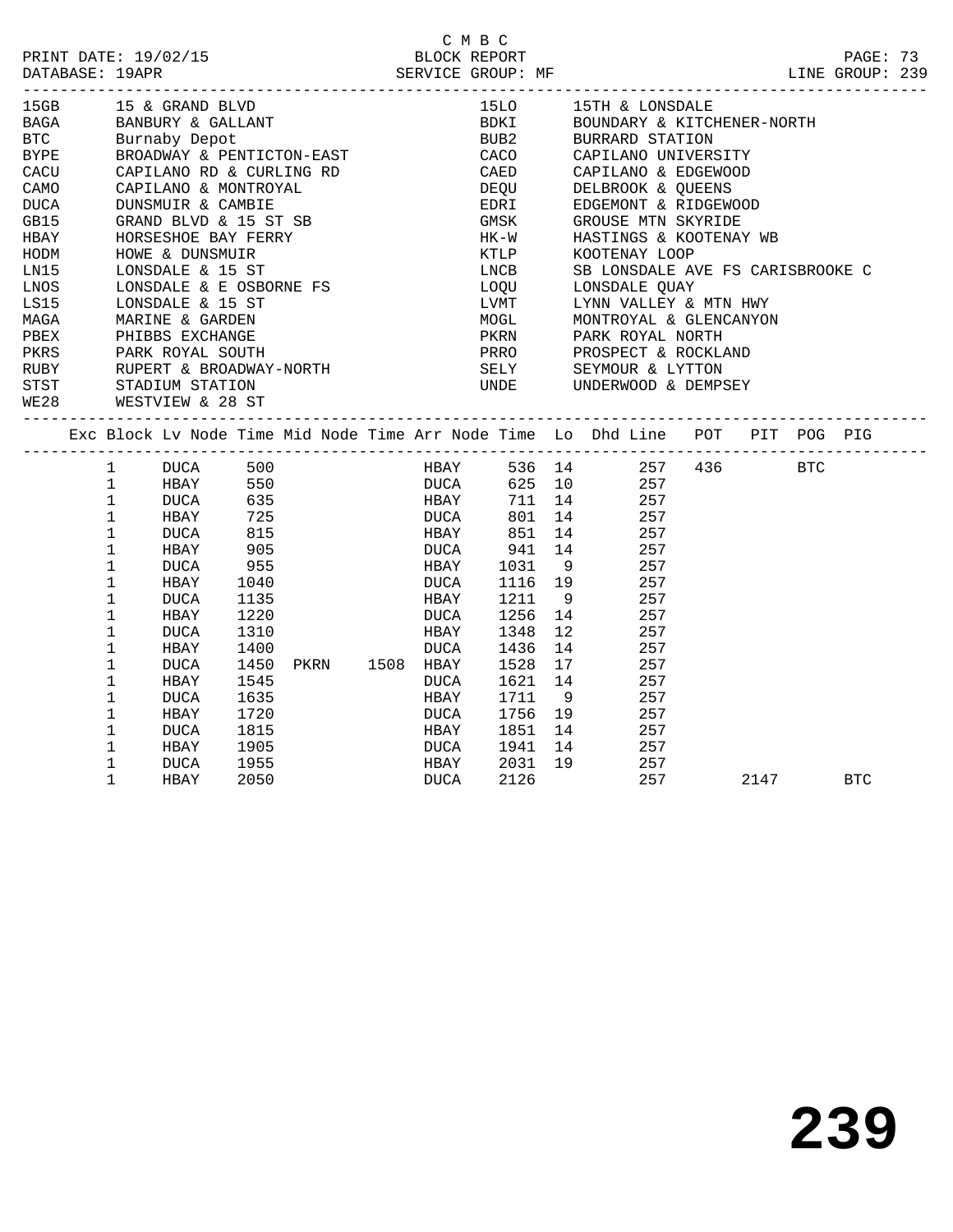#### C M B C<br>BLOCK REPORT PRINT DATE: 19/02/15 BLOCK REPORT PAGE: 74 SERVICE GROUP: MF

|  |              |             |      |               |             |        |                | Exc Block Lv Node Time Mid Node Time Arr Node Time Lo Dhd Line POT |     |      | PIT POG PIG |            |  |
|--|--------------|-------------|------|---------------|-------------|--------|----------------|--------------------------------------------------------------------|-----|------|-------------|------------|--|
|  | 2            | DUCA        | 520  |               | HBAY        | 556 24 |                | 257                                                                | 456 |      | <b>BTC</b>  |            |  |
|  | 2            | HBAY        | 620  |               | DUCA        | 655    | 20             | 257                                                                |     |      |             |            |  |
|  | $\sqrt{2}$   | <b>DUCA</b> | 715  |               | HBAY        | 751    | 9              | 257                                                                |     |      |             |            |  |
|  | $\mathbf{2}$ | HBAY        | 800  | PKRS 820 DUCA |             | 836    | 19             | 257                                                                |     |      |             |            |  |
|  | 2            | <b>DUCA</b> | 855  |               | HBAY        | 931    | - 9            | 257                                                                |     |      |             |            |  |
|  | $\sqrt{2}$   | HBAY        | 940  |               | <b>DUCA</b> | 1016   | 19             | 257                                                                |     |      |             |            |  |
|  | $\sqrt{2}$   | <b>DUCA</b> | 1035 |               | HBAY        | 1111   | 9              | 257                                                                |     |      |             |            |  |
|  | $\sqrt{2}$   | HBAY        | 1120 |               | DUCA        | 1156   | 14             | 257                                                                |     |      |             |            |  |
|  | $\mathbf{2}$ | <b>DUCA</b> | 1210 |               | HBAY        | 1248   | 12             | 257                                                                |     |      |             |            |  |
|  | $\sqrt{2}$   | HBAY        | 1300 |               | DUCA        | 1336   | 14             | 257                                                                |     |      |             |            |  |
|  | $\sqrt{2}$   | <b>DUCA</b> | 1350 |               | HBAY        | 1428   | 12             | 257                                                                |     |      |             |            |  |
|  | $\sqrt{2}$   | HBAY        | 1440 |               | DUCA        | 1516   | 14             | 257                                                                |     |      |             |            |  |
|  | $\sqrt{2}$   | <b>DUCA</b> | 1530 | PKRN          | 1548 HBAY   | 1608   | 12             | 257                                                                |     |      |             |            |  |
|  | $\sqrt{2}$   | HBAY        | 1620 |               | DUCA        | 1656   | 19             | 257                                                                |     |      |             |            |  |
|  | $\sqrt{2}$   | <b>DUCA</b> | 1715 |               | HBAY        | 1751   | 9              | 257                                                                |     |      |             |            |  |
|  | $\sqrt{2}$   | HBAY        | 1800 |               | <b>DUCA</b> | 1836   | 19             | 257                                                                |     |      |             |            |  |
|  | 2            | <b>DUCA</b> | 1855 |               | HBAY        | 1931   | 9              | 257                                                                |     |      |             |            |  |
|  | $\sqrt{2}$   | <b>HBAY</b> | 1940 |               | <b>DUCA</b> | 2016   | 9              | 257                                                                |     |      |             |            |  |
|  | $\sqrt{2}$   | <b>DUCA</b> | 2025 |               | HBAY        | 2101   | 19             | 257                                                                |     |      |             |            |  |
|  | $\sqrt{2}$   | HBAY        | 2120 |               | DUCA        | 2156   | 9              | 257                                                                |     |      |             |            |  |
|  | $\sqrt{2}$   | <b>DUCA</b> | 2205 |               | HBAY        | 2242   | 18             | 257                                                                |     |      |             |            |  |
|  | 2            | HBAY        | 2300 |               | DUCA        | 2336   |                | 257                                                                |     | 2357 |             | <b>BTC</b> |  |
|  | 3            | <b>DUCA</b> | 550  |               | HBAY        | 626    | 24             | 257                                                                | 526 |      | <b>BTC</b>  |            |  |
|  | 3            | HBAY        | 650  |               | DUCA        | 725    | 10             | 257                                                                |     |      |             |            |  |
|  | 3            | <b>DUCA</b> | 735  |               | HBAY        | 811    | $\overline{4}$ | 257                                                                |     |      |             |            |  |
|  | 3            | HBAY        | 815  |               | DUCA        | 851    | 24             | 257                                                                |     |      |             |            |  |
|  | 3            | <b>DUCA</b> | 915  |               | HBAY        | 951    | 9              | 257                                                                |     |      |             |            |  |
|  | 3            | HBAY        | 1000 |               | DUCA        | 1036   | 19             | 257                                                                |     |      |             |            |  |
|  | 3            | <b>DUCA</b> | 1055 |               | HBAY        | 1131   | 14             | 257                                                                |     |      |             |            |  |
|  | 3            | HBAY        | 1145 |               | <b>DUCA</b> | 1221   | 9              | 257                                                                |     |      |             |            |  |
|  | 3            | <b>DUCA</b> | 1230 |               | HBAY        | 1308   | 12             | 257                                                                |     |      |             |            |  |
|  | 3            | HBAY        | 1320 |               | <b>DUCA</b> | 1356   | 14             | 257                                                                |     |      |             |            |  |
|  | 3            | <b>DUCA</b> | 1410 |               | HBAY        | 1448   | 12             | 257                                                                |     |      |             |            |  |
|  | 3            | HBAY        | 1500 |               | <b>DUCA</b> | 1536   | 14             | 257                                                                |     |      |             |            |  |
|  | 3            | <b>DUCA</b> | 1550 |               | HBAY        | 1628   | 17             | 257                                                                |     |      |             |            |  |
|  | 3            | HBAY        | 1645 |               | DUCA        | 1721   | 14             | 257                                                                |     |      |             |            |  |
|  | 3            | <b>DUCA</b> | 1735 |               | HBAY        | 1811   | 9              | 257                                                                |     |      |             |            |  |
|  | 3            | HBAY        | 1820 |               | <b>DUCA</b> | 1856   |                | 257                                                                |     | 1917 |             | <b>BTC</b> |  |
|  |              |             |      |               |             |        |                |                                                                    |     |      |             |            |  |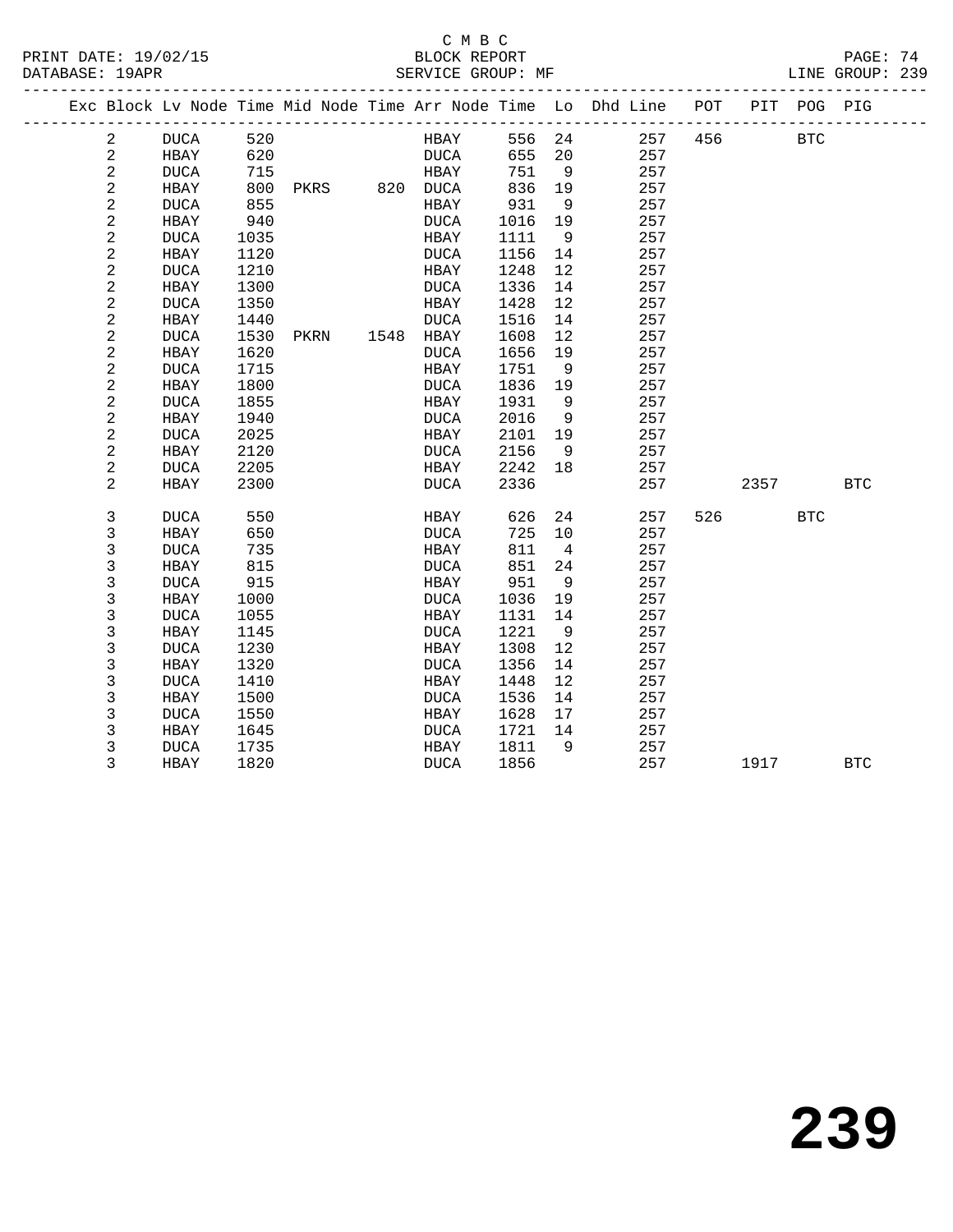#### C M B C<br>BLOCK REPORT PRINT DATE: 19/02/15 BLOCK REPORT PAGE: 75 SERVICE GROUP: MF

|    |             |      |                |      |             |        |                | Exc Block Lv Node Time Mid Node Time Arr Node Time Lo Dhd Line POT |     |      | PIT POG PIG |              |
|----|-------------|------|----------------|------|-------------|--------|----------------|--------------------------------------------------------------------|-----|------|-------------|--------------|
| 4  | DUCA        | 615  |                |      | <b>HBAY</b> | 651 19 |                | 257                                                                | 551 |      | <b>BTC</b>  |              |
| 4  | HBAY        | 710  |                |      | DUCA        | 746    | $\overline{9}$ | 257                                                                |     |      |             |              |
| 4  | <b>DUCA</b> | 755  |                |      | HBAY        | 831    | $\overline{9}$ | 257                                                                |     |      |             |              |
| 4  | HBAY        | 840  |                |      | DUCA        | 916    | 19             | 257                                                                |     |      |             |              |
| 4  | <b>DUCA</b> | 935  |                |      | HBAY        | 1011   | 9              | 257                                                                |     |      |             |              |
| 4  | HBAY        | 1020 |                |      | DUCA        | 1056   | 19             | 257                                                                |     |      |             |              |
| 4  | <b>DUCA</b> | 1115 |                |      | HBAY        | 1151   | - 9            | 257                                                                |     |      |             |              |
| 4  | HBAY        | 1200 |                |      | DUCA        | 1236   | 14             | 257                                                                |     |      |             |              |
| 4  | <b>DUCA</b> | 1250 |                |      | HBAY        | 1328   | 12             | 257                                                                |     |      |             |              |
| 4  | HBAY        | 1340 |                |      | DUCA        | 1416   | 14             | 257                                                                |     |      |             |              |
| 4  | <b>DUCA</b> | 1430 | PKRN           |      | 1448 HBAY   | 1508   | 12             | 257                                                                |     |      |             |              |
| 4  | HBAY        | 1520 |                |      | <b>DUCA</b> | 1556   | 19             | 257                                                                |     |      |             |              |
| 4  | <b>DUCA</b> | 1615 |                |      | HBAY        | 1651   | 9              | 257                                                                |     |      |             |              |
| 4  | HBAY        | 1700 |                |      | DUCA        | 1736   | 19             | 257                                                                |     |      |             |              |
| 4  | <b>DUCA</b> | 1755 |                |      | HBAY        | 1831   | 9              | 257                                                                |     |      |             |              |
| 4  | HBAY        | 1840 |                |      | DUCA        | 1916   | 9              | 257                                                                |     |      |             |              |
| 4  | <b>DUCA</b> | 1925 |                |      | HBAY        | 2001   | 14             | 257                                                                |     |      |             |              |
| 4  | HBAY        | 2015 |                |      | DUCA        | 2051   | 14             | 257                                                                |     |      |             |              |
| 4  | <b>DUCA</b> | 2105 |                |      | HBAY        | 2141   | 19             | 257                                                                |     |      |             |              |
| 4  | HBAY        | 2200 |                |      | DUCA        | 2236   | 29             | 257                                                                |     |      |             |              |
| 4  | <b>DUCA</b> | 2305 |                |      | HBAY        | 2342   | 18             | 257                                                                |     |      |             |              |
| 4  | HBAY        | 2400 |                |      | DUCA        | 2436   |                | 257                                                                |     | 2457 |             | BTC          |
| 5  | <b>DUCA</b> | 655  |                |      | HBAY        | 731    | 9              | 257                                                                | 631 |      | BTC         |              |
| 5  | HBAY        | 740  | PKRS           |      | 801 DUCA    | 816    | 19             | 257                                                                |     |      |             |              |
| 5  | <b>DUCA</b> | 835  |                |      | HBAY        | 911    | 9              | 257                                                                |     |      |             |              |
| 5  | HBAY        | 920  |                |      | DUCA        | 956    | 19             | 257                                                                |     |      |             |              |
| 5  | <b>DUCA</b> | 1015 |                |      | HBAY        | 1051   | 14             | 257                                                                |     |      |             |              |
| 5  | HBAY        | 1105 |                |      | DUCA        | 1141   | 14             | 257                                                                |     |      |             |              |
| 5  | <b>DUCA</b> | 1155 |                |      | HBAY        | 1231   | 9              | 257                                                                |     |      |             |              |
| 5  | HBAY        | 1240 |                |      | DUCA        | 1316   | 14             | 257                                                                |     |      |             |              |
| 5  | <b>DUCA</b> | 1330 |                |      | HBAY        | 1408   | 12             | 257                                                                |     |      |             |              |
| 5  | HBAY        | 1420 |                |      | DUCA        | 1456   | 14             | 257                                                                |     |      |             |              |
| 5  | <b>DUCA</b> | 1510 | PKRN 1528 HBAY |      |             | 1548   | 12             | 257                                                                |     |      |             |              |
| 5  | HBAY        | 1600 |                |      | <b>DUCA</b> | 1636   | 19             | 257                                                                |     |      |             |              |
| 5  | <b>DUCA</b> | 1655 |                |      | HBAY        | 1731   | 9              | 257                                                                |     |      |             |              |
| 5  | HBAY        | 1740 |                |      | DUCA        | 1816   | 19             | 257                                                                |     |      |             |              |
| 5  | <b>DUCA</b> | 1835 |                |      | HBAY        | 1911   | 9              | 257                                                                |     |      |             |              |
| 5  | HBAY        | 1920 |                |      | DUCA        | 1956   |                | 257                                                                |     | 2017 |             | BTC          |
| 33 | BDKI        | 452  | $HK-W$         | 455  | PBEX        | 502    | 2              | 028                                                                | 451 |      | <b>BTC</b>  |              |
| 33 | PBEX        | 504  | LOQU           | 517  | PKRS        | 537    | 1              | 239                                                                |     |      |             |              |
| 33 | PKRS        | 538  | LOQU           | 556  | CACO        | 624    | 9              | 239                                                                |     |      |             |              |
| 33 | CACO        | 633  | LOQU           | 657  | PKRS        | 721    | 6              | 239                                                                |     |      |             |              |
| 33 | PKRS        | 727  | LOQU           | 747  | CACO        | 815    | 8              | 239                                                                |     |      |             |              |
| 33 | CACO        | 823  | LOQU           | 847  | PKRS        | 913    | 4              | 239                                                                |     |      |             |              |
| 33 | PKRS        | 917  | LOQU           | 938  | CACO        | 1007   | 8              | 239                                                                |     |      |             |              |
| 33 | CACO        | 1015 | LOQU           | 1037 | PKRS        | 1106   | 10             | 239                                                                |     |      |             |              |
| 33 | PKRS        | 1116 | LOQU           | 1138 | CACO        | 1206   | 9              | 239                                                                |     |      |             |              |
| 33 | CACO        | 1215 | LOQU           | 1237 | PKRS        | 1307   | 16             | 239                                                                |     |      |             |              |
| 33 | PKRS        | 1323 | LOQU           | 1346 | CACO        | 1419   | 7              | 239                                                                |     |      |             |              |
| 33 | CACO        | 1426 | LOQU           | 1449 | PKRS        | 1519   | 11             | 239                                                                |     |      |             |              |
| 33 | PKRS        | 1530 | LOQU           | 1555 | CACO        | 1633   | 11             | 239                                                                |     |      |             |              |
| 33 | CACO        | 1644 | LOQU           | 1708 | PKRS        | 1741   | 15             | 239                                                                |     |      |             |              |
| 33 | PKRS        | 1756 | LOQU           | 1819 | CACO        | 1856   |                | 239                                                                |     | 1911 |             | $_{\rm BTC}$ |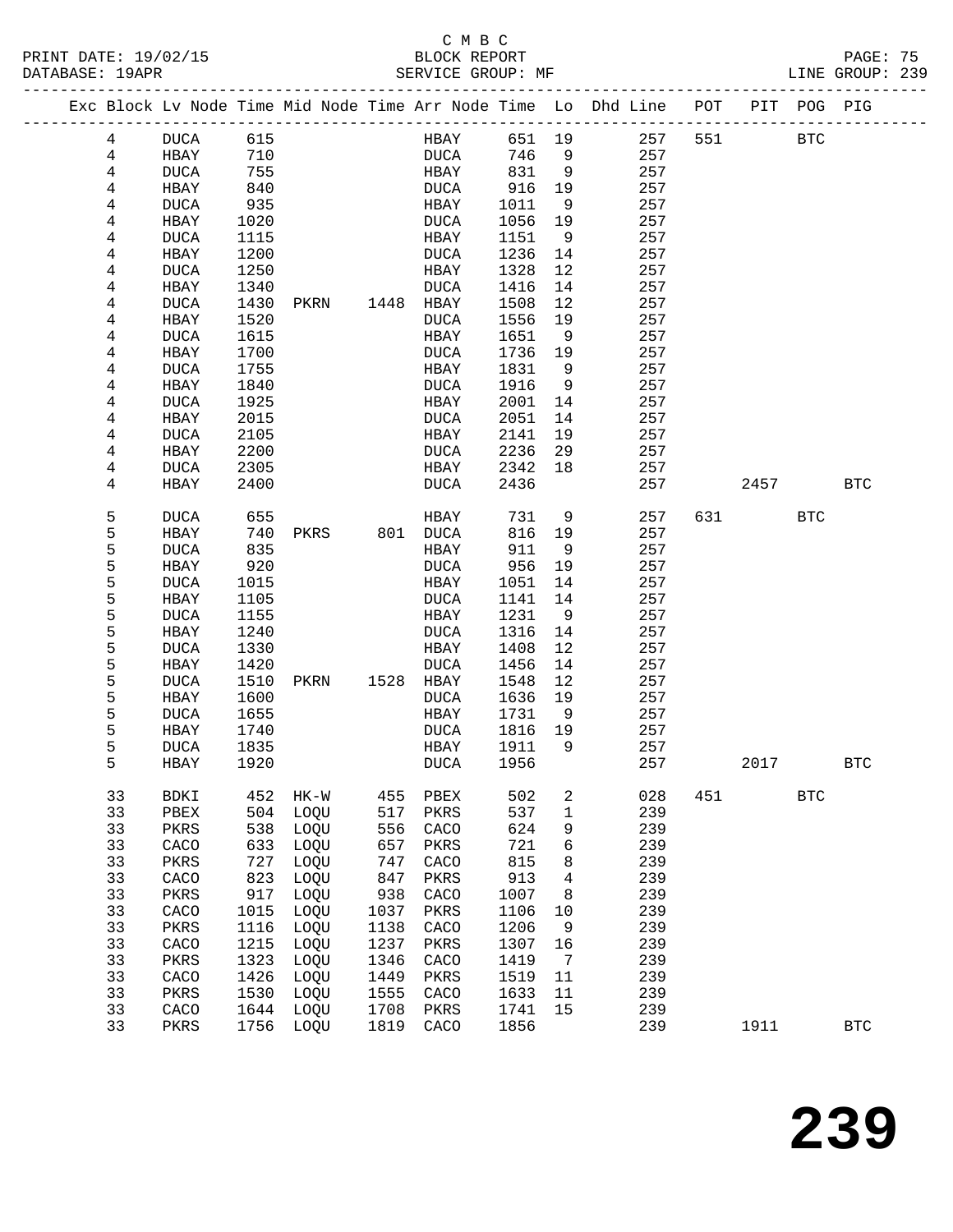|  |    |                  |      | Exc Block Lv Node Time Mid Node Time Arr Node Time Lo Dhd Line POT PIT POG PIG |            |                  |      |                         |        |     |      |            |              |
|--|----|------------------|------|--------------------------------------------------------------------------------|------------|------------------|------|-------------------------|--------|-----|------|------------|--------------|
|  | 34 | BAGA             | 520  |                                                                                |            | PBEX             | 540  | 6                       | 211    | 457 |      | <b>BTC</b> |              |
|  | 34 | PBEX             |      | 546 LOQU 559 PKRS                                                              |            |                  | 619  | $\overline{3}$          | 239    |     |      |            |              |
|  | 34 | PKRS             |      | 622 LOQU                                                                       |            | 640 CACO         | 705  | $8\phantom{1}$          | 239    |     |      |            |              |
|  | 34 | CACO             | 713  | LOQU                                                                           | 737        | PKRS             | 803  | 5                       | 239    |     |      |            |              |
|  | 34 | PKRS             | 808  | LOQU                                                                           | 828        | CACO             | 857  | 8                       | 239    |     |      |            |              |
|  | 34 | CACO             | 905  | LOQU                                                                           | 928        | PKRS             | 952  | 5                       | 239    |     |      |            |              |
|  | 34 | PKRS             | 957  | LOQU                                                                           | 1018       | CACO             | 1046 | 9                       | 239    |     |      |            |              |
|  | 34 | CACO             | 1055 | LOQU                                                                           | 1117       | PKRS             | 1147 | 9                       | 239    |     |      |            |              |
|  | 34 | PKRS             | 1156 | LOQU                                                                           | 1218       | CACO             | 1248 | 8                       | 239    |     |      |            |              |
|  | 34 | CACO             | 1256 | LOQU                                                                           | 1318       | PKRS             | 1348 | 15                      | 239    |     |      |            |              |
|  | 34 | PKRS             | 1403 | LOQU                                                                           | 1426       | CACO             | 1459 | $\overline{7}$          | 239    |     |      |            |              |
|  | 34 | CACO             | 1506 | LOQU                                                                           | 1529       | PKRS             | 1559 | 11                      | 239    |     |      |            |              |
|  | 34 | PKRS             | 1610 | LOQU                                                                           | 1635       | CACO             | 1714 | 11                      | 239    |     |      |            |              |
|  | 34 | CACO             | 1725 | LOQU                                                                           | 1750       | PKRS             | 1820 | 7                       | 239    |     |      |            |              |
|  | 34 | PKRS             | 1827 | LOQU                                                                           | 1848       | CACO             | 1917 |                         | 239    |     | 1932 |            | <b>BTC</b>   |
|  |    |                  |      |                                                                                |            |                  |      |                         |        |     |      |            |              |
|  | 35 | UNDE             | 526  | PBEX                                                                           | 545        | BUB <sub>2</sub> | 610  | 10                      | 210    |     | 503  | <b>BTC</b> |              |
|  | 35 | BUB <sub>2</sub> | 620  | PBEX                                                                           | 644        | UNDE             | 702  | 5                       | 210    |     |      |            |              |
|  | 35 | UNDE             | 707  | PBEX                                                                           | 727        | BUB2             | 754  | 8                       | 210    |     |      |            |              |
|  | 35 | BUB <sub>2</sub> | 802  | PBEX                                                                           | 832        | UNDE             | 853  | 6                       | 210    |     |      |            |              |
|  | 35 | UNDE             | 859  | PBEX                                                                           | 922        | BUB2             | 952  | $7\phantom{.0}$         | 18 210 |     |      |            |              |
|  | 35 | PKRS             | 1017 | LOQU                                                                           | 1038       | CACO             | 1106 | 9                       | 239    |     |      |            |              |
|  | 35 | CACO             | 1115 | LOQU                                                                           | 1137       | PKRS             | 1207 | $6\overline{6}$         | 239    |     |      |            |              |
|  | 35 | PKRS             | 1213 | LOQU                                                                           | 1236       | CACO             | 1309 | $7\overline{ }$         | 239    |     |      |            |              |
|  | 35 | CACO             | 1316 | LOQU                                                                           | 1339       | PKRS             | 1409 | 14                      | 239    |     |      |            |              |
|  | 35 | PKRS             | 1423 | LOQU                                                                           | 1446       | CACO             | 1519 | 12                      | 239    |     |      |            |              |
|  | 35 | CACO             | 1531 | LOQU                                                                           | 1557       | PKRS             | 1629 | 12                      | 239    |     |      |            |              |
|  | 35 | PKRS             | 1641 | LOQU                                                                           | 1706       | CACO             | 1745 | 10                      | 239    |     |      |            |              |
|  | 35 | CACO             | 1755 | LOQU                                                                           | 1820       | PKRS             | 1849 | $4\overline{4}$         | 239    |     |      |            |              |
|  | 35 | PKRS             | 1853 | LOQU                                                                           | 1913       | CACO             | 1941 | 12                      | 239    |     |      |            |              |
|  | 35 | CACO             | 1953 | LOQU                                                                           | 2015       | PKRS             | 2040 | 14                      | 239    |     |      |            |              |
|  | 35 | PKRS             | 2054 | LOQU                                                                           | 2113       | CACO             | 2142 |                         | 239    |     | 2154 |            | <b>BTC</b>   |
|  |    |                  |      |                                                                                |            |                  |      |                         |        |     |      |            |              |
|  | 36 | BDKI             | 509  | HK-W                                                                           | 512        | PBEX             | 519  | 2                       | 028    | 508 |      | <b>BTC</b> |              |
|  | 36 | PBEX             | 521  | LOQU                                                                           | 534        | PKRS             | 554  | $\overline{\mathbf{3}}$ | 239    |     |      |            |              |
|  | 36 | PKRS             | 557  | LOQU                                                                           | 615        | CACO             | 642  | 11                      | 239    |     |      |            |              |
|  | 36 | CACO             | 653  | LOQU                                                                           | 717<br>807 | PKRS             | 743  | $\overline{4}$          | 239    |     |      |            |              |
|  | 36 | PKRS             | 747  | LOQU                                                                           |            | CACO             | 835  | 10                      | 239    |     |      |            |              |
|  | 36 | CACO             |      | 845 LOQU                                                                       |            | 908 PKRS         | 932  | 5                       | 239    |     |      |            |              |
|  | 36 | PKRS             |      | 937 LOQU 958 CACO 1026 9                                                       |            |                  |      |                         | 239    |     |      |            |              |
|  | 36 | CACO             | 1035 | LOQU                                                                           | 1057       | PKRS             | 1127 | 9                       | 239    |     |      |            |              |
|  | 36 | PKRS             | 1136 | LOQU                                                                           | 1158       | CACO             | 1228 | 8                       | 239    |     |      |            |              |
|  | 36 | CACO             | 1236 | LOQU                                                                           | 1258       | PKRS             | 1328 | 15                      | 239    |     |      |            |              |
|  | 36 | PKRS             | 1343 | LOQU                                                                           | 1406       | CACO             | 1439 | 7                       | 239    |     |      |            |              |
|  | 36 | CACO             | 1446 | LOQU                                                                           | 1509       | PKRS             | 1539 | 11                      | 239    |     |      |            |              |
|  | 36 | PKRS             | 1550 | LOQU                                                                           | 1615       | CACO             | 1654 | 10                      | 239    |     |      |            |              |
|  | 36 | CACO             | 1704 | LOQU                                                                           | 1729       | PKRS             | 1759 | 8                       | 239    |     |      |            |              |
|  | 36 | PKRS             | 1807 | LOQU                                                                           | 1828       | CACO             | 1857 | 11                      | 239    |     |      |            |              |
|  | 36 | CACO             | 1908 | LOQU                                                                           | 1930       | PKRS             | 1955 | 14                      | 239    |     |      |            |              |
|  | 36 | PKRS             | 2009 | LOQU                                                                           | 2028       | CACO             | 2057 | 11                      | 239    |     |      |            |              |
|  | 36 | CACO             | 2108 | LOQU                                                                           | 2130       | PKRS             | 2155 |                         | 239    |     | 2217 |            | $_{\rm BTC}$ |
|  |    |                  |      |                                                                                |            |                  |      |                         |        |     |      |            |              |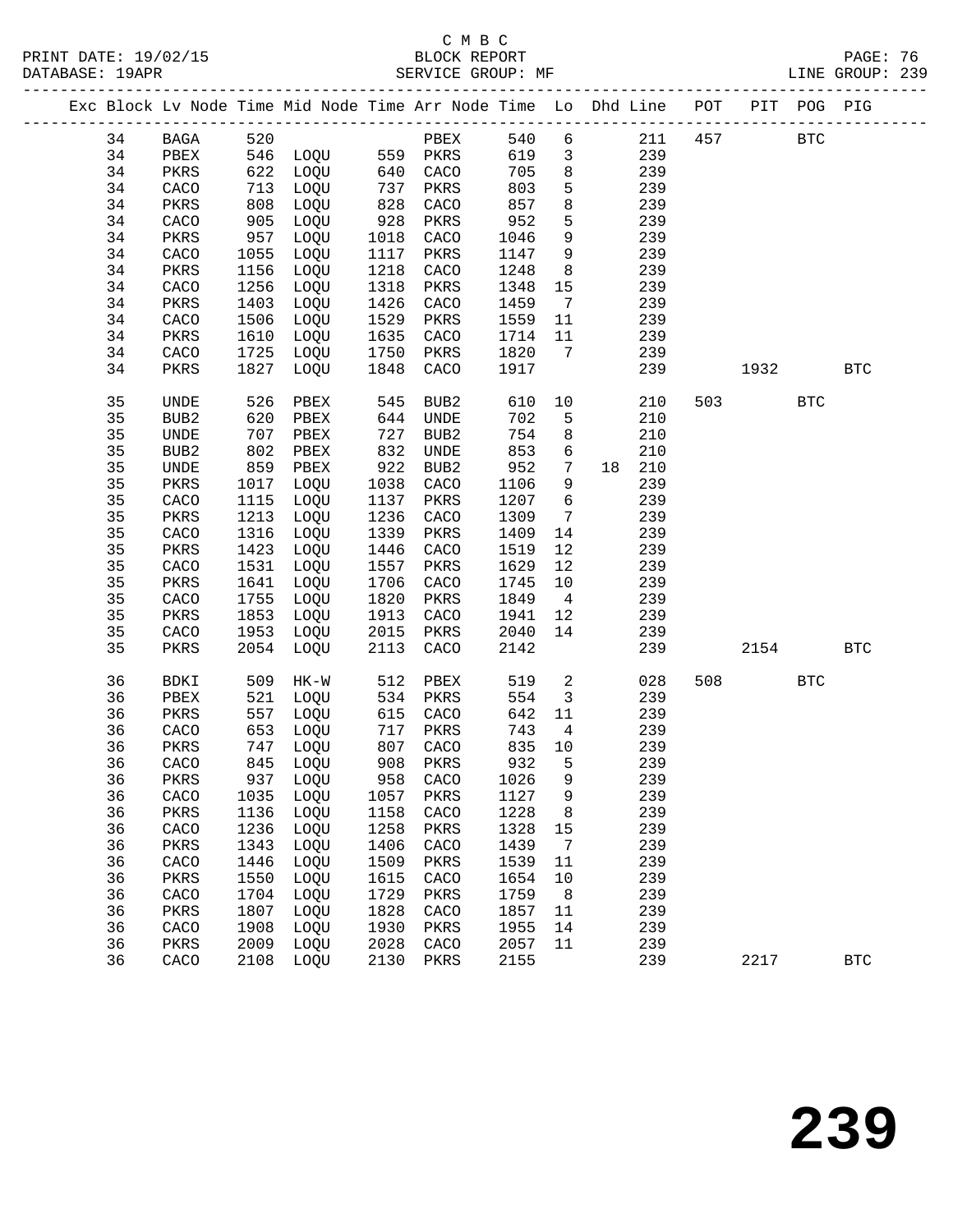|    |      |      |                                 |                                           |          |      |                              | Exc Block Lv Node Time Mid Node Time Arr Node Time Lo Dhd Line POT PIT POG PIG |     |       |            |              |
|----|------|------|---------------------------------|-------------------------------------------|----------|------|------------------------------|--------------------------------------------------------------------------------|-----|-------|------------|--------------|
| 37 | PKRS |      | 612 LOQU 630 CACO               |                                           |          | 655  | 8                            | 239                                                                            | 542 |       | <b>BTC</b> |              |
| 37 | CACO |      | 703 LOQU                        | $\begin{array}{c} 721 \\ 817 \end{array}$ | 727 PKRS | 753  | $\overline{4}$               | 239                                                                            |     |       |            |              |
| 37 | PKRS | 757  | LOQU                            |                                           | CACO     | 845  | 10                           | 239                                                                            |     |       |            |              |
| 37 | CACO | 855  | LOQU                            | 918                                       | PKRS     | 942  | 5                            | 239                                                                            |     |       |            |              |
| 37 | PKRS | 947  | LOQU                            | 1008                                      | CACO     | 1036 | 9                            | 239                                                                            |     |       |            |              |
| 37 | CACO | 1045 | LOQU                            | 1107                                      | PKRS     | 1137 | 9                            | 239                                                                            |     |       |            |              |
| 37 | PKRS | 1146 | LOQU                            | 1208                                      | CACO     | 1238 | 8 <sup>8</sup>               | 239                                                                            |     |       |            |              |
| 37 | CACO | 1246 | LOQU                            | 1308                                      | PKRS     | 1338 | 15                           | 239                                                                            |     |       |            |              |
| 37 | PKRS | 1353 | LOQU                            | 1416                                      | CACO     | 1449 | $7\phantom{.0}\phantom{.0}7$ | 239                                                                            |     |       |            |              |
| 37 | CACO | 1456 | LOQU                            | 1519                                      | PKRS     | 1549 | 11                           | 239                                                                            |     |       |            |              |
| 37 | PKRS | 1600 | LOQU                            | 1625                                      | CACO     | 1704 | 11                           | 239                                                                            |     |       |            |              |
| 37 | CACO | 1715 | LOQU                            | 1740                                      | PKRS     | 1810 | $\overline{7}$               | 239                                                                            |     |       |            |              |
| 37 | PKRS | 1817 | LOQU                            | 1838                                      | CACO     | 1907 | 16                           | 239                                                                            |     |       |            |              |
| 37 | CACO | 1923 | LOQU                            | 1945                                      | PKRS     | 2010 | 14                           | 239                                                                            |     |       |            |              |
| 37 | PKRS | 2024 | LOQU                            | 2043                                      | CACO     | 2112 | 11                           | 239                                                                            |     |       |            |              |
| 37 | CACO | 2123 | LOQU                            | 2145                                      | PKRS     | 2210 | $\overline{0}$               | 239                                                                            |     |       |            |              |
| 37 | PKRS | 2210 | LOQU                            | 2229                                      | CACO     | 2258 | 11                           | 239                                                                            |     |       |            |              |
| 37 | CACO | 2309 | LOQU                            | 2328                                      | PKRS     | 2351 | 19                           | 239                                                                            |     |       |            |              |
| 37 | PKRS | 2410 | LOQU                            | 2428                                      | CACO     | 2455 | 20                           | 239                                                                            |     |       |            |              |
| 37 | CACO | 2515 | LOQU                            | 2534                                      | PKRS     | 2555 |                              | 239                                                                            |     | 2617  |            | $_{\rm BTC}$ |
| 38 | PBEX | 601  | LOQU                            | 614                                       | PKRS     | 634  | $7\phantom{.0}$              | 239                                                                            |     | 549   | <b>BTC</b> |              |
| 38 | PKRS | 641  | LOQU                            | 700                                       | CACO     | 727  | $6\overline{6}$              | 239                                                                            |     |       |            |              |
| 38 | CACO | 733  | LOQU                            | 757                                       | PKRS     | 823  | 5                            | 239                                                                            |     |       |            |              |
| 38 | PKRS | 828  | LOQU                            | 848                                       | CACO     | 917  | $8\phantom{1}$               | 239                                                                            |     |       |            |              |
| 38 | CACO | 925  | LOQU                            | 948                                       | PKRS     | 1012 | 15                           | 239                                                                            |     |       |            |              |
| 38 | PKRS | 1027 | LOQU                            | 1048                                      | CACO     | 1116 | 9                            | 239                                                                            |     |       |            |              |
| 38 | CACO | 1125 | LOQU                            | 1147                                      | PKRS     | 1217 | $6\overline{6}$              | 239                                                                            |     |       |            |              |
| 38 | PKRS | 1223 | LOQU                            | 1246                                      | CACO     | 1319 | $7\overline{ }$              | 239                                                                            |     |       |            |              |
| 38 | CACO | 1326 | LOQU                            | 1349                                      | PKRS     | 1419 | 12                           | 239                                                                            |     |       |            |              |
| 38 | PKRS | 1431 | LOQU                            | 1456                                      | CACO     | 1531 | 13                           | 239                                                                            |     |       |            |              |
| 38 | CACO | 1544 | LOQU                            | 1608                                      | PKRS     | 1640 | 11                           | 239                                                                            |     |       |            |              |
| 38 | PKRS | 1651 | LOQU                            | 1716                                      | CACO     | 1755 | 10                           | 239                                                                            |     |       |            |              |
| 38 | CACO | 1805 | LOQU                            | 1828                                      | PKRS     | 1855 |                              | 239                                                                            |     | 1925  |            | <b>BTC</b>   |
| 39 | CACO | 608  | LOQU                            | 629                                       | PKRS     | 650  | $6\overline{6}$              | 239                                                                            |     | 551 7 | <b>BTC</b> |              |
| 39 | PKRS | 656  | LOQU                            |                                           | 716 CACO | 744  | 9                            | 239                                                                            |     |       |            |              |
| 39 | CACO | 753  | LOQU                            |                                           | 817 PKRS | 843  | $\overline{4}$               | 239                                                                            |     |       |            |              |
| 39 | PKRS |      | 847 LOQU                        | 908                                       | CACO     | 937  | 8                            | 239                                                                            |     |       |            |              |
| 39 |      |      | CACO 945 LOQU 1008 PKRS 1033 14 |                                           |          |      |                              | 239                                                                            |     |       |            |              |
| 39 | PKRS | 1047 | LOQU                            | 1108                                      | CACO     | 1136 | 9                            | 239                                                                            |     |       |            |              |
| 39 | CACO | 1145 | LOQU                            | 1207                                      | PKRS     | 1237 | 6                            | 239                                                                            |     |       |            |              |
| 39 | PKRS | 1243 | LOQU                            | 1306                                      | CACO     | 1340 | 6                            | 239                                                                            |     |       |            |              |
| 39 | CACO | 1346 | LOQU                            | 1409                                      | PKRS     | 1439 | 12                           | 239                                                                            |     |       |            |              |
| 39 | PKRS | 1451 | LOQU                            | 1516                                      | CACO     | 1551 | 13                           | 239                                                                            |     |       |            |              |
| 39 | CACO | 1604 | LOQU                            | 1628                                      | PKRS     | 1701 | 12                           | 239                                                                            |     |       |            |              |
| 39 | PKRS | 1713 | LOQU                            | 1737                                      | CACO     | 1815 |                              | 239                                                                            |     | 1830  |            | <b>BTC</b>   |
|    |      |      |                                 |                                           |          |      |                              |                                                                                |     |       |            |              |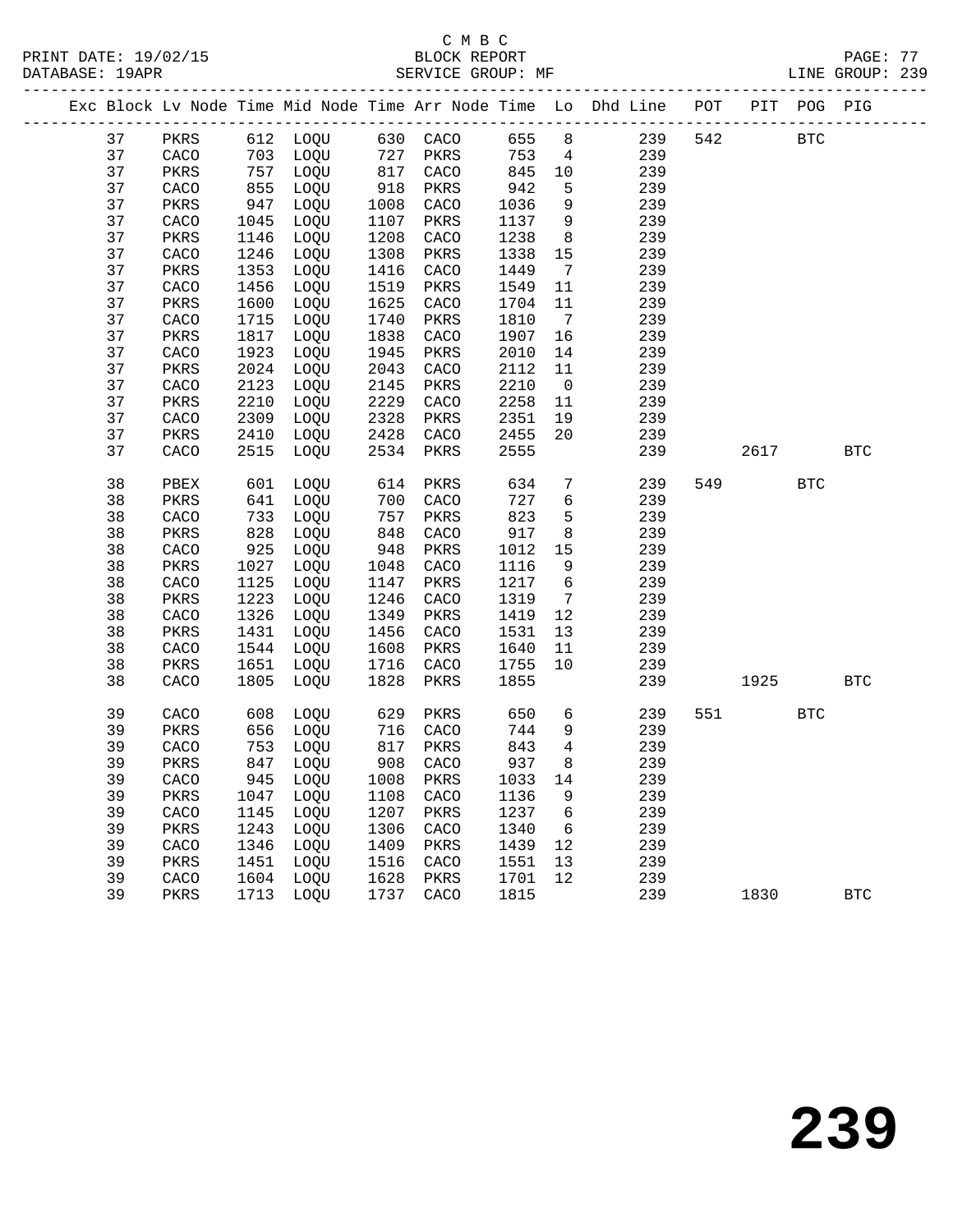# C M B C<br>BLOCK REPORT

| 40       |               |              |                                                                                   |              |                        |                 |                                    | PKRS 632 LOQU 650 CACO 716 7 239 602 BTC |     |      |                      |              |  |
|----------|---------------|--------------|-----------------------------------------------------------------------------------|--------------|------------------------|-----------------|------------------------------------|------------------------------------------|-----|------|----------------------|--------------|--|
| 40       |               |              |                                                                                   |              |                        |                 |                                    | CACO 723 LOQU 747 PKRS 813 5 239         |     |      |                      |              |  |
| 40       | PKRS          |              | 818 LOQU 838 CACO 907 8<br>915 LOQU 938 PKRS 1002 5<br>1007 LOQU 1028 CACO 1056 9 |              |                        |                 |                                    | 239                                      |     |      |                      |              |  |
| 40       | CACO          |              |                                                                                   |              |                        |                 |                                    | 239                                      |     |      |                      |              |  |
| 40       | PKRS          | 1007         | LOQU                                                                              | 1028         | CACO                   | 1056            |                                    | 9<br>239                                 |     |      |                      |              |  |
| 40       | CACO          | 1105         | LOQU                                                                              | 1127         | PKRS                   | 1157 7          |                                    | 239                                      |     |      |                      |              |  |
| 40       | PKRS          | 1204         | LOQU                                                                              | 1227         | CACO                   | 1300            | $6\overline{6}$                    | 239                                      |     |      |                      |              |  |
| 40       | CACO          | 1306         | LOQU                                                                              | 1329         | PKRS                   | 1359 14         |                                    | 239                                      |     |      |                      |              |  |
| 40       | PKRS          | 1413         | LOQU                                                                              | 1436         | CACO                   | 1509            | $\begin{array}{c}\n7\n\end{array}$ | 239                                      |     |      |                      |              |  |
| 40       | CACO          | 1516         | LOQU                                                                              | 1539         | PKRS                   | 1609            | 11                                 | 239                                      |     |      |                      |              |  |
| 40       | PKRS          | 1620         | LOQU                                                                              | 1645         | CACO                   | 1724            | 10                                 | 239                                      |     |      |                      |              |  |
| 40       | CACO          | 1734         | LOQU                                                                              | 1759         | PKRS                   | 1829            | 9                                  | 239                                      |     |      |                      |              |  |
| 40       | PKRS          | 1838         | LOQU                                                                              | 1858         | CACO                   | 1926            | 12                                 | 239                                      |     |      |                      |              |  |
| 40       | CACO          | 1938         | LOQU                                                                              | 2000         | PKRS                   | 2025            | 14                                 | 239                                      |     |      |                      |              |  |
| 40       | PKRS          | 2039         | LOQU                                                                              | 2058         | CACO                   | 2127            | 13                                 | 239                                      |     |      |                      |              |  |
| 40       | CACO          | 2140         | LOQU                                                                              | 2200         | PKRS                   | 2226            | 13                                 | 239                                      |     |      |                      |              |  |
| 40       | PKRS          | 2239         | LOQU                                                                              | 2258<br>2358 | CACO                   | 2327            | 12                                 | 239                                      |     |      |                      |              |  |
| 40       | CACO          | 2339         | LOQU                                                                              |              | PKRS                   | 2419            | 21                                 | 239                                      |     |      |                      |              |  |
| 40       | PKRS<br>CACO  | 2440<br>2525 | LOQU 2458 CACO                                                                    |              |                        | 2525<br>2531    | 1                                  | $0$ 239<br>239                           |     |      |                      |              |  |
| 40<br>40 |               |              |                                                                                   |              | PBEX                   | 2554            |                                    | $4\overline{ }$<br>5 209                 |     |      |                      |              |  |
| 40       | PBEX<br>HODM  |              |                                                                                   |              |                        | 2648            |                                    | N24                                      |     | 2703 |                      | <b>BTC</b>   |  |
|          |               |              |                                                                                   |              |                        |                 |                                    |                                          |     |      |                      |              |  |
| 41       | CACO          | 621          | LOQU                                                                              | 643          | PKRS                   | 706             | 1                                  | 239                                      |     | 604  | <b>BTC</b>           |              |  |
| 41       | PKRS          | 707<br>803   | LOQU                                                                              | 727          | CACO                   | 755             | 8                                  | 239                                      |     |      |                      |              |  |
| 41       | CACO          |              | LOQU                                                                              | 827          | PKRS                   | 853             |                                    | $4\overline{ }$<br>239                   |     |      |                      |              |  |
| 41       | PKRS          | 857          | LOQU                                                                              | 918          | CACO                   | 947             | 8                                  | 239                                      |     |      |                      |              |  |
| 41       | CACO          | 955          | LOQU                                                                              | 1018         | PKRS                   | 1043            | 14                                 | 239                                      |     |      |                      |              |  |
| 41       | PKRS          | 1057         | LOQU                                                                              | 1118         | CACO                   | 1146            | 9                                  | 239                                      |     |      |                      |              |  |
| 41       | CACO          | 1155         | LOQU                                                                              | 1217         | PKRS                   | 1247 6          |                                    | 239                                      |     |      |                      |              |  |
| 41       | PKRS          | 1253         | LOQU                                                                              | 1316         | CACO                   | 1350            |                                    | 6 <sup>6</sup><br>239                    |     |      |                      |              |  |
| 41       | CACO          | 1356         | LOQU                                                                              | 1419         | PKRS                   | 1449            | 12                                 | 239                                      |     |      |                      |              |  |
| 41       | PKRS          | 1501         | LOQU                                                                              | 1526         | CACO                   | 1601            | 13                                 | 239                                      |     |      |                      |              |  |
| 41       | CACO          | 1614         | LOQU                                                                              | 1638         | PKRS                   | 1711 9          |                                    | 239<br>239                               |     |      |                      |              |  |
| 41       | PKRS          | 1720<br>1825 | LOQU                                                                              |              | 1744 CACO<br>1849 PKRS | 1825 0          |                                    |                                          |     |      |                      |              |  |
| 41<br>41 | CACO<br>PKRS  | 1923         | LOQU<br>LOQU                                                                      |              | 1943 CACO              | 1916<br>2011 12 |                                    | 7 239<br>239                             |     |      |                      |              |  |
| 41       | CACO          |              |                                                                                   |              |                        |                 |                                    | 2023 LOQU 2045 PKRS 2110 239             |     | 2132 |                      | $_{\rm BTC}$ |  |
|          |               |              |                                                                                   |              |                        |                 |                                    |                                          |     |      |                      |              |  |
| 42       | PKRS          | 650          | LOQU                                                                              | 709          | CACO                   | 736             | 7                                  | 239                                      | 620 |      | $\operatorname{BTC}$ |              |  |
| 42       | CACO          | 743          | LOQU                                                                              | 807          | PKRS                   | 833             | 4                                  | 239                                      |     |      |                      |              |  |
| 42       | PKRS          | 837          | LOQU                                                                              | 858          | CACO                   | 927             | 8                                  | 239                                      |     |      |                      |              |  |
| 42       | CACO          | 935          | LOQU                                                                              | 958          | PKRS                   | 1023            | 14                                 | 239                                      |     |      |                      |              |  |
| 42       | PKRS          | 1037         | LOQU                                                                              | 1058         | CACO                   | 1126            | 9                                  | 239                                      |     |      |                      |              |  |
| 42       | CACO          | 1135         | LOQU                                                                              | 1157         | PKRS                   | 1227            | 6                                  | 239                                      |     |      |                      |              |  |
| $4\,2$   | $\mbox{PKRS}$ | 1233         | LOQU                                                                              | 1256         | CACO                   | 1330            | 6                                  | 239                                      |     |      |                      |              |  |
| 42       | CACO          | 1336         | LOQU                                                                              | 1359         | PKRS                   | 1429            | 12                                 | 239                                      |     |      |                      |              |  |
| 42       | PKRS          | 1441         | LOQU                                                                              | 1506         | CACO                   | 1541            | 13                                 | 239                                      |     |      |                      |              |  |
| 42       | CACO          | 1554         | LOQU                                                                              | 1618         | PKRS                   | 1651            | 12                                 | 239                                      |     |      |                      |              |  |
| 42       | $\mbox{PKRS}$ | 1703         | LOQU                                                                              | 1727         | CACO                   | 1805            | 10                                 | 239                                      |     |      |                      |              |  |
| 42<br>42 | CACO          | 1815         | LOQU                                                                              | 1839         | PKRS                   | 1906            | 2                                  | 239                                      |     |      |                      |              |  |
| 42       | PKRS<br>CACO  | 1908<br>2008 | LOQU<br>LOQU                                                                      | 1928<br>2030 | CACO<br>PKRS           | 1956<br>2055    | 12<br>14                           | 239<br>239                               |     |      |                      |              |  |
|          |               |              |                                                                                   |              |                        |                 |                                    |                                          |     |      |                      |              |  |

 42 PKRS 2109 LOQU 2128 CACO 2157 12 239 42 CACO 2209 LOQU 2229 PKRS 2255 14 239 42 PKRS 2309 LOQU 2328 CACO 2357 12 239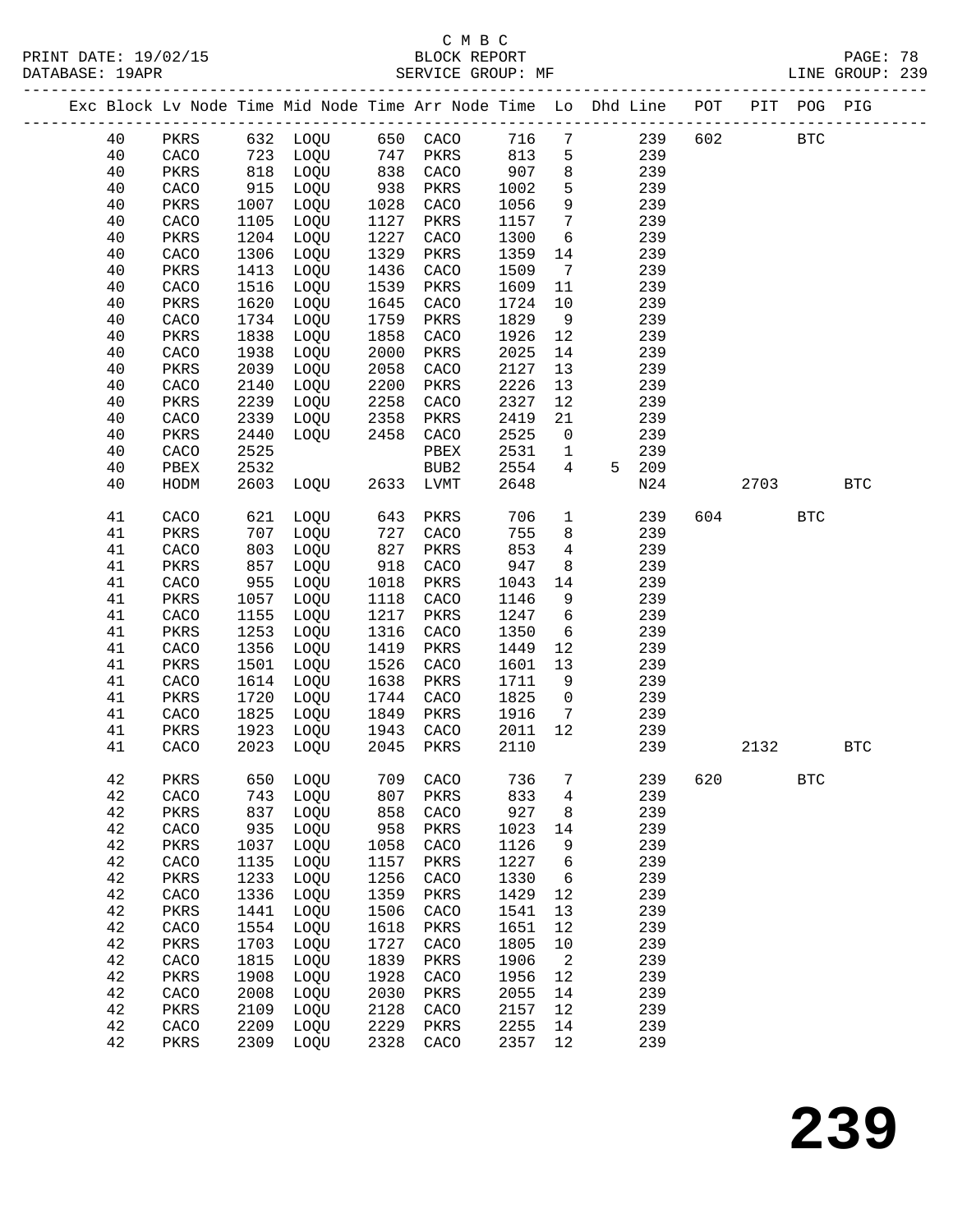# C M B C<br>BLOCK REPORT

LINE GROUP: 239

|        |              |      |                          |      |                   |         |                         | Exc Block Lv Node Time Mid Node Time Arr Node Time Lo Dhd Line POT PIT POG PIG |      |      |              |            |
|--------|--------------|------|--------------------------|------|-------------------|---------|-------------------------|--------------------------------------------------------------------------------|------|------|--------------|------------|
| 42     | CACO         |      | 2409 LOQU 2428 PKRS 2449 |      |                   |         |                         | 239                                                                            | 2511 |      |              | <b>BTC</b> |
| 43     | BDKI         |      | 623 HK-W                 |      | 627 PBEX          | 635 2   |                         | 028                                                                            | 622  |      | <b>BTC</b>   |            |
| 43     | ${\tt PBEX}$ | 637  | LOQU                     | 650  | PKRS              | 710     | $7\overline{ }$         | 239                                                                            |      |      |              |            |
| 43     | PKRS         | 717  | LOQU                     | 737  | CACO              | 805     | 8 <sup>8</sup>          | 239                                                                            |      |      |              |            |
| 43     | CACO         | 813  | LOQU                     | 837  | PKRS              | 903     | $4\overline{ }$         | 239                                                                            |      |      |              |            |
| 43     | PKRS         | 907  | LOQU                     | 928  | CACO              | 957     | $7\overline{ }$         | 239                                                                            |      |      |              |            |
| 43     | CACO         | 1004 | LOQU                     | 1027 | PKRS              | 1052    | 15                      | 239                                                                            |      |      |              |            |
| 43     | PKRS         | 1107 | LOQU                     | 1129 | CACO              | 1157    | 8 <sup>8</sup>          | 239                                                                            |      |      |              |            |
| 43     | CACO         | 1205 | LOQU                     | 1227 | PKRS              | 1257    | 17                      | 239                                                                            |      |      |              |            |
| 43     | PKRS         | 1314 | LOQU                     | 1337 | CACO              | 1410    | 6                       | 239                                                                            |      |      |              |            |
| 43     | CACO         | 1416 | LOQU                     | 1439 | PKRS              | 1509    | 12                      | 239                                                                            |      |      |              |            |
| 43     | PKRS         | 1521 | LOQU                     | 1546 | CACO              | 1624    | 10                      | 239                                                                            |      |      |              |            |
| 43     | CACO         | 1634 | LOQU                     | 1658 | PKRS              | 1731    | 15                      | 239                                                                            |      |      |              |            |
| 43     | PKRS         | 1746 | LOQU                     | 1809 | CACO              | 1850    | $\overline{0}$          | 239                                                                            |      |      |              |            |
| 43     | CACO         | 1850 | LOQU                     | 1913 | PKRS              | 1941    | 13                      | 239                                                                            |      |      |              |            |
| 43     | PKRS         | 1954 | LOQU                     | 2013 | CACO              | 2042    | 11                      | 239                                                                            |      |      |              |            |
| 43     | CACO         | 2053 | LOQU                     | 2115 | PKRS              | 2140    |                         | 239                                                                            |      | 2202 |              | <b>BTC</b> |
| $4\,4$ | CACO         | 643  | LOQU                     | 707  | PKRS              | 731     |                         | $6\overline{6}$<br>239                                                         | 626  |      | $_{\rm BTC}$ |            |
| 44     | PKRS         | 737  | LOOU                     | 757  | CACO              | 825 10  |                         | 239                                                                            |      |      |              |            |
| 44     | CACO         | 835  | LOQU                     | 858  | PKRS              | 922     | 5 <sup>5</sup>          | 239                                                                            |      |      |              |            |
| 44     | PKRS         | 927  | LOQU                     | 948  | CACO              | 1016    | 9                       | 239                                                                            |      |      |              |            |
| 44     | CACO         | 1025 | LOQU                     | 1047 | PKRS              | 1116    | 10                      | 239                                                                            |      |      |              |            |
| 44     | PKRS         | 1126 | LOQU                     | 1148 | CACO              | 1216    | 9                       | 239                                                                            |      |      |              |            |
| 44     | CACO         | 1225 | LOQU                     | 1247 | PKRS              | 1317    | 16                      | 239                                                                            |      |      |              |            |
| 44     | PKRS         | 1333 | LOQU                     | 1356 | CACO              | 1429    | $7\overline{ }$         | 239                                                                            |      |      |              |            |
| 44     | ${\tt CACO}$ | 1436 | LOQU                     | 1459 | PKRS              | 1529    | 11                      | 239                                                                            |      |      |              |            |
| 44     | PKRS         | 1540 | LOQU                     | 1605 | CACO              | 1644    | 10                      | 239                                                                            |      |      |              |            |
| 44     | CACO         | 1654 | LOQU                     | 1718 | PKRS              | 1751    | $7\overline{ }$         | 20 239                                                                         |      |      |              |            |
| 44     | STST         | 1818 | EDRI                     | 1846 | MOGL              | 1856    | $\overline{0}$          | 246                                                                            |      |      |              |            |
| 44     | MOGL         | 1856 | <b>WE28</b>              | 1902 | LOQU              | 1914    | 18                      | 246                                                                            |      |      |              |            |
| 44     | LOQU         | 1932 | 15GB                     | 1947 | UNDE              | 1959    | 6                       | 228                                                                            |      |      |              |            |
| 44     | <b>UNDE</b>  | 2005 | GB15                     | 2017 | LOQU              | 2027    | 5 <sup>5</sup>          | 228                                                                            |      |      |              |            |
| $4\,4$ | LOQU         | 2032 | LN15                     | 2041 | PRRO              | 2056    | 13                      | 230                                                                            |      |      |              |            |
| 44     | PRRO         | 2109 | LS15                     | 2118 | LOQU              | 2124    | 8 <sup>8</sup>          | 230                                                                            |      |      |              |            |
| 44     | LOQU         | 2132 | 15GB                     | 2144 | UNDE              | 2155    | 12                      | 228                                                                            |      |      |              |            |
| 44     | UNDE         | 2207 | GB15                     | 2217 | LOQU              | 2226    | $6\overline{6}$         | 228                                                                            |      |      |              |            |
| 44     | LOQU         | 2232 | LN15                     | 2240 | PRRO              | 2255    | 15                      | 230                                                                            |      |      |              |            |
| 44     | PRRO         | 2310 | LS15                     | 2318 | LOOU              | 2324    | 8 <sup>8</sup>          | 230                                                                            |      |      |              |            |
| 44     | LOQU         | 2332 | 15GB                     | 2344 | UNDE              | 2355    | 12                      | 228                                                                            |      |      |              |            |
| 44     | UNDE         | 2407 | GB15                     | 2417 | LOQU              | 2426    | 6                       | 228                                                                            |      |      |              |            |
| 44     | LOQU         | 2432 | LN15                     | 2440 | PRRO              | 2454 17 |                         | 230                                                                            |      |      |              |            |
| 44     | PRRO         | 2511 | LS15                     | 2518 | LOQU<br>2549 UNDE | 2523    | 15                      | 230                                                                            |      |      |              |            |
| 44     | LOQU         | 2538 | 15GB                     |      |                   | 2558    | $\overline{\mathbf{3}}$ | 228<br>228                                                                     |      |      |              |            |
| 44     | UNDE         | 2601 |                          |      | GB15              | 2612    |                         |                                                                                |      | 2626 |              | <b>BTC</b> |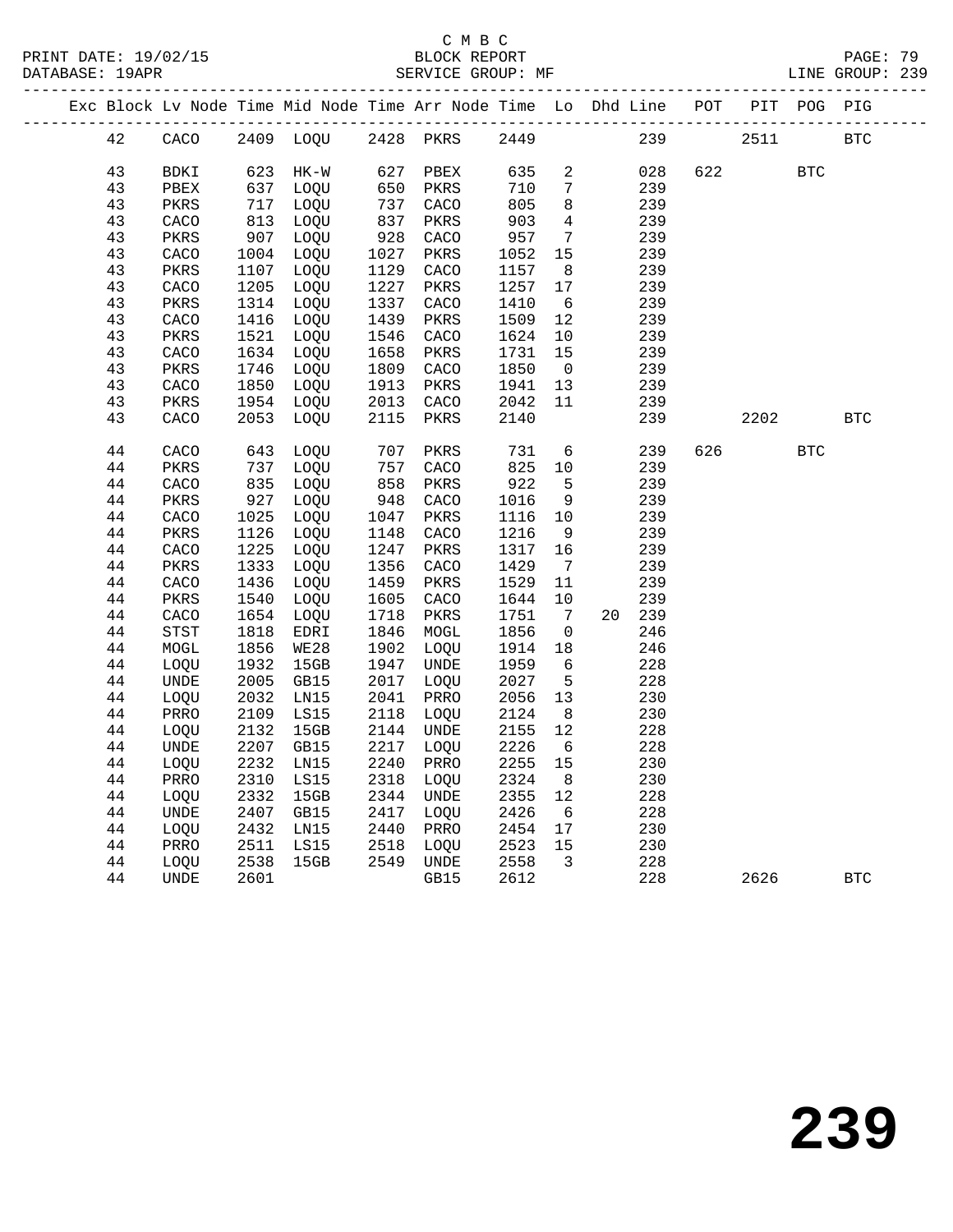|          |    |             |      |                                            |      | Exc Block Lv Node Time Mid Node Time Arr Node Time Lo Dhd Line POT PIT POG PIG |         |                 |    |        |      |                                                                                                             |              |              |
|----------|----|-------------|------|--------------------------------------------|------|--------------------------------------------------------------------------------|---------|-----------------|----|--------|------|-------------------------------------------------------------------------------------------------------------|--------------|--------------|
|          | 51 | PKRS        |      |                                            |      | 1303 LOQU 1326 CACO                                                            |         |                 |    |        |      | 1359 7 239 1233                                                                                             | <b>BTC</b>   |              |
|          | 51 | CACO        |      |                                            |      |                                                                                | 1459 12 |                 |    | 239    |      |                                                                                                             |              |              |
|          | 51 | PKRS        |      | 1406 LOQU 1429 PKRS<br>1511 LOQU 1536 CACO |      |                                                                                | 1611 13 |                 |    | 239    |      |                                                                                                             |              |              |
|          | 51 | CACO        |      | 1624 LOQU                                  | 1648 | PKRS                                                                           | 1721    | 9               |    | 239    |      |                                                                                                             |              |              |
|          | 51 | PKRS        | 1730 | LOQU                                       | 1754 | CACO                                                                           | 1835    | $\overline{0}$  |    | 239    |      |                                                                                                             |              |              |
|          | 51 | CACO        | 1835 | LOQU                                       | 1858 | PKRS                                                                           | 1926    | 13              |    | 239    |      |                                                                                                             |              |              |
|          | 51 | PKRS        | 1939 | LOQU                                       | 1958 | CACO                                                                           | 2027    | 11              |    | 239    |      |                                                                                                             |              |              |
|          | 51 | CACO        | 2038 | LOQU                                       | 2100 | PKRS                                                                           | 2125    | 14              |    | 239    |      |                                                                                                             |              |              |
|          | 51 | PKRS        | 2139 | LOQU                                       | 2158 | CACO                                                                           | 2227    | 12              |    | 239    |      |                                                                                                             |              |              |
|          | 51 | CACO        | 2239 | LOQU                                       | 2258 | PKRS                                                                           | 2321    | 19              |    | 239    |      |                                                                                                             |              |              |
|          | 51 | PKRS        | 2340 | LOQU                                       | 2358 | CACO                                                                           | 2425    | 13              |    | 239    |      |                                                                                                             |              |              |
|          | 51 | CACO        | 2438 | PBEX                                       | 2444 | LOQU                                                                           | 2457    | $-5$            |    | 239    |      |                                                                                                             |              |              |
|          | 51 | LOQU        | 2502 |                                            |      | HODM                                                                           | 2532    | 8 <sup>8</sup>  |    | N24    |      |                                                                                                             |              |              |
|          | 51 | HODM        | 2540 | LOQU 2610                                  |      | LVMT                                                                           | 2625    | 12              |    | 23 N24 |      |                                                                                                             |              |              |
|          | 51 | HODM        | 2700 | LOQU                                       | 2730 | LVMT                                                                           | 2745    |                 |    | N24    |      | 2800 000                                                                                                    |              | <b>BTC</b>   |
|          |    |             |      |                                            |      |                                                                                |         |                 |    |        |      |                                                                                                             |              |              |
| SD 52    |    | SELY        | 1515 |                                            |      | CACO                                                                           | 1523    | $\mathbf{1}$    |    | 880    |      | 1503 and 1503                                                                                               | <b>BTC</b>   |              |
| SD 52    |    | CACO        | 1524 | LOQU 1548                                  |      | PKRS                                                                           | 1620    | 11              |    | 239    |      |                                                                                                             |              |              |
| $#SD$ 52 |    | CACO        |      | 1524 LOQU                                  | 1548 | PKRS                                                                           | 1620    | 11              |    |        |      | 239 1507                                                                                                    | <b>BTC</b>   |              |
|          | 52 | PKRS        | 1631 | LOQU                                       | 1656 | CACO                                                                           | 1735    | 10              |    | 239    |      |                                                                                                             |              |              |
|          | 52 | CACO        | 1745 | LOQU                                       | 1810 | PKRS                                                                           | 1839    |                 |    | 239    |      | 1909                                                                                                        |              | $_{\rm BTC}$ |
|          |    |             |      |                                            |      |                                                                                |         |                 |    |        |      |                                                                                                             |              |              |
|          | 61 | 15GB        | 1415 | MAGA                                       | 1439 | STST                                                                           | 1506    | 9               |    | 240    |      | 1357                                                                                                        | <b>BTC</b>   |              |
|          | 61 | <b>STST</b> | 1515 | <b>15LO</b>                                | 1552 | 15GB                                                                           | 1557    | $5^{\circ}$     |    | 240    |      |                                                                                                             |              |              |
|          | 61 | 15GB        | 1602 | MAGA                                       | 1627 | STST                                                                           | 1655    | 11              |    | 240    |      |                                                                                                             |              |              |
|          | 61 | STST        | 1706 | 15LO                                       | 1744 | 15GB                                                                           | 1750    | 11              |    | 240    |      |                                                                                                             |              |              |
|          | 61 | 15GB        | 1801 | MAGA                                       | 1824 | STST                                                                           | 1853    | 9               |    | 240    |      |                                                                                                             |              |              |
|          | 61 | STST        | 1902 | LN15                                       | 1932 | LNCB                                                                           | 1942    |                 |    | 241    |      | 2000 - 2000 - 2000 - 2000 - 2000 - 2000 - 2000 - 2000 - 2010 - 2010 - 2010 - 2010 - 2010 - 2010 - 2010 - 20 |              | <b>BTC</b>   |
|          |    |             |      |                                            |      |                                                                                |         |                 |    |        |      |                                                                                                             |              |              |
|          | 63 | 15GB        | 1453 | MAGA                                       | 1517 | STST                                                                           | 1544    | 13              |    | 240    |      | 1435                                                                                                        | BTC          |              |
|          | 63 | <b>STST</b> | 1557 | <b>15LO</b>                                | 1633 | 15GB                                                                           | 1638    | 8 <sup>8</sup>  |    | 240    |      |                                                                                                             |              |              |
|          | 63 | 15GB        | 1646 | MAGA                                       | 1711 | STST                                                                           | 1740    | 13              |    | 240    |      |                                                                                                             |              |              |
|          | 63 | STST        | 1753 | 15LO                                       | 1827 | 15GB                                                                           | 1833    |                 |    | 240    |      | 1856 18                                                                                                     |              | <b>BTC</b>   |
|          |    |             |      |                                            |      |                                                                                |         |                 |    |        |      |                                                                                                             |              |              |
| SD 65    |    | CAED        | 1512 | LS15                                       | 1536 | PBEX                                                                           | 1601    | $4\overline{4}$ | 25 | 232    |      | 1442                                                                                                        | <b>BTC</b>   |              |
| SD 65    |    | STST        | 1630 | 15LO                                       | 1708 | 15GB                                                                           | 1714    | 5 <sup>5</sup>  | 25 | 240    |      |                                                                                                             |              |              |
| #SD 65   |    | STST        | 1630 | 15LO                                       | 1708 | 15GB                                                                           | 1714    | 5 <sup>5</sup>  |    | 25 240 |      | 1606                                                                                                        | <b>BTC</b>   |              |
|          | 65 | STST        | 1744 |                                            |      | GMSK                                                                           | 1825    |                 |    | 247    |      | 1855                                                                                                        |              | <b>BTC</b>   |
| SD 66    |    | <b>BYPE</b> |      |                                            |      | 1513 RUBY 1517 KTLP 1529 3 22 027 1455                                         |         |                 |    |        |      |                                                                                                             | $_{\rm BTC}$ |              |
| SD 66    |    | <b>STST</b> | 1554 | LN15                                       | 1627 | LNCB                                                                           | 1640    | 7               | 28 | 241    |      |                                                                                                             |              |              |
| #SD 66   |    | STST        | 1554 | LN15                                       | 1627 | LNCB                                                                           | 1640    | 7               | 28 | 241    | 1530 |                                                                                                             | $_{\rm BTC}$ |              |
|          | 66 | <b>STST</b> | 1715 | 15LO                                       | 1753 | 15GB                                                                           | 1759    |                 |    | 240    |      | 1822                                                                                                        |              | <b>BTC</b>   |
|          |    |             |      |                                            |      |                                                                                |         |                 |    |        |      |                                                                                                             |              |              |
|          | 67 | <b>STST</b> | 1623 | 15LO                                       | 1659 | 15GB                                                                           | 1704    | 14              |    | 240    | 1559 |                                                                                                             | <b>BTC</b>   |              |
|          | 67 | 15GB        | 1718 | MAGA                                       | 1741 | <b>STST</b>                                                                    | 1810    | 4               |    | 240    |      |                                                                                                             |              |              |
|          | 67 | <b>STST</b> | 1814 | LN15                                       | 1846 | LNCB                                                                           | 1857    |                 |    | 241    |      | 1915                                                                                                        |              | <b>BTC</b>   |
|          |    |             |      |                                            |      |                                                                                |         |                 |    |        |      |                                                                                                             |              |              |
|          | 68 | STST        | 1648 | 15LO                                       | 1726 | 15GB                                                                           | 1732    | 17              |    | 240    | 1624 |                                                                                                             | <b>BTC</b>   |              |
|          | 68 | 15GB        | 1749 | MAGA                                       | 1812 | <b>STST</b>                                                                    | 1841    | 10              |    | 240    |      |                                                                                                             |              |              |
|          | 68 | <b>STST</b> | 1851 | 15LO                                       | 1923 | 15GB                                                                           | 1927    | 4               |    | 240    |      |                                                                                                             |              |              |
|          | 68 | 15GB        | 1931 | MAGA                                       | 1948 | STST                                                                           | 2011    |                 |    | 240    |      | 2031                                                                                                        |              | <b>BTC</b>   |
|          |    |             |      |                                            |      |                                                                                |         |                 |    |        |      |                                                                                                             |              |              |
|          | 70 | 15GB        | 518  | MAGA                                       | 536  | STST                                                                           | 552     | 8               |    | 240    | 500  |                                                                                                             | <b>BTC</b>   |              |
|          | 70 | <b>STST</b> | 600  | <b>15LO</b>                                | 627  | 15GB                                                                           | 633     | 6               |    | 240    |      |                                                                                                             |              |              |
|          | 70 | 15GB        | 639  | MAGA                                       | 658  | STST                                                                           | 720     | 4               |    | 240    |      |                                                                                                             |              |              |
|          |    |             |      |                                            |      |                                                                                |         |                 |    |        |      |                                                                                                             |              |              |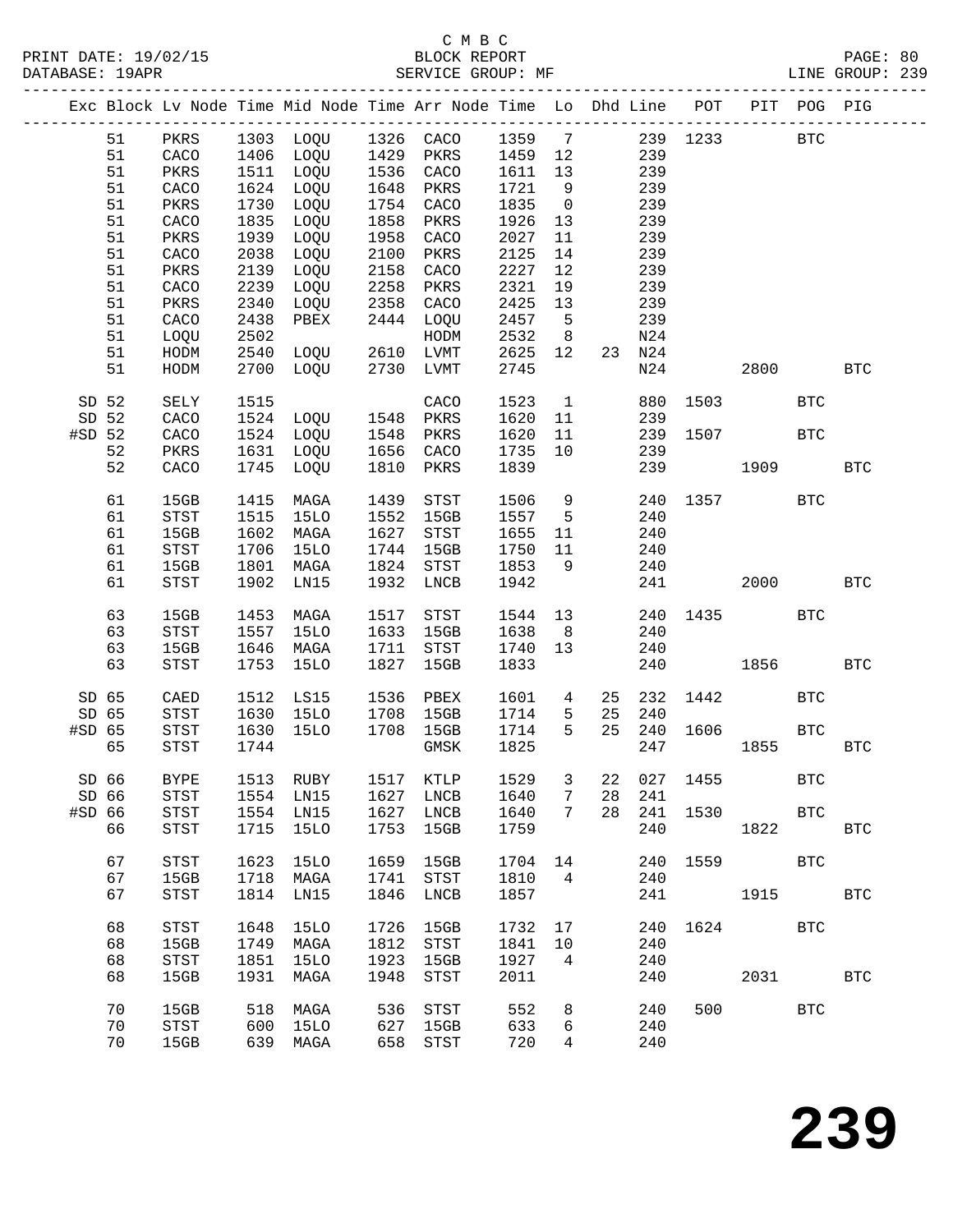|  |    |                  |      |      |      | Exc Block Ly Node Time Mid Node Time Arr Node Time Lo Dhd Line |      |                |    |     | POT  |          | PIT POG PIG |            |
|--|----|------------------|------|------|------|----------------------------------------------------------------|------|----------------|----|-----|------|----------|-------------|------------|
|  | 70 | STST             | 724  | 15LO | 756  | 15GB                                                           | 802  | 8              |    | 240 |      |          |             |            |
|  | 70 | 15GB             | 810  | MAGA | 832  | STST                                                           | 859  |                |    | 240 |      | 925      |             | <b>BTC</b> |
|  |    |                  |      |      |      |                                                                |      |                |    |     |      |          |             |            |
|  | 71 | STST             | 550  | 15LO | 617  | 15GB                                                           | 623  | 5              |    | 240 | 526  |          | <b>BTC</b>  |            |
|  | 71 | 15GB             | 628  | MAGA | 647  | STST                                                           | 709  | 7              |    | 240 |      |          |             |            |
|  | 71 | STST             | 716  | 15LO | 748  | 15GB                                                           | 754  | 8              |    | 240 |      |          |             |            |
|  | 71 | 15GB             | 802  | MAGA | 824  | STST                                                           | 851  |                |    | 240 |      | 917      |             | <b>BTC</b> |
|  | 72 | LOQU             | 557  | DEQU | 608  | MOGL                                                           | 612  | $\overline{0}$ |    | 246 | 527  |          | <b>BTC</b>  |            |
|  | 72 | MOGL             | 612  | MAGA | 633  | <b>STST</b>                                                    | 651  | 10             |    | 246 |      |          |             |            |
|  | 72 | <b>STST</b>      | 701  | 15LO | 731  | 15GB                                                           | 737  | 3              |    | 240 |      |          |             |            |
|  | 72 | 15GB             | 740  | MAGA | 802  | STST                                                           | 829  |                |    | 240 |      | 855      |             | <b>BTC</b> |
|  |    |                  |      |      |      |                                                                |      |                |    |     |      |          |             |            |
|  | 73 | 15GB             | 649  | MAGA | 708  | STST                                                           | 730  | 10             | 20 | 240 | 631  |          | <b>BTC</b>  |            |
|  | 73 | CACU             | 800  | CAMO | 809  | GMSK                                                           | 812  | 8              |    | 247 |      |          |             |            |
|  | 73 | GMSK             | 820  | MCMA |      | STST                                                           | 904  |                |    | 247 |      | 928      |             | <b>BTC</b> |
|  |    |                  |      |      |      |                                                                |      |                |    |     |      |          |             |            |
|  | 81 | BUB <sub>2</sub> | 1633 | PBEX | 1708 | BAGA                                                           | 1734 |                |    | 211 | 1606 | 1759 BTC |             | <b>BTC</b> |
|  | 82 | LNOS             | 729  | 15LO | 742  | STST                                                           | 816  |                |    | 241 | 704  | 842      | BTC         | <b>BTC</b> |
|  |    |                  |      |      |      |                                                                |      |                |    |     |      |          |             |            |
|  | 83 | LNOS             | 739  | 15LO | 752  | STST                                                           | 826  |                |    | 241 | 714  | 852      | BTC         | <b>BTC</b> |
|  |    |                  |      |      |      |                                                                |      |                |    |     |      |          |             |            |
|  | 84 | LNOS             | 759  | 15LO | 812  | STST                                                           | 848  |                |    | 241 | 734  | 914      | <b>BTC</b>  | <b>BTC</b> |
|  |    |                  |      |      |      |                                                                |      |                |    |     |      |          |             |            |
|  | 85 | <b>BAGA</b>      | 802  | PBEX |      | 829 BUB2                                                       | 902  |                |    | 211 | 739  |          | 929 BTC BTC |            |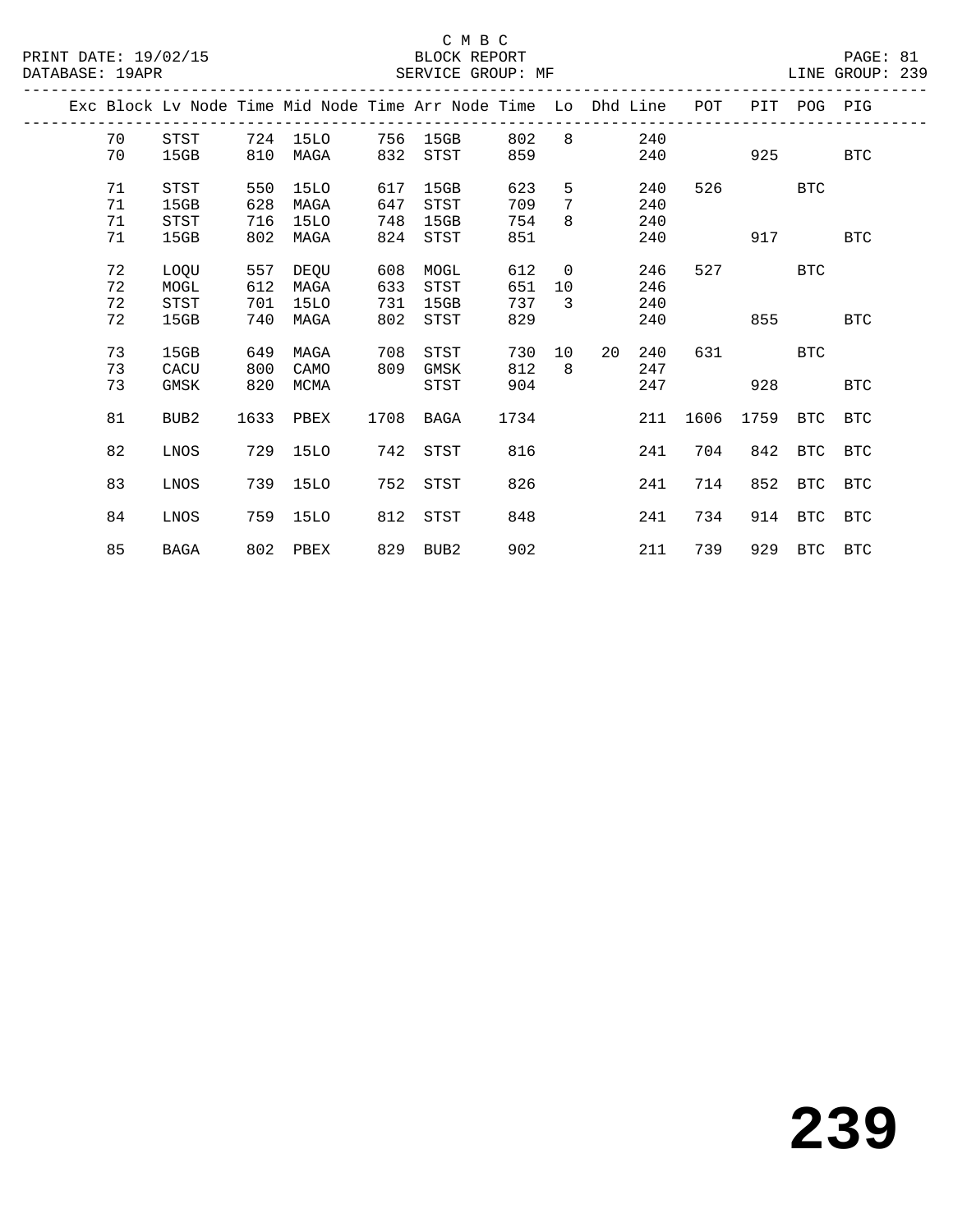|              |             |      |           |      |          |                                  |       |                         | $\begin{tabular}{lllllllllllllllllll} \multicolumn{3}{c}{29$ AV STATION & \multicolumn{3}{c}{\multicolumn{3}{c}{\multicolumn{3}{c}{\multicolumn{3}{c}{\multicolumn{3}{c}{\multicolumn{3}{c}{\multicolumn{3}{c}{\multicolumn{3}{c}{\multicolumn{3}{c}{\multicolumn{3}{c}{\multicolumn{3}{c}{\multicolumn{3}{c}{\multicolumn{3}{c}{\multicolumn{3}{c}{\multicolumn{3}{c}{\multicolumn{3}{c}{\multicolumn{3}{c}{\multicolumn{3}{c}{\multicolumn{3}{c}{\multicolumn{3}{c}{\multicolumn{3}{$ |         |            |  |
|--------------|-------------|------|-----------|------|----------|----------------------------------|-------|-------------------------|-----------------------------------------------------------------------------------------------------------------------------------------------------------------------------------------------------------------------------------------------------------------------------------------------------------------------------------------------------------------------------------------------------------------------------------------------------------------------------------------|---------|------------|--|
|              |             |      |           |      |          |                                  |       |                         |                                                                                                                                                                                                                                                                                                                                                                                                                                                                                         |         |            |  |
|              |             |      |           |      |          |                                  |       |                         |                                                                                                                                                                                                                                                                                                                                                                                                                                                                                         |         |            |  |
|              |             |      |           |      |          |                                  |       |                         |                                                                                                                                                                                                                                                                                                                                                                                                                                                                                         |         |            |  |
|              |             |      |           |      |          |                                  |       |                         |                                                                                                                                                                                                                                                                                                                                                                                                                                                                                         |         |            |  |
|              |             |      |           |      |          |                                  |       |                         | Exc Block Lv Node Time Mid Node Time Arr Node Time Lo Dhd Line POT PIT POG PIG                                                                                                                                                                                                                                                                                                                                                                                                          |         |            |  |
| $\mathbf{1}$ | KYBD        |      | 537 RUBY  |      |          | 549 KTLP<br>608 JOST<br>634 29ST | 559 0 |                         | 027                                                                                                                                                                                                                                                                                                                                                                                                                                                                                     | 528 BTC |            |  |
| $\mathbf{1}$ | KTLP        | 559  | RUBY      |      |          |                                  | 618   | $\overline{\mathbf{3}}$ | 027                                                                                                                                                                                                                                                                                                                                                                                                                                                                                     |         |            |  |
| $\mathbf 1$  | JOST        |      | 621 CH77  |      | 634 29ST |                                  | 649   | 16                      | 026                                                                                                                                                                                                                                                                                                                                                                                                                                                                                     |         |            |  |
| $\mathbf 1$  | 29ST        | 705  | CH77      | 717  | JOST     |                                  | 733   | $\overline{\mathbf{3}}$ | 026                                                                                                                                                                                                                                                                                                                                                                                                                                                                                     |         |            |  |
| $\mathbf 1$  | JOST        | 736  | RUBY      | 745  | KTLP     |                                  | 756   | 12                      | 027                                                                                                                                                                                                                                                                                                                                                                                                                                                                                     |         |            |  |
| $\mathbf 1$  | KTLP        | 808  | RUBY      | 818  | JOST     |                                  | 829   | $\overline{7}$          | 027                                                                                                                                                                                                                                                                                                                                                                                                                                                                                     |         |            |  |
| $\mathbf 1$  | JOST        | 836  | RUBY      | 846  | KTLP     |                                  | 857   | 11                      | 027                                                                                                                                                                                                                                                                                                                                                                                                                                                                                     |         |            |  |
| 1            | KTLP        | 908  | RUBY      | 919  | JOST     |                                  | 931   | 5                       | 027                                                                                                                                                                                                                                                                                                                                                                                                                                                                                     |         |            |  |
| $\mathbf 1$  | <b>JOST</b> | 936  | RUBY      | 947  | KTLP     |                                  | 958   | 10                      | 027                                                                                                                                                                                                                                                                                                                                                                                                                                                                                     |         |            |  |
| $\mathbf 1$  | KTLP        | 1008 | RUBY      | 1019 | JOST     |                                  | 1032  | $\overline{4}$          | 027                                                                                                                                                                                                                                                                                                                                                                                                                                                                                     |         |            |  |
| $\mathbf 1$  | JOST        | 1036 | RUBY      | 1047 | KTLP     |                                  | 1058  | 10                      | 027                                                                                                                                                                                                                                                                                                                                                                                                                                                                                     |         |            |  |
| 1            | KTLP        | 1108 | RUBY      | 1119 | JOST     |                                  | 1132  | $4\overline{4}$         | 027                                                                                                                                                                                                                                                                                                                                                                                                                                                                                     |         |            |  |
| 1            | JOST        | 1136 | RUBY      | 1147 | KTLP     |                                  | 1159  | 9                       | 027                                                                                                                                                                                                                                                                                                                                                                                                                                                                                     |         |            |  |
| $\mathbf 1$  | KTLP        | 1208 | RUBY      | 1219 | JOST     |                                  | 1232  | $4\overline{ }$         | 027                                                                                                                                                                                                                                                                                                                                                                                                                                                                                     |         |            |  |
| $\mathbf 1$  | <b>JOST</b> | 1236 | RUBY      | 1248 | KTLP     |                                  | 1300  | 8                       | 027                                                                                                                                                                                                                                                                                                                                                                                                                                                                                     |         |            |  |
| 1            | KTLP        | 1308 | RUBY      | 1319 | JOST     |                                  | 1332  | $\overline{4}$          | 027                                                                                                                                                                                                                                                                                                                                                                                                                                                                                     |         |            |  |
| $\mathbf 1$  | <b>JOST</b> | 1336 | RUBY      | 1349 | KTLP     |                                  | 1401  | 7 <sup>7</sup>          | 027                                                                                                                                                                                                                                                                                                                                                                                                                                                                                     |         |            |  |
| 1            | KTLP        | 1408 | RUBY      | 1419 | JOST     |                                  | 1432  | $\overline{4}$          | 027                                                                                                                                                                                                                                                                                                                                                                                                                                                                                     |         |            |  |
| $\mathbf 1$  | <b>JOST</b> | 1436 | RUBY      | 1449 | KTLP     |                                  | 1501  | $7\phantom{.0}$         | 027                                                                                                                                                                                                                                                                                                                                                                                                                                                                                     |         |            |  |
| 1            | KTLP        | 1508 | RUBY      | 1519 | JOST     |                                  | 1532  | $\overline{4}$          | 027                                                                                                                                                                                                                                                                                                                                                                                                                                                                                     |         |            |  |
| $\mathbf 1$  | JOST        | 1536 | RUBY      | 1549 | KTLP     |                                  | 1601  | $7\phantom{.0}$         | 027                                                                                                                                                                                                                                                                                                                                                                                                                                                                                     |         |            |  |
| $\mathbf 1$  | KTLP        | 1608 | RUBY      | 1619 | JOST     |                                  | 1632  | $\overline{4}$          | 027                                                                                                                                                                                                                                                                                                                                                                                                                                                                                     |         |            |  |
| 1            | <b>JOST</b> | 1636 | RUBY      | 1647 | KTLP     |                                  | 1700  | 8                       | 027                                                                                                                                                                                                                                                                                                                                                                                                                                                                                     |         |            |  |
| 1            | KTLP        | 1708 | RUBY      | 1719 | JOST     |                                  | 1732  |                         | $4\overline{ }$<br>027                                                                                                                                                                                                                                                                                                                                                                                                                                                                  |         |            |  |
| 1            | JOST        | 1736 | RUBY      | 1747 | KTLP     |                                  | 1800  | 8                       | 027                                                                                                                                                                                                                                                                                                                                                                                                                                                                                     |         |            |  |
| 1            | KTLP        | 1808 | RUBY      | 1818 | JOST     |                                  | 1831  | 5                       | 027                                                                                                                                                                                                                                                                                                                                                                                                                                                                                     |         |            |  |
| 1            | <b>JOST</b> |      | 1836 RUBY | 1847 | KTLP     |                                  | 1900  |                         | 027                                                                                                                                                                                                                                                                                                                                                                                                                                                                                     | 1904    | <b>BTC</b> |  |

C M B C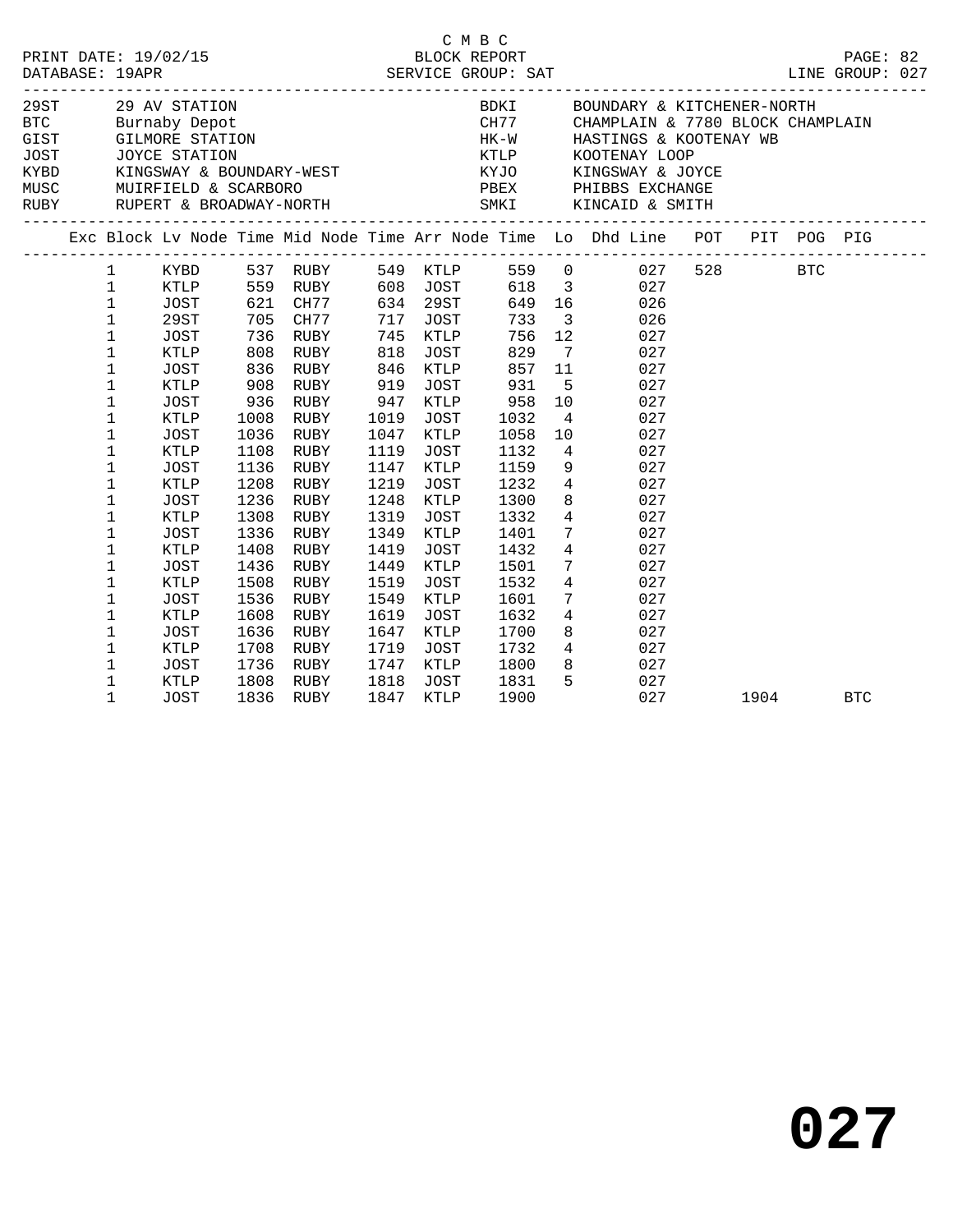|  |                |             |      |          |      |             |      |                | Exc Block Lv Node Time Mid Node Time Arr Node Time Lo Dhd Line POT |     |      | PIT POG PIG |            |
|--|----------------|-------------|------|----------|------|-------------|------|----------------|--------------------------------------------------------------------|-----|------|-------------|------------|
|  | 2              | 29ST        |      | 548 CH77 | 559  | JOST        | 614  | 2              | 026                                                                | 534 |      | <b>BTC</b>  |            |
|  | 2              | JOST        | 616  | BDKI     | 637  | PBEX        | 646  | $\overline{2}$ | 028                                                                |     |      |             |            |
|  | 2              | PBEX        | 648  | BDKI     | 657  | JOST        | 718  | 13             | 028                                                                |     |      |             |            |
|  | 2              | JOST        | 731  | CH77     | 744  | 29ST        | 800  | 5              | 026                                                                |     |      |             |            |
|  | 2              | 29ST        | 805  | CH77     | 817  | JOST        | 833  | 8              | 026                                                                |     |      |             |            |
|  | 2              | JOST        | 841  | BDKI     | 903  | PBEX        | 912  | 14             | 028                                                                |     |      |             |            |
|  | 2              | PBEX        | 926  | BDKI     | 936  | JOST        | 958  | 8              | 028                                                                |     |      |             |            |
|  | 2              | JOST        | 1006 | BDKI     | 1028 | PBEX        | 1037 | 6              | 028                                                                |     |      |             |            |
|  | $\mathbf{2}$   | PBEX        | 1043 | BDKI     | 1054 | <b>JOST</b> | 1118 | 8              | 028                                                                |     |      |             |            |
|  | $\overline{a}$ | JOST        | 1126 | BDKI     | 1148 | PBEX        | 1157 | 5              | 028                                                                |     |      |             |            |
|  | $\overline{a}$ | PBEX        | 1202 | BDKI     | 1214 | JOST        | 1238 | 8              | 028                                                                |     |      |             |            |
|  | $\overline{a}$ | JOST        | 1246 | BDKI     | 1308 | PBEX        | 1318 | $\overline{4}$ | 028                                                                |     |      |             |            |
|  | $\overline{a}$ | PBEX        | 1322 | BDKI     | 1334 | JOST        | 1358 | 8              | 028                                                                |     |      |             |            |
|  | $\mathbf 2$    | JOST        | 1406 | BDKI     | 1429 | PBEX        | 1439 | $\mathbf{3}$   | 028                                                                |     |      |             |            |
|  | 2              | PBEX        | 1442 | BDKI     | 1454 | <b>JOST</b> | 1518 | 8              | 028                                                                |     |      |             |            |
|  | $\mathbf 2$    | JOST        | 1526 | BDKI     | 1549 | PBEX        | 1559 | $\mathbf{3}$   | 028                                                                |     |      |             |            |
|  | $\mathbf 2$    | PBEX        | 1602 | BDKI     | 1614 | JOST        | 1638 | 8              | 028                                                                |     |      |             |            |
|  | 2              | JOST        | 1646 | BDKI     | 1709 | PBEX        | 1718 | $\overline{4}$ | 028                                                                |     |      |             |            |
|  | $\mathbf 2$    | PBEX        | 1722 | BDKI     | 1734 | JOST        | 1758 | 8              | 028                                                                |     |      |             |            |
|  | $\mathbf 2$    | JOST        | 1806 | BDKI     | 1829 | PBEX        | 1838 | 8              | 028                                                                |     |      |             |            |
|  | $\sqrt{2}$     | PBEX        | 1846 | BDKI     | 1856 | JOST        | 1918 | 12             | 028                                                                |     |      |             |            |
|  | $\mathbf 2$    | JOST        | 1930 | CH77     | 1947 | 29ST        | 2001 | 17             | 026                                                                |     |      |             |            |
|  | $\sqrt{2}$     | 29ST        | 2018 |          |      | MUSC        | 2033 | $\mathsf{O}$   | 029                                                                |     |      |             |            |
|  | $\sqrt{2}$     | MUSC        | 2033 |          |      | 29ST        | 2044 | 6              | 029                                                                |     |      |             |            |
|  | $\sqrt{2}$     | 29ST        | 2050 | CH77     | 2103 | JOST        | 2120 | $\mathbf{3}$   | 026                                                                |     |      |             |            |
|  | $\sqrt{2}$     | JOST        | 2123 | RUBY     | 2133 | KTLP        | 2144 | $\,9$          | 027                                                                |     |      |             |            |
|  | $\sqrt{2}$     | <b>KTLP</b> | 2153 | RUBY     | 2201 | JOST        | 2210 | $\mathsf S$    | 027                                                                |     |      |             |            |
|  | $\sqrt{2}$     | JOST        | 2215 | BDKI     | 2237 | PBEX        | 2245 | $\mathbf{3}$   | 028                                                                |     |      |             |            |
|  | $\sqrt{2}$     | PBEX        | 2248 | BDKI     | 2258 | JOST        | 2317 | 9              | 028                                                                |     |      |             |            |
|  | $\sqrt{2}$     | JOST        | 2326 | CH77     | 2341 | 29ST        | 2355 | $\mathbf{1}$   | 026                                                                |     |      |             |            |
|  | $\sqrt{2}$     | 29ST        | 2356 |          |      | MUSC        | 2409 | $\mathsf{O}$   | 029                                                                |     |      |             |            |
|  | $\sqrt{2}$     | MUSC        | 2409 |          |      | 29ST        | 2419 | 5              | 029                                                                |     |      |             |            |
|  | $\overline{a}$ | 29ST        | 2424 | CH77     | 2436 | JOST        | 2452 | 5              | 026                                                                |     |      |             |            |
|  | $\overline{2}$ | JOST        | 2457 | GIST     |      | 2514 HK-W   | 2522 |                | 028                                                                |     | 2526 |             | <b>BTC</b> |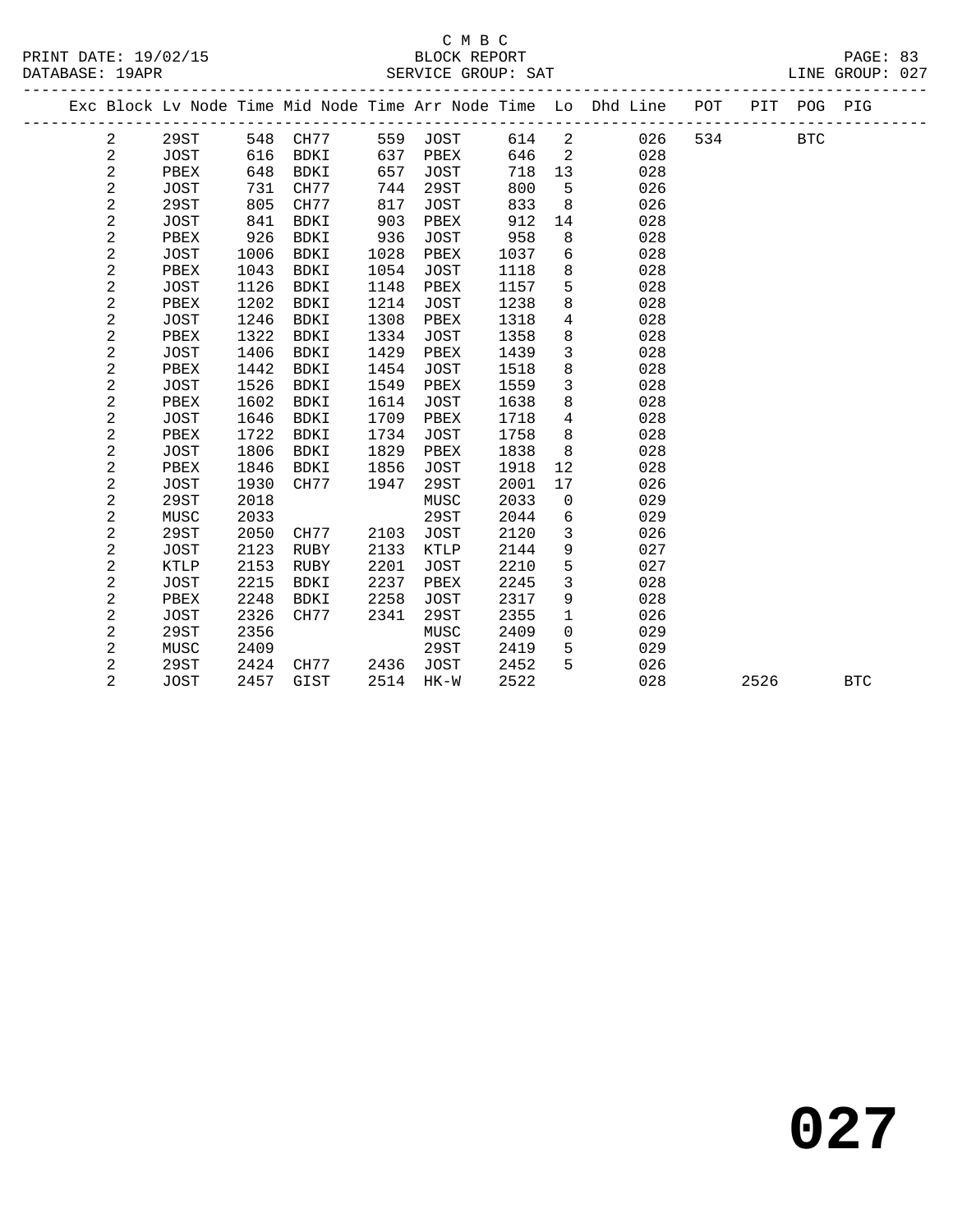|  |             |             |      |      |      |             |      |          | Exc Block Lv Node Time Mid Node Time Arr Node Time Lo Dhd Line | POT | PIT  | POG PIG    |            |
|--|-------------|-------------|------|------|------|-------------|------|----------|----------------------------------------------------------------|-----|------|------------|------------|
|  | 3           | JOST        | 549  | CH77 | 602  | 29ST        | 617  | 2        | 026                                                            | 538 |      | <b>BTC</b> |            |
|  | 3           | 29ST        | 619  |      |      | MUSC        | 631  | 0        | 029                                                            |     |      |            |            |
|  | 3           | MUSC        | 631  |      |      | 29ST        | 643  | 3        | 029                                                            |     |      |            |            |
|  | 3           | 29ST        | 646  |      |      | MUSC        | 658  | 0        | 029                                                            |     |      |            |            |
|  | 3           | MUSC        | 658  |      |      | 29ST        | 711  | 5        | 029                                                            |     |      |            |            |
|  | 3           | 29ST        | 716  |      |      | MUSC        | 728  | 0        | 029                                                            |     |      |            |            |
|  | $\mathsf 3$ | MUSC        | 728  |      |      | 29ST        | 741  | 4        | 029                                                            |     |      |            |            |
|  | 3           | 29ST        | 745  |      |      | MUSC        | 757  | 0        | 029                                                            |     |      |            |            |
|  | 3           | MUSC        | 757  |      |      | 29ST        | 810  | 5        | 029                                                            |     |      |            |            |
|  | 3           | 29ST        | 815  |      |      | MUSC        | 828  | 0        | 029                                                            |     |      |            |            |
|  | 3           | MUSC        | 828  |      |      | 29ST        | 841  | 4        | 029                                                            |     |      |            |            |
|  | 3           | 29ST        | 845  | CH77 | 858  | <b>JOST</b> | 915  | 15       | 026                                                            |     |      |            |            |
|  | 3           | <b>JOST</b> | 930  | CH77 | 944  | 29ST        | 1001 | 9        | 026                                                            |     |      |            |            |
|  | 3           | 29ST        | 1010 |      |      | MUSC        | 1024 | 0        | 029                                                            |     |      |            |            |
|  | 3           | MUSC        | 1024 |      |      | 29ST        | 1038 | 7        | 029                                                            |     |      |            |            |
|  | 3           | 29ST        | 1045 | CH77 | 1059 | <b>JOST</b> | 1119 | 11       | 026                                                            |     |      |            |            |
|  | 3           | <b>JOST</b> | 1130 | CH77 | 1146 | 29ST        | 1205 | 5        | 026                                                            |     |      |            |            |
|  | 3           | 29ST        | 1210 |      |      | MUSC        | 1225 | 0        | 029                                                            |     |      |            |            |
|  | 3           | MUSC        | 1225 |      |      | 29ST        | 1239 | 6        | 029                                                            |     |      |            |            |
|  | 3           | 29ST        | 1245 | CH77 | 1300 | <b>JOST</b> | 1320 | 10       | 026                                                            |     |      |            |            |
|  | 3           | <b>JOST</b> | 1330 | CH77 | 1347 | 29ST        | 1407 | 3        | 026                                                            |     |      |            |            |
|  | 3           | 29ST        | 1410 |      |      | MUSC        | 1426 | 0        | 029                                                            |     |      |            |            |
|  | 3           | MUSC        | 1426 |      |      | 29ST        | 1439 | 6        | 029                                                            |     |      |            |            |
|  | 3           | 29ST        | 1445 | CH77 | 1501 | <b>JOST</b> | 1521 | 9        | 026                                                            |     |      |            |            |
|  | 3           | <b>JOST</b> | 1530 | CH77 | 1547 | 29ST        | 1607 | 3        | 026                                                            |     |      |            |            |
|  | 3           | 29ST        | 1610 |      |      | MUSC        | 1626 | 0        | 029                                                            |     |      |            |            |
|  | 3           | MUSC        | 1626 |      |      | 29ST        | 1639 | 6        | 029                                                            |     |      |            |            |
|  | 3           | 29ST        | 1645 | CH77 | 1701 | <b>JOST</b> | 1721 | 9        | 026                                                            |     |      |            |            |
|  | 3           | JOST        | 1730 | CH77 | 1747 | 29ST        | 1805 | 13       | 026                                                            |     |      |            |            |
|  | 3           | 29ST        | 1818 |      |      | MUSC        | 1834 | $\Omega$ | 029                                                            |     |      |            |            |
|  | 3           | MUSC        | 1834 |      |      | 29ST        | 1846 | 4        | 029                                                            |     |      |            |            |
|  | 3           | 29ST        | 1850 | CH77 | 1904 | <b>JOST</b> | 1921 |          | 026                                                            |     | 1931 |            | <b>BTC</b> |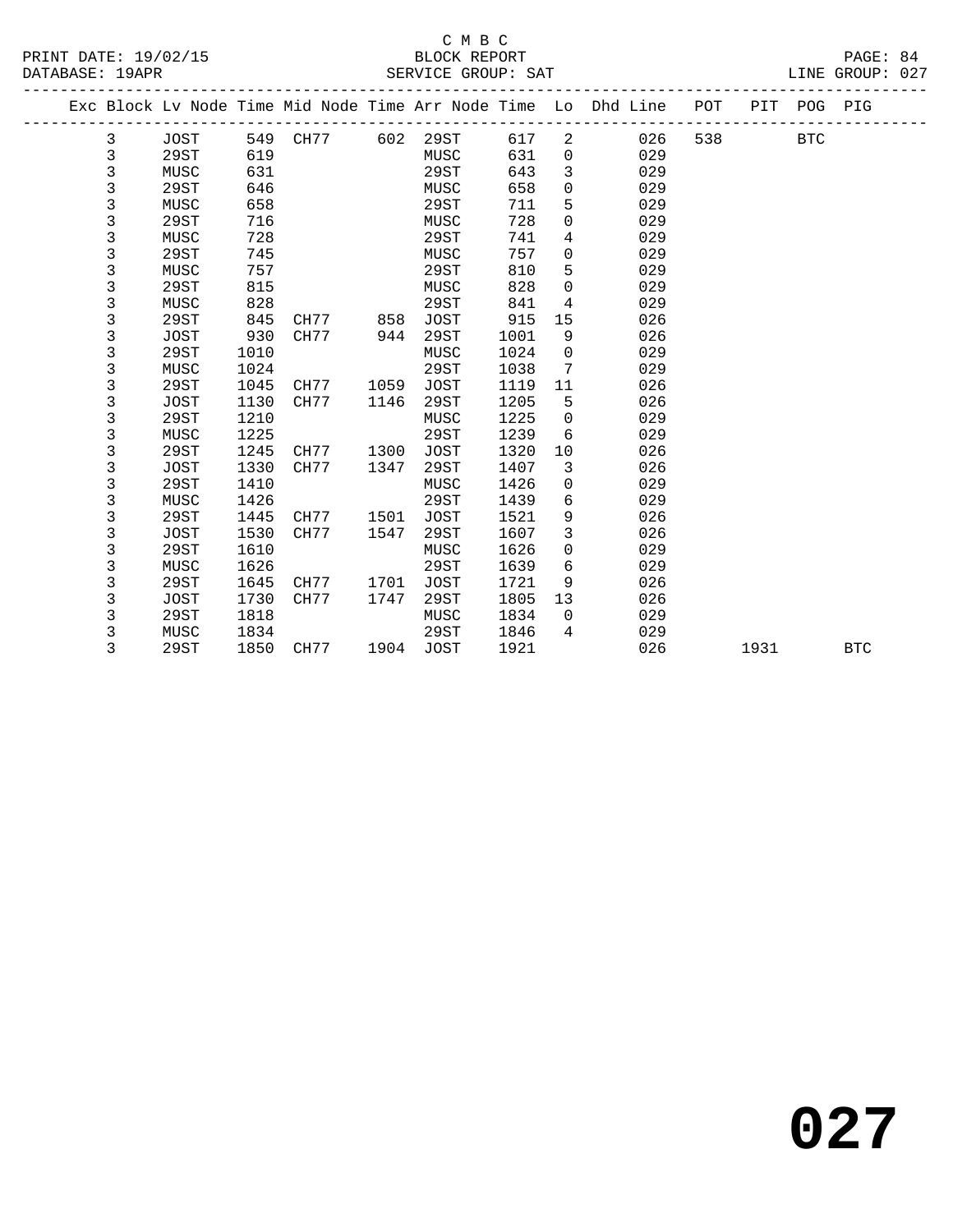#### C M B C<br>BLOCK REPORT PRINT DATE: 19/02/15 BLOCK REPORT PAGE: 85 SERVICE GROUP: SAT

| Exc Block Lv Node Time Mid Node Time Arr Node Time Lo Dhd Line POT<br>PIT POG PIG<br>_____________<br>8 <sup>8</sup><br>028<br>600<br>601 HK-W<br>604 PBEX<br>610<br><b>BTC</b><br>BDKI<br>4<br>618<br>627<br>028<br>4<br>PBEX<br>BDKI<br>JOST<br>648<br>23<br>4<br>711<br>BDKI<br>732<br>028<br>JOST<br>PBEX<br>741<br>5<br>818<br>13<br>4<br>PBEX<br>746<br>BDKI<br>756<br><b>JOST</b><br>028<br>902<br>4<br>JOST<br>831<br>CH77<br>845<br>29ST<br>8<br>026<br>4<br>924<br>29ST<br>910<br>$\mathsf{O}$<br>029<br>MUSC<br>4<br>924<br>29ST<br>937<br>029<br>MUSC<br>8<br>4<br>29ST<br>945<br>12<br>026<br>CH77<br>959<br>JOST<br>1018<br>4<br>1030<br>29ST<br>1104<br>6<br>026<br>JOST<br>CH77<br>1045<br><b>29ST</b><br>029<br>4<br>1110<br>1124<br>$\mathbf 0$<br>MUSC<br>1124<br>29ST<br>029<br>4<br>MUSC<br>1138<br>7<br>29ST<br>1145<br>JOST<br>1219<br>026<br>4<br>CH77<br>1159<br>11<br>1230<br>CH77<br>1246<br>29ST<br>1305<br>5<br>026<br>4<br>JOST<br>1310<br>4<br>29ST<br>1326<br>$\mathbf 0$<br>029<br>MUSC<br>1326<br>29ST<br>4<br>MUSC<br>1339<br>6<br>029<br>4<br>29ST<br>1345<br><b>JOST</b><br>1420<br>10<br>026<br>CH77<br>1400<br>4<br>1430<br>1507<br>026<br><b>JOST</b><br>CH77<br>1447<br>29ST<br>3<br>$\overline{4}$<br>1526<br>029<br>29ST<br>1510<br>MUSC<br>$\mathsf{O}\xspace$<br>$\epsilon$<br>1526<br>29ST<br>1539<br>029<br>4<br>MUSC<br>9<br>026<br>4<br>29ST<br>1545<br>CH77<br>1601<br>JOST<br>1621<br>$\mathbf{3}$<br>026<br>4<br><b>JOST</b><br>1630<br>CH77<br>1647<br>29ST<br>1707<br>29ST<br>1726<br>029<br>4<br>1710<br>MUSC<br>$\Omega$<br>029<br>1726<br>29ST<br>1738<br>7<br>4<br>MUSC<br>29ST<br>1745<br><b>JOST</b><br>1819<br>026<br>CH77<br>1801<br>11<br>4<br>JOST<br>1830<br>CH77<br>1847<br>29ST<br>1903<br>026<br>4<br>17<br>4<br><b>29ST</b><br>1920<br>CH77<br>1934<br>1951<br>026<br><b>JOST</b><br>9<br>4<br>2000<br>CH77<br>2017<br>29ST<br>026<br><b>JOST</b><br>2031<br>17<br>$\,4$<br><b>29ST</b><br>2048<br>2103<br>029<br>MUSC<br>$\mathbf 0$<br>4<br>MUSC<br>2103<br>29ST<br>2114<br>029<br>6<br>4<br>29ST<br>2120<br>CH77<br>2133<br><b>JOST</b><br>2150<br>10<br>026<br>$\overline{a}$<br>4<br>2200<br>2210<br>KTLP<br>2221<br>027<br>JOST<br>RUBY<br>2223<br>2231<br>5<br>027<br>4<br><b>KTLP</b><br>RUBY<br><b>JOST</b><br>2240<br>2245<br>2307<br>2315<br>$\overline{3}$<br>028<br>4<br>JOST<br>BDKI<br>PBEX<br>2318<br>2328<br>028<br>4<br>PBEX<br>BDKI<br><b>JOST</b><br>2347<br>13 |  |  |  |  |  |  |  |            |
|----------------------------------------------------------------------------------------------------------------------------------------------------------------------------------------------------------------------------------------------------------------------------------------------------------------------------------------------------------------------------------------------------------------------------------------------------------------------------------------------------------------------------------------------------------------------------------------------------------------------------------------------------------------------------------------------------------------------------------------------------------------------------------------------------------------------------------------------------------------------------------------------------------------------------------------------------------------------------------------------------------------------------------------------------------------------------------------------------------------------------------------------------------------------------------------------------------------------------------------------------------------------------------------------------------------------------------------------------------------------------------------------------------------------------------------------------------------------------------------------------------------------------------------------------------------------------------------------------------------------------------------------------------------------------------------------------------------------------------------------------------------------------------------------------------------------------------------------------------------------------------------------------------------------------------------------------------------------------------------------------------------------------------------------------------------------------------------------------------------------------------------------------------------------------------------------------------------------------------------------------------------------------------------------------------------------------------------------------------------------------------------------------------------------------------------------------------|--|--|--|--|--|--|--|------------|
|                                                                                                                                                                                                                                                                                                                                                                                                                                                                                                                                                                                                                                                                                                                                                                                                                                                                                                                                                                                                                                                                                                                                                                                                                                                                                                                                                                                                                                                                                                                                                                                                                                                                                                                                                                                                                                                                                                                                                                                                                                                                                                                                                                                                                                                                                                                                                                                                                                                          |  |  |  |  |  |  |  |            |
|                                                                                                                                                                                                                                                                                                                                                                                                                                                                                                                                                                                                                                                                                                                                                                                                                                                                                                                                                                                                                                                                                                                                                                                                                                                                                                                                                                                                                                                                                                                                                                                                                                                                                                                                                                                                                                                                                                                                                                                                                                                                                                                                                                                                                                                                                                                                                                                                                                                          |  |  |  |  |  |  |  |            |
|                                                                                                                                                                                                                                                                                                                                                                                                                                                                                                                                                                                                                                                                                                                                                                                                                                                                                                                                                                                                                                                                                                                                                                                                                                                                                                                                                                                                                                                                                                                                                                                                                                                                                                                                                                                                                                                                                                                                                                                                                                                                                                                                                                                                                                                                                                                                                                                                                                                          |  |  |  |  |  |  |  |            |
|                                                                                                                                                                                                                                                                                                                                                                                                                                                                                                                                                                                                                                                                                                                                                                                                                                                                                                                                                                                                                                                                                                                                                                                                                                                                                                                                                                                                                                                                                                                                                                                                                                                                                                                                                                                                                                                                                                                                                                                                                                                                                                                                                                                                                                                                                                                                                                                                                                                          |  |  |  |  |  |  |  |            |
|                                                                                                                                                                                                                                                                                                                                                                                                                                                                                                                                                                                                                                                                                                                                                                                                                                                                                                                                                                                                                                                                                                                                                                                                                                                                                                                                                                                                                                                                                                                                                                                                                                                                                                                                                                                                                                                                                                                                                                                                                                                                                                                                                                                                                                                                                                                                                                                                                                                          |  |  |  |  |  |  |  |            |
|                                                                                                                                                                                                                                                                                                                                                                                                                                                                                                                                                                                                                                                                                                                                                                                                                                                                                                                                                                                                                                                                                                                                                                                                                                                                                                                                                                                                                                                                                                                                                                                                                                                                                                                                                                                                                                                                                                                                                                                                                                                                                                                                                                                                                                                                                                                                                                                                                                                          |  |  |  |  |  |  |  |            |
|                                                                                                                                                                                                                                                                                                                                                                                                                                                                                                                                                                                                                                                                                                                                                                                                                                                                                                                                                                                                                                                                                                                                                                                                                                                                                                                                                                                                                                                                                                                                                                                                                                                                                                                                                                                                                                                                                                                                                                                                                                                                                                                                                                                                                                                                                                                                                                                                                                                          |  |  |  |  |  |  |  |            |
|                                                                                                                                                                                                                                                                                                                                                                                                                                                                                                                                                                                                                                                                                                                                                                                                                                                                                                                                                                                                                                                                                                                                                                                                                                                                                                                                                                                                                                                                                                                                                                                                                                                                                                                                                                                                                                                                                                                                                                                                                                                                                                                                                                                                                                                                                                                                                                                                                                                          |  |  |  |  |  |  |  |            |
|                                                                                                                                                                                                                                                                                                                                                                                                                                                                                                                                                                                                                                                                                                                                                                                                                                                                                                                                                                                                                                                                                                                                                                                                                                                                                                                                                                                                                                                                                                                                                                                                                                                                                                                                                                                                                                                                                                                                                                                                                                                                                                                                                                                                                                                                                                                                                                                                                                                          |  |  |  |  |  |  |  |            |
|                                                                                                                                                                                                                                                                                                                                                                                                                                                                                                                                                                                                                                                                                                                                                                                                                                                                                                                                                                                                                                                                                                                                                                                                                                                                                                                                                                                                                                                                                                                                                                                                                                                                                                                                                                                                                                                                                                                                                                                                                                                                                                                                                                                                                                                                                                                                                                                                                                                          |  |  |  |  |  |  |  |            |
|                                                                                                                                                                                                                                                                                                                                                                                                                                                                                                                                                                                                                                                                                                                                                                                                                                                                                                                                                                                                                                                                                                                                                                                                                                                                                                                                                                                                                                                                                                                                                                                                                                                                                                                                                                                                                                                                                                                                                                                                                                                                                                                                                                                                                                                                                                                                                                                                                                                          |  |  |  |  |  |  |  |            |
|                                                                                                                                                                                                                                                                                                                                                                                                                                                                                                                                                                                                                                                                                                                                                                                                                                                                                                                                                                                                                                                                                                                                                                                                                                                                                                                                                                                                                                                                                                                                                                                                                                                                                                                                                                                                                                                                                                                                                                                                                                                                                                                                                                                                                                                                                                                                                                                                                                                          |  |  |  |  |  |  |  |            |
|                                                                                                                                                                                                                                                                                                                                                                                                                                                                                                                                                                                                                                                                                                                                                                                                                                                                                                                                                                                                                                                                                                                                                                                                                                                                                                                                                                                                                                                                                                                                                                                                                                                                                                                                                                                                                                                                                                                                                                                                                                                                                                                                                                                                                                                                                                                                                                                                                                                          |  |  |  |  |  |  |  |            |
|                                                                                                                                                                                                                                                                                                                                                                                                                                                                                                                                                                                                                                                                                                                                                                                                                                                                                                                                                                                                                                                                                                                                                                                                                                                                                                                                                                                                                                                                                                                                                                                                                                                                                                                                                                                                                                                                                                                                                                                                                                                                                                                                                                                                                                                                                                                                                                                                                                                          |  |  |  |  |  |  |  |            |
|                                                                                                                                                                                                                                                                                                                                                                                                                                                                                                                                                                                                                                                                                                                                                                                                                                                                                                                                                                                                                                                                                                                                                                                                                                                                                                                                                                                                                                                                                                                                                                                                                                                                                                                                                                                                                                                                                                                                                                                                                                                                                                                                                                                                                                                                                                                                                                                                                                                          |  |  |  |  |  |  |  |            |
|                                                                                                                                                                                                                                                                                                                                                                                                                                                                                                                                                                                                                                                                                                                                                                                                                                                                                                                                                                                                                                                                                                                                                                                                                                                                                                                                                                                                                                                                                                                                                                                                                                                                                                                                                                                                                                                                                                                                                                                                                                                                                                                                                                                                                                                                                                                                                                                                                                                          |  |  |  |  |  |  |  |            |
|                                                                                                                                                                                                                                                                                                                                                                                                                                                                                                                                                                                                                                                                                                                                                                                                                                                                                                                                                                                                                                                                                                                                                                                                                                                                                                                                                                                                                                                                                                                                                                                                                                                                                                                                                                                                                                                                                                                                                                                                                                                                                                                                                                                                                                                                                                                                                                                                                                                          |  |  |  |  |  |  |  |            |
|                                                                                                                                                                                                                                                                                                                                                                                                                                                                                                                                                                                                                                                                                                                                                                                                                                                                                                                                                                                                                                                                                                                                                                                                                                                                                                                                                                                                                                                                                                                                                                                                                                                                                                                                                                                                                                                                                                                                                                                                                                                                                                                                                                                                                                                                                                                                                                                                                                                          |  |  |  |  |  |  |  |            |
|                                                                                                                                                                                                                                                                                                                                                                                                                                                                                                                                                                                                                                                                                                                                                                                                                                                                                                                                                                                                                                                                                                                                                                                                                                                                                                                                                                                                                                                                                                                                                                                                                                                                                                                                                                                                                                                                                                                                                                                                                                                                                                                                                                                                                                                                                                                                                                                                                                                          |  |  |  |  |  |  |  |            |
|                                                                                                                                                                                                                                                                                                                                                                                                                                                                                                                                                                                                                                                                                                                                                                                                                                                                                                                                                                                                                                                                                                                                                                                                                                                                                                                                                                                                                                                                                                                                                                                                                                                                                                                                                                                                                                                                                                                                                                                                                                                                                                                                                                                                                                                                                                                                                                                                                                                          |  |  |  |  |  |  |  |            |
|                                                                                                                                                                                                                                                                                                                                                                                                                                                                                                                                                                                                                                                                                                                                                                                                                                                                                                                                                                                                                                                                                                                                                                                                                                                                                                                                                                                                                                                                                                                                                                                                                                                                                                                                                                                                                                                                                                                                                                                                                                                                                                                                                                                                                                                                                                                                                                                                                                                          |  |  |  |  |  |  |  |            |
|                                                                                                                                                                                                                                                                                                                                                                                                                                                                                                                                                                                                                                                                                                                                                                                                                                                                                                                                                                                                                                                                                                                                                                                                                                                                                                                                                                                                                                                                                                                                                                                                                                                                                                                                                                                                                                                                                                                                                                                                                                                                                                                                                                                                                                                                                                                                                                                                                                                          |  |  |  |  |  |  |  |            |
|                                                                                                                                                                                                                                                                                                                                                                                                                                                                                                                                                                                                                                                                                                                                                                                                                                                                                                                                                                                                                                                                                                                                                                                                                                                                                                                                                                                                                                                                                                                                                                                                                                                                                                                                                                                                                                                                                                                                                                                                                                                                                                                                                                                                                                                                                                                                                                                                                                                          |  |  |  |  |  |  |  |            |
|                                                                                                                                                                                                                                                                                                                                                                                                                                                                                                                                                                                                                                                                                                                                                                                                                                                                                                                                                                                                                                                                                                                                                                                                                                                                                                                                                                                                                                                                                                                                                                                                                                                                                                                                                                                                                                                                                                                                                                                                                                                                                                                                                                                                                                                                                                                                                                                                                                                          |  |  |  |  |  |  |  |            |
|                                                                                                                                                                                                                                                                                                                                                                                                                                                                                                                                                                                                                                                                                                                                                                                                                                                                                                                                                                                                                                                                                                                                                                                                                                                                                                                                                                                                                                                                                                                                                                                                                                                                                                                                                                                                                                                                                                                                                                                                                                                                                                                                                                                                                                                                                                                                                                                                                                                          |  |  |  |  |  |  |  |            |
|                                                                                                                                                                                                                                                                                                                                                                                                                                                                                                                                                                                                                                                                                                                                                                                                                                                                                                                                                                                                                                                                                                                                                                                                                                                                                                                                                                                                                                                                                                                                                                                                                                                                                                                                                                                                                                                                                                                                                                                                                                                                                                                                                                                                                                                                                                                                                                                                                                                          |  |  |  |  |  |  |  |            |
|                                                                                                                                                                                                                                                                                                                                                                                                                                                                                                                                                                                                                                                                                                                                                                                                                                                                                                                                                                                                                                                                                                                                                                                                                                                                                                                                                                                                                                                                                                                                                                                                                                                                                                                                                                                                                                                                                                                                                                                                                                                                                                                                                                                                                                                                                                                                                                                                                                                          |  |  |  |  |  |  |  |            |
|                                                                                                                                                                                                                                                                                                                                                                                                                                                                                                                                                                                                                                                                                                                                                                                                                                                                                                                                                                                                                                                                                                                                                                                                                                                                                                                                                                                                                                                                                                                                                                                                                                                                                                                                                                                                                                                                                                                                                                                                                                                                                                                                                                                                                                                                                                                                                                                                                                                          |  |  |  |  |  |  |  |            |
|                                                                                                                                                                                                                                                                                                                                                                                                                                                                                                                                                                                                                                                                                                                                                                                                                                                                                                                                                                                                                                                                                                                                                                                                                                                                                                                                                                                                                                                                                                                                                                                                                                                                                                                                                                                                                                                                                                                                                                                                                                                                                                                                                                                                                                                                                                                                                                                                                                                          |  |  |  |  |  |  |  |            |
|                                                                                                                                                                                                                                                                                                                                                                                                                                                                                                                                                                                                                                                                                                                                                                                                                                                                                                                                                                                                                                                                                                                                                                                                                                                                                                                                                                                                                                                                                                                                                                                                                                                                                                                                                                                                                                                                                                                                                                                                                                                                                                                                                                                                                                                                                                                                                                                                                                                          |  |  |  |  |  |  |  |            |
|                                                                                                                                                                                                                                                                                                                                                                                                                                                                                                                                                                                                                                                                                                                                                                                                                                                                                                                                                                                                                                                                                                                                                                                                                                                                                                                                                                                                                                                                                                                                                                                                                                                                                                                                                                                                                                                                                                                                                                                                                                                                                                                                                                                                                                                                                                                                                                                                                                                          |  |  |  |  |  |  |  |            |
|                                                                                                                                                                                                                                                                                                                                                                                                                                                                                                                                                                                                                                                                                                                                                                                                                                                                                                                                                                                                                                                                                                                                                                                                                                                                                                                                                                                                                                                                                                                                                                                                                                                                                                                                                                                                                                                                                                                                                                                                                                                                                                                                                                                                                                                                                                                                                                                                                                                          |  |  |  |  |  |  |  |            |
|                                                                                                                                                                                                                                                                                                                                                                                                                                                                                                                                                                                                                                                                                                                                                                                                                                                                                                                                                                                                                                                                                                                                                                                                                                                                                                                                                                                                                                                                                                                                                                                                                                                                                                                                                                                                                                                                                                                                                                                                                                                                                                                                                                                                                                                                                                                                                                                                                                                          |  |  |  |  |  |  |  |            |
|                                                                                                                                                                                                                                                                                                                                                                                                                                                                                                                                                                                                                                                                                                                                                                                                                                                                                                                                                                                                                                                                                                                                                                                                                                                                                                                                                                                                                                                                                                                                                                                                                                                                                                                                                                                                                                                                                                                                                                                                                                                                                                                                                                                                                                                                                                                                                                                                                                                          |  |  |  |  |  |  |  |            |
|                                                                                                                                                                                                                                                                                                                                                                                                                                                                                                                                                                                                                                                                                                                                                                                                                                                                                                                                                                                                                                                                                                                                                                                                                                                                                                                                                                                                                                                                                                                                                                                                                                                                                                                                                                                                                                                                                                                                                                                                                                                                                                                                                                                                                                                                                                                                                                                                                                                          |  |  |  |  |  |  |  |            |
| JOST<br>2400<br>RUBY<br>2408<br>KTLP<br>2418<br>4<br>027<br>4                                                                                                                                                                                                                                                                                                                                                                                                                                                                                                                                                                                                                                                                                                                                                                                                                                                                                                                                                                                                                                                                                                                                                                                                                                                                                                                                                                                                                                                                                                                                                                                                                                                                                                                                                                                                                                                                                                                                                                                                                                                                                                                                                                                                                                                                                                                                                                                            |  |  |  |  |  |  |  |            |
| 2422<br>2430<br>2439<br>027<br>4<br><b>KTLP</b><br>RUBY<br>JOST<br>2447                                                                                                                                                                                                                                                                                                                                                                                                                                                                                                                                                                                                                                                                                                                                                                                                                                                                                                                                                                                                                                                                                                                                                                                                                                                                                                                                                                                                                                                                                                                                                                                                                                                                                                                                                                                                                                                                                                                                                                                                                                                                                                                                                                                                                                                                                                                                                                                  |  |  |  |  |  |  |  | <b>BTC</b> |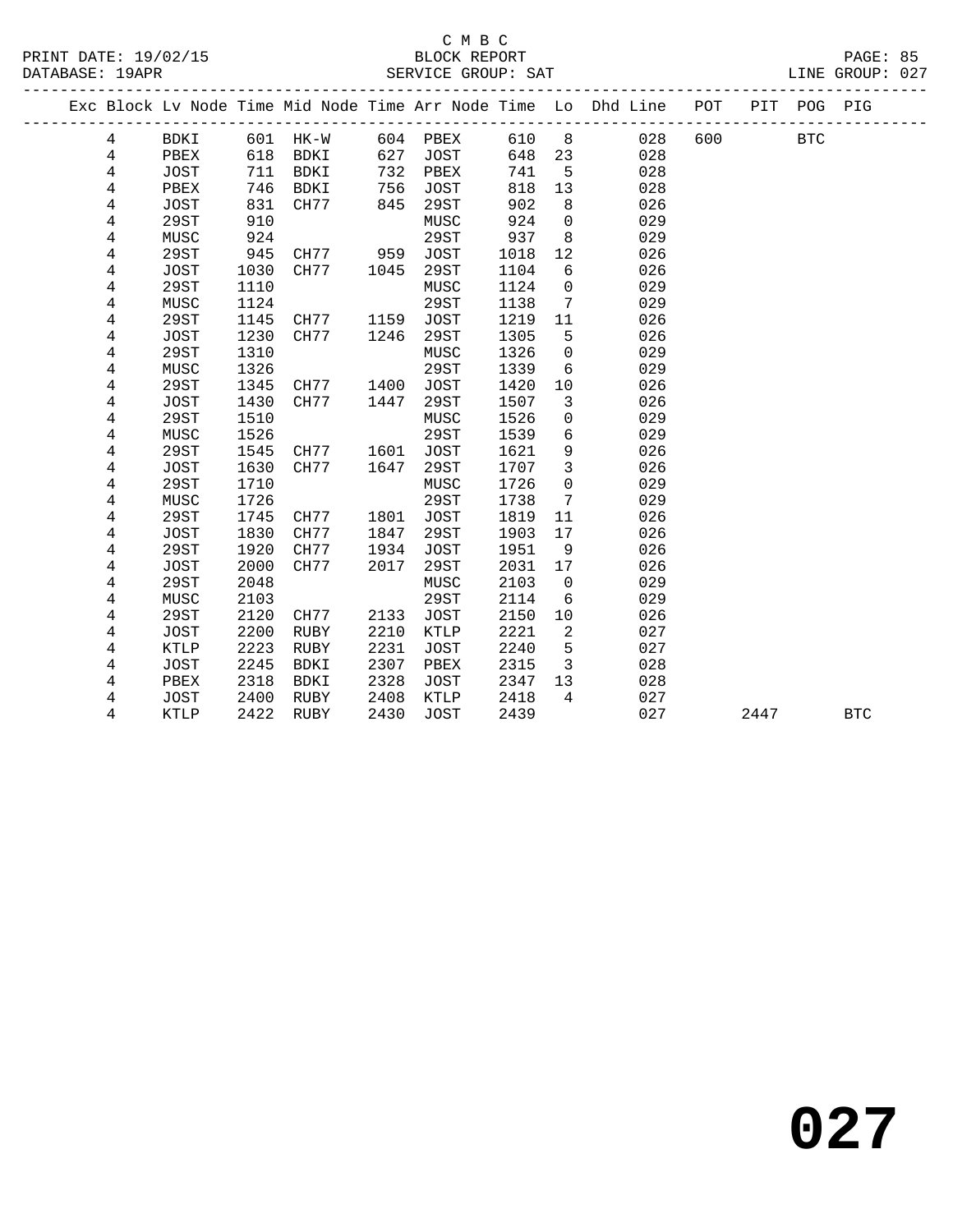|        |                     |              |              |              |                     |              |                 | Exc Block Lv Node Time Mid Node Time Arr Node Time Lo Dhd Line POT |     |      | PIT POG PIG  |            |  |
|--------|---------------------|--------------|--------------|--------------|---------------------|--------------|-----------------|--------------------------------------------------------------------|-----|------|--------------|------------|--|
| 5      | KYBD                | 611          | RUBY         | 623          | KTLP                | 633          | 15              | 027                                                                | 602 |      | $_{\rm BTC}$ |            |  |
| 5      | KTLP                | 648          | RUBY         | 657          | <b>JOST</b>         | 707          | 4               | 027                                                                |     |      |              |            |  |
| 5      | <b>JOST</b>         | 711          | CH77         | 724          | 29ST                | 740          | $5\phantom{.0}$ | 026                                                                |     |      |              |            |  |
| 5      | 29ST                | 745          | CH77         | 757          | <b>JOST</b>         | 813          | $\mathbf{3}$    | 026                                                                |     |      |              |            |  |
| 5      | <b>JOST</b>         | 816          | RUBY         | 826          | KTLP                | 837          | 11              | 027                                                                |     |      |              |            |  |
| 5      | KTLP                | 848          | RUBY         | 859          | <b>JOST</b>         | 911          | 5               | 027                                                                |     |      |              |            |  |
| 5      | <b>JOST</b>         | 916          | RUBY         | 926          | KTLP                | 937          | 11              | 027                                                                |     |      |              |            |  |
| 5      | KTLP                | 948          | RUBY         | 959          | <b>JOST</b>         | 1012         | 4               | 027                                                                |     |      |              |            |  |
| 5      | <b>JOST</b>         | 1016         | RUBY         | 1027         | KTLP                | 1038         | $10\,$          | 027                                                                |     |      |              |            |  |
| 5      | KTLP                | 1048         | RUBY         | 1059         | <b>JOST</b>         | 1112         | 4               | 027                                                                |     |      |              |            |  |
| 5      | <b>JOST</b>         | 1116         | RUBY         | 1127         | KTLP                | 1139         | 9               | 027                                                                |     |      |              |            |  |
| 5      | KTLP                | 1148         | RUBY         | 1159         | JOST                | 1212         | 4               | 027                                                                |     |      |              |            |  |
| 5<br>5 | JOST<br>KTLP        | 1216<br>1248 | RUBY<br>RUBY | 1227<br>1259 | KTLP<br><b>JOST</b> | 1239<br>1312 | 9<br>4          | 027<br>027                                                         |     |      |              |            |  |
| 5      | <b>JOST</b>         | 1316         | RUBY         | 1328         | KTLP                | 1340         | 8               | 027                                                                |     |      |              |            |  |
| 5      | KTLP                | 1348         | RUBY         | 1359         | <b>JOST</b>         | 1412         | $\overline{4}$  | 027                                                                |     |      |              |            |  |
| 5      | JOST                | 1416         | RUBY         | 1429         | KTLP                | 1441         | 7               | 027                                                                |     |      |              |            |  |
| 5      | KTLP                | 1448         | RUBY         | 1459         | <b>JOST</b>         | 1512         | 4               | 027                                                                |     |      |              |            |  |
| 5      | JOST                | 1516         | RUBY         | 1529         | KTLP                | 1541         | 7               | 027                                                                |     |      |              |            |  |
| 5      | KTLP                | 1548         | RUBY         | 1559         | JOST                | 1612         | $\overline{4}$  | 027                                                                |     |      |              |            |  |
| 5      | <b>JOST</b>         | 1616         | RUBY         | 1628         | <b>KTLP</b>         | 1641         | 7               | 027                                                                |     |      |              |            |  |
| 5      | KTLP                | 1648         | RUBY         | 1659         | <b>JOST</b>         | 1712         | 4               | 027                                                                |     |      |              |            |  |
| 5      | <b>JOST</b>         | 1716         | RUBY         | 1727         | KTLP                | 1740         | 8               | 027                                                                |     |      |              |            |  |
| 5      | KTLP                | 1748         | RUBY         | 1759         | <b>JOST</b>         | 1812         | 4               | 027                                                                |     |      |              |            |  |
| 5      | <b>JOST</b>         | 1816         | RUBY         | 1827         | KTLP                | 1840         | 16              | 027                                                                |     |      |              |            |  |
| 5      | KTLP                | 1856         | RUBY         | 1905         | <b>JOST</b>         | 1917         | 5               | 027                                                                |     |      |              |            |  |
| 5      | <b>JOST</b>         | 1922         | RUBY         | 1933         | KTLP                | 1946         | 5               | 027                                                                |     |      |              |            |  |
| 5      | KTLP                | 1951         | RUBY         | 2000         | <b>JOST</b>         | 2011         | $\overline{4}$  | 027                                                                |     |      |              |            |  |
| 5      | <b>JOST</b>         | 2015         | BDKI         | 2037         | PBEX                | 2045         | 3               | 028                                                                |     |      |              |            |  |
| 5      | PBEX                | 2048         | BDKI         | 2058         | <b>JOST</b>         | 2119         | 11              | 028                                                                |     |      |              |            |  |
| 5      | <b>JOST</b>         | 2130         | CH77         | 2147         | 29ST                | 2201         |                 | 026                                                                |     | 2211 |              | <b>BTC</b> |  |
| 6      | 29ST                | 618          | CH77         | 630          | JOST                | 646          | 10              | 026                                                                | 604 |      | <b>BTC</b>   |            |  |
| 6      | <b>JOST</b>         | 656          | RUBY         | 704          | KTLP                | 714          | 14              | 027                                                                |     |      |              |            |  |
| 6      | KTLP                | 728          | RUBY         | 738          | JOST                | 748          | 3               | 027                                                                |     |      |              |            |  |
| 6      | <b>JOST</b>         | 751          | CH77         | 804          | 29ST                | 820          | 5               | 026                                                                |     |      |              |            |  |
| 6      | 29ST                | 825          | CH77         | 838          | JOST                | 855          | 11              | 026                                                                |     |      |              |            |  |
| 6      | JOST                | 906          | BDKI         | 928          | PBEX                | 937          | 6               | 028                                                                |     |      |              |            |  |
| 6      | PBEX                | 943          | <b>BDKI</b>  | 954          | <b>JOST</b>         | 1018         | 8               | 028                                                                |     |      |              |            |  |
| 6      | JOST                |              | 1026 BDKI    |              | 1048 PBEX           | 1057 6       |                 | 028                                                                |     |      |              |            |  |
| 6      | PBEX                | 1103         | <b>BDKI</b>  | 1114         | JOST                | 1138         | 8               | 028                                                                |     |      |              |            |  |
| 6      | <b>JOST</b>         | 1146         | <b>BDKI</b>  | 1208         | PBEX                | 1218         | 4               | 028                                                                |     |      |              |            |  |
| 6      | PBEX                | 1222         | <b>BDKI</b>  | 1234         | <b>JOST</b>         | 1258         | 8               | 028                                                                |     |      |              |            |  |
| 6      | <b>JOST</b>         | 1306         | BDKI         | 1329         | PBEX                | 1339         | 3               | 028<br>028                                                         |     |      |              |            |  |
| 6      | PBEX                | 1342         | BDKI         | 1354         | <b>JOST</b>         | 1418         | 8               | 028                                                                |     |      |              |            |  |
| 6<br>6 | <b>JOST</b><br>PBEX | 1426<br>1502 | BDKI<br>BDKI | 1449<br>1514 | PBEX<br><b>JOST</b> | 1459<br>1538 | 3<br>8          | 028                                                                |     |      |              |            |  |
| 6      | <b>JOST</b>         | 1546         | BDKI         | 1609         | PBEX                | 1619         | 3               | 028                                                                |     |      |              |            |  |
| 6      | PBEX                | 1622         | BDKI         | 1634         | <b>JOST</b>         | 1658         | 8               | 028                                                                |     |      |              |            |  |
| 6      | <b>JOST</b>         | 1706         | <b>BDKI</b>  | 1729         | PBEX                | 1738         | 4               | 028                                                                |     |      |              |            |  |
| 6      | PBEX                | 1742         | <b>BDKI</b>  | 1754         | <b>JOST</b>         | 1818         | 8               | 028                                                                |     |      |              |            |  |
| 6      | <b>JOST</b>         | 1826         | BDKI         | 1849         | PBEX                | 1858         | 16              | 028                                                                |     |      |              |            |  |
| 6      | PBEX                | 1914         | BDKI         | 1924         | <b>JOST</b>         | 1945         | 8               | 028                                                                |     |      |              |            |  |
| 6      | <b>JOST</b>         | 1953         | RUBY         | 2003         | KTLP                | 2015         | 6               | 027                                                                |     |      |              |            |  |
| 6      | KTLP                | 2021         | RUBY         | 2030         | <b>JOST</b>         | 2041         | 4               | 027                                                                |     |      |              |            |  |
| 6      | <b>JOST</b>         | 2045         | <b>BDKI</b>  | 2107         | PBEX                | 2115         | 3               | 028                                                                |     |      |              |            |  |
|        |                     |              |              |              |                     |              |                 |                                                                    |     |      |              |            |  |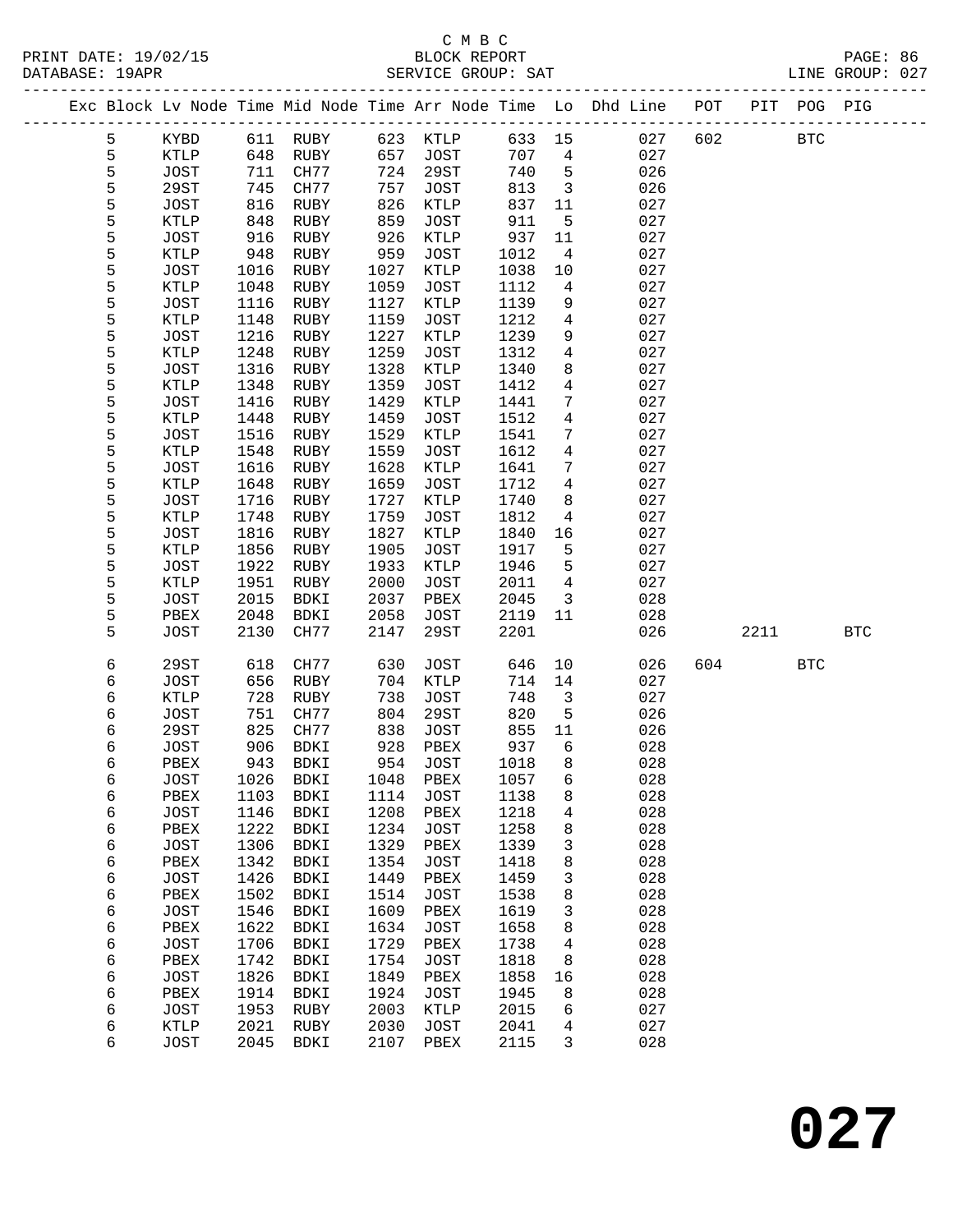|   |             |      |                          |      |             |      |                 | Exc Block Lv Node Time Mid Node Time Arr Node Time Lo Dhd Line POT |         |      | PIT POG PIG |            |  |
|---|-------------|------|--------------------------|------|-------------|------|-----------------|--------------------------------------------------------------------|---------|------|-------------|------------|--|
| 6 | PBEX        |      | 2118 BDKI 2128 JOST      |      |             | 2149 |                 |                                                                    | 028 028 | 2157 |             | <b>BTC</b> |  |
| 7 | KTLP        | 628  | RUBY                     | 637  | JOST        | 647  | $\overline{4}$  | 027                                                                | 622     |      | <b>BTC</b>  |            |  |
| 7 | JOST        | 651  | CH77                     | 704  | 29ST        | 719  | 11              | 026                                                                |         |      |             |            |  |
| 7 | 29ST        | 730  | CH77                     | 742  | JOST        | 758  | 13              | 026                                                                |         |      |             |            |  |
| 7 | JOST        | 811  | BDKI                     | 833  | PBEX        | 842  | $\overline{4}$  | 028                                                                |         |      |             |            |  |
| 7 | PBEX        | 846  | BDKI                     | 856  | JOST        | 918  | 8               | 028                                                                |         |      |             |            |  |
| 7 | JOST        | 926  | BDKI                     | 948  | PBEX        | 957  | 6               | 028                                                                |         |      |             |            |  |
| 7 | PBEX        | 1003 | BDKI                     | 1014 | JOST        | 1038 | 8               | 028                                                                |         |      |             |            |  |
| 7 | JOST        | 1046 | BDKI                     | 1108 | PBEX        | 1117 | $6\overline{6}$ | 028                                                                |         |      |             |            |  |
| 7 | PBEX        | 1123 | BDKI                     | 1134 | JOST        | 1158 | 8               | 028                                                                |         |      |             |            |  |
| 7 | JOST        | 1206 | BDKI                     | 1228 | PBEX        | 1238 | 4               | 028                                                                |         |      |             |            |  |
| 7 | PBEX        | 1242 | BDKI                     | 1254 | JOST        | 1318 | 8               | 028                                                                |         |      |             |            |  |
| 7 | JOST        | 1326 | BDKI                     | 1349 | PBEX        | 1359 | $\mathbf{3}$    | 028                                                                |         |      |             |            |  |
| 7 | PBEX        | 1402 | BDKI                     | 1414 | JOST        | 1438 | 8               | 028                                                                |         |      |             |            |  |
| 7 | JOST        | 1446 | BDKI                     | 1509 | PBEX        | 1519 | $\mathbf{3}$    | 028                                                                |         |      |             |            |  |
| 7 | PBEX        | 1522 | BDKI                     | 1534 | JOST        | 1558 | 8               | 028                                                                |         |      |             |            |  |
| 7 | JOST        | 1606 | BDKI                     | 1629 | PBEX        | 1639 | $\mathbf{3}$    | 028                                                                |         |      |             |            |  |
| 7 | PBEX        | 1642 | BDKI                     | 1654 | JOST        | 1718 | 8               | 028                                                                |         |      |             |            |  |
| 7 | JOST        | 1726 | BDKI                     | 1749 | PBEX        | 1758 | 8               | 028                                                                |         |      |             |            |  |
| 7 | PBEX        | 1806 | BDKI                     | 1816 | JOST        | 1838 | 8               | 028                                                                |         |      |             |            |  |
| 7 | JOST        | 1846 | BDKI                     | 1909 | PBEX        | 1918 |                 | 028                                                                |         | 1928 |             | <b>BTC</b> |  |
|   |             |      |                          |      |             |      |                 |                                                                    |         |      |             |            |  |
| 8 | BDKI        | 618  | SMKI                     | 631  | JOST        | 639  | $\overline{a}$  | 028                                                                |         | 617  | <b>BTC</b>  |            |  |
| 8 | JOST        | 641  | BDKI                     | 702  | PBEX        | 711  | 7               | 028                                                                |         |      |             |            |  |
| 8 | PBEX        | 718  | BDKI                     | 727  | JOST        | 748  | 8               | 028                                                                |         |      |             |            |  |
| 8 | JOST        | 756  | RUBY                     | 805  | KTLP        | 816  | 12              | 027                                                                |         |      |             |            |  |
| 8 | KTLP        | 828  | RUBY                     | 838  | JOST        | 848  | 2               | 027                                                                |         |      |             |            |  |
| 8 | JOST        | 850  | CH77                     | 904  | 29ST        | 921  | 9               | 026                                                                |         |      |             |            |  |
| 8 | 29ST        | 930  |                          |      | MUSC        | 944  | $\mathbf 0$     | 029                                                                |         |      |             |            |  |
| 8 | MUSC        | 944  |                          |      | 29ST        | 957  | 8               | 029                                                                |         |      |             |            |  |
| 8 | 29ST        | 1005 | CH77                     | 1019 | JOST        | 1039 | 11              | 026                                                                |         |      |             |            |  |
| 8 | JOST        | 1050 | CH77                     | 1105 | 29ST        | 1124 | 6               | 026                                                                |         |      |             |            |  |
| 8 | 29ST        | 1130 |                          |      | MUSC        | 1145 | $\mathsf{O}$    | 029                                                                |         |      |             |            |  |
| 8 | MUSC        | 1145 |                          |      | 29ST        | 1159 | 6               | 029                                                                |         |      |             |            |  |
| 8 | 29ST        | 1205 | CH77 1220                |      | JOST        | 1240 | 10              | 026                                                                |         |      |             |            |  |
| 8 | JOST        | 1250 | CH77                     | 1306 | 29ST        | 1325 | 5               | 026                                                                |         |      |             |            |  |
| 8 | 29ST        | 1330 |                          |      | MUSC        | 1346 | $\overline{0}$  | 029                                                                |         |      |             |            |  |
| 8 | MUSC        | 1346 |                          |      | 29ST        | 1359 | $6\overline{6}$ | 029                                                                |         |      |             |            |  |
| 8 | 29ST        |      | 1405 CH77 1421 JOST 1441 |      |             |      | 9               | 026                                                                |         |      |             |            |  |
| 8 | JOST        | 1450 | CH77                     | 1507 | 29ST        | 1527 | 3               | 026                                                                |         |      |             |            |  |
| 8 | <b>29ST</b> | 1530 |                          |      | MUSC        | 1546 | 0               | 029                                                                |         |      |             |            |  |
| 8 | MUSC        | 1546 |                          |      | 29ST        | 1559 | 6               | 029                                                                |         |      |             |            |  |
| 8 | <b>29ST</b> | 1605 | CH77                     | 1621 | <b>JOST</b> | 1641 | 9               | 026                                                                |         |      |             |            |  |
| 8 | <b>JOST</b> | 1650 | CH77                     | 1707 | 29ST        | 1725 | 5               | 026                                                                |         |      |             |            |  |
| 8 | 29ST        | 1730 |                          |      | MUSC        | 1746 | 0               | 029                                                                |         |      |             |            |  |
| 8 | MUSC        | 1746 |                          |      | 29ST        | 1758 | 7               | 029                                                                |         |      |             |            |  |
| 8 | 29ST        | 1805 | CH77                     | 1821 | JOST        | 1839 |                 | 026                                                                |         | 1849 |             | <b>BTC</b> |  |
|   |             |      |                          |      |             |      |                 |                                                                    |         |      |             |            |  |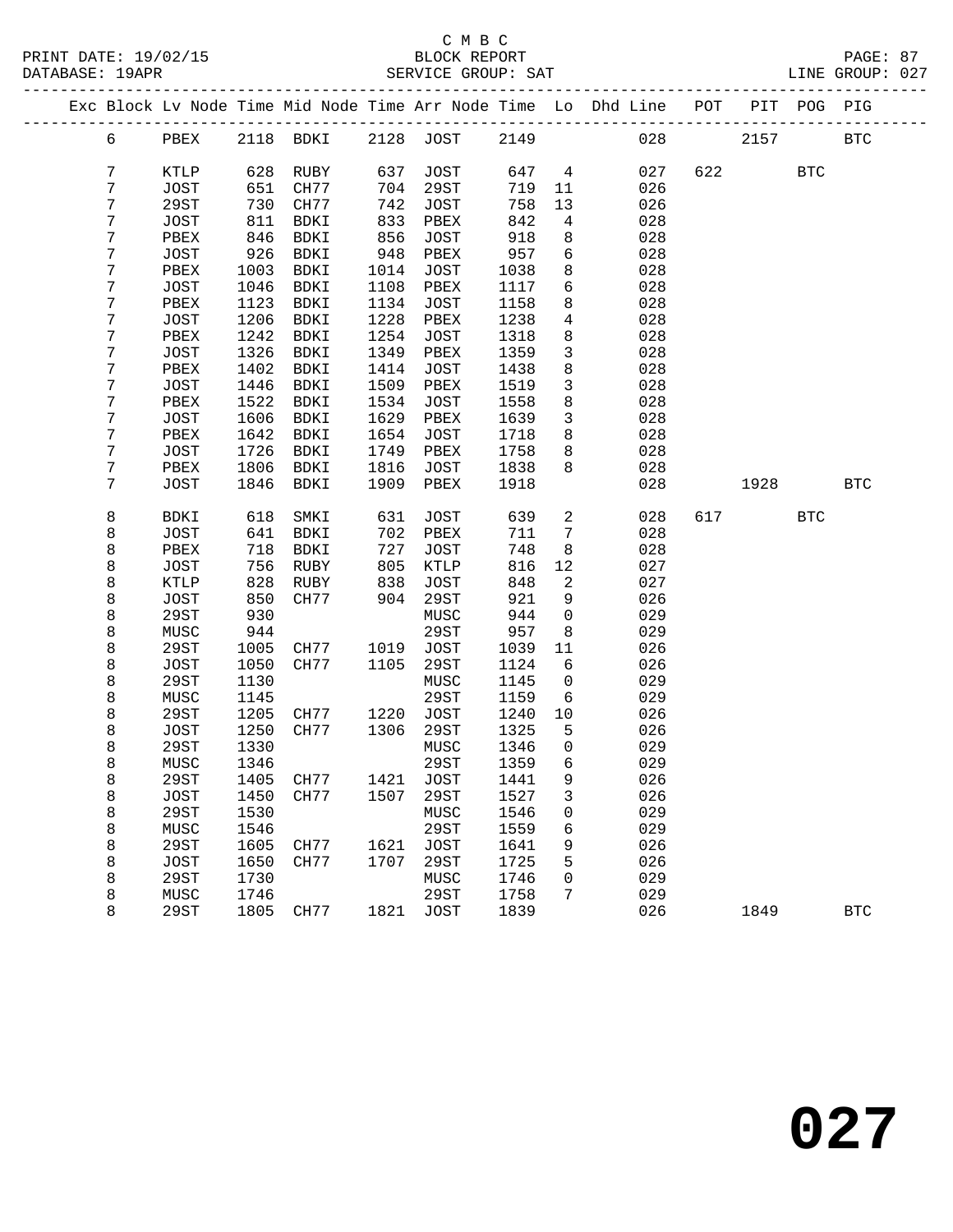## C M B C<br>BLOCK REPORT

LINE GROUP: 027

| PRINT DATE: 19/02/15 | BLOCK REPORT          | 88<br>PAGE:           |
|----------------------|-----------------------|-----------------------|
| DATABASE:<br>19APR   | SAT<br>SERVICE GROUP: | 027<br>GROUP:<br>LINE |

|  |   |             |      |             |      |             |      |                 | Exc Block Lv Node Time Mid Node Time Arr Node Time Lo Dhd Line POT |     |      | PIT POG PIG |            |
|--|---|-------------|------|-------------|------|-------------|------|-----------------|--------------------------------------------------------------------|-----|------|-------------|------------|
|  | 9 | <b>JOST</b> |      | 636 RUBY    |      | 644 KTLP    | 654  | 14              | 027                                                                | 625 |      | <b>BTC</b>  |            |
|  | 9 | KTLP        | 708  | RUBY        | 717  | <b>JOST</b> | 727  | 14              | 027                                                                |     |      |             |            |
|  | 9 | <b>JOST</b> | 741  | BDKI        | 802  | PBEX        | 811  | 5               | 028                                                                |     |      |             |            |
|  | 9 | PBEX        | 816  | <b>BDKI</b> | 826  | <b>JOST</b> | 848  | 8               | 028                                                                |     |      |             |            |
|  | 9 | <b>JOST</b> | 856  | RUBY        | 906  | KTLP        | 917  | 11              | 027                                                                |     |      |             |            |
|  | 9 | KTLP        | 928  | RUBY        | 939  | JOST        | 951  | $5\overline{5}$ | 027                                                                |     |      |             |            |
|  | 9 | <b>JOST</b> | 956  | RUBY        | 1007 | KTLP        | 1018 | 10              | 027                                                                |     |      |             |            |
|  | 9 | KTLP        | 1028 | RUBY        | 1039 | JOST        | 1052 | $\overline{4}$  | 027                                                                |     |      |             |            |
|  | 9 | <b>JOST</b> | 1056 | RUBY        | 1107 | KTLP        | 1118 | 10              | 027                                                                |     |      |             |            |
|  | 9 | <b>KTLP</b> | 1128 | RUBY        | 1139 | JOST        | 1152 | 4               | 027                                                                |     |      |             |            |
|  | 9 | <b>JOST</b> | 1156 | RUBY        | 1207 | KTLP        | 1219 | 9               | 027                                                                |     |      |             |            |
|  | 9 | KTLP        | 1228 | <b>RUBY</b> | 1239 | <b>JOST</b> | 1252 | $\overline{4}$  | 027                                                                |     |      |             |            |
|  | 9 | <b>JOST</b> | 1256 | <b>RUBY</b> | 1308 | KTLP        | 1320 | 8               | 027                                                                |     |      |             |            |
|  | 9 | KTLP        | 1328 | RUBY        | 1339 | JOST        | 1352 | $\overline{4}$  | 027                                                                |     |      |             |            |
|  | 9 | <b>JOST</b> | 1356 | RUBY        | 1409 | KTLP        | 1421 | 7               | 027                                                                |     |      |             |            |
|  | 9 | <b>KTLP</b> | 1428 | RUBY        | 1439 | JOST        | 1452 | $\overline{4}$  | 027                                                                |     |      |             |            |
|  | 9 | <b>JOST</b> | 1456 | RUBY        | 1509 | KTLP        | 1521 | $7\phantom{.0}$ | 027                                                                |     |      |             |            |
|  | 9 | <b>KTLP</b> | 1528 | RUBY        | 1539 | JOST        | 1552 | 4               | 027                                                                |     |      |             |            |
|  | 9 | <b>JOST</b> | 1556 | <b>RUBY</b> | 1609 | KTLP        | 1621 | $7\phantom{.0}$ | 027                                                                |     |      |             |            |
|  | 9 | <b>KTLP</b> | 1628 | RUBY        | 1639 | <b>JOST</b> | 1652 | $\overline{4}$  | 027                                                                |     |      |             |            |
|  | 9 | <b>JOST</b> | 1656 | RUBY        | 1707 | KTLP        | 1720 | 8               | 027                                                                |     |      |             |            |
|  | 9 | KTLP        | 1728 | RUBY        | 1739 | JOST        | 1752 | $\overline{4}$  | 027                                                                |     |      |             |            |
|  | 9 | <b>JOST</b> | 1756 | RUBY        | 1807 | KTLP        | 1820 | 8               | 027                                                                |     |      |             |            |
|  | 9 | KTLP        | 1828 | RUBY        | 1838 | JOST        | 1851 | 5               | 027                                                                |     |      |             |            |
|  | 9 | <b>JOST</b> | 1856 | RUBY        | 1907 | KTLP        | 1920 | $\overline{c}$  | 027                                                                |     |      |             |            |
|  | 9 | KTLP        | 1922 | RUBY        | 1931 | <b>JOST</b> | 1943 | $\overline{a}$  | 027                                                                |     |      |             |            |
|  | 9 | <b>JOST</b> | 1945 | <b>BDKI</b> | 2007 | PBEX        | 2015 | 3               | 028                                                                |     |      |             |            |
|  | 9 | PBEX        | 2018 | <b>BDKI</b> | 2028 | <b>JOST</b> | 2049 | $\overline{4}$  | 028                                                                |     |      |             |            |
|  | 9 | <b>JOST</b> | 2053 | <b>RUBY</b> | 2103 | KTLP        | 2115 | 6               | 027                                                                |     |      |             |            |
|  | 9 | <b>KTLP</b> | 2121 | RUBY        | 2130 | JOST        | 2141 | 4               | 027                                                                |     |      |             |            |
|  | 9 | <b>JOST</b> | 2145 | BDKI        | 2207 | PBEX        | 2215 | 3               | 028                                                                |     |      |             |            |
|  | 9 | PBEX        | 2218 | BDKI        | 2228 | <b>JOST</b> | 2249 | 11              | 028                                                                |     |      |             |            |
|  | 9 | <b>JOST</b> | 2300 | RUBY        | 2310 | KTLP        | 2321 | $\mathbf{1}$    | 027                                                                |     |      |             |            |
|  | 9 | <b>KTLP</b> | 2322 | RUBY        | 2330 | JOST        | 2339 | 6               | 027                                                                |     |      |             |            |
|  | 9 | <b>JOST</b> | 2345 | <b>BDKI</b> | 2407 | PBEX        | 2415 | 3               | 028                                                                |     |      |             |            |
|  | 9 | PBEX        | 2418 | <b>BDKI</b> | 2428 | JOST        | 2447 | 13              | 028                                                                |     |      |             |            |
|  | 9 | <b>JOST</b> | 2500 | RUBY        | 2508 | KTLP        | 2518 | $\overline{4}$  | 027                                                                |     |      |             |            |
|  | 9 | <b>KTLP</b> | 2522 | RUBY        | 2530 | KYJO        | 2541 |                 | 027                                                                |     | 2550 |             | <b>BTC</b> |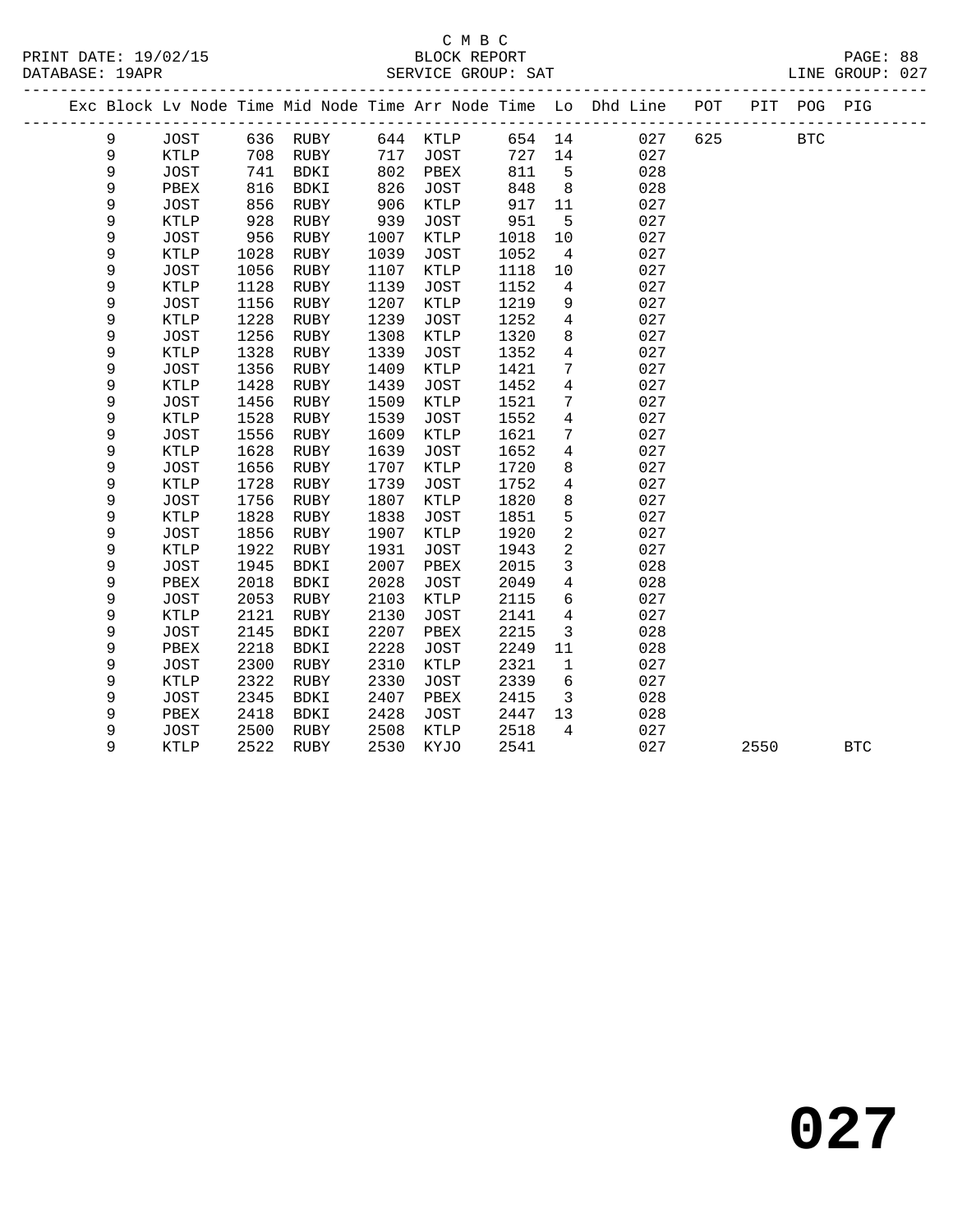#### C M B C<br>BLOCK REPORT SERVICE GROUP: SAT

| DAIADAJL. IJAFR |      |      |           |      | THG .JUULA TULANTG |       |                |                                                                |     |         | UIND GROUP. UZ / |  |
|-----------------|------|------|-----------|------|--------------------|-------|----------------|----------------------------------------------------------------|-----|---------|------------------|--|
|                 |      |      |           |      |                    |       |                | Exc Block Lv Node Time Mid Node Time Arr Node Time Lo Dhd Line | POT | PIT POG | PIG              |  |
| 10              | 29ST | 645  | CH77      | 657  | JOST               | 713 3 |                | 026                                                            | 631 | BTC     |                  |  |
| 10              | JOST | 716  | RUBY      | 724  | KTLP               | 734   | 14             | 027                                                            |     |         |                  |  |
| 10              | KTLP | 748  | RUBY      | 758  | JOST               | 809   | $\overline{2}$ | 027                                                            |     |         |                  |  |
| 10              | JOST | 811  | CH77      | 825  | 29ST               | 842   | 23             | 026                                                            |     |         |                  |  |
| 10              | 29ST | 905  | CH77      | 919  | JOST               | 938   | 12             | 026                                                            |     |         |                  |  |
| 10              | JOST | 950  | CH77      | 1004 | 29ST               | 1021  | 9              | 026                                                            |     |         |                  |  |
| 10              | 29ST | 1030 |           |      | MUSC               | 1044  | $\Omega$       | 029                                                            |     |         |                  |  |
| 10              | MUSC | 1044 |           |      | 29ST               | 1058  | 7              | 029                                                            |     |         |                  |  |
| 10              | 29ST | 1105 | CH77      | 1119 | JOST               | 1139  | 11             | 026                                                            |     |         |                  |  |
| 10              | JOST | 1150 | CH77      | 1206 | 29ST               | 1225  | 5              | 026                                                            |     |         |                  |  |
| 10              | 29ST | 1230 |           |      | MUSC               | 1245  | $\Omega$       | 029                                                            |     |         |                  |  |
| 10              | MUSC | 1245 |           |      | 29ST               | 1259  | 6              | 029                                                            |     |         |                  |  |
| 10              | 29ST | 1305 | CH77      | 1320 | JOST               | 1340  | 10             | 026                                                            |     |         |                  |  |
| 10              | JOST | 1350 | CH77      | 1407 | 29ST               | 1427  | 3              | 026                                                            |     |         |                  |  |
| 10              | 29ST | 1430 |           |      | MUSC               | 1446  | $\Omega$       | 029                                                            |     |         |                  |  |
| 10              | MUSC | 1446 |           |      | 29ST               | 1459  | 6              | 029                                                            |     |         |                  |  |
| 10              | 29ST |      | 1505 CH77 | 1521 | JOST               | 1541  | 9              | 026                                                            |     |         |                  |  |

10 JOST 1550 CH77 1607 29ST 1627 3 026

10 29ST 1705 CH77 1721 JOST 1741 9 026

 10 29ST 1630 MUSC 1646 0 029 10 MUSC 1646 29ST 1659 6 029

1837 BTC

**027**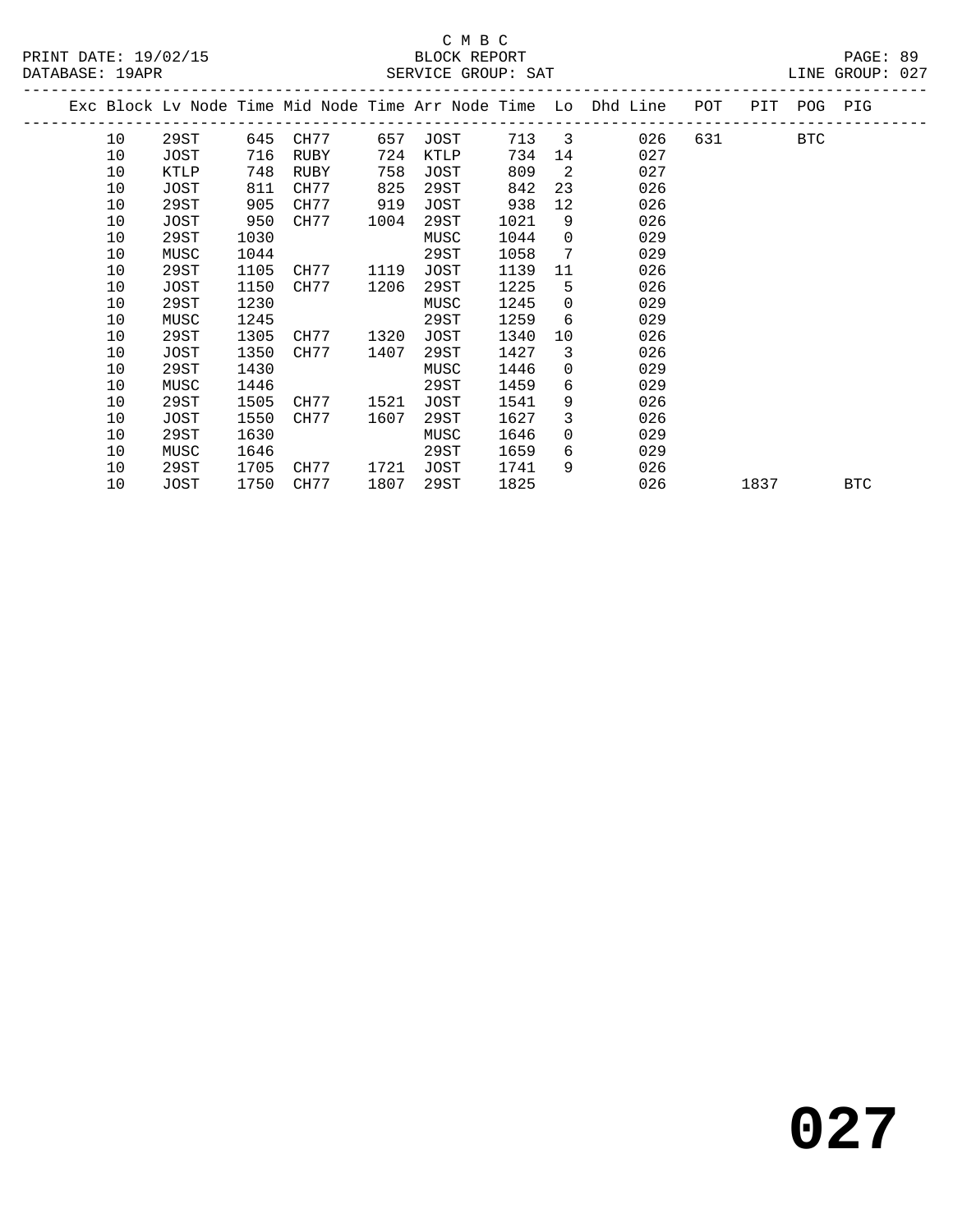## C M B C<br>BLOCK REPORT

| PRINT DATE: 19/02/15<br>DATARASE: 19APR |                                                                                        | BLOCK REPORT<br>SERVICE GROUP: SAT |                              | PAGE: 90<br>LINE GROUP: 027 |
|-----------------------------------------|----------------------------------------------------------------------------------------|------------------------------------|------------------------------|-----------------------------|
|                                         | Exc Block Ly Node Time Mid Node Time Arr Node Time Lo Dhd Line – POT – PIT - POG – PIG |                                    |                              |                             |
| $11 20$ $20$ $843$                      |                                                                                        |                                    | MITCC R56 $\alpha$ 0.29 8.29 | RTA                         |

| 11   | 29ST         | 843  |                                  |           | MUSC        | 856  | $\overline{0}$          | 029      | 829  | <b>BTC</b> |            |
|------|--------------|------|----------------------------------|-----------|-------------|------|-------------------------|----------|------|------------|------------|
| 11   | MUSC         | 856  |                                  |           | 29ST        | 909  | 16                      | 029      |      |            |            |
| 11   | 29ST         | 925  |                                  |           |             | 958  | 12                      | 026      |      |            |            |
| 11   | JOST         | 1010 |                                  |           |             | 1044 | 6                       | 026      |      |            |            |
| 11   | 29ST         | 1050 |                                  |           | MUSC        | 1104 | $\overline{0}$          | 029      |      |            |            |
| 11   | MUSC         | 1104 |                                  |           | 29ST        | 1118 | $7\overline{ }$         | 029      |      |            |            |
| 11   | 29ST         | 1125 | CH77 1139                        |           | JOST        | 1159 | 11                      | 026      |      |            |            |
| 11   | JOST         | 1210 | CH77                             | 1226      | 29ST        | 1245 | 5                       | 026      |      |            |            |
| 11   | 29ST         | 1250 |                                  |           | MUSC        | 1305 | $\overline{0}$          | 029      |      |            |            |
| 11   | ${\tt MUSC}$ | 1305 |                                  |           | 29ST        | 1318 | $7\overline{ }$         | 029      |      |            |            |
| 11   | 29ST         | 1325 |                                  |           | JOST        | 1400 | 10                      | 026      |      |            |            |
| 11   | JOST         | 1410 | CH77 1340<br>CH77 1427           |           | 29ST        | 1447 | $\mathbf{3}$            | 026      |      |            |            |
| 11   | 29ST         | 1450 |                                  |           | MUSC        | 1506 | $\mathsf{O}$            | 029      |      |            |            |
| 11   | MUSC         | 1506 |                                  |           | 29ST        | 1519 | 6                       | 029      |      |            |            |
| 11   | 29ST         |      |                                  |           |             | 1601 | 9                       | 026      |      |            |            |
|      |              | 1525 | CH77 1541 JOST                   |           |             |      |                         |          |      |            |            |
| 11   | JOST         | 1610 | CH77                             | 1627      | 29ST        | 1647 | $\mathbf{3}$            | 026      |      |            |            |
| 11   | 29ST         | 1650 |                                  |           | MUSC        | 1706 | $\mathsf{O}$            | 029      |      |            |            |
| 11   | MUSC         | 1706 |                                  |           | 29ST        | 1718 | $7\phantom{.0}$         | 029      |      |            |            |
| 11   | 29ST         | 1725 | CH77 1741 JOST<br>CH77 1827 29ST |           |             | 1801 | 9                       | 026      |      |            |            |
| 11   | JOST         | 1810 |                                  |           |             | 1843 | 5                       | 026      |      |            |            |
| 11   | 29ST         | 1848 |                                  |           | MUSC        | 1904 | $\mathsf{O}$            | 029      |      |            |            |
| 11   | MUSC         | 1904 |                                  |           | 29ST        | 1915 | $\mathbf{3}$            | 029      |      |            |            |
| 11   | 29ST         | 1918 |                                  |           | MUSC        | 1934 | $\overline{0}$          | 029      |      |            |            |
| 11   | MUSC         | 1934 |                                  |           | 29ST        | 1945 | $5\phantom{.}$          | 029      |      |            |            |
| 11   | 29ST         | 1950 | CH77                             | 2004 JOST |             | 2021 | $\overline{a}$          | 026      |      |            |            |
| 11   | JOST         | 2023 | RUBY                             | 2033      | KTLP        | 2045 | 6                       | 027      |      |            |            |
| 11   | KTLP         | 2051 | RUBY                             | 2100      | <b>JOST</b> | 2111 | $\overline{4}$          | 027      |      |            |            |
| 11   | JOST         | 2115 | BDKI                             | 2137      | PBEX        | 2145 | $\mathbf{3}$            | 028      |      |            |            |
| 11   | PBEX         | 2148 | BDKI                             | 2158      | JOST        | 2219 | $7\phantom{.0}$         | 028      |      |            |            |
| 11   | JOST         | 2226 | CH77                             | 2241      | 29ST        | 2255 | $\mathbf{1}$            | 026      |      |            |            |
| 11   | 29ST         | 2256 |                                  |           | MUSC        | 2310 | $\mathbf 0$             | 029      |      |            |            |
| 11   | MUSC         | 2310 |                                  |           | 29ST        | 2320 | $4\overline{ }$         | 029      |      |            |            |
| 11   | 29ST         | 2324 | CH77                             | 2337      | JOST        | 2354 | 21                      | 026      |      |            |            |
| 11   | JOST         | 2415 | BDKI                             | 2437      | PBEX        | 2445 | $\overline{\mathbf{3}}$ | 028      |      |            |            |
| 11   | PBEX         | 2448 | BDKI                             | 2458      | JOST        | 2517 | 16                      | 028      |      |            |            |
| 11   | JOST         | 2533 | CH77                             | 2548      | 29ST        | 2602 |                         | 026      | 2612 |            | <b>BTC</b> |
|      |              |      |                                  |           |             |      |                         |          |      |            |            |
| 12   | PBEX         | 906  | BDKI                             | 916       | JOST        | 938  |                         | 028<br>8 | 854  | <b>BTC</b> |            |
| 12   | JOST         | 946  | BDKI                             | 1008      | PBEX        | 1017 | 6                       | 028      |      |            |            |
| 12   | PBEX         | 1023 | BDKI                             | 1034      | JOST        | 1058 | 8                       | 028      |      |            |            |
| $12$ | JOST         | 1106 | BDKI                             | 1128      | PBEX        | 1137 | 6                       | 028      |      |            |            |
| 12   |              |      | PBEX 1143 BDKI 1154 JOST 1218    |           |             |      | 8                       | 028      |      |            |            |
| 12   | JOST         | 1226 | BDKI                             | 1248      | PBEX        | 1258 | 4                       | 028      |      |            |            |
| 12   | PBEX         | 1302 | BDKI                             | 1314      | JOST        | 1338 | 8                       | 028      |      |            |            |
| 12   | JOST         | 1346 | BDKI                             | 1409      | PBEX        | 1419 | 3                       | 028      |      |            |            |
| 12   | PBEX         | 1422 | BDKI                             | 1434      | JOST        | 1458 | 8                       | 028      |      |            |            |
| 12   | JOST         | 1506 | BDKI                             | 1529      | PBEX        | 1539 | 3                       | 028      |      |            |            |
| 12   | PBEX         | 1542 | BDKI                             | 1554      | JOST        | 1618 | 8                       | 028      |      |            |            |
| 12   | <b>JOST</b>  | 1626 | BDKI                             | 1649      | PBEX        | 1658 | 4                       | 028      |      |            |            |
| 12   | PBEX         | 1702 | BDKI                             | 1714      | JOST        | 1738 | 8                       | 028      |      |            |            |
| 12   | JOST         | 1746 | BDKI                             | 1809      | PBEX        | 1818 | 8                       | 028      |      |            |            |
| 12   | PBEX         | 1826 | BDKI                             | 1836      | <b>JOST</b> | 1858 | 2                       | 028      |      |            |            |
| 12   | <b>JOST</b>  | 1900 | CH77                             | 1917      | 29ST        | 1933 | 15                      | 026      |      |            |            |
| 12   | <b>29ST</b>  | 1948 |                                  |           | MUSC        | 2004 | $\mathbf 0$             | 029      |      |            |            |
| 12   | MUSC         | 2004 |                                  |           | 29ST        | 2015 | 5                       | 029      |      |            |            |
| 12   | <b>29ST</b>  | 2020 | CH77                             | 2034      | JOST        | 2051 | 9                       | 026      |      |            |            |
|      |              |      |                                  |           |             |      |                         |          |      |            |            |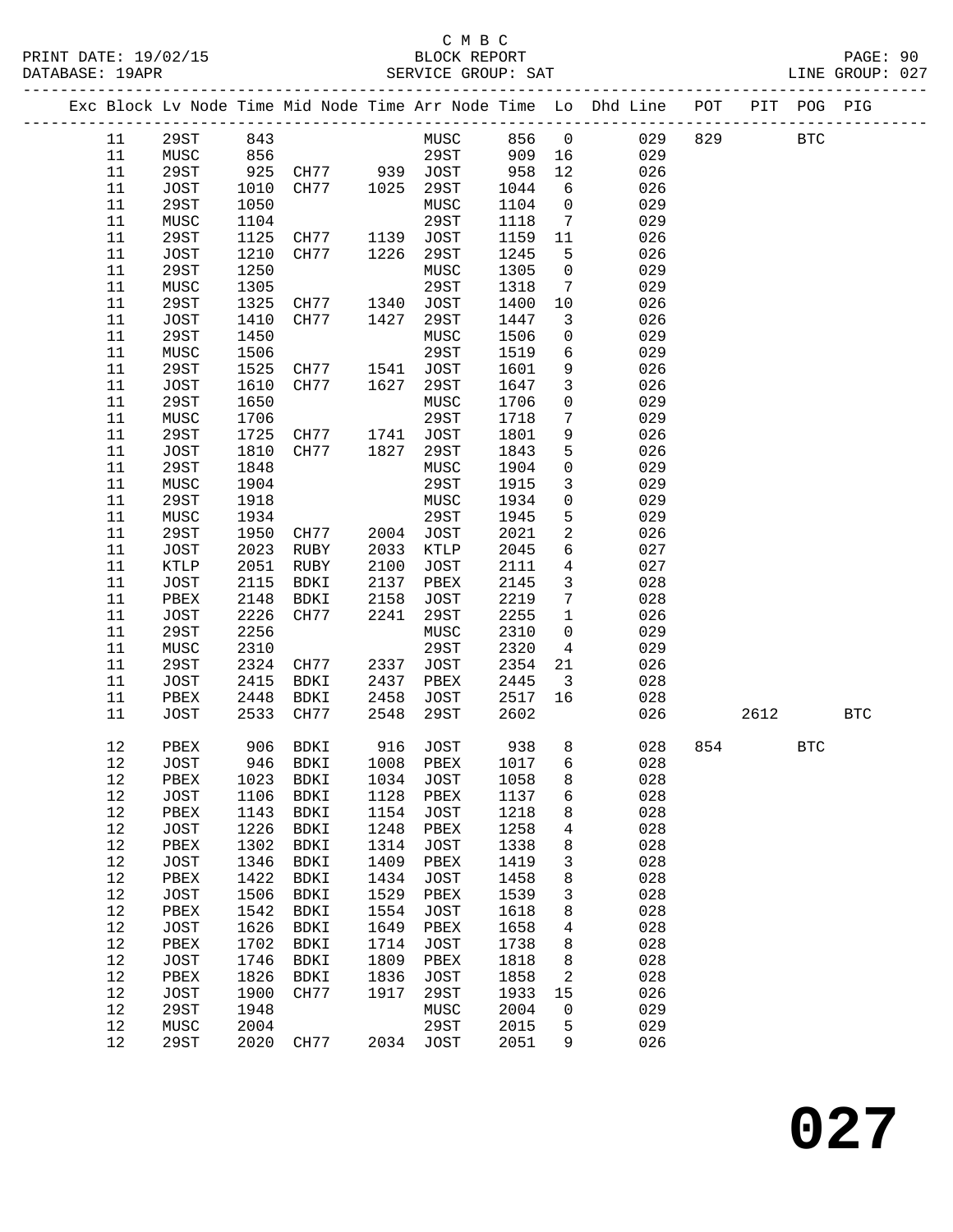#### C M B C<br>BLOCK REPORT SERVICE GROUP: SAT

|  |    |             |      |           |      |             |         |                 | Exc Block Lv Node Time Mid Node Time Arr Node Time Lo Dhd Line POT |                             | PIT POG PIG |            |
|--|----|-------------|------|-----------|------|-------------|---------|-----------------|--------------------------------------------------------------------|-----------------------------|-------------|------------|
|  | 12 | JOST        | 2100 | CH77      | 2117 | 29ST        |         |                 | 2131 19 026                                                        |                             |             |            |
|  | 12 | 29ST        | 2150 | CH77      | 2203 | JOST        | 2220    |                 | 026 02                                                             | 2228                        |             | <b>BTC</b> |
|  | 13 | <b>JOST</b> | 910  | CH77      | 924  | 29ST        | 941     | 9               | 026                                                                | 859 and the state of $\sim$ | <b>BTC</b>  |            |
|  | 13 | 29ST        | 950  |           |      | MUSC        | 1004    | $\overline{0}$  | 029                                                                |                             |             |            |
|  | 13 | MUSC        | 1004 |           |      | 29ST        | 1018    | $7\phantom{.0}$ | 029                                                                |                             |             |            |
|  | 13 | 29ST        | 1025 | CH77      | 1039 | JOST        | 1059    | 11              | 026                                                                |                             |             |            |
|  | 13 | <b>JOST</b> | 1110 | CH77      | 1126 | 29ST        | 1145    | 5               | 026                                                                |                             |             |            |
|  | 13 | 29ST        | 1150 |           |      | MUSC        | 1205    | $\overline{0}$  | 029                                                                |                             |             |            |
|  | 13 | MUSC        | 1205 |           |      | 29ST        | 1219    | 6               | 029                                                                |                             |             |            |
|  | 13 | 29ST        | 1225 | CH77 1240 |      | JOST        | 1300    | 10              | 026                                                                |                             |             |            |
|  | 13 | JOST        | 1310 | CH77      | 1327 | 29ST        | 1347    | 3               | 026                                                                |                             |             |            |
|  | 13 | 29ST        | 1350 |           |      | MUSC        | 1406    | $\overline{0}$  | 029                                                                |                             |             |            |
|  | 13 | MUSC        | 1406 |           |      | 29ST        | 1419    | 6               | 029                                                                |                             |             |            |
|  | 13 | 29ST        | 1425 | CH77      | 1441 | JOST        | 1501    | 9               | 026                                                                |                             |             |            |
|  | 13 | JOST        | 1510 | CH77      | 1527 | 29ST        | 1547    | $\overline{3}$  | 026                                                                |                             |             |            |
|  | 13 | 29ST        | 1550 |           |      | MUSC        | 1606    | 0               | 029                                                                |                             |             |            |
|  | 13 | MUSC        | 1606 |           |      | 29ST        | 1619    | 6               | 029                                                                |                             |             |            |
|  | 13 | 29ST        | 1625 | CH77      | 1641 | <b>JOST</b> | 1701    | 9               | 026                                                                |                             |             |            |
|  | 13 | <b>JOST</b> | 1710 | CH77      | 1727 | 29ST        | 1745    | 5               | 026                                                                |                             |             |            |
|  | 13 | 29ST        | 1750 |           |      | MUSC        | 1806    | $\mathbf 0$     | 029                                                                |                             |             |            |
|  | 13 | MUSC        | 1806 |           |      | 29ST        | 1818    | 2               | 029                                                                |                             |             |            |
|  | 13 | 29ST        | 1820 | CH77      | 1836 | <b>JOST</b> | 1854    | 21              | 026                                                                |                             |             |            |
|  | 13 | JOST        | 1915 | BDKI      | 1938 | PBEX        | 1946    | 2               | 028                                                                |                             |             |            |
|  | 13 | PBEX        | 1948 | BDKI      | 1958 | JOST        | 2019    | 11              | 028                                                                |                             |             |            |
|  | 13 | <b>JOST</b> | 2030 | CH77      | 2047 | 29ST        | 2101    | 17              | 026                                                                |                             |             |            |
|  | 13 | 29ST        | 2118 |           |      | MUSC        | 2132    | $\overline{0}$  | 029                                                                |                             |             |            |
|  | 13 | MUSC        | 2132 |           |      | 29ST        | 2143    | 12              | 029                                                                |                             |             |            |
|  | 13 | 29ST        | 2155 |           |      | MUSC        | 2209    | $\overline{0}$  | 029                                                                |                             |             |            |
|  | 13 | MUSC        | 2209 |           |      | 29ST        | 2219    | - 9             | 029                                                                |                             |             |            |
|  | 13 | 29ST        |      | 2228 CH77 | 2241 | JOST        | 2258 17 |                 | 026                                                                |                             |             |            |

13 29ST 2524 CH77 2536 JOST 2552 026 2600 BTC

 13 JOST 2315 BDKI 2337 PBEX 2345 3 028 13 PBEX 2348 BDKI 2358 JOST 2417 9 028 13 JOST 2426 CH77 2441 29ST 2455 1 026 13 29ST 2456 MUSC 2509 0 029

13 2931 2430<br>13 MUSC 2509 29ST 2519 5 029

**027**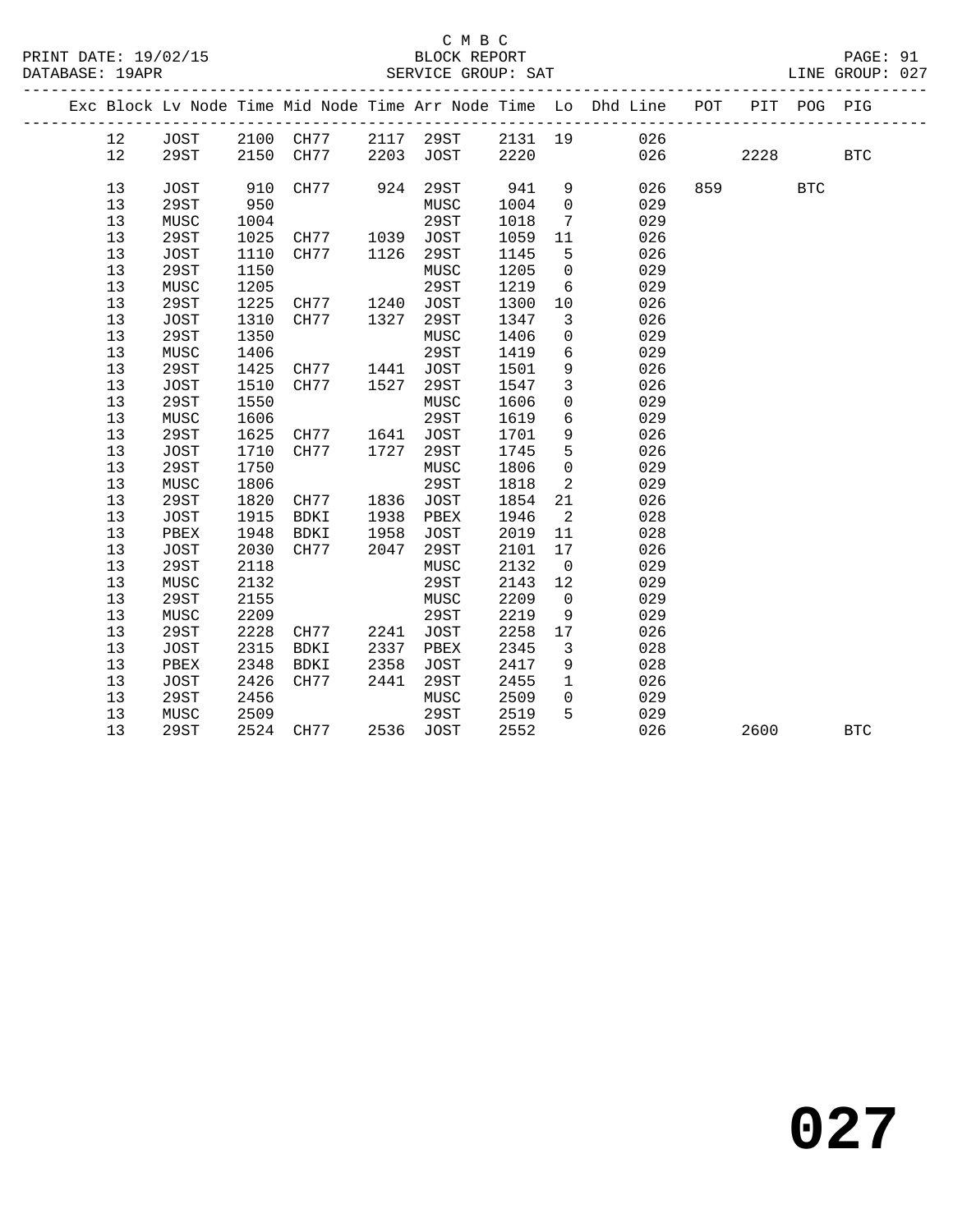|  | DATABASE: 19APR                                                                                                                                          | PRINT DATE: 19/02/15                                                                                                                                              |                                                                                                                                                                 | $\begin{array}{cccccccc}\n 0.2 & 0.1 & 0.0000 & 0.00000 & 0.00000 & 0.00000 & 0.00000 & 0.00000 & 0.00000 & 0.00000 & 0.0000 & 0.0000 & 0.0000 & 0.0000 & 0.0000 & 0.0000 & 0.0000 & 0.0000 & 0.0000 & 0.0000 & 0.0000 & 0.0000 & 0.0000 & 0.0000 & 0.0000 & 0.0000 & 0$                                                                                                                                                                                                                                                                                                                        |                                                                              |                                                                                                                                                             | C M B C                                                                                                                                                                                     |                                                                                                                                           |                                                                            |                                                                                                                                                               |                 |              |  |
|--|----------------------------------------------------------------------------------------------------------------------------------------------------------|-------------------------------------------------------------------------------------------------------------------------------------------------------------------|-----------------------------------------------------------------------------------------------------------------------------------------------------------------|-------------------------------------------------------------------------------------------------------------------------------------------------------------------------------------------------------------------------------------------------------------------------------------------------------------------------------------------------------------------------------------------------------------------------------------------------------------------------------------------------------------------------------------------------------------------------------------------------|------------------------------------------------------------------------------|-------------------------------------------------------------------------------------------------------------------------------------------------------------|---------------------------------------------------------------------------------------------------------------------------------------------------------------------------------------------|-------------------------------------------------------------------------------------------------------------------------------------------|----------------------------------------------------------------------------|---------------------------------------------------------------------------------------------------------------------------------------------------------------|-----------------|--------------|--|
|  |                                                                                                                                                          | HODM HOWE & DUNSMUIR<br>PROD PRODUCTION STN<br>SUST SURREY CENTRAL STATION                                                                                        |                                                                                                                                                                 | BDKI BOUNDARY & KITCHENER-NORTH BTC Burnaby Depot<br>BUB6 BURRARD STN HADU HASTINGS & DUTHIE-WEST<br>HK-E HASTINGS & KOOTENAY EB HK-W HASTINGS & KOOTENAY WB<br>MWST MEW WESTMINSTER STN SERIES AND MEW WESTMINSTER STN                                                                                                                                                                                                                                                                                                                                                                         |                                                                              |                                                                                                                                                             |                                                                                                                                                                                             |                                                                                                                                           |                                                                            |                                                                                                                                                               |                 |              |  |
|  |                                                                                                                                                          |                                                                                                                                                                   |                                                                                                                                                                 | Exc Block Lv Node Time Mid Node Time Arr Node Time Lo Dhd Line POT PIT POG PIG                                                                                                                                                                                                                                                                                                                                                                                                                                                                                                                  |                                                                              |                                                                                                                                                             |                                                                                                                                                                                             |                                                                                                                                           |                                                                            |                                                                                                                                                               |                 |              |  |
|  | 31<br>31<br>31<br>31<br>31<br>31<br>31<br>31<br>31<br>31<br>31<br>31<br>31<br>31<br>31<br>31<br>31<br>31<br>31<br>31                                     | SFU<br>PROD<br>SFU<br>BUB6<br>SFU<br>BUB6<br>SFU<br>BUB6<br>SFU<br>BUB6<br>SFU<br>BUB6<br>SFU<br>BUB6                                                             | 1457                                                                                                                                                            | HODM 509 NWST 611 SUST 631 0 25 N19 447 BTC<br>PROD 656 SFU 709 5 145<br>PROD 656 SFU 709 5 145<br>SFU 714 HK-W 734 BUB6 759 8 095<br>BUB6 807 HK-E 826 SFU 848 11 095<br>SFU 859 HK-W 922 BUB6 948 10 095<br>BUB6 958 HK-E 1022 SFU 1044 13 095<br>1057 PROD 1112 0 145<br>1112 SFU 1129 9 145<br>1138 HK-W 1202 BUB6 1235 10 095<br>1245 HK-E 1313 SFU 1338 14 095<br>1352 HK-W 1416 BUB6 1450<br>$HK-E$<br>1601 HK-W<br>1705 HK-E<br>1811 HK-W<br>1915 HK-E<br>2016 HK-W 2037 BUB6 2104 5 095<br>2109 HK-E 2133 SFU 2153 10 095<br>2203 HK-W 2224 BUB6 2249 3 095<br>2252 HK-E 2314 SFU 2334 | 1526<br>1942                                                                 |                                                                                                                                                             | SFU 1553 8 095<br>1625 BUB6 1659 6 095<br>1735 SFU 1800 11 095<br>1833 BUB6 1907<br>SFU 2004 12                                                                                             |                                                                                                                                           | $7\overline{ }$<br>8 095<br>095                                            | 095<br>095<br>095 2353                                                                                                                                        |                 | <b>BTC</b>   |  |
|  | 32<br>32<br>32<br>32<br>32<br>32<br>32<br>32<br>32<br>32<br>32<br>32<br>32<br>32<br>32<br>32<br>32<br>32<br>32<br>32<br>32<br>32<br>32<br>32<br>32<br>32 | BDKI<br>PROD<br>SFU<br>32 PROD 912<br>SFU<br>PROD<br>SFU<br>BUB6<br>SFU<br>BUB6<br>SFU<br>PROD<br>SFU<br>PROD<br>SFU<br>PROD<br>SFU<br>BUB6<br>SFU<br>BUB6<br>SFU | 458<br>827<br>857<br>942<br>957<br>1022<br>1122<br>1216<br>1321<br>1427<br>1443<br>1512<br>1528<br>1557<br>1613<br>1631<br>1735<br>1841<br>1939<br>2039<br>2133 | SFU 519 HK-W 537 BUB6<br>BUB6 558 HK-E 613 SFU<br>SFU 633 HK-W 653 BUB6<br>BUB6 722 HK-E 739 SFU<br>SFU 812 PROD<br><b>SFU</b><br>HK-W<br>$HK-E$<br>$HK-W$<br>$HK-E$<br>$HK-W$<br>$HK-E$<br>$HK-W$<br>$HK-E$<br>$HK-W$                                                                                                                                                                                                                                                                                                                                                                          | 1045<br>1146<br>1240<br>1350<br>1655<br>1805<br>1903<br>2006<br>2100<br>2157 | SFU<br>PROD<br>PROD<br>PROD<br>SFU<br>BUB6<br>SFU<br>BUB6<br>SFU<br>PROD<br>SFU<br>PROD<br>SFU<br>PROD<br>${\rm SFU}$<br>BUB6<br>SFU<br>BUB6<br>SFU<br>BUB6 | 556<br>757 15<br>841 16<br>912<br>SFU 926 16<br>957<br>1014<br>1118<br>1208<br>1313<br>1415<br>1443<br>1500<br>1528<br>1545<br>1613<br>1627<br>1729<br>1830<br>1935<br>2028<br>2127<br>2217 | $\overline{0}$<br>0<br>8<br>4<br>8<br>8<br>12<br>$\mathbf 0$<br>12<br>$\overline{0}$<br>12<br>$\mathbf 0$<br>4<br>6<br>11<br>4<br>11<br>6 | 517 2<br>$\overline{2}$<br>631 2<br>$713$ 9 095<br>827 0 145<br>145<br>145 | 095<br>095<br>095<br>095<br>145<br>145<br>145<br>095<br>095<br>095<br>095<br>145<br>145<br>145<br>145<br>145<br>145<br>095<br>095<br>095<br>095<br>095<br>095 | 457 BTC<br>2236 |              |  |
|  |                                                                                                                                                          | BUB6                                                                                                                                                              |                                                                                                                                                                 | $HK-E$                                                                                                                                                                                                                                                                                                                                                                                                                                                                                                                                                                                          |                                                                              | SFU                                                                                                                                                         |                                                                                                                                                                                             |                                                                                                                                           |                                                                            |                                                                                                                                                               |                 | $_{\rm BTC}$ |  |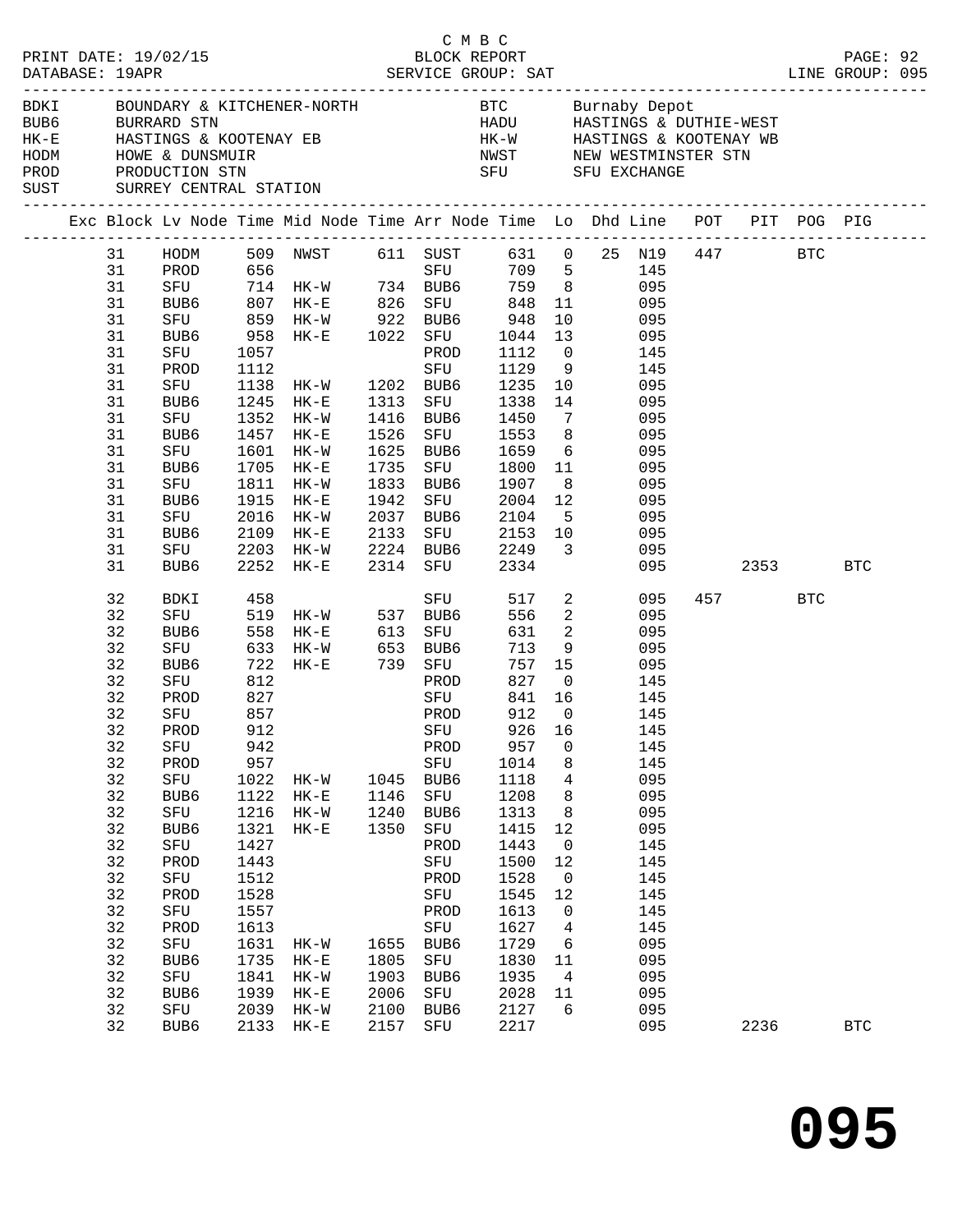|          |             |              |                                   |              |                     |              |                         | Exc Block Lv Node Time Mid Node Time Arr Node Time Lo Dhd Line POT PIT POG PIG |     |            |            |            |
|----------|-------------|--------------|-----------------------------------|--------------|---------------------|--------------|-------------------------|--------------------------------------------------------------------------------|-----|------------|------------|------------|
|          |             |              |                                   |              | BUB6                |              |                         |                                                                                |     | <b>BTC</b> |            |            |
| 33       | BDKI        |              |                                   |              |                     |              |                         | 531 3 095                                                                      | 508 |            |            |            |
| 33       | BUB6        |              | 609 HK-W 627 BUB6                 |              |                     | 607 2        |                         | 095                                                                            |     |            |            |            |
| 33       | SFU         |              |                                   |              |                     | 645          | $\overline{7}$          | 095                                                                            |     |            |            |            |
| 33       | BUB6        | 652          | $HK-E$                            | 708          | SFU                 | 726          | 16                      | 095                                                                            |     |            |            |            |
| 33       | SFU         | 742          |                                   |              | PROD                | 757          | $\overline{0}$          | 145                                                                            |     |            |            |            |
| 33       | PROD        | 757          |                                   |              | SFU                 | 810          | $6\overline{6}$         | 145                                                                            |     |            |            |            |
| 33       | SFU         | 816          | HK-W                              | 837          | BUB6                | 902          | 5                       | 095                                                                            |     |            |            |            |
| 33       | BUB6        | 907          | $HK-E$                            | 930          | SFU                 | 954          | $\overline{4}$          | 095                                                                            |     |            |            |            |
| 33       | SFU         | 958          | $HK-W$                            | 1021         | BUB6                | 1054         | $\overline{4}$          | 095                                                                            |     |            |            |            |
| 33       | BUB6        | 1058         | $HK-E$                            | 1122         | SFU                 | 1144         | 8                       | 095                                                                            |     |            |            |            |
| 33       | SFU         | 1152         | $HK-W$                            | 1216         | BUB6                | 1249         | 8                       | 095                                                                            |     |            |            |            |
| 33       | BUB6        | 1257         | $HK-E$                            | 1325         | SFU                 | 1350         | 14                      | 095                                                                            |     |            |            |            |
| 33<br>33 | SFU         | 1404         | HK-W                              | 1428<br>1539 | BUB6                | 1502<br>1606 | $7\phantom{.0}$<br>6    | 095                                                                            |     |            |            |            |
| 33       | BUB6        | 1509<br>1612 | $HK-E$                            |              | SFU<br>PROD         | 1628         | $\overline{0}$          | 095<br>145                                                                     |     |            |            |            |
| 33       | SFU         | 1628         |                                   |              | SFU                 | 1642         | 9                       | 145                                                                            |     |            |            |            |
| 33       | PROD<br>SFU | 1651         |                                   |              |                     | 1749         | $6\overline{6}$         | 095                                                                            |     |            |            |            |
| 33       | BUB6        | 1755         | HK-W 1715 BUB6<br>HK-E 1825 SFU   |              |                     | 1850         | 8 <sup>8</sup>          | 095                                                                            |     |            |            |            |
| 33       | SFU         | 1858         |                                   |              | PROD                | 1914         | $\overline{0}$          | 145                                                                            |     |            |            |            |
| 33       | PROD        | 1914         |                                   |              | SFU                 | 1928         | 12                      | 145                                                                            |     |            |            |            |
| 33       | SFU         | 1940         | HK-W 2001 BUB6                    |              |                     | 2028         | 6                       | 095                                                                            |     |            |            |            |
| 33       | BUB6        | 2034         | $HK-E$                            | 2058         | SFU                 | 2118         | 9                       | 095                                                                            |     |            |            |            |
| 33       | SFU         | 2127         |                                   |              | PROD                | 2142         | $\overline{0}$          | 145                                                                            |     |            |            |            |
| 33       | PROD        | 2142         |                                   |              | SFU                 | 2155         | 17                      | 145                                                                            |     |            |            |            |
| 33       | SFU         | 2212         |                                   |              | PROD                | 2227         | $\overline{\mathbf{0}}$ | 145                                                                            |     |            |            |            |
| 33       | PROD        | 2227         |                                   |              | SFU                 | 2240         | 12                      | 145                                                                            |     |            |            |            |
| 33       | SFU         |              | 2252 HK-W 2313 BUB6               |              |                     | 2338         | 12                      | 095                                                                            |     |            |            |            |
| 33       | BUB6        |              | 2350 HK-E                         | 2412         | SFU                 | 2432         |                         | 095                                                                            |     | 2451       |            | <b>BTC</b> |
|          |             |              |                                   |              |                     |              |                         |                                                                                |     |            |            |            |
| 34       | HADU        | 558          | HK-W                              |              | BUB6                | 628          | $\overline{a}$          | 095                                                                            |     | 545        | <b>BTC</b> |            |
| 34       | BUB6        |              | 630 HK-E                          |              | 609 BUB6<br>646 SFU | 704          | 8                       | 095                                                                            |     |            |            |            |
| 34       | SFU         | 712          |                                   |              | PROD                | 726          | $\overline{0}$          | 145                                                                            |     |            |            |            |
| 34       | PROD        | 726          |                                   |              | SFU                 | 739          | $7\overline{ }$         | 145                                                                            |     |            |            |            |
| 34       | SFU         | 746          | HK-W                              |              | BUB6                | 832          | 5                       | 095                                                                            |     |            |            |            |
| 34       | BUB6        |              | 837 HK-E                          | 807<br>857   | SFU                 | 920          | 11                      | 095                                                                            |     |            |            |            |
| 34       | SFU         | 931          | $HK-W$                            |              | 954 BUB6            | 1027         | $\overline{7}$          | 095                                                                            |     |            |            |            |
| 34       | BUB6        | 1034         | $HK-E$                            |              | 1058 SFU            | 1120         | 9                       | 095                                                                            |     |            |            |            |
| 34       | SFU         | 1129         | $HK-W$                            |              | 1154 BUB6           | 1227         | 6                       | 095                                                                            |     |            |            |            |
| 34       | BUB6        |              | 1233 HK-E                         |              | 1301 SFU            | 1326 14      |                         | 095                                                                            |     |            |            |            |
|          |             |              | 34 SFU 1340 HK-W 1404 BUB6 1438 7 |              |                     |              |                         | 095                                                                            |     |            |            |            |
| 34       | BUB6        | 1445         | $HK-E$                            |              | 1514 SFU            | 1541         | 10                      | 095                                                                            |     |            |            |            |
| 34       | SFU         | 1551         | HK-W                              | 1615         | BUB6                | 1648         | 7                       | 095                                                                            |     |            |            |            |
| 34       | BUB6        | 1655         | HK-E                              | 1725         | SFU                 | 1750         | 7                       | 095                                                                            |     |            |            |            |
| 34       | SFU         | 1757         |                                   |              | PROD                | 1813         | 0                       | 145                                                                            |     |            |            |            |
| 34       | PROD        | 1813         |                                   |              | SFU                 | 1827         | 4                       | 145                                                                            |     |            |            |            |
| 34       | SFU         | 1831         | HK-W                              |              | 1853 BUB6           | 1925         | 3                       | 095                                                                            |     |            |            |            |
| 34       | BUB6        | 1928         |                                   |              | $HK-E$              | 1955         |                         | 095                                                                            |     | 1959       |            | <b>BTC</b> |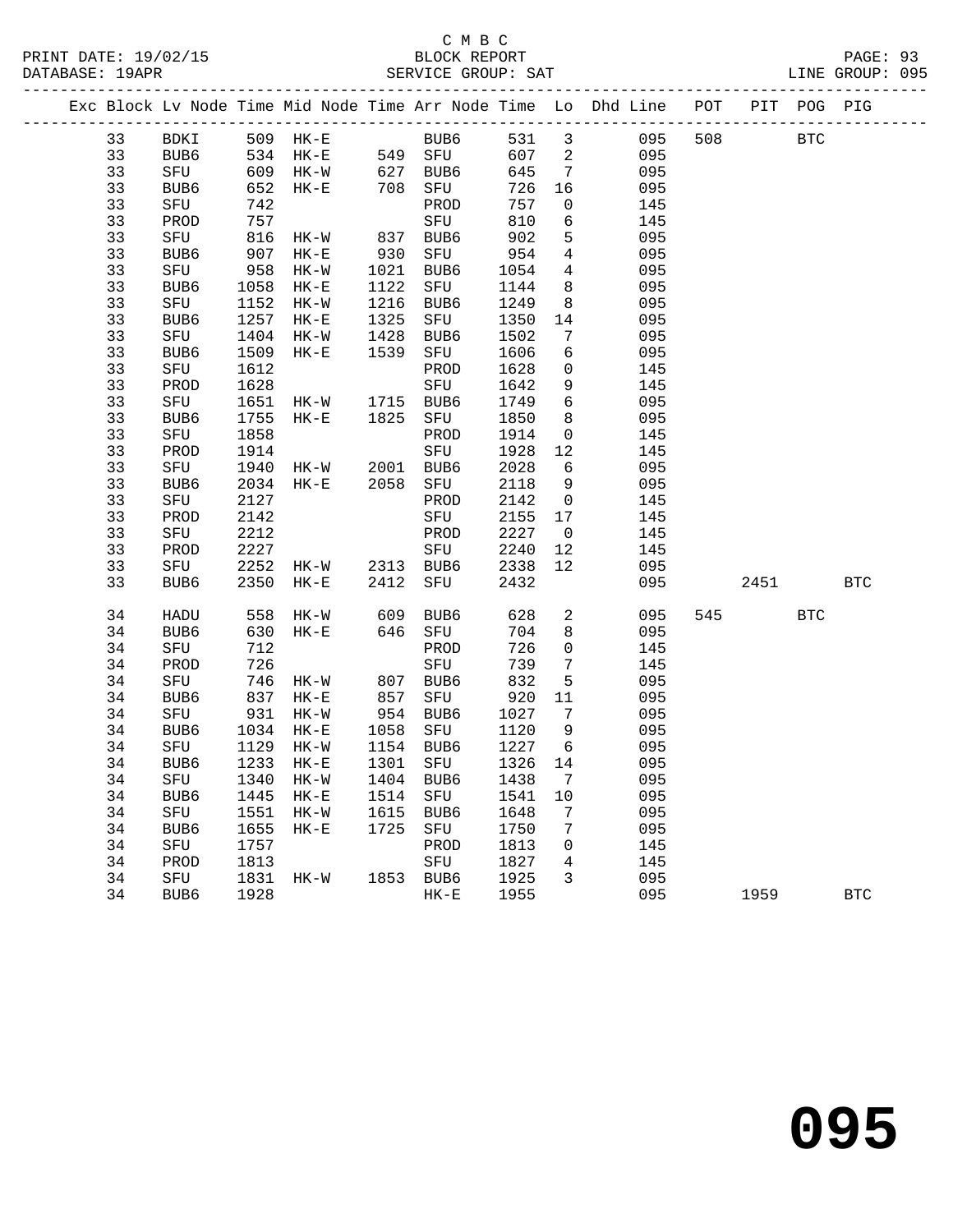|  |    | ---------------------- |      |           |      | Exc Block Lv Node Time Mid Node Time Arr Node Time Lo Dhd Line POT PIT POG PIG |      |                 |       |     |         |            |
|--|----|------------------------|------|-----------|------|--------------------------------------------------------------------------------|------|-----------------|-------|-----|---------|------------|
|  | 35 | BDKI                   | 636  |           |      | SFU                                                                            | 655  |                 | 2 095 |     | 635 BTC |            |
|  | 35 | SFU                    | 657  |           |      | PROD                                                                           | 711  | $\overline{0}$  |       | 145 |         |            |
|  | 35 | PROD                   | 711  |           |      | SFU                                                                            | 724  | 6               |       | 145 |         |            |
|  | 35 | SFU                    | 730  | $HK-W$    | 750  | BUB6                                                                           | 815  | 7               |       | 095 |         |            |
|  | 35 | BUB6                   | 822  | HK-E      | 842  | SFU                                                                            | 905  | 10              |       | 095 |         |            |
|  | 35 | SFU                    | 915  | HK-W      | 938  | BUB6                                                                           | 1006 | 16              |       | 095 |         |            |
|  | 35 | BUB6                   | 1022 | $HK-E$    | 1046 | SFU                                                                            | 1107 | 10              |       | 095 |         |            |
|  | 35 | SFU                    | 1117 | HK-W      | 1142 | BUB6                                                                           | 1215 | 6               |       | 095 |         |            |
|  | 35 | BUB6                   | 1221 | $HK-E$    | 1249 | SFU                                                                            | 1314 | 13              |       | 095 |         |            |
|  | 35 | SFU                    | 1327 |           |      | PROD                                                                           | 1343 | $\Omega$        |       | 145 |         |            |
|  | 35 | PROD                   | 1343 |           |      | SFU                                                                            | 1400 | 16              |       | 145 |         |            |
|  | 35 | SFU                    | 1416 | HK-W 1440 |      | BUB6                                                                           | 1514 | 7               |       | 095 |         |            |
|  | 35 | BUB6                   | 1521 | $HK-E$    | 1551 | SFU                                                                            | 1618 | 9               |       | 095 |         |            |
|  | 35 | SFU                    | 1627 |           |      | PROD                                                                           | 1643 | $\mathbf 0$     |       | 145 |         |            |
|  | 35 | PROD                   | 1643 |           |      | SFU                                                                            | 1657 | $4\overline{ }$ |       | 145 |         |            |
|  | 35 | SFU                    | 1701 | HK-W      | 1725 | BUB6                                                                           | 1759 | 6               |       | 095 |         |            |
|  | 35 | BUB6                   | 1805 | $HK-E$    | 1834 | SFU                                                                            | 1856 | 8               |       | 095 |         |            |
|  | 35 | SFU                    | 1904 | HK-W      | 1926 | BUB6                                                                           | 1954 | 7               |       | 095 |         |            |
|  | 35 | BUB6                   | 2001 | $HK-E$    | 2025 | SFU                                                                            | 2045 | 12 <sup>°</sup> |       | 095 |         |            |
|  | 35 | SFU                    | 2057 |           |      | PROD                                                                           | 2112 | $\Omega$        |       | 145 |         |            |
|  | 35 | PROD                   | 2112 |           |      | SFU                                                                            | 2125 | 14              |       | 145 |         |            |
|  | 35 | SFU                    | 2139 | HK-W      | 2200 | BUB6                                                                           | 2227 | 8               |       | 095 |         |            |
|  | 35 | BUB6                   | 2235 | HK-E      | 2257 | SFU                                                                            | 2317 | 5               |       | 095 |         |            |
|  | 35 | SFU                    | 2322 | HK-W      | 2342 | BUB6                                                                           | 2407 | 13              |       | 095 |         |            |
|  | 35 | BUB6                   | 2420 | HK-E      | 2440 | SFU                                                                            | 2500 | 9               | 30    | 095 |         |            |
|  | 35 | HODM                   | 2539 | NWST      | 2641 | SUST                                                                           | 2701 |                 |       | N19 | 2731    | <b>BTC</b> |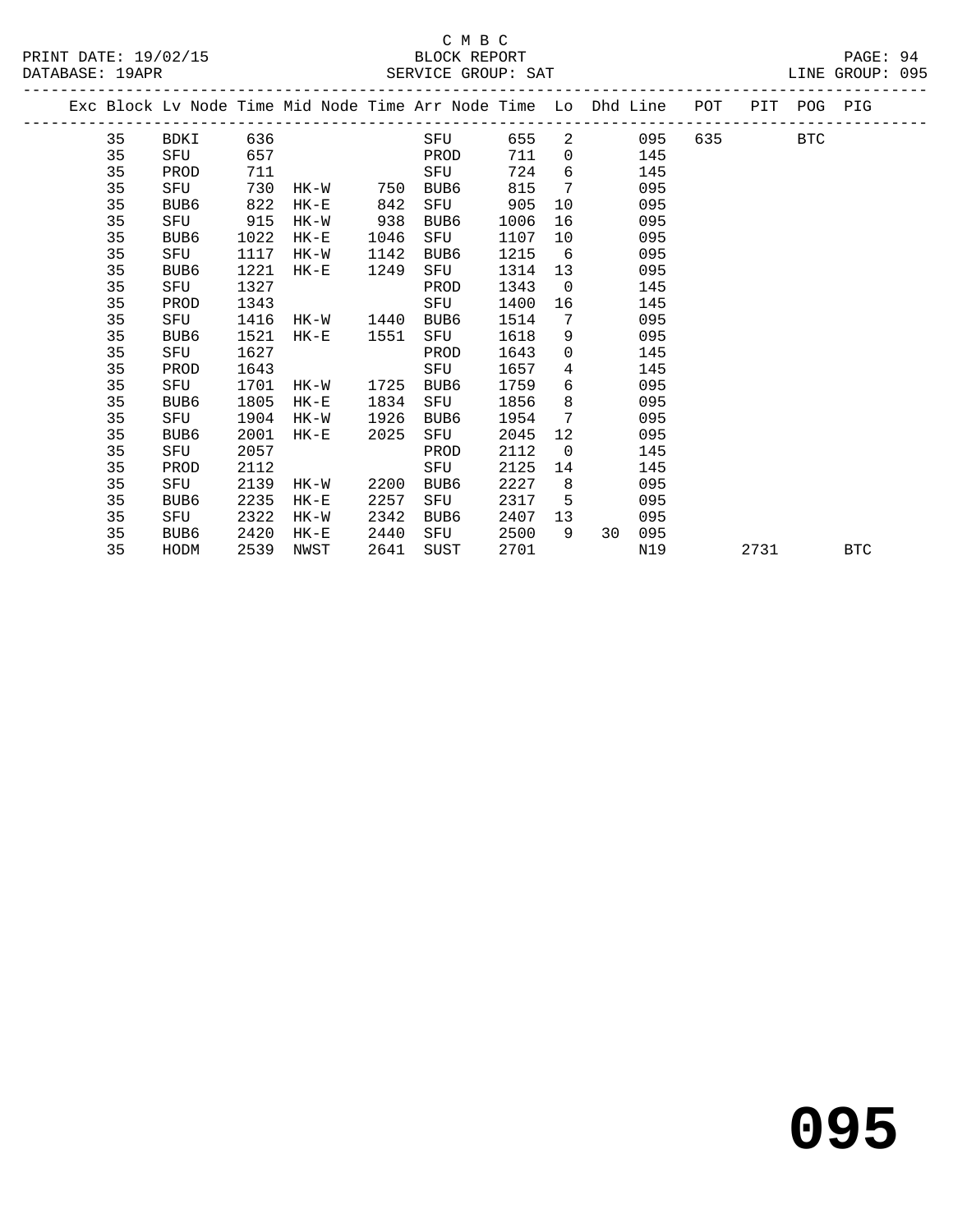#### C M B C SERVICE GROUP: SAT

| PRINT DATE: 19/02/15 | BLOCK REPORT   | $\Omega$<br>PAGE:     |
|----------------------|----------------|-----------------------|
| DATABASE:<br>19APR   | SERVICE GROUP: | 095<br>GROUP:<br>LINE |

|  |    |      |      |                |      |                       |        |                | Exc Block Lv Node Time Mid Node Time Arr Node Time Lo Dhd Line POT PIT POG PIG |      |            |            |
|--|----|------|------|----------------|------|-----------------------|--------|----------------|--------------------------------------------------------------------------------|------|------------|------------|
|  | 36 |      |      |                |      | SFU 657 HK-W 717 BUB6 |        |                | 740 12 095 635                                                                 |      | <b>BTC</b> |            |
|  | 36 | BUB6 |      |                |      | 752 HK-E 811 SFU      | 829 13 |                | 095                                                                            |      |            |            |
|  | 36 | SFU  | 842  |                |      | PROD                  | 857    | $\overline{0}$ | 145                                                                            |      |            |            |
|  | 36 | PROD | 857  |                |      | SFU                   | 911    | 16             | 145                                                                            |      |            |            |
|  | 36 | SFU  | 927  |                |      | PROD                  | 942    | $\overline{0}$ | 145                                                                            |      |            |            |
|  | 36 | PROD | 942  |                |      | SFU                   | 956    | 14             | 145                                                                            |      |            |            |
|  | 36 | SFU  | 1010 | HK-W 1033 BUB6 |      |                       | 1106   | $\overline{4}$ | 095                                                                            |      |            |            |
|  | 36 | BUB6 | 1110 | $HK-E$         | 1134 | SFU                   | 1156   | 8              | 095                                                                            |      |            |            |
|  | 36 | SFU  | 1204 | $HK-W$         | 1228 | BUB6                  | 1301   | 8              | 095                                                                            |      |            |            |
|  | 36 | BUB6 | 1309 | HK-E           | 1338 | SFU                   | 1403   | 9              | 095                                                                            |      |            |            |
|  | 36 | SFU  | 1412 |                |      | PROD                  | 1428   | $\overline{0}$ | 145                                                                            |      |            |            |
|  | 36 | PROD | 1428 |                |      | SFU                   | 1445   | 12             | 145                                                                            |      |            |            |
|  | 36 | SFU  | 1457 |                |      | PROD                  | 1513   | $\overline{0}$ | 145                                                                            |      |            |            |
|  | 36 | PROD | 1513 |                |      | SFU                   | 1530   | 12             | 145                                                                            |      |            |            |
|  | 36 | SFU  | 1542 |                |      | PROD                  | 1558   | $\mathbf 0$    | 145                                                                            |      |            |            |
|  | 36 | PROD | 1558 |                |      | SFU                   | 1612   | 9              | 145                                                                            |      |            |            |
|  | 36 | SFU  | 1621 | HK-W 1645 BUB6 |      |                       | 1719   | 6              | 095                                                                            |      |            |            |
|  | 36 | BUB6 | 1725 | $HK-E$         | 1755 | SFU                   | 1820   | 8              | 095                                                                            |      |            |            |
|  | 36 | SFU  | 1828 |                |      | PROD                  | 1844   | $\overline{0}$ | 145                                                                            |      |            |            |
|  | 36 | PROD | 1844 |                |      | SFU                   | 1858   | 14             | 145                                                                            |      |            |            |
|  | 36 | SFU  | 1912 |                |      | PROD                  | 1928   | $\overline{0}$ | 145                                                                            |      |            |            |
|  | 36 | PROD | 1928 |                |      | SFU                   | 1941   | 11             | 145                                                                            |      |            |            |
|  | 36 | SFU  | 1952 | HK-W 2013      |      | BUB6                  | 2040   | -5             | 095                                                                            |      |            |            |
|  | 36 | BUB6 | 2045 | $HK-E$         | 2109 | SFU                   | 2129   | 13             | 095                                                                            |      |            |            |
|  | 36 | SFU  | 2142 |                |      | PROD                  | 2157   | $\overline{0}$ | 145                                                                            |      |            |            |
|  | 36 | PROD | 2157 |                |      | SFU                   | 2210   | 17             | 145                                                                            |      |            |            |
|  | 36 | SFU  | 2227 | HK-W           | 2248 | BUB6                  | 2313   | $\overline{7}$ | 095                                                                            |      |            |            |
|  | 36 | BUB6 | 2320 | $HK-E$         | 2342 | SFU                   | 2402   | 10             | 095                                                                            |      |            |            |
|  | 36 | SFU  | 2412 | HK-W           | 2431 | BUB6                  | 2453   | 12             | 095                                                                            |      |            |            |
|  | 36 | BUB6 | 2505 | $HK-E$         | 2525 | SFU                   | 2545   | $\overline{4}$ | 095                                                                            |      |            |            |
|  | 36 | SFU  | 2549 | HK-W           | 2612 | HODM                  | 2639   | 12             | N35                                                                            |      |            |            |
|  | 36 | HODM | 2651 | $HK-E$         | 2715 | SFU                   | 2737   | $\overline{2}$ | N35                                                                            |      |            |            |
|  | 36 | SFU  | 2739 | HK-W           | 2802 | HODM                  | 2829   | 13             | N35                                                                            |      |            |            |
|  | 36 | HODM | 2842 | $HK-E$         | 2905 | SFU                   | 2926   |                | N35                                                                            | 2945 |            | <b>BTC</b> |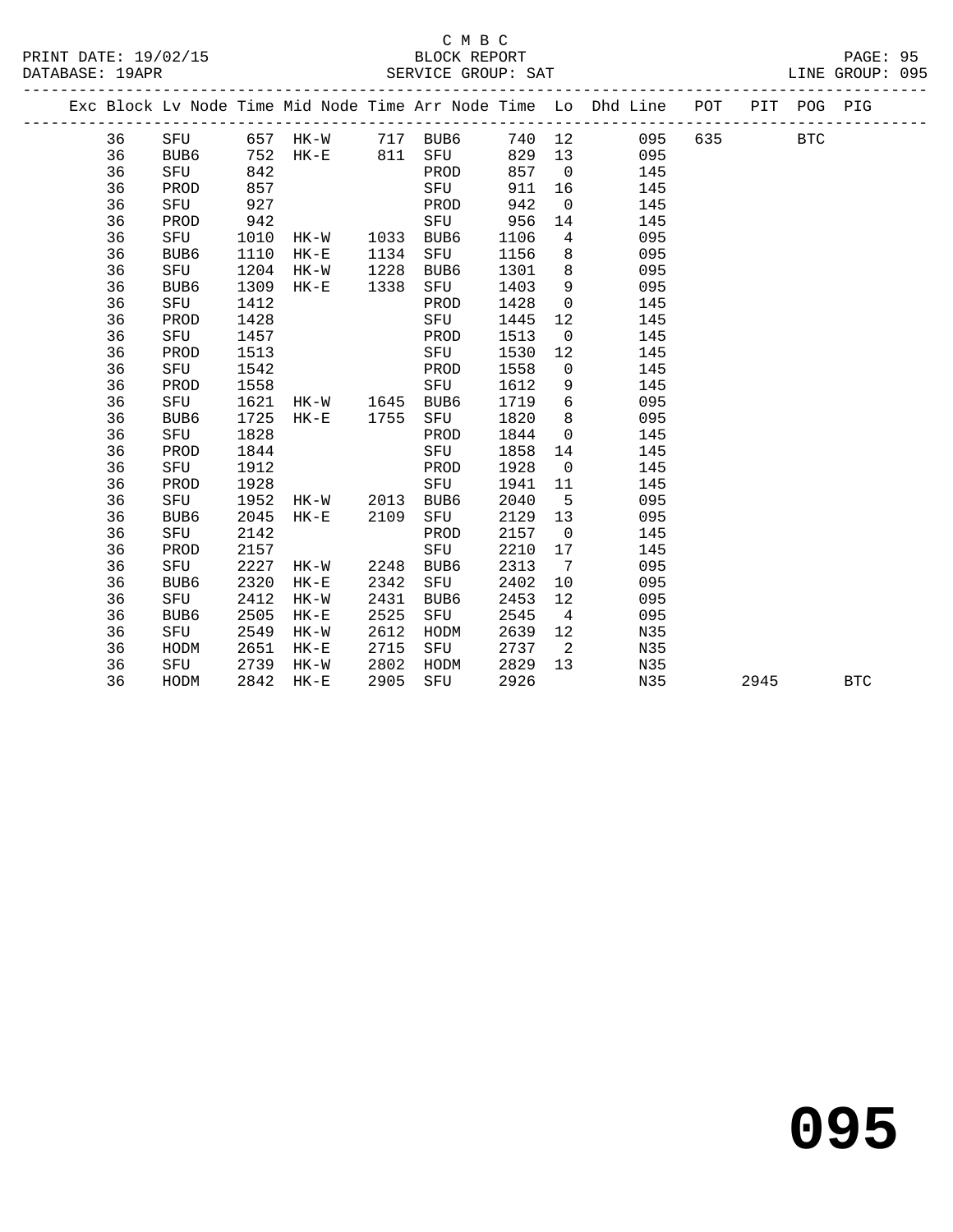|                      | C M B C            |                 |
|----------------------|--------------------|-----------------|
| PRINT DATE: 19/02/15 | BLOCK REPORT       | PAGE: 96        |
| DATABASE: 19APR      | SERVICE GROUP: SAT | LINE GROUP: 095 |

|  |    |      |      |          |      |      |      |                | Exc Block Lv Node Time Mid Node Time Arr Node Time Lo Dhd Line POT |     |      | PIT POG PIG |            |
|--|----|------|------|----------|------|------|------|----------------|--------------------------------------------------------------------|-----|------|-------------|------------|
|  | 37 | BDKI |      | 637 HK-E |      | BUB6 |      |                | 705 2<br>095                                                       | 636 |      | <b>BTC</b>  |            |
|  | 37 | BUB6 | 707  | HK-E 724 |      | SFU  | 742  | 15             | 095                                                                |     |      |             |            |
|  | 37 | SFU  | 757  |          |      | PROD | 812  | $\Omega$       | 145                                                                |     |      |             |            |
|  | 37 | PROD | 812  |          |      | SFU  | 826  | $\overline{4}$ | 145                                                                |     |      |             |            |
|  | 37 | SFU  | 830  | HK-W 853 |      | BUB6 | 918  | 16             | 095                                                                |     |      |             |            |
|  | 37 | BUB6 | 934  | $HK-E$   | 958  | SFU  | 1020 | 7              | 095                                                                |     |      |             |            |
|  | 37 | SFU  | 1027 |          |      | PROD | 1042 | $\overline{0}$ | 145                                                                |     |      |             |            |
|  | 37 | PROD | 1042 |          |      | SFU  | 1059 | 13             | 145                                                                |     |      |             |            |
|  | 37 | SFU  | 1112 |          |      | PROD | 1128 | $\overline{0}$ | 145                                                                |     |      |             |            |
|  | 37 | PROD | 1128 |          |      | SFU  | 1145 | 12             | 145                                                                |     |      |             |            |
|  | 37 | SFU  | 1157 |          |      | PROD | 1213 | $\overline{0}$ | 145                                                                |     |      |             |            |
|  | 37 | PROD | 1213 |          |      | SFU  | 1230 | 12             | 145                                                                |     |      |             |            |
|  | 37 | SFU  | 1242 |          |      | PROD | 1258 | $\overline{0}$ | 145                                                                |     |      |             |            |
|  | 37 | PROD | 1258 |          |      | SFU  | 1315 | 13             | 145                                                                |     |      |             |            |
|  | 37 | SFU  | 1328 | HK-W     | 1352 | BUB6 | 1426 | $\overline{7}$ | 095                                                                |     |      |             |            |
|  | 37 | BUB6 | 1433 | $HK-E$   | 1502 | SFU  | 1529 | 11             | 095                                                                |     |      |             |            |
|  | 37 | SFU  | 1540 | HK-W     | 1604 | BUB6 | 1637 | 8              | 095                                                                |     |      |             |            |
|  | 37 | BUB6 | 1645 | $HK-E$   | 1715 | SFU  | 1740 | $\overline{2}$ | 095                                                                |     |      |             |            |
|  | 37 | SFU  | 1742 |          |      | PROD | 1758 | $\overline{0}$ | 145                                                                |     |      |             |            |
|  | 37 | PROD | 1758 |          |      | SFU  | 1812 | 9              | 145                                                                |     |      |             |            |
|  | 37 | SFU  | 1821 | $HK-W$   | 1843 | BUB6 | 1917 | 9              | 095                                                                |     |      |             |            |
|  | 37 | BUB6 | 1926 | $HK-E$   | 1953 | SFU  | 2015 | 12             | 095                                                                |     |      |             |            |
|  | 37 | SFU  | 2027 |          |      | PROD | 2042 | $\overline{0}$ | 145                                                                |     |      |             |            |
|  | 37 | PROD | 2042 |          |      | SFU  | 2055 | 17             | 145                                                                |     |      |             |            |
|  | 37 | SFU  | 2112 |          |      | PROD | 2127 | $\overline{0}$ | 145                                                                |     |      |             |            |
|  | 37 | PROD | 2127 |          |      | SFU  | 2140 | 11             | 145                                                                |     |      |             |            |
|  | 37 | SFU  | 2151 | HK-W     | 2212 | BUB6 | 2239 | 2              | 095                                                                |     |      |             |            |
|  | 37 | BUB6 | 2241 |          |      | HK-E | 2303 |                | 095                                                                |     | 2307 |             | <b>BTC</b> |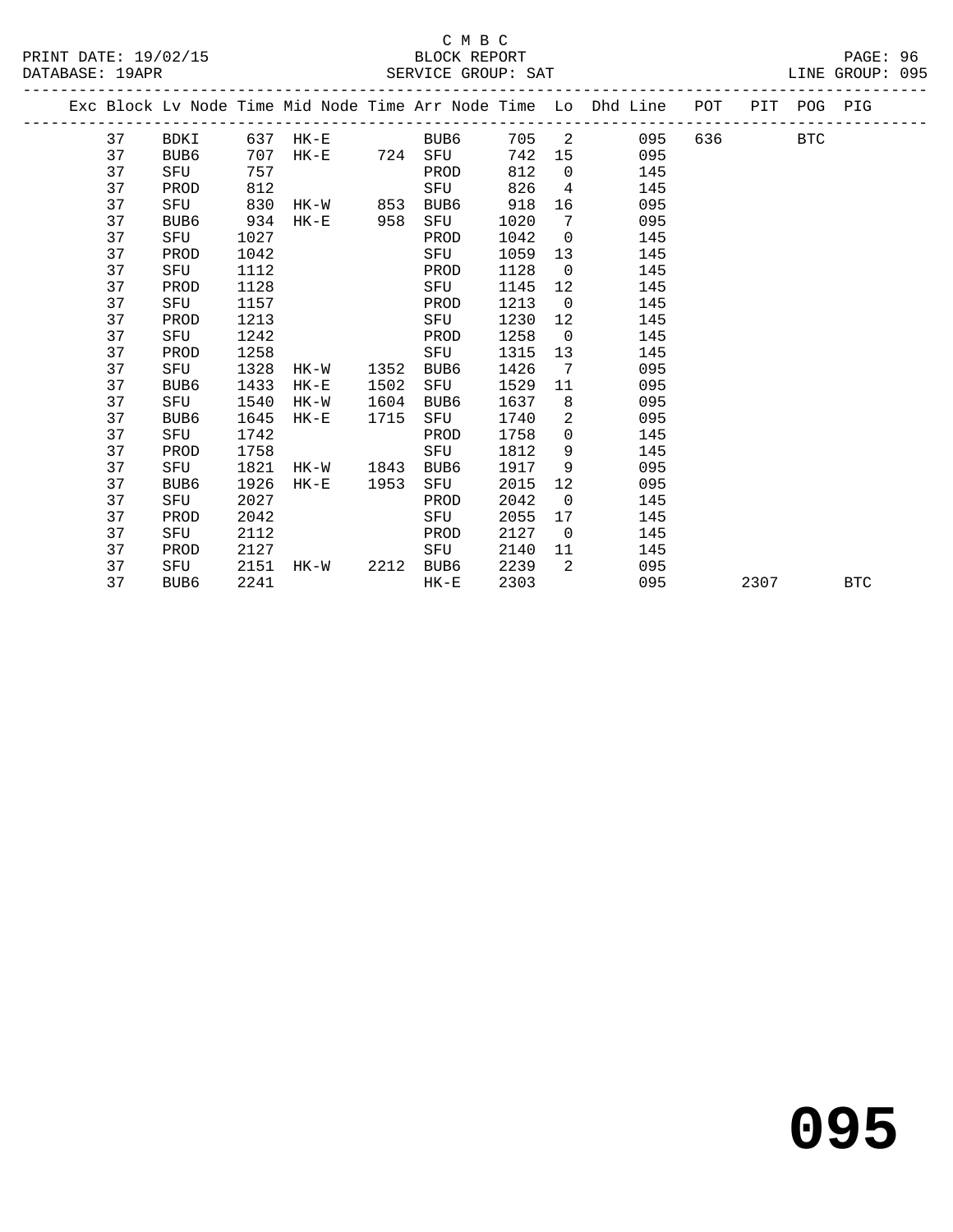## C M B C<br>BLOCK REPORT SERVICE GROUP: SAT

-------------------------------------------------------------------------------------------------

PRINT DATE: 19/02/15 BLOCK REPORT PAGE: 97

|  |    |                  |              | Exc Block Lv Node Time Mid Node Time Arr Node Time Lo Dhd Line |      |             |       |                |    |            | POT | $\verb PIT $ | POG PIG      |            |
|--|----|------------------|--------------|----------------------------------------------------------------|------|-------------|-------|----------------|----|------------|-----|--------------|--------------|------------|
|  | 38 | SFU              | 727          |                                                                |      | PROD        | 741   | 0              |    | 145        | 705 |              | $_{\rm BTC}$ |            |
|  | 38 | PROD             | 741          |                                                                |      | SFU         | 754   | 8              |    | 145        |     |              |              |            |
|  | 38 | SFU              | 802          | HK-W                                                           | 823  | BUB6        | 848   | 4              |    | 095        |     |              |              |            |
|  | 38 | BUB <sub>6</sub> | 852          | $HK-E$                                                         | 912  | SFU         | 935   | 11             |    | 095        |     |              |              |            |
|  | 38 | SFU              | 946          | $HK-W$                                                         | 1009 | BUB6        | 1042  | 4              |    | 095        |     |              |              |            |
|  | 38 | BUB6             | 1046         | $HK-E$                                                         | 1110 | SFU         | 1132  | 10             |    | 095        |     |              |              |            |
|  | 38 | SFU              | 1142         |                                                                |      | PROD        | 1158  | $\mathbf 0$    |    | 145        |     |              |              |            |
|  | 38 | PROD             | 1158         |                                                                |      | SFU         | 1215  | 12             |    | 145        |     |              |              |            |
|  | 38 | SFU              |              |                                                                |      | PROD        | 1243  |                |    |            |     |              |              |            |
|  | 38 | PROD             | 1227<br>1243 |                                                                |      | SFU         | 1300  | 0<br>16        |    | 145<br>145 |     |              |              |            |
|  | 38 | SFU              | 1316         | HK-W                                                           | 1340 | BUB6        | 1414  | 7              |    | 095        |     |              |              |            |
|  | 38 | BUB6             | 1421         | $HK-E$                                                         | 1450 | SFU         | 1517  | 10             |    | 095        |     |              |              |            |
|  | 38 | SFU              | 1527         |                                                                |      | PROD        | 1543  | 3              |    | 145        |     |              |              |            |
|  | 38 | PROD             | 1546         |                                                                |      | SFU         | 1600  | 11             |    | 145        |     |              |              |            |
|  | 38 | SFU              | 1611         | HK-W                                                           | 1635 | BUB6        | 1709  | 6              |    | 095        |     |              |              |            |
|  | 38 | BUB6             | 1715         | $HK-E$                                                         | 1745 | SFU         | 1810  | 3              |    | 095        |     |              |              |            |
|  | 38 | SFU              | 1813         |                                                                |      | PROD        | 1829  | 0              |    | 145        |     |              |              |            |
|  | 38 | PROD             | 1829         |                                                                |      | SFU         | 1843  | 9              |    | 145        |     |              |              |            |
|  | 38 | SFU              | 1852         | HK-W                                                           | 1914 | BUB6        | 1946  | $\overline{4}$ |    | 095        |     |              |              |            |
|  | 38 | BUB6             | 1950         | $HK-E$                                                         | 2017 | SFU         | 2039  | 3              |    | 095        |     |              |              |            |
|  | 38 | SFU              | 2042         |                                                                |      | PROD        | 2057  | 0              |    | 145        |     |              |              |            |
|  | 38 | PROD             | 2057         |                                                                |      | SFU         | 2110  | 17             |    | 145        |     |              |              |            |
|  | 38 | SFU              | 2127         | HK-W                                                           | 2148 | BUB6        | 2215  | 7              |    | 095        |     |              |              |            |
|  | 38 | BUB6             | 2222         | $HK-E$                                                         | 2244 | ${\tt SFU}$ | 2304  | 9              |    | 095        |     |              |              |            |
|  | 38 | SFU              | 2313         |                                                                |      | PROD        | 2327  | 0              |    | 145        |     |              |              |            |
|  | 38 | PROD             | 2327         |                                                                |      | SFU         | 2340  | 3              |    | 145        |     |              |              |            |
|  | 38 | SFU              | 2343         |                                                                |      | PROD        | 2357  | 0              |    | 145        |     |              |              |            |
|  | 38 | PROD             | 2357         |                                                                |      | SFU         | 2410  | 3              |    | 145        |     |              |              |            |
|  | 38 | SFU              | 2413         |                                                                |      | PROD        | 2427  | 0              |    | 145        |     |              |              |            |
|  | 38 | PROD             | 2427         |                                                                |      | SFU         | 2440  | 3              |    | 145        |     |              |              |            |
|  | 38 | SFU              | 2443         |                                                                |      | PROD        | 2457  | 23             | 30 | 145        |     |              |              |            |
|  | 38 | BUB6             | 2550         | $HK-E$                                                         | 2610 | SFU         | 2630  | 9              |    | 095        |     |              |              |            |
|  | 38 | SFU              | 2639         | HK-W                                                           | 2702 | HODM        | 2729  | 12             |    | N35        |     |              |              |            |
|  | 38 | HODM             | 2741         | $HK-E$                                                         | 2805 | SFU         | 2827  | 12             |    | N35        |     |              |              |            |
|  | 38 | SFU              | 2839         | HK-W                                                           | 2902 | HODM        | 2929  |                |    | N35        |     | 2946         |              | <b>BTC</b> |
|  |    |                  |              |                                                                |      |             |       |                |    |            |     |              |              |            |
|  | 39 | BDKI             | 707          | $HK-E$                                                         |      | BUB6        | 735   | 2              |    | 095        | 706 |              | <b>BTC</b>   |            |
|  | 39 | BUB6             | 737          | $HK-E$                                                         | 756  | SFU         | 814   | 13             |    | 095        |     |              |              |            |
|  | 39 | SFU              | 827          |                                                                |      | PROD        | 842   | $\overline{0}$ |    | 145        |     |              |              |            |
|  | 39 | PROD             | 842          |                                                                |      | SFU         | 856   | 16             |    | 145        |     |              |              |            |
|  | 39 | SFU              | 912          |                                                                |      | PROD        | 927 0 |                |    | 145        |     |              |              |            |
|  | 39 | PROD             | 927          |                                                                |      | SFU         | 941   | 16             |    | 145        |     |              |              |            |
|  | 39 | SFU              | 957          |                                                                |      | PROD        | 1012  | $\mathsf{O}$   |    | 145        |     |              |              |            |
|  | 39 | PROD             | 1012         |                                                                |      | ${\rm SFU}$ | 1029  | $\overline{5}$ |    | 145        |     |              |              |            |
|  | 39 | SFU              | 1034         | $HK-W$                                                         | 1057 | BUB6        | 1130  | $\overline{4}$ |    | 095        |     |              |              |            |
|  | 39 | BUB6             | 1134         | $HK-E$                                                         | 1202 | SFU         | 1227  | 13             |    | 095        |     |              |              |            |
|  | 39 | SFU              | 1240         | $HK-W$                                                         | 1304 | BUB6        | 1339  | 6              |    | 095        |     |              |              |            |
|  | 39 | BUB6             | 1345         | $HK-E$                                                         | 1414 | SFU         | 1439  | 13             |    | 095        |     |              |              |            |
|  | 39 | SFU              | 1452         | $HK-W$                                                         | 1516 | BUB6        | 1549  | 5              |    | 095        |     |              |              |            |
|  | 39 | BUB6             | 1554         | $HK-E$                                                         | 1624 | SFU         | 1650  | 7              |    | 095        |     |              |              |            |
|  | 39 | SFU              | 1657         |                                                                |      | PROD        | 1713  | 0              |    | 145        |     |              |              |            |
|  | 39 | PROD             | 1713         |                                                                |      | SFU         | 1727  | 4              |    | 145        |     |              |              |            |
|  | 39 | SFU              | 1731         | $HK-W$                                                         |      | 1755 BUB6   | 1829  | 6              |    | 095        |     |              |              |            |
|  | 39 | BUB6             | 1835         | HK-E                                                           | 1902 | SFU         | 1924  |                |    | 095        |     | 1944         |              | <b>BTC</b> |
|  |    |                  |              |                                                                |      |             |       |                |    |            |     |              |              |            |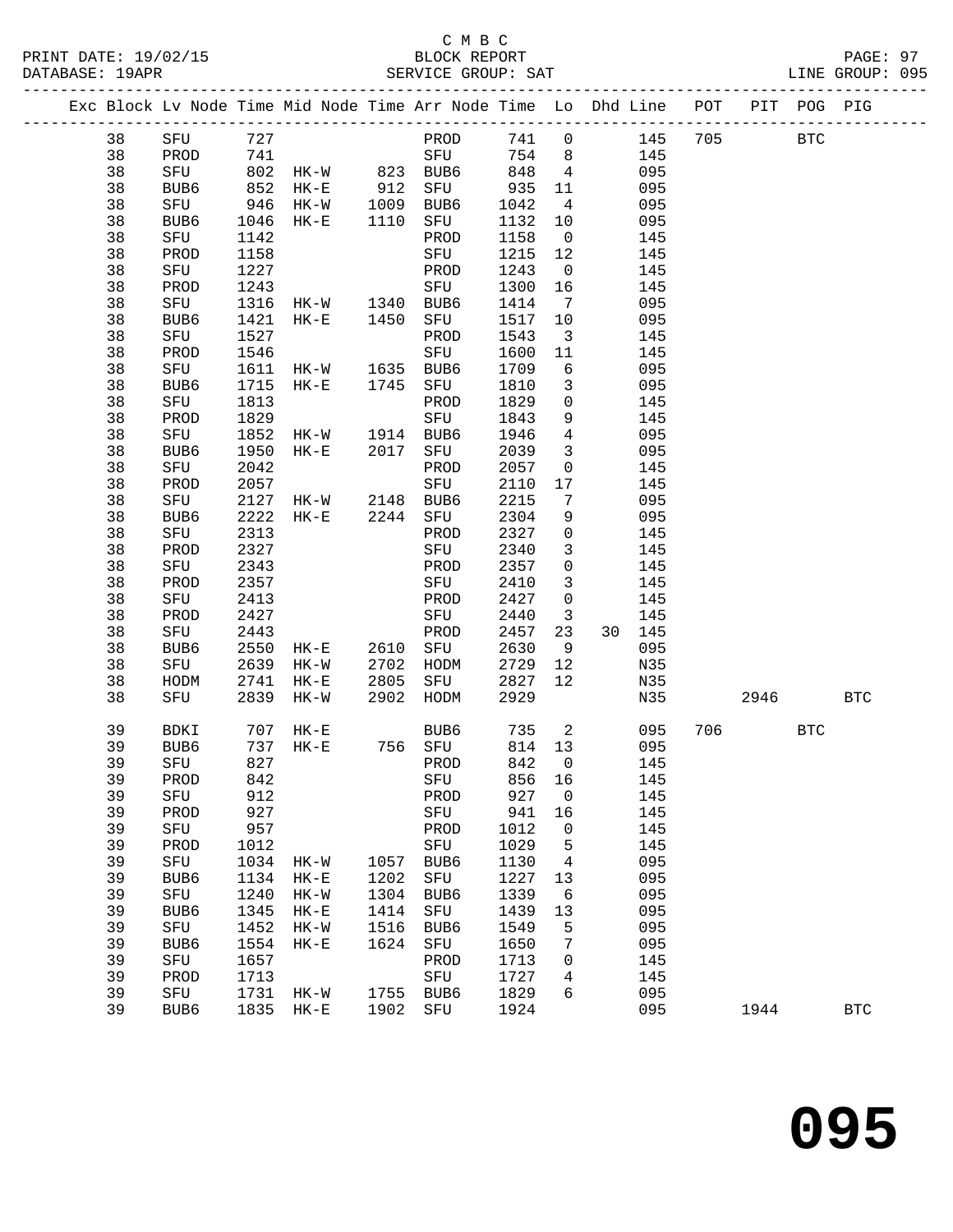#### C M B C<br>BLOCK REPORT DATABASE: 19APR SERVICE GROUP: SAT LINE GROUP: 095

-------------------------------------------------------------------------------------------------

PRINT DATE: 19/02/15 BLOCK REPORT PAGE: 98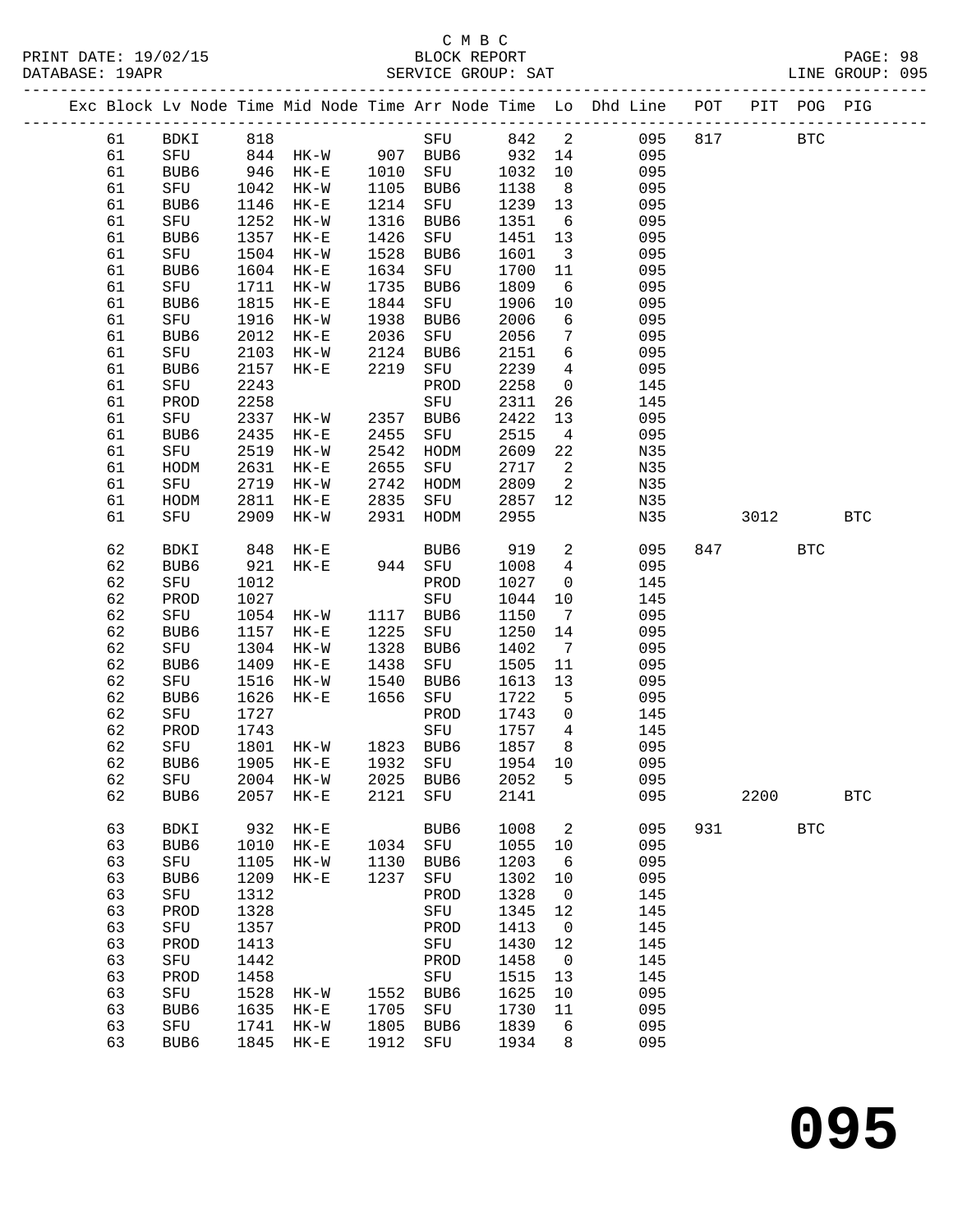|  |    |            |      |                |          |           |         |                         | Exc Block Lv Node Time Mid Node Time Arr Node Time Lo Dhd Line POT       |          |      | PIT POG PIG |              |
|--|----|------------|------|----------------|----------|-----------|---------|-------------------------|--------------------------------------------------------------------------|----------|------|-------------|--------------|
|  | 63 | SFU        | 1942 |                |          | PROD 1958 |         |                         | $\begin{matrix}0\end{matrix}\qquad \qquad \begin{matrix}145\end{matrix}$ |          |      |             |              |
|  | 63 | PROD       | 1958 |                |          | SFU       | 2011    |                         |                                                                          | 145      | 2030 |             | <b>BTC</b>   |
|  |    |            |      |                |          |           |         |                         |                                                                          |          |      |             |              |
|  | 64 | SFU        | 1042 |                |          | PROD      | 1057    | $\overline{0}$          |                                                                          | 145 1020 |      | <b>BTC</b>  |              |
|  | 64 | PROD       | 1057 |                |          | SFU       | 1114    | 13                      | 145                                                                      |          |      |             |              |
|  | 64 | SFU        | 1127 |                |          | PROD      | 1143    | $\overline{0}$          | 145                                                                      |          |      |             |              |
|  | 64 | PROD       | 1143 |                |          | SFU       | 1200    | 12                      | 145                                                                      |          |      |             |              |
|  | 64 | SFU        | 1212 |                |          | PROD      | 1228    | $\overline{0}$          | 145                                                                      |          |      |             |              |
|  | 64 | PROD       | 1228 |                |          | SFU       | 1245    | 12                      | 145                                                                      |          |      |             |              |
|  | 64 | SFU        | 1257 |                |          | PROD      | 1313    | $\overline{\mathbf{0}}$ | 145                                                                      |          |      |             |              |
|  | 64 | PROD       | 1313 |                |          | SFU       | 1330    | 12                      | 145                                                                      |          |      |             |              |
|  | 64 | SFU        | 1342 |                |          | PROD      | 1358    | $\overline{0}$          | 145                                                                      |          |      |             |              |
|  | 64 | PROD       | 1358 |                |          | SFU       | 1415    | 13                      | 145                                                                      |          |      |             |              |
|  | 64 | SFU        | 1428 | HK-W 1452 BUB6 |          |           | 1526    | $6\overline{6}$         | 095                                                                      |          |      |             |              |
|  | 64 | BUB6       | 1532 | $HK-E$         | 1602 SFU |           | 1628    | 13                      | 095                                                                      |          |      |             |              |
|  | 64 | SFU        | 1641 | HK-W           | 1705     | BUB6      | 1739    | 6                       | 095                                                                      |          |      |             |              |
|  | 64 | BUB6       | 1745 | $HK-E$         | 1815     | SFU       | 1840    | $\overline{\mathbf{3}}$ | 095                                                                      |          |      |             |              |
|  | 64 | SFU        | 1843 |                |          | PROD      | 1859    | $\overline{0}$          | 145                                                                      |          |      |             |              |
|  | 64 | PROD       | 1859 |                |          | SFU       | 1913    | 15                      | 145                                                                      |          |      |             |              |
|  | 64 | SFU        | 1928 | HK-W 1950      |          | BUB6      | 2018    | $-5$                    | 095                                                                      |          |      |             |              |
|  | 64 | BUB6       | 2023 | $HK-E$         | 2047     | SFU       | 2107    | 8                       | 095                                                                      |          |      |             |              |
|  | 64 | SFU        | 2115 | HK-W           | 2136     | BUB6      | 2203    | $6\overline{6}$         | 095                                                                      |          |      |             |              |
|  | 64 | BUB6       | 2209 | $HK-E$         | 2231     | SFU       | 2251    | 16                      | 095                                                                      |          |      |             |              |
|  | 64 | SFU        | 2307 | $HK-W$         | 2327     | BUB6      | 2352    | 13                      | 095                                                                      |          |      |             |              |
|  | 64 | BUB6       | 2405 | $HK-E$         | 2425     | SFU       | 2445    | 13                      | 095                                                                      |          |      |             |              |
|  | 64 | SFU        | 2458 | $HK-W$         | 2517     | BUB6      | 2539    | 2                       | 095                                                                      |          |      |             |              |
|  | 64 | BUB6       | 2541 |                |          | $HK-E$    | 2601    |                         | 095                                                                      |          | 2605 |             | <b>BTC</b>   |
|  | 65 | BDKI       | 1200 |                |          | SFU       | 1226    | $\overline{a}$          |                                                                          | 095 1159 |      | <b>BTC</b>  |              |
|  | 65 | SFU        | 1228 | HK-W 1252 BUB6 |          |           | 1325    | 8                       | 095                                                                      |          |      |             |              |
|  | 65 | BUB6       | 1333 | $HK-E$         | 1402     | SFU       | 1427    | 13                      | 095                                                                      |          |      |             |              |
|  | 65 | SFU        | 1440 | $HK-W$         | 1504     | BUB6      | 1537    | 6                       | 095                                                                      |          |      |             |              |
|  | 65 | BUB6       | 1543 | HK-E           | 1613     | SFU       | 1639    | $\mathbf{3}$            | 095                                                                      |          |      |             |              |
|  | 65 | SFU        | 1642 |                |          | PROD      | 1658    | $\overline{0}$          | 145                                                                      |          |      |             |              |
|  | 65 | PROD       | 1658 |                |          | SFU       | 1712    | 9                       | 145                                                                      |          |      |             |              |
|  | 65 | SFU        | 1721 | HK-W 1745 BUB6 |          |           | 1819    | $6\overline{6}$         | 095                                                                      |          |      |             |              |
|  | 65 | BUB6       | 1825 | $HK-E$         | 1854     | SFU       | 1916    | 11                      | 095                                                                      |          |      |             |              |
|  | 65 | SFU        | 1927 |                |          | PROD      | 1943    | $\overline{0}$          | 145                                                                      |          |      |             |              |
|  | 65 | PROD       | 1943 |                |          | SFU       | 1956 16 |                         | 145                                                                      |          |      |             |              |
|  | 65 | <b>SFU</b> | 2012 |                |          | PROD      | 2027 0  |                         | 145                                                                      |          |      |             |              |
|  | 65 | PROD       | 2027 |                |          | SFU       | 2040    | 11                      | 145                                                                      |          |      |             |              |
|  | 65 | SFU        | 2051 | HK-W           | 2112     | BUB6      | 2139    | 6                       | 095                                                                      |          |      |             |              |
|  | 65 | BUB6       | 2145 | $HK-E$         | 2207     | SFU       | 2227    | 12                      | 095                                                                      |          |      |             |              |
|  | 65 | SFU        | 2239 | $HK-W$         | 2300     | BUB6      | 2325    | 10                      | 095                                                                      |          |      |             |              |
|  | 65 | BUB6       | 2335 | $HK-E$         | 2357     | SFU       | 2417    | 15                      | 095                                                                      |          |      |             |              |
|  | 65 | SFU        | 2432 | $HK-W$         | 2451     | BUB6      | 2513    | 8                       | 095                                                                      |          |      |             |              |
|  | 65 | BUB6       | 2521 | $HK-E$         | 2541     | SFU       | 2601    | 18                      | 095                                                                      |          |      |             |              |
|  | 65 | SFU        | 2619 | $HK-W$         | 2642     | HODM      | 2709    | $\overline{2}$          | N35                                                                      |          |      |             |              |
|  | 65 | HODM       | 2711 | $HK-E$         | 2735     | SFU       | 2757    | 12                      | N35                                                                      |          |      |             |              |
|  | 65 | SFU        | 2809 | $HK-W$         | 2832     | HODM      | 2859    | 10                      | N35                                                                      |          |      |             |              |
|  | 65 | HODM       | 2909 | $HK-E$         | 2932     | SFU       | 2953    |                         | N35                                                                      |          | 3012 |             | $_{\rm BTC}$ |
|  |    |            |      |                |          |           |         |                         |                                                                          |          |      |             |              |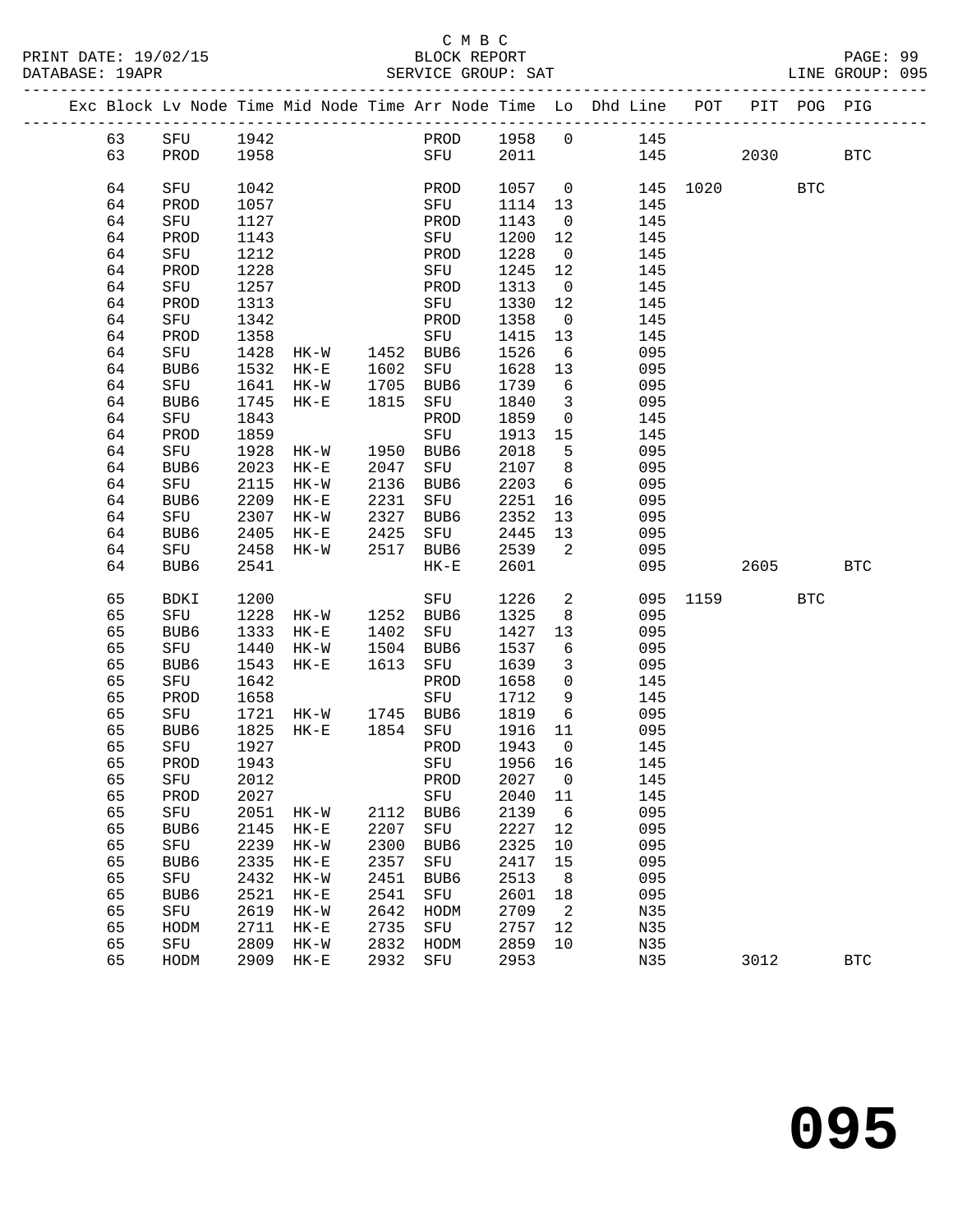|  |    |                  |      |          |      |      |      |    | Exc Block Lv Node Time Mid Node Time Arr Node Time Lo Dhd Line | POT      | PIT  | POG | PIG        |  |
|--|----|------------------|------|----------|------|------|------|----|----------------------------------------------------------------|----------|------|-----|------------|--|
|  | 66 | <b>BDKI</b>      | 1533 | HK-E     |      | BUB6 | 1610 | 4  |                                                                | 095 1532 |      | BTC |            |  |
|  | 66 | BUB <sub>6</sub> | 1614 | $HK - E$ | 1644 | SFU  | 1710 | 2  | 095                                                            |          |      |     |            |  |
|  | 66 | SFU              | 1712 |          |      | PROD | 1728 | 0  | 145                                                            |          |      |     |            |  |
|  | 66 | PROD             | 1728 |          |      | SFU  | 1742 | 9  | 145                                                            |          |      |     |            |  |
|  | 66 | SFU              | 1751 | HK-W     | 1815 | BUB6 | 1849 | 6  | 095                                                            |          |      |     |            |  |
|  | 66 | BUB6             | 1855 | HK-E     | 1922 | SFU  | 1944 | 13 | 095                                                            |          |      |     |            |  |
|  | 66 | SFU              | 1957 |          |      | PROD | 2013 | 0  | 145                                                            |          |      |     |            |  |
|  | 66 | PROD             | 2013 |          |      | SFU  | 2026 | 2  | 145                                                            |          |      |     |            |  |
|  | 66 | SFU              | 2028 | HK-W     | 2049 | BUB6 | 2116 | 5  | 095                                                            |          |      |     |            |  |
|  | 66 | BUB <sub>6</sub> | 2121 | $HK-E$   | 2145 | SFU  | 2205 | 10 | 095                                                            |          |      |     |            |  |
|  | 66 | SFU              | 2215 | HK-W     | 2236 | BUB6 | 2301 | 4  | 095                                                            |          |      |     |            |  |
|  | 66 | BUB <sub>6</sub> | 2305 | $HK-E$   | 2327 | SFU  | 2347 | 5  | 095                                                            |          |      |     |            |  |
|  | 66 | SFU              | 2352 | HK-W     | 2412 | BUB6 | 2437 | 13 | 095                                                            |          |      |     |            |  |
|  | 66 | BUB <sub>6</sub> | 2450 | $HK-E$   | 2510 | SFU  | 2530 |    | 095                                                            |          | 2549 |     | <b>BTC</b> |  |
|  |    |                  |      |          |      |      |      |    |                                                                |          |      |     |            |  |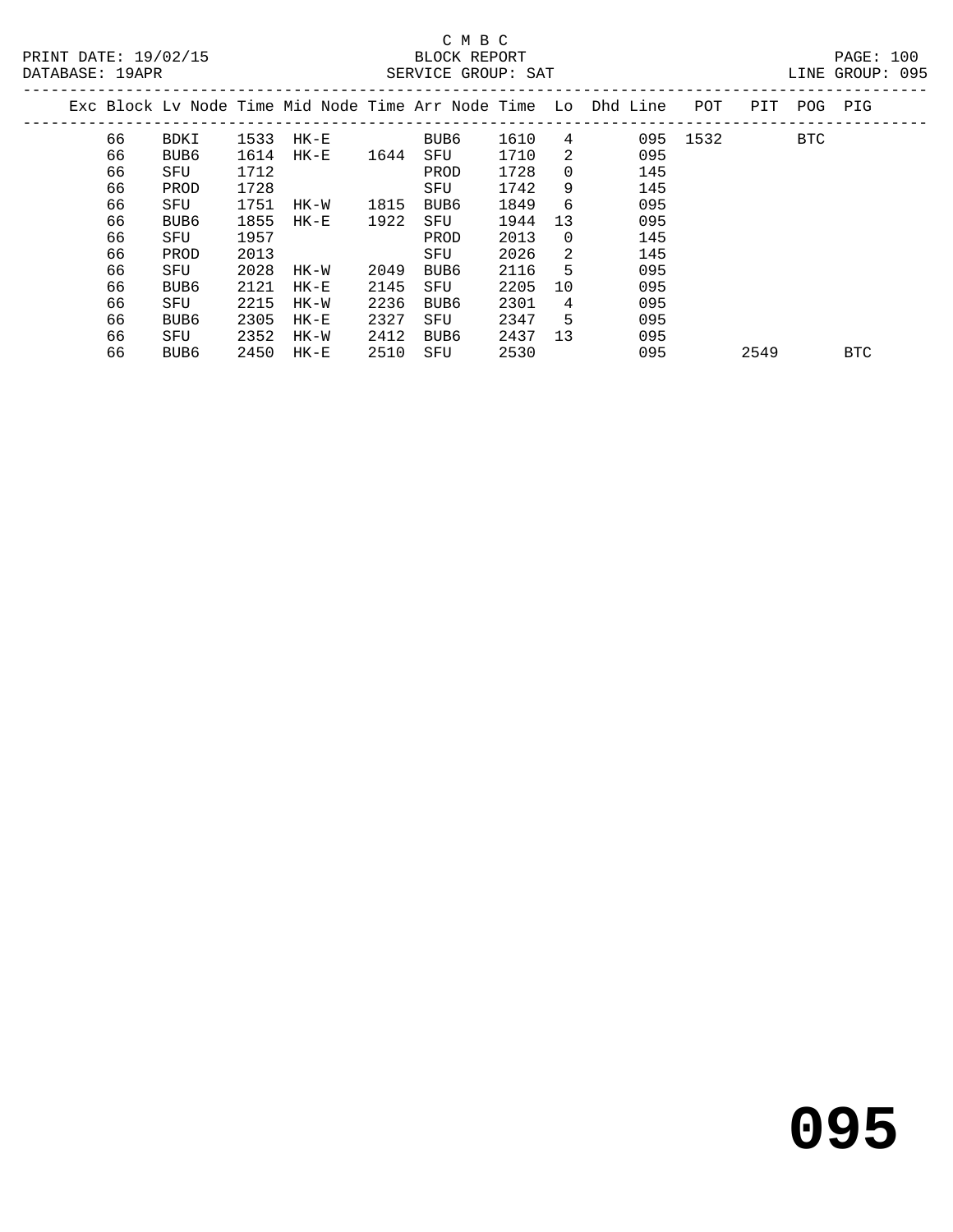| DATABASE: 19APR |                                                                                                | PRINT DATE: 19/02/15                                                                         |                                                                      |                                                                                                                               |                                                                      |                                                                                     | C M B C                                                                              |                 | C M B C<br>BLOCK REPORT PAGE: 101<br>SERVICE GROUP: SAT<br>LINE GROUP: 099                                                                                                                                                                                                                               |         |                               |
|-----------------|------------------------------------------------------------------------------------------------|----------------------------------------------------------------------------------------------|----------------------------------------------------------------------|-------------------------------------------------------------------------------------------------------------------------------|----------------------------------------------------------------------|-------------------------------------------------------------------------------------|--------------------------------------------------------------------------------------|-----------------|----------------------------------------------------------------------------------------------------------------------------------------------------------------------------------------------------------------------------------------------------------------------------------------------------------|---------|-------------------------------|
|                 |                                                                                                | SFU SFU EXCHANGE                                                                             |                                                                      |                                                                                                                               |                                                                      |                                                                                     |                                                                                      |                 | BDLO BOUNDARY & LOUGHEED-NORTH BTC BUTNADY Depot<br>BYCA BROADWAY & CAMBIE<br>GRBY GRANVILLE & BROADWAY<br>HK-E HASTINGS & KOOTENAY EB HK-W HASTINGS & KOOTENAY ER<br>HODM HOWE & DUNSMUIR<br>NEW MESTMINSTER STN SERIOR SEYMOUR ST & RO<br>LB-W LOUGHEED & BOUNDARY-WEST<br>SUST SURREY CENTRAL STATION |         | ----------------------------- |
|                 |                                                                                                | ULP UNIVERSITY LOOP                                                                          |                                                                      |                                                                                                                               |                                                                      |                                                                                     |                                                                                      |                 | ULP1 UNIVERSITY LOOP                                                                                                                                                                                                                                                                                     |         |                               |
|                 |                                                                                                |                                                                                              |                                                                      |                                                                                                                               |                                                                      |                                                                                     |                                                                                      |                 | Exc Block Lv Node Time Mid Node Time Arr Node Time Lo Dhd Line POT PIT POG PIG                                                                                                                                                                                                                           |         |                               |
|                 | $\mathbf{1}$<br>$\mathbf{1}$<br>$\mathbf{1}$<br>1<br>1<br>1<br>1<br>$\mathbf 1$<br>1<br>1<br>1 | ULP<br>GRVT<br>ULP<br>GRVT                                                                   | 1010<br>1053<br>1138<br>1225                                         | ULP 728 BYCA 748 GRVT<br>GRVT 805 BYCA 817 ULP 839 4<br>ULP 843 BYCA 905<br>GRVT 926 BYCA 940<br>BYCA<br>BYCA<br>BYCA<br>BYCA | 1035<br>1107<br>1205                                                 | <b>ULP</b><br>GRVT<br>ULP<br>GRVT<br>1240 ULP                                       | GRVT 916<br>1004<br>1048<br>1132<br>1220<br>1307                                     |                 | 757 8 099<br>099<br>10<br>099<br>$6\overline{6}$<br>099<br>5 <sub>1</sub><br>099<br>6 099<br>5 099                                                                                                                                                                                                       | 530 BTC |                               |
|                 | 1<br>$\mathbf 1$<br>1<br>1<br>1<br>1<br>1<br>1<br>1<br>1<br>1                                  | ULP<br><b>GRVT</b><br>ULP<br><b>GRVT</b><br>ULP<br>GRVT<br>ULP<br>GRVT<br>ULP<br>GRVT<br>ULP | 1312<br>1408<br>1458<br>1642<br>1820<br>1910<br>1954<br>2039<br>2121 | BYCA<br>BYCA<br>BYCA<br>1552 BYCA<br>BYCA<br>1734 BYCA<br>BYCA<br>BYCA<br>BYCA<br>BYCA<br>BYCA                                | 1343<br>1529<br>1608<br>1710<br>1749<br>1845<br>1923<br>2017<br>2051 | GRVT<br>1424 ULP<br>GRVT<br><b>ULP</b><br>GRVT<br>ULP<br>GRVT<br>ULP<br>GRVT<br>ULP | 1359<br>1454<br>1545<br>1635<br>1726<br>1816<br>1901<br>1949<br>2031<br>2116<br>2156 |                 | $\begin{array}{ccc} 5 & 0 & 0 & 0 \\ 9 & 0 & 9 & 9 \\ 4 & 0 & 9 & 9 \\ 7 & 0 & 9 & 7 \\ 7 & 0 & 9 & 9 \end{array}$<br>8<br>099<br>$4\degree$<br>099<br>$9 \left( \frac{1}{2} \right)$<br>099<br>$5^{\circ}$<br>099<br>8<br>099<br>5 099<br>13 099                                                        |         |                               |
|                 | 1<br>$\mathbf{1}$                                                                              | GRVT<br>ULP                                                                                  |                                                                      | 2209 BYCA<br>2251 BYCA                                                                                                        | 2313                                                                 | 2143 GRVT<br>2220 ULP<br>2313 BDLO<br>BDLO                                          | 2244<br>2330                                                                         | $7\overline{ }$ | 099<br>099                                                                                                                                                                                                                                                                                               | 2333    | <b>BTC</b>                    |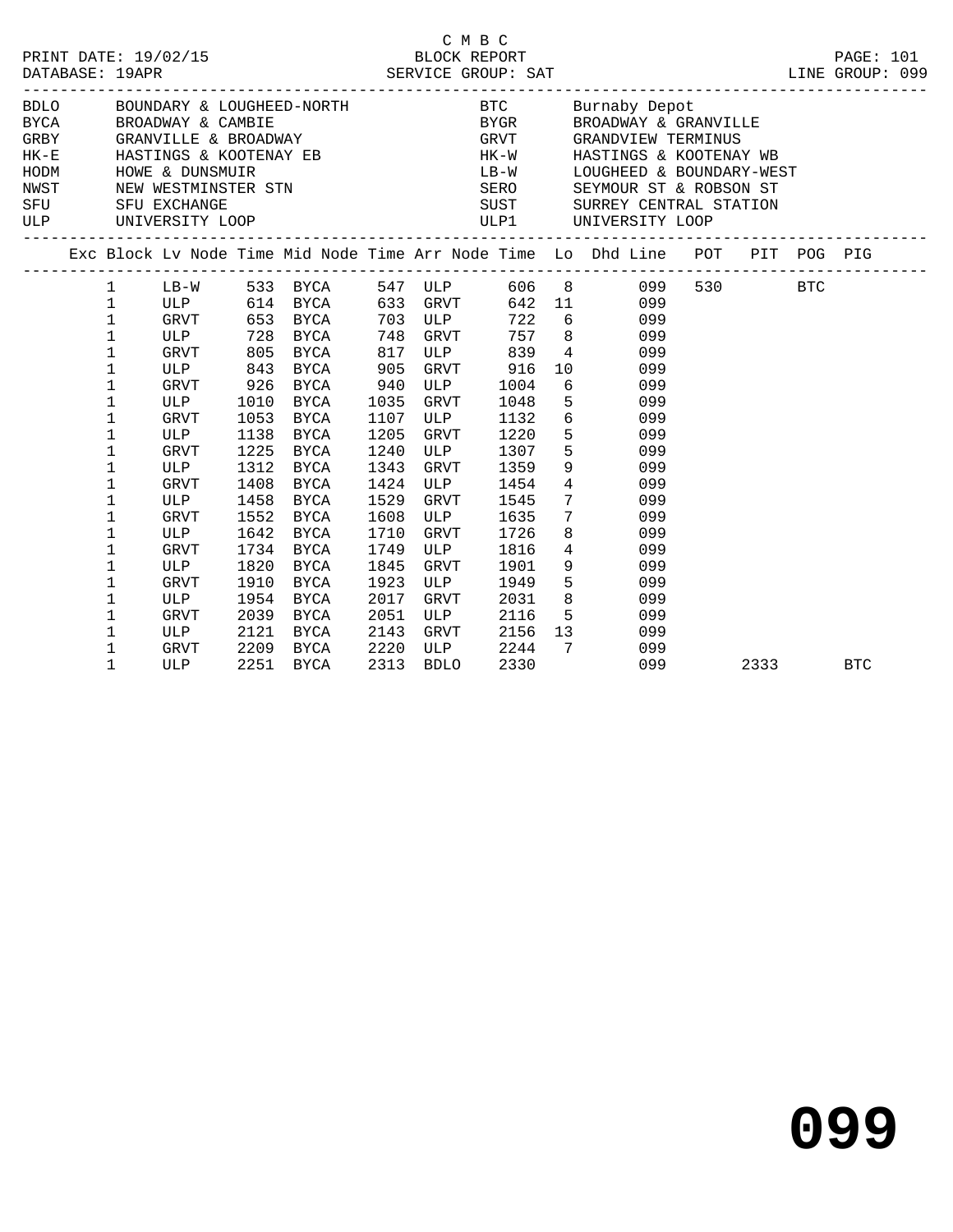|                         |             |      |                                |      |             |      |                         | Exc Block Lv Node Time Mid Node Time Arr Node Time Lo Dhd Line POT PIT POG PIG |     |             |            |            |
|-------------------------|-------------|------|--------------------------------|------|-------------|------|-------------------------|--------------------------------------------------------------------------------|-----|-------------|------------|------------|
| 2                       | $LB-W$      |      | 548 BYCA 602 ULP 621 8         |      |             |      |                         |                                                                                |     | 099 545 BTC |            |            |
| $\overline{c}$          | ULP         |      | 629 BYCA                       |      | 648 GRVT    |      |                         | 657 6<br>099                                                                   |     |             |            |            |
| $\sqrt{2}$              | GRVT        |      | 703 BYCA                       |      | 714 ULP     | 734  | $\overline{\mathbf{3}}$ | 099                                                                            |     |             |            |            |
| $\sqrt{2}$              | ULP         | 737  | BYCA                           | 757  | GRVT        | 806  | 11                      | 099                                                                            |     |             |            |            |
| $\sqrt{2}$              | GRVT        | 817  | BYCA                           | 829  | ULP         | 851  | $7\overline{ }$         | 099                                                                            |     |             |            |            |
| $\overline{c}$          | ULP         | 858  | BYCA                           | 920  | GRVT        | 931  | 6                       | 099                                                                            |     |             |            |            |
| $\mathbf 2$             | <b>GRVT</b> | 937  | BYCA                           | 951  | ULP         | 1015 | 6                       | 099                                                                            |     |             |            |            |
| $\mathbf 2$             | ULP         | 1021 | BYCA                           | 1046 | GRVT        | 1059 | 5 <sup>5</sup>          | 099                                                                            |     |             |            |            |
| $\overline{\mathbf{c}}$ | <b>GRVT</b> | 1104 | BYCA                           | 1119 | ULP         | 1145 | 5                       | 099                                                                            |     |             |            |            |
| $\overline{c}$          | ULP         | 1150 | BYCA                           | 1217 | GRVT        | 1232 | 4                       | 099                                                                            |     |             |            |            |
| $\boldsymbol{2}$        | <b>GRVT</b> | 1236 | BYCA                           | 1252 | ULP         | 1319 | 4                       | 099                                                                            |     |             |            |            |
| $\overline{c}$          | ULP         | 1323 | BYCA                           | 1354 | GRVT        | 1410 | 9                       | 099                                                                            |     |             |            |            |
| $\mathbf 2$             | <b>GRVT</b> | 1419 | BYCA                           | 1435 | ULP         | 1505 | $4\overline{ }$         | 099                                                                            |     |             |            |            |
| $\boldsymbol{2}$        | ULP         | 1509 | BYCA                           | 1539 | GRVT        | 1555 | 8                       | 099                                                                            |     |             |            |            |
| $\mathbf 2$             | <b>GRVT</b> | 1603 | BYCA                           | 1619 | ULP         | 1646 | $7\overline{ }$         | 099                                                                            |     |             |            |            |
| $\boldsymbol{2}$        | ULP         | 1653 | BYCA                           | 1721 | GRVT        | 1737 | 11                      | 099                                                                            |     |             |            |            |
| $\overline{c}$          | <b>GRVT</b> | 1748 | BYCA                           | 1803 | ULP         | 1830 | $\overline{4}$          | 099                                                                            |     |             |            |            |
| $\sqrt{2}$              | ULP         | 1834 | BYCA                           | 1859 | GRVT        | 1915 | 10                      | 099                                                                            |     |             |            |            |
| $\overline{c}$          | <b>GRVT</b> | 1925 | BYCA                           | 1938 | ULP         | 2004 | $5^{\circ}$             | 099                                                                            |     |             |            |            |
| $\overline{c}$          | ULP         | 2009 | BYCA                           | 2031 | GRVT        | 2045 | $\overline{4}$          | 099                                                                            |     |             |            |            |
| $\overline{c}$          | GRVT        | 2049 | BYCA                           | 2101 | ULP         | 2126 | $5^{\circ}$             | 099                                                                            |     |             |            |            |
| $\boldsymbol{2}$        | ULP         | 2131 | BYCA                           | 2153 | GRVT        | 2206 | 13                      | 099                                                                            |     |             |            |            |
| $\overline{c}$          | GRVT        | 2219 | BYCA                           | 2230 | ULP         | 2254 | $\overline{7}$          | 099                                                                            |     |             |            |            |
| $\mathbf{2}$            | ULP         | 2301 | BYCA                           | 2322 | GRVT        | 2335 | $\overline{4}$          | 099                                                                            |     |             |            |            |
| $\overline{c}$          | GRVT        | 2339 | BYCA                           | 2350 | ULP         | 2414 | $7\overline{ }$         | 099                                                                            |     |             |            |            |
| $\overline{c}$          | ULP         | 2421 | BYCA                           | 2442 | GRVT        | 2455 | 10                      | 099                                                                            |     |             |            |            |
| $\overline{c}$          | <b>GRVT</b> | 2505 | BYCA                           | 2516 | ULP         | 2540 | $\overline{\mathbf{3}}$ | 099                                                                            |     |             |            |            |
| 2                       | ULP         | 2543 | BYCA                           | 2604 | BDLO        | 2619 |                         | 099                                                                            |     | 2622        |            | <b>BTC</b> |
| 3                       | $LB-W$      | 603  | BYCA                           | 617  | ULP         | 636  |                         | 8<br>099                                                                       | 600 |             | <b>BTC</b> |            |
| 3                       | ULP         | 644  | BYCA                           | 703  | GRVT        | 712  | 10                      | 099                                                                            |     |             |            |            |
| 3                       | <b>GRVT</b> | 722  | BYCA                           | 733  | ULP         | 753  | $\overline{\mathbf{3}}$ | 099                                                                            |     |             |            |            |
| 3                       | ULP         | 756  | BYCA                           | 816  | GRVT        | 825  | 11                      | 099                                                                            |     |             |            |            |
| 3                       | <b>GRVT</b> | 836  | BYCA                           | 848  | ULP         | 910  | 9                       | 099                                                                            |     |             |            |            |
| 3                       | ULP         |      | 919 BYCA                       | 942  | <b>GRVT</b> | 954  | 10                      | 099                                                                            |     |             |            |            |
| 3                       | GRVT        |      | 1004 BYCA                      | 1018 | ULP         | 1043 | $5^{\circ}$             | 099                                                                            |     |             |            |            |
| 3                       | ULP         | 1048 | BYCA                           |      | 1113 GRVT   | 1127 | 9                       | 099                                                                            |     |             |            |            |
| 3                       |             |      | GRVT 1136 BYCA 1151 ULP 1217 6 |      |             |      |                         | 099                                                                            |     |             |            |            |
| 3                       | ULP         | 1223 | BYCA                           | 1251 | GRVT        | 1307 | 7                       | 099                                                                            |     |             |            |            |
| 3                       | <b>GRVT</b> | 1314 | <b>BYCA</b>                    | 1330 | ULP         | 1359 | 4                       | 099                                                                            |     |             |            |            |
| 3                       | ULP         | 1403 | <b>BYCA</b>                    | 1434 | GRVT        | 1450 | 7                       | 099                                                                            |     |             |            |            |
| 3                       | <b>GRVT</b> | 1457 | <b>BYCA</b>                    | 1513 | ULP         | 1543 | 4                       | 099                                                                            |     |             |            |            |
| 3                       | ULP         | 1547 | <b>BYCA</b>                    | 1617 | GRVT        | 1633 | 9                       | 099                                                                            |     |             |            |            |
| 3                       | GRVT        | 1642 | <b>BYCA</b>                    | 1658 | ULP         | 1725 | 7                       | 099                                                                            |     |             |            |            |
| 3                       | <b>ULP</b>  | 1732 | <b>BYCA</b>                    | 1757 | <b>BDLO</b> | 1820 |                         | 099                                                                            |     | 1823        |            | <b>BTC</b> |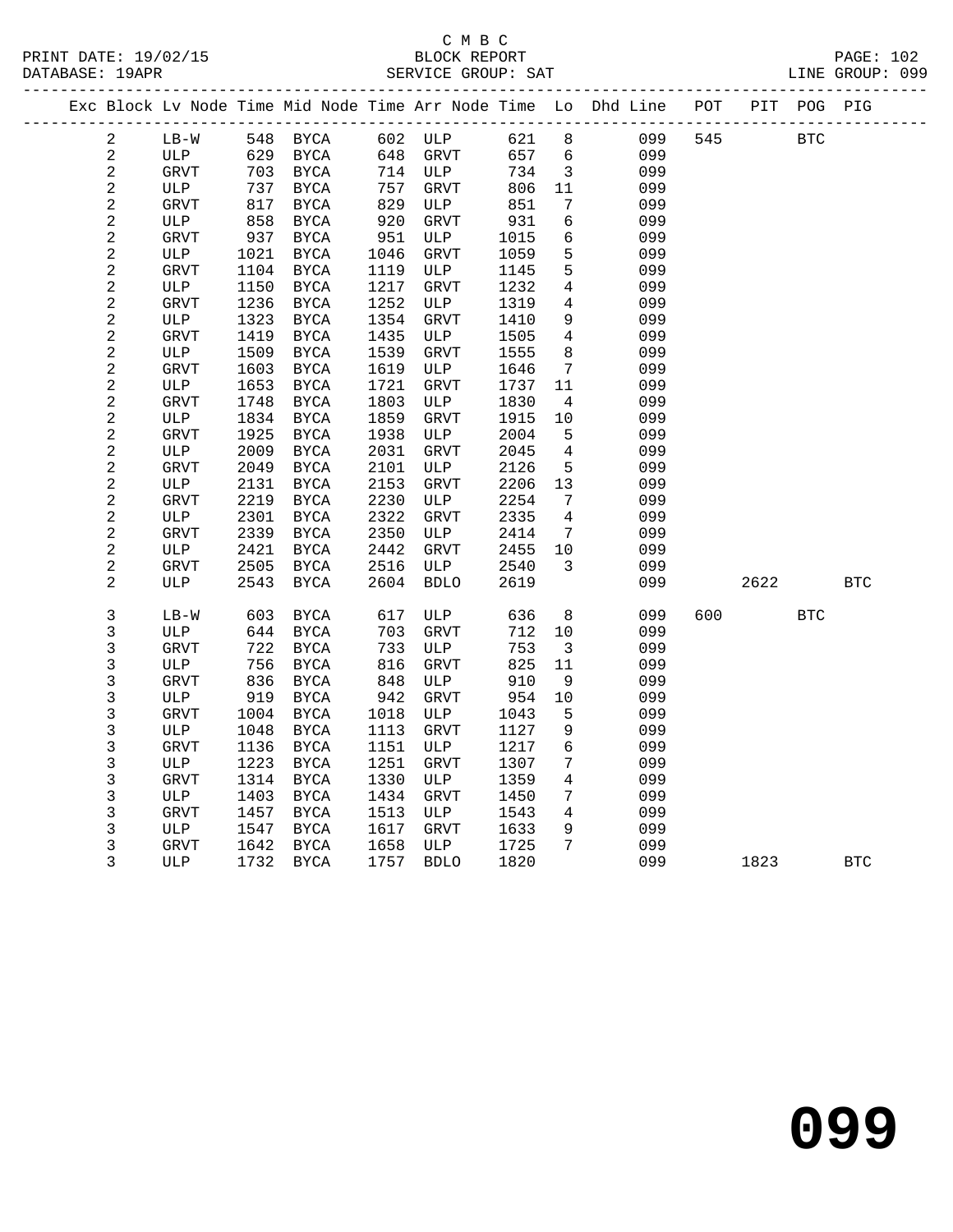## C M B C<br>BLOCK REPORT

| PRINT DATE: 19/02/15<br>DATABASE: 19APR |                 |             |      | Vert de la propone de la propone de la propone de la propone de la propone de la propone de la propone de la p<br>Maria de la propone de la propone de la propone de la propone de la propone de la propone de la propone de la |      | SERVICE GROUP: SAT  |      |                                       |                 |        |             |        |            | PAGE: 103<br>LINE GROUP: 099 |
|-----------------------------------------|-----------------|-------------|------|---------------------------------------------------------------------------------------------------------------------------------------------------------------------------------------------------------------------------------|------|---------------------|------|---------------------------------------|-----------------|--------|-------------|--------|------------|------------------------------|
|                                         |                 |             |      | Exc Block Lv Node Time Mid Node Time Arr Node Time Lo Dhd Line POT PIT POG PIG                                                                                                                                                  |      |                     |      |                                       |                 |        |             |        |            |                              |
|                                         | $4\overline{ }$ |             |      | LB-W 616 BYCA 630 ULP 649 6                                                                                                                                                                                                     |      |                     |      |                                       |                 |        | 099 613 BTC |        |            |                              |
|                                         | 4               | ULP         |      | 655 BYCA 715 GRVT                                                                                                                                                                                                               |      |                     | 724  |                                       | $7\overline{ }$ | 099    |             |        |            |                              |
|                                         | 4               | GRVT        |      | 731 BYCA<br>806 BYCA                                                                                                                                                                                                            |      | 742 ULP<br>828 GRVT | 802  | $\begin{array}{c} 4 \\ 9 \end{array}$ |                 | 099    |             |        |            |                              |
|                                         | $\overline{4}$  | ULP         | 806  | BYCA                                                                                                                                                                                                                            |      |                     | 839  |                                       |                 | 099    |             |        |            |                              |
|                                         | 4               | GRVT        | 848  | BYCA                                                                                                                                                                                                                            | 900  | ULP                 | 922  | 9                                     |                 | 099    |             |        |            |                              |
|                                         | 4               | ULP         | 931  | BYCA                                                                                                                                                                                                                            | 956  | GRVT                | 1008 | $7\phantom{.0}$                       |                 | 099    |             |        |            |                              |
|                                         | 4               | GRVT        | 1015 | BYCA                                                                                                                                                                                                                            | 1029 | ULP                 | 1054 | $5\overline{)}$                       |                 | 099    |             |        |            |                              |
|                                         | $\overline{4}$  | ULP         | 1059 | BYCA                                                                                                                                                                                                                            | 1124 | GRVT                | 1138 | 9                                     |                 | 099    |             |        |            |                              |
|                                         | 4               | GRVT        | 1147 | BYCA                                                                                                                                                                                                                            | 1202 | ULP                 | 1228 | $6\overline{6}$                       |                 | 099    |             |        |            |                              |
|                                         | 4               | ULP         | 1234 | BYCA                                                                                                                                                                                                                            | 1304 | GRVT                | 1320 | $5\overline{)}$                       |                 | 099    |             |        |            |                              |
|                                         | 4               | <b>GRVT</b> | 1325 | BYCA                                                                                                                                                                                                                            | 1341 | ULP                 | 1410 | $4\overline{ }$                       |                 | 099    |             |        |            |                              |
|                                         | $\overline{4}$  | ULP         | 1414 | BYCA                                                                                                                                                                                                                            | 1445 | GRVT                | 1501 | $7\overline{ }$                       |                 | 099    |             |        |            |                              |
|                                         | 4               | GRVT        | 1508 | BYCA                                                                                                                                                                                                                            | 1524 | ULP                 | 1554 | 4                                     |                 | 099    |             |        |            |                              |
|                                         | 4               | ULP         | 1558 | BYCA                                                                                                                                                                                                                            | 1628 | GRVT                | 1644 |                                       | 10              | 099    |             |        |            |                              |
|                                         | 4               | <b>GRVT</b> | 1654 | BYCA                                                                                                                                                                                                                            | 1710 | ULP                 | 1737 | $6\overline{}$                        |                 | 099    |             |        |            |                              |
|                                         | 4               | ULP         | 1743 | BYCA                                                                                                                                                                                                                            | 1808 | GRVT                | 1824 | 8 <sup>8</sup>                        |                 | 099    |             |        |            |                              |
|                                         | 4               | GRVT        | 1832 | BYCA                                                                                                                                                                                                                            | 1846 | ULP                 | 1913 | $\overline{4}$                        |                 | 099    |             |        |            |                              |
|                                         | 4               | ULP         | 1917 | BYCA                                                                                                                                                                                                                            | 1942 | GRVT                | 1958 | 13                                    |                 | 099    |             |        |            |                              |
|                                         | 4               | <b>GRVT</b> | 2011 | BYCA                                                                                                                                                                                                                            | 2024 | ULP                 | 2050 | $\overline{4}$                        |                 | 099    |             |        |            |                              |
|                                         | 4               | ULP         | 2054 | BYCA                                                                                                                                                                                                                            | 2116 | GRVT                | 2130 | 9                                     |                 | 099    |             |        |            |                              |
|                                         | $\overline{4}$  | GRVT        | 2139 | BYCA                                                                                                                                                                                                                            | 2151 | ULP                 | 2216 | $5\overline{)}$                       |                 | 099    |             |        |            |                              |
|                                         | 4               | ULP         | 2221 | BYCA                                                                                                                                                                                                                            | 2243 | GRVT                | 2256 | 13                                    |                 | 099    |             |        |            |                              |
|                                         | 4               | <b>GRVT</b> | 2309 | BYCA                                                                                                                                                                                                                            | 2320 | ULP                 | 2344 | $7\phantom{.0}\phantom{.0}7$          |                 | 099    |             |        |            |                              |
|                                         | 4               | ULP         | 2351 | BYCA                                                                                                                                                                                                                            | 2412 | GRVT                | 2425 | 10                                    |                 | 099    |             |        |            |                              |
|                                         | 4               | GRVT        | 2435 | BYCA                                                                                                                                                                                                                            | 2446 | ULP                 | 2510 | 5 <sup>5</sup>                        |                 | 099    |             |        |            |                              |
|                                         | 4               | ULP         | 2515 | BYCA                                                                                                                                                                                                                            | 2536 | GRVT                | 2549 | $\overline{2}$                        |                 | 20 099 |             |        |            |                              |
|                                         | 4               | HODM        | 2611 | $HK-E$                                                                                                                                                                                                                          | 2635 | SFU                 | 2657 | $\overline{a}$                        |                 | N35    |             |        |            |                              |
|                                         | 4               | SFU         | 2659 | $HK-W$                                                                                                                                                                                                                          | 2722 | HODM                | 2749 | $\overline{0}$                        |                 | N35    |             |        |            |                              |
|                                         | 4               | HODM        | 2749 |                                                                                                                                                                                                                                 |      | NWST                | 2851 |                                       |                 | N19    |             |        | 2911 2012  | <b>BTC</b>                   |
|                                         | 5               | $LB-W$      | 629  | BYCA                                                                                                                                                                                                                            | 643  | ULP                 | 702  | 5                                     |                 | 099    |             | 626 30 | <b>BTC</b> |                              |
|                                         | 5               | ULP         | 707  | BYCA                                                                                                                                                                                                                            | 727  | GRVT                | 736  | 5                                     |                 | 099    |             |        |            |                              |
|                                         | 5               | <b>GRVT</b> | 741  | BYCA                                                                                                                                                                                                                            | 752  | ULP                 | 812  | $\overline{3}$                        |                 | 099    |             |        |            |                              |
|                                         | 5               | ULP         | 815  | BYCA                                                                                                                                                                                                                            | 837  | GRVT                | 848  | 6                                     |                 | 099    |             |        |            |                              |
|                                         | 5               | GRVT        | 854  | BYCA                                                                                                                                                                                                                            | 906  | ULP                 | 928  | 9                                     |                 | 099    |             |        |            |                              |
|                                         | 5               | ULP         | 937  | BYCA                                                                                                                                                                                                                            | 1002 | GRVT                | 1014 | $7\overline{ }$                       |                 | 099    |             |        |            |                              |
|                                         | 5               | GRVT        |      | 1021 BYCA                                                                                                                                                                                                                       |      | 1035 ULP            | 1100 | 5                                     |                 | 099    |             |        |            |                              |
|                                         | 5               |             |      | ULP 1105 BYCA 1132 GRVT 1147                                                                                                                                                                                                    |      |                     |      | 5 <sup>5</sup>                        |                 | 099    |             |        |            |                              |
|                                         | 5               | GRVT        | 1152 | BYCA                                                                                                                                                                                                                            | 1207 | ULP                 | 1233 | 6                                     |                 | 099    |             |        |            |                              |
|                                         | 5               | ULP         | 1239 | BYCA                                                                                                                                                                                                                            | 1309 | GRVT                | 1325 | 5                                     |                 | 099    |             |        |            |                              |
|                                         | 5               | GRVT        | 1330 | BYCA                                                                                                                                                                                                                            | 1346 | ULP                 | 1415 | 4                                     |                 | 099    |             |        |            |                              |
|                                         | 5               | ULP         | 1419 | BYCA                                                                                                                                                                                                                            | 1450 | <b>GRVT</b>         | 1506 | 8                                     |                 | 099    |             |        |            |                              |
|                                         | 5               | <b>GRVT</b> | 1514 | <b>BYCA</b>                                                                                                                                                                                                                     | 1530 | ULP                 | 1600 | 4                                     |                 | 099    |             |        |            |                              |
|                                         | 5               | ULP         | 1604 | <b>BYCA</b>                                                                                                                                                                                                                     | 1633 | GRVT                | 1649 | 11                                    |                 | 099    |             |        |            |                              |
|                                         | 5               | <b>GRVT</b> | 1700 | BYCA                                                                                                                                                                                                                            | 1715 | ULP                 | 1742 | 7                                     |                 | 099    |             |        |            |                              |
|                                         | 5               | ULP         | 1749 | <b>BYCA</b>                                                                                                                                                                                                                     | 1814 | <b>GRVT</b>         | 1830 | 9                                     |                 | 099    |             |        |            |                              |
|                                         | 5               | <b>GRVT</b> | 1839 | <b>BYCA</b>                                                                                                                                                                                                                     | 1853 | ULP                 | 1920 | 4                                     |                 | 099    |             |        |            |                              |

5 ULP 1924 BYCA 1949 BDLO 2008 099 2011 BTC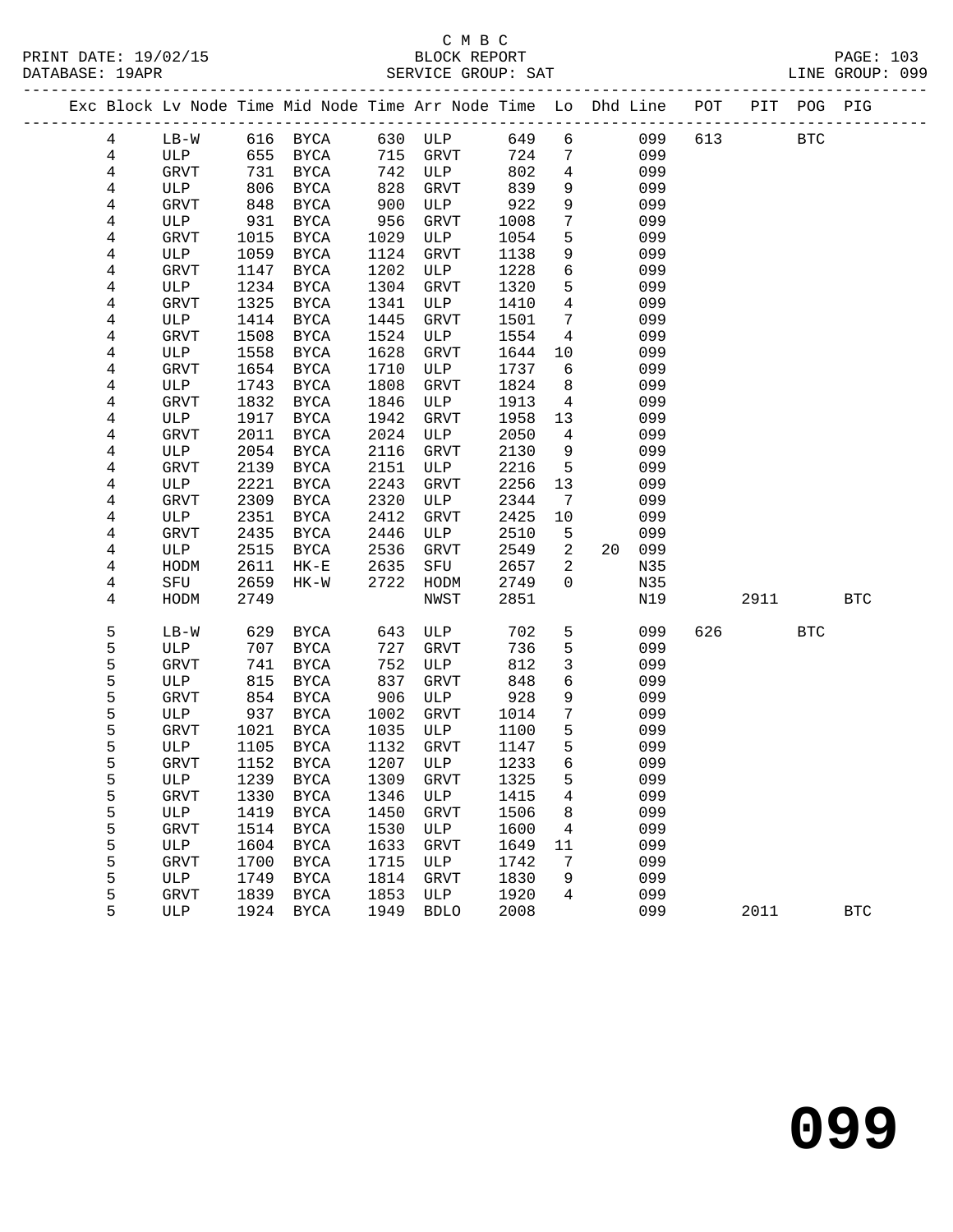|  |   |             |      |             |      |             |      |                | Exc Block Lv Node Time Mid Node Time Arr Node Time Lo Dhd Line | POT |      | PIT POG PIG |            |
|--|---|-------------|------|-------------|------|-------------|------|----------------|----------------------------------------------------------------|-----|------|-------------|------------|
|  | 6 | $LB-W$      | 639  | BYCA        | 653  | ULP         | 712  | 6              | 099                                                            | 636 |      | <b>BTC</b>  |            |
|  | 6 | <b>ULP</b>  | 718  | <b>BYCA</b> | 738  | <b>GRVT</b> | 747  | 11             | 099                                                            |     |      |             |            |
|  | 6 | <b>GRVT</b> | 758  | <b>BYCA</b> | 810  | ULP         | 832  | 3              | 099                                                            |     |      |             |            |
|  | 6 | ULP         | 835  | <b>BYCA</b> | 857  | <b>GRVT</b> | 908  | 7              | 099                                                            |     |      |             |            |
|  | 6 | GRVT        | 915  | <b>BYCA</b> | 929  | ULP         | 953  | 6              | 099                                                            |     |      |             |            |
|  | 6 | ULP         | 959  | <b>BYCA</b> | 1024 | GRVT        | 1036 | 7              | 099                                                            |     |      |             |            |
|  | 6 | GRVT        | 1043 | <b>BYCA</b> | 1057 | ULP         | 1122 | 5              | 099                                                            |     |      |             |            |
|  | 6 | ULP         | 1127 | BYCA        | 1154 | GRVT        | 1209 | 5              | 099                                                            |     |      |             |            |
|  | 6 | <b>GRVT</b> | 1214 | <b>BYCA</b> | 1229 | <b>ULP</b>  | 1256 | 5              | 099                                                            |     |      |             |            |
|  | 6 | ULP         | 1301 | <b>BYCA</b> | 1332 | <b>GRVT</b> | 1348 | 4              | 099                                                            |     |      |             |            |
|  | 6 | <b>GRVT</b> | 1352 | <b>BYCA</b> | 1408 | ULP         | 1437 | 4              | 099                                                            |     |      |             |            |
|  | 6 | ULP         | 1441 | <b>BYCA</b> | 1512 | <b>GRVT</b> | 1528 | 8              | 099                                                            |     |      |             |            |
|  | 6 | <b>GRVT</b> | 1536 | <b>BYCA</b> | 1552 | ULP         | 1619 | 7              | 099                                                            |     |      |             |            |
|  | 6 | ULP         | 1626 | <b>BYCA</b> | 1655 | <b>BDLO</b> | 1718 |                | 099                                                            |     | 1721 |             | <b>BTC</b> |
|  |   |             |      |             |      |             |      |                |                                                                |     |      |             |            |
|  | 7 | $LB-W$      | 706  | <b>BYCA</b> | 723  | ULP         | 743  | 4              | 099                                                            | 703 |      | <b>BTC</b>  |            |
|  | 7 | ULP         | 747  | <b>BYCA</b> | 807  | <b>GRVT</b> | 816  | 7              | 099                                                            |     |      |             |            |
|  | 7 | <b>GRVT</b> | 823  | <b>BYCA</b> | 835  | ULP         | 857  | 8              | 099                                                            |     |      |             |            |
|  | 7 | ULP         | 905  | <b>BYCA</b> | 928  | GRVT        | 940  | 8              | 099                                                            |     |      |             |            |
|  | 7 | <b>GRVT</b> | 948  | <b>BYCA</b> | 1002 | ULP         | 1026 | 6              | 099                                                            |     |      |             |            |
|  | 7 | ULP         | 1032 | <b>BYCA</b> | 1057 | GRVT        | 1111 | 8              | 099                                                            |     |      |             |            |
|  | 7 | <b>GRVT</b> | 1119 | <b>BYCA</b> | 1134 | <b>ULP</b>  | 1200 | 6              | 099                                                            |     |      |             |            |
|  | 7 | ULP         | 1206 | <b>BYCA</b> | 1234 | GRVT        | 1250 | 8              | 099                                                            |     |      |             |            |
|  | 7 | <b>GRVT</b> | 1258 | <b>BYCA</b> | 1314 | ULP         | 1343 | $\overline{a}$ | 099                                                            |     |      |             |            |
|  | 7 | ULP         | 1345 | <b>BYCA</b> | 1416 | <b>GRVT</b> | 1432 | 9              | 099                                                            |     |      |             |            |
|  | 7 | <b>GRVT</b> | 1441 | <b>BYCA</b> | 1457 | ULP         | 1527 | 4              | 099                                                            |     |      |             |            |
|  | 7 | ULP         | 1531 | <b>BYCA</b> | 1601 | <b>GRVT</b> | 1617 | 8              | 099                                                            |     |      |             |            |
|  | 7 | <b>GRVT</b> | 1625 | <b>BYCA</b> | 1641 | ULP         | 1708 | 7              | 099                                                            |     |      |             |            |
|  | 7 | ULP         | 1715 | <b>BYCA</b> | 1743 | <b>GRVT</b> | 1759 | 10             | 099                                                            |     |      |             |            |
|  | 7 | <b>GRVT</b> | 1809 | <b>BYCA</b> | 1823 | ULP         | 1850 | 5              | 099                                                            |     |      |             |            |
|  | 7 | ULP         | 1855 | <b>BYCA</b> | 1920 | <b>GRVT</b> | 1936 | 12             | 099                                                            |     |      |             |            |
|  | 7 | GRVT        | 1948 | <b>BYCA</b> | 2001 | ULP         | 2027 | 5              | 099                                                            |     |      |             |            |
|  | 7 | ULP         | 2032 | <b>BYCA</b> | 2054 | <b>BDLO</b> | 2112 |                | 099                                                            |     | 2115 |             | <b>BTC</b> |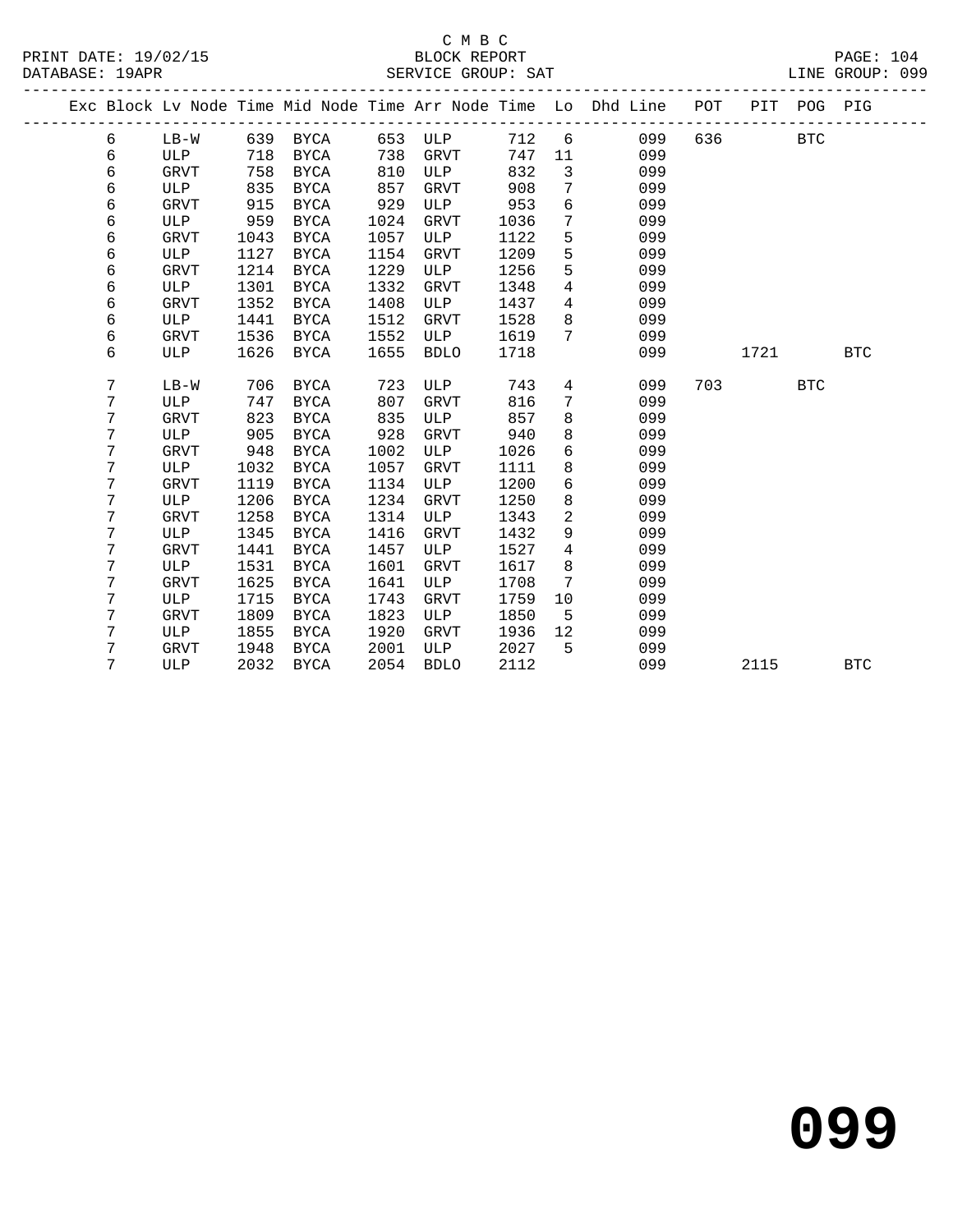#### C M B C<br>BLOCK REPORT SERVICE GROUP: SAT

PRINT DATE: 19/02/15 BLOCK REPORT PAGE: 105

|  |          |             |              |                         |              | Exc Block Lv Node Time Mid Node Time Arr Node Time Lo Dhd Line POT PIT POG PIG |              |                              |              |            |     |      |            |              |
|--|----------|-------------|--------------|-------------------------|--------------|--------------------------------------------------------------------------------|--------------|------------------------------|--------------|------------|-----|------|------------|--------------|
|  | 8        | $LB-W$      |              | 744 BYCA                |              | 801 ULP                                                                        | 821          | 5                            |              | 099        | 741 |      | <b>BTC</b> |              |
|  | 8        | ULP         | 826          | BYCA                    | 848          | GRVT                                                                           | 859          | 10                           |              | 099        |     |      |            |              |
|  | 8        | GRVT        | 909          | BYCA                    | 923          | ULP                                                                            | 947          | 6                            |              | 099        |     |      |            |              |
|  | 8        | ULP         | 953          | BYCA                    | 1018         | GRVT                                                                           | 1030         | 7                            |              | 099        |     |      |            |              |
|  | 8        | GRVT        | 1037         | BYCA                    | 1051         | ULP                                                                            | 1116         | 5                            |              | 099        |     |      |            |              |
|  | 8        | ULP         | 1121         | BYCA                    | 1148         | GRVT                                                                           | 1203         | 5                            |              | 099        |     |      |            |              |
|  | 8        | GRVT        | 1208         | BYCA                    | 1223         | ULP                                                                            | 1250         | 6                            |              | 099        |     |      |            |              |
|  | 8        | ULP         | 1256         | <b>BYCA</b>             | 1326         | <b>GRVT</b>                                                                    | 1342         | 5                            |              | 099        |     |      |            |              |
|  | 8        | <b>GRVT</b> | 1347         | BYCA                    | 1403         | ULP                                                                            | 1432         | $\overline{4}$               |              | 099        |     |      |            |              |
|  | 8        | ULP         | 1436         | BYCA                    | 1507         | GRVT                                                                           | 1523         | 7                            |              | 099        |     |      |            |              |
|  | 8        | <b>GRVT</b> | 1530         | BYCA                    | 1546         | ULP                                                                            | 1613         | 7                            |              | 099        |     |      |            |              |
|  | 8        | ULP         | 1620         | BYCA                    | 1649         | GRVT                                                                           | 1705         | 8                            |              | 099        |     |      |            |              |
|  | 8        | GRVT<br>ULP | 1713         | BYCA                    | 1728<br>1826 | ULP                                                                            | 1755         | 6<br>5                       |              | 099<br>099 |     |      |            |              |
|  | 8<br>8   |             | 1801<br>1847 | <b>BYCA</b>             | 1901         | GRVT<br>ULP                                                                    | 1842<br>1928 | $\overline{4}$               |              | 099        |     |      |            |              |
|  | 8        | GRVT<br>ULP | 1932         | BYCA<br>BYCA            | 1955         | <b>GRVT</b>                                                                    | 2009         | 10                           |              | 099        |     |      |            |              |
|  | 8        | <b>GRVT</b> | 2019         | BYCA                    | 2032         | ULP                                                                            | 2058         | 4                            |              | 099        |     |      |            |              |
|  | 8        | ULP         | 2102         | BYCA                    | 2124         | GRVT                                                                           | 2137         | 12                           |              | 099        |     |      |            |              |
|  | 8        | <b>GRVT</b> | 2149         | BYCA                    | 2201         | ULP                                                                            | 2226         | $5\overline{5}$              |              | 099        |     |      |            |              |
|  | 8        | ULP         | 2231         | BYCA                    | 2253         | GRVT                                                                           | 2306         | 13                           |              | 099        |     |      |            |              |
|  | 8        | GRVT        | 2319         | BYCA                    | 2330         | ULP                                                                            | 2354         | $7\phantom{.0}\phantom{.0}7$ |              | 099        |     |      |            |              |
|  | 8        | ULP         | 2401         | BYCA                    | 2422         | <b>GRVT</b>                                                                    | 2435         | 15                           |              | 099        |     |      |            |              |
|  | 8        | GRVT        | 2450         | BYCA                    | 2501         | ULP                                                                            | 2525         | 7                            | $\mathbf{1}$ | 099        |     |      |            |              |
|  | 8        | ULP1        | 2533         | GRBY                    | 2552         | SERO                                                                           | 2603         | 6                            |              | N17        |     |      |            |              |
|  | 8        | <b>SERO</b> | 2609         | BYGR                    | 2616         | ULP1                                                                           | 2636         | 29                           | 24           | N17        |     |      |            |              |
|  | 8        | SERO        | 2729         | BYGR                    | 2736         | ULP1                                                                           | 2756         |                              |              | N17        |     | 2831 |            | <b>BTC</b>   |
|  |          |             |              |                         |              |                                                                                |              |                              |              |            |     |      |            |              |
|  | 9        | $LB-W$      | 805          | BYCA                    | 823          | ULP                                                                            | 845          | 6                            |              | 099        | 802 |      | <b>BTC</b> |              |
|  | 9        | ULP         | 851          | BYCA                    | 913          | <b>GRVT</b>                                                                    | 924          | 7                            |              | 099        |     |      |            |              |
|  | 9        | GRVT        | 931          | BYCA                    | 945          | ULP                                                                            | 1009         | 6                            |              | 099        |     |      |            |              |
|  | 9        | ULP         | 1015         | BYCA                    | 1040         | <b>GRVT</b>                                                                    | 1053         | 5                            |              | 099        |     |      |            |              |
|  | 9<br>9   | GRVT<br>ULP | 1058         | BYCA                    | 1113<br>1211 | ULP                                                                            | 1139         | 5<br>4                       |              | 099        |     |      |            |              |
|  | 9        | <b>GRVT</b> | 1144<br>1230 | BYCA<br>BYCA            | 1246         | GRVT<br>ULP                                                                    | 1226<br>1313 | 5                            |              | 099<br>099 |     |      |            |              |
|  | 9        | ULP         | 1318         | BYCA                    | 1349         | GRVT                                                                           | 1405         | 8                            |              | 099        |     |      |            |              |
|  | 9        | <b>GRVT</b> | 1413         | BYCA                    | 1429         | ULP                                                                            | 1459         | $\overline{4}$               |              | 099        |     |      |            |              |
|  | 9        | ULP         | 1503         | BYCA                    | 1533         | GRVT                                                                           | 1549         | 9                            |              | 099        |     |      |            |              |
|  | 9        | GRVT        | 1558         | BYCA                    | 1614         | ULP                                                                            | 1641         | $7\phantom{.0}$              |              | 099        |     |      |            |              |
|  | 9        | ULP         | 1648         | BYCA                    | 1716         | GRVT                                                                           | 1732         | 9                            |              | 099        |     |      |            |              |
|  | 9        |             |              | GRVT 1741 BYCA 1756 ULP |              |                                                                                | 1823 4       |                              |              | 099        |     |      |            |              |
|  | 9        | ULP         | 1827         | BYCA                    | 1852         | GRVT                                                                           | 1908         | 10                           |              | 099        |     |      |            |              |
|  | 9        | <b>GRVT</b> | 1918         | BYCA                    | 1931         | ULP                                                                            | 1957         | 5                            |              | 099        |     |      |            |              |
|  | 9        | ULP         | 2002         | BYCA                    | 2024         | <b>BDLO</b>                                                                    | 2042         |                              |              | 099        |     | 2045 |            | $_{\rm BTC}$ |
|  |          |             |              |                         |              |                                                                                |              |                              |              |            |     |      |            |              |
|  | 10       | $LB-W$      | 824          | <b>BYCA</b>             | 842          | ULP                                                                            | 904          | 8                            |              | 099        | 821 |      | <b>BTC</b> |              |
|  | 10       | ULP         | 912          | <b>BYCA</b>             | 935          | <b>GRVT</b>                                                                    | 947          | 6                            |              | 099        |     |      |            |              |
|  | 10       | <b>GRVT</b> | 953          | BYCA                    | 1007         | ULP                                                                            | 1031         | 6                            |              | 099        |     |      |            |              |
|  | 10       | ULP         | 1037         | BYCA                    | 1102         | <b>GRVT</b>                                                                    | 1116         | 9                            |              | 099        |     |      |            |              |
|  | 10<br>10 | GRVT<br>ULP | 1125         | <b>BYCA</b>             | 1140<br>1240 | ULP<br><b>GRVT</b>                                                             | 1206         | 6                            |              | 099<br>099 |     |      |            |              |
|  | 10       | GRVT        | 1212<br>1303 | BYCA<br>BYCA            | 1319         | ULP                                                                            | 1256<br>1348 | 7<br>3                       |              | 099        |     |      |            |              |
|  | 10       | ULP         | 1351         | BYCA                    | 1422         | GRVT                                                                           | 1438         | 8                            |              | 099        |     |      |            |              |
|  | 10       | GRVT        | 1446         | BYCA                    | 1502         | ULP                                                                            | 1532         | 4                            |              | 099        |     |      |            |              |
|  | $10$     | ULP         | 1536         | BYCA                    | 1606         | GRVT                                                                           | 1622         | 9                            |              | 099        |     |      |            |              |
|  | 10       | GRVT        | 1631         | BYCA                    | 1647         | ULP                                                                            | 1714         | 7                            |              | 099        |     |      |            |              |
|  | 10       | ULP         | 1721         | BYCA                    | 1749         | <b>BDLO</b>                                                                    | 1812         |                              |              | 099        |     | 1815 |            | $_{\rm BTC}$ |
|  |          |             |              |                         |              |                                                                                |              |                              |              |            |     |      |            |              |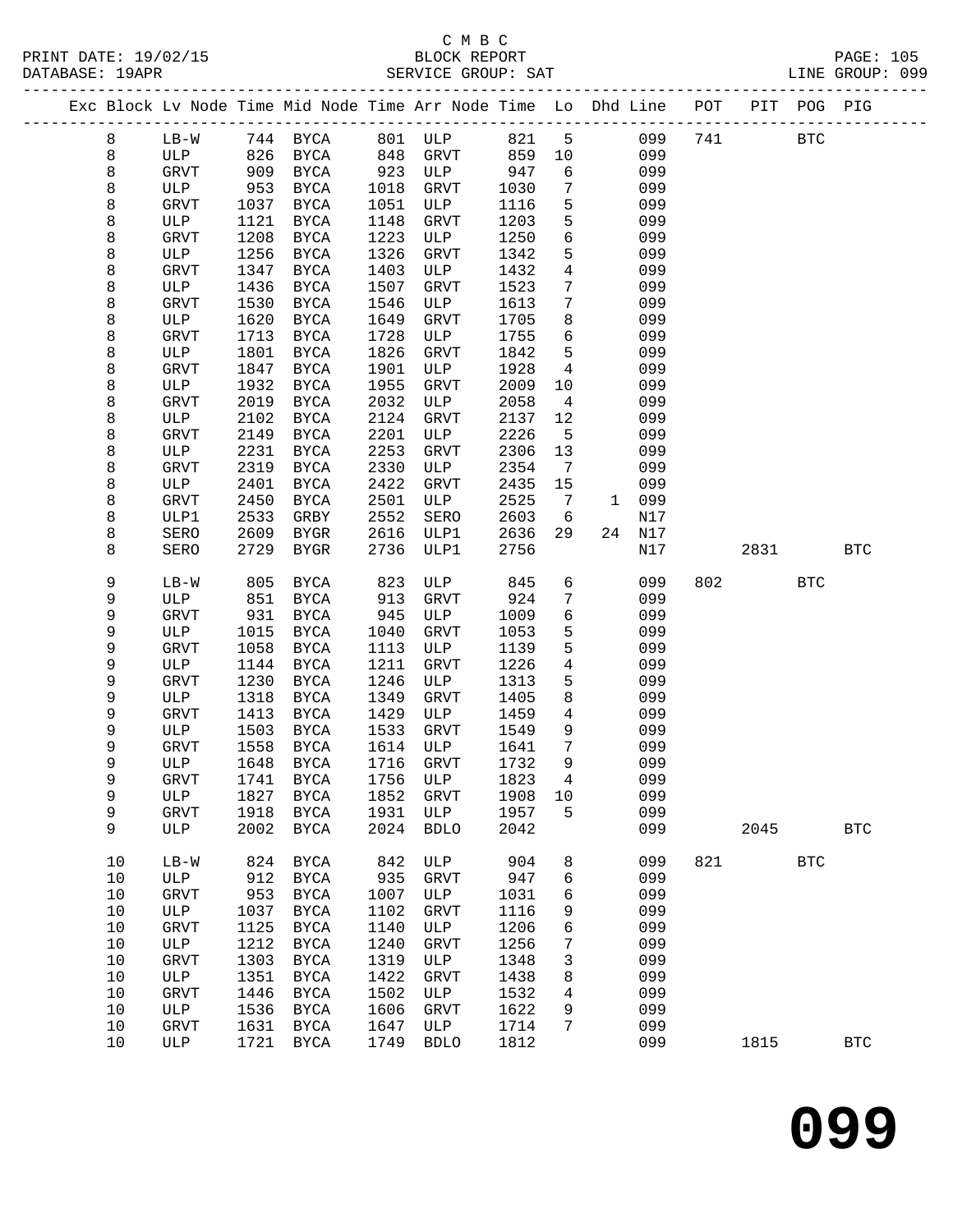|        |             |      |             |      |             |      |                 | Exc Block Lv Node Time Mid Node Time Arr Node Time Lo Dhd Line POT |     |      | PIT POG PIG |            |
|--------|-------------|------|-------------|------|-------------|------|-----------------|--------------------------------------------------------------------|-----|------|-------------|------------|
| 11     | $LB-W$      |      | 836 BYCA    |      | 854 ULP     | 916  | 9               | 099                                                                | 833 |      | BTC         |            |
| 11     | ULP         | 925  | BYCA        | 948  | GRVT        | 1000 | 10              | 099                                                                |     |      |             |            |
| 11     | GRVT        | 1010 | BYCA        |      | 1024 ULP    | 1049 | 5               | 099                                                                |     |      |             |            |
| 11     | ULP         | 1054 | BYCA        | 1119 | <b>GRVT</b> | 1133 | 8               | 099                                                                |     |      |             |            |
| 11     | GRVT        | 1141 | BYCA        | 1156 | ULP         | 1222 | $6\overline{6}$ | 099                                                                |     |      |             |            |
| 11     | ULP         | 1228 | BYCA        | 1256 | <b>GRVT</b> | 1312 | 7               | 099                                                                |     |      |             |            |
| 11     | <b>GRVT</b> | 1319 | <b>BYCA</b> | 1335 | ULP         | 1404 | 4               | 099                                                                |     |      |             |            |
| 11     | ULP         | 1408 | BYCA        | 1439 | GRVT        | 1455 | 8               | 099                                                                |     |      |             |            |
| 11     | <b>GRVT</b> | 1503 | <b>BYCA</b> | 1519 | ULP         | 1549 | $\overline{4}$  | 099                                                                |     |      |             |            |
| $11\,$ | ULP         | 1553 | BYCA        | 1623 | GRVT        | 1639 | 9               | 099                                                                |     |      |             |            |
| 11     | <b>GRVT</b> | 1648 | BYCA        | 1704 | ULP         | 1731 | 6               | 099                                                                |     |      |             |            |
| 11     | ULP         | 1737 | <b>BYCA</b> | 1802 | <b>GRVT</b> | 1818 | $6\overline{6}$ | 099                                                                |     |      |             |            |
| 11     | <b>GRVT</b> | 1824 | BYCA        | 1838 | ULP         | 1905 | 4               | 099                                                                |     |      |             |            |
| 11     | ULP         | 1909 | BYCA        | 1934 | GRVT        | 1950 | 13              | 099                                                                |     |      |             |            |
| 11     | <b>GRVT</b> | 2003 | <b>BYCA</b> | 2016 | ULP         | 2042 | 5               | 099                                                                |     |      |             |            |
| 11     | ULP         | 2047 | BYCA        | 2109 | GRVT        | 2123 | 6               | 099                                                                |     |      |             |            |
| 11     | GRVT        | 2129 | <b>BYCA</b> | 2141 | ULP         | 2206 | 5               | 099                                                                |     |      |             |            |
| 11     | ULP         | 2211 | <b>BYCA</b> | 2233 | <b>GRVT</b> | 2246 | 13              | 099                                                                |     |      |             |            |
| 11     | <b>GRVT</b> | 2259 | BYCA        | 2310 | ULP         | 2334 | 7               | 099                                                                |     |      |             |            |
| 11     | ULP         | 2341 | <b>BYCA</b> | 2402 | <b>BDLO</b> | 2418 |                 | 099                                                                |     | 2421 |             | <b>BTC</b> |
| 12     | $LB-W$      | 853  | BYCA        | 912  | ULP         | 936  | $6\overline{6}$ | 099                                                                | 850 |      | <b>BTC</b>  |            |
| 12     | ULP         | 942  | BYCA        | 1007 | GRVT        | 1019 | 7               | 099                                                                |     |      |             |            |
| 12     | <b>GRVT</b> | 1026 | <b>BYCA</b> | 1040 | ULP         | 1105 | 5               | 099                                                                |     |      |             |            |
| 12     | ULP         | 1110 | <b>BYCA</b> | 1137 | GRVT        | 1152 | $6\overline{6}$ | 099                                                                |     |      |             |            |
| 12     | <b>GRVT</b> | 1158 | <b>BYCA</b> | 1213 | ULP         | 1240 | 5               | 099                                                                |     |      |             |            |
| 12     | ULP         | 1245 | <b>BYCA</b> | 1315 | <b>GRVT</b> | 1331 | 5               | 099                                                                |     |      |             |            |
| 12     | <b>GRVT</b> | 1336 | BYCA        | 1352 | ULP         | 1421 | 4               | 099                                                                |     |      |             |            |
| 12     | ULP         | 1425 | BYCA        | 1456 | GRVT        | 1512 | $7\phantom{.0}$ | 099                                                                |     |      |             |            |
| 12     | GRVT        | 1519 | <b>BYCA</b> | 1535 | ULP         | 1605 | $\overline{4}$  | 099                                                                |     |      |             |            |
| 12     | ULP         | 1609 | <b>BYCA</b> | 1638 | GRVT        | 1654 | 12              | 099                                                                |     |      |             |            |
| 12     | GRVT        | 1706 | <b>BYCA</b> | 1721 | ULP         | 1748 | $7\phantom{.0}$ | 099                                                                |     |      |             |            |
| 12     | ULP         | 1755 | BYCA        | 1820 | <b>BDLO</b> | 1843 |                 | 099                                                                |     | 1846 |             | <b>BTC</b> |
|        |             |      |             |      |             |      |                 |                                                                    |     |      |             |            |
| 13     | $LB-W$      | 859  | <b>BYCA</b> | 918  | ULP         | 942  | $6\overline{6}$ | 099                                                                | 856 |      | <b>BTC</b>  |            |
| 13     | ULP         | 948  | <b>BYCA</b> | 1013 | <b>GRVT</b> | 1025 | $7\phantom{.0}$ | 099                                                                |     |      |             |            |
| 13     | GRVT        | 1032 | BYCA        | 1046 | ULP         | 1111 | 5               | 099                                                                |     |      |             |            |
| 13     | ULP         | 1116 | <b>BYCA</b> | 1143 | <b>GRVT</b> | 1158 | 5               | 099                                                                |     |      |             |            |
| 13     | <b>GRVT</b> | 1203 | BYCA        | 1218 | ULP         | 1245 | 5               | 099                                                                |     |      |             |            |
| 13     | ULP         | 1250 | BYCA        | 1320 | GRVT        | 1336 | 5               | 099                                                                |     |      |             |            |
| 13     | <b>GRVT</b> | 1341 | <b>BYCA</b> | 1357 | ULP         | 1426 | $\overline{4}$  | 099                                                                |     |      |             |            |
| 13     | ULP         | 1430 | <b>BYCA</b> | 1501 | <b>GRVT</b> | 1517 | 8               | 099                                                                |     |      |             |            |
| 13     | <b>GRVT</b> | 1525 | BYCA        | 1541 | ULP         | 1611 | $\overline{4}$  | 099                                                                |     |      |             |            |
| 13     | <b>ULP</b>  | 1615 | <b>BYCA</b> | 1644 | <b>BDLO</b> | 1707 |                 | 099                                                                |     | 1710 |             | <b>BTC</b> |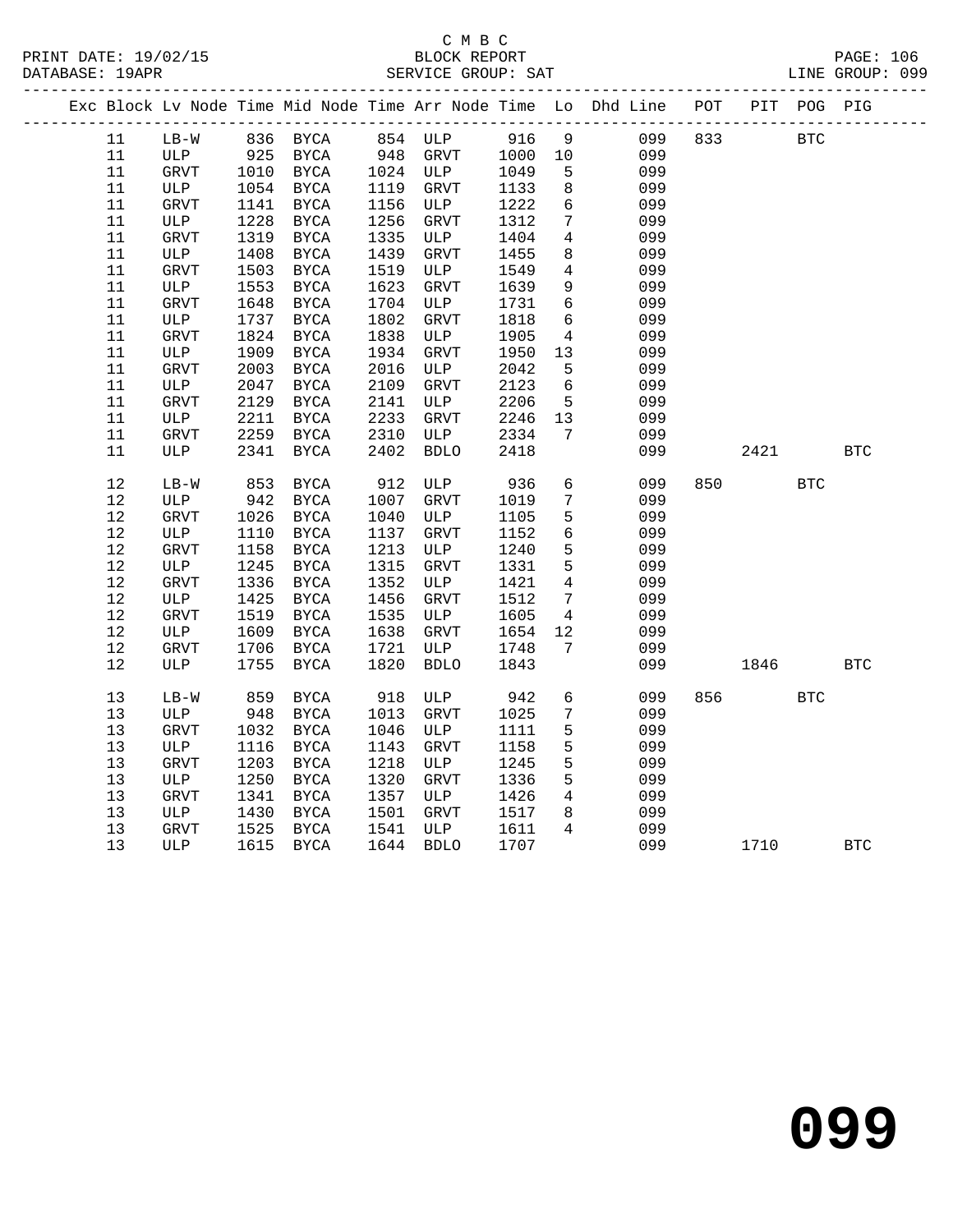|  |             |              |      |               |      | Exc Block Lv Node Time Mid Node Time Arr Node Time Lo Dhd Line POT PIT POG PIG |                      |                 |       |     |      |            |            |
|--|-------------|--------------|------|---------------|------|--------------------------------------------------------------------------------|----------------------|-----------------|-------|-----|------|------------|------------|
|  | 21          | LB-W         |      | 915 BYCA      |      | 934 ULP 958                                                                    |                      | 6               | 099   | 912 |      | BTC        |            |
|  | 21          | ULP          |      | 1004 BYCA     | 1029 | GRVT                                                                           |                      | 6               | 099   |     |      |            |            |
|  | 21          | GRVT         | 1048 | BYCA          | 1102 | ULP                                                                            | 1042<br>1127<br>1127 | $5^{\circ}$     | 099   |     |      |            |            |
|  | 21          | ULP          | 1132 | BYCA          | 1159 | GRVT                                                                           | 1214                 | 5               | 099   |     |      |            |            |
|  | 21          | GRVT         | 1219 | <b>BYCA</b>   | 1234 | ULP                                                                            | 1301                 | $\epsilon$      | 099   |     |      |            |            |
|  | 21          | ULP          | 1307 | <b>BYCA</b>   | 1338 | GRVT                                                                           | 1354                 | 8               | 099   |     |      |            |            |
|  | 21          | GRVT         | 1402 | $_{\rm BYCA}$ | 1418 | ULP                                                                            | 1448                 | $\overline{4}$  | 099   |     |      |            |            |
|  | 21          | ULP          | 1452 | BYCA          | 1523 | GRVT                                                                           | 1539                 | 8               | 099   |     |      |            |            |
|  | 21          | <b>GRVT</b>  | 1547 | <b>BYCA</b>   | 1603 | ULP                                                                            | 1630                 | $7\phantom{.0}$ | 099   |     |      |            |            |
|  | 21          | ULP          | 1637 | <b>BYCA</b>   | 1705 | GRVT                                                                           | 1721                 | 6               | 099   |     |      |            |            |
|  | 21          | <b>GRVT</b>  | 1727 | <b>BYCA</b>   | 1742 | ULP                                                                            | 1809                 | 4               | 099   |     |      |            |            |
|  | 21          | ULP          | 1813 | <b>BYCA</b>   | 1838 | ${\tt GRVT}$                                                                   | 1854                 | 9               | 099   |     |      |            |            |
|  | 21          | GRVT         | 1903 | <b>BYCA</b>   | 1916 | ULP                                                                            | 1942                 | 5               | 099   |     |      |            |            |
|  | 21          | ULP          | 1947 | BYCA          | 2010 | GRVT                                                                           | 2024                 | 5               | 099   |     |      |            |            |
|  | 21          | GRVT         | 2029 | BYCA          | 2041 | ULP                                                                            | 2106                 | 5               | 099   |     |      |            |            |
|  | 21          | ULP          | 2111 | <b>BYCA</b>   | 2133 | GRVT                                                                           | 2146                 | 13              | 099   |     |      |            |            |
|  | 21          | ${\tt GRVT}$ | 2159 | <b>BYCA</b>   | 2210 | ULP                                                                            | 2234                 | $7\overline{ }$ | 099   |     |      |            |            |
|  | 21          | ULP          | 2241 | <b>BYCA</b>   | 2303 | GRVT                                                                           | 2316                 | 13              | 099   |     |      |            |            |
|  | 21          | GRVT         | 2329 | <b>BYCA</b>   | 2340 | ULP                                                                            | 2404                 | $\overline{7}$  | 099   |     |      |            |            |
|  | 21          | ULP          | 2411 | BYCA          | 2432 | <b>BDLO</b>                                                                    | 2448                 |                 | 099   |     | 2451 |            | <b>BTC</b> |
|  |             |              |      |               |      |                                                                                |                      |                 |       |     |      |            |            |
|  | 22          | $LB-W$       | 937  | $_{\rm BYCA}$ | 956  | ULP                                                                            | 1020                 | 6               | 099   | 934 |      | <b>BTC</b> |            |
|  | $2\sqrt{2}$ | ULP          | 1026 | <b>BYCA</b>   | 1051 | GRVT                                                                           | 1104                 | 5               | 099   |     |      |            |            |
|  | $2\sqrt{2}$ | <b>GRVT</b>  | 1109 | <b>BYCA</b>   | 1124 | ULP                                                                            | 1150                 | $5\phantom{.0}$ | 099   |     |      |            |            |
|  | $2\sqrt{2}$ | ULP          | 1155 | <b>BYCA</b>   | 1222 | GRVT                                                                           | 1237                 | $\overline{4}$  | 099   |     |      |            |            |
|  | $2\sqrt{2}$ | GRVT         | 1241 | <b>BYCA</b>   | 1257 | ULP                                                                            | 1324                 | 5               | 099   |     |      |            |            |
|  | 22          | ULP          | 1329 | <b>BYCA</b>   | 1400 | ${\tt GRVT}$                                                                   | 1416                 | $\,8\,$         | 099   |     |      |            |            |
|  | $2\sqrt{2}$ | GRVT         | 1424 | $_{\rm BYCA}$ | 1440 | ULP                                                                            | 1510                 | $\overline{4}$  | 099   |     |      |            |            |
|  | 22          | ULP          | 1514 | <b>BYCA</b>   | 1544 | GRVT                                                                           | 1600                 | 9               | 099   |     |      |            |            |
|  | $2\sqrt{2}$ | <b>GRVT</b>  | 1609 | <b>BYCA</b>   | 1625 | ULP                                                                            | 1652                 | $7\phantom{.0}$ | 099   |     |      |            |            |
|  | $2\sqrt{2}$ | ULP          | 1659 | <b>BYCA</b>   | 1727 | ${\tt GRVT}$                                                                   | 1743                 | 12              | 099   |     |      |            |            |
|  | 22          | GRVT         | 1755 | BYCA          | 1810 | ULP                                                                            | 1837                 | $\overline{4}$  | 099   |     |      |            |            |
|  | 22          | ULP          | 1841 | <b>BYCA</b>   | 1906 | GRVT                                                                           | 1922                 | 11              | 099   |     |      |            |            |
|  | $2\sqrt{2}$ | GRVT         | 1933 | BYCA          | 1946 | ULP                                                                            | 2012                 | 5               | 099   |     |      |            |            |
|  | $2\sqrt{2}$ | ULP          | 2017 | $_{\rm BYCA}$ | 2039 | <b>GRVT</b>                                                                    | 2053                 | $\epsilon$      | 099   |     |      |            |            |
|  | $2\sqrt{2}$ | GRVT         | 2059 | <b>BYCA</b>   | 2111 | ULP                                                                            | 2136                 | 5               | 099   |     |      |            |            |
|  | $2\sqrt{2}$ | ULP          | 2141 | BYCA          | 2203 | ${\tt GRVT}$                                                                   | 2216                 | 13              | 099   |     |      |            |            |
|  | 22          | GRVT         | 2229 | <b>BYCA</b>   | 2240 | ULP                                                                            | 2304                 | 7               | 099   |     |      |            |            |
|  | 22          | ULP          | 2311 | BYCA          | 2332 | GRVT                                                                           | 2345                 | 5               | 099   |     |      |            |            |
|  | 22          | GRVT         | 2350 | BYCA          | 2401 | ULP                                                                            | 2425                 | 6               | 099   |     |      |            |            |
|  | 22          | ULP          | 2431 | BYCA          | 2452 | GRVT                                                                           | 2505                 | 15              | 099   |     |      |            |            |
|  | $2\sqrt{2}$ | <b>GRVT</b>  | 2520 | <b>BYCA</b>   | 2531 | ULP                                                                            | 2555                 | $\overline{7}$  | 1 099 |     |      |            |            |
|  | $2\sqrt{2}$ | ULP1         | 2603 | GRBY          | 2622 | SERO                                                                           | 2633                 | 16              | N17   |     |      |            |            |
|  | 22          | SERO         |      | 2649 BYGR     | 2656 | ULP1                                                                           | 2716                 |                 | N17   |     | 2751 |            | <b>BTC</b> |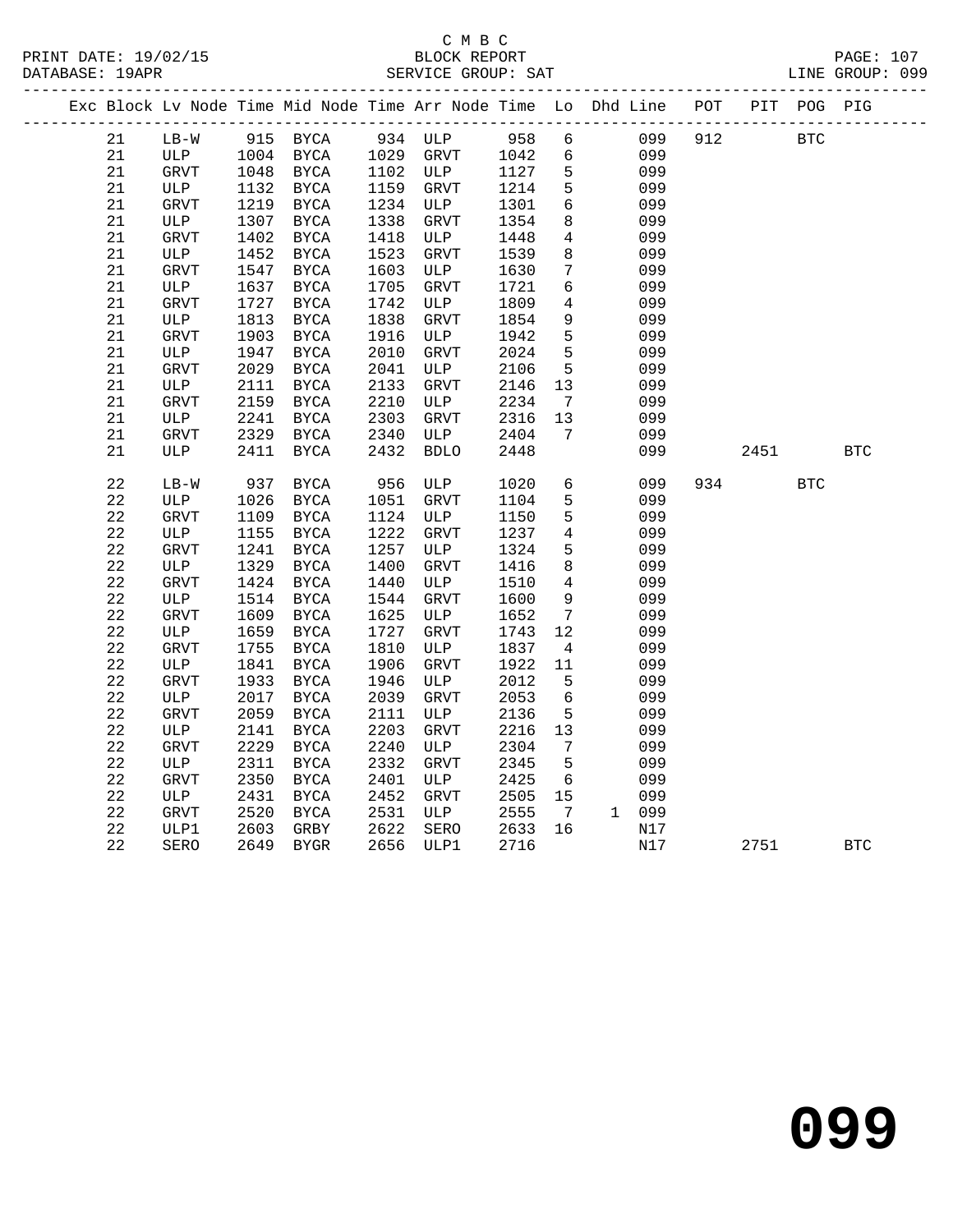PRINT DATE: 19/02/15 BLOCK REPORT PAGE: 108 DATABASE: 19APR

# C M B C<br>BLOCK REPORT

| DAIABASE · 19APR |    |             |      |                              |      | PERATCE GKOOL. PHI                                                 |      |                 |              |        |                                                      |      |             | TIME GKOOR. 022 |
|------------------|----|-------------|------|------------------------------|------|--------------------------------------------------------------------|------|-----------------|--------------|--------|------------------------------------------------------|------|-------------|-----------------|
|                  |    |             |      | -------------------------    |      | Exc Block Lv Node Time Mid Node Time Arr Node Time Lo Dhd Line POT |      |                 |              |        | --------------------------<br>---------------------- |      | PIT POG PIG |                 |
|                  | 23 | $LB-W$      |      | 954 BYCA                     |      | 1013 ULP                                                           | 1038 | 5               |              | 099    | 951                                                  |      | <b>BTC</b>  |                 |
|                  | 23 | ULP         | 1043 | BYCA                         | 1108 | GRVT                                                               | 1122 | 8               |              | 099    |                                                      |      |             |                 |
|                  | 23 | GRVT        | 1130 | BYCA                         | 1145 | ULP                                                                | 1211 | 6               |              | 099    |                                                      |      |             |                 |
|                  | 23 | ULP         | 1217 | BYCA                         | 1245 | GRVT                                                               | 1301 | $7\phantom{.0}$ |              | 099    |                                                      |      |             |                 |
|                  | 23 | GRVT        | 1308 | BYCA                         | 1324 | ULP                                                                | 1353 | $\overline{4}$  |              | 099    |                                                      |      |             |                 |
|                  | 23 | ULP         | 1357 | BYCA                         | 1428 | GRVT                                                               | 1444 | 8               |              | 099    |                                                      |      |             |                 |
|                  | 23 | GRVT        | 1452 | BYCA                         | 1508 | ULP                                                                | 1538 | $4\overline{ }$ |              | 099    |                                                      |      |             |                 |
|                  | 23 | ULP         | 1542 | BYCA                         | 1612 | GRVT                                                               | 1628 | 8               |              | 099    |                                                      |      |             |                 |
|                  | 23 | GRVT        | 1636 | BYCA                         | 1652 | ULP                                                                | 1719 | $7\phantom{.0}$ |              | 099    |                                                      |      |             |                 |
|                  | 23 | ULP         | 1726 | BYCA                         | 1754 | GRVT                                                               | 1810 | $7\phantom{.}$  |              | 099    |                                                      |      |             |                 |
|                  | 23 | GRVT        | 1817 | <b>BYCA</b>                  | 1831 | ULP                                                                | 1858 | $4\overline{ }$ |              | 099    |                                                      |      |             |                 |
|                  | 23 | ULP         | 1902 | BYCA                         | 1927 | GRVT                                                               | 1943 | 12              |              | 099    |                                                      |      |             |                 |
|                  | 23 | GRVT        | 1955 | BYCA                         | 2008 | ULP                                                                | 2034 | 5               |              | 099    |                                                      |      |             |                 |
|                  | 23 | ULP         | 2039 | BYCA                         | 2101 | GRVT                                                               | 2115 | $\overline{4}$  |              | 099    |                                                      |      |             |                 |
|                  | 23 | GRVT        | 2119 | BYCA                         | 2131 | ULP                                                                | 2156 | 5               |              | 099    |                                                      |      |             |                 |
|                  | 23 | ULP         | 2201 | BYCA                         | 2223 | GRVT                                                               | 2236 | 13              |              | 099    |                                                      |      |             |                 |
|                  | 23 | GRVT        | 2249 | <b>BYCA</b>                  | 2300 | ULP                                                                | 2324 | $7\phantom{.0}$ |              | 099    |                                                      |      |             |                 |
|                  | 23 | ULP         | 2331 | <b>BYCA</b>                  | 2352 | GRVT                                                               | 2405 | 14              |              | 099    |                                                      |      |             |                 |
|                  | 23 | GRVT        | 2419 | <b>BYCA</b>                  | 2430 | ULP                                                                | 2454 | 6               |              | 099    |                                                      |      |             |                 |
|                  | 23 | ULP         | 2500 | BYCA                         | 2521 | GRVT                                                               | 2534 | 16              |              | 099    |                                                      |      |             |                 |
|                  | 23 | GRVT        | 2550 | BYCA                         | 2601 | ULP                                                                | 2625 | $7\phantom{.}$  | $\mathbf{1}$ | 099    |                                                      |      |             |                 |
|                  | 23 | ULP1        | 2633 | GRBY                         | 2652 | SERO                                                               | 2703 | 6               |              | N17    |                                                      |      |             |                 |
|                  | 23 | SERO        | 2709 | BYGR                         | 2716 | ULP1                                                               | 2736 | 9               |              | 24 N17 |                                                      |      |             |                 |
|                  | 23 | HODM        | 2809 | NWST                         | 2911 | SUST                                                               | 2931 |                 |              | N19    |                                                      | 3001 |             | <b>BTC</b>      |
|                  | 24 | LB-W        | 1109 | BYCA                         | 1129 | ULP                                                                | 1155 | 6               |              | 099    | 1106                                                 |      | BTC         |                 |
|                  | 24 | ULP         | 1201 | BYCA                         | 1229 | GRVT                                                               | 1245 | $7\overline{ }$ |              | 099    |                                                      |      |             |                 |
|                  | 24 | GRVT        | 1252 | BYCA                         | 1308 | ULP                                                                | 1335 | 5               |              | 099    |                                                      |      |             |                 |
|                  | 24 | ULP         | 1340 | BYCA                         | 1411 | GRVT                                                               | 1427 | 8               |              | 099    |                                                      |      |             |                 |
|                  | 24 | GRVT        | 1435 | BYCA                         | 1451 | ULP                                                                | 1521 | $\overline{4}$  |              | 099    |                                                      |      |             |                 |
|                  | 24 | ULP         | 1525 | BYCA                         | 1555 | GRVT                                                               | 1611 | 9               |              | 099    |                                                      |      |             |                 |
|                  | 24 | GRVT        | 1620 | BYCA                         | 1636 | ULP                                                                | 1703 | 7               |              | 099    |                                                      |      |             |                 |
|                  | 24 | ULP         | 1710 | BYCA                         | 1738 | GRVT                                                               | 1754 | 8               |              | 099    |                                                      |      |             |                 |
|                  | 24 | GRVT        | 1802 | <b>BYCA</b>                  | 1816 | ULP                                                                | 1843 | 5               |              | 099    |                                                      |      |             |                 |
|                  | 24 | ULP         | 1848 | BYCA                         | 1913 | GRVT                                                               | 1929 | 11              |              | 099    |                                                      |      |             |                 |
|                  | 24 | GRVT        | 1940 | BYCA                         | 1953 | ULP                                                                | 2019 | 5               |              | 099    |                                                      |      |             |                 |
|                  | 24 | ULP         | 2024 | BYCA                         | 2046 | GRVT                                                               | 2100 | 9               |              | 099    |                                                      |      |             |                 |
|                  | 24 | GRVT        | 2109 | BYCA                         | 2121 | ULP                                                                | 2146 | 5               |              | 099    |                                                      |      |             |                 |
|                  | 24 | ULP         | 2151 | $\ensuremath{\mathsf{BYCA}}$ | 2213 | GRVT                                                               | 2226 | 13              |              | 099    |                                                      |      |             |                 |
|                  | 24 | <b>GRVT</b> | 2239 | <b>BYCA</b>                  | 2250 | ULP                                                                | 2314 | 7               |              | 099    |                                                      |      |             |                 |
|                  | 24 | ULP         | 2321 | <b>BYCA</b>                  | 2342 | <b>GRVT</b>                                                        | 2355 | 9               |              | 099    |                                                      |      |             |                 |
|                  | 24 | <b>GRVT</b> | 2404 | <b>BYCA</b>                  | 2415 | ULP                                                                | 2439 | 6               |              | 099    |                                                      |      |             |                 |
|                  | 24 | ULP         | 2445 | <b>BYCA</b>                  | 2506 | <b>GRVT</b>                                                        | 2519 | 16              |              | 099    |                                                      |      |             |                 |
|                  | 24 | <b>GRVT</b> | 2535 | <b>BYCA</b>                  | 2546 | ULP                                                                | 2610 | 4               |              | 099    |                                                      |      |             |                 |
|                  | 24 | ULP         | 2614 | <b>BYCA</b>                  | 2635 | GRVT                                                               | 2648 | 21              | 20           | 099    |                                                      |      |             |                 |
|                  | 24 | HODM        | 2729 |                              |      | NWST                                                               | 2831 |                 |              | N19    |                                                      | 2851 |             | <b>BTC</b>      |
|                  | 25 | $LB-W$      | 1242 | BYCA                         | 1303 | ULP                                                                | 1330 | 4               |              | 099    | 1239                                                 |      | <b>BTC</b>  |                 |

 25 ULP 1334 BYCA 1405 GRVT 1421 9 099 25 GRVT 1430 BYCA 1446 ULP 1516 4 099 25 ULP 1520 BYCA 1550 GRVT 1606 8 099 25 GRVT 1614 BYCA 1630 ULP 1657 7 099

25 ULP 1704 BYCA 1732 BDLO 1755 099 1758 BTC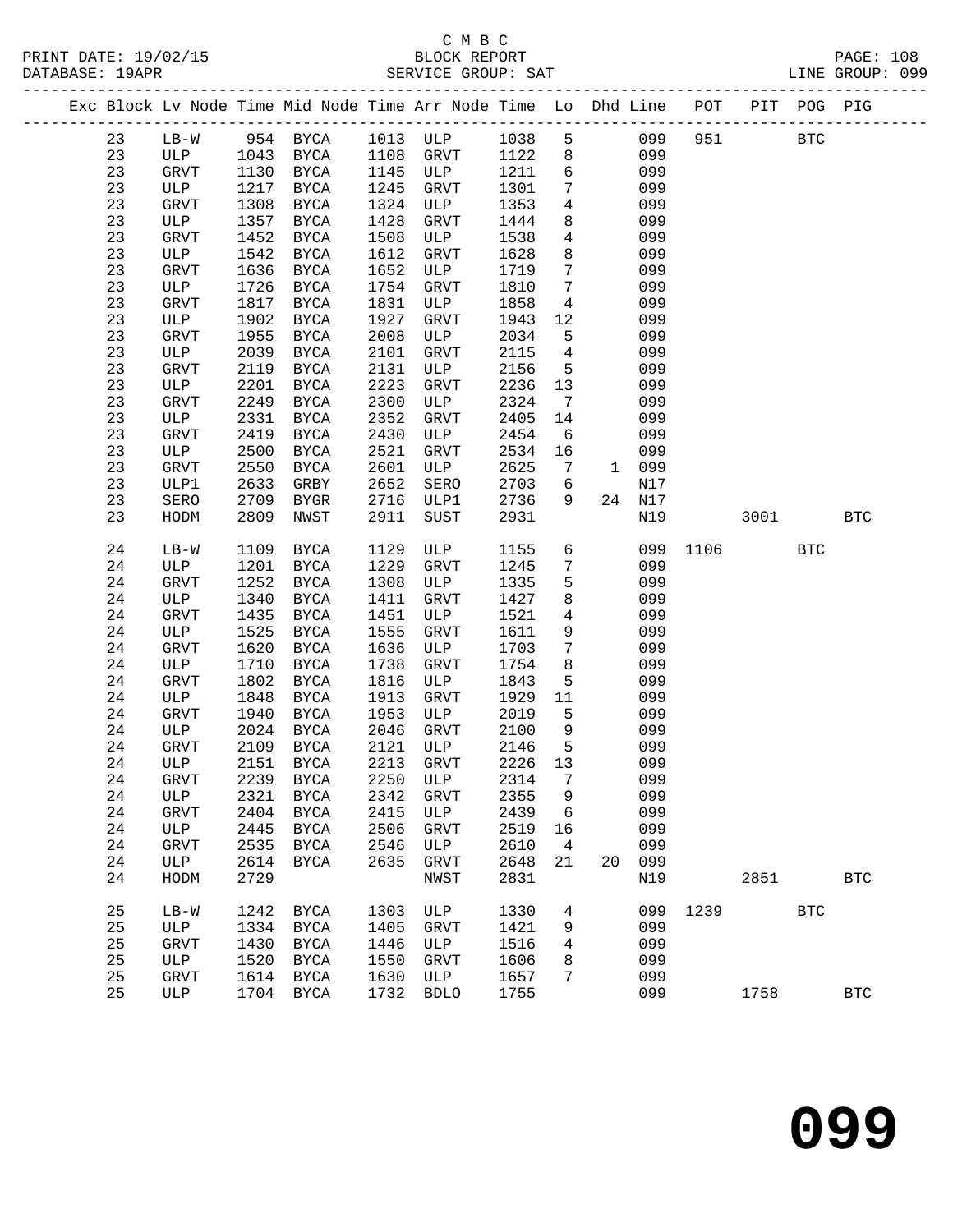# C M B C<br>BLOCK REPORT

| PRINT<br>DATE: 19/02/15 <sup>-</sup> | REPORT<br>BLC<br>ЭCК             |     | PAGE:  |     |
|--------------------------------------|----------------------------------|-----|--------|-----|
| DATARASE:<br>19 A PR                 | SAT<br>GROUP: .<br>.U.E<br>RRVTT | 'NE | GROUP: | 099 |
|                                      |                                  |     |        |     |

|  |    |        |      |      |      | Exc Block Ly Node Time Mid Node Time Arr Node Time Lo Dhd Line |      |   |     | POT  | PIT  | POG. | PIG        |
|--|----|--------|------|------|------|----------------------------------------------------------------|------|---|-----|------|------|------|------------|
|  | 26 | $LB-W$ | 1352 | BYCA | 1413 | ULP                                                            | 1442 |   | 099 | 1349 |      | BTC  |            |
|  | 26 | ULP    | 1447 | BYCA | 1518 | GRVT                                                           | 1534 |   | 099 |      |      |      |            |
|  | 26 | GRVT   | 1541 | BYCA | 1557 | ULP                                                            | 1624 |   | 099 |      |      |      |            |
|  | 26 | ULP    | 1631 | BYCA | 1659 | GRVT                                                           | 1715 | 5 | 099 |      |      |      |            |
|  | 26 | GRVT   | 1720 | BYCA | 1735 | ULP                                                            | 1802 |   | 099 |      |      |      |            |
|  | 26 | ULP    | 1807 | BYCA | 1832 | GRVT                                                           | 1848 | 6 | 099 |      |      |      |            |
|  | 26 | GRVT   | 1854 | BYCA | 1908 | ULP                                                            | 1935 | 4 | 099 |      |      |      |            |
|  | 26 | ULP    | 1939 | BYCA | 2002 | BDLO                                                           | 2021 |   | 099 |      | 2024 |      | <b>BTC</b> |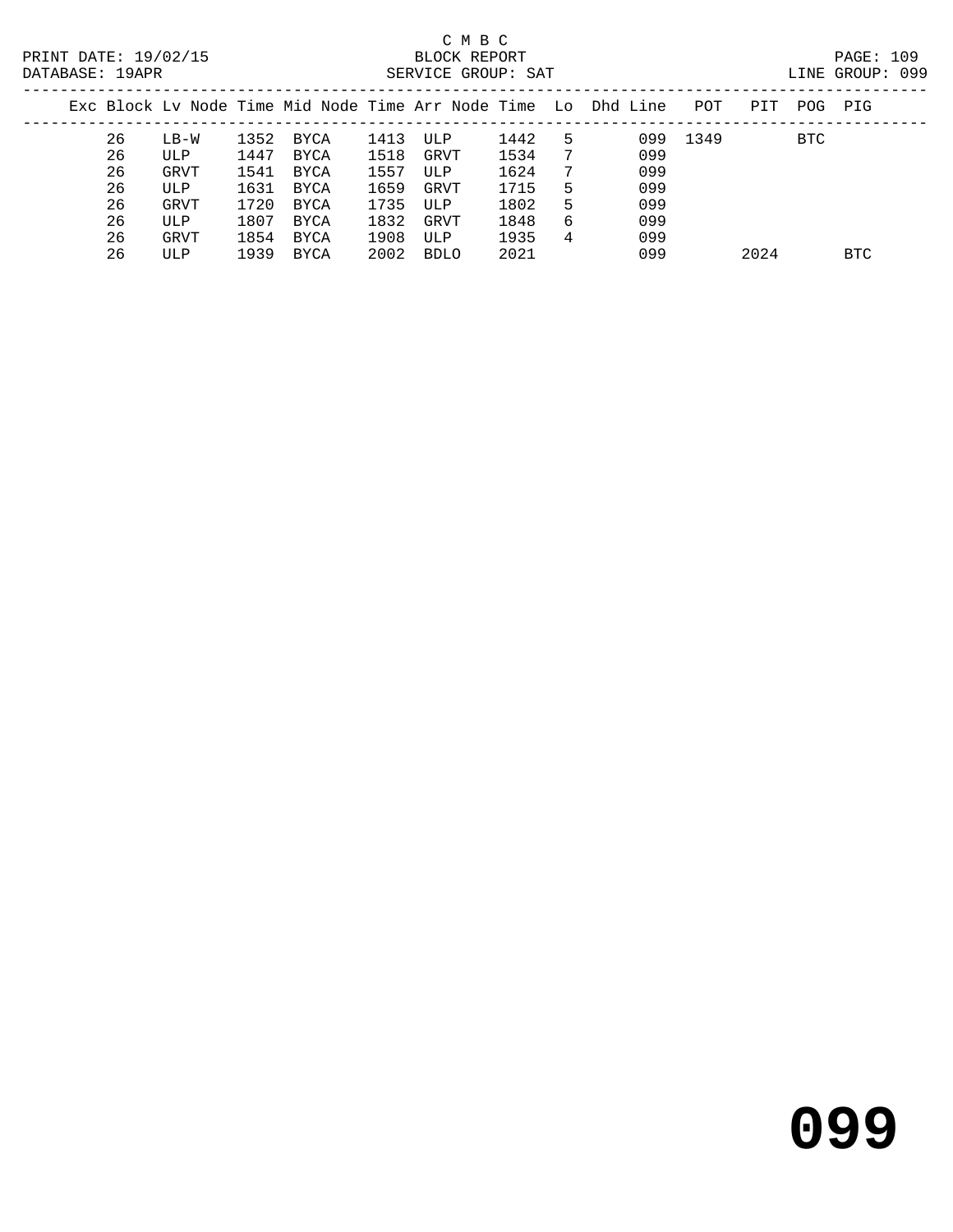|                                                                                                                                                                                                                                                                                                                |                                                                                                                                                                      |                                                                                                                            |                                                                                                                                                                                                                  |                                                                                                            | C M B C                                                                                                                                                   |                                                                                                                                                                      |                                                                                        | PRINT DATE: 19/02/15<br>BLOCK REPORT BLOCK PRESS TREES BLOCK PREPORT DATABASE: 19APR SERVICE GROUP: SAT LINE GROUP: 130                                                                                                                                                                                                                                                                                              |                 |            |            |
|----------------------------------------------------------------------------------------------------------------------------------------------------------------------------------------------------------------------------------------------------------------------------------------------------------------|----------------------------------------------------------------------------------------------------------------------------------------------------------------------|----------------------------------------------------------------------------------------------------------------------------|------------------------------------------------------------------------------------------------------------------------------------------------------------------------------------------------------------------|------------------------------------------------------------------------------------------------------------|-----------------------------------------------------------------------------------------------------------------------------------------------------------|----------------------------------------------------------------------------------------------------------------------------------------------------------------------|----------------------------------------------------------------------------------------|----------------------------------------------------------------------------------------------------------------------------------------------------------------------------------------------------------------------------------------------------------------------------------------------------------------------------------------------------------------------------------------------------------------------|-----------------|------------|------------|
|                                                                                                                                                                                                                                                                                                                |                                                                                                                                                                      |                                                                                                                            | HAWL HASTINGS & WILLINGDON<br>MTST METROTOWN STATION<br>PEWI PENDER & WILLINGDON                                                                                                                                 |                                                                                                            |                                                                                                                                                           |                                                                                                                                                                      |                                                                                        | BW01 BRENTWOOD STN BAY1<br>BUSICE BUILDING BRENTWOOD STN BAY6<br>BROADWAY & GRANVILLE<br>HAWL HASTINGS & WILLINGDON ETCLE AND EXERCUTENT COOP<br>MEST METROTOWN STATION PEEX PHIBBS EXCHANGE<br>PEWI PENDER & WILLINGDON SERO SEYMOUR ST & ROBSON ST<br>ULP1 UNIVER                                                                                                                                                  |                 |            |            |
|                                                                                                                                                                                                                                                                                                                |                                                                                                                                                                      |                                                                                                                            |                                                                                                                                                                                                                  |                                                                                                            |                                                                                                                                                           |                                                                                                                                                                      |                                                                                        | Exc Block Lv Node Time Mid Node Time Arr Node Time Lo Dhd Line POT PIT POG PIG                                                                                                                                                                                                                                                                                                                                       |                 |            |            |
| $\mathbf{1}$<br>$\mathbf{1}$<br>$\mathbf 1$<br>1<br>1<br>1<br>1<br>1<br>1<br>1<br>1<br>1<br>1<br>1<br>1<br>1<br>$\mathbf 1$<br>1<br>1                                                                                                                                                                          | MTST<br>PEWI<br>MTST<br>KTLP<br>MTST<br>PEWI<br>MTST<br>PEWI<br>MTST<br>PEWI<br>MTST<br>PEWI<br>MTST<br>PEWI<br>MTST                                                 | 1058<br>1209<br>1246<br>1401<br>1436<br>1516<br>1655<br>1731                                                               | 905 BW01<br>938 BW06<br>1012 RW01<br>1012 BW01<br>WLHA<br>1134 BW01<br>BW06<br>BW01<br>1324 BW06<br>BW01<br>BW06<br>BW01<br>1554 BW06<br>1630 BW01<br>BW06<br>BW01                                               | 919<br>945<br>1105<br>1150<br>1216<br>1303<br>1331<br>1418<br>1443<br>1534<br>1601<br>1648<br>1702<br>1748 | PEWI<br>MTST<br>1027 KTLP<br>MTST<br>PEWI<br>MTST<br>PEWI<br>MTST<br>PEWI<br>MTST<br>PEWI<br>MTST<br>PEWI<br>MTST<br>KTLP                                 | $924$<br>$1003$<br>$1040$<br>1127<br>1155<br>1235<br>1308<br>1351<br>1423<br>1503<br>1539<br>1621<br>1653<br>1723<br>1759<br>1834                                    | 14<br>11<br>16<br>13<br>15<br>$5\overline{)}$                                          | 1 KTLP 609 WLHA 616 MTST 635 2 130 603 BTC<br>MTST 637 BW01 649 KTLP 658 4 130<br>KTLP 702 WLHA 709 MTST 728 14 130<br>MTST 742 BW01 756 KTLP 805 23 130<br>KTLP 828 WLHA 835 MTST 856 9 130<br>14<br>130<br>$\begin{array}{ccc} 9 & & 130 \\ 18 & & 130 \end{array}$<br>$7\overline{ }$<br>130<br>130<br>130<br>130<br>10<br>130<br>13<br>130<br>130<br>130<br>9<br>130<br>$\overline{2}$<br>130<br>8<br>130<br>130 |                 |            |            |
| 1                                                                                                                                                                                                                                                                                                              | KTLP                                                                                                                                                                 |                                                                                                                            | 1804 WLHA                                                                                                                                                                                                        |                                                                                                            | 1812 MTST                                                                                                                                                 |                                                                                                                                                                      |                                                                                        | 130                                                                                                                                                                                                                                                                                                                                                                                                                  | 1852   1900     |            | BTC        |
| $\boldsymbol{2}$<br>$\sqrt{2}$<br>$\sqrt{2}$<br>2<br>2<br>$\overline{c}$<br>$\overline{c}$<br>2<br>2<br>2<br>$\overline{\mathbf{c}}$<br>$\boldsymbol{2}$<br>2<br>$\boldsymbol{2}$<br>$\sqrt{2}$<br>$\boldsymbol{2}$<br>$\sqrt{2}$<br>2<br>$\boldsymbol{2}$<br>$\overline{\mathbf{c}}$<br>$\boldsymbol{2}$<br>2 | MTST<br>KTLP<br>MTST<br>KTLP<br>MTST<br>PBEX<br>MTST<br>MTST<br>PBEX<br>MTST<br>PBEX<br>MTST<br>PBEX<br>MTST<br>PBEX<br>MTST<br>KTLP<br>MTST<br>KTLP<br>MTST<br>KTLP | 557<br>629<br>1057<br>1136<br>1224<br>1330<br>1423<br>1530<br>1623<br>1709<br>1751<br>1824<br>1857<br>1935<br>2009<br>2047 | BW01<br>WLHA<br>712 BW01<br>746 WLHA 753<br>827 HAWL 846 PBEX<br>PEWI 1023 BW06 1030 MTST 1048 9<br>HAWL<br>WHLA<br>HAWL<br>WHLA<br>HAWL<br>WHLA<br>HAWL<br>WHLA<br>BW01<br>WLHA<br>BW01<br>WLHA<br>BW01<br>WLHA | 609<br>1118<br>1246<br>1445<br>1808<br>1832<br>1914<br>1942<br>2024<br>2054                                | KTLP<br>636 MTST<br>726 KTLP<br>MTST<br>PBEX<br>MTST<br>PBEX<br>MTST<br>PBEX<br>MTST<br>1646 PBEX<br>MTST<br>KTLP<br>MTST<br>KTLP<br>MTST<br>KTLP<br>MTST | 618<br>655<br>735<br>$900$ 4<br>$941$ 9<br>$1010$ 13<br>1134<br>1215<br>1304<br>1411<br>1503<br>1611<br>1700<br>1749<br>1819<br>1854<br>1925<br>2002<br>2035<br>2114 | 17<br>2<br>9<br>26<br>12<br>27<br>12<br>9<br>2<br>5<br>3<br>10<br>$\overline{7}$<br>12 | 11<br>130<br>130<br>$\begin{array}{c}\n11\n\end{array}$<br>130<br>814 13<br>130<br>$4\overline{ }$<br>130<br>$\begin{array}{ccc} 9 & & 130 \\ 13 & & 130 \end{array}$<br>130<br>130<br>130<br>130<br>130<br>130<br>130<br>130<br>130<br>130<br>130<br>130<br>130<br>130<br>130                                                                                                                                       | 540 540<br>2130 | <b>BTC</b> | <b>BTC</b> |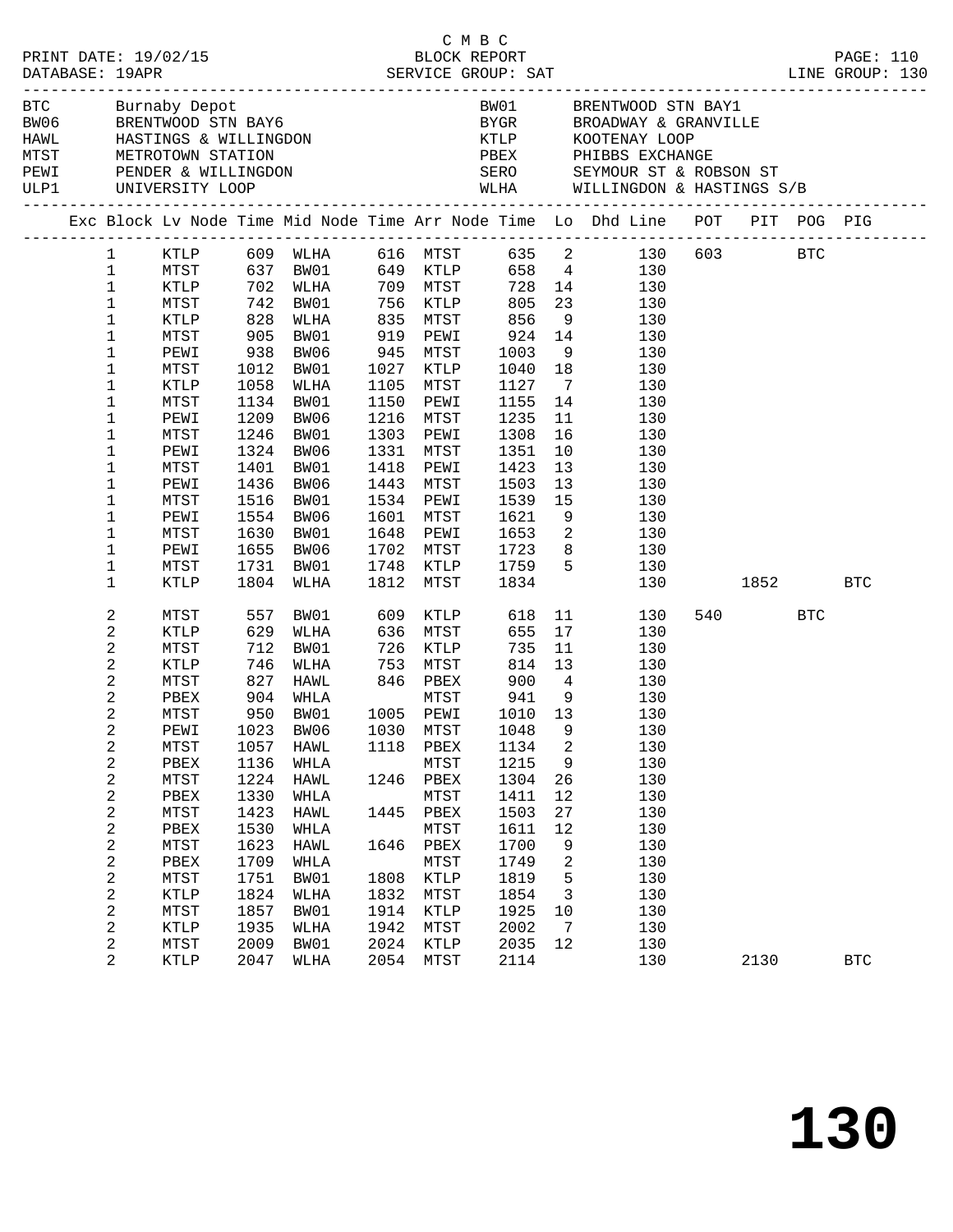|                |              |              |              |              |              |              |                            | Exc Block Lv Node Time Mid Node Time Arr Node Time Lo Dhd Line POT |     |      | PIT POG PIG |            |
|----------------|--------------|--------------|--------------|--------------|--------------|--------------|----------------------------|--------------------------------------------------------------------|-----|------|-------------|------------|
| 3              | KTLP         |              | 549 WLHA     |              | 556 MTST     | 615          | $\overline{\phantom{a}}^2$ | 130                                                                | 543 |      | BTC         |            |
| $\mathbf{3}$   | MTST         | 617          | BW01         |              | 629 KTLP     | 638          | 9                          | 130                                                                |     |      |             |            |
| $\mathbf{3}$   | KTLP         | 647          | WLHA         |              | 654 MTST     | 713          | 14                         | 130                                                                |     |      |             |            |
| 3              | MTST         | 727          | HAWL         |              | 745 PBEX     | 759          | $\overline{4}$             | 130                                                                |     |      |             |            |
| 3              | PBEX         | 803          | WHLA         |              | MTST         | 839          | 10                         | 130                                                                |     |      |             |            |
| 3              | MTST         | 849          | BW01         |              | 903 PEWI     | 908          | $\overline{2}$             | 130                                                                |     |      |             |            |
| 3              | PEWI         | 910          | BW06         | 917          | MTST         | 935          | $\overline{7}$             | 130                                                                |     |      |             |            |
| $\mathsf{3}$   | MTST         | 942          | BW01         | 957          | KTLP         | 1010         | 17                         | 130                                                                |     |      |             |            |
| 3              | KTLP         | 1027         | WLHA         | 1034         | MTST         | 1056         | 9                          | 130                                                                |     |      |             |            |
| 3              | MTST         | 1105         | BW01         | 1121         | PEWI         | 1126         | 13                         | 130                                                                |     |      |             |            |
| $\mathsf{3}$   | PEWI         | 1139         | BW06         | 1146         | MTST         | 1205         | $12$                       | 130                                                                |     |      |             |            |
| 3              | MTST         | 1217         | BW01         | 1234         | PEWI         | 1239         | 17                         | 130                                                                |     |      |             |            |
| 3              | PEWI         | 1256         | BW06         | 1303         | MTST         | 1322         | 9                          | 130                                                                |     |      |             |            |
| 3              | MTST         | 1331         | BW01         | 1348         | PEWI         | 1353         | 13                         | 130                                                                |     |      |             |            |
| 3              | PEWI         | 1406         | BW06         | 1413         | MTST         | 1433         | 13                         | 130                                                                |     |      |             |            |
| 3              | MTST         | 1446         | BW01         | 1503         | PEWI         | 1508         | 16                         | 130                                                                |     |      |             |            |
| $\overline{3}$ | PEWI         | 1524         | BW06         | 1531         | MTST         | 1551         | $\overline{9}$             | 130                                                                |     |      |             |            |
| 3              | MTST         | 1600         | BW01         | 1618         | PEWI         | 1623         | 14                         | 130                                                                |     |      |             |            |
| 3              | PEWI         | 1637         | BW06         | 1644         | MTST         | 1705         | 10                         | 130                                                                |     |      |             |            |
| 3              | MTST         | 1715         | BW01         | 1733         | PEWI         | 1738         | 6                          | 130                                                                |     |      |             |            |
| 3              | PEWI         | 1744         | BW06         | 1751         | MTST         | 1811         |                            | 130                                                                |     | 1829 |             | <b>BTC</b> |
|                |              |              |              |              |              |              |                            |                                                                    |     |      |             |            |
| 4              | KTLP         | 715          | WLHA         | 722          | MTST         | 743          | 14                         | 130                                                                | 709 |      | <b>BTC</b>  |            |
| 4              | MTST         | 757          | HAWL         | 815          | PBEX         | 829          | $\overline{4}$             | 130                                                                |     |      |             |            |
| 4              | PBEX         | 833          | WHLA         |              | MTST         | 910          | 10                         | 130                                                                |     |      |             |            |
| 4              | MTST         | 920          | BW01         |              | 934 PEWI     | 939          | 14                         | 130                                                                |     |      |             |            |
| 4              | PEWI         | 953          | BW06         | 1000         | MTST         | 1018         | 9                          | 130                                                                |     |      |             |            |
| 4              | MTST         | 1027         | HAWL         | 1047         | PBEX         | 1103         | $\overline{\phantom{0}}^2$ | 130                                                                |     |      |             |            |
| $\overline{4}$ | PBEX         | 1105         | WHLA         |              | MTST         | 1144         | 10                         | 130                                                                |     |      |             |            |
| 4              | MTST         | 1154         | HAWL         | 1215         | PBEX         | 1231         | $\overline{\phantom{a}}^2$ | 130                                                                |     |      |             |            |
| $\overline{4}$ | PBEX         | 1233         | WHLA         |              | MTST         | 1313         | 10                         | 130                                                                |     |      |             |            |
| $\overline{4}$ | MTST         | 1323         | HAWL         |              | 1345 PBEX    | 1403         | 27                         | 130                                                                |     |      |             |            |
| 4              | PBEX         | 1430         | WHLA         |              | MTST         | 1511         | 13                         | 130                                                                |     |      |             |            |
| 4              | MTST         | 1524         | HAWL         |              | 1547 PBEX    | 1601         | 2                          | 130                                                                |     |      |             |            |
| 4              | PBEX         | 1603         | WHLA         |              | MTST         | 1644         | 9                          | 130                                                                |     |      |             |            |
| 4              | MTST         | 1653         | HAWL         |              | 1716 PBEX    | 1730         | 15                         | 130                                                                |     |      |             |            |
| $\overline{4}$ | PBEX         | 1745         | WHLA         |              | MTST         | 1825         | 9                          | 130                                                                |     |      |             |            |
| 4              | MTST         | 1834<br>1911 | BW01         |              | 1851 KTLP    | 1902<br>1938 | 9<br>$\overline{7}$        | 130                                                                |     |      |             |            |
| 4<br>4         | KTLP<br>MTST | 1945         | WLHA<br>BW01 | 1918<br>2000 | MTST         | 2011         | 12                         | 130<br>130                                                         |     |      |             |            |
| 4              | KTLP         | 2023         | WLHA         | 2030         | KTLP<br>MTST | 2050         | 10                         | 130                                                                |     |      |             |            |
| 4              | MTST         | 2100         | BW01         | 2115         | KTLP         | 2126         |                            | 130                                                                |     | 2130 |             | <b>BTC</b> |
|                |              |              |              |              |              |              |                            |                                                                    |     |      |             |            |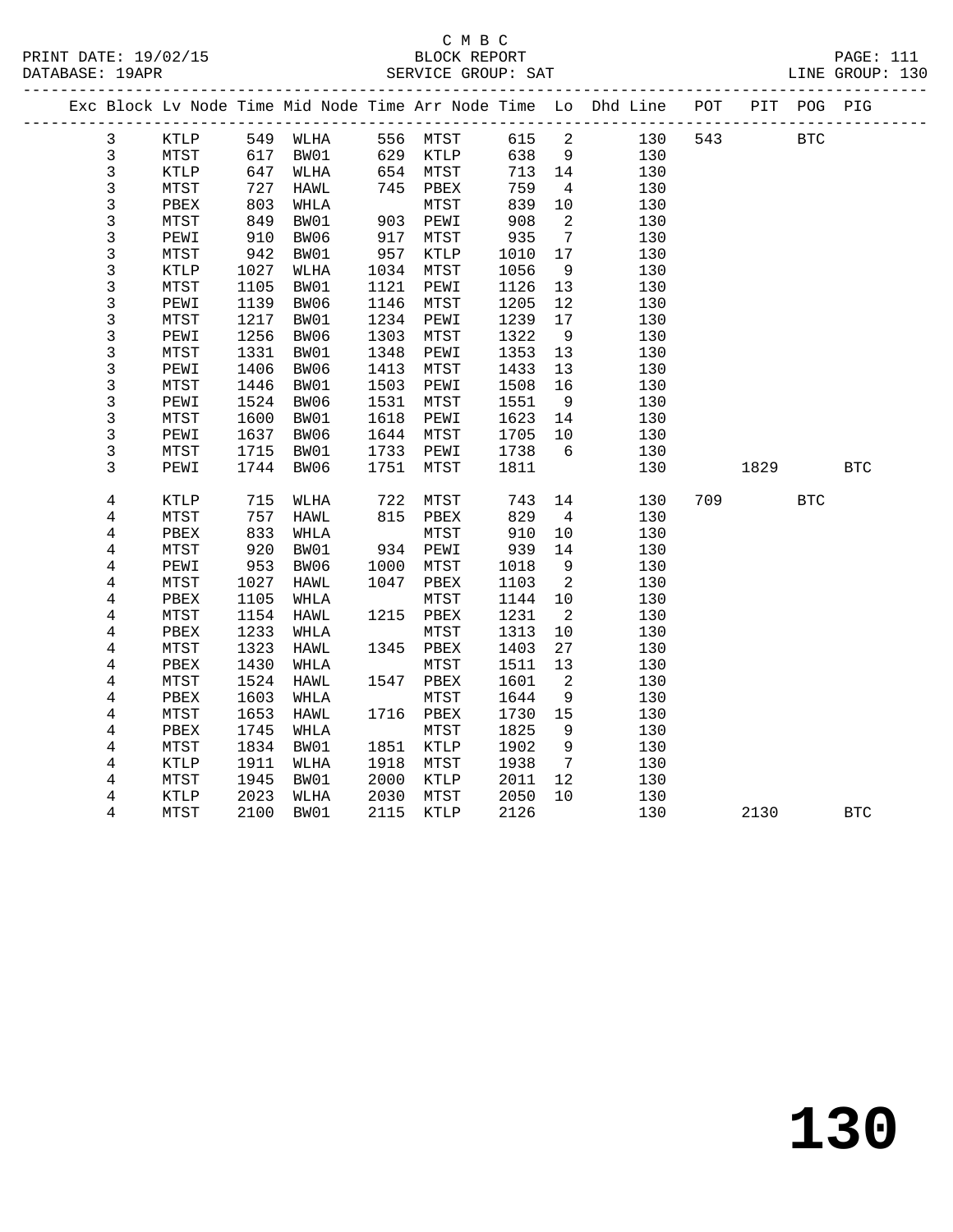|        |             |              |           |              |              |              |                              | Exc Block Lv Node Time Mid Node Time Arr Node Time Lo Dhd Line POT PIT POG PIG |     |      |            |              |
|--------|-------------|--------------|-----------|--------------|--------------|--------------|------------------------------|--------------------------------------------------------------------------------|-----|------|------------|--------------|
| 5      | MTST        |              | 657 BW01  |              | 709 KTLP     |              | 718 12                       | 130                                                                            | 640 |      | <b>BTC</b> |              |
| 5      | KTLP        | 730          | WLHA      | 737          | MTST         | 758          | 14                           | 130                                                                            |     |      |            |              |
| 5      | MTST        | 812          | BW01      | 826          | KTLP         | 837          | 19                           | 130                                                                            |     |      |            |              |
| 5      | KTLP        | 856          | WLHA      | 903          | MTST         | 925          | $10 \,$                      | 130                                                                            |     |      |            |              |
| 5      | MTST        | 935          | BW01      | 950          | PEWI         | 955          | 13                           | 130                                                                            |     |      |            |              |
| 5      | PEWI        | 1008         | BW06      | 1015         | MTST         | 1033         | 9                            | 130                                                                            |     |      |            |              |
| 5      | MTST        | 1042         | BW01      | 1058         | KTLP         | 1111         | 15                           | 130                                                                            |     |      |            |              |
| 5      | <b>KTLP</b> | 1126         | WLHA      | 1135         | MTST         | 1157         | 12                           | 130                                                                            |     |      |            |              |
| 5      | MTST        | 1209         | BW01      | 1226         | KTLP         | 1241         | 15                           | 130                                                                            |     |      |            |              |
| 5      | <b>KTLP</b> | 1256         | WLHA      | 1305         | MTST         | 1328         | 11                           | 130                                                                            |     |      |            |              |
| 5      | MTST        | 1339         | BW01      | 1356         | KTLP         | 1411         | 12                           | 130                                                                            |     |      |            |              |
| 5      | <b>KTLP</b> | 1423         | WLHA      | 1432         | MTST         | 1456         | 12                           | 130                                                                            |     |      |            |              |
| 5      | MTST        | 1508         | BW01      | 1526         | KTLP         | 1537         | 19                           | 130                                                                            |     |      |            |              |
| 5      | KTLP        | 1556         | WLHA      | 1605         | MTST         | 1629         | 9                            | 130                                                                            |     |      |            |              |
| 5      | MTST        | 1638         | BW01      | 1656         | KTLP         | 1707         | 25                           | 130                                                                            |     |      |            |              |
| 5      | KTLP        | 1732         | WLHA      | 1740         | MTST         | 1804         | 8                            | 130                                                                            |     |      |            |              |
| 5      | MTST        | 1812         | BW01      | 1829         | KTLP         | 1840         | 8                            | 130                                                                            |     |      |            |              |
| 5      | <b>KTLP</b> | 1848         | WLHA      | 1855         | MTST         | 1915         | 6                            | 130                                                                            |     |      |            |              |
| 5      | MTST        | 1921         | BW01      | 1938         | KTLP         | 1949         | 10                           | 130                                                                            |     |      |            |              |
| 5      | KTLP        | 1959         | WLHA      | 2006         | MTST         | 2026         | $7\phantom{.0}\phantom{.0}7$ | 130                                                                            |     |      |            |              |
| 5      | MTST        | 2033         | BW01      | 2048         | KTLP         | 2059         | 12                           | 130                                                                            |     |      |            |              |
| 5      | <b>KTLP</b> | 2111         | WLHA      | 2118         | MTST         | 2138         |                              | 130                                                                            |     | 2154 |            | <b>BTC</b>   |
| 6      | KTLP        | 801          | WLHA      | 808          | MTST         | 829          | 13                           | 130                                                                            | 755 |      | <b>BTC</b> |              |
| 6      | MTST        | 842          | BW01      | 856          | KTLP         | 907          | 20                           | 130                                                                            |     |      |            |              |
| 6      | <b>KTLP</b> | 927          | WLHA      | 934          | MTST         | 956          | 9                            | 130                                                                            |     |      |            |              |
| 6      | MTST        | 1005         | BW01      | 1020         | PEWI         | 1025         | 13                           | 130                                                                            |     |      |            |              |
| 6      | PEWI        | 1038         | BW06      | 1045         | MTST         | 1103         | 9                            | 130                                                                            |     |      |            |              |
| 6      | MTST        | 1112         | BW01      | 1128         | KTLP         | 1141         | 16                           | 130                                                                            |     |      |            |              |
| 6      | <b>KTLP</b> | 1157         | WLHA      | 1206         | MTST         | 1228         | $10\,$                       | 130                                                                            |     |      |            |              |
| 6      | MTST        | 1238         | BW01      | 1255         | KTLP         | 1310         | 13                           | 130                                                                            |     |      |            |              |
| 6      | KTLP        | 1323         | WLHA      | 1332         | MTST         | 1356         | 13                           | 130                                                                            |     |      |            |              |
| 6      | MTST        | 1409         | BW01      | 1426         | KTLP         | 1441         | 12                           | 130                                                                            |     |      |            |              |
| 6      | <b>KTLP</b> | 1453         | WLHA      | 1502         | MTST         | 1526         | 14                           | 130                                                                            |     |      |            |              |
| 6      | MTST        | 1540         | BW01      | 1558         | KTLP         | 1609         | 15                           | 130                                                                            |     |      |            |              |
| 6      | KTLP        | 1624         | WLHA      | 1633         | MTST         | 1658         | 10                           | 130                                                                            |     |      |            |              |
| 6      | MTST        | 1708         | BW01      | 1726         | KTLP         | 1737         | 8 <sup>8</sup>               | 130                                                                            |     |      |            |              |
| 6      | <b>KTLP</b> | 1745         | WLHA      | 1753         | MTST         | 1817         | 6                            | 130                                                                            |     |      |            |              |
| 6      | MTST        | 1823         | HAWL      | 1845         | PBEX         | 1859         | 17                           | 130                                                                            |     |      |            |              |
| 6      | PBEX        |              | 1916 WHLA |              | MTST         | 1950 7       |                              | 130                                                                            |     |      |            |              |
| 6      | MTST        | 1957         | HAWL      | 2017         | PBEX         | 2028         | 24                           | 130                                                                            |     |      |            |              |
| 6      | PBEX        | 2052         | WHLA      |              | MTST         | 2126         | 10                           | 130                                                                            |     |      |            |              |
| 6      | MTST        | 2136         | BW01      | 2151         | KTLP         | 2202         | 21                           | 130                                                                            |     |      |            |              |
| 6      | KTLP        | 2223         | WLHA      | 2230         | MTST         | 2250         | 7                            | 130                                                                            |     |      |            |              |
| 6      | MTST        | 2257         | BW01      | 2312         | KTLP         | 2323         | 1                            | 130                                                                            |     |      |            |              |
| 6      | KTLP        | 2324         | WLHA      | 2331         | MTST         | 2350         | 7                            | 130                                                                            |     |      |            |              |
| 6      | MTST        | 2357<br>2427 | BW01      | 2412<br>2433 | KTLP<br>MTST | 2423<br>2450 | 4                            | 130<br>130                                                                     |     |      |            |              |
| 6<br>6 | KTLP        | 2457         | WLHA      | 2510         |              | 2520         | 7                            | 130                                                                            |     | 2524 |            | $_{\rm BTC}$ |
|        | MTST        |              | BW01      |              | KTLP         |              |                              |                                                                                |     |      |            |              |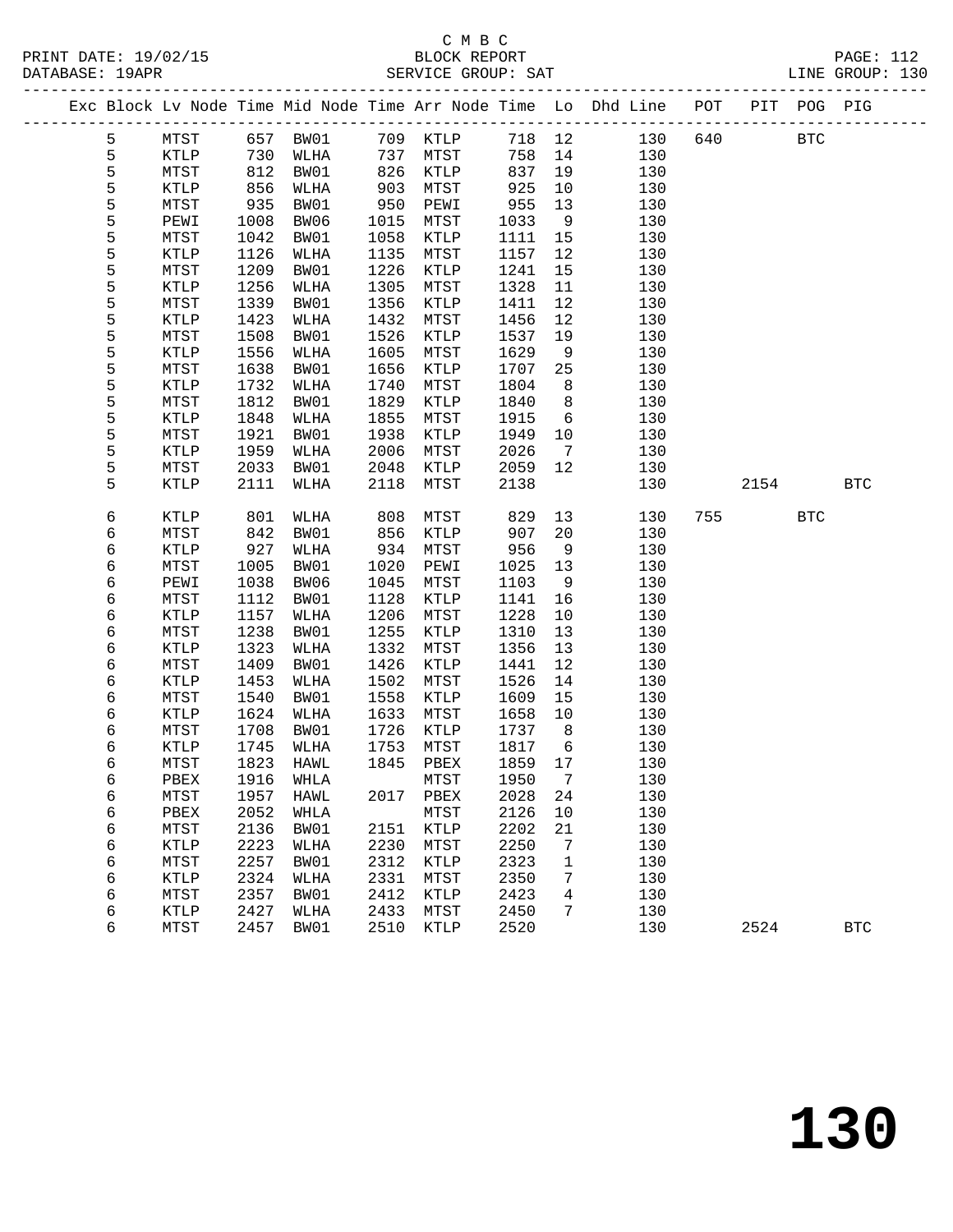|  |   |             |      |          |      |             |      |                              | Exc Block Lv Node Time Mid Node Time Arr Node Time Lo Dhd Line POT |     |      | PIT POG PIG |            |
|--|---|-------------|------|----------|------|-------------|------|------------------------------|--------------------------------------------------------------------|-----|------|-------------|------------|
|  | 8 | PEWI        |      | 826 BW06 |      | 831 MTST    | 848  | 9                            | 130                                                                | 819 |      | <b>BTC</b>  |            |
|  | 8 | MTST        | 857  | HAWL     | 916  | PBEX        | 930  | $4\overline{ }$              | 130                                                                |     |      |             |            |
|  | 8 | PBEX        | 934  | WHLA     |      | MTST        | 1011 | 9                            | 130                                                                |     |      |             |            |
|  | 8 | MTST        | 1020 | BW01     | 1035 | PEWI        | 1040 | 14                           | 130                                                                |     |      |             |            |
|  | 8 | PEWI        | 1054 | BW06     | 1101 | MTST        | 1119 | 8                            | 130                                                                |     |      |             |            |
|  | 8 | MTST        | 1127 | HAWL     | 1148 | PBEX        | 1204 | $\overline{0}$               | 130                                                                |     |      |             |            |
|  | 8 | PBEX        | 1204 | WHLA     |      | MTST        | 1244 | 9                            | 130                                                                |     |      |             |            |
|  | 8 | MTST        | 1253 | HAWL     | 1315 | PBEX        | 1333 | 28                           | 130                                                                |     |      |             |            |
|  | 8 | PBEX        | 1401 | WHLA     |      | MTST        | 1442 | 11                           | 130                                                                |     |      |             |            |
|  | 8 | MTST        | 1453 | HAWL     | 1515 | PBEX        | 1533 |                              | 130                                                                |     | 1543 |             | <b>BTC</b> |
|  |   |             |      |          |      |             |      |                              |                                                                    |     |      |             |            |
|  | 9 | PEWI        | 838  | BW06     | 845  | MTST        | 903  | 9                            | 130                                                                | 831 |      | <b>BTC</b>  |            |
|  | 9 | MTST        | 912  | BW01     | 926  | KTLP        | 937  | 20                           | 130                                                                |     |      |             |            |
|  | 9 | KTLP        | 957  | WLHA     | 1004 | MTST        | 1026 | 9                            | 130                                                                |     |      |             |            |
|  | 9 | MTST        | 1035 | BW01     | 1051 | PEWI        | 1056 | 12                           | 130                                                                |     |      |             |            |
|  | 9 | PEWI        | 1108 | BW06     | 1115 | MTST        | 1134 | $\overline{7}$               | 130                                                                |     |      |             |            |
|  | 9 | MTST        | 1141 | BW01     | 1157 | KTLP        | 1210 | 16                           | 130                                                                |     |      |             |            |
|  | 9 | KTLP        | 1226 | WLHA     | 1235 | MTST        | 1258 | 10                           | 130                                                                |     |      |             |            |
|  | 9 | MTST        | 1308 | BW01     | 1325 | KTLP        | 1340 | 13                           | 130                                                                |     |      |             |            |
|  | 9 | <b>KTLP</b> | 1353 | WLHA     | 1402 | MTST        | 1426 | 12                           | 130                                                                |     |      |             |            |
|  | 9 | MTST        | 1438 | BW01     | 1455 | <b>KTLP</b> | 1510 | 13                           | 130                                                                |     |      |             |            |
|  | 9 | KTLP        | 1523 | WLHA     | 1532 | MTST        | 1556 | 12                           | 130                                                                |     |      |             |            |
|  | 9 | MTST        | 1608 | BW01     | 1626 | KTLP        | 1637 | 21                           | 130                                                                |     |      |             |            |
|  | 9 | <b>KTLP</b> | 1658 | WLHA     | 1707 | MTST        | 1732 | $\overline{7}$               | 130                                                                |     |      |             |            |
|  | 9 | MTST        | 1739 | HAWL     | 1801 | PBEX        | 1815 | 16                           | 130                                                                |     |      |             |            |
|  | 9 | PBEX        | 1831 | WHLA     |      | MTST        | 1905 | 4                            | 130                                                                |     |      |             |            |
|  | 9 | MTST        | 1909 | HAWL     | 1931 | PBEX        | 1944 | 20                           | 130                                                                |     |      |             |            |
|  | 9 | PBEX        | 2004 | WHLA     |      | MTST        | 2038 | $7\phantom{.0}\phantom{.0}7$ | 130                                                                |     |      |             |            |
|  | 9 | MTST        | 2045 | HAWL     | 2105 | PBEX        | 2116 | 15                           | 130                                                                |     |      |             |            |
|  | 9 | PBEX        | 2131 | WHLA     |      | MTST        | 2205 |                              | 130                                                                |     | 2221 |             | <b>BTC</b> |
|  |   |             |      |          |      |             |      |                              |                                                                    |     |      |             |            |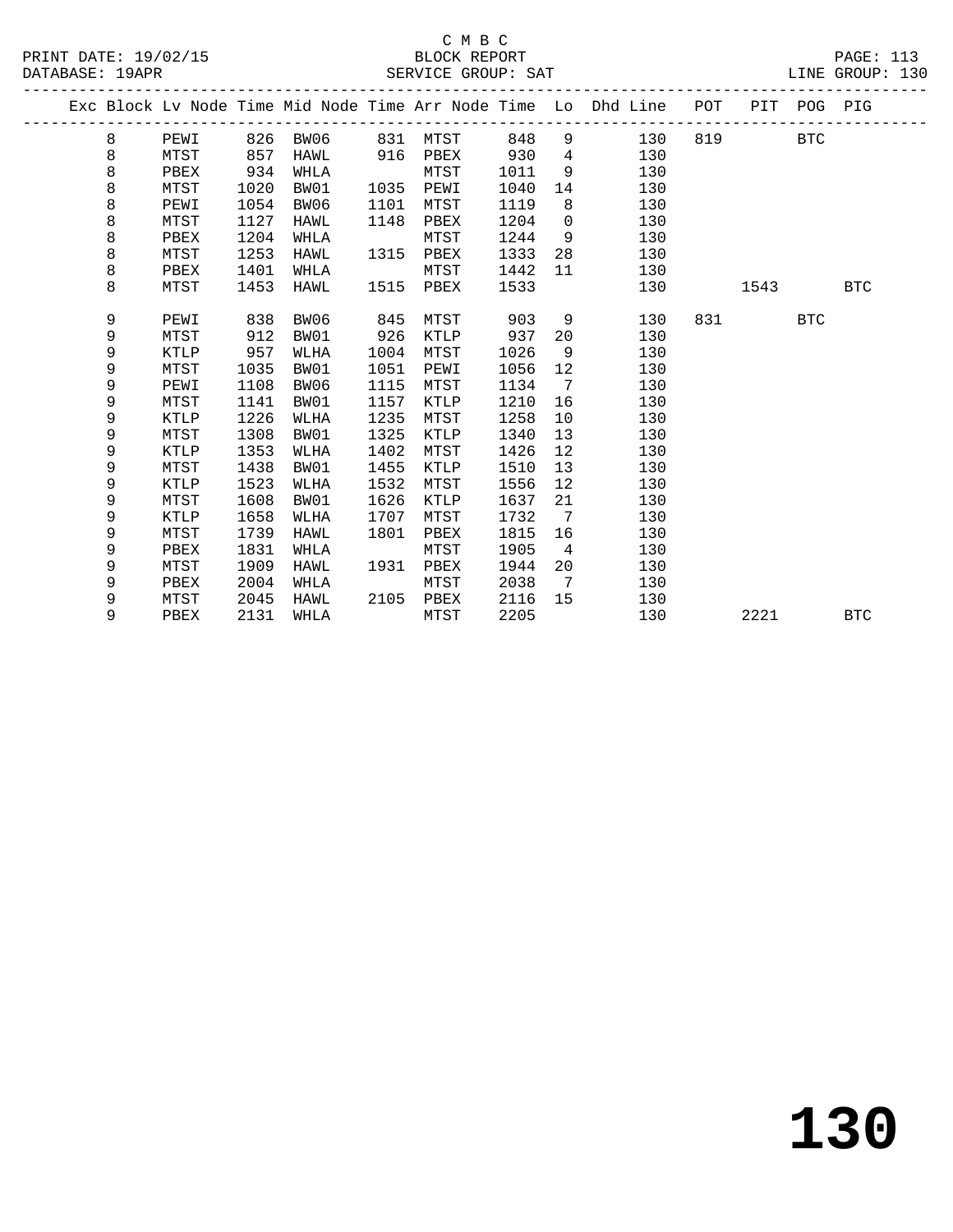-------------------------------------------------------------------------------------------------

|                      | C M B C            |                 |  |
|----------------------|--------------------|-----------------|--|
| PRINT DATE: 19/02/15 | BLOCK REPORT       | PAGE: 114       |  |
| DATABASE: 19APR      | SERVICE GROUP: SAT | LINE GROUP: 130 |  |

|          |                      |              | Exc Block Lv Node Time Mid Node Time Arr Node Time Lo Dhd Line |              |              |              |                 |    |            | POT  | PIT  | POG PIG      |              |
|----------|----------------------|--------------|----------------------------------------------------------------|--------------|--------------|--------------|-----------------|----|------------|------|------|--------------|--------------|
| $10 \,$  | PEWI                 |              | 853 BW06                                                       | 900          | MTST         | 918          | 9               |    | 130        | 846  |      | $_{\rm BTC}$ |              |
| 10       | MTST                 | 927          | HAWL                                                           | 946          | PBEX         | 1000         | $\overline{4}$  |    | 130        |      |      |              |              |
| 10       | PBEX                 | 1004         | WHLA                                                           |              | MTST         | 1041         | 9               |    | 130        |      |      |              |              |
| 10       | MTST                 | 1050         | BW01                                                           | 1106         | PEWI         | 1111         | 14              |    | 130        |      |      |              |              |
| 10       | PEWI                 | 1125         | BW06                                                           | 1132         | MTST         | 1151         | 11              |    | 130        |      |      |              |              |
| 10       | MTST                 | 1202         | BW01                                                           | 1219         | PEWI         | 1224         | 15              |    | 130        |      |      |              |              |
| 10       | PEWI                 | 1239         | BW06                                                           | 1246         | MTST         | 1305         | 11              |    | 130        |      |      |              |              |
| 10       | MTST                 | 1316         | BW01                                                           | 1333         | PEWI         | 1338         | 15              |    | 130        |      |      |              |              |
| 10       | PEWI                 | 1353         | BW06                                                           | 1400         | MTST         | 1420         | 11              |    | 130        |      |      |              |              |
| 10       | MTST                 | 1431         | BW01                                                           | 1448         | PEWI         | 1453         | 13              |    | 130        |      |      |              |              |
| 10       | PEWI                 | 1506         | BW06                                                           | 1513         | MTST         | 1533         | 12              |    | 130        |      |      |              |              |
| 10       | MTST                 | 1545         | BW01                                                           | 1603         | PEWI         | 1608         | 16              |    | 130        |      |      |              |              |
| 10       | PEWI                 | 1624         | BW06                                                           | 1631         | MTST         | 1652         | 8               |    | 130        |      |      |              |              |
| 10       | MTST                 | 1700         | BW01                                                           | 1718         | PEWI         | 1723         | 6               |    | 130        |      |      |              |              |
| 10       | PEWI                 | 1729         | BW06                                                           | 1736         | MTST         | 1756         | $\mathsf S$     |    | 130        |      |      |              |              |
| 10       | ${\tt MTST}$         | 1801         | HAWL                                                           | 1823         | PBEX         | 1837         | 15              |    | 130        |      |      |              |              |
| 10       | PBEX                 | 1852         | WHLA                                                           |              | MTST         | 1926         | $7\phantom{.0}$ |    | 130        |      |      |              |              |
| 10       | MTST                 | 1933         | HAWL                                                           | 1953         | PBEX         | 2004         | 24              |    | 130        |      |      |              |              |
| 10       | PBEX                 | 2028         | WHLA                                                           |              | MTST         | 2102         | 14              |    | 130        |      |      |              |              |
| 10       | MTST                 | 2116         | BW01                                                           | 2131         | KTLP         | 2142         | 11              |    | 130        |      |      |              |              |
| 10       | KTLP                 | 2153         | WLHA                                                           | 2200         | MTST         | 2220         | $\overline{7}$  |    | 130        |      |      |              |              |
| 10       | MTST                 | 2227         | BW01                                                           | 2242         | KTLP         | 2253         | 1               |    | 130        |      |      |              |              |
| 10       | KTLP                 | 2254         | WLHA                                                           | 2301         | MTST         | 2320         | $\overline{7}$  |    | 130        |      |      |              |              |
| 10       | MTST                 | 2327         | BW01                                                           | 2342         | KTLP         | 2353         | 4               |    | 130        |      |      |              |              |
| 10       | KTLP                 | 2357         | WLHA                                                           | 2403         | MTST         | 2420         | 7               |    | 130        |      |      |              |              |
| 10       | MTST                 | 2427         | BW01                                                           | 2440         | KTLP         | 2450         | $7\phantom{.0}$ |    | 130        |      |      |              |              |
| 10<br>10 | KTLP<br>${\tt MTST}$ | 2457<br>2536 | WLHA<br>BW01                                                   | 2503<br>2549 | MTST<br>KTLP | 2520<br>2559 | 16<br>10        | 20 | 130<br>130 |      |      |              |              |
| 10       | SERO                 | 2629         | <b>BYGR</b>                                                    | 2636         | ULP1         | 2656         |                 |    | N17        |      | 2731 |              | $_{\rm BTC}$ |
|          |                      |              |                                                                |              |              |              |                 |    |            |      |      |              |              |
| 11       | PEWI                 | 923          | BW06                                                           | 930          | MTST         | 948          | $\,9$           |    | 130        | 916  |      | $_{\rm BTC}$ |              |
| 11       | ${\tt MTST}$         | 957          | HAWL                                                           | 1017         | PBEX         | 1033         | 2               |    | 130        |      |      |              |              |
| 11       | PBEX                 | 1035         | WHLA                                                           |              | MTST         | 1112         | 8               |    | 130        |      |      |              |              |
| 11       | MTST                 | 1120         | BW01                                                           | 1136         | PEWI         | 1141         | 15              |    | 130        |      |      |              |              |
| 11       | PEWI                 | 1156         | BW06                                                           | 1203         | MTST         | 1222         | 9               |    | 130        |      |      |              |              |
| 11       | MTST                 | 1231         | BW01                                                           | 1248         | PEWI         | 1253         | 15              |    | 130        |      |      |              |              |
| 11       | PEWI                 | 1308         | BW06                                                           | 1315         | MTST         | 1335         | 11              |    | 130        |      |      |              |              |
| 11       | MTST                 | 1346         | BW01                                                           | 1403         | PEWI         | 1408         | 16              |    | 130        |      |      |              |              |
| 11       | PEWI                 | 1424         | BW06                                                           | 1431         | MTST         | 1451         | 10              |    | 130        |      |      |              |              |
| 11       | MTST                 | 1501         | BW01                                                           | 1519         | PEWI         | 1524         | 12              |    | 130        |      |      |              |              |
| 11       | PEWI                 |              | 1536 BW06                                                      | 1543         | ${\tt MTST}$ | 1603 12      |                 |    | 130        |      |      |              |              |
| 11       | MTST                 | 1615         | BW01                                                           | 1633         | PEWI         | 1638         |                 |    | 130        |      | 1645 |              | $_{\rm BTC}$ |
| 12       | MTST                 | 1149         | BW01                                                           | 1205         | PEWI         | 1210         | 16              |    | 130        | 1132 |      | <b>BTC</b>   |              |
| 12       | PEWI                 | 1226         | BW06                                                           | 1233         | MTST         | 1252         | $\overline{9}$  |    | 130        |      |      |              |              |
| 12       | MTST                 | 1301         | BW01                                                           | 1318         | PEWI         | 1323         | 13              |    | 130        |      |      |              |              |
| $12$     | PEWI                 | 1336         | BW06                                                           | 1343         | MTST         | 1403         | 13              |    | 130        |      |      |              |              |
| 12       | MTST                 | 1416         | BW01                                                           | 1433         | PEWI         | 1438         | 16              |    | 130        |      |      |              |              |
| 12       | PEWI                 | 1454         | BW06                                                           | 1501         | MTST         | 1521         | 11              |    | 130        |      |      |              |              |
| 12       | MTST                 | 1532         | BW01                                                           | 1550         | PEWI         | 1555         | 13              |    | 130        |      |      |              |              |
| $12$     | PEWI                 | 1608         | BW06                                                           | 1615         | MTST         | 1635         | 10              |    | 130        |      |      |              |              |
| 12       | MTST                 | 1645         | BW01                                                           | 1703         | PEWI         | 1708         | 5               |    | 130        |      |      |              |              |

12 PEWI 1713 BW06 1720 MTST 1741 130 1757 BTC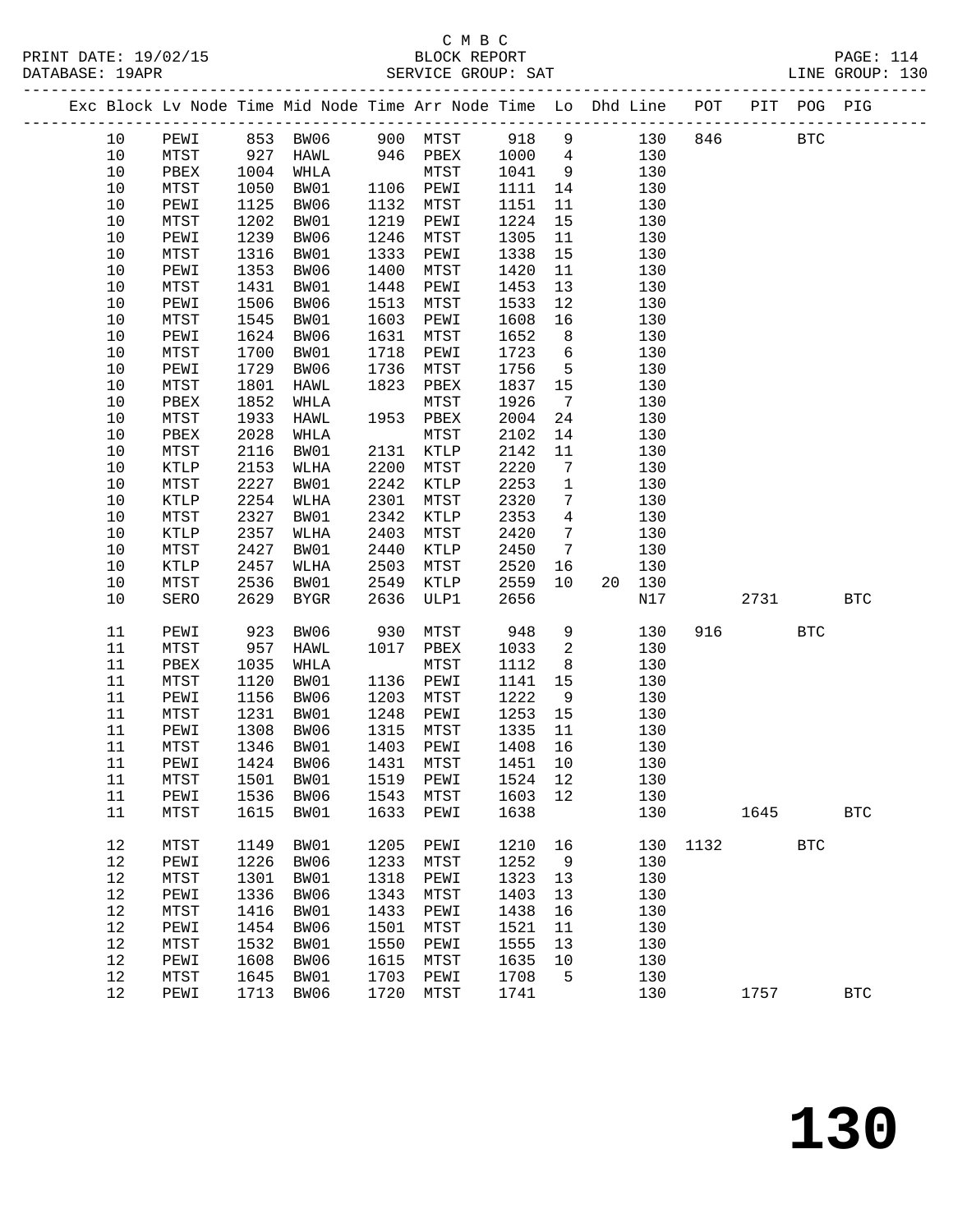# C M B C<br>BLOCK REPORT

| LINE GROUP: |  |
|-------------|--|

| DATABASE: 19APR |    |      |      |      |      | SERVICE GROUP: SAT |      |      |                                                                    |      |      |     | LINE GROUP: 130 |  |
|-----------------|----|------|------|------|------|--------------------|------|------|--------------------------------------------------------------------|------|------|-----|-----------------|--|
|                 |    |      |      |      |      |                    |      |      | Exc Block Lv Node Time Mid Node Time Arr Node Time Lo Dhd Line POT |      | PIT  |     | POG PIG         |  |
|                 | 14 | PBEX | 1303 | WHLA |      | MTST               | 1344 | - 9  | 130                                                                | 1251 |      | BTC |                 |  |
|                 | 14 | MTST | 1353 | HAWL | 1415 | PBEX               | 1433 | 27   | 130                                                                |      |      |     |                 |  |
|                 | 14 | PBEX | 1500 | WHLA |      | MTST               | 1541 | 12   | 130                                                                |      |      |     |                 |  |
|                 | 14 | MTST | 1553 | HAWL | 1616 | PBEX               | 1630 | -2   | 130                                                                |      |      |     |                 |  |
|                 | 14 | PBEX | 1632 | WHLA |      | MTST               | 1714 | 9    | 130                                                                |      |      |     |                 |  |
|                 | 14 | MTST | 1723 | HAWL | 1746 | PBEX               | 1800 | 6    | 130                                                                |      |      |     |                 |  |
|                 | 14 | PBEX | 1806 | WHLA |      | MTST               | 1843 | - 2. | 130                                                                |      |      |     |                 |  |
|                 | 14 | MTST | 1845 | HAWL | 1907 | PBEX               | 1920 | -20  | 130                                                                |      |      |     |                 |  |
|                 | 14 | PBEX | 1940 | WHLA |      | MTST               | 2014 | - 7  | 130                                                                |      |      |     |                 |  |
|                 | 14 | MTST | 2021 | HAWL | 2041 | PBEX               | 2052 | 24   | 130                                                                |      |      |     |                 |  |
|                 | 14 | PBEX | 2116 | WHLA |      | MTST               | 2150 | 7    | 130                                                                |      |      |     |                 |  |
|                 | 14 | MTST | 2157 | BW01 | 2212 | KTLP               | 2223 |      | 130                                                                |      | 2227 |     | <b>BTC</b>      |  |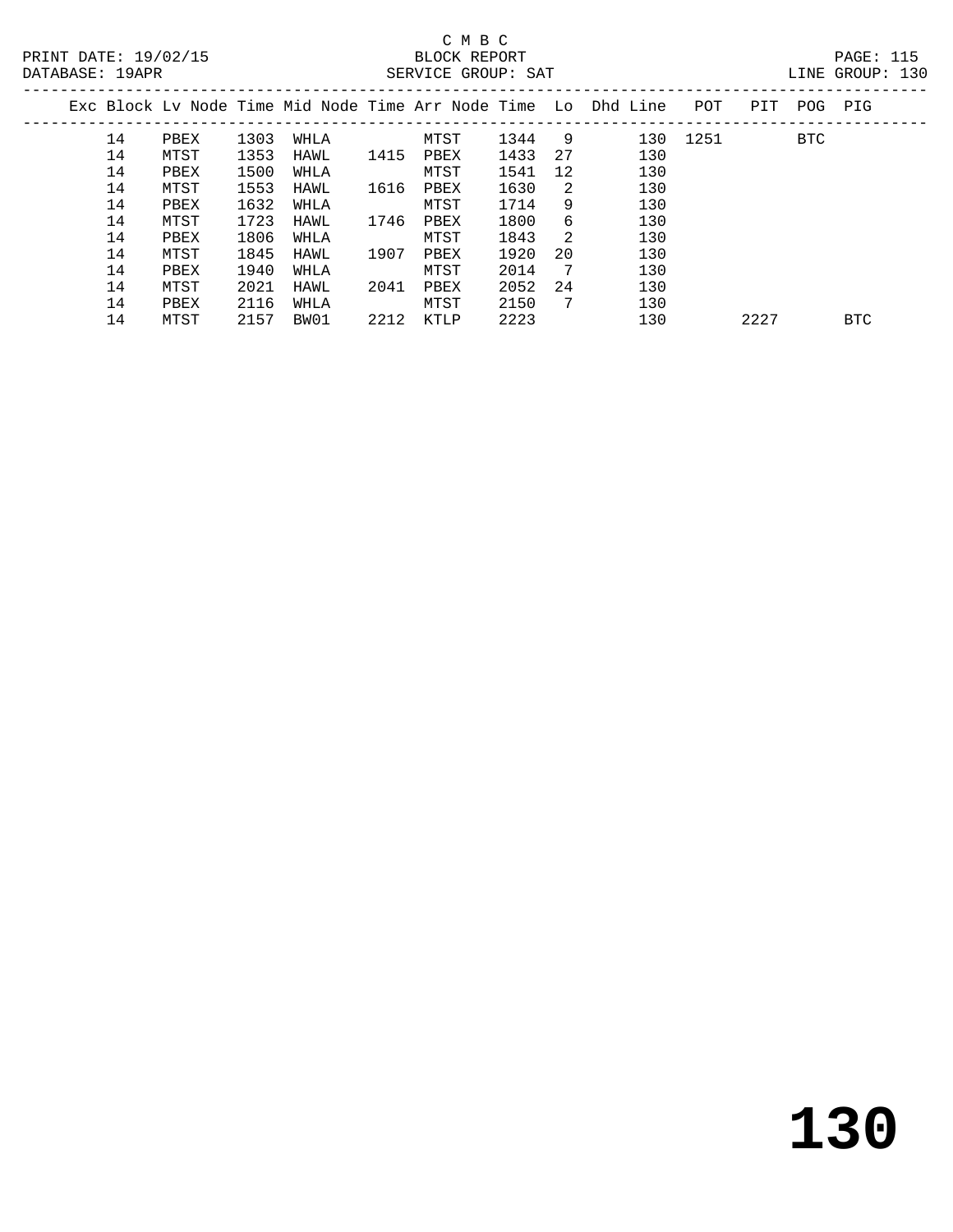|                  |    |                 |      | 15GB 15 & GRAND BLVD                                                                                                                                                                                                                             |      |           |                            |                         | 15LO 15TH & LONSDALE                                                                                                                           |      |            |  |
|------------------|----|-----------------|------|--------------------------------------------------------------------------------------------------------------------------------------------------------------------------------------------------------------------------------------------------|------|-----------|----------------------------|-------------------------|------------------------------------------------------------------------------------------------------------------------------------------------|------|------------|--|
|                  |    |                 |      |                                                                                                                                                                                                                                                  |      |           |                            |                         | 29LO 29 ST & LONSDALE<br>BTC Burnaby Depot                                                                                                     |      |            |  |
|                  |    |                 |      |                                                                                                                                                                                                                                                  |      |           |                            |                         |                                                                                                                                                |      |            |  |
| BUB <sub>2</sub> |    | BURRARD STATION |      |                                                                                                                                                                                                                                                  |      |           |                            |                         | CACO CAPILANO UNIVERSITY                                                                                                                       |      |            |  |
|                  |    |                 |      | CACU CAPILANO RD & CURLING RD                                                                                                                                                                                                                    |      |           |                            |                         | CASE CAPILANO SUSPENSION BRG<br>EDRI EDGEMONT & RIDGEWOOD<br>GMSK GROUSE MTN SKYRIDE<br>LN15 LONSDALE & 15 ST                                  |      |            |  |
|                  |    |                 |      |                                                                                                                                                                                                                                                  |      |           |                            |                         |                                                                                                                                                |      |            |  |
|                  |    |                 |      |                                                                                                                                                                                                                                                  |      |           |                            |                         |                                                                                                                                                |      |            |  |
|                  |    |                 |      |                                                                                                                                                                                                                                                  |      |           |                            |                         |                                                                                                                                                |      |            |  |
|                  |    |                 |      |                                                                                                                                                                                                                                                  |      |           |                            |                         | LOQU LONSDALE QUAY                                                                                                                             |      |            |  |
|                  |    |                 |      |                                                                                                                                                                                                                                                  |      |           |                            |                         | LVMT UYNN VALLEY & MTN HWY<br>MAGA MARINE & GARDEN<br>MTLV MOUNTAIN HWY & LYNN VALLEY                                                          |      |            |  |
|                  |    |                 |      |                                                                                                                                                                                                                                                  |      |           |                            |                         |                                                                                                                                                |      |            |  |
|                  |    |                 |      |                                                                                                                                                                                                                                                  |      |           |                            |                         |                                                                                                                                                |      |            |  |
|                  |    |                 |      |                                                                                                                                                                                                                                                  |      |           |                            |                         | PANA PANORAMA & NAUGHTON                                                                                                                       |      |            |  |
|                  |    |                 |      |                                                                                                                                                                                                                                                  |      |           |                            |                         |                                                                                                                                                |      |            |  |
|                  |    |                 |      |                                                                                                                                                                                                                                                  |      |           |                            |                         |                                                                                                                                                |      |            |  |
|                  |    |                 |      | NOTE CONSIDER & 15 ST<br>LG15 LONSDALE & 15 ST<br>LG15 LONSDALE & 15 ST<br>MACA MARINE & CAPILANO<br>MOGL MONTROYAL & GLENCANYON<br>OSLO OSBORNE & LONSDALE<br>PBEX PHIBBS EXCHANGE<br>STST STADIUM STATION<br>WE28 WESTVIEW & 28 ST<br>-------- |      |           |                            |                         |                                                                                                                                                |      |            |  |
|                  |    |                 |      |                                                                                                                                                                                                                                                  |      |           |                            |                         | Exc Block Lv Node Time Mid Node Time Arr Node Time Lo Dhd Line POT PIT POG PIG                                                                 |      |            |  |
|                  |    |                 |      |                                                                                                                                                                                                                                                  |      |           |                            |                         | 41 LOQU 525 LN15 530 LVMT 540 0 242 503 BTC                                                                                                    |      |            |  |
|                  | 41 |                 |      |                                                                                                                                                                                                                                                  |      |           |                            |                         | LVMT 540 LOQU 557 STST 630 0 242<br>STST 630 15LO 654 15GB 659 18 240<br>15GB 717 MAGA 734 STST 754 12 240<br>STST 806 EDRI 829 MOGL 836 0 246 |      |            |  |
|                  | 41 |                 |      |                                                                                                                                                                                                                                                  |      |           |                            |                         |                                                                                                                                                |      |            |  |
|                  | 41 |                 |      |                                                                                                                                                                                                                                                  |      |           |                            |                         |                                                                                                                                                |      |            |  |
|                  | 41 |                 |      |                                                                                                                                                                                                                                                  |      |           |                            |                         |                                                                                                                                                |      |            |  |
|                  | 41 | MOGL            |      | 836 WE28                                                                                                                                                                                                                                         |      |           |                            |                         | 843 LOQU 858 4 246                                                                                                                             |      |            |  |
|                  | 41 | LOQU            |      |                                                                                                                                                                                                                                                  |      | 914 MOGL  |                            |                         | $0$ 246                                                                                                                                        |      |            |  |
|                  | 41 | MOGL            |      |                                                                                                                                                                                                                                                  |      |           |                            |                         |                                                                                                                                                |      |            |  |
|                  | 41 | STST            |      |                                                                                                                                                                                                                                                  |      |           |                            |                         | $\begin{array}{ccc} 9 & \hspace{1.5cm} 246 \\ 0 & \hspace{1.5cm} 246 \end{array}$                                                              |      |            |  |
|                  | 41 | MOGL            | 1037 | WE28                                                                                                                                                                                                                                             |      |           | 1044 LOQU 1100             |                         | $4\overline{ }$<br>246                                                                                                                         |      |            |  |
|                  | 41 | LOQU            | 1104 | DEQU                                                                                                                                                                                                                                             |      |           | 1116 MOGL 1120             |                         | $\overline{0}$<br>246                                                                                                                          |      |            |  |
|                  | 41 | MOGL            | 1120 | MAGA                                                                                                                                                                                                                                             |      | 1136 STST |                            |                         | 246                                                                                                                                            |      |            |  |
|                  | 41 | STST            | 1210 | 15LO                                                                                                                                                                                                                                             | 1248 | 15GB      | 1205<br>1253               |                         | $\frac{5}{4}$<br>240                                                                                                                           |      |            |  |
|                  | 41 | 15GB            | 1257 | MAGA                                                                                                                                                                                                                                             | 1318 | STST      | 1354                       |                         | $7\overline{ }$<br>240                                                                                                                         |      |            |  |
|                  | 41 | STST            | 1401 | EDRI                                                                                                                                                                                                                                             | 1428 | MOGL      | 1437                       |                         | $\overline{0}$<br>246                                                                                                                          |      |            |  |
|                  | 41 | MOGL            | 1437 | WE28                                                                                                                                                                                                                                             |      | 1444 LOQU |                            |                         | 15<br>246                                                                                                                                      |      |            |  |
|                  | 41 | LOQU            | 1517 | 15GB                                                                                                                                                                                                                                             |      | 1530 UNDE | 1502<br>1546               | $\overline{\mathbf{2}}$ | 228                                                                                                                                            |      |            |  |
|                  | 41 | UNDE            | 1548 | GB15                                                                                                                                                                                                                                             |      |           |                            |                         | 1601 LOQU 1615 17 228                                                                                                                          |      |            |  |
|                  | 41 | LOQU            |      |                                                                                                                                                                                                                                                  |      |           |                            |                         | 1632 29LO 1648 LVMT 1657 4 229                                                                                                                 |      |            |  |
|                  | 41 | LVMT            |      |                                                                                                                                                                                                                                                  |      |           |                            |                         | 229                                                                                                                                            |      |            |  |
|                  | 41 | LOQU            |      |                                                                                                                                                                                                                                                  |      |           | LOQU 1728 4<br>LVMT 1757 4 |                         | 229                                                                                                                                            |      |            |  |
|                  |    |                 |      |                                                                                                                                                                                                                                                  |      |           |                            |                         | 41 LVMT 1801 LO15 LOQU 1824 8 229                                                                                                              |      |            |  |
|                  | 41 | LOQU            | 1832 | 29LO                                                                                                                                                                                                                                             | 1847 | LVMT      | 1856                       | 4                       | 229                                                                                                                                            |      |            |  |
|                  | 41 | LVMT            | 1900 | LO15                                                                                                                                                                                                                                             |      | LOQU      | 1922                       | 10                      | 229                                                                                                                                            |      |            |  |
|                  | 41 | LOQU            | 1932 | CASB                                                                                                                                                                                                                                             | 1948 | GMSK      | 1957                       | 3                       | 236                                                                                                                                            |      |            |  |
|                  | 41 | GMSK            | 2000 | CASB                                                                                                                                                                                                                                             | 2007 | LOQU      | 2027                       | 5                       | 236                                                                                                                                            |      |            |  |
|                  | 41 | LOQU            | 2032 | CASB                                                                                                                                                                                                                                             | 2048 | GMSK      | 2057                       | 3                       | 236                                                                                                                                            |      |            |  |
|                  | 41 | GMSK            | 2100 | CASB                                                                                                                                                                                                                                             | 2107 | LOQU      | 2127                       | 5                       | 236                                                                                                                                            |      |            |  |
|                  | 41 | LOQU            | 2132 | CASB                                                                                                                                                                                                                                             | 2148 | GMSK      | 2157                       | 3                       | 236                                                                                                                                            |      |            |  |
|                  | 41 | GMSK            | 2200 | CASB                                                                                                                                                                                                                                             | 2207 | LOQU      | 2227                       |                         | 236                                                                                                                                            | 2247 | <b>BTC</b> |  |
|                  |    |                 |      |                                                                                                                                                                                                                                                  |      |           |                            |                         |                                                                                                                                                |      |            |  |

C M B C<br>BLOCK REPORT PRINT DATE: 19/02/15 BLOCK REPORT PAGE: 116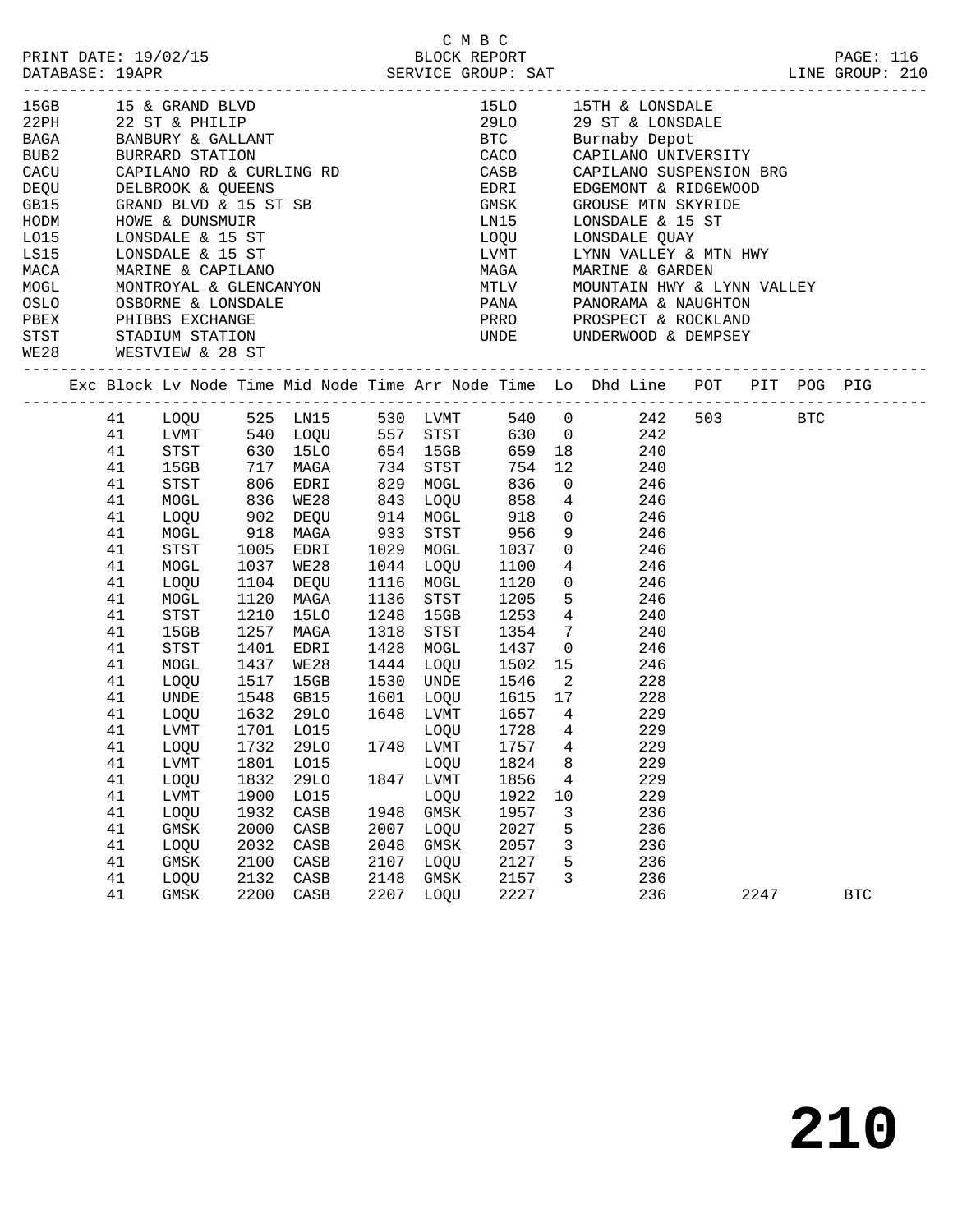### C M B C<br>BLOCK REPORT SERVICE GROUP: SAT

PRINT DATE: 19/02/15 BLOCK REPORT PAGE: 117

|    |                              |            | Exc Block Lv Node Time Mid Node Time Arr Node Time Lo Dhd Line POT |      |           |                      |                         |           |     | PIT POG PIG |            |
|----|------------------------------|------------|--------------------------------------------------------------------|------|-----------|----------------------|-------------------------|-----------|-----|-------------|------------|
| 42 | 15GB                         |            | 522 LVMT 528 UNDE                                                  |      |           |                      |                         | 533 1 228 | 504 | <b>BTC</b>  |            |
| 42 | UNDE                         |            | 534 GB15                                                           |      | 547 LOQU  | 600                  |                         | 2 228     |     |             |            |
| 42 | LOQU                         | 602<br>634 | 15GB                                                               |      | 613 UNDE  |                      | 624 10                  | 228       |     |             |            |
| 42 | UNDE                         |            | GB15                                                               | 647  | LOQU      | 700                  | $\overline{2}$          | 228       |     |             |            |
| 42 | LOQU                         | 702        | 15GB                                                               | 713  | UNDE      | 724                  | 9                       | 228       |     |             |            |
| 42 | <b>UNDE</b>                  | 733        | GB15                                                               | 746  | LOQU      | 800                  | $\overline{\mathbf{c}}$ | 228       |     |             |            |
| 42 | LOQU                         | 802        | 15GB                                                               | 813  | UNDE      | 824                  | 9                       | 228       |     |             |            |
| 42 | <b>UNDE</b>                  | 833        | GB15                                                               | 846  | LOQU      | 900                  | 17                      | 228       |     |             |            |
| 42 | LOQU                         | 917        | CASB                                                               | 933  | GMSK      | 942                  | 18                      | 236       |     |             |            |
| 42 | GMSK                         | 1000       | CASB                                                               | 1007 | LOQU      | 1029                 | $\overline{\mathbf{3}}$ | 236       |     |             |            |
| 42 | LOQU                         | 1032       | CASB                                                               | 1050 | GMSK      | 1059                 | 13                      | 236       |     |             |            |
| 42 | GMSK                         | 1112       | CASB                                                               | 1119 | LOQU      | 1142                 | $6\overline{6}$         | 236       |     |             |            |
| 42 | LOQU                         | 1148       | OSLO                                                               | 1204 | PRRO      | 1227                 | 20 <sub>o</sub>         | 230       |     |             |            |
| 42 | PRRO                         | 1247       | LS15                                                               | 1259 | LOQU      | 1310                 | $7\overline{ }$         | 230       |     |             |            |
| 42 | LOQU                         | 1317       | CASB                                                               | 1337 | GMSK      | 1346                 | 11                      | 236       |     |             |            |
| 42 | GMSK                         | 1357       | CASB                                                               | 1404 | LOQU      | 1428                 | $\overline{4}$          | 236       |     |             |            |
| 42 | LOQU                         | 1432       | CASB                                                               | 1452 | GMSK      | 1501                 | 9                       | 236       |     |             |            |
| 42 | GMSK                         | 1510       | CASB                                                               | 1517 | LOQU      | 1541                 | 6                       | 236       |     |             |            |
| 42 | LOQU                         | 1547       | LN15                                                               | 1556 | PRRO      | 1614                 | 5 <sup>5</sup>          | 230       |     |             |            |
| 42 | PRRO                         | 1619       | LS15                                                               | 1629 | LOQU      | 1640                 | 8 <sup>8</sup>          | 230       |     |             |            |
| 42 | LOQU                         | 1648       | 15GB                                                               | 1701 | UNDE      | 1717                 | $\overline{a}$          | 228       |     |             |            |
| 42 | <b>UNDE</b>                  | 1719       | GB15                                                               | 1732 | LOQU      | 1746                 | $\overline{3}$          | 228       |     |             |            |
| 42 | LOQU                         | 1749       | 15GB                                                               | 1802 | UNDE      | 1816                 | 16                      | 228       |     |             |            |
| 42 | <b>UNDE</b>                  | 1832       | GB15                                                               | 1845 | LOQU      | 1859                 | $\mathbf{3}$            | 228       |     |             |            |
| 42 | LOQU                         | 1902       | 15GB                                                               | 1915 | UNDE      | 1927                 | $5\overline{)}$         | 228       |     |             |            |
| 42 | UNDE                         | 1932       | GB15                                                               | 1945 | LOQU      | 1959                 | $\overline{3}$          | 228       |     |             |            |
| 42 | LOQU                         | 2002       | 15GB                                                               | 2015 | UNDE      | 2026                 | $6\overline{6}$         | 228       |     |             |            |
| 42 | <b>UNDE</b>                  | 2032       | GB15                                                               | 2045 | LOQU      | 2059                 | $\overline{3}$          | 228       |     |             |            |
| 42 | LOQU                         | 2102       | 15GB                                                               | 2115 | UNDE      | 2126                 | $7\overline{ }$         | 228       |     |             |            |
| 42 | <b>UNDE</b>                  | 2133       | GB15                                                               | 2145 | LOQU      | 2159                 | $\mathbf{3}$            | 228       |     |             |            |
| 42 | LOQU                         | 2202       | 15GB                                                               | 2215 | UNDE      | 2226                 | $7\overline{ }$         | 228       |     |             |            |
| 42 | $\ensuremath{\mathsf{UNDE}}$ | 2233       | GB15                                                               | 2245 | LOQU      | 2259                 | $\mathbf{3}$            | 228       |     |             |            |
| 42 | LOQU                         | 2302       | 15GB                                                               | 2314 | UNDE      | 2325                 | 8                       | 228       |     |             |            |
| 42 | <b>UNDE</b>                  | 2333       | GB15                                                               | 2345 | LOQU      | 2359                 | $5^{\circ}$             | 228       |     |             |            |
| 42 | LOQU                         | 2404       | 29LO                                                               | 2419 | LVMT      | 2426                 | 12                      | 229       |     |             |            |
| 42 | LVMT                         | 2438       | L015                                                               |      | LOQU      | 2459<br>2459<br>2524 | $\overline{\mathbf{3}}$ | 229       |     |             |            |
| 42 | LOQU                         | 2502       | 29LO                                                               |      | 2517 LVMT |                      | 13                      | 23 229    |     |             |            |
| 42 | HODM                         |            | 2600 LOQU                                                          |      | 2630 LVMT | 2647                 |                         | N24       |     | 2703        | <b>BTC</b> |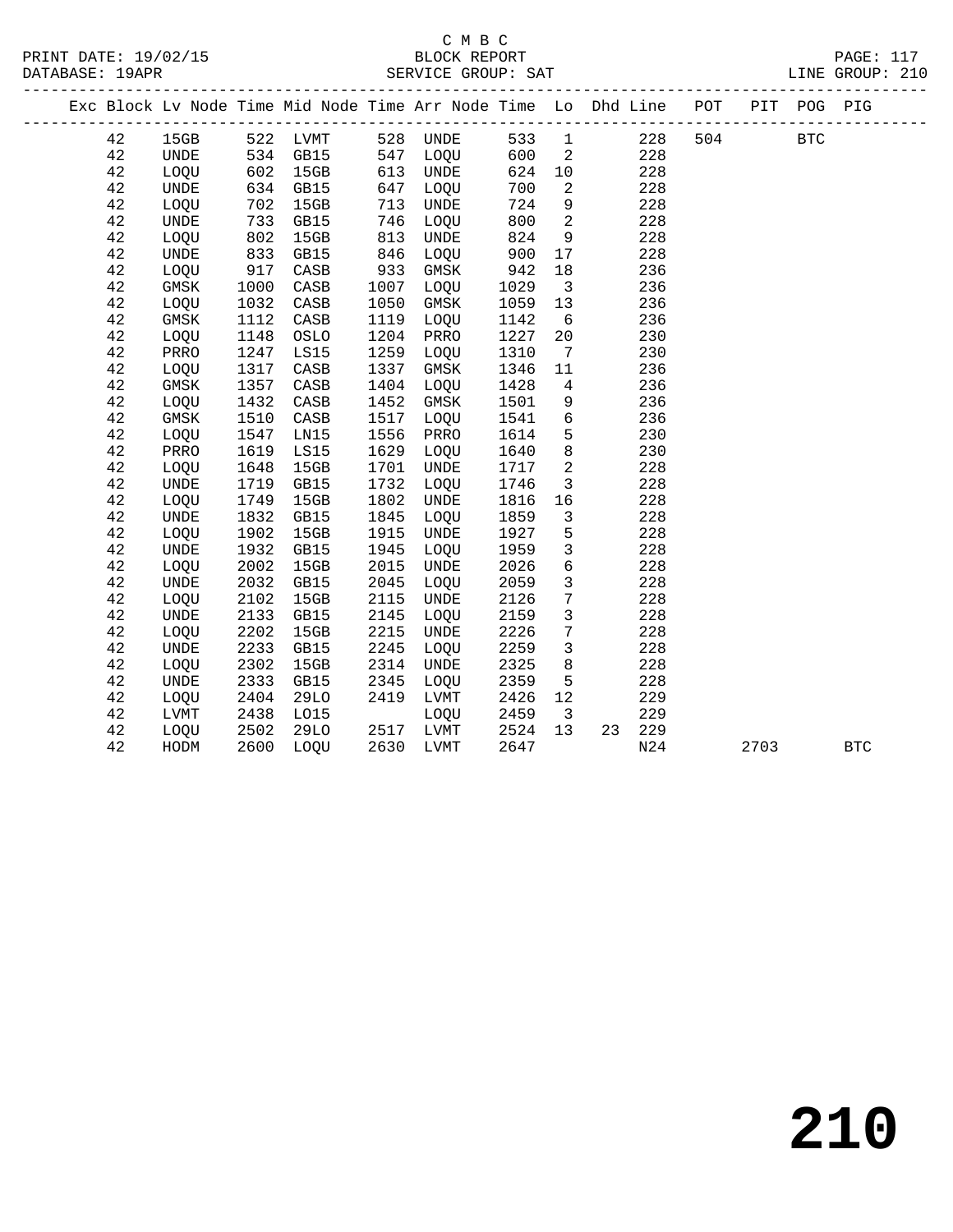### C M B C<br>BLOCK REPORT SERVICE GROUP: SAT

PRINT DATE: 19/02/15 BLOCK REPORT PAGE: 118

|    |             |      |          |      |          |      |                              | Exc Block Lv Node Time Mid Node Time Arr Node Time Lo Dhd Line POT |     |      | PIT POG PIG |            |
|----|-------------|------|----------|------|----------|------|------------------------------|--------------------------------------------------------------------|-----|------|-------------|------------|
| 43 | LN15        |      | 554 OSLO |      | 600 PRRO | 612  | $\overline{0}$               | 230                                                                | 529 |      | <b>BTC</b>  |            |
| 43 | PRRO        | 612  | LS15     | 620  | LOQU     | 627  | 20                           | 230                                                                |     |      |             |            |
| 43 | LOQU        | 647  | OSLO     | 659  | PRRO     | 723  | 5                            | 230                                                                |     |      |             |            |
| 43 | PRRO        | 728  | LS15     | 737  | LOQU     | 744  | $\mathbf{3}$                 | 230                                                                |     |      |             |            |
| 43 | LOQU        | 747  | OSLO     | 800  | PRRO     | 824  | $\overline{4}$               | 230                                                                |     |      |             |            |
| 43 | PRRO        | 828  | LS15     | 837  | LOQU     | 844  | $\overline{\mathbf{3}}$      | 230                                                                |     |      |             |            |
| 43 | LOQU        | 847  | OSLO     | 901  | PRRO     | 925  | $\overline{\mathbf{3}}$      | 230                                                                |     |      |             |            |
| 43 | PRRO        | 928  | LS15     | 937  | LOQU     | 945  | $\overline{3}$               | 230                                                                |     |      |             |            |
| 43 | LOQU        | 948  | OSLO     | 1002 | PRRO     | 1026 | 25                           | 230                                                                |     |      |             |            |
| 43 | PRRO        | 1051 | LS15     | 1101 | LOQU     | 1110 | $\overline{7}$               | 230                                                                |     |      |             |            |
| 43 | LOQU        | 1117 | CASB     | 1137 | GMSK     | 1146 | 11                           | 236                                                                |     |      |             |            |
| 43 | $\rm{GMSK}$ | 1157 | CASB     | 1204 | LOQU     | 1227 | $5\overline{5}$              | 236                                                                |     |      |             |            |
| 43 | LOQU        | 1232 | CASB     | 1252 | GMSK     | 1301 | 11                           | 236                                                                |     |      |             |            |
| 43 | GMSK        | 1312 | CASB     | 1319 | LOQU     | 1343 | $4\overline{4}$              | 236                                                                |     |      |             |            |
| 43 | LOQU        | 1347 | LN15     | 1357 | PRRO     | 1415 | $\overline{a}$               | 230                                                                |     |      |             |            |
| 43 | PRRO        | 1417 | LS15     | 1429 | LOQU     | 1440 | $7\phantom{.0}$              | 230                                                                |     |      |             |            |
| 43 | LOQU        | 1447 | LN15     | 1457 | PRRO     | 1515 | $\overline{4}$               | 230                                                                |     |      |             |            |
| 43 | PRRO        | 1519 | LS15     | 1529 | LOQU     | 1540 | $7\phantom{.0}\phantom{.0}7$ | 230                                                                |     |      |             |            |
| 43 | LOQU        | 1547 | CASB     | 1604 | GMSK     | 1613 | 12                           | 236                                                                |     |      |             |            |
| 43 | GMSK        | 1625 | CASB     | 1632 | LOQU     | 1656 | $6\overline{6}$              | 236                                                                |     |      |             |            |
| 43 | LOQU        | 1702 | CASB     | 1719 | GMSK     | 1728 | 12                           | 236                                                                |     |      |             |            |
| 43 | GMSK        | 1740 | CASB     | 1747 | LOQU     | 1810 | $7\phantom{.0}$              | 236                                                                |     |      |             |            |
| 43 | LOQU        | 1817 | CASB     | 1833 | GMSK     | 1842 | 16                           | 236                                                                |     |      |             |            |
| 43 | GMSK        | 1858 | CASB     | 1905 | LOQU     | 1926 | 6                            | 236                                                                |     |      |             |            |
| 43 | LOQU        | 1932 | 15GB     | 1945 | UNDE     | 1957 | 5                            | 228                                                                |     |      |             |            |
| 43 | UNDE        | 2002 | GB15     | 2015 | LOQU     | 2029 | $\mathbf{3}$                 | 228                                                                |     |      |             |            |
| 43 | LOQU        | 2032 | 15GB     | 2045 | UNDE     | 2056 | $7\phantom{.0}$              | 228                                                                |     |      |             |            |
| 43 | <b>UNDE</b> | 2103 | GB15     | 2115 | LOQU     | 2129 | $\mathbf{3}$                 | 228                                                                |     |      |             |            |
| 43 | LOQU        | 2132 | 15GB     | 2145 | UNDE     | 2156 | 7                            | 228                                                                |     |      |             |            |
| 43 | <b>UNDE</b> | 2203 | GB15     | 2215 | LOQU     | 2229 | $\mathbf{3}$                 | 228                                                                |     |      |             |            |
| 43 | LOQU        | 2232 | 15GB     | 2245 | UNDE     | 2256 | $7\phantom{.0}$              | 228                                                                |     |      |             |            |
| 43 | <b>UNDE</b> | 2303 | GB15     | 2315 | LOQU     | 2329 | $\overline{3}$               | 228                                                                |     |      |             |            |
| 43 | LOQU        | 2332 | 15GB     | 2344 | UNDE     | 2355 | 8                            | 228                                                                |     |      |             |            |
| 43 | <b>UNDE</b> | 2403 | GB15     | 2415 | LOQU     | 2428 | $6\overline{6}$              | 228                                                                |     |      |             |            |
| 43 | LOQU        | 2434 | 15GB     | 2445 | UNDE     | 2456 | $7\phantom{.0}\phantom{.0}7$ | 228                                                                |     |      |             |            |
| 43 | UNDE        | 2503 | GB15     | 2515 | LOOU     | 2528 | 10                           | 228                                                                |     |      |             |            |
| 43 | LOQU        | 2538 | PBEX     | 2550 | CACO     | 2559 |                              | 239                                                                |     | 2614 |             | <b>BTC</b> |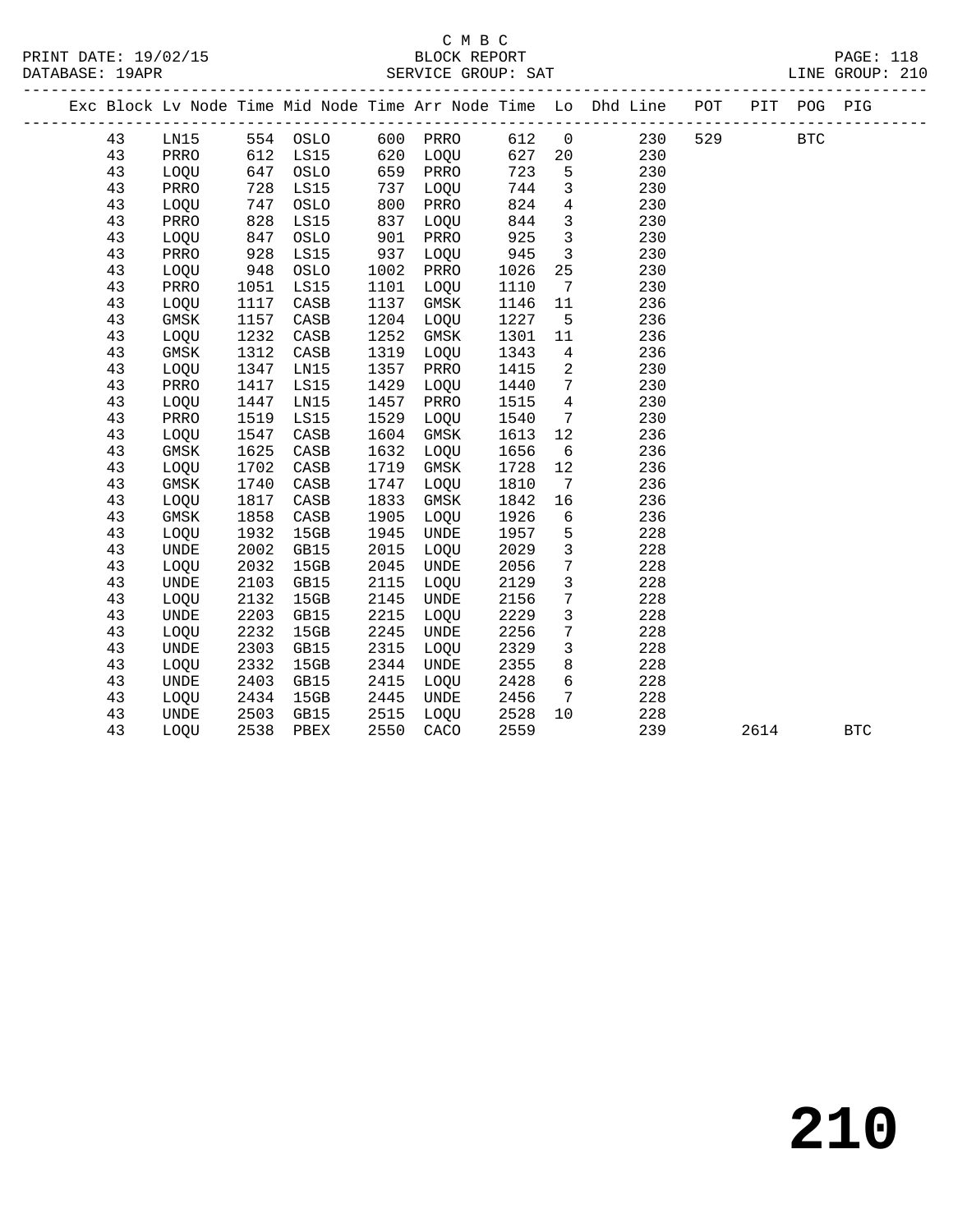|    |                            |      | Exc Block Lv Node Time Mid Node Time Arr Node Time Lo Dhd Line POT |      |                                       |       |                         |       |     |      | PIT POG PIG |              |  |
|----|----------------------------|------|--------------------------------------------------------------------|------|---------------------------------------|-------|-------------------------|-------|-----|------|-------------|--------------|--|
| 44 | CACU                       | 555  | EDRI                                                               |      | 601 MOGL                              | 606   | $\overline{0}$          | 246   | 530 |      | <b>BTC</b>  |              |  |
| 44 | MOGL                       | 606  | WE28                                                               |      | 613 LOQU                              | 627 5 |                         | 246   |     |      |             |              |  |
| 44 | LOQU                       | 632  | CASB                                                               |      | 645 GMSK                              | 651   | 14                      | 236   |     |      |             |              |  |
| 44 | GMSK                       |      | 705 LS15                                                           | 725  | PBEX                                  | 738   | 9                       | 232   |     |      |             |              |  |
| 44 | PBEX                       | 747  | LN15                                                               | 800  | GMSK                                  | 819   | 16                      | 232   |     |      |             |              |  |
| 44 | GMSK                       | 835  | LS15                                                               | 855  | PBEX                                  | 908   | 10                      | 232   |     |      |             |              |  |
| 44 | PBEX                       | 918  |                                                                    |      | PANA                                  | 938   | 16                      | 211   |     |      |             |              |  |
| 44 | PANA                       | 954  |                                                                    |      | PBEX                                  | 1012  | 5                       | 212   |     |      |             |              |  |
| 44 | PBEX                       | 1017 | LN15                                                               |      | 1031 GMSK                             | 1054  | 8                       | 232   |     |      |             |              |  |
| 44 | GMSK                       | 1102 | LS15                                                               |      | 1125 PBEX                             | 1142  | 5                       | 232   |     |      |             |              |  |
| 44 | PBEX                       | 1147 |                                                                    |      | PANA                                  | 1204  | 20                      | 212   |     |      |             |              |  |
| 44 | PANA                       | 1224 |                                                                    |      | PBEX                                  | 1242  | 5                       | 212   |     |      |             |              |  |
| 44 | PBEX                       | 1247 | LN15 1302 GMSK                                                     |      |                                       | 1325  | $7\phantom{.0}$         | 232   |     |      |             |              |  |
| 44 | GMSK                       | 1332 | LS15                                                               | 1355 | PBEX                                  | 1412  | 5                       | 232   |     |      |             |              |  |
|    |                            |      |                                                                    |      |                                       |       |                         |       |     |      |             |              |  |
| 44 | PBEX                       | 1417 |                                                                    |      | PANA                                  | 1435  | 19                      | 212   |     |      |             |              |  |
| 44 | PANA                       | 1454 |                                                                    |      | PBEX                                  | 1512  | 5                       | 212   |     |      |             |              |  |
| 44 | PBEX                       | 1517 | LNI5                                                               |      | 1532 GMSK                             | 1555  | $7\phantom{.0}$         | 232   |     |      |             |              |  |
| 44 | GMSK                       | 1602 | LS15                                                               |      | 1625 PBEX                             | 1642  | 5                       | 232   |     |      |             |              |  |
| 44 | PBEX                       | 1647 |                                                                    |      | PANA                                  | 1705  | 12                      | 1 212 |     |      |             |              |  |
| 44 | BAGA                       | 1718 |                                                                    |      | PBEX                                  | 1741  | 6                       | 211   |     |      |             |              |  |
| 44 | PBEX                       | 1747 |                                                                    |      | PANA                                  | 1805  | 8                       | 1 212 |     |      |             |              |  |
| 44 | BAGA                       | 1814 |                                                                    |      | PBEX                                  | 1837  | 11                      | 211   |     |      |             |              |  |
| 44 | PBEX                       | 1848 | LN15 1903 GMSK                                                     |      |                                       | 1926  | 10                      | 232   |     |      |             |              |  |
| 44 | GMSK                       | 1936 | LS15                                                               |      | 1957 PBEX                             | 2013  | $5^{\circ}$             | 232   |     |      |             |              |  |
| 44 | PBEX                       | 2018 |                                                                    |      | BAGA                                  | 2043  | 15                      | 1 211 |     |      |             |              |  |
| 44 | PANA                       | 2059 |                                                                    |      | PBEX                                  | 2115  | $\overline{\mathbf{3}}$ | 212   |     |      |             |              |  |
| 44 | PBEX                       | 2118 | LN15                                                               | 2132 | GMSK                                  | 2153  | 15                      | 232   |     |      |             |              |  |
| 44 | GMSK                       | 2208 | LS15                                                               | 2227 | PBEX                                  | 2238  |                         | 232   |     | 2248 |             | <b>BTC</b>   |  |
| 45 | 15GB                       | 552  | LVMT                                                               | 558  | UNDE                                  | 603   | $\mathbf{1}$            | 228   | 534 |      | <b>BTC</b>  |              |  |
| 45 | <b>UNDE</b>                | 604  | GB15                                                               | 617  | LOQU                                  | 630   | 2                       | 228   |     |      |             |              |  |
| 45 | LOQU                       | 632  | 15GB                                                               | 643  | UNDE                                  | 654   | 10                      | 228   |     |      |             |              |  |
| 45 | UNDE                       | 704  | GB15                                                               | 717  | LOQU                                  | 730   | 2                       | 228   |     |      |             |              |  |
| 45 | LOQU                       | 732  | 15GB                                                               | 743  | UNDE                                  | 754   | 9                       | 228   |     |      |             |              |  |
| 45 | <b>UNDE</b>                | 803  | GB15                                                               | 816  | LOQU                                  | 830   | 2                       | 228   |     |      |             |              |  |
| 45 | LOQU                       | 832  | 15GB                                                               | 843  | UNDE                                  | 854   | 9                       | 228   |     |      |             |              |  |
| 45 | UNDE                       | 903  | GB15                                                               | 916  | LOQU                                  | 930   | 2                       | 228   |     |      |             |              |  |
| 45 | LOQU                       | 932  | 15GB                                                               |      | 944 UNDE                              | 955   | 23                      | 228   |     |      |             |              |  |
| 45 | UNDE                       |      | 1018 GB15                                                          | 1031 | LOQU                                  | 1045  | $\mathbf{3}$            | 228   |     |      |             |              |  |
| 45 | <b>LOQU</b>                | 1048 | OSLO                                                               | 1104 | PRRO                                  | 1127  | 22                      | 230   |     |      |             |              |  |
| 45 | PRRO                       | 1149 | LS15                                                               | 1159 | LOQU                                  | 1208  | 24                      | 230   |     |      |             |              |  |
| 45 | LOQU                       | 1232 | <b>29LO</b>                                                        | 1249 | LVMT                                  | 1257  | 2                       | 229   |     |      |             |              |  |
| 45 | <b>LVMT</b>                | 1259 | L015                                                               |      | LOQU                                  | 1328  | 19                      | 229   |     |      |             |              |  |
| 45 | LOQU                       | 1347 | 15GB                                                               | 1400 | <b>UNDE</b>                           | 1415  | 3                       | 228   |     |      |             |              |  |
| 45 | UNDE                       | 1418 | GB15                                                               | 1431 | LOQU                                  | 1445  | 20                      | 228   |     |      |             |              |  |
| 45 | LOQU                       | 1505 | <b>DEQU</b>                                                        | 1520 | MOGL                                  | 1524  | 0                       | 246   |     |      |             |              |  |
| 45 | MOGL                       | 1524 | MAGA                                                               | 1542 | STST                                  | 1614  | 4                       | 246   |     |      |             |              |  |
| 45 | STST                       | 1618 | <b>15LO</b>                                                        | 1653 | 15GB                                  | 1701  | 7                       | 240   |     |      |             |              |  |
| 45 | 15GB                       | 1708 | MAGA                                                               | 1728 | STST                                  | 1805  | 8                       | 240   |     |      |             |              |  |
| 45 | $_{\footnotesize\rm STST}$ | 1813 | <b>15LO</b>                                                        | 1844 | 15GB                                  | 1852  | 7                       | 240   |     |      |             |              |  |
| 45 | 15GB                       | 1859 | MAGA                                                               | 1916 | $_{\footnotesize{\textnormal{STST}}}$ | 1947  | 14                      | 240   |     |      |             |              |  |
| 45 | <b>STST</b>                | 2001 | 15LO                                                               | 2030 | 15GB                                  | 2038  | 11                      | 240   |     |      |             |              |  |
| 45 | 15GB                       | 2049 | MAGA                                                               | 2104 | $_{\footnotesize{\textnormal{STST}}}$ | 2128  |                         | 240   |     | 2152 |             | $_{\rm BTC}$ |  |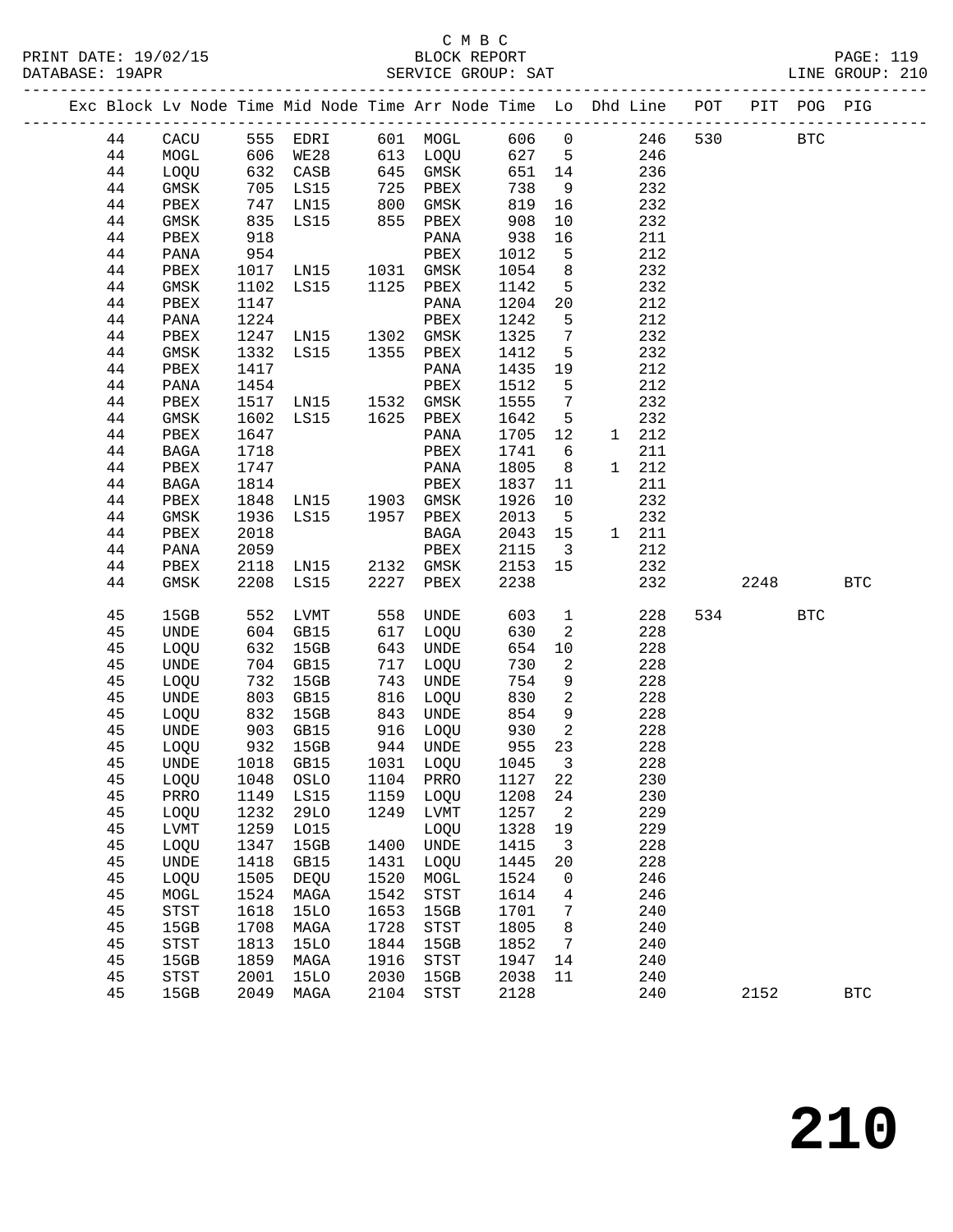### C M B C<br>BLOCK REPORT SERVICE GROUP: SAT

|    |                  |            |                   |      |                      |         |                         | Exc Block Lv Node Time Mid Node Time Arr Node Time Lo Dhd Line POT |     |         | PIT POG PIG |              |  |
|----|------------------|------------|-------------------|------|----------------------|---------|-------------------------|--------------------------------------------------------------------|-----|---------|-------------|--------------|--|
| 46 | PBEX             |            | 547 MTLV 556 UNDE |      |                      |         |                         | 605 21 210                                                         | 535 |         | <b>BTC</b>  |              |  |
| 46 | UNDE             | 626<br>723 | PBEX              |      | 644 BUB2<br>745 UNDE | 710 13  |                         | 210                                                                |     |         |             |              |  |
| 46 | BUB2             |            | PBEX              |      |                      | 805     | 20                      | 210                                                                |     |         |             |              |  |
| 46 | UNDE             | 825        | PBEX              | 844  | BUB2                 | 911     | 10                      | 210                                                                |     |         |             |              |  |
| 46 | BUB2             | 921        | PBEX              | 945  | UNDE                 | 1008    | 17                      | 210                                                                |     |         |             |              |  |
| 46 | <b>UNDE</b>      | 1025       | PBEX              |      | 1044 BUB2            | 1115    | $5^{\circ}$             | 210                                                                |     |         |             |              |  |
| 46 | BUB <sub>2</sub> | 1120       | PBEX              | 1145 | UNDE                 | 1211 13 |                         | 210                                                                |     |         |             |              |  |
| 46 | <b>UNDE</b>      | 1224       | PBEX              | 1244 | BUB2                 | 1317    | $\overline{\mathbf{3}}$ | 210                                                                |     |         |             |              |  |
| 46 | BUB <sub>2</sub> | 1320       | PBEX              | 1345 | UNDE                 | 1411    | 13                      | 210                                                                |     |         |             |              |  |
| 46 | UNDE             | 1424       | PBEX              | 1444 | BUB2                 | 1516    | $\overline{\mathbf{3}}$ | 210                                                                |     |         |             |              |  |
| 46 | BUB2             | 1519       | PBEX              | 1545 | UNDE                 | 1609    | 16                      | 210                                                                |     |         |             |              |  |
| 46 | UNDE             | 1625       | PBEX              | 1644 | BUB2                 | 1716    | $\overline{\mathbf{3}}$ | 210                                                                |     |         |             |              |  |
| 46 | BUB <sub>2</sub> | 1719       | PBEX              | 1745 | UNDE                 | 1809    | 16                      | 210                                                                |     |         |             |              |  |
| 46 | <b>UNDE</b>      | 1825       | PBEX              | 1844 | BUB2                 | 1914    | $6\overline{6}$         | 210                                                                |     |         |             |              |  |
| 46 | BUB <sub>2</sub> | 1920       | PBEX              | 1945 | UNDE                 | 2006    | 21                      | 210                                                                |     |         |             |              |  |
| 46 | <b>UNDE</b>      | 2027       | PBEX              | 2044 | BUB2                 | 2113    | 6                       | 209                                                                |     |         |             |              |  |
| 46 | BUB <sub>2</sub> | 2119       | PBEX              | 2143 | UNDE                 | 2207    | 20                      | 209                                                                |     |         |             |              |  |
| 46 | UNDE             | 2227       | PBEX              | 2244 | BUB2                 | 2314    | 6                       | 209                                                                |     |         |             |              |  |
| 46 | BUB2             | 2320       | PBEX              |      | 2343 UNDE            | 2407    |                         | 209                                                                |     | 2434    |             | $_{\rm BTC}$ |  |
| 47 | CACU             | 625        | EDRI              |      | 631 MOGL             | 636     | $\overline{0}$          | 246                                                                |     | 600 000 | <b>BTC</b>  |              |  |
| 47 | MOGL             | 636        | WE28              |      | 643 LOQU             | 657     | $5^{\circ}$             | 246                                                                |     |         |             |              |  |
| 47 | LOQU             | 702        | DEQU              |      | 712 MOGL             | 716     | $\mathsf{O}$            | 246                                                                |     |         |             |              |  |
| 47 | MOGL             | 716        | MAGA              | 731  | STST                 | 755     | 11                      | 246                                                                |     |         |             |              |  |
| 47 | STST             | 806        | <b>15LO</b>       | 834  | 15GB                 | 839     | 5                       | 240                                                                |     |         |             |              |  |
| 47 | 15GB             | 844        | MAGA              | 904  | STST                 | 931     | $\overline{\mathbf{3}}$ | 240                                                                |     |         |             |              |  |
| 47 | STST             | 934        | 15LO              | 1007 | 15GB                 | 1012    | $6\overline{6}$         | 240                                                                |     |         |             |              |  |
| 47 | 15GB             | 1018       | MAGA              | 1038 | STST                 | 1105    | 17                      | 240                                                                |     |         |             |              |  |
| 47 | STST             | 1122       | 15LO              | 1200 | 15GB                 | 1205    | $\overline{7}$          | 240                                                                |     |         |             |              |  |
| 47 | 15GB             | 1212       | MAGA              | 1233 | STST                 | 1307    | 9                       | 240                                                                |     |         |             |              |  |
| 47 | STST             | 1316       | 15LO              | 1354 | 15GB                 | 1359    | 8                       | 240                                                                |     |         |             |              |  |
| 47 | 15GB             | 1407       | MAGA              | 1428 | STST                 | 1504    | $\overline{4}$          | 240                                                                |     |         |             |              |  |
| 47 | STST             | 1508       | 15LO              | 1543 | 15GB                 | 1551    | $7\phantom{.0}$         | 240                                                                |     |         |             |              |  |
| 47 | 15GB             | 1558       | MAGA              | 1618 | STST                 | 1655    | $7\overline{ }$         | 240                                                                |     |         |             |              |  |
| 47 | STST             | 1702       | EDRI              | 1728 | MOGL                 | 1738    | $\overline{0}$          | 246                                                                |     |         |             |              |  |
| 47 | MOGL             | 1738       | WE28              | 1745 | LOQU                 | 1801    | $\mathbf{3}$            | 246                                                                |     |         |             |              |  |
| 47 | LOQU             | 1804       | DEQU              | 1817 | MOGL                 | 1822    | $\overline{0}$          | 246                                                                |     |         |             |              |  |
| 47 | MOGL             | 1822       | MAGA              | 1838 | <b>STST</b>          | 1909    | $\overline{4}$          | 246                                                                |     |         |             |              |  |

47 STST 1913 15LO 1942 15GB 1950 10 240

47 15GB 2000 MAGA 2016 STST 2044 240 2108 BTC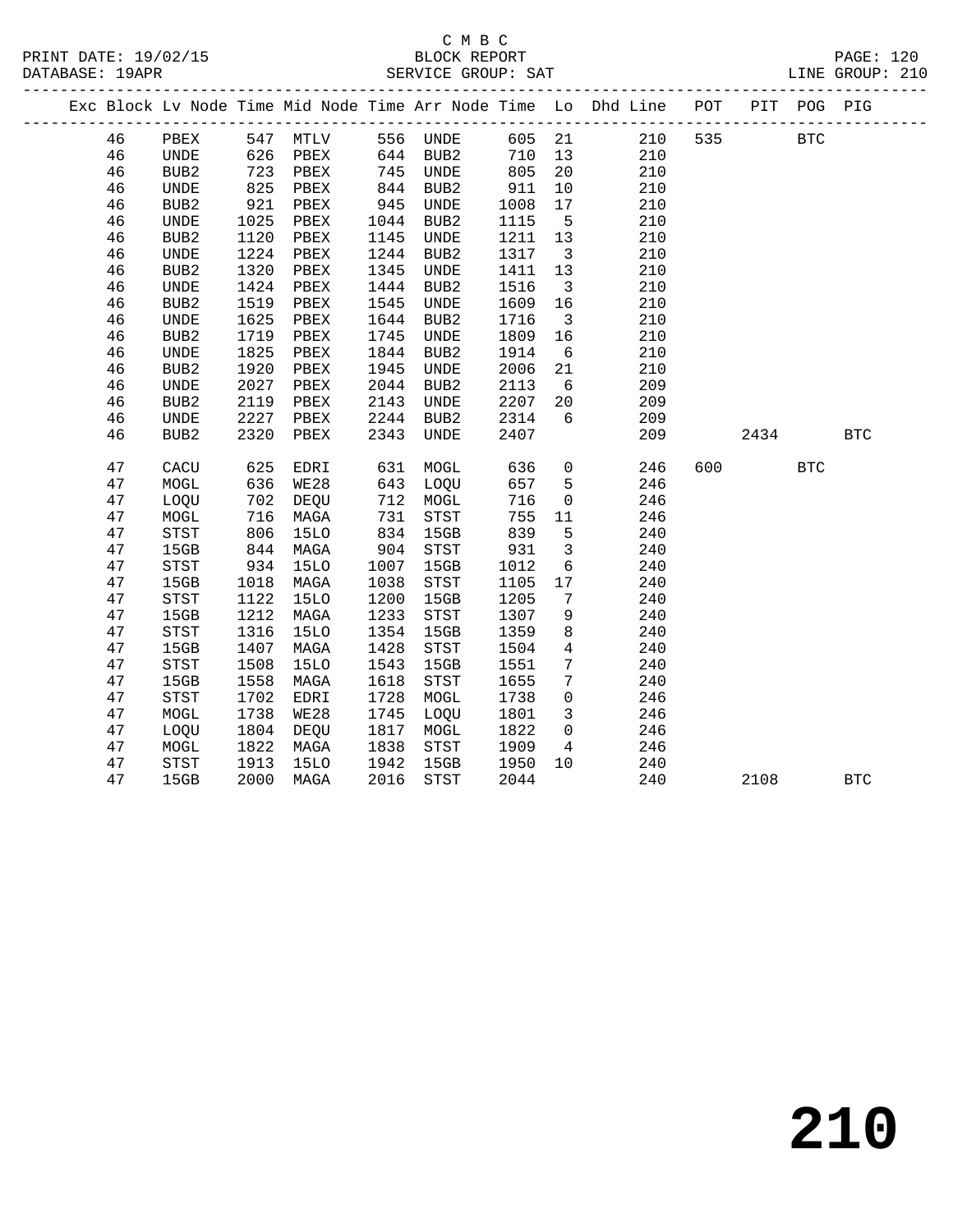|          |                                       |                                                                                              |              |              |                                       |              |                         | Exc Block Lv Node Time Mid Node Time Arr Node Time Lo Dhd Line POT<br>_______________________________ |     |      | PIT POG PIG |            |
|----------|---------------------------------------|----------------------------------------------------------------------------------------------|--------------|--------------|---------------------------------------|--------------|-------------------------|-------------------------------------------------------------------------------------------------------|-----|------|-------------|------------|
| 48       | 15GB                                  |                                                                                              | 602 MAGA     |              | 619 STST                              | 639          | $\overline{9}$          | 240                                                                                                   | 544 |      | <b>BTC</b>  |            |
| 48       | STST                                  | 648                                                                                          | 15LO         |              | 714 15GB                              | 719          | 13                      | 240                                                                                                   |     |      |             |            |
| 48       | 15GB                                  | $\begin{array}{c} \n \stackrel{\frown}{\phantom{}_{0}} \\  819 \\  \hline\n 0\n \end{array}$ | MAGA         | 749          | STST                                  | 809          | 10                      | 240                                                                                                   |     |      |             |            |
| 48       | STST                                  |                                                                                              | 15LO         | 850          | 15GB                                  | 855          | $\overline{4}$          | 240                                                                                                   |     |      |             |            |
| 48       | 15GB                                  | 859                                                                                          | MAGA         | 919          | STST                                  | 946          | 15                      | 240                                                                                                   |     |      |             |            |
| 48       | STST                                  | 1001                                                                                         | <b>15LO</b>  | 1035         | 15GB                                  | 1040         | $\overline{7}$          | 240                                                                                                   |     |      |             |            |
| 48       | 15GB                                  | 1047                                                                                         | MAGA         | 1108         | STST                                  | 1138         | 20                      | 240                                                                                                   |     |      |             |            |
| 48       | STST                                  | 1158                                                                                         | 15LO         | 1236         | 15GB                                  | 1241         | 6                       | 240                                                                                                   |     |      |             |            |
| 48       | 15GB                                  | 1247                                                                                         | MAGA         | 1308         | STST                                  | 1344         | 12                      | 240                                                                                                   |     |      |             |            |
| 48       | STST                                  | 1356                                                                                         | <b>15LO</b>  | 1434         | 15GB                                  | 1439         | 8 <sup>8</sup>          | 240                                                                                                   |     |      |             |            |
| 48       | 15GB                                  | 1447                                                                                         | MAGA         | 1508         | $_{\footnotesize{\textnormal{STST}}}$ | 1545         | 13                      | 240                                                                                                   |     |      |             |            |
| 48<br>48 | STST<br>15GB                          | 1558<br>1648                                                                                 | 15LO<br>MAGA | 1633<br>1708 | 15GB<br>STST                          | 1641<br>1745 | $\overline{7}$<br>15    | 240<br>240                                                                                            |     |      |             |            |
| 48       | STST                                  | 1800                                                                                         | EDRI         | 1826         | MOGL                                  | 1836         | $\overline{0}$          | 246                                                                                                   |     |      |             |            |
| 48       | MOGL                                  | 1836                                                                                         | WE28         | 1843         | LOQU                                  | 1859         | $4\overline{ }$         | 246                                                                                                   |     |      |             |            |
| 48       | LOQU                                  | 1903                                                                                         | DEQU         | 1916         | MOGL                                  | 1921         | $\overline{0}$          | 246                                                                                                   |     |      |             |            |
| 48       | MOGL                                  | 1921                                                                                         | MAGA         | 1936         | STST                                  | 2002         | 11                      | 246                                                                                                   |     |      |             |            |
| 48       | STST                                  | 2013                                                                                         | <b>15LO</b>  | 2042         | 15GB                                  | 2050         | 13                      | 240                                                                                                   |     |      |             |            |
| 48       | 15GB                                  | 2103                                                                                         | MAGA         | 2118         | $_{\footnotesize{\textnormal{STST}}}$ | 2142         | $\overline{4}$          | 240                                                                                                   |     |      |             |            |
| 48       | STST                                  | 2146                                                                                         | 15LO         | 2215         | 15GB                                  | 2221         | 17                      | 240                                                                                                   |     |      |             |            |
| 48       | 15GB                                  | 2238                                                                                         | MAGA         | 2253         | STST                                  | 2317         |                         | 240                                                                                                   |     | 2341 |             | <b>BTC</b> |
| 49       | 15GB                                  | 622                                                                                          | MAGA         | 639          | STST                                  | 659          | 9                       | 240                                                                                                   | 604 |      | <b>BTC</b>  |            |
| 49       | $_{\footnotesize{\textnormal{STST}}}$ | 708                                                                                          | <b>15LO</b>  | 734          | 15GB                                  | 739          | 8                       | 240                                                                                                   |     |      |             |            |
| 49       | 15GB                                  | 747                                                                                          | MAGA         | 804          | STST                                  | 824          | 10                      | 240                                                                                                   |     |      |             |            |
| 49       | STST                                  | 834                                                                                          | 15LO         | 906          | 15GB                                  | 911          | $\overline{\mathbf{3}}$ | 240                                                                                                   |     |      |             |            |
| 49       | 15GB                                  | 914                                                                                          | MAGA         | 934          | STST                                  | 1001         | 13                      | 240                                                                                                   |     |      |             |            |
| 49       | STST                                  | 1014                                                                                         | 15LO         | 1051         | 15GB                                  | 1056         | 16                      | 240                                                                                                   |     |      |             |            |
| 49       | 15GB                                  | 1112                                                                                         | MAGA         | 1133         | STST                                  | 1206         | 16                      | 240                                                                                                   |     |      |             |            |
| 49       | $_{\footnotesize{\textnormal{STST}}}$ | 1222<br>1307                                                                                 | <b>15LO</b>  | 1300<br>1328 | 15GB                                  | 1305         | 2                       | 240                                                                                                   |     |      |             |            |
| 49<br>49 | 15GB<br><b>STST</b>                   | 1406                                                                                         | MAGA<br>15LO | 1444         | STST<br>15GB                          | 1404<br>1449 | 2<br>8                  | 240<br>240                                                                                            |     |      |             |            |
| 49       | 15GB                                  | 1457                                                                                         | MAGA         | 1518         | STST                                  | 1555         | 6                       | 240                                                                                                   |     |      |             |            |
| 49       | STST                                  | 1601                                                                                         | EDRI         | 1628         | MOGL                                  | 1638         | $\overline{0}$          | 246                                                                                                   |     |      |             |            |
| 49       | MOGL                                  | 1638                                                                                         | WE28         | 1645         | LOQU                                  | 1702         | $\mathbf{3}$            | 246                                                                                                   |     |      |             |            |
| 49       | LOQU                                  | 1705                                                                                         | DEQU         | 1718         | MOGL                                  | 1722         | $\Omega$                | 246                                                                                                   |     |      |             |            |
| 49       | MOGL                                  | 1722                                                                                         | MAGA         | 1738         | STST                                  | 1810         |                         | 246                                                                                                   |     | 1834 |             | <b>BTC</b> |
| 50       | BAGA                                  | 625                                                                                          |              |              | PBEX                                  | 645          | $\overline{2}$          | 211                                                                                                   |     | 554  | <b>BTC</b>  |            |
| 50       | PBEX                                  | 647                                                                                          | MTLV         | 656          | UNDE                                  | 705          | 21                      | 210                                                                                                   |     |      |             |            |
| 50       | UNDE                                  | 726                                                                                          | PBEX         | 744          | BUB <sub>2</sub>                      | 810          | 12                      | 210                                                                                                   |     |      |             |            |
| 50       | BUB <sub>2</sub>                      | 822                                                                                          | PBEX         | 845          | UNDE                                  | 906          | 19                      | 210                                                                                                   |     |      |             |            |
| 50       | UNDE                                  | 925                                                                                          | PBEX         | 944          | BUB <sub>2</sub>                      | 1013         | 9                       | 210                                                                                                   |     |      |             |            |
| 50       | BUB <sub>2</sub>                      | 1022                                                                                         | PBEX         | 1046         | <b>UNDE</b>                           | 1109         | 16                      | 210                                                                                                   |     |      |             |            |
| 50       | UNDE                                  | 1125                                                                                         | PBEX         | 1144         | BUB <sub>2</sub>                      | 1215         | 5                       | 210<br>210                                                                                            |     |      |             |            |
| 50<br>50 | BUB <sub>2</sub><br>UNDE              | 1220<br>1324                                                                                 | PBEX<br>PBEX | 1245<br>1344 | <b>UNDE</b><br>BUB <sub>2</sub>       | 1311<br>1417 | 13<br>2                 | 210                                                                                                   |     |      |             |            |
| 50       | BUB <sub>2</sub>                      | 1419                                                                                         | PBEX         | 1445         | <b>UNDE</b>                           | 1509         | 15                      | 210                                                                                                   |     |      |             |            |
| 50       | UNDE                                  | 1524                                                                                         | ${\tt PBEX}$ | 1544         | BUB <sub>2</sub>                      | 1616         | 3                       | 210                                                                                                   |     |      |             |            |
| 50       | BUB <sub>2</sub>                      | 1619                                                                                         | ${\tt PBEX}$ | 1645         | <b>UNDE</b>                           | 1709         | 16                      | 210                                                                                                   |     |      |             |            |
| 50       | UNDE                                  | 1725                                                                                         | ${\tt PBEX}$ | 1744         | BUB <sub>2</sub>                      | 1816         | 3                       | 210                                                                                                   |     |      |             |            |
| 50       | BUB <sub>2</sub>                      | 1819                                                                                         | PBEX         | 1845         | UNDE                                  | 1909         | 17                      | 210                                                                                                   |     |      |             |            |
| 50       | UNDE                                  | 1926                                                                                         | ${\tt PBEX}$ | 1944         | BUB <sub>2</sub>                      | 2013         | 6                       | 209                                                                                                   |     |      |             |            |
| 50       | BUB <sub>2</sub>                      | 2019                                                                                         | PBEX         | 2043         | <b>UNDE</b>                           | 2107         | 20                      | 209                                                                                                   |     |      |             |            |
| 50       | $\ensuremath{\mathsf{UNDE}}$          | 2127                                                                                         | PBEX         | 2144         | BUB2                                  | 2214         | 5                       | 209                                                                                                   |     |      |             |            |
| 50       | BUB <sub>2</sub>                      | 2219                                                                                         | ${\tt PBEX}$ | 2243         | UNDE                                  | 2307         | 20                      | 209                                                                                                   |     |      |             |            |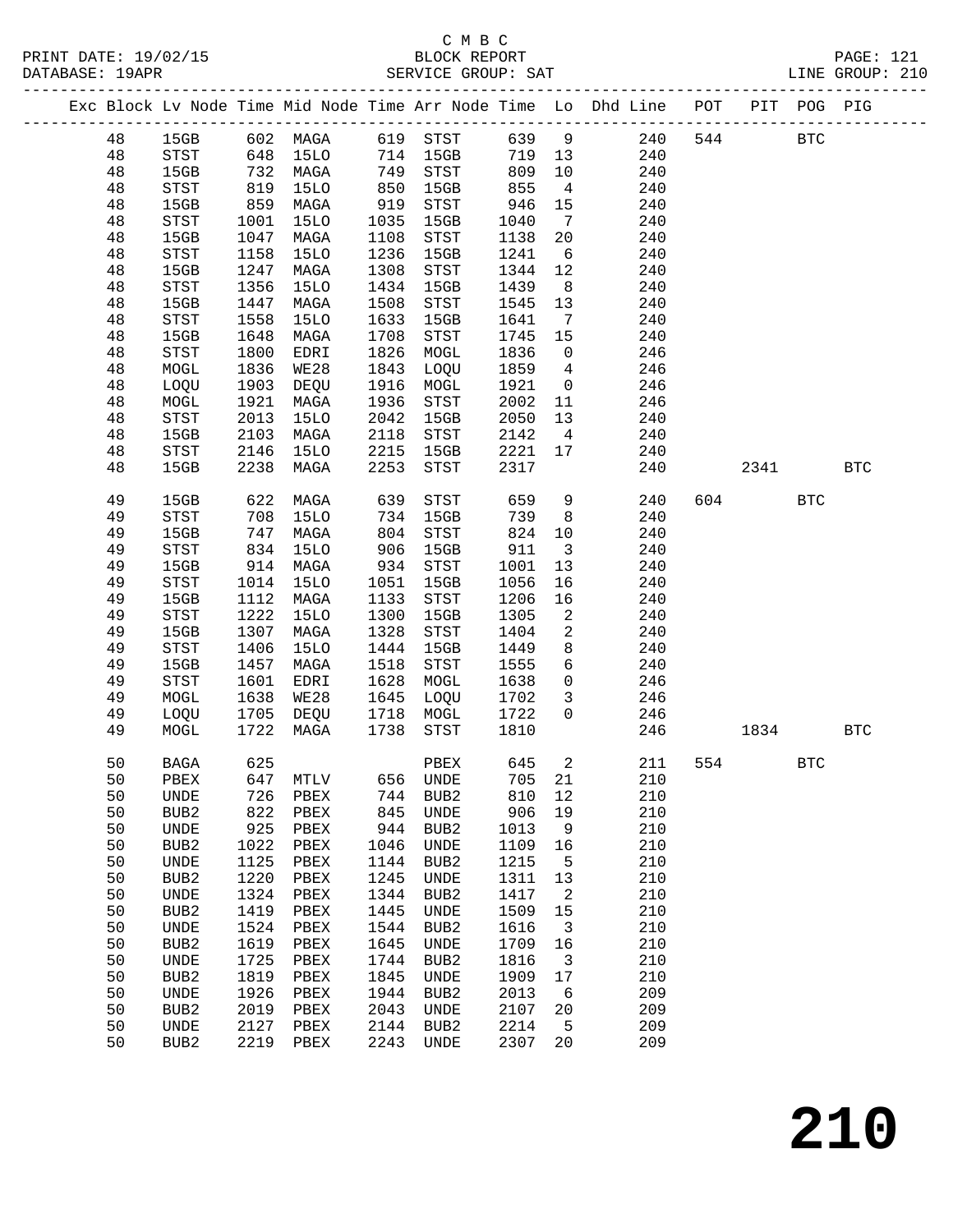## C M B C<br>BLOCK REPORT

| PRINT DATE: 19/02/15<br>DATABASE: 19APR | BLOCK REPORT<br>SERVICE GROUP: SAT                                             |  | PAGE: 122<br>LINE GROUP: 210 |  |
|-----------------------------------------|--------------------------------------------------------------------------------|--|------------------------------|--|
|                                         | Exc Block Ly Node Time Mid Node Time Arr Node Time Lo Dhd Line POT PIT POG PIG |  |                              |  |

| 2344 BUB2<br>2412<br>209<br>2432<br>50<br>2327<br>PBEX<br><b>BTC</b><br><b>UNDE</b><br>51<br>629<br>653<br>5<br>230<br>555<br>LOQU<br>617<br>OSLO<br>PRRO<br><b>BTC</b><br>658<br>3<br>230<br>51<br>PRRO<br>LS15<br>707<br>LOQU<br>714<br>717<br>730<br>754<br>$\overline{4}$<br>230<br>51<br>OSLO<br>PRRO<br>LOQU<br>758<br>230<br>51<br>LS15<br>807<br>814<br>3<br>PRRO<br>LOQU<br>$\mathbf{3}$<br>230<br>51<br>817<br>831<br>855<br>LOQU<br>OSLO<br>PRRO<br>51<br>858<br>LS15<br>907<br>914<br>230<br>PRRO<br>LOQU<br>4<br>51<br>918<br>932<br>956<br>27<br>230<br>LOQU<br>OSLO<br>PRRO<br>1023<br>1032<br>230<br>51<br>PRRO<br>LS15<br>LOQU<br>1040<br>7<br>1047<br>1100<br>228<br>51<br>LOQU<br>15GB<br>UNDE<br>1112<br>6<br>228<br>51<br><b>UNDE</b><br>1118<br>GB15<br>1131<br>LOQU<br>1145<br>17<br>229<br>51<br>LOQU<br>1202<br><b>29LO</b><br>1219<br>LVMT<br>1227<br>2<br>229<br>51<br>1229<br>1258<br>LVMT<br>L015<br>LOQU<br>19<br>228<br>51<br>1317<br>15GB<br>1330<br><b>UNDE</b><br>1345<br>LOQU<br>3<br>51<br>1348<br>GB15<br>1401<br>1415<br>228<br>UNDE<br>LOQU<br>17<br>51<br>1432<br><b>29LO</b><br>1449<br>1458<br>229<br>LOQU<br>LVMT<br>$\mathbf 1$<br>229<br>51<br>1459<br>L015<br>1529<br>18<br>LVMT<br>LOQU<br>51<br>15GB<br>1600<br>1616<br>2<br>228<br>LOQU<br>1547<br>UNDE<br>51<br>1618<br>1631<br>228<br><b>UNDE</b><br>GB15<br>LOQU<br>1645<br>7<br>2<br>51<br>1652<br>1708<br>1717<br>229<br>LOQU<br><b>29LO</b><br>LVMT<br>1719<br>6<br>229<br>51<br>${\rm LVMT}$<br>L015<br>LOQU<br>1746<br>1752<br>$\overline{a}$<br>229<br>51<br>LOQU<br><b>29LO</b><br>1808<br>LVMT<br>1817<br>1819<br>229<br>51<br>${\rm LVMT}$<br>L015<br>1842<br>10<br>LOQU<br>$\overline{a}$<br>51<br>1852<br><b>29LO</b><br>1916<br>229<br>LOQU<br>1907<br>LVMT<br>1918<br>229<br>51<br>L015<br>1940<br>14<br>LVMT<br>LOQU<br>$\overline{a}$<br>51<br>1954<br><b>29LO</b><br>2016<br>229<br>LOQU<br>2009<br>LVMT<br>51<br>2018<br>L015<br>2040<br>24<br>229<br>LVMT<br>LOQU<br>51<br>2104<br><b>29LO</b><br>2119<br>2126<br>229<br>LOQU<br>LVMT<br>11<br>2159<br>5<br>229<br>51<br>2137<br>L015<br>LOQU<br>LVMT<br>2226<br>229<br>51<br>LOQU<br>2204<br>29LO<br>2219<br><b>LVMT</b><br>12<br>229<br>51<br>2238<br>L015<br>LOQU<br>2259<br>5<br><b>LVMT</b><br>51<br>2304<br><b>29LO</b><br>2319<br>LVMT<br>2326<br>12<br>229<br>LOQU<br>229<br>51<br>2338<br>L015<br>LOQU<br>2359<br>LVMT<br>3<br>2402<br>2427<br>3<br>236<br>51<br>LOQU<br>CASB<br>2418<br>GMSK<br>51<br>2437<br>236<br>GMSK<br>2430<br>CASB<br>LOQU<br>2455<br>2515<br><b>BTC</b> |  |  | Exc Block Lv Node Time Mid Node Time Arr Node Time Lo |  |  | Dhd Line | POT | PIT | POG | PIG |  |
|-----------------------------------------------------------------------------------------------------------------------------------------------------------------------------------------------------------------------------------------------------------------------------------------------------------------------------------------------------------------------------------------------------------------------------------------------------------------------------------------------------------------------------------------------------------------------------------------------------------------------------------------------------------------------------------------------------------------------------------------------------------------------------------------------------------------------------------------------------------------------------------------------------------------------------------------------------------------------------------------------------------------------------------------------------------------------------------------------------------------------------------------------------------------------------------------------------------------------------------------------------------------------------------------------------------------------------------------------------------------------------------------------------------------------------------------------------------------------------------------------------------------------------------------------------------------------------------------------------------------------------------------------------------------------------------------------------------------------------------------------------------------------------------------------------------------------------------------------------------------------------------------------------------------------------------------------------------------------------------------------------------------------------------------------------------------------------------------------------------------------------------------------------------------------------------------------------------------------------------------------------------------------------------------------------------------------------------------------------------------------------------------------------------------------------------------------------------------------------------------------------------------------------------------------------------------|--|--|-------------------------------------------------------|--|--|----------|-----|-----|-----|-----|--|
|                                                                                                                                                                                                                                                                                                                                                                                                                                                                                                                                                                                                                                                                                                                                                                                                                                                                                                                                                                                                                                                                                                                                                                                                                                                                                                                                                                                                                                                                                                                                                                                                                                                                                                                                                                                                                                                                                                                                                                                                                                                                                                                                                                                                                                                                                                                                                                                                                                                                                                                                                                 |  |  |                                                       |  |  |          |     |     |     |     |  |
|                                                                                                                                                                                                                                                                                                                                                                                                                                                                                                                                                                                                                                                                                                                                                                                                                                                                                                                                                                                                                                                                                                                                                                                                                                                                                                                                                                                                                                                                                                                                                                                                                                                                                                                                                                                                                                                                                                                                                                                                                                                                                                                                                                                                                                                                                                                                                                                                                                                                                                                                                                 |  |  |                                                       |  |  |          |     |     |     |     |  |
|                                                                                                                                                                                                                                                                                                                                                                                                                                                                                                                                                                                                                                                                                                                                                                                                                                                                                                                                                                                                                                                                                                                                                                                                                                                                                                                                                                                                                                                                                                                                                                                                                                                                                                                                                                                                                                                                                                                                                                                                                                                                                                                                                                                                                                                                                                                                                                                                                                                                                                                                                                 |  |  |                                                       |  |  |          |     |     |     |     |  |
|                                                                                                                                                                                                                                                                                                                                                                                                                                                                                                                                                                                                                                                                                                                                                                                                                                                                                                                                                                                                                                                                                                                                                                                                                                                                                                                                                                                                                                                                                                                                                                                                                                                                                                                                                                                                                                                                                                                                                                                                                                                                                                                                                                                                                                                                                                                                                                                                                                                                                                                                                                 |  |  |                                                       |  |  |          |     |     |     |     |  |
|                                                                                                                                                                                                                                                                                                                                                                                                                                                                                                                                                                                                                                                                                                                                                                                                                                                                                                                                                                                                                                                                                                                                                                                                                                                                                                                                                                                                                                                                                                                                                                                                                                                                                                                                                                                                                                                                                                                                                                                                                                                                                                                                                                                                                                                                                                                                                                                                                                                                                                                                                                 |  |  |                                                       |  |  |          |     |     |     |     |  |
|                                                                                                                                                                                                                                                                                                                                                                                                                                                                                                                                                                                                                                                                                                                                                                                                                                                                                                                                                                                                                                                                                                                                                                                                                                                                                                                                                                                                                                                                                                                                                                                                                                                                                                                                                                                                                                                                                                                                                                                                                                                                                                                                                                                                                                                                                                                                                                                                                                                                                                                                                                 |  |  |                                                       |  |  |          |     |     |     |     |  |
|                                                                                                                                                                                                                                                                                                                                                                                                                                                                                                                                                                                                                                                                                                                                                                                                                                                                                                                                                                                                                                                                                                                                                                                                                                                                                                                                                                                                                                                                                                                                                                                                                                                                                                                                                                                                                                                                                                                                                                                                                                                                                                                                                                                                                                                                                                                                                                                                                                                                                                                                                                 |  |  |                                                       |  |  |          |     |     |     |     |  |
|                                                                                                                                                                                                                                                                                                                                                                                                                                                                                                                                                                                                                                                                                                                                                                                                                                                                                                                                                                                                                                                                                                                                                                                                                                                                                                                                                                                                                                                                                                                                                                                                                                                                                                                                                                                                                                                                                                                                                                                                                                                                                                                                                                                                                                                                                                                                                                                                                                                                                                                                                                 |  |  |                                                       |  |  |          |     |     |     |     |  |
|                                                                                                                                                                                                                                                                                                                                                                                                                                                                                                                                                                                                                                                                                                                                                                                                                                                                                                                                                                                                                                                                                                                                                                                                                                                                                                                                                                                                                                                                                                                                                                                                                                                                                                                                                                                                                                                                                                                                                                                                                                                                                                                                                                                                                                                                                                                                                                                                                                                                                                                                                                 |  |  |                                                       |  |  |          |     |     |     |     |  |
|                                                                                                                                                                                                                                                                                                                                                                                                                                                                                                                                                                                                                                                                                                                                                                                                                                                                                                                                                                                                                                                                                                                                                                                                                                                                                                                                                                                                                                                                                                                                                                                                                                                                                                                                                                                                                                                                                                                                                                                                                                                                                                                                                                                                                                                                                                                                                                                                                                                                                                                                                                 |  |  |                                                       |  |  |          |     |     |     |     |  |
|                                                                                                                                                                                                                                                                                                                                                                                                                                                                                                                                                                                                                                                                                                                                                                                                                                                                                                                                                                                                                                                                                                                                                                                                                                                                                                                                                                                                                                                                                                                                                                                                                                                                                                                                                                                                                                                                                                                                                                                                                                                                                                                                                                                                                                                                                                                                                                                                                                                                                                                                                                 |  |  |                                                       |  |  |          |     |     |     |     |  |
|                                                                                                                                                                                                                                                                                                                                                                                                                                                                                                                                                                                                                                                                                                                                                                                                                                                                                                                                                                                                                                                                                                                                                                                                                                                                                                                                                                                                                                                                                                                                                                                                                                                                                                                                                                                                                                                                                                                                                                                                                                                                                                                                                                                                                                                                                                                                                                                                                                                                                                                                                                 |  |  |                                                       |  |  |          |     |     |     |     |  |
|                                                                                                                                                                                                                                                                                                                                                                                                                                                                                                                                                                                                                                                                                                                                                                                                                                                                                                                                                                                                                                                                                                                                                                                                                                                                                                                                                                                                                                                                                                                                                                                                                                                                                                                                                                                                                                                                                                                                                                                                                                                                                                                                                                                                                                                                                                                                                                                                                                                                                                                                                                 |  |  |                                                       |  |  |          |     |     |     |     |  |
|                                                                                                                                                                                                                                                                                                                                                                                                                                                                                                                                                                                                                                                                                                                                                                                                                                                                                                                                                                                                                                                                                                                                                                                                                                                                                                                                                                                                                                                                                                                                                                                                                                                                                                                                                                                                                                                                                                                                                                                                                                                                                                                                                                                                                                                                                                                                                                                                                                                                                                                                                                 |  |  |                                                       |  |  |          |     |     |     |     |  |
|                                                                                                                                                                                                                                                                                                                                                                                                                                                                                                                                                                                                                                                                                                                                                                                                                                                                                                                                                                                                                                                                                                                                                                                                                                                                                                                                                                                                                                                                                                                                                                                                                                                                                                                                                                                                                                                                                                                                                                                                                                                                                                                                                                                                                                                                                                                                                                                                                                                                                                                                                                 |  |  |                                                       |  |  |          |     |     |     |     |  |
|                                                                                                                                                                                                                                                                                                                                                                                                                                                                                                                                                                                                                                                                                                                                                                                                                                                                                                                                                                                                                                                                                                                                                                                                                                                                                                                                                                                                                                                                                                                                                                                                                                                                                                                                                                                                                                                                                                                                                                                                                                                                                                                                                                                                                                                                                                                                                                                                                                                                                                                                                                 |  |  |                                                       |  |  |          |     |     |     |     |  |
|                                                                                                                                                                                                                                                                                                                                                                                                                                                                                                                                                                                                                                                                                                                                                                                                                                                                                                                                                                                                                                                                                                                                                                                                                                                                                                                                                                                                                                                                                                                                                                                                                                                                                                                                                                                                                                                                                                                                                                                                                                                                                                                                                                                                                                                                                                                                                                                                                                                                                                                                                                 |  |  |                                                       |  |  |          |     |     |     |     |  |
|                                                                                                                                                                                                                                                                                                                                                                                                                                                                                                                                                                                                                                                                                                                                                                                                                                                                                                                                                                                                                                                                                                                                                                                                                                                                                                                                                                                                                                                                                                                                                                                                                                                                                                                                                                                                                                                                                                                                                                                                                                                                                                                                                                                                                                                                                                                                                                                                                                                                                                                                                                 |  |  |                                                       |  |  |          |     |     |     |     |  |
|                                                                                                                                                                                                                                                                                                                                                                                                                                                                                                                                                                                                                                                                                                                                                                                                                                                                                                                                                                                                                                                                                                                                                                                                                                                                                                                                                                                                                                                                                                                                                                                                                                                                                                                                                                                                                                                                                                                                                                                                                                                                                                                                                                                                                                                                                                                                                                                                                                                                                                                                                                 |  |  |                                                       |  |  |          |     |     |     |     |  |
|                                                                                                                                                                                                                                                                                                                                                                                                                                                                                                                                                                                                                                                                                                                                                                                                                                                                                                                                                                                                                                                                                                                                                                                                                                                                                                                                                                                                                                                                                                                                                                                                                                                                                                                                                                                                                                                                                                                                                                                                                                                                                                                                                                                                                                                                                                                                                                                                                                                                                                                                                                 |  |  |                                                       |  |  |          |     |     |     |     |  |
|                                                                                                                                                                                                                                                                                                                                                                                                                                                                                                                                                                                                                                                                                                                                                                                                                                                                                                                                                                                                                                                                                                                                                                                                                                                                                                                                                                                                                                                                                                                                                                                                                                                                                                                                                                                                                                                                                                                                                                                                                                                                                                                                                                                                                                                                                                                                                                                                                                                                                                                                                                 |  |  |                                                       |  |  |          |     |     |     |     |  |
|                                                                                                                                                                                                                                                                                                                                                                                                                                                                                                                                                                                                                                                                                                                                                                                                                                                                                                                                                                                                                                                                                                                                                                                                                                                                                                                                                                                                                                                                                                                                                                                                                                                                                                                                                                                                                                                                                                                                                                                                                                                                                                                                                                                                                                                                                                                                                                                                                                                                                                                                                                 |  |  |                                                       |  |  |          |     |     |     |     |  |
|                                                                                                                                                                                                                                                                                                                                                                                                                                                                                                                                                                                                                                                                                                                                                                                                                                                                                                                                                                                                                                                                                                                                                                                                                                                                                                                                                                                                                                                                                                                                                                                                                                                                                                                                                                                                                                                                                                                                                                                                                                                                                                                                                                                                                                                                                                                                                                                                                                                                                                                                                                 |  |  |                                                       |  |  |          |     |     |     |     |  |
|                                                                                                                                                                                                                                                                                                                                                                                                                                                                                                                                                                                                                                                                                                                                                                                                                                                                                                                                                                                                                                                                                                                                                                                                                                                                                                                                                                                                                                                                                                                                                                                                                                                                                                                                                                                                                                                                                                                                                                                                                                                                                                                                                                                                                                                                                                                                                                                                                                                                                                                                                                 |  |  |                                                       |  |  |          |     |     |     |     |  |
|                                                                                                                                                                                                                                                                                                                                                                                                                                                                                                                                                                                                                                                                                                                                                                                                                                                                                                                                                                                                                                                                                                                                                                                                                                                                                                                                                                                                                                                                                                                                                                                                                                                                                                                                                                                                                                                                                                                                                                                                                                                                                                                                                                                                                                                                                                                                                                                                                                                                                                                                                                 |  |  |                                                       |  |  |          |     |     |     |     |  |
|                                                                                                                                                                                                                                                                                                                                                                                                                                                                                                                                                                                                                                                                                                                                                                                                                                                                                                                                                                                                                                                                                                                                                                                                                                                                                                                                                                                                                                                                                                                                                                                                                                                                                                                                                                                                                                                                                                                                                                                                                                                                                                                                                                                                                                                                                                                                                                                                                                                                                                                                                                 |  |  |                                                       |  |  |          |     |     |     |     |  |
|                                                                                                                                                                                                                                                                                                                                                                                                                                                                                                                                                                                                                                                                                                                                                                                                                                                                                                                                                                                                                                                                                                                                                                                                                                                                                                                                                                                                                                                                                                                                                                                                                                                                                                                                                                                                                                                                                                                                                                                                                                                                                                                                                                                                                                                                                                                                                                                                                                                                                                                                                                 |  |  |                                                       |  |  |          |     |     |     |     |  |
|                                                                                                                                                                                                                                                                                                                                                                                                                                                                                                                                                                                                                                                                                                                                                                                                                                                                                                                                                                                                                                                                                                                                                                                                                                                                                                                                                                                                                                                                                                                                                                                                                                                                                                                                                                                                                                                                                                                                                                                                                                                                                                                                                                                                                                                                                                                                                                                                                                                                                                                                                                 |  |  |                                                       |  |  |          |     |     |     |     |  |
|                                                                                                                                                                                                                                                                                                                                                                                                                                                                                                                                                                                                                                                                                                                                                                                                                                                                                                                                                                                                                                                                                                                                                                                                                                                                                                                                                                                                                                                                                                                                                                                                                                                                                                                                                                                                                                                                                                                                                                                                                                                                                                                                                                                                                                                                                                                                                                                                                                                                                                                                                                 |  |  |                                                       |  |  |          |     |     |     |     |  |
|                                                                                                                                                                                                                                                                                                                                                                                                                                                                                                                                                                                                                                                                                                                                                                                                                                                                                                                                                                                                                                                                                                                                                                                                                                                                                                                                                                                                                                                                                                                                                                                                                                                                                                                                                                                                                                                                                                                                                                                                                                                                                                                                                                                                                                                                                                                                                                                                                                                                                                                                                                 |  |  |                                                       |  |  |          |     |     |     |     |  |
|                                                                                                                                                                                                                                                                                                                                                                                                                                                                                                                                                                                                                                                                                                                                                                                                                                                                                                                                                                                                                                                                                                                                                                                                                                                                                                                                                                                                                                                                                                                                                                                                                                                                                                                                                                                                                                                                                                                                                                                                                                                                                                                                                                                                                                                                                                                                                                                                                                                                                                                                                                 |  |  |                                                       |  |  |          |     |     |     |     |  |
|                                                                                                                                                                                                                                                                                                                                                                                                                                                                                                                                                                                                                                                                                                                                                                                                                                                                                                                                                                                                                                                                                                                                                                                                                                                                                                                                                                                                                                                                                                                                                                                                                                                                                                                                                                                                                                                                                                                                                                                                                                                                                                                                                                                                                                                                                                                                                                                                                                                                                                                                                                 |  |  |                                                       |  |  |          |     |     |     |     |  |
|                                                                                                                                                                                                                                                                                                                                                                                                                                                                                                                                                                                                                                                                                                                                                                                                                                                                                                                                                                                                                                                                                                                                                                                                                                                                                                                                                                                                                                                                                                                                                                                                                                                                                                                                                                                                                                                                                                                                                                                                                                                                                                                                                                                                                                                                                                                                                                                                                                                                                                                                                                 |  |  |                                                       |  |  |          |     |     |     |     |  |
|                                                                                                                                                                                                                                                                                                                                                                                                                                                                                                                                                                                                                                                                                                                                                                                                                                                                                                                                                                                                                                                                                                                                                                                                                                                                                                                                                                                                                                                                                                                                                                                                                                                                                                                                                                                                                                                                                                                                                                                                                                                                                                                                                                                                                                                                                                                                                                                                                                                                                                                                                                 |  |  |                                                       |  |  |          |     |     |     |     |  |
|                                                                                                                                                                                                                                                                                                                                                                                                                                                                                                                                                                                                                                                                                                                                                                                                                                                                                                                                                                                                                                                                                                                                                                                                                                                                                                                                                                                                                                                                                                                                                                                                                                                                                                                                                                                                                                                                                                                                                                                                                                                                                                                                                                                                                                                                                                                                                                                                                                                                                                                                                                 |  |  |                                                       |  |  |          |     |     |     |     |  |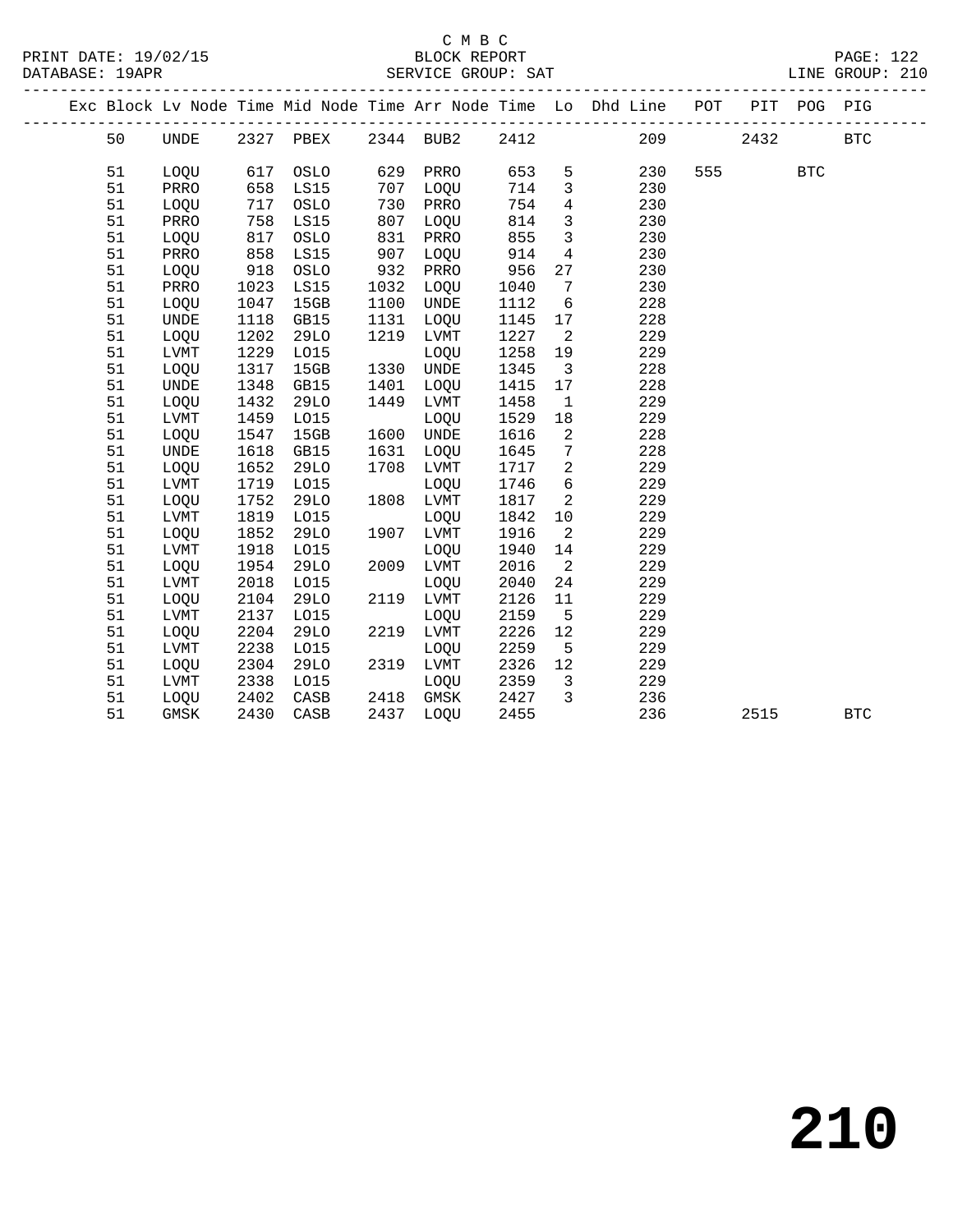|    |                                       |                                                                                                       |             |      |             |      |                         | Exc Block Lv Node Time Mid Node Time Arr Node Time Lo Dhd Line POT |      |      | PIT POG PIG |            |  |
|----|---------------------------------------|-------------------------------------------------------------------------------------------------------|-------------|------|-------------|------|-------------------------|--------------------------------------------------------------------|------|------|-------------|------------|--|
| 52 | LN15                                  |                                                                                                       | 622 OSLO    |      | 628 PRRO    | 640  | $\overline{\mathbf{2}}$ | 230                                                                | 557  |      | <b>BTC</b>  |            |  |
| 52 | PRRO                                  |                                                                                                       | 642 LS15    |      | 650 LOQU    | 657  | $5^{\circ}$             | 230                                                                |      |      |             |            |  |
| 52 | LOQU                                  | 702                                                                                                   | 29LO        |      | 713 LVMT    | 719  | 16                      | 229                                                                |      |      |             |            |  |
| 52 | <b>LVMT</b>                           | 735<br>$\begin{array}{c} \n \stackrel{\frown}{\phantom{}_{0}}\\ \n 802 \\  \hline\n 25\n \end{array}$ | LO15        |      | LOQU        | 756  | 6                       | 229                                                                |      |      |             |            |  |
| 52 | LOQU                                  |                                                                                                       | 29LO        |      | 813 LVMT    | 821  | 14                      | 229                                                                |      |      |             |            |  |
| 52 | LVMT                                  | 835                                                                                                   | L015        |      | LOQU        | 857  | $5\overline{5}$         | 229                                                                |      |      |             |            |  |
| 52 | LOQU                                  | 902                                                                                                   | 15GB        |      | 914 UNDE    | 925  | 23                      | 228                                                                |      |      |             |            |  |
| 52 | UNDE                                  | 948                                                                                                   | GB15        |      | 1001 LOQU   | 1015 | $\overline{\mathbf{3}}$ | 228                                                                |      |      |             |            |  |
| 52 | LOQU                                  | 1018                                                                                                  | OSLO        | 1034 | PRRO        | 1057 | 24                      | 230                                                                |      |      |             |            |  |
| 52 | PRRO                                  | 1121                                                                                                  | LS15        | 1131 | LOQU        | 1140 | $7\overline{ }$         | 230                                                                |      |      |             |            |  |
| 52 | LOQU                                  | 1147                                                                                                  | CASB        | 1207 | GMSK        | 1216 | 11                      | 236                                                                |      |      |             |            |  |
| 52 | <b>GMSK</b>                           | 1227                                                                                                  | CASB        | 1234 | LOQU        | 1257 | $5^{\circ}$             | 236                                                                |      |      |             |            |  |
| 52 | LOQU                                  | 1302                                                                                                  | CASB        | 1322 | GMSK        | 1331 | 11                      | 236                                                                |      |      |             |            |  |
| 52 | $\rm{GMSK}$                           | 1342                                                                                                  | CASB        | 1349 | LOQU        | 1413 | 4                       | 236                                                                |      |      |             |            |  |
| 52 | LOQU                                  | 1417                                                                                                  | LN15        | 1427 | PRRO        | 1445 | $\overline{4}$          | 230                                                                |      |      |             |            |  |
| 52 | PRRO                                  | 1449                                                                                                  | LS15        | 1459 | <b>LOOU</b> | 1510 | $7\phantom{.0}$         | 230                                                                |      |      |             |            |  |
| 52 | LOQU                                  | 1517                                                                                                  | CASB        | 1537 | GMSK        | 1546 | $\overline{9}$          | 236                                                                |      |      |             |            |  |
| 52 | <b>GMSK</b>                           | 1555                                                                                                  | CASB        | 1602 | LOQU        | 1626 | 6                       | 236                                                                |      |      |             |            |  |
| 52 | LOQU                                  | 1632                                                                                                  | CASB        | 1649 | GMSK        | 1658 | 12                      | 236                                                                |      |      |             |            |  |
| 52 | GMSK                                  | 1710                                                                                                  | CASB        | 1717 | LOQU        | 1740 | $7\phantom{.0}\,$       | 236                                                                |      |      |             |            |  |
| 52 | LOQU                                  | 1747                                                                                                  | LN15        | 1755 | PRRO        | 1814 | $\mathbf{1}$            | 230                                                                |      |      |             |            |  |
| 52 | PRRO                                  | 1815                                                                                                  | LS15        | 1825 | LOQU        | 1833 | 5                       | 230                                                                |      |      |             |            |  |
| 52 | LOQU                                  | 1838                                                                                                  | CASB        | 1854 | GMSK        | 1903 |                         | 236                                                                |      | 1933 |             | <b>BTC</b> |  |
| 53 | $_{\footnotesize{\textnormal{STST}}}$ | 1134                                                                                                  | <b>15LO</b> | 1212 | 15GB        | 1217 | $7\phantom{.0}$         | 240                                                                | 1110 |      | <b>BTC</b>  |            |  |
| 53 | 15GB                                  | 1224                                                                                                  | MAGA        | 1245 | STST        | 1319 | 12                      | 240                                                                |      |      |             |            |  |
| 53 | <b>STST</b>                           | 1331                                                                                                  | EDRI        | 1358 | MOGL        | 1407 | $\mathbf 0$             | 246                                                                |      |      |             |            |  |
| 53 | MOGL                                  | 1407                                                                                                  | WE28        | 1414 | LOQU        | 1432 | $\mathbf{3}$            | 246                                                                |      |      |             |            |  |
| 53 | LOQU                                  | 1435                                                                                                  | DEQU        | 1449 | MOGL        | 1453 | $\mathsf{O}$            | 246                                                                |      |      |             |            |  |
| 53 | MOGL                                  | 1453                                                                                                  | MAGA        | 1511 | STST        | 1543 | 5                       | 246                                                                |      |      |             |            |  |
| 53 | ${\tt STST}$                          | 1548                                                                                                  | <b>15LO</b> | 1623 | 15GB        | 1631 | $7\phantom{.0}$         | 240                                                                |      |      |             |            |  |
| 53 | 15GB                                  | 1638                                                                                                  | MAGA        | 1658 | STST        | 1735 | $\overline{3}$          | 240                                                                |      |      |             |            |  |
| 53 | STST                                  | 1738                                                                                                  | <b>15LO</b> | 1812 | 15GB        | 1820 | $\overline{4}$          | 240                                                                |      |      |             |            |  |
| 53 | 15GB                                  | 1824                                                                                                  | MAGA        | 1843 | STST        | 1917 | 8                       | 240                                                                |      |      |             |            |  |
| 53 | STST                                  | 1925                                                                                                  | <b>15LO</b> | 1954 | 15GB        | 2002 | 10                      | 240                                                                |      |      |             |            |  |
| 53 | 15GB                                  | 2012                                                                                                  | MAGA        | 2028 | STST        | 2056 | 9                       | 240                                                                |      |      |             |            |  |
| 53 | STST                                  | 2105                                                                                                  | EDRI        | 2129 | MOGL        | 2136 | $\mathsf{O}$            | 246                                                                |      |      |             |            |  |
| 53 | MOGL                                  | 2136                                                                                                  | WE28        | 2143 | LOQU        | 2158 | 5                       | 246                                                                |      |      |             |            |  |
| 53 | LOQU                                  | 2203                                                                                                  | DEQU        | 2215 | MOGL        | 2220 | $\mathsf{O}$            | 246                                                                |      |      |             |            |  |
| 53 | MOGL                                  | 2220                                                                                                  | MAGA        | 2235 | STST        | 2258 | $7\phantom{.0}$         | 246                                                                |      |      |             |            |  |
| 53 | ${\tt STST}$                          | 2305                                                                                                  | EDRI        | 2329 | MOGL        | 2336 | $\Omega$                | 246                                                                |      |      |             |            |  |
| 53 | $\tt MOGL$                            | 2336                                                                                                  | <b>WE28</b> | 2343 | LOQU        | 2358 | 5                       | 246                                                                |      |      |             |            |  |
| 53 | LOQU                                  | 2403                                                                                                  | DEQU        | 2413 | MOGL        | 2418 | $\Omega$                | 246                                                                |      |      |             |            |  |
| 53 | MOGL                                  | 2418                                                                                                  |             |      | MAGA        | 2433 |                         | 246                                                                |      | 2458 |             | <b>BTC</b> |  |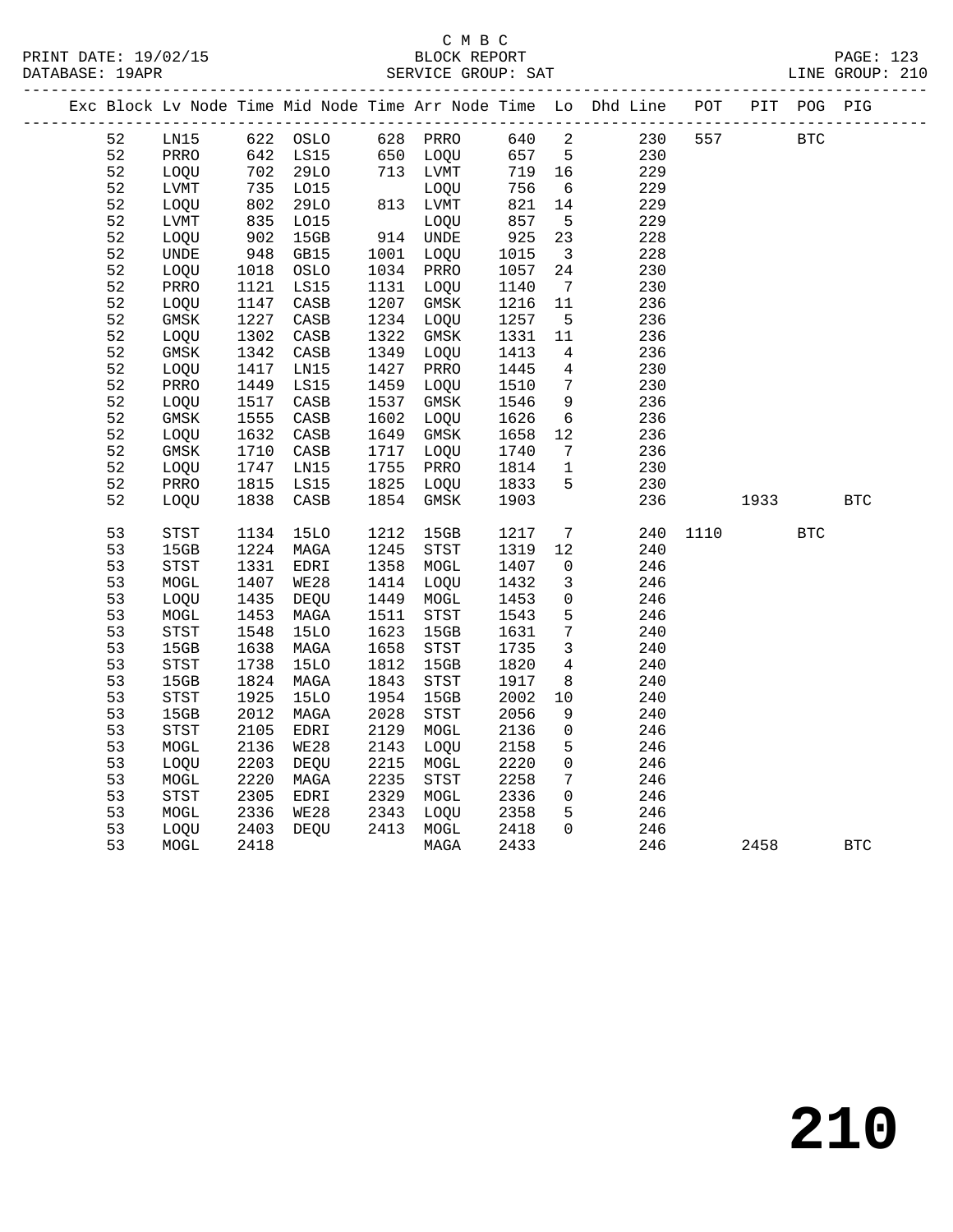### C M B C DATABASE: 19APR SERVICE GROUP: SAT

|  |    |             |      |                 |      | Exc Block Lv Node Time Mid Node Time Arr Node Time Lo Dhd Line POT |      |                     |    |     |      |      | PIT POG PIG |            |
|--|----|-------------|------|-----------------|------|--------------------------------------------------------------------|------|---------------------|----|-----|------|------|-------------|------------|
|  | 54 | GMSK        |      | 630 CASB        |      | 637 LOQU                                                           | 653  | 9                   |    | 236 | 600  |      | <b>BTC</b>  |            |
|  | 54 | LOQU        | 702  |                 |      | 22PH                                                               | 712  | $\mathbf 0$         |    | 236 |      |      |             |            |
|  | 54 | 22PH        | 712  |                 |      | LOQU                                                               | 725  | $7\phantom{.0}$     |    | 236 |      |      |             |            |
|  | 54 | LOQU        | 732  | CASB            | 745  | GMSK                                                               | 753  | 12                  |    | 236 |      |      |             |            |
|  | 54 | GMSK        | 805  | LS15            | 825  | PBEX                                                               | 838  | 9                   |    | 232 |      |      |             |            |
|  | 54 | PBEX        | 847  | LN15            | 900  | GMSK                                                               | 919  | 11                  |    | 232 |      |      |             |            |
|  | 54 | GMSK        | 930  | CASB            | 937  | LOQU                                                               | 958  | 4                   |    | 236 |      |      |             |            |
|  | 54 | LOQU        | 1002 | CASB            | 1020 | GMSK                                                               | 1029 | 15                  |    | 236 |      |      |             |            |
|  | 54 | GMSK        | 1044 | $\mathtt{CASB}$ | 1051 | LOQU                                                               | 1114 | $\overline{3}$      |    | 236 |      |      |             |            |
|  | 54 | LOQU        | 1117 | 15GB            | 1130 | UNDE                                                               | 1142 | 6                   |    | 228 |      |      |             |            |
|  | 54 | <b>UNDE</b> | 1148 | GB15            | 1201 | LOQU                                                               | 1215 | $\overline{c}$      |    | 228 |      |      |             |            |
|  | 54 | LOQU        | 1217 | LN15            | 1227 | PRRO                                                               | 1245 | 22                  | 10 | 230 |      |      |             |            |
|  | 54 | 15GB        | 1317 | MAGA            | 1338 | STST                                                               | 1414 | 12                  |    | 240 |      |      |             |            |
|  | 54 | STST        | 1426 | <b>15LO</b>     | 1504 | 15GB                                                               | 1509 | 8                   |    | 240 |      |      |             |            |
|  | 54 | 15GB        | 1517 | MAGA            | 1538 | STST                                                               | 1615 | 13                  |    | 240 |      |      |             |            |
|  | 54 | STST        | 1628 | 15LO            | 1702 | 15GB                                                               | 1710 | 8                   |    | 240 |      |      |             |            |
|  | 54 | 15GB        | 1718 | MAGA            | 1738 | STST                                                               | 1815 | 10                  |    | 240 |      |      |             |            |
|  | 54 | <b>STST</b> | 1825 | 15LO            | 1856 | 15GB                                                               | 1904 | 7                   |    | 240 |      |      |             |            |
|  | 54 | 15GB        | 1911 | MAGA            | 1928 | STST                                                               | 1959 | 6                   |    | 240 |      |      |             |            |
|  | 54 | STST        | 2005 | EDRI            | 2029 | $\tt MOGL$                                                         | 2036 | $\overline{0}$      |    | 246 |      |      |             |            |
|  | 54 | MOGL        | 2036 | <b>WE28</b>     | 2043 | LOQU                                                               | 2058 | 5                   |    | 246 |      |      |             |            |
|  | 54 | LOQU        | 2103 | DEQU            | 2115 | MOGL                                                               | 2120 | $\mathsf{O}$        |    | 246 |      |      |             |            |
|  | 54 | MOGL        | 2120 | MAGA            | 2135 | STST                                                               | 2158 | $7\phantom{.0}$     |    | 246 |      |      |             |            |
|  | 54 | STST        | 2205 | EDRI            | 2229 | $\tt MOGL$                                                         | 2236 | $\mathsf{O}\xspace$ |    | 246 |      |      |             |            |
|  | 54 | MOGL        | 2236 | <b>WE28</b>     | 2243 | LOQU                                                               | 2258 | 5                   |    | 246 |      |      |             |            |
|  | 54 | LOQU        | 2303 | DEQU            | 2315 | MOGL                                                               | 2320 | 0                   |    | 246 |      |      |             |            |
|  | 54 | $\tt MOGL$  | 2320 | MAGA            | 2335 | STST                                                               | 2358 | 8                   |    | 246 |      |      |             |            |
|  | 54 | <b>STST</b> | 2406 | EDRI            | 2429 | MOGL                                                               | 2436 | $\mathbf 0$         |    | 246 |      |      |             |            |
|  | 54 | MOGL        | 2436 | <b>WE28</b>     | 2443 | LOQU                                                               | 2458 | 5                   |    | 246 |      |      |             |            |
|  | 54 | LOQU        | 2503 | DEQU            | 2513 | MOGL                                                               | 2518 | 0                   |    | 246 |      |      |             |            |
|  | 54 | MOGL        | 2518 | EDRI            | 2527 | MACA                                                               | 2533 | 5                   | 10 | 246 |      |      |             |            |
|  | 54 | LOQU        | 2548 | DEOU            | 2558 | MOGL                                                               | 2603 | $\mathbf 0$         |    | 246 |      |      |             |            |
|  | 54 | MOGL        | 2603 |                 |      | MAGA                                                               | 2618 |                     |    | 246 |      | 2643 |             | <b>BTC</b> |
|  | 55 | 15GB        | 1100 | MAGA            | 1121 | STST                                                               | 1151 | 11                  |    | 240 | 1042 |      | <b>BTC</b>  |            |
|  | 55 | <b>STST</b> | 1202 | EDRI            | 1228 | MOGL                                                               | 1237 | $\mathbf 0$         |    | 246 |      |      |             |            |

 55 STST 1202 EDRI 1228 MOGL 1237 0 246 55 MOGL 1237 WE28 1244 LOQU 1302 3 246 55 LOQU 1305 DEQU 1319 MOGL 1323 0 246 55 MOGL 1323 MAGA 1341 STST 1413 3 246 55 STST 1416 15LO 1454 15GB 1459 8 240 55 15GB 1507 MAGA 1528 STST 1605 3 240 55 STST 1608 15LO 1643 15GB 1651 7 240 55 15GB 1658 MAGA 1718 STST 1755 6 240 55 STST 1801 15LO 1833 15GB 1841 6 240

55 15GB 1847 MAGA 1904 STST 1935 240 1959 BTC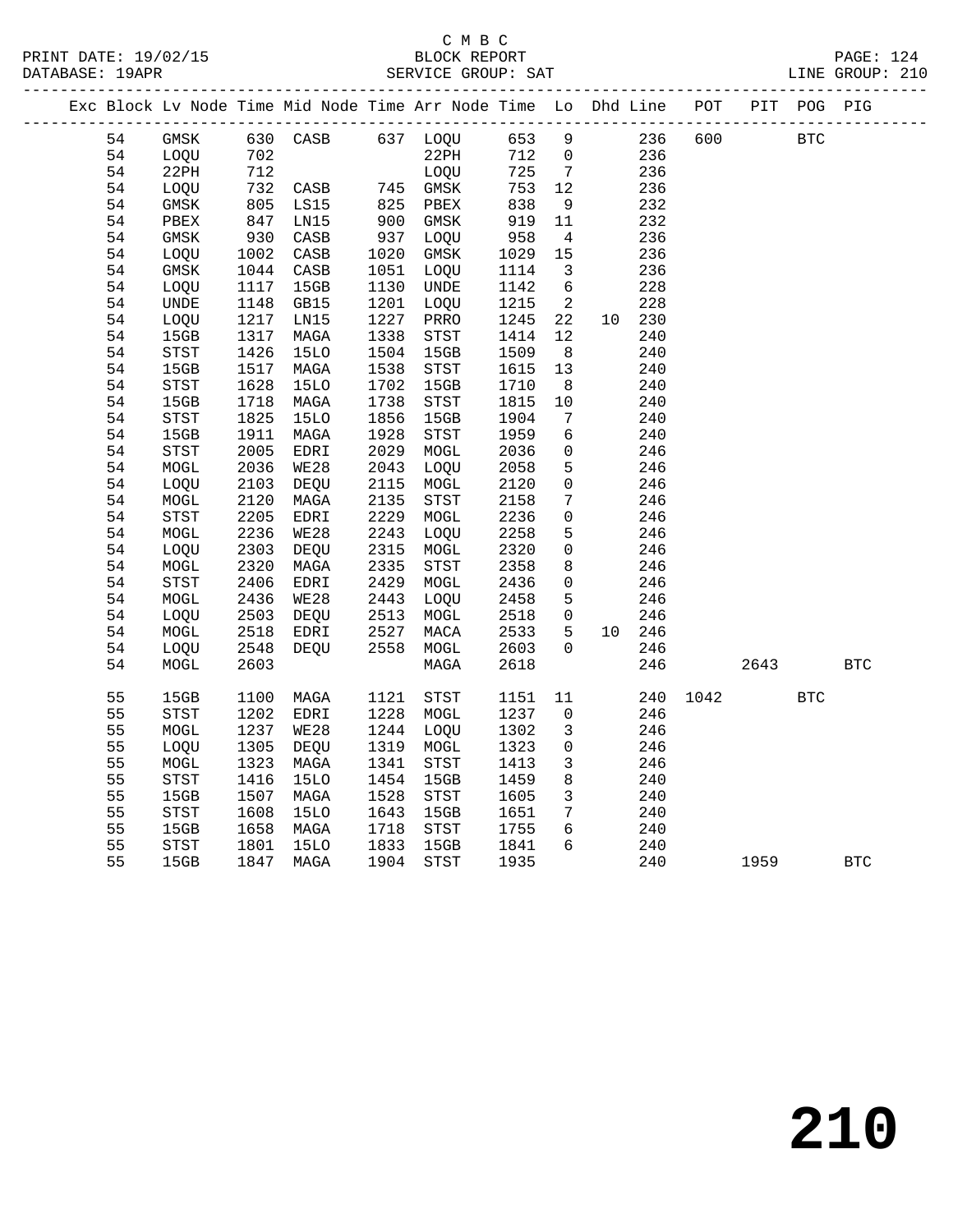|  |    |                  |      | Exc Block Lv Node Time Mid Node Time Arr Node Time Lo Dhd Line POT |      |                              |         |                         |    |       |     |         | PIT POG PIG |            |
|--|----|------------------|------|--------------------------------------------------------------------|------|------------------------------|---------|-------------------------|----|-------|-----|---------|-------------|------------|
|  | 56 | PBEX             | 616  |                                                                    |      | <b>BAGA</b>                  | 635 21  |                         |    | 1 211 | 604 |         | <b>BTC</b>  |            |
|  | 56 | PANA             | 657  |                                                                    |      | PBEX                         | 712     | $\overline{4}$          |    | 212   |     |         |             |            |
|  | 56 | PBEX             | 716  |                                                                    |      | BAGA                         | 735     | 19                      |    | 211   |     |         |             |            |
|  | 56 | BAGA             | 754  |                                                                    |      | PBEX                         | 815     | $\overline{\mathbf{3}}$ |    | 211   |     |         |             |            |
|  | 56 | PBEX             | 818  |                                                                    |      | PANA                         | 838     | 28                      |    | 211   |     |         |             |            |
|  | 56 | PANA             | 906  | PBEX 930 BUB2                                                      |      |                              | 957     | 10                      |    | 211   |     |         |             |            |
|  | 56 | BUB2             | 1007 | PBEX                                                               |      | 1030 PANA                    | 1055    | 10                      |    | 211   |     |         |             |            |
|  | 56 | PANA             | 1105 | PBEX                                                               | 1130 | BUB2                         | 1158    | $6\overline{6}$         |    | 211   |     |         |             |            |
|  | 56 | BUB2             | 1204 | PBEX                                                               | 1230 | PANA                         | 1255    | 9                       |    | 211   |     |         |             |            |
|  | 56 | PANA             | 1304 | PBEX                                                               | 1330 | BUB2                         | 1401    | $\overline{3}$          |    | 211   |     |         |             |            |
|  | 56 | BUB2             | 1404 | PBEX                                                               | 1430 | PANA                         | 1456    | 9                       |    | 211   |     |         |             |            |
|  | 56 | PANA             | 1505 | PBEX                                                               | 1530 | BUB2                         | 1600    | $5^{\circ}$             |    | 211   |     |         |             |            |
|  | 56 | BUB2             | 1605 | PBEX                                                               | 1630 | BAGA                         | 1656    | $\Omega$                |    | 1 211 |     |         |             |            |
|  | 56 | PANA             | 1657 |                                                                    |      | PBEX                         | 1715    |                         |    | 212   |     | 1725    |             | <b>BTC</b> |
|  |    |                  |      |                                                                    |      |                              |         |                         |    |       |     |         |             |            |
|  | 57 | PBEX             | 617  |                                                                    |      | BUB <sub>2</sub>             | 639     | 14                      |    | 210   |     | 605 000 | <b>BTC</b>  |            |
|  | 57 | BUB2             | 653  | PBEX                                                               |      | 715 UNDE                     | 735     | 20                      |    | 210   |     |         |             |            |
|  | 57 | UNDE             | 755  | PBEX                                                               | 814  | BUB2                         | 841     | 11                      |    | 210   |     |         |             |            |
|  | 57 | BUB2             | 852  | PBEX                                                               | 915  | UNDE                         | 936     | 19                      |    | 210   |     |         |             |            |
|  | 57 | UNDE             | 955  | PBEX                                                               | 1014 | BUB2                         | 1043    | 8 <sup>8</sup>          |    | 210   |     |         |             |            |
|  | 57 | BUB2             | 1051 | PBEX                                                               | 1115 | UNDE                         | 1138    | 16                      |    | 210   |     |         |             |            |
|  | 57 | UNDE             | 1154 | PBEX                                                               | 1214 | BUB <sub>2</sub>             | 1247    | $\overline{\mathbf{3}}$ |    | 210   |     |         |             |            |
|  | 57 | BUB2             | 1250 | PBEX                                                               | 1315 | UNDE                         | 1341    | $\overline{\mathbf{3}}$ |    | 210   |     |         |             |            |
|  | 57 | UNDE             | 1344 | PBEX                                                               | 1404 | BUB2                         | 1436    | $\overline{\mathbf{3}}$ |    | 210   |     |         |             |            |
|  | 57 | BUB2             | 1439 | PBEX                                                               | 1505 | UNDE                         | 1529    | 16                      |    | 210   |     |         |             |            |
|  | 57 | UNDE             | 1545 | PBEX                                                               | 1604 | BUB2                         | 1636    | $\overline{\mathbf{3}}$ |    | 210   |     |         |             |            |
|  | 57 | BUB <sub>2</sub> | 1639 | PBEX                                                               | 1705 | UNDE                         | 1729    |                         |    | 210   |     | 1756    |             | BTC        |
|  | 58 | PBEX             | 617  | MTLV                                                               | 626  | UNDE                         | 635     | 21                      |    | 210   | 605 |         | <b>BTC</b>  |            |
|  | 58 | UNDE             | 656  | PBEX                                                               | 714  | BUB2                         | 740     | 13                      |    | 210   |     |         |             |            |
|  | 58 | BUB2             | 753  | PBEX                                                               | 815  | UNDE                         | 835     | 20                      |    | 210   |     |         |             |            |
|  | 58 | UNDE             | 855  | PBEX                                                               | 914  | BUB2                         | 942     | 9                       |    | 210   |     |         |             |            |
|  | 58 | BUB2             | 951  | PBEX                                                               | 1015 | UNDE                         | 1038    | 17                      |    | 210   |     |         |             |            |
|  | 58 | UNDE             | 1055 | PBEX                                                               | 1114 | BUB2                         | 1145    | $5^{\circ}$             |    | 210   |     |         |             |            |
|  | 58 | BUB2             | 1150 | PBEX                                                               | 1215 | UNDE                         | 1241    | 13                      |    | 210   |     |         |             |            |
|  | 58 | UNDE             | 1254 | PBEX                                                               | 1314 | BUB2                         | 1347    | 12                      |    | 210   |     |         |             |            |
|  | 58 | BUB2             | 1359 | PBEX                                                               | 1425 | UNDE                         | 1449    | 15                      |    | 210   |     |         |             |            |
|  | 58 | UNDE             | 1504 | PBEX                                                               |      | 1524 BUB2                    | 1556    | $\overline{\mathbf{3}}$ |    | 210   |     |         |             |            |
|  | 58 | BUB2             | 1559 | PBEX                                                               | 1625 | UNDE                         | 1649 16 |                         |    | 210   |     |         |             |            |
|  | 58 |                  |      | UNDE 1705 PBEX 1724 BUB2 1756 3                                    |      |                              |         |                         |    | 210   |     |         |             |            |
|  | 58 | BUB2             | 1759 | PBEX                                                               | 1825 | UNDE                         | 1849    | 6                       |    | 210   |     |         |             |            |
|  | 58 | UNDE             | 1855 | PBEX                                                               | 1914 | BUB <sub>2</sub>             | 1943    | 7                       |    | 210   |     |         |             |            |
|  | 58 | BUB <sub>2</sub> | 1950 | PBEX                                                               | 2015 | <b>UNDE</b>                  | 2036    | 21                      |    | 210   |     |         |             |            |
|  | 58 | UNDE             | 2057 | PBEX                                                               | 2114 | BUB <sub>2</sub>             | 2144    | 5                       |    | 209   |     |         |             |            |
|  | 58 | BUB2             | 2149 | ${\tt PBEX}$                                                       | 2213 | $\ensuremath{\mathsf{UNDE}}$ | 2237    | 20                      |    | 209   |     |         |             |            |
|  | 58 | UNDE             | 2257 | PBEX                                                               | 2314 | BUB <sub>2</sub>             | 2343    | 7                       |    | 209   |     |         |             |            |
|  | 58 | BUB <sub>2</sub> | 2350 | PBEX                                                               | 2413 | UNDE                         | 2437    | 0                       |    | 209   |     |         |             |            |
|  | 58 | UNDE             | 2437 |                                                                    |      | PBEX                         | 2454    | 6                       | 20 | 209   |     |         |             |            |
|  | 58 | HODM             | 2520 | LOQU                                                               | 2550 | LVMT                         | 2607    |                         |    | N24   |     | 2623    |             | <b>BTC</b> |
|  |    |                  |      |                                                                    |      |                              |         |                         |    |       |     |         |             |            |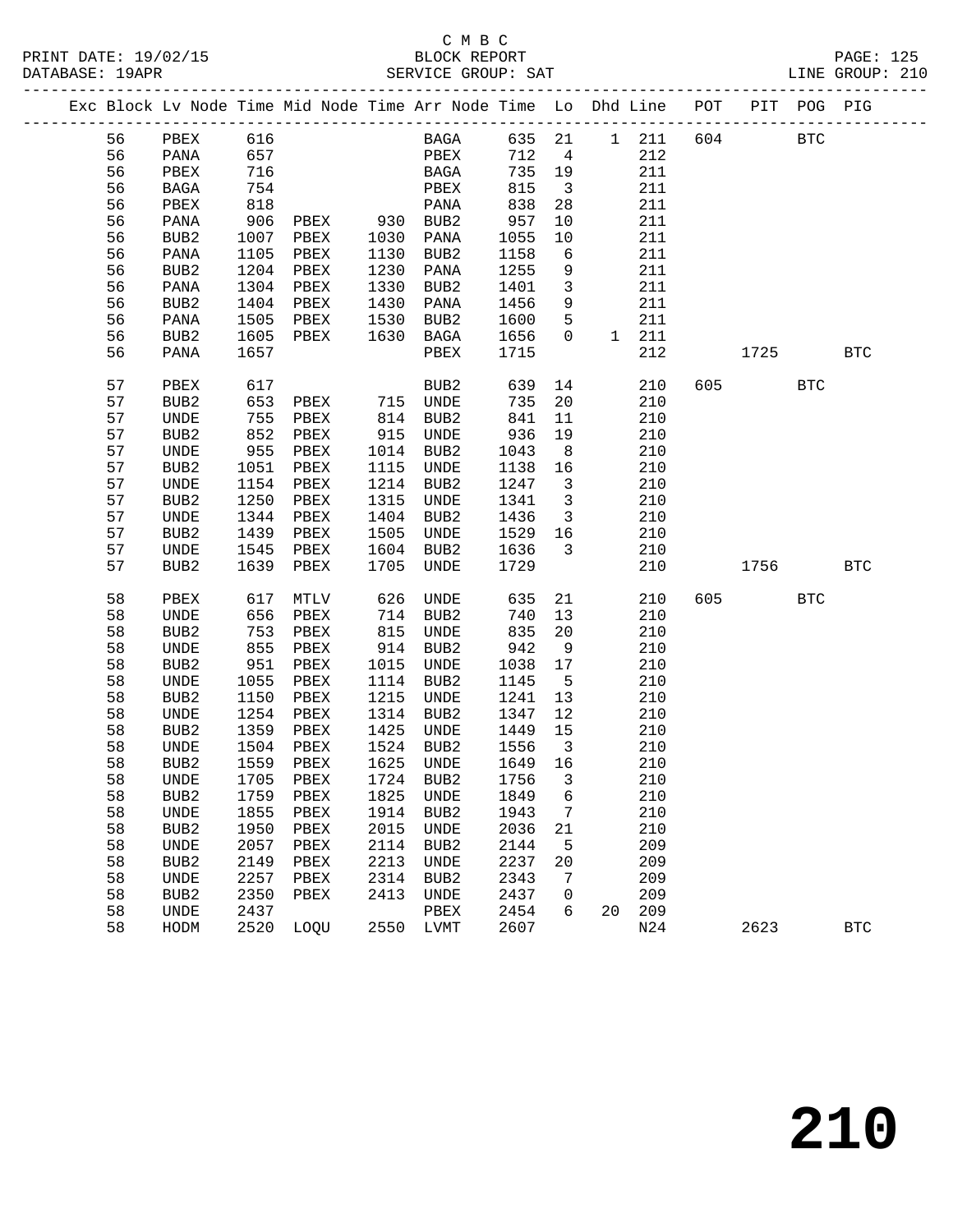|  |    |                  |      |             |      | Exc Block Lv Node Time Mid Node Time Arr Node Time Lo Dhd Line POT<br>______________________________________ |      |                 |              |     |     |      | PIT POG PIG |              |  |
|--|----|------------------|------|-------------|------|--------------------------------------------------------------------------------------------------------------|------|-----------------|--------------|-----|-----|------|-------------|--------------|--|
|  | 59 | PBEX             | 617  |             |      | PANA                                                                                                         | 632  | 22              | 1            | 212 | 605 |      | <b>BTC</b>  |              |  |
|  | 59 | <b>BAGA</b>      | 655  |             |      | PBEX                                                                                                         | 715  | 2               |              | 211 |     |      |             |              |  |
|  | 59 | PBEX             | 717  |             |      | PANA                                                                                                         | 732  | 22              |              | 212 |     |      |             |              |  |
|  | 59 | PANA             | 754  |             |      | PBEX                                                                                                         | 812  | 5               |              | 212 |     |      |             |              |  |
|  | 59 | PBEX             | 817  |             |      | PANA                                                                                                         | 834  | 20              |              | 212 |     |      |             |              |  |
|  | 59 | PANA             | 854  |             |      | PBEX                                                                                                         | 912  | 5               |              | 212 |     |      |             |              |  |
|  | 59 | PBEX             | 917  |             |      | PANA                                                                                                         | 934  | $\overline{a}$  |              | 212 |     |      |             |              |  |
|  | 59 | PANA             | 936  | PBEX        | 1000 | BUB2                                                                                                         | 1028 | 7               |              | 211 |     |      |             |              |  |
|  | 59 | BUB <sub>2</sub> | 1035 | PBEX        | 1100 | PANA                                                                                                         | 1125 | 9               |              | 211 |     |      |             |              |  |
|  | 59 | PANA             | 1134 | PBEX        | 1200 | BUB2                                                                                                         | 1229 | 5               |              | 211 |     |      |             |              |  |
|  | 59 | BUB2             | 1234 | PBEX        | 1300 | PANA                                                                                                         | 1326 | 8               |              | 211 |     |      |             |              |  |
|  | 59 | PANA             | 1334 | PBEX        | 1400 | BUB <sub>2</sub>                                                                                             | 1431 | $\mathbf{3}$    |              | 211 |     |      |             |              |  |
|  | 59 | BUB2             | 1434 | PBEX        | 1500 | PANA                                                                                                         | 1526 | 9               |              | 211 |     |      |             |              |  |
|  | 59 | PANA             | 1535 | PBEX        | 1600 | BUB2                                                                                                         | 1630 | 5               |              | 211 |     |      |             |              |  |
|  | 59 | BUB <sub>2</sub> | 1635 | PBEX        | 1700 | BAGA                                                                                                         | 1726 | $\mathbf{1}$    | $\mathbf{1}$ | 211 |     |      |             |              |  |
|  | 59 | PANA             | 1728 |             |      | PBEX                                                                                                         | 1746 |                 |              | 212 |     | 1756 |             | $_{\rm BTC}$ |  |
|  |    |                  |      |             |      |                                                                                                              |      |                 |              |     |     |      |             |              |  |
|  | 60 | LOOU             | 632  | DEOU        | 642  | MOGL                                                                                                         | 646  | $\mathsf{O}$    |              | 246 | 610 |      | <b>BTC</b>  |              |  |
|  | 60 | MOGL             | 646  | MAGA        | 701  | <b>STST</b>                                                                                                  | 724  | 11              |              | 246 |     |      |             |              |  |
|  | 60 | <b>STST</b>      | 735  | EDRI        | 758  | MOGL                                                                                                         | 805  | $\mathbf 0$     |              | 246 |     |      |             |              |  |
|  | 60 | MOGL             | 805  | WE28        | 812  | LOQU                                                                                                         | 827  | 5               |              | 246 |     |      |             |              |  |
|  | 60 | LOQU             | 832  | DEQU        | 843  | MOGL                                                                                                         | 847  | $\mathbf 0$     |              | 246 |     |      |             |              |  |
|  | 60 | MOGL             | 847  | MAGA        | 902  | <b>STST</b>                                                                                                  | 925  | 9               |              | 246 |     |      |             |              |  |
|  | 60 | <b>STST</b>      | 934  | EDRI        | 958  | MOGL                                                                                                         | 1006 | $\mathsf{O}$    |              | 246 |     |      |             |              |  |
|  | 60 | MOGL             | 1006 | WE28        | 1013 | LOQU                                                                                                         | 1028 | 6               |              | 246 |     |      |             |              |  |
|  | 60 | LOQU             | 1034 | DEQU        | 1046 | MOGL                                                                                                         | 1050 | $\mathbf 0$     |              | 246 |     |      |             |              |  |
|  | 60 | $\tt MOGL$       | 1050 | MAGA        | 1106 | STST                                                                                                         | 1134 | 12              |              | 246 |     |      |             |              |  |
|  | 60 | <b>STST</b>      | 1146 | <b>15LO</b> | 1224 | 15GB                                                                                                         | 1229 | 7               |              | 240 |     |      |             |              |  |
|  | 60 | 15GB             | 1236 | MAGA        | 1257 | STST                                                                                                         | 1331 | 5               |              | 240 |     |      |             |              |  |
|  | 60 | <b>STST</b>      | 1336 | <b>15LO</b> | 1414 | 15GB                                                                                                         | 1419 | 8               |              | 240 |     |      |             |              |  |
|  | 60 | 15GB             | 1427 | MAGA        | 1448 | STST                                                                                                         | 1525 | $6\overline{6}$ |              | 240 |     |      |             |              |  |
|  | 60 | <b>STST</b>      | 1531 | EDRI        | 1558 | MOGL                                                                                                         | 1608 | $\mathbf 0$     |              | 246 |     |      |             |              |  |
|  | 60 | MOGL             | 1608 | WE28        | 1615 | LOQU                                                                                                         | 1632 | 15              |              | 246 |     |      |             |              |  |
|  | 60 | LOQU             | 1647 | CASB        | 1704 | GMSK                                                                                                         | 1713 | 12              |              | 236 |     |      |             |              |  |
|  | 60 | GMSK             | 1725 | CASB        | 1732 | LOQU                                                                                                         | 1755 | $7\phantom{.0}$ |              | 236 |     |      |             |              |  |
|  | 60 | LOOU             | 1802 | CASB        | 1818 | <b>GMSK</b>                                                                                                  | 1827 |                 |              | 236 |     | 1857 |             | <b>BTC</b>   |  |
|  |    |                  |      |             |      |                                                                                                              |      |                 |              |     |     |      |             |              |  |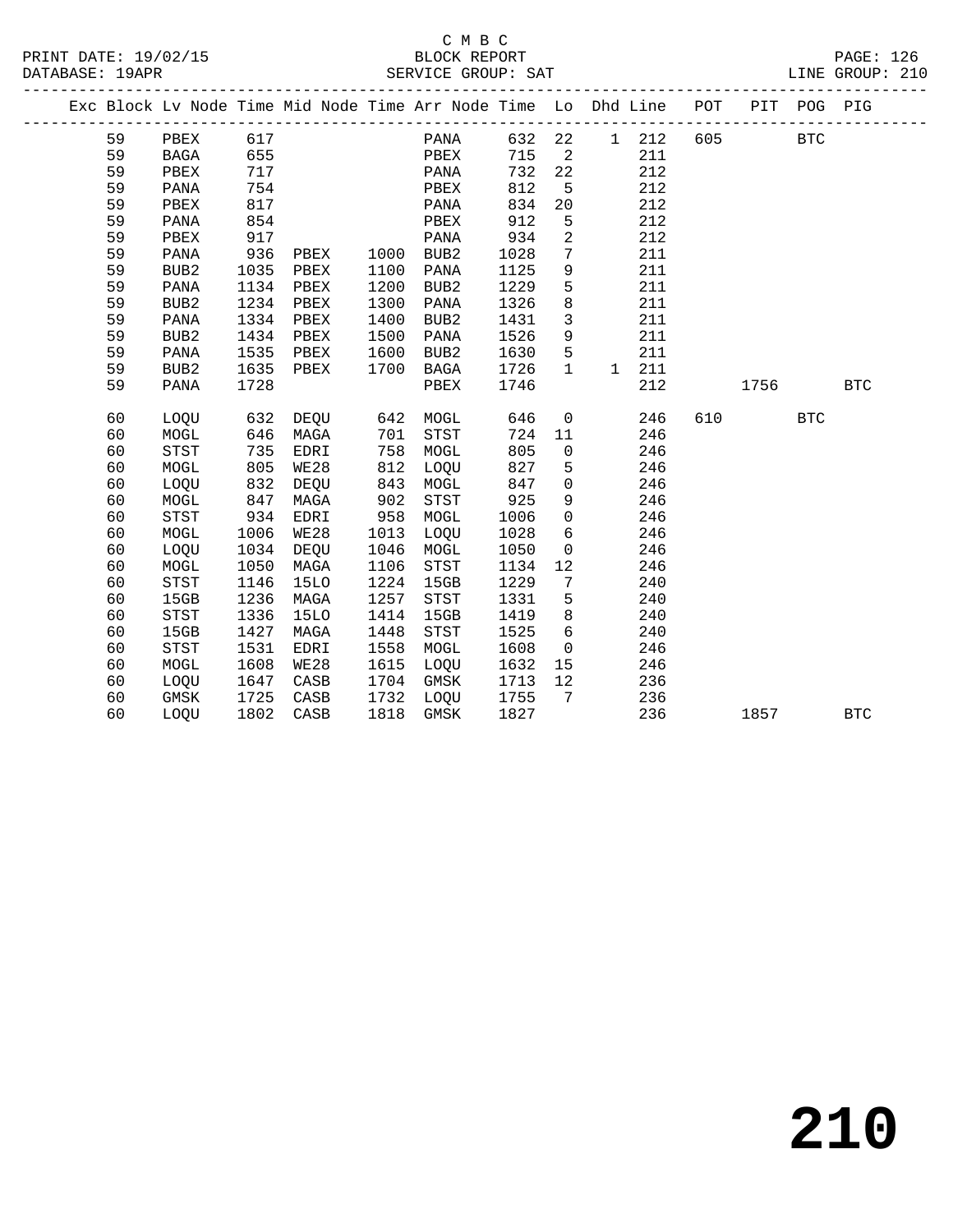### C M B C<br>BLOCK REPORT SERVICE GROUP: SAT

|  |    |             |      |             |      |                        |      |                 | Exc Block Lv Node Time Mid Node Time Arr Node Time Lo Dhd Line POT |        | PIT POG PIG |            |            |
|--|----|-------------|------|-------------|------|------------------------|------|-----------------|--------------------------------------------------------------------|--------|-------------|------------|------------|
|  | 61 |             |      |             |      | LOQU 648 29LO 659 LVMT | 705  |                 | 229<br>$\Omega$                                                    | 626 30 |             | <b>BTC</b> |            |
|  | 61 | LVMT        | 705  | L015        |      | LOOU                   | 726  | 6 <sup>6</sup>  | 229                                                                |        |             |            |            |
|  | 61 | LOOU        | 732  | 29LO        |      | 743 LVMT               | 749  |                 | 229                                                                |        |             |            |            |
|  | 61 | LVMT        | 805  | L015        |      | LOQU                   | 827  | 5               | 229                                                                |        |             |            |            |
|  | 61 | LOQU        | 832  | 29LO        | 844  | LVMT                   | 852  | 11              | 229                                                                |        |             |            |            |
|  | 61 | LVMT        | 903  | L015        |      | LOQU                   | 927  | $5^{\circ}$     | 229                                                                |        |             |            |            |
|  | 61 | LOQU        | 932  | 29LO        |      | 945 LVMT               | 953  | 6               | 229                                                                |        |             |            |            |
|  | 61 | LVMT        | 959  | L015        |      | LOQU                   | 1027 | 5               | 229                                                                |        |             |            |            |
|  | 61 | <b>LOOU</b> | 1032 | 29LO        | 1047 | LVMT                   | 1055 | $\overline{3}$  | 229                                                                |        |             |            |            |
|  | 61 | LVMT        | 1058 | L015        |      | LOQU                   | 1127 | $5\overline{)}$ | 229                                                                |        |             |            |            |
|  | 61 | LOQU        | 1132 | 29LO        | 1147 | LVMT                   | 1155 | $\mathbf{3}$    | 229                                                                |        |             |            |            |
|  | 61 | <b>LVMT</b> | 1158 | L015        |      | <b>LOOU</b>            | 1227 | 20              | 229                                                                |        |             |            |            |
|  | 61 | <b>LOOU</b> | 1247 | 15GB        | 1300 | UNDE                   | 1313 | -5              | 228                                                                |        |             |            |            |
|  | 61 | UNDE        | 1318 | GB15        | 1331 | LOQU                   | 1345 | 20              | 228                                                                |        |             |            |            |
|  | 61 | LOOU        | 1405 | DEOU        | 1419 | MOGL                   | 1423 | $\overline{0}$  | 246                                                                |        |             |            |            |
|  | 61 | MOGL        | 1423 | MAGA        | 1441 | STST                   | 1513 | 5               | 246                                                                |        |             |            |            |
|  | 61 | <b>STST</b> | 1518 | <b>15LO</b> | 1553 | 15GB                   | 1601 | 7               | 240                                                                |        |             |            |            |
|  | 61 | 15GB        | 1608 | MAGA        | 1628 | STST                   | 1705 | $\mathbf{3}$    | 240                                                                |        |             |            |            |
|  | 61 | STST        | 1708 | 15LO        | 1742 | 15GB                   | 1750 | 9               | 240                                                                |        |             |            |            |
|  | 61 | 15GB        | 1759 | MAGA        | 1819 | STST                   | 1856 | 8               | 240                                                                |        |             |            |            |
|  | 61 | <b>STST</b> | 1904 | EDRI        | 1928 | MOGL                   | 1935 | $\overline{0}$  | 246                                                                |        |             |            |            |
|  | 61 | MOGL        | 1935 | WE28        | 1942 | <b>LOOU</b>            | 1957 | 6               | 246                                                                |        |             |            |            |
|  | 61 | LOQU        | 2003 | DEQU        | 2015 | MOGL                   | 2020 | $\overline{0}$  | 246                                                                |        |             |            |            |
|  | 61 | MOGL        | 2020 | MAGA        | 2035 | <b>STST</b>            | 2058 | 8               | 246                                                                |        |             |            |            |
|  | 61 | <b>STST</b> | 2106 | <b>15LO</b> | 2135 | 15GB                   | 2143 | 15              | 240                                                                |        |             |            |            |
|  | 61 | 15GB        | 2158 | MAGA        | 2213 | STST                   | 2237 | 10              | 240                                                                |        |             |            |            |
|  | 61 | <b>STST</b> | 2247 | 15LO        | 2314 | 15GB                   | 2319 |                 | 240                                                                |        | 2335        |            | <b>BTC</b> |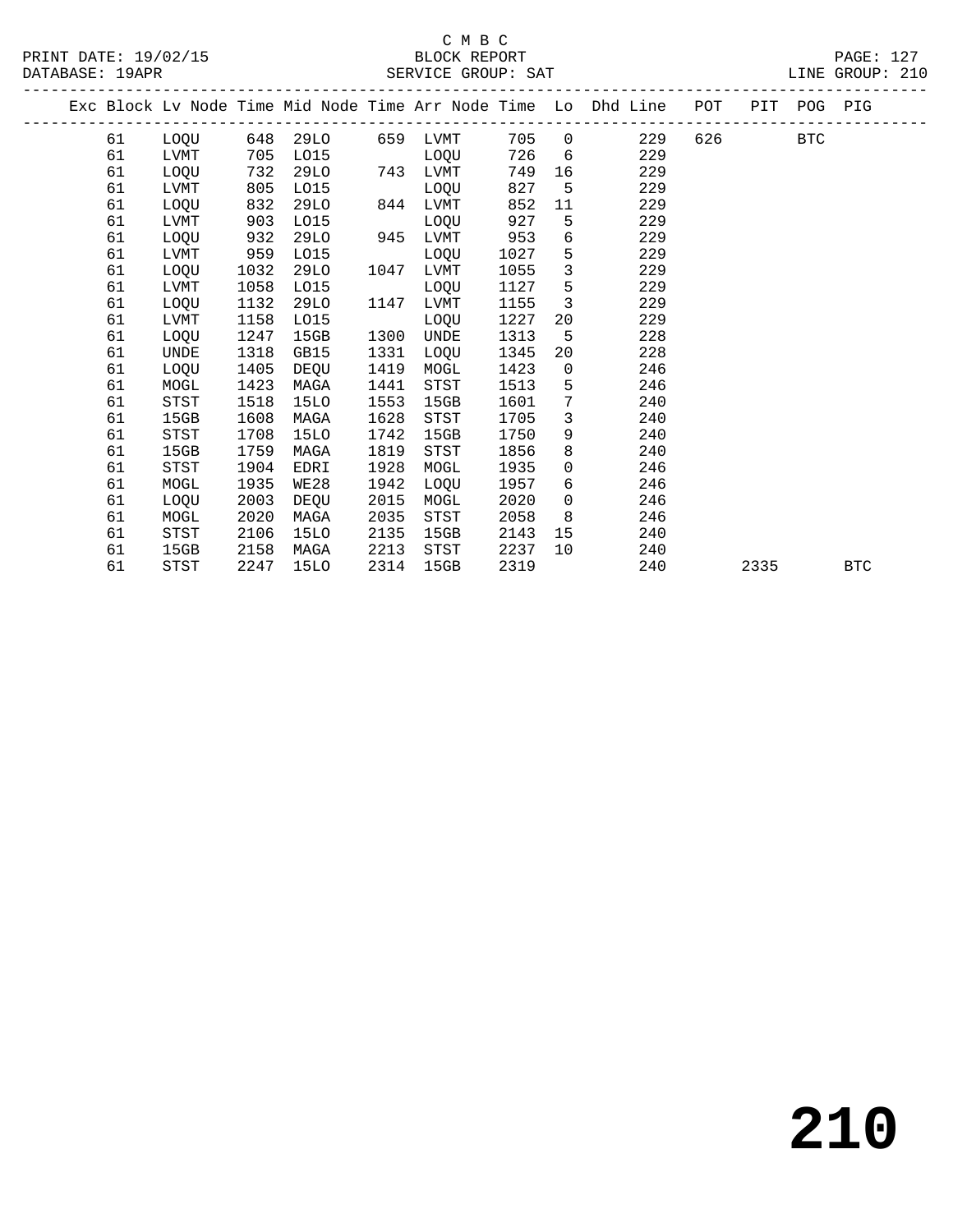# C M B C

DATABASE: 19APR SERVICE GROUP: SAT LINE GROUP: 210 ------------------------------------------------------------------------------------------------- Exc Block Lv Node Time Mid Node Time Arr Node Time Lo Dhd Line POT PIT POG PIG ------------------------------------------------------------------------------------------------- 62 CACU 655 EDRI 701 MOGL 706 0 246 630 BTC 62 MOGL 706 WE28 713 LOQU 727 5 246 62 LOQU 732 DEQU 742 MOGL 746 0 246 62 MOGL 746 MAGA 801 STST 825 11 246 62 STST 836 EDRI 859 MOGL 906 0 246

| 62 | MOGL        | 906  | WE28        | 913  | LOQU | 928  | 4           |   | 246             |      |            |  |
|----|-------------|------|-------------|------|------|------|-------------|---|-----------------|------|------------|--|
| 62 | LOQU        | 932  | DEQU        | 944  | MOGL | 948  | 0           |   | 246             |      |            |  |
| 62 | MOGL        | 948  | MAGA        | 1003 | STST | 1029 | 5           |   | 246             |      |            |  |
| 62 | STST        | 1034 | EDRI        | 1058 | MOGL | 1107 | 0           |   | 246             |      |            |  |
| 62 | MOGL        | 1107 | WE28        | 1114 | LOQU | 1130 | 4           |   | 246             |      |            |  |
| 62 | LOQU        | 1134 | DEQU        | 1147 | MOGL | 1151 | $\mathbf 0$ |   | 246             |      |            |  |
| 62 | MOGL        | 1151 | MAGA        | 1207 | STST | 1237 | 10          |   | 246             |      |            |  |
| 62 | STST        | 1247 | 15LO        | 1325 | 15GB | 1330 | 7           |   | 240             |      |            |  |
| 62 | 15GB        | 1337 | MAGA        | 1358 | STST | 1434 | 2           |   | 240             |      |            |  |
| 62 | STST        | 1436 | 15LO        | 1514 | 15GB | 1519 | 9           |   | 240             |      |            |  |
| 62 | 15GB        | 1528 | MAGA        | 1548 | STST | 1625 | 5           |   | 240             |      |            |  |
| 62 | STST        | 1630 | EDRI        | 1657 | MOGL | 1707 | 0           |   | 246             |      |            |  |
| 62 | MOGL        | 1707 | WE28        | 1714 | LOQU | 1731 | 4           |   | 246             |      |            |  |
| 62 | LOQU        | 1735 | DEQU        | 1748 | MOGL | 1752 | $\mathbf 0$ |   | 246             |      |            |  |
| 62 | MOGL        | 1752 | MAGA        | 1808 | STST | 1839 | 10          |   | 246             |      |            |  |
| 62 | STST        | 1849 | 15LO        | 1919 | 15GB | 1927 | 9           |   | 240             |      |            |  |
| 62 | 15GB        | 1936 | MAGA        | 1952 | STST | 2020 | 16          |   | 240             |      |            |  |
| 62 | STST        | 2036 | 15LO        | 2105 | 15GB | 2113 | 5           |   | 240             |      |            |  |
| 62 | 15GB        | 2118 | MAGA        | 2133 | STST | 2157 | 9           |   | 240             |      |            |  |
| 62 | STST        | 2206 | <b>15LO</b> | 2235 | 15GB | 2241 | 17          |   | 240             |      |            |  |
| 62 | 15GB        | 2258 | MAGA        | 2313 | STST | 2334 | 3           |   | 240             |      |            |  |
| 62 | <b>STST</b> | 2337 | <b>15LO</b> | 2404 | 15GB | 2409 | 9           |   | 240             |      |            |  |
| 62 | 15GB        | 2418 | MAGA        | 2433 | STST | 2454 | 1           | 5 | 240             |      |            |  |
| 62 | HODM        | 2500 | LOQU        | 2530 | LVMT | 2547 | 3           |   | N <sub>24</sub> |      |            |  |
| 62 | LVMT        | 2550 | LOQU        |      | HODM | 2631 | 9           |   | N24             |      |            |  |
| 62 | HODM        | 2640 | LOQU        | 2710 | LVMT | 2727 |             |   | N24             | 2743 | <b>BTC</b> |  |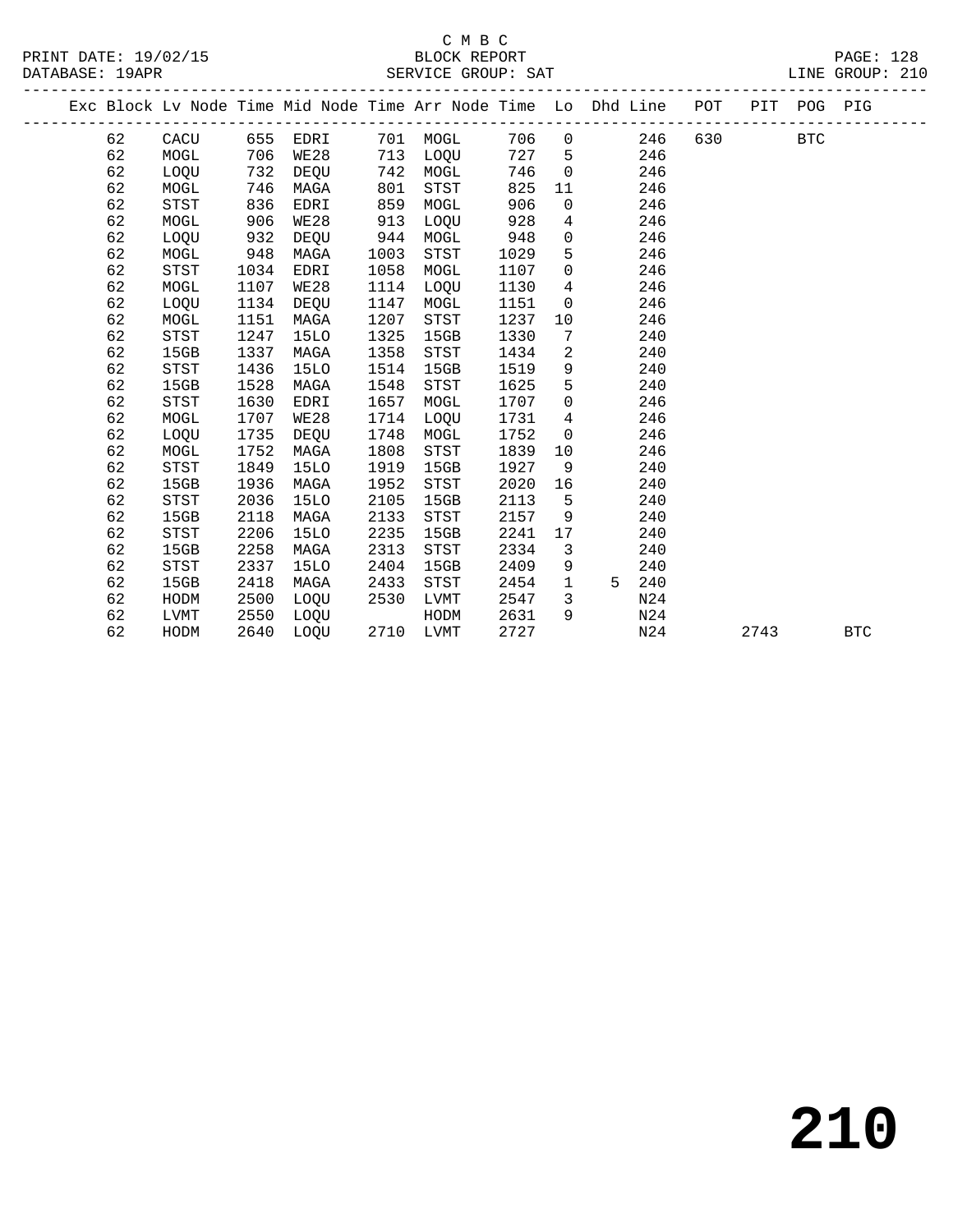## C M B C<br>BLOCK REPORT

-------------------------------------------------------------------------------------------------

LINE GROUP: 210

|  |          |                                       |              | Exc Block Lv Node Time Mid Node Time Arr Node Time Lo Dhd Line |              |                                       |              |                     |              | POT        | PIT  | POG PIG      |            |
|--|----------|---------------------------------------|--------------|----------------------------------------------------------------|--------------|---------------------------------------|--------------|---------------------|--------------|------------|------|--------------|------------|
|  | 63       | PBEX                                  | 647          | LN15                                                           |              | 700 GMSK                              | 719          | 11                  |              | 635<br>232 |      | $_{\rm BTC}$ |            |
|  | 63       | GMSK                                  | 730          | CASB                                                           |              | 737 LOQU                              | 755          | 7                   |              | 236        |      |              |            |
|  | 63       | LOQU                                  | 802          |                                                                |              | 22PH                                  | 812          | $\mathsf{O}\xspace$ |              | 236        |      |              |            |
|  | 63       | 22PH                                  | 812          |                                                                |              | LOQU                                  | 827          | 5                   |              | 236        |      |              |            |
|  | 63       | LOQU                                  | 832          | CASB                                                           | 846          | GMSK                                  | 855          | 10                  |              | 236        |      |              |            |
|  | 63       | GMSK                                  | 905          | LS15                                                           | 926          | PBEX                                  | 942          | 6                   |              | 232        |      |              |            |
|  | 63       |                                       | 948          |                                                                |              | $\mathtt{PANA}$                       |              |                     |              | 211        |      |              |            |
|  |          | ${\tt PBEX}$                          |              |                                                                |              |                                       | 1010         | 14                  |              | 212        |      |              |            |
|  | 63       | PANA                                  | 1024         |                                                                |              | PBEX                                  | 1042         | 5                   |              | 232        |      |              |            |
|  | 63       | PBEX                                  | 1047         | LN15                                                           | 1101         | GMSK                                  | 1124         | 8                   |              | 232        |      |              |            |
|  | 63       | GMSK                                  | 1132<br>1217 | LS15                                                           | 1155         | PBEX                                  | 1212<br>1235 | 5                   |              | 212        |      |              |            |
|  | 63       | ${\tt PBEX}$                          |              |                                                                |              | PANA<br>PBEX                          |              | 19                  |              | 212        |      |              |            |
|  | 63       | PANA                                  | 1254<br>1317 |                                                                |              |                                       | 1312         | 5<br>7              |              | 232        |      |              |            |
|  | 63<br>63 | PBEX                                  | 1402         | LN15                                                           | 1332<br>1425 | GMSK                                  | 1355<br>1442 | 5                   |              | 232        |      |              |            |
|  |          | $\rm{GMSK}$                           |              | LS15                                                           |              | PBEX                                  |              |                     |              | 212        |      |              |            |
|  | 63<br>63 | PBEX                                  | 1447         |                                                                |              | PANA                                  | 1505         | 19                  |              | 212        |      |              |            |
|  |          | PANA                                  | 1524         |                                                                |              | PBEX                                  | 1542         | 5                   |              |            |      |              |            |
|  | 63       | PBEX                                  | 1547         | LN15                                                           | 1602         | GMSK                                  | 1625         | 7                   |              | 232        |      |              |            |
|  | 63       | GMSK                                  | 1632         | LS15                                                           | 1655         | PBEX                                  | 1712         | 5                   |              | 232        |      |              |            |
|  | 63       | ${\tt PBEX}$                          | 1717         |                                                                |              | PANA                                  | 1735         | 9                   | $\mathbf{1}$ | 212        |      |              |            |
|  | 63       | BAGA                                  | 1745         |                                                                |              | PBEX                                  | 1808         | 10                  |              | 211        |      |              |            |
|  | 63       | PBEX                                  | 1818         |                                                                |              | BAGA                                  | 1843         | 7                   |              | 211        |      |              |            |
|  | 63       | <b>BAGA</b>                           | 1850         |                                                                |              | PBEX                                  | 1913         | 5                   |              | 211        |      |              |            |
|  | 63       | PBEX                                  | 1918         | LN15                                                           | 1932         | GMSK                                  | 1953         | 13                  |              | 232        |      |              |            |
|  | 63       | GMSK                                  | 2006         | LS15                                                           | 2027         | PBEX                                  | 2042         | 6                   |              | 232        |      |              |            |
|  | 63       | PBEX                                  | 2048         |                                                                |              | PANA                                  | 2105         | 14                  | 1            | 212        |      |              |            |
|  | 63       | $_{\rm BAGA}$                         | 2120         |                                                                |              | PBEX                                  | 2143         | 5                   |              | 211        |      |              |            |
|  | 63       | PBEX                                  | 2148         | LN15                                                           | 2202         | GMSK                                  | 2223         | 7                   |              | 232        |      |              |            |
|  | 63       | GMSK                                  | 2230         | CASB                                                           | 2237         | LOQU                                  | 2257         | $\overline{5}$      |              | 236        |      |              |            |
|  | 63<br>63 | LOQU<br>GMSK                          | 2302         | CASB                                                           | 2318<br>2337 | GMSK                                  | 2327         | $\mathbf{3}$<br>7   |              | 236<br>236 |      |              |            |
|  | 63       |                                       | 2330         | CASB<br>15GB                                                   | 2415         | LOQU<br>UNDE                          | 2357<br>2426 | 7                   |              | 228        |      |              |            |
|  | 63       | LOQU                                  | 2404<br>2433 |                                                                | 2445         |                                       |              | 4                   |              | 228        |      |              |            |
|  | 63       | UNDE                                  | 2502         | GB15<br>15GB                                                   | 2513         | LOQU<br>UNDE                          | 2458<br>2524 |                     |              | 228        | 2551 |              | <b>BTC</b> |
|  |          | LOQU                                  |              |                                                                |              |                                       |              |                     |              |            |      |              |            |
|  | 64       | 15GB                                  | 702          | MAGA                                                           | 719          | STST                                  | 739          | 12                  |              | 240<br>644 |      | BTC          |            |
|  | 64       | $_{\footnotesize{\textnormal{STST}}}$ | 751          | 15LO                                                           | 819          | 15GB                                  | 824          | 5                   |              | 240        |      |              |            |
|  | 64       | 15GB                                  | 829          | MAGA                                                           | 849          | STST                                  | 915          | 4                   |              | 240        |      |              |            |
|  | 64       | STST                                  | 919          | 15LO                                                           | 952          | 15GB                                  | 957          | 6                   |              | 240        |      |              |            |
|  | 64       | 15GB                                  | 1003         | MAGA                                                           | 1023         | $_{\footnotesize{\textnormal{STST}}}$ | 1050         | 8                   |              | 240        |      |              |            |
|  | 64       | STST                                  | 1058         | 15LO                                                           | 1135         | 15GB                                  | 1140         | 8                   |              | 240        |      |              |            |
|  | 64       | 15GB                                  |              | 1148 MAGA                                                      | 1209         | $_{\footnotesize{\textnormal{STST}}}$ | 1243 13      |                     |              | 240        |      |              |            |
|  | 64       | STST                                  | 1256         | 15LO                                                           | 1334         | 15GB                                  | 1339         | 8 <sup>8</sup>      |              | 240        |      |              |            |
|  | 64       | 15GB                                  | 1347         | MAGA                                                           | 1408         | $_{\footnotesize{\textnormal{STST}}}$ | 1444 14      |                     |              | 240        |      |              |            |
|  | 64       | STST                                  | 1458         | 15LO                                                           | 1533         | 15GB                                  | 1541         | $\overline{7}$      |              | 240        |      |              |            |
|  | 64       | 15GB                                  | 1548         | MAGA                                                           | 1608         | $_{\footnotesize\rm STST}$            | 1645         | 13                  |              | 240        |      |              |            |
|  | 64       | STST                                  | 1658         | 15LO                                                           | 1732         | 15GB                                  | 1740         | 8 <sup>8</sup>      |              | 240        |      |              |            |
|  | 64       | 15GB                                  | 1748         | MAGA                                                           | 1808         | $_{\footnotesize\rm STST}$            | 1845         | 15                  |              | 240        |      |              |            |
|  | 64       | <b>STST</b>                           | 1900         | 15LO                                                           | 1930         | 15GB                                  | 1938         | 10                  |              | 240        |      |              |            |
|  | 64       | 15GB                                  | 1948         | MAGA                                                           | 2004         | $_{\footnotesize\rm STST}$            | 2032         | 17                  |              | 240        |      |              |            |
|  | 64       | STST                                  | 2049         | 15LO                                                           | 2118         | 15GB                                  | 2126         | 12                  |              | 240        |      |              |            |
|  | 64       | 15GB                                  | 2138         | MAGA                                                           | 2153         | $_{\footnotesize\rm STST}$            | 2217         | 9                   |              | 240        |      |              |            |
|  | 64       | <b>STST</b>                           | 2226         | 15LO                                                           | 2255         | 15GB                                  | 2301         | 17                  |              | 240        |      |              |            |
|  | 64       | 15GB                                  | 2318         | MAGA                                                           | 2333         | STST                                  | 2354         | 13                  |              | 240        |      |              |            |
|  | 64       | STST                                  | 2407         | 15LO                                                           | 2434         | 15GB                                  | 2439         |                     |              | 240        | 2455 |              | <b>BTC</b> |
|  |          |                                       |              |                                                                |              |                                       |              |                     |              |            |      |              |            |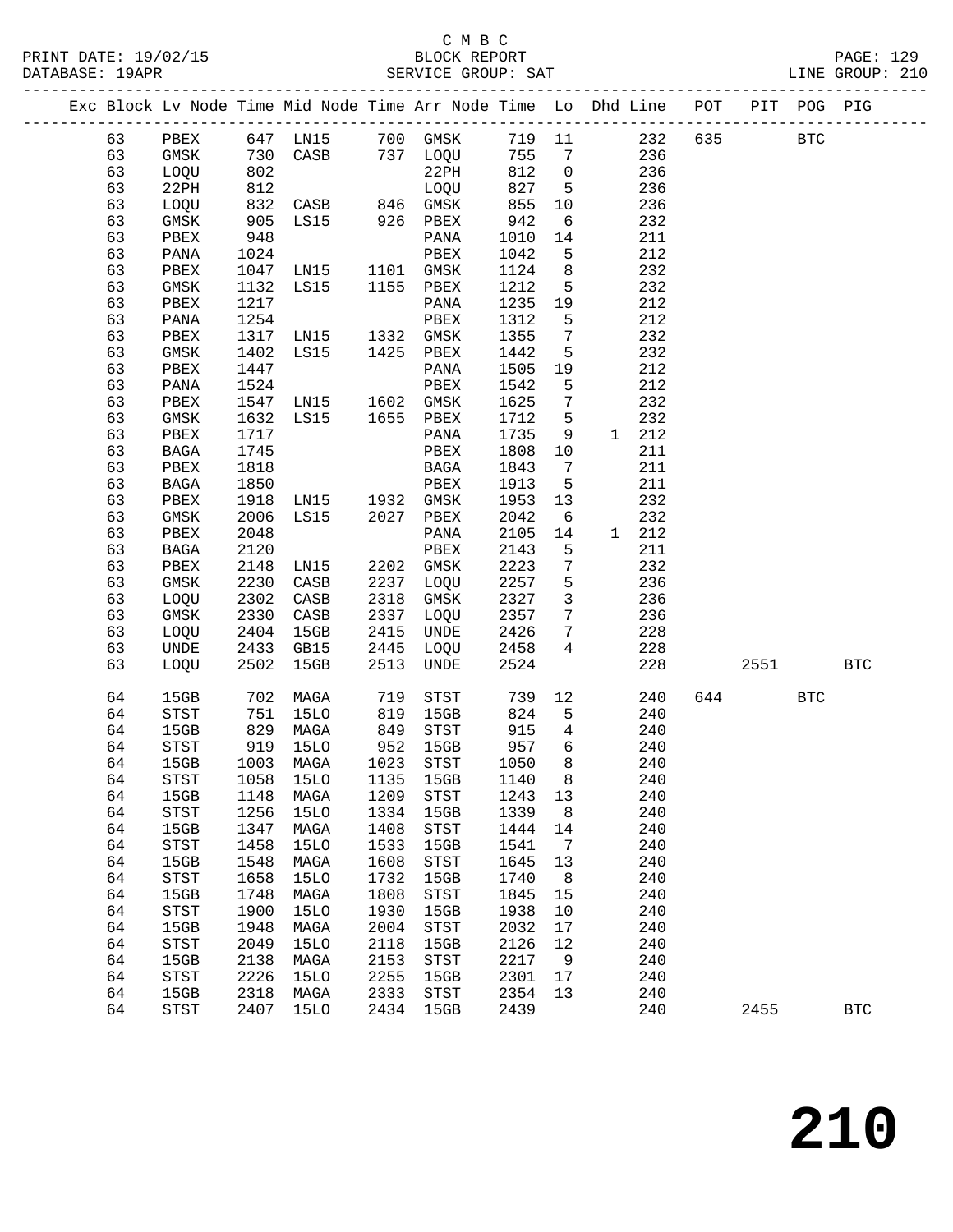|          | Exc Block Lv Node Time Mid Node Time Arr Node Time Lo Dhd Line POT |                                                                                                                |                     |                                   |             |      |                          |            |     |      | PIT POG PIG |            |
|----------|--------------------------------------------------------------------|----------------------------------------------------------------------------------------------------------------|---------------------|-----------------------------------|-------------|------|--------------------------|------------|-----|------|-------------|------------|
| 65       | PBEX                                                               |                                                                                                                | 717 LN15            | 730 CASB                          |             | 743  | $\overline{\phantom{a}}$ | 232        | 705 |      | <b>BTC</b>  |            |
| 65       | CASB                                                               |                                                                                                                | LS15                |                                   | 802 PBEX    | 815  | $\overline{\phantom{a}}$ | 232        |     |      |             |            |
| 65       | PBEX                                                               | $\begin{array}{c} \n \stackrel{\cdot}{\cancel{5}} \\ \n 817 \\ \n \stackrel{\cdot}{\cancel{5}} \n \end{array}$ | LN15                | $802 - 2$ $830$ $500$ $500$ $500$ |             | 849  | 11                       | 232        |     |      |             |            |
| 65       | $\rm{GMSK}$                                                        | 900                                                                                                            | CASB                | 907                               | LOQU        | 928  | $\overline{4}$           | 236        |     |      |             |            |
| 65       | LOQU                                                               | 932                                                                                                            | CASB                | 948                               | GMSK        | 957  | 18                       | 236        |     |      |             |            |
| 65       | GMSK                                                               | 1015                                                                                                           | CASB                | 1022                              | LOQU        | 1044 | $\overline{\mathbf{3}}$  | 236        |     |      |             |            |
| 65       | LOQU                                                               | 1047                                                                                                           | CASB                | 1105                              | GMSK        | 1114 | 13                       | 236        |     |      |             |            |
| 65       | $\rm{GMSK}$                                                        | 1127                                                                                                           | CASB                | 1134                              | LOQU        | 1157 | $5^{\circ}$              | 236        |     |      |             |            |
| 65       | LOQU                                                               | 1202                                                                                                           | CASB                | 1222                              | GMSK        | 1231 | 11                       | 236        |     |      |             |            |
| 65       | GMSK                                                               | 1242                                                                                                           | CASB                | 1249                              | LOQU        | 1312 | 5                        | 236        |     |      |             |            |
| 65       | LOQU                                                               | 1317                                                                                                           | LN15                | 1327                              | PRRO        | 1345 | 2                        | 230        |     |      |             |            |
| 65       | PRRO                                                               | 1347                                                                                                           | LS15                | 1359                              | <b>LOOU</b> | 1410 | $7\phantom{.0}$          | 230        |     |      |             |            |
| 65       | LOQU                                                               | 1417                                                                                                           | CASB                | 1437                              | GMSK        | 1446 | 9                        | 236        |     |      |             |            |
| 65       | GMSK                                                               | 1455                                                                                                           | CASB                | 1502                              | LOQU        | 1526 | $6\overline{6}$          | 236        |     |      |             |            |
| 65       | LOQU                                                               | 1532                                                                                                           | CASB                | 1549                              | $\rm{GMSK}$ | 1558 | $12$                     | 236        |     |      |             |            |
| 65       | $\rm{GMSK}$                                                        | 1610                                                                                                           | CASB                | 1617                              | LOQU        | 1641 | 6                        | 236        |     |      |             |            |
| 65       | LOQU                                                               | 1647                                                                                                           | LN15                | 1656                              | PRRO        | 1715 | 5                        | 230        |     |      |             |            |
| 65       | PRRO                                                               | 1720                                                                                                           | LS15                | 1730                              | LOQU        | 1738 | 9                        | 230        |     |      |             |            |
| 65       | LOQU                                                               | 1747                                                                                                           | CASB                | 1803                              | $\rm{GMSK}$ | 1812 | 17                       | 236        |     |      |             |            |
| 65       | $\rm{GMSK}$                                                        | 1829                                                                                                           | CASB                | 1836                              | LOQU        | 1857 | 5                        | 236        |     |      |             |            |
| 65       | LOQU                                                               | 1902                                                                                                           | LN15                | 1910                              | PRRO        | 1928 | 14                       | 230        |     |      |             |            |
| 65       | PRRO                                                               | 1942                                                                                                           | LS15                | 1951                              | LOQU        | 1958 | $\overline{4}$           | 230        |     |      |             |            |
| 65       | LOQU                                                               | 2002                                                                                                           | LN15                | 2010                              | PRRO        | 2028 | 14                       | 230        |     |      |             |            |
| 65       | PRRO                                                               | 2042                                                                                                           | LS15                | 2051                              | LOQU        | 2058 | $4\overline{ }$          | 230        |     |      |             |            |
| 65       | LOQU                                                               | 2102                                                                                                           | LN15                | 2110                              | PRRO        | 2127 |                          | 230        |     | 2147 |             | <b>BTC</b> |
|          |                                                                    |                                                                                                                |                     |                                   |             |      |                          |            |     |      |             |            |
| 66       | STST                                                               | 737                                                                                                            | <b>15LO</b>         | 803                               | 15GB        | 808  | 6                        | 240        | 713 |      | BTC         |            |
| 66       | 15GB                                                               | 814                                                                                                            | MAGA                | 834                               | STST        | 854  | 10                       | 240        |     |      |             |            |
| 66       | STST                                                               | 904                                                                                                            | <b>15LO</b>         | 936                               | 15GB        | 941  | $\overline{\mathbf{3}}$  | 240        |     |      |             |            |
| 66       | 15GB                                                               | 944                                                                                                            | MAGA<br><b>15LO</b> | 1004<br>1121                      | STST        | 1031 | 13                       | 240        |     |      |             |            |
| 66       | STST<br>15GB                                                       | 1044<br>1136                                                                                                   |                     | 1157                              | 15GB        | 1126 | 10                       | 240<br>240 |     |      |             |            |
| 66<br>66 |                                                                    | 1234                                                                                                           | MAGA                | 1312                              | STST        | 1230 | $\overline{4}$           |            |     |      |             |            |
|          | STST                                                               |                                                                                                                | <b>15LO</b>         |                                   | 15GB        | 1317 | 10                       | 240        |     |      |             |            |
| 66       | 15GB                                                               | 1327                                                                                                           | MAGA                | 1348                              | STST        | 1424 | 7                        | 240        |     |      |             |            |
| 66       | <b>STST</b>                                                        | 1431                                                                                                           | EDRI                | 1458                              | MOGL        | 1507 | 0                        | 246        |     |      |             |            |
| 66       | MOGL                                                               | 1507                                                                                                           | WE28                | 1514                              | LOQU        | 1532 | $\mathbf{3}$             | 246        |     |      |             |            |
| 66       | LOQU                                                               | 1535                                                                                                           | DEQU                | 1550                              | MOGL        | 1554 | $\mathbf 0$              | 246        |     |      |             |            |
| 66       | MOGL                                                               | 1554                                                                                                           | MAGA                | 1610                              | STST        | 1642 | 6                        | 246        |     |      |             |            |
| 66       | STST                                                               | 1648                                                                                                           | <b>15LO</b>         | 1722                              | 15GB        | 1730 | 8                        | 240        |     |      |             |            |
| 66       | 15GB                                                               | 1738                                                                                                           | MAGA                | 1758                              | STST        | 1835 | 2                        | 240        |     |      |             |            |
| 66       | STST                                                               | 1837                                                                                                           | <b>15LO</b>         | 1908                              | 15GB        | 1916 | 8                        | 240        |     |      |             |            |
| 66       | 15GB                                                               | 1924                                                                                                           | MAGA                | 1940                              | <b>STST</b> | 2008 | 16                       | 240        |     |      |             |            |
| 66       | <b>STST</b>                                                        | 2024                                                                                                           | <b>15LO</b>         | 2053                              | 15GB        | 2101 |                          | 240        |     | 2117 |             | <b>BTC</b> |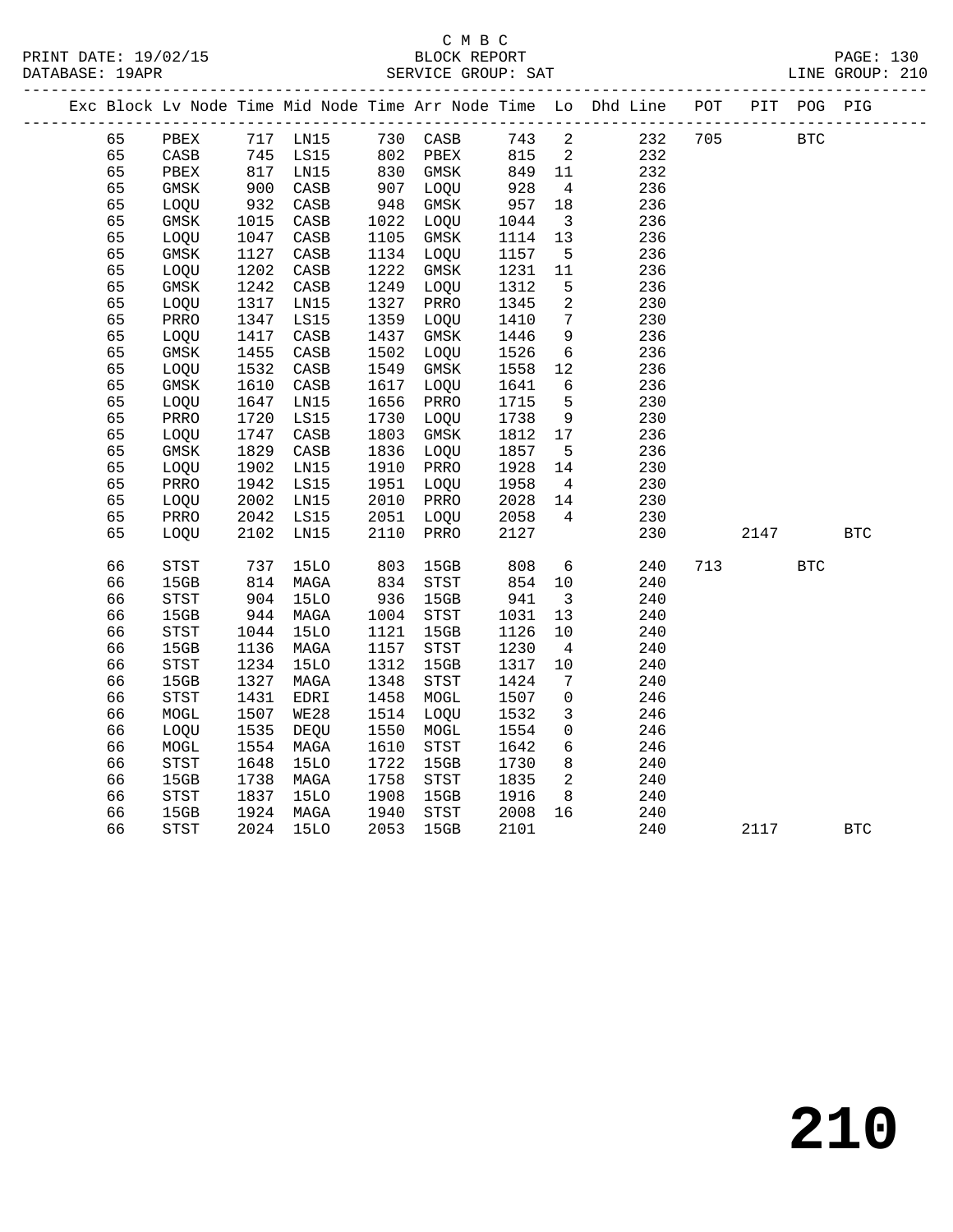|  |    |             |      |                                 |      |           |         |                              | Exc Block Lv Node Time Mid Node Time Arr Node Time Lo Dhd Line POT PIT POG PIG                                 |     |           |            |            |
|--|----|-------------|------|---------------------------------|------|-----------|---------|------------------------------|----------------------------------------------------------------------------------------------------------------|-----|-----------|------------|------------|
|  | 67 |             |      |                                 |      |           |         |                              | GMSK 830 CASB 837 LOQU 858 4 236 800<br>LOQU 902 CASB 918 GMSK 927 18 236<br>GMSK 945 CASB 952 LOQU 1013 4 236 |     |           | <b>BTC</b> |            |
|  | 67 |             |      |                                 |      |           |         |                              |                                                                                                                |     |           |            |            |
|  | 67 |             |      |                                 |      | 952 LOQU  |         |                              |                                                                                                                |     |           |            |            |
|  | 67 | LOQU        | 1017 | 15GB                            |      | 1030 UNDE | 1042    | $6\overline{6}$              | 228                                                                                                            |     |           |            |            |
|  | 67 | <b>UNDE</b> | 1048 | GB15                            | 1101 | LOQU      | 1115    | $\overline{\mathbf{3}}$      | 228                                                                                                            |     |           |            |            |
|  | 67 | LOQU        | 1118 | OSLO                            |      | 1134 PRRO | 1157    | 20                           | 230                                                                                                            |     |           |            |            |
|  | 67 | PRRO        | 1217 | LS15                            | 1229 | LOQU      | 1240    | 22                           | 230                                                                                                            |     |           |            |            |
|  | 67 | LOQU        | 1302 | 29LO                            | 1319 | LVMT      | 1327    | 11                           | 229                                                                                                            |     |           |            |            |
|  | 67 | LVMT        | 1338 | L015                            |      | LOQU      | 1407    | 10                           | 229                                                                                                            |     |           |            |            |
|  | 67 | LOQU        | 1417 | 15GB                            |      | 1430 UNDE | 1445    | $\overline{\mathbf{3}}$      | 228                                                                                                            |     |           |            |            |
|  | 67 | UNDE        | 1448 | GB15                            | 1501 | LOQU      | 1515    | 17                           | 228                                                                                                            |     |           |            |            |
|  | 67 | LOQU        | 1532 | 29LO                            | 1548 | LVMT      | 1557    | $\overline{\mathbf{3}}$      | 229                                                                                                            |     |           |            |            |
|  | 67 | LVMT        | 1600 | L015                            |      | LOQU      | 1630    | 5                            | 229                                                                                                            |     |           |            |            |
|  | 67 | LOQU        | 1635 | DEQU                            |      | 1649 MOGL | 1653    | $\overline{0}$               | 246                                                                                                            |     |           |            |            |
|  | 67 | MOGL        | 1653 | MAGA                            | 1709 | STST      | 1741    | $7\overline{ }$              | 246                                                                                                            |     |           |            |            |
|  | 67 | STST        | 1748 | 15LO                            | 1820 | 15GB      | 1828    | 5 <sup>5</sup>               | 240                                                                                                            |     |           |            |            |
|  | 67 | 15GB        | 1833 | MAGA                            | 1852 | STST      | 1926    | 11                           | 240                                                                                                            |     |           |            |            |
|  | 67 | STST        | 1937 | 15LO                            | 2006 | 15GB      | 2014    | 11                           | 240                                                                                                            |     |           |            |            |
|  | 67 | 15GB        | 2025 | MAGA                            | 2040 | STST      | 2104    |                              | 240                                                                                                            |     | 2128      |            | <b>BTC</b> |
|  |    |             |      |                                 |      |           |         |                              |                                                                                                                |     |           |            |            |
|  | 68 | LOQU        | 902  | 29LO                            |      | 914 LVMT  | 922     | $7\overline{ }$              | 229                                                                                                            | 840 |           | <b>BTC</b> |            |
|  | 68 | LVMT        | 929  | L015                            |      | LOQU      | 956     | 6                            | 229                                                                                                            |     |           |            |            |
|  | 68 | LOQU        | 1002 | 29LO                            |      | 1015 LVMT | 1023    | 6                            | 229                                                                                                            |     |           |            |            |
|  | 68 | LVMT        | 1029 | L015                            |      | LOQU      | 1057    | 5                            | 229                                                                                                            |     |           |            |            |
|  | 68 | LOQU        | 1102 | 29LO                            |      | 1117 LVMT | 1125    | $\mathbf{3}$                 | 229                                                                                                            |     |           |            |            |
|  | 68 | LVMT        | 1128 | L015                            |      | LOQU      | 1157    | $\overline{7}$               | 229                                                                                                            |     |           |            |            |
|  | 68 | LOQU        | 1204 | DEQU                            |      | 1217 MOGL | 1221    | $\overline{0}$               | 246                                                                                                            |     |           |            |            |
|  | 68 | MOGL        | 1221 | MAGA                            | 1239 | STST      | 1309    | 17                           | 246                                                                                                            |     |           |            |            |
|  | 68 | STST        | 1326 | <b>15LO</b>                     | 1404 | 15GB      | 1409    | 8 <sup>8</sup>               | 240                                                                                                            |     |           |            |            |
|  | 68 | 15GB        | 1417 | MAGA                            | 1438 | STST      | 1515    | 13                           | 240                                                                                                            |     |           |            |            |
|  | 68 | STST        | 1528 | <b>15LO</b>                     | 1603 | 15GB      | 1611    | $7\phantom{.0}\phantom{.0}7$ | 240                                                                                                            |     |           |            |            |
|  | 68 | 15GB        | 1618 | MAGA                            | 1638 | STST      | 1715    | $\overline{3}$               | 240                                                                                                            |     |           |            |            |
|  | 68 | STST        | 1718 | 15LO                            | 1752 | 15GB      | 1800    |                              | 240                                                                                                            |     | 1816      |            | <b>BTC</b> |
|  | 69 | PBEX        | 917  | LN15 930                        |      | GMSK      | 951     | 11                           | 232                                                                                                            |     | 905 — 100 | <b>BTC</b> |            |
|  | 69 | GMSK        | 1002 | $LS15$ 1025 PBEX                |      |           | 1041    | 6                            | 232                                                                                                            |     |           |            |            |
|  | 69 | PBEX        | 1047 |                                 |      | PANA      | 1104    | 20                           | 212                                                                                                            |     |           |            |            |
|  | 69 | PANA        | 1124 |                                 |      | PBEX      | 1142    | $5^{\circ}$                  | 212                                                                                                            |     |           |            |            |
|  | 69 | PBEX        |      | 1147 LN15 1202 GMSK             |      |           | 1225    | $\overline{7}$               | 232                                                                                                            |     |           |            |            |
|  | 69 |             |      | GMSK 1232 LS15 1255 PBEX 1312 5 |      |           |         |                              | 232                                                                                                            |     |           |            |            |
|  | 69 | PBEX        | 1317 |                                 |      | PANA      | 1335 19 |                              | 212                                                                                                            |     |           |            |            |
|  | 69 | PANA        | 1354 |                                 |      | PBEX      | 1412    | 5                            | 212                                                                                                            |     |           |            |            |
|  | 69 | PBEX        | 1417 | LN15                            |      | 1432 GMSK | 1455    | $7\phantom{.0}$              | 232                                                                                                            |     |           |            |            |
|  | 69 | GMSK        | 1502 | LS15                            | 1525 | PBEX      | 1542    | 5                            | 232                                                                                                            |     |           |            |            |
|  | 69 | PBEX        | 1547 |                                 |      | PANA      | 1605    | 19                           | 212                                                                                                            |     |           |            |            |
|  | 69 | PANA        | 1624 |                                 |      | PBEX      | 1642    | 5                            | 212                                                                                                            |     |           |            |            |
|  | 69 | PBEX        | 1647 | LN15                            | 1702 | GMSK      | 1725    | 7                            | 232                                                                                                            |     |           |            |            |
|  | 69 | GMSK        | 1732 | LS15                            | 1755 | PBEX      | 1812    | 5                            | 232                                                                                                            |     |           |            |            |
|  | 69 | PBEX        | 1817 |                                 |      | PANA      | 1834    | 24                           | 212                                                                                                            |     |           |            |            |
|  | 69 | PANA        | 1858 |                                 |      | PBEX      | 1916    |                              | 212                                                                                                            |     | 1926      |            | <b>BTC</b> |
|  |    |             |      |                                 |      |           |         |                              |                                                                                                                |     |           |            |            |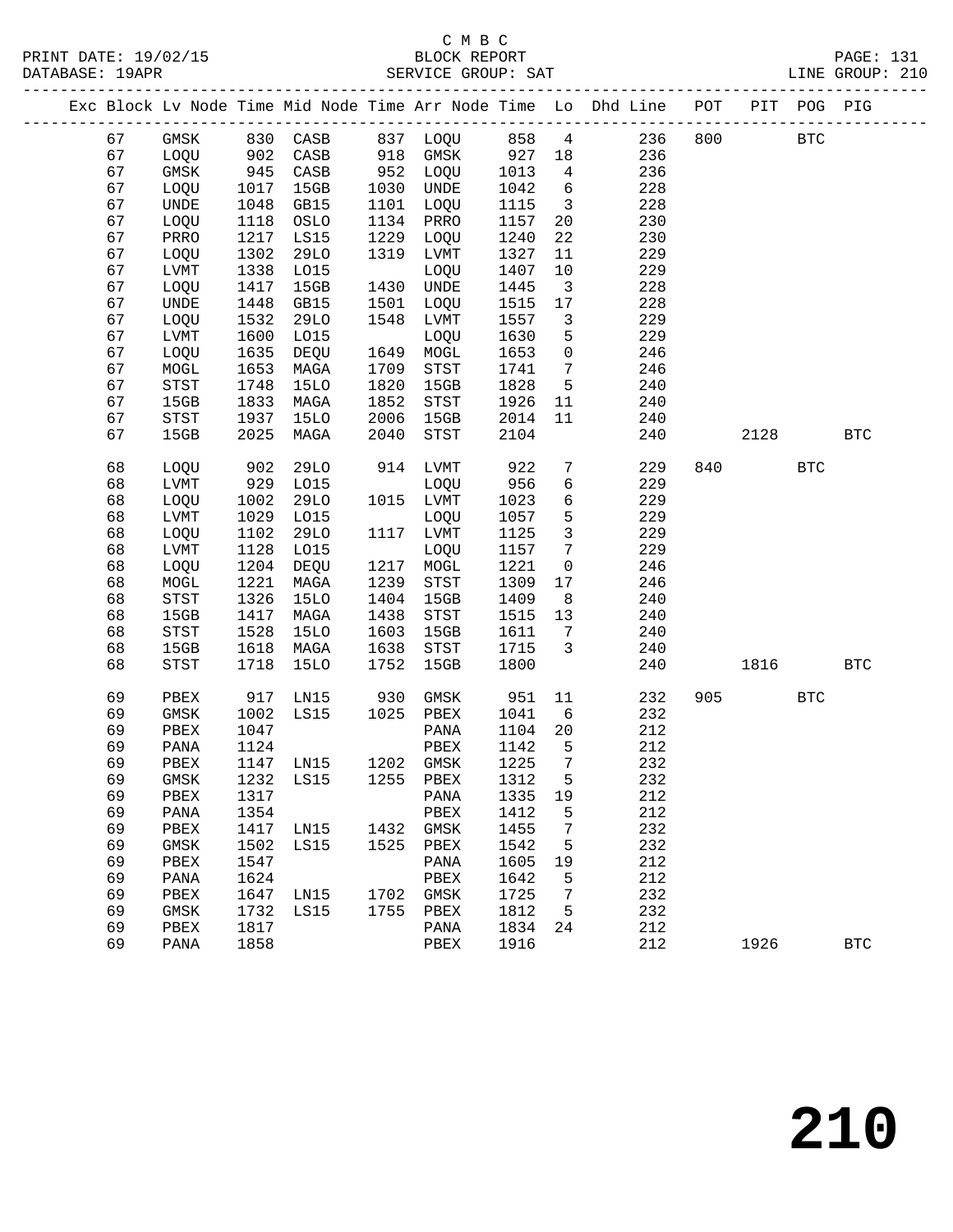|  |    |                                       |      |                          |      |                                       |        |                         | Exc Block Lv Node Time Mid Node Time Arr Node Time Lo Dhd Line POT |     |      | PIT POG PIG |              |
|--|----|---------------------------------------|------|--------------------------|------|---------------------------------------|--------|-------------------------|--------------------------------------------------------------------|-----|------|-------------|--------------|
|  | 70 | GMSK                                  |      | 935 LS15 956 PBEX 1012   |      |                                       |        | 5                       | 232                                                                | 905 |      | <b>BTC</b>  |              |
|  | 70 | PBEX                                  | 1017 |                          |      | PANA                                  | 1034   | $\overline{a}$          | 212                                                                |     |      |             |              |
|  | 70 | PANA                                  | 1036 | PBEX                     |      | 1100 BUB2                             | 1128   | $7\phantom{.0}$         | 211                                                                |     |      |             |              |
|  | 70 | BUB2                                  | 1135 | PBEX                     | 1200 | PANA                                  | 1225   | 9                       | 211                                                                |     |      |             |              |
|  | 70 | PANA                                  | 1234 | PBEX                     | 1300 | BUB2                                  | 1331   | 8                       | 211                                                                |     |      |             |              |
|  | 70 | BUB2                                  | 1339 | PBEX                     | 1405 | UNDE                                  | 1429   | 15                      | 210                                                                |     |      |             |              |
|  | 70 | UNDE                                  | 1444 | PBEX                     | 1504 | BUB2                                  | 1536   | $\overline{\mathbf{3}}$ | 210                                                                |     |      |             |              |
|  | 70 | BUB2                                  | 1539 | PBEX                     | 1605 | UNDE                                  | 1629   | 16                      | 210                                                                |     |      |             |              |
|  | 70 | UNDE                                  | 1645 | PBEX                     | 1704 | BUB2                                  | 1736   | $\mathbf{3}$            | 210                                                                |     |      |             |              |
|  | 70 | BUB <sub>2</sub>                      | 1739 | PBEX                     | 1805 | UNDE                                  | 1829   |                         | 210                                                                |     | 1856 |             | <b>BTC</b>   |
|  | 71 | <b>STST</b>                           | 947  | 15LO                     | 1020 | 15GB                                  | 1025   | 8                       | 240                                                                | 923 |      | <b>BTC</b>  |              |
|  | 71 | 15GB                                  | 1033 | MAGA                     | 1053 | <b>STST</b>                           | 1120   | 12                      | 240                                                                |     |      |             |              |
|  | 71 | <b>STST</b>                           | 1132 | EDRI                     | 1158 | MOGL                                  | 1207   | $\mathsf{O}$            | 246                                                                |     |      |             |              |
|  | 71 | MOGL                                  | 1207 | WE28                     | 1214 | LOQU                                  | 1231   | $\mathbf{3}$            | 246                                                                |     |      |             |              |
|  | 71 | LOQU                                  | 1234 | DEQU                     | 1249 | MOGL                                  | 1253   | $\mathbf 0$             | 246                                                                |     |      |             |              |
|  | 71 | MOGL                                  | 1253 | MAGA                     | 1311 | $_{\footnotesize{\textnormal{STST}}}$ | 1343   | $\mathbf{3}$            | 246                                                                |     |      |             |              |
|  | 71 | STST                                  | 1346 | <b>15LO</b>              | 1424 | 15GB                                  | 1429   | 8                       | 240                                                                |     |      |             |              |
|  | 71 | 15GB                                  | 1437 | MAGA                     | 1458 | $_{\footnotesize\rm STST}$            | 1535   | $\mathbf{3}$            | 240                                                                |     |      |             |              |
|  | 71 | STST                                  | 1538 | <b>15LO</b>              | 1613 | 15GB                                  | 1621   | $7\phantom{.0}$         | 240                                                                |     |      |             |              |
|  | 71 | 15GB                                  | 1628 | MAGA                     | 1648 | STST                                  | 1725   | $\mathbf{3}$            | 240                                                                |     |      |             |              |
|  | 71 | <b>STST</b>                           | 1728 | EDRI                     | 1754 | MOGL                                  | 1804   | $\mathsf 0$             | 246                                                                |     |      |             |              |
|  | 71 | MOGL                                  | 1804 | WE28                     | 1811 | LOQU                                  | 1827   | 5                       | 246                                                                |     |      |             |              |
|  | 71 | LOQU                                  | 1832 | DEQU                     | 1845 | MOGL                                  | 1850   | $\mathbf 0$             | 246                                                                |     |      |             |              |
|  | 71 | MOGL                                  | 1850 | MAGA                     | 1905 | $_{\footnotesize{\textnormal{STST}}}$ | 1933   | 16                      | 246                                                                |     |      |             |              |
|  | 71 | $_{\footnotesize{\textnormal{STST}}}$ | 1949 | <b>15LO</b>              | 2018 | 15GB                                  | 2026   | 11                      | 240                                                                |     |      |             |              |
|  | 71 | 15GB                                  | 2037 | MAGA                     | 2052 | STST                                  | 2116   | 10                      | 240                                                                |     |      |             |              |
|  | 71 | $_{\footnotesize{\textnormal{STST}}}$ | 2126 | <b>15LO</b>              | 2155 | 15GB                                  | 2203   | 15                      | 240                                                                |     |      |             |              |
|  | 71 | 15GB                                  | 2218 | MAGA                     | 2233 | STST                                  | 2257   | 10                      | 240                                                                |     |      |             |              |
|  | 71 | $_{\footnotesize{\textnormal{STST}}}$ | 2307 | 15LO                     | 2334 | 15GB                                  | 2339   | 9                       | 240                                                                |     |      |             |              |
|  | 71 | 15GB                                  | 2348 | MAGA                     | 2403 | STST                                  | 2424   | 13                      | 240                                                                |     |      |             |              |
|  | 71 | STST                                  | 2437 | <b>15LO</b>              | 2504 | 15GB                                  | 2509   |                         | 240                                                                |     | 2525 |             | $_{\rm BTC}$ |
|  | 72 | LOQU                                  | 947  | CASB                     | 1003 | GMSK                                  | 1012   | 18                      | 236                                                                | 925 |      | <b>BTC</b>  |              |
|  | 72 | GMSK                                  | 1030 | CASB                     | 1037 | LOQU                                  | 1100   | $\overline{2}$          | 236                                                                |     |      |             |              |
|  | 72 | LOQU                                  | 1102 | CASB                     | 1122 | GMSK                                  | 1131   | 11                      | 236                                                                |     |      |             |              |
|  | 72 | GMSK                                  | 1142 | CASB                     | 1149 | LOQU                                  | 1212   | $5^{\circ}$             | 236                                                                |     |      |             |              |
|  | 72 | LOQU                                  | 1217 | 15GB                     | 1230 | UNDE                                  | 1243   | $5^{\circ}$             | 228                                                                |     |      |             |              |
|  | 72 | UNDE                                  | 1248 | GB15                     | 1301 | LOQU                                  | 1315   | 16                      | 228                                                                |     |      |             |              |
|  | 72 |                                       |      | LOQU 1331 29LO 1348 LVMT |      |                                       | 1356 3 |                         | 229                                                                |     |      |             |              |
|  | 72 | LVMT                                  | 1359 | L015                     |      | LOQU                                  | 1430   | 17                      | 229                                                                |     |      |             |              |
|  | 72 | LOQU                                  | 1447 | CASB                     | 1507 | GMSK                                  | 1516   | 9                       | 236                                                                |     |      |             |              |
|  | 72 | GMSK                                  | 1525 | CASB                     | 1532 | LOQU                                  | 1556   | 9                       | 236                                                                |     |      |             |              |
|  | 72 | LOQU                                  | 1605 | DEQU                     | 1619 | MOGL                                  | 1623   | 0                       | 246                                                                |     |      |             |              |
|  | 72 | MOGL                                  | 1623 | MAGA                     | 1639 | <b>STST</b>                           | 1711   | 17                      | 246                                                                |     |      |             |              |
|  | 72 | <b>STST</b>                           | 1728 | <b>15LO</b>              | 1802 | 15GB                                  | 1810   | 2                       | 240                                                                |     |      |             |              |
|  | 72 | 15GB                                  | 1812 | MAGA                     | 1831 | STST                                  | 1905   |                         | 240                                                                |     | 1929 |             | $_{\rm BTC}$ |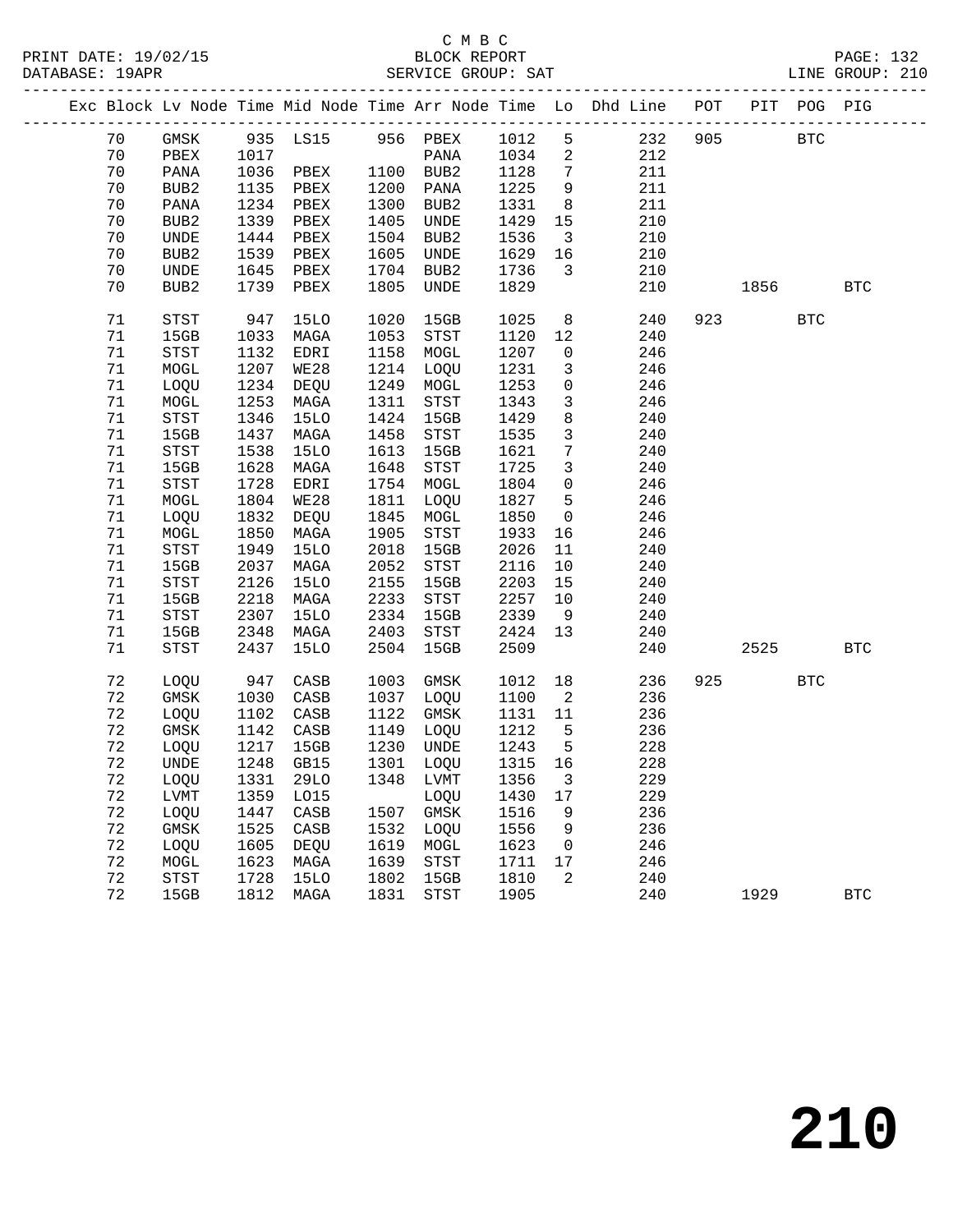|  |    |              |      | Exc Block Lv Node Time Mid Node Time Arr Node Time Lo Dhd Line POT |      |              |              |                            |               |     |            | PIT POG PIG |            |
|--|----|--------------|------|--------------------------------------------------------------------|------|--------------|--------------|----------------------------|---------------|-----|------------|-------------|------------|
|  | 73 | PBEX         | 947  |                                                                    |      | PANA         | 1004         | $\overline{\phantom{a}}^2$ | 212           | 935 | <b>BTC</b> |             |            |
|  | 73 | PANA         |      | 1006 PBEX 1030 BUB2                                                |      |              |              | 7                          | 211           |     |            |             |            |
|  | 73 | BUB2         |      | 1105 PBEX                                                          |      | 1130 PANA    | 1058<br>1155 | 8 <sup>8</sup>             | 211           |     |            |             |            |
|  | 73 | PANA         |      | 1203 PBEX                                                          |      | 1230 BUB2    | 1300         | 4                          | 211           |     |            |             |            |
|  | 73 | BUB2         | 1304 | PBEX                                                               |      | 1330 PANA    | 1356         | 8                          | 211           |     |            |             |            |
|  | 73 | PANA         | 1404 | PBEX                                                               |      | 1430 BUB2    | 1500         | $\overline{4}$             | 211           |     |            |             |            |
|  | 73 | BUB2         | 1504 | PBEX                                                               |      | 1530 PANA    | 1556         | 9                          | 211           |     |            |             |            |
|  | 73 | PANA         | 1605 | PBEX                                                               | 1630 | BUB2         | 1700         | $7\phantom{.0}$            | 211           |     |            |             |            |
|  | 73 | BUB2         | 1707 | PBEX                                                               |      | 1730 BAGA    | 1757         | $\mathbf{0}$               | $1 \quad 211$ |     |            |             |            |
|  | 73 | PANA         | 1758 |                                                                    |      | PBEX         | 1816         | 2                          | 212           |     |            |             |            |
|  | 73 | ${\tt PBEX}$ | 1818 | LNI5                                                               |      | 1833 GMSK    | 1856         | 10                         | 232           |     |            |             |            |
|  | 73 | GMSK         | 1906 | LS15                                                               |      | 1927 PBEX    | 1943         | $\overline{4}$             | 232           |     |            |             |            |
|  | 73 | ${\tt PBEX}$ | 1947 |                                                                    |      | PANA         | 2004         | 15                         | 1 212         |     |            |             |            |
|  | 73 | BAGA         | 2020 |                                                                    |      | PBEX         | 2043         | 5                          | 211           |     |            |             |            |
|  | 73 | PBEX         | 2048 | LN15                                                               |      | 2102 GMSK    | 2123         | $\overline{7}$             | 232           |     |            |             |            |
|  | 73 | <b>GMSK</b>  | 2130 | CASB                                                               |      | 2137 LOQU    | 2157         | $5^{\circ}$                | 236           |     |            |             |            |
|  | 73 | <b>LOOU</b>  | 2202 | CASB                                                               | 2218 | GMSK         | 2227         | 11                         | 236           |     |            |             |            |
|  | 73 | <b>GMSK</b>  | 2238 | LS15                                                               | 2257 | PBEX         | 2308         |                            | 232           |     | 2318       |             | <b>BTC</b> |
|  |    |              |      |                                                                    |      |              |              |                            |               |     |            |             |            |
|  | 74 | PBEX         | 947  | LN15                                                               | 1001 | GMSK         | 1024         | 8                          | 232           |     | 935 — 100  | <b>BTC</b>  |            |
|  | 74 | GMSK         |      | 1032 LS15                                                          |      | 1055 PBEX    | 1111         | $6\overline{6}$            | 232           |     |            |             |            |
|  | 74 | PBEX         | 1117 | LN15                                                               | 1131 | GMSK         | 1154         | 8                          | 232           |     |            |             |            |
|  | 74 | <b>GMSK</b>  | 1202 | LS15                                                               | 1225 | ${\tt PBEX}$ | 1242         | $5^{\circ}$                | 232           |     |            |             |            |
|  | 74 | PBEX         | 1247 |                                                                    |      | PANA         | 1305         | 19                         | 212           |     |            |             |            |
|  | 74 | PANA         | 1324 |                                                                    |      | PBEX         | 1342         | 5                          | 212           |     |            |             |            |
|  | 74 | ${\tt PBEX}$ |      | 1347 LN15 1402 GMSK                                                |      |              | 1425         | $\overline{7}$             | 232           |     |            |             |            |
|  | 74 | GMSK         | 1432 | LS15                                                               |      | 1455 PBEX    | 1512         | 5                          | 232           |     |            |             |            |
|  | 74 | ${\tt PBEX}$ | 1517 |                                                                    |      | PANA         | 1535         | 19                         | 212           |     |            |             |            |
|  | 74 | PANA         | 1554 |                                                                    |      | PBEX         | 1612         | - 5                        | 212           |     |            |             |            |
|  | 74 | ${\tt PBEX}$ |      | 1617 LN15                                                          |      | 1632 GMSK    | 1655         | 7                          | 232           |     |            |             |            |
|  | 74 | GMSK         |      | 1702 LS15                                                          |      | 1725 PBEX    | 1742         | 5                          | 232           |     |            |             |            |
|  | 74 | PBEX         | 1747 | LN15                                                               |      | 1802 GMSK    | 1825         | 10                         | 232           |     |            |             |            |
|  | 74 | GMSK         | 1835 | LS15                                                               |      | 1856 PBEX    | 1912         | 6                          | 232           |     |            |             |            |
|  | 74 | PBEX         | 1918 |                                                                    |      | BAGA         | 1943         | 14                         | 1 211         |     |            |             |            |
|  | 74 | PANA         | 1958 |                                                                    |      | PBEX         | 2016         | $\overline{\phantom{a}}$   | 212           |     |            |             |            |
|  | 74 | PBEX         | 2018 | LN15                                                               |      | 2032 GMSK    | 2053         | 15                         | 232           |     |            |             |            |
|  | 74 | GMSK         | 2108 | LS15                                                               |      | 2128 PBEX    | 2143         | $5^{\circ}$                | 232           |     |            |             |            |
|  | 74 | PBEX         | 2148 |                                                                    |      | PANA         | 2205         | 14                         | 1 212         |     |            |             |            |
|  | 74 | BAGA         | 2220 |                                                                    |      | PBEX         | 2243         | 5                          | 211           |     |            |             |            |
|  | 74 | PBEX         | 2248 |                                                                    |      | PANA         | 2305         | 14                         | 1 212         |     |            |             |            |
|  | 74 | BAGA         | 2320 |                                                                    |      | PBEX         | 2343         | 5                          | 211           |     |            |             |            |
|  | 74 | PBEX         | 2348 |                                                                    |      | PANA         | 2405         | 15                         | 1 212         |     |            |             |            |
|  | 74 | BAGA         | 2421 |                                                                    |      | PBEX         | 2443         |                            | 211           |     | 2453       |             | <b>BTC</b> |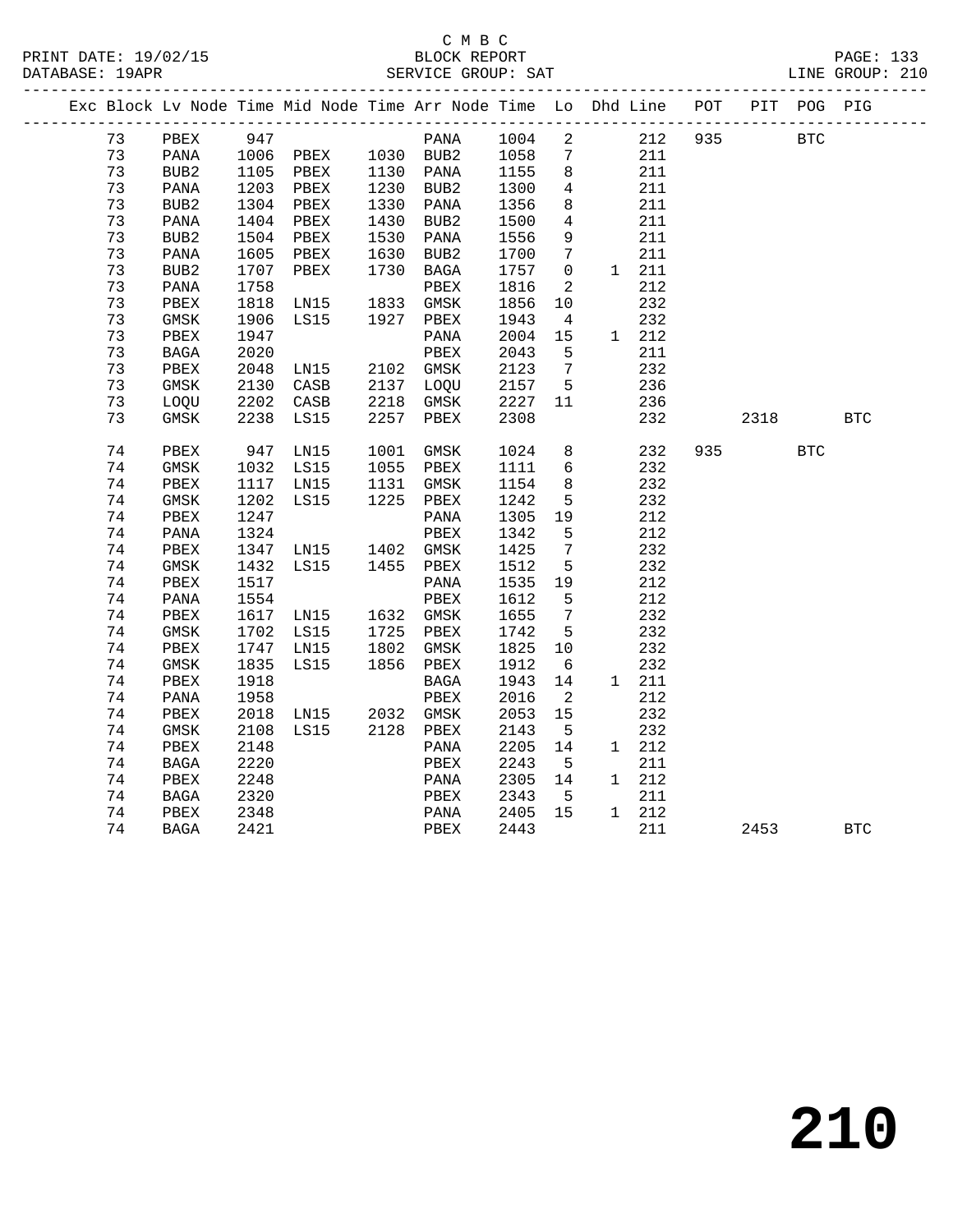# C M B C<br>BLOCK REPORT

|    |              |      |                     |      | Exc Block Lv Node Time Mid Node Time Arr Node Time Lo Dhd Line POT PIT POG PIG |                      |                            |                       |          |      |            |            |
|----|--------------|------|---------------------|------|--------------------------------------------------------------------------------|----------------------|----------------------------|-----------------------|----------|------|------------|------------|
|    |              |      |                     |      | 75 PRRO 956 LS15 1005 LOQU 1013 4 230 936 BTC                                  |                      |                            |                       |          |      |            |            |
| 75 |              |      |                     |      | LOQU 1017 CASB 1035 GMSK 1044 13                                               |                      |                            | 236                   |          |      |            |            |
| 75 | GMSK         |      | 1057 CASB           |      | 1104 LOQU                                                                      | 1127<br>1201<br>1242 |                            | 5 <sub>5</sub><br>236 |          |      |            |            |
| 75 | LOQU         |      | 1132 CASB           |      | 1152 GMSK                                                                      |                      | 11                         | 236                   |          |      |            |            |
| 75 | GMSK         |      | 1212 CASB           |      | 1219 LOQU                                                                      |                      | 5 <sub>5</sub>             | 236                   |          |      |            |            |
| 75 | LOQU         |      | 1247 LN15           | 1257 | PRRO                                                                           | 1315                 | $\overline{\phantom{a}}$   | 230                   |          |      |            |            |
| 75 | PRRO         |      | 1317 LS15           | 1329 | LOOU                                                                           | 1340                 | $7\overline{7}$            | 230                   |          |      |            |            |
| 75 | LOQU         |      | 1347 CASB           | 1407 | GMSK                                                                           | 1416                 | 11                         | 236                   |          |      |            |            |
| 75 | GMSK         |      | 1427 CASB           | 1434 | LOQU                                                                           | 1458                 | $\overline{4}$             | 236                   |          |      |            |            |
| 75 | LOQU         | 1502 | CASB                | 1522 | GMSK                                                                           | 1531                 |                            | 9<br>236              |          |      |            |            |
| 75 | GMSK         | 1540 | CASB                | 1547 | LOQU                                                                           | 1611                 | 6                          | 236                   |          |      |            |            |
| 75 | LOQU         | 1617 | LN15                | 1626 | PRRO                                                                           | 1645                 | 5 <sup>5</sup>             | 230                   |          |      |            |            |
| 75 | PRRO         | 1650 | LS15                | 1700 | LOQU                                                                           | 1708                 | $6\overline{6}$            | 230                   |          |      |            |            |
| 75 | LOQU         |      | 1714 29LO           | 1730 | LVMT                                                                           | 1739                 | $\overline{\phantom{a}}$   | 229                   |          |      |            |            |
| 75 | LVMT         | 1740 | LO15                |      | LOQU                                                                           | 1804                 | 10                         | 229                   |          |      |            |            |
| 75 | LOQU         | 1814 | 29LO                |      | 1829 LVMT                                                                      | 1838                 | $\overline{0}$             | 229                   |          |      |            |            |
| 75 | LVMT         |      | 1838 LO15           |      | LOQU                                                                           | 1901                 | 13                         | 229                   |          |      |            |            |
| 75 | LOQU         |      | 1914 29LO           |      | 1929 LVMT                                                                      | 1936                 |                            | $\overline{2}$<br>229 |          |      |            |            |
| 75 | LVMT         |      | 1938 LO15           |      | LOQU                                                                           | 2000                 |                            | 14<br>229             |          |      |            |            |
| 75 | LOQU         | 2014 | 29LO                |      | 2029 LVMT                                                                      | 2036                 | $\overline{\mathbf{2}}$    | 229                   |          |      |            |            |
| 75 | LVMT         |      | 2038 LO15           |      | LOQU                                                                           | 2100                 |                            | 229                   |          | 2120 |            | <b>BTC</b> |
| 76 | PBEX         | 1018 |                     |      | PANA                                                                           | 1040                 |                            | 14                    | 211 1006 |      | <b>BTC</b> |            |
| 76 | PANA         | 1054 |                     |      | PBEX                                                                           | 1112                 | $5^{\circ}$                | 212                   |          |      |            |            |
| 76 | PBEX         | 1117 |                     |      | PANA                                                                           | 1134                 | 20                         | 212                   |          |      |            |            |
| 76 | PANA         | 1154 |                     |      | PBEX                                                                           | 1212                 | $5^{\circ}$                | 212                   |          |      |            |            |
| 76 | PBEX         |      | 1217 LN15 1232 GMSK |      |                                                                                | 1255                 | $\overline{7}$             | 232                   |          |      |            |            |
| 76 | GMSK         | 1302 | LS15 1325 PBEX      |      |                                                                                | 1342                 | 5                          | 232                   |          |      |            |            |
| 76 | PBEX         | 1347 |                     |      | PANA                                                                           | 1405                 | 19                         | 212                   |          |      |            |            |
| 76 | PANA         | 1424 |                     |      | PBEX                                                                           | 1442                 | 5                          | 212                   |          |      |            |            |
| 76 | PBEX         |      | 1447 LN15 1502 GMSK |      |                                                                                | 1525                 | $\overline{7}$             | 232                   |          |      |            |            |
| 76 | GMSK         | 1532 | LS15 1555 PBEX      |      |                                                                                | 1612                 | 5                          | 232                   |          |      |            |            |
| 76 | PBEX         | 1617 |                     |      | PANA                                                                           | 1635                 | 14                         | 1 212                 |          |      |            |            |
| 76 | BAGA         | 1650 |                     |      | PBEX                                                                           | 1713                 | $\overline{4}$             | 211                   |          |      |            |            |
| 76 | PBEX         |      | 1717 LN15 1732 GMSK |      |                                                                                | 1755                 | 10                         | 232                   |          |      |            |            |
| 76 | GMSK         | 1805 | LS15 1827 PBEX      |      |                                                                                | 1844                 | $\overline{\phantom{a}}$ 3 | 232                   |          |      |            |            |
| 76 | PBEX         | 1847 |                     |      | PANA                                                                           | 1904 15              |                            | 1 212                 |          |      |            |            |
|    | 76 BAGA 1920 |      |                     |      | PBEX 1943 5 211                                                                |                      |                            |                       |          |      |            |            |
| 76 | PBEX         | 1948 | LN15                | 2002 | GMSK                                                                           | 2023                 | $\overline{7}$             | 232                   |          |      |            |            |
| 76 | $\rm{GMSK}$  | 2030 | CASB                | 2037 | LOQU                                                                           | 2057                 | 5                          | 236                   |          |      |            |            |
| 76 | LOQU         | 2102 | CASB                | 2118 | GMSK                                                                           | 2127                 | 11                         | 236                   |          |      |            |            |
| 76 | $\rm{GMSK}$  | 2138 | LS15                | 2158 | PBEX                                                                           | 2213                 | 5                          | 232                   |          |      |            |            |
| 76 | PBEX         | 2218 |                     |      | $_{\rm BAGA}$                                                                  | 2243                 | 15                         | 211<br>1              |          |      |            |            |
| 76 | PANA         | 2259 |                     |      | PBEX                                                                           | 2315                 | 3                          | 212                   |          |      |            |            |
| 76 | ${\tt PBEX}$ | 2318 |                     |      | $_{\rm BAGA}$                                                                  | 2343                 | 15                         | 211<br>1              |          |      |            |            |
| 76 | PANA         | 2359 |                     |      | PBEX                                                                           | 2415                 | 3                          | 212                   |          |      |            |            |
| 76 | PBEX         | 2418 |                     |      | <b>BAGA</b>                                                                    | 2443                 | 11                         | 211                   |          |      |            |            |
| 76 | <b>BAGA</b>  | 2454 |                     |      | PBEX                                                                           | 2513                 | 5                          | 211                   |          |      |            |            |
| 76 | PBEX         | 2518 |                     |      | BAGA                                                                           | 2543                 | 1                          | 211                   |          |      |            |            |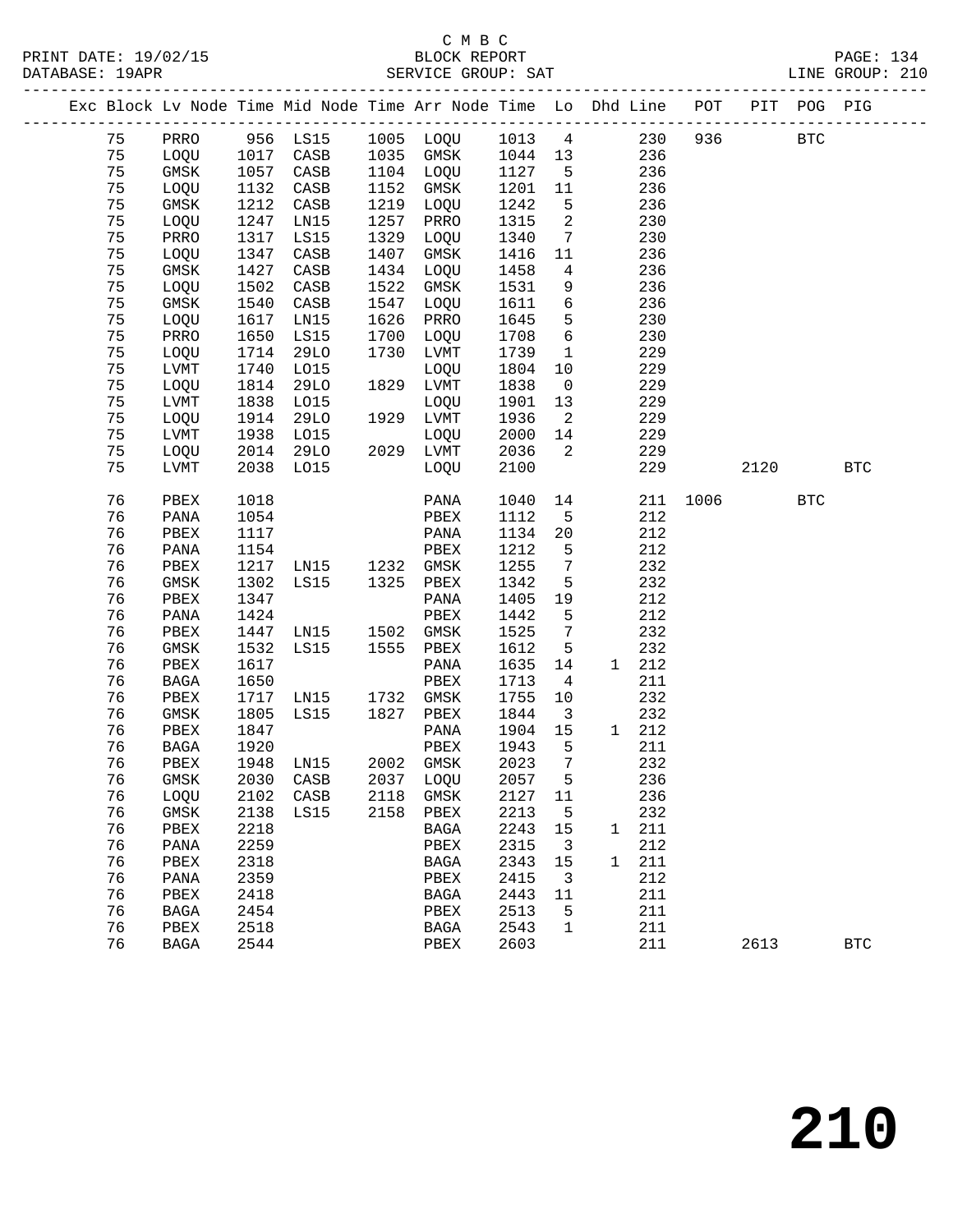### C M B C<br>BLOCK REPORT DATABASE: 19APR SERVICE GROUP: SAT LINE GROUP: 210

|    |      |      |      |      |      |      |                 | Exc Block Lv Node Time Mid Node Time Arr Node Time Lo Dhd Line POT |          |      | PIT POG PIG |            |
|----|------|------|------|------|------|------|-----------------|--------------------------------------------------------------------|----------|------|-------------|------------|
| 77 | STST | 1104 | EDRI | 1128 | MOGL | 1137 | $\overline{0}$  |                                                                    | 246 1040 |      | <b>BTC</b>  |            |
| 77 | MOGL | 1137 | WE28 | 1144 | LOQU | 1200 | 17              | 246                                                                |          |      |             |            |
| 77 | LOQU | 1217 | CASB | 1237 | GMSK | 1246 | 11              | 236                                                                |          |      |             |            |
| 77 | GMSK | 1257 | CASB | 1304 | LOQU | 1327 | 5               | 236                                                                |          |      |             |            |
| 77 | LOQU | 1332 | CASB | 1352 | GMSK | 1401 | 11              | 236                                                                |          |      |             |            |
| 77 | GMSK | 1412 | CASB | 1419 | LOQU | 1443 | $4\overline{ }$ | 236                                                                |          |      |             |            |
| 77 | LOQU | 1447 | 15GB | 1500 | UNDE | 1515 | 3               | 228                                                                |          |      |             |            |
| 77 | UNDE | 1518 | GB15 | 1531 | LOQU | 1545 | $7\overline{ }$ | 228                                                                |          |      |             |            |
| 77 | LOQU | 1552 | 29LO | 1608 | LVMT | 1617 | 2               | 229                                                                |          |      |             |            |
| 77 | LVMT | 1619 | L015 |      | LOQU | 1649 |                 | 229                                                                |          | 1709 |             | <b>BTC</b> |
| 78 | LOQU | 1147 | 15GB | 1200 | UNDE | 1212 | 6               | 228                                                                | 1125     |      | BTC         |            |
| 78 | UNDE | 1218 | GB15 | 1231 | LOQU | 1245 | 2               | 228                                                                |          |      |             |            |
| 78 | LOQU | 1247 | CASB | 1307 | GMSK | 1316 | 11              | 236                                                                |          |      |             |            |
| 78 | GMSK | 1327 | CASB | 1334 | LOQU | 1358 | $\overline{4}$  | 236                                                                |          |      |             |            |
| 78 | LOQU | 1402 | CASB | 1422 | GMSK | 1431 | 9               | 236                                                                |          |      |             |            |
| 78 | GMSK | 1440 | CASB | 1447 | LOQU | 1511 | 6               | 236                                                                |          |      |             |            |
| 78 | LOQU | 1517 | LN15 | 1527 | PRRO | 1545 | $4\overline{ }$ | 230                                                                |          |      |             |            |
| 78 | PRRO | 1549 | LS15 | 1559 | LOQU | 1610 | 8               | 230                                                                |          |      |             |            |
| 78 | LOQU | 1618 | 15GB | 1631 | UNDE | 1647 | 2               | 228                                                                |          |      |             |            |
| 78 | UNDE | 1649 | GB15 | 1702 | LOQU | 1716 | $4\overline{ }$ | 228                                                                |          |      |             |            |
| 78 | LOQU | 1720 | 15GB | 1733 | UNDE | 1749 | $\overline{0}$  | 228                                                                |          |      |             |            |
| 78 | UNDE | 1749 | GB15 | 1802 | LOQU | 1816 | 2               | 228                                                                |          |      |             |            |
| 78 | LOQU | 1818 | 15GB | 1831 | UNDE | 1843 |                 | 228                                                                |          | 1910 |             | BTC        |
|    |      |      |      |      |      |      |                 |                                                                    |          |      |             |            |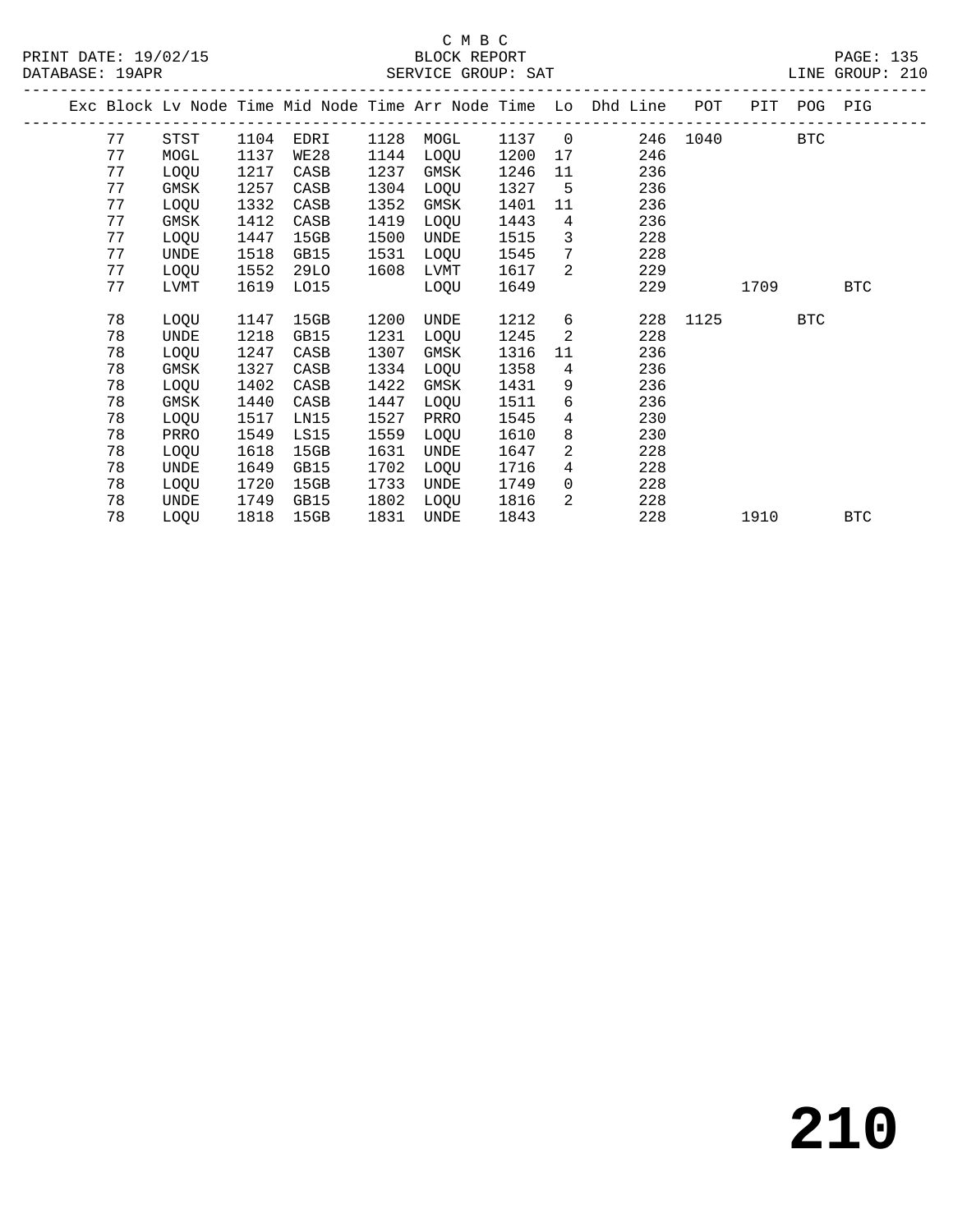### C M B C<br>BLOCK REPORT SERVICE GROUP: SAT

PRINT DATE: 19/02/15 BLOCK REPORT PAGE: 136

|  |          |              |              |                   |              |              |              |                         | Exc Block Lv Node Time Mid Node Time Arr Node Time Lo Dhd Line POT |     |      | PIT POG PIG |            |
|--|----------|--------------|--------------|-------------------|--------------|--------------|--------------|-------------------------|--------------------------------------------------------------------|-----|------|-------------|------------|
|  | 79       | LOQU         |              | 602 DEQU 612 MOGL |              |              | 616          | $\overline{0}$          | 246                                                                | 540 |      | <b>BTC</b>  |            |
|  | 79       | MOGL         | 616          | MAGA              | 631<br>728   | STST         | 654          | 11                      | 246                                                                |     |      |             |            |
|  | 79       | STST         | 705<br>735   | EDRI              | 728          | MOGL         | 735          | $\overline{0}$          | 246                                                                |     |      |             |            |
|  | 79       | MOGL         |              | WE28              | 742          | LOOU         | 757          | $5^{\circ}$             | 246                                                                |     |      |             |            |
|  | 79       | LOQU         | 802          | DEQU              | 812          | MOGL         | 816          | $\overline{0}$          | 246                                                                |     |      |             |            |
|  | 79       | MOGL         | 816          | MAGA              | 831          | STST         | 856          | 10                      | 246                                                                |     |      |             |            |
|  | 79       | STST         | 906          | EDRI              | 929          | MOGL         | 936          | $\mathbf 0$             | 246                                                                |     |      |             |            |
|  | 79       | MOGL         | 936          | WE28              | 943          | LOQU         | 958          | 6                       | 246                                                                |     |      |             |            |
|  | 79       | LOQU         | 1004         | DEQU              | 1016         | MOGL         | 1020         | $\mathsf{O}$            | 246                                                                |     |      |             |            |
|  | 79       | MOGL         | 1020         | MAGA              | 1036         | STST         | 1103         | $7\phantom{.0}$         | 246                                                                |     |      |             |            |
|  | 79       | <b>STST</b>  | 1110         | <b>15LO</b>       | 1148         | 15GB         | 1153         | $7\phantom{.0}$         | 240                                                                |     |      |             |            |
|  | 79       | 15GB         | 1200         | MAGA              | 1221         | STST         | 1255         | $7\phantom{.0}$         | 240                                                                |     |      |             |            |
|  | 79       | <b>STST</b>  | 1302         | EDRI              | 1328         | MOGL         | 1337         | $\overline{0}$          | 246                                                                |     |      |             |            |
|  | 79       | MOGL         | 1337         | WE28              | 1344         | LOQU         | 1402         | 10                      | 246                                                                |     |      |             |            |
|  | 79       | LOQU         | 1412         | 29LO              | 1429         | LVMT         | 1437         | 2                       | 229                                                                |     |      |             |            |
|  | 79       | LVMT         | 1439         | L015              |              | LOQU         | 1510         | $\overline{4}$          | 229                                                                |     |      |             |            |
|  | 79       | LOQU         | 1514         | 29LO              |              | 1531 LVMT    | 1540         | $\mathsf{O}$            | 229                                                                |     |      |             |            |
|  | 79       | LVMT         | 1540         | L015              |              | LOQU         | 1610         | $4\overline{ }$         | 229                                                                |     |      |             |            |
|  | 79       | LOQU         | 1614         | 29LO              |              | 1630 LVMT    | 1639         | $\mathbf{1}$            | 229                                                                |     |      |             |            |
|  | 79       | LVMT         | 1640         | L015              |              | LOQU         | 1710         | $7\phantom{.0}$         | 229                                                                |     |      |             |            |
|  | 79       | LOQU         | 1717         | CASB              | 1733         | GMSK         | 1742         | 13                      | 236                                                                |     |      |             |            |
|  | 79       | GMSK         | 1755         | CASB              | 1802         | LOQU         | 1825         | 8                       | 236                                                                |     |      |             |            |
|  | 79       | LOQU         | 1833         | 15GB              | 1846         | UNDE         | 1858         | $4\overline{4}$         | 228                                                                |     |      |             |            |
|  | 79       | UNDE         | 1902         | GB15              | 1915         | LOQU         | 1929         | $\overline{\mathbf{3}}$ | 228                                                                |     |      |             |            |
|  | 79       | LOQU         | 1932         | LN15              | 1940         | PRRO         | 1958         | 14                      | 230                                                                |     |      |             |            |
|  | 79       | PRRO         | 2012         | LS15              | 2021         | LOQU         | 2028         | $\overline{4}$          | 230                                                                |     |      |             |            |
|  | 79       | LOQU         | 2032         | LN15              | 2040         | PRRO         | 2057         | 15                      | 230                                                                |     |      |             |            |
|  | 79       | PRRO         | 2112         | LS15              | 2121         | LOQU         | 2128         | $\overline{4}$          | 230                                                                |     |      |             |            |
|  | 79       | LOQU         | 2132         | LN15              | 2140         | PRRO         | 2157         | 15                      | 230                                                                |     |      |             |            |
|  | 79       | PRRO         | 2212         | LS15              | 2220         | LOQU         | 2227         | $5^{\circ}$             | 230                                                                |     |      |             |            |
|  | 79       | LOQU         | 2232         | LN15              | 2239         | PRRO         | 2256         | 16                      | 230                                                                |     |      |             |            |
|  | 79       | PRRO         | 2312         | LS15              | 2320         | LOQU         | 2327         | $5^{\circ}$             | 230                                                                |     |      |             |            |
|  | 79       | LOQU         | 2332         | LN15              | 2339         | PRRO         | 2356         | 16                      | 230                                                                |     |      |             |            |
|  | 79<br>79 | PRRO         | 2412<br>2432 | LS15<br>LN15      | 2420<br>2439 | LOOU         | 2427<br>2456 | $-5$                    | 230<br>230                                                         |     |      |             |            |
|  | 79       | LOQU<br>PRRO | 2512         | LS15              | 2520         | PRRO         | 2527         | 16<br>11                | 230                                                                |     |      |             |            |
|  | 79       | LOQU         | 2538         | 15GB              | 2549         | LOQU<br>UNDE | 2600         |                         | 228                                                                |     | 2627 |             | <b>BTC</b> |
|  |          |              |              |                   |              |              |              |                         |                                                                    |     |      |             |            |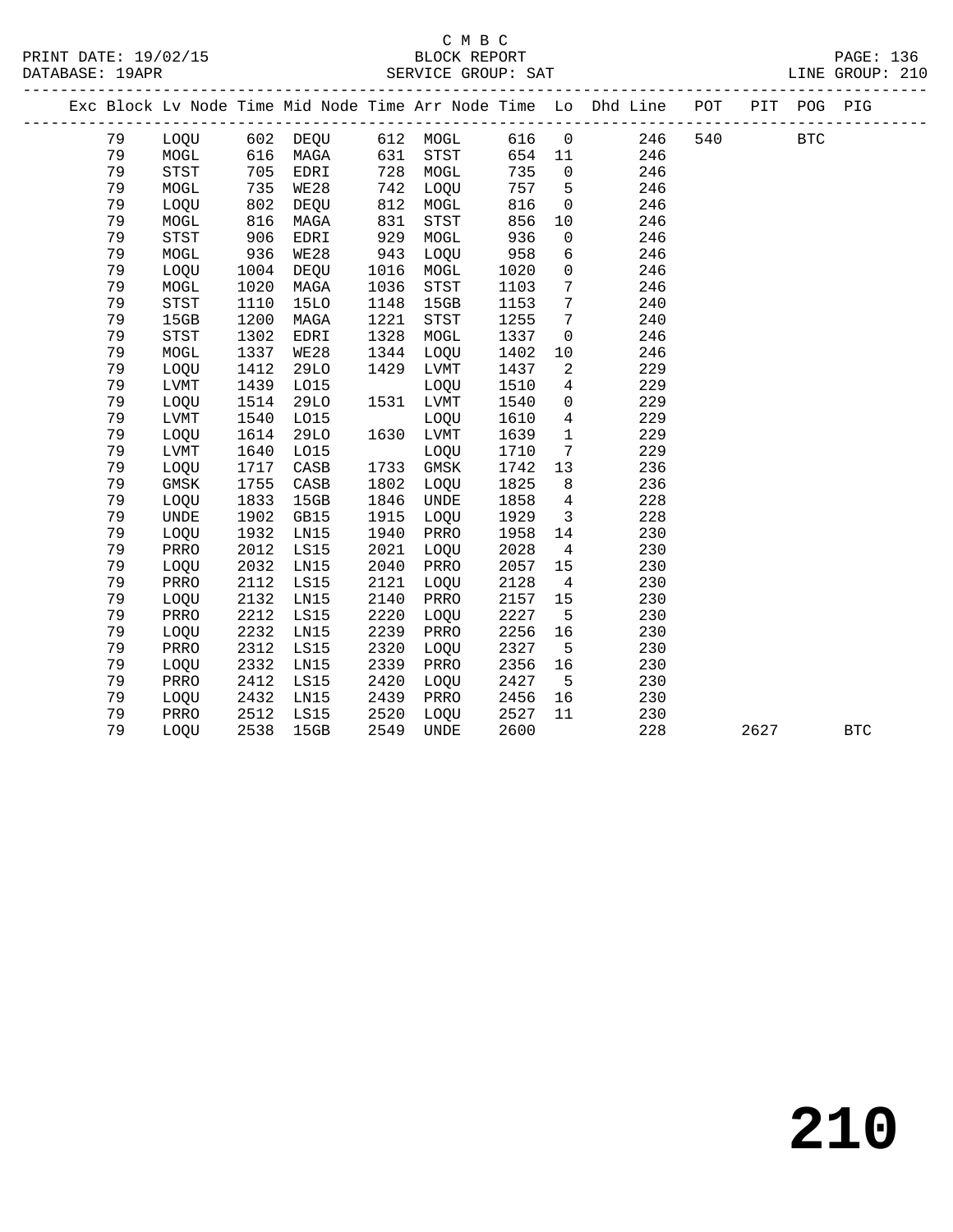### C M B C<br>BLOCK REPORT SERVICE GROUP: SAT

|    |              |      |             |      |           |       |                         | Exc Block Lv Node Time Mid Node Time Arr Node Time Lo Dhd Line POT |      |      | PIT POG PIG |              |
|----|--------------|------|-------------|------|-----------|-------|-------------------------|--------------------------------------------------------------------|------|------|-------------|--------------|
| 80 | STST         |      | 610 15LO    |      | 634 15GB  | 639 3 |                         | 240                                                                | 546  |      | <b>BTC</b>  |              |
| 80 | 15GB         | 642  | MAGA        |      | 659 STST  | 719   | $\overline{\mathbf{3}}$ | 240                                                                |      |      |             |              |
| 80 | STST         | 722  | 15LO        | 748  | 15GB      | 753   | $6\overline{6}$         | 240                                                                |      |      |             |              |
| 80 | 15GB         | 759  | MAGA        | 819  | STST      | 839   | 10                      | 240                                                                |      |      |             |              |
| 80 | STST         | 849  | <b>15LO</b> | 921  | 15GB      | 926   | $\overline{\mathbf{3}}$ | 240                                                                |      |      |             |              |
| 80 | 15GB         | 929  | MAGA        | 949  | STST      | 1016  | 13                      | 240                                                                |      |      |             |              |
| 80 | STST         | 1029 | <b>15LO</b> | 1106 | 15GB      | 1111  | 13                      | 240                                                                |      |      |             |              |
| 80 | 15GB         | 1124 | MAGA        | 1145 | STST      | 1218  | 14                      | 240                                                                |      |      |             |              |
| 80 | STST         | 1232 | EDRI        | 1258 | MOGL      | 1307  | $\overline{0}$          | 246                                                                |      |      |             |              |
| 80 | $\tt MOGL$   | 1307 | <b>WE28</b> | 1314 | LOQU      | 1332  | $\mathbf{3}$            | 246                                                                |      |      |             |              |
| 80 | LOQU         | 1335 | DEQU        | 1349 | MOGL      | 1353  | $\mathbf 0$             | 246                                                                |      |      |             |              |
| 80 | MOGL         | 1353 | MAGA        | 1411 | STST      | 1443  | 5                       | 246                                                                |      |      |             |              |
| 80 | STST         | 1448 | <b>15LO</b> | 1523 | 15GB      | 1531  | $7\phantom{.0}$         | 240                                                                |      |      |             |              |
| 80 | 15GB         | 1538 | MAGA        | 1558 | STST      | 1635  | $\mathbf{3}$            | 240                                                                |      |      |             |              |
| 80 | <b>STST</b>  | 1638 | <b>15LO</b> | 1712 | 15GB      | 1720  | 8                       | 240                                                                |      |      |             |              |
| 80 | 15GB         | 1728 | MAGA        | 1748 | STST      | 1825  | 8                       | 240                                                                |      |      |             |              |
| 80 | STST         | 1833 | EDRI        | 1858 | MOGL      | 1907  | $\mathbf 0$             | 246                                                                |      |      |             |              |
| 80 | MOGL         | 1907 | WE28        |      | 1914 LOQU | 1929  | $5\phantom{.0}$         | 246                                                                |      |      |             |              |
| 80 | LOQU         | 1934 | 29LO        | 1949 | LVMT      | 1956  | 2                       | 229                                                                |      |      |             |              |
| 80 | LVMT         | 1958 | L015        |      | LOQU      | 2020  | 17                      | 229                                                                |      |      |             |              |
| 80 | LOQU         | 2037 | 29LO        |      | 2052 LVMT | 2059  | 8                       | 229                                                                |      |      |             |              |
| 80 | LVMT         | 2107 | L015        |      | LOQU      | 2129  | 5                       | 229                                                                |      |      |             |              |
| 80 | LOQU         | 2134 | 29LO        |      | 2149 LVMT | 2156  | 11                      | 229                                                                |      |      |             |              |
| 80 | LVMT         | 2207 | L015        |      | LOQU      | 2229  | $5^{\circ}$             | 229                                                                |      |      |             |              |
| 80 | LOQU         | 2234 | 29LO        |      | 2249 LVMT | 2256  | 12                      | 229                                                                |      |      |             |              |
| 80 | LVMT         | 2308 | L015        |      | LOQU      | 2329  | $5^{\circ}$             | 229                                                                |      |      |             |              |
| 80 | LOQU         | 2334 | 29LO        |      | 2349 LVMT | 2356  | 12                      | 229                                                                |      |      |             |              |
| 80 | ${\rm LVMT}$ | 2408 | L015        |      | LOQU      | 2429  | $\overline{\mathbf{3}}$ | 229                                                                |      |      |             |              |
| 80 | LOQU         | 2432 | 29LO        |      | 2447 LVMT | 2454  | 14                      | 229                                                                |      |      |             |              |
| 80 | LVMT         | 2508 | L015        |      | LOQU      | 2529  | $\overline{\mathbf{3}}$ | 229                                                                |      |      |             |              |
| 80 | <b>LOOU</b>  | 2532 | <b>29LO</b> |      | 2547 LVMT | 2554  |                         | 229                                                                |      | 2610 |             | $_{\rm BTC}$ |
| 81 | <b>STST</b>  | 1306 | 15LO        | 1344 | 15GB      | 1349  | 8                       | 240                                                                | 1242 |      | <b>BTC</b>  |              |
| 81 | 15GB         | 1357 | MAGA        | 1418 | STST      | 1454  | $7\overline{ }$         | 240                                                                |      |      |             |              |
| 81 | <b>STST</b>  | 1501 | EDRI        | 1528 | MOGL      | 1538  | $\mathbf 0$             | 246                                                                |      |      |             |              |
| 81 | MOGL         | 1538 | WE28        | 1545 | LOQU      | 1602  | 15                      | 246                                                                |      |      |             |              |
| 81 | LOQU         | 1617 | CASB        | 1634 | GMSK      | 1643  | 12                      | 236                                                                |      |      |             |              |
| 81 | GMSK         | 1655 | CASB        | 1702 | LOQU      | 1726  | $6\overline{6}$         | 236                                                                |      |      |             |              |
| 81 | LOQU         | 1732 | CASB        | 1748 | GMSK      | 1757  | 15                      | 236                                                                |      |      |             |              |
| 81 | GMSK         | 1812 | CASB        | 1819 | LOQU      | 1840  | $7\overline{ }$         | 236                                                                |      |      |             |              |
| 81 | LOQU         | 1847 | LN15        | 1855 | PRRO      | 1914  | $\Omega$                | 230                                                                |      |      |             |              |
| 81 | PRRO         | 1914 | LS15        | 1923 | LOQU      | 1930  |                         | 230                                                                |      | 1950 |             | <b>BTC</b>   |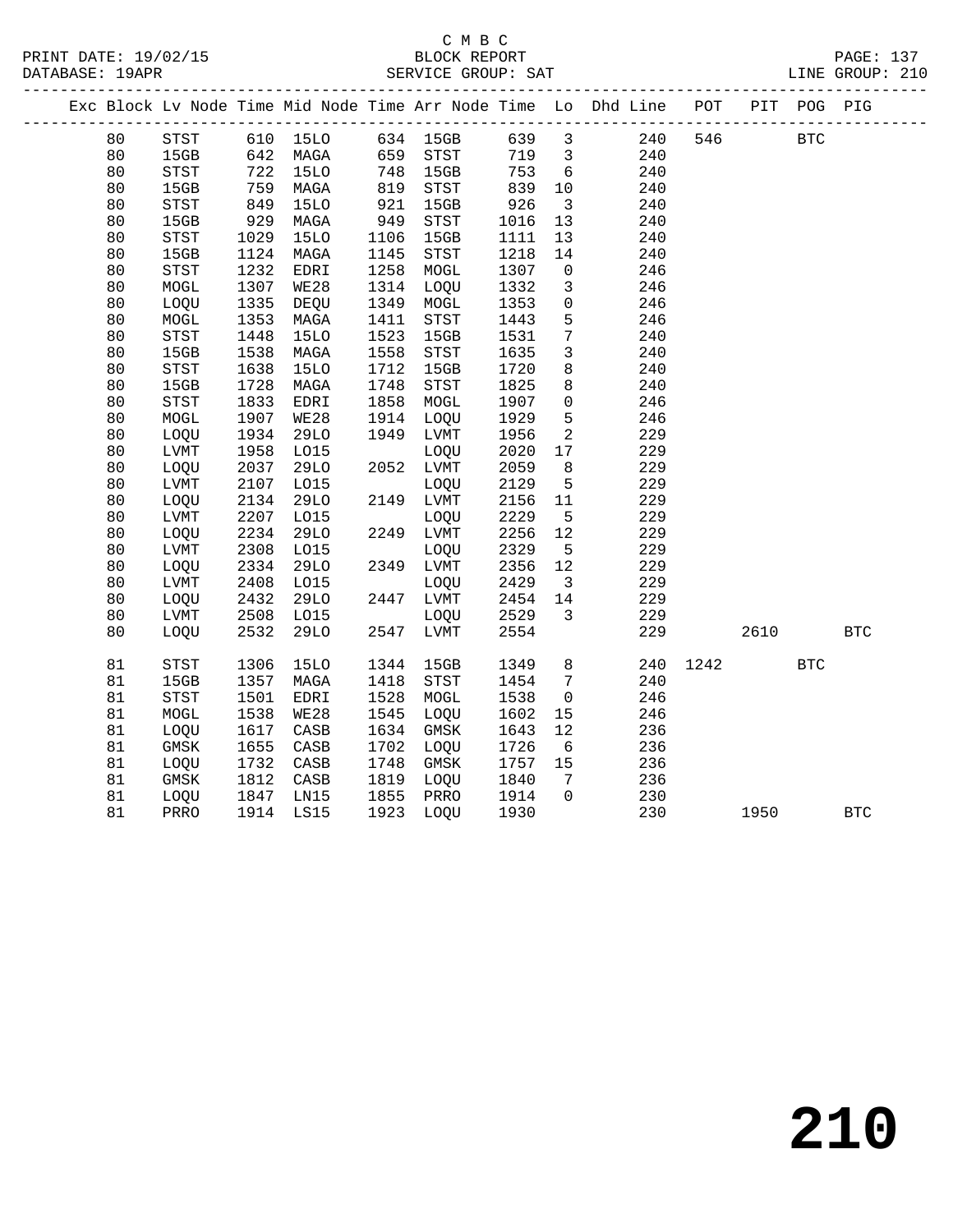#### C M B C<br>BLOCK REPORT SERVICE GROUP: SAT

| DAIADAQE · IJAIR |                                                                |      |             |      | DERVICE GROOF · DAI |        |               |     |      |     |            | LINE CROOL · ZIU |
|------------------|----------------------------------------------------------------|------|-------------|------|---------------------|--------|---------------|-----|------|-----|------------|------------------|
|                  | Exc Block Lv Node Time Mid Node Time Arr Node Time Lo Dhd Line |      |             |      |                     |        |               |     | POT  | PIT |            | POG PIG          |
| 82               | LVMT                                                           | 1318 | LO15        |      | LOOU                | 1347   | 5             | 229 | 1300 |     | <b>BTC</b> |                  |
| 82               | LOQU                                                           | 1352 | 29LO        | 1409 | LVMT                | 1417   | 2             | 229 |      |     |            |                  |
| 82               | LVMT                                                           | 1419 | L015        |      | LOOU                | 1450   | $\mathcal{L}$ | 229 |      |     |            |                  |
| 82               | LOQU                                                           | 1452 | 29LO        | 1509 | LVMT                | 1518   | 1             | 229 |      |     |            |                  |
| 82               | LVMT                                                           | 1519 | L015        |      | LOOU                | 1549   | 13            | 229 |      |     |            |                  |
| 82               | LOOU                                                           | 1602 | CASB        | 1619 | GMSK                | 1628   | 12            | 236 |      |     |            |                  |
| 82               | GMSK                                                           | 1640 | CASB        | 1647 | LOOU                | 1711   | 6             | 236 |      |     |            |                  |
| 82               | LOQU                                                           | 1717 | LN15        | 1726 | PRRO                | 1745   | 5             | 230 |      |     |            |                  |
| 82               | PRRO                                                           | 1750 | LS15        | 1800 | LOOU                | 1808   | 9             | 230 |      |     |            |                  |
| 82               | LOOU                                                           | 1817 | LN15        | 1825 | PRRO                | 1844   | $\Omega$      | 230 |      |     |            |                  |
| 82               | PRRO                                                           | 1844 | LS15        | 1853 | LOOU                | 1901   | 2             | 230 |      |     |            |                  |
| 82               | LOOU                                                           | 1903 | CASB        | 1919 | GMSK                | 1928   | 2             | 236 |      |     |            |                  |
| 82               | GMSK                                                           | 1930 | CASB        | 1937 | LOOU                | 1958   | 4             | 236 |      |     |            |                  |
| 82               | LOOU                                                           | 2002 | CASB        | 2018 | GMSK                | 2027   | 9             | 236 |      |     |            |                  |
| $\circ$ $\circ$  | CMCV                                                           |      | $2026$ TC15 | 2055 | עתמת                | $2111$ | 7             | つつつ |      |     |            |                  |

| 82<br>82 | LOQU<br>GMSK     | 2002<br>2036 | CASB<br>LS15 | 2018<br>2056 | GMSK<br>PBEX     | 2027<br>2111 | 9<br>7   |              | 236<br>232 |      |      |            |            |
|----------|------------------|--------------|--------------|--------------|------------------|--------------|----------|--------------|------------|------|------|------------|------------|
| 82       | PBEX             | 2118         |              |              | <b>BAGA</b>      | 2143         | 15       | 1            | 211        |      |      |            |            |
| 82       | PANA             | 2159         |              |              | PBEX             | 2215         |          |              | 212        |      | 2225 |            | <b>BTC</b> |
|          |                  |              |              |              |                  |              |          |              |            |      |      |            |            |
| 83       | BUB <sub>2</sub> | 1334         | PBEX         | 1400         | PANA             | 1426         | 9        |              | 211        | 1311 |      | <b>BTC</b> |            |
| 83       | PANA             | 1435         | PBEX         | 1500         | BUB <sub>2</sub> | 1532         | 2        |              | 211        |      |      |            |            |
| 83       | BUB <sub>2</sub> | 1534         | PBEX         | 1600         | PANA             | 1626         | 9        |              | 211        |      |      |            |            |
| 83       | PANA             | 1635         | PBEX         | 1700         | BUB <sub>2</sub> | 1730         | 7        |              | 211        |      |      |            |            |
| 83       | BUB <sub>2</sub> | 1737         | PBEX         | 1800         | <b>BAGA</b>      | 1827         | $\Omega$ | $\mathbf{1}$ | 211        |      |      |            |            |
| 83       | PANA             | 1828         |              |              | PBEX             | 1846         |          |              | 212        |      | 1856 |            | <b>BTC</b> |
|          |                  |              |              |              |                  |              |          |              |            |      |      |            |            |
| 84       | <b>UNDE</b>      | 1404         | PBEX         | 1424         | BUB2             | 1456         | 3        |              | 210        | 1334 |      | <b>BTC</b> |            |
| 84       | BUB <sub>2</sub> | 1459         | PBEX         | 1525         | UNDE             | 1549         | 16       |              | 210        |      |      |            |            |
| 84       | <b>UNDE</b>      | 1605         | PBEX         | 1624         | BUB <sub>2</sub> | 1656         | 3        |              | 210        |      |      |            |            |
| 84       | BUB <sub>2</sub> | 1659         | PBEX         | 1725         | UNDE             | 1749         | 6        |              | 210        |      |      |            |            |
| 84       | <b>UNDE</b>      | 1755         | PBEX         | 1814         | BUB2             | 1846         | 3        |              | 210        |      |      |            |            |
| 84       | BUB <sub>2</sub> | 1849         | PBEX         | 1915         | UNDE             | 1936         | 21       |              | 210        |      |      |            |            |
| 84       | <b>UNDE</b>      | 1957         | PBEX         | 2014         | BUB <sub>2</sub> | 2043         | 6        |              | 209        |      |      |            |            |
| 84       | BUB <sub>2</sub> | 2049         | PBEX         | 2113         | UNDE             | 2137         | 20       |              | 209        |      |      |            |            |
| 84       | <b>UNDE</b>      | 2157         | PBEX         | 2214         | BUB <sub>2</sub> | 2244         | 6        |              | 209        |      |      |            |            |
| 84       | BUB <sub>2</sub> | 2250         | PBEX         | 2313         | UNDE             | 2337         | 20       |              | 209        |      |      |            |            |
| 84       | <b>UNDE</b>      | 2357         | PBEX         | 2414         | BUB2             | 2441         | 9        |              | 209        |      |      |            |            |
| 84       | BUB <sub>2</sub> | 2450         | PBEX         | 2513         | UNDE             | 2537         | 1        |              | 209        |      |      |            |            |
| 84       | <b>UNDE</b>      | 2538         |              |              | PBEX             | 2552         |          |              | 209        |      | 2602 |            | <b>BTC</b> |
|          |                  |              |              |              |                  |              |          |              |            |      |      |            |            |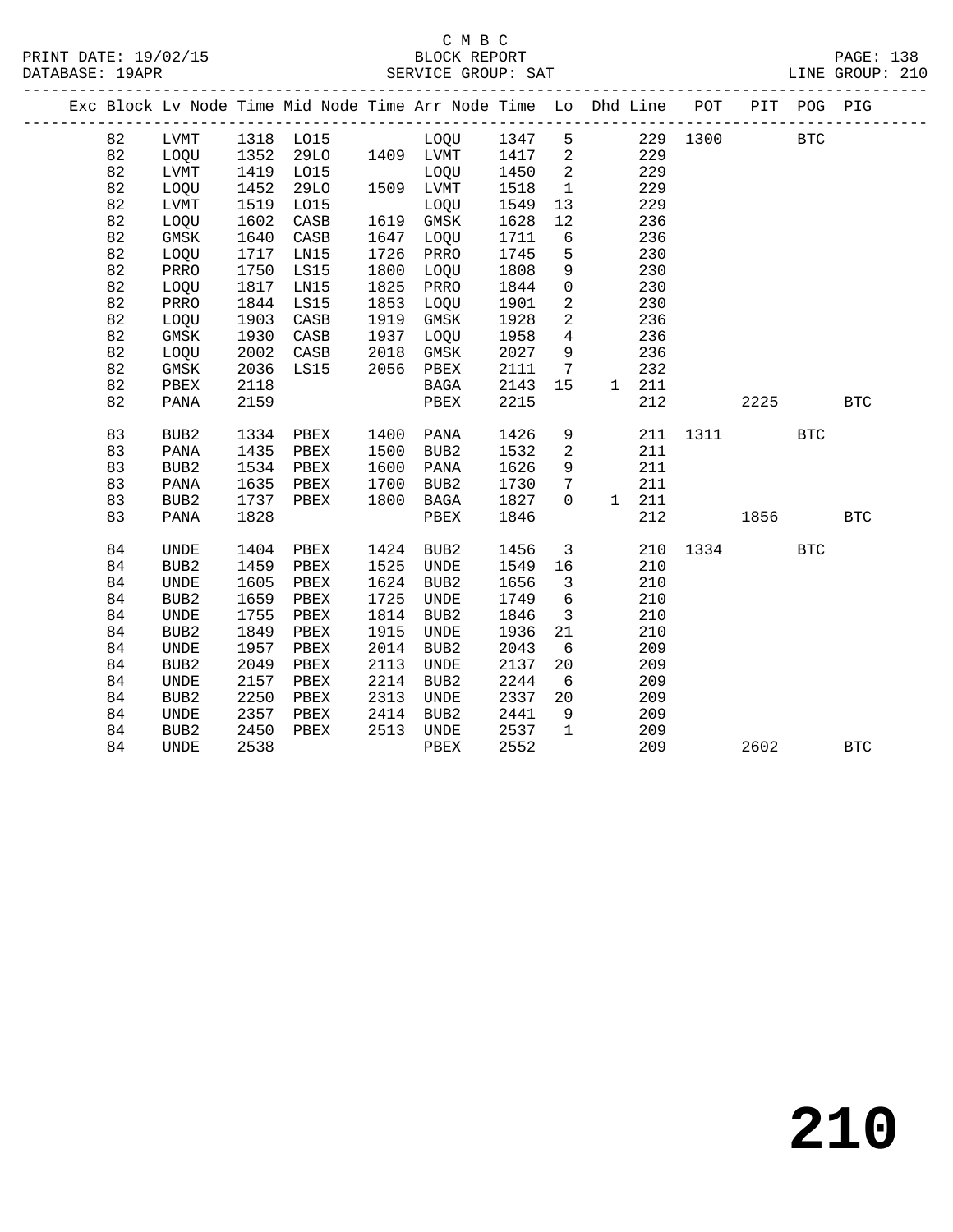| PRINT DATE: 19/02/15 |  |                |                    |            |                                                      | C M B C<br>BLOCK REPORT |             |             |                 |                                                                                |      |       |            | PAGE: 139  |
|----------------------|--|----------------|--------------------|------------|------------------------------------------------------|-------------------------|-------------|-------------|-----------------|--------------------------------------------------------------------------------|------|-------|------------|------------|
|                      |  |                | BTC Burnaby Depot  |            |                                                      |                         |             |             |                 | BUB2 BURRARD STATION                                                           |      |       |            |            |
|                      |  |                |                    |            |                                                      |                         |             |             |                 |                                                                                |      |       |            |            |
|                      |  |                |                    |            | CACO CAPILANO UNIVERSITY<br>HBAY HORSESHOE BAY FERRY |                         |             |             |                 | DUCA DUNSMUIR & CAMBIE<br>HODM HOWE & DUNSMUIR                                 |      |       |            |            |
|                      |  |                | LOQU LONSDALE QUAY |            |                                                      |                         |             |             |                 | LVMT UYNN VALLEY & MTN HWY                                                     |      |       |            |            |
|                      |  |                |                    |            |                                                      |                         |             |             |                 |                                                                                |      |       |            |            |
|                      |  |                |                    |            |                                                      |                         |             |             |                 | NWST – NEW WESTMINSTER STN<br>PKRS – PARK ROYAL SOUTH                          |      |       |            |            |
|                      |  |                |                    |            |                                                      |                         |             |             |                 | Exc Block Lv Node Time Mid Node Time Arr Node Time Lo Dhd Line POT PIT POG PIG |      |       |            |            |
|                      |  | 1              |                    |            |                                                      |                         |             |             |                 | HBAY 532 28 257 431 BTC<br>DUCA 636 19 257                                     |      |       |            |            |
|                      |  | 1              |                    |            |                                                      |                         |             |             |                 |                                                                                |      |       |            |            |
|                      |  | $\mathbf 1$    | <b>DUCA</b>        | 655        |                                                      |                         | <b>HBAY</b> | 732         | 11              | 257                                                                            |      |       |            |            |
|                      |  | $\mathbf 1$    | HBAY               | 743<br>835 |                                                      |                         | DUCA        | 819         | 16              | 257                                                                            |      |       |            |            |
|                      |  | $\mathbf 1$    | <b>DUCA</b>        |            |                                                      |                         | <b>HBAY</b> | 912         | 11              | 257                                                                            |      |       |            |            |
|                      |  | 1              | HBAY               | 923        |                                                      |                         | DUCA        | 959         | 16              | 257                                                                            |      |       |            |            |
|                      |  | $\mathbf{1}$   | DUCA               | 1015       |                                                      |                         | HBAY        | 959<br>1052 | 11              | 257                                                                            |      |       |            |            |
|                      |  | $\mathbf 1$    | HBAY               | 1103       |                                                      |                         | DUCA        | 1139        | 16              | 257                                                                            |      |       |            |            |
|                      |  | $\mathbf{1}$   | <b>DUCA</b>        | 1155       |                                                      |                         | HBAY        | 1231        | 12 <sup>°</sup> | 257                                                                            |      |       |            |            |
|                      |  | $\mathbf 1$    | HBAY               | 1243       |                                                      |                         | DUCA        | 1319        | 16              | 257                                                                            |      |       |            |            |
|                      |  | $\mathbf{1}$   | DUCA               | 1335       |                                                      |                         | HBAY        | 1414        | 9               | 257                                                                            |      |       |            |            |
|                      |  | $\mathbf 1$    | HBAY               | 1423       |                                                      |                         | DUCA        | 1459        | 16              | 257                                                                            |      |       |            |            |
|                      |  | $\mathbf 1$    | DUCA               | 1515       |                                                      |                         | HBAY        | 1554        | - 9             | 257                                                                            |      |       |            |            |
|                      |  | $\mathbf 1$    | HBAY               | 1603       |                                                      |                         | DUCA        | 1639 16     |                 | 257                                                                            |      |       |            |            |
|                      |  | $\mathbf 1$    | DUCA               | 1655       |                                                      |                         | HBAY        | 1734 9      |                 | 257                                                                            |      |       |            |            |
|                      |  | $\mathbf 1$    | HBAY               | 1743       |                                                      |                         | DUCA        | 1819        |                 | 257                                                                            | 1840 |       |            | <b>BTC</b> |
|                      |  | $\overline{c}$ | <b>DUCA</b>        | 555        |                                                      |                         | HBAY 632    |             |                 | 16<br>257                                                                      |      | 531 7 | <b>BTC</b> |            |
|                      |  | 2              | HBAY               | 648        |                                                      |                         | DUCA        | 724         | 11              | 257                                                                            |      |       |            |            |
|                      |  | 2              | <b>DUCA</b>        | 735        |                                                      |                         | HBAY        | 812         | 11              | 257                                                                            |      |       |            |            |
|                      |  | 2              | HBAY               | 823        |                                                      |                         | DUCA        | 859         | 16              | 257                                                                            |      |       |            |            |
|                      |  | 2              | <b>DUCA</b>        | 915        |                                                      |                         | HBAY        | 952         | 11              | 257                                                                            |      |       |            |            |
|                      |  | 2              | HBAY               | 1003       |                                                      |                         | DUCA        | 1039        | 16              | 257                                                                            |      |       |            |            |
|                      |  | 2              | <b>DUCA</b>        | 1055       |                                                      |                         | HBAY        | 1134        | - 9             | 257                                                                            |      |       |            |            |
|                      |  | 2              | HBAY               | 1143       |                                                      |                         | DUCA        | 1219        | 16              | 257                                                                            |      |       |            |            |
|                      |  | 2              | <b>DUCA</b>        | 1235       |                                                      |                         | HBAY        | 1314        | 9               | 257                                                                            |      |       |            |            |
|                      |  | 2              | HBAY               | 1323       |                                                      |                         | DUCA        | 1359        | 16              | 257                                                                            |      |       |            |            |
|                      |  | 2              | <b>DUCA</b>        | 1415       |                                                      |                         | HBAY        | 1454        | 9               | 257                                                                            |      |       |            |            |
|                      |  | 2              | HBAY               | 1503       |                                                      |                         | DUCA        | 1539        | 16              | 257                                                                            |      |       |            |            |
|                      |  | 2              | <b>DUCA</b>        | 1555       |                                                      |                         | HBAY        | 1634        | 9               | 257                                                                            |      |       |            |            |
|                      |  | 2              | HBAY               | 1643       |                                                      |                         | DUCA        | 1719        | 16              | 257                                                                            |      |       |            |            |
|                      |  | 2              | <b>DUCA</b>        | 1735       |                                                      |                         | HBAY        | 1811        | 12              | 257                                                                            |      |       |            |            |
|                      |  | $\overline{2}$ | HBAY               | 1823       |                                                      |                         | DUCA        | 1859        |                 | 257                                                                            |      | 1920  |            | <b>BTC</b> |
|                      |  |                |                    |            |                                                      |                         |             |             |                 |                                                                                |      |       |            |            |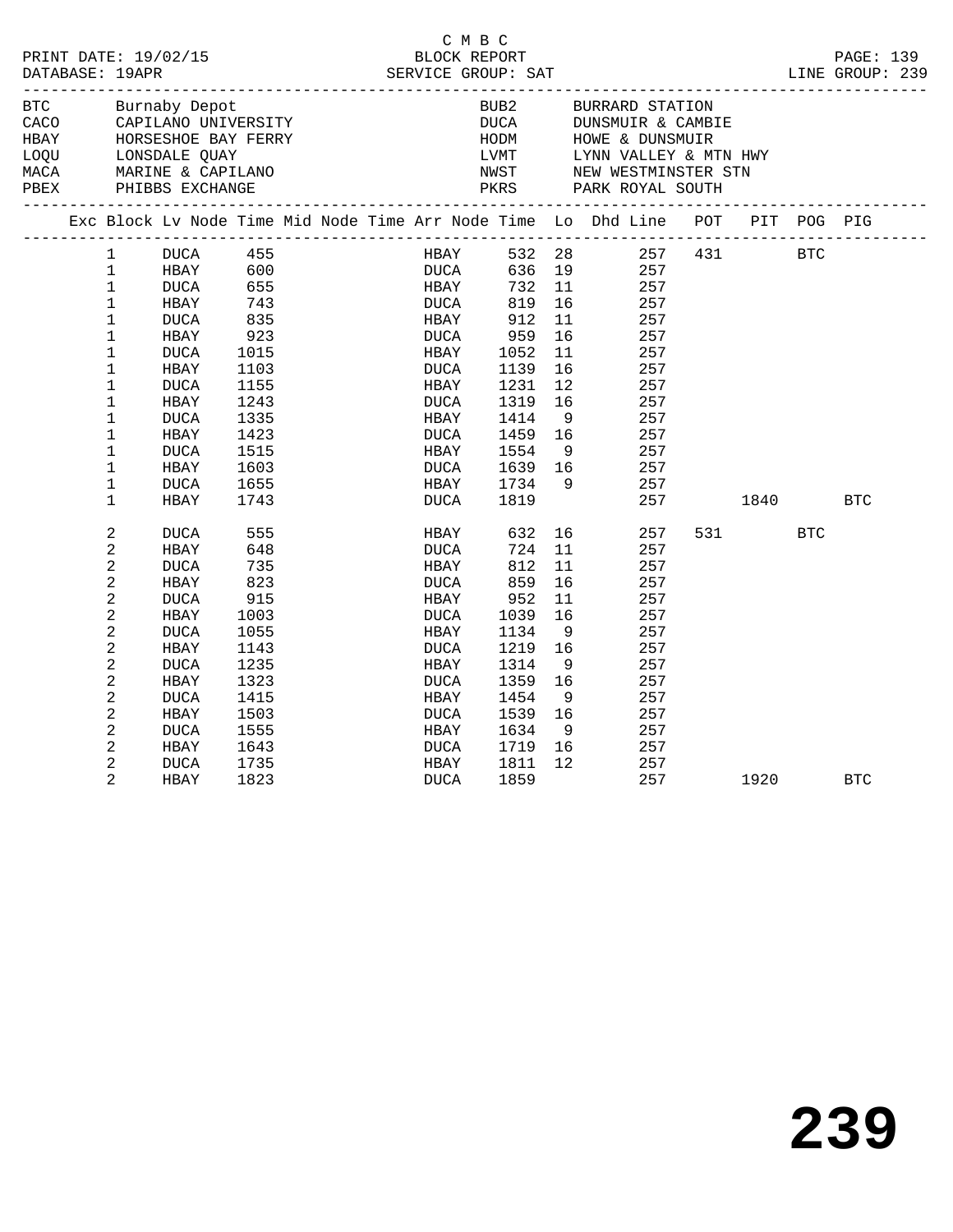### C M B C<br>BLOCK REPORT SERVICE GROUP: SAT

| PRINT DATE: 19/02/15<br>DATABASE: 19APR |                |             |      |  | BLOCK REPORT<br>SERVICE GROUP: SAT |         |                 |                                                                                |     |            |            | PAGE: 140<br>LINE GROUP: 239 |  |
|-----------------------------------------|----------------|-------------|------|--|------------------------------------|---------|-----------------|--------------------------------------------------------------------------------|-----|------------|------------|------------------------------|--|
|                                         |                |             |      |  |                                    |         |                 | Exc Block Lv Node Time Mid Node Time Arr Node Time Lo Dhd Line POT PIT POG PIG |     |            |            |                              |  |
|                                         | 3              | DUCA 625    |      |  |                                    |         |                 | HBAY 702 16 257                                                                | 601 | <b>BTC</b> |            |                              |  |
|                                         | $\mathfrak{Z}$ | HBAY        | 718  |  | <b>DUCA</b>                        | 754 21  |                 | 257                                                                            |     |            |            |                              |  |
|                                         | $\mathfrak{Z}$ | DUCA        | 815  |  | HBAY                               | 852     | 11              | 257                                                                            |     |            |            |                              |  |
|                                         | 3              | HBAY        | 903  |  | DUCA                               | 939     | 16              | 257                                                                            |     |            |            |                              |  |
|                                         | 3              | DUCA        | 955  |  | HBAY                               | 1032    | 11              | 257                                                                            |     |            |            |                              |  |
|                                         | 3              | HBAY        | 1043 |  | DUCA                               | 1119    | 16              | 257                                                                            |     |            |            |                              |  |
|                                         | 3              | DUCA        | 1135 |  | HBAY                               | 1211    | 12              | 257                                                                            |     |            |            |                              |  |
|                                         | 3              | HBAY        | 1223 |  | DUCA                               | 1259    | 16              | 257                                                                            |     |            |            |                              |  |
|                                         | 3              | DUCA        | 1315 |  | HBAY                               | 1354    | 9               | 257                                                                            |     |            |            |                              |  |
|                                         | 3              | HBAY        | 1403 |  | DUCA                               | 1439    | 16              | 257                                                                            |     |            |            |                              |  |
|                                         | 3              | DUCA        | 1455 |  | HBAY                               | 1534    | 9               | 257                                                                            |     |            |            |                              |  |
|                                         | 3              | HBAY        | 1543 |  | DUCA                               | 1619    | 16              | 257                                                                            |     |            |            |                              |  |
|                                         | 3              | DUCA        | 1635 |  | HBAY                               | 1714    | 9               | 257                                                                            |     |            |            |                              |  |
|                                         |                |             |      |  |                                    |         |                 |                                                                                |     |            |            |                              |  |
|                                         | 3              | HBAY        | 1723 |  | DUCA                               | 1759    | 26              | 257                                                                            |     |            |            |                              |  |
|                                         | 3              | DUCA        | 1825 |  | HBAY                               | 1901    | 12              | 257                                                                            |     |            |            |                              |  |
|                                         | 3              | HBAY        | 1913 |  | DUCA                               | 1949    | $6\overline{6}$ | 257                                                                            |     |            |            |                              |  |
|                                         | 3              | DUCA        | 1955 |  | HBAY                               | 2030    | 13              | 257                                                                            |     |            |            |                              |  |
|                                         | 3              | HBAY        | 2043 |  | DUCA                               | 2119    |                 | 257                                                                            |     | 2140       |            | BTC                          |  |
|                                         | 4              | DUCA        | 715  |  | HBAY                               | 752     | 11              | 257                                                                            |     |            | BTC        |                              |  |
|                                         | 4              | HBAY        | 803  |  | DUCA                               | 839     | 16              | 257                                                                            |     |            |            |                              |  |
|                                         | 4              | DUCA        | 855  |  | HBAY                               | 932     | 11              | 257                                                                            |     |            |            |                              |  |
|                                         | 4              | HBAY        | 943  |  | DUCA                               | 1019    | 16              | 257                                                                            |     |            |            |                              |  |
|                                         | 4              | DUCA        | 1035 |  | HBAY                               | 1112    | 11              | 257                                                                            |     |            |            |                              |  |
|                                         | 4              | HBAY        | 1123 |  | DUCA                               | 1159    | 16              | 257                                                                            |     |            |            |                              |  |
|                                         | 4              | DUCA        | 1215 |  | HBAY                               | 1254    | 9               | 257                                                                            |     |            |            |                              |  |
|                                         | 4              | HBAY        | 1303 |  | DUCA                               | 1339    | 16              | 257                                                                            |     |            |            |                              |  |
|                                         | 4              | DUCA        | 1355 |  | HBAY                               | 1434    | 9               | 257                                                                            |     |            |            |                              |  |
|                                         | 4              | HBAY        | 1443 |  | DUCA                               | 1519    | 16              | 257                                                                            |     |            |            |                              |  |
|                                         | 4              | DUCA        | 1535 |  | HBAY                               | 1614    | 9               | 257                                                                            |     |            |            |                              |  |
|                                         | 4              | HBAY        | 1623 |  | DUCA                               | 1659    | 16              | 257                                                                            |     |            |            |                              |  |
|                                         | 4              | DUCA        | 1715 |  | HBAY                               | 1751    | 12              | 257                                                                            |     |            |            |                              |  |
|                                         | 4              | HBAY        | 1803 |  | DUCA                               | 1839    | 16              | 257                                                                            |     |            |            |                              |  |
|                                         | 4              | DUCA        | 1855 |  | HBAY                               | 1930    | 13              | 257                                                                            |     |            |            |                              |  |
|                                         | 4              | HBAY        | 1943 |  | DUCA                               | 2019    | 6               | 257                                                                            |     |            |            |                              |  |
|                                         | 4              | DUCA        | 2025 |  | HBAY                               | 2100    | 20              | 257                                                                            |     |            |            |                              |  |
|                                         | 4              | HBAY        | 2120 |  | DUCA                               | 2156    | $\overline{4}$  | 257                                                                            |     |            |            |                              |  |
|                                         | 4              | DUCA        | 2200 |  | <b>HBAY</b>                        | 2235 25 |                 | 257                                                                            |     |            |            |                              |  |
|                                         | 4              |             | 2300 |  | <b>DUCA</b>                        | 2336    |                 | 257                                                                            |     | 2357       |            | <b>BTC</b>                   |  |
|                                         |                | HBAY        |      |  |                                    |         |                 |                                                                                |     |            |            |                              |  |
|                                         | 5              | DUCA        | 755  |  | HBAY                               | 832     | 11              | 257                                                                            | 731 |            | <b>BTC</b> |                              |  |
|                                         | 5              | HBAY        | 843  |  | DUCA                               | 919     | 16              | 257                                                                            |     |            |            |                              |  |
|                                         | 5              | <b>DUCA</b> | 935  |  | HBAY                               | 1012    | 11              | 257                                                                            |     |            |            |                              |  |
|                                         | 5              | HBAY        | 1023 |  | DUCA                               | 1059    | 16              | 257                                                                            |     |            |            |                              |  |
|                                         | 5              | DUCA        | 1115 |  | HBAY                               | 1151    | 12              | 257                                                                            |     |            |            |                              |  |
|                                         | 5              | HBAY        | 1203 |  | <b>DUCA</b>                        | 1239    | 16              | 257                                                                            |     |            |            |                              |  |
|                                         | 5              | <b>DUCA</b> | 1255 |  | HBAY                               | 1334    | 9               | 257                                                                            |     |            |            |                              |  |
|                                         | 5              | HBAY        | 1343 |  | <b>DUCA</b>                        | 1419    | 16              | 257                                                                            |     |            |            |                              |  |
|                                         | 5              | <b>DUCA</b> | 1435 |  | HBAY                               | 1514    | 9               | 257                                                                            |     |            |            |                              |  |
|                                         | 5              | HBAY        | 1523 |  | <b>DUCA</b>                        | 1559    | 16              | 257                                                                            |     |            |            |                              |  |
|                                         | 5              | <b>DUCA</b> | 1615 |  | HBAY                               | 1654    | 9               | 257                                                                            |     |            |            |                              |  |
|                                         | 5              | HBAY        | 1703 |  | DUCA                               | 1739    | 16              | 257                                                                            |     |            |            |                              |  |
|                                         | 5              | <b>DUCA</b> | 1755 |  | HBAY                               | 1831    | 12              | 257                                                                            |     |            |            |                              |  |

 5 HBAY 1843 DUCA 1919 6 257 5 DUCA 1925 HBAY 2000 13 257 5 HBAY 2013 DUCA 2049 6 257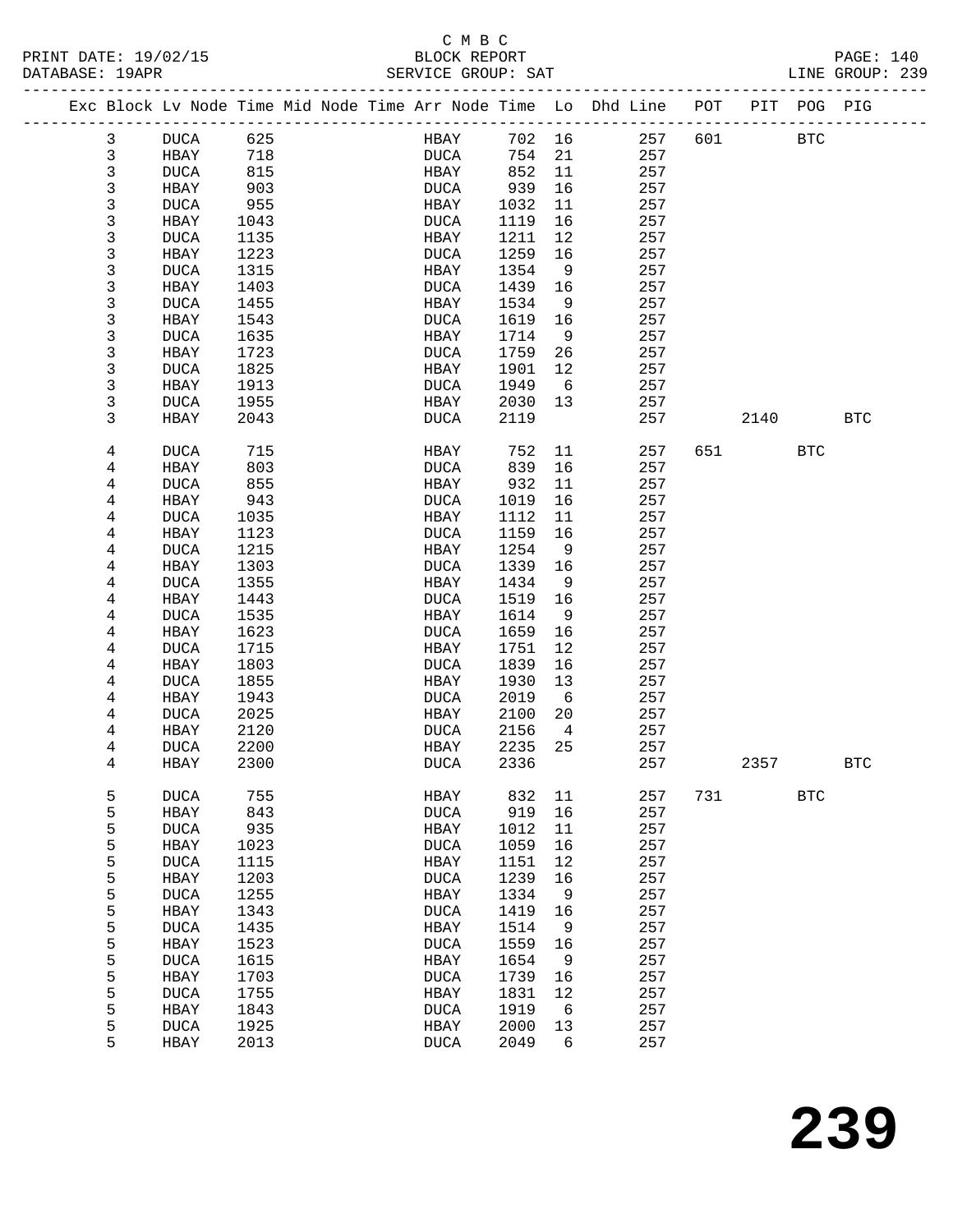### C M B C

| DATABASE: 19APR |                        |      |      |      | SERVICE GROUP: SAT                                                 |         |                         |    |                             |     |      |             | LINE GROUP: 239 |  |
|-----------------|------------------------|------|------|------|--------------------------------------------------------------------|---------|-------------------------|----|-----------------------------|-----|------|-------------|-----------------|--|
|                 |                        |      |      |      | Exc Block Lv Node Time Mid Node Time Arr Node Time Lo Dhd Line POT |         |                         |    | --------------------------- |     |      | PIT POG PIG |                 |  |
| 5               | $\tt DUCA$             | 2055 |      |      | HBAY                                                               | 2130 30 |                         |    | 257                         |     |      |             |                 |  |
| 5               | HBAY                   | 2200 |      |      | DUCA                                                               | 2236    |                         |    | 257                         |     | 2257 |             | <b>BTC</b>      |  |
| 51              | PBEX                   | 511  | LOOU |      | 523 PKRS                                                           | 542     | $\overline{0}$          |    | 239                         | 459 |      | <b>BTC</b>  |                 |  |
| 51              | PKRS                   | 542  | LOQU | 558  | CACO                                                               | 623     | 14                      |    | 239                         |     |      |             |                 |  |
| 51              | CACO                   | 637  | LOQU | 658  | PKRS                                                               | 721     | - 6                     |    | 239                         |     |      |             |                 |  |
| 51              | PKRS                   | 727  | LOQU | 743  | CACO                                                               | 808     | 14                      |    | 239                         |     |      |             |                 |  |
| 51              | CACO                   | 822  | LOQU | 844  | PKRS                                                               | 907     | $\overline{4}$          |    | 239                         |     |      |             |                 |  |
| 51              | PKRS                   | 911  | LOQU | 928  | CACO                                                               | 955     | 11                      |    | 239                         |     |      |             |                 |  |
| 51              | CACO                   | 1006 | LOQU | 1032 | PKRS                                                               | 1100    | 6                       |    | 239                         |     |      |             |                 |  |
| 51              | PKRS                   | 1106 | LOQU | 1127 | CACO                                                               | 1156    | 9                       |    | 239                         |     |      |             |                 |  |
| 51              | CACO                   | 1205 | LOQU | 1232 | PKRS                                                               | 1304    | 13                      |    | 239                         |     |      |             |                 |  |
| 51              | PKRS                   | 1317 | LOQU | 1342 | CACO                                                               | 1413    | 8                       |    | 239                         |     |      |             |                 |  |
| 51              | CACO                   | 1421 | LOQU | 1448 | PKRS                                                               | 1520    | 13                      |    | 239                         |     |      |             |                 |  |
| 51              | PKRS                   | 1533 | LOQU | 1557 | CACO                                                               | 1628    | $7\overline{ }$         |    | 239                         |     |      |             |                 |  |
| 51              | CACO                   | 1635 | LOQU | 1701 | PKRS                                                               | 1732    | $5^{\circ}$             |    | 239                         |     |      |             |                 |  |
| 51              | PKRS                   | 1737 | LOQU | 1758 | CACO                                                               | 1824    | 13                      |    | 239                         |     |      |             |                 |  |
| 51              | CACO                   | 1837 | LOQU | 1901 | PKRS                                                               | 1928    | 12                      |    | 239                         |     |      |             |                 |  |
| 51              | $\mbox{\texttt{PKRS}}$ | 1940 | LOQU | 1958 | CACO                                                               | 2024    | 13                      |    | 239                         |     |      |             |                 |  |
| 51              | CACO                   | 2037 | LOQU | 2059 | PKRS                                                               | 2123    |                         |    | 239                         |     | 2153 |             | <b>BTC</b>      |  |
| 52              | PBEX                   | 541  | LOQU | 553  | PKRS                                                               | 612     | $\mathbf 0$             |    | 239                         | 529 |      | <b>BTC</b>  |                 |  |
| 52              | PKRS                   | 612  | LOQU | 628  | CACO                                                               | 653     | 14                      |    | 239                         |     |      |             |                 |  |
| 52              | CACO                   | 707  | LOQU | 728  | PKRS                                                               | 753     | $\overline{4}$          |    | 239                         |     |      |             |                 |  |
| 52              | $\mbox{PKRS}$          | 757  | LOQU | 813  | CACO                                                               | 838     | 11                      |    | 239                         |     |      |             |                 |  |
| 52              | CACO                   | 849  | LOQU | 913  | PKRS                                                               | 939     | 0                       |    | 239                         |     |      |             |                 |  |
| 52              | PKRS                   | 939  | LOOU | 958  | CACO                                                               | 1026    | 10                      |    | 239                         |     |      |             |                 |  |
| 52              | CACO                   | 1036 | LOQU | 1102 | PKRS                                                               | 1132    | - 2                     |    | 239                         |     |      |             |                 |  |
| 52              | PKRS                   | 1134 | LOQU | 1156 | CACO                                                               | 1226    | - 9                     |    | 239                         |     |      |             |                 |  |
| 52              | CACO                   | 1235 | LOQU | 1303 | PKRS                                                               | 1335    | 12                      |    | 239                         |     |      |             |                 |  |
| 52              | PKRS                   | 1347 | LOQU | 1412 | CACO                                                               | 1443    | 8                       |    | 239                         |     |      |             |                 |  |
| 52              | CACO                   | 1451 | LOQU | 1518 | PKRS                                                               | 1550    | 14                      |    | 239                         |     |      |             |                 |  |
| 52              | PKRS                   | 1604 | LOQU | 1627 | CACO                                                               | 1658    | 8                       |    | 239                         |     |      |             |                 |  |
| 52              | CACO                   | 1706 | LOQU | 1731 | PKRS                                                               | 1800    | 9                       |    | 239                         |     |      |             |                 |  |
| 52              | PKRS                   | 1809 | LOQU | 1828 | CACO                                                               | 1854    | 13                      |    | 239                         |     |      |             |                 |  |
| 52              | CACO                   | 1907 | LOQU | 1929 | PKRS                                                               | 1955    | $\overline{0}$          |    | 239                         |     |      |             |                 |  |
| 52              | PKRS                   | 1955 | LOQU | 2013 | CACO                                                               | 2039    | 13                      |    | 239                         |     |      |             |                 |  |
| 52              | CACO                   | 2052 | LOQU | 2114 | PKRS                                                               | 2138    | $\overline{\mathbf{3}}$ |    | 239                         |     |      |             |                 |  |
| 52              | PKRS                   | 2141 | LOQU | 2158 | CACO                                                               | 2224    | 13                      |    | 239                         |     |      |             |                 |  |
| 52              | CACO                   | 2237 | LOQU | 2259 | PKRS                                                               | 2322    | 19                      |    | 239                         |     |      |             |                 |  |
| 52              | PKRS                   | 2341 | LOQU | 2358 | CACO                                                               | 2424    | 13                      |    | 239                         |     |      |             |                 |  |
| 52              | CACO                   | 2437 | PBEX | 2444 | LOQU                                                               | 2458    | $\overline{4}$          |    | 239                         |     |      |             |                 |  |
| 52              | LOQU                   | 2502 |      |      | HODM                                                               | 2529    | 11                      |    | N24                         |     |      |             |                 |  |
| 52              | HODM                   | 2540 | LOOU | 2610 | LVMT                                                               | 2627    | 10 <sup>°</sup>         | 23 | N24                         |     |      |             |                 |  |
| 52              | HODM                   | 2700 | LOOU | 2730 | LVMT                                                               | 2747    |                         |    | N24                         |     | 2803 |             | <b>BTC</b>      |  |
|                 |                        |      |      |      |                                                                    |         |                         |    |                             |     |      |             |                 |  |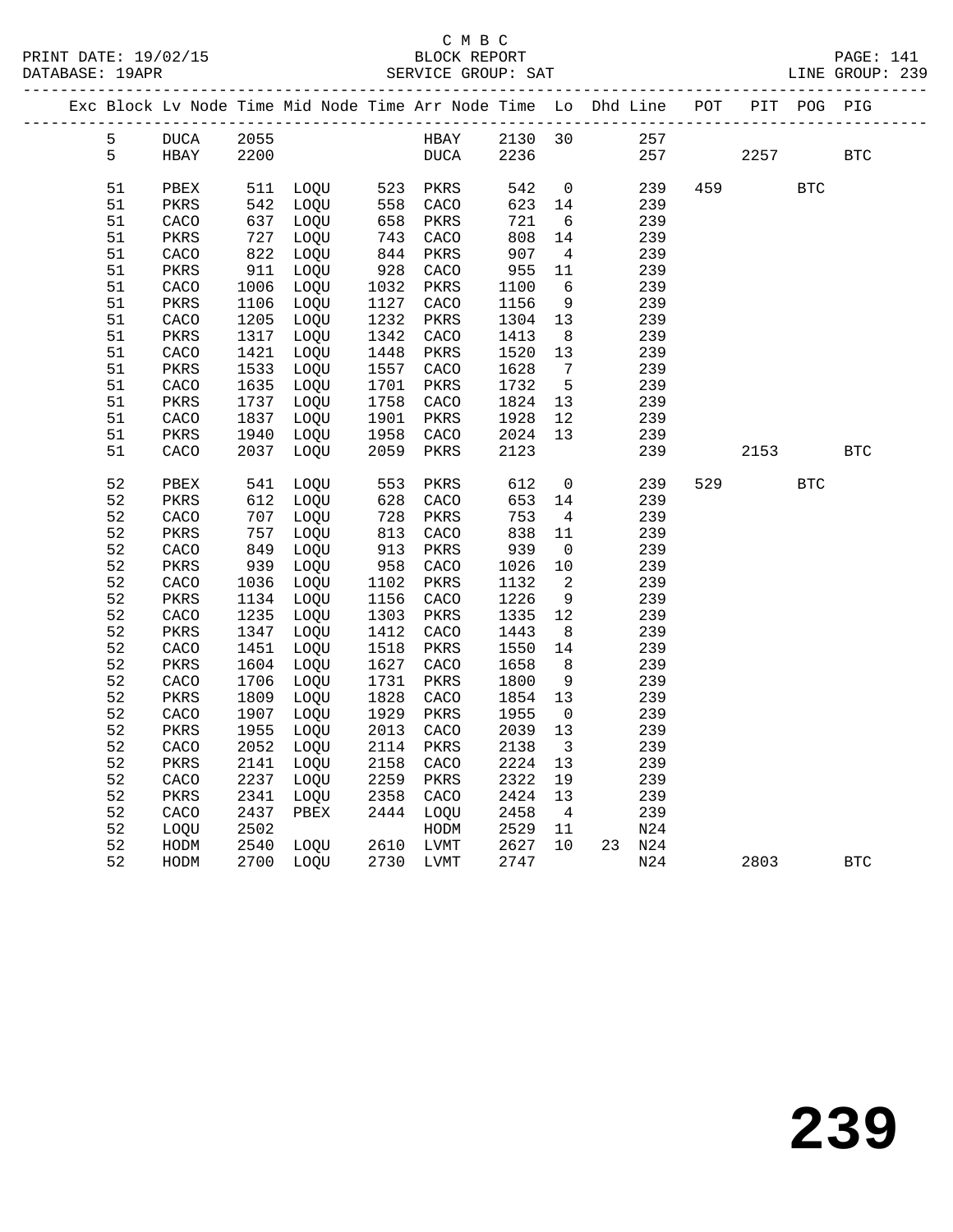|  |    |               |      |                          |            |          |        |                            | Exc Block Lv Node Time Mid Node Time Arr Node Time Lo Dhd Line POT |     |        | PIT POG PIG |              |
|--|----|---------------|------|--------------------------|------------|----------|--------|----------------------------|--------------------------------------------------------------------|-----|--------|-------------|--------------|
|  | 53 | CACO          |      |                          |            |          |        |                            | 651 6 239                                                          | 551 |        | <b>BTC</b>  |              |
|  | 53 | PKRS          |      |                          |            |          | 738 14 |                            | 239                                                                |     |        |             |              |
|  | 53 | CACO          | 752  | LOQU                     | 814        | PKRS     | 839    | $\overline{\phantom{a}}^2$ | 239                                                                |     |        |             |              |
|  | 53 | PKRS          | 841  | LOQU                     | 858        | CACO     | 925    | 10                         | 239                                                                |     |        |             |              |
|  | 53 | CACO          | 935  | LOQU                     | 1000       | PKRS     | 1027   | 10                         | 239                                                                |     |        |             |              |
|  | 53 | PKRS          | 1037 | LOQU                     | 1057       | CACO     | 1125   | 11                         | 239                                                                |     |        |             |              |
|  | 53 | CACO          | 1136 | LOQU                     | 1202       | PKRS     | 1233   | 15                         | 239                                                                |     |        |             |              |
|  | 53 | PKRS          | 1248 | LOQU                     | 1312       | CACO     | 1343   | 8 <sup>8</sup>             | 239                                                                |     |        |             |              |
|  | 53 | CACO          | 1351 | LOQU                     | 1418       | PKRS     | 1450   | 13                         | 239                                                                |     |        |             |              |
|  | 53 | PKRS          | 1503 | LOQU                     | 1527       | CACO     | 1558   | 8 <sup>8</sup>             | 239                                                                |     |        |             |              |
|  | 53 | CACO          | 1606 | LOQU                     | 1632       | PKRS     | 1703   | 18                         | 239                                                                |     |        |             |              |
|  | 53 | PKRS          | 1721 | LOQU                     | 1743       | CACO     | 1811   | 11                         | 239                                                                |     |        |             |              |
|  | 53 | CACO          | 1822 | LOQU                     | 1846       | PKRS     | 1913   | 12                         | 239                                                                |     |        |             |              |
|  | 53 | PKRS          | 1925 | LOQU                     | 1943       | CACO     | 2009   | 13                         | 239                                                                |     |        |             |              |
|  | 53 | CACO          | 2022 | LOQU                     | 2044       | PKRS     | 2109   |                            | 239                                                                |     | 2139   |             | <b>BTC</b>   |
|  | 54 | PBEX          | 611  | LOQU                     | 623        | PKRS     | 642    | $\overline{0}$             | 239                                                                |     | 559 75 | <b>BTC</b>  |              |
|  | 54 | PKRS          | 642  | LOQU                     | 658        | CACO     | 723    | 14                         | 239                                                                |     |        |             |              |
|  | 54 | CACO          | 737  | LOQU                     | 758        | PKRS     | 823    | $\overline{\mathbf{3}}$    | 239                                                                |     |        |             |              |
|  | 54 | PKRS          | 826  | LOQU                     | 843        | CACO     | 910    | 11                         | 239                                                                |     |        |             |              |
|  | 54 | CACO          | 921  | LOQU                     | 945        | PKRS     | 1011   | 11                         | 239                                                                |     |        |             |              |
|  | 54 | PKRS          | 1022 | LOQU                     | 1042       | CACO     | 1110   | 11                         | 239                                                                |     |        |             |              |
|  | 54 | CACO          | 1121 | LOQU                     | 1147       | PKRS     | 1217   | 16                         | 239                                                                |     |        |             |              |
|  | 54 | PKRS          | 1233 | LOQU                     | 1257       | CACO     | 1328   | 8                          | 239                                                                |     |        |             |              |
|  | 54 | CACO          | 1336 | LOQU                     | 1403       | PKRS     | 1435   | 13                         | 239                                                                |     |        |             |              |
|  | 54 | PKRS          | 1448 | LOQU                     | 1512       | CACO     | 1543   | 8 <sup>8</sup>             | 239                                                                |     |        |             |              |
|  | 54 | CACO          | 1551 | LOQU                     | 1617       | PKRS     | 1648   | 18                         | 239                                                                |     |        |             |              |
|  | 54 | PKRS          | 1706 | LOQU                     | 1728       | CACO     | 1758   | 9                          | 239                                                                |     |        |             |              |
|  | 54 | CACO          | 1807 | LOQU                     | 1831       | PKRS     | 1858   | 13                         | 239                                                                |     |        |             |              |
|  | 54 | PKRS          | 1911 | LOQU                     | 1929       | CACO     | 1955   | 12                         | 239                                                                |     |        |             |              |
|  | 54 | CACO          | 2007 | LOQU                     | 2029       | PKRS     | 2055   | 16                         | 239                                                                |     |        |             |              |
|  | 54 | PKRS          | 2111 | LOQU                     | 2128       | CACO     | 2154   | 13                         | 239                                                                |     |        |             |              |
|  | 54 | CACO          | 2207 | LOQU                     | 2229       | PKRS     | 2253   | 18                         | 239                                                                |     |        |             |              |
|  | 54 | PKRS          | 2311 | LOQU                     | 2328       | CACO     | 2354   | 13                         | 239                                                                |     |        |             |              |
|  | 54 | CACO          | 2407 | LOQU                     | 2429       | PKRS     | 2452   | $\overline{0}$             | 239                                                                |     |        |             |              |
|  | 54 | PKRS          | 2452 | MACA                     | 2455       | PBEX     | 2519   |                            | 239                                                                |     | 2529   |             | $_{\rm BTC}$ |
|  | 55 | PKRS          | 712  | LOQU                     | 728<br>829 | CACO     | 753 14 |                            | 239                                                                | 642 |        | <b>BTC</b>  |              |
|  | 55 | CACO          |      | 807 LOQU                 |            | 829 PKRS | 854    | $\overline{\phantom{a}}$   | 239                                                                |     |        |             |              |
|  | 55 | $\mbox{PKRS}$ |      | 856 LOQU 913 CACO 940 12 |            |          |        |                            | 239                                                                |     |        |             |              |
|  | 55 | CACO          |      | 952 LOQU                 | 1017       | PKRS     | 1044   | 8                          | 239                                                                |     |        |             |              |
|  | 55 | PKRS          | 1052 | LOQU                     | 1112       | CACO     | 1140   | 11                         | 239                                                                |     |        |             |              |
|  | 55 | CACO          | 1151 | LOQU                     | 1217       | PKRS     | 1248   | 14                         | 239                                                                |     |        |             |              |
|  | 55 | PKRS          | 1302 | LOQU                     | 1327       | CACO     | 1358   | 8                          | 239                                                                |     |        |             |              |
|  | 55 | CACO          | 1406 | LOQU                     | 1433       | PKRS     | 1505   | 13                         | 239                                                                |     |        |             |              |
|  | 55 | PKRS          | 1518 | LOQU                     | 1542       | CACO     | 1613   | 8                          | 239                                                                |     |        |             |              |
|  | 55 | CACO          | 1621 | LOQU                     | 1647       | PKRS     | 1718   |                            | 239                                                                |     | 1748   |             | $_{\rm BTC}$ |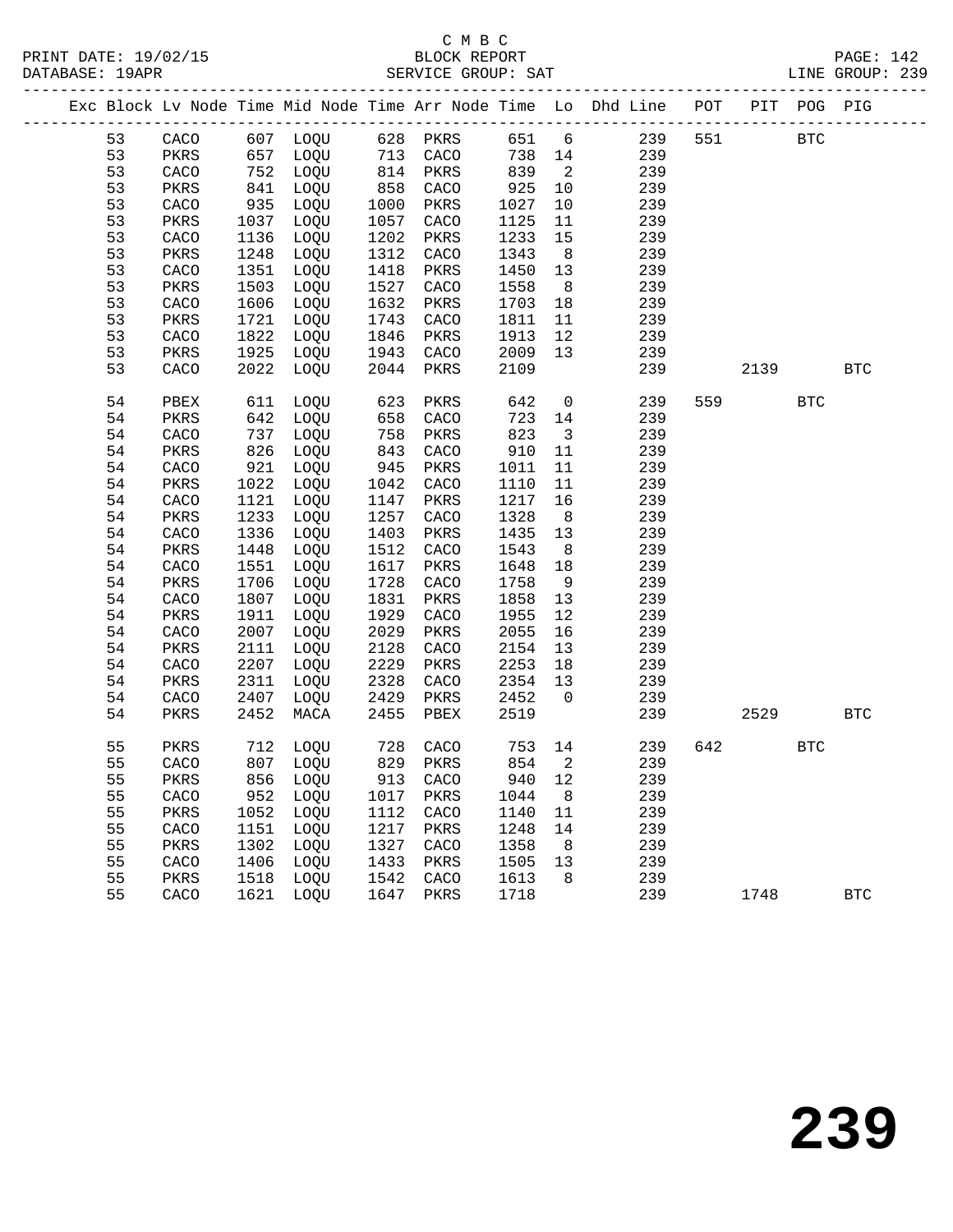|  |    |      |      | Exc Block Lv Node Time Mid Node Time Arr Node Time Lo Dhd Line POT |      |                  |      |                |    |     |     |      | PIT POG PIG |              |  |
|--|----|------|------|--------------------------------------------------------------------|------|------------------|------|----------------|----|-----|-----|------|-------------|--------------|--|
|  | 56 | CACO |      | 722 LOQU                                                           | 743  | PKRS             | 808  | $\overline{4}$ |    | 239 | 706 |      | <b>BTC</b>  |              |  |
|  | 56 | PKRS | 812  | LOQU                                                               | 828  | CACO             | 853  | 13             |    | 239 |     |      |             |              |  |
|  | 56 | CACO | 906  | LOQU                                                               | 930  | PKRS             | 956  | 10             |    | 239 |     |      |             |              |  |
|  | 56 | PKRS | 1006 | LOQU                                                               | 1026 | CACO             | 1054 | 12             |    | 239 |     |      |             |              |  |
|  | 56 | CACO | 1106 | LOQU                                                               | 1132 | PKRS             | 1202 | 16             |    | 239 |     |      |             |              |  |
|  | 56 | PKRS | 1218 | LOQU                                                               | 1241 | CACO             | 1312 | 8              |    | 239 |     |      |             |              |  |
|  | 56 | CACO | 1320 | LOQU                                                               | 1348 | PKRS             | 1421 | 11             |    | 239 |     |      |             |              |  |
|  | 56 | PKRS | 1432 | LOQU                                                               | 1457 | CACO             | 1528 | 8              |    | 239 |     |      |             |              |  |
|  | 56 | CACO | 1536 | LOQU                                                               | 1602 | PKRS             | 1633 | 18             |    | 239 |     |      |             |              |  |
|  | 56 | PKRS | 1651 | LOQU                                                               | 1713 | CACO             | 1743 | 9              |    | 239 |     |      |             |              |  |
|  | 56 | CACO | 1752 | LOQU                                                               | 1816 | PKRS             | 1845 | 11             |    | 239 |     |      |             |              |  |
|  | 56 | PKRS | 1856 | LOQU                                                               | 1914 | CACO             | 1940 | 12             |    | 239 |     |      |             |              |  |
|  | 56 | CACO | 1952 | LOQU                                                               | 2014 | PKRS             | 2040 | $\mathbf{1}$   |    | 239 |     |      |             |              |  |
|  | 56 | PKRS | 2041 | LOQU                                                               | 2058 | CACO             | 2124 | 13             |    | 239 |     |      |             |              |  |
|  | 56 | CACO | 2137 | LOQU                                                               | 2159 | PKRS             | 2223 | 18             |    | 239 |     |      |             |              |  |
|  | 56 | PKRS | 2241 | LOQU                                                               | 2258 | CACO             | 2324 | 13             |    | 239 |     |      |             |              |  |
|  | 56 | CACO | 2337 | LOQU                                                               | 2359 | PKRS             | 2422 | 21             |    | 239 |     |      |             |              |  |
|  | 56 | PKRS | 2443 | LOQU                                                               | 2458 | CACO             | 2523 | $\mathbf{1}$   |    | 239 |     |      |             |              |  |
|  | 56 | CACO | 2524 |                                                                    |      | PBEX             | 2531 | 5              |    | 239 |     |      |             |              |  |
|  | 56 | PBEX | 2536 |                                                                    |      | BUB <sub>2</sub> | 2602 | 13             | 5  | 209 |     |      |             |              |  |
|  | 56 | HODM | 2620 | LOQU                                                               | 2650 | LVMT             | 2707 | $\Omega$       | 23 | N24 |     |      |             |              |  |
|  | 56 | HODM | 2730 | LOQU                                                               | 2800 | LVMT             | 2817 |                |    | N24 |     | 2833 |             | <b>BTC</b>   |  |
|  |    |      |      |                                                                    |      |                  |      |                |    |     |     |      |             |              |  |
|  | 57 | PKRS | 742  | LOQU                                                               | 758  | CACO             | 823  | 13             |    | 239 | 712 |      | BTC         |              |  |
|  | 57 | CACO | 836  | LOQU                                                               | 900  | PKRS             | 924  | 2              |    | 239 |     |      |             |              |  |
|  | 57 | PKRS | 926  | LOQU                                                               | 943  | CACO             | 1010 | 11             |    | 239 |     |      |             |              |  |
|  | 57 | CACO | 1021 | LOQU                                                               | 1047 | PKRS             | 1116 | 5              |    | 239 |     |      |             |              |  |
|  | 57 | PKRS | 1121 | LOQU                                                               | 1142 | CACO             | 1211 | 9              |    | 239 |     |      |             |              |  |
|  | 57 | CACO | 1220 | LOQU                                                               | 1247 | PKRS             | 1319 | 13             |    | 239 |     |      |             |              |  |
|  | 57 | PKRS | 1332 | LOQU                                                               | 1357 | CACO             | 1428 | 8              |    | 239 |     |      |             |              |  |
|  | 57 | CACO | 1436 | LOQU                                                               | 1503 | PKRS             | 1535 | 13             |    | 239 |     |      |             |              |  |
|  | 57 | PKRS | 1548 | LOQU                                                               | 1612 | CACO             | 1643 | 8              |    | 239 |     |      |             |              |  |
|  | 57 | CACO | 1651 | LOQU                                                               | 1717 | PKRS             | 1748 | 5              |    | 239 |     |      |             |              |  |
|  | 57 | PKRS | 1753 | LOQU                                                               | 1813 | CACO             | 1839 | 13             |    | 239 |     |      |             |              |  |
|  | 57 | CACO | 1852 | LOQU                                                               | 1916 | PKRS             | 1943 |                |    | 239 |     | 2013 |             | <b>BTC</b>   |  |
|  |    |      |      |                                                                    |      |                  |      |                |    |     |     |      |             |              |  |
|  | 58 | PKRS | 953  | LOQU                                                               | 1012 | CACO             | 1040 | 11             |    | 239 | 923 |      | <b>BTC</b>  |              |  |
|  | 58 | CACO | 1051 | LOQU                                                               | 1117 | PKRS             | 1147 | 2              |    | 239 |     |      |             |              |  |
|  | 58 | PKRS | 1149 | LOQU                                                               | 1211 | CACO             | 1241 | 9              |    | 239 |     |      |             |              |  |
|  | 58 | CACO | 1250 | LOQU                                                               | 1318 | PKRS             | 1350 | 12             |    | 239 |     |      |             |              |  |
|  | 58 | PKRS | 1402 | LOQU                                                               | 1427 | CACO             | 1458 | 9              |    | 239 |     |      |             |              |  |
|  | 58 | CACO | 1507 | LOQU                                                               | 1534 | PKRS             | 1606 | 13             |    | 239 |     |      |             |              |  |
|  | 58 | PKRS | 1619 | LOQU                                                               | 1642 | CACO             | 1713 | 8              |    | 239 |     |      |             |              |  |
|  | 58 | CACO | 1721 | LOQU                                                               | 1746 | PKRS             | 1815 | 9              |    | 239 |     |      |             |              |  |
|  | 58 | PKRS | 1824 | LOQU                                                               | 1843 | CACO             | 1909 | 13             |    | 239 |     |      |             |              |  |
|  | 58 | CACO | 1922 | LOQU                                                               | 1944 | PKRS             | 2010 | 0              |    | 239 |     |      |             |              |  |
|  | 58 | PKRS | 2010 | LOQU                                                               | 2028 | CACO             | 2054 | 13             |    | 239 |     |      |             |              |  |
|  | 58 | CACO | 2107 | LOQU                                                               | 2129 | PKRS             | 2153 | 18             |    | 239 |     |      |             |              |  |
|  | 58 | PKRS | 2211 | LOQU                                                               | 2228 | CACO             | 2254 | 13             |    | 239 |     |      |             |              |  |
|  | 58 | CACO | 2307 | LOQU                                                               | 2329 | PKRS             | 2352 | 19             |    | 239 |     |      |             |              |  |
|  | 58 | PKRS | 2411 | LOQU                                                               | 2428 | CACO             | 2454 | 13             |    | 239 |     |      |             |              |  |
|  | 58 | CACO | 2507 | LOQU                                                               | 2529 | PKRS             | 2558 | 14             | 17 | 239 |     |      |             |              |  |
|  | 58 | HODM | 2629 |                                                                    |      | NWST             | 2731 |                |    | N19 |     | 2751 |             | $_{\rm BTC}$ |  |
|  |    |      |      |                                                                    |      |                  |      |                |    |     |     |      |             |              |  |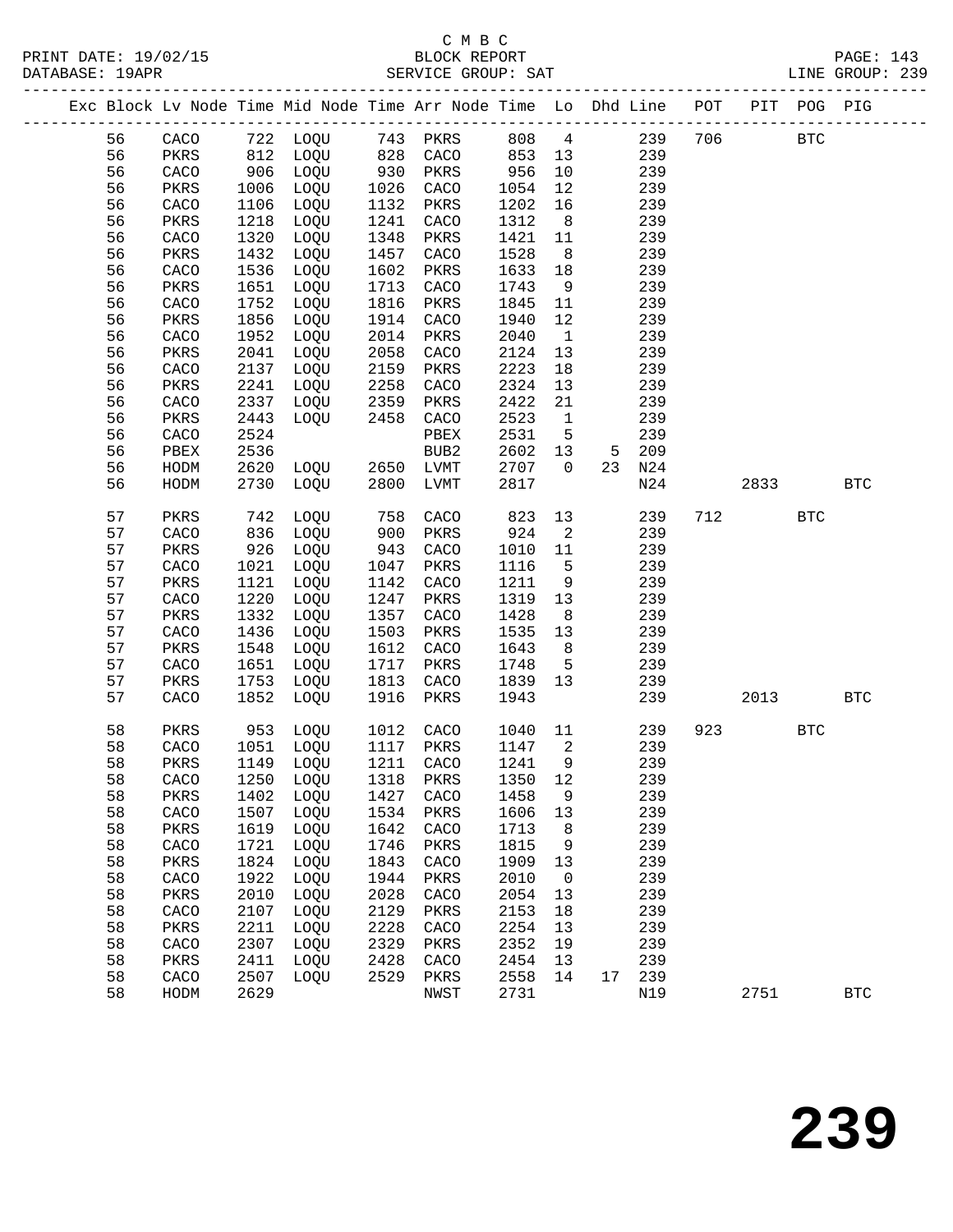|      | .      |  |
|------|--------|--|
| TNE. | GROUP: |  |

| Exc Block Ly Node Time Mid Node Time Arr Node Time Lo Dhd Line |      |      |      |      |      |      |          |     | POT  | PIT  | POG-       | PIG  |
|----------------------------------------------------------------|------|------|------|------|------|------|----------|-----|------|------|------------|------|
| 59                                                             | PKRS | 1203 | LOOU | 1226 | CACO | 1257 | -8       | 239 | 1133 |      | <b>BTC</b> |      |
| 59                                                             | CACO | 1305 | LOOU | 1333 | PKRS | 1406 | -11      | 239 |      |      |            |      |
| 59                                                             | PKRS | 1417 | LOOU | 1442 | CACO | 1513 | 9        | 239 |      |      |            |      |
| 59                                                             | CACO | 1522 | LOOU | 1549 | PKRS | 1621 | 15       | 239 |      |      |            |      |
| 59                                                             | PKRS | 1636 | LOOU | 1658 | CACO | 1728 | -8       | 239 |      |      |            |      |
| 59                                                             | CACO | 1736 | LOOU | 1801 | PKRS | 1830 | 10       | 239 |      |      |            |      |
| 59                                                             | PKRS | 1840 | LOOU | 1858 | CACO | 1924 | 14       | 239 |      |      |            |      |
| 59                                                             | CACO | 1938 | LOOU | 2000 | PKRS | 2026 | $\Omega$ | 239 |      |      |            |      |
| 59                                                             | PKRS | 2026 | LOOU | 2043 | CACO | 2109 |          | 239 |      | 2124 |            | BTC. |
|                                                                |      |      |      |      |      |      |          |     |      |      |            |      |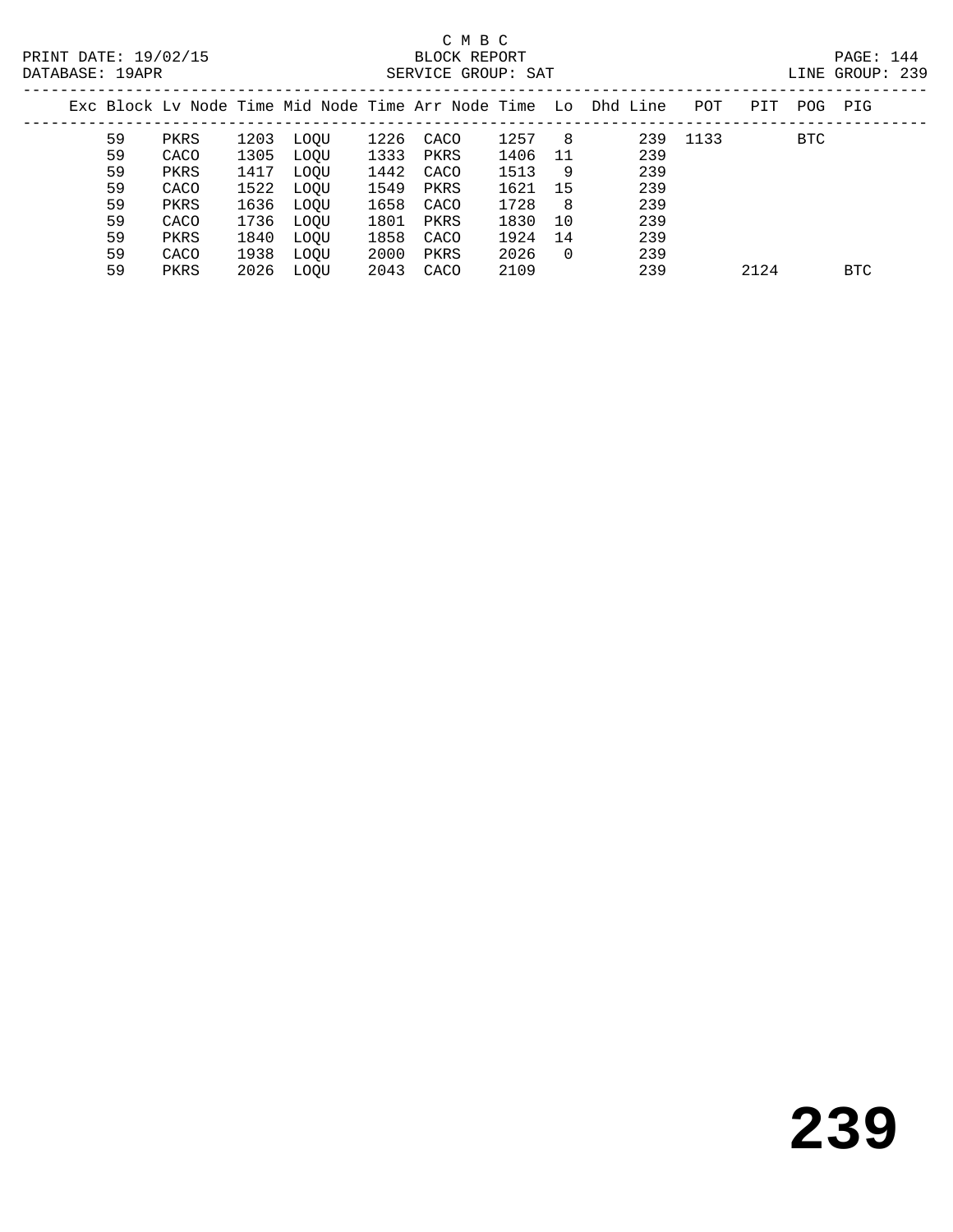|          |              |                        |      |                                                                                                  |      |           | C M B C              |                          |                                                                                                    |      |            |
|----------|--------------|------------------------|------|--------------------------------------------------------------------------------------------------|------|-----------|----------------------|--------------------------|----------------------------------------------------------------------------------------------------|------|------------|
|          |              |                        |      |                                                                                                  |      |           |                      |                          |                                                                                                    |      |            |
| 29ST 30  |              | 29 AV STATION          |      |                                                                                                  |      |           | <b>BDKI</b>          |                          | BOUNDARY & KITCHENER-NORTH                                                                         |      |            |
|          |              | BTC Burnaby Depot      |      | BW01                                                                                             |      |           |                      |                          | BRENTWOOD STN BAY1                                                                                 |      |            |
|          |              |                        |      | CH77 CHAMPLAIN & 7780 BLOCK CHAMPLAIN GIST                                                       |      |           |                      |                          | <b>GILMORE STATION</b>                                                                             |      |            |
| $HK - E$ |              | HASTINGS & KOOTENAY EB |      |                                                                                                  |      |           | $HK-W$               |                          | HASTINGS & KOOTENAY WB                                                                             |      |            |
|          |              |                        |      | HODM HOWE & DUNSMUIR<br>KTLP KOOTENAY LOOP<br>MTST METROTOWN STATION<br>NWST NEW WESTMINSTER STN |      |           | JOST                 |                          | JOYCE STATION                                                                                      |      |            |
|          |              |                        |      |                                                                                                  |      |           | KYBD<br>KYBD<br>MUSC |                          | KINGSWAY & BOUNDARY-WEST                                                                           |      |            |
|          |              |                        |      |                                                                                                  |      |           |                      |                          | MUIRFIELD & SCARBORO<br>PBEX PHIBBS EXCHANGE                                                       |      |            |
|          |              |                        |      |                                                                                                  |      |           |                      |                          |                                                                                                    |      |            |
|          |              |                        |      |                                                                                                  |      |           |                      |                          | RUBY RUPERT & BROADWAY-NORTH WLHA WILLINGDON & HASTINGS S/B                                        |      |            |
|          |              |                        |      |                                                                                                  |      |           |                      |                          | Exc Block Lv Node Time Mid Node Time Arr Node Time Lo Dhd Line POT PIT POG PIG                     |      |            |
|          | $\mathbf{1}$ | BDKI                   |      |                                                                                                  |      |           |                      |                          | 646 HK-W 649 HK-W 649 2 028 645 BTC<br>651 GIST 658 JOST 713 4 028<br>717 RUBY 725 KTLP 736 14 027 |      |            |
|          | $\mathbf{1}$ | $HK-E$                 |      |                                                                                                  |      |           |                      |                          |                                                                                                    |      |            |
|          | $\mathbf{1}$ | JOST                   |      | 717 RUBY                                                                                         |      |           |                      |                          | 736 14                                                                                             |      |            |
|          | $\mathbf{1}$ | KTLP                   | 750  | RUBY                                                                                             |      | 758 JOST  | 807                  |                          | 6 <sup>6</sup><br>027                                                                              |      |            |
|          | $\mathbf{1}$ | JOST                   | 813  | BDKI                                                                                             |      | 833 PBEX  | 843                  |                          | $5^{\circ}$<br>028                                                                                 |      |            |
|          | $\mathbf{1}$ | PBEX                   | 848  | BDKI                                                                                             | 857  | JOST      | 918                  |                          | 25 30<br>028                                                                                       |      |            |
|          | $\mathbf{1}$ | JOST                   | 943  | BDKI                                                                                             | 1003 | PBEX      | 1013                 | $5^{\circ}$              | 028                                                                                                |      |            |
|          | $\mathbf{1}$ | PBEX                   | 1018 | BDKI                                                                                             | 1027 | JOST      | 1048                 | 5                        | 028                                                                                                |      |            |
|          | $\mathbf 1$  | JOST                   | 1053 | CH77                                                                                             |      | 1109 29ST | 1126                 | 17                       | 026                                                                                                |      |            |
|          | $\mathbf 1$  | 29ST                   | 1143 |                                                                                                  |      | MUSC      | 1158                 | $\overline{0}$           | 029                                                                                                |      |            |
|          | $\mathbf{1}$ | MUSC                   | 1158 |                                                                                                  |      | 29ST      | 1211                 | $\overline{\phantom{a}}$ | 029                                                                                                |      |            |
|          | 1            | 29ST                   | 1213 | CH77 1228 JOST                                                                                   |      |           | 1246                 | $7\overline{ }$          | 026                                                                                                |      |            |
|          | $\mathbf 1$  | JOST                   | 1253 | CH77 1310                                                                                        |      | 29ST      | 1327                 | 13                       | 026                                                                                                |      |            |
|          | $\mathbf{1}$ | 29ST                   | 1340 |                                                                                                  |      | MUSC      | 1356                 | $\Omega$                 | 029                                                                                                |      |            |
|          | 1            | MUSC                   | 1356 |                                                                                                  |      | 29ST      | 1408                 | 5 <sup>5</sup>           | 029                                                                                                |      |            |
|          | $\mathbf{1}$ | 29ST                   | 1413 | CH77 1428 JOST                                                                                   |      |           | 1447                 | 6                        | 026                                                                                                |      |            |
|          | 1            | JOST                   | 1453 | CH77 1510 29ST                                                                                   |      |           | 1527                 | 13 <sup>7</sup>          | 026                                                                                                |      |            |
|          | $\mathbf 1$  | 29ST                   | 1540 |                                                                                                  |      | MUSC      | 1556                 | $\Omega$                 | 029                                                                                                |      |            |
|          | $\mathbf{1}$ | MUSC                   | 1556 |                                                                                                  |      | 29ST      | 1608                 | $-5$                     | 029                                                                                                |      |            |
|          | $\mathbf{1}$ | 29ST                   | 1613 | CH77 1628 JOST                                                                                   |      |           | 1647                 |                          | $6\overline{}$<br>026                                                                              |      |            |
|          | $\mathbf{1}$ | JOST                   | 1653 | CH77 1710 29ST                                                                                   |      |           | 1727                 | 13                       | 026                                                                                                |      |            |
|          | $\mathbf 1$  | 29ST                   | 1740 |                                                                                                  |      | MUSC      | 1756                 | $\Omega$                 | 029                                                                                                |      |            |
|          | 1            | MUSC                   | 1756 |                                                                                                  |      | 29ST      | 1808                 | $5^{\circ}$              | 029                                                                                                |      |            |
|          | $\mathbf{1}$ | 29ST                   | 1813 | CH77 1827 JOST                                                                                   |      |           | 1846                 |                          | 026                                                                                                | 1856 | <b>BTC</b> |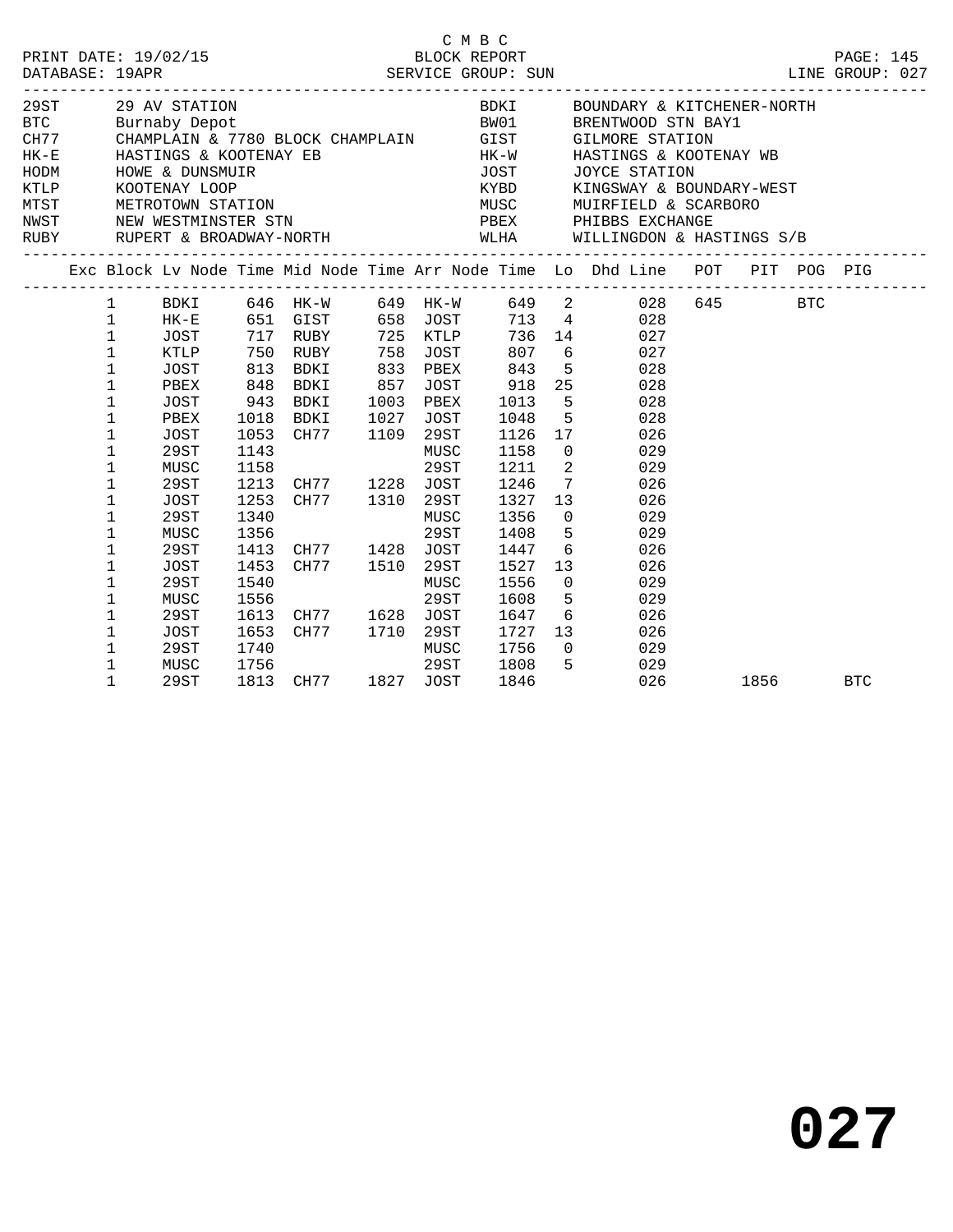|                |              |             |      |      |      |             |      |                         | Exc Block Lv Node Time Mid Node Time Arr Node Time Lo Dhd Line POT |     |      | PIT POG PIG |            |  |
|----------------|--------------|-------------|------|------|------|-------------|------|-------------------------|--------------------------------------------------------------------|-----|------|-------------|------------|--|
| $\overline{2}$ |              | MTST        | 555  | BW01 |      | 606 KTLP    |      | 615 10                  | 130                                                                | 538 |      | <b>BTC</b>  |            |  |
| 2              |              | KTLP        | 625  | WLHA | 631  | MTST        | 650  | $-5$                    | 130                                                                |     |      |             |            |  |
| $\sqrt{2}$     |              | MTST        | 655  | BW01 |      | 706 KTLP    | 715  | 10                      | 130                                                                |     |      |             |            |  |
| 2              |              | KTLP        | 725  | WLHA | 731  | MTST        | 750  | 5                       | 130                                                                |     |      |             |            |  |
| $\sqrt{2}$     |              | MTST        | 755  | BW01 | 808  | KTLP        | 817  | $\overline{\mathbf{3}}$ | 130                                                                |     |      |             |            |  |
| $\sqrt{2}$     |              | <b>KTLP</b> | 820  | WLHA | 828  | MTST        | 847  | 8                       | 130                                                                |     |      |             |            |  |
| $\sqrt{2}$     |              | MTST        | 855  | BW01 | 908  | KTLP        | 917  | $\overline{4}$          | 130                                                                |     |      |             |            |  |
| $\sqrt{2}$     |              | <b>KTLP</b> | 921  | RUBY | 930  | <b>JOST</b> | 942  | 5                       | 027                                                                |     |      |             |            |  |
| $\sqrt{2}$     |              | JOST        | 947  | RUBY | 956  | KTLP        | 1008 | 12                      | 027                                                                |     |      |             |            |  |
| $\sqrt{2}$     |              | KTLP        | 1020 | RUBY | 1030 | JOST        | 1042 | 5                       | 027                                                                |     |      |             |            |  |
| $\sqrt{2}$     |              | JOST        | 1047 | RUBY | 1056 | KTLP        | 1108 | 12                      | 027                                                                |     |      |             |            |  |
|                | $\mathbf{2}$ | <b>KTLP</b> | 1120 | RUBY | 1130 | <b>JOST</b> | 1142 | 5                       | 027                                                                |     |      |             |            |  |
| $\sqrt{2}$     |              | <b>JOST</b> | 1147 | RUBY | 1156 | KTLP        | 1208 | 11                      | 027                                                                |     |      |             |            |  |
| $\sqrt{2}$     |              | <b>KTLP</b> | 1219 | RUBY | 1229 | <b>JOST</b> | 1242 | 5                       | 027                                                                |     |      |             |            |  |
| $\sqrt{2}$     |              | <b>JOST</b> | 1247 | RUBY | 1258 | KTLP        | 1311 | 8                       | 027                                                                |     |      |             |            |  |
| 2              |              | <b>KTLP</b> | 1319 | RUBY | 1329 | <b>JOST</b> | 1342 | 5                       | 027                                                                |     |      |             |            |  |
| $\sqrt{2}$     |              | <b>JOST</b> | 1347 | RUBY | 1358 | KTLP        | 1411 | 8                       | 027                                                                |     |      |             |            |  |
| $\sqrt{2}$     |              | <b>KTLP</b> | 1419 | RUBY | 1429 | JOST        | 1442 | 5                       | 027                                                                |     |      |             |            |  |
| $\sqrt{2}$     |              | JOST        | 1447 | RUBY | 1458 | KTLP        | 1511 | $\,8\,$                 | 027                                                                |     |      |             |            |  |
| $\sqrt{2}$     |              | <b>KTLP</b> | 1519 | RUBY | 1529 | <b>JOST</b> | 1542 | 5                       | 027                                                                |     |      |             |            |  |
| $\sqrt{2}$     |              | JOST        | 1547 | RUBY | 1558 | KTLP        | 1611 | $\mathsf 9$             | 027                                                                |     |      |             |            |  |
| $\sqrt{2}$     |              | KTLP        | 1620 | RUBY | 1629 | <b>JOST</b> | 1642 | 5                       | 027                                                                |     |      |             |            |  |
| $\sqrt{2}$     |              | <b>JOST</b> | 1647 | RUBY | 1658 | KTLP        | 1711 | 8                       | 027                                                                |     |      |             |            |  |
|                | 2            | KTLP        | 1719 | RUBY | 1728 | <b>JOST</b> | 1741 | $6\overline{6}$         | 027                                                                |     |      |             |            |  |
| $\sqrt{2}$     |              | JOST        | 1747 | RUBY | 1758 | KTLP        | 1811 | 8                       | 027                                                                |     |      |             |            |  |
| $\sqrt{2}$     |              | <b>KTLP</b> | 1819 | RUBY | 1828 | <b>JOST</b> | 1841 | $6\overline{6}$         | 027                                                                |     |      |             |            |  |
| $\sqrt{2}$     |              | <b>JOST</b> | 1847 | RUBY | 1858 | KTLP        | 1911 | 10                      | 027                                                                |     |      |             |            |  |
| 2              |              | <b>KTLP</b> | 1921 | RUBY | 1929 | <b>JOST</b> | 1941 | $\overline{4}$          | 027                                                                |     |      |             |            |  |
| $\sqrt{2}$     |              | <b>JOST</b> | 1945 | BDKI | 2005 | PBEX        | 2013 | 2                       | 028                                                                |     |      |             |            |  |
|                | 2            | PBEX        | 2015 | BDKI | 2025 | JOST        | 2046 | 7                       | 028                                                                |     |      |             |            |  |
| $\sqrt{2}$     |              | <b>JOST</b> | 2053 | CH77 | 2108 | 29ST        | 2123 | 20                      | 026                                                                |     |      |             |            |  |
| $\sqrt{2}$     |              | 29ST        | 2143 | CH77 | 2156 | <b>JOST</b> | 2212 | $\mathbf{3}$            | 026                                                                |     |      |             |            |  |
| $\sqrt{2}$     |              | JOST        | 2215 | BDKI | 2234 | PBEX        | 2242 | 5                       | 028                                                                |     |      |             |            |  |
| 2              |              | PBEX        | 2247 | BDKI | 2256 | JOST        | 2315 | $\overline{2}$          | 028                                                                |     |      |             |            |  |
| $\sqrt{2}$     |              | JOST        | 2317 | BDKI | 2336 | PBEX        | 2344 | 5                       | 028                                                                |     |      |             |            |  |
|                | 2            | PBEX        | 2349 | BDKI | 2357 | JOST        | 2415 | $4\overline{ }$         | 028                                                                |     |      |             |            |  |
| $\overline{a}$ |              | JOST        | 2419 | BDKI | 2438 | PBEX        | 2446 | $\overline{4}$          | 028                                                                |     |      |             |            |  |
|                | 2            | PBEX        | 2450 |      |      | $HK-E$      | 2455 |                         | 028                                                                |     | 2459 |             | <b>BTC</b> |  |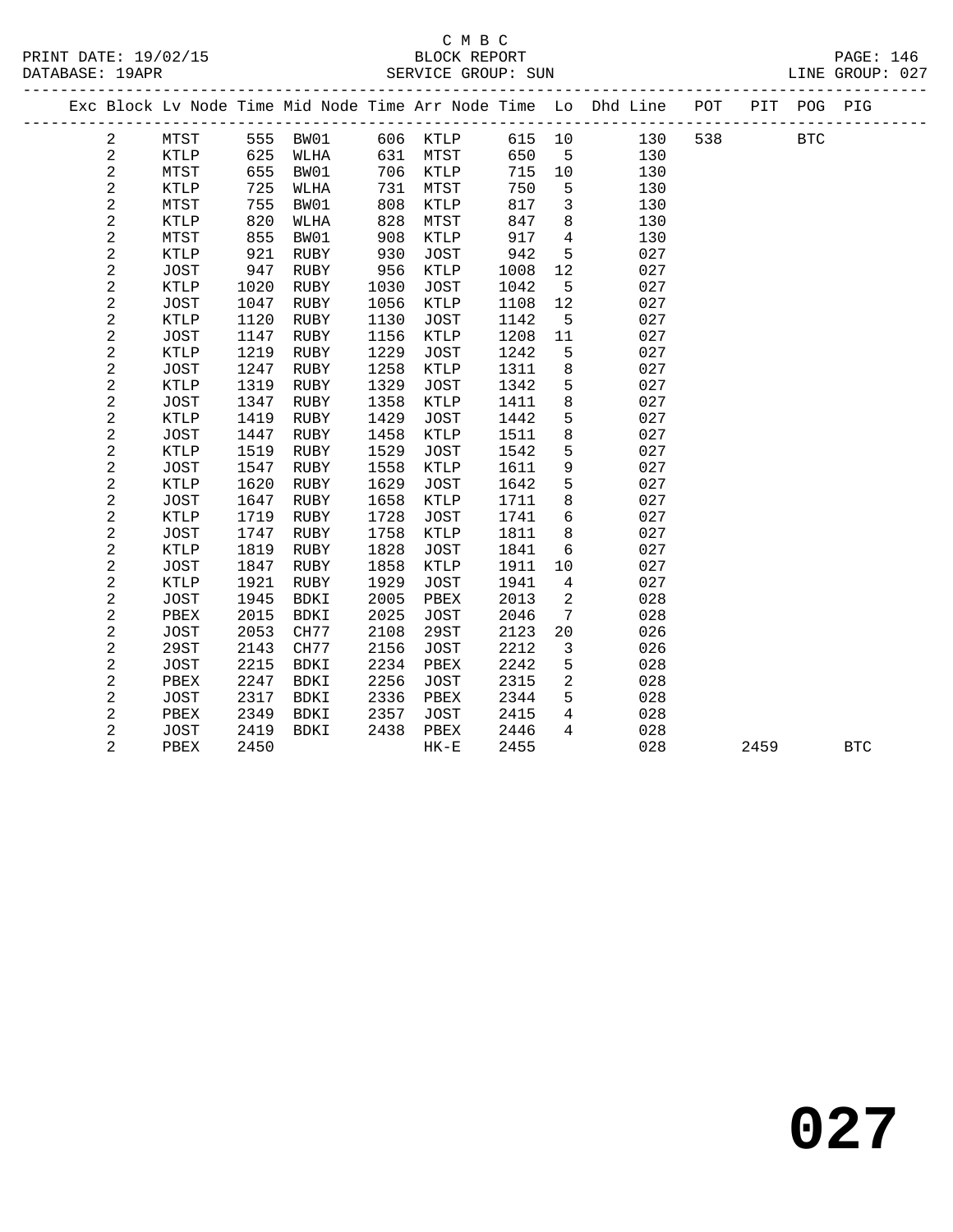#### C M B C PRINT DATE: 19/02/15 BLOCK REPORT PAGE: 147 SERVICE GROUP: SUN

|   |        |      |      |      |      |      |                | Exc Block Lv Node Time Mid Node Time Arr Node Time Lo Dhd Line | POT | PIT POG PIG |  |
|---|--------|------|------|------|------|------|----------------|----------------------------------------------------------------|-----|-------------|--|
| 3 | BDKI   | 620  | HK-W | 623  | HK-W | 623  | $\Omega$       | 028                                                            | 619 | BTC         |  |
| 3 | $HK-E$ | 623  | GIST | 630  | JOST | 645  | $\overline{0}$ | 028                                                            |     |             |  |
| 3 | JOST   | 645  | GIST | 700  | HK-W | 708  | 15             | 028                                                            |     |             |  |
| 3 | $HK-E$ | 723  | GIST | 730  | JOST | 745  | 8              | 028                                                            |     |             |  |
| 3 | JOST   | 753  | CH77 | 807  | 29ST | 822  | 21             | 026                                                            |     |             |  |
| 3 | 29ST   | 843  |      |      | MUSC | 857  | $\mathbf 0$    | 029                                                            |     |             |  |
| 3 | MUSC   | 857  |      |      | 29ST | 910  | 3              | 029                                                            |     |             |  |
| 3 | 29ST   | 913  | CH77 | 927  | JOST | 945  | 8              | 026                                                            |     |             |  |
| 3 | JOST   | 953  | CH77 | 1008 | 29ST | 1023 | 20             | 026                                                            |     |             |  |
| 3 | 29ST   | 1043 |      |      | MUSC | 1058 | $\mathbf 0$    | 029                                                            |     |             |  |
| 3 | MUSC   | 1058 |      |      | 29ST | 1111 | 2              | 029                                                            |     |             |  |
| 3 | 29ST   | 1113 | CH77 | 1128 | JOST | 1146 | 7              | 026                                                            |     |             |  |
| 3 | JOST   | 1153 | CH77 | 1209 | 29ST | 1226 | 13             | 026                                                            |     |             |  |
| 3 | 29ST   | 1239 |      |      | MUSC | 1255 | $\mathbf 0$    | 029                                                            |     |             |  |
| 3 | MUSC   | 1255 |      |      | 29ST | 1308 | 5              | 029                                                            |     |             |  |
| 3 | 29ST   | 1313 | CH77 | 1328 | JOST | 1346 | 7              | 026                                                            |     |             |  |
| 3 | JOST   | 1353 | CH77 | 1410 | 29ST | 1427 | 13             | 026                                                            |     |             |  |
| 3 | 29ST   | 1440 |      |      | MUSC | 1456 | $\mathbf 0$    | 029                                                            |     |             |  |
| 3 | MUSC   | 1456 |      |      | 29ST | 1508 | 5              | 029                                                            |     |             |  |
| 3 | 29ST   | 1513 | CH77 | 1528 | JOST | 1547 | 6              | 026                                                            |     |             |  |
| 3 | JOST   | 1553 | CH77 | 1610 | 29ST | 1627 | 13             | 026                                                            |     |             |  |
| 3 | 29ST   | 1640 |      |      | MUSC | 1656 | $\Omega$       | 029                                                            |     |             |  |
| 3 | MUSC   | 1656 |      |      | 29ST | 1708 | 5              | 029                                                            |     |             |  |
| 3 | 29ST   | 1713 | CH77 | 1728 | JOST | 1747 | 6              | 026                                                            |     |             |  |

 3 MUSC 1656 29ST 1708 5 029 3 29ST 1713 CH77 1728 JOST 1747 6 026 3 JOST 1753 CH77 1811 29ST 1826 17 026 3 29ST 1843 MUSC 1859 0 029 3 MUSC 1859 29ST 1910 3 029 3 29ST 1913 CH77 1927 JOST 1945 2 026 3 JOST 1947 RUBY 1956 KTLP 2008 15 027 3 KTLP 2023 RUBY 2031 JOST 2041 4 027 3 JOST 2045 BDKI 2105 PBEX 2113 2 028

3 PBEX 2115 BDKI 2125 JOST 2146 028 2154 BTC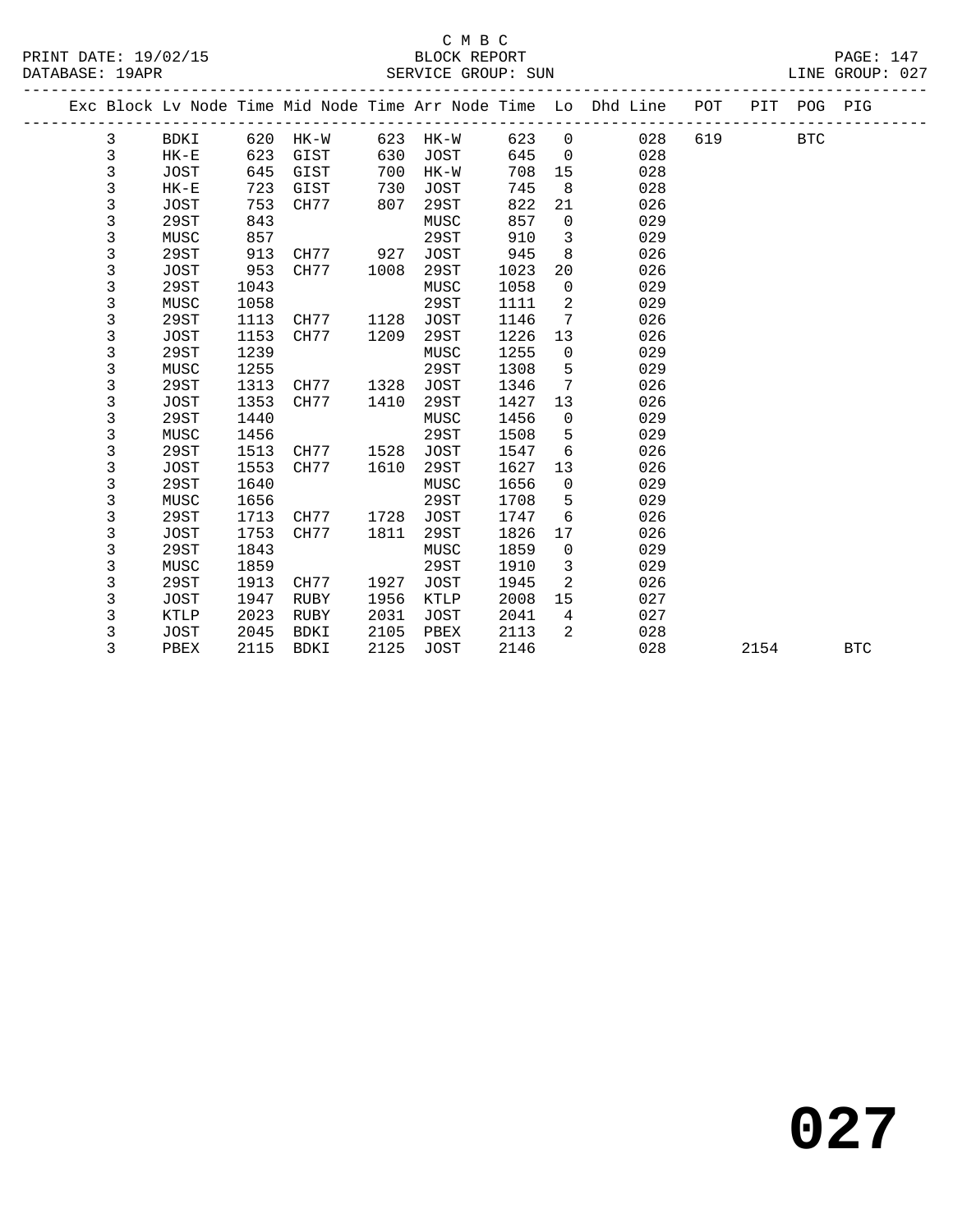## C M B C

| DATABASE: 19APR |        |                     |              |                     |              | SERVICE GROUP: SUN         |              |                |                                                                |     |      |             | LINE GROUP: 027 |  |
|-----------------|--------|---------------------|--------------|---------------------|--------------|----------------------------|--------------|----------------|----------------------------------------------------------------|-----|------|-------------|-----------------|--|
|                 |        |                     |              |                     |              |                            |              |                | Exc Block Lv Node Time Mid Node Time Arr Node Time Lo Dhd Line | POT |      | PIT POG PIG |                 |  |
|                 | 4      | HODM                | 539          |                     |              | NWST                       | 641          | 7              | 25<br>N19                                                      | 517 |      | <b>BTC</b>  |                 |  |
|                 | 4      | 29ST                | 713          | CH77                | 724          | <b>JOST</b>                | 739          | 4              | 026                                                            |     |      |             |                 |  |
|                 | 4      | <b>JOST</b>         | 743          | BDKI                | 803          | PBEX                       | 813          | 5              | 028                                                            |     |      |             |                 |  |
|                 | 4      | PBEX                | 818          | <b>BDKI</b>         | 827          | JOST                       | 847          | 6              | 028                                                            |     |      |             |                 |  |
|                 | 4      | <b>JOST</b>         | 853          | CH77                | 907          | 29ST                       | 922          | 21             | 026                                                            |     |      |             |                 |  |
|                 | 4      | 29ST                | 943          |                     |              | MUSC                       | 957          | 0              | 029                                                            |     |      |             |                 |  |
|                 | 4      | MUSC                | 957          |                     |              | 29ST                       | 1010         | 3              | 029                                                            |     |      |             |                 |  |
|                 | 4      | 29ST                | 1013         | CH77                | 1027         | JOST                       | 1045         | 18             | 026                                                            |     |      |             |                 |  |
|                 | 4      | <b>JOST</b>         | 1103         | BDKI                | 1123         | PBEX                       | 1133         | 8              | 028                                                            |     |      |             |                 |  |
|                 | 4      | PBEX                | 1141         | <b>BDKI</b>         | 1150         | <b>JOST</b>                | 1213         | 10             | 028                                                            |     |      |             |                 |  |
|                 | 4      | JOST                | 1223         | <b>BDKI</b>         | 1244         | PBEX                       | 1254         | 7              | 028                                                            |     |      |             |                 |  |
|                 | 4      | PBEX                | 1301         | <b>BDKI</b>         | 1311         | JOST                       | 1333         | 10             | 028                                                            |     |      |             |                 |  |
|                 | 4      | <b>JOST</b>         | 1343         | <b>BDKI</b>         | 1404         | PBEX                       | 1414         | 5              | 028                                                            |     |      |             |                 |  |
|                 | 4      | PBEX                | 1419         | <b>BDKI</b>         | 1430         | JOST                       | 1453         | 10             | 028                                                            |     |      |             |                 |  |
|                 | 4      | JOST                | 1503         | <b>BDKI</b>         | 1524         | PBEX                       | 1534         | 6              | 028                                                            |     |      |             |                 |  |
|                 | 4      | PBEX                | 1540         | <b>BDKI</b>         | 1550         | JOST                       | 1613         | 10             | 028                                                            |     |      |             |                 |  |
|                 | 4      | <b>JOST</b>         | 1623         | BDKI                | 1644         | PBEX                       | 1654         | 6              | 028                                                            |     |      |             |                 |  |
|                 | 4      | PBEX                | 1700         | BDKI                | 1710         | JOST                       | 1733         | 11             | 028                                                            |     |      |             |                 |  |
|                 | 4      | JOST                | 1744         | <b>BDKI</b>         | 1805         | PBEX                       | 1815         | 2              | 028                                                            |     |      |             |                 |  |
|                 | 4      | PBEX                | 1817         | BDKI                | 1827         | JOST                       | 1849         | 4              | 028                                                            |     |      |             |                 |  |
|                 | 4      | <b>JOST</b>         | 1853         | CH77                | 1911         | 29ST                       | 1926         | 18             | 026                                                            |     |      |             |                 |  |
|                 | 4      | 29ST                | 1944         |                     |              | MUSC                       | 2000         | $\mathbf 0$    | 029                                                            |     |      |             |                 |  |
|                 | 4      | MUSC                | 2000         |                     |              | 29ST                       | 2011         | $\overline{c}$ | 029                                                            |     |      |             |                 |  |
|                 | 4      | 29ST                | 2013         | CH77                | 2026         | JOST                       | 2042         | 5              | 026                                                            |     |      |             |                 |  |
|                 | 4<br>4 | <b>JOST</b><br>KTLP | 2047<br>2123 | <b>RUBY</b><br>RUBY | 2056<br>2131 | KTLP                       | 2108<br>2141 | 15<br>9        | 027<br>027                                                     |     |      |             |                 |  |
|                 |        | <b>JOST</b>         |              | <b>RUBY</b>         | 2159         | <b>JOST</b><br><b>KTLP</b> |              | 10             | 027                                                            |     |      |             |                 |  |
|                 | 4      |                     | 2150         |                     | 2229         |                            | 2211         |                | 027                                                            |     |      |             |                 |  |
|                 | 4<br>4 | KTLP<br><b>JOST</b> | 2221         | RUBY<br><b>BDKI</b> | 2304         | JOST<br>PBEX               | 2239<br>2312 | 6<br>5         | 028                                                            |     |      |             |                 |  |
|                 |        | PBEX                | 2245         | BDKI                |              |                            |              | 3              | 028                                                            |     |      |             |                 |  |
|                 | 4<br>4 | JOST                | 2317<br>2348 | <b>BDKI</b>         | 2326<br>2407 | JOST<br>PBEX               | 2345<br>2415 | 4              | 028                                                            |     |      |             |                 |  |
|                 | 4      | PBEX                | 2419         | <b>BDKI</b>         | 2427         | <b>JOST</b>                | 2445         |                | 028                                                            |     | 2453 |             | <b>BTC</b>      |  |
|                 |        |                     |              |                     |              |                            |              |                |                                                                |     |      |             |                 |  |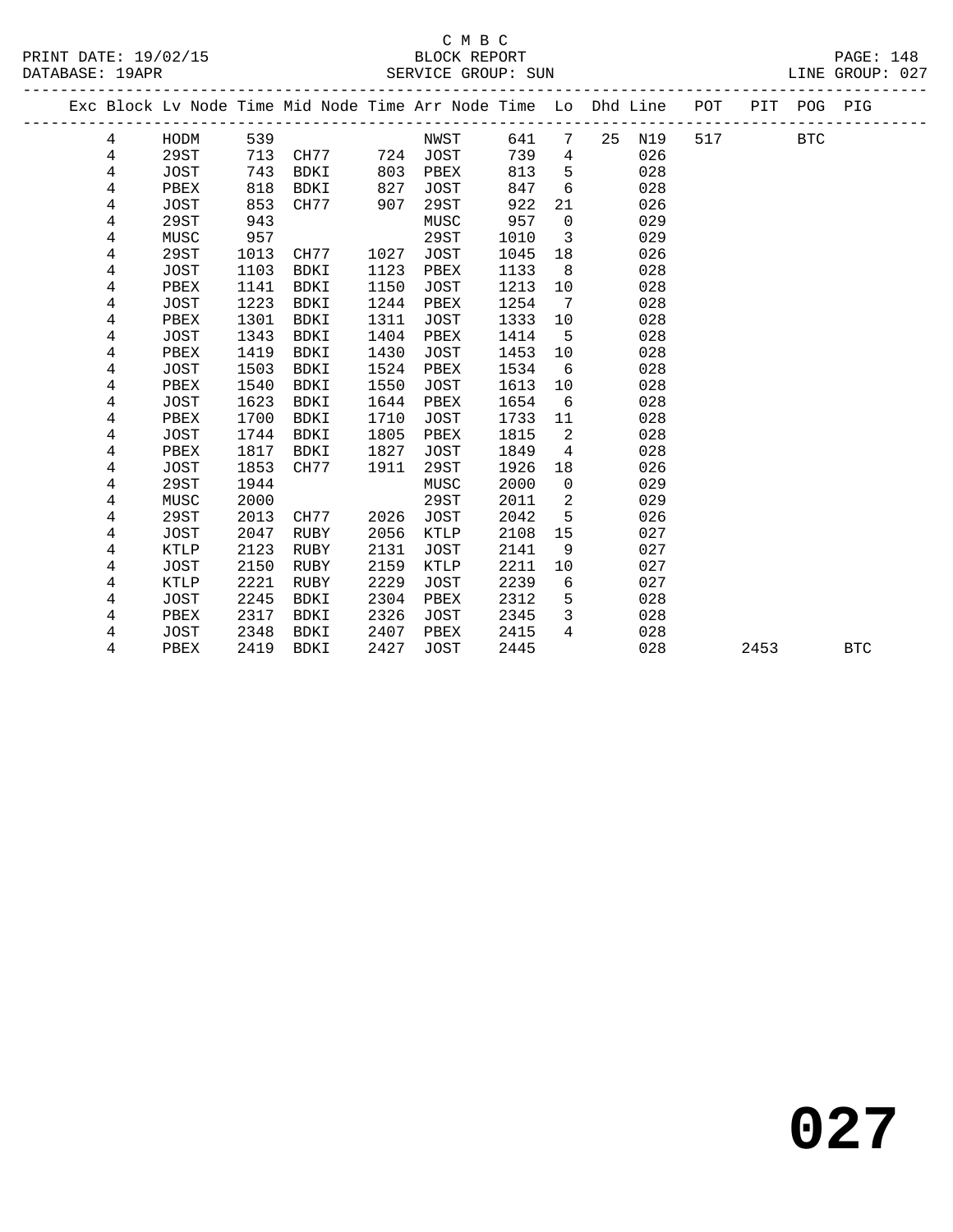#### C M B C<br>BLOCK REPORT PRINT DATE: 19/02/15 BLOCK REPORT PAGE: 149 SERVICE GROUP: SUN

| Exc Block Ly Node Time Mid Node Time Arr Node Time Lo Dhd Line |                        |         |                |         |      |      |          |                     | POT | PIT | POG | PIG |
|----------------------------------------------------------------|------------------------|---------|----------------|---------|------|------|----------|---------------------|-----|-----|-----|-----|
| 5.                                                             | 29ST                   | 643     | CH77           | 654     | JOST | 709  | 4        | 026                 | 629 |     | BTC |     |
|                                                                | JOST                   | 713     | BDKI           | 733     | PBEX | 743  | 5        | 028                 |     |     |     |     |
| 5                                                              | PBEX                   | 748     | BDKI           | 757     | JOST | 817  | 6        | 028                 |     |     |     |     |
| 5                                                              | JOST                   | 823     | CH77           | 837     | 29ST | 852  | 21       | 026                 |     |     |     |     |
|                                                                | 29ST                   | 913     |                |         | MUSC | 927  | $\Omega$ | 029                 |     |     |     |     |
| 5                                                              | MUSC                   | 927     |                |         | 29ST | 940  | 3        | 029                 |     |     |     |     |
| 5                                                              | 29ST                   | 943     | CH77           | 957     | JOST | 1015 | 8        | 026                 |     |     |     |     |
| 5                                                              | JOST                   | 1023    | CH77           | 1039    | 29ST | 1056 | 17       | 026                 |     |     |     |     |
| 5                                                              | 29ST                   | 1113    |                |         | MUSC | 1128 | $\Omega$ | 029                 |     |     |     |     |
|                                                                | MUSC                   | 1128    |                |         | 29ST | 1141 | 2        | 029                 |     |     |     |     |
|                                                                | 29ST                   | 1143    | CH77           | 1158    | JOST | 1216 |          | 026                 |     |     |     |     |
|                                                                | $T\cap C$ <sub>T</sub> | າ ດ ດ ດ | $\sqrt{11777}$ | 1 ດ ລ ດ | 000m | 125C | າາ       | $\cap \cap \subset$ |     |     |     |     |

| ັ | ムノロエ        | ᆂᆂᆂᇦ | <b>VIIII</b> | ᅩᅩᄀᇰ | ∪∪⊃⊥        | ⊥∠⊥∪ |          | ◡▵◡ |      |            |
|---|-------------|------|--------------|------|-------------|------|----------|-----|------|------------|
| 5 | JOST        | 1223 | CH77         | 1239 | 29ST        | 1256 | 13       | 026 |      |            |
| 5 | 29ST        | 1309 |              |      | MUSC        | 1325 | 0        | 029 |      |            |
| 5 | MUSC        | 1325 |              |      | 29ST        | 1338 | 5        | 029 |      |            |
| 5 | 29ST        | 1343 | CH77         | 1358 | <b>JOST</b> | 1416 | 7        | 026 |      |            |
| 5 | JOST        | 1423 | CH77         | 1440 | 29ST        | 1457 | 13       | 026 |      |            |
| 5 | 29ST        | 1510 |              |      | MUSC        | 1526 | $\Omega$ | 029 |      |            |
| 5 | MUSC        | 1526 |              |      | 29ST        | 1538 | 5        | 029 |      |            |
| 5 | 29ST        | 1543 | CH77         | 1558 | <b>JOST</b> | 1617 | 6        | 026 |      |            |
| 5 | JOST        | 1623 | CH77         | 1640 | 29ST        | 1657 | 13       | 026 |      |            |
| 5 | 29ST        | 1710 |              |      | MUSC        | 1726 | 0        | 029 |      |            |
| 5 | MUSC        | 1726 |              |      | 29ST        | 1738 | 5        | 029 |      |            |
| 5 | 29ST        | 1743 | CH77         | 1758 | <b>JOST</b> | 1817 | 6        | 026 |      |            |
| 5 | JOST        | 1823 | CH77         | 1841 | 29ST        | 1856 | 18       | 026 |      |            |
| 5 | 29ST        | 1914 |              |      | MUSC        | 1930 | 0        | 029 |      |            |
| 5 | MUSC        | 1930 |              |      | 29ST        | 1941 | 2        | 029 |      |            |
| 5 | 29ST        | 1943 | CH77         | 1957 | <b>JOST</b> | 2015 | 2        | 026 |      |            |
| 5 | JOST        | 2017 | RUBY         | 2026 | KTLP        | 2038 | 15       | 027 |      |            |
| 5 | <b>KTLP</b> | 2053 | RUBY         | 2101 | JOST        | 2111 | 4        | 027 |      |            |
| 5 | JOST        | 2115 | BDKI         | 2134 | PBEX        | 2142 | 3        | 028 |      |            |
| 5 | PBEX        | 2145 | <b>BDKI</b>  | 2155 | JOST        | 2216 | 6        | 028 |      |            |
| 5 | JOST        | 2222 | CH77         | 2237 | 29ST        | 2251 | 3        | 026 |      |            |
| 5 | 29ST        | 2254 |              |      | MUSC        | 2308 | 0        | 029 |      |            |
| 5 | MUSC        | 2308 |              |      | 29ST        | 2318 | 5        | 029 |      |            |
| 5 | 29ST        | 2323 | CH77         | 2335 | <b>JOST</b> | 2349 | 11       | 026 |      |            |
| 5 | JOST        | 2400 | RUBY         | 2408 | KTLP        | 2419 | 3        | 027 |      |            |
| 5 | KTLP        | 2422 | RUBY         | 2430 | JOST        | 2439 | 3        | 027 |      |            |
| 5 | JOST        | 2442 | CH77         | 2457 | 29ST        | 2511 |          | 026 | 2521 | <b>BTC</b> |
|   |             |      |              |      |             |      |          |     |      |            |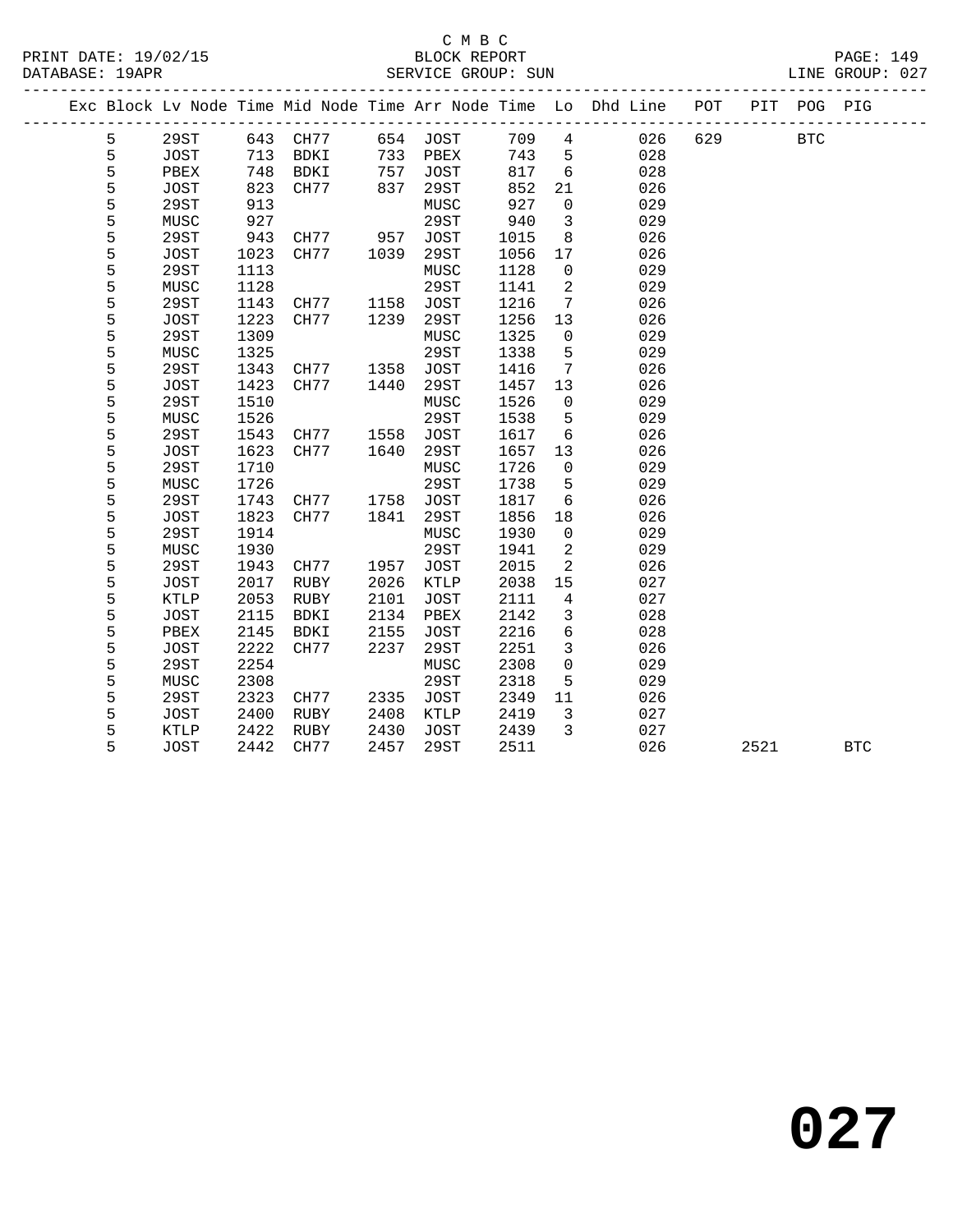|  |   |             |      |             |      |             |      |                 | Exc Block Lv Node Time Mid Node Time Arr Node Time Lo Dhd Line POT<br>_____________________________ |     |      | PIT POG PIG |            |  |
|--|---|-------------|------|-------------|------|-------------|------|-----------------|-----------------------------------------------------------------------------------------------------|-----|------|-------------|------------|--|
|  | 6 | KYBD        |      | 639 RUBY    |      | 651 KTLP    | 701  | $\mathbf{1}$    | 027                                                                                                 | 630 |      | <b>BTC</b>  |            |  |
|  | 6 | <b>KTLP</b> | 702  | RUBY        | 710  | JOST        | 719  | $\overline{4}$  | 027                                                                                                 |     |      |             |            |  |
|  | 6 | JOST        | 723  | CH77        | 737  | 29ST        | 752  | 21              | 026                                                                                                 |     |      |             |            |  |
|  | 6 | 29ST        | 813  |             |      | MUSC        | 827  | $\mathbf 0$     | 029                                                                                                 |     |      |             |            |  |
|  | 6 | MUSC        | 827  |             |      | 29ST        | 839  | $\overline{4}$  | 029                                                                                                 |     |      |             |            |  |
|  | 6 | 29ST        | 843  | CH77        | 855  | <b>JOST</b> | 912  | $5\phantom{.0}$ | 026                                                                                                 |     |      |             |            |  |
|  | 6 | <b>JOST</b> | 917  | RUBY        | 926  | KTLP        | 938  | 12              | 027                                                                                                 |     |      |             |            |  |
|  | 6 | <b>KTLP</b> | 950  | RUBY        | 1000 | <b>JOST</b> | 1012 | 5               | 027                                                                                                 |     |      |             |            |  |
|  | 6 | <b>JOST</b> | 1017 | RUBY        | 1026 | KTLP        | 1038 | 12              | 027                                                                                                 |     |      |             |            |  |
|  | 6 | KTLP        | 1050 | <b>RUBY</b> | 1100 | <b>JOST</b> | 1112 | 5               | 027                                                                                                 |     |      |             |            |  |
|  | 6 | <b>JOST</b> | 1117 | RUBY        | 1126 | KTLP        | 1138 | 12              | 027                                                                                                 |     |      |             |            |  |
|  | 6 | <b>KTLP</b> | 1150 | <b>RUBY</b> | 1200 | <b>JOST</b> | 1212 | 5               | 027                                                                                                 |     |      |             |            |  |
|  | 6 | <b>JOST</b> | 1217 | RUBY        | 1226 | KTLP        | 1238 | 11              | 027                                                                                                 |     |      |             |            |  |
|  | 6 | KTLP        | 1249 | RUBY        | 1259 | <b>JOST</b> | 1312 | 5               | 027                                                                                                 |     |      |             |            |  |
|  | 6 | <b>JOST</b> | 1317 | RUBY        | 1328 | <b>KTLP</b> | 1341 | 8               | 027                                                                                                 |     |      |             |            |  |
|  | 6 | KTLP        | 1349 | RUBY        | 1359 | <b>JOST</b> | 1412 | 5               | 027                                                                                                 |     |      |             |            |  |
|  | 6 | JOST        | 1417 | RUBY        | 1428 | KTLP        | 1441 | 8               | 027                                                                                                 |     |      |             |            |  |
|  | 6 | <b>KTLP</b> | 1449 | RUBY        | 1459 | <b>JOST</b> | 1512 | 5               | 027                                                                                                 |     |      |             |            |  |
|  | 6 | JOST        | 1517 | RUBY        | 1528 | <b>KTLP</b> | 1541 | 9               | 027                                                                                                 |     |      |             |            |  |
|  | 6 | KTLP        | 1550 | RUBY        | 1559 | <b>JOST</b> | 1612 | 5               | 027                                                                                                 |     |      |             |            |  |
|  | 6 | <b>JOST</b> | 1617 | RUBY        | 1628 | <b>KTLP</b> | 1641 | 8               | 027                                                                                                 |     |      |             |            |  |
|  | 6 | <b>KTLP</b> | 1649 | RUBY        | 1658 | <b>JOST</b> | 1711 | 6               | 027                                                                                                 |     |      |             |            |  |
|  | 6 | <b>JOST</b> | 1717 | RUBY        | 1728 | KTLP        | 1741 | 8               | 027                                                                                                 |     |      |             |            |  |
|  | 6 | <b>KTLP</b> | 1749 | RUBY        | 1758 | <b>JOST</b> | 1811 | 6               | 027                                                                                                 |     |      |             |            |  |
|  | 6 | <b>JOST</b> | 1817 | RUBY        | 1828 | <b>KTLP</b> | 1841 | 10              | 027                                                                                                 |     |      |             |            |  |
|  | 6 | KTLP        | 1851 | RUBY        | 1859 | JOST        | 1911 | 4               | 027                                                                                                 |     |      |             |            |  |
|  | 6 | <b>JOST</b> | 1915 | <b>BDKI</b> | 1935 | PBEX        | 1943 | 2               | 028                                                                                                 |     |      |             |            |  |
|  | 6 | PBEX        | 1945 | <b>BDKI</b> | 1955 | <b>JOST</b> | 2016 | 7               | 028                                                                                                 |     |      |             |            |  |
|  | 6 | <b>JOST</b> | 2023 | CH77        | 2038 | 29ST        | 2053 | 21              | 026                                                                                                 |     |      |             |            |  |
|  | 6 | 29ST        | 2114 |             |      | MUSC        | 2128 | $\mathbf 0$     | 029                                                                                                 |     |      |             |            |  |
|  | 6 | MUSC        | 2128 |             |      | 29ST        | 2138 | 16              | 029                                                                                                 |     |      |             |            |  |
|  | 6 | 29ST        | 2154 |             |      | MUSC        | 2208 | $\mathbf 0$     | 029                                                                                                 |     |      |             |            |  |
|  | 6 | MUSC        | 2208 |             |      | 29ST        | 2218 | $\overline{4}$  | 029                                                                                                 |     |      |             |            |  |
|  | 6 | 29ST        | 2222 | CH77        | 2234 | <b>JOST</b> | 2248 |                 | 026                                                                                                 |     | 2256 |             | <b>BTC</b> |  |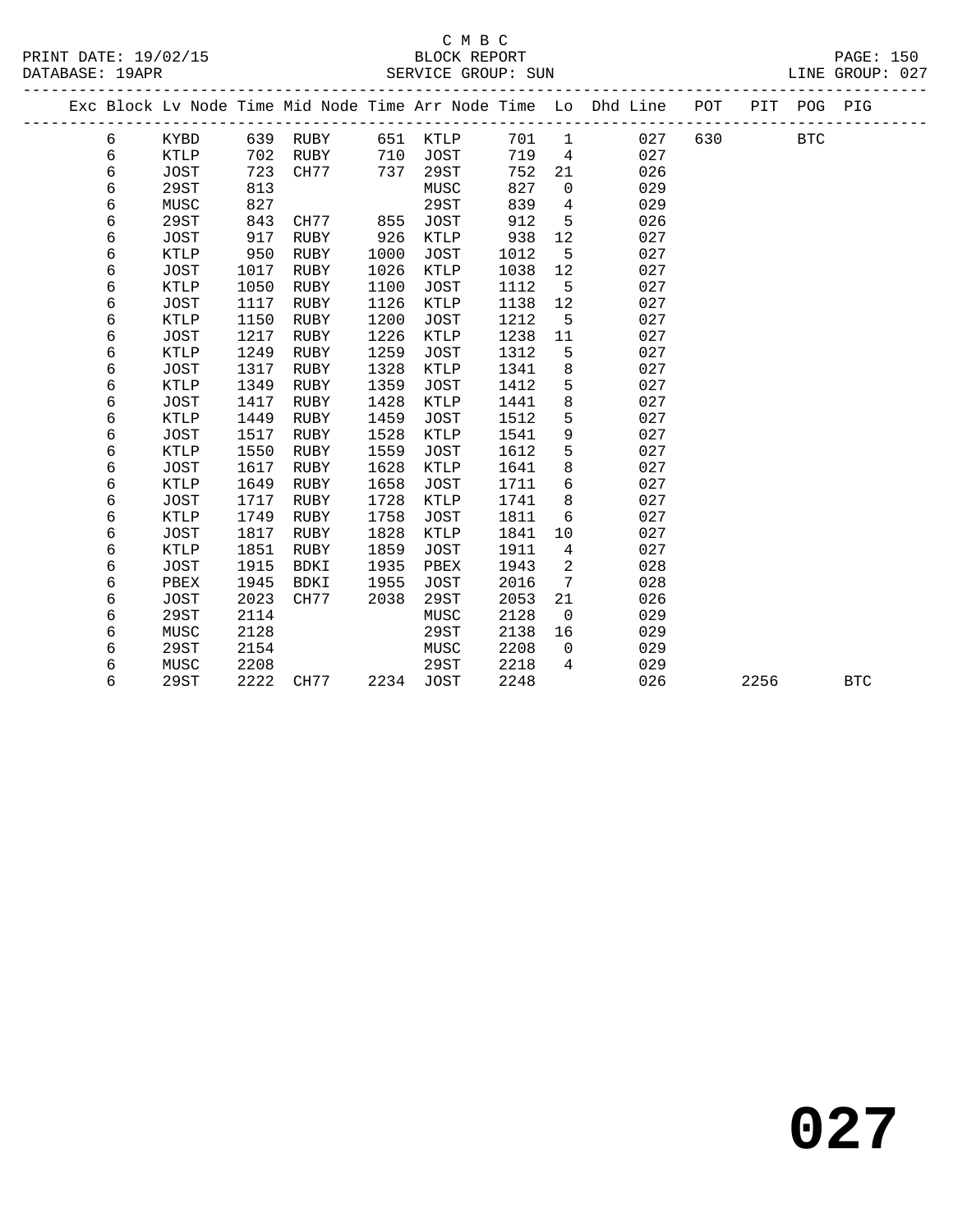## C M B C<br>BLOCK REPORT

LINE GROUP: 027<br>---------------

| PRINT DATE:<br>19/02/15 | BLOCK<br>REPORT          |     | PAGE:  | 5   |
|-------------------------|--------------------------|-----|--------|-----|
| 19 A PR<br>DATABASE:    | SUN<br>GROUP:<br>SERVICE | NE. | GROUP: | 027 |
|                         |                          |     |        |     |

|  |   |             |      |             |      |             |        |                | Exc Block Lv Node Time Mid Node Time Arr Node Time Lo Dhd Line | POT | PIT  | POG PIG    |            |
|--|---|-------------|------|-------------|------|-------------|--------|----------------|----------------------------------------------------------------|-----|------|------------|------------|
|  | 7 | JOST        |      | 630 CH77    | 643  | 29ST        | 656 17 |                | 026                                                            | 619 |      | <b>BTC</b> |            |
|  | 7 | 29ST        | 713  |             |      | MUSC        | 727    | $\mathbf 0$    | 029                                                            |     |      |            |            |
|  | 7 | MUSC        | 727  |             |      | 29ST        | 739    | $\overline{4}$ | 029                                                            |     |      |            |            |
|  | 7 | 29ST        | 743  | CH77        | 755  | <b>JOST</b> | 812    | 5              | 026                                                            |     |      |            |            |
|  | 7 | JOST        | 817  | RUBY        | 825  | KTLP        | 836    | 15             | 027                                                            |     |      |            |            |
|  | 7 | KTLP        | 851  | RUBY        | 900  | <b>JOST</b> | 912    | 11             | 027                                                            |     |      |            |            |
|  | 7 | <b>JOST</b> | 923  | CH77        | 937  | 29ST        | 952    | 21             | 026                                                            |     |      |            |            |
|  | 7 | 29ST        | 1013 |             |      | MUSC        | 1027   | $\mathbf 0$    | 029                                                            |     |      |            |            |
|  | 7 | MUSC        | 1027 |             |      | 29ST        | 1040   | 3              | 029                                                            |     |      |            |            |
|  | 7 | 29ST        | 1043 | CH77        | 1058 | <b>JOST</b> | 1116   | 7              | 026                                                            |     |      |            |            |
|  | 7 | JOST        | 1123 | CH77        | 1139 | 29ST        | 1156   | 17             | 026                                                            |     |      |            |            |
|  | 7 | 29ST        | 1213 |             |      | MUSC        | 1228   | $\mathbf 0$    | 029                                                            |     |      |            |            |
|  | 7 | MUSC        | 1228 |             |      | 29ST        | 1241   | $\overline{a}$ | 029                                                            |     |      |            |            |
|  | 7 | 29ST        | 1243 | CH77        | 1258 | <b>JOST</b> | 1316   | 7              | 026                                                            |     |      |            |            |
|  | 7 | JOST        | 1323 | CH77        | 1340 | 29ST        | 1357   | 13             | 026                                                            |     |      |            |            |
|  | 7 | 29ST        | 1410 |             |      | MUSC        | 1426   | $\mathbf 0$    | 029                                                            |     |      |            |            |
|  | 7 | MUSC        | 1426 |             |      | 29ST        | 1438   | 5              | 029                                                            |     |      |            |            |
|  | 7 | 29ST        | 1443 | CH77        | 1458 | <b>JOST</b> | 1517   | 6              | 026                                                            |     |      |            |            |
|  | 7 | JOST        | 1523 | CH77        | 1540 | 29ST        | 1557   | 13             | 026                                                            |     |      |            |            |
|  | 7 | 29ST        | 1610 |             |      | MUSC        | 1626   | $\mathbf 0$    | 029                                                            |     |      |            |            |
|  | 7 | MUSC        | 1626 |             |      | 29ST        | 1638   | 5              | 029                                                            |     |      |            |            |
|  | 7 | 29ST        | 1643 | CH77        | 1658 | <b>JOST</b> | 1717   | 6              | 026                                                            |     |      |            |            |
|  | 7 | JOST        | 1723 | CH77        | 1741 | 29ST        | 1756   | 14             | 026                                                            |     |      |            |            |
|  | 7 | 29ST        | 1810 |             |      | MUSC        | 1826   | $\mathbf 0$    | 029                                                            |     |      |            |            |
|  | 7 | MUSC        | 1826 |             |      | 29ST        | 1838   | 5              | 029                                                            |     |      |            |            |
|  | 7 | 29ST        | 1843 | CH77        | 1857 | JOST        | 1915   | 2              | 026                                                            |     |      |            |            |
|  | 7 | JOST        | 1917 | RUBY        | 1926 | KTLP        | 1938   | 15             | 027                                                            |     |      |            |            |
|  | 7 | KTLP        | 1953 | RUBY        | 2001 | JOST        | 2011   | $\overline{4}$ | 027                                                            |     |      |            |            |
|  | 7 | JOST        | 2015 | BDKI        | 2035 | PBEX        | 2043   | $\overline{2}$ | 028                                                            |     |      |            |            |
|  | 7 | PBEX        | 2045 | <b>BDKI</b> | 2055 | <b>JOST</b> | 2116   | 7              | 028                                                            |     |      |            |            |
|  | 7 | <b>JOST</b> | 2123 | CH77        | 2138 | 29ST        | 2153   |                | 026                                                            |     | 2203 |            | <b>BTC</b> |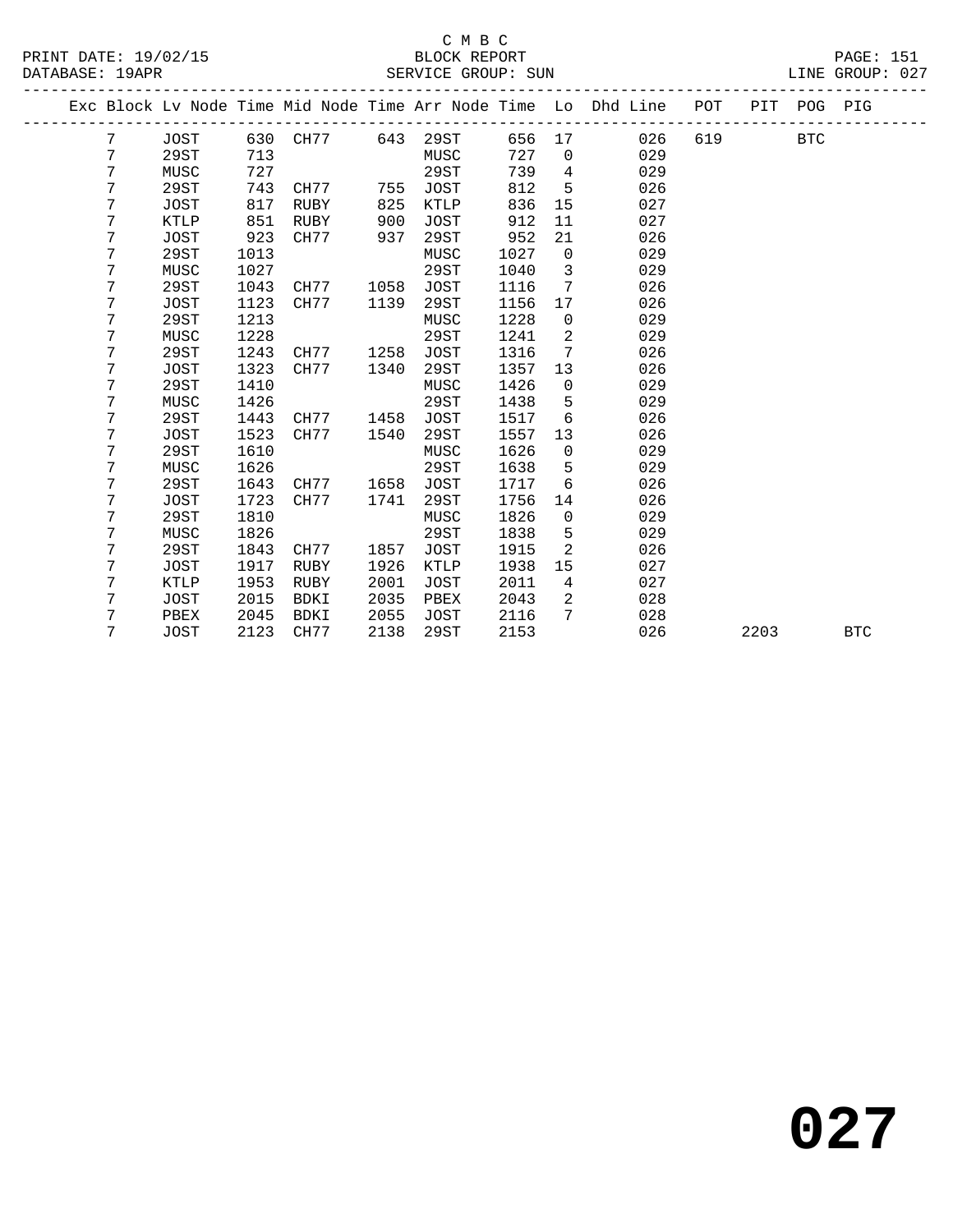# C M B C

| PRINT DATE: 19/02/15<br>DATABASE: 19APR |   |              |      |                            |      |             |         |                          |                                                                                |           |            | 2/15 BLOCK REPORT PAGE: 152<br>SERVICE GROUP: SUN LINE GROUP: 027 |
|-----------------------------------------|---|--------------|------|----------------------------|------|-------------|---------|--------------------------|--------------------------------------------------------------------------------|-----------|------------|-------------------------------------------------------------------|
|                                         |   |              |      |                            |      |             |         |                          | Exc Block Lv Node Time Mid Node Time Arr Node Time Lo Dhd Line POT PIT POG PIG |           |            |                                                                   |
|                                         | 8 |              |      |                            |      |             |         |                          | KTLP 724 RUBY 732 JOST 741 6 027                                               | 718 BTC   |            |                                                                   |
|                                         | 8 | JOST         | 747  | RUBY                       |      | 755 KTLP    |         |                          | 806 14 027                                                                     |           |            |                                                                   |
|                                         | 8 | KTLP         | 820  | RUBY                       | 829  | JOST        | 841     | $\overline{\phantom{a}}$ | 027                                                                            |           |            |                                                                   |
|                                         | 8 | JOST         | 843  | BDKI                       | 903  | PBEX        | 913     | 5 <sup>5</sup>           | 028                                                                            |           |            |                                                                   |
|                                         | 8 | PBEX         | 918  | BDKI                       | 927  | JOST        | 948     | 25                       | 028                                                                            |           |            |                                                                   |
|                                         | 8 | JOST         | 1013 | BDKI                       | 1033 | PBEX        | 1043    | 18                       | 028                                                                            |           |            |                                                                   |
|                                         | 8 | PBEX         | 1101 | BDKI                       | 1110 | JOST        | 1133    | 10                       | 028                                                                            |           |            |                                                                   |
|                                         | 8 | JOST         | 1143 | BDKI                       | 1203 | PBEX        | 1213    | 8 <sup>8</sup>           | 028                                                                            |           |            |                                                                   |
|                                         | 8 | PBEX         | 1221 | BDKI                       | 1230 | JOST        | 1253    | 10                       | 028                                                                            |           |            |                                                                   |
|                                         | 8 | JOST         | 1303 | BDKI                       | 1324 | PBEX        | 1334    | 6                        | 028                                                                            |           |            |                                                                   |
|                                         | 8 | PBEX         | 1340 | BDKI                       | 1351 | JOST        | 1413    | 10                       | 028                                                                            |           |            |                                                                   |
|                                         | 8 | JOST         | 1423 | BDKI                       | 1444 | PBEX        | 1454    | $5^{\circ}$              | 028                                                                            |           |            |                                                                   |
|                                         | 8 | PBEX         | 1459 | BDKI                       | 1510 | JOST        | 1533    | 10                       | 028                                                                            |           |            |                                                                   |
|                                         | 8 | JOST         | 1543 | BDKI                       | 1604 | PBEX        | 1614    | 6                        | 028                                                                            |           |            |                                                                   |
|                                         | 8 | PBEX         | 1620 | BDKI                       | 1630 | JOST        | 1653    | 10                       | 028                                                                            |           |            |                                                                   |
|                                         | 8 | JOST         | 1703 | BDKI                       | 1724 | PBEX        | 1734    | 13                       | 028                                                                            |           |            |                                                                   |
|                                         | 8 | PBEX         | 1747 | BDKI                       | 1757 | JOST        | 1819    | 26                       | 028                                                                            |           |            |                                                                   |
|                                         | 8 | JOST         | 1845 | BDKI                       | 1906 | PBEX        | 1914    | $\overline{4}$           | 028                                                                            |           |            |                                                                   |
|                                         | 8 | PBEX         | 1918 | BDKI                       | 1928 | JOST        | 1949    | $\overline{4}$           | 028                                                                            |           |            |                                                                   |
|                                         | 8 | JOST         | 1953 | CH77                       | 2010 | 29ST        | 2025    | 19                       | 026                                                                            |           |            |                                                                   |
|                                         | 8 | 29ST         | 2044 |                            |      | MUSC        | 2058    | $\mathsf{O}$             | 029                                                                            |           |            |                                                                   |
|                                         | 8 | MUSC         | 2058 |                            |      | 29ST        | 2108    | 5                        | 029                                                                            |           |            |                                                                   |
|                                         | 8 | 29ST         | 2113 | CH77                       | 2126 | JOST        | 2142    | $\mathbf{3}$             | 026                                                                            |           |            |                                                                   |
|                                         | 8 | JOST         | 2145 | BDKI                       | 2204 | PBEX        | 2212    | $6\overline{6}$          | 028                                                                            |           |            |                                                                   |
|                                         | 8 | PBEX         | 2218 | BDKI                       | 2227 | JOST        | 2246    | $\mathbf{3}$             | 028                                                                            |           |            |                                                                   |
|                                         | 8 | JOST         | 2249 | RUBY                       | 2257 | KTLP        | 2308    | $\overline{a}$           | 027                                                                            |           |            |                                                                   |
|                                         | 8 | KTLP         | 2310 | RUBY                       | 2318 | JOST        | 2327    | $\mathbf{1}$             | 027                                                                            |           |            |                                                                   |
|                                         | 8 | JOST         | 2328 | CH77                       | 2343 | 29ST        | 2357    | $\overline{0}$           | 026                                                                            |           |            |                                                                   |
|                                         | 8 | 29ST         | 2357 |                            |      | MUSC        | 2409    | $\overline{0}$           | 029                                                                            |           |            |                                                                   |
|                                         | 8 | MUSC         | 2409 |                            |      | 29ST        | 2419    | 5                        | 029                                                                            |           |            |                                                                   |
|                                         | 8 | 29ST         | 2424 | CH77                       | 2435 | JOST        | 2449    | $\mathbf{3}$             | 026                                                                            |           |            |                                                                   |
|                                         | 8 | JOST         | 2452 | GIST                       | 2507 | $HK-W$      | 2515    |                          | 028                                                                            |           | 2519       | <b>BTC</b>                                                        |
|                                         | 9 | JOST         | 913  | BDKI                       | 933  | PBEX        | 943     | 5 <sub>5</sub>           | 028                                                                            | 902 — 100 | <b>BTC</b> |                                                                   |
|                                         | 9 | PBEX         | 948  | BDKI                       | 957  | JOST        | 1018    | 25                       | 028                                                                            |           |            |                                                                   |
|                                         | 9 | JOST         | 1043 | BDKI                       | 1103 | PBEX        | 1113    | 8 <sup>8</sup>           | 028                                                                            |           |            |                                                                   |
|                                         | 9 | PBEX         | 1121 | BDKI                       | 1130 | JOST        | 1153 10 |                          | 028                                                                            |           |            |                                                                   |
|                                         | 9 | JOST         |      | 1203 BDKI 1224 PBEX 1234 7 |      |             |         |                          | 028                                                                            |           |            |                                                                   |
|                                         | 9 | PBEX         | 1241 | BDKI                       | 1251 | JOST        | 1313    | 10                       | 028                                                                            |           |            |                                                                   |
|                                         | 9 | JOST         | 1323 | BDKI                       | 1344 | PBEX        | 1354    | 5                        | 028                                                                            |           |            |                                                                   |
|                                         | 9 | PBEX         | 1359 | BDKI                       | 1410 | <b>JOST</b> | 1433    | 10                       | 028                                                                            |           |            |                                                                   |
|                                         | 9 | <b>JOST</b>  | 1443 | BDKI                       | 1504 | PBEX        | 1514    | 5                        | 028                                                                            |           |            |                                                                   |
|                                         | 9 | PBEX         | 1519 | BDKI                       | 1530 | <b>JOST</b> | 1553    | 10                       | 028                                                                            |           |            |                                                                   |
|                                         | 9 | <b>JOST</b>  | 1603 | BDKI                       | 1624 | PBEX        | 1634    | 6                        | 028                                                                            |           |            |                                                                   |
|                                         | 9 | ${\tt PBEX}$ | 1640 | BDKI                       | 1650 | <b>JOST</b> | 1713    | 10                       | 028                                                                            |           |            |                                                                   |
|                                         | 9 | <b>JOST</b>  | 1723 | <b>BDKI</b>                | 1744 | PBEX        | 1754    |                          | 028                                                                            | 1804      |            | <b>BTC</b>                                                        |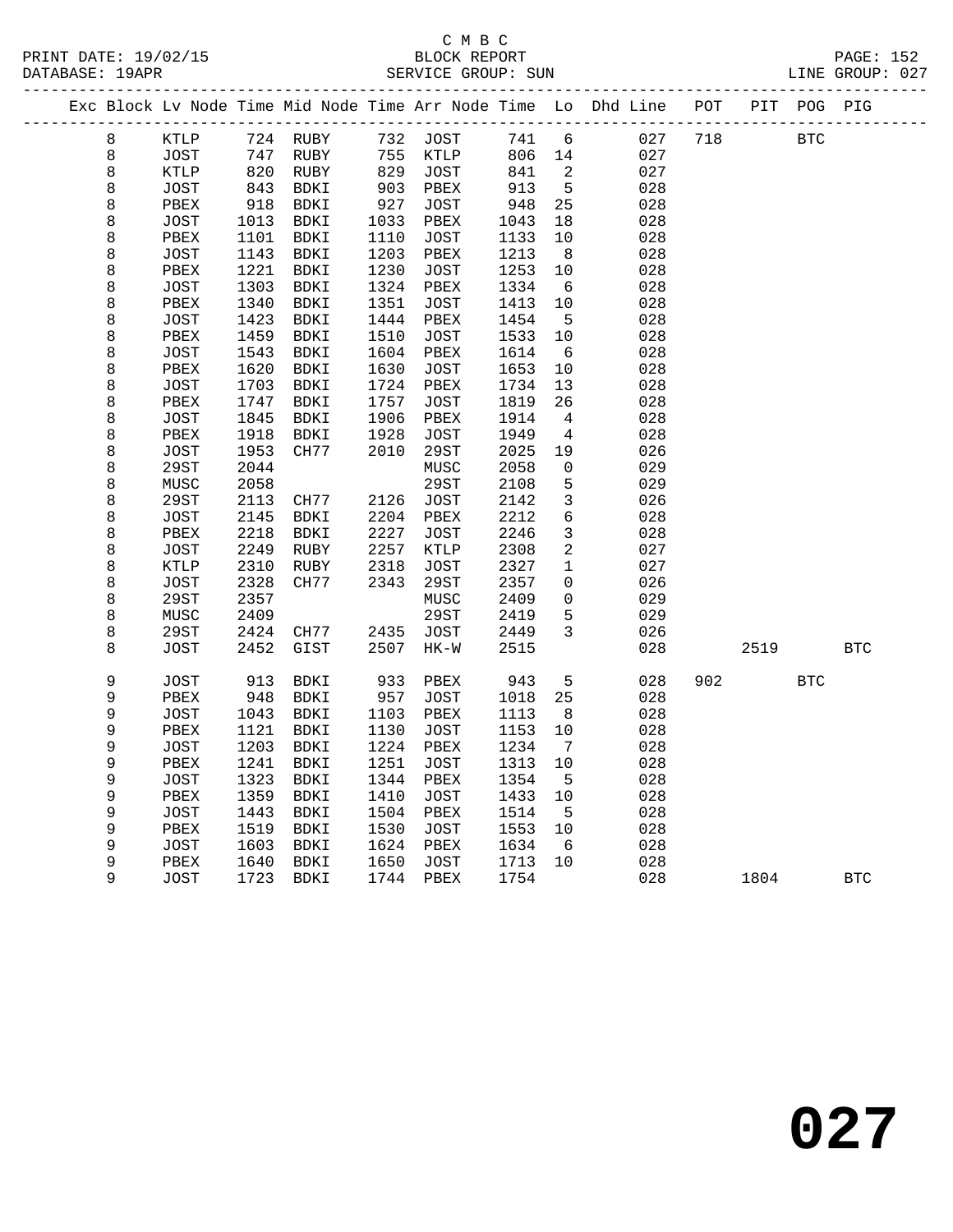# C M B C<br>BLOCK REPORT

| DATABASE: 19APR |    |      |      |      |      | SERVICE GROUP: SUN |        |                 |                                                                    |          |      |             | LINE GROUP: 027 |  |
|-----------------|----|------|------|------|------|--------------------|--------|-----------------|--------------------------------------------------------------------|----------|------|-------------|-----------------|--|
|                 |    |      |      |      |      |                    |        |                 | Exc Block Lv Node Time Mid Node Time Arr Node Time Lo Dhd Line POT |          |      | PIT POG PIG |                 |  |
|                 | 10 | BDKI | 1029 | HK-W | 1032 | PBEX               | 1039 2 |                 |                                                                    | 028 1028 |      | <b>BTC</b>  |                 |  |
|                 | 10 | PBEX | 1041 | BDKI | 1050 | JOST               | 1113   | 10              | 028                                                                |          |      |             |                 |  |
|                 | 10 | JOST | 1123 | BDKI | 1143 | PBEX               | 1153   | 8               | 028                                                                |          |      |             |                 |  |
|                 | 10 | PBEX | 1201 | BDKI | 1210 | JOST               | 1233   | 10              | 028                                                                |          |      |             |                 |  |
|                 | 10 | JOST | 1243 | BDKI | 1304 | PBEX               | 1314   | $7\overline{ }$ | 028                                                                |          |      |             |                 |  |
|                 | 10 | PBEX | 1321 | BDKI | 1331 | JOST               | 1353   | 10              | 028                                                                |          |      |             |                 |  |
|                 | 10 | JOST | 1403 | BDKI | 1424 | PBEX               | 1434   | $-5$            | 028                                                                |          |      |             |                 |  |
|                 | 10 | PBEX | 1439 | BDKI | 1450 | JOST               | 1513   | 10              | 028                                                                |          |      |             |                 |  |
|                 | 10 | JOST | 1523 | BDKI | 1544 | PBEX               | 1554   | 6               | 028                                                                |          |      |             |                 |  |
|                 | 10 | PBEX | 1600 | BDKI | 1610 | JOST               | 1633   | 10              | 028                                                                |          |      |             |                 |  |
|                 | 10 | JOST | 1643 | BDKI | 1704 | PBEX               | 1714   | 6               | 028                                                                |          |      |             |                 |  |
|                 | 10 | PBEX | 1720 | BDKI | 1730 | JOST               | 1753   | 21              | 028                                                                |          |      |             |                 |  |
|                 | 10 | JOST | 1814 | BDKI | 1835 | PBEX               | 1845   | 2               | 028                                                                |          |      |             |                 |  |
|                 | 10 | PBEX | 1847 | BDKI | 1857 | JOST               | 1919   | $4^{\circ}$     | 028                                                                |          |      |             |                 |  |
|                 | 10 | JOST | 1923 | CH77 | 1940 | 29ST               | 1955   | 19              | 026                                                                |          |      |             |                 |  |
|                 | 10 | 29ST | 2014 |      |      | MUSC               | 2030   | $\overline{0}$  | 029                                                                |          |      |             |                 |  |
|                 | 10 | MUSC | 2030 |      |      | 29ST               | 2040   | $\overline{3}$  | 029                                                                |          |      |             |                 |  |
|                 | 10 | 29ST | 2043 | CH77 | 2056 | JOST               | 2112   | 5               | 026                                                                |          |      |             |                 |  |
|                 | 10 | JOST | 2117 | RUBY | 2126 | KTLP               | 2138   | 15              | 027                                                                |          |      |             |                 |  |
|                 | 10 | KTLP | 2153 | RUBY | 2201 | JOST               | 2211   |                 | 027                                                                |          | 2219 |             | <b>BTC</b>      |  |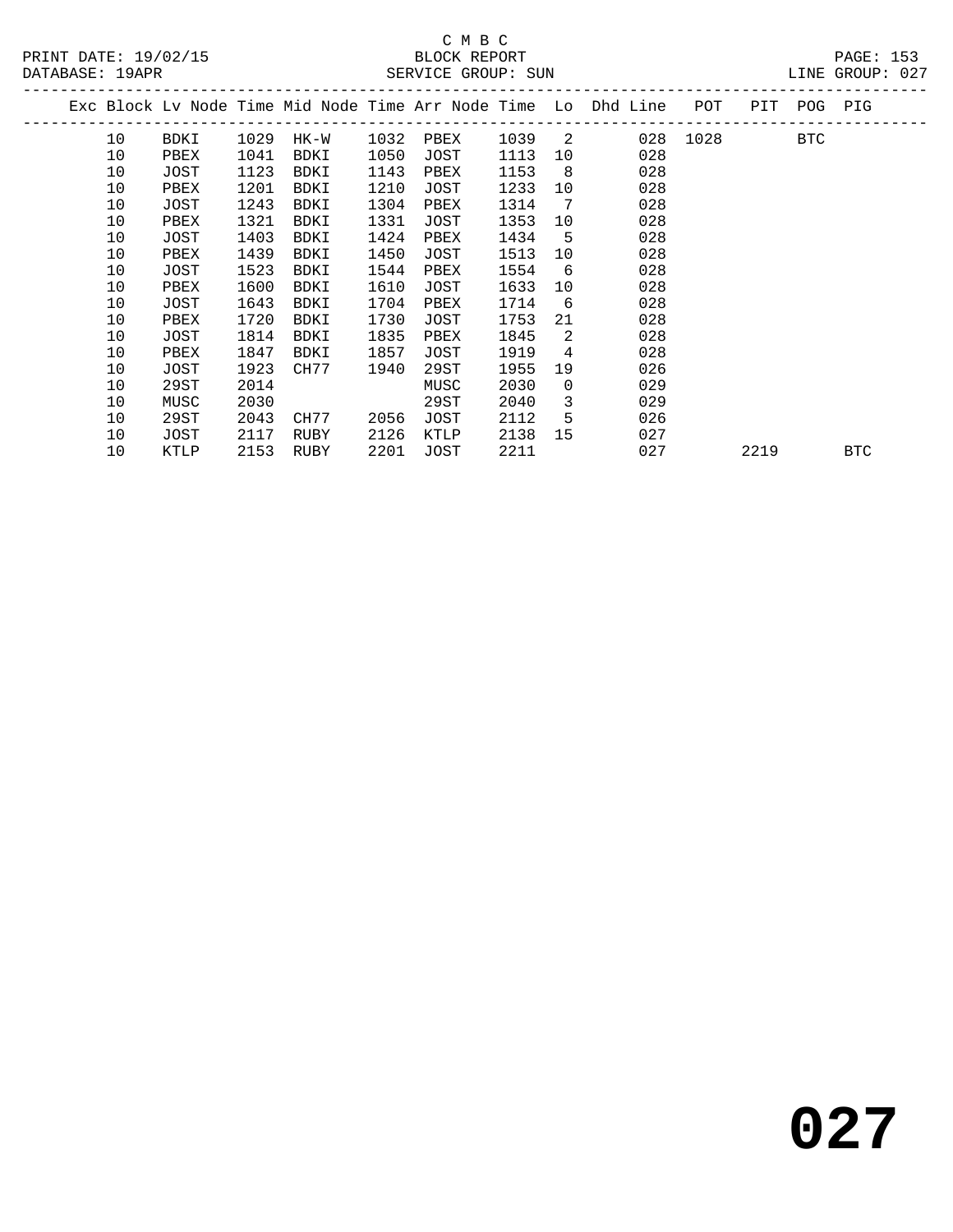|          |             |              |                                                                                         |      | C M B C     |                                                           |                         |                                                                                                                                                                                                                                                      |     |      |            |            |  |
|----------|-------------|--------------|-----------------------------------------------------------------------------------------|------|-------------|-----------------------------------------------------------|-------------------------|------------------------------------------------------------------------------------------------------------------------------------------------------------------------------------------------------------------------------------------------------|-----|------|------------|------------|--|
|          |             |              |                                                                                         |      |             |                                                           |                         | ${\tt HK-W}\qquad\qquad {\tt HASTINGS\ \&\ KOOTENAY\ \ {\tt WB}\qquad\qquad {\tt HODM}\qquad\qquad {\tt HOWE\ \&\ DUNSMUIR}\nonumber\\ {\tt PROD}\qquad\qquad {\tt PRODUCTION\ \ {\tt STN}}\qquad\qquad {\tt SFU}\qquad\qquad {\tt SFU\ \ EXCHANGE}$ |     |      |            |            |  |
|          |             |              |                                                                                         |      |             |                                                           |                         | Exc Block Lv Node Time Mid Node Time Arr Node Time Lo Dhd Line POT PIT POG PIG                                                                                                                                                                       |     |      |            |            |  |
| 31       |             |              |                                                                                         |      |             |                                                           |                         |                                                                                                                                                                                                                                                      |     |      |            |            |  |
| 31       |             |              |                                                                                         |      |             |                                                           |                         |                                                                                                                                                                                                                                                      |     |      |            |            |  |
| 31       |             |              | BUB6 601 HK-E 618 SFU                                                                   |      |             |                                                           |                         | 634 2 095                                                                                                                                                                                                                                            |     |      |            |            |  |
| 31       |             |              | SFU 636 HK-W 655 BUB6 712                                                               |      |             |                                                           |                         | 9 095                                                                                                                                                                                                                                                |     |      |            |            |  |
| 31       | BUB6        |              | BUB6 721 HK-E 738 SFU<br>SFU 800 PROD                                                   |      |             | 756                                                       |                         | $\begin{array}{ccc} 4 & \hspace{1.5cm} & 095 \\ 1 & \hspace{1.5cm} & 145 \end{array}$                                                                                                                                                                |     |      |            |            |  |
| 31       |             | 815          |                                                                                         |      | SFU         | 814                                                       |                         | 2 145                                                                                                                                                                                                                                                |     |      |            |            |  |
| 31       | PROD        |              |                                                                                         |      |             | 828                                                       |                         |                                                                                                                                                                                                                                                      |     |      |            |            |  |
| 31       | SFU         | 830          |                                                                                         |      | PROD        | 844                                                       |                         | 1 145                                                                                                                                                                                                                                                |     |      |            |            |  |
| 31       |             |              | 97 908 HK-W 931 BUB6 954<br>97 908 HK-W 931 BUB6 954<br>97 BUB6 1004 HK-E 1025 SFU 1045 |      |             |                                                           |                         | $\frac{10}{11}$ $\frac{145}{11}$                                                                                                                                                                                                                     |     |      |            |            |  |
| 31       |             |              |                                                                                         |      |             |                                                           | 10                      | 095                                                                                                                                                                                                                                                  |     |      |            |            |  |
| 31       |             |              |                                                                                         |      |             |                                                           | 13                      | 095                                                                                                                                                                                                                                                  |     |      |            |            |  |
| 31<br>31 | SFU<br>PROD | 1058<br>1114 |                                                                                         |      | SFU         | PROD 1113<br>1127 14                                      | $\overline{1}$          | 145                                                                                                                                                                                                                                                  |     |      |            |            |  |
| 31       | SFU         |              |                                                                                         |      |             | 1127<br>1231                                              | 9                       | 145<br>095                                                                                                                                                                                                                                           |     |      |            |            |  |
| 31       | BUB6        |              | 1141 HK-W 1205 BUB6 1231<br>1240 HK-E 1304 SFU 1325                                     |      |             |                                                           |                         | 3 095                                                                                                                                                                                                                                                |     |      |            |            |  |
| 31       | SFU         | 1328         |                                                                                         |      |             | PROD 1343                                                 |                         | $\mathbf{1}$<br>145                                                                                                                                                                                                                                  |     |      |            |            |  |
| 31       | PROD        |              |                                                                                         |      |             |                                                           | 12                      | 145                                                                                                                                                                                                                                                  |     |      |            |            |  |
| 31       | SFU         |              | 1344<br>1409 HK-W 1433 BUB6 1459<br>1515 HK-E 1540 SFU 1603                             |      |             |                                                           | 16                      | 095                                                                                                                                                                                                                                                  |     |      |            |            |  |
| 31       | BUB6        |              |                                                                                         |      |             |                                                           |                         | $6\overline{6}$<br>095                                                                                                                                                                                                                               |     |      |            |            |  |
| 31       | SFU         |              | 1609 HK-W 1632 BUB6 1655                                                                |      |             |                                                           | 20 <sub>o</sub>         | 095                                                                                                                                                                                                                                                  |     |      |            |            |  |
| 31       | BUB6        | 1715         | HK-E 1740 SFU 1801                                                                      |      |             |                                                           | 12                      | 095                                                                                                                                                                                                                                                  |     |      |            |            |  |
| 31       | SFU         | 1813         |                                                                                         |      | PROD        | 1828                                                      | $\overline{1}$          | 145                                                                                                                                                                                                                                                  |     |      |            |            |  |
| 31       | PROD        | 1829         |                                                                                         |      | SFU         | 1842                                                      | 11                      | 145                                                                                                                                                                                                                                                  |     |      |            |            |  |
| 31       | SFU         |              | 1853 HK-W 1915 BUB6                                                                     |      |             | 1937                                                      | 8 <sup>8</sup>          | 095                                                                                                                                                                                                                                                  |     |      |            |            |  |
| 31       | BUB6        | 1945         | HK-E 2007 SFU 2027                                                                      |      |             |                                                           | $\overline{\mathbf{3}}$ | 095                                                                                                                                                                                                                                                  |     |      |            |            |  |
| 31       | SFU         | 2030         |                                                                                         |      |             | 2045                                                      |                         | 145                                                                                                                                                                                                                                                  |     |      |            |            |  |
| 31       | PROD        | 2046         |                                                                                         |      | PROD<br>SFU | 2059                                                      |                         | $\frac{1}{9}$<br>145                                                                                                                                                                                                                                 |     |      |            |            |  |
| 31       | SFU         |              | 2108 HK-W 2127 BUB6 2148                                                                |      |             |                                                           |                         | 14<br>095                                                                                                                                                                                                                                            |     |      |            |            |  |
| 31       | BUB6        | 2202         | $HK-E$                                                                                  |      |             | 2222 SFU 2240                                             |                         | 5 095                                                                                                                                                                                                                                                |     |      |            |            |  |
| 31       | SFU         | 2245         | HK-W                                                                                    |      |             |                                                           |                         | 095                                                                                                                                                                                                                                                  |     |      |            |            |  |
| 31       | BUB6        |              | 2342 HK-E                                                                               |      |             | 2304   BUB6       2325    17<br>2402    SFU          2420 |                         | 095                                                                                                                                                                                                                                                  |     |      | 2439       | BTC        |  |
| 32       | <b>BDKI</b> | 510          | $HK - E$                                                                                |      | BUB6        | 530                                                       | 3                       | 095                                                                                                                                                                                                                                                  | 509 |      | <b>BTC</b> |            |  |
| 32       | BUB6        | 533          | $\rm{HK}\!-\!\rm{E}$                                                                    | 550  | SFU         | 606                                                       | 6                       | 095                                                                                                                                                                                                                                                  |     |      |            |            |  |
| 32       | ${\rm SFU}$ | 612          | $HK-W$                                                                                  | 631  | BUB6        | 648                                                       | 13                      | 095                                                                                                                                                                                                                                                  |     |      |            |            |  |
| 32       | BUB6        | 701          | $HK-E$                                                                                  | 718  | SFU         | 736                                                       | 20                      | 095                                                                                                                                                                                                                                                  |     |      |            |            |  |
| 32       | SFU         | 756          | $HK-W$                                                                                  | 817  | BUB6        | 836                                                       | 5                       | 095                                                                                                                                                                                                                                                  |     |      |            |            |  |
| 32       | BUB6        | 841          | $HK - E$                                                                                | 859  | SFU         | 918                                                       | $10$                    | 095                                                                                                                                                                                                                                                  |     |      |            |            |  |
| 32       | SFU         | 928          |                                                                                         |      | PROD        | 943                                                       | 1                       | 145                                                                                                                                                                                                                                                  |     |      |            |            |  |
| 32       | PROD        | 944          |                                                                                         |      | ${\tt SFU}$ | 957                                                       | 11                      | 145                                                                                                                                                                                                                                                  |     |      |            |            |  |
| 32       | SFU         | 1008         | HK-W                                                                                    | 1031 | BUB6        | 1057                                                      | 7                       | 095                                                                                                                                                                                                                                                  |     |      |            |            |  |
| 32       | BUB6        | 1104         | $HK - E$                                                                                | 1127 | SFU         | 1148                                                      | 10                      | 095                                                                                                                                                                                                                                                  |     |      |            |            |  |
| 32       | SFU         | 1158         |                                                                                         |      | PROD        | 1213                                                      | $\mathbf{1}$            | 145                                                                                                                                                                                                                                                  |     |      |            |            |  |
| 32       | PROD        | 1214         |                                                                                         |      | ${\tt SFU}$ | 1227                                                      | 14                      | 145                                                                                                                                                                                                                                                  |     |      |            |            |  |
| 32       | SFU         | 1241         | $HK-W$                                                                                  | 1305 | BUB6        | 1331                                                      | 9                       | 095                                                                                                                                                                                                                                                  |     |      |            |            |  |
| 32       | BUB6        | 1340         | $HK-E$                                                                                  | 1404 | SFU         | 1425                                                      |                         | 095                                                                                                                                                                                                                                                  |     | 1447 |            | <b>BTC</b> |  |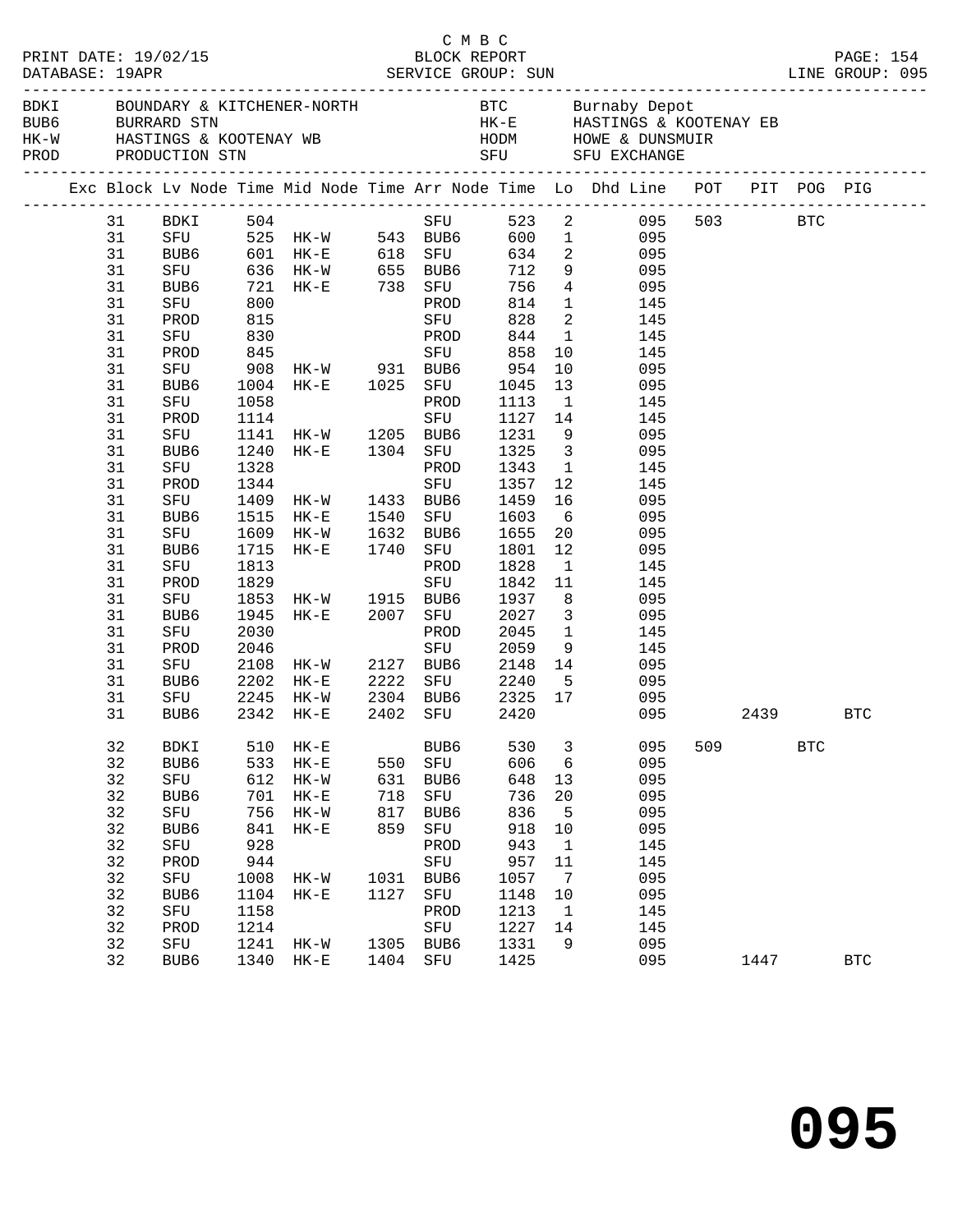#### C M B C<br>BLOCK REPORT PRINT DATE: 19/02/15 BLOCK REPORT PAGE: 155 SERVICE GROUP: SUN

|  |          |                  |      |                                 |      |                     |              |                          | Exc Block Lv Node Time Mid Node Time Arr Node Time Lo Dhd Line POT |     |          | PIT POG PIG |            |
|--|----------|------------------|------|---------------------------------|------|---------------------|--------------|--------------------------|--------------------------------------------------------------------|-----|----------|-------------|------------|
|  | 33       | BDKI             |      |                                 |      | BUB6 620            |              |                          | $1$ 095                                                            | 559 |          | <b>BTC</b>  |            |
|  | 33       | BUB6             |      |                                 |      |                     | 654          | $\overline{\phantom{a}}$ | 095                                                                |     |          |             |            |
|  | 33       | SFU              |      | $656$ HK-W                      |      | 715 BUB6            | 732          | 9                        | 095                                                                |     |          |             |            |
|  | 33       | BUB6             | 741  | $HK-E$                          |      | 758 SFU             | 816          | $\overline{9}$           | 095                                                                |     |          |             |            |
|  | 33       | SFU              | 825  | $HK-W$                          |      | BUB6                | 911          | 15                       | 095                                                                |     |          |             |            |
|  | 33       | BUB6             | 926  | $HK-E$                          |      | 848 BUB6<br>944 SFU | 1003         | 10                       | 095                                                                |     |          |             |            |
|  | 33       | SFU              | 1013 |                                 |      | PROD                | 1028         | $\overline{1}$           | 145                                                                |     |          |             |            |
|  | 33       | PROD             | 1029 |                                 |      | SFU                 | 1042         | 12                       | 145                                                                |     |          |             |            |
|  | 33       | SFU              | 1054 | HK-W 1117                       |      | BUB6                | 1143         | 9                        | 095                                                                |     |          |             |            |
|  | 33       | BUB6             | 1152 | HK-E 1215 SFU                   |      |                     | 1236         | $\overline{7}$           | 095                                                                |     |          |             |            |
|  | 33       | SFU              | 1243 |                                 |      | PROD                | 1258         | $\overline{1}$           | 145                                                                |     |          |             |            |
|  | 33       | PROD             | 1259 |                                 |      | SFU                 | 1312         | 17                       | 145                                                                |     |          |             |            |
|  | 33       | SFU              | 1329 | HK-W 1353 BUB6                  |      |                     | 1419         | 12                       | 095                                                                |     |          |             |            |
|  | 33       | BUB6             | 1431 | $HK-E$                          |      | 1456 SFU            | 1519         | 9                        | 095                                                                |     |          |             |            |
|  | 33       | SFU              | 1528 |                                 |      | PROD                | 1543         | $\overline{1}$           | 145                                                                |     |          |             |            |
|  | 33       | PROD             | 1544 |                                 |      | SFU                 | 1557         | 16                       | 145                                                                |     |          |             |            |
|  | 33       | SFU              | 1613 |                                 |      | PROD                | 1628         | $\mathbf{1}$             | 145                                                                |     |          |             |            |
|  | 33       | PROD             | 1629 | 1629 SFU<br>1654 HK-W 1717 BUB6 |      | SFU                 | 1642         | 12                       | 145                                                                |     |          |             |            |
|  | 33       | SFU              |      |                                 |      |                     | 1740         | $5^{\circ}$              | 095                                                                |     |          |             |            |
|  | 33       | BUB6             | 1745 | $HK-E$                          | 1809 | SFU                 | 1830         | 8                        | 095                                                                |     |          |             |            |
|  | 33       | SFU              | 1838 | $HK-W$                          | 1900 | BUB6                | 1922         | 8                        | 095                                                                |     |          |             |            |
|  | 33       | BUB6             | 1930 | $HK-E$                          | 1952 | SFU                 | 2012         | $\overline{3}$           | 095                                                                |     |          |             |            |
|  | 33       | SFU              | 2015 |                                 |      | PROD                | 2030         | $\mathbf{1}$             | 145                                                                |     |          |             |            |
|  | 33       | PROD             | 2031 |                                 |      | SFU                 | 2044         | 9                        | 145                                                                |     |          |             |            |
|  | 33       | SFU              | 2053 | HK-W 2112                       |      | BUB6                | 2133         | 9                        | 095                                                                |     |          |             |            |
|  | 33       | BUB6             | 2142 | $HK-E$                          |      | 2203 SFU            | 2222         | 21                       | 095                                                                |     |          |             |            |
|  | 33       | SFU              | 2243 |                                 |      | PROD                | 2257         | $\overline{2}$           | 145                                                                |     |          |             |            |
|  | 33       | PROD             | 2259 |                                 |      | SFU                 | 2312         | 15                       | 145                                                                |     |          |             |            |
|  | 33       | SFU              | 2327 | HK-W 2344 BUB6                  |      |                     | 2403         | $\overline{\phantom{a}}$ | 095                                                                |     |          |             |            |
|  | 33       | BUB <sub>6</sub> | 2405 |                                 |      | $HK-E$              | 2421         |                          | 095                                                                |     | 2425     |             | <b>BTC</b> |
|  | 34       | BUB6             | 641  | $HK-E$                          | 658  | SFU                 | 714          | $\overline{a}$           | 095                                                                |     | 618 — 18 | <b>BTC</b>  |            |
|  | 34       | SFU              |      | 716 HK-W                        |      | 736 BUB6            | 753          | $\overline{\mathbf{3}}$  | 095                                                                |     |          |             |            |
|  | 34       | BUB <sub>6</sub> | 756  | HK-E                            | 813  | SFU                 | 831          | 10                       | 095                                                                |     |          |             |            |
|  | 34       | SFU              | 841  | HK-W                            | 904  | BUB6                | 927          | 13                       | 095                                                                |     |          |             |            |
|  | 34       | BUB6             | 940  | $HK-E$                          | 1001 | SFU                 | 1021         | $\overline{7}$           | 095                                                                |     |          |             |            |
|  | 34       | SFU              | 1028 |                                 |      | PROD                | 1043         | $\overline{\phantom{a}}$ | 145                                                                |     |          |             |            |
|  | 34       | PROD             | 1044 |                                 |      | SFU                 | 1057 20      |                          | 145                                                                |     |          |             |            |
|  | 34       | SFU              |      | 1117 HK-W                       |      | 1141 BUB6           | 1207         | $\overline{9}$           | 095                                                                |     |          |             |            |
|  | 34       |                  |      | BUB6 1216 HK-E 1240 SFU 1301 12 |      |                     |              |                          | 095                                                                |     |          |             |            |
|  | 34       | SFU              | 1313 |                                 |      | PROD                | 1328         | $\mathbf{1}$             | 145                                                                |     |          |             |            |
|  | 34       | PROD             | 1329 |                                 |      | SFU                 | 1342         | 12                       | 145                                                                |     |          |             |            |
|  | 34       | SFU              | 1354 | HK-W                            |      | 1418 BUB6           | 1444         | 16                       | 095                                                                |     |          |             |            |
|  | 34       | BUB6             | 1500 | $HK-E$                          | 1525 | SFU                 | 1548         | $6\overline{6}$          | 095                                                                |     |          |             |            |
|  | 34       | SFU              | 1554 | $HK-W$                          | 1618 | BUB6                | 1644         | 16                       | 095                                                                |     |          |             |            |
|  | 34       | BUB6             | 1700 | $HK-E$                          | 1726 | SFU                 | 1749         | 9                        | 095                                                                |     |          |             |            |
|  | 34       | SFU              | 1758 |                                 |      | PROD                | 1813         | $\mathbf 1$              | 145                                                                |     |          |             |            |
|  | 34       | PROD             | 1814 |                                 |      | SFU                 | 1827         | 2                        | 145                                                                |     |          |             |            |
|  | 34       | SFU              | 1829 |                                 |      | PROD                | 1844         | $\mathbf{1}$             | 145                                                                |     |          |             |            |
|  | 34       | PROD             | 1845 |                                 |      | SFU                 | 1858         | 10                       | 145                                                                |     |          |             |            |
|  | 34       | SFU              | 1908 | HK-W                            |      | 1930 BUB6           | 1952         | 8                        | 095                                                                |     |          |             |            |
|  | 34       | BUB6             | 2000 | $HK-E$                          |      | 2022 SFU            | 2043         | 2                        | 095                                                                |     |          |             |            |
|  | 34       | SFU              | 2045 |                                 |      | PROD                | 2100         | $\overline{1}$           | 145                                                                |     |          |             |            |
|  | 34<br>34 | PROD             | 2101 |                                 |      | SFU<br>2144 BUB6    | 2114<br>2205 | 11<br>17                 | 145<br>095                                                         |     |          |             |            |
|  | 34       | SFU<br>BUB6      | 2125 | $HK - W$<br>2222 HK-E           |      | 2242 SFU            | 2300 13      |                          | 095                                                                |     |          |             |            |
|  |          |                  |      |                                 |      |                     |              |                          |                                                                    |     |          |             |            |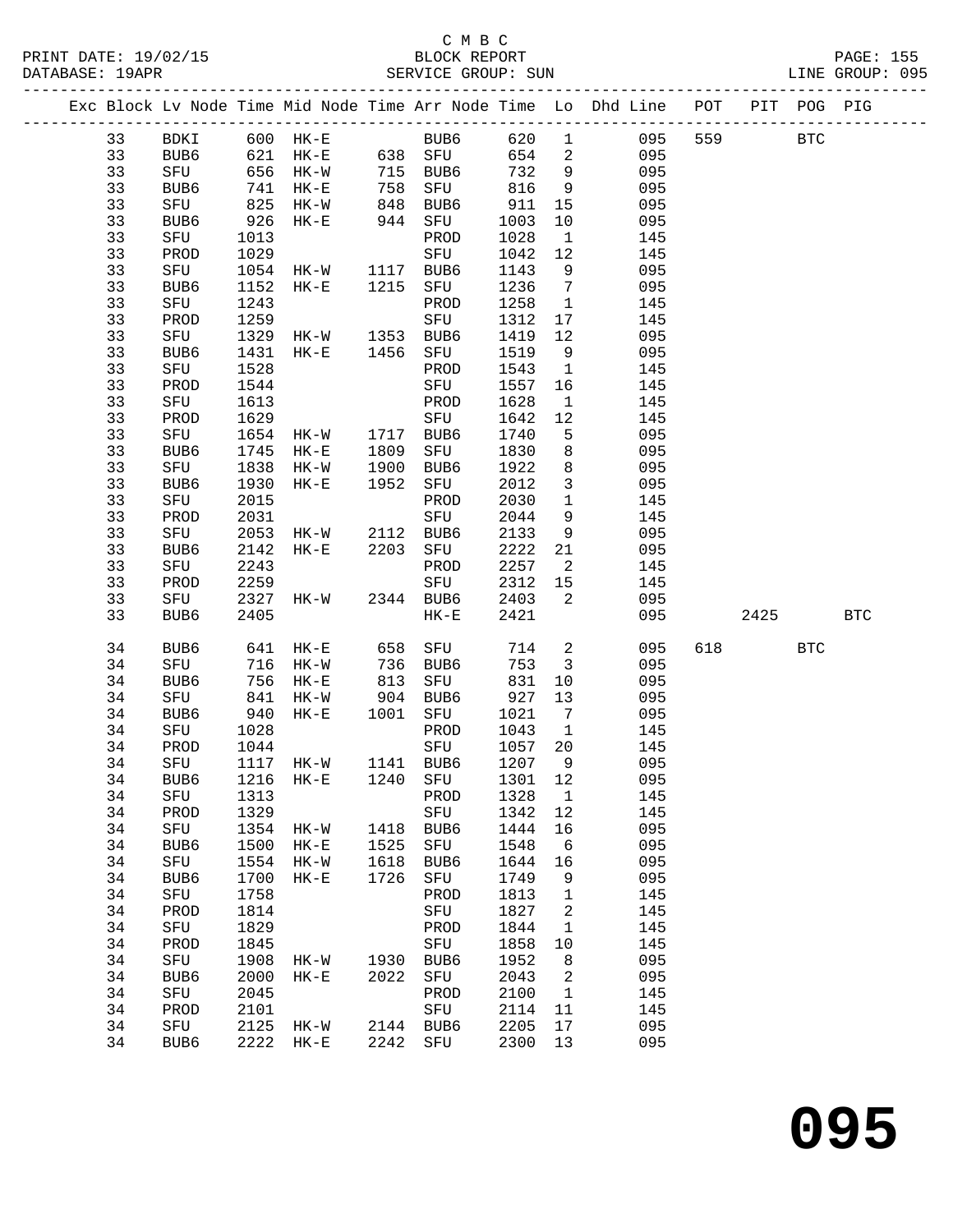|  |    |      |      |                |      |             |         |                          | Exc Block Lv Node Time Mid Node Time Arr Node Time Lo Dhd Line POT |     |      | PIT POG PIG |            |  |
|--|----|------|------|----------------|------|-------------|---------|--------------------------|--------------------------------------------------------------------|-----|------|-------------|------------|--|
|  | 34 | SFU  | 2313 |                |      | PROD 2327 2 |         |                          | 145                                                                |     |      |             |            |  |
|  | 34 | PROD | 2329 |                |      | SFU         | 2342    |                          |                                                                    | 145 | 2401 |             | <b>BTC</b> |  |
|  |    |      |      |                |      |             |         |                          |                                                                    |     |      |             |            |  |
|  | 35 | BDKI |      |                |      | SFU         | 733     |                          | $\overline{\mathbf{3}}$<br>095                                     |     | 713  | <b>BTC</b>  |            |  |
|  | 35 | SFU  |      |                |      |             | 816     | 10 <sub>1</sub>          | 095                                                                |     |      |             |            |  |
|  | 35 | BUB6 |      |                |      |             | 903     | 10                       | 095                                                                |     |      |             |            |  |
|  | 35 | SFU  | 913  |                |      | PROD        | 928     | $\overline{1}$           | 145                                                                |     |      |             |            |  |
|  | 35 | PROD | 929  |                |      | SFU         | 942     | 14                       | 145                                                                |     |      |             |            |  |
|  | 35 | SFU  | 956  | HK-W 1019      |      | BUB6        | 1042    | 10                       | 095                                                                |     |      |             |            |  |
|  | 35 | BUB6 | 1052 | $HK-E$         | 1113 | SFU         | 1134    | 9                        | 095                                                                |     |      |             |            |  |
|  | 35 | SFU  | 1143 |                |      | PROD        | 1158    | $\overline{1}$           | 145                                                                |     |      |             |            |  |
|  | 35 | PROD | 1159 |                |      | SFU         | 1212    | 17                       | 145                                                                |     |      |             |            |  |
|  | 35 | SFU  | 1229 | HK-W 1253 BUB6 |      |             | 1319    | 9                        | 095                                                                |     |      |             |            |  |
|  | 35 | BUB6 | 1328 | HK-E 1352      |      | SFU         | 1413 15 |                          | 095                                                                |     |      |             |            |  |
|  | 35 | SFU  | 1428 |                |      | PROD        | 1443    | $\overline{1}$           | 145                                                                |     |      |             |            |  |
|  | 35 | PROD | 1444 |                |      | SFU         | 1457    | 12                       | 145                                                                |     |      |             |            |  |
|  | 35 | SFU  | 1509 | HK-W 1533 BUB6 |      |             | 1559    | 16                       | 095                                                                |     |      |             |            |  |
|  | 35 | BUB6 | 1615 | HK-E 1640      |      | SFU         | 1703    | 10                       | 095                                                                |     |      |             |            |  |
|  | 35 | SFU  | 1713 |                |      | PROD        | 1728    | $\overline{1}$           | 145                                                                |     |      |             |            |  |
|  | 35 | PROD | 1729 |                |      | SFU         | 1742    | 11                       | 145                                                                |     |      |             |            |  |
|  | 35 | SFU  | 1753 | HK-W 1815 BUB6 |      |             | 1837    | 8 <sup>8</sup>           | 095                                                                |     |      |             |            |  |
|  | 35 | BUB6 | 1845 | HK-E 1909      |      | SFU         | 1930    | $\overline{0}$           | 095                                                                |     |      |             |            |  |
|  | 35 | SFU  | 1930 |                |      | PROD        | 1945    | $\overline{a}$           | 145                                                                |     |      |             |            |  |
|  | 35 | PROD | 1947 |                |      | SFU         | 2000    | 8                        | 145                                                                |     |      |             |            |  |
|  | 35 | SFU  | 2008 | HK-W 2029 BUB6 |      |             | 2050    | 12                       | 095                                                                |     |      |             |            |  |
|  | 35 | BUB6 | 2102 | $HK-E$         | 2123 | SFU         | 2142    | $\overline{\mathbf{3}}$  | 095                                                                |     |      |             |            |  |
|  | 35 | SFU  | 2145 | HK-W           | 2204 | BUB6        | 2225    | 17                       | 095                                                                |     |      |             |            |  |
|  | 35 | BUB6 | 2242 | $HK-E$         | 2302 | SFU         | 2320    | 23                       | 095                                                                |     |      |             |            |  |
|  | 35 | SFU  | 2343 |                |      | PROD        | 2357    | $\overline{\phantom{a}}$ | 145                                                                |     |      |             |            |  |
|  | 35 | PROD | 2359 |                |      | SFU         | 2411    | $\overline{4}$           | 145                                                                |     |      |             |            |  |
|  | 35 | SFU  | 2415 | HK-W           | 2432 | BUB6        | 2451    | 16                       | 095                                                                |     |      |             |            |  |
|  | 35 | BUB6 | 2507 | HK-E           | 2523 | SFU         | 2541    | 8 <sup>8</sup>           | 095                                                                |     |      |             |            |  |
|  | 35 | SFU  | 2549 | $HK-W$         | 2612 | HODM        | 2634    | $-5$                     | N35                                                                |     |      |             |            |  |
|  | 35 | HODM | 2639 | $HK-E$         | 2701 | SFU         | 2724    | 26                       | N35                                                                |     |      |             |            |  |
|  | 35 | SFU  | 2750 | HK-W           | 2813 | HODM        | 2835    | $\overline{4}$           | N35                                                                |     |      |             |            |  |
|  | 35 | HODM | 2839 | $HK-E$         | 2901 | SFU         | 2924    |                          | N35                                                                |     | 2943 |             | <b>BTC</b> |  |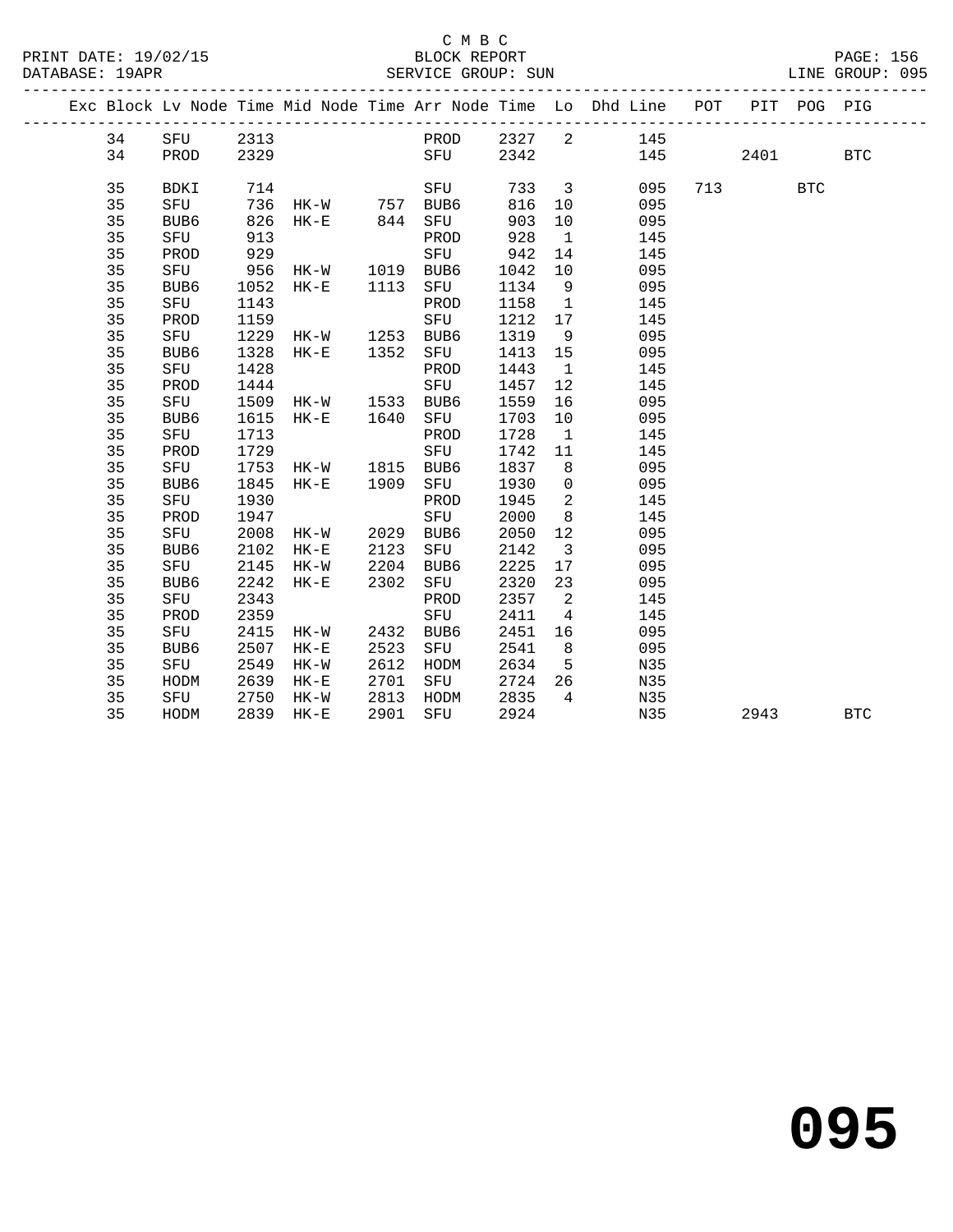|  |    |             |      |                    |          |           |      |                | Exc Block Lv Node Time Mid Node Time Arr Node Time Lo Dhd Line POT |     |            | PIT POG PIG |            |  |
|--|----|-------------|------|--------------------|----------|-----------|------|----------------|--------------------------------------------------------------------|-----|------------|-------------|------------|--|
|  | 36 | PROD        | 800  |                    |          | SFU       | 813  | 2              | 145                                                                | 743 | <b>BTC</b> |             |            |  |
|  | 36 | SFU         | 815  |                    |          | PROD      | 829  | $\overline{1}$ | 145                                                                |     |            |             |            |  |
|  | 36 | PROD        | 830  |                    |          | SFU       | 843  | $\overline{2}$ | 145                                                                |     |            |             |            |  |
|  | 36 | SFU         | 845  |                    |          | PROD      | 859  | $\mathbf{1}$   | 145                                                                |     |            |             |            |  |
|  | 36 | PROD        | 900  |                    |          | SFU       | 913  | 7              | 145                                                                |     |            |             |            |  |
|  | 36 | SFU         | 920  | HK-W               |          | 943 BUB6  | 1006 | 10             | 095                                                                |     |            |             |            |  |
|  | 36 | BUB6        | 1016 | $HK-E$             | 1037 SFU |           | 1057 | 9              | 095                                                                |     |            |             |            |  |
|  | 36 | SFU         | 1106 | HK-W               |          | 1130 BUB6 | 1156 | 8              | 095                                                                |     |            |             |            |  |
|  | 36 | BUB6        | 1204 | $HK-E$             |          | 1228 SFU  | 1249 | 9              | 095                                                                |     |            |             |            |  |
|  | 36 | SFU         | 1258 |                    |          | PROD      | 1313 | $\overline{1}$ | 145                                                                |     |            |             |            |  |
|  | 36 | PROD        | 1314 |                    |          | SFU       | 1327 | 14             | 145                                                                |     |            |             |            |  |
|  | 36 | SFU         | 1341 | HK-W               |          | 1405 BUB6 | 1431 | 14             | 095                                                                |     |            |             |            |  |
|  | 36 | BUB6        | 1445 | $HK-E$             | 1510     | SFU       | 1533 | - 6            | 095                                                                |     |            |             |            |  |
|  | 36 | SFU         | 1539 | HK-W               |          | 1603 BUB6 | 1629 | 16             | 095                                                                |     |            |             |            |  |
|  | 36 | BUB6        | 1645 | $HK-E$             | 1711     | SFU       | 1734 | 9              | 095                                                                |     |            |             |            |  |
|  | 36 | SFU         | 1743 |                    |          | PROD      | 1758 | $\overline{1}$ | 145                                                                |     |            |             |            |  |
|  | 36 | PROD        | 1759 |                    |          | SFU       | 1812 | 11             | 145                                                                |     |            |             |            |  |
|  | 36 | SFU         | 1823 | HK-W 1845 BUB6     |          |           | 1907 | 8              | 095                                                                |     |            |             |            |  |
|  | 36 | BUB6        | 1915 | $HK-E$             |          | 1937 SFU  | 1957 | 3              | 095                                                                |     |            |             |            |  |
|  | 36 | SFU         | 2000 |                    |          | PROD      | 2015 | $\mathbf{1}$   | 145                                                                |     |            |             |            |  |
|  | 36 | PROD        | 2016 |                    |          | SFU       | 2029 | 9              | 145                                                                |     |            |             |            |  |
|  | 36 | SFU         | 2038 | HK-W               |          | 2057 BUB6 | 2118 | $\overline{a}$ | 095                                                                |     |            |             |            |  |
|  | 36 | BUB6        | 2120 |                    |          | $HK-E$    | 2141 |                | 095                                                                |     | 2145       |             | BTC        |  |
|  | 37 | <b>BDKI</b> | 921  |                    |          | SFU       | 942  | $\overline{2}$ | 095                                                                | 920 |            | <b>BTC</b>  |            |  |
|  | 37 | SFU         |      | 944 HK-W 1007 BUB6 |          |           | 1030 | 10             | 095                                                                |     |            |             |            |  |
|  | 37 | BUB6        | 1040 | $HK-E$             |          | 1101 SFU  | 1122 | 6              | 095                                                                |     |            |             |            |  |
|  | 37 | SFU         | 1128 |                    |          | PROD      | 1143 | $\mathbf{1}$   | 145                                                                |     |            |             |            |  |
|  | 37 | PROD        | 1144 |                    |          | SFU       | 1157 | 8              | 145                                                                |     |            |             |            |  |
|  | 37 | SFU         | 1205 | HK-W 1229 BUB6     |          |           | 1255 | 9              | 095                                                                |     |            |             |            |  |
|  | 37 | BUB6        | 1304 | $HK-E$             |          | 1328 SFU  | 1349 | 9              | 095                                                                |     |            |             |            |  |
|  | 37 | SFU         | 1358 |                    |          | PROD      | 1413 | $\mathbf{1}$   | 145                                                                |     |            |             |            |  |
|  | 37 | PROD        | 1414 |                    |          | SFU       | 1427 | 12             | 145                                                                |     |            |             |            |  |
|  | 37 | SFU         | 1439 | $HK-W$             |          | 1503 BUB6 | 1529 | 16             | 095                                                                |     |            |             |            |  |
|  | 37 | BUB6        | 1545 | $HK-E$             |          | 1610 SFU  | 1633 | 10             | 095                                                                |     |            |             |            |  |
|  | 37 | SFU         | 1643 |                    |          | PROD      | 1658 | $\mathbf{1}$   | 145                                                                |     |            |             |            |  |
|  | 37 | PROD        | 1659 |                    |          | SFU       | 1712 | 11             | 145                                                                |     |            |             |            |  |
|  | 37 | SFU         | 1723 | HK-W               |          | 1745 BUB6 | 1807 | 8              | 095                                                                |     |            |             |            |  |
|  | 37 | BUB6        | 1815 | $HK-E$             |          | 1839 SFU  | 1900 | $\mathbf 0$    | 095                                                                |     |            |             |            |  |
|  | 37 | SFU         | 1900 |                    |          | PROD      | 1915 | $\mathbf{1}$   | 145                                                                |     |            |             |            |  |
|  | 37 | PROD        | 1916 |                    |          | SFU       | 1930 | 8              | 145                                                                |     |            |             |            |  |
|  | 37 | SFU         | 1938 | HK-W               |          | 1959 BUB6 | 2020 | 10             | 095                                                                |     |            |             |            |  |
|  | 37 | BUB6        | 2030 | HK-E               |          | 2051 SFU  | 2110 | 5              | 095                                                                |     |            |             |            |  |
|  | 37 | SFU         | 2115 |                    |          | PROD      | 2130 | $\overline{1}$ | 145                                                                |     |            |             |            |  |
|  | 37 | PROD        | 2131 |                    |          | SFU       | 2144 |                | 145                                                                |     | 2203       |             | <b>BTC</b> |  |
|  |    |             |      |                    |          |           |      |                |                                                                    |     |            |             |            |  |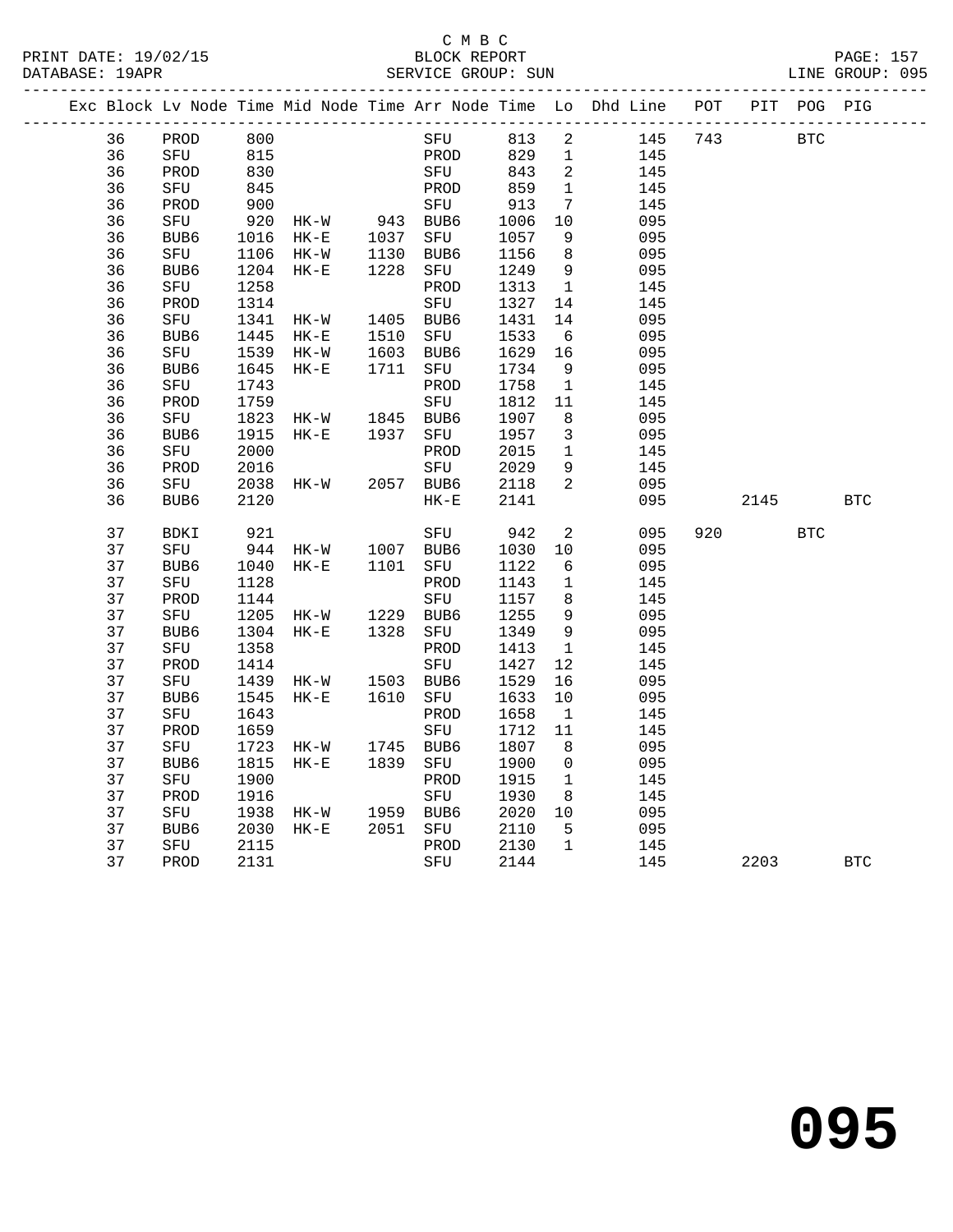#### C M B C<br>BLOCK REPORT SERVICE GROUP: SUN

|  |    |                  |      |                      |      |      |       |                 | Exc Block Lv Node Time Mid Node Time Arr Node Time Lo Dhd Line POT PIT POG PIG |     |      |            |            |
|--|----|------------------|------|----------------------|------|------|-------|-----------------|--------------------------------------------------------------------------------|-----|------|------------|------------|
|  | 38 | BDKI             | 749  |                      |      | SFU  | 808 2 |                 | 095                                                                            |     | 748  | <b>BTC</b> |            |
|  | 38 | SFU              |      | 810 HK-W 831 BUB6    |      |      | 850   |                 | $6\overline{6}$<br>095                                                         |     |      |            |            |
|  | 38 | BUB6             | 856  | $HK-E$               | 914  | SFU  | 933   | 10              | 095                                                                            |     |      |            |            |
|  | 38 | SFU              | 943  |                      |      | PROD | 958   | $\mathbf{1}$    | 145                                                                            |     |      |            |            |
|  | 38 | PROD             | 959  |                      |      | SFU  | 1012  | 18              | 145                                                                            |     |      |            |            |
|  | 38 | SFU              | 1030 | $HK-W$               | 1053 | BUB6 | 1119  | 9               | 095                                                                            |     |      |            |            |
|  | 38 | BUB6             | 1128 | $HK-E$               | 1151 | SFU  | 1212  | $5\overline{)}$ | 095                                                                            |     |      |            |            |
|  | 38 | SFU              | 1217 | $HK-W$               | 1241 | BUB6 | 1307  | 9               | 095                                                                            |     |      |            |            |
|  | 38 | BUB6             | 1316 | $HK-E$               | 1340 | SFU  | 1401  | 12              | 095                                                                            |     |      |            |            |
|  | 38 | SFU              | 1413 |                      |      | PROD | 1428  | $\mathbf{1}$    | 145                                                                            |     |      |            |            |
|  | 38 | PROD             | 1429 |                      |      | SFU  | 1442  | 12              | 145                                                                            |     |      |            |            |
|  | 38 | SFU              | 1454 | HK-W                 | 1518 | BUB6 | 1544  | 16              | 095                                                                            |     |      |            |            |
|  | 38 | BUB6             | 1600 | $HK-E$               | 1625 | SFU  | 1648  | 10              | 095                                                                            |     |      |            |            |
|  | 38 | SFU              | 1658 |                      |      | PROD | 1713  | $\mathbf{1}$    | 145                                                                            |     |      |            |            |
|  | 38 | PROD             | 1714 |                      |      | SFU  | 1727  | 11              | 145                                                                            |     |      |            |            |
|  | 38 | SFU              | 1738 | HK-W                 | 1800 | BUB6 | 1822  | 8               | 095                                                                            |     |      |            |            |
|  | 38 | BUB6             | 1830 | $HK-E$               | 1854 | SFU  | 1915  | $\overline{0}$  | 095                                                                            |     |      |            |            |
|  | 38 | SFU              | 1915 |                      |      | PROD | 1930  | $\mathbf{1}$    | 145                                                                            |     |      |            |            |
|  | 38 | PROD             | 1931 |                      |      | SFU  | 1945  | 8               | 145                                                                            |     |      |            |            |
|  | 38 | SFU              | 1953 | HK-W                 | 2014 | BUB6 | 2035  | 10              | 095                                                                            |     |      |            |            |
|  | 38 | BUB6             | 2045 | $HK-E$               | 2106 | SFU  | 2125  | 5               | 095                                                                            |     |      |            |            |
|  | 38 | SFU              | 2130 |                      |      | PROD | 2145  | $\mathbf{1}$    | 145                                                                            |     |      |            |            |
|  | 38 | PROD             | 2146 |                      |      | SFU  | 2159  | 6               | 145                                                                            |     |      |            |            |
|  | 38 | SFU              | 2205 | $HK-W$               | 2224 | BUB6 | 2245  | 17              | 095                                                                            |     |      |            |            |
|  | 38 | BUB6             | 2302 | $HK-E$               | 2322 | SFU  | 2340  | 7               | 095                                                                            |     |      |            |            |
|  | 38 | SFU              | 2347 | $HK-W$               | 2404 | BUB6 | 2423  | 14              | 095                                                                            |     |      |            |            |
|  | 38 | BUB6             | 2437 | $\rm{HK}\!-\!\rm{E}$ | 2453 | SFU  | 2511  | 8               | 095                                                                            |     |      |            |            |
|  | 38 | SFU              | 2519 | $HK-W$               | 2542 | HODM | 2604  | 5               | N35                                                                            |     |      |            |            |
|  | 38 | HODM             | 2609 | $HK-E$               | 2631 | SFU  | 2654  | 0               | N35                                                                            |     |      |            |            |
|  | 38 | SFU              | 2654 | HK-W                 | 2717 | HODM | 2739  | $\mathbf 0$     | N35                                                                            |     |      |            |            |
|  | 38 | HODM             | 2739 | $HK-E$               | 2801 | SFU  | 2824  |                 | N35                                                                            |     | 2843 |            | <b>BTC</b> |
|  | 39 | <b>BDKI</b>      | 834  |                      |      | SFU  | 854   | 2               | 095                                                                            | 833 |      | <b>BTC</b> |            |
|  | 39 | SFU              | 856  | HK-W                 | 919  | BUB6 | 942   | 10              | 095                                                                            |     |      |            |            |
|  | 39 | BUB6             | 952  | $HK-E$               | 1013 | SFU  | 1033  | 10              | 095                                                                            |     |      |            |            |
|  | 39 | SFU              | 1043 |                      |      | PROD | 1058  | 1               | 145                                                                            |     |      |            |            |
|  | 39 | PROD             | 1059 |                      |      | SFU  | 1112  | 17              | 145                                                                            |     |      |            |            |
|  | 39 | SFU              | 1129 | HK-W                 | 1153 | BUB6 | 1219  | 9               | 095                                                                            |     |      |            |            |
|  | 39 | BUB <sub>6</sub> | 1228 | $HK-E$               | 1252 | SFU  | 1313  | $\overline{4}$  | 095                                                                            |     |      |            |            |

39 SFU 1317 HK-W 1341 BUB6 1407 11 095

 39 SFU 1513 PROD 1528 1 145 39 PROD 1529 SFU 1542 16 145 39 SFU 1558 PROD 1613 1 145 39 PROD 1614 SFU 1627 12 145

39 BUB6 1418 HK-E 1442 SFU 1503 10 095

39 SFU 1639 HK-W 1702 BUB6 1725 5 095

39 BUB6 1730 HK-E 1755 SFU 1816 095 1838 BTC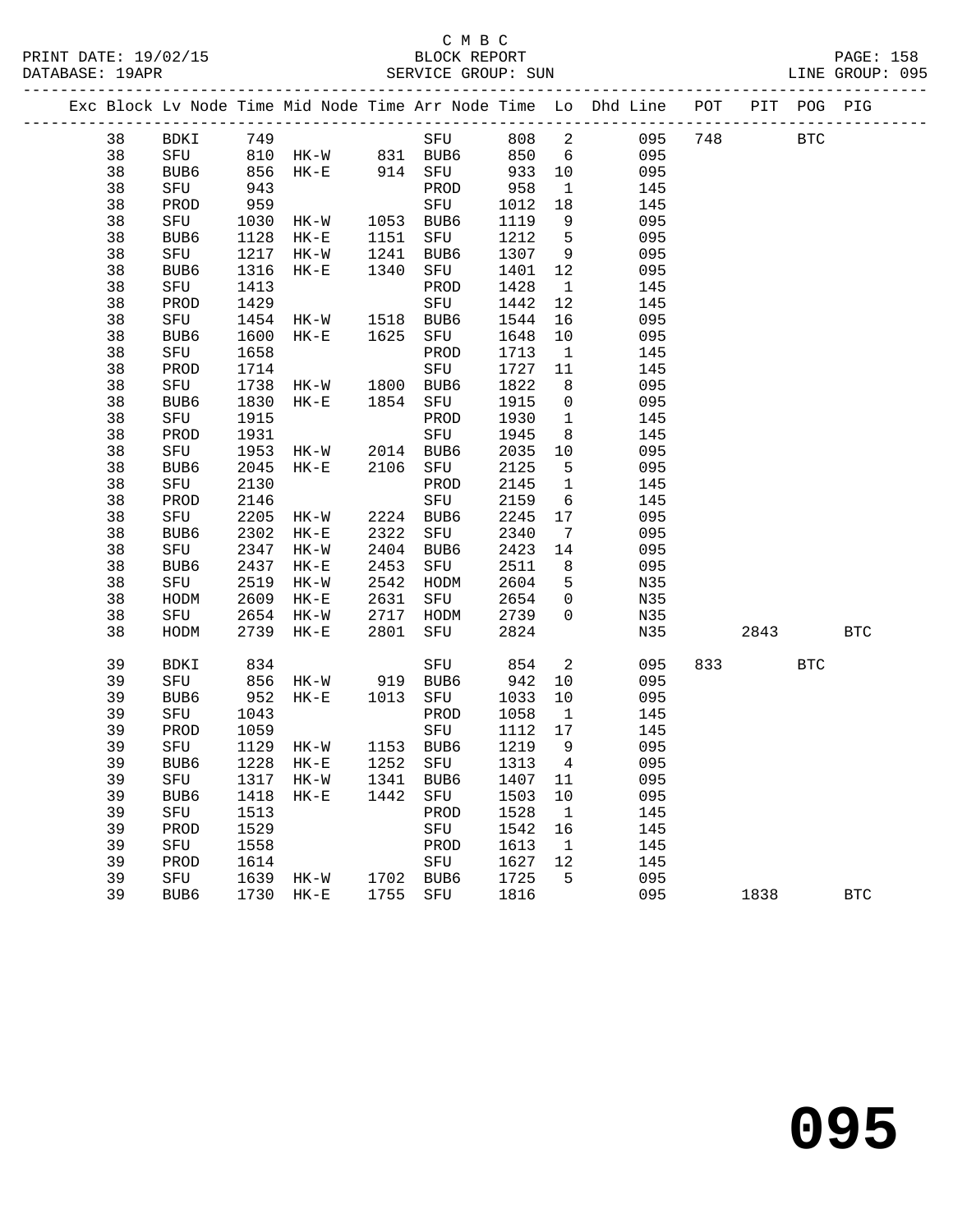## C M B C

| PRINT DATE: 19/02/15 BLOCK REPORT<br>DATABASE: 19APR |      |      |                |      | SERVICE GROUP: SUN |         |                          |                                                                                |      |            | PAGE: 159<br>LINE GROUP: 095 |
|------------------------------------------------------|------|------|----------------|------|--------------------|---------|--------------------------|--------------------------------------------------------------------------------|------|------------|------------------------------|
|                                                      |      |      |                |      |                    |         |                          | Exc Block Lv Node Time Mid Node Time Arr Node Time Lo Dhd Line POT PIT POG PIG |      |            |                              |
| 40                                                   |      |      |                |      |                    |         |                          | BDKI 841 HK-E BUB6 907 4 095 840 BTC                                           |      |            |                              |
| 40                                                   | BUB6 |      | 911 HK-E 929   |      | SFU 948            |         |                          | 10 095                                                                         |      |            |                              |
| 40                                                   | SFU  | 958  |                |      | PROD               | 1013    |                          | 145<br>$\sim$ 1                                                                |      |            |                              |
| 40                                                   | PROD | 1014 |                |      | SFU                | 1027 15 |                          | 145                                                                            |      |            |                              |
| 40                                                   | SFU  | 1042 | HK-W           | 1105 | BUB6               | 1131    | 9                        | 095                                                                            |      |            |                              |
| 40                                                   | BUB6 | 1140 | $HK-E$         | 1203 | SFU                | 1224    | $4\overline{ }$          | 095                                                                            |      |            |                              |
| 40                                                   | SFU  | 1228 |                |      | PROD               | 1243    | $\overline{1}$           | 145                                                                            |      |            |                              |
| 40                                                   | PROD | 1244 |                |      | SFU                | 1257    | 8                        | 145                                                                            |      |            |                              |
| 40                                                   | SFU  | 1305 | HK-W 1329      |      | BUB6               | 1355    | 10                       | 095                                                                            |      |            |                              |
| 40                                                   | BUB6 | 1405 | $HK-E$         | 1429 | SFU                | 1450    | 8 <sup>8</sup>           | 095                                                                            |      |            |                              |
| 40                                                   | SFU  | 1458 |                |      | PROD               | 1513    | $\overline{1}$           | 145                                                                            |      |            |                              |
| 40                                                   | PROD | 1514 |                |      | SFU                | 1527    | 16                       | 145                                                                            |      |            |                              |
| 40                                                   | SFU  | 1543 |                |      | PROD               | 1558    | $\mathbf{1}$             | 145                                                                            |      |            |                              |
| 40                                                   | PROD | 1559 |                |      | SFU                | 1612    | 12                       | 145                                                                            |      |            |                              |
| 40                                                   | SFU  |      | 1624 HK-W 1647 |      | BUB6               | 1710    | $2^{1}$                  | 095                                                                            |      |            |                              |
| 40                                                   | BUB6 | 1712 |                |      | $HK-E$             | 1738    |                          | 095                                                                            | 1742 |            | BTC                          |
| 41                                                   | BDKI | 746  | $HK - E$       |      | BUB6               | 808     | $\overline{\phantom{a}}$ | 095                                                                            | 745  | <b>BTC</b> |                              |
| 41                                                   | BUB6 | 811  | HK-E 828       |      | SFU                | 846     | 12                       | 095                                                                            |      |            |                              |
| 41                                                   | SFU  | 858  |                |      | PROD               | 912     | $\overline{1}$           | 145                                                                            |      |            |                              |
| 41                                                   | PROD | 913  |                |      | SFU                | 926     | 6                        | 145                                                                            |      |            |                              |
| 41                                                   | SFU  |      | 932 HK-W 955   |      | BUB6               | 1018    |                          | 10<br>095                                                                      |      |            |                              |
| 41                                                   | BUB6 | 1028 | $HK-E$         | 1049 | SFU                | 1109    | $\overline{4}$           | 095                                                                            |      |            |                              |
| 41                                                   | SFU  | 1113 |                |      | PROD               | 1128    | $\overline{1}$           | 145                                                                            |      |            |                              |

| ᅚ  | טפטפ        | ⊥ / ⊥∠ |           |      | пn-в         | 1120 |                | しシン |     | ᆠ/ᆂ스 |            | 그나다          |
|----|-------------|--------|-----------|------|--------------|------|----------------|-----|-----|------|------------|--------------|
| 41 | <b>BDKI</b> | 746    | $HK-E$    |      | BUB6         | 808  | $\overline{3}$ | 095 | 745 |      | <b>BTC</b> |              |
| 41 | BUB6        | 811    | $HK-E$    | 828  | SFU          | 846  | 12             | 095 |     |      |            |              |
| 41 | SFU         | 858    |           |      | ${\tt PROD}$ | 912  | $\mathbf{1}$   | 145 |     |      |            |              |
| 41 | PROD        | 913    |           |      | SFU          | 926  | $\sqrt{6}$     | 145 |     |      |            |              |
| 41 | SFU         | 932    | HK-W 955  |      | BUB6         | 1018 | $10$           | 095 |     |      |            |              |
| 41 | BUB6        | 1028   | $HK-E$    | 1049 | SFU          | 1109 | $\overline{4}$ | 095 |     |      |            |              |
| 41 | SFU         | 1113   |           |      | PROD         | 1128 | $\mathbf{1}$   | 145 |     |      |            |              |
| 41 | PROD        | 1129   |           |      | SFU          | 1142 | 11             | 145 |     |      |            |              |
| 41 | SFU         | 1153   | $HK-W$    | 1217 | BUB6         | 1243 | 9              | 095 |     |      |            |              |
| 41 | BUB6        | 1252   | $HK-E$    | 1316 | SFU          | 1337 | $\epsilon$     | 095 |     |      |            |              |
| 41 | SFU         | 1343   |           |      | PROD         | 1358 | $\mathbf{1}$   | 145 |     |      |            |              |
| 41 | PROD        | 1359   |           |      | SFU          | 1412 | 12             | 145 |     |      |            |              |
| 41 | SFU         | 1424   | $HK-W$    | 1448 | BUB6         | 1514 | 16             | 095 |     |      |            |              |
| 41 | BUB6        | 1530   | $HK-E$    | 1555 | SFU          | 1618 | $10$           | 095 |     |      |            |              |
| 41 | SFU         | 1628   |           |      | PROD         | 1643 | $\mathbf{1}$   | 145 |     |      |            |              |
| 41 | PROD        | 1644   |           |      | SFU          | 1657 | 11             | 145 |     |      |            |              |
| 41 | SFU         | 1708   | $HK-W$    | 1730 | BUB6         | 1752 | $\,8\,$        | 095 |     |      |            |              |
| 41 | BUB6        | 1800   | $HK-E$    | 1824 | SFU          | 1845 | $\mathbb O$    | 095 |     |      |            |              |
| 41 | SFU         | 1845   |           |      | PROD         | 1900 | $\mathbf{1}$   | 145 |     |      |            |              |
| 41 | PROD        | 1901   |           |      | SFU          | 1915 | 8              | 145 |     |      |            |              |
| 41 | SFU         | 1923   | $HK-W$    | 1945 | BUB6         | 2007 | 8              | 095 |     |      |            |              |
| 41 | BUB6        | 2015   | $HK-E$    | 2037 | SFU          | 2058 | 2              | 095 |     |      |            |              |
| 41 | SFU         | 2100   |           |      | PROD         | 2115 | $\mathbf{1}$   | 145 |     |      |            |              |
| 41 | PROD        | 2116   |           |      | SFU          | 2129 | 16             | 145 |     |      |            |              |
| 41 | SFU         | 2145   |           |      | PROD         | 2200 | $\mathbf{1}$   | 145 |     |      |            |              |
| 41 | PROD        | 2201   |           |      | SFU          | 2214 | 11             | 145 |     |      |            |              |
| 41 | SFU         | 2225   | HK-W 2244 |      | BUB6         | 2305 | 17             | 095 |     |      |            |              |
| 41 | BUB6        | 2322   | $HK-E$    | 2342 | SFU          | 2400 | 13             | 095 |     |      |            |              |
| 41 | SFU         | 2413   |           |      | PROD         | 2427 | $\sqrt{2}$     | 145 |     |      |            |              |
| 41 | PROD        | 2429   |           |      | SFU          | 2441 | $\mathbf{1}$   | 145 |     |      |            |              |
| 41 | SFU         | 2442   | $HK-W$    | 2459 | BUB6         | 2518 | 21             | 095 |     |      |            |              |
| 41 | BUB6        | 2539   | $HK-E$    | 2555 | SFU          | 2613 | 6              | 095 |     |      |            |              |
| 41 | SFU         | 2619   | $HK-W$    | 2642 | HODM         | 2704 | 5              | N35 |     |      |            |              |
| 41 | HODM        | 2709   | $HK-E$    | 2731 | SFU          | 2754 | 26             | N35 |     |      |            |              |
| 41 | SFU         | 2820   | $HK-W$    | 2843 | HODM         | 2905 | $\overline{4}$ | N35 |     |      |            |              |
| 41 | HODM        | 2909   | $HK-E$    | 2931 | SFU          | 2954 |                | N35 |     | 3013 |            | $_{\rm BTC}$ |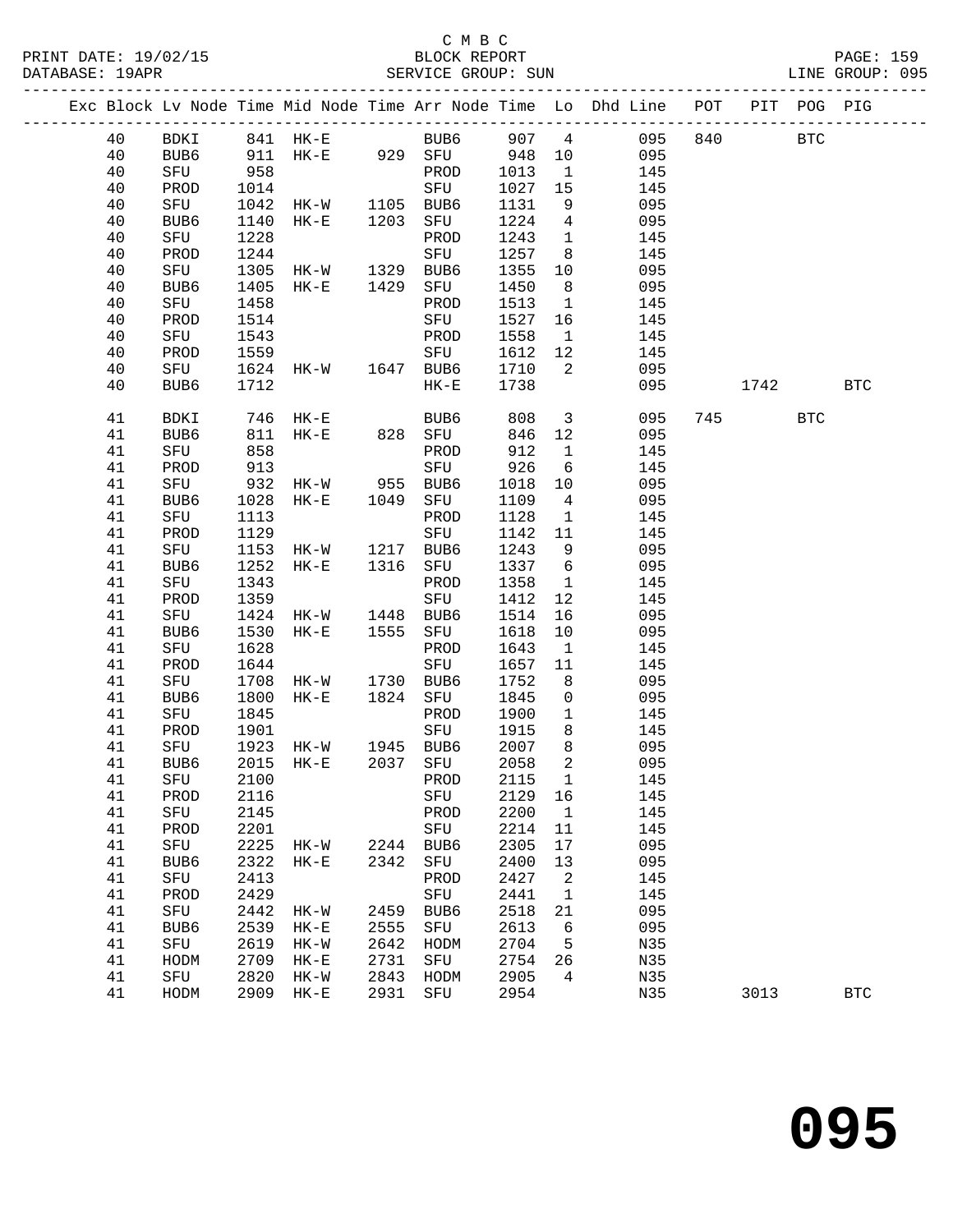|  |    |                  |      |        |      |      |      |              | Exc Block Lv Node Time Mid Node Time Arr Node Time Lo Dhd Line | POT |      | PIT POG    | PIG        |
|--|----|------------------|------|--------|------|------|------|--------------|----------------------------------------------------------------|-----|------|------------|------------|
|  | 42 | BDKI             | 954  |        |      | SFU  | 1015 | 3            | 095                                                            | 953 |      | <b>BTC</b> |            |
|  | 42 | SFU              | 1018 | HK-W   | 1041 | BUB6 | 1107 | - 9          | 095                                                            |     |      |            |            |
|  | 42 | BUB6             | 1116 | $HK-E$ | 1139 | SFU  | 1200 | 13           | 095                                                            |     |      |            |            |
|  | 42 | SFU              | 1213 |        |      | PROD | 1228 | $\mathbf{1}$ | 145                                                            |     |      |            |            |
|  | 42 | PROD             | 1229 |        |      | SFU  | 1242 | 11           | 145                                                            |     |      |            |            |
|  | 42 | SFU              | 1253 | HK-W   | 1317 | BUB6 | 1343 | 9            | 095                                                            |     |      |            |            |
|  | 42 | BUB <sub>6</sub> | 1352 | $HK-E$ | 1416 | SFU  | 1437 | 6            | 095                                                            |     |      |            |            |
|  | 42 | SFU              | 1443 |        |      | PROD | 1458 | 1            | 145                                                            |     |      |            |            |
|  | 42 | PROD             | 1459 |        |      | SFU  | 1512 | 12           | 145                                                            |     |      |            |            |
|  | 42 | SFU              | 1524 | HK-W   | 1548 | BUB6 | 1614 | 16           | 095                                                            |     |      |            |            |
|  | 42 | BUB <sub>6</sub> | 1630 | $HK-E$ | 1655 | SFU  | 1718 | 10           | 095                                                            |     |      |            |            |
|  | 42 | SFU              | 1728 |        |      | PROD | 1743 | $\mathbf{1}$ | 145                                                            |     |      |            |            |
|  | 42 | PROD             | 1744 |        |      | SFU  | 1757 | 11           | 145                                                            |     |      |            |            |
|  | 42 | SFU              | 1808 | HK-W   | 1830 | BUB6 | 1852 | 8            | 095                                                            |     |      |            |            |
|  | 42 | BUB <sub>6</sub> | 1900 | $HK-E$ | 1922 | SFU  | 1942 | 3            | 095                                                            |     |      |            |            |
|  | 42 | SFU              | 1945 |        |      | PROD | 2000 | $\mathbf{1}$ | 145                                                            |     |      |            |            |
|  | 42 | PROD             | 2001 |        |      | SFU  | 2014 | 9            | 145                                                            |     |      |            |            |
|  | 42 | SFU              | 2023 | HK-W   | 2044 | BUB6 | 2105 | 17           | 095                                                            |     |      |            |            |
|  | 42 | BUB6             | 2122 | $HK-E$ | 2143 | SFU  | 2202 | 11           | 095                                                            |     |      |            |            |
|  | 42 | SFU              | 2213 |        |      | PROD | 2227 | 2            | 145                                                            |     |      |            |            |
|  | 42 | PROD             | 2229 |        |      | SFU  | 2242 | 23           | 145                                                            |     |      |            |            |
|  | 42 | SFU              | 2305 | HK-W   | 2322 | BUB6 | 2341 | 27           | 095                                                            |     |      |            |            |
|  | 42 | BUB6             | 2408 | $HK-E$ | 2424 | SFU  | 2442 | 1            | 095                                                            |     |      |            |            |
|  | 42 | SFU              | 2443 |        |      | PROD | 2458 |              | 145                                                            |     | 2515 |            | <b>BTC</b> |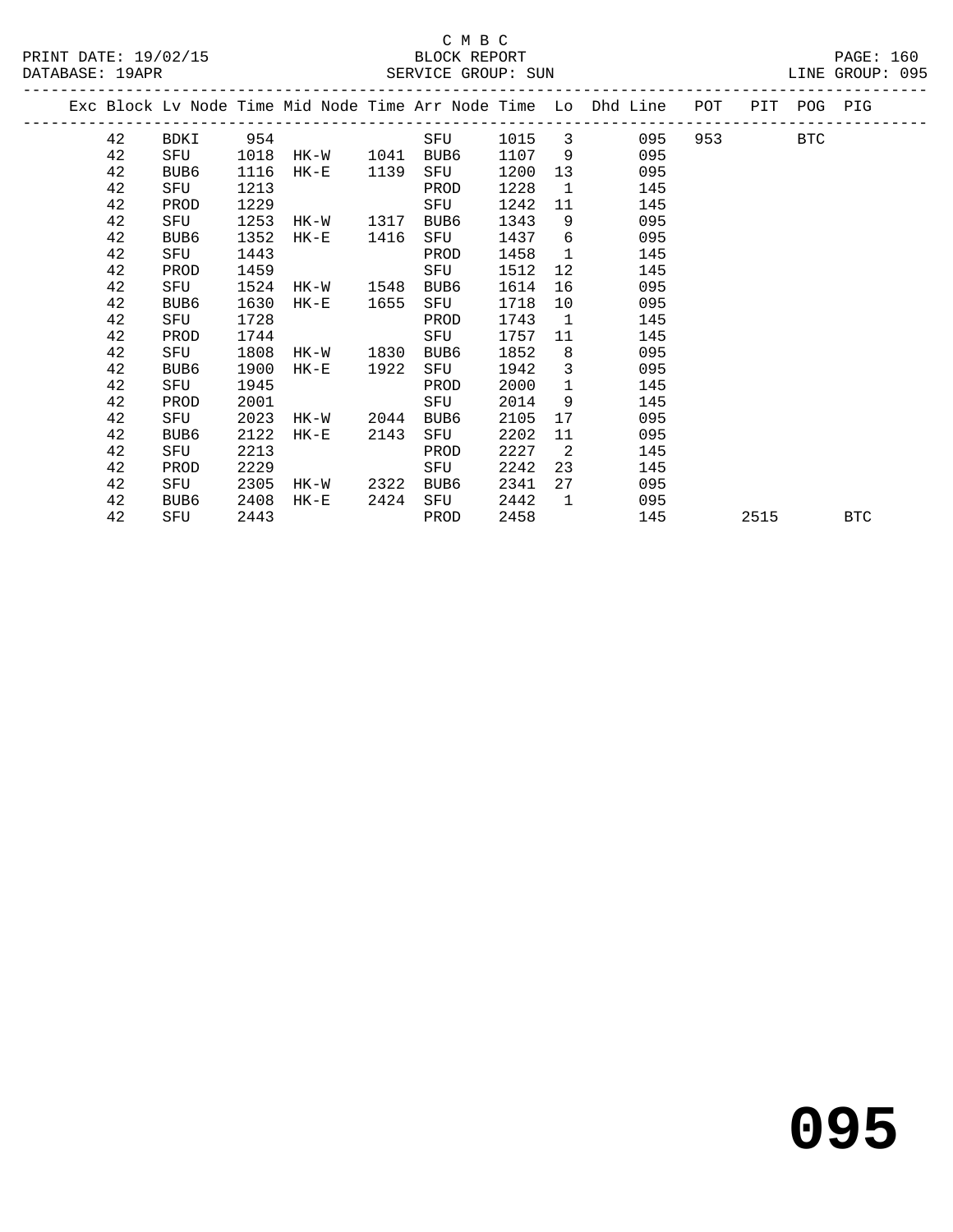| PRINT DATE: 19/02/15<br>DATABASE: 19APR |                                                                      |                                                                                       |                                              | C M B C<br>2/15 BLOCK REPORT<br>SERVICE GROUP: SUN                                                                         |                                                                              |                                                                                                |                                                                                                           |                 | LINE GROUP: 099                                                                                                                                                                                                                                                                                       |      | PAGE: 161  |
|-----------------------------------------|----------------------------------------------------------------------|---------------------------------------------------------------------------------------|----------------------------------------------|----------------------------------------------------------------------------------------------------------------------------|------------------------------------------------------------------------------|------------------------------------------------------------------------------------------------|-----------------------------------------------------------------------------------------------------------|-----------------|-------------------------------------------------------------------------------------------------------------------------------------------------------------------------------------------------------------------------------------------------------------------------------------------------------|------|------------|
| SFU<br>ULP                              |                                                                      | SFU EXCHANGE                                                                          |                                              | BYCA BROADWAY & CAMBIE<br>GRBY     GRANVILLE & BROADWAY<br>HK-E HASTINGS & KOOTENAY EB                                     |                                                                              |                                                                                                |                                                                                                           |                 | BDLO BOUNDARY & LOUGHEED-NORTH BTC Burnaby Depot<br>BYGR BROADWAY & GRANVILLE<br>GRVT GRANDVIEW TERMINUS<br>HK-W HASTINGS & KOOTENAY WB<br>LB-W LOUGHEED & BOUNDARY-WEST<br>SERO SEYMOUR ST & ROBSON ST<br>SUST SURREY CENTRAL STATION                                                                |      |            |
|                                         |                                                                      |                                                                                       |                                              |                                                                                                                            |                                                                              |                                                                                                |                                                                                                           |                 | Exc Block Lv Node Time Mid Node Time Arr Node Time Lo Dhd Line POT PIT POG PIG                                                                                                                                                                                                                        |      |            |
|                                         | 41<br>41<br>41<br>41<br>41<br>41<br>41<br>41<br>41<br>41<br>41       | <b>ULP</b><br>GRVT<br>ULP<br>GRVT<br>ULP<br>GRVT                                      | 1008<br>1052<br>1135<br>1222<br>1352         | ULP 847 BYCA 910 GRVT 921<br>GRVT 929 BYCA 941 ULP 1004<br>BYCA 1031<br>BYCA<br>BYCA<br>BYCA<br>1304 BYCA<br>BYCA          | 1104<br>1202<br>1235<br>1332<br>1405                                         | ULP<br>GRVT<br><b>ULP</b><br>GRVT                                                              | GRVT 1042<br>1127<br>1215<br>1300<br>1345<br>ULP 1430                                                     |                 | LB-W 653 BYCA 706 ULP 725 9 099 650 BTC<br>ULP 734 BYCA 755 GRVT 805 4 099<br>GRVT 809 BYCA 820 ULP 842 5 099<br>8<br>099<br>$4\overline{ }$<br>099<br>10<br>099<br>8<br>099<br>$7\overline{ }$<br>099<br>$4\overline{ }$<br>099<br>$\begin{array}{c}\n7\n\end{array}$<br>099<br>$\frac{4}{7}$<br>099 |      |            |
|                                         | 41<br>41<br>41<br>41<br>41<br>41<br>41<br>41<br>41<br>41<br>41<br>41 | ULP<br>GRVT<br>ULP<br><b>GRVT</b><br>ULP<br>GRVT<br>ULP<br>GRVT<br>ULP<br>GRVT<br>ULP | 1823<br>1904<br>1951<br>2031<br>2113<br>2151 | 1434 BYCA<br>1522 BYCA<br>1604 BYCA<br>1652 BYCA<br>1734 BYCA<br>BYCA<br>BYCA<br>BYCA<br>BYCA<br>BYCA<br>BYCA<br>2237 BYCA | 1501<br>1535<br>1631<br>1704<br>1801<br>1835<br>1929<br>2003<br>2055<br>2124 | GRVT<br>GRVT<br><b>ULP</b><br>GRVT<br>ULP<br>GRVT<br>ULP<br>2215 GRVT<br>2247 ULP<br>2337 BDLO | 1515<br>ULP 1600<br>1645<br>ULP 1729<br>GRVT 1814<br>1900<br>1941<br>2028<br>2106<br>2148<br>2226<br>2309 | $6\overline{6}$ | 099<br>$\frac{1}{4}$<br>099<br>$7\overline{ }$<br>099<br>5 <sub>1</sub><br>099<br>$9 \left( \frac{1}{2} \right)$<br>099<br>$4\overline{ }$<br>099<br>10<br>099<br>$3 \quad \blacksquare$<br>099<br>$7\overline{ }$<br>099<br>3 <sup>1</sup><br>099<br>11 099<br>099                                   |      |            |
|                                         | 41                                                                   | GRVT<br>ULP                                                                           |                                              | 2315 BYCA                                                                                                                  | 2337                                                                         | BDLO                                                                                           | 2355                                                                                                      |                 | 099                                                                                                                                                                                                                                                                                                   | 2358 | <b>BTC</b> |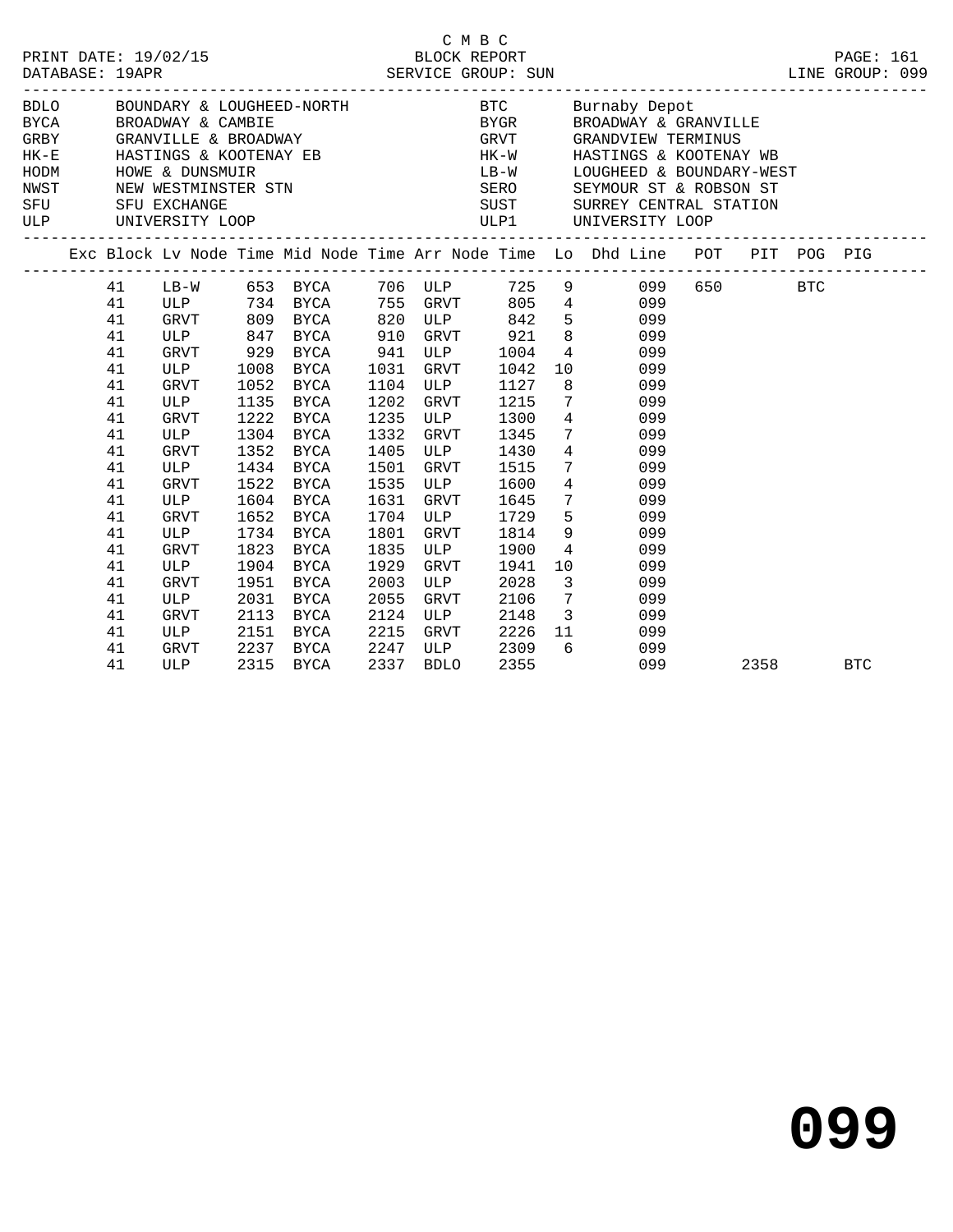# C M B C<br>BLOCK REPORT

| PRINT DATE: 19/02/15<br>DATABASE: 19APR |  |                             | BLOCK REPORT<br>SERVICE GROUP: SUN |       |                                                                                |  |      | PAGE: 162<br>LINE GROUP: 099 |  |
|-----------------------------------------|--|-----------------------------|------------------------------------|-------|--------------------------------------------------------------------------------|--|------|------------------------------|--|
|                                         |  |                             |                                    |       | Exc Block Lv Node Time Mid Node Time Arr Node Time Lo Dhd Line POT PIT POG PIG |  |      |                              |  |
|                                         |  | T.R.– W. 705 RVCA 718 III.D |                                    | 737 Q | በዓዓ 7 በ2                                                                       |  | מידם |                              |  |

| 42          | $LB-W$       |      | 705 BYCA      |      | 718 ULP     | 737 9  |                 |              | 099    | 702 | <b>BTC</b> |            |
|-------------|--------------|------|---------------|------|-------------|--------|-----------------|--------------|--------|-----|------------|------------|
| 42          | ULP          | 746  | BYCA          | 807  | GRVT        | 817    | $\overline{4}$  |              | 099    |     |            |            |
| 42          | GRVT         | 821  | BYCA          | 832  | ULP         | 854    | 5               |              | 099    |     |            |            |
| 42          | ULP          | 859  | BYCA          | 922  | GRVT        | 933    | 11              |              | 099    |     |            |            |
| 42          | GRVT         | 944  | BYCA          | 956  | ULP         | 1019   | $5\phantom{.0}$ |              | 099    |     |            |            |
| $4\,2$      | ULP          | 1024 | BYCA          | 1047 | GRVT        | 1058   | 9               |              | 099    |     |            |            |
| 42          | GRVT         | 1107 | BYCA          | 1120 | ULP         | 1145   | $\overline{4}$  |              | 099    |     |            |            |
| 42          | ULP          | 1149 | <b>BYCA</b>   | 1216 | GRVT        | 1229   | 8               |              | 099    |     |            |            |
| $4\sqrt{2}$ | GRVT         | 1237 | BYCA          | 1250 | ULP         | 1315   | $\overline{4}$  |              | 099    |     |            |            |
| $4\,2$      | ULP          | 1319 | <b>BYCA</b>   | 1347 | GRVT        | 1400   | $7\phantom{.}$  |              | 099    |     |            |            |
| $4\,2$      | GRVT         | 1407 | <b>BYCA</b>   | 1420 | ULP         | 1445   | $\overline{4}$  |              | 099    |     |            |            |
| $4\,2$      | ULP          | 1449 | <b>BYCA</b>   | 1516 | GRVT        | 1530   | $7\phantom{.}$  |              | 099    |     |            |            |
| $4\,2$      | GRVT         | 1537 | <b>BYCA</b>   | 1550 | ULP         | 1615   | $\overline{4}$  |              | 099    |     |            |            |
| $4\,2$      | ULP          | 1619 | <b>BYCA</b>   | 1646 | GRVT        | 1700   | $7\phantom{.}$  |              | 099    |     |            |            |
| $4\sqrt{2}$ | GRVT         | 1707 | <b>BYCA</b>   | 1719 | ULP         | 1744   | 5               |              | 099    |     |            |            |
| 42          | ULP          | 1749 | $_{\rm BYCA}$ | 1816 | GRVT        | 1829   | 10              |              | 099    |     |            |            |
| $4\sqrt{2}$ | GRVT         | 1839 | $_{\rm BYCA}$ | 1851 | ULP         | 1916   | $\overline{4}$  |              | 099    |     |            |            |
| $4\,2$      | ULP          | 1920 | BYCA          | 1945 | GRVT        | 1957   | 14              |              | 099    |     |            |            |
| $4\,2$      | GRVT         | 2011 | <b>BYCA</b>   | 2022 | ULP         | 2047   | $\overline{4}$  |              | 099    |     |            |            |
| 42          | ULP          | 2051 | <b>BYCA</b>   | 2115 | GRVT        | 2126   | 11              |              | 099    |     |            |            |
| 42          | GRVT         | 2137 | BYCA          | 2148 | ULP         | 2212   | $\overline{3}$  |              | 099    |     |            |            |
| $4\,2$      | ULP          | 2215 | BYCA          | 2237 | GRVT        | 2248   | 13              |              | 099    |     |            |            |
| $4\,2$      | GRVT         | 2301 | <b>BYCA</b>   | 2311 | ULP         | 2333   | 6               |              | 099    |     |            |            |
| 42          | ULP          | 2339 | <b>BYCA</b>   | 2401 | GRVT        | 2412   | 8               |              | 099    |     |            |            |
| $4\,2$      | GRVT         | 2420 | $_{\rm BYCA}$ | 2430 | ULP         | 2452   | 12              |              | 099    |     |            |            |
| $4\,2$      | ULP          | 2504 | BYCA          | 2524 | GRVT        | 2534   | 16              |              | 099    |     |            |            |
| $4\,2$      | GRVT         | 2550 | <b>BYCA</b>   | 2559 | ULP         | 2620   | 17              | $\mathbf{1}$ | 099    |     |            |            |
| 42          | ULP1         | 2638 | GRBY          | 2657 | SERO        | 2708   | $\mathbf{1}$    |              | N17    |     |            |            |
| 42          | SERO         | 2709 | BYGR          | 2716 | ULP1        | 2736   | $7\overline{ }$ |              | 26 N17 |     |            |            |
| 42          | HODM         | 2809 | NWST          | 2911 | SUST        | 2931   |                 |              | N19    |     | 3001       | <b>BTC</b> |
|             |              |      |               |      |             |        |                 |              |        |     |            |            |
| 43          | $LB-W$       | 717  | BYCA          | 730  | ULP         | 749    | 9               |              | 099    | 714 | <b>BTC</b> |            |
| 43          | ULP          | 758  | BYCA          | 819  | GRVT        | 829    | $\overline{4}$  |              | 099    |     |            |            |
| 43          | GRVT         | 833  | <b>BYCA</b>   | 844  | ULP         | 906    | $\mathsf S$     |              | 099    |     |            |            |
| 43          | ULP          | 911  | BYCA          | 934  | GRVT        | 945    | $\sqrt{6}$      |              | 099    |     |            |            |
| 43          | GRVT         | 951  | <b>BYCA</b>   | 1003 | ULP         | 1026   | 6               |              | 099    |     |            |            |
| 43          | ULP          | 1032 | <b>BYCA</b>   | 1056 | GRVT        | 1109   | 13              |              | 099    |     |            |            |
| 43          | GRVT         | 1122 | BYCA          | 1135 | ULP         | 1200   | $\overline{4}$  |              | 099    |     |            |            |
| 43          | ULP          | 1204 | BYCA          | 1232 | GRVT        | 1245   | $7\phantom{.}$  |              | 099    |     |            |            |
| 43          | GRVT         | 1252 | $_{\rm BYCA}$ | 1305 | ULP         | 1330   | $\overline{4}$  |              | 099    |     |            |            |
| 43          | ULP          | 1334 | <b>BYCA</b>   | 1402 | <b>GRVT</b> | 1415   | $7\overline{ }$ |              | 099    |     |            |            |
| 43          | ${\tt GRVT}$ |      | 1422 BYCA     |      | 1435 ULP    | 1500 4 |                 |              | 099    |     |            |            |
| 43          | ULP          | 1504 | BYCA          | 1531 | GRVT        | 1545   | 7               |              | 099    |     |            |            |
| 43          | GRVT         | 1552 | BYCA          | 1605 | ULP         | 1630   | 4               |              | 099    |     |            |            |
| 43          | ULP          | 1634 | BYCA          | 1701 | GRVT        | 1715   | 7               |              | 099    |     |            |            |
| 43          | GRVT         | 1722 | BYCA          | 1734 | ULP         | 1759   | 5               |              | 099    |     |            |            |
| 43          | ULP          | 1804 | BYCA          | 1829 | <b>GRVT</b> | 1842   | 13              |              | 099    |     |            |            |
| 43          | <b>GRVT</b>  | 1855 | BYCA          | 1907 | ULP         | 1932   | 2               |              | 099    |     |            |            |
| 43          | ULP          | 1934 | BYCA          | 1959 | <b>BDLO</b> | 2019   |                 |              | 099    |     | 2022       | <b>BTC</b> |
|             |              |      |               |      |             |        |                 |              |        |     |            |            |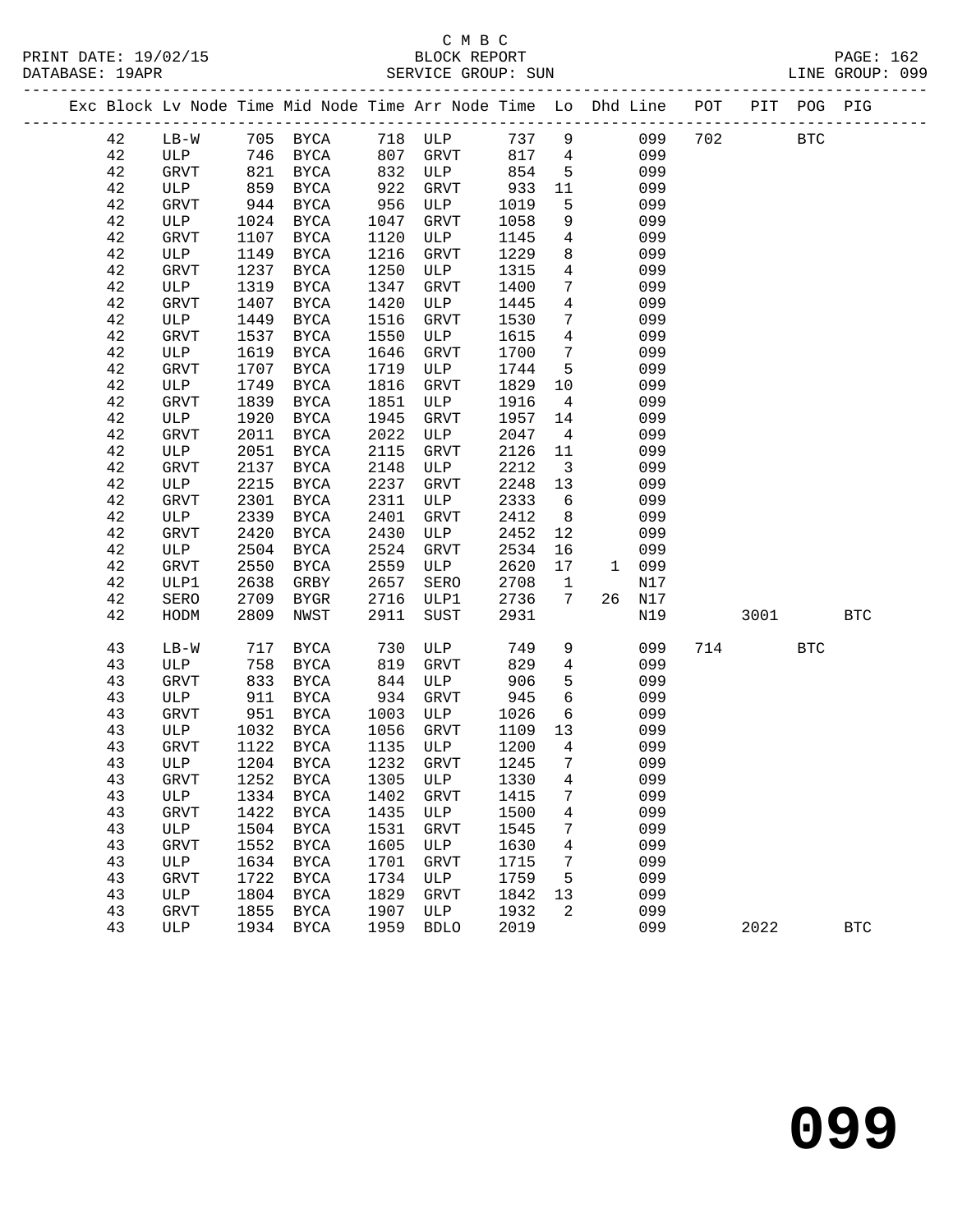|  |    |              |      | Exc Block Lv Node Time Mid Node Time Arr Node Time Lo Dhd Line POT |      |             |      |                 |       |     |      | PIT POG PIG |            |  |
|--|----|--------------|------|--------------------------------------------------------------------|------|-------------|------|-----------------|-------|-----|------|-------------|------------|--|
|  | 44 | LB-W         |      | 729 BYCA                                                           |      | 742 ULP     | 801  | 9               | 099   | 726 |      | <b>BTC</b>  |            |  |
|  | 44 | ULP          | 810  | <b>BYCA</b>                                                        | 831  | GRVT        | 841  | $\overline{4}$  | 099   |     |      |             |            |  |
|  | 44 | GRVT         |      | 845 BYCA                                                           |      | 856 ULP     | 918  | 4               | 099   |     |      |             |            |  |
|  | 44 | ULP          | 922  | <b>BYCA</b>                                                        | 945  | GRVT        | 956  | 11              | 099   |     |      |             |            |  |
|  | 44 | <b>GRVT</b>  | 1007 | BYCA                                                               | 1019 | ULP         | 1042 | 6               | 099   |     |      |             |            |  |
|  | 44 | ULP          | 1048 | BYCA                                                               | 1112 | GRVT        | 1125 | 12              | 099   |     |      |             |            |  |
|  | 44 | <b>GRVT</b>  | 1137 | BYCA                                                               | 1150 | ULP         | 1215 | 4               | 099   |     |      |             |            |  |
|  | 44 | ULP          | 1219 | BYCA                                                               | 1247 | GRVT        | 1300 | 7               | 099   |     |      |             |            |  |
|  | 44 | <b>GRVT</b>  | 1307 | BYCA                                                               | 1320 | ULP         | 1345 | $\overline{4}$  | 099   |     |      |             |            |  |
|  | 44 | ULP          | 1349 | $_{\rm BYCA}$                                                      | 1417 | GRVT        | 1430 | 7               | 099   |     |      |             |            |  |
|  | 44 | <b>GRVT</b>  | 1437 | <b>BYCA</b>                                                        | 1450 | ULP         | 1515 | $\overline{4}$  | 099   |     |      |             |            |  |
|  | 44 | ULP          | 1519 | $_{\rm BYCA}$                                                      | 1546 | <b>GRVT</b> | 1600 | 7               | 099   |     |      |             |            |  |
|  | 44 | <b>GRVT</b>  | 1607 | BYCA                                                               | 1620 | ULP         | 1645 | $\overline{4}$  | 099   |     |      |             |            |  |
|  | 44 | ULP          | 1649 | BYCA                                                               | 1716 | GRVT        | 1729 | 8               | 099   |     |      |             |            |  |
|  | 44 | <b>GRVT</b>  | 1737 | BYCA                                                               | 1749 | ULP         | 1814 | 5               | 099   |     |      |             |            |  |
|  | 44 | ULP          | 1819 | BYCA                                                               | 1844 | <b>GRVT</b> | 1857 | 14              | 099   |     |      |             |            |  |
|  | 44 | GRVT         | 1911 | BYCA                                                               | 1923 | ULP         | 1948 | $\mathbf{3}$    | 099   |     |      |             |            |  |
|  | 44 | ULP          | 1951 | BYCA                                                               | 2016 | <b>BDLO</b> | 2036 |                 | 099   |     | 2039 |             | <b>BTC</b> |  |
|  |    |              |      |                                                                    |      |             |      |                 |       |     |      |             |            |  |
|  | 45 | $LB-W$       | 739  | BYCA                                                               | 754  | ULP         | 816  | $7\phantom{.0}$ | 099   | 736 |      | <b>BTC</b>  |            |  |
|  | 45 | ULP          | 823  | BYCA                                                               | 846  | GRVT        | 857  | 9               | 099   |     |      |             |            |  |
|  | 45 | ${\tt GRVT}$ | 906  | <b>BYCA</b>                                                        | 917  | ULP         | 939  | $\mathbf{3}$    | 099   |     |      |             |            |  |
|  | 45 | ULP          | 942  | BYCA                                                               | 1005 | GRVT        | 1016 | 6               | 099   |     |      |             |            |  |
|  | 45 | GRVT         | 1022 | <b>BYCA</b>                                                        | 1034 | ULP         | 1057 | 7               | 099   |     |      |             |            |  |
|  | 45 | ULP          | 1104 | <b>BYCA</b>                                                        | 1131 | GRVT        | 1144 | 8               | 099   |     |      |             |            |  |
|  | 45 | GRVT         | 1152 | BYCA                                                               | 1205 | ULP         | 1230 | $\overline{4}$  | 099   |     |      |             |            |  |
|  | 45 | ULP          | 1234 | <b>BYCA</b>                                                        | 1302 | <b>GRVT</b> | 1315 | 7               | 099   |     |      |             |            |  |
|  | 45 | <b>GRVT</b>  | 1322 | <b>BYCA</b>                                                        | 1335 | ULP         | 1400 | $\overline{4}$  | 099   |     |      |             |            |  |
|  | 45 | ULP          | 1404 | <b>BYCA</b>                                                        | 1431 | GRVT        | 1445 | $7\phantom{.0}$ | 099   |     |      |             |            |  |
|  | 45 | GRVT         | 1452 | BYCA                                                               | 1505 | ULP         | 1530 | 4               | 099   |     |      |             |            |  |
|  | 45 | ULP          | 1534 | BYCA                                                               | 1601 | GRVT        | 1615 | 7               | 099   |     |      |             |            |  |
|  | 45 | <b>GRVT</b>  | 1622 | BYCA                                                               | 1635 | ULP         | 1700 | 4               | 099   |     |      |             |            |  |
|  | 45 | ULP          | 1704 | BYCA                                                               | 1731 | GRVT        | 1744 | 8               | 099   |     |      |             |            |  |
|  | 45 | <b>GRVT</b>  | 1752 | BYCA                                                               | 1804 | ULP         | 1829 | $5\phantom{.0}$ | 099   |     |      |             |            |  |
|  | 45 | ULP          | 1834 | BYCA                                                               | 1859 | GRVT        | 1912 | $\overline{9}$  | 099   |     |      |             |            |  |
|  | 45 | <b>GRVT</b>  | 1921 | BYCA                                                               | 1933 | ULP         | 1958 | $\overline{3}$  | 099   |     |      |             |            |  |
|  | 45 | ULP          | 2001 | BYCA                                                               | 2025 | GRVT        | 2036 | 5               | 099   |     |      |             |            |  |
|  | 45 | <b>GRVT</b>  | 2041 | BYCA                                                               | 2052 | ULP         | 2117 | $\overline{4}$  | 099   |     |      |             |            |  |
|  | 45 | ULP          | 2121 | BYCA                                                               | 2145 | <b>GRVT</b> | 2156 | 5               | 099   |     |      |             |            |  |
|  | 45 | <b>GRVT</b>  | 2201 | <b>BYCA</b>                                                        | 2211 | ULP         | 2233 | 6               | 099   |     |      |             |            |  |
|  | 45 | ULP          | 2239 | BYCA                                                               | 2301 | <b>GRVT</b> | 2312 | 14              | 099   |     |      |             |            |  |
|  | 45 | <b>GRVT</b>  | 2326 | BYCA                                                               | 2336 | ULP         | 2358 | 6               | 099   |     |      |             |            |  |
|  | 45 | ULP          | 2404 | BYCA                                                               | 2424 | GRVT        | 2434 | 16              | 099   |     |      |             |            |  |
|  | 45 | GRVT         | 2450 | BYCA                                                               | 2500 | ULP         | 2522 | 11              | 1 099 |     |      |             |            |  |
|  | 45 | ULP1         | 2534 | GRBY                                                               | 2553 | SERO        | 2604 | 5               | N17   |     |      |             |            |  |
|  | 45 | SERO         |      | 2609 BYGR                                                          | 2616 | ULP1        | 2636 |                 | N17   |     | 2711 |             | <b>BTC</b> |  |
|  |    |              |      |                                                                    |      |             |      |                 |       |     |      |             |            |  |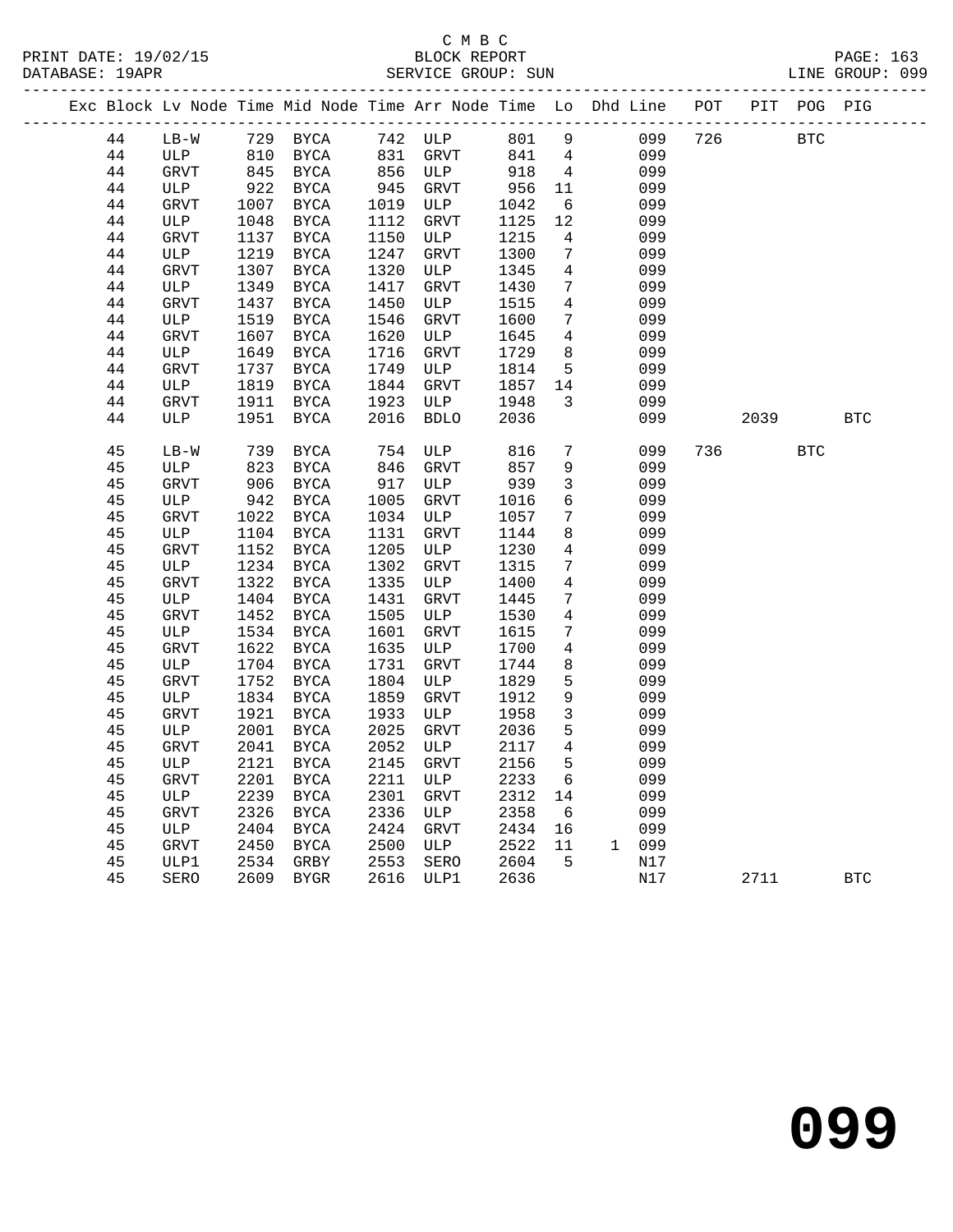| PRINT DATE: 19/02/15 | BLOCK REPORT       | <b>PAGE: 164</b> |
|----------------------|--------------------|------------------|
| DATABASE: 19APR      | SERVICE GROUP: SUN | LINE GROUP: 099  |

|          |              |              |                           |              |              |              |                                 | Exc Block Lv Node Time Mid Node Time Arr Node Time Lo Dhd Line POT PIT POG PIG |     |      |            |              |
|----------|--------------|--------------|---------------------------|--------------|--------------|--------------|---------------------------------|--------------------------------------------------------------------------------|-----|------|------------|--------------|
| 46       |              |              | LB-W 751 BYCA 806 ULP 828 |              |              |              |                                 | 6 099                                                                          | 748 |      | <b>BTC</b> |              |
| 46       | ULP          |              | 834 BYCA 857              |              | GRVT         | 908          | $6\overline{6}$                 | 099                                                                            |     |      |            |              |
| 46       | GRVT         |              | 914 BYCA                  | 926          | ULP          | 949          | $\overline{\mathbf{3}}$         | 099                                                                            |     |      |            |              |
| 46       | ULP          | 952          | BYCA                      | 1015         | GRVT         | 1026         | 11                              | 099                                                                            |     |      |            |              |
| 46       | GRVT         | 1037         | BYCA                      | 1049         | ULP          | 1112         | 8                               | 099                                                                            |     |      |            |              |
| 46       | ULP          | 1120         | BYCA                      | 1147         | GRVT         | 1200         | $7\phantom{.0}$                 | 099                                                                            |     |      |            |              |
| 46       | GRVT         | 1207         | BYCA                      | 1220         | ULP          | 1245         | $\overline{4}$                  | 099                                                                            |     |      |            |              |
| 46       | ULP          | 1249         | BYCA                      | 1317         | GRVT         | 1330         | $7\phantom{.0}$                 | 099                                                                            |     |      |            |              |
| 46       | GRVT         | 1337         | BYCA                      | 1350         | ULP          | 1415         | $\overline{4}$                  | 099                                                                            |     |      |            |              |
| 46       | ULP          | 1419         | BYCA                      | 1446         | <b>GRVT</b>  | 1500         | $7\phantom{.0}$                 | 099                                                                            |     |      |            |              |
| 46       | GRVT         | 1507         | BYCA                      | 1520         | ULP          | 1545         | $\overline{4}$                  | 099                                                                            |     |      |            |              |
| 46       | ULP          | 1549         | BYCA                      | 1616         | GRVT         | 1630         | $7\phantom{.0}$                 | 099                                                                            |     |      |            |              |
| 46       | GRVT         | 1637         | BYCA                      | 1649         | ULP          | 1714         | 5                               | 099                                                                            |     |      |            |              |
| 46       | ULP          | 1719         | BYCA                      | 1746         | GRVT         | 1759         | 8                               | 099                                                                            |     |      |            |              |
| 46       | GRVT         | 1807         | BYCA                      | 1819         | ULP          | 1844         | 5                               | 099                                                                            |     |      |            |              |
| 46       | ULP          | 1849         | BYCA                      | 1914         | GRVT         | 1927         | 14                              | 099                                                                            |     |      |            |              |
| 46       | GRVT         | 1941         | BYCA<br>BYCA              | 1953         | ULP          | 2018<br>2056 | $\mathbf{3}$<br>$6\overline{6}$ | 099<br>099                                                                     |     |      |            |              |
| 46       | ULP          | 2021<br>2102 |                           | 2045         | GRVT<br>ULP  | 2137         | $\overline{4}$                  | 099                                                                            |     |      |            |              |
| 46       | GRVT<br>ULP  |              | BYCA                      | 2113         |              | 2216         | 9                               | 099                                                                            |     |      |            |              |
| 46       |              | 2141         | BYCA                      | 2205         | GRVT         |              | $6\overline{6}$                 |                                                                                |     |      |            |              |
| 46       | GRVT         | 2225         | BYCA                      | 2235<br>2325 | ULP          | 2257         |                                 | 099                                                                            |     |      |            |              |
| 46       | ULP          | 2303         | BYCA                      |              | GRVT         | 2336         | 14                              | 099                                                                            |     |      |            |              |
| 46       | GRVT<br>ULP  | 2350<br>2434 | BYCA                      | 2400<br>2454 | ULP          | 2422<br>2504 | 12                              | 099<br>099                                                                     |     |      |            |              |
| 46       | GRVT         | 2520         | BYCA                      | 2529         | GRVT         | 2550         | 16                              | 1 099                                                                          |     |      |            |              |
| 46<br>46 | ULP1         | 2608         | BYCA<br>GRBY              | 2627         | ULP<br>SERO  | 2638         | 17<br>$\overline{\mathbf{1}}$   | N17                                                                            |     |      |            |              |
| 46       | SERO         | 2639         | BYGR                      | 2646         | ULP1         | 2706         | 17                              | 26 N17                                                                         |     |      |            |              |
| 46       | HODM         | 2749         |                           |              | NWST         | 2851         |                                 | N19                                                                            |     | 2913 |            | <b>BTC</b>   |
|          |              |              |                           |              |              |              |                                 |                                                                                |     |      |            |              |
| 47       | LB-W         | 851          | BYCA                      | 906          | ULP          | 928          | $\overline{4}$                  | 099                                                                            | 848 |      | <b>BTC</b> |              |
| 47       | ULP          | 932          | <b>BYCA</b>               | 955          | GRVT         | 1006         | 9                               | 099                                                                            |     |      |            |              |
| 47       | GRVT         | 1015         | BYCA                      | 1027         | ULP          | 1050         | 6                               | 099                                                                            |     |      |            |              |
| 47       | ULP          | 1056         | BYCA                      | 1120         | GRVT         | 1133         | 12                              | 099                                                                            |     |      |            |              |
| 47       | GRVT         | 1145         | BYCA                      | 1158         | ULP          | 1223         | $\overline{4}$                  | 099                                                                            |     |      |            |              |
| 47       | ULP          | 1227         | BYCA                      | 1255         | GRVT         | 1308         | $7\phantom{.0}$                 | 099                                                                            |     |      |            |              |
| 47       | GRVT         | 1315         | BYCA                      | 1328         | ULP          | 1353         | $\overline{4}$                  | 099                                                                            |     |      |            |              |
| 47       | ULP          | 1357         | BYCA                      | 1425         | GRVT         | 1438         | $7\phantom{.0}$                 | 099                                                                            |     |      |            |              |
| 47       | <b>GRVT</b>  | 1445         | BYCA                      | 1458         | ULP          | 1523         | $\overline{4}$                  | 099                                                                            |     |      |            |              |
| 47       | ULP          |              | 1527 BYCA                 |              | 1554 GRVT    | 1608         | $7\phantom{.0}$                 | 099                                                                            |     |      |            |              |
| 47       | ${\tt GRVT}$ |              | 1615 BYCA 1628 ULP 1653 4 |              |              |              |                                 | 099                                                                            |     |      |            |              |
| 47       | ULP          | 1657         | BYCA                      | 1724         | GRVT         | 1737         | 8                               | 099                                                                            |     |      |            |              |
| 47       | <b>GRVT</b>  | 1745         | BYCA                      | 1757         | ULP          | 1822         | 5                               | 099                                                                            |     |      |            |              |
| 47       | ULP          | 1827         | BYCA                      | 1852         | <b>BDLO</b>  | 1912         |                                 | 099                                                                            |     | 1915 |            | $_{\rm BTC}$ |
| 48       | $LB-W$       | 915          | <b>BYCA</b>               | 931          | ULP          | 954          | 6                               | 099                                                                            | 912 |      | <b>BTC</b> |              |
| 48       | ULP          | 1000         | BYCA                      | 1023         | <b>GRVT</b>  | 1034         | 11                              | 099                                                                            |     |      |            |              |
| 48       | GRVT         | 1045         | BYCA                      | 1057         | ULP          | 1120         | $7\phantom{.0}$                 | 099                                                                            |     |      |            |              |
| 48       | ULP          | 1127         | BYCA                      | 1154         | <b>GRVT</b>  | 1207         | 8                               | 099                                                                            |     |      |            |              |
| 48       | GRVT         | 1215         | BYCA                      | 1228         | ULP          | 1253         | 4                               | 099                                                                            |     |      |            |              |
| 48       | ULP          | 1257         | <b>BYCA</b>               | 1325         | GRVT         | 1338         | 7                               | 099                                                                            |     |      |            |              |
| 48       | GRVT         | 1345         | <b>BYCA</b>               | 1358         | ULP          | 1423         | 4                               | 099                                                                            |     |      |            |              |
| 48       | ULP          | 1427         | <b>BYCA</b>               | 1454         | <b>GRVT</b>  | 1508         | 7                               | 099                                                                            |     |      |            |              |
| 48       | <b>GRVT</b>  | 1515         | BYCA                      | 1528         | ULP          | 1553         | 4                               | 099                                                                            |     |      |            |              |
| 48       | ULP          | 1557         | BYCA                      | 1624         | <b>GRVT</b>  | 1638         | 7                               | 099                                                                            |     |      |            |              |
| 48       | <b>GRVT</b>  | 1645         | BYCA                      | 1657         | ULP          | 1722         | 5                               | 099                                                                            |     |      |            |              |
| 48       | ULP          | 1727         | BYCA                      | 1754         | ${\tt GRVT}$ | 1807         | 8                               | 099                                                                            |     |      |            |              |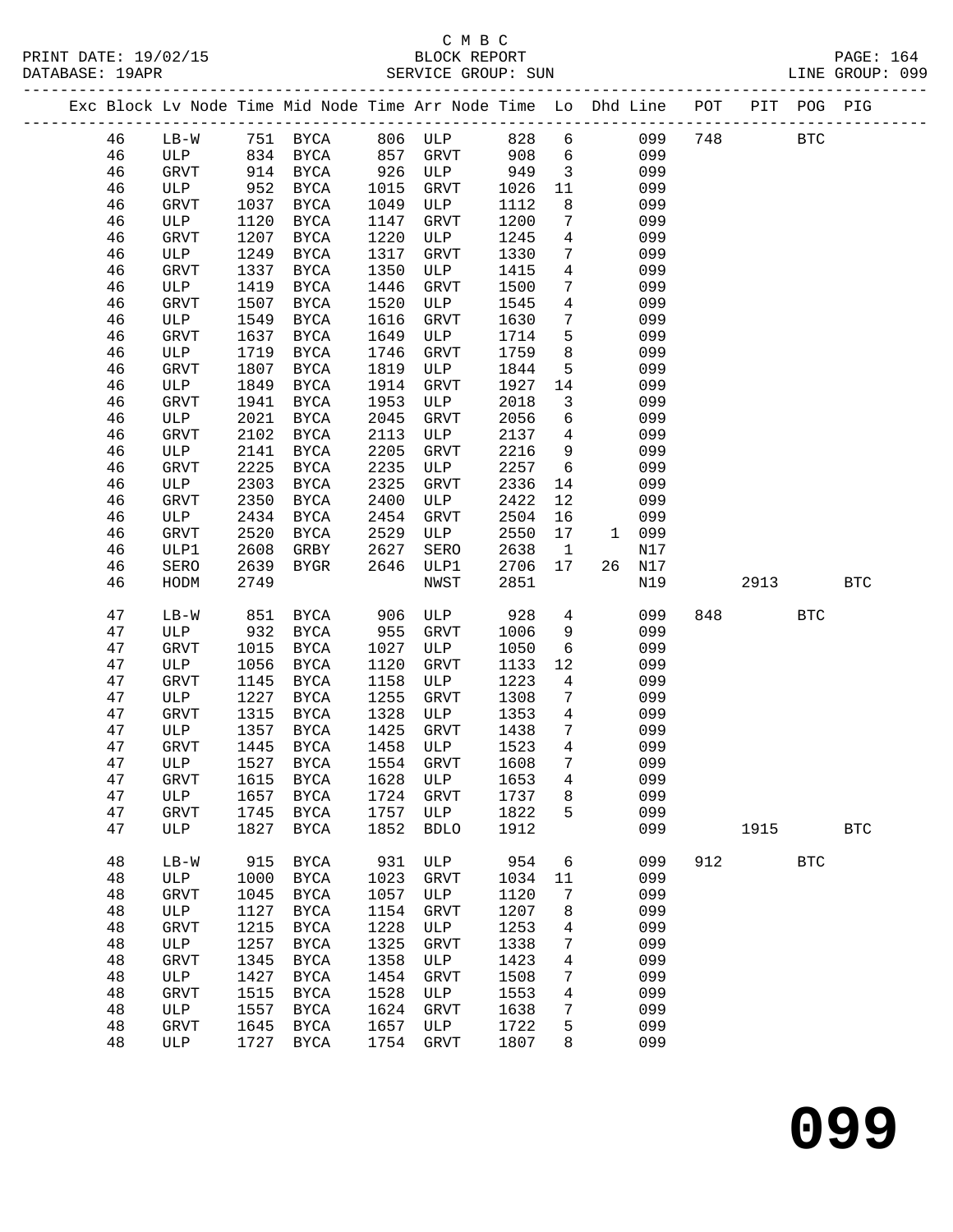|  |          |                    |              |                            |              |                    |              |                         | Exc Block Lv Node Time Mid Node Time Arr Node Time Lo Dhd Line POT |     |      | PIT POG PIG |            |
|--|----------|--------------------|--------------|----------------------------|--------------|--------------------|--------------|-------------------------|--------------------------------------------------------------------|-----|------|-------------|------------|
|  | 48       | GRVT               |              | 1815 BYCA                  |              | 1827 ULP           | 1852         | $5^{\circ}$             | 099                                                                |     |      |             |            |
|  | 48       | ULP                | 1857         | BYCA                       |              | 1922 BDLO          | 1942         |                         | 099                                                                |     | 1945 |             | <b>BTC</b> |
|  |          |                    |              |                            |              |                    |              |                         |                                                                    |     |      |             |            |
|  | 49       | $LB-W$             | 930          | BYCA                       | 946          | ULP                | 1009         | $7\overline{ }$         | 099                                                                | 927 |      | <b>BTC</b>  |            |
|  | 49       | ULP                | 1016         | BYCA                       | 1039         | GRVT               | 1050         | 10                      | 099<br>099                                                         |     |      |             |            |
|  | 49<br>49 | GRVT<br>ULP        | 1100<br>1142 | <b>BYCA</b><br><b>BYCA</b> | 1113<br>1209 | ULP<br><b>GRVT</b> | 1138<br>1222 | 4<br>8                  | 099                                                                |     |      |             |            |
|  | 49       | <b>GRVT</b>        | 1230         | BYCA                       | 1243         | ULP                | 1308         | 4                       | 099                                                                |     |      |             |            |
|  | 49       | ULP                | 1312         | <b>BYCA</b>                | 1340         | <b>GRVT</b>        | 1353         | 7                       | 099                                                                |     |      |             |            |
|  | 49       | <b>GRVT</b>        | 1400         | BYCA                       | 1413         | ULP                | 1438         | 4                       | 099                                                                |     |      |             |            |
|  | 49       | ULP                | 1442         | <b>BYCA</b>                | 1509         | GRVT               | 1523         | 7                       | 099                                                                |     |      |             |            |
|  | 49       | <b>GRVT</b>        | 1530         | <b>BYCA</b>                | 1543         | ULP                | 1608         | $\overline{4}$          | 099                                                                |     |      |             |            |
|  | 49       | ULP                | 1612         | BYCA                       | 1639         | GRVT               | 1653         | 7                       | 099                                                                |     |      |             |            |
|  | 49       | <b>GRVT</b>        | 1700         | BYCA                       | 1712         | ULP                | 1737         | 5                       | 099                                                                |     |      |             |            |
|  | 49       | ULP                | 1742         | <b>BYCA</b>                | 1809         | <b>GRVT</b>        | 1822         | $\overline{9}$          | 099                                                                |     |      |             |            |
|  | 49       | <b>GRVT</b>        | 1831         | <b>BYCA</b>                | 1843         | ULP                | 1908         | $\overline{4}$          | 099                                                                |     |      |             |            |
|  | 49       | ULP                | 1912         | <b>BYCA</b>                | 1937         | GRVT               | 1949         | 12                      | 099                                                                |     |      |             |            |
|  | 49       | <b>GRVT</b>        | 2001         | <b>BYCA</b>                | 2012         | ULP                | 2037         | 4                       | 099                                                                |     |      |             |            |
|  | 49       | ULP                | 2041         | <b>BYCA</b>                | 2105         | <b>GRVT</b>        | 2116         | 9                       | 099                                                                |     |      |             |            |
|  | 49       | GRVT               | 2125         | <b>BYCA</b>                | 2136         | ULP                | 2200         | $\overline{\mathbf{3}}$ | 099                                                                |     |      |             |            |
|  | 49       | ULP                | 2203         | <b>BYCA</b>                | 2225         | GRVT               | 2236         | 13                      | 099                                                                |     |      |             |            |
|  | 49       | <b>GRVT</b>        | 2249         | BYCA                       | 2259         | ULP                | 2321         | 6                       | 099                                                                |     |      |             |            |
|  | 49       | ULP                | 2327         | BYCA                       | 2349         | <b>BDLO</b>        | 2407         |                         | 099                                                                |     | 2410 |             | <b>BTC</b> |
|  |          |                    |              |                            |              |                    |              |                         |                                                                    |     |      |             |            |
|  | 50       | $LB-W$             | 953          | <b>BYCA</b>                | 1009         | ULP                | 1032         | 8                       | 099                                                                | 950 |      | <b>BTC</b>  |            |
|  | 50       | ULP                | 1040         | BYCA                       | 1104         | GRVT               | 1117         | 13                      | 099<br>099                                                         |     |      |             |            |
|  | 50<br>50 | <b>GRVT</b><br>ULP | 1130<br>1212 | <b>BYCA</b><br><b>BYCA</b> | 1143<br>1240 | ULP<br><b>GRVT</b> | 1208<br>1253 | $\overline{4}$<br>7     | 099                                                                |     |      |             |            |
|  | 50       | <b>GRVT</b>        | 1300         | <b>BYCA</b>                | 1313         | ULP                | 1338         | 4                       | 099                                                                |     |      |             |            |
|  | 50       | ULP                | 1342         | <b>BYCA</b>                | 1410         | GRVT               | 1423         | 7                       | 099                                                                |     |      |             |            |
|  | 50       | <b>GRVT</b>        | 1430         | BYCA                       | 1443         | ULP                | 1508         | 4                       | 099                                                                |     |      |             |            |
|  | 50       | ULP                | 1512         | <b>BYCA</b>                | 1539         | GRVT               | 1553         | 7                       | 099                                                                |     |      |             |            |
|  | 50       | <b>GRVT</b>        | 1600         | <b>BYCA</b>                | 1613         | ULP                | 1638         | 4                       | 099                                                                |     |      |             |            |
|  | 50       | ULP                | 1642         | <b>BYCA</b>                | 1709         | <b>GRVT</b>        | 1723         | 7                       | 099                                                                |     |      |             |            |
|  | 50       | <b>GRVT</b>        | 1730         | BYCA                       | 1742         | ULP                | 1807         | 5                       | 099                                                                |     |      |             |            |
|  | 50       | ULP                | 1812         | <b>BYCA</b>                | 1837         | <b>GRVT</b>        | 1850         | 11                      | 099                                                                |     |      |             |            |
|  | 50       | <b>GRVT</b>        | 1901         | <b>BYCA</b>                | 1913         | ULP                | 1938         | $\overline{4}$          | 099                                                                |     |      |             |            |
|  | 50       | ULP                | 1942         | <b>BYCA</b>                | 2007         | <b>GRVT</b>        | 2019         | 12                      | 099                                                                |     |      |             |            |
|  | 50       | <b>GRVT</b>        | 2031         | BYCA                       | 2042         | ULP                | 2107         | 4                       | 099                                                                |     |      |             |            |
|  | 50       | ULP                | 2111         | BYCA                       | 2135         | GRVT               | 2146         | $\overline{3}$          | 099                                                                |     |      |             |            |
|  | 50       | <b>GRVT</b>        | 2149         | <b>BYCA</b>                | 2200         | ULP                | 2224         | $\overline{3}$          | 099                                                                |     |      |             |            |
|  | 50       | ULP                | 2227         | <b>BYCA</b>                | 2249         | GRVT               | 2300         | 13                      | 099                                                                |     |      |             |            |
|  | 50       | <b>GRVT</b>        | 2313         | <b>BYCA</b>                | 2323         | ULP                | 2345         | 6                       | 099                                                                |     |      |             |            |
|  | 50       | ULP                | 2351         | <b>BYCA</b>                | 2413         | <b>BDLO</b>        | 2431         |                         | 099                                                                |     | 2434 |             | <b>BTC</b> |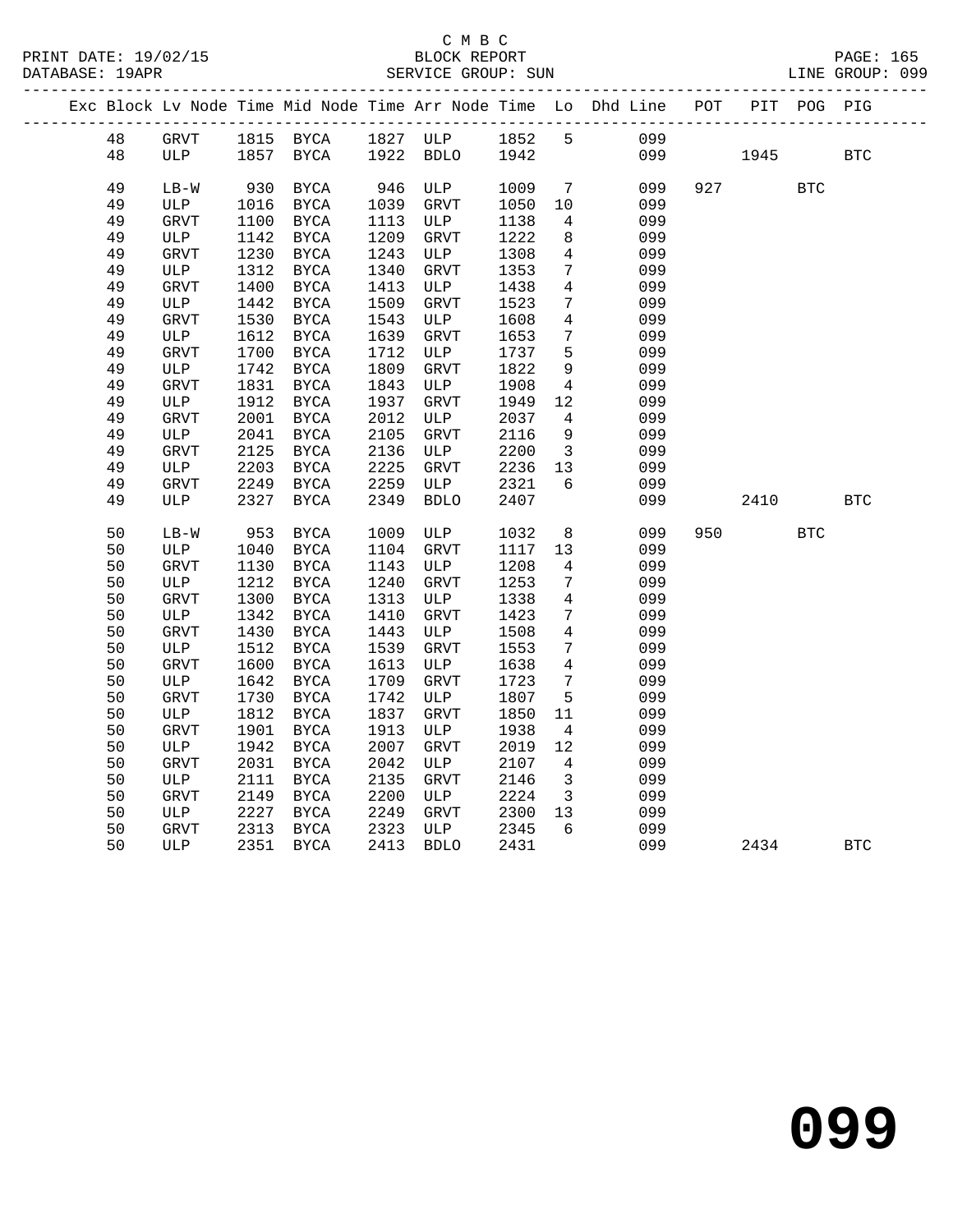# C M B C

| DATABASE: 19APR |    |        |      | SERVICE GROUP: SUN                                                             |      |           |      |                 |                 |     |                     |      |     | LINE GROUP: 099 |  |
|-----------------|----|--------|------|--------------------------------------------------------------------------------|------|-----------|------|-----------------|-----------------|-----|---------------------|------|-----|-----------------|--|
|                 |    |        |      | Exc Block Lv Node Time Mid Node Time Arr Node Time Lo Dhd Line POT PIT POG PIG |      |           |      |                 |                 |     |                     |      |     |                 |  |
|                 | 51 | $LB-W$ |      | 1024 BYCA 1040 ULP                                                             |      |           |      |                 |                 |     | 1103 9 099 1021 BTC |      |     |                 |  |
|                 | 51 | ULP    |      | 1112 BYCA                                                                      | 1139 | GRVT      | 1152 |                 | 8               | 099 |                     |      |     |                 |  |
|                 | 51 | GRVT   | 1200 | BYCA                                                                           | 1213 | ULP       | 1238 |                 | $4\overline{ }$ | 099 |                     |      |     |                 |  |
|                 | 51 | ULP    | 1242 | BYCA                                                                           | 1310 | GRVT      | 1323 | $7\phantom{.0}$ |                 | 099 |                     |      |     |                 |  |
|                 | 51 | GRVT   | 1330 | BYCA                                                                           | 1343 | ULP       | 1408 | $\overline{4}$  |                 | 099 |                     |      |     |                 |  |
|                 | 51 | ULP    | 1412 | BYCA                                                                           | 1439 | GRVT      | 1453 | $7\phantom{.0}$ |                 | 099 |                     |      |     |                 |  |
|                 | 51 | GRVT   | 1500 | BYCA                                                                           | 1513 | ULP       | 1538 | $\overline{4}$  |                 | 099 |                     |      |     |                 |  |
|                 | 51 | ULP    | 1542 | BYCA                                                                           | 1609 | GRVT      | 1623 | $7\phantom{.0}$ |                 | 099 |                     |      |     |                 |  |
|                 | 51 | GRVT   | 1630 | BYCA                                                                           | 1642 | ULP       | 1707 | 5               |                 | 099 |                     |      |     |                 |  |
|                 | 51 | ULP    | 1712 | BYCA                                                                           | 1739 | GRVT      | 1752 | 8               |                 | 099 |                     |      |     |                 |  |
|                 | 51 | GRVT   | 1800 | BYCA                                                                           | 1812 | ULP       | 1837 | 5               |                 | 099 |                     |      |     |                 |  |
|                 | 51 | ULP    | 1842 | BYCA                                                                           | 1907 | GRVT      | 1920 | 11              |                 | 099 |                     |      |     |                 |  |
|                 | 51 | GRVT   | 1931 | BYCA                                                                           | 1943 | ULP       | 2008 | $\mathbf{3}$    |                 | 099 |                     |      |     |                 |  |
|                 | 51 | ULP    | 2011 | BYCA                                                                           | 2035 | GRVT      | 2046 | 5               |                 | 099 |                     |      |     |                 |  |
|                 | 51 | GRVT   | 2051 | <b>BYCA</b>                                                                    | 2102 | ULP       | 2127 | $\overline{4}$  |                 | 099 |                     |      |     |                 |  |
|                 | 51 | ULP    | 2131 | BYCA                                                                           | 2155 | GRVT      | 2206 | $7\phantom{.0}$ |                 | 099 |                     |      |     |                 |  |
|                 | 51 | GRVT   | 2213 | BYCA                                                                           | 2223 | ULP       | 2245 | 6               |                 | 099 |                     |      |     |                 |  |
|                 | 51 | ULP    | 2251 | BYCA                                                                           | 2313 | GRVT      | 2324 | 14              |                 | 099 |                     |      |     |                 |  |
|                 | 51 | GRVT   | 2338 | BYCA                                                                           | 2348 | ULP       | 2410 | 9               |                 | 099 |                     |      |     |                 |  |
|                 | 51 | ULP    | 2419 | BYCA                                                                           | 2439 | GRVT      | 2449 | 30              | 20              | 099 |                     |      |     |                 |  |
|                 | 51 | HODM   | 2539 | NWST                                                                           | 2641 | SUST      | 2701 | $\overline{2}$  | 17              | N19 |                     |      |     |                 |  |
|                 | 51 | SFU    | 2720 | HK-W                                                                           | 2743 | HODM      | 2805 | $\overline{4}$  |                 | N35 |                     |      |     |                 |  |
|                 | 51 | HODM   | 2809 | $HK-E$                                                                         | 2831 | SFU       | 2854 | 6               |                 | N35 |                     |      |     |                 |  |
|                 | 51 | SFU    | 2900 | HK-W                                                                           | 2923 | HODM      | 2945 |                 |                 | N35 |                     | 3002 |     | <b>BTC</b>      |  |
|                 | 60 | $LB-W$ |      | 1109 BYCA                                                                      | 1126 | ULP       | 1151 |                 |                 |     | 6 099 1106          |      | BTC |                 |  |
|                 | 60 | ULP    |      | 1157 BYCA                                                                      |      | 1224 GRVT | 1237 |                 |                 | 099 |                     |      |     |                 |  |

60 ULP 2101 BYCA 2125 BDLO 2144 099 2147 BTC

 60 ULP 1157 BYCA 1224 GRVT 1237 8 099 60 GRVT 1245 BYCA 1258 ULP 1323 4 099 60 ULP 1327 BYCA 1355 GRVT 1408 7 099 60 GRVT 1415 BYCA 1428 ULP 1453 4 099 60 ULP 1457 BYCA 1524 GRVT 1538 7 099 60 GRVT 1545 BYCA 1558 ULP 1623 4 099

 60 ULP 1757 BYCA 1824 GRVT 1837 10 099 60 GRVT 1847 BYCA 1859 ULP 1924 3 099 60 ULP 1927 BYCA 1952 GRVT 2004 17 099 60 GRVT 2021 BYCA 2032 ULP 2057 4 099

 60 ULP 1627 BYCA 1654 GRVT 1708 7 099 60 GRVT 1715 BYCA 1727 ULP 1752 5 099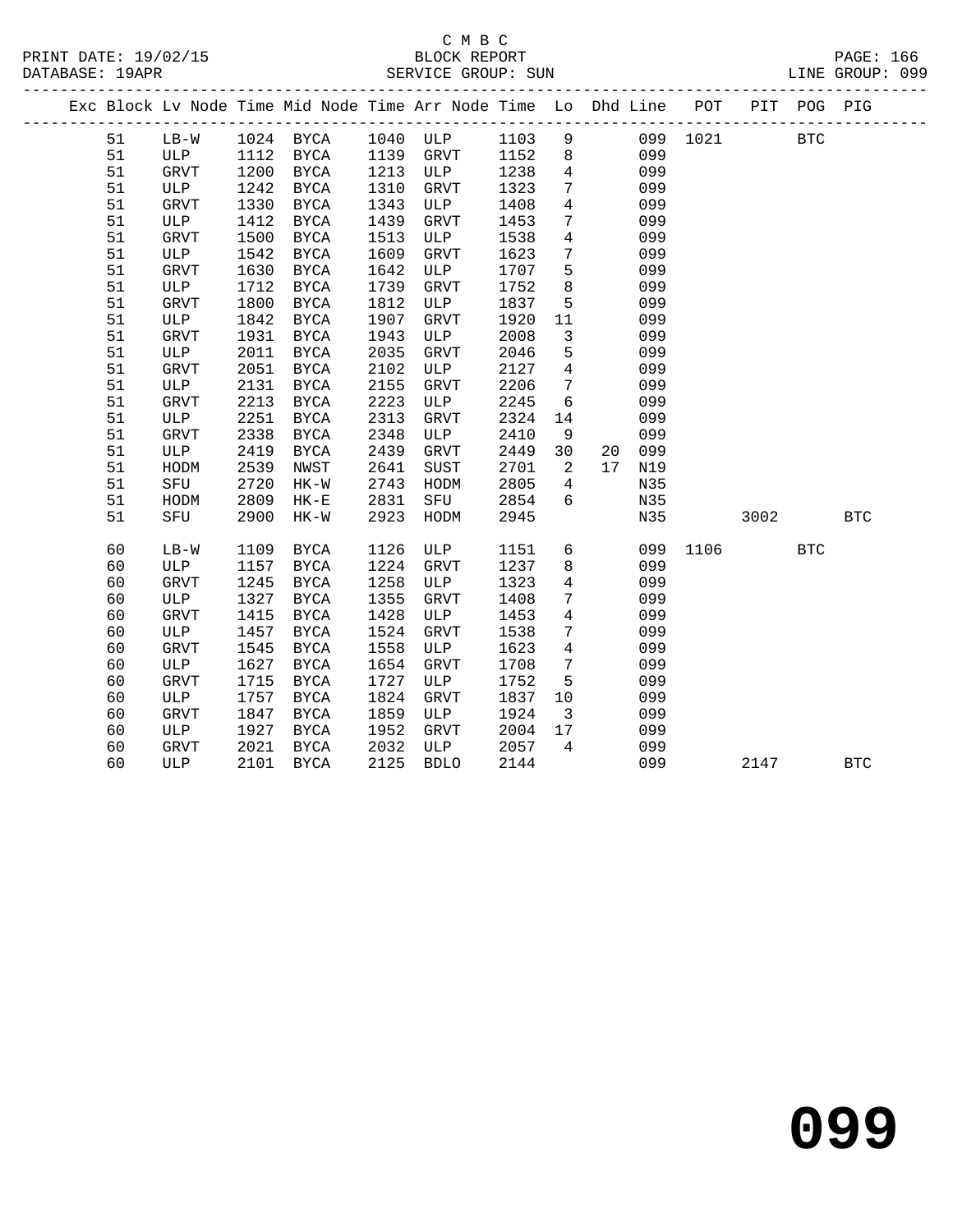| HODM | 29 AV STATION AND RESERVE DE CONTROLLER EN BUTTADY DEPOTMENT OF PRENTWOOD STRIBATG<br>1980 BRENTWOOD STRIBAY1 BAVAND BE BRENTWOOD STRIBAY6<br>2017 CHAMPLAIN & 7780 BLOCK CHAMPLAIN HAWL HASTINGS & WILLINGDON<br>HOWE & DUNSMUIR<br>RUBY      RUPERT & BROADWAY-NORTH                         SUST        SURREY CENTRAL STATION<br>WLHA WILLINGDON & HASTINGS S/B                                                                                         |                                                                                                                                             |                                                                                                                                                                                                                     |                                                                                           |                                                                                                                                                                     |                                                                                                                                                                                                |                                                                                                                     | THE MISSING CONTRACT CONTRACT THE METROTOWN STATION<br>NETROTOWN STATION<br>NETROTOWN STATION<br>NEW MESTMINSTER STN<br>PEWI PENDER & WILLINGDON                                                                                                                                                                                                                                     |          |                 |            |
|------|-------------------------------------------------------------------------------------------------------------------------------------------------------------------------------------------------------------------------------------------------------------------------------------------------------------------------------------------------------------------------------------------------------------------------------------------------------------|---------------------------------------------------------------------------------------------------------------------------------------------|---------------------------------------------------------------------------------------------------------------------------------------------------------------------------------------------------------------------|-------------------------------------------------------------------------------------------|---------------------------------------------------------------------------------------------------------------------------------------------------------------------|------------------------------------------------------------------------------------------------------------------------------------------------------------------------------------------------|---------------------------------------------------------------------------------------------------------------------|--------------------------------------------------------------------------------------------------------------------------------------------------------------------------------------------------------------------------------------------------------------------------------------------------------------------------------------------------------------------------------------|----------|-----------------|------------|
|      | Exc Block Lv Node Time Mid Node Time Arr Node Time Lo Dhd Line POT PIT POG PIG                                                                                                                                                                                                                                                                                                                                                                              |                                                                                                                                             |                                                                                                                                                                                                                     |                                                                                           |                                                                                                                                                                     |                                                                                                                                                                                                |                                                                                                                     |                                                                                                                                                                                                                                                                                                                                                                                      |          |                 |            |
|      | 1<br>$\mathbf{1}$<br>$\mathbf{1}$<br>$\mathbf 1$<br>MTST<br>$\mathbf 1$<br>KTLP<br>$\mathbf 1$<br>MTST<br>$\mathbf{1}$<br>KTLP<br>$\mathbf{1}$<br>MTST<br>$\mathbf 1$<br>PBEX<br>$\mathbf 1$<br>MTST<br>$\mathbf 1$<br>KTLP<br>$\mathbf 1$<br>MTST<br>$\mathbf 1$<br>PBEX<br>1<br>MTST<br>$\mathbf 1$<br>KTLP<br>1<br>MTST<br>$\mathbf 1$<br>PBEX<br>1<br>MTST<br>$\mathbf 1$<br>KTLP<br>$\mathbf 1$<br>MTST<br>$\mathbf 1$<br>PBEX<br>$\mathbf{1}$<br>MTST | 933<br>1009<br>1048<br>1122<br>1156<br>1237<br>1315<br>1352<br>1427<br>1507<br>1547<br>1622<br>1657<br>1737<br>1819<br>1855<br>1930<br>2010 | 907 BW01<br>WLHA<br>BW01<br>WLHA<br>HAWL<br>WHLA<br>BW01<br>WLHA<br>HAWL<br>WHLA<br>BW01<br>WLHA<br>HAWL<br>WHLA<br>BW01<br>WLHA<br>HAWL 1914 PBEX<br>WHLA<br>BW01                                                  |                                                                                           | 1056 MTST<br>1141 PBEX<br>MTST<br>1253 KTLP<br>1323 MTST<br>1412 PBEX<br>MTST<br>1522 KTLP<br>1555 MTST<br>1642 PBEX<br>MTST<br>1752 KTLP<br>1826 MTST<br>2024 KTLP | 920 KTLP 929<br>941 MTST 1002<br>1024 KTLP 1033<br>1056 MTST 1117<br>1152<br>1235<br>1302<br>1347<br>1423<br>1505<br>1533<br>1617<br>1653<br>1732<br>1803<br>1847<br>1924<br>MTST 2002<br>2035 | 15<br>13<br>5 <sub>5</sub><br>$\overline{\phantom{a}}$<br>14<br>5 <sub>5</sub><br>$5\overline{)}$<br>8 <sup>8</sup> | HODM 609 NWST 711 SUST 731 4 35 N19 547 BTC<br>MTST 810 BW01 823 KTLP 832 3 130<br>KTLP 835 WLHA 843 MTST 902 5 130<br>4 130<br>7 130<br>130<br>$5\overline{)}$<br>130<br>$4\overline{ }$<br>130<br>$\overline{2}$<br>130<br>130<br>130<br>$4\overline{ }$<br>130<br>130<br>130<br>130<br>$4\overline{ }$<br>130<br>130<br>16 10<br>130<br>130<br>$6\overline{6}$<br>130<br>8<br>130 | 130 2039 |                 | <b>BTC</b> |
|      | 2<br>MTST<br>2<br>KTLP<br>2<br>MTST<br>2<br>KTLP<br>2<br>MTST<br>$\boldsymbol{2}$<br>KTLP<br>2<br>MTST<br>$\boldsymbol{2}$<br>PBEX<br>$\boldsymbol{2}$<br>MTST<br>$\boldsymbol{2}$<br>KTLP<br>2<br>MTST<br>$\boldsymbol{2}$<br>PBEX<br>$\overline{c}$<br>MTST<br>2<br>KTLP<br>2<br>MTST<br>2<br>PBEX<br>$\boldsymbol{2}$<br>MTST<br>2<br>KTLP<br>2<br>MTST<br>2<br>PBEX                                                                                     | 825<br>850<br>925<br>957<br>1040<br>1115<br>1151<br>1225<br>1307<br>1345<br>1422<br>1457<br>1537<br>1617<br>1652<br>1727                    | 615 BW01 626 KTLP 635 10<br>645 WLHA<br>715 BW01<br>744 WLHA 752 MTST 811 14<br>BW01<br>WLHA<br>HAWL<br>WHLA<br>BW01<br>WLHA<br><b>HAWL</b><br>WHLA<br>BW01<br>WLHA<br>HAWL<br>WHLA<br>BW01<br>WLHA<br>HAWL<br>WHLA | 838<br>858<br>942<br>1055<br>1123<br>1210<br>1323<br>1353<br>1442<br>1552<br>1625<br>1712 | KTLP<br>MTST<br>PBEX<br>MTST<br>KTLP<br>MTST<br>PBEX<br>MTST<br>KTLP<br>MTST<br>PBEX<br>MTST<br>KTLP<br>MTST<br>PBEX<br>MTST                                        | 651 MTST 710 5<br>728 KTLP 737 7<br>847<br>917<br>952<br>1032<br>1104<br>1147<br>1221<br>1304<br>1332<br>1417<br>1453<br>1535<br>1603<br>1647<br>1723<br>1802                                  | 3<br>8<br>5<br>8<br>11<br>4<br>4<br>3<br>13<br>5<br>4<br>2<br>14<br>5<br>4                                          | 130<br>130<br>130<br>130<br>130<br>130<br>130<br>130<br>130<br>130<br>130<br>130<br>130<br>130<br>130<br>130<br>130<br>130<br>130<br>130                                                                                                                                                                                                                                             |          | 558 BTC<br>1818 | <b>BTC</b> |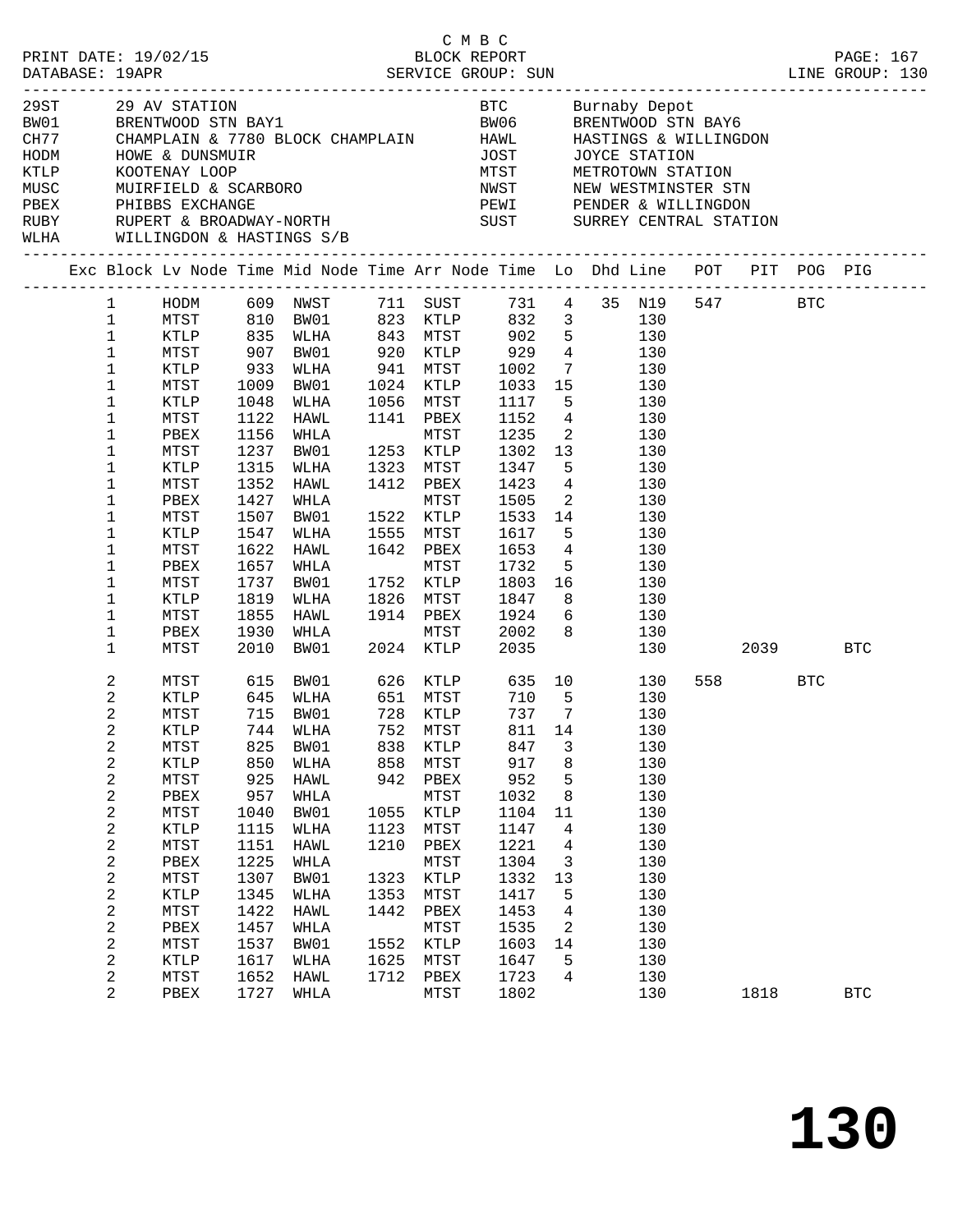|              |              |              |                   |              |                   |              |                   | Exc Block Lv Node Time Mid Node Time Arr Node Time Lo Dhd Line POT PIT POG PIG |     |        |            |            |
|--------------|--------------|--------------|-------------------|--------------|-------------------|--------------|-------------------|--------------------------------------------------------------------------------|-----|--------|------------|------------|
| $\mathbf{3}$ | KTLP         |              | 605 WLHA 611 MTST |              |                   | 630          | $5^{\circ}$       | 130                                                                            | 559 |        | <b>BTC</b> |            |
| $\mathbf{3}$ | MTST         | 635          | BW01              |              | 646 KTLP          | 655 10       |                   | 130                                                                            |     |        |            |            |
| 3            | KTLP         | 705          | WLHA              |              | 711 MTST          | 730          | 5                 | 130                                                                            |     |        |            |            |
| 3            | MTST         | 735          | BW01              | 748          | KTLP              | 757          | $7\phantom{.0}$   | 130                                                                            |     |        |            |            |
| 3            | KTLP         | 804          | WLHA              | 812          | MTST              | 831          | $6\overline{6}$   | 130                                                                            |     |        |            |            |
| 3            | MTST         | 837          | BW01              | 850          | KTLP              | 859          | $\overline{4}$    | 130                                                                            |     |        |            |            |
| 3            | KTLP         | 903          | WLHA              | 911          | MTST              | 932          | 13                | 130                                                                            |     |        |            |            |
| 3            | MTST         | 945          | BW01              | 958          | PEWI              | 1002         | 14                | 130                                                                            |     |        |            |            |
| 3            | PEWI         | 1016         | BW06              | 1022         | MTST              | 1039         | 8                 | 130                                                                            |     |        |            |            |
| 3            | MTST         | 1047         | BW01              | 1102         | PEWI              | 1106         | $7\overline{ }$   | 130                                                                            |     |        |            |            |
| 3            | PEWI         | 1113         | BW06              | 1119         | MTST              | 1139         | 5                 | 130                                                                            |     |        |            |            |
| 3            | MTST         | 1144         | BW01              | 1159         | PEWI              | 1203         | 10                | 130                                                                            |     |        |            |            |
| 3            | PEWI         | 1213         | BW06              | 1219         | MTST              | 1239         | 5                 | 130                                                                            |     |        |            |            |
| 3            | MTST         | 1244         | BW01              | 1300         | PEWI              | 1304         | 9                 | 130                                                                            |     |        |            |            |
| 3            | PEWI         | 1313         | BW06              | 1319         | MTST              | 1339         | $5^{\circ}$       | 130                                                                            |     |        |            |            |
| 3            | MTST         | 1344         | BW01              | 1400         | PEWI              | 1404         | 11                | 130                                                                            |     |        |            |            |
| 3<br>3       | PEWI         | 1415<br>1444 | BW06              | 1421<br>1500 | MTST              | 1439         | $5^{\circ}$       | 130                                                                            |     |        |            |            |
| 3            | MTST<br>PEWI | 1515         | BW01<br>BW06      | 1521         | PEWI<br>MTST      | 1504<br>1539 | 11<br>$5^{\circ}$ | 130<br>130                                                                     |     |        |            |            |
| 3            | MTST         | 1544         | BW01              | 1559         | PEWI              | 1603         | 12                | 130                                                                            |     |        |            |            |
| 3            | PEWI         | 1615         | BW06              | 1621         | MTST              | 1639         | $5^{\circ}$       | 130                                                                            |     |        |            |            |
| 3            | MTST         | 1644         | BW01              | 1659         | PEWI              | 1703         | 13                | 130                                                                            |     |        |            |            |
| 3            | PEWI         | 1716         | BW06              | 1722         | MTST              | 1739         | 5                 | 130                                                                            |     |        |            |            |
| 3            | MTST         | 1744         | BW01              | 1759         | PEWI              | 1803         |                   | 130                                                                            |     | 1810   |            | <b>BTC</b> |
|              |              |              |                   |              |                   |              |                   |                                                                                |     |        |            |            |
| 4            | JOST         | 653          | CH77              | 706          | 29ST              | 719          | 24                | 026                                                                            |     | 642 64 | <b>BTC</b> |            |
| 4            | 29ST         | 743          |                   |              | MUSC              | 757          | $\overline{0}$    | 029                                                                            |     |        |            |            |
| 4            | MUSC         | 757          |                   |              | 29ST              | 809          | $\overline{4}$    | 029                                                                            |     |        |            |            |
| 4            | 29ST         | 813          | CH77              | 825          | JOST              | 842          | $5\overline{5}$   | 026                                                                            |     |        |            |            |
| 4            | JOST         | 847          | RUBY              | 855          | KTLP              | 906          | 12                | 027                                                                            |     |        |            |            |
| 4            | KTLP         | 918          | WLHA              | 926          | MTST              | 947          | 13                | 130                                                                            |     |        |            |            |
| 4            | MTST         | 1000         | BW01              | 1015         | PEWI              | 1019         | 12                | 130                                                                            |     |        |            |            |
| 4            | PEWI         | 1031         | BW06              | 1037         | MTST              | 1054         | 8                 | 130                                                                            |     |        |            |            |
| 4            | MTST         | 1102         | BW01              | 1117         | PEWI              | 1121         | $\overline{7}$    | 130                                                                            |     |        |            |            |
| 4            | PEWI         | 1128         | BW06              | 1134         | MTST              | 1154         | 5                 | 130                                                                            |     |        |            |            |
| 4            | MTST         | 1159         | BW01              | 1214         | PEWI              | 1218         | $10 \,$           | 130                                                                            |     |        |            |            |
| 4            | PEWI         | 1228         | BW06              | 1234<br>1315 | MTST              | 1254         | 5                 | 130                                                                            |     |        |            |            |
| 4            | MTST<br>PEWI | 1259<br>1328 | BW01<br>BW06      |              | PEWI<br>1334 MTST | 1319<br>1354 | 9<br>$5^{\circ}$  | 130                                                                            |     |        |            |            |
| 4<br>4       |              |              |                   |              |                   |              |                   | 130                                                                            |     |        |            |            |
|              | MTST         |              | 1359 BW01<br>BW06 | 1436         | 1415 PEWI 1419 11 |              |                   | 130                                                                            |     |        |            |            |
| 4<br>4       | PEWI<br>MTST | 1430<br>1459 | BW01              | 1515         | MTST<br>PEWI      | 1454<br>1519 | 5<br>11           | 130<br>130                                                                     |     |        |            |            |
| 4            | PEWI         | 1530         | BW06              | 1536         | MTST              | 1554         | $5^{\circ}$       | 130                                                                            |     |        |            |            |
| 4            | MTST         | 1559         | BW01              | 1614         | PEWI              | 1618         | 12                | 130                                                                            |     |        |            |            |
| 4            | PEWI         | 1630         | BW06              | 1636         | MTST              | 1654         | 5                 | 130                                                                            |     |        |            |            |
| 4            | MTST         | 1659         | BW01              | 1714         | PEWI              | 1718         | 13                | 130                                                                            |     |        |            |            |
| 4            | PEWI         | 1731         | BW06              | 1737         | MTST              | 1754         |                   | 130                                                                            |     | 1810   |            | <b>BTC</b> |
|              |              |              |                   |              |                   |              |                   |                                                                                |     |        |            |            |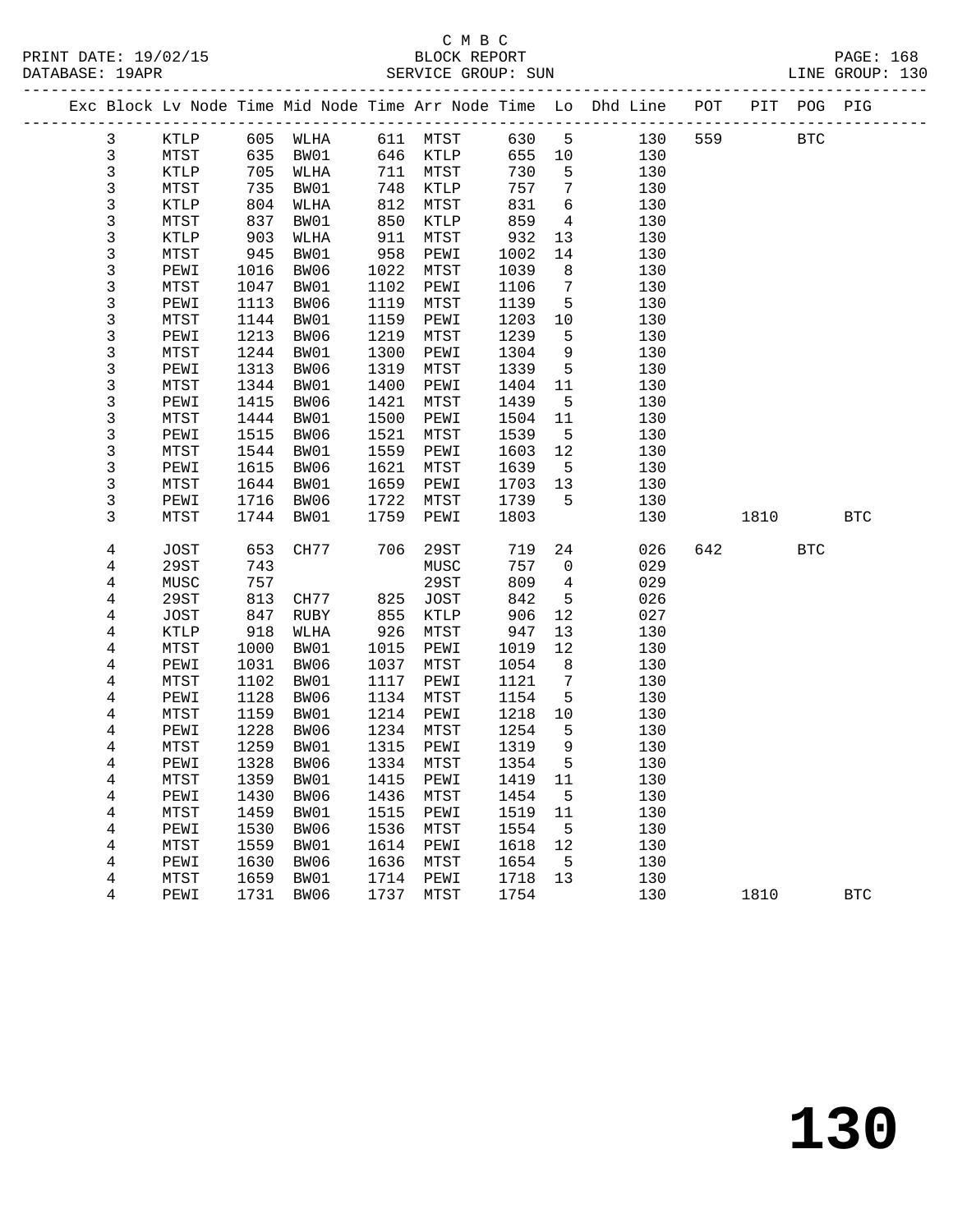#### C M B C<br>BLOCK REPORT SERVICE GROUP: SUN

|  |   |             |      |      |      |      |        |                 | Exc Block Lv Node Time Mid Node Time Arr Node Time Lo Dhd Line POT |     |      | PIT POG PIG |            |
|--|---|-------------|------|------|------|------|--------|-----------------|--------------------------------------------------------------------|-----|------|-------------|------------|
|  | 5 | MTST        | 917  | BW01 | 930  | PEWI | 933 13 |                 | 130                                                                | 900 |      | <b>BTC</b>  |            |
|  | 5 | PEWI        | 946  | BW06 | 952  | MTST | 1009   | 6               | 130                                                                |     |      |             |            |
|  | 5 | MTST        | 1015 | BW01 | 1030 | PEWI | 1034   | 12              | 130                                                                |     |      |             |            |
|  | 5 | PEWI        | 1046 | BW06 | 1052 | MTST | 1109   | 8               | 130                                                                |     |      |             |            |
|  | 5 | MTST        | 1117 | BW01 | 1132 | PEWI | 1136   | $7\phantom{.0}$ | 130                                                                |     |      |             |            |
|  | 5 | PEWI        | 1143 | BW06 | 1149 | MTST | 1209   | 5               | 130                                                                |     |      |             |            |
|  | 5 | MTST        | 1214 | BW01 | 1229 | PEWI | 1233   | 10              | 130                                                                |     |      |             |            |
|  | 5 | PEWI        | 1243 | BW06 | 1249 | MTST | 1309   | 5               | 130                                                                |     |      |             |            |
|  | 5 | <b>MTST</b> | 1314 | BW01 | 1330 | PEWI | 1334   | 9               | 130                                                                |     |      |             |            |
|  | 5 | PEWI        | 1343 | BW06 | 1349 | MTST | 1409   | 5               | 130                                                                |     |      |             |            |
|  | 5 | MTST        | 1414 | BW01 | 1430 | PEWI | 1434   | 11              | 130                                                                |     |      |             |            |
|  | 5 | PEWI        | 1445 | BW06 | 1451 | MTST | 1509   | 5               | 130                                                                |     |      |             |            |
|  | 5 | MTST        | 1514 | BW01 | 1529 | PEWI | 1533   | 12              | 130                                                                |     |      |             |            |
|  | 5 | PEWI        | 1545 | BW06 | 1551 | MTST | 1609   | 5               | 130                                                                |     |      |             |            |
|  | 5 | MTST        | 1614 | BW01 | 1629 | PEWI | 1633   | 12              | 130                                                                |     |      |             |            |
|  | 5 | PEWI        | 1645 | BW06 | 1651 | MTST | 1709   | 5               | 130                                                                |     |      |             |            |
|  | 5 | MTST        | 1714 | BW01 | 1729 | PEWI | 1733   | 11              | 130                                                                |     |      |             |            |
|  | 5 | PEWI        | 1744 | BW06 | 1750 | MTST | 1807   | 3               | 130                                                                |     |      |             |            |
|  | 5 | MTST        | 1810 | BW01 | 1825 | KTLP | 1836   | 14              | 130                                                                |     |      |             |            |
|  | 5 | KTLP        | 1850 | WLHA | 1856 | MTST | 1917   | 8               | 130                                                                |     |      |             |            |
|  | 5 | MTST        | 1925 | HAWL | 1944 | PBEX | 1954   | 5               | 130                                                                |     |      |             |            |
|  | 5 | PBEX        | 1959 | WHLA |      | MTST | 2031   | 9               | 130                                                                |     |      |             |            |
|  | 5 | MTST        | 2040 | BW01 | 2053 | KTLP | 2101   |                 | 130                                                                |     | 2105 |             | <b>BTC</b> |
|  |   |             |      |      |      |      |        |                 |                                                                    |     |      |             |            |
|  | 6 | MTST        | 930  | BW01 | 943  | PEWI | 947    | 14              | 130                                                                | 913 |      | <b>BTC</b>  |            |
|  | 6 | PEWI        | 1001 | BW06 | 1007 | MTST | 1024   | 8               | 130                                                                |     |      |             |            |
|  | 6 | MTST        | 1032 | BW01 | 1047 | PEWI | 1051   | 10              | 130                                                                |     |      |             |            |
|  | 6 | PEWI        | 1101 | BW06 | 1107 | MTST | 1124   | 5               | 130                                                                |     |      |             |            |
|  | 6 | MTST        | 1129 | BW01 | 1144 | PEWI | 1148   | 10              | 130                                                                |     |      |             |            |
|  | 6 | PEWI        | 1158 | BW06 | 1204 | MTST | 1224   | 5               | 130                                                                |     |      |             |            |
|  | 6 | MTST        | 1229 | BW01 | 1244 | PEWI | 1248   | 10              | 130                                                                |     |      |             |            |
|  | 6 | PEWI        | 1258 | BW06 | 1304 | MTST | 1324   | 5               | 130                                                                |     |      |             |            |
|  | 6 | MTST        | 1329 | BW01 | 1345 | PEWI | 1349   | 9               | 130                                                                |     |      |             |            |
|  | 6 | PEWI        | 1358 | BW06 | 1404 | MTST | 1424   | 5               | 130                                                                |     |      |             |            |
|  | 6 | MTST        | 1429 | BW01 | 1445 | PEWI | 1449   | 11              | 130                                                                |     |      |             |            |
|  | 6 | PEWI        | 1500 | BW06 | 1506 | MTST | 1524   | 5               | 130                                                                |     |      |             |            |
|  | 6 | MTST        | 1529 | BW01 | 1544 | PEWI | 1548   | 12              | 130                                                                |     |      |             |            |
|  | 6 | PEWI        | 1600 | BW06 | 1606 | MTST | 1624   | 5               | 130                                                                |     |      |             |            |

 6 MTST 1629 BW01 1644 PEWI 1648 12 130 6 PEWI 1700 BW06 1706 MTST 1724 5 130

6 MTST 1729 BW01 1744 PEWI 1748 130 1755 BTC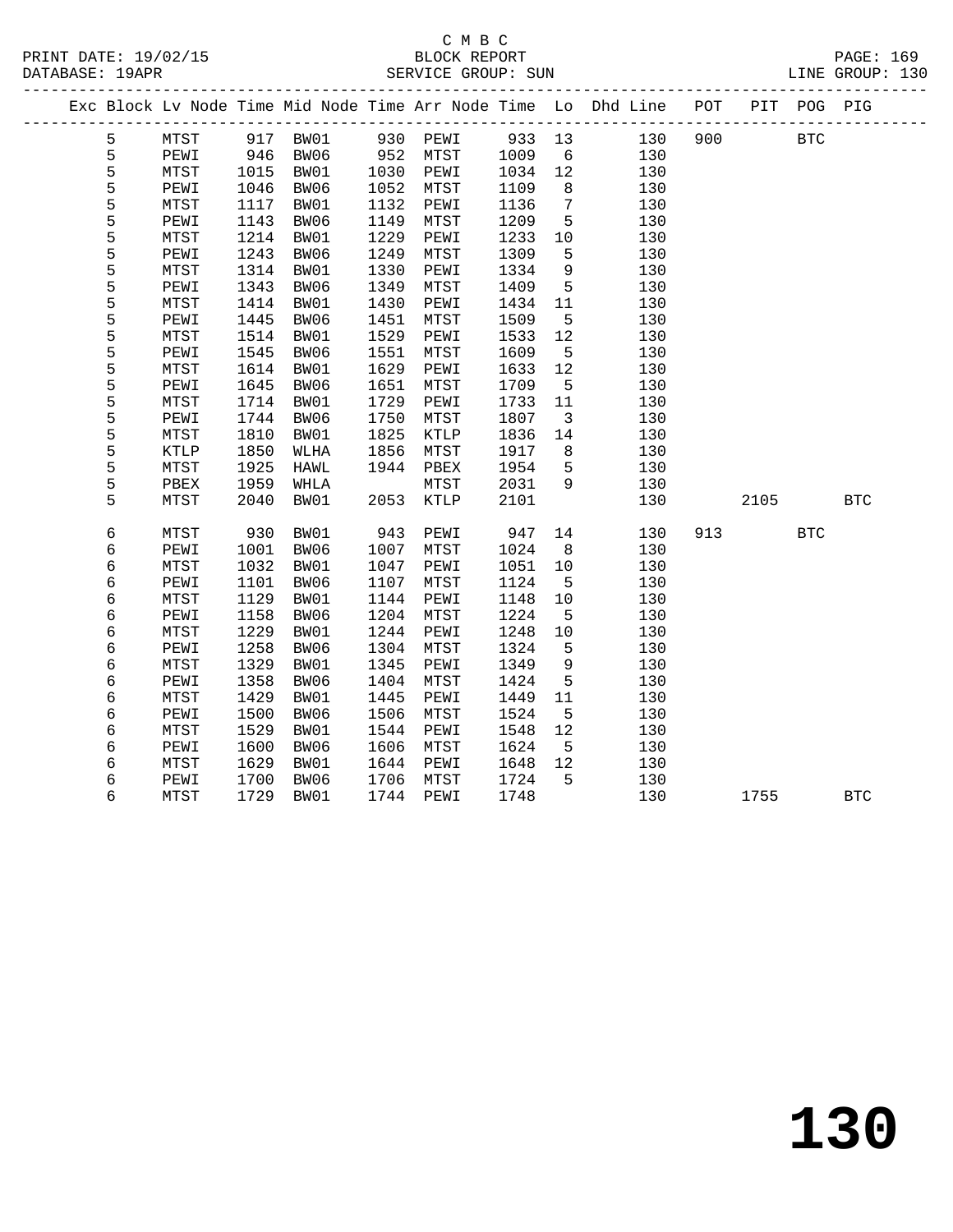| Exc Block Lv Node Time Mid Node Time Arr Node Time Lo Dhd Line POT<br>PIT POG PIG<br>952 KTLP 1001 17<br>922<br>7<br>MTST<br>939 BW01<br>130<br>BTC<br>7<br>KTLP<br>1018<br>WLHA<br>1026 MTST<br>1047<br>130<br>7<br>$\overline{7}$<br>MTST<br>1054<br>1112 PBEX<br>HAWL<br>1122<br>2<br>130<br>7<br>PBEX<br>1124<br>WHLA<br>MTST<br>1203<br>$\overline{4}$<br>130<br>7<br>1207<br>1222 KTLP<br>MTST<br>BW01<br>1231<br>14<br>130<br>7<br><b>KTLP</b><br>1245<br>WLHA<br>1253<br>MTST<br>1317<br>5<br>130<br>7<br>1322<br>$\overline{4}$<br>${\tt MTST}$<br>HAWL<br>1342<br>PBEX<br>1353<br>130<br>7<br>1357<br>WHLA<br>1435<br>2<br>130<br>PBEX<br>MTST<br>7<br>15<br>MTST<br>1437<br>BW01<br>1453<br>KTLP<br>1502<br>130<br>7<br>KTLP<br>1517<br>WLHA<br>1525<br>MTST<br>1547<br>5<br>130<br>7<br>1552<br>HAWL<br>1612<br>1623<br>4<br>130<br>MTST<br>PBEX<br>7<br>1627<br>WHLA<br>MTST<br>1704<br>3<br>130<br>PBEX<br>7<br>MTST<br>1707<br>BW01<br>1722<br>KTLP<br>1733<br>16<br>130<br>7<br>KTLP<br>1749<br>1756<br>MTST<br>1817<br>6<br>130<br>WLHA<br>7<br>MTST<br>1823<br>HAWL<br>1843<br>1853<br>$\overline{4}$<br>130<br>PBEX<br>7<br>1857<br>WHLA<br>1932<br>8<br>PBEX<br>MTST<br>130<br>7<br>MTST<br>1940<br>BW01<br>1954<br>KTLP<br>2005<br>130<br>2009<br><b>BTC</b><br>8<br>MTST<br>954<br>1011<br>1021<br>6<br>130<br>937<br><b>BTC</b><br>HAWL<br>PBEX<br>8<br>1102<br>130<br>PBEX<br>1027<br>WHLA<br>MTST<br>8<br>8<br>1110<br>1125 KTLP<br>MTST<br>BW01<br>1134<br>11<br>130<br>8<br>1153<br>KTLP<br>1145<br>WLHA<br>MTST<br>1217<br>4<br>130 |  |
|-----------------------------------------------------------------------------------------------------------------------------------------------------------------------------------------------------------------------------------------------------------------------------------------------------------------------------------------------------------------------------------------------------------------------------------------------------------------------------------------------------------------------------------------------------------------------------------------------------------------------------------------------------------------------------------------------------------------------------------------------------------------------------------------------------------------------------------------------------------------------------------------------------------------------------------------------------------------------------------------------------------------------------------------------------------------------------------------------------------------------------------------------------------------------------------------------------------------------------------------------------------------------------------------------------------------------------------------------------------------------------------------------------------------------------------------------------------------------------------------------------------------------------------------------------------------|--|
|                                                                                                                                                                                                                                                                                                                                                                                                                                                                                                                                                                                                                                                                                                                                                                                                                                                                                                                                                                                                                                                                                                                                                                                                                                                                                                                                                                                                                                                                                                                                                                 |  |
|                                                                                                                                                                                                                                                                                                                                                                                                                                                                                                                                                                                                                                                                                                                                                                                                                                                                                                                                                                                                                                                                                                                                                                                                                                                                                                                                                                                                                                                                                                                                                                 |  |
|                                                                                                                                                                                                                                                                                                                                                                                                                                                                                                                                                                                                                                                                                                                                                                                                                                                                                                                                                                                                                                                                                                                                                                                                                                                                                                                                                                                                                                                                                                                                                                 |  |
|                                                                                                                                                                                                                                                                                                                                                                                                                                                                                                                                                                                                                                                                                                                                                                                                                                                                                                                                                                                                                                                                                                                                                                                                                                                                                                                                                                                                                                                                                                                                                                 |  |
|                                                                                                                                                                                                                                                                                                                                                                                                                                                                                                                                                                                                                                                                                                                                                                                                                                                                                                                                                                                                                                                                                                                                                                                                                                                                                                                                                                                                                                                                                                                                                                 |  |
|                                                                                                                                                                                                                                                                                                                                                                                                                                                                                                                                                                                                                                                                                                                                                                                                                                                                                                                                                                                                                                                                                                                                                                                                                                                                                                                                                                                                                                                                                                                                                                 |  |
|                                                                                                                                                                                                                                                                                                                                                                                                                                                                                                                                                                                                                                                                                                                                                                                                                                                                                                                                                                                                                                                                                                                                                                                                                                                                                                                                                                                                                                                                                                                                                                 |  |
|                                                                                                                                                                                                                                                                                                                                                                                                                                                                                                                                                                                                                                                                                                                                                                                                                                                                                                                                                                                                                                                                                                                                                                                                                                                                                                                                                                                                                                                                                                                                                                 |  |
|                                                                                                                                                                                                                                                                                                                                                                                                                                                                                                                                                                                                                                                                                                                                                                                                                                                                                                                                                                                                                                                                                                                                                                                                                                                                                                                                                                                                                                                                                                                                                                 |  |
|                                                                                                                                                                                                                                                                                                                                                                                                                                                                                                                                                                                                                                                                                                                                                                                                                                                                                                                                                                                                                                                                                                                                                                                                                                                                                                                                                                                                                                                                                                                                                                 |  |
|                                                                                                                                                                                                                                                                                                                                                                                                                                                                                                                                                                                                                                                                                                                                                                                                                                                                                                                                                                                                                                                                                                                                                                                                                                                                                                                                                                                                                                                                                                                                                                 |  |
|                                                                                                                                                                                                                                                                                                                                                                                                                                                                                                                                                                                                                                                                                                                                                                                                                                                                                                                                                                                                                                                                                                                                                                                                                                                                                                                                                                                                                                                                                                                                                                 |  |
|                                                                                                                                                                                                                                                                                                                                                                                                                                                                                                                                                                                                                                                                                                                                                                                                                                                                                                                                                                                                                                                                                                                                                                                                                                                                                                                                                                                                                                                                                                                                                                 |  |
|                                                                                                                                                                                                                                                                                                                                                                                                                                                                                                                                                                                                                                                                                                                                                                                                                                                                                                                                                                                                                                                                                                                                                                                                                                                                                                                                                                                                                                                                                                                                                                 |  |
|                                                                                                                                                                                                                                                                                                                                                                                                                                                                                                                                                                                                                                                                                                                                                                                                                                                                                                                                                                                                                                                                                                                                                                                                                                                                                                                                                                                                                                                                                                                                                                 |  |
|                                                                                                                                                                                                                                                                                                                                                                                                                                                                                                                                                                                                                                                                                                                                                                                                                                                                                                                                                                                                                                                                                                                                                                                                                                                                                                                                                                                                                                                                                                                                                                 |  |
|                                                                                                                                                                                                                                                                                                                                                                                                                                                                                                                                                                                                                                                                                                                                                                                                                                                                                                                                                                                                                                                                                                                                                                                                                                                                                                                                                                                                                                                                                                                                                                 |  |
|                                                                                                                                                                                                                                                                                                                                                                                                                                                                                                                                                                                                                                                                                                                                                                                                                                                                                                                                                                                                                                                                                                                                                                                                                                                                                                                                                                                                                                                                                                                                                                 |  |
|                                                                                                                                                                                                                                                                                                                                                                                                                                                                                                                                                                                                                                                                                                                                                                                                                                                                                                                                                                                                                                                                                                                                                                                                                                                                                                                                                                                                                                                                                                                                                                 |  |
|                                                                                                                                                                                                                                                                                                                                                                                                                                                                                                                                                                                                                                                                                                                                                                                                                                                                                                                                                                                                                                                                                                                                                                                                                                                                                                                                                                                                                                                                                                                                                                 |  |
|                                                                                                                                                                                                                                                                                                                                                                                                                                                                                                                                                                                                                                                                                                                                                                                                                                                                                                                                                                                                                                                                                                                                                                                                                                                                                                                                                                                                                                                                                                                                                                 |  |
|                                                                                                                                                                                                                                                                                                                                                                                                                                                                                                                                                                                                                                                                                                                                                                                                                                                                                                                                                                                                                                                                                                                                                                                                                                                                                                                                                                                                                                                                                                                                                                 |  |
|                                                                                                                                                                                                                                                                                                                                                                                                                                                                                                                                                                                                                                                                                                                                                                                                                                                                                                                                                                                                                                                                                                                                                                                                                                                                                                                                                                                                                                                                                                                                                                 |  |
| 8<br>1221<br>1240<br>1251<br>4<br>MTST<br>HAWL<br>PBEX<br>130                                                                                                                                                                                                                                                                                                                                                                                                                                                                                                                                                                                                                                                                                                                                                                                                                                                                                                                                                                                                                                                                                                                                                                                                                                                                                                                                                                                                                                                                                                   |  |
| 8<br>1255<br>$\overline{\mathbf{3}}$<br>130<br>PBEX<br>WHLA<br>MTST<br>1334                                                                                                                                                                                                                                                                                                                                                                                                                                                                                                                                                                                                                                                                                                                                                                                                                                                                                                                                                                                                                                                                                                                                                                                                                                                                                                                                                                                                                                                                                     |  |
| 8<br>MTST<br>1337<br>BW01<br>1353<br>KTLP<br>1402<br>15<br>130                                                                                                                                                                                                                                                                                                                                                                                                                                                                                                                                                                                                                                                                                                                                                                                                                                                                                                                                                                                                                                                                                                                                                                                                                                                                                                                                                                                                                                                                                                  |  |
| 8<br>1417<br>1425<br>5<br>KTLP<br>WLHA<br>MTST<br>1447<br>130                                                                                                                                                                                                                                                                                                                                                                                                                                                                                                                                                                                                                                                                                                                                                                                                                                                                                                                                                                                                                                                                                                                                                                                                                                                                                                                                                                                                                                                                                                   |  |
| 8<br>1452<br>1512<br>1523<br>$\overline{4}$<br>${\tt MTST}$<br>HAWL<br>PBEX<br>130                                                                                                                                                                                                                                                                                                                                                                                                                                                                                                                                                                                                                                                                                                                                                                                                                                                                                                                                                                                                                                                                                                                                                                                                                                                                                                                                                                                                                                                                              |  |
| 8<br>1527<br>WHLA<br>MTST<br>1604<br>3<br>130<br>PBEX                                                                                                                                                                                                                                                                                                                                                                                                                                                                                                                                                                                                                                                                                                                                                                                                                                                                                                                                                                                                                                                                                                                                                                                                                                                                                                                                                                                                                                                                                                           |  |
| 8<br>1607<br>130<br>MTST<br>BW01<br>1622<br>KTLP<br>1633<br>14                                                                                                                                                                                                                                                                                                                                                                                                                                                                                                                                                                                                                                                                                                                                                                                                                                                                                                                                                                                                                                                                                                                                                                                                                                                                                                                                                                                                                                                                                                  |  |
| 8<br>1647<br>1655<br>MTST<br>1717<br>5<br>130<br>KTLP<br>WLHA                                                                                                                                                                                                                                                                                                                                                                                                                                                                                                                                                                                                                                                                                                                                                                                                                                                                                                                                                                                                                                                                                                                                                                                                                                                                                                                                                                                                                                                                                                   |  |
| 8<br>1752<br>5<br>MTST<br>1722<br>HAWL<br>1742<br>PBEX<br>130                                                                                                                                                                                                                                                                                                                                                                                                                                                                                                                                                                                                                                                                                                                                                                                                                                                                                                                                                                                                                                                                                                                                                                                                                                                                                                                                                                                                                                                                                                   |  |
| 8<br>1757<br>1832<br>8<br>PBEX<br>WHLA<br>MTST<br>130                                                                                                                                                                                                                                                                                                                                                                                                                                                                                                                                                                                                                                                                                                                                                                                                                                                                                                                                                                                                                                                                                                                                                                                                                                                                                                                                                                                                                                                                                                           |  |
| 8<br>1840<br>BW01<br>1854<br>1905<br>15<br>MTST<br>KTLP<br>130                                                                                                                                                                                                                                                                                                                                                                                                                                                                                                                                                                                                                                                                                                                                                                                                                                                                                                                                                                                                                                                                                                                                                                                                                                                                                                                                                                                                                                                                                                  |  |
| 8<br>1920<br>1926<br>KTLP<br>WLHA<br>MTST<br>1947<br>8<br>130                                                                                                                                                                                                                                                                                                                                                                                                                                                                                                                                                                                                                                                                                                                                                                                                                                                                                                                                                                                                                                                                                                                                                                                                                                                                                                                                                                                                                                                                                                   |  |
| 8<br>1955<br>BW01<br>2009<br>2020<br>5<br>130<br>MTST<br>KTLP                                                                                                                                                                                                                                                                                                                                                                                                                                                                                                                                                                                                                                                                                                                                                                                                                                                                                                                                                                                                                                                                                                                                                                                                                                                                                                                                                                                                                                                                                                   |  |
| 8<br>2025<br>5<br><b>KTLP</b><br>WLHA<br>2031<br>MTST<br>2050<br>130                                                                                                                                                                                                                                                                                                                                                                                                                                                                                                                                                                                                                                                                                                                                                                                                                                                                                                                                                                                                                                                                                                                                                                                                                                                                                                                                                                                                                                                                                            |  |
| 8<br>2055<br>BW01<br>2108<br>9<br>MTST<br>KTLP<br>2116<br>130                                                                                                                                                                                                                                                                                                                                                                                                                                                                                                                                                                                                                                                                                                                                                                                                                                                                                                                                                                                                                                                                                                                                                                                                                                                                                                                                                                                                                                                                                                   |  |
| 8<br>$5\phantom{.0}$<br>KTLP<br>2125<br>2131<br>2150<br>130<br>WLHA<br>MTST                                                                                                                                                                                                                                                                                                                                                                                                                                                                                                                                                                                                                                                                                                                                                                                                                                                                                                                                                                                                                                                                                                                                                                                                                                                                                                                                                                                                                                                                                     |  |
| 8<br>2155<br>BW01<br>2208<br>2216<br>130<br>MTST<br>KTLP<br>10                                                                                                                                                                                                                                                                                                                                                                                                                                                                                                                                                                                                                                                                                                                                                                                                                                                                                                                                                                                                                                                                                                                                                                                                                                                                                                                                                                                                                                                                                                  |  |
|                                                                                                                                                                                                                                                                                                                                                                                                                                                                                                                                                                                                                                                                                                                                                                                                                                                                                                                                                                                                                                                                                                                                                                                                                                                                                                                                                                                                                                                                                                                                                                 |  |
| 8<br>2226<br>2231<br>2250<br>KTLP<br>WLHA<br>MTST<br>$-5$<br>130                                                                                                                                                                                                                                                                                                                                                                                                                                                                                                                                                                                                                                                                                                                                                                                                                                                                                                                                                                                                                                                                                                                                                                                                                                                                                                                                                                                                                                                                                                |  |
| 8<br>MTST<br>2255<br>BW01<br>2308<br>2316<br>130<br>KTLP<br>10                                                                                                                                                                                                                                                                                                                                                                                                                                                                                                                                                                                                                                                                                                                                                                                                                                                                                                                                                                                                                                                                                                                                                                                                                                                                                                                                                                                                                                                                                                  |  |
| 8<br>2326<br>2331<br>2350<br>5<br>130<br>KTLP<br>WLHA<br>MTST                                                                                                                                                                                                                                                                                                                                                                                                                                                                                                                                                                                                                                                                                                                                                                                                                                                                                                                                                                                                                                                                                                                                                                                                                                                                                                                                                                                                                                                                                                   |  |
| 8<br>2355<br>MTST<br>BW01<br>2408<br>KTLP<br>2416<br>10<br>130                                                                                                                                                                                                                                                                                                                                                                                                                                                                                                                                                                                                                                                                                                                                                                                                                                                                                                                                                                                                                                                                                                                                                                                                                                                                                                                                                                                                                                                                                                  |  |
| 8<br>2426<br>5<br>KTLP<br>WLHA<br>2431<br>MTST<br>2450<br>130                                                                                                                                                                                                                                                                                                                                                                                                                                                                                                                                                                                                                                                                                                                                                                                                                                                                                                                                                                                                                                                                                                                                                                                                                                                                                                                                                                                                                                                                                                   |  |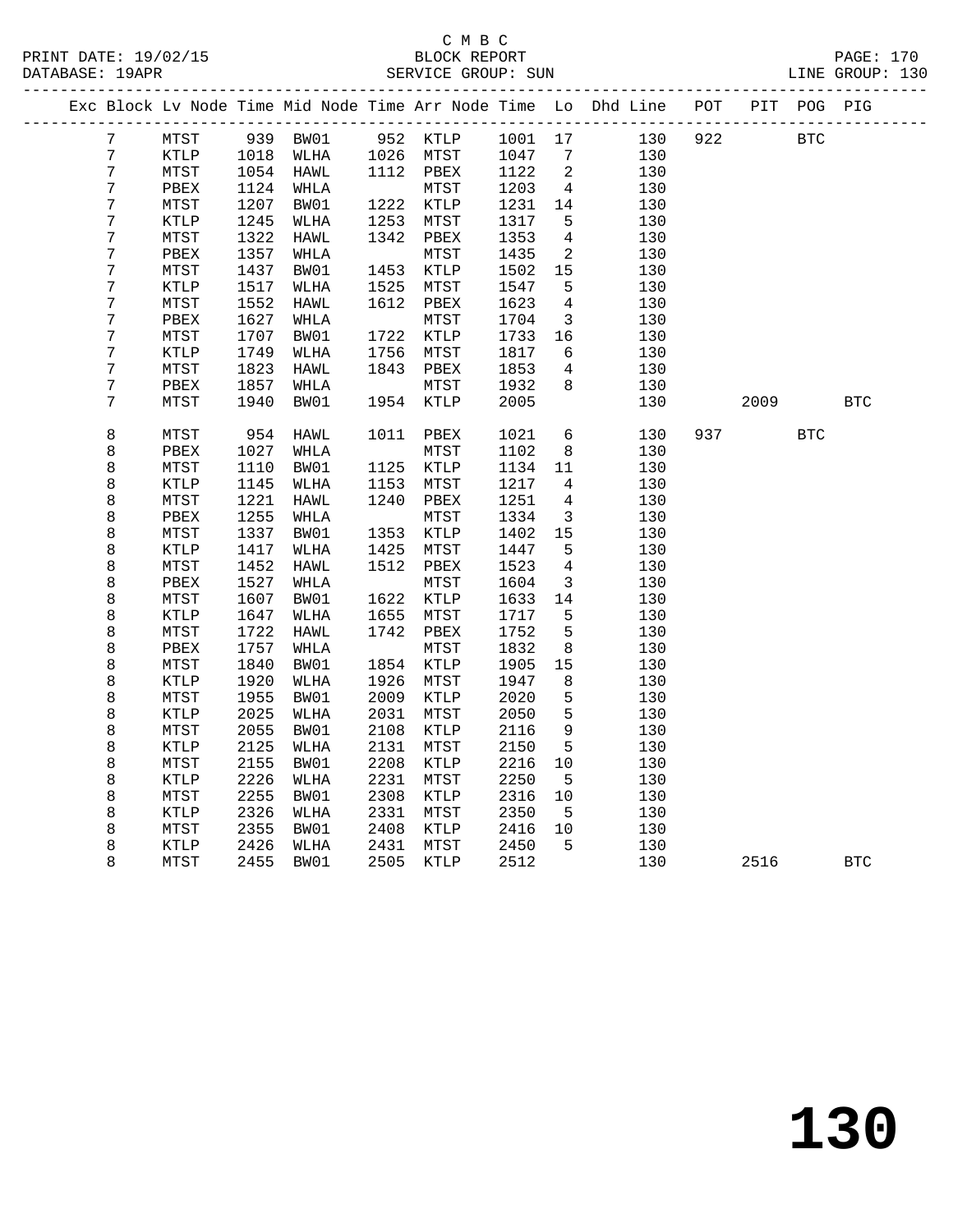|  |   |             |      |      |      |             |      |                 | Exc Block Lv Node Time Mid Node Time Arr Node Time Lo Dhd Line POT PIT POG PIG |     |      |            |            |
|--|---|-------------|------|------|------|-------------|------|-----------------|--------------------------------------------------------------------------------|-----|------|------------|------------|
|  | 9 | KTLP        | 948  | WLHA |      | 956 MTST    | 1017 | $7\overline{ }$ | 130                                                                            | 942 |      | <b>BTC</b> |            |
|  | 9 | MTST        | 1024 | HAWL | 1042 | PBEX        | 1052 | $\overline{2}$  | 130                                                                            |     |      |            |            |
|  | 9 | PBEX        | 1054 | WHLA |      | MTST        | 1133 | $\overline{4}$  | 130                                                                            |     |      |            |            |
|  | 9 | MTST        | 1137 | BW01 | 1152 | KTLP        | 1201 | 14              | 130                                                                            |     |      |            |            |
|  | 9 | KTLP        | 1215 | WLHA | 1223 | MTST        | 1247 | $\overline{3}$  | 130                                                                            |     |      |            |            |
|  | 9 | MTST        | 1250 | HAWL | 1310 | PBEX        | 1321 | $4\overline{ }$ | 130                                                                            |     |      |            |            |
|  | 9 | PBEX        | 1325 | WHLA |      | MTST        | 1404 | $\overline{3}$  | 130                                                                            |     |      |            |            |
|  | 9 | MTST        | 1407 | BW01 | 1423 | KTLP        | 1432 | 15              | 130                                                                            |     |      |            |            |
|  | 9 | KTLP        | 1447 | WLHA | 1455 | MTST        | 1517 | 5               | 130                                                                            |     |      |            |            |
|  | 9 | MTST        | 1522 | HAWL | 1542 | PBEX        | 1553 | $\overline{4}$  | 130                                                                            |     |      |            |            |
|  | 9 | PBEX        | 1557 | WHLA |      | MTST        | 1634 | $\overline{3}$  | 130                                                                            |     |      |            |            |
|  | 9 | MTST        | 1637 | BW01 | 1652 | KTLP        | 1703 | 16              | 130                                                                            |     |      |            |            |
|  | 9 | KTLP        | 1719 | WLHA | 1726 | MTST        | 1747 | 6               | 130                                                                            |     |      |            |            |
|  | 9 | MTST        | 1753 | HAWL | 1813 | PBEX        | 1823 | 5               | 130                                                                            |     |      |            |            |
|  | 9 | PBEX        | 1828 | WHLA |      | MTST        | 1903 | 7               | 130                                                                            |     |      |            |            |
|  | 9 | MTST        | 1910 | BW01 | 1924 | KTLP        | 1935 | 17              | 130                                                                            |     |      |            |            |
|  | 9 | <b>KTLP</b> | 1952 | WLHA | 1958 | MTST        | 2017 | 8               | 130                                                                            |     |      |            |            |
|  | 9 | MTST        | 2025 | BW01 | 2039 | KTLP        | 2050 | 5               | 130                                                                            |     |      |            |            |
|  | 9 | KTLP        | 2055 | WLHA | 2101 | MTST        | 2120 | 5               | 130                                                                            |     |      |            |            |
|  | 9 | MTST        | 2125 | BW01 | 2138 | KTLP        | 2146 | 10              | 130                                                                            |     |      |            |            |
|  | 9 | <b>KTLP</b> | 2156 | WLHA | 2201 | MTST        | 2220 | 5               | 130                                                                            |     |      |            |            |
|  | 9 | MTST        | 2225 | BW01 | 2238 | KTLP        | 2246 | 10              | 130                                                                            |     |      |            |            |
|  | 9 | KTLP        | 2256 | WLHA | 2301 | MTST        | 2320 | 5               | 130                                                                            |     |      |            |            |
|  | 9 | MTST        | 2325 | BW01 | 2338 | <b>KTLP</b> | 2346 | 10              | 130                                                                            |     |      |            |            |
|  | 9 | KTLP        | 2356 | WLHA | 2401 | MTST        | 2420 | -5              | 130                                                                            |     |      |            |            |
|  | 9 | MTST        | 2425 | BW01 | 2435 | KTLP        | 2442 | 14              | 130                                                                            |     |      |            |            |
|  | 9 | KTLP        | 2456 | WLHA | 2501 | MTST        | 2520 | 5               | 130                                                                            |     |      |            |            |
|  | 9 | MTST        | 2525 | BW01 | 2535 | KTLP        | 2542 |                 | 130                                                                            |     | 2546 |            | <b>BTC</b> |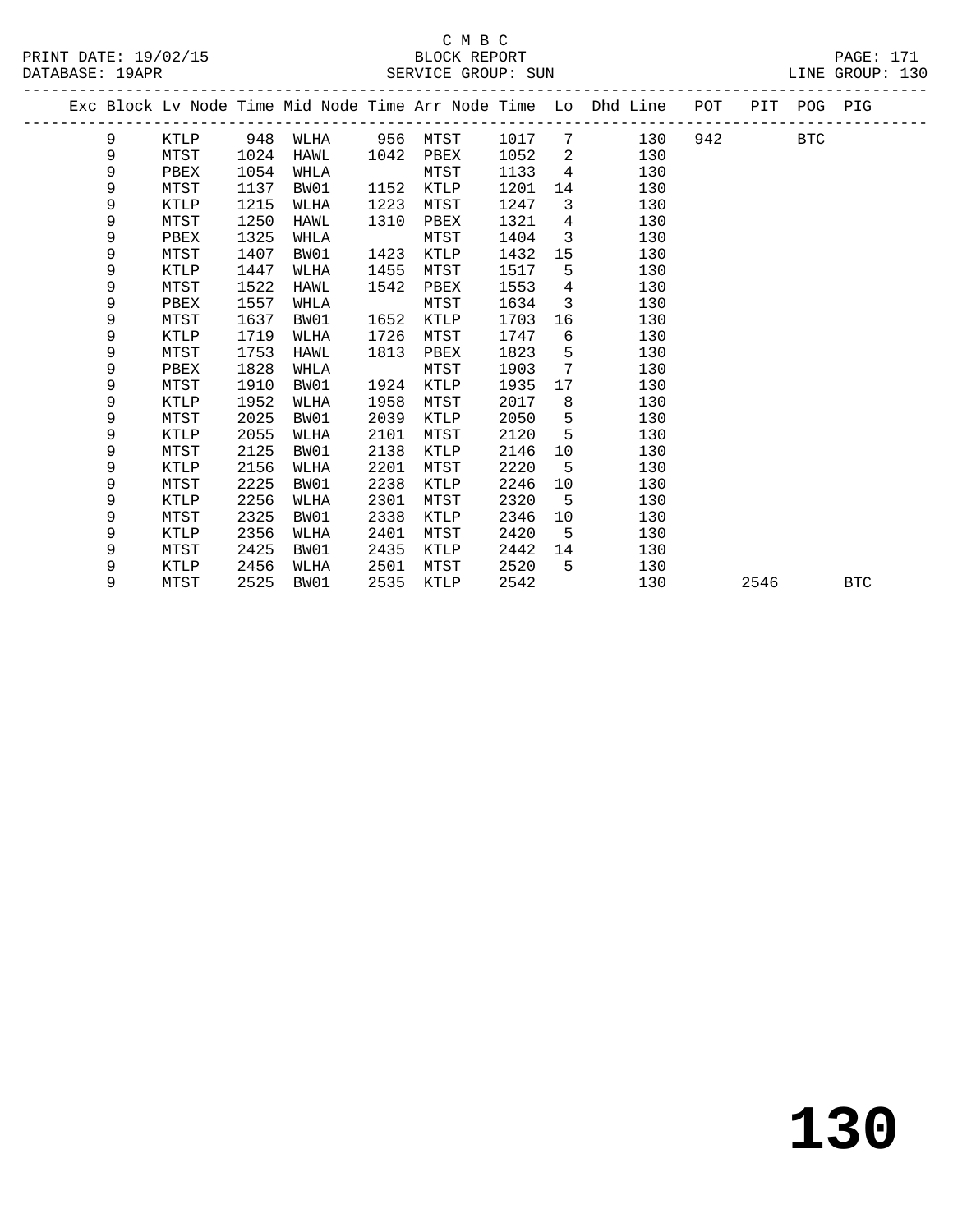|  | DATABASE: 19APR |                                                                                                  |      |                                                                                                                                                                                                                                                  |      |           |                                  |    |    |                                                                                                                                                                                                         |      |              |  |
|--|-----------------|--------------------------------------------------------------------------------------------------|------|--------------------------------------------------------------------------------------------------------------------------------------------------------------------------------------------------------------------------------------------------|------|-----------|----------------------------------|----|----|---------------------------------------------------------------------------------------------------------------------------------------------------------------------------------------------------------|------|--------------|--|
|  |                 | 15GB 15 & GRAND BLVD                                                                             |      | 15GB 15 & GRAND BLVD<br>22PH 22 ST & PHILIP<br>BAGA BANBURY & GALLANT<br>BUB2 BURRARD STATION<br>DEQU DELBROOK & QUEENS<br>GB15 GRAND BLVD & 15 ST SB<br>HODM HOWE & DUNSMUIR<br>LO15 LONSDALE & 15 ST<br>LS15 LONSDALE & 15 ST<br>LVMT LYNN VAL |      |           |                                  |    |    | 15LO 15TH & LONSDALE                                                                                                                                                                                    |      |              |  |
|  |                 |                                                                                                  |      |                                                                                                                                                                                                                                                  |      |           |                                  |    |    | 29LO 29 ST & LONSDALE<br>BTC Burnaby Depot                                                                                                                                                              |      |              |  |
|  |                 |                                                                                                  |      |                                                                                                                                                                                                                                                  |      |           |                                  |    |    |                                                                                                                                                                                                         |      |              |  |
|  |                 |                                                                                                  |      |                                                                                                                                                                                                                                                  |      |           |                                  |    |    | CASB CAPILANO SUSPENSION BRG                                                                                                                                                                            |      |              |  |
|  |                 |                                                                                                  |      |                                                                                                                                                                                                                                                  |      |           |                                  |    |    | EDRI EDGEMONT & RIDGEWOOD<br>GMSK GROUSE MTN SKYRIDE<br>LN15 LONSDALE & 15 ST                                                                                                                           |      |              |  |
|  |                 |                                                                                                  |      |                                                                                                                                                                                                                                                  |      |           |                                  |    |    |                                                                                                                                                                                                         |      |              |  |
|  |                 |                                                                                                  |      |                                                                                                                                                                                                                                                  |      |           |                                  |    |    | LOQU LONSDALE QUAY                                                                                                                                                                                      |      |              |  |
|  |                 |                                                                                                  |      |                                                                                                                                                                                                                                                  |      |           |                                  |    |    |                                                                                                                                                                                                         |      |              |  |
|  |                 |                                                                                                  |      |                                                                                                                                                                                                                                                  |      |           |                                  |    |    |                                                                                                                                                                                                         |      |              |  |
|  |                 |                                                                                                  |      |                                                                                                                                                                                                                                                  |      |           |                                  |    |    |                                                                                                                                                                                                         |      |              |  |
|  |                 |                                                                                                  |      |                                                                                                                                                                                                                                                  |      |           |                                  |    |    |                                                                                                                                                                                                         |      |              |  |
|  |                 |                                                                                                  |      |                                                                                                                                                                                                                                                  |      |           |                                  |    |    |                                                                                                                                                                                                         |      |              |  |
|  |                 |                                                                                                  |      |                                                                                                                                                                                                                                                  |      |           |                                  |    |    |                                                                                                                                                                                                         |      |              |  |
|  |                 |                                                                                                  |      |                                                                                                                                                                                                                                                  |      |           |                                  |    |    |                                                                                                                                                                                                         |      |              |  |
|  |                 | OSLO OSBORNE & LONSDALE<br>PBEX PHIBBS EXCHANGE<br>STST STADIUM STATION<br>WE28 WESTVIEW & 28 ST |      |                                                                                                                                                                                                                                                  |      |           |                                  |    |    | LONE ENGLAND MARINE & 23 ST SB<br>MACA MARINE & CAPILANO<br>MOGL MONTROYAL & GLENCANYON<br>NWST NEW WESTMINSTER STN<br>PANA PANORAMA & NAUGHTON<br>PRRO PROSPECT & ROCKLAND<br>UNDE UNDERWOOD & DEMPSEY |      |              |  |
|  |                 |                                                                                                  |      |                                                                                                                                                                                                                                                  |      |           |                                  |    |    | Exc Block Lv Node Time Mid Node Time Arr Node Time Lo Dhd Line POT PIT POG PIG                                                                                                                          |      |              |  |
|  |                 |                                                                                                  |      |                                                                                                                                                                                                                                                  |      |           |                                  |    |    | 31 LOQU 556 LN15 602 LVMT 612 0 242 538 BTC                                                                                                                                                             |      |              |  |
|  | 31              |                                                                                                  |      |                                                                                                                                                                                                                                                  |      |           |                                  |    |    | LVMT 612 LOQU 629 STST 703 9 242<br>STST 712 15LO 736 15GB 741 2 240<br>15GB 743 MAGA 759 STST 818 9 240<br>STST 827 15LO 852 15GB 857 4 240                                                            |      |              |  |
|  | 31              |                                                                                                  |      |                                                                                                                                                                                                                                                  |      |           |                                  |    |    |                                                                                                                                                                                                         |      |              |  |
|  | 31              |                                                                                                  |      |                                                                                                                                                                                                                                                  |      |           |                                  |    |    |                                                                                                                                                                                                         |      |              |  |
|  | 31              |                                                                                                  |      |                                                                                                                                                                                                                                                  |      |           |                                  |    |    |                                                                                                                                                                                                         |      |              |  |
|  | 31              |                                                                                                  |      | 15GB 901 MAGA 918 STST 940                                                                                                                                                                                                                       |      |           |                                  |    |    | 15 240                                                                                                                                                                                                  |      |              |  |
|  | 31              | STST                                                                                             |      | 955 15LO<br>1031 MAGA<br>1120 15LO                                                                                                                                                                                                               |      |           |                                  |    |    | 1023 15GB 1028 3 240<br>1048 STST 1112 8 240<br>1154 15GB 1159 2 240                                                                                                                                    |      |              |  |
|  | 31              | 15GB                                                                                             |      |                                                                                                                                                                                                                                                  |      |           |                                  |    |    |                                                                                                                                                                                                         |      |              |  |
|  | 31              | STST                                                                                             |      | 1120 15LO                                                                                                                                                                                                                                        |      |           |                                  |    |    |                                                                                                                                                                                                         |      |              |  |
|  | 31              | 15GB                                                                                             | 1201 | MAGA                                                                                                                                                                                                                                             |      |           |                                  |    |    | 1219 STST 1244 14 240                                                                                                                                                                                   |      |              |  |
|  | 31              | STST                                                                                             | 1258 | EDRI                                                                                                                                                                                                                                             |      | 1325 MOGL |                                  |    |    | 1334 0 246                                                                                                                                                                                              |      |              |  |
|  | 31              | MOGL                                                                                             |      | 1334 WE28<br>1403 DEQU                                                                                                                                                                                                                           |      | 1340 LOQU |                                  |    |    | 1357 6 246<br>1419 0 246                                                                                                                                                                                |      |              |  |
|  | 31              | LOQU                                                                                             |      |                                                                                                                                                                                                                                                  |      | 1415 MOGL |                                  |    |    |                                                                                                                                                                                                         |      |              |  |
|  | 31              | MOGL                                                                                             |      | 1419 MAGA                                                                                                                                                                                                                                        | 1435 |           | STST 1501                        |    |    | 6 246                                                                                                                                                                                                   |      |              |  |
|  | 31              | STST                                                                                             | 1507 | 15LO                                                                                                                                                                                                                                             | 1542 | 15GB      | 1547                             |    |    | 14<br>240                                                                                                                                                                                               |      |              |  |
|  | 31              | 15GB                                                                                             | 1601 | MAGA                                                                                                                                                                                                                                             |      |           | 1620 STST 1647<br>1730 15GB 1735 |    |    | $\frac{11}{14}$<br>240                                                                                                                                                                                  |      |              |  |
|  | 31              | STST                                                                                             | 1658 | 15LO                                                                                                                                                                                                                                             |      |           |                                  |    | 14 | 240<br>1806 STST 1832 1 240                                                                                                                                                                             |      |              |  |
|  | 31              | 15GB                                                                                             |      | 1749 MAGA                                                                                                                                                                                                                                        |      |           |                                  |    |    |                                                                                                                                                                                                         |      |              |  |
|  | 31<br>31        | STST                                                                                             |      |                                                                                                                                                                                                                                                  |      |           |                                  |    |    | 1833 EDRI 1856 MOGL 1905 0 246                                                                                                                                                                          |      |              |  |
|  | 31              | MOGL<br>LOQU                                                                                     |      | 1905 WE28<br>1932 15GB                                                                                                                                                                                                                           |      |           |                                  |    |    | 1911 LOQU 1926 6 246<br>1943 UNDE 1954 9 228                                                                                                                                                            |      |              |  |
|  |                 |                                                                                                  |      | 31 UNDE 2003 GB15 2015 LOQU 2026 7                                                                                                                                                                                                               |      |           |                                  |    |    | 228                                                                                                                                                                                                     |      |              |  |
|  | 31              | LOQU                                                                                             | 2033 | 29LO                                                                                                                                                                                                                                             | 2046 | LVMT      | 2053                             | 10 |    | 229                                                                                                                                                                                                     |      |              |  |
|  | 31              | LVMT                                                                                             | 2103 | L015                                                                                                                                                                                                                                             |      | LOQU      | 2124                             |    | 8  | 229                                                                                                                                                                                                     |      |              |  |
|  | 31              | LOQU                                                                                             | 2132 | 15GB                                                                                                                                                                                                                                             |      | 2143 UNDE | 2154                             |    | 9  | 228                                                                                                                                                                                                     |      |              |  |
|  | 31              | UNDE                                                                                             | 2203 | GB15                                                                                                                                                                                                                                             | 2215 | LOQU      | 2225                             |    | 7  | 228                                                                                                                                                                                                     |      |              |  |
|  | 31              | LOQU                                                                                             | 2232 | 15GB                                                                                                                                                                                                                                             | 2243 | UNDE      | 2254                             |    | 9  | 228                                                                                                                                                                                                     |      |              |  |
|  | 31              | UNDE                                                                                             | 2303 | GB15                                                                                                                                                                                                                                             | 2315 | LOQU      | 2325                             |    | 8  | 228                                                                                                                                                                                                     |      |              |  |
|  | 31              | LOQU                                                                                             | 2333 | LN15                                                                                                                                                                                                                                             | 2340 | PRRO      | 2354                             | 20 |    | 230                                                                                                                                                                                                     |      |              |  |
|  | 31              | PRRO                                                                                             |      | 2414 LS15                                                                                                                                                                                                                                        | 2420 | LOQU      | 2427                             |    |    | 230                                                                                                                                                                                                     | 2445 | $_{\rm BTC}$ |  |
|  |                 |                                                                                                  |      |                                                                                                                                                                                                                                                  |      |           |                                  |    |    |                                                                                                                                                                                                         |      |              |  |

C M B C<br>BLOCK REPORT PRINT DATE: 19/02/15 BLOCK REPORT PAGE: 172

**210**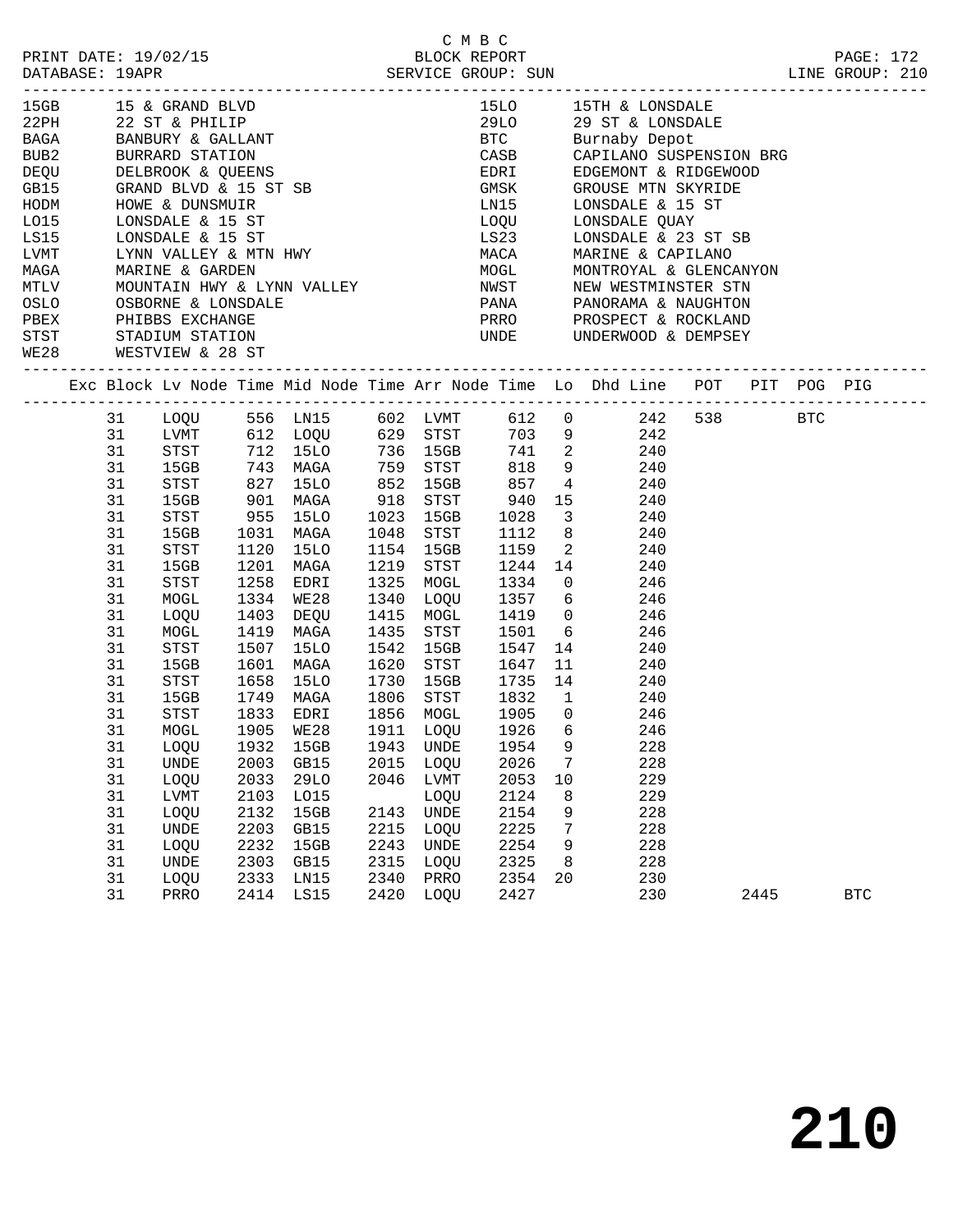|  |    |             |      |                                                                                           |           |      |      |                          | Exc Block Lv Node Time Mid Node Time Arr Node Time Lo Dhd Line POT |         | PIT POG PIG |            |  |
|--|----|-------------|------|-------------------------------------------------------------------------------------------|-----------|------|------|--------------------------|--------------------------------------------------------------------|---------|-------------|------------|--|
|  | 32 |             |      | LOQU 626 LN15 632 LVMT                                                                    |           |      | 642  | $\overline{0}$           | 242                                                                | 608 000 | <b>BTC</b>  |            |  |
|  | 32 | LVMT        |      |                                                                                           |           |      | 733  | $\overline{0}$           | 242                                                                |         |             |            |  |
|  | 32 | STST        |      | 642 LOQU       659   STST<br>733   MACA        748   LOQU<br>804   DEQU        814   MOGL |           |      | 800  | $\overline{4}$           | 242                                                                |         |             |            |  |
|  | 32 | LOQU        |      |                                                                                           | 814 MOGL  |      | 818  | $\overline{0}$           | 246                                                                |         |             |            |  |
|  | 32 | MOGL        | 818  | MAGA                                                                                      | 834       | STST | 854  | 8 <sup>8</sup>           | 246                                                                |         |             |            |  |
|  | 32 | STST        | 902  | EDRI                                                                                      | 924       | MOGL | 933  | $\overline{0}$           | 246                                                                |         |             |            |  |
|  | 32 | MOGL        | 933  | WE28                                                                                      | 939       | LOQU | 954  | 10                       | 246                                                                |         |             |            |  |
|  | 32 | LOQU        | 1004 | DEQU                                                                                      | 1016 MOGL |      | 1020 | $\overline{0}$           | 246                                                                |         |             |            |  |
|  | 32 | MOGL        | 1020 | MAGA                                                                                      | 1036      | STST | 1059 | 9                        | 246                                                                |         |             |            |  |
|  | 32 | STST        | 1108 | <b>15LO</b>                                                                               | 1139      | 15GB | 1144 | $\overline{\phantom{a}}$ | 240                                                                |         |             |            |  |
|  | 32 | 15GB        | 1146 | MAGA                                                                                      | 1204      | STST | 1229 | 23                       | 240                                                                |         |             |            |  |
|  | 32 | STST        | 1252 | 15LO                                                                                      | 1326      | 15GB | 1331 | 14                       | 240                                                                |         |             |            |  |
|  | 32 | 15GB        | 1345 | MAGA                                                                                      | 1404      | STST | 1432 | 20                       | 240                                                                |         |             |            |  |
|  | 32 | STST        | 1452 | 15LO                                                                                      | 1527      | 15GB | 1532 | 14                       | 240                                                                |         |             |            |  |
|  | 32 | 15GB        | 1546 | MAGA                                                                                      | 1605      | STST | 1633 | 14                       | 240                                                                |         |             |            |  |
|  | 32 | STST        | 1647 | 15LO                                                                                      | 1719      | 15GB | 1724 | 13                       | 240                                                                |         |             |            |  |
|  | 32 | 15GB        |      | 1737 MAGA                                                                                 | 1755      | STST | 1822 |                          | 240                                                                | 1846    |             | <b>BTC</b> |  |
|  |    |             |      |                                                                                           |           |      |      |                          |                                                                    |         |             |            |  |
|  | 33 | 15GB        | 603  | MAGA                                                                                      | 619       | STST |      |                          | 637 15<br>240                                                      | 545     | <b>BTC</b>  |            |  |
|  | 33 | STST        | 652  | 15LO                                                                                      | 716       | 15GB | 721  | $\overline{\phantom{a}}$ | 240                                                                |         |             |            |  |
|  | 33 | 15GB        | 723  | MAGA                                                                                      | 739       | STST | 758  | 14                       | 240                                                                |         |             |            |  |
|  | 33 | STST        | 812  | <b>15LO</b>                                                                               | 836       | 15GB | 841  | $5^{\circ}$              | 240                                                                |         |             |            |  |
|  | 33 | 15GB        | 846  | MAGA                                                                                      | 903       | STST | 925  | 16                       | 240                                                                |         |             |            |  |
|  | 33 | STST        | 941  | 15LO                                                                                      | 1007      | 15GB | 1012 | $\overline{4}$           | 240                                                                |         |             |            |  |
|  | 33 | 15GB        | 1016 | MAGA                                                                                      | 1033      | STST | 1057 | $\overline{2}$           | 240                                                                |         |             |            |  |
|  | 33 | STST        | 1059 | EDRI                                                                                      | 1125      | MOGL | 1134 | $\overline{0}$           | 246                                                                |         |             |            |  |
|  | 33 | MOGL        | 1134 | <b>WE28</b>                                                                               | 1140      | LOQU | 1156 | $7\overline{ }$          | 246                                                                |         |             |            |  |
|  | 33 | LOQU        | 1203 | DEQU                                                                                      | 1215      | MOGL | 1219 | $\overline{0}$           | 246                                                                |         |             |            |  |
|  | 33 | MOGL        | 1219 | MAGA                                                                                      | 1235      | STST | 1300 | 8 <sup>8</sup>           | 246                                                                |         |             |            |  |
|  | 33 | STST        | 1308 | <b>15LO</b>                                                                               | 1342      | 15GB | 1347 | 14                       | 240                                                                |         |             |            |  |
|  | 33 | 15GB        | 1401 | MAGA                                                                                      | 1420      | STST | 1448 | 10                       | 240                                                                |         |             |            |  |
|  | 33 | <b>STST</b> | 1458 | EDRI                                                                                      | 1525      | MOGL | 1534 | $\overline{0}$           | 246                                                                |         |             |            |  |
|  | 33 | MOGL        | 1534 | WE28                                                                                      | 1540      | LOQU | 1557 | 5                        | 246                                                                |         |             |            |  |
|  | 33 | LOQU        | 1602 | 15GB                                                                                      | 1614      | UNDE | 1628 | 2                        | 228                                                                |         |             |            |  |
|  | 33 | <b>UNDE</b> | 1630 | GB15                                                                                      | 1643      | LOOU | 1657 | $6\overline{6}$          | 228                                                                |         |             |            |  |
|  | 33 | LOQU        | 1703 | DEQU                                                                                      | 1716      | MOGL | 1720 | $\overline{0}$           | 246                                                                |         |             |            |  |
|  | 33 | MOGL        | 1720 | MAGA                                                                                      | 1736      | STST | 1803 | $7\overline{ }$          | 246                                                                |         |             |            |  |
|  | 33 | STST        | 1810 | 15LO                                                                                      | 1840      | 15GB | 1845 |                          | 240                                                                | 1901    |             | <b>BTC</b> |  |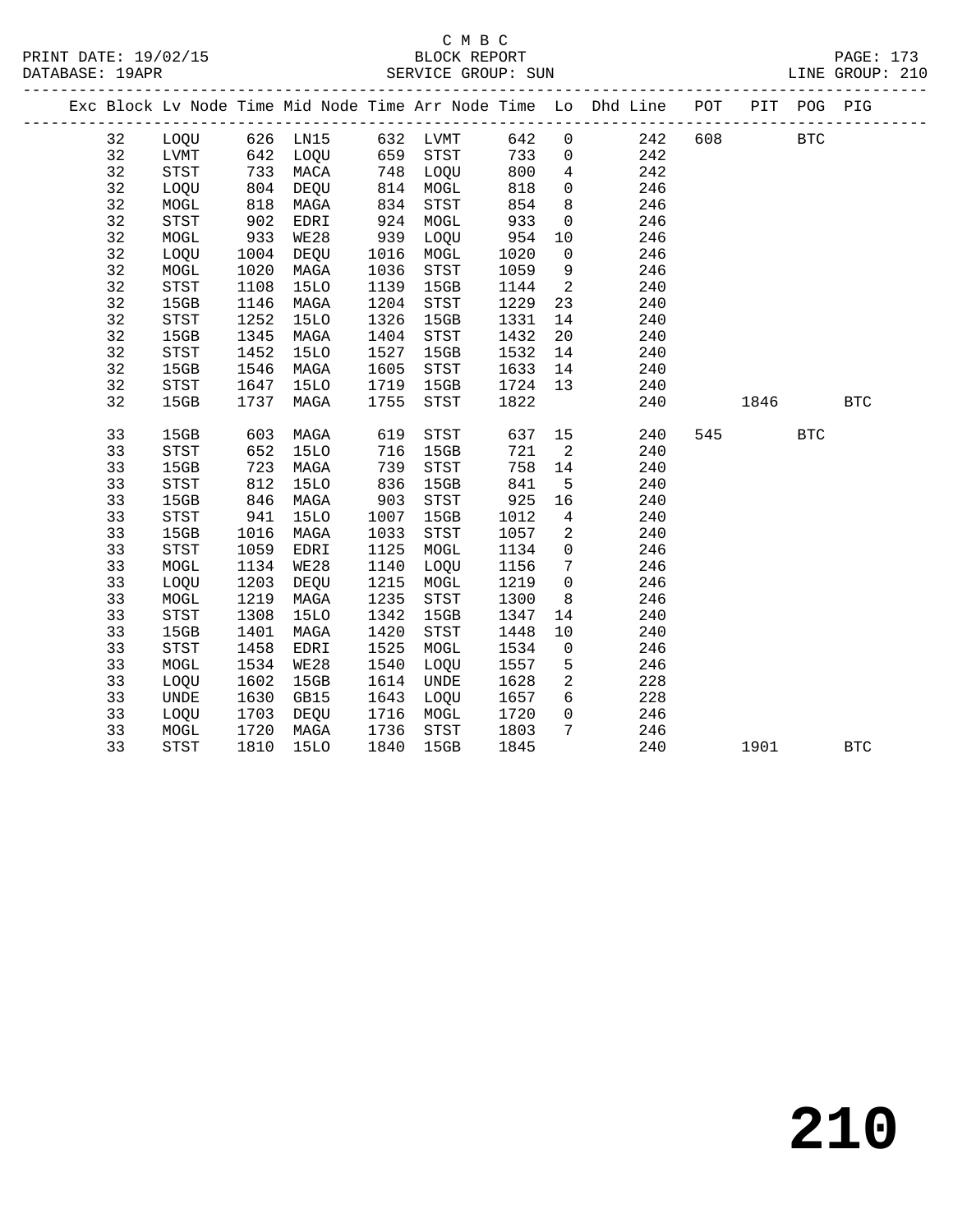|  |    |                                       |      | Exc Block Lv Node Time Mid Node Time Arr Node Time Lo Dhd Line POT |      |                                       |        |                 |   |     |     |      | PIT POG PIG |            |  |
|--|----|---------------------------------------|------|--------------------------------------------------------------------|------|---------------------------------------|--------|-----------------|---|-----|-----|------|-------------|------------|--|
|  | 34 | LOQU                                  |      | 803 29LO                                                           |      | 815 LVMT                              | 822 12 |                 |   | 229 | 745 |      | <b>BTC</b>  |            |  |
|  | 34 | LVMT                                  | 834  | LO15                                                               |      | LOQU                                  | 855    | 9               |   | 229 |     |      |             |            |  |
|  | 34 | LOQU                                  | 904  | DEQU                                                               |      | 916 MOGL                              | 920    | $\mathsf{O}$    |   | 246 |     |      |             |            |  |
|  | 34 | MOGL                                  | 920  | MAGA                                                               | 936  | STST                                  | 959    | 11              |   | 246 |     |      |             |            |  |
|  | 34 | STST                                  | 1010 | <b>15LO</b>                                                        | 1038 | 15GB                                  | 1043   | 2               |   | 240 |     |      |             |            |  |
|  | 34 | 15GB                                  | 1045 | MAGA                                                               | 1103 | STST                                  | 1127   | 8               |   | 240 |     |      |             |            |  |
|  | 34 | STST                                  | 1135 | <b>15LO</b>                                                        | 1209 | 15GB                                  | 1214   | $\overline{a}$  |   | 240 |     |      |             |            |  |
|  | 34 | 15GB                                  | 1216 | MAGA                                                               | 1235 | $_{\footnotesize{\textnormal{STST}}}$ | 1301   | 22              |   | 240 |     |      |             |            |  |
|  | 34 | STST                                  | 1323 | <b>15LO</b>                                                        | 1357 | 15GB                                  | 1402   | 14              |   | 240 |     |      |             |            |  |
|  | 34 | 15GB                                  | 1416 | MAGA                                                               | 1435 | STST                                  | 1503   | 19              |   | 240 |     |      |             |            |  |
|  | 34 | STST                                  | 1522 | 15LO                                                               | 1557 | 15GB                                  | 1602   | 11              |   | 240 |     |      |             |            |  |
|  | 34 | 15GB                                  | 1613 | MAGA                                                               | 1632 | STST                                  | 1659   | 2               |   | 240 |     |      |             |            |  |
|  | 34 | STST                                  | 1701 | EDRI                                                               | 1727 | MOGL                                  | 1736   | $\mathsf{O}$    |   | 246 |     |      |             |            |  |
|  | 34 | MOGL                                  | 1736 | <b>WE28</b>                                                        | 1742 | LOQU                                  | 1757   | 8               |   | 246 |     |      |             |            |  |
|  | 34 | LOQU                                  | 1805 | DEQU                                                               | 1818 | MOGL                                  | 1822   | $\mathsf{O}$    |   | 246 |     |      |             |            |  |
|  | 34 | MOGL                                  | 1822 | MAGA                                                               | 1838 | STST                                  | 1905   | 5               |   | 246 |     |      |             |            |  |
|  | 34 | STST                                  | 1910 | <b>15LO</b>                                                        | 1938 | 15GB                                  | 1943   | 6               |   | 240 |     |      |             |            |  |
|  | 34 | 15GB                                  | 1949 | MAGA                                                               | 2005 | STST                                  | 2026   | 15              |   | 240 |     |      |             |            |  |
|  | 34 | STST                                  | 2041 | <b>15LO</b>                                                        | 2107 | 15GB                                  | 2112   | 7               |   | 240 |     |      |             |            |  |
|  | 34 | 15GB                                  | 2119 | MAGA                                                               | 2134 | $_{\footnotesize{\textnormal{STST}}}$ | 2153   | 15              |   | 240 |     |      |             |            |  |
|  | 34 | STST                                  | 2208 | <b>15LO</b>                                                        | 2234 | 15GB                                  | 2239   | 10              |   | 240 |     |      |             |            |  |
|  | 34 | 15GB                                  | 2249 | MAGA                                                               | 2304 | STST                                  | 2323   | 5               | 5 | 240 |     |      |             |            |  |
|  | 34 | HODM                                  | 2333 | LOQU                                                               | 2403 | LVMT                                  | 2422   | $\mathbf 1$     |   | N24 |     |      |             |            |  |
|  | 34 | LVMT                                  | 2423 | LOQU                                                               |      | HODM                                  | 2504   | $\mathbf 0$     |   | N24 |     |      |             |            |  |
|  | 34 | HODM                                  | 2504 | LOQU                                                               |      | 2534 LVMT                             | 2553   | $\mathbf 0$     |   | N24 |     |      |             |            |  |
|  | 34 | LVMT                                  | 2553 | LOQU                                                               |      | HODM                                  | 2634   | 6               |   | N24 |     |      |             |            |  |
|  | 34 | HODM                                  | 2640 | LOQU                                                               | 2710 | LVMT                                  | 2729   |                 |   | N24 |     | 2749 |             | <b>BTC</b> |  |
|  |    |                                       |      |                                                                    |      |                                       |        |                 |   |     |     |      |             |            |  |
|  | 35 | $_{\footnotesize{\textnormal{STST}}}$ | 632  | 15LO                                                               | 656  | 15GB                                  | 701    | $\overline{a}$  |   | 240 | 608 |      | <b>BTC</b>  |            |  |
|  | 35 | 15GB                                  | 703  | MAGA                                                               | 719  | STST                                  | 738    | 14              |   | 240 |     |      |             |            |  |
|  | 35 | STST                                  | 752  | 15LO                                                               | 816  | 15GB                                  | 821    | 11              |   | 240 |     |      |             |            |  |
|  | 35 | 15GB                                  | 832  | MAGA                                                               | 848  | $_{\footnotesize{\textnormal{STST}}}$ | 908    | 18              |   | 240 |     |      |             |            |  |
|  | 35 | STST                                  | 926  | 15LO                                                               | 952  | 15GB                                  | 957    | $\overline{4}$  |   | 240 |     |      |             |            |  |
|  | 35 | 15GB                                  | 1001 | MAGA                                                               | 1018 | STST                                  | 1042   | 11              |   | 240 |     |      |             |            |  |
|  | 35 | STST                                  | 1053 | <b>15LO</b>                                                        | 1124 | 15GB                                  | 1129   | 2               |   | 240 |     |      |             |            |  |
|  | 35 | 15GB                                  | 1131 | MAGA                                                               | 1149 | $_{\footnotesize{\textnormal{STST}}}$ | 1214   | 14              |   | 240 |     |      |             |            |  |
|  | 35 | STST                                  | 1228 | EDRI                                                               | 1255 | MOGL                                  | 1304   | $\overline{0}$  |   | 246 |     |      |             |            |  |
|  | 35 | MOGL                                  | 1304 | WE28                                                               | 1310 | LOQU                                  | 1327   | 6               |   | 246 |     |      |             |            |  |
|  | 35 | LOQU                                  | 1333 | DEQU                                                               | 1345 | MOGL                                  | 1349   | $\Omega$        |   | 246 |     |      |             |            |  |
|  | 35 | MOGL                                  | 1349 | MAGA                                                               | 1405 | STST                                  | 1431   | $6\overline{6}$ |   | 246 |     |      |             |            |  |
|  | 35 | <b>STST</b>                           | 1437 | <b>15LO</b>                                                        | 1512 | 15GB                                  | 1517   | 14              |   | 240 |     |      |             |            |  |
|  | 35 | 15GB                                  | 1531 | MAGA                                                               | 1550 | STST                                  | 1618   | 11              |   | 240 |     |      |             |            |  |
|  | 35 | STST                                  | 1629 | EDRI                                                               | 1655 | MOGL                                  | 1704   | 0               |   | 246 |     |      |             |            |  |
|  | 35 | MOGL                                  | 1704 | <b>WE28</b>                                                        | 1710 | LOQU                                  | 1725   | 8               |   | 246 |     |      |             |            |  |
|  | 35 | LOQU                                  | 1733 | DEQU                                                               | 1746 | MOGL                                  | 1750   | 0               |   | 246 |     |      |             |            |  |
|  | 35 | MOGL                                  | 1750 | MAGA                                                               | 1806 | STST                                  | 1833   | 7               |   | 246 |     |      |             |            |  |
|  | 35 | STST                                  | 1840 | <b>15LO</b>                                                        | 1909 | 15GB                                  | 1914   | 5               |   | 240 |     |      |             |            |  |
|  | 35 | 15GB                                  | 1919 | MAGA                                                               | 1935 | $_{\footnotesize{\textnormal{STST}}}$ | 1956   | 15              |   | 240 |     |      |             |            |  |
|  | 35 | STST                                  | 2011 | <b>15LO</b>                                                        | 2038 | 15GB                                  | 2043   | 6               |   | 240 |     |      |             |            |  |
|  | 35 | 15GB                                  | 2049 | MAGA                                                               | 2104 | ${\tt STST}$                          | 2123   | 16              |   | 240 |     |      |             |            |  |
|  | 35 | STST                                  | 2139 | <b>15LO</b>                                                        | 2205 | 15GB                                  | 2210   | 9               |   | 240 |     |      |             |            |  |
|  | 35 | 15GB                                  | 2219 | MAGA                                                               | 2234 | STST                                  | 2253   | 13              |   | 240 |     |      |             |            |  |
|  | 35 | <b>STST</b>                           | 2306 | <b>15LO</b>                                                        | 2332 | 15GB                                  | 2337   |                 |   | 240 |     | 2353 |             | <b>BTC</b> |  |
|  |    |                                       |      |                                                                    |      |                                       |        |                 |   |     |     |      |             |            |  |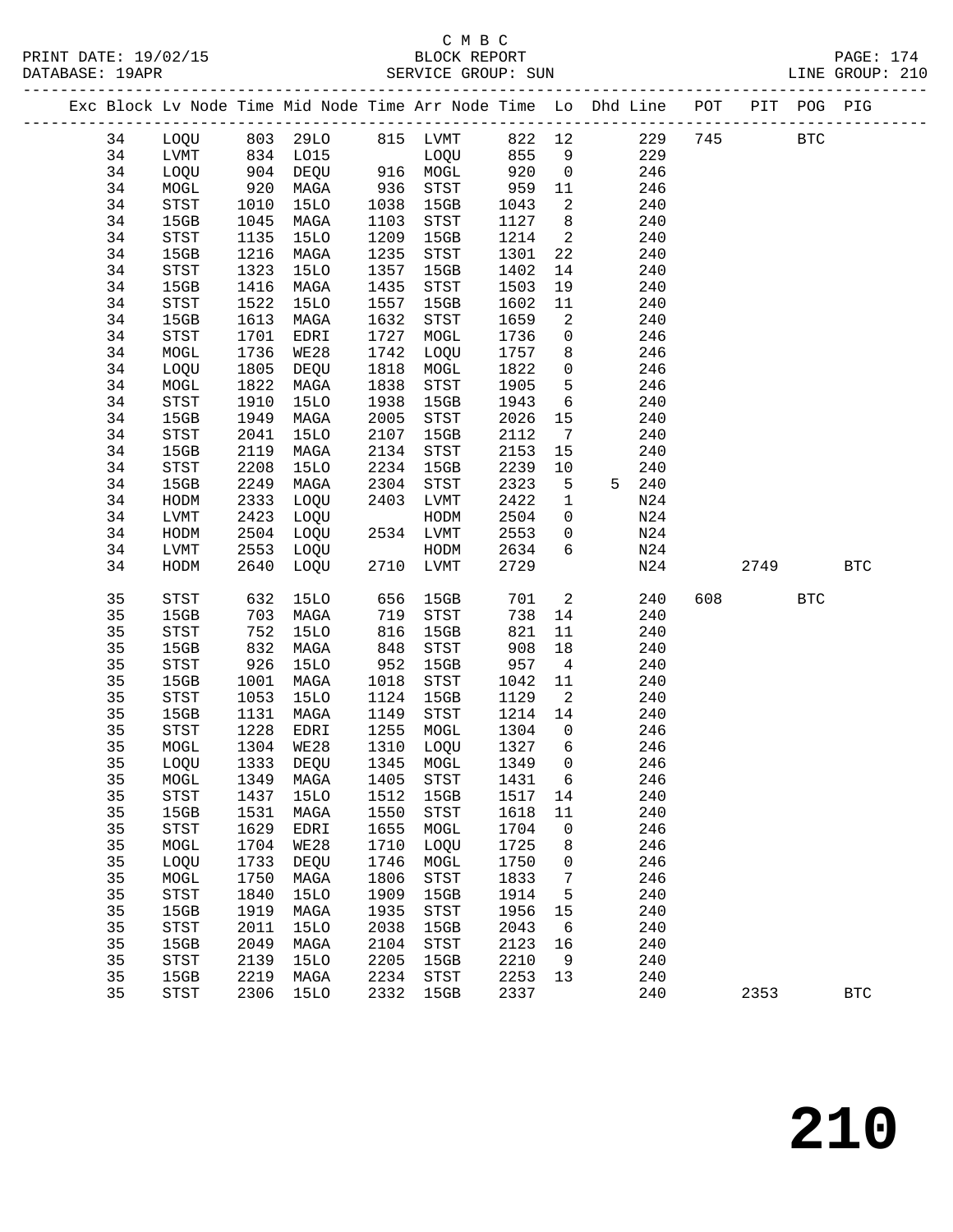### C M B C<br>BLOCK REPORT SERVICE GROUP: SUN

|  |    |                  |      |                      |      |                         |      |                         | Exc Block Lv Node Time Mid Node Time Arr Node Time Lo Dhd Line POT PIT POG PIG |     |            |            |            |
|--|----|------------------|------|----------------------|------|-------------------------|------|-------------------------|--------------------------------------------------------------------------------|-----|------------|------------|------------|
|  | 36 | 15GB             |      | 623 MAGA             |      | 639 STST                | 658  | $\overline{0}$          | 240 605                                                                        |     | <b>BTC</b> |            |            |
|  | 36 | STST             |      |                      |      | 715 LVMT                | 741  | 1                       | 242                                                                            |     |            |            |            |
|  | 36 | LVMT             |      | 658 Maca<br>742 Loqu |      | $715 - 275$<br>759 STST | 833  | 24                      | 242                                                                            |     |            |            |            |
|  | 36 | STST             | 857  | 15LO                 | 922  | 15GB                    | 927  | $\overline{4}$          | 240                                                                            |     |            |            |            |
|  | 36 | 15GB             | 931  | MAGA                 | 948  | STST                    | 1012 | 11                      | 240                                                                            |     |            |            |            |
|  | 36 | STST             | 1023 | 15LO                 | 1053 | 15GB                    | 1058 | $\overline{\mathbf{3}}$ | 240                                                                            |     |            |            |            |
|  | 36 | 15GB             | 1101 | MAGA                 | 1119 | STST                    | 1143 | 16                      | 240                                                                            |     |            |            |            |
|  | 36 | STST             | 1159 | EDRI                 | 1225 | MOGL                    | 1234 | $\overline{0}$          | 246                                                                            |     |            |            |            |
|  | 36 | MOGL             | 1234 | WE28                 | 1240 | LOOU                    | 1256 | $7\phantom{.0}$         | 246                                                                            |     |            |            |            |
|  | 36 | LOQU             | 1303 | DEQU                 | 1315 | MOGL                    | 1319 | $\overline{0}$          | 246                                                                            |     |            |            |            |
|  | 36 | MOGL             | 1319 | MAGA                 | 1335 | STST                    | 1400 | 8                       | 246                                                                            |     |            |            |            |
|  | 36 | STST             | 1408 | <b>15LO</b>          | 1443 | 15GB                    | 1448 | 13                      | 240                                                                            |     |            |            |            |
|  | 36 | 15GB             | 1501 | MAGA                 | 1520 | STST                    | 1548 | 10                      | 240                                                                            |     |            |            |            |
|  | 36 | STST             | 1558 | EDRI                 | 1625 | MOGL                    | 1634 | $\overline{\mathbf{0}}$ | 246                                                                            |     |            |            |            |
|  | 36 | MOGL             | 1634 | WE28                 | 1640 | LOOU                    | 1655 | $\overline{7}$          | 246                                                                            |     |            |            |            |
|  | 36 | LOQU             | 1702 | CASB                 | 1717 | GMSK                    | 1726 | 11                      | 236                                                                            |     |            |            |            |
|  | 36 | $\rm{GMSK}$      | 1737 | LS15                 | 1758 | PBEX                    | 1813 | $\overline{4}$          | 232                                                                            |     |            |            |            |
|  | 36 | PBEX             | 1817 | LN15                 | 1831 | GMSK                    | 1854 | 14                      | 232                                                                            |     |            |            |            |
|  | 36 | GMSK             | 1908 | LS15                 | 1928 | PBEX                    | 1942 | $5^{\circ}$             | 232                                                                            |     |            |            |            |
|  | 36 | PBEX             | 1947 | LN15                 | 2000 | GMSK                    | 2021 | 17                      | 232                                                                            |     |            |            |            |
|  | 36 | $\rm{GMSK}$      | 2038 | LS15                 | 2057 | PBEX                    | 2111 | $\overline{7}$          | 232                                                                            |     |            |            |            |
|  | 36 | PBEX             | 2118 | LN15                 | 2131 | GMSK                    | 2152 | 16                      | 232                                                                            |     |            |            |            |
|  | 36 | $\rm{GMSK}$      | 2208 | LS15                 | 2227 | PBEX                    | 2239 |                         | 232                                                                            |     | 2249       |            | <b>BTC</b> |
|  |    |                  |      |                      |      |                         |      |                         |                                                                                |     |            |            |            |
|  | 37 | UNDE             | 656  | PBEX                 | 716  | BUB2                    | 740  | 12                      | 210                                                                            | 626 |            | <b>BTC</b> |            |
|  | 37 | BUB2             | 752  | PBEX                 | 813  | UNDE                    | 835  | 20                      | 210                                                                            |     |            |            |            |
|  | 37 | UNDE             | 855  | PBEX                 | 915  | BUB2                    | 939  | 12                      | 210                                                                            |     |            |            |            |
|  | 37 | BUB <sub>2</sub> | 951  | PBEX                 | 1013 | UNDE                    | 1035 | 20                      | 210                                                                            |     |            |            |            |
|  | 37 | UNDE             | 1055 | PBEX                 | 1115 | BUB2                    | 1141 | 10                      | 210                                                                            |     |            |            |            |
|  | 37 | BUB2             | 1151 | PBEX                 | 1213 | UNDE                    | 1236 | 19                      | 210                                                                            |     |            |            |            |
|  | 37 | UNDE             | 1255 | PBEX                 | 1315 | BUB2                    | 1345 | $\overline{7}$          | 210                                                                            |     |            |            |            |
|  | 37 | BUB2             | 1352 | PBEX                 | 1414 | UNDE                    | 1436 | 19                      | 210                                                                            |     |            |            |            |
|  | 37 | UNDE             | 1455 | PBEX                 | 1514 | BUB2                    | 1543 | 9                       | 210                                                                            |     |            |            |            |
|  | 37 | BUB <sub>2</sub> | 1552 | PBEX                 | 1614 | UNDE                    | 1636 | 20                      | 210                                                                            |     |            |            |            |
|  | 37 | UNDE             | 1656 | PBEX                 | 1715 | BUB2                    | 1742 | 10                      | 210                                                                            |     |            |            |            |
|  | 37 | BUB2             | 1752 | PBEX                 | 1814 | UNDE                    | 1836 | 20                      | 210                                                                            |     |            |            |            |
|  | 37 | <b>UNDE</b>      | 1856 | PBEX                 | 1915 | BUB2                    | 1940 | 12                      | 210                                                                            |     |            |            |            |
|  | 37 | BUB2             | 1952 | PBEX                 | 2014 | UNDE                    | 2036 | 22                      | 210                                                                            |     |            |            |            |
|  | 37 | UNDE             | 2058 | PBEX                 | 2114 | BUB2                    | 2143 | $\overline{7}$          | 209                                                                            |     |            |            |            |
|  | 37 | BUB2             | 2150 | PBEX                 | 2213 | UNDE                    | 2236 | 22                      | 209                                                                            |     |            |            |            |
|  | 37 | UNDE             | 2258 | PBEX                 | 2314 | BUB2                    | 2342 | 8                       | 209                                                                            |     |            |            |            |
|  | 37 | BUB2             | 2350 | PBEX                 |      | 2413 UNDE               | 2436 | $\overline{\mathbf{3}}$ | 209                                                                            |     |            |            |            |
|  | 37 | <b>UNDE</b>      | 2439 |                      |      | PBEX                    | 2454 |                         | 209                                                                            |     | 2504       |            | <b>BTC</b> |

**210**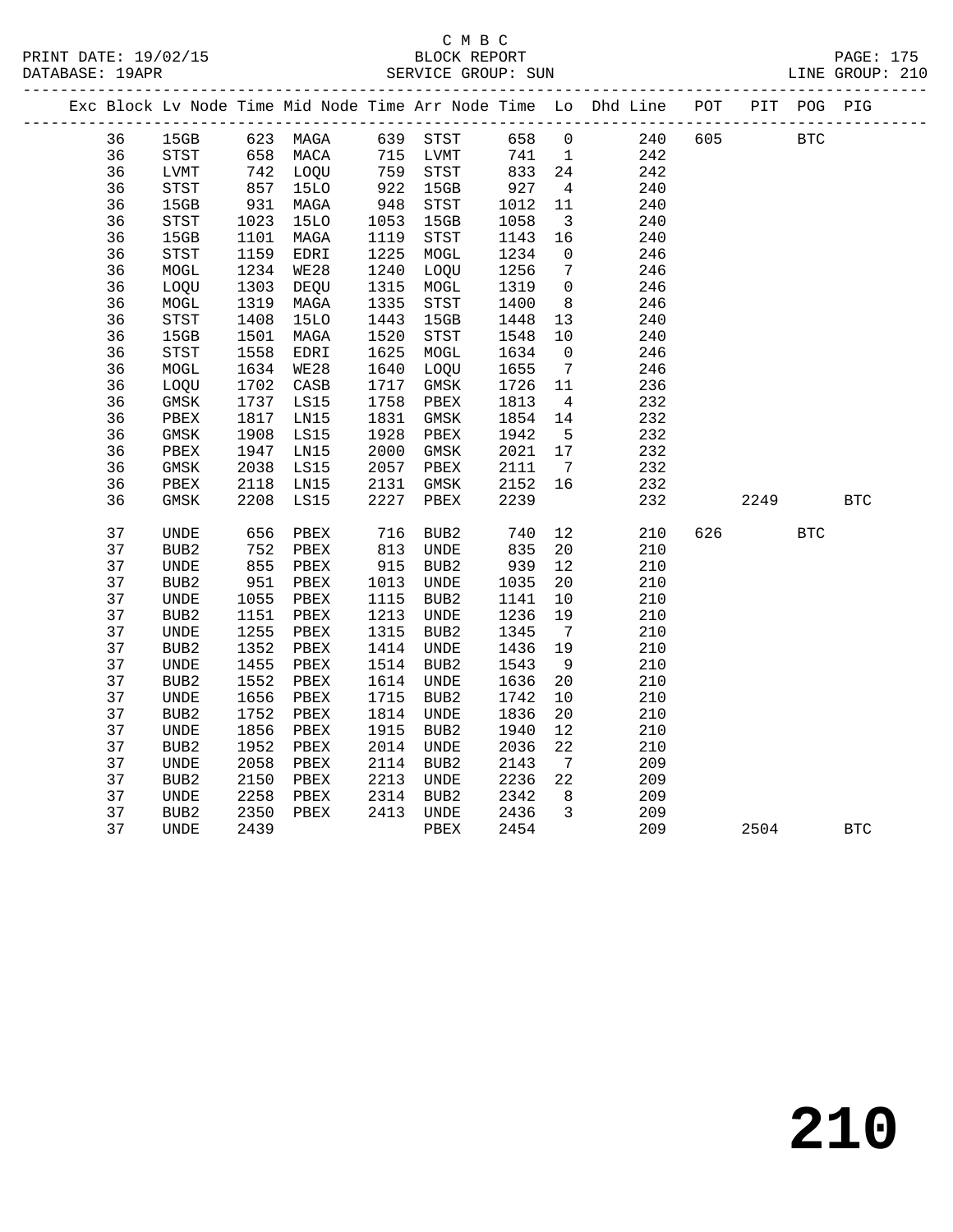|  |          |                  |              |                   |              |                  |              |                                 | Exc Block Lv Node Time Mid Node Time Arr Node Time Lo Dhd Line POT |     |      | PIT POG PIG |            |
|--|----------|------------------|--------------|-------------------|--------------|------------------|--------------|---------------------------------|--------------------------------------------------------------------|-----|------|-------------|------------|
|  | 38       | LOQU             | 807          |                   |              | 22PH             | 819          | $\overline{0}$                  | 236                                                                | 749 |      | <b>BTC</b>  |            |
|  | 38       | 22PH             | 819          |                   |              | LOQU             | 831          | $\overline{a}$                  | 236                                                                |     |      |             |            |
|  | 38       | LOQU             |              | 833 29LO 845 LVMT |              |                  | 852          | 10                              | 229                                                                |     |      |             |            |
|  | 38       | LVMT             |              | 902 LO15          |              | LOQU             | 925          | $\overline{7}$                  | 229                                                                |     |      |             |            |
|  | 38       | LOQU             | 932          | CASB              |              | 945 GMSK         | 954          | 13                              | 236                                                                |     |      |             |            |
|  | 38       | GMSK             | 1007         | LS15              |              | 1029 PBEX        | 1043         | $\overline{4}$                  | 232                                                                |     |      |             |            |
|  | 38       | PBEX             | 1047         |                   |              | PANA             | 1103         | 25                              | 212                                                                |     |      |             |            |
|  | 38       | PANA             | 1128         |                   |              | PBEX             | 1144         | $\mathbf{3}$                    | 212                                                                |     |      |             |            |
|  | 38       | PBEX             | 1147         | LN15              |              | 1201 GMSK        | 1223         | $7\phantom{.0}$                 | 232                                                                |     |      |             |            |
|  | 38       | GMSK             | 1230         | CASB              | 1237         | LOQU             | 1257         | 5                               | 236                                                                |     |      |             |            |
|  | 38       | LOQU             | 1302         | CASB              | 1319         | GMSK             | 1328         | 8                               | 236                                                                |     |      |             |            |
|  | 38       | GMSK             | 1336         | LS15              | 1358         | PBEX             | 1413         | $\overline{4}$                  | 232                                                                |     |      |             |            |
|  | 38       | PBEX             | 1417         |                   |              | PANA             | 1434         | 23                              | 212                                                                |     |      |             |            |
|  | 38       | PANA             | 1457         |                   |              | PBEX             | 1515         | 2                               | 212                                                                |     |      |             |            |
|  | 38       | PBEX             | 1517         | LN15              | 1531         | GMSK             | 1554         | 5                               | 232                                                                |     |      |             |            |
|  | 38       | <b>GMSK</b>      | 1559         | CASB              | 1606         | LOQU             | 1629         | $\overline{4}$                  | 236                                                                |     |      |             |            |
|  | 38       | LOQU             | 1633         | 29LO              |              | 1648 LVMT        | 1656         | 5                               | 229                                                                |     |      |             |            |
|  | 38       | <b>LVMT</b>      | 1701         | L015              |              | LOQU             | 1725         | 7                               | 229                                                                |     |      |             |            |
|  | 38       | LOQU             | 1732         | CASB              | 1747         | GMSK             | 1756         | 11                              | 236                                                                |     |      |             |            |
|  | 38       | GMSK             | 1807         | LS15              | 1828         | PBEX             | 1842         | 5                               | 232                                                                |     |      |             |            |
|  | 38       | PBEX             | 1847         |                   |              | PANA             | 1903         | 28                              | 212                                                                |     |      |             |            |
|  | 38       | PANA             | 1931         |                   |              | PBEX             | 1947         | $\overline{0}$                  | 212                                                                |     |      |             |            |
|  | 38       | PBEX             | 1947         |                   |              | PANA             | 2003         | 26                              | 212                                                                |     |      |             |            |
|  | 38       | PANA             | 2029         |                   |              | PBEX             | 2045         | $\overline{\mathbf{3}}$         | 212                                                                |     |      |             |            |
|  | 38       | PBEX             | 2048         |                   |              | PANA             | 2104         | 25                              | 212                                                                |     |      |             |            |
|  | 38       | PANA             | 2129         |                   |              | PBEX             | 2143         | 5                               | 212                                                                |     |      |             |            |
|  | 38       | PBEX             | 2148         |                   |              | PANA             | 2204         | 25                              | 212                                                                |     |      |             |            |
|  | 38<br>38 | PANA             | 2229<br>2247 |                   |              | PBEX             | 2243<br>2303 | $4\overline{ }$<br>$\mathbf{1}$ | 212<br>212                                                         |     |      |             |            |
|  | 38       | PBEX<br>PANA     | 2304         |                   |              | PANA<br>PBEX     | 2318         |                                 | 212                                                                |     | 2328 |             | <b>BTC</b> |
|  |          |                  |              |                   |              |                  |              |                                 |                                                                    |     |      |             |            |
|  | 39       | PBEX             | 647          |                   |              | BUB2             | 708          | 14                              | 210                                                                | 635 |      | <b>BTC</b>  |            |
|  | 39       | BUB2             | 722          | PBEX              | 743          | UNDE             | 805          | 20                              | 210                                                                |     |      |             |            |
|  | 39       | UNDE             | 825          | PBEX              | 845          | BUB2             | 909          | 14                              | 210                                                                |     |      |             |            |
|  | 39<br>39 | BUB2             | 923<br>1025  | PBEX              | 945          | UNDE             | 1007         | 18                              | 210                                                                |     |      |             |            |
|  | 39       | UNDE<br>BUB2     | 1121         | PBEX<br>PBEX      | 1045<br>1143 | BUB2<br>UNDE     | 1111<br>1206 | 10<br>19                        | 210<br>210                                                         |     |      |             |            |
|  | 39       | UNDE             | 1225         | PBEX              | 1245         | BUB2             | 1313         | 9                               | 210                                                                |     |      |             |            |
|  | 39       | BUB <sub>2</sub> | 1322         | PBEX              | 1344         | <b>UNDE</b>      | 1406         | 20                              | 210                                                                |     |      |             |            |
|  | 39       | UNDE             | 1426         | PBEX              | 1446         | BUB <sub>2</sub> | 1518         | 4                               | 210                                                                |     |      |             |            |
|  | 39       | BUB <sub>2</sub> | 1522         | PBEX              | 1544         | UNDE             | 1606         | 20                              | 210                                                                |     |      |             |            |
|  | 39       | UNDE             | 1626         | PBEX              | 1645         | BUB <sub>2</sub> | 1713         | 9                               | 210                                                                |     |      |             |            |
|  | 39       | BUB2             | 1722         | PBEX              | 1744         | <b>UNDE</b>      | 1806         | 20                              | 210                                                                |     |      |             |            |
|  | 39       | UNDE             | 1826         | PBEX              | 1845         | BUB <sub>2</sub> | 1910         | 12                              | 210                                                                |     |      |             |            |
|  | 39       | BUB <sub>2</sub> | 1922         | PBEX              | 1944         | UNDE             | 2006         | 22                              | 210                                                                |     |      |             |            |
|  | 39       | UNDE             | 2028         | PBEX              | 2044         | BUB2             | 2113         | $\epsilon$                      | 209                                                                |     |      |             |            |
|  | 39       | BUB <sub>2</sub> | 2119         | PBEX              | 2143         | <b>UNDE</b>      | 2207         | 21                              | 209                                                                |     |      |             |            |
|  | 39       | UNDE             | 2228         | ${\tt PBEX}$      | 2244         | BUB <sub>2</sub> | 2313         | 7                               | 209                                                                |     |      |             |            |
|  | 39       | BUB2             | 2320         | ${\tt PBEX}$      | 2343         | UNDE             | 2406         | 23                              | 209                                                                |     |      |             |            |
|  | 39       | UNDE             | 2429         |                   |              | PBEX             | 2444         |                                 | 209                                                                |     | 2454 |             | <b>BTC</b> |
|  |          |                  |              |                   |              |                  |              |                                 |                                                                    |     |      |             |            |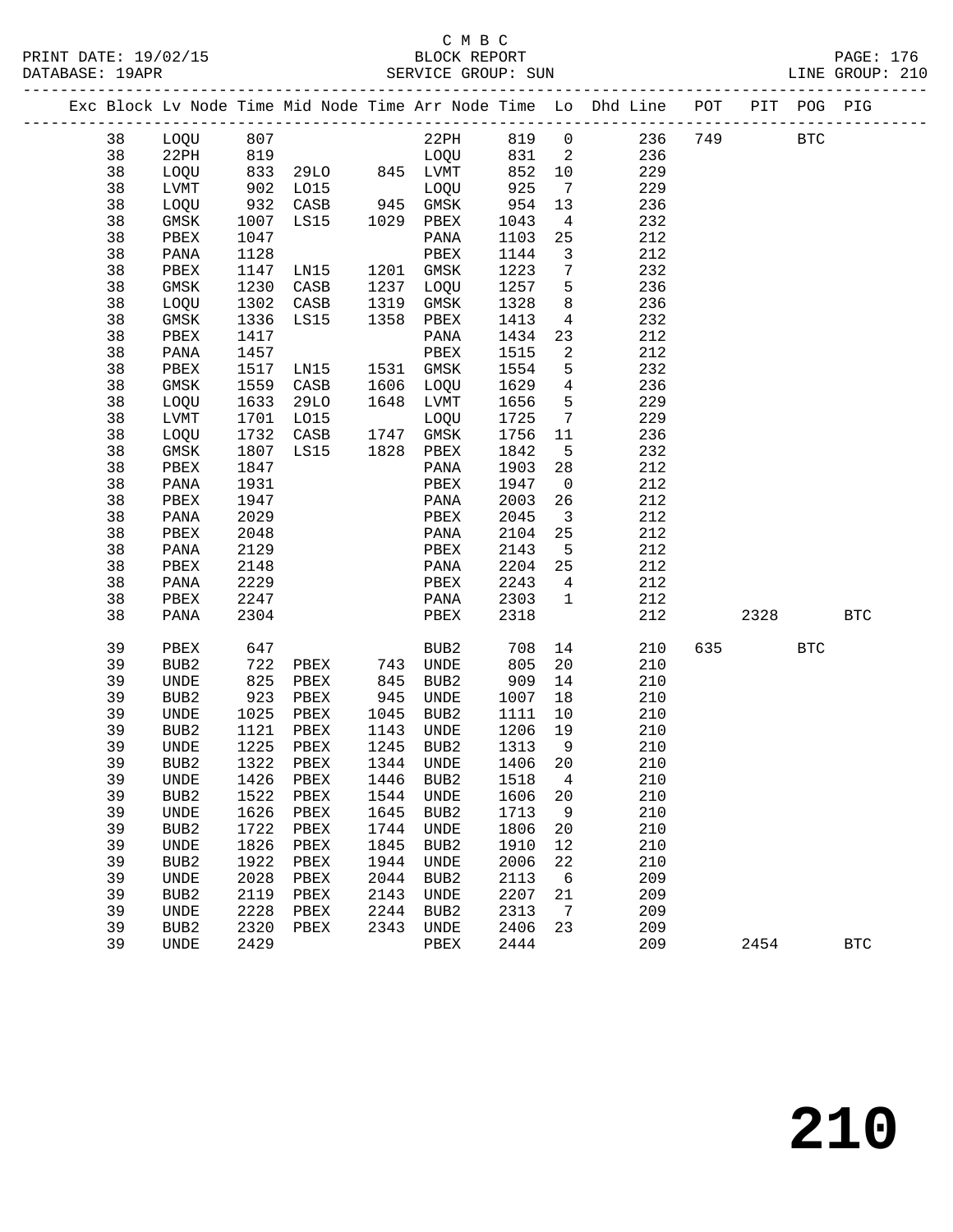# C M B C

| 40 | STST                                                                                                                             |                                                                                                                                                                                                              |                                                                                                                                                                                      |                                                                                                                                                                                                 |                                                                                                                                                     | 641                                                                                                                                                                                                                                   | 2                                                                                                                                                                                           |                                                                                                                                                                                                                     | 240     | 548                                                                                                                                                           |  | <b>BTC</b>                                                                 |                                              |
|----|----------------------------------------------------------------------------------------------------------------------------------|--------------------------------------------------------------------------------------------------------------------------------------------------------------------------------------------------------------|--------------------------------------------------------------------------------------------------------------------------------------------------------------------------------------|-------------------------------------------------------------------------------------------------------------------------------------------------------------------------------------------------|-----------------------------------------------------------------------------------------------------------------------------------------------------|---------------------------------------------------------------------------------------------------------------------------------------------------------------------------------------------------------------------------------------|---------------------------------------------------------------------------------------------------------------------------------------------------------------------------------------------|---------------------------------------------------------------------------------------------------------------------------------------------------------------------------------------------------------------------|---------|---------------------------------------------------------------------------------------------------------------------------------------------------------------|--|----------------------------------------------------------------------------|----------------------------------------------|
| 40 | 15GB                                                                                                                             | 643                                                                                                                                                                                                          | MAGA                                                                                                                                                                                 |                                                                                                                                                                                                 | <b>STST</b>                                                                                                                                         | 718                                                                                                                                                                                                                                   | 14                                                                                                                                                                                          |                                                                                                                                                                                                                     | 240     |                                                                                                                                                               |  |                                                                            |                                              |
| 40 | STST                                                                                                                             | 732                                                                                                                                                                                                          | <b>15LO</b>                                                                                                                                                                          | 756                                                                                                                                                                                             | 15GB                                                                                                                                                | 801                                                                                                                                                                                                                                   | 2                                                                                                                                                                                           |                                                                                                                                                                                                                     | 240     |                                                                                                                                                               |  |                                                                            |                                              |
| 40 | 15GB                                                                                                                             | 803                                                                                                                                                                                                          | MAGA                                                                                                                                                                                 | 819                                                                                                                                                                                             | <b>STST</b>                                                                                                                                         | 839                                                                                                                                                                                                                                   | 3                                                                                                                                                                                           |                                                                                                                                                                                                                     | 240     |                                                                                                                                                               |  |                                                                            |                                              |
| 40 | STST                                                                                                                             | 842                                                                                                                                                                                                          | 15LO                                                                                                                                                                                 | 907                                                                                                                                                                                             | 15GB                                                                                                                                                | 912                                                                                                                                                                                                                                   | $\overline{4}$                                                                                                                                                                              |                                                                                                                                                                                                                     | 240     |                                                                                                                                                               |  |                                                                            |                                              |
| 40 | 15GB                                                                                                                             | 916                                                                                                                                                                                                          | MAGA                                                                                                                                                                                 |                                                                                                                                                                                                 | <b>STST</b>                                                                                                                                         |                                                                                                                                                                                                                                       | 3                                                                                                                                                                                           |                                                                                                                                                                                                                     | 240     |                                                                                                                                                               |  |                                                                            |                                              |
| 40 | <b>STST</b>                                                                                                                      | 1000                                                                                                                                                                                                         | EDRI                                                                                                                                                                                 |                                                                                                                                                                                                 | MOGL                                                                                                                                                | 1034                                                                                                                                                                                                                                  | $\mathbf 0$                                                                                                                                                                                 |                                                                                                                                                                                                                     | 246     |                                                                                                                                                               |  |                                                                            |                                              |
| 40 | MOGL                                                                                                                             |                                                                                                                                                                                                              | WE28                                                                                                                                                                                 |                                                                                                                                                                                                 | LOQU                                                                                                                                                |                                                                                                                                                                                                                                       | 7                                                                                                                                                                                           |                                                                                                                                                                                                                     |         |                                                                                                                                                               |  |                                                                            |                                              |
| 40 | LOQU                                                                                                                             | 1103                                                                                                                                                                                                         | DEQU                                                                                                                                                                                 | 1115                                                                                                                                                                                            | MOGL                                                                                                                                                | 1119                                                                                                                                                                                                                                  | $\mathbf 0$                                                                                                                                                                                 |                                                                                                                                                                                                                     | 246     |                                                                                                                                                               |  |                                                                            |                                              |
|    | MOGL                                                                                                                             |                                                                                                                                                                                                              | MAGA                                                                                                                                                                                 |                                                                                                                                                                                                 | STST                                                                                                                                                |                                                                                                                                                                                                                                       | 8                                                                                                                                                                                           |                                                                                                                                                                                                                     |         |                                                                                                                                                               |  |                                                                            |                                              |
|    |                                                                                                                                  |                                                                                                                                                                                                              |                                                                                                                                                                                      |                                                                                                                                                                                                 |                                                                                                                                                     |                                                                                                                                                                                                                                       |                                                                                                                                                                                             |                                                                                                                                                                                                                     |         |                                                                                                                                                               |  |                                                                            |                                              |
|    |                                                                                                                                  |                                                                                                                                                                                                              |                                                                                                                                                                                      |                                                                                                                                                                                                 |                                                                                                                                                     |                                                                                                                                                                                                                                       |                                                                                                                                                                                             |                                                                                                                                                                                                                     |         |                                                                                                                                                               |  |                                                                            |                                              |
|    |                                                                                                                                  |                                                                                                                                                                                                              |                                                                                                                                                                                      |                                                                                                                                                                                                 |                                                                                                                                                     |                                                                                                                                                                                                                                       |                                                                                                                                                                                             |                                                                                                                                                                                                                     |         |                                                                                                                                                               |  |                                                                            |                                              |
|    |                                                                                                                                  |                                                                                                                                                                                                              |                                                                                                                                                                                      |                                                                                                                                                                                                 |                                                                                                                                                     |                                                                                                                                                                                                                                       |                                                                                                                                                                                             |                                                                                                                                                                                                                     |         |                                                                                                                                                               |  |                                                                            |                                              |
|    |                                                                                                                                  |                                                                                                                                                                                                              |                                                                                                                                                                                      |                                                                                                                                                                                                 |                                                                                                                                                     |                                                                                                                                                                                                                                       |                                                                                                                                                                                             |                                                                                                                                                                                                                     |         |                                                                                                                                                               |  |                                                                            |                                              |
|    |                                                                                                                                  |                                                                                                                                                                                                              |                                                                                                                                                                                      |                                                                                                                                                                                                 |                                                                                                                                                     |                                                                                                                                                                                                                                       |                                                                                                                                                                                             |                                                                                                                                                                                                                     |         |                                                                                                                                                               |  |                                                                            |                                              |
|    |                                                                                                                                  |                                                                                                                                                                                                              |                                                                                                                                                                                      |                                                                                                                                                                                                 |                                                                                                                                                     |                                                                                                                                                                                                                                       |                                                                                                                                                                                             |                                                                                                                                                                                                                     |         |                                                                                                                                                               |  |                                                                            |                                              |
|    |                                                                                                                                  |                                                                                                                                                                                                              |                                                                                                                                                                                      |                                                                                                                                                                                                 |                                                                                                                                                     |                                                                                                                                                                                                                                       |                                                                                                                                                                                             |                                                                                                                                                                                                                     |         |                                                                                                                                                               |  |                                                                            |                                              |
|    |                                                                                                                                  |                                                                                                                                                                                                              |                                                                                                                                                                                      |                                                                                                                                                                                                 |                                                                                                                                                     |                                                                                                                                                                                                                                       |                                                                                                                                                                                             |                                                                                                                                                                                                                     |         |                                                                                                                                                               |  |                                                                            |                                              |
|    |                                                                                                                                  |                                                                                                                                                                                                              |                                                                                                                                                                                      |                                                                                                                                                                                                 |                                                                                                                                                     |                                                                                                                                                                                                                                       |                                                                                                                                                                                             |                                                                                                                                                                                                                     |         |                                                                                                                                                               |  |                                                                            |                                              |
|    |                                                                                                                                  |                                                                                                                                                                                                              |                                                                                                                                                                                      |                                                                                                                                                                                                 |                                                                                                                                                     |                                                                                                                                                                                                                                       |                                                                                                                                                                                             |                                                                                                                                                                                                                     |         |                                                                                                                                                               |  |                                                                            |                                              |
|    |                                                                                                                                  |                                                                                                                                                                                                              |                                                                                                                                                                                      |                                                                                                                                                                                                 |                                                                                                                                                     |                                                                                                                                                                                                                                       |                                                                                                                                                                                             |                                                                                                                                                                                                                     |         |                                                                                                                                                               |  |                                                                            |                                              |
|    |                                                                                                                                  |                                                                                                                                                                                                              |                                                                                                                                                                                      |                                                                                                                                                                                                 |                                                                                                                                                     |                                                                                                                                                                                                                                       |                                                                                                                                                                                             |                                                                                                                                                                                                                     |         |                                                                                                                                                               |  |                                                                            |                                              |
|    |                                                                                                                                  |                                                                                                                                                                                                              |                                                                                                                                                                                      |                                                                                                                                                                                                 |                                                                                                                                                     |                                                                                                                                                                                                                                       |                                                                                                                                                                                             |                                                                                                                                                                                                                     |         |                                                                                                                                                               |  |                                                                            |                                              |
|    |                                                                                                                                  |                                                                                                                                                                                                              |                                                                                                                                                                                      |                                                                                                                                                                                                 |                                                                                                                                                     |                                                                                                                                                                                                                                       |                                                                                                                                                                                             |                                                                                                                                                                                                                     |         |                                                                                                                                                               |  |                                                                            |                                              |
|    |                                                                                                                                  |                                                                                                                                                                                                              |                                                                                                                                                                                      |                                                                                                                                                                                                 |                                                                                                                                                     |                                                                                                                                                                                                                                       |                                                                                                                                                                                             |                                                                                                                                                                                                                     |         |                                                                                                                                                               |  |                                                                            |                                              |
|    |                                                                                                                                  |                                                                                                                                                                                                              |                                                                                                                                                                                      |                                                                                                                                                                                                 |                                                                                                                                                     |                                                                                                                                                                                                                                       |                                                                                                                                                                                             |                                                                                                                                                                                                                     |         |                                                                                                                                                               |  |                                                                            |                                              |
|    |                                                                                                                                  |                                                                                                                                                                                                              |                                                                                                                                                                                      |                                                                                                                                                                                                 |                                                                                                                                                     |                                                                                                                                                                                                                                       |                                                                                                                                                                                             |                                                                                                                                                                                                                     |         |                                                                                                                                                               |  |                                                                            |                                              |
|    |                                                                                                                                  |                                                                                                                                                                                                              |                                                                                                                                                                                      |                                                                                                                                                                                                 |                                                                                                                                                     |                                                                                                                                                                                                                                       |                                                                                                                                                                                             |                                                                                                                                                                                                                     |         |                                                                                                                                                               |  |                                                                            |                                              |
|    |                                                                                                                                  |                                                                                                                                                                                                              |                                                                                                                                                                                      |                                                                                                                                                                                                 |                                                                                                                                                     |                                                                                                                                                                                                                                       |                                                                                                                                                                                             |                                                                                                                                                                                                                     |         |                                                                                                                                                               |  |                                                                            |                                              |
|    |                                                                                                                                  |                                                                                                                                                                                                              |                                                                                                                                                                                      |                                                                                                                                                                                                 |                                                                                                                                                     |                                                                                                                                                                                                                                       |                                                                                                                                                                                             |                                                                                                                                                                                                                     |         |                                                                                                                                                               |  |                                                                            |                                              |
|    | 40<br>40<br>40<br>40<br>40<br>40<br>40<br>40<br>40<br>40<br>40<br>40<br>40<br>40<br>40<br>40<br>40<br>40<br>40<br>40<br>40<br>40 | DATABASE: 19APR<br><b>STST</b><br>15GB<br><b>STST</b><br>MOGL<br>LOQU<br>MOGL<br>STST<br>15GB<br>STST<br>15GB<br>STST<br>15GB<br><b>STST</b><br>15GB<br>STST<br>15GB<br>LOQU<br>HODM<br>LVMT<br>HODM<br>HODM | 1034<br>1119<br>1206<br>1300<br>1358<br>1434<br>1503<br>1520<br>1612<br>1701<br>1758<br>1849<br>1941<br>2020<br>2109<br>2151<br>2236<br>2310<br>2332<br>2403<br>2453<br>2534<br>2714 | 612<br>15LO<br><b>15LO</b><br>MAGA<br>EDRI<br>WE28<br>DEOU<br>MAGA<br>15LO<br>MAGA<br>15LO<br>MAGA<br><b>15LO</b><br>MAGA<br><b>15LO</b><br>MAGA<br><b>15LO</b><br>LOQU<br>LOQU<br>LOQU<br>LOOU | 933<br>1025<br>1040<br>1135<br>1240<br>1319<br>1425<br>1440<br>1516<br>1536<br>1646<br>1719<br>1828<br>1905<br>2008<br>2035<br>2135<br>2206<br>2302 | 636 15GB<br>659<br>15GB<br><b>STST</b><br>MOGL<br><b>LOOU</b><br>MOGL<br>STST<br>15GB<br>STST<br>15GB<br><b>STST</b><br>15GB<br>STST<br>15GB<br><b>STST</b><br>15GB<br>LS15<br>HODM<br>2433<br>LVMT<br>HODM<br>2604 LVMT<br>2744 LVMT | 957<br>1056<br>1158<br>1245<br>1347<br>1434<br>1457<br>1520<br>1604<br>1651<br>1746<br>1833<br>1927<br>2013<br>2056<br>2140<br>2225<br>2307<br>2315<br>2400<br>2452<br>2534<br>2623<br>2803 | SERVICE GROUP: SUN<br>15<br>11<br>$\mathsf{O}$<br>6<br>$\mathbf 0$<br>8<br>10<br>12<br>16<br>14<br>$7\phantom{.0}\phantom{.0}7$<br>13<br>11<br>11<br>3<br>12<br>$\overline{3}$<br>$\mathbf 1$<br>$\mathsf{O}$<br>28 | 5<br>23 | 246<br>246<br>240<br>240<br>246<br>246<br>246<br>246<br>240<br>240<br>240<br>240<br>240<br>240<br>240<br>240<br>240<br>240<br>N24<br>N24<br>N24<br>N24<br>N24 |  | Exc Block Lv Node Time Mid Node Time Arr Node Time Lo Dhd Line POT<br>2823 | LINE GROUP: 210<br>PIT POG PIG<br><b>BTC</b> |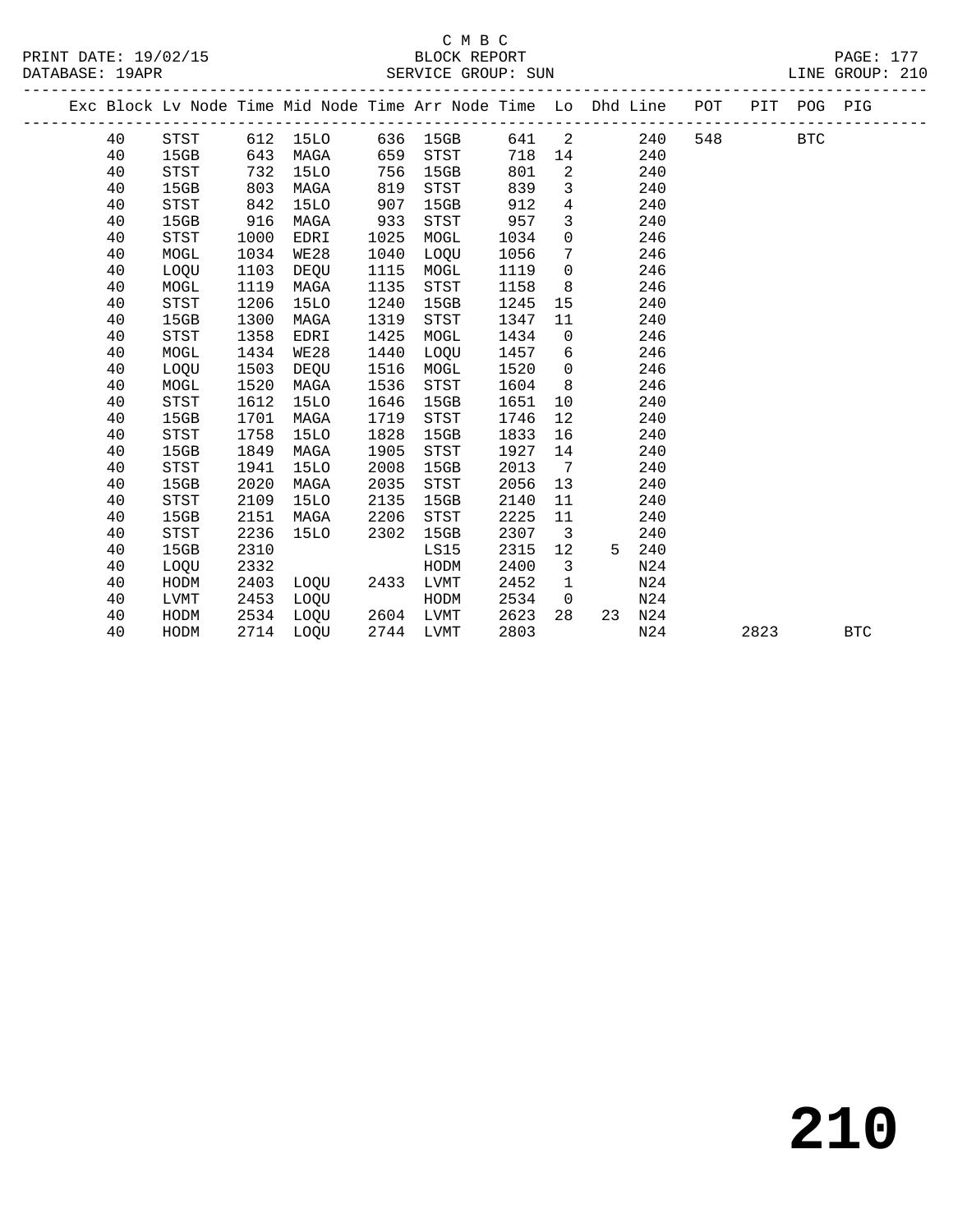## C M B C<br>BLOCK REPORT

LINE GROUP: 210

|    |                  |            | Exc Block Lv Node Time Mid Node Time Arr Node Time Lo Dhd Line POT |      |                           |      |                 |       |         | PIT POG PIG |            |
|----|------------------|------------|--------------------------------------------------------------------|------|---------------------------|------|-----------------|-------|---------|-------------|------------|
| 41 | PBEX             |            |                                                                    |      | BAGA 725 0 211 649        |      |                 |       |         | <b>BTC</b>  |            |
| 41 | BAGA             | 701<br>725 |                                                                    |      |                           |      |                 | 211   |         |             |            |
| 41 | PBEX             | 747        |                                                                    |      | PBEX 745 2<br>BAGA 811 14 |      |                 | 211   |         |             |            |
| 41 | BAGA             | 825        |                                                                    |      | PBEX                      | 845  | $\overline{2}$  | 211   |         |             |            |
| 41 | PBEX             | 847        |                                                                    |      | PANA                      | 902  | 25              | 212   |         |             |            |
| 41 | PANA             | 927        |                                                                    |      | PBEX                      | 943  | $\overline{4}$  | 212   |         |             |            |
| 41 | PBEX             | 947        |                                                                    |      | PANA                      | 1002 | 6               | 212   |         |             |            |
| 41 | PANA             | 1008       | PBEX 1030 BUB2                                                     |      |                           | 1058 | 9               | 211   |         |             |            |
| 41 | BUB2             | 1107       | PBEX                                                               | 1130 | PANA                      | 1157 | $7\overline{ }$ | 211   |         |             |            |
| 41 | PANA             | 1204       | PBEX                                                               | 1230 | BUB2                      | 1300 | $\overline{7}$  | 211   |         |             |            |
| 41 | BUB2             | 1307       | PBEX                                                               | 1330 | PANA                      | 1357 | $\overline{7}$  | 211   |         |             |            |
| 41 | PANA             | 1404       | PBEX                                                               | 1430 | BUB2                      | 1459 | 6               | 211   |         |             |            |
| 41 | BUB2             | 1505       | PBEX                                                               | 1530 | PANA                      | 1555 | 11              | 211   |         |             |            |
| 41 | PANA             | 1606       | PBEX                                                               | 1630 | BUB2                      | 1658 | $7\overline{ }$ | 211   |         |             |            |
| 41 | BUB2             | 1705       | PBEX                                                               |      | 1728 BAGA                 | 1755 | $\mathbf{1}$    | 1 211 |         |             |            |
| 41 | PANA             | 1757       |                                                                    |      | PBEX                      | 1815 | $\overline{2}$  | 212   |         |             |            |
| 41 | PBEX             | 1817       |                                                                    |      | PANA                      | 1833 | 23              | 212   |         |             |            |
| 41 | PANA             | 1856       |                                                                    |      | PBEX                      | 1914 | $\overline{4}$  | 212   |         |             |            |
| 41 | PBEX             | 1918       |                                                                    |      | BAGA                      | 1945 | 8 <sup>8</sup>  | 211   |         |             |            |
| 41 | BAGA             | 1953       |                                                                    |      | PBEX                      | 2013 | $5^{\circ}$     | 211   |         |             |            |
| 41 | PBEX             | 2018       |                                                                    |      | BAGA                      | 2045 | 8 <sup>8</sup>  | 211   |         |             |            |
| 41 | <b>BAGA</b>      | 2053       |                                                                    |      | PBEX                      | 2113 | $5^{\circ}$     | 211   |         |             |            |
| 41 | PBEX             | 2118       |                                                                    |      | BAGA                      | 2145 | 9               | 211   |         |             |            |
| 41 | BAGA             | 2154       |                                                                    |      | PBEX                      | 2213 | $5^{\circ}$     | 211   |         |             |            |
| 41 | PBEX             | 2218       |                                                                    |      | BAGA                      | 2245 | 10              | 211   |         |             |            |
| 41 | BAGA             | 2255       |                                                                    |      | PBEX                      | 2313 | $5^{\circ}$     | 211   |         |             |            |
| 41 | PBEX             | 2318       |                                                                    |      | BAGA                      | 2345 | 10              | 211   |         |             |            |
| 41 | BAGA             | 2355       |                                                                    |      | PBEX                      | 2413 | $5^{\circ}$     | 211   |         |             |            |
| 41 | PBEX             | 2418       |                                                                    |      | BAGA                      | 2445 | 10              | 211   |         |             |            |
| 41 | BAGA             | 2455       |                                                                    |      | PBEX                      | 2513 | $-5$            | 211   |         |             |            |
| 41 | PBEX             | 2518       |                                                                    |      | BAGA                      | 2545 | $\overline{4}$  | 211   |         |             |            |
| 41 | BAGA             | 2549       |                                                                    |      | PBEX                      | 2607 |                 | 211   | 2617    |             | <b>BTC</b> |
| 42 | UNDE             | 726        | PBEX                                                               | 746  | BUB2                      | 810  | 12              | 210   | 656 100 | BTC         |            |
| 42 | BUB <sub>2</sub> | 822        | PBEX                                                               | 843  | UNDE                      | 905  | 20              | 210   |         |             |            |
| 42 | UNDE             | 925        | PBEX                                                               | 945  | BUB2                      | 1010 | 11              | 210   |         |             |            |
| 42 | BUB2             | 1021       | PBEX                                                               | 1043 | UNDE                      | 1106 | 19              | 210   |         |             |            |
| 42 | UNDE             | 1125       | PBEX                                                               | 1145 | BUB <sub>2</sub>          | 1211 | 10              | 210   |         |             |            |
| 42 | BUB2             | 1221       | PBEX                                                               | 1243 | UNDE                      | 1306 | 19              | 210   |         |             |            |
| 42 | <b>UNDE</b>      |            | 1325 PBEX 1345 BUB2 1415 7                                         |      |                           |      |                 | 210   |         |             |            |
| 42 | BUB <sub>2</sub> | 1422       | PBEX                                                               | 1444 | UNDE                      | 1506 | 20              | 210   |         |             |            |
| 42 | UNDE             | 1526       | PBEX                                                               | 1545 | BUB2                      | 1613 | 9               | 210   |         |             |            |
| 42 | BUB2             | 1622       | PBEX                                                               | 1644 | <b>UNDE</b>               | 1706 | 20              | 210   |         |             |            |
| 42 | UNDE             | 1726       | PBEX                                                               | 1745 | BUB2                      | 1812 | 10              | 210   |         |             |            |
| 42 | BUB2             | 1822       | PBEX                                                               | 1844 | UNDE                      | 1906 | 21              | 210   |         |             |            |
| 42 | UNDE             | 1927       | PBEX                                                               | 1945 | BUB <sub>2</sub>          | 2014 | 5               | 209   |         |             |            |
| 42 | BUB <sub>2</sub> | 2019       | PBEX                                                               | 2043 | UNDE                      | 2107 | 21              | 209   |         |             |            |
| 42 | UNDE             | 2128       | PBEX                                                               | 2144 | BUB <sub>2</sub>          | 2213 | 7               | 209   |         |             |            |
| 42 | BUB <sub>2</sub> | 2220       | PBEX                                                               | 2243 | UNDE                      | 2306 | 22              | 209   |         |             |            |
| 42 | UNDE             | 2328       | PBEX                                                               | 2344 | BUB <sub>2</sub>          | 2412 | 8               | 209   |         |             |            |
| 42 | BUB <sub>2</sub> | 2420       | PBEX                                                               | 2443 | UNDE                      | 2506 |                 | 209   | 2533    |             | <b>BTC</b> |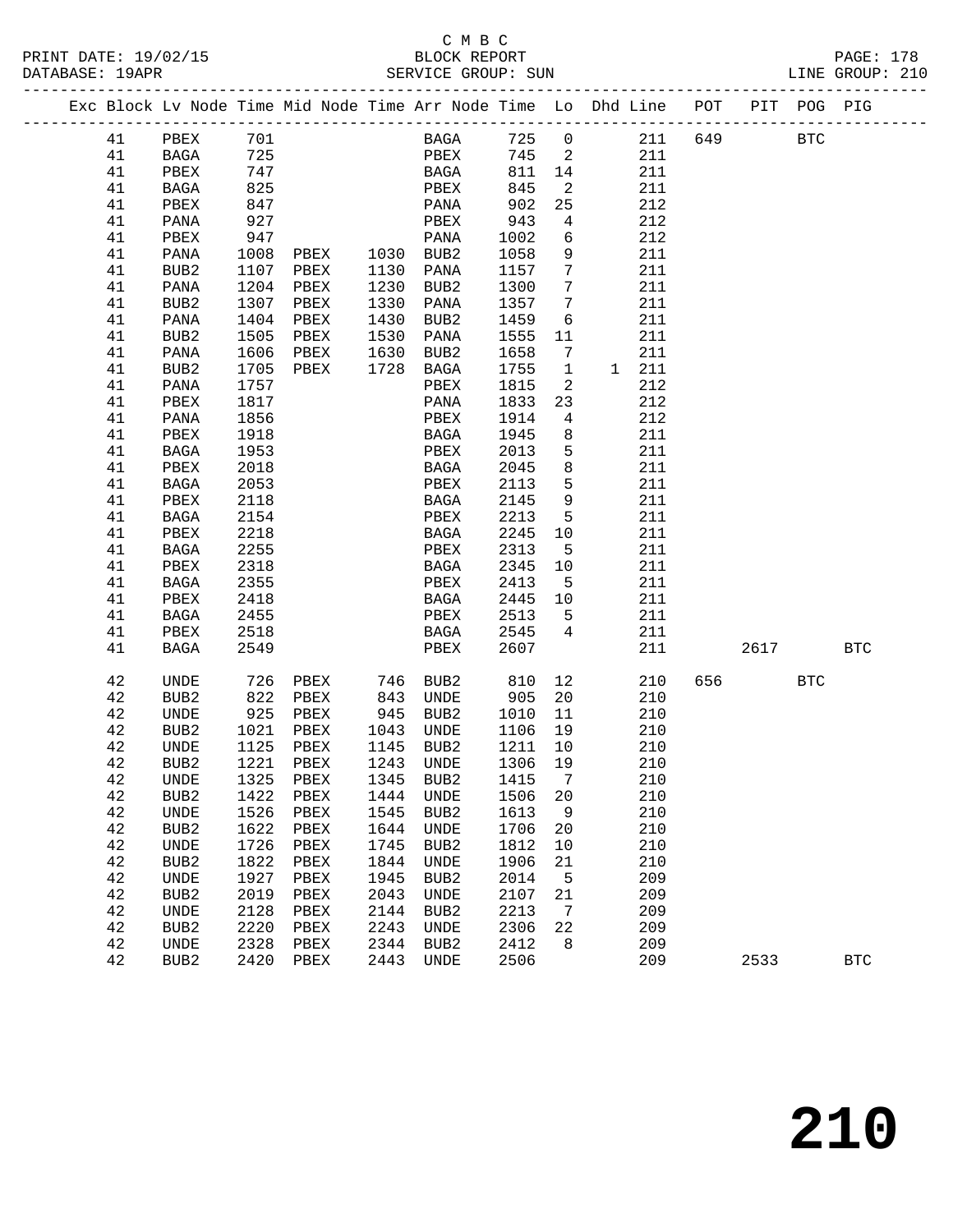PRINT DATE: 19/02/15 BLOCK REPORT PAGE: 179 DATABASE: 19APR

# C M B C

 44 PANA 1155 PBEX 1213 4 212 44 PBEX 1217 PANA 1233 24 212 44 PANA 1257 PBEX 1315 2 212 44 PBEX 1317 LN15 1331 GMSK 1354 5 232 44 GMSK 1359 CASB 1406 LOQU 1429 4 236 44 LOQU 1433 29LO 1448 LVMT 1456 5 229

> 44 LOQU 1532 CASB 1549 GMSK 1558 8 236 44 GMSK 1606 LS15 1628 PBEX 1643 4

 44 BAGA 1721 PBEX 1743 4 211 44 PBEX 1747 PANA 1803 23 212 44 PANA 1826 PBEX 1844 3 212 44 PBEX 1847 LN15 1901 GMSK 1924 4 232 44 GMSK 1928 CASB 1935 LOQU 1957 5 236 44 LOQU 2002 15GB 2013 UNDE 2024 9 228 44 UNDE 2033 GB15 2045 LOQU 2056 6 228 44 LOQU 2102 15GB 2113 UNDE 2124 9 228

44 LVMT 1501 LO15 LOQU 1525 7 229<br>44 LOQU 1532 CASB 1549 GMSK 1558 8 236

44 GMSK 1606 LS15 1628 PBEX 1643 4 232<br>44 PBEX 1647 PANA 1704 16 1 212<br>44 BAGA 1721 PBEX 1743 4 211

44 UNDE 2133 GB15 2145 LOQU 2156 6 228<br>44 LOQU 2202 CASB 2216 GMSK 2225 12 236<br>44 GMSK 2237 LS15 2256 PBEX 2308 232 44 LOQU 2202 CASB 2216 GMSK 2225 12 236

44 GMSK 2237 LS15 2256 PBEX 2308 232 2318 BTC

|  | DAIADAJE · IJAFR |                  |      |                        |      | ODIVATO QUOQE OUN                                                  |         |                |                         |        |             |             | DINE GROOF. TID |
|--|------------------|------------------|------|------------------------|------|--------------------------------------------------------------------|---------|----------------|-------------------------|--------|-------------|-------------|-----------------|
|  |                  |                  |      |                        |      | Exc Block Lv Node Time Mid Node Time Arr Node Time Lo Dhd Line POT |         |                |                         |        |             | PIT POG PIG |                 |
|  | 43               |                  |      | PBEX 717 MTLV 726 UNDE |      |                                                                    | 734 22  |                |                         |        | 210 705 BTC |             |                 |
|  | 43               | UNDE             | 756  | PBEX                   | 816  | BUB2                                                               | 840     |                | 11                      | 210    |             |             |                 |
|  | 43               | BUB <sub>2</sub> | 851  | PBEX                   | 913  | UNDE                                                               | 935     |                | 20                      | 210    |             |             |                 |
|  | 43               | UNDE             | 955  | PBEX                   | 1015 | BUB2                                                               | 1040    | 11             |                         | 210    |             |             |                 |
|  | 43               | BUB <sub>2</sub> | 1051 | PBEX                   | 1113 | <b>UNDE</b>                                                        | 1136    | 19             |                         | 210    |             |             |                 |
|  | 43               | UNDE             | 1155 | PBEX                   | 1215 | BUB <sub>2</sub>                                                   | 1243    | 8 <sup>8</sup> |                         | 210    |             |             |                 |
|  | 43               | BUB <sub>2</sub> | 1251 | PBEX                   | 1313 | <b>UNDE</b>                                                        | 1336    | 18             |                         | 210    |             |             |                 |
|  | 43               | UNDE             | 1354 | PBEX                   | 1414 | BUB2                                                               | 1446    | 6              |                         | 210    |             |             |                 |
|  | 43               | BUB <sub>2</sub> | 1452 | PBEX                   | 1514 | UNDE                                                               | 1536    |                | 20                      | 210    |             |             |                 |
|  | 43               | <b>UNDE</b>      | 1556 | PBEX                   | 1615 | BUB <sub>2</sub>                                                   | 1643    | 8 <sup>8</sup> |                         | 210    |             |             |                 |
|  | 43               | BUB <sub>2</sub> | 1651 | PBEX                   | 1714 | UNDE                                                               | 1736    | 20             |                         | 210    |             |             |                 |
|  | 43               | UNDE             | 1756 | PBEX                   | 1815 | BUB2                                                               | 1842    | 10             |                         | 210    |             |             |                 |
|  | 43               | BUB <sub>2</sub> | 1852 | PBEX                   | 1914 | <b>UNDE</b>                                                        | 1936    | 22             |                         | 210    |             |             |                 |
|  | 43               | UNDE             | 1958 | PBEX                   | 2014 | BUB2                                                               | 2043    | 6              |                         | 209    |             |             |                 |
|  | 43               | BUB <sub>2</sub> | 2049 | PBEX                   | 2113 | UNDE                                                               | 2137    | 21             |                         | 209    |             |             |                 |
|  | 43               | UNDE             | 2158 | PBEX                   | 2214 | BUB2                                                               | 2243    | $\overline{7}$ |                         | 209    |             |             |                 |
|  | 43               | BUB <sub>2</sub> | 2250 | PBEX                   | 2313 | <b>UNDE</b>                                                        | 2336    | 23             |                         | 209    |             |             |                 |
|  | 43               | UNDE             | 2359 | PBEX                   | 2414 | BUB <sub>2</sub>                                                   | 2441    | 9              |                         | 209    |             |             |                 |
|  | 43               | BUB <sub>2</sub> | 2450 | PBEX                   | 2513 | UNDE                                                               | 2536    |                | $\overline{\mathbf{3}}$ | 209    |             |             |                 |
|  | 43               | UNDE             | 2539 |                        |      | PBEX                                                               | 2554    | 15             |                         | 20 209 |             |             |                 |
|  | 43               | HODM             | 2629 |                        |      | NWST                                                               | 2731    |                |                         | N19    | 2753 BTC    |             |                 |
|  | 44               | PBEX             | 717  | LN15                   | 730  | GMSK                                                               |         |                | 749 18                  | 232    | 705 — 10    | BTC         |                 |
|  | 44               | GMSK             | 807  | LS15                   | 827  | PBEX                                                               | 841     | 6              |                         | 232    |             |             |                 |
|  | 44               | PBEX             | 847  | LN15                   | 900  | GMSK                                                               | 919     | 11             |                         | 232    |             |             |                 |
|  | 44               | GMSK             | 930  | CASB                   | 937  | LOOU                                                               | 957     | $5^{\circ}$    |                         | 236    |             |             |                 |
|  | 44               | LOQU             | 1002 | CASB                   | 1016 | GMSK                                                               | 1025    | 12             |                         | 236    |             |             |                 |
|  | 44               | GMSK             | 1037 | LS15                   | 1059 | PBEX                                                               | 1113    | $\overline{4}$ |                         | 232    |             |             |                 |
|  | 44               | PBEX             | 1117 |                        |      | PANA                                                               | 1133 22 |                |                         | 212    |             |             |                 |
|  |                  |                  |      |                        |      |                                                                    |         |                |                         |        |             |             |                 |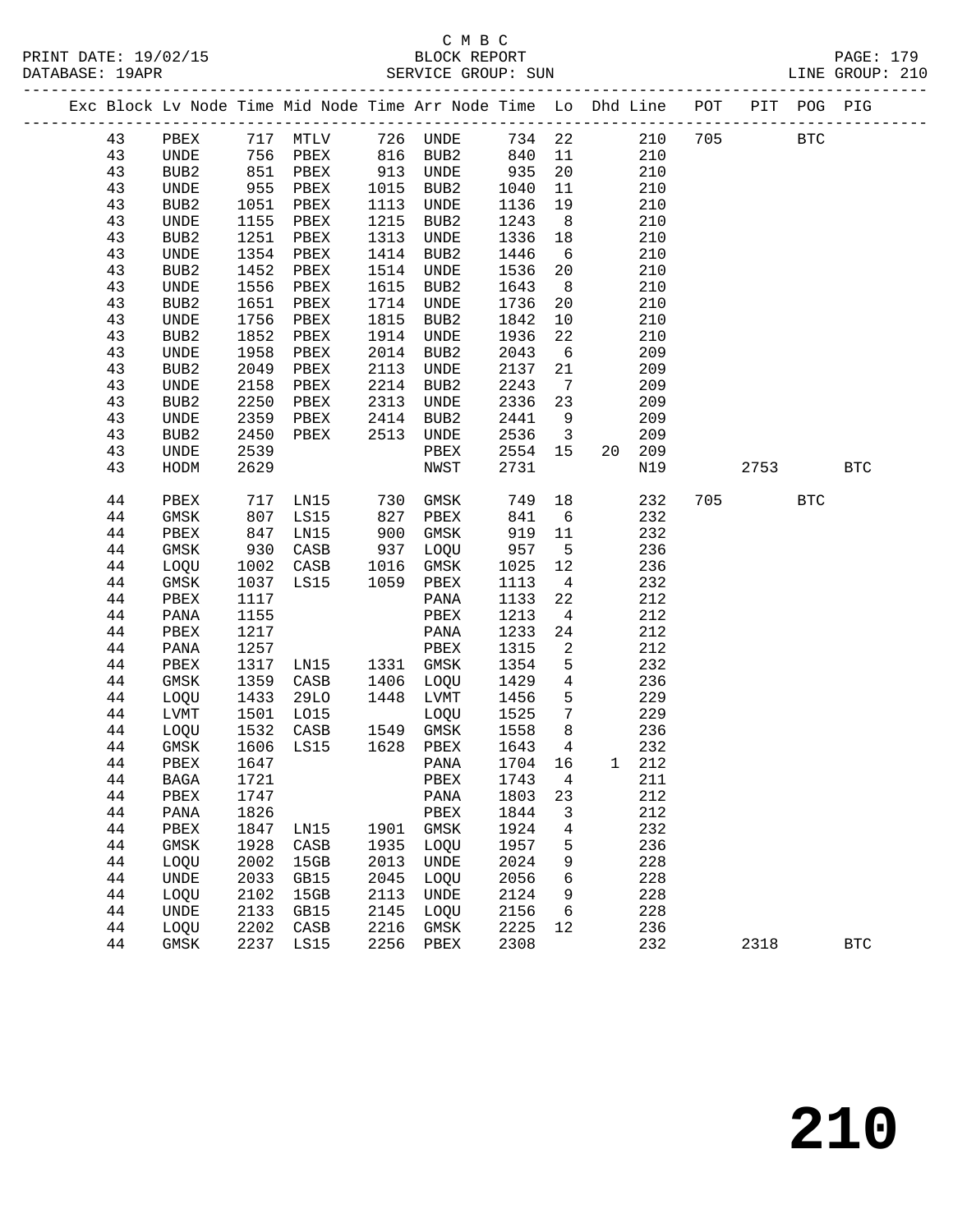PRINT DATE: 19/02/15 BLOCK REPORT PAGE: 180 DATABASE: 19APP

# C M B C

| DATABASE: 19APR |      |      |          | SEKVICE GKOUP: SUN | TINE GKOOR: SIO |      |                 |                                                                |                               |  |             |  |  |
|-----------------|------|------|----------|--------------------|-----------------|------|-----------------|----------------------------------------------------------------|-------------------------------|--|-------------|--|--|
|                 |      |      |          |                    |                 |      |                 | Exc Block Lv Node Time Mid Node Time Arr Node Time Lo Dhd Line | POT<br>---------------------- |  | PIT POG PIG |  |  |
| 45              | LN15 |      | 756 OSLO | 803                | PRRO            | 812  | 15              | 230                                                            | 731                           |  | <b>BTC</b>  |  |  |
| 45              | PRRO | 827  | LS15     | 835                | LOQU            | 844  | $4\overline{ }$ | 230                                                            |                               |  |             |  |  |
| 45              | LOQU | 848  | OSLO     | 902                | PRRO            | 922  | 5               | 230                                                            |                               |  |             |  |  |
| 45              | PRRO | 927  | LS15     | 935                | LOQU            | 944  | $\mathbf{3}$    | 230                                                            |                               |  |             |  |  |
| 45              | LOQU | 947  | CASB     | 1001               | GMSK            | 1010 | 5               | 236                                                            |                               |  |             |  |  |
| 45              | GMSK | 1015 | CASB     | 1022               | LOQU            | 1042 | 6               | 236                                                            |                               |  |             |  |  |
| 45              | LOQU | 1048 | OSLO     | 1104               | PRRO            | 1124 | $\overline{2}$  | 230                                                            |                               |  |             |  |  |
| 45              | PRRO | 1126 | LS15     | 1135               | LOQU            | 1144 | $\overline{4}$  | 230                                                            |                               |  |             |  |  |
| 45              | LOQU | 1148 | OSLO     | 1205               | PRRO            | 1227 | 2               | 230                                                            |                               |  |             |  |  |
| 45              | PRRO | 1229 | LS15     | 1238               | LOQU            | 1247 | 4               | 230                                                            |                               |  |             |  |  |
| 45              | LOQU | 1251 | LN15     | 1259               | PRRO            | 1315 | 10              | 230                                                            |                               |  |             |  |  |
| 45              | PRRO | 1325 | LS15     | 1334               | LOQU            | 1343 | 8               | 230                                                            |                               |  |             |  |  |
| 45              | LOQU | 1351 | LN15     | 1359               | PRRO            | 1416 | 9               | 230                                                            |                               |  |             |  |  |
| 45              | PRRO | 1425 | LS15     | 1434               | LOQU            | 1443 | 4               | 230                                                            |                               |  |             |  |  |
| 45              | LOQU | 1447 | CASB     | 1504               | GMSK            | 1513 | $\mathbf{1}$    | 236                                                            |                               |  |             |  |  |
| 45              | GMSK | 1514 | CASB     | 1521               | LOQU            | 1544 | 7               | 236                                                            |                               |  |             |  |  |
| 45              | LOQU | 1551 | LN15     | 1559               | PRRO            | 1616 | 13              | 230                                                            |                               |  |             |  |  |
| 45              | PRRO | 1629 | LS15     | 1637               | LOQU            | 1646 | 5               | 230                                                            |                               |  |             |  |  |
| 45              | LOQU | 1651 | LN15     | 1659               | PRRO            | 1716 | 10              | 230                                                            |                               |  |             |  |  |
| 45              | PRRO | 1726 | LS15     | 1734               | LOQU            | 1743 | 4               | 230                                                            |                               |  |             |  |  |
| 45              | LOQU | 1747 | CASB     | 1802               | GMSK            | 1811 | $\overline{2}$  | 236                                                            |                               |  |             |  |  |
| 45              | GMSK | 1813 | CASB     | 1820               | LOQU            | 1842 | 9               | 236                                                            |                               |  |             |  |  |

 45 LOQU 1851 LN15 1859 PRRO 1914 13 230 45 PRRO 1927 LS15 1934 LOQU 1943 9 230

 45 LOQU 2048 LN15 2055 PRRO 2110 3 230 45 PRRO 2113 LS15 2120 LOQU 2128 4 230 45 LOQU 2132 LN15 2139 PRRO 2154 20 230

45 UNDE 2354 GB15 2406 228 2422 BTC

 45 LOQU 1952 LN15 1959 PRRO 2014 13 230 45 PRRO 2027 LS15 2034 LOQU 2042 6 230

 45 PRRO 2214 LS15 2220 LOQU 2228 5 230 45 LOQU 2233 LN15 2240 PRRO 2255 19 230 45 PRRO 2314 LS15 2320 LOQU 2328 4 230 45 LOQU 2332 15GB 2343 UNDE 2353 1 228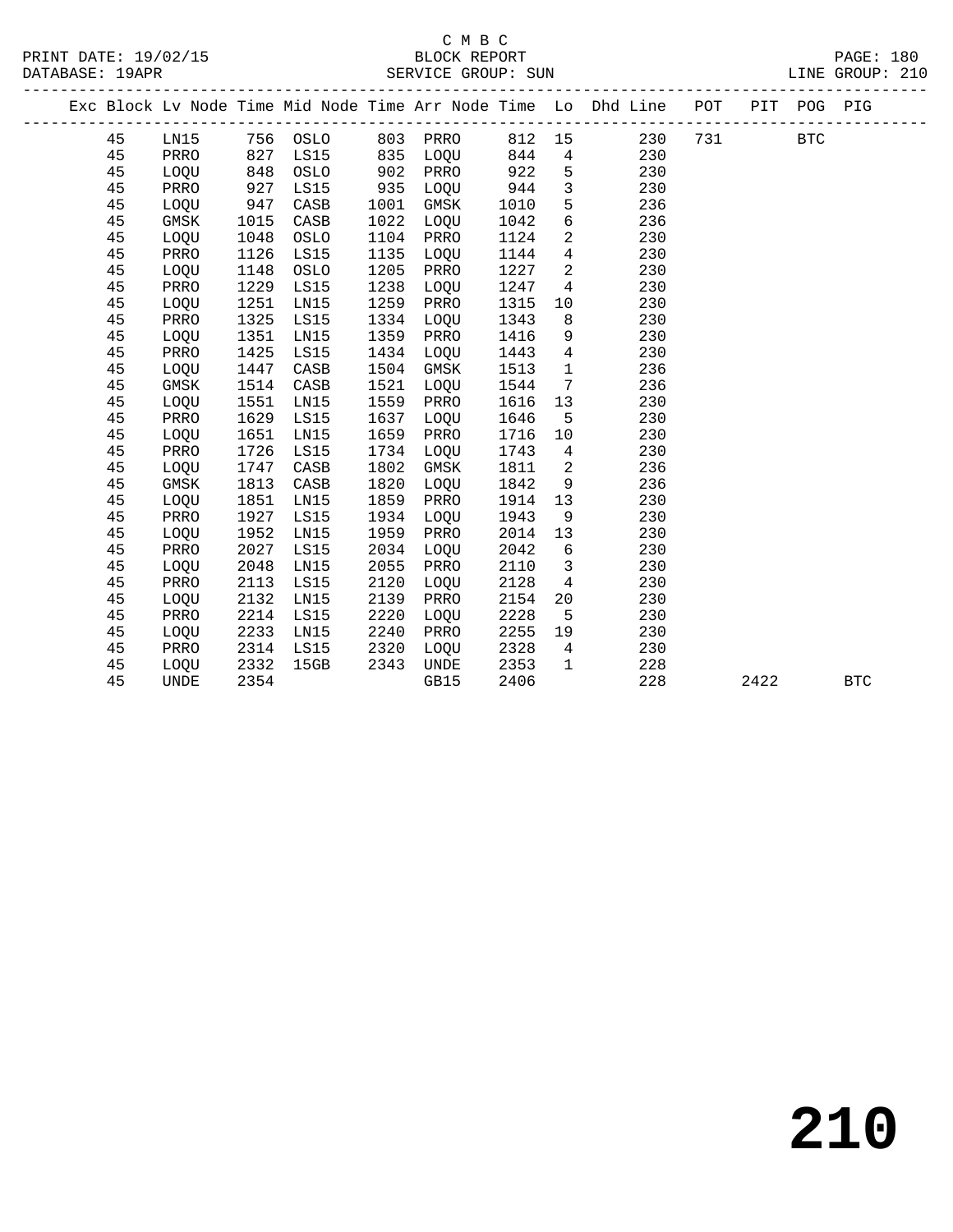#### C M B C<br>BLOCK REPORT SERVICE GROUP: SUN

PRINT DATE: 19/02/15 BLOCK REPORT PAGE: 181

|  |          |              |              |                          |              |              |              |                                   | Exc Block Lv Node Time Mid Node Time Arr Node Time Lo Dhd Line POT PIT POG PIG |     |            |            |              |
|--|----------|--------------|--------------|--------------------------|--------------|--------------|--------------|-----------------------------------|--------------------------------------------------------------------------------|-----|------------|------------|--------------|
|  | 46       |              |              |                          |              |              |              |                                   | PBEX 747 LN15 800 GMSK 819 18 232                                              | 735 | <b>BTC</b> |            |              |
|  | 46       | GMSK         |              | 837 LS15 857 PBEX        |              |              | 911          | $6\overline{6}$                   | 232                                                                            |     |            |            |              |
|  | 46       | PBEX         |              | 917 LN15                 |              | 930 GMSK     | 949          | 11                                | 232                                                                            |     |            |            |              |
|  | 46       | GMSK         | 1000         | CASB                     | 1007         | LOQU         | 1027         | $5^{\circ}$                       | 236                                                                            |     |            |            |              |
|  | 46       | LOQU         | 1032         | CASB                     | 1046         | GMSK         | 1055         | 12                                | 236                                                                            |     |            |            |              |
|  | 46       | GMSK         |              | 1107 LS15                |              | 1129 PBEX    | 1143         | $\overline{4}$                    | 232                                                                            |     |            |            |              |
|  | 46       | PBEX         | 1147         |                          |              | PANA         | 1203         | 24                                | 212                                                                            |     |            |            |              |
|  | 46       | PANA         | 1227         |                          |              | PBEX         | 1245         | 2                                 | 212                                                                            |     |            |            |              |
|  | 46       | PBEX         |              | 1247 LN15                |              | 1301 GMSK    | 1324         | $6\overline{6}$                   | 232                                                                            |     |            |            |              |
|  | 46       | GMSK         | 1330         | CASB                     |              | 1337 LOQU    | 1400         | $\overline{\mathbf{3}}$           | 236                                                                            |     |            |            |              |
|  | 46       | LOQU         | 1403         | 29LO                     | 1418         | LVMT         | 1426         | 15                                | 229                                                                            |     |            |            |              |
|  | 46       | LVMT         | 1441         | L015                     |              | LOQU         | 1505         | 10                                | 229                                                                            |     |            |            |              |
|  | 46       | LOQU         | 1515         | 29LO                     |              | 1530 LVMT    | 1538         | $\overline{\mathbf{3}}$           | 229                                                                            |     |            |            |              |
|  | 46       | LVMT         | 1541         | L015                     |              | LOQU         | 1605         | 10                                | 229                                                                            |     |            |            |              |
|  | 46       | LOQU         | 1615         | 29LO                     |              | 1630 LVMT    | 1638         | $\overline{\mathbf{3}}$           | 229                                                                            |     |            |            |              |
|  | 46       | LVMT         | 1641         | L015                     |              | LOQU         | 1705         | 10                                | 229                                                                            |     |            |            |              |
|  | 46       | LOQU         | 1715         | 29LO                     |              | 1730 LVMT    | 1738         | $\overline{\phantom{a}}$ 3        | 229                                                                            |     |            |            |              |
|  | 46       | LVMT         |              | 1741 LO15                |              | LOQU         | 1805         | 10                                | 229                                                                            |     |            |            |              |
|  | 46       | LOQU         | 1815         | 29LO                     |              | 1829 LVMT    | 1837         | $\overline{4}$                    | 229                                                                            |     |            |            |              |
|  | 46       | LVMT         | 1841         | L015                     |              | LOQU         | 1905         | 10                                | 229                                                                            |     |            |            |              |
|  | 46       | LOQU         | 1915         | 29LO                     |              | 1928 LVMT    | 1935         | 8 <sup>8</sup>                    | 229                                                                            |     |            |            |              |
|  | 46       | LVMT         | 1943         | L015                     |              | LOQU         | 2005         | 10                                | 229                                                                            |     |            |            |              |
|  | 46       | LOQU         | 2015         | 29LO                     |              | 2028 LVMT    | 2035         | 8 <sup>8</sup>                    | 229                                                                            |     |            |            |              |
|  | 46       | LVMT         | 2043         | L015                     |              | LOQU         | 2104         | $\mathbf{1}$                      | 229                                                                            |     |            |            |              |
|  | 46       | LOQU         | 2105         | DEQU                     |              | 2117 MOGL    | 2121         | $\overline{0}$                    | 246                                                                            |     |            |            |              |
|  | 46       | MOGL         | 2121         | MAGA                     | 2137         | STST         | 2155         | $\overline{7}$                    | 246                                                                            |     |            |            |              |
|  | 46       | STST         | 2202         | EDRI                     | 2224         | MOGL         | 2233         | $\overline{0}$                    | 246                                                                            |     |            |            |              |
|  | 46       | MOGL         | 2233         | WE28                     | 2239         | LOQU         | 2254         | 11                                | 246                                                                            |     |            |            |              |
|  | 46<br>46 | LOQU         | 2305<br>2321 | DEQU                     | 2317<br>2337 | MOGL         | 2321<br>2355 | $\overline{0}$                    | 246<br>246                                                                     |     |            |            |              |
|  | 46       | MOGL<br>STST | 2402         | MAGA<br>EDRI             | 2424         | STST<br>MOGL | 2433         | $7\phantom{.0}$<br>$\overline{0}$ | 246                                                                            |     |            |            |              |
|  | 46       | MOGL         | 2433         | WE28                     | 2439         | LOQU         | 2452         |                                   | 246                                                                            |     | 2510       |            | $_{\rm BTC}$ |
|  |          |              |              |                          |              |              |              |                                   |                                                                                |     |            |            |              |
|  | 47       | LS23         |              | 800 LS15<br>817 OSLO     | 805          | LOQU         | 814<br>851   | $\mathbf{3}$                      | 230                                                                            | 742 |            | <b>BTC</b> |              |
|  | 47       | LOQU         |              |                          |              | 831 PRRO     | 851          | 6                                 | 230                                                                            |     |            |            |              |
|  | 47       | PRRO         |              | 857 LS15                 | 905          | LOQU         | 914          | $\overline{4}$                    | 230                                                                            |     |            |            |              |
|  | 47       | LOQU         | 918          | OSLO                     |              | 933 PRRO     | 953          | $\mathbf{3}$                      | 230                                                                            |     |            |            |              |
|  | 47       | PRRO         |              | 956 LS15                 |              | 1005 LOQU    | 1014         | $\overline{\mathbf{3}}$           | 230                                                                            |     |            |            |              |
|  | 47       | LOQU         |              | 1017 CASB                |              | 1031 GMSK    | 1040         | 5                                 | 236                                                                            |     |            |            |              |
|  | 47       |              |              | GMSK 1045 CASB 1052 LOQU |              |              | 1112         | 5                                 | 236                                                                            |     |            |            |              |
|  | 47       | LOQU         | 1117         | CASB                     | 1132         | GMSK         | 1141         | 4                                 | 236                                                                            |     |            |            |              |
|  | 47       | GMSK         | 1145         | CASB                     | 1152         | LOQU         | 1212         | 5                                 | 236                                                                            |     |            |            |              |
|  | 47       | LOQU         | 1217         | CASB                     | 1234         | GMSK         | 1243         | 2                                 | 236                                                                            |     |            |            |              |
|  | 47       | GMSK         | 1245         | CASB                     | 1252         | LOQU         | 1312         | 5                                 | 236                                                                            |     |            |            |              |
|  | 47       | LOQU         | 1317         | CASB                     | 1334         | GMSK         | 1343         | 1                                 | 236                                                                            |     |            |            |              |
|  | 47       | GMSK<br>LOQU | 1344         | CASB<br>CASB             | 1351<br>1434 | LOQU         | 1414         | 3                                 | 236<br>236                                                                     |     |            |            |              |
|  | 47<br>47 |              | 1417<br>1444 |                          |              | GMSK         | 1443         | 1                                 | 236                                                                            |     |            |            |              |
|  | 47       | GMSK<br>LOQU | 1521         | CASB<br>LN15             | 1451<br>1529 | LOQU<br>PRRO | 1514<br>1546 | 7<br>10                           | 230                                                                            |     |            |            |              |
|  | 47       | PRRO         | 1556         | LS15                     | 1604         | LOQU         | 1613         | 4                                 | 230                                                                            |     |            |            |              |
|  | 47       | LOQU         | 1617         | CASB                     | 1632         | GMSK         | 1641         | 2                                 | 236                                                                            |     |            |            |              |
|  | 47       | $\rm{GMSK}$  | 1643         | CASB                     | 1650         | LOQU         | 1714         | 3                                 | 236                                                                            |     |            |            |              |
|  | 47       | LOQU         | 1717         | CASB                     | 1732         | GMSK         | 1741         | 2                                 | 236                                                                            |     |            |            |              |
|  | 47       | GMSK         | 1743         | CASB                     | 1750         | LOQU         | 1813         | 4                                 | 236                                                                            |     |            |            |              |
|  | 47       | LOQU         | 1817         | CASB                     | 1832         | GMSK         | 1841         |                                   | 236                                                                            |     | 1911       |            | <b>BTC</b>   |
|  |          |              |              |                          |              |              |              |                                   |                                                                                |     |            |            |              |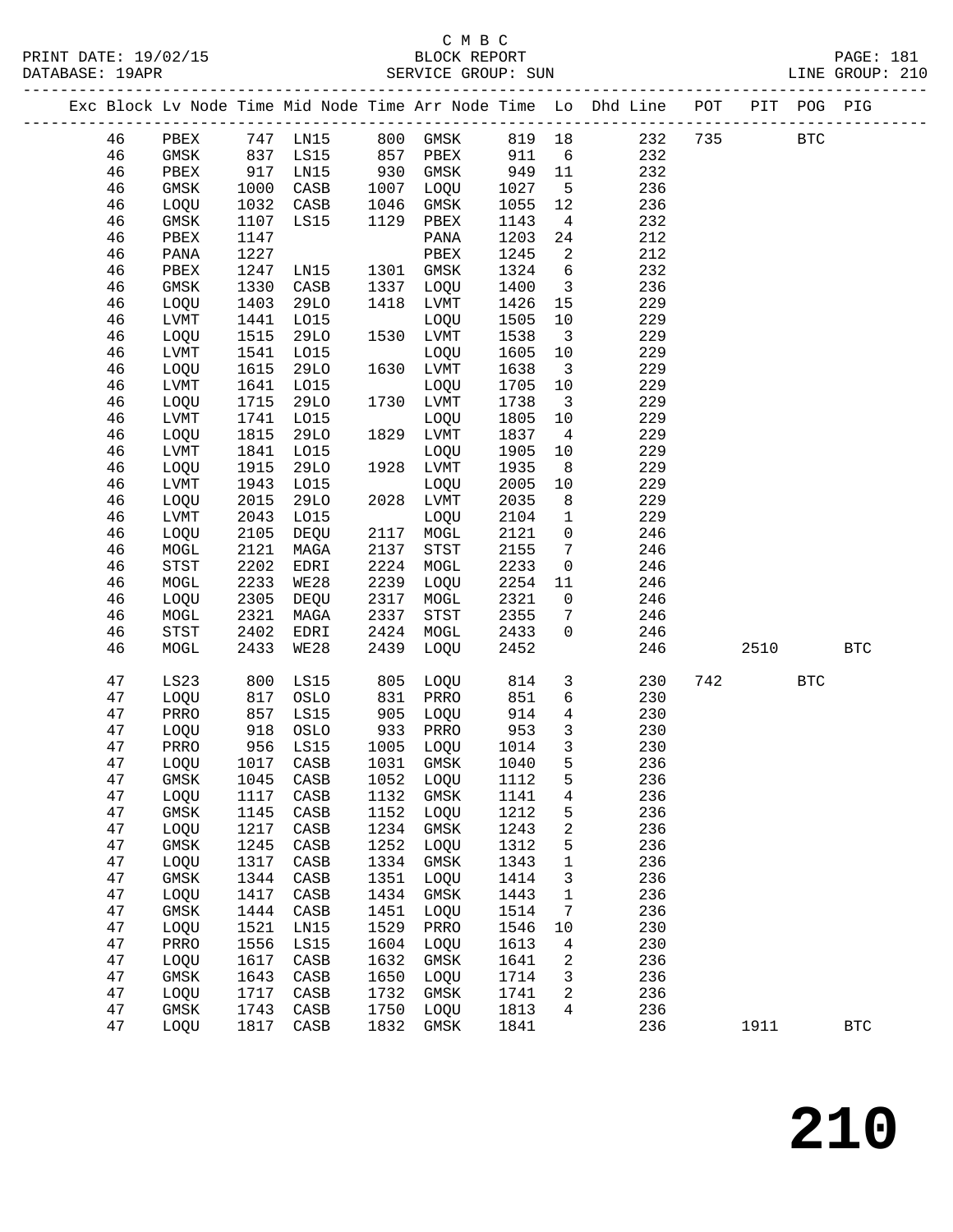|  |    |                              |      |                          |      |              |      |                         | Exc Block Lv Node Time Mid Node Time Arr Node Time Lo Dhd Line POT PIT POG PIG |     |      |            |              |
|--|----|------------------------------|------|--------------------------|------|--------------|------|-------------------------|--------------------------------------------------------------------------------|-----|------|------------|--------------|
|  | 48 | LVMT                         |      | 804 LO15 LOQU 825 7      |      |              |      |                         | 229                                                                            | 746 |      | <b>BTC</b> |              |
|  | 48 | LOQU                         |      | 832 CASB 844 GMSK 853 14 |      |              |      |                         | 236                                                                            |     |      |            |              |
|  | 48 | GMSK                         | 907  | LS15                     |      | 928 PBEX     | 942  | $5^{\circ}$             | 232                                                                            |     |      |            |              |
|  | 48 | PBEX                         | 947  | LN15                     | 1000 | GMSK         | 1019 | 11                      | 232                                                                            |     |      |            |              |
|  | 48 | GMSK                         | 1030 | CASB                     |      | 1037 LOQU    | 1057 | $5^{\circ}$             | 236                                                                            |     |      |            |              |
|  | 48 | LOQU                         | 1102 | CASB                     | 1117 | GMSK         | 1126 | 10                      | 236                                                                            |     |      |            |              |
|  | 48 | GMSK                         | 1136 | LS15                     | 1158 | PBEX         | 1213 | $\overline{4}$          | 232                                                                            |     |      |            |              |
|  | 48 | PBEX                         | 1217 | LN15                     | 1231 | GMSK         | 1254 | 6                       | 232                                                                            |     |      |            |              |
|  | 48 | GMSK                         | 1300 | CASB                     | 1307 | LOQU         | 1327 | 5                       | 236                                                                            |     |      |            |              |
|  | 48 | LOQU                         | 1332 | CASB                     | 1349 | GMSK         | 1358 | $7\overline{ }$         | 236                                                                            |     |      |            |              |
|  | 48 | GMSK                         | 1405 | LS15                     | 1427 | PBEX         | 1442 | 5                       | 232                                                                            |     |      |            |              |
|  | 48 | PBEX                         | 1447 |                          |      | PANA         | 1504 | 23                      | 212                                                                            |     |      |            |              |
|  | 48 | PANA                         | 1527 |                          |      | PBEX         | 1545 | $\overline{2}$          | 212                                                                            |     |      |            |              |
|  | 48 | PBEX                         | 1547 |                          |      | PANA         | 1604 | 22                      | 212                                                                            |     |      |            |              |
|  | 48 | PANA                         | 1626 |                          |      | PBEX         | 1644 | $\overline{\mathbf{3}}$ | 212                                                                            |     |      |            |              |
|  | 48 | PBEX                         | 1647 | LN15                     |      | 1701 GMSK    | 1724 | 4                       | 232                                                                            |     |      |            |              |
|  | 48 | GMSK                         | 1728 | CASB                     | 1735 | LOQU         | 1758 | $\overline{4}$          | 236                                                                            |     |      |            |              |
|  | 48 | LOQU                         | 1802 | 15GB                     |      | 1814 UNDE    | 1827 | 5                       | 228                                                                            |     |      |            |              |
|  | 48 | UNDE                         | 1832 | GB15                     |      | 1844 LOQU    | 1856 | 6                       | 228                                                                            |     |      |            |              |
|  | 48 | LOQU                         | 1902 | 15GB                     | 1914 | UNDE         | 1925 | 8                       | 228                                                                            |     |      |            |              |
|  | 48 | UNDE                         | 1933 | GB15                     | 1945 | LOQU         | 1956 | 9                       | 228                                                                            |     |      |            |              |
|  | 48 | LOQU                         | 2005 | DEQU                     |      | 2017 MOGL    | 2021 | $\mathsf 0$             | 246                                                                            |     |      |            |              |
|  | 48 | MOGL                         | 2021 | MAGA                     | 2037 | STST         | 2059 | $\overline{3}$          | 246                                                                            |     |      |            |              |
|  | 48 | STST                         | 2102 | EDRI                     | 2124 | MOGL         | 2133 | $\mathsf{O}$            | 246                                                                            |     |      |            |              |
|  | 48 | MOGL                         | 2133 | WE28                     | 2139 | LOQU         | 2154 | 11                      | 246                                                                            |     |      |            |              |
|  | 48 | LOQU                         | 2205 | DEQU                     | 2217 | MOGL         | 2221 | $\overline{0}$          | 246                                                                            |     |      |            |              |
|  | 48 | MOGL                         | 2221 | MAGA                     | 2237 | STST         | 2255 | $\overline{7}$          | 246                                                                            |     |      |            |              |
|  | 48 | STST                         | 2302 | EDRI                     | 2324 | MOGL         | 2333 | $\overline{\mathbf{0}}$ | 246                                                                            |     |      |            |              |
|  | 48 | MOGL                         | 2333 | WE28                     | 2339 | LOQU         | 2354 | 11                      | 246                                                                            |     |      |            |              |
|  | 48 | LOQU                         | 2405 | DEQU                     | 2417 | MOGL         | 2421 | $\overline{0}$          | 246                                                                            |     |      |            |              |
|  | 48 | MOGL                         | 2421 |                          |      | MAGA         | 2436 |                         | 246                                                                            |     | 2501 |            | <b>BTC</b>   |
|  | 49 |                              | 704  | DEQU                     |      | MOGL         | 718  | $\mathsf{O}$            | 246                                                                            |     | 646  | <b>BTC</b> |              |
|  | 49 | LOQU                         | 718  |                          | 714  | 734 STST     | 754  | 8                       | 246                                                                            |     |      |            |              |
|  | 49 | MOGL<br>STST                 | 802  | MAGA<br>EDRI             | 823  | MOGL         | 832  | $\overline{0}$          | 246                                                                            |     |      |            |              |
|  | 49 | MOGL                         | 832  | WE28                     | 838  | LOQU         | 853  | 10                      | 246                                                                            |     |      |            |              |
|  | 49 | LOQU                         | 903  | 29LO                     |      | 915 LVMT     | 922  | 10                      | 229                                                                            |     |      |            |              |
|  | 49 | LVMT                         | 932  | L015                     |      | LOQU         | 955  | 8 <sup>8</sup>          | 229                                                                            |     |      |            |              |
|  | 49 | LOQU                         | 1003 | 29LO                     |      | 1017 LVMT    | 1024 | $\overline{7}$          | 229                                                                            |     |      |            |              |
|  | 49 | LVMT                         |      | 1031 LO15 LOQU 1055 7    |      |              |      |                         | 229                                                                            |     |      |            |              |
|  | 49 | LOQU                         | 1102 | 15GB                     | 1113 | UNDE         | 1125 | 5                       | 228                                                                            |     |      |            |              |
|  | 49 | UNDE                         | 1130 | GB15                     | 1143 | LOQU         | 1156 | 6                       | 228                                                                            |     |      |            |              |
|  | 49 | LOQU                         | 1202 | CASB                     | 1219 | GMSK         | 1228 | 7                       | 236                                                                            |     |      |            |              |
|  | 49 | GMSK                         | 1235 | LS15                     | 1257 | ${\tt PBEX}$ | 1312 | 5                       | 232                                                                            |     |      |            |              |
|  | 49 | ${\tt PBEX}$                 | 1317 |                          |      | PANA         | 1334 | 23                      | 212                                                                            |     |      |            |              |
|  | 49 | PANA                         | 1357 |                          |      | PBEX         | 1415 | 2                       | 212                                                                            |     |      |            |              |
|  | 49 | PBEX                         | 1417 | LN15                     | 1431 | GMSK         | 1454 | 5                       | 232                                                                            |     |      |            |              |
|  | 49 | GMSK                         | 1459 | CASB                     | 1506 | LOQU         | 1529 | 4                       | 236                                                                            |     |      |            |              |
|  | 49 | LOQU                         | 1533 | 29LO                     | 1548 | LVMT         | 1556 | 5                       | 229                                                                            |     |      |            |              |
|  | 49 | LVMT                         | 1601 | L015                     |      | LOQU         | 1625 | 7                       | 229                                                                            |     |      |            |              |
|  | 49 | LOQU                         | 1632 | 15GB                     | 1644 | UNDE         | 1658 | 1                       | 228                                                                            |     |      |            |              |
|  | 49 | $\ensuremath{\mathsf{UNDE}}$ | 1659 | GB15                     | 1712 | LOQU         | 1726 | 6                       | 228                                                                            |     |      |            |              |
|  | 49 | LOQU                         | 1732 | 15GB                     | 1744 | UNDE         | 1757 | 4                       | 228                                                                            |     |      |            |              |
|  | 49 | UNDE                         | 1801 | GB15                     | 1814 | LOQU         | 1826 | 8                       | 228                                                                            |     |      |            |              |
|  | 49 | LOQU                         | 1834 | DEQU                     | 1847 | MOGL         | 1851 | $\mathbf 0$             | 246                                                                            |     |      |            |              |
|  | 49 | MOGL                         | 1851 | MAGA                     | 1907 | STST         | 1931 |                         | 246                                                                            |     | 1955 |            | $_{\rm BTC}$ |
|  |    |                              |      |                          |      |              |      |                         |                                                                                |     |      |            |              |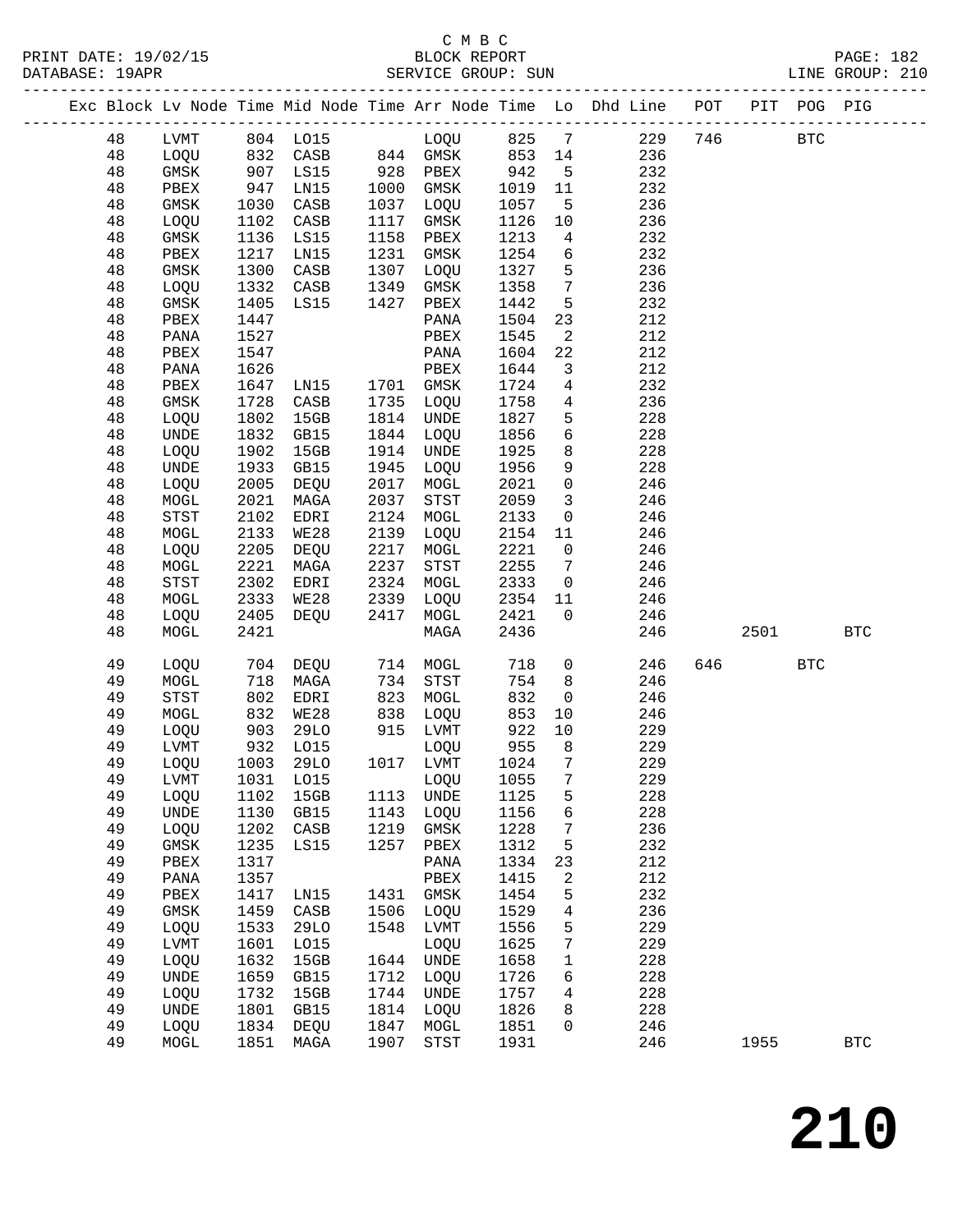PRINT DATE: 19/02/15 BLOCK REPORT PAGE: 183 DATABASE: 19APR

### C M B C<br>BLOCK REPORT

| DATABASE: 19APR |    |  |  | SERVICE GROUP: SUN |  |                                                                                |  |      | LINE GROUP: 210 |  |
|-----------------|----|--|--|--------------------|--|--------------------------------------------------------------------------------|--|------|-----------------|--|
|                 |    |  |  |                    |  | Exc Block Ly Node Time Mid Node Time Arr Node Time Lo Dhd Line POT PIT POG PIG |  |      |                 |  |
|                 | 50 |  |  |                    |  | 15GB 650 LVMT 656 UNDE 701 1 228 632                                           |  | BTC. |                 |  |

| 50       | 15GB                         | 650          | LVMT            | 656          | <b>UNDE</b>                  | 701          | 1                   |   | 228        | 632 |      | $_{\rm BTC}$ |              |
|----------|------------------------------|--------------|-----------------|--------------|------------------------------|--------------|---------------------|---|------------|-----|------|--------------|--------------|
| 50       | $\ensuremath{\mathsf{UNDE}}$ | 702          | GB15            | 715          | LOQU                         | 727          | 5                   |   | 228        |     |      |              |              |
| 50       | LOQU                         | 732          | 15GB            | 743          | $\ensuremath{\mathsf{UNDE}}$ | 754          | $\boldsymbol{7}$    |   | 228        |     |      |              |              |
| 50       | $\ensuremath{\mathsf{UNDE}}$ | 801          | GB15            | 814          | LOQU                         | 826          | 6                   |   | 228        |     |      |              |              |
| 50       | LOQU                         | 832          | 15GB            | 843          | $\ensuremath{\mathsf{UNDE}}$ | 855          | 6                   |   | 228        |     |      |              |              |
| 50       | $\ensuremath{\mathsf{UNDE}}$ | 901          | GB15            | 914          | LOQU                         | 926          | б                   |   | 228        |     |      |              |              |
| 50       | LOQU                         | 932          | 15GB            | 943          | UNDE                         | 955          | 5                   |   | 228        |     |      |              |              |
| 50       | <b>UNDE</b>                  | 1000         | GB15            | 1013         | LOQU                         | 1026         | $\epsilon$          |   | 228        |     |      |              |              |
| 50       | LOQU                         | 1032         | 15GB            | 1043         | $\ensuremath{\mathsf{UNDE}}$ | 1055         | 5                   |   | 228        |     |      |              |              |
| 50       | $\ensuremath{\mathsf{UNDE}}$ | 1100         | GB15            | 1113         | LOQU                         | 1126         | 6                   |   | 228        |     |      |              |              |
| 50       | LOQU                         | 1132         | CASB            | 1149         | $\rm{GMSK}$                  | 1158         | 7                   |   | 236        |     |      |              |              |
| 50       | $\rm{GMSK}$                  | 1205         | LS15            | 1227         | ${\tt PBEX}$                 | 1242         | 5                   |   | 232        |     |      |              |              |
| 50       | ${\tt PBEX}$                 | 1247         |                 |              | $\mathtt{PANA}$              | 1304         | 23                  |   | 212        |     |      |              |              |
| 50       | $\mathtt{PANA}$              | 1327         |                 |              | ${\tt PBEX}$                 | 1345         | $\boldsymbol{2}$    |   | 212        |     |      |              |              |
| 50       | ${\tt PBEX}$                 | 1347         | LN15            | 1401         | GMSK                         | 1424         | 5                   |   | 232        |     |      |              |              |
| 50       | GMSK                         | 1429         | CASB            | 1436         | LOQU                         | 1459         | 3                   |   | 236        |     |      |              |              |
| 50       | LOQU                         | 1502         | $\mathtt{CASB}$ | 1519         | $\rm{GMSK}$                  | 1528         | 7                   |   | 236        |     |      |              |              |
| 50       | $\rm{GMSK}$                  | 1535         | LS15            | 1557         | PBEX                         | 1613         | $\overline{4}$      |   | 232        |     |      |              |              |
| 50       | ${\tt PBEX}$                 | 1617         |                 |              | $\mathtt{PANA}$              | 1634         | 16                  | 1 | 212        |     |      |              |              |
| 50       | <b>BAGA</b>                  | 1651         |                 |              | PBEX                         | 1713         | 4                   |   | 211        |     |      |              |              |
| 50       | PBEX                         | 1717         |                 |              | $\mathtt{PANA}$              | 1734         | 16                  | 1 | 212        |     |      |              |              |
| 50       | $_{\rm BAGA}$                | 1751         |                 |              | PBEX                         | 1813         | 5                   |   | 211        |     |      |              |              |
| 50       | ${\tt PBEX}$                 | 1818         |                 |              | $_{\rm BAGA}$                | 1843         | 8                   |   | 211        |     |      |              |              |
| 50       | <b>BAGA</b>                  | 1851         |                 |              | PBEX                         | 1913         |                     |   | 211        |     | 1923 |              | $_{\rm BTC}$ |
|          |                              |              |                 |              |                              |              |                     |   |            |     |      |              |              |
| 51       | 15GB                         | 817          | $\tt MAGA$      | 833          | $_{\footnotesize\rm STST}$   | 853          | 19                  |   | 240        | 759 |      | <b>BTC</b>   |              |
| 51       | STST                         | 912          | <b>15LO</b>     | 937          | 15GB                         | 942          | $\sqrt{4}$          |   | 240        |     |      |              |              |
| 51       | 15GB                         | 946          | MAGA            | 1003         | <b>STST</b>                  | 1027         | $11\,$              |   | 240        |     |      |              |              |
| 51       | $_{\footnotesize\rm STST}$   | 1038         | <b>15LO</b>     | 1108         | 15GB                         | 1113         | 3<br>22             |   | 240        |     |      |              |              |
| 51<br>51 | 15GB<br>STST                 | 1116<br>1221 | MAGA<br>15LO    | 1134<br>1255 | STST<br>15GB                 | 1159<br>1300 | 15                  |   | 240<br>240 |     |      |              |              |
| 51       | 15GB                         | 1315         | MAGA            | 1334         | $_{\footnotesize\rm STST}$   | 1402         | 20                  |   | 240        |     |      |              |              |
| 51       | <b>STST</b>                  | 1422         | <b>15LO</b>     | 1457         | 15GB                         | 1502         | 14                  |   | 240        |     |      |              |              |
| 51       | 15GB                         | 1516         | MAGA            | 1535         | STST                         | 1603         | $21\,$              |   | 240        |     |      |              |              |
| 51       | STST                         | 1624         | <b>15LO</b>     | 1658         | 15GB                         | 1703         | $10$                |   | 240        |     |      |              |              |
| 51       | 15GB                         | 1713         | MAGA            | 1731         | ${\tt STST}$                 | 1758         | $\bf 4$             |   | 240        |     |      |              |              |
| 51       | <b>STST</b>                  | 1802         | EDRI            | 1825         | $\tt MOGL$                   | 1834         | $\mathsf 0$         |   | 246        |     |      |              |              |
| 51       | $\tt MOGL$                   | 1834         | <b>WE28</b>     | 1840         | LOQU                         | 1855         | 9                   |   | 246        |     |      |              |              |
| 51       | LOQU                         | 1904         | DEQU            | 1916         | MOGL                         | 1920         | $\mathsf{O}\xspace$ |   | 246        |     |      |              |              |
| 51       | MOGL                         | 1920         | MAGA            | 1936         | <b>STST</b>                  | 1958         | $\epsilon$          |   | 246        |     |      |              |              |
| 51       | STST                         | 2004         | EDRI            | 2026         | MOGL                         | 2035         | $\mathsf 0$         |   | 246        |     |      |              |              |
| 51       | MOGL                         | 2035         | WE28            | 2041         | LOQU                         | 2056         | 6                   |   | 246        |     |      |              |              |
| 51       | LOQU                         | 2102         | CASB            | 2116         | $\rm{GMSK}$                  | 2125         | 13                  |   | 236        |     |      |              |              |
| 51       | GMSK                         | 2138         | LS15            | 2157         | ${\tt PBEX}$                 | 2211         |                     |   | 232        |     | 2221 |              | $_{\rm BTC}$ |
|          |                              |              |                 |              |                              |              |                     |   |            |     |      |              |              |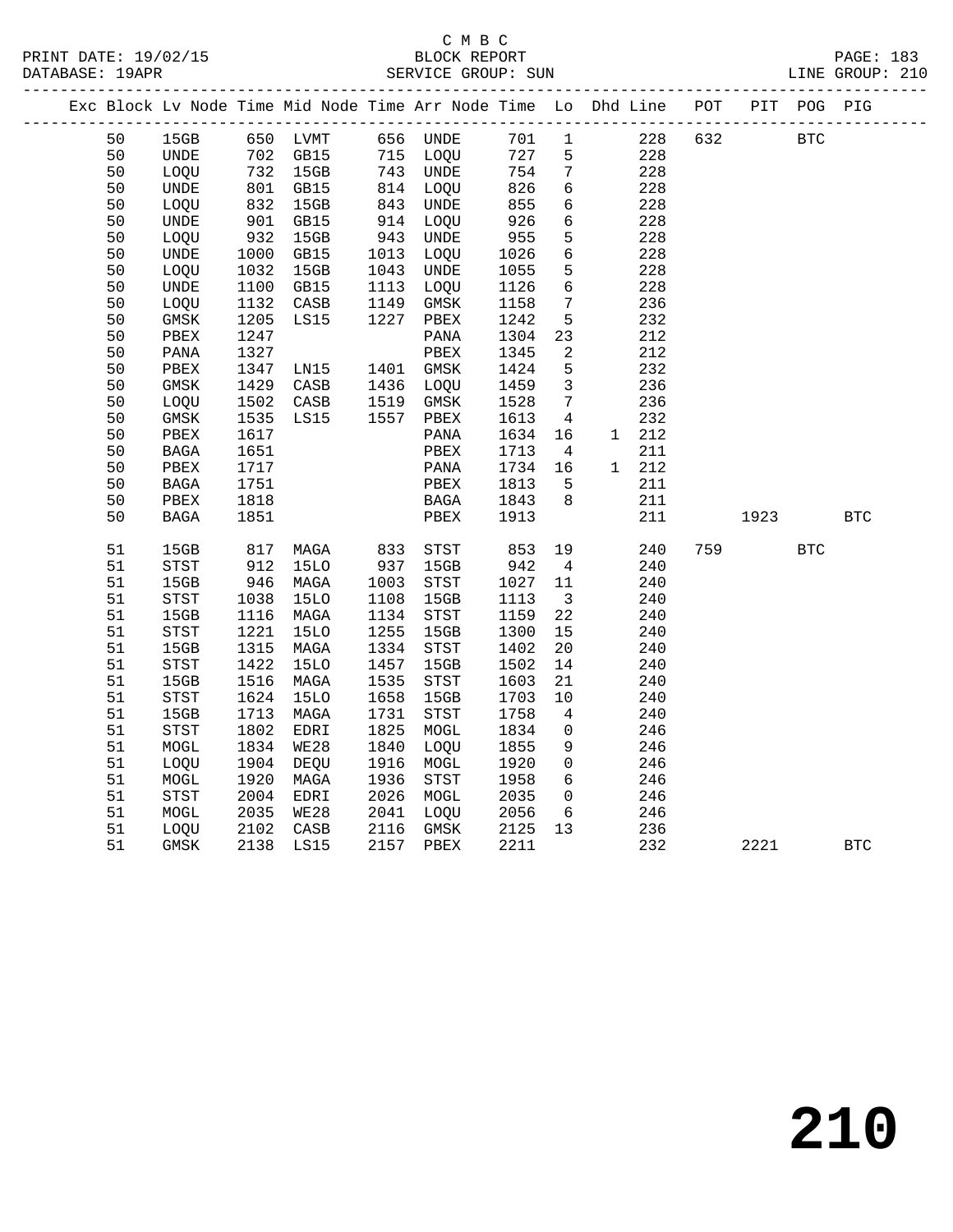#### C M B C<br>BLOCK REPORT PRINT DATE: 19/02/15 BLOCK REPORT PAGE: 184 SERVICE GROUP: SUN

|    | Exc Block Lv Node Time Mid Node Time Arr Node Time Lo Dhd Line POT |      |                      |      |           |                                           |                              |                              |     |       | PIT POG PIG |            |  |
|----|--------------------------------------------------------------------|------|----------------------|------|-----------|-------------------------------------------|------------------------------|------------------------------|-----|-------|-------------|------------|--|
| 52 | PBEX                                                               |      |                      |      |           |                                           |                              | 817 LN15 830 GMSK 849 11 232 | 805 |       | <b>BTC</b>  |            |  |
| 52 | GMSK                                                               |      | 900 CASB<br>933 29LO |      |           |                                           | 8 <sup>8</sup>               | 236                          |     |       |             |            |  |
| 52 | LOQU                                                               |      |                      |      |           | 907 LOQU 925<br>945 LVMT 952<br>LOQU 1025 | 9                            | 229                          |     |       |             |            |  |
| 52 | LVMT                                                               | 1001 | L015                 |      |           |                                           | 8 <sup>8</sup>               | 229                          |     |       |             |            |  |
| 52 | LOQU                                                               | 1033 | 29LO                 |      | 1048 LVMT | 1055                                      | $6\overline{6}$              | 229                          |     |       |             |            |  |
| 52 | LVMT                                                               | 1101 | LO15                 |      | LOOU      | 1125                                      | $7\overline{ }$              | 229                          |     |       |             |            |  |
| 52 | LOQU                                                               | 1132 | 15GB                 |      | 1143 UNDE | 1155                                      | 5                            | 228                          |     |       |             |            |  |
| 52 | <b>UNDE</b>                                                        | 1200 | GB15                 |      | 1213 LOQU | 1227                                      | 6                            | 228                          |     |       |             |            |  |
| 52 | LOQU                                                               | 1233 | 29LO                 |      | 1248 LVMT | 1255                                      | 6                            | 229                          |     |       |             |            |  |
| 52 | LVMT                                                               | 1301 | L015                 |      | LOQU      | 1326                                      | 6                            | 229                          |     |       |             |            |  |
| 52 | LOQU                                                               | 1332 | 15GB                 |      | 1344 UNDE | 1358                                      | $\overline{2}$               | 228                          |     |       |             |            |  |
| 52 | $\ensuremath{\mathsf{UNDE}}$                                       | 1400 | GB15                 |      | 1413 LOQU | 1427                                      | 5                            | 228                          |     |       |             |            |  |
| 52 | LOQU                                                               | 1432 | CASB                 | 1449 | GMSK      | 1458                                      | $7\overline{ }$              | 236                          |     |       |             |            |  |
| 52 | GMSK                                                               | 1505 | LS15                 | 1527 | PBEX      | 1543                                      | $\overline{4}$               | 232                          |     |       |             |            |  |
| 52 | PBEX                                                               | 1547 | LN15                 | 1601 | GMSK      | 1624                                      | $\overline{4}$               | 232                          |     |       |             |            |  |
| 52 | GMSK                                                               | 1628 | CASB                 | 1635 | LOQU      | 1659                                      | $\overline{\mathbf{3}}$      | 236                          |     |       |             |            |  |
| 52 | LOQU                                                               | 1702 | 15GB                 |      | 1714 UNDE | 1728                                      | $\overline{1}$               | 228                          |     |       |             |            |  |
| 52 | <b>UNDE</b>                                                        | 1729 | GB15                 | 1742 | LOQU      | 1756                                      | 6                            | 228                          |     |       |             |            |  |
| 52 | LOQU                                                               | 1802 | CASB                 | 1817 | GMSK      | 1826                                      | $\overline{a}$               | 236                          |     |       |             |            |  |
| 52 | GMSK                                                               | 1828 | CASB                 | 1835 | LOQU      | 1857                                      | $5^{\circ}$                  | 236                          |     |       |             |            |  |
| 52 | LOQU                                                               | 1902 | CASB                 | 1916 | GMSK      | 1925                                      | 13                           | 236                          |     |       |             |            |  |
| 52 | GMSK                                                               | 1938 | LS15                 | 1958 | PBEX      | 2012                                      | 6                            | 232                          |     |       |             |            |  |
| 52 | PBEX                                                               | 2018 | LN15                 | 2031 | GMSK      | 2052                                      | 16                           | 232                          |     |       |             |            |  |
| 52 | GMSK                                                               | 2108 | LS15                 | 2127 | PBEX      | 2141                                      | $7\phantom{.0}$              | 232                          |     |       |             |            |  |
| 52 | PBEX                                                               | 2148 | LN15                 | 2201 | GMSK      |                                           | 8 <sup>8</sup>               | 232                          |     |       |             |            |  |
| 52 | GMSK                                                               | 2230 | CASB                 |      | 2237 LOQU |                                           | $5^{\circ}$                  | 236                          |     |       |             |            |  |
| 52 | LOQU                                                               | 2302 | CASB                 | 2314 | GMSK      | 222∠<br>2257<br>2320                      |                              | 236                          |     | 2342  |             | <b>BTC</b> |  |
| 53 | PBEX                                                               | 817  |                      |      | PANA      | 838                                       | 30                           | 211                          |     | 805 7 | <b>BTC</b>  |            |  |
| 53 | PANA                                                               | 908  | PBEX                 |      | 930 BUB2  | 958                                       | 11                           | 211                          |     |       |             |            |  |
| 53 | BUB <sub>2</sub>                                                   | 1009 | PBEX                 | 1030 | PANA      | 1055                                      | 11                           | 211                          |     |       |             |            |  |
| 53 | PANA                                                               | 1106 | PBEX                 | 1130 | BUB2      | 1158                                      | 9                            | 211                          |     |       |             |            |  |
| 53 | BUB2                                                               | 1207 | PBEX                 | 1230 | PANA      | 1257                                      | $7\phantom{.0}\phantom{.0}7$ | 211                          |     |       |             |            |  |
| 53 | PANA                                                               | 1304 | PBEX                 | 1330 | BUB2      | 1400                                      | $\overline{7}$               | 211                          |     |       |             |            |  |
| 53 | BUB2                                                               | 1407 | PBEX                 | 1430 | PANA      | 1457                                      | $7\overline{ }$              | 211                          |     |       |             |            |  |
| 53 | PANA                                                               | 1504 | PBEX                 | 1530 | BUB2      | 1559                                      | 6                            | 211                          |     |       |             |            |  |
| 53 | BUB2                                                               | 1605 | PBEX                 |      | 1628 BAGA | 1655                                      | $\Omega$                     | 1 211                        |     |       |             |            |  |
| 53 | PANA                                                               | 1656 |                      |      | PBEX      | 1714                                      |                              | 212                          |     | 1724  |             | <b>BTC</b> |  |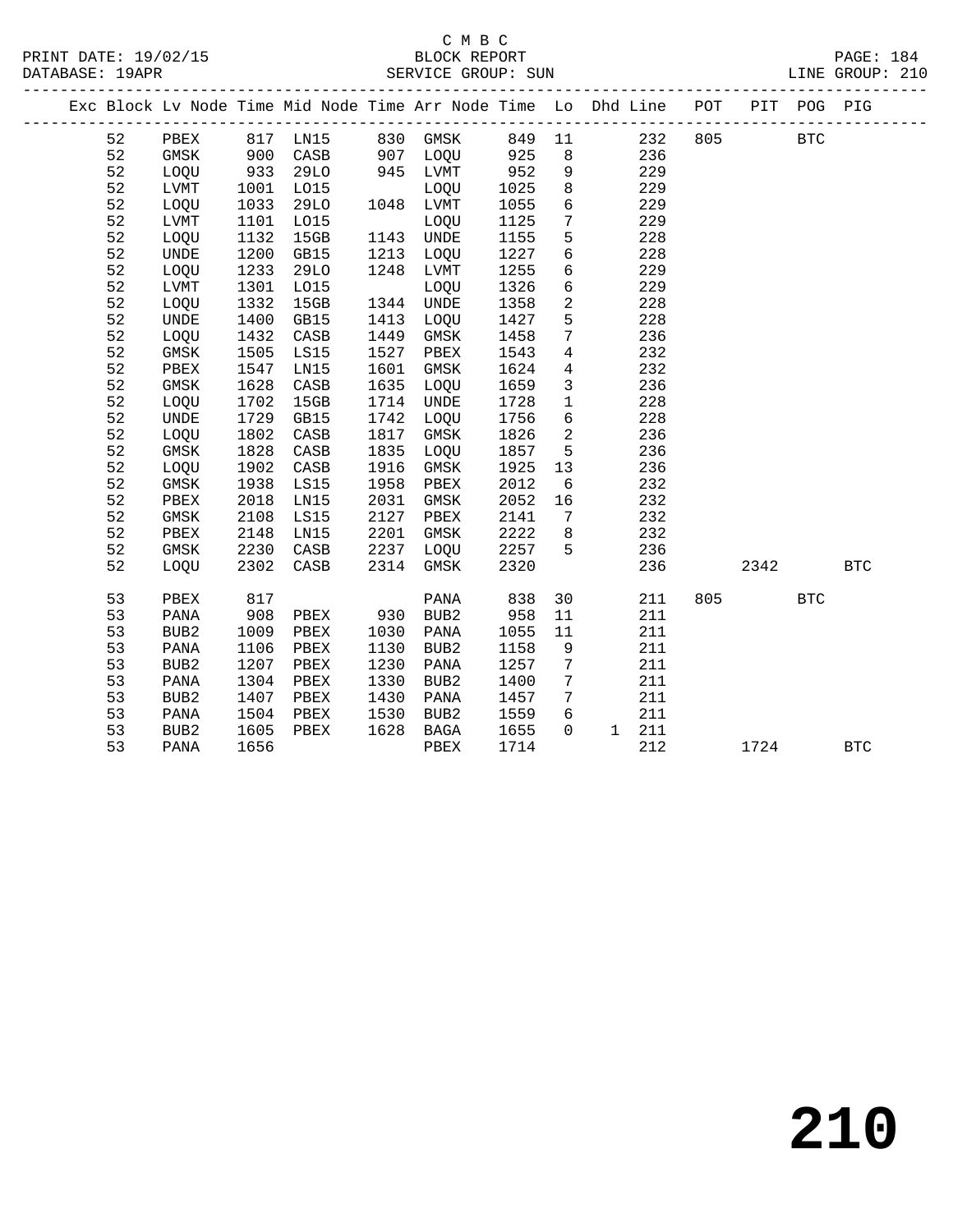|  |    | Exc Block Lv Node Time Mid Node Time Arr Node Time Lo Dhd Line POT |            |             |                |              |              |                         |       |     |      | PIT POG PIG |            |
|--|----|--------------------------------------------------------------------|------------|-------------|----------------|--------------|--------------|-------------------------|-------|-----|------|-------------|------------|
|  | 54 | PBEX                                                               | 817        |             |                | PANA         | 832 24       |                         | 212   | 805 |      | BTC         |            |
|  | 54 | PANA                                                               |            |             |                | PBEX         |              | $5^{\circ}$             | 212   |     |      |             |            |
|  | 54 | PBEX                                                               | 856<br>917 |             |                | PANA         | 912<br>938   | $\overline{0}$          | 211   |     |      |             |            |
|  | 54 | PANA                                                               | 938        | PBEX        | 1000 BUB2      |              | 1028         | 11                      | 211   |     |      |             |            |
|  | 54 | BUB2                                                               | 1039       | PBEX        | 1100 PANA      |              | 1125         | 9                       | 211   |     |      |             |            |
|  | 54 | PANA                                                               | 1134       | PBEX        | 1200           | BUB2         | 1230         | $7\phantom{.0}$         | 211   |     |      |             |            |
|  | 54 | BUB2                                                               | 1237       | PBEX        | 1300           | PANA         | 1327         | 7                       | 211   |     |      |             |            |
|  | 54 | PANA                                                               | 1334       | PBEX        | 1400           | BUB2         | 1430         | 5                       | 211   |     |      |             |            |
|  | 54 | BUB2                                                               | 1435       | PBEX        | 1500           | PANA         | 1525         | 9                       | 211   |     |      |             |            |
|  | 54 | PANA                                                               | 1534       | PBEX        | 1600           | BUB2         | 1629         | $6\overline{6}$         | 211   |     |      |             |            |
|  | 54 | BUB <sub>2</sub>                                                   | 1635       | PBEX        | 1658           | BAGA         | 1725         | $\mathbf{1}$            | 1 211 |     |      |             |            |
|  | 54 | PANA                                                               | 1727       |             |                | ${\tt PBEX}$ | 1745         | 2                       | 212   |     |      |             |            |
|  | 54 | PBEX                                                               | 1747       | LN15        | 1801           | GMSK         | 1824         | 13                      | 232   |     |      |             |            |
|  | 54 | $\rm{GMSK}$                                                        | 1837       | LS15        | 1857           | PBEX         | 1911         | $6\overline{6}$         | 232   |     |      |             |            |
|  | 54 | ${\tt PBEX}$                                                       | 1917       | LN15        | 1930           | GMSK         | 1951         | 17                      | 232   |     |      |             |            |
|  | 54 | GMSK                                                               | 2008       | LS15        | 2028           | PBEX         | 2042         | 6                       | 232   |     |      |             |            |
|  | 54 | PBEX                                                               | 2048       | LN15        | 2101           | GMSK         | 2122         | 8                       | 232   |     |      |             |            |
|  | 54 | GMSK                                                               | 2130       | CASB        | 2137           | LOQU         | 2157         | 5                       | 236   |     |      |             |            |
|  | 54 | LOQU                                                               | 2202       | 15GB        | 2213           | UNDE         | 2157<br>2224 | 9                       | 228   |     |      |             |            |
|  | 54 | <b>UNDE</b>                                                        | 2233       | GB15        | 2245           | LOQU         | 2255         | $7\phantom{.0}$         | 228   |     |      |             |            |
|  | 54 | LOQU                                                               | 2302       | 15GB        | 2313 UNDE      |              | 2323         | 1                       | 228   |     |      |             |            |
|  | 54 | UNDE                                                               | 2324       |             |                | GB15         | 2336         |                         | 228   |     | 2352 |             | <b>BTC</b> |
|  | 55 | LOQU                                                               | 902        | CASB        | 915 GMSK       |              | 924          | 13                      | 236   |     | 844  | <b>BTC</b>  |            |
|  | 55 | GMSK                                                               | 937        | LS15        | 958 PBEX       |              | 1012         | 5                       | 232   |     |      |             |            |
|  | 55 | PBEX                                                               | 1017       |             |                | PANA         | 1038         | 20                      | 211   |     |      |             |            |
|  | 55 | PANA                                                               | 1058       |             |                | PBEX         | 1114         | $\overline{\mathbf{3}}$ | 212   |     |      |             |            |
|  | 55 | PBEX                                                               | 1117       |             | LN15 1131 GMSK |              | 1153         | $7\phantom{.0}$         | 232   |     |      |             |            |
|  | 55 | GMSK                                                               | 1200       | CASB        | 1207 LOQU      |              | 1227         | 5                       | 236   |     |      |             |            |
|  | 55 | LOQU                                                               | 1232       | CASB        | 1249 GMSK      |              | 1258         | $7\overline{ }$         | 236   |     |      |             |            |
|  | 55 | $\rm{GMSK}$                                                        | 1305       | LS15        | 1327           | PBEX         | 1342         | 5                       | 232   |     |      |             |            |
|  | 55 | PBEX                                                               | 1347       |             |                | PANA         | 1404         | 23                      | 212   |     |      |             |            |
|  | 55 | PANA                                                               | 1427       |             |                | PBEX         | 1445         | $\overline{2}$          | 212   |     |      |             |            |
|  | 55 | PBEX                                                               | 1447       | LN15        | 1501 GMSK      |              | 1524         | 5                       | 232   |     |      |             |            |
|  | 55 | GMSK                                                               | 1529       | CASB        | 1536           | LOQU         | 1559         | 4                       | 236   |     |      |             |            |
|  | 55 | LOQU                                                               | 1603       | DEQU        | 1616           | MOGL         | 1620         | 0                       | 246   |     |      |             |            |
|  | 55 | MOGL                                                               | 1620       | MAGA        | 1636           | STST         | 1703         | $7\overline{ }$         | 246   |     |      |             |            |
|  | 55 | STST                                                               | 1710       | <b>15LO</b> | 1742           | 15GB         | 1747         | 14                      | 240   |     |      |             |            |
|  | 55 | 15GB                                                               | 1801       | MAGA        | 1818           | STST         | 1844         | 11                      | 240   |     |      |             |            |
|  | 55 | STST                                                               | 1855       | <b>15LO</b> | 1923           | 15GB         | 1928         | 6                       | 240   |     |      |             |            |
|  | 55 | 15GB                                                               | 1934       | MAGA        | 1950           | STST         | 2011         | 15                      | 240   |     |      |             |            |
|  | 55 | STST                                                               | 2026       | <b>15LO</b> | 2052           | 15GB         | 2057         | 6                       | 240   |     |      |             |            |
|  | 55 | 15GB                                                               | 2103       | MAGA        | 2118           | STST         | 2137         |                         | 240   |     | 2201 |             | <b>BTC</b> |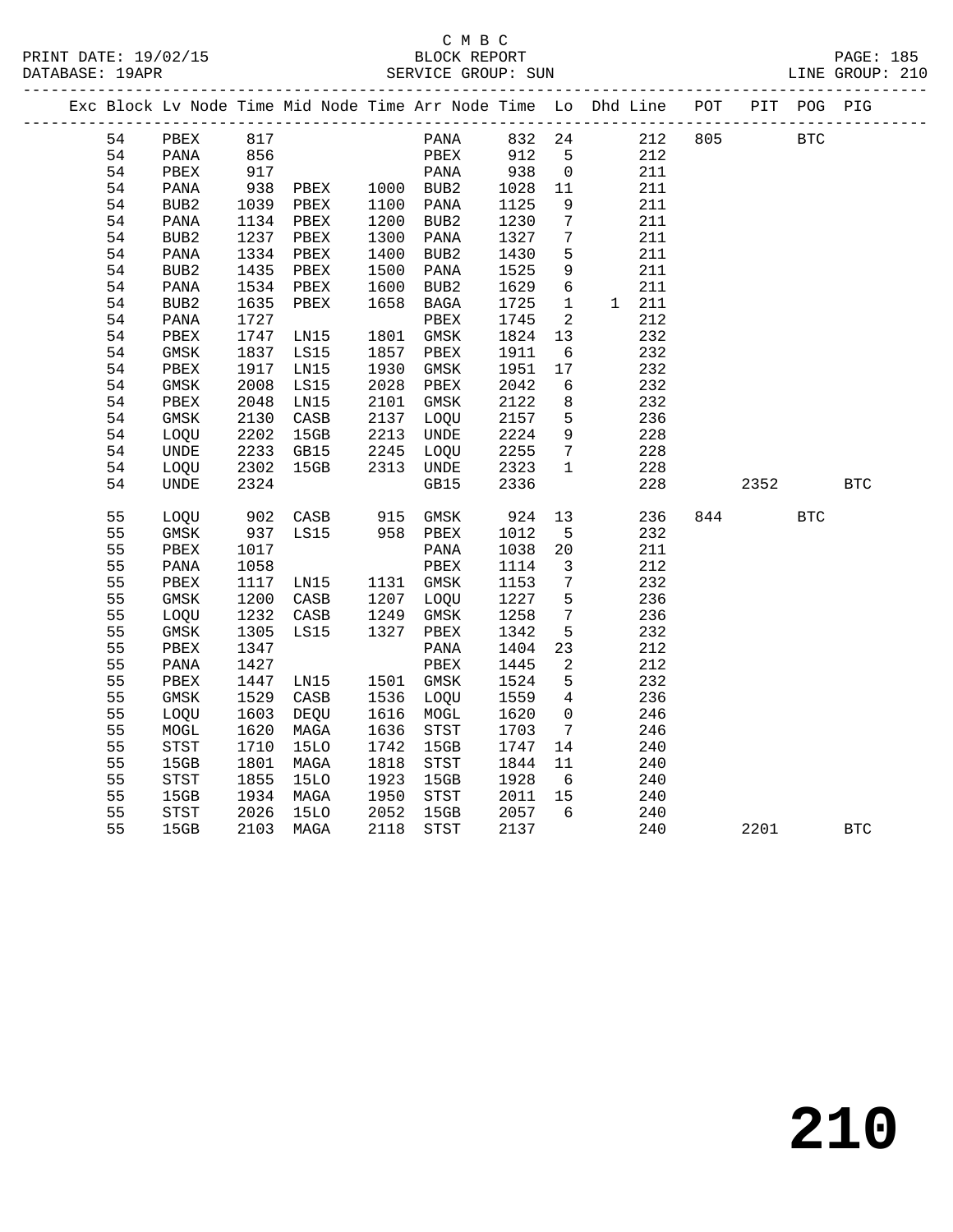PRINT DATE: 19/02/15 BLOCK REPORT PAGE: 186 DATABASE: 19APR

# C M B C

| DAIADAJE. IJAFR |    |                  |              |                                                  |      | OBRATCE QUOOL. OOM |      |                         |                                                                                                                                                                                                                                          |      |         |            | DINE GUOOL. TIN |
|-----------------|----|------------------|--------------|--------------------------------------------------|------|--------------------|------|-------------------------|------------------------------------------------------------------------------------------------------------------------------------------------------------------------------------------------------------------------------------------|------|---------|------------|-----------------|
|                 |    |                  |              |                                                  |      |                    |      |                         | ---------------------------<br>Exc Block Lv Node Time Mid Node Time Arr Node Time Lo Dhd Line POT PIT POG PIG                                                                                                                            |      |         |            |                 |
|                 | 56 |                  |              |                                                  |      |                    |      |                         | 10000 917 CASB 930 GMSK 939 6 236 859 BTC<br>10000 917 CASB 930 GMSK 939 6 236 859 BTC<br>10000 1018 OSLO 1034 PRRO 1054 2 230<br>10000 1018 OSLO 1034 PRRO 1054 2 230<br>PRRO 1056 LS15 1105 LOQU 1114 4 230<br>10000 1118 OSLO 1135 PR |      |         |            |                 |
|                 | 56 |                  |              |                                                  |      |                    |      |                         |                                                                                                                                                                                                                                          |      |         |            |                 |
|                 | 56 |                  |              |                                                  |      |                    |      |                         |                                                                                                                                                                                                                                          |      |         |            |                 |
|                 | 56 |                  |              |                                                  |      |                    |      |                         |                                                                                                                                                                                                                                          |      |         |            |                 |
|                 | 56 |                  |              |                                                  |      |                    |      |                         |                                                                                                                                                                                                                                          |      |         |            |                 |
|                 | 56 |                  |              |                                                  |      |                    |      |                         |                                                                                                                                                                                                                                          |      |         |            |                 |
|                 | 56 |                  |              |                                                  |      |                    |      |                         |                                                                                                                                                                                                                                          |      |         |            |                 |
|                 | 56 |                  |              |                                                  |      |                    |      |                         |                                                                                                                                                                                                                                          |      |         |            |                 |
|                 | 56 |                  |              |                                                  |      |                    |      |                         |                                                                                                                                                                                                                                          |      |         |            |                 |
|                 | 56 |                  |              |                                                  |      |                    |      |                         |                                                                                                                                                                                                                                          |      |         |            |                 |
|                 | 56 | LOQU             | 1421         | LN15                                             | 1429 | PRRO               | 1446 |                         | 230<br>$\frac{9}{4}$                                                                                                                                                                                                                     |      |         |            |                 |
|                 | 56 | PRRO             | 1455         | LS15                                             |      | 1504 LOQU          | 1513 |                         | 230                                                                                                                                                                                                                                      |      |         |            |                 |
|                 | 56 | LOQU             | 1517         | CASB                                             |      | 1534 GMSK          | 1543 |                         | $\frac{1}{7}$<br>236                                                                                                                                                                                                                     |      |         |            |                 |
|                 | 56 | GMSK             | 1544         | CASB                                             | 1551 | LOQU               | 1614 |                         | 236                                                                                                                                                                                                                                      |      |         |            |                 |
|                 | 56 | LOQU             | 1621         | LN15                                             | 1629 | PRRO               | 1646 |                         | 230<br>$\begin{array}{c} 10 \\ 8 \end{array}$                                                                                                                                                                                            |      |         |            |                 |
|                 | 56 | PRRO             | 1656         | LS15                                             | 1704 | LOQU               | 1713 |                         | 230                                                                                                                                                                                                                                      |      |         |            |                 |
|                 | 56 | LOQU             | 1721         | LN15                                             | 1729 | PRRO               | 1746 |                         | $\begin{array}{c} 11 \\ 8 \end{array}$<br>230                                                                                                                                                                                            |      |         |            |                 |
|                 | 56 | PRRO             | 1757         | LS15                                             |      | 1804 LOQU          | 1813 |                         | 230                                                                                                                                                                                                                                      |      |         |            |                 |
|                 | 56 | LOQU             | 1821         | LN15                                             | 1829 | PRRO               | 1845 |                         | $\begin{array}{c} 12 \\ 9 \end{array}$<br>230                                                                                                                                                                                            |      |         |            |                 |
|                 | 56 | PRRO             | 1857         | LS15                                             |      | 1904 LOQU          | 1913 |                         | 230                                                                                                                                                                                                                                      |      |         |            |                 |
|                 | 56 | LOOU             | 1922<br>1957 | LN15                                             |      | 1929 PRRO          | 1944 |                         | $\begin{array}{c} 13 \\ 9 \end{array}$<br>230                                                                                                                                                                                            |      |         |            |                 |
|                 | 56 | PRRO             |              | LS15                                             |      | 2004 LOQU          | 2013 |                         | 230                                                                                                                                                                                                                                      |      |         |            |                 |
|                 | 56 | LOQU             | 2022         | LN15                                             |      | 2029 PRRO          | 2044 |                         | 13<br>230                                                                                                                                                                                                                                |      |         |            |                 |
|                 | 56 | PRRO             |              | 2057 LS15                                        |      | 2104 LOQU          | 2112 |                         | 230                                                                                                                                                                                                                                      |      | 2130    |            | <b>BTC</b>      |
|                 | 57 | PBEX             | 917          |                                                  |      | PANA               | 932  |                         | 26<br>212                                                                                                                                                                                                                                |      | 905 BTC |            |                 |
|                 | 57 | PANA             | 958          |                                                  |      |                    | 1014 | 3 <sup>3</sup>          | 212                                                                                                                                                                                                                                      |      |         |            |                 |
|                 | 57 | PBEX             | 1017         |                                                  |      |                    | 1032 | $4\overline{4}$         | 212                                                                                                                                                                                                                                      |      |         |            |                 |
|                 | 57 | PANA             | 1036         | PBEX<br>PANA<br>PBEX 1100 BUB2<br>PBEX 1200 PANA |      |                    | 1128 | 9                       | 211                                                                                                                                                                                                                                      |      |         |            |                 |
|                 | 57 | BUB2             | 1137         |                                                  |      |                    | 1227 | $7\overline{ }$         | 211                                                                                                                                                                                                                                      |      |         |            |                 |
|                 | 57 | PANA             |              | 1234 PBEX                                        | 1300 | BUB2               | 1330 | $7\overline{ }$         | 211                                                                                                                                                                                                                                      |      |         |            |                 |
|                 | 57 | BUB2             | 1337         | PBEX                                             | 1400 | PANA               | 1427 | $7\overline{ }$         | 211                                                                                                                                                                                                                                      |      |         |            |                 |
|                 | 57 | PANA             | 1434         | PBEX                                             | 1500 | BUB2               | 1529 |                         | $6\overline{6}$<br>211                                                                                                                                                                                                                   |      |         |            |                 |
|                 | 57 | BUB2             | 1535         | PBEX                                             | 1600 | PANA               | 1625 | 11                      | 211                                                                                                                                                                                                                                      |      |         |            |                 |
|                 | 57 | PANA             | 1636         | PBEX                                             | 1700 | BUB2               | 1728 | $7\overline{ }$         | 211                                                                                                                                                                                                                                      |      |         |            |                 |
|                 | 57 | BUB <sub>2</sub> | 1735         | PBEX                                             | 1758 | BAGA               | 1825 |                         | 211                                                                                                                                                                                                                                      |      | 1849    |            | <b>BTC</b>      |
|                 | 58 | PBEX             | 1017         | LN15                                             | 1030 | GMSK               | 1049 |                         | 11<br>232                                                                                                                                                                                                                                | 1005 |         | <b>BTC</b> |                 |
|                 | 58 | GMSK             | 1100         | CASB                                             |      | 1107 LOQU          | 1127 | 6                       | 236                                                                                                                                                                                                                                      |      |         |            |                 |
|                 | 58 | LOQU             | 1133         | 29LO                                             | 1148 | LVMT               | 1155 | 6                       | 229                                                                                                                                                                                                                                      |      |         |            |                 |
|                 | 58 | LVMT             | 1201         | L015                                             |      | LOOU               | 1226 | 6                       | 229                                                                                                                                                                                                                                      |      |         |            |                 |
|                 | 58 | LOQU             | 1232         | 15GB                                             |      | 1243 UNDE          | 1257 | $\overline{\mathbf{3}}$ | 228                                                                                                                                                                                                                                      |      |         |            |                 |
|                 | 58 | UNDE             | 1300         | GB15                                             |      | 1313 LOQU          | 1327 | 6                       | 228                                                                                                                                                                                                                                      |      |         |            |                 |
|                 | 58 | LOQU             | 1333<br>1401 | 29LO                                             |      | 1348 LVMT          | 1355 | 6                       | 229                                                                                                                                                                                                                                      |      |         |            |                 |
|                 | 58 | LVMT             |              | LO15                                             |      | LOQU               | 1425 | $7\overline{ }$         | 229                                                                                                                                                                                                                                      |      |         |            |                 |
|                 | 58 | LOQU             | 1432         | 15GB                                             |      | 1444 UNDE          | 1458 | $\overline{a}$          | 228                                                                                                                                                                                                                                      |      |         |            |                 |

58 15GB 1825 MAGA 1842 STST 1908 240 1932 BTC

 58 UNDE 1500 GB15 1513 LOQU 1527 6 228 58 LOQU 1533 15GB 1545 UNDE 1559 1 228 58 UNDE 1600 GB15 1613 LOQU 1627 6 228 58 LOQU 1633 DEQU 1646 MOGL 1650 0 246 58 MOGL 1650 MAGA 1706 STST 1733 1 246 58 STST 1734 15LO 1804 15GB 1809 16 240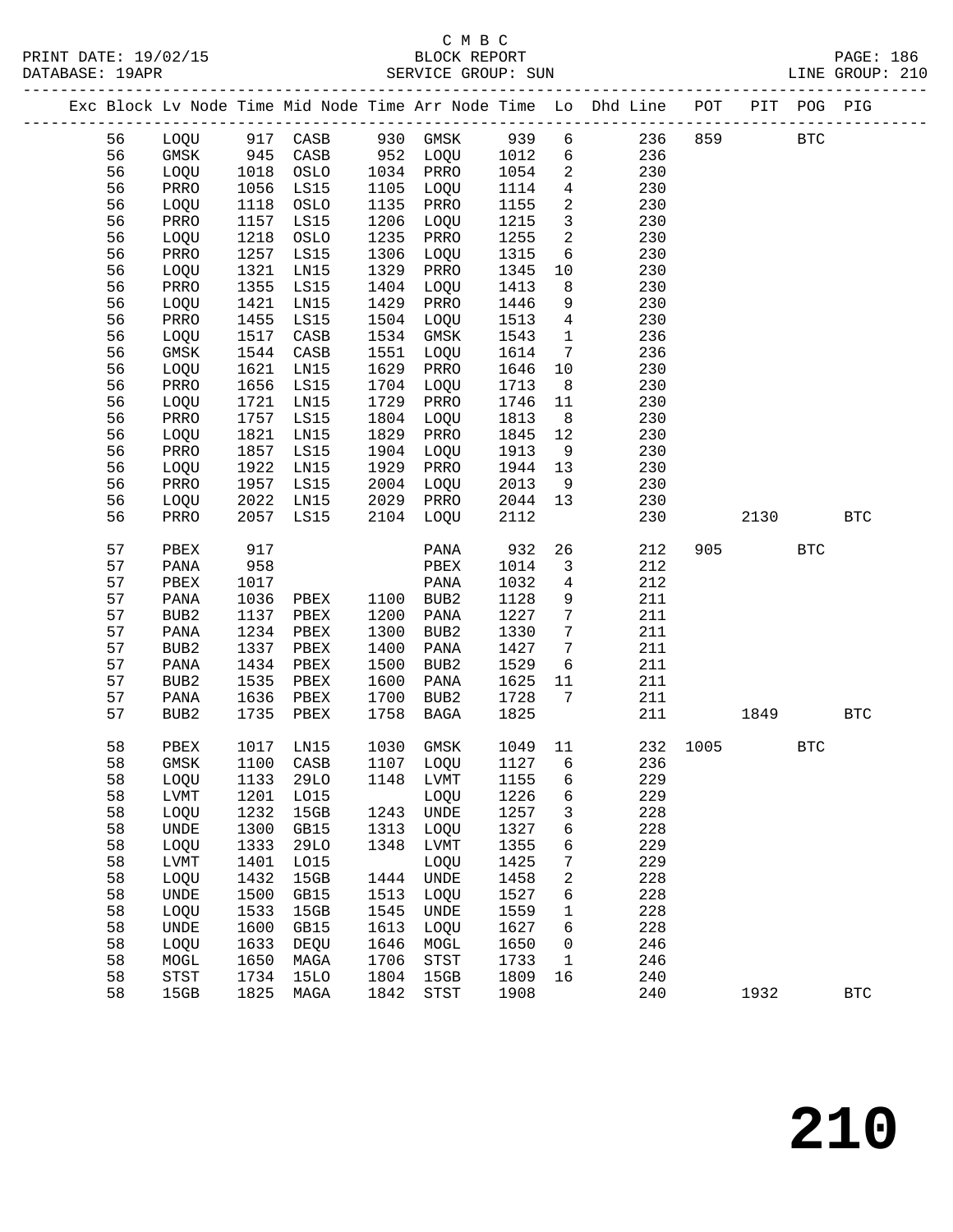|  | DATABASE: 19APR |             |      |                                |      | SERVICE GROUP: SUN  |      |                         | LINE GROUP: 210                                                                |         |            |            |              |  |
|--|-----------------|-------------|------|--------------------------------|------|---------------------|------|-------------------------|--------------------------------------------------------------------------------|---------|------------|------------|--------------|--|
|  |                 |             |      |                                |      |                     |      |                         | Exc Block Lv Node Time Mid Node Time Arr Node Time Lo Dhd Line POT PIT POG PIG |         |            |            |              |  |
|  | 59              |             |      | LOQU 948 OSLO 1003 PRRO 1023 3 |      |                     |      |                         |                                                                                | 230 930 | <b>BTC</b> |            |              |  |
|  | 59              | PRRO        | 1026 |                                |      | LS15 1035 LOQU 1044 |      | $\overline{\mathbf{3}}$ | 230                                                                            |         |            |            |              |  |
|  | 59              | LOQU        | 1047 | CASB                           |      | 1101 GMSK 1110      |      | $5^{\circ}$             | 236                                                                            |         |            |            |              |  |
|  | 59              | GMSK        | 1115 | CASB                           |      | 1122 LOQU           | 1142 | $5\phantom{.0}$         | 236                                                                            |         |            |            |              |  |
|  | 59              | LOQU        | 1147 | CASB                           |      | 1204 GMSK           | 1213 | $\overline{a}$          | 236                                                                            |         |            |            |              |  |
|  | 59              | GMSK        | 1215 | CASB                           | 1222 | LOQU                | 1242 | 5                       | 236                                                                            |         |            |            |              |  |
|  | 59              | LOQU        | 1247 | CASB                           |      | 1304 GMSK           | 1313 | $\overline{a}$          | 236                                                                            |         |            |            |              |  |
|  | 59              | GMSK        | 1315 | CASB                           | 1322 | LOQU                | 1342 | 5                       | 236                                                                            |         |            |            |              |  |
|  | 59              | LOQU        | 1347 | CASB                           |      | 1404 GMSK           | 1413 | $\mathbf{1}$            | 236                                                                            |         |            |            |              |  |
|  | 59              | GMSK        | 1414 | CASB                           | 1421 | LOQU                | 1444 | $7\phantom{.0}$         | 236                                                                            |         |            |            |              |  |
|  | 59              | LOQU        | 1451 | LN15                           | 1459 | PRRO                | 1516 | 9                       | 230                                                                            |         |            |            |              |  |
|  | 59              | PRRO        | 1525 | LS15                           |      | 1534 LOQU           | 1543 | $4\overline{ }$         | 230                                                                            |         |            |            |              |  |
|  | 59              | LOQU        | 1547 | CASB                           |      | 1604 GMSK           | 1613 | $\mathbf{1}$            | 236                                                                            |         |            |            |              |  |
|  | 59              | GMSK        | 1614 | CASB                           | 1621 | LOQU                | 1644 | $\overline{3}$          | 236                                                                            |         |            |            |              |  |
|  | 59              | LOQU        | 1647 | CASB                           |      | 1702 GMSK           | 1711 | $\overline{a}$          | 236                                                                            |         |            |            |              |  |
|  | 59              | $\rm{GMSK}$ | 1713 | CASB                           |      | 1720 LOQU           | 1744 | $\overline{7}$          | 236                                                                            |         |            |            |              |  |
|  | 59              | LOQU        | 1751 | LN15                           |      | 1759 PRRO           | 1816 | 11                      | 230                                                                            |         |            |            |              |  |
|  | 59              | PRRO        | 1827 | LS15                           |      | 1834 LOQU           | 1843 |                         | 230                                                                            |         | 1901       |            | <b>BTC</b>   |  |
|  | 60              | PBEX        | 1002 |                                |      | PANA                | 1023 | 5                       | 211                                                                            |         | 950 000    | <b>BTC</b> |              |  |
|  | 60              | PANA        | 1028 |                                |      | PBEX                | 1044 | $\mathbf{3}$            | 212                                                                            |         |            |            |              |  |
|  | 60              | PBEX        | 1047 | LNI5                           |      | 1101 GMSK           | 1123 | $7\phantom{.0}$         | 232                                                                            |         |            |            |              |  |
|  | 60              | GMSK        | 1130 | CASB                           | 1137 | LOQU                | 1157 | 5                       | 236                                                                            |         |            |            |              |  |
|  | 60              | LOQU        | 1202 | 15GB                           | 1213 | UNDE                | 1227 | $\mathbf{3}$            | 228                                                                            |         |            |            |              |  |
|  | 60              | UNDE        | 1230 | GB15                           | 1243 | LOQU                | 1257 | 5                       | 228                                                                            |         |            |            |              |  |
|  | 60              | LOQU        | 1302 | 15GB                           |      | 1314 UNDE           | 1328 | $\overline{a}$          | 228                                                                            |         |            |            |              |  |
|  | 60              | UNDE        | 1330 | GB15                           | 1343 | LOQU                | 1357 | 5                       | 228                                                                            |         |            |            |              |  |
|  | 60              | LOQU        | 1402 | CASB                           | 1419 | GMSK                | 1428 | $7\phantom{.0}$         | 236                                                                            |         |            |            |              |  |
|  | 60              | GMSK        | 1435 | LS15                           | 1457 | PBEX                | 1513 | $\overline{4}$          | 232                                                                            |         |            |            |              |  |
|  | 60              | PBEX        | 1517 |                                |      | PANA                | 1534 | 22                      | 212                                                                            |         |            |            |              |  |
|  | 60              | PANA        | 1556 |                                |      | PBEX                | 1614 | $\overline{3}$          | 212                                                                            |         |            |            |              |  |
|  | 60              | PBEX        | 1617 | LN15                           |      | 1631 GMSK           | 1654 | $\overline{4}$          | 232                                                                            |         |            |            |              |  |
|  | 60              | GMSK        | 1658 | CASB                           | 1705 | LOQU                | 1729 | $\overline{4}$          | 236                                                                            |         |            |            |              |  |
|  | 60              | LOQU        | 1733 | 29LO                           |      | 1748 LVMT           | 1756 | 5                       | 229                                                                            |         |            |            |              |  |
|  | 60              | LVMT        | 1801 | L015                           |      | LOQU                | 1825 | $7\overline{ }$         | 229                                                                            |         |            |            |              |  |
|  | 60              | LOQU        | 1832 | 15GB                           |      | 1844 UNDE           | 1856 | $7\phantom{.0}$         | 228                                                                            |         |            |            |              |  |
|  | 60              | <b>UNDE</b> | 1903 | GB15                           |      | 1915 LOQU           | 1926 | $\overline{7}$          | 228                                                                            |         |            |            |              |  |
|  | 60              | LOQU        | 1933 | 29LO                           |      | 1946 LVMT           | 1953 | 11                      | 229                                                                            |         |            |            |              |  |
|  | 60              | LVMT        |      | 2004 LO15 LOQU 2025 7          |      |                     |      |                         | 229                                                                            |         |            |            |              |  |
|  | 60              | LOQU        | 2032 | 15GB                           | 2043 | UNDE                | 2054 | 9                       | 228                                                                            |         |            |            |              |  |
|  | 60              | UNDE        | 2103 | GB15                           | 2115 | LOQU                | 2126 | 7                       | 228                                                                            |         |            |            |              |  |
|  | 60              | LOQU        | 2133 | <b>29LO</b>                    | 2146 | LVMT                | 2153 | 9                       | 229                                                                            |         |            |            |              |  |
|  | 60              | LVMT        | 2202 | L015                           |      | LOQU                | 2223 | 10                      | 229                                                                            |         |            |            |              |  |
|  | 60              | LOQU        | 2233 | 29LO                           | 2246 | LVMT                | 2253 | 9                       | 229                                                                            |         |            |            |              |  |
|  | 60              | LVMT        | 2302 | L015                           |      | LOQU                | 2323 | 10                      | 229                                                                            |         |            |            |              |  |
|  | 60              | LOQU        | 2333 | 29LO                           |      | 2346 LVMT           | 2353 | 9                       | 229                                                                            |         |            |            |              |  |
|  | 60              | LVMT        | 2402 | LO15                           |      | LOQU                | 2423 |                         | 229                                                                            |         | 2441       |            | $_{\rm BTC}$ |  |
|  |                 |             |      |                                |      |                     |      |                         |                                                                                |         |            |            |              |  |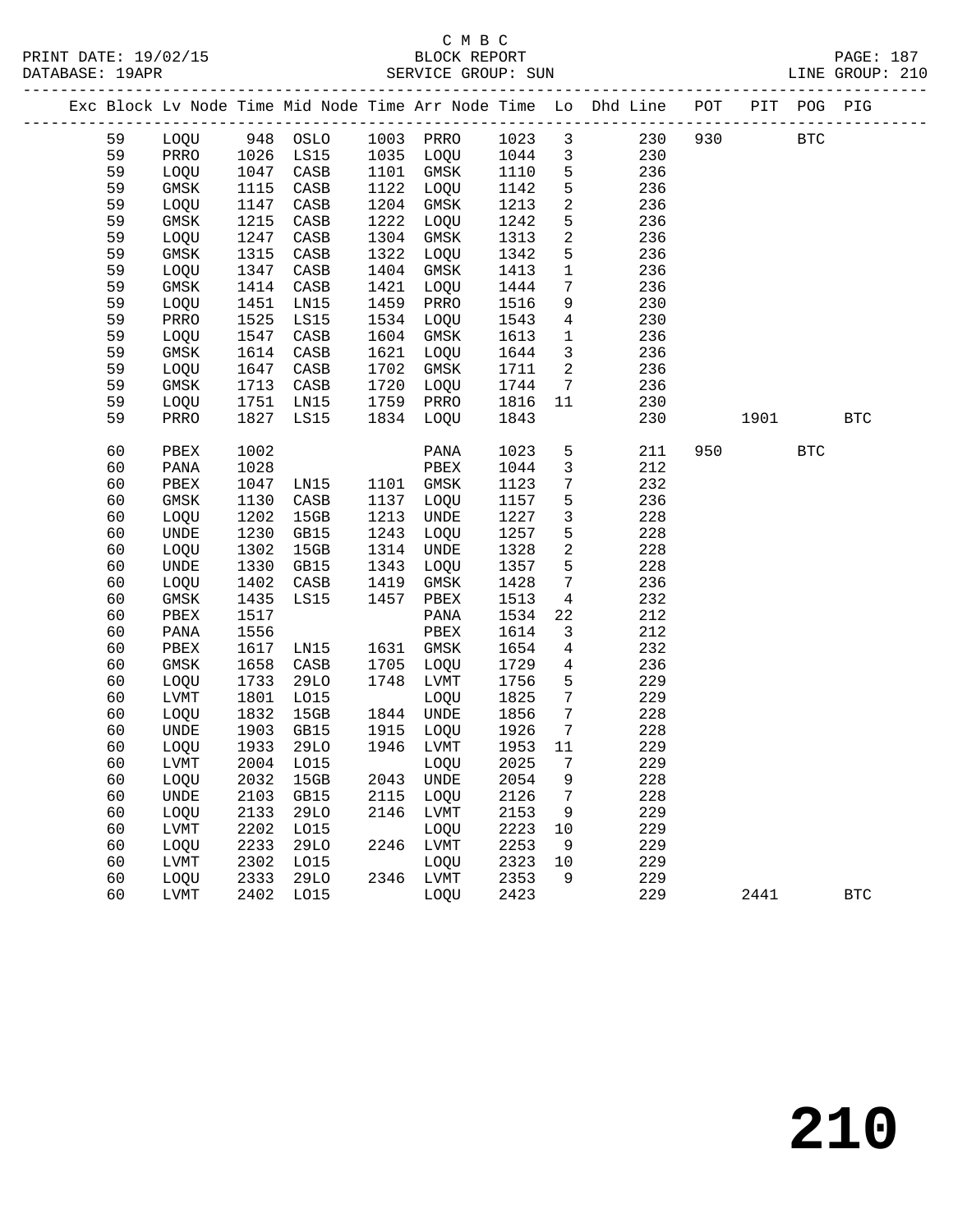|  |    |                                       |      |             |      |                                       |                      |                 | Exc Block Lv Node Time Mid Node Time Arr Node Time Lo Dhd Line POT |      |      | PIT POG PIG |            |
|--|----|---------------------------------------|------|-------------|------|---------------------------------------|----------------------|-----------------|--------------------------------------------------------------------|------|------|-------------|------------|
|  | 61 | LOQU                                  |      | 934 DEQU    |      | 946 MOGL                              | 950                  | $\overline{0}$  | 246                                                                | 916  |      | <b>BTC</b>  |            |
|  | 61 | MOGL                                  | 950  | MAGA        |      | 1006 STST<br>1058 MOGL                | 1029<br>1107         | $4\overline{ }$ | 246                                                                |      |      |             |            |
|  | 61 | <b>STST</b>                           | 1033 | EDRI        |      |                                       |                      | $\overline{0}$  | 246                                                                |      |      |             |            |
|  | 61 | $\tt MOGL$                            | 1107 | <b>WE28</b> | 1113 | LOQU                                  | 1129                 | $4\overline{ }$ | 246                                                                |      |      |             |            |
|  | 61 | LOQU                                  | 1133 | DEQU        | 1145 | MOGL                                  | 1149                 | $\overline{0}$  | 246                                                                |      |      |             |            |
|  | 61 | MOGL                                  | 1149 | MAGA        | 1205 | STST                                  | 1230                 | 6               | 246                                                                |      |      |             |            |
|  | 61 | STST                                  | 1236 | <b>15LO</b> | 1310 | 15GB                                  | 1315                 | 15              | 240                                                                |      |      |             |            |
|  | 61 | 15GB                                  | 1330 | MAGA        | 1349 | STST                                  | 1417                 | 11              | 240                                                                |      |      |             |            |
|  | 61 | ${\tt STST}$                          | 1428 | EDRI        | 1455 | MOGL                                  | 1504                 | $\overline{0}$  | 246                                                                |      |      |             |            |
|  | 61 | $\tt MOGL$                            | 1504 | <b>WE28</b> | 1510 | LOQU                                  | 1527                 | $6\overline{6}$ | 246                                                                |      |      |             |            |
|  | 61 | LOQU                                  | 1533 | DEQU        | 1546 | MOGL                                  | 1550                 | $\overline{0}$  | 246                                                                |      |      |             |            |
|  | 61 | $\tt MOGL$                            | 1550 | MAGA        | 1606 | STST                                  | 1634                 | 2               | 246                                                                |      |      |             |            |
|  | 61 | STST                                  | 1636 | <b>15LO</b> | 1708 | 15GB                                  | 1713                 | 12              | 240                                                                |      |      |             |            |
|  | 61 | 15GB                                  | 1725 | MAGA        | 1743 | STST                                  | 1810                 | 15              | 240                                                                |      |      |             |            |
|  | 61 | STST                                  | 1825 | <b>15LO</b> | 1854 | 15GB                                  | 1859                 | $5^{\circ}$     | 240                                                                |      |      |             |            |
|  | 61 | 15GB                                  | 1904 | MAGA        | 1920 | $_{\footnotesize{\textnormal{STST}}}$ | 1942                 | 14              | 240                                                                |      |      |             |            |
|  | 61 | $_{\footnotesize{\textnormal{STST}}}$ | 1956 | <b>15LO</b> | 2023 | 15GB                                  | 2028                 | 6               | 240                                                                |      |      |             |            |
|  | 61 | 15GB                                  | 2034 | MAGA        | 2049 | STST                                  | 2110                 |                 | 240                                                                |      | 2134 |             | <b>BTC</b> |
|  | 62 | LOQU                                  | 1035 | DEQU        | 1047 | MOGL                                  | 1051                 | $\mathsf{O}$    | 246                                                                | 1017 |      | <b>BTC</b>  |            |
|  | 62 | $\tt MOGL$                            | 1051 | MAGA        | 1107 | STST                                  | 1130                 | 20              | 246                                                                |      |      |             |            |
|  | 62 | STST                                  | 1150 | <b>15LO</b> | 1224 | 15GB                                  | 1229                 | 2               | 240                                                                |      |      |             |            |
|  | 62 | 15GB                                  | 1231 | MAGA        | 1250 | STST                                  | 1316                 | 12              | 240                                                                |      |      |             |            |
|  | 62 | $_{\footnotesize\rm STST}$            | 1328 | EDRI        | 1355 | MOGL                                  | 1404                 | $\overline{0}$  | 246                                                                |      |      |             |            |
|  | 62 | $\tt MOGL$                            | 1404 | WE28        | 1410 | LOQU                                  | 1427                 | $6\overline{6}$ | 246                                                                |      |      |             |            |
|  | 62 | LOQU                                  | 1433 | DEQU        | 1446 | MOGL                                  | 1450                 | $\overline{0}$  | 246                                                                |      |      |             |            |
|  | 62 | MOGL                                  | 1450 | MAGA        | 1506 | <b>STST</b>                           | 1533                 | $\mathbf{1}$    | 246                                                                |      |      |             |            |
|  | 62 | STST                                  | 1534 | <b>15LO</b> | 1609 | 15GB                                  | 1614                 | 11              | 240                                                                |      |      |             |            |
|  | 62 | 15GB                                  | 1625 | MAGA        | 1644 | STST                                  | 1711                 | 11              | 240                                                                |      |      |             |            |
|  | 62 | STST                                  | 1722 | <b>15LO</b> | 1752 | 15GB                                  | 1757                 | 16              | 240                                                                |      |      |             |            |
|  | 62 | 15GB                                  | 1813 | MAGA        | 1830 | $_{\footnotesize\rm STST}$            | 1856                 | 8               | 240                                                                |      |      |             |            |
|  | 62 | STST                                  | 1904 | EDRI        | 1926 | MOGL                                  | 1935                 | $\mathbf 0$     | 246                                                                |      |      |             |            |
|  | 62 | $\tt MOGL$                            | 1935 | WE28        | 1941 | LOQU                                  | 1956                 | $6\overline{6}$ | 246                                                                |      |      |             |            |
|  | 62 | LOQU                                  | 2002 | CASB        | 2016 | GMSK                                  | 2025                 | 5               | 236                                                                |      |      |             |            |
|  | 62 | GMSK                                  | 2030 | CASB        | 2037 | LOQU                                  | 2057                 | 6               | 236                                                                |      |      |             |            |
|  | 62 | LOQU                                  | 2103 | <b>29LO</b> | 2116 | LVMT                                  | 2123                 | $10 \,$         | 229                                                                |      |      |             |            |
|  | 62 | ${\rm LVMT}$                          | 2133 | LO15        |      | LOQU                                  | 2154                 | 9               | 229                                                                |      |      |             |            |
|  | 62 | LOQU                                  | 2203 | <b>29LO</b> |      | 2216 LVMT                             | 2223                 | $10$            | 229                                                                |      |      |             |            |
|  | 62 | <b>LVMT</b>                           | 2233 | L015        |      | LOOU                                  | 2254                 | $\mathsf 9$     | 229                                                                |      |      |             |            |
|  | 62 | LOQU                                  | 2303 | <b>29LO</b> |      | 2316 LVMT                             | 2323                 | 10              | 229                                                                |      |      |             |            |
|  | 62 | <b>LVMT</b>                           | 2333 | L015        |      | LOQU                                  | 2354                 | 8               | 229                                                                |      |      |             |            |
|  | 62 | LOQU                                  | 2402 |             |      | HODM                                  | 2430<br>2430<br>2522 | $\overline{3}$  | N24                                                                |      |      |             |            |
|  | 62 | HODM                                  | 2433 | LOQU        |      | 2503 LVMT                             |                      | $\mathbf{1}$    | N24                                                                |      |      |             |            |
|  | 62 | LVMT                                  | 2523 |             |      | LOQU                                  | 2539                 |                 | N24                                                                |      | 2557 |             | <b>BTC</b> |
|  |    |                                       |      |             |      |                                       |                      |                 |                                                                    |      |      |             |            |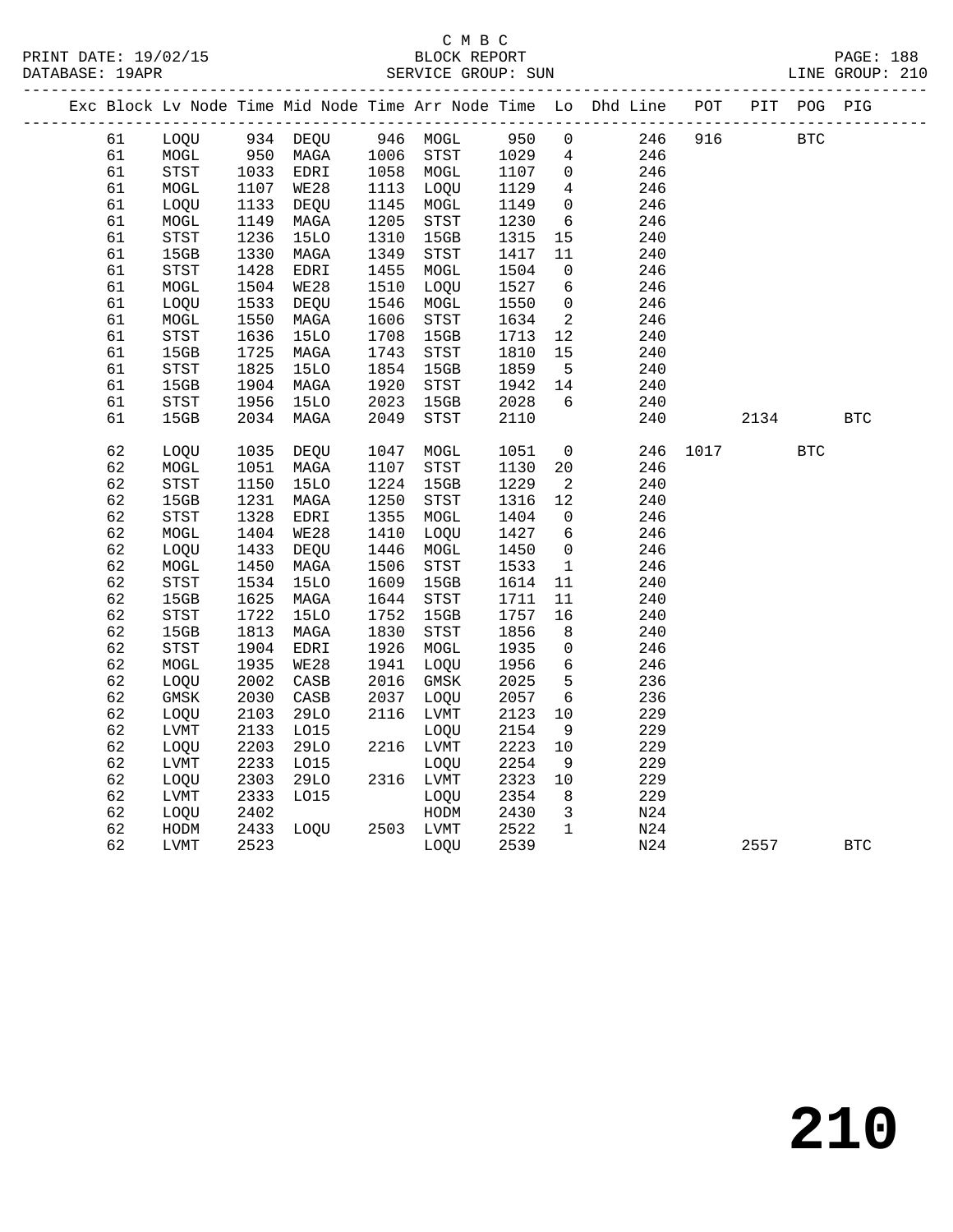|  |          |                                       |              |              |              |                |              |                  | Exc Block Lv Node Time Mid Node Time Arr Node Time Lo Dhd Line POT |      |      | PIT POG PIG  |              |
|--|----------|---------------------------------------|--------------|--------------|--------------|----------------|--------------|------------------|--------------------------------------------------------------------|------|------|--------------|--------------|
|  | 63       | LOQU                                  |              | 1103 29LO    |              | 1118 LVMT 1125 |              | 6                | 229 1045                                                           |      |      | $_{\rm BTC}$ |              |
|  | 63       | LVMT                                  | 1131         | L015         |              | LOQU           | 1156         | $7\phantom{.0}$  | 229                                                                |      |      |              |              |
|  | 63       | LOQU                                  | 1203         | <b>29LO</b>  |              | 1218 LVMT      | 1225         | 6                | 229                                                                |      |      |              |              |
|  | 63       | LVMT                                  | 1231         | L015         |              | LOQU           | 1256         | $7\phantom{.0}$  | 229                                                                |      |      |              |              |
|  | 63       | LOQU                                  | 1303         | <b>29LO</b>  |              | 1318 LVMT      | 1325         | 6                | 229                                                                |      |      |              |              |
|  | 63       | LVMT                                  | 1331         | L015         |              | LOQU           | 1356         | 6                | 229                                                                |      |      |              |              |
|  | 63       | LOQU                                  | 1402         | 15GB         |              | 1414 UNDE      | 1428         | $\overline{a}$   | 228                                                                |      |      |              |              |
|  | 63       | UNDE                                  | 1430         | GB15         | 1443         | LOQU           | 1457         | 5                | 228                                                                |      |      |              |              |
|  | 63       | LOQU                                  | 1502         | 15GB         | 1514         | UNDE           | 1528         | $\overline{a}$   | 228                                                                |      |      |              |              |
|  | 63       | UNDE                                  | 1530         | GB15         | 1543         | LOQU           | 1557         | 5                | 228                                                                |      |      |              |              |
|  | 63       | LOQU                                  | 1602         | CASB         | 1617         | GMSK           | 1626         | 11               | 236                                                                |      |      |              |              |
|  | 63       | GMSK                                  | 1637         | LS15         | 1658         | PBEX           | 1713         | $\overline{4}$   | 232                                                                |      |      |              |              |
|  | 63       | PBEX                                  | 1717         | LN15         | 1731         | GMSK           | 1754         | $\overline{4}$   | 232                                                                |      |      |              |              |
|  | 63       | GMSK                                  | 1758         | CASB         | 1805         | LOQU           | 1828         | 5                | 236                                                                |      |      |              |              |
|  | 63       | LOQU                                  | 1833         | 29LO         | 1847         | LVMT           | 1854         | 8                | 229                                                                |      |      |              |              |
|  | 63       | LVMT                                  | 1902         | LO15         |              | LOQU           | 1925         |                  | 229                                                                |      | 1943 |              | $_{\rm BTC}$ |
|  |          |                                       |              |              |              |                |              |                  |                                                                    |      |      |              |              |
|  | 64       | STST                                  | 1129         | EDRI         | 1155         | MOGL           | 1204         | $\overline{0}$   | 246                                                                |      | 1105 | <b>BTC</b>   |              |
|  | 64       | MOGL                                  | 1204         | WE28         | 1210         | LOQU           | 1226         | $7\phantom{.0}$  | 246                                                                |      |      |              |              |
|  | 64       | LOQU                                  | 1233         | DEQU         | 1245         | MOGL           | 1249         | $\mathbf 0$      | 246                                                                |      |      |              |              |
|  | 64       | MOGL                                  | 1249         | MAGA         | 1305         | STST           | 1330         | 9                | 246                                                                |      |      |              |              |
|  | 64       | $_{\footnotesize{\textnormal{STST}}}$ | 1339         | <b>15LO</b>  | 1413         | 15GB           | 1418         | 13               | 240                                                                |      |      |              |              |
|  | 64       | 15GB                                  | 1431         | MAGA         | 1450         | STST           | 1518         | 10               | 240                                                                |      |      |              |              |
|  | 64       | $_{\footnotesize{\textnormal{STST}}}$ | 1528         | EDRI         | 1555         | MOGL           | 1604         | $\overline{0}$   | 246                                                                |      |      |              |              |
|  | 64       | MOGL                                  | 1604         | WE28         | 1610         | LOQU           | 1625         | 7                | 246                                                                |      |      |              |              |
|  | 64       | LOQU                                  | 1632         | CASB         | 1647         | GMSK           | 1656         | 11               | 236                                                                |      |      |              |              |
|  | 64       | GMSK                                  | 1707         | LS15         | 1728         | PBEX           | 1743         |                  | 232                                                                |      | 1753 |              | <b>BTC</b>   |
|  |          |                                       |              |              |              |                |              |                  |                                                                    |      |      |              |              |
|  | 65       | 15GB                                  | 1245         | MAGA         | 1304         | STST           | 1332         | 21               | 240                                                                |      | 1227 | <b>BTC</b>   |              |
|  | 65       | STST                                  | 1353         | <b>15LO</b>  | 1428         | 15GB           | 1433         | 13               | 240                                                                |      |      |              |              |
|  | 65       | 15GB                                  | 1446         | MAGA         | 1505         | STST           | 1533         | 13               | 240                                                                |      |      |              |              |
|  | 65<br>65 | STST                                  | 1546<br>1637 | <b>15LO</b>  | 1621<br>1656 | 15GB           | 1626<br>1723 | 11               | 240<br>240                                                         |      |      |              |              |
|  | 65       | 15GB<br>STST                          | 1729         | MAGA         | 1755         | STST           | 1804         | 6<br>$\mathbf 0$ | 246                                                                |      |      |              |              |
|  | 65       | MOGL                                  | 1804         | EDRI<br>WE28 | 1810         | MOGL<br>LOQU   | 1825         | $7\phantom{.0}$  | 246                                                                |      |      |              |              |
|  | 65       | LOQU                                  | 1832         | CASB         | 1847         | GMSK           | 1856         | $\overline{a}$   | 236                                                                |      |      |              |              |
|  | 65       | GMSK                                  | 1858         | CASB         | 1905         | LOQU           | 1927         | 5                | 236                                                                |      |      |              |              |
|  | 65       | LOQU                                  | 1932         | CASB         | 1946         | GMSK           | 1955         | 5                | 236                                                                |      |      |              |              |
|  | 65       | GMSK                                  | 2000         | CASB         | 2007         | LOQU           | 2027         | 5                | 236                                                                |      |      |              |              |
|  | 65       | LOQU                                  |              | 2032 CASB    |              | 2046 GMSK      | 2055 5       |                  | 236                                                                |      |      |              |              |
|  | 65       | GMSK                                  | 2100         | CASB         | 2107         | LOQU           | 2127         |                  | 236                                                                |      | 2145 |              | $_{\rm BTC}$ |
|  |          |                                       |              |              |              |                |              |                  |                                                                    |      |      |              |              |
|  | 66       | LVMT                                  | 1421         | L015         |              | LOQU           | 1445         | 8                | 229                                                                | 1403 |      | <b>BTC</b>   |              |
|  | 66       | LOQU                                  | 1453         | <b>29LO</b>  | 1508         | LVMT           | 1516         | 5                | 229                                                                |      |      |              |              |
|  | 66       | ${\rm LVMT}$                          | 1521         | L015         |              | LOQU           | 1545         | 8                | 229                                                                |      |      |              |              |
|  | 66       | LOQU                                  | 1553         | <b>29LO</b>  | 1608         | ${\rm LVMT}$   | 1616         | 5                | 229                                                                |      |      |              |              |
|  | 66       | LVMT                                  | 1621         | L015         |              | LOQU           | 1645         | 8                | 229                                                                |      |      |              |              |
|  | 66       | LOQU                                  | 1653         | <b>29LO</b>  | 1708         | LVMT           | 1716         | 5                | 229                                                                |      |      |              |              |
|  | 66       | ${\rm LVMT}$                          | 1721         | L015         |              | LOQU           | 1745         | 8                | 229                                                                |      |      |              |              |
|  | 66       | LOQU                                  | 1753         | <b>29LO</b>  | 1808         | LVMT           | 1816         | 5                | 229                                                                |      |      |              |              |
|  | 66       | LVMT                                  | 1821         | L015         |              | LOQU           | 1845         | 8                | 229                                                                |      |      |              |              |
|  | 66       | LOQU                                  | 1853         | <b>29LO</b>  | 1907         | ${\rm LVMT}$   | 1914         | 9                | 229                                                                |      |      |              |              |
|  | 66       | LVMT                                  | 1923         | L015         |              | LOQU           | 1945         | 8                | 229                                                                |      |      |              |              |
|  | 66       | LOQU                                  | 1953         | <b>29LO</b>  | 2006         | ${\rm LVMT}$   | 2013         | 11               | 229                                                                |      |      |              |              |
|  | 66       | LVMT                                  | 2024         | L015         |              | LOQU           | 2045         |                  | 229                                                                |      | 2103 |              | $_{\rm BTC}$ |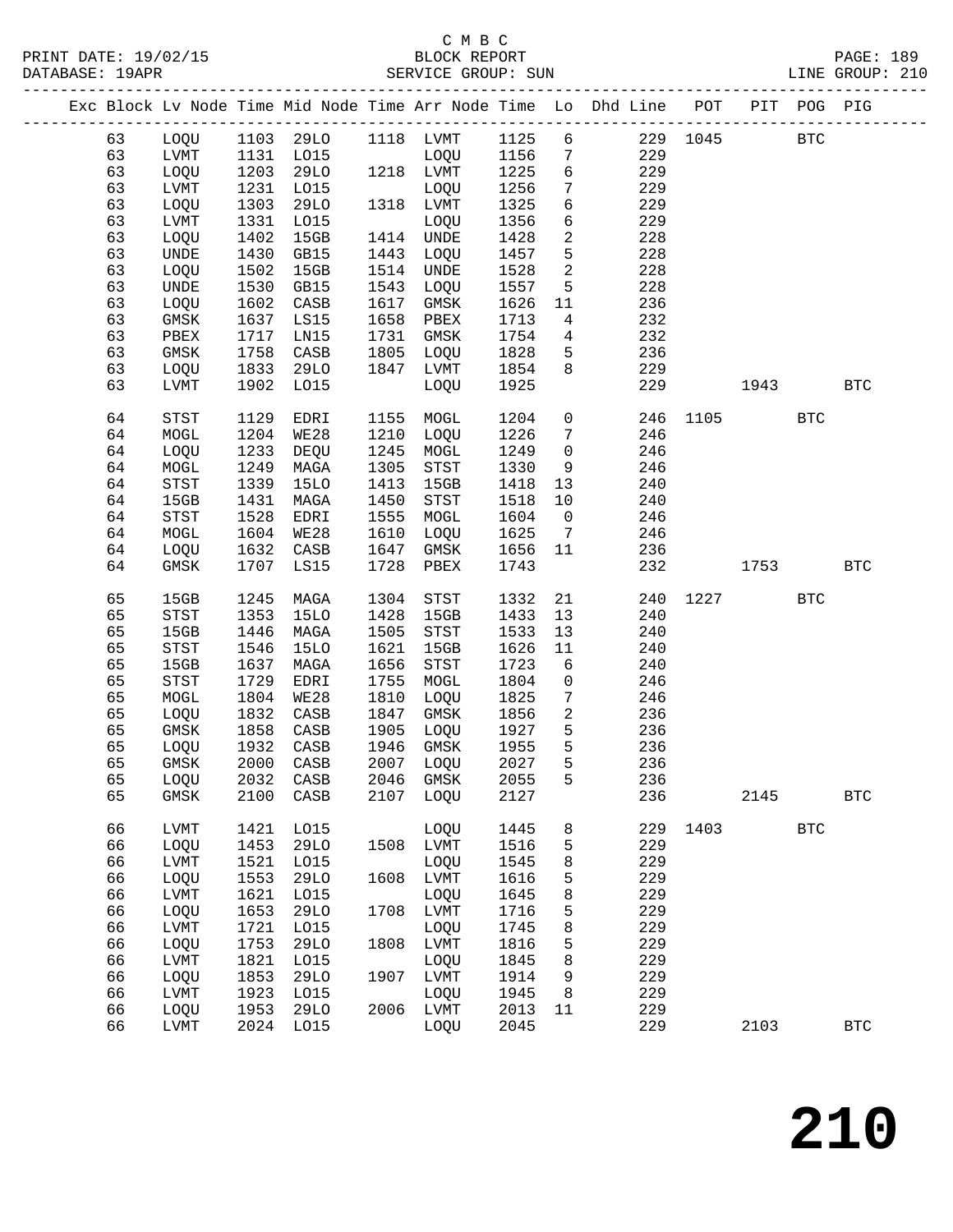|  |    |      |      |      |      |      |      |     | Exc Block Ly Node Time Mid Node Time Arr Node Time Lo Dhd Line | POT  | PIT  | POG.       | PIG        |
|--|----|------|------|------|------|------|------|-----|----------------------------------------------------------------|------|------|------------|------------|
|  | 67 | STST | 1558 | 15LO | 1633 | 15GB | 1638 | 11  | 240                                                            | 1534 |      | <b>BTC</b> |            |
|  | 67 | 15GB | 1649 | MAGA | 1707 | STST | 1734 | 12  | 240                                                            |      |      |            |            |
|  | 67 | STST | 1746 | 15LO | 1816 | 15GB | 1821 | 16  | 240                                                            |      |      |            |            |
|  | 67 | 15GB | 1837 | MAGA | 1853 | STST | 1917 | 9   | 240                                                            |      |      |            |            |
|  | 67 | STST | 1926 | 15LO | 1953 | 15GB | 1958 | -6  | 240                                                            |      |      |            |            |
|  | 67 | 15GB | 2004 | MAGA | 2020 | STST | 2041 | -15 | 240                                                            |      |      |            |            |
|  | 67 | STST | 2056 | 15LO | 2122 | 15GB | 2127 |     | 240                                                            |      | 2143 |            | <b>BTC</b> |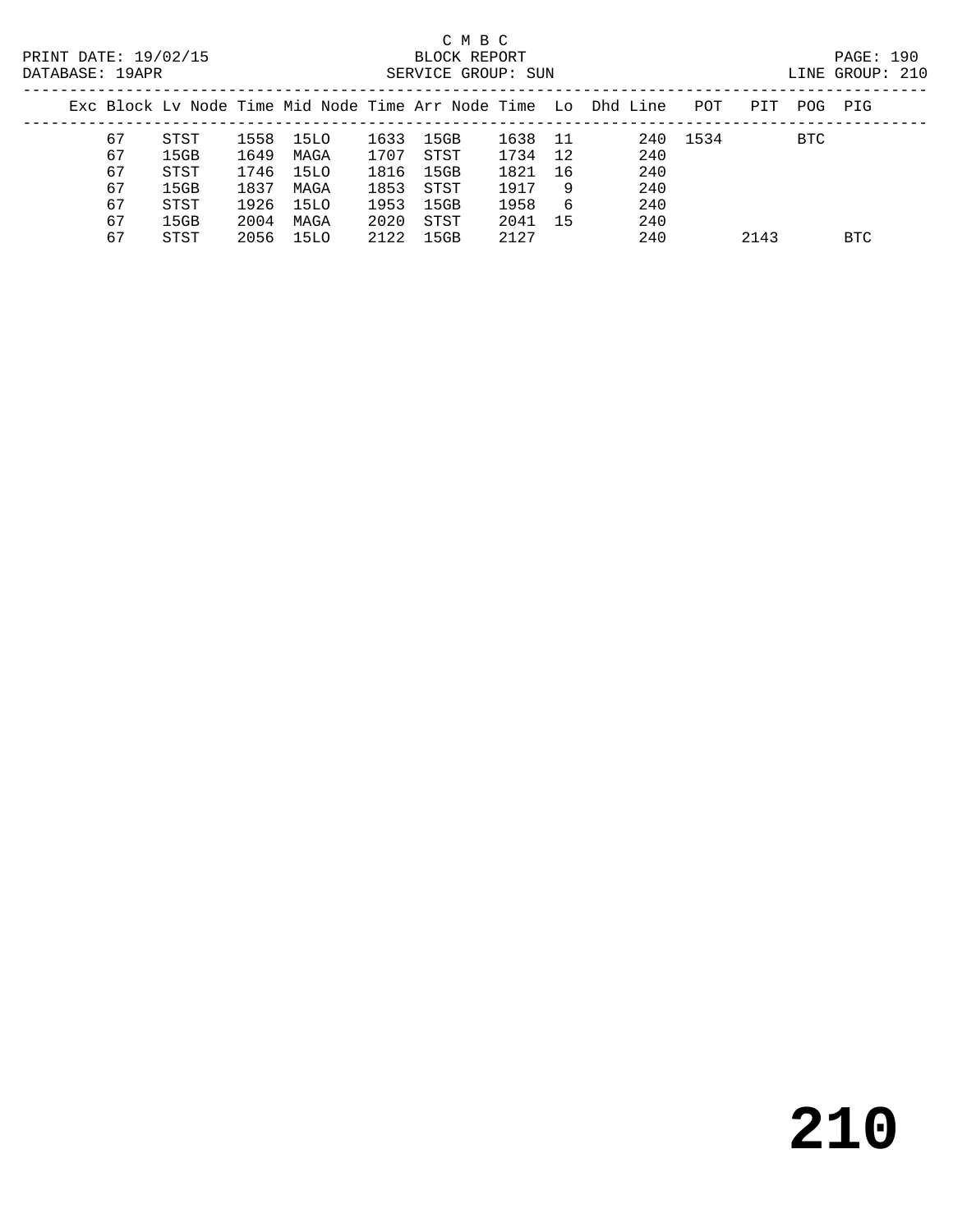|                    | PRINT DATE: 19/02/15<br>DATABASE: 19APR<br>Burnaby Depot |                            |                                                                                         |              |  |  | C M B C      |      |              |                       |                                                                                                                               |           |         |            |  |
|--------------------|----------------------------------------------------------|----------------------------|-----------------------------------------------------------------------------------------|--------------|--|--|--------------|------|--------------|-----------------------|-------------------------------------------------------------------------------------------------------------------------------|-----------|---------|------------|--|
| <b>BTC</b><br>HBAY |                                                          |                            | CACO CAPILANO UNIVERSITY                                                                |              |  |  |              |      | BUB2         |                       | BURRARD STATION<br>DUCA DUNSMUIR & CANNON<br>HOM HOWE & DUNSMUI<br>LOQU LONSDALE QUAY<br>DUNSMUIR & CAMBIE<br>HOWE & DUNSMUIR |           |         |            |  |
| LNI5               |                                                          |                            | HORSESHOE BAY FERRY<br>LONSDALE & 15 ST<br>LYNN VALLEY & MTN HWY<br>NEW WESTMINSTER STN |              |  |  |              |      |              |                       |                                                                                                                               |           |         |            |  |
| LVMT               |                                                          |                            |                                                                                         |              |  |  |              |      | MACA         |                       | MARINE & CAPILANO<br>PHIBBS EXCHANGE                                                                                          |           |         |            |  |
| NWST               |                                                          |                            |                                                                                         |              |  |  |              |      | PBEX         |                       |                                                                                                                               |           |         |            |  |
| PKRS               |                                                          |                            |                                                                                         |              |  |  |              |      |              |                       |                                                                                                                               |           |         |            |  |
|                    |                                                          |                            |                                                                                         |              |  |  |              |      |              |                       | Exc Block Lv Node Time Mid Node Time Arr Node Time Lo Dhd Line POT PIT POG PIG                                                |           |         |            |  |
|                    |                                                          | 1                          | DUCA                                                                                    | 600<br>648   |  |  |              | HBAY |              |                       | 636 12 257<br>724 6 257                                                                                                       | 536 BTC   |         |            |  |
|                    |                                                          | 1                          | HBAY                                                                                    |              |  |  |              | DUCA |              |                       |                                                                                                                               |           |         |            |  |
|                    |                                                          | $\mathbf{1}$               | DUCA                                                                                    | 730<br>818   |  |  | HBAY         |      | 806 12       |                       | 257                                                                                                                           |           |         |            |  |
|                    |                                                          | $\mathbf{1}$               | HBAY                                                                                    |              |  |  | DUCA         |      | 854          | 21                    | 257                                                                                                                           |           |         |            |  |
|                    |                                                          | $\mathbf 1$<br>$\mathbf 1$ | DUCA<br>HBAY                                                                            | 915          |  |  | HBAY<br>DUCA |      | 951<br>1039  | 12 <sup>°</sup><br>16 | 257<br>257                                                                                                                    |           |         |            |  |
|                    |                                                          | $\mathbf{1}$               | <b>DUCA</b>                                                                             | 1003<br>1055 |  |  | HBAY         |      | 1131         | 12 <sup>°</sup>       | 257                                                                                                                           |           |         |            |  |
|                    |                                                          | $\mathbf{1}$               | HBAY                                                                                    | 1143         |  |  | DUCA         |      | 1219         | 16                    | 257                                                                                                                           |           |         |            |  |
|                    |                                                          | $\mathbf{1}$               | DUCA                                                                                    | 1235         |  |  | HBAY         |      | 1314         | 9                     | 257                                                                                                                           |           |         |            |  |
|                    |                                                          | $\mathbf{1}$               | HBAY                                                                                    | 1323         |  |  | DUCA         |      | 1359         | 16                    | 257                                                                                                                           |           |         |            |  |
|                    |                                                          | $\mathbf{1}$               | DUCA                                                                                    | 1415         |  |  | HBAY         |      | 1454         | 9                     | 257                                                                                                                           |           |         |            |  |
|                    |                                                          | $\mathbf{1}$               | HBAY                                                                                    | 1503         |  |  | DUCA         |      | 1539         | 16                    | 257                                                                                                                           |           |         |            |  |
|                    |                                                          | $\mathbf{1}$               | DUCA                                                                                    | 1555         |  |  | HBAY         |      | 1634         | - 9                   | 257                                                                                                                           |           |         |            |  |
|                    |                                                          | $\mathbf{1}$               | HBAY                                                                                    | 1643         |  |  | DUCA         |      | 1719         | 16                    | 257                                                                                                                           |           |         |            |  |
|                    |                                                          | $\mathbf{1}$               | DUCA                                                                                    | 1735         |  |  | HBAY         |      | 1814         | - 9                   | 257                                                                                                                           |           |         |            |  |
|                    |                                                          | $\mathbf 1$                | HBAY                                                                                    | 1823         |  |  | DUCA         |      | 1859         |                       | 257                                                                                                                           |           | 1920 70 | BTC        |  |
|                    |                                                          | 2                          | DUCA                                                                                    | 755          |  |  | HBAY         |      | 831          | 12                    | 257                                                                                                                           | 731 — 173 | BTC     |            |  |
|                    |                                                          | 2                          | HBAY                                                                                    | 843          |  |  | DUCA         |      | 919          | 16                    | 257                                                                                                                           |           |         |            |  |
|                    |                                                          | 2                          | DUCA                                                                                    | 935          |  |  | HBAY         |      | 1011         | 12 <sup>°</sup>       | 257                                                                                                                           |           |         |            |  |
|                    |                                                          | 2                          | HBAY                                                                                    | 1023         |  |  | DUCA         |      | 1059         | 16                    | 257                                                                                                                           |           |         |            |  |
|                    |                                                          | 2                          | DUCA                                                                                    | 1115         |  |  | HBAY         |      | 1154         | 9                     | 257                                                                                                                           |           |         |            |  |
|                    |                                                          | 2                          | HBAY                                                                                    | 1203         |  |  | DUCA         |      | 1239         | 16                    | 257                                                                                                                           |           |         |            |  |
|                    |                                                          | 2                          | <b>DUCA</b>                                                                             | 1255         |  |  | HBAY         |      | 1334         | 9                     | 257                                                                                                                           |           |         |            |  |
|                    |                                                          | 2                          | HBAY                                                                                    | 1343         |  |  | DUCA         |      | 1419         | 16                    | 257                                                                                                                           |           |         |            |  |
|                    |                                                          | 2                          | <b>DUCA</b>                                                                             | 1435         |  |  | HBAY         |      | 1514         | - 9                   | 257                                                                                                                           |           |         |            |  |
|                    |                                                          | 2                          | HBAY                                                                                    | 1523         |  |  | DUCA         |      | 1559         | 16                    | 257                                                                                                                           |           |         |            |  |
|                    |                                                          | 2                          | DUCA                                                                                    | 1615         |  |  | HBAY         |      | 1654         | - 9                   | 257                                                                                                                           |           |         |            |  |
|                    |                                                          | 2                          | HBAY                                                                                    | 1703         |  |  | DUCA         |      | 1739         | 16                    | 257                                                                                                                           |           |         |            |  |
|                    |                                                          | 2                          | <b>DUCA</b>                                                                             | 1755         |  |  | HBAY         |      | 1830         | 13                    | 257                                                                                                                           |           |         |            |  |
|                    |                                                          | 2                          | HBAY                                                                                    | 1843         |  |  | DUCA         |      | 1919         | 6                     | 257                                                                                                                           |           |         |            |  |
|                    |                                                          | 2<br>$\overline{2}$        | <b>DUCA</b>                                                                             | 1925<br>2013 |  |  | HBAY<br>DUCA |      | 2004<br>2049 | 9<br>6                | 257<br>257                                                                                                                    |           |         |            |  |
|                    |                                                          | $\overline{2}$             | HBAY<br>DUCA                                                                            | 2055         |  |  | HBAY         |      | 2131         | 29                    | 257                                                                                                                           |           |         |            |  |
|                    |                                                          | $\overline{a}$             | HBAY                                                                                    | 2200         |  |  | DUCA         |      | 2236         |                       | 257                                                                                                                           |           | 2257    | <b>BTC</b> |  |
|                    |                                                          |                            |                                                                                         |              |  |  |              |      |              |                       |                                                                                                                               |           |         |            |  |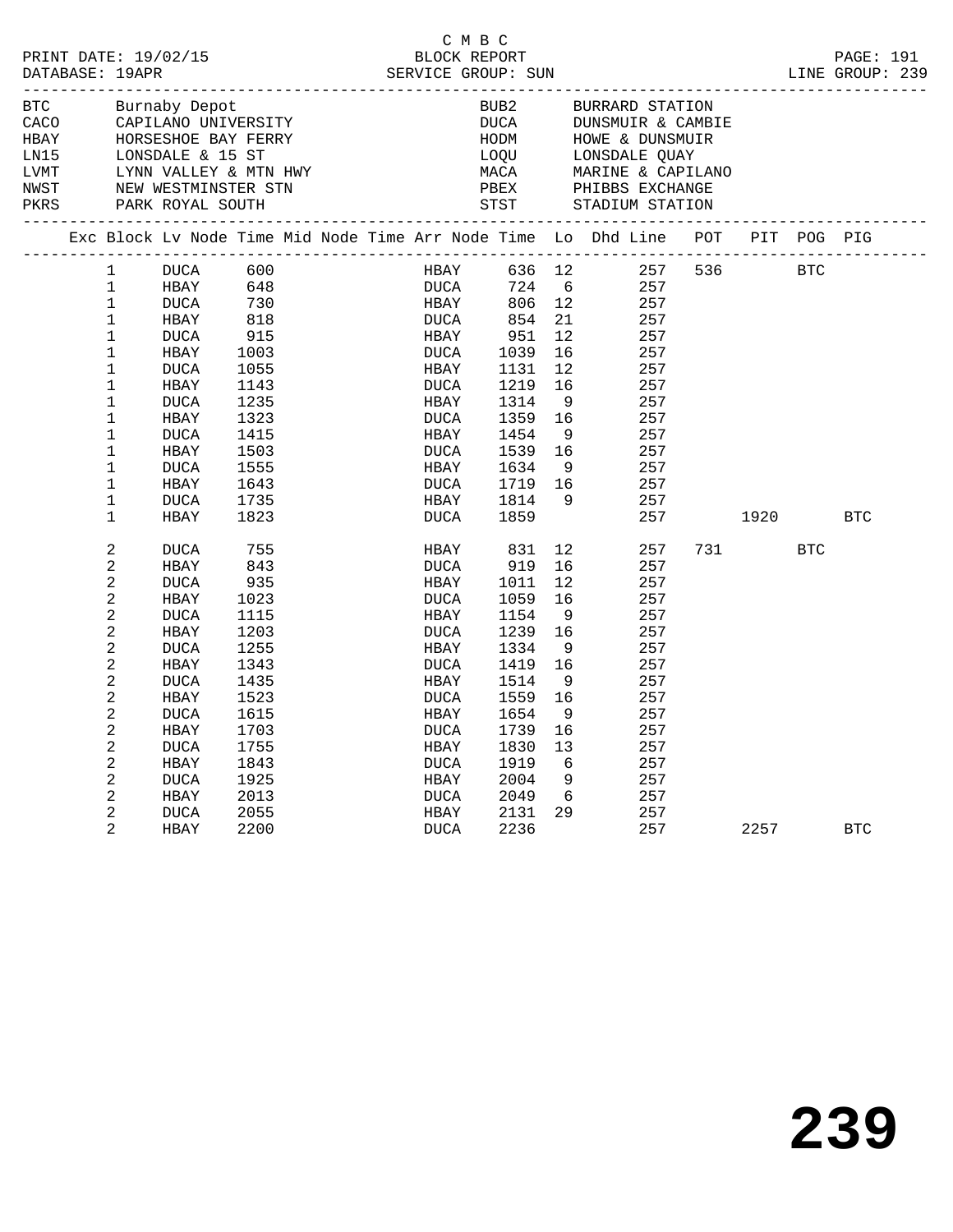| PRINT DATE: 19/02/15<br>DATABASE: 19APR |  |  |  |  | BLOCK REPORT<br>SERVICE GROUP: SUN |  |  |  |  |  |  | PAGE: 192<br>LINE GROUP: 239                                                   |  |  |  |  |
|-----------------------------------------|--|--|--|--|------------------------------------|--|--|--|--|--|--|--------------------------------------------------------------------------------|--|--|--|--|
|                                         |  |  |  |  |                                    |  |  |  |  |  |  | Exc Block Ly Node Time Mid Node Time Arr Node Time Lo Dhd Line POT PIT POG PIG |  |  |  |  |

|  |   |             |      |  |             |        | . _ _ _ _ _ _ _ _ | Exc Block Lv Node Time Mid Node Time Arr Node Time Lo Dhd Line | POT | PIT  | POG PIG      |            |
|--|---|-------------|------|--|-------------|--------|-------------------|----------------------------------------------------------------|-----|------|--------------|------------|
|  | 3 | <b>DUCA</b> | 630  |  | HBAY        | 706    | 12                | 257                                                            | 606 |      | $_{\rm BTC}$ |            |
|  | 3 | HBAY        | 718  |  | <b>DUCA</b> | 754    | 21                | 257                                                            |     |      |              |            |
|  | 3 | <b>DUCA</b> | 815  |  | HBAY        | 851    | 12                | 257                                                            |     |      |              |            |
|  | 3 | HBAY        | 903  |  | <b>DUCA</b> | 939    | 16                | 257                                                            |     |      |              |            |
|  | 3 | <b>DUCA</b> | 955  |  | HBAY        | 1031   | 12                | 257                                                            |     |      |              |            |
|  | 3 | HBAY        | 1043 |  | <b>DUCA</b> | 1119   | 16                | 257                                                            |     |      |              |            |
|  | 3 | <b>DUCA</b> | 1135 |  | HBAY        | 1214   | 9                 | 257                                                            |     |      |              |            |
|  | 3 | HBAY        | 1223 |  | <b>DUCA</b> | 1259   | 16                | 257                                                            |     |      |              |            |
|  | 3 | <b>DUCA</b> | 1315 |  | HBAY        | 1354   | 9                 | 257                                                            |     |      |              |            |
|  | 3 | HBAY        | 1403 |  | <b>DUCA</b> | 1439   | 16                | 257                                                            |     |      |              |            |
|  | 3 | <b>DUCA</b> | 1455 |  | HBAY        | 1534   | 9                 | 257                                                            |     |      |              |            |
|  | 3 | HBAY        | 1543 |  | <b>DUCA</b> | 1619   | 16                | 257                                                            |     |      |              |            |
|  | 3 | <b>DUCA</b> | 1635 |  | HBAY        | 1714   | 9                 | 257                                                            |     |      |              |            |
|  | 3 | HBAY        | 1723 |  | <b>DUCA</b> | 1759   | 26                | 257                                                            |     |      |              |            |
|  | 3 | <b>DUCA</b> | 1825 |  | HBAY        | 1904   | 9                 | 257                                                            |     |      |              |            |
|  | 3 | HBAY        | 1913 |  | <b>DUCA</b> | 1949   | 6                 | 257                                                            |     |      |              |            |
|  | 3 | DUCA        | 1955 |  | HBAY        | 2031   | 12                | 257                                                            |     |      |              |            |
|  | 3 | HBAY        | 2043 |  | DUCA        | 2119   |                   | 257                                                            |     | 2140 |              | <b>BTC</b> |
|  | 4 | <b>DUCA</b> | 700  |  | HBAY        | 736    | 12                | 257                                                            | 636 |      | <b>BTC</b>   |            |
|  | 4 | HBAY        | 748  |  | <b>DUCA</b> | 824    | 11                | 257                                                            |     |      |              |            |
|  | 4 | <b>DUCA</b> | 835  |  | HBAY        | 911    | 12                | 257                                                            |     |      |              |            |
|  | 4 | HBAY        | 923  |  | <b>DUCA</b> | 959    | 16                | 257                                                            |     |      |              |            |
|  | 4 | <b>DUCA</b> | 1015 |  | HBAY        | 1051   | 12                | 257                                                            |     |      |              |            |
|  | 4 | HBAY        | 1103 |  | <b>DUCA</b> | 1139   | 16                | 257                                                            |     |      |              |            |
|  | 4 | <b>DUCA</b> | 1155 |  | HBAY        | 1234   | 9                 | 257                                                            |     |      |              |            |
|  | 4 | HBAY        | 1243 |  | <b>DUCA</b> | 1319   | 16                | 257                                                            |     |      |              |            |
|  | 4 | <b>DUCA</b> | 1335 |  | HBAY        | 1414   | 9                 | 257                                                            |     |      |              |            |
|  | 4 | HBAY        | 1423 |  | <b>DUCA</b> | 1459   | 16                | 257                                                            |     |      |              |            |
|  | 4 | <b>DUCA</b> | 1515 |  | HBAY        | 1554   | 9                 | 257                                                            |     |      |              |            |
|  | 4 | HBAY        | 1603 |  | <b>DUCA</b> | 1639   | 16                | 257                                                            |     |      |              |            |
|  | 4 | <b>DUCA</b> | 1655 |  | HBAY        | 1734   | 9                 | 257                                                            |     |      |              |            |
|  | 4 | HBAY        | 1743 |  | <b>DUCA</b> | 1819   |                   | 257                                                            |     | 1840 |              | <b>BTC</b> |
|  | 5 | <b>DUCA</b> | 855  |  | HBAY        | 931    | 12                | 257                                                            | 831 |      | <b>BTC</b>   |            |
|  | 5 | HBAY        | 943  |  | <b>DUCA</b> | 1019   | 16                | 257                                                            |     |      |              |            |
|  | 5 | <b>DUCA</b> | 1035 |  | HBAY        | 1111   | 12                | 257                                                            |     |      |              |            |
|  | 5 | HBAY        | 1123 |  | <b>DUCA</b> | 1159   | 16                | 257                                                            |     |      |              |            |
|  | 5 | <b>DUCA</b> | 1215 |  | HBAY        | 1254   | 9                 | 257                                                            |     |      |              |            |
|  | 5 | HBAY        | 1303 |  | <b>DUCA</b> | 1339   | 16                | 257                                                            |     |      |              |            |
|  | 5 | $\rm DUCA$  | 1355 |  | HBAY        | 1434 9 |                   | 257                                                            |     |      |              |            |
|  | 5 | HBAY        | 1443 |  | <b>DUCA</b> | 1519   | 16                | 257                                                            |     |      |              |            |
|  | 5 | <b>DUCA</b> | 1535 |  | HBAY        | 1614   | 9                 | 257                                                            |     |      |              |            |
|  | 5 | HBAY        | 1623 |  | <b>DUCA</b> | 1659   | 16                | 257                                                            |     |      |              |            |
|  | 5 | <b>DUCA</b> | 1715 |  | HBAY        | 1754   | 9                 | 257                                                            |     |      |              |            |
|  | 5 | HBAY        | 1803 |  | <b>DUCA</b> | 1839   | 16                | 257                                                            |     |      |              |            |
|  | 5 | <b>DUCA</b> | 1855 |  | HBAY        | 1934   | 9                 | 257                                                            |     |      |              |            |
|  | 5 | HBAY        | 1943 |  | <b>DUCA</b> | 2019   | 6                 | 257                                                            |     |      |              |            |
|  | 5 | <b>DUCA</b> | 2025 |  | HBAY        | 2101   | 19                | 257                                                            |     |      |              |            |
|  | 5 | HBAY        | 2120 |  | <b>DUCA</b> | 2156   | 4                 | 257                                                            |     |      |              |            |
|  | 5 | <b>DUCA</b> | 2200 |  | HBAY        | 2236   | 24                | 257                                                            |     |      |              |            |
|  | 5 | HBAY        | 2300 |  | <b>DUCA</b> | 2336   |                   | 257                                                            |     | 2357 |              | <b>BTC</b> |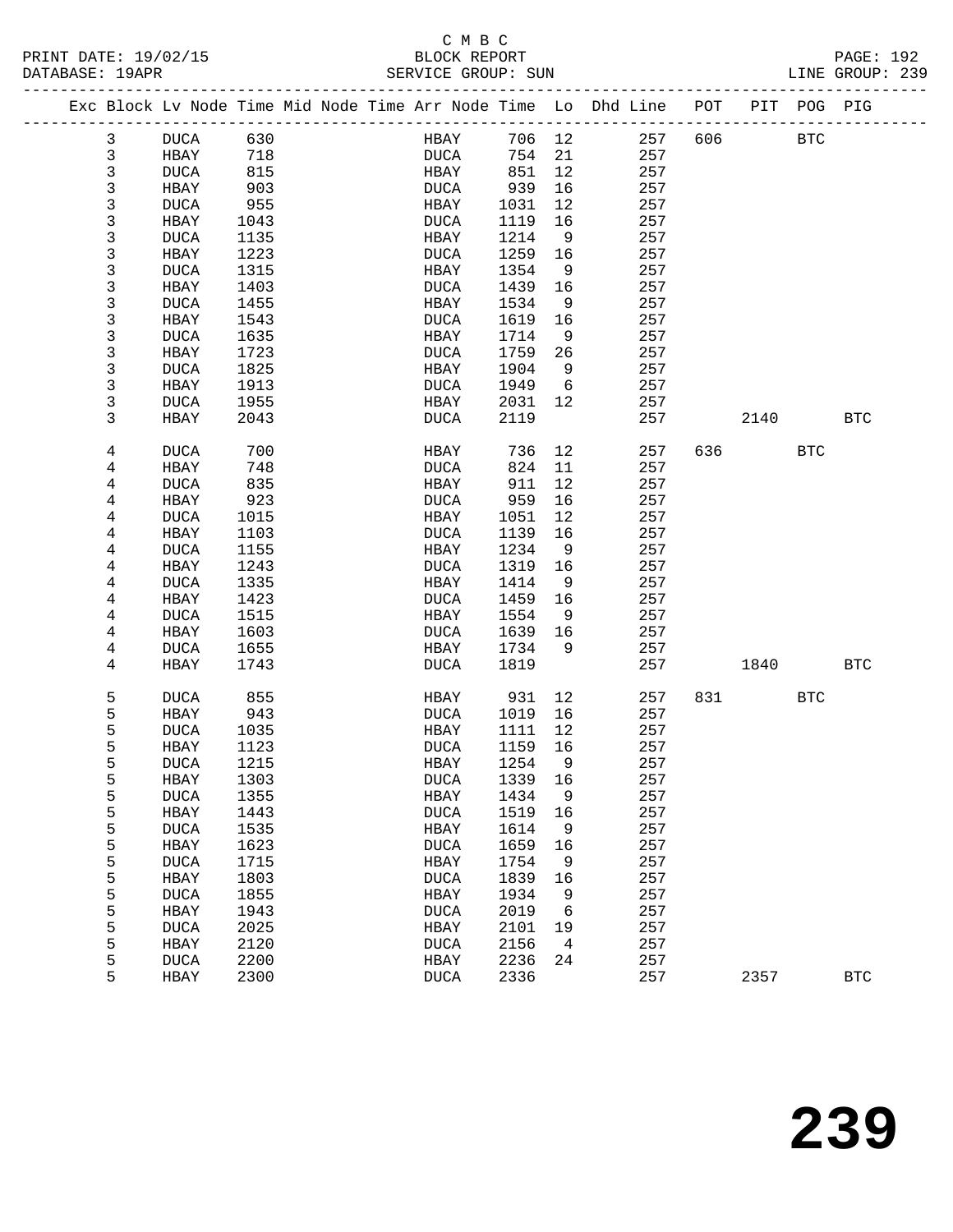|  |          |              |                  | Exc Block Lv Node Time Mid Node Time Arr Node Time Lo Dhd Line POT PIT POG PIG |                 |                   |              |                               |            |     |      |            |              |
|--|----------|--------------|------------------|--------------------------------------------------------------------------------|-----------------|-------------------|--------------|-------------------------------|------------|-----|------|------------|--------------|
|  | 51       | LOQU         |                  | 655 LN15                                                                       |                 | 701 LVMT          | 711          | $\mathbf{1}$                  | 242        | 637 |      | <b>BTC</b> |              |
|  | 51       | LVMT         |                  | 712 LOQU                                                                       | $\frac{1}{818}$ | STST              | 803          | $\overline{0}$                | 242        |     |      |            |              |
|  | 51       | STST         | $\frac{11}{803}$ | MACA                                                                           |                 | LOQU              | 830          | $\overline{2}$                | 10 242     |     |      |            |              |
|  | 51       | PKRS         | 842              | LOQU                                                                           | 858             | CACO              | 923          | 13                            | 239        |     |      |            |              |
|  | 51       | CACO         | 936              | LOQU                                                                           | 958             | PKRS              | 1025         | 15                            | 239        |     |      |            |              |
|  | 51       | PKRS         | 1040             | LOQU                                                                           | 1058            | CACO              | 1124         | 12                            | 239        |     |      |            |              |
|  | 51       | CACO         | 1136             | LOQU                                                                           | 1158            | PKRS              | 1227         | 12                            | 239        |     |      |            |              |
|  | 51       | PKRS         | 1239             | LOQU                                                                           | 1258            | CACO              | 1325         | 11                            | 239        |     |      |            |              |
|  | 51       | CACO         | 1336             | LOQU                                                                           | 1358            | PKRS              | 1430         | 8                             | 239        |     |      |            |              |
|  | 51       | PKRS         | 1438             | LOQU                                                                           | 1459            | CACO              | 1526         | 11                            | 239        |     |      |            |              |
|  | 51       | CACO         | 1537             | LOQU                                                                           | 1600            | PKRS              | 1629         | 10                            | 239        |     |      |            |              |
|  | 51       | PKRS         | 1639             | LOQU                                                                           | 1659            | CACO              | 1725         | 12                            | 239        |     |      |            |              |
|  | 51       | CACO         | 1737             | LOQU                                                                           | 1758            | PKRS              | 1825         | 17                            | 239        |     |      |            |              |
|  | 51       | PKRS         | 1842             | LOQU                                                                           | 1859            | CACO              | 1924         | 13                            | 239        |     |      |            |              |
|  | 51       | CACO         | 1937             | LOQU                                                                           | 1958            | PKRS              | 2022         | $6\overline{6}$               | 239        |     |      |            |              |
|  | 51       | PKRS         | 2028             | LOQU                                                                           | 2044            | CACO              | 2109         |                               | 239        |     | 2124 |            | <b>BTC</b>   |
|  | 52       | PKRS         | 757              | LOQU                                                                           | 813             | CACO              | 838          | 14                            | 239        | 727 |      | <b>BTC</b> |              |
|  | 52       | CACO         | 852              | LOQU                                                                           | 913             | PKRS              | 938          | $\overline{\mathbf{3}}$       | 239        |     |      |            |              |
|  | 52       | PKRS         | 941              | LOQU                                                                           | 958             | CACO              | 1023         | 13                            | 239        |     |      |            |              |
|  | 52       | CACO         | 1036             | LOQU                                                                           | 1058            | PKRS              | 1126         | 14                            | 239        |     |      |            |              |
|  | 52       | PKRS         | 1140             | LOQU                                                                           | 1158            | CACO              | 1225         | 11                            | 239        |     |      |            |              |
|  | 52       | CACO         | 1236             | LOQU                                                                           | 1258            | PKRS              | 1330         | 8 <sup>8</sup>                | 239        |     |      |            |              |
|  | 52       | PKRS         | 1338             | LOQU                                                                           | 1358            | CACO              | 1425         | 11                            | 239        |     |      |            |              |
|  | 52       | CACO         | 1436             | LOQU                                                                           | 1458            | PKRS              | 1530         | 8                             | 239        |     |      |            |              |
|  | 52       | PKRS         | 1538             | LOQU                                                                           | 1559            | CACO              | 1625         | 13                            | 239        |     |      |            |              |
|  | 52       | CACO         | 1638             | LOQU                                                                           | 1659            | PKRS              | 1727         | 15                            | 239        |     |      |            |              |
|  | 52<br>52 | PKRS         | 1742<br>1837     | LOQU<br>LOQU                                                                   | 1759<br>1858    | CACO              | 1824<br>1924 | 13                            | 239        |     |      |            |              |
|  | 52       | CACO<br>PKRS | 1927             | LOQU                                                                           | 1944            | PKRS<br>CACO      | 2009         | $\overline{\mathbf{3}}$<br>13 | 239<br>239 |     |      |            |              |
|  | 52       | CACO         | 2022             | LOQU                                                                           | 2043            | PKRS              | 2107         | $6\overline{6}$               | 239        |     |      |            |              |
|  | 52       | PKRS         | 2113             | LOQU                                                                           | 2129            | CACO              | 2155         | 12                            | 239        |     |      |            |              |
|  | 52       | CACO         | 2207             | LOQU                                                                           | 2228            | PKRS              | 2251         | 22                            | 239        |     |      |            |              |
|  | 52       | PKRS         | 2313             | LOQU                                                                           | 2329            | CACO              | 2355         | 12                            | 239        |     |      |            |              |
|  | 52       | CACO         | 2407             | PBEX                                                                           | 2414            | LOQU              | 2428         | $\overline{4}$                | 239        |     |      |            |              |
|  | 52       | LOQU         | 2432             | PBEX                                                                           |                 | 2444 CACO         | 2453         | 14                            | 239        |     |      |            |              |
|  | 52       | CACO         | 2507             | PBEX                                                                           |                 | 2514 LOQU         | 2528         |                               | 239        |     | 2546 |            | $_{\rm BTC}$ |
|  |          |              |                  |                                                                                |                 |                   |              |                               |            |     |      |            |              |
|  | 53       | PBEX         |                  | 739 LOQU                                                                       |                 | 751 PKRS          | 812          | $\overline{0}$                | 239        |     | 727  | <b>BTC</b> |              |
|  | 53       |              |                  | PKRS 812 LOQU 828 CACO 853 14                                                  |                 |                   |              |                               | 239        |     |      |            |              |
|  | 53       | CACO         | 907              | LOQU                                                                           | 928             | PKRS              | 953          | 17                            | 239        |     |      |            |              |
|  | 53       | PKRS         | 1010             | LOQU                                                                           | 1028            | CACO              | 1054         | 12                            | 239        |     |      |            |              |
|  | 53       | CACO         | 1106             | LOQU                                                                           | 1128            | PKRS              | 1157         | 12                            | 239        |     |      |            |              |
|  | 53<br>53 | PKRS<br>CACO | 1209<br>1306     | LOQU<br>LOQU                                                                   | 1228<br>1328    | CACO<br>PKRS      | 1255<br>1400 | 11<br>8                       | 239<br>239 |     |      |            |              |
|  | 53       | PKRS         | 1408             | LOQU                                                                           | 1429            | CACO              | 1456         | 11                            | 239        |     |      |            |              |
|  | 53       | CACO         | 1507             | LOQU                                                                           | 1530            | PKRS              | 1559         | 9                             | 239        |     |      |            |              |
|  | 53       | PKRS         | 1608             | LOQU                                                                           | 1629            | CACO              | 1655         | 12                            | 239        |     |      |            |              |
|  | 53       | CACO         | 1707             | LOQU                                                                           | 1728            | PKRS              | 1755         | 17                            | 239        |     |      |            |              |
|  | 53       | PKRS         | 1812             | LOQU                                                                           | 1829            | CACO              | 1854         | 13                            | 239        |     |      |            |              |
|  | 53       | CACO         | 1907             | LOQU                                                                           | 1928            | PKRS              | 1952         | 5                             | 239        |     |      |            |              |
|  | 53       | PKRS         | 1957             | LOQU                                                                           | 2014            | CACO              | 2039         | 13                            | 239        |     |      |            |              |
|  | 53       | CACO         | 2052             | LOQU                                                                           | 2113            | $\mbox{\rm PKRS}$ | 2137         |                               | 239        |     | 2207 |            | $_{\rm BTC}$ |
|  |          |              |                  |                                                                                |                 |                   |              |                               |            |     |      |            |              |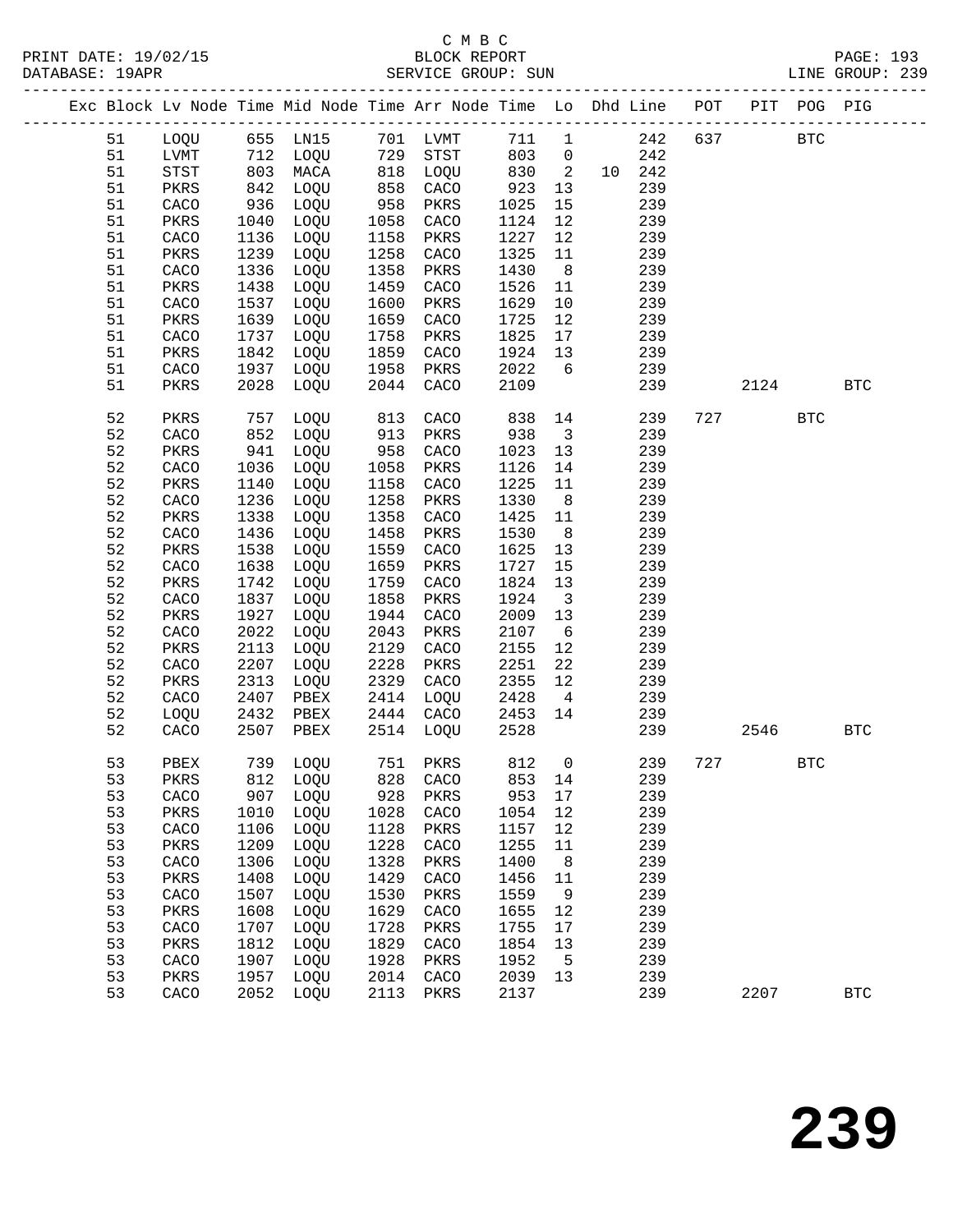|  |    |      |      |           |      |          |      |                 | Exc Block Lv Node Time Mid Node Time Arr Node Time Lo Dhd Line POT PIT POG PIG |     |      |            |              |
|--|----|------|------|-----------|------|----------|------|-----------------|--------------------------------------------------------------------------------|-----|------|------------|--------------|
|  | 54 | PBEX |      | 748 LOQU  |      | 800 PKRS | 821  | $6\overline{6}$ | 239                                                                            | 736 |      | <b>BTC</b> |              |
|  | 54 | PKRS | 827  | LOQU      |      | 843 CACO | 908  | 14              | 239                                                                            |     |      |            |              |
|  | 54 | CACO | 922  | LOQU      | 943  | PKRS     | 1008 | 17              | 239                                                                            |     |      |            |              |
|  | 54 | PKRS | 1025 | LOQU      | 1043 | CACO     | 1109 | 12              | 239                                                                            |     |      |            |              |
|  | 54 | CACO | 1121 | LOQU      | 1143 | PKRS     | 1212 | 12              | 239                                                                            |     |      |            |              |
|  | 54 | PKRS | 1224 | LOQU      | 1243 | CACO     | 1310 | 11              | 239                                                                            |     |      |            |              |
|  | 54 | CACO | 1321 | LOQU      | 1343 | PKRS     | 1415 | 8               | 239                                                                            |     |      |            |              |
|  | 54 | PKRS | 1423 | LOQU      | 1444 | CACO     | 1511 | 11              | 239                                                                            |     |      |            |              |
|  | 54 | CACO | 1522 | LOQU      | 1545 | PKRS     | 1614 | 9               | 239                                                                            |     |      |            |              |
|  | 54 | PKRS | 1623 | LOQU      | 1644 | CACO     | 1710 | 12              | 239                                                                            |     |      |            |              |
|  | 54 | CACO | 1722 | LOQU      | 1743 | PKRS     | 1810 | 18              | 239                                                                            |     |      |            |              |
|  | 54 | PKRS | 1828 | LOQU      | 1845 | CACO     | 1910 | 12              | 239                                                                            |     |      |            |              |
|  | 54 | CACO | 1922 | LOQU      | 1943 | PKRS     | 2007 | 6               | 239                                                                            |     |      |            |              |
|  | 54 | PKRS | 2013 | LOQU      | 2029 | CACO     | 2056 | 11              | 239                                                                            |     |      |            |              |
|  | 54 | CACO | 2107 | LOQU      | 2128 | PKRS     | 2152 | 21              | 239                                                                            |     |      |            |              |
|  | 54 | PKRS | 2213 | LOQU      | 2229 | CACO     | 2255 | 12              | 239                                                                            |     |      |            |              |
|  | 54 | CACO | 2307 | LOQU      | 2328 | PKRS     | 2350 |                 | 239                                                                            |     | 2420 |            | <b>BTC</b>   |
|  |    |      |      |           |      |          |      |                 |                                                                                |     |      |            |              |
|  | 55 | CACO | 807  | LOQU      | 828  | PKRS     | 852  | 5               | 239                                                                            | 751 |      | <b>BTC</b> |              |
|  | 55 | PKRS | 857  | LOQU      | 913  | CACO     | 938  | 13              | 239                                                                            |     |      |            |              |
|  | 55 | CACO | 951  | LOQU      | 1013 | PKRS     | 1040 | 15              | 239                                                                            |     |      |            |              |
|  | 55 | PKRS | 1055 | LOQU      | 1113 | CACO     | 1139 | 12              | 239                                                                            |     |      |            |              |
|  | 55 | CACO | 1151 | LOQU      | 1213 | PKRS     | 1242 | 12              | 239                                                                            |     |      |            |              |
|  | 55 | PKRS | 1254 | LOQU      | 1313 | CACO     | 1340 | 11              | 239                                                                            |     |      |            |              |
|  | 55 | CACO | 1351 | LOQU      | 1413 | PKRS     | 1445 | 8 <sup>8</sup>  | 239                                                                            |     |      |            |              |
|  | 55 | PKRS | 1453 | LOQU      | 1514 | CACO     | 1541 | 11              | 239                                                                            |     |      |            |              |
|  | 55 | CACO | 1552 | LOQU      | 1615 | PKRS     | 1644 | 10              | 239                                                                            |     |      |            |              |
|  | 55 | PKRS | 1654 | LOQU      | 1714 | CACO     | 1740 | 12              | 239                                                                            |     |      |            |              |
|  | 55 | CACO | 1752 | LOQU      | 1813 | PKRS     | 1840 |                 | 239                                                                            |     | 1910 |            | <b>BTC</b>   |
|  | 56 | CACO | 822  | LOQU      | 843  | PKRS     | 907  | 5               | 239                                                                            | 806 |      | <b>BTC</b> |              |
|  | 56 | PKRS | 912  | LOQU      | 928  | CACO     | 953  | 13              | 239                                                                            |     |      |            |              |
|  | 56 | CACO | 1006 | LOQU      | 1028 | PKRS     | 1055 | 15              | 239                                                                            |     |      |            |              |
|  | 56 | PKRS | 1110 | LOQU      | 1128 | CACO     | 1154 | 12              | 239                                                                            |     |      |            |              |
|  | 56 | CACO | 1206 | LOQU      | 1228 | PKRS     | 1257 | 11              | 239                                                                            |     |      |            |              |
|  | 56 | PKRS | 1308 | LOQU      | 1328 | CACO     | 1355 | 11              | 239                                                                            |     |      |            |              |
|  | 56 | CACO | 1406 | LOQU      | 1428 | PKRS     | 1500 | 8 <sup>8</sup>  | 239                                                                            |     |      |            |              |
|  | 56 | PKRS | 1508 | LOQU      | 1529 | CACO     | 1555 | 12              | 239                                                                            |     |      |            |              |
|  | 56 | CACO |      | 1607 LOQU | 1630 | PKRS     | 1659 | 11              | 239                                                                            |     |      |            |              |
|  | 56 | PKRS | 1710 | LOQU      | 1729 | CACO     | 1754 | 14              | 239                                                                            |     |      |            |              |
|  | 56 | CACO | 1808 | LOQU      | 1829 | PKRS     | 1856 | 1               | 239                                                                            |     |      |            |              |
|  | 56 | PKRS | 1857 | LOQU      | 1914 | CACO     | 1939 | 13              | 239                                                                            |     |      |            |              |
|  | 56 | CACO | 1952 | LOQU      | 2013 | PKRS     | 2037 | 6               | 239                                                                            |     |      |            |              |
|  | 56 | PKRS | 2043 | LOQU      | 2059 | CACO     | 2125 | 12              | 239                                                                            |     |      |            |              |
|  | 56 | CACO | 2137 | LOQU      | 2158 | PKRS     | 2221 | 22              | 239                                                                            |     |      |            |              |
|  | 56 | PKRS | 2243 | LOQU      | 2259 | CACO     | 2325 | 12              | 239                                                                            |     |      |            |              |
|  | 56 | CACO | 2337 | PBEX      | 2344 | LOQU     | 2358 |                 | 239                                                                            |     | 2416 |            | $_{\rm BTC}$ |
|  |    |      |      |           |      |          |      |                 |                                                                                |     |      |            |              |